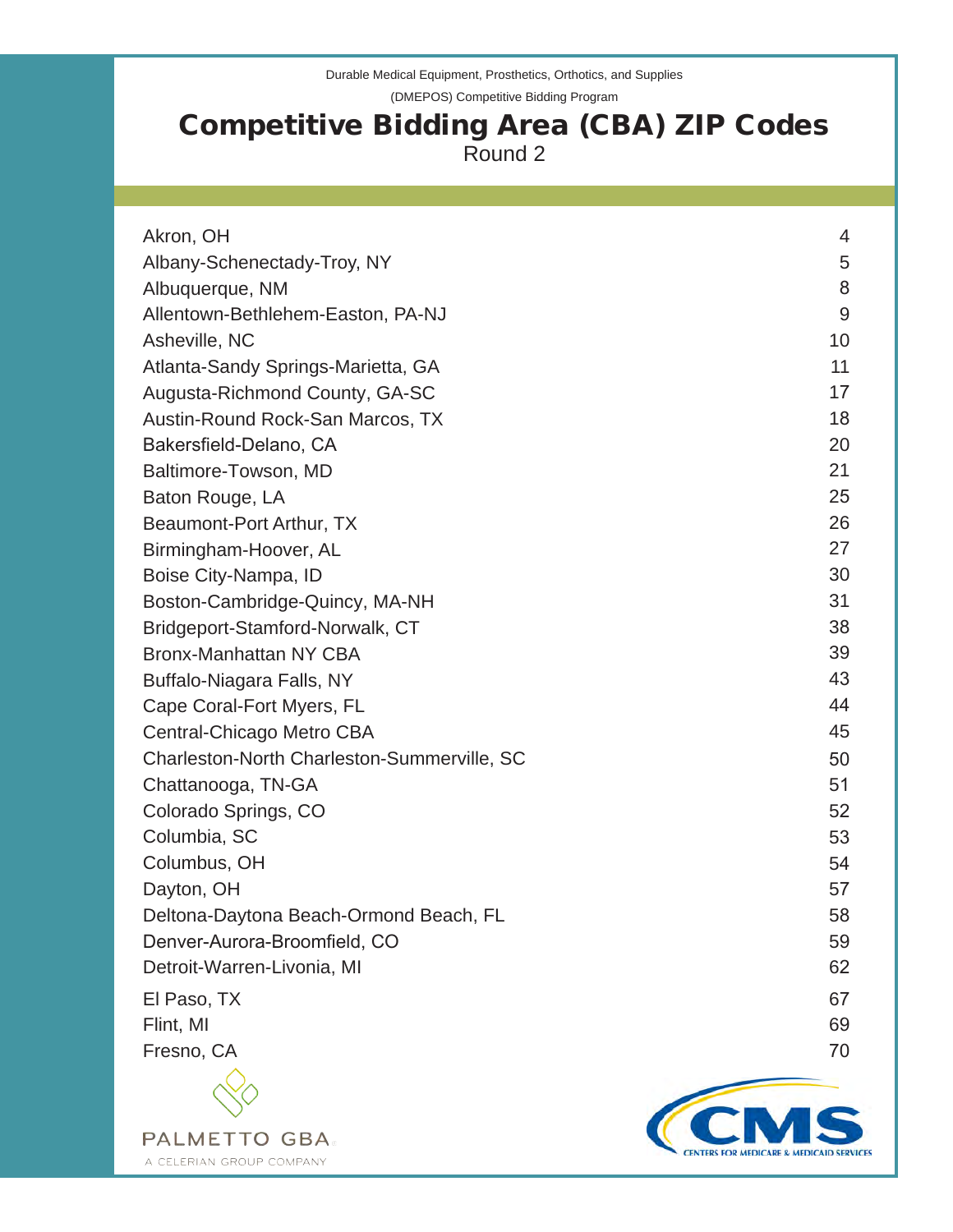| Grand Rapids-Wyoming, MI                     | 71  |
|----------------------------------------------|-----|
| Greensboro-High Point, NC                    | 73  |
| Greenville-Mauldin-Easley, SC                | 74  |
| Hartford-West Hartford-East Hartford, CT     | 75  |
| Honolulu, HI                                 | 78  |
| Houston-Sugar Land-Baytown, TX               | 79  |
| Huntington-Ashland, WV-KY-OH                 | 85  |
| Indiana-Chicago Metro CBA                    | 86  |
| Indianapolis-Carmel, IN                      | 87  |
| Jackson, MS                                  | 90  |
| Jacksonville, FL                             | 91  |
| Knoxville, TN                                | 92  |
| Lakeland-Winter Haven, FL                    | 94  |
| Las Vegas-Paradise, NV                       | 94  |
| Little Rock-North Little Rock-Conway, AR     | 96  |
| Los Angeles County CBA                       | 98  |
| Louisville/Jefferson County, KY-IN           | 106 |
| McAllen-Edinburg-Mission, TX                 | 109 |
| Memphis, TN-MS-AR                            | 110 |
| Milwaukee-Waukesha-West Allis, WI            | 112 |
| Minneapolis-St. Paul-Bloomington, MN-WI      | 114 |
| Nashville-Davidson-Murfreesboro-Franklin, TN | 119 |
| Nassau-Brooklyn-Queens-Richmond County Metro | 121 |
| <b>CBA</b>                                   |     |
| New Haven-Milford, CT                        | 126 |
| New Orleans-Metairie-Kenner, LA              | 127 |
| North East NY CBA Metro                      | 129 |
| North Port-Bradenton-Sarasota, FL            | 131 |
| Northern-Chicago Metro CBA                   | 132 |
| Northern NJ Metro CBA                        | 133 |
| Ocala, FL                                    | 138 |
| Oklahoma City, OK                            | 139 |
| Omaha-Council Bluffs, NE-IA                  | 141 |
| <b>Orange County CBA</b>                     | 143 |
| Oxnard-Thousand Oaks-Ventura, CA             | 146 |
| Palm Bay-Melbourne-Titusville, FL            | 147 |
| Philadelphia-Camden-Wilmington, PA-NJ-DE-MD  | 148 |
| Phoenix-Mesa-Glendale, AZ                    | 157 |
| Portland-Vancouver-Hillsboro, OR-WA          | 161 |
| Poughkeepsie-Newburgh-Middletown, NY         | 163 |
| Providence-New Bedford-Fall River, RI-MA     | 165 |
| Raleigh-Cary, NC                             | 167 |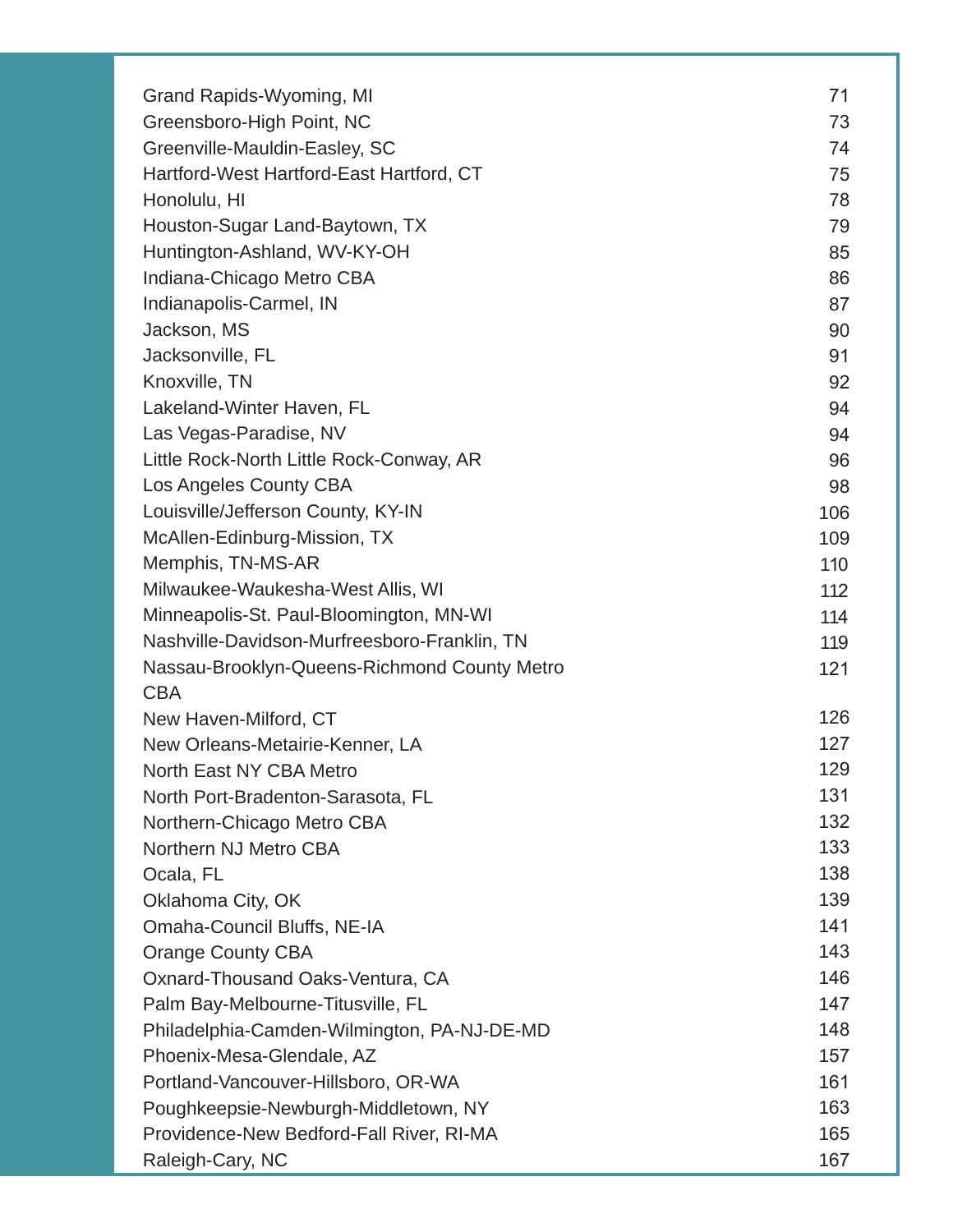| Richmond, VA                                 | 169 |
|----------------------------------------------|-----|
| Rochester, NY                                | 171 |
| Sacramento-Arden-Arcade-Roseville, CA        | 174 |
| Salt Lake City, UT                           | 177 |
| San Antonio-New Braunfels, TX                | 179 |
| San Diego-Carlsbad-San Marcos, CA            | 181 |
| San Francisco-Oakland-Fremont, CA            | 185 |
| San Jose-Sunnyvale-Santa Clara, CA           | 189 |
| Scranton-Wilkes-Barre, PA                    | 191 |
| Seattle-Tacoma-Bellevue, WA                  | 193 |
| South-West-Chicago-Metro CBA                 | 197 |
| Southern NY Metro CBA                        | 198 |
| Springfield, MA                              | 202 |
| St. Louis, MO-IL                             | 204 |
| Stockton, CA                                 | 209 |
| <b>Suffolk County CBA</b>                    | 210 |
| Syracuse, NY                                 | 212 |
| Tampa-St. Petersburg-Clearwater, FL          | 214 |
| Toledo, OH                                   | 217 |
| Tucson, AZ                                   | 219 |
| Tulsa, OK                                    | 220 |
| Virginia Beach-Norfolk-Newport News, VA-NC   | 222 |
| Visalia-Porterville, CA                      | 225 |
| Washington-Arlington-Alexandria, DC-VA-MD-WV | 226 |
| Wichita, KS                                  | 239 |
| Worcester, MA                                | 240 |
| Youngstown-Warren-Boardman, OH-PA            | 242 |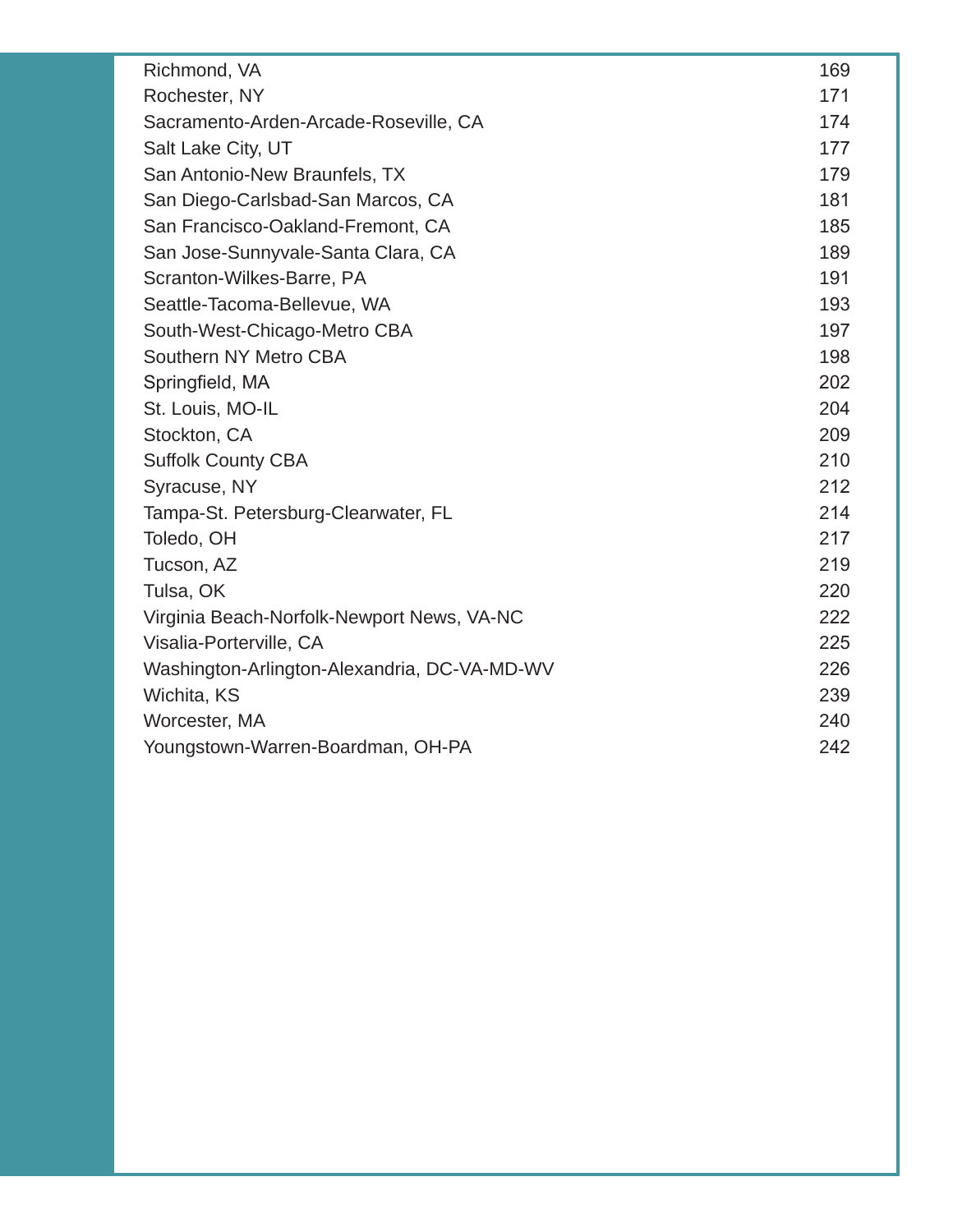## **Competitive Bidding Area (CBA) ZIP Codes**

### **Round 2**

<span id="page-3-0"></span>

| <b>CBA Name</b> | <b>State Code</b> | <b>ZIP Code</b> |
|-----------------|-------------------|-----------------|
| Akron, OH       | OH                | 44056           |
| Akron, OH       | OH                | 44067           |
| Akron, OH       | OH                | 44087           |
| Akron, OH       | OH                | 44201           |
| Akron, OH       | OH                | 44202           |
| Akron, OH       | OH                | 44203           |
| Akron, OH       | OH                | 44210           |
| Akron, OH       | OH                | 44211           |
| Akron, OH       | OH                | 44216           |
| Akron, OH       | OH                | 44221           |
| Akron, OH       | OH                | 44222           |
| Akron, OH       | OH                | 44223           |
| Akron, OH       | OH                | 44224           |
| Akron, OH       | OH                | 44231           |
| Akron, OH       | OH                | 44232           |
| Akron, OH       | OH                | 44234           |
| Akron, OH       | OH                | 44236           |
| Akron, OH       | OH                | 44237           |
| Akron, OH       | OH                | 44240           |
| Akron, OH       | OH                | 44241           |
| Akron, OH       | OH                | 44242           |
| Akron, OH       | OH                | 44243           |
| Akron, OH       | OH                | 44250           |
| Akron, OH       | OH                | 44255           |
| Akron, OH       | OH                | 44260           |
| Akron, OH       | OH                | 44262           |
| Akron, OH       | OH                | 44264           |
| Akron, OH       | OH                | 44265           |
| Akron, OH       | OH                | 44266           |
| Akron, OH       | OH                | 44272           |
| Akron, OH       | OH                | 44278           |
| Akron, OH       | OH                | 44285           |
| Akron, OH       | OH                | 44286           |
| Akron, OH       | OH                | 44288           |
| Akron, OH       | OH                | 44301           |
| Akron, OH       | OH                | 44302           |
| Akron, OH       | OH                | 44303           |
| Akron, OH       | OH                | 44304           |
| Akron, OH       | OH                | 44305           |
| Akron, OH       | OH                | 44306           |
| Akron, OH       | OH                | 44307           |
| Akron, OH       | OH                | 44308           |
| Akron, OH       | OH                | 44309           |
| Akron, OH       | OH                | 44310           |
| Akron, OH       | OH                | 44311           |
| Akron, OH       | OH                | 44312           |
| Akron, OH       | OH                | 44313           |
| Akron, OH       | OH                | 44314           |
| Akron, OH       | OH                | 44315           |
| Akron, OH       | OH                | 44316           |
| Akron, OH       | OH                | 44317           |
| Akron, OH       | OH                | 44319           |
| Akron, OH       | OH                | 44320           |
| Akron, OH       | OH                | 44321           |
| Akron, OH       | OH                | 44322           |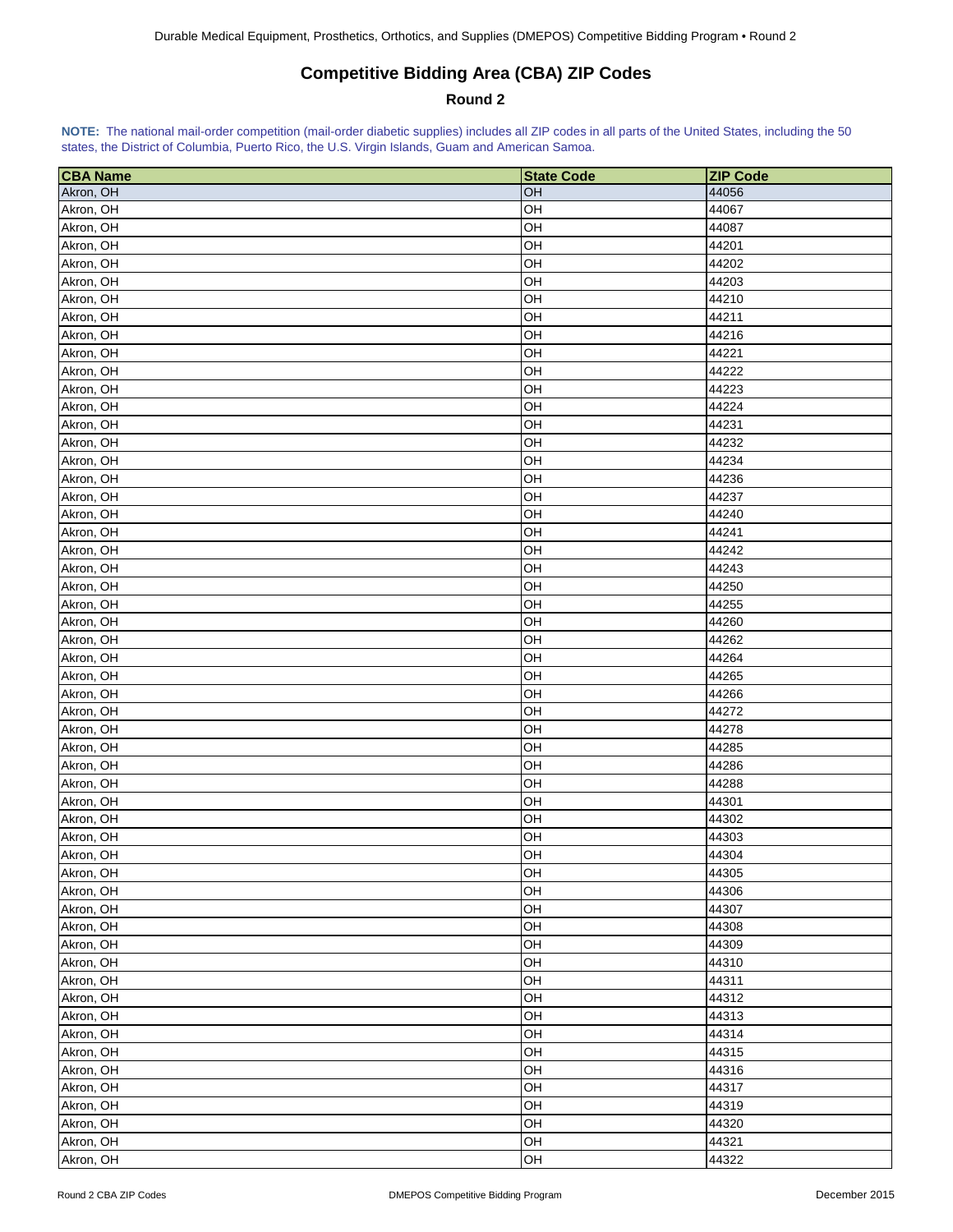<span id="page-4-0"></span>

|  |  | NOTE: The national mail-order competition (mail-order diabetic supplies) includes all ZIP codes in all parts of the United States, including the 50 |  |  |
|--|--|-----------------------------------------------------------------------------------------------------------------------------------------------------|--|--|
|  |  | states, the District of Columbia, Puerto Rico, the U.S. Virgin Islands, Guam and American Samoa.                                                    |  |  |

| <b>CBA Name</b>             | <b>State Code</b> | <b>ZIP Code</b> |
|-----------------------------|-------------------|-----------------|
| Akron, OH                   | OН                | 44325           |
| Akron, OH                   | OН                | 44326           |
| Akron, OH                   | OН                | 44328           |
| Akron, OH                   | OН                | 44333           |
| Akron, OH                   | OН                | 44334           |
| Akron, OH                   | OН                | 44372           |
| Akron, OH                   | OН                | 44396           |
| Akron, OH                   | OH                | 44398           |
| Akron, OH                   | OH                | 44411           |
| Albany-Schenectady-Troy, NY | <b>NY</b>         | 12007           |
| Albany-Schenectady-Troy, NY | NY                | 12008           |
| Albany-Schenectady-Troy, NY | <b>NY</b>         | 12009           |
| Albany-Schenectady-Troy, NY | NY                | 12018           |
| Albany-Schenectady-Troy, NY | <b>NY</b>         | 12019           |
| Albany-Schenectady-Troy, NY | <b>NY</b>         | 12020           |
| Albany-Schenectady-Troy, NY | <b>NY</b>         | 12022           |
| Albany-Schenectady-Troy, NY | <b>NY</b>         | 12023           |
| Albany-Schenectady-Troy, NY | NY.               | 12024           |
| Albany-Schenectady-Troy, NY | NY                | 12027           |
| Albany-Schenectady-Troy, NY | NY                | 12028           |
| Albany-Schenectady-Troy, NY | <b>NY</b>         | 12031           |
| Albany-Schenectady-Troy, NY | <b>NY</b>         | 12033           |
| Albany-Schenectady-Troy, NY | <b>NY</b>         | 12035           |
| Albany-Schenectady-Troy, NY | <b>NY</b>         | 12036           |
| Albany-Schenectady-Troy, NY | <b>NY</b>         | 12040           |
| Albany-Schenectady-Troy, NY | <b>NY</b>         | 12041           |
| Albany-Schenectady-Troy, NY | <b>NY</b>         | 12043           |
| Albany-Schenectady-Troy, NY | <b>NY</b>         | 12045           |
| Albany-Schenectady-Troy, NY | <b>NY</b>         | 12046           |
| Albany-Schenectady-Troy, NY | NY                | 12047           |
| Albany-Schenectady-Troy, NY | NY                | 12052           |
| Albany-Schenectady-Troy, NY | NY                | 12053           |
| Albany-Schenectady-Troy, NY | <b>NY</b>         | 12054           |
| Albany-Schenectady-Troy, NY | <b>NY</b>         | 12055           |
| Albany-Schenectady-Troy, NY | <b>NY</b>         | 12056           |
| Albany-Schenectady-Troy, NY | <b>NY</b>         | 12057           |
| Albany-Schenectady-Troy, NY | <b>NY</b>         | 12059           |
| Albany-Schenectady-Troy, NY | <b>NY</b>         | 12061           |
| Albany-Schenectady-Troy, NY | <b>NY</b>         | 12062           |
| Albany-Schenectady-Troy, NY | <b>NY</b>         | 12063           |
| Albany-Schenectady-Troy, NY | <b>NY</b>         | 12065           |
| Albany-Schenectady-Troy, NY | <b>NY</b>         | 12067           |
| Albany-Schenectady-Troy, NY | <b>NY</b>         | 12071           |
| Albany-Schenectady-Troy, NY | <b>NY</b>         | 12073           |
| Albany-Schenectady-Troy, NY | <b>NY</b>         | 12074           |
| Albany-Schenectady-Troy, NY | <b>NY</b>         | 12076           |
| Albany-Schenectady-Troy, NY | <b>NY</b>         | 12077           |
| Albany-Schenectady-Troy, NY | <b>NY</b>         | 12082           |
| Albany-Schenectady-Troy, NY | <b>NY</b>         | 12084           |
| Albany-Schenectady-Troy, NY | <b>NY</b>         | 12085           |
| Albany-Schenectady-Troy, NY | <b>NY</b>         | 12089           |
| Albany-Schenectady-Troy, NY | <b>NY</b>         | 12090           |
| Albany-Schenectady-Troy, NY | <b>NY</b>         | 12092           |
| Albany-Schenectady-Troy, NY | <b>NY</b>         | 12093           |
| Albany-Schenectady-Troy, NY | <b>NY</b>         | 12094           |
| Albany-Schenectady-Troy, NY | <b>NY</b>         | 12107           |
| Albany-Schenectady-Troy, NY | <b>NY</b>         | 12110           |
| Albany-Schenectady-Troy, NY | <b>NY</b>         | 12118           |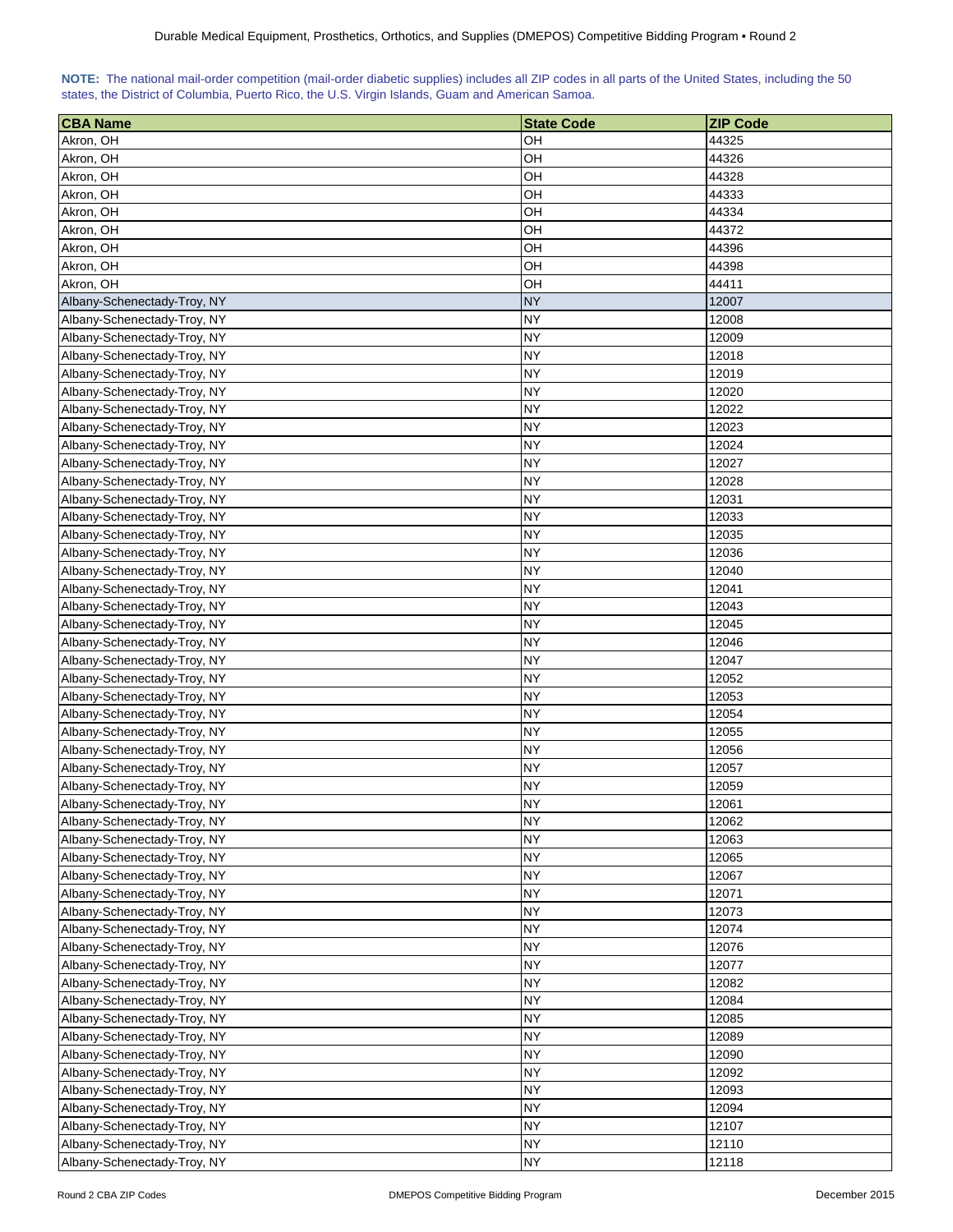| NOTE: The national mail-order competition (mail-order diabetic supplies) includes all ZIP codes in all parts of the United States, including the 50 |  |  |  |  |  |  |  |
|-----------------------------------------------------------------------------------------------------------------------------------------------------|--|--|--|--|--|--|--|
| states, the District of Columbia, Puerto Rico, the U.S. Virgin Islands, Guam and American Samoa.                                                    |  |  |  |  |  |  |  |

| <b>CBA Name</b>             | <b>State Code</b> | <b>ZIP Code</b> |
|-----------------------------|-------------------|-----------------|
| Albany-Schenectady-Troy, NY | <b>NY</b>         | 12120           |
| Albany-Schenectady-Troy, NY | <b>NY</b>         | 12121           |
| Albany-Schenectady-Troy, NY | <b>NY</b>         | 12122           |
| Albany-Schenectady-Troy, NY | <b>NY</b>         | 12123           |
| Albany-Schenectady-Troy, NY | NY.               | 12128           |
| Albany-Schenectady-Troy, NY | NY.               | 12131           |
| Albany-Schenectady-Troy, NY | NY                | 12133           |
| Albany-Schenectady-Troy, NY | ΝY                | 12137           |
| Albany-Schenectady-Troy, NY | <b>NY</b>         | 12138           |
| Albany-Schenectady-Troy, NY | <b>NY</b>         | 12140           |
| Albany-Schenectady-Troy, NY | <b>NY</b>         | 12141           |
| Albany-Schenectady-Troy, NY | NY                | 12143           |
| Albany-Schenectady-Troy, NY | <b>NY</b>         | 12144           |
| Albany-Schenectady-Troy, NY | <b>NY</b>         | 12147           |
| Albany-Schenectady-Troy, NY | <b>NY</b>         | 12148           |
| Albany-Schenectady-Troy, NY | <b>NY</b>         | 12149           |
| Albany-Schenectady-Troy, NY | <b>NY</b>         | 12150           |
| Albany-Schenectady-Troy, NY | NY.               | 12151           |
| Albany-Schenectady-Troy, NY | NY.               | 12153           |
| Albany-Schenectady-Troy, NY | NY                | 12154           |
| Albany-Schenectady-Troy, NY | NY                | 12156           |
| Albany-Schenectady-Troy, NY | <b>NY</b>         | 12157           |
| Albany-Schenectady-Troy, NY | <b>NY</b>         | 12158           |
| Albany-Schenectady-Troy, NY | <b>NY</b>         | 12159           |
| Albany-Schenectady-Troy, NY | <b>NY</b>         | 12160           |
| Albany-Schenectady-Troy, NY | <b>NY</b>         | 12161           |
| Albany-Schenectady-Troy, NY | <b>NY</b>         | 12168           |
| Albany-Schenectady-Troy, NY | <b>NY</b>         | 12169           |
| Albany-Schenectady-Troy, NY | <b>NY</b>         | 12170           |
| Albany-Schenectady-Troy, NY | NY                | 12175           |
| Albany-Schenectady-Troy, NY | NY                | 12180           |
| Albany-Schenectady-Troy, NY | <b>NY</b>         | 12181           |
| Albany-Schenectady-Troy, NY | NY                | 12182           |
| Albany-Schenectady-Troy, NY | NY                | 12183           |
| Albany-Schenectady-Troy, NY | <b>NY</b>         | 12185           |
| Albany-Schenectady-Troy, NY | <b>NY</b>         | 12186           |
| Albany-Schenectady-Troy, NY | NY                | 12187           |
| Albany-Schenectady-Troy, NY | <b>NY</b>         | 12188           |
| Albany-Schenectady-Troy, NY | <b>NY</b>         | 12189           |
| Albany-Schenectady-Troy, NY | <b>NY</b>         | 12193           |
| Albany-Schenectady-Troy, NY | <b>NY</b>         | 12194           |
| Albany-Schenectady-Troy, NY | <b>NY</b>         | 12196           |
| Albany-Schenectady-Troy, NY | <b>NY</b>         | 12198           |
| Albany-Schenectady-Troy, NY | <b>NY</b>         | 12201           |
| Albany-Schenectady-Troy, NY | <b>NY</b>         | 12202           |
| Albany-Schenectady-Troy, NY | <b>NY</b>         | 12203           |
| Albany-Schenectady-Troy, NY | <b>NY</b>         | 12204           |
| Albany-Schenectady-Troy, NY | <b>NY</b>         | 12205           |
| Albany-Schenectady-Troy, NY | <b>NY</b>         | 12206           |
| Albany-Schenectady-Troy, NY | <b>NY</b>         | 12207           |
| Albany-Schenectady-Troy, NY | <b>NY</b>         | 12208           |
| Albany-Schenectady-Troy, NY | <b>NY</b>         | 12209           |
| Albany-Schenectady-Troy, NY | <b>NY</b>         | 12210           |
| Albany-Schenectady-Troy, NY | <b>NY</b>         | 12211           |
| Albany-Schenectady-Troy, NY | <b>NY</b>         | 12212           |
| Albany-Schenectady-Troy, NY | <b>NY</b>         | 12214           |
| Albany-Schenectady-Troy, NY | <b>NY</b>         | 12220           |
| Albany-Schenectady-Troy, NY | <b>NY</b>         | 12222           |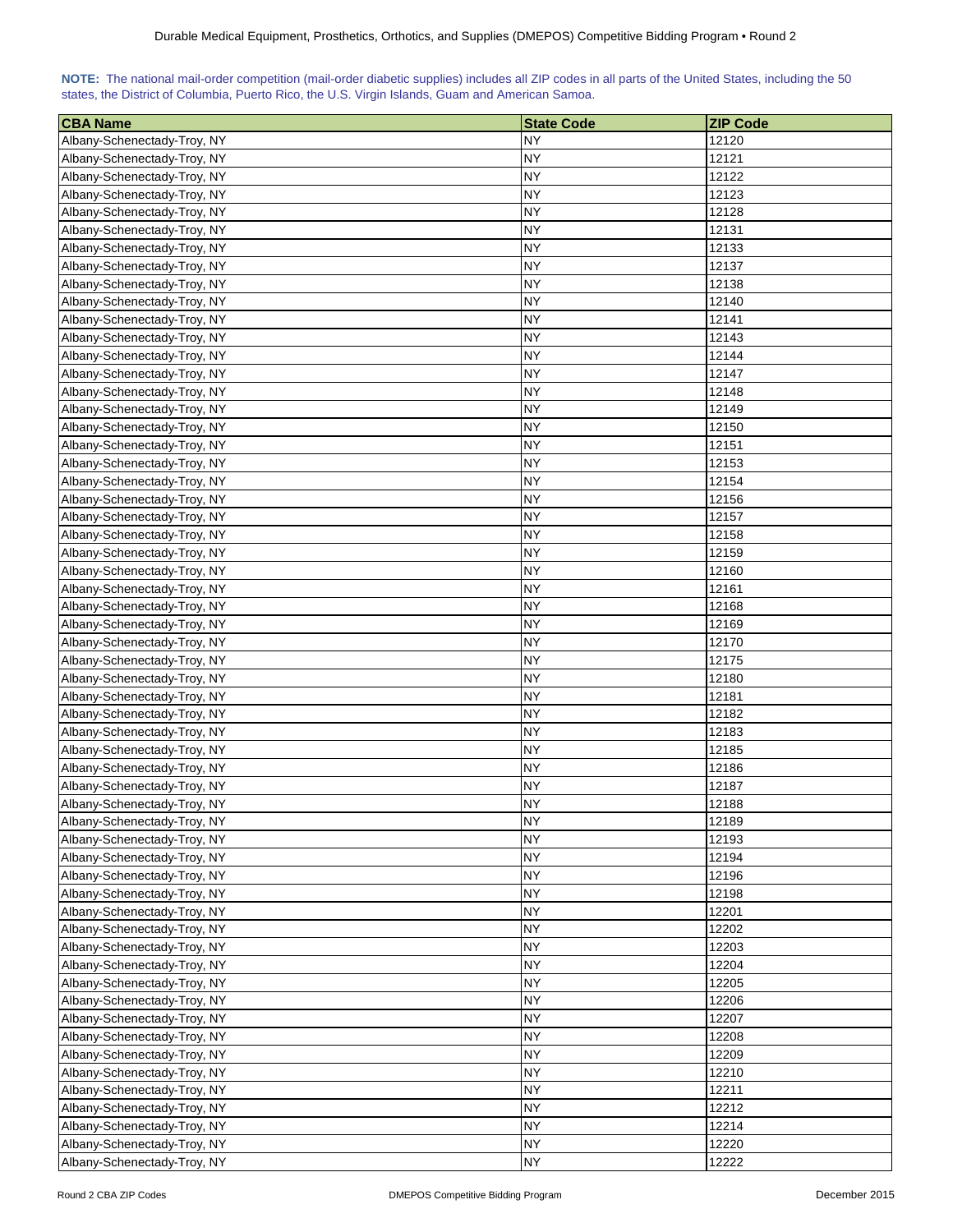| NOTE: The national mail-order competition (mail-order diabetic supplies) includes all ZIP codes in all parts of the United States, including the 50 |  |  |  |  |  |  |  |
|-----------------------------------------------------------------------------------------------------------------------------------------------------|--|--|--|--|--|--|--|
| states, the District of Columbia, Puerto Rico, the U.S. Virgin Islands, Guam and American Samoa.                                                    |  |  |  |  |  |  |  |

| <b>CBA Name</b>             | <b>State Code</b> | <b>ZIP Code</b> |
|-----------------------------|-------------------|-----------------|
| Albany-Schenectady-Troy, NY | <b>NY</b>         | 12223           |
| Albany-Schenectady-Troy, NY | <b>NY</b>         | 12224           |
| Albany-Schenectady-Troy, NY | NY                | 12225           |
| Albany-Schenectady-Troy, NY | NY                | 12226           |
| Albany-Schenectady-Troy, NY | NY.               | 12227           |
| Albany-Schenectady-Troy, NY | NY                | 12228           |
| Albany-Schenectady-Troy, NY | NY                | 12229           |
| Albany-Schenectady-Troy, NY | ΝY                | 12230           |
| Albany-Schenectady-Troy, NY | <b>NY</b>         | 12231           |
| Albany-Schenectady-Troy, NY | <b>NY</b>         | 12232           |
| Albany-Schenectady-Troy, NY | <b>NY</b>         | 12233           |
| Albany-Schenectady-Troy, NY | NY                | 12234           |
| Albany-Schenectady-Troy, NY | <b>NY</b>         | 12235           |
|                             |                   |                 |
| Albany-Schenectady-Troy, NY | <b>NY</b>         | 12236           |
| Albany-Schenectady-Troy, NY | <b>NY</b>         | 12237           |
| Albany-Schenectady-Troy, NY | <b>NY</b>         | 12238           |
| Albany-Schenectady-Troy, NY | <b>NY</b>         | 12239           |
| Albany-Schenectady-Troy, NY | NY.               | 12240           |
| Albany-Schenectady-Troy, NY | NY                | 12241           |
| Albany-Schenectady-Troy, NY | NY                | 12242           |
| Albany-Schenectady-Troy, NY | NY                | 12243           |
| Albany-Schenectady-Troy, NY | <b>NY</b>         | 12244           |
| Albany-Schenectady-Troy, NY | <b>NY</b>         | 12245           |
| Albany-Schenectady-Troy, NY | <b>NY</b>         | 12246           |
| Albany-Schenectady-Troy, NY | <b>NY</b>         | 12247           |
| Albany-Schenectady-Troy, NY | <b>NY</b>         | 12248           |
| Albany-Schenectady-Troy, NY | <b>NY</b>         | 12249           |
| Albany-Schenectady-Troy, NY | <b>NY</b>         | 12250           |
| Albany-Schenectady-Troy, NY | <b>NY</b>         | 12252           |
| Albany-Schenectady-Troy, NY | NY                | 12255           |
| Albany-Schenectady-Troy, NY | NY                | 12256           |
| Albany-Schenectady-Troy, NY | <b>NY</b>         | 12257           |
| Albany-Schenectady-Troy, NY | NY                | 12260           |
| Albany-Schenectady-Troy, NY | NY                | 12261           |
| Albany-Schenectady-Troy, NY | <b>NY</b>         | 12288           |
| Albany-Schenectady-Troy, NY | <b>NY</b>         | 12301           |
| Albany-Schenectady-Troy, NY | NY                | 12302           |
| Albany-Schenectady-Troy, NY | <b>NY</b>         | 12303           |
| Albany-Schenectady-Troy, NY | <b>NY</b>         | 12304           |
| Albany-Schenectady-Troy, NY | <b>NY</b>         | 12305           |
| Albany-Schenectady-Troy, NY | <b>NY</b>         | 12306           |
| Albany-Schenectady-Troy, NY | <b>NY</b>         | 12307           |
| Albany-Schenectady-Troy, NY | <b>NY</b>         | 12308           |
| Albany-Schenectady-Troy, NY | <b>NY</b>         | 12309           |
| Albany-Schenectady-Troy, NY | <b>NY</b>         | 12325           |
| Albany-Schenectady-Troy, NY | <b>NY</b>         | 12345           |
|                             |                   |                 |
| Albany-Schenectady-Troy, NY | <b>NY</b>         | 12469           |
| Albany-Schenectady-Troy, NY | <b>NY</b>         | 12822           |
| Albany-Schenectady-Troy, NY | <b>NY</b>         | 12831           |
| Albany-Schenectady-Troy, NY | <b>NY</b>         | 12833           |
| Albany-Schenectady-Troy, NY | <b>NY</b>         | 12835           |
| Albany-Schenectady-Troy, NY | <b>NY</b>         | 12850           |
| Albany-Schenectady-Troy, NY | <b>NY</b>         | 12859           |
| Albany-Schenectady-Troy, NY | <b>NY</b>         | 12863           |
| Albany-Schenectady-Troy, NY | <b>NY</b>         | 12866           |
| Albany-Schenectady-Troy, NY | <b>NY</b>         | 12871           |
| Albany-Schenectady-Troy, NY | <b>NY</b>         | 12884           |
| Albany-Schenectady-Troy, NY | <b>NY</b>         | 13459           |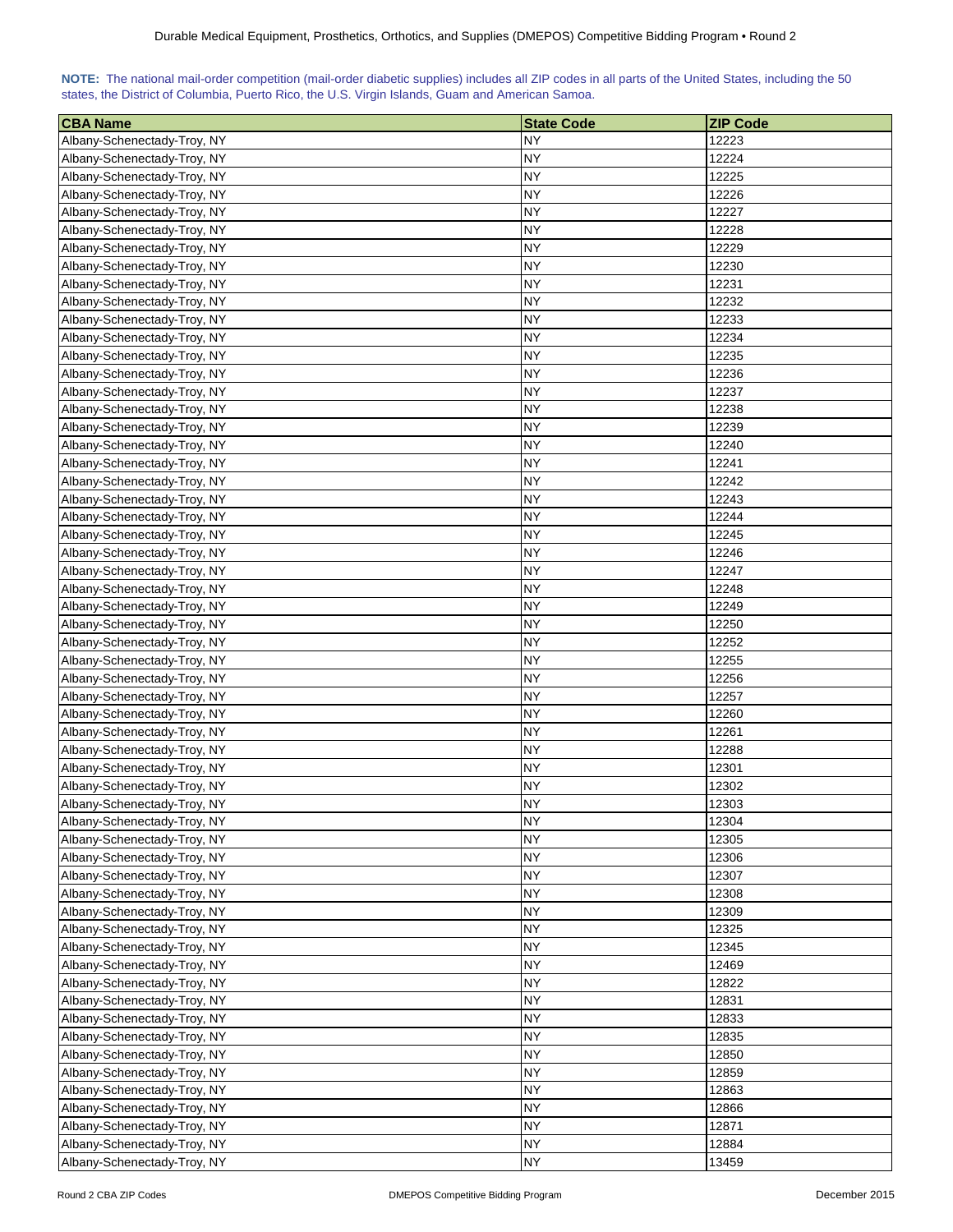<span id="page-7-0"></span>

| NOTE: The national mail-order competition (mail-order diabetic supplies) includes all ZIP codes in all parts of the United States, including the 50 |  |  |  |  |  |
|-----------------------------------------------------------------------------------------------------------------------------------------------------|--|--|--|--|--|
| states, the District of Columbia, Puerto Rico, the U.S. Virgin Islands, Guam and American Samoa.                                                    |  |  |  |  |  |

| <b>CBA Name</b> | <b>State Code</b> | <b>ZIP Code</b> |
|-----------------|-------------------|-----------------|
| Albuquerque, NM | <b>NM</b>         | 87001           |
| Albuquerque, NM | <b>NM</b>         | 87002           |
| Albuquerque, NM | <b>NM</b>         | 87004           |
| Albuquerque, NM | <b>NM</b>         | 87008           |
| Albuquerque, NM | <b>NM</b>         | 87016           |
| Albuquerque, NM | <b>NM</b>         | 87022           |
| Albuquerque, NM | <b>NM</b>         | 87023           |
| Albuquerque, NM | NΜ                | 87024           |
| Albuquerque, NM | NΜ                | 87025           |
| Albuquerque, NM | <b>NM</b>         | 87031           |
| Albuquerque, NM | <b>NM</b>         | 87032           |
| Albuquerque, NM | <b>NM</b>         | 87034           |
| Albuquerque, NM | <b>NM</b>         | 87035           |
| Albuquerque, NM | <b>NM</b>         | 87036           |
| Albuquerque, NM | <b>NM</b>         | 87041           |
| Albuquerque, NM | <b>NM</b>         | 87042           |
| Albuquerque, NM | <b>NM</b>         | 87043           |
| Albuquerque, NM | <b>NM</b>         | 87044           |
| Albuquerque, NM |                   |                 |
|                 | <b>NM</b>         | 87047           |
| Albuquerque, NM | <b>NM</b>         | 87048           |
| Albuquerque, NM | NΜ                | 87052           |
| Albuquerque, NM | <b>NM</b>         | 87053           |
| Albuquerque, NM | <b>NM</b>         | 87059           |
| Albuquerque, NM | <b>NM</b>         | 87060           |
| Albuquerque, NM | <b>NM</b>         | 87061           |
| Albuquerque, NM | <b>NM</b>         | 87063           |
| Albuquerque, NM | <b>NM</b>         | 87068           |
| Albuquerque, NM | <b>NM</b>         | 87070           |
| Albuquerque, NM | <b>NM</b>         | 87072           |
| Albuquerque, NM | <b>NM</b>         | 87083           |
| Albuquerque, NM | <b>NM</b>         | 87101           |
| Albuquerque, NM | <b>NM</b>         | 87102           |
| Albuquerque, NM | NΜ                | 87103           |
| Albuquerque, NM | NΜ                | 87104           |
| Albuquerque, NM | <b>NM</b>         | 87105           |
| Albuquerque, NM | <b>NM</b>         | 87106           |
| Albuquerque, NM | <b>NM</b>         | 87107           |
| Albuquerque, NM | <b>NM</b>         | 87108           |
| Albuquerque, NM | <b>NM</b>         | 87109           |
| Albuquerque, NM | <b>NM</b>         | 87110           |
| Albuquerque, NM | <b>NM</b>         | 87111           |
| Albuquerque, NM | <b>NM</b>         | 87112           |
|                 |                   |                 |
| Albuquerque, NM | <b>NM</b>         | 87113           |
| Albuquerque, NM | <b>NM</b>         | 87114           |
| Albuquerque, NM | <b>NM</b>         | 87115           |
| Albuquerque, NM | <b>NM</b>         | 87116           |
| Albuquerque, NM | <b>NM</b>         | 87117           |
| Albuquerque, NM | <b>NM</b>         | 87119           |
| Albuquerque, NM | <b>NM</b>         | 87120           |
| Albuquerque, NM | <b>NM</b>         | 87121           |
| Albuquerque, NM | <b>NM</b>         | 87122           |
| Albuquerque, NM | <b>NM</b>         | 87123           |
| Albuquerque, NM | <b>NM</b>         | 87124           |
| Albuquerque, NM | <b>NM</b>         | 87125           |
| Albuquerque, NM | <b>NM</b>         | 87131           |
| Albuquerque, NM | <b>NM</b>         | 87144           |
| Albuquerque, NM | <b>NM</b>         | 87151           |
| Albuquerque, NM | <b>NM</b>         | 87153           |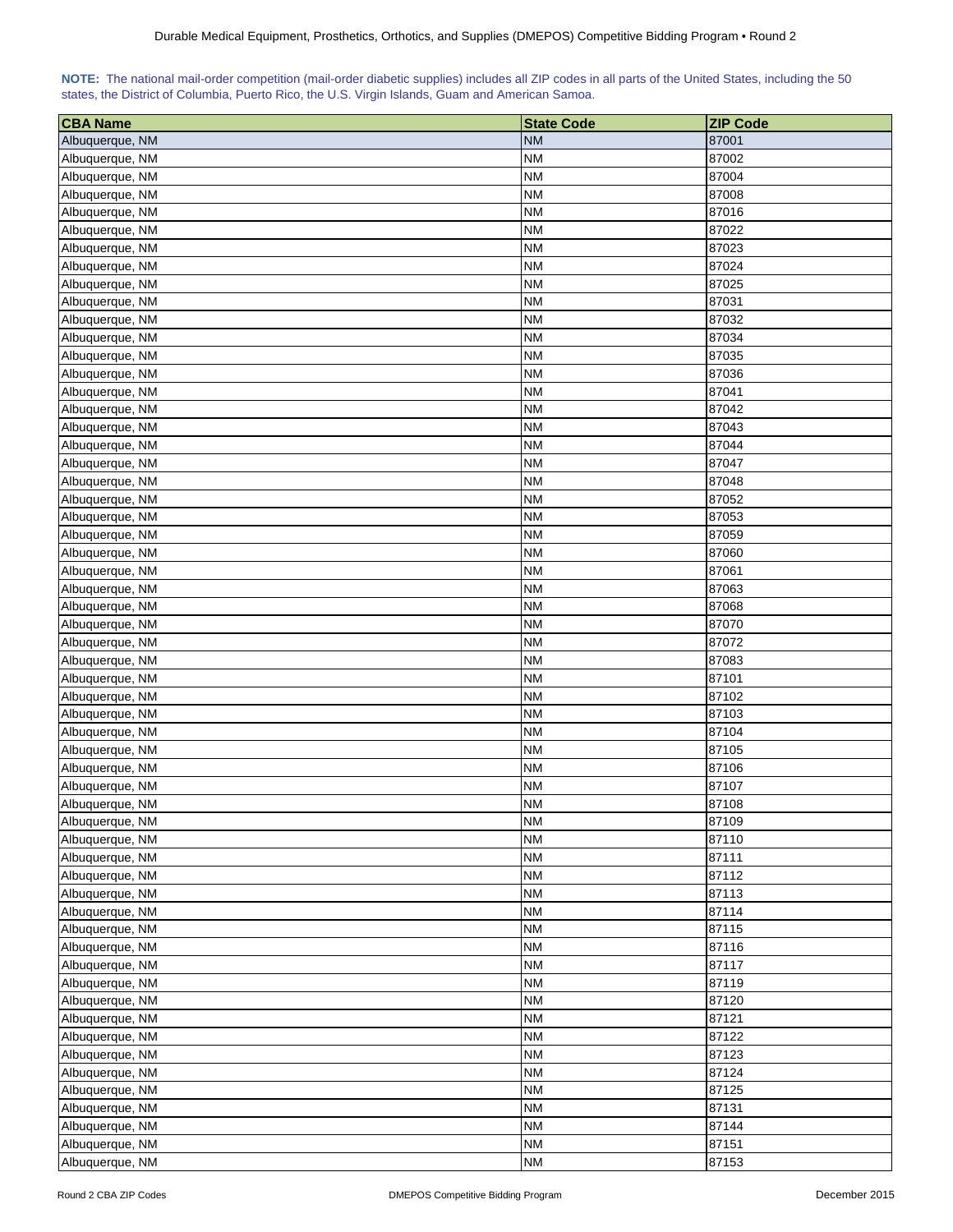<span id="page-8-0"></span>

| NOTE: The national mail-order competition (mail-order diabetic supplies) includes all ZIP codes in all parts of the United States, including the 50 |  |  |  |  |  |  |  |
|-----------------------------------------------------------------------------------------------------------------------------------------------------|--|--|--|--|--|--|--|
| states, the District of Columbia, Puerto Rico, the U.S. Virgin Islands, Guam and American Samoa.                                                    |  |  |  |  |  |  |  |

| <b>CBA Name</b>                   | <b>State Code</b> | <b>ZIP Code</b> |
|-----------------------------------|-------------------|-----------------|
| Albuquerque, NM                   | <b>NM</b>         | 87154           |
| Albuquerque, NM                   | <b>NM</b>         | 87158           |
| Albuquerque, NM                   | <b>NM</b>         | 87174           |
| Albuquerque, NM                   | <b>NM</b>         | 87176           |
| Albuquerque, NM                   | <b>NM</b>         | 87181           |
| Albuquerque, NM                   | NΜ                | 87184           |
| Albuquerque, NM                   | NM                | 87185           |
| Albuquerque, NM                   | ΝM                | 87187           |
| Albuquerque, NM                   | ΝM                | 87190           |
| Albuquerque, NM                   | ΝM                | 87191           |
| Albuquerque, NM                   | <b>NM</b>         | 87192           |
| Albuquerque, NM                   | <b>NM</b>         | 87193           |
| Albuquerque, NM                   | <b>NM</b>         | 87194           |
| Albuquerque, NM                   | <b>NM</b>         | 87195           |
| Albuquerque, NM                   | <b>NM</b>         | 87196           |
| Albuquerque, NM                   | <b>NM</b>         | 87197           |
| Albuquerque, NM                   | <b>NM</b>         | 87198           |
| Albuquerque, NM                   | <b>NM</b>         | 87199           |
| Allentown-Bethlehem-Easton, PA-NJ | <b>NJ</b>         | 07820           |
| Allentown-Bethlehem-Easton, PA-NJ | <b>NJ</b>         | 07823           |
| Allentown-Bethlehem-Easton, PA-NJ | <b>NJ</b>         | 07825           |
| Allentown-Bethlehem-Easton, PA-NJ | <b>NJ</b>         | 07829           |
| Allentown-Bethlehem-Easton, PA-NJ | <b>NJ</b>         | 07831           |
| Allentown-Bethlehem-Easton, PA-NJ | <b>NJ</b>         | 07832           |
| Allentown-Bethlehem-Easton, PA-NJ | <b>NJ</b>         | 07833           |
| Allentown-Bethlehem-Easton, PA-NJ | <b>NJ</b>         | 07838           |
| Allentown-Bethlehem-Easton, PA-NJ | <b>NJ</b>         | 07840           |
| Allentown-Bethlehem-Easton, PA-NJ | <b>NJ</b>         | 07844           |
| Allentown-Bethlehem-Easton, PA-NJ | <b>NJ</b>         | 07846           |
| Allentown-Bethlehem-Easton, PA-NJ | <b>NJ</b>         | 07863           |
| Allentown-Bethlehem-Easton, PA-NJ | <b>NJ</b>         | 07865           |
| Allentown-Bethlehem-Easton, PA-NJ | <b>NJ</b>         | 07880           |
| Allentown-Bethlehem-Easton, PA-NJ | <b>NJ</b>         | 07882           |
| Allentown-Bethlehem-Easton, PA-NJ | <b>NJ</b>         | 08808           |
| Allentown-Bethlehem-Easton, PA-NJ | <b>NJ</b>         | 08865           |
| Allentown-Bethlehem-Easton, PA-NJ | <b>NJ</b>         | 08886           |
| Allentown-Bethlehem-Easton, PA-NJ | PA                | 18001           |
| Allentown-Bethlehem-Easton, PA-NJ | PA                | 18002           |
| Allentown-Bethlehem-Easton, PA-NJ | PA                | 18003           |
| Allentown-Bethlehem-Easton, PA-NJ | PA                | 18010           |
| Allentown-Bethlehem-Easton, PA-NJ | PA                | 18012           |
| Allentown-Bethlehem-Easton, PA-NJ | <b>PA</b>         | 18013           |
| Allentown-Bethlehem-Easton, PA-NJ | PA                | 18014           |
| Allentown-Bethlehem-Easton, PA-NJ | PA                | 18015           |
| Allentown-Bethlehem-Easton, PA-NJ | PA                | 18016           |
| Allentown-Bethlehem-Easton, PA-NJ | PA                | 18017           |
| Allentown-Bethlehem-Easton, PA-NJ | PA                | 18018           |
| Allentown-Bethlehem-Easton, PA-NJ | PA                | 18020           |
| Allentown-Bethlehem-Easton, PA-NJ | PA                | 18025           |
| Allentown-Bethlehem-Easton, PA-NJ | PA                | 18030           |
| Allentown-Bethlehem-Easton, PA-NJ | PA                | 18031           |
| Allentown-Bethlehem-Easton, PA-NJ | PA                | 18032           |
| Allentown-Bethlehem-Easton, PA-NJ | PA                | 18034           |
| Allentown-Bethlehem-Easton, PA-NJ | PA                | 18035           |
| Allentown-Bethlehem-Easton, PA-NJ | PA                | 18036           |
| Allentown-Bethlehem-Easton, PA-NJ | PA                | 18037           |
| Allentown-Bethlehem-Easton, PA-NJ | PA                | 18038           |
| Allentown-Bethlehem-Easton, PA-NJ | PA                | 18040           |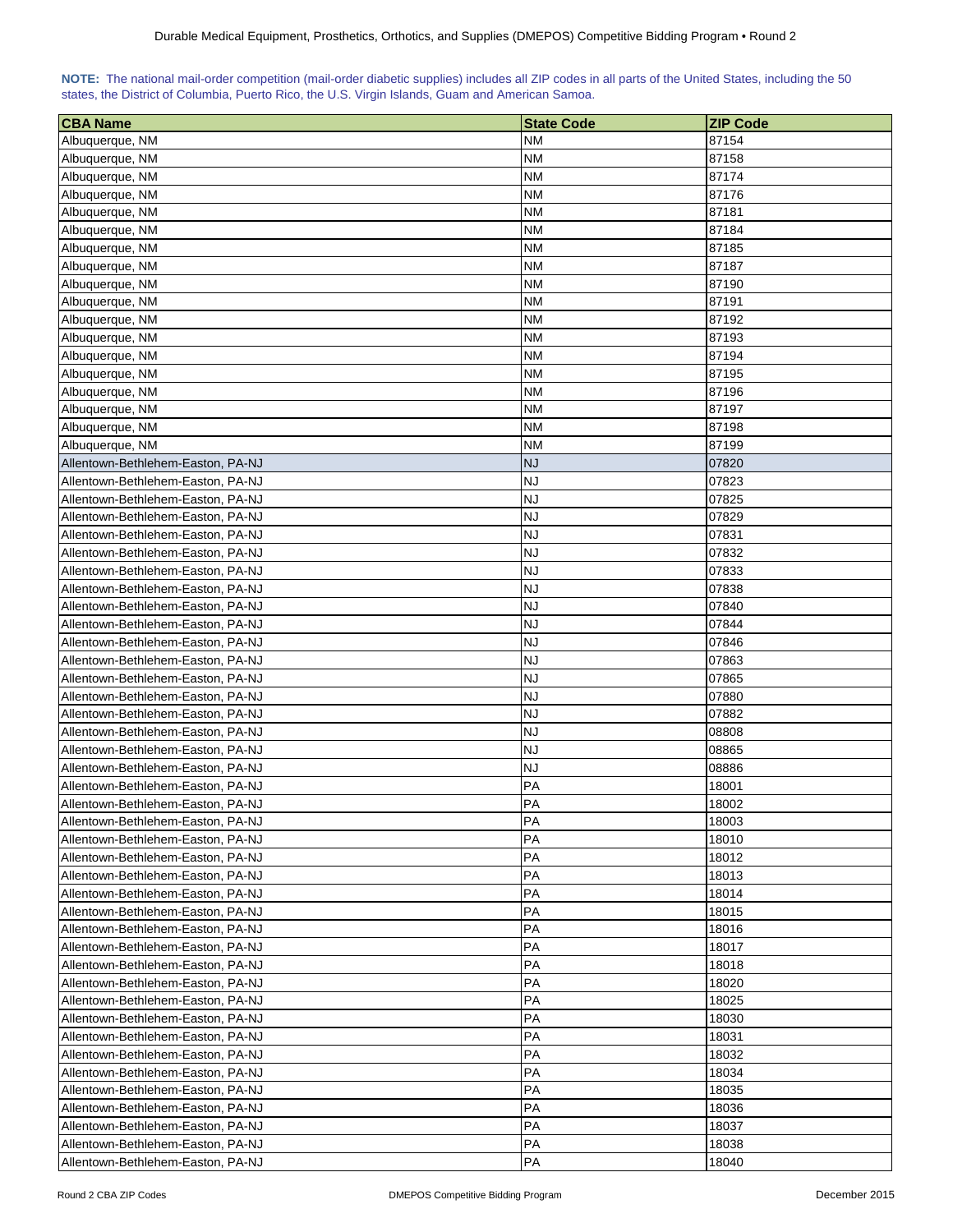<span id="page-9-0"></span>

| NOTE: The national mail-order competition (mail-order diabetic supplies) includes all ZIP codes in all parts of the United States, including the 50 |  |  |  |  |  |  |  |
|-----------------------------------------------------------------------------------------------------------------------------------------------------|--|--|--|--|--|--|--|
| states, the District of Columbia, Puerto Rico, the U.S. Virgin Islands, Guam and American Samoa.                                                    |  |  |  |  |  |  |  |

| <b>CBA Name</b>                                                        | <b>State Code</b> | <b>ZIP Code</b> |
|------------------------------------------------------------------------|-------------------|-----------------|
| Allentown-Bethlehem-Easton, PA-NJ                                      | PA                | 18042           |
| Allentown-Bethlehem-Easton, PA-NJ                                      | PA                | 18043           |
| Allentown-Bethlehem-Easton, PA-NJ                                      | PA                | 18044           |
| Allentown-Bethlehem-Easton, PA-NJ                                      | PA                | 18045           |
| Allentown-Bethlehem-Easton, PA-NJ                                      | РA                | 18046           |
| Allentown-Bethlehem-Easton, PA-NJ                                      | РA                | 18049           |
| Allentown-Bethlehem-Easton, PA-NJ                                      | РA                | 18050           |
|                                                                        | PA                |                 |
| Allentown-Bethlehem-Easton, PA-NJ<br>Allentown-Bethlehem-Easton, PA-NJ | РA                | 18051<br>18052  |
| Allentown-Bethlehem-Easton, PA-NJ                                      | РA                | 18053           |
|                                                                        | PA                | 18055           |
| Allentown-Bethlehem-Easton, PA-NJ                                      |                   |                 |
| Allentown-Bethlehem-Easton, PA-NJ                                      | PA                | 18059           |
| Allentown-Bethlehem-Easton, PA-NJ                                      | PA                | 18060           |
| Allentown-Bethlehem-Easton, PA-NJ                                      | PA                | 18062           |
| Allentown-Bethlehem-Easton, PA-NJ                                      | PA                | 18063           |
| Allentown-Bethlehem-Easton, PA-NJ                                      | PA                | 18064           |
| Allentown-Bethlehem-Easton, PA-NJ                                      | PA                | 18065           |
| Allentown-Bethlehem-Easton, PA-NJ                                      | РA                | 18066           |
| Allentown-Bethlehem-Easton, PA-NJ                                      | РA                | 18067           |
| Allentown-Bethlehem-Easton, PA-NJ                                      | PA                | 18068           |
| Allentown-Bethlehem-Easton, PA-NJ                                      | PA                | 18069           |
| Allentown-Bethlehem-Easton, PA-NJ                                      | РA                | 18071           |
| Allentown-Bethlehem-Easton, PA-NJ                                      | PA                | 18072           |
| Allentown-Bethlehem-Easton, PA-NJ                                      | PA                | 18078           |
| Allentown-Bethlehem-Easton, PA-NJ                                      | PA                | 18079           |
| Allentown-Bethlehem-Easton, PA-NJ                                      | PA                | 18080           |
| Allentown-Bethlehem-Easton, PA-NJ                                      | PA                | 18083           |
| Allentown-Bethlehem-Easton, PA-NJ                                      | PA                | 18085           |
| Allentown-Bethlehem-Easton, PA-NJ                                      | PA                | 18086           |
| Allentown-Bethlehem-Easton, PA-NJ                                      | PA                | 18087           |
| Allentown-Bethlehem-Easton, PA-NJ                                      | РA                | 18088           |
| Allentown-Bethlehem-Easton, PA-NJ                                      | PA                | 18091           |
| Allentown-Bethlehem-Easton, PA-NJ                                      | PA                | 18092           |
| Allentown-Bethlehem-Easton, PA-NJ                                      | PA                | 18098           |
| Allentown-Bethlehem-Easton, PA-NJ                                      | PA                | 18099           |
| Allentown-Bethlehem-Easton, PA-NJ                                      | PA                | 18101           |
| Allentown-Bethlehem-Easton, PA-NJ                                      | PA                | 18102           |
| Allentown-Bethlehem-Easton, PA-NJ                                      | PA                | 18103           |
| Allentown-Bethlehem-Easton, PA-NJ                                      | <b>PA</b>         | 18104           |
| Allentown-Bethlehem-Easton, PA-NJ                                      | PA                | 18105           |
| Allentown-Bethlehem-Easton, PA-NJ                                      | PA                | 18106           |
| Allentown-Bethlehem-Easton, PA-NJ                                      | PA<br>PA          | 18109           |
| Allentown-Bethlehem-Easton, PA-NJ                                      |                   | 18195           |
| Allentown-Bethlehem-Easton, PA-NJ                                      | PA                | 18210           |
| Allentown-Bethlehem-Easton, PA-NJ                                      | PA                | 18212           |
| Allentown-Bethlehem-Easton, PA-NJ                                      | PA                | 18229           |
| Allentown-Bethlehem-Easton, PA-NJ                                      | PA                | 18230           |
| Allentown-Bethlehem-Easton, PA-NJ                                      | PA                | 18232           |
| Allentown-Bethlehem-Easton, PA-NJ                                      | PA                | 18235           |
| Allentown-Bethlehem-Easton, PA-NJ                                      | PA                | 18240           |
| Allentown-Bethlehem-Easton, PA-NJ                                      | PA                | 18244           |
| Allentown-Bethlehem-Easton, PA-NJ                                      | PA<br>PA          | 18250           |
| Allentown-Bethlehem-Easton, PA-NJ                                      |                   | 18254           |
| Allentown-Bethlehem-Easton, PA-NJ                                      | PA                | 18255           |
| Allentown-Bethlehem-Easton, PA-NJ                                      | PA<br>PA          | 18343           |
| Allentown-Bethlehem-Easton, PA-NJ<br>Allentown-Bethlehem-Easton, PA-NJ | PA                | 18351<br>18624  |
| Asheville, NC                                                          | <b>NC</b>         | 28701           |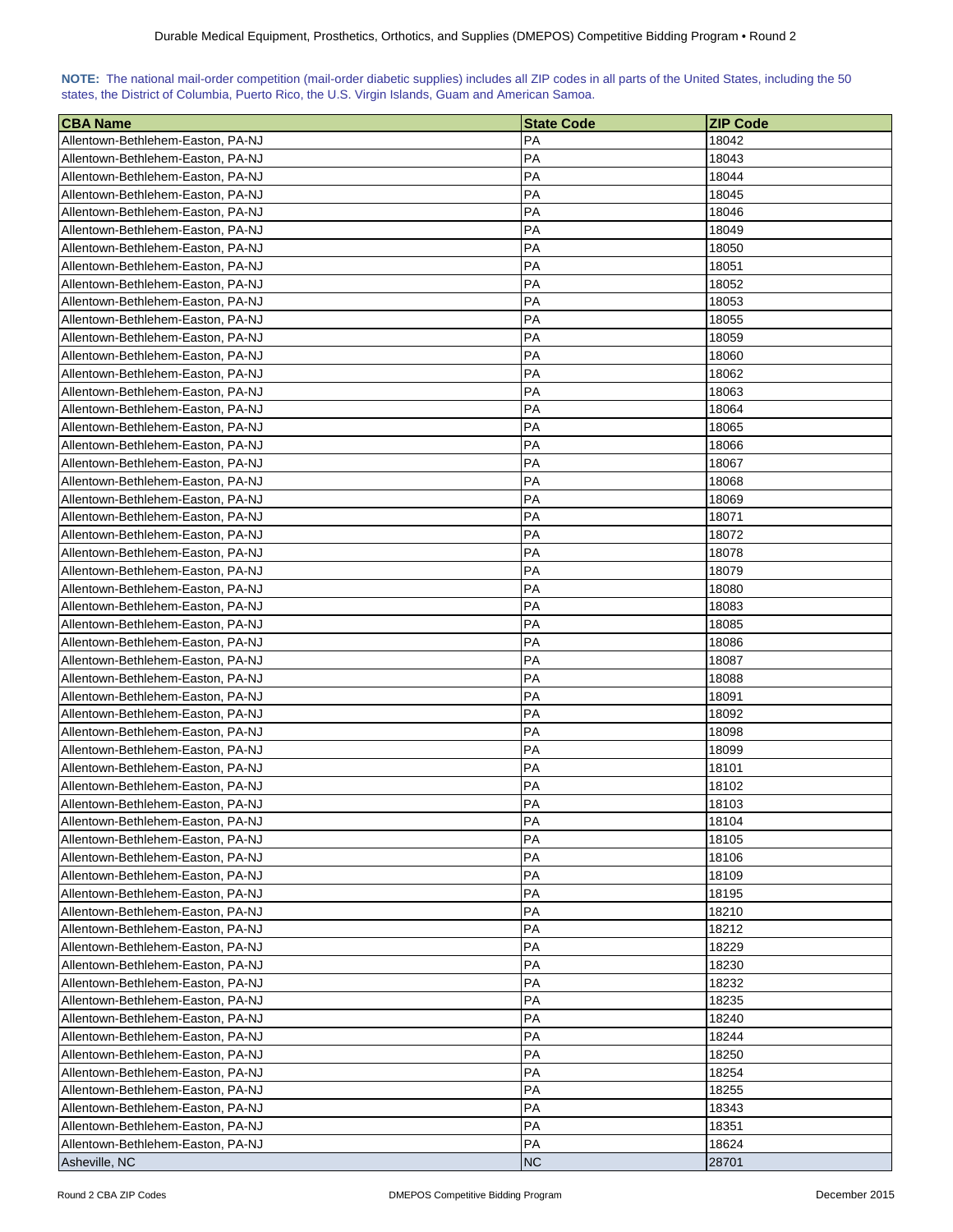<span id="page-10-0"></span>

|  | NOTE: The national mail-order competition (mail-order diabetic supplies) includes all ZIP codes in all parts of the United States, including the 50 |  |  |  |  |
|--|-----------------------------------------------------------------------------------------------------------------------------------------------------|--|--|--|--|
|  | states, the District of Columbia, Puerto Rico, the U.S. Virgin Islands, Guam and American Samoa.                                                    |  |  |  |  |

| <b>CBA Name</b>                    | <b>State Code</b> | <b>ZIP Code</b> |
|------------------------------------|-------------------|-----------------|
| Asheville, NC                      | <b>NC</b>         | 28704           |
| Asheville, NC                      | <b>NC</b>         | 28709           |
| Asheville, NC                      | <b>NC</b>         | 28710           |
| Asheville, NC                      | <b>NC</b>         | 28711           |
| Asheville, NC                      | <b>NC</b>         | 28715           |
| Asheville, NC                      | <b>NC</b>         | 28716           |
| Asheville, NC                      | <b>NC</b>         | 28721           |
| Asheville, NC                      | <b>NC</b>         | 28724           |
| Asheville, NC                      | <b>NC</b>         | 28726           |
| Asheville, NC                      | <b>NC</b>         | 28727           |
| Asheville, NC                      | <b>NC</b>         | 28728           |
| Asheville, NC                      | <b>NC</b>         | 28729           |
| Asheville, NC                      | <b>NC</b>         | 28730           |
| Asheville, NC                      | <b>NC</b>         | 28731           |
| Asheville, NC                      | <b>NC</b>         | 28732           |
| Asheville, NC                      | <b>NC</b>         | 28735           |
| Asheville, NC                      | <b>NC</b>         | 28738           |
| Asheville, NC                      | <b>NC</b>         | 28739           |
| Asheville, NC                      | <b>NC</b>         | 28742           |
| Asheville, NC                      | <b>NC</b>         | 28743           |
| Asheville, NC                      | <b>NC</b>         | 28745           |
| Asheville, NC                      | <b>NC</b>         | 28748           |
| Asheville, NC                      | <b>NC</b>         | 28751           |
| Asheville, NC                      | <b>NC</b>         | 28753           |
| Asheville, NC                      | <b>NC</b>         | 28754           |
| Asheville, NC                      | <b>NC</b>         | 28757           |
| Asheville, NC                      | <b>NC</b>         | 28758           |
| Asheville, NC                      | <b>NC</b>         | 28759           |
| Asheville, NC                      | <b>NC</b>         | 28760           |
| Asheville, NC                      | <b>NC</b>         | 28770           |
| Asheville, NC                      | <b>NC</b>         | 28776           |
| Asheville, NC                      | <b>NC</b>         | 28778           |
| Asheville, NC                      | <b>NC</b>         | 28784           |
| Asheville, NC                      | <b>NC</b>         | 28785           |
| Asheville, NC                      | <b>NC</b>         | 28786           |
| Asheville, NC                      | <b>NC</b>         | 28787           |
| Asheville, NC                      | <b>NC</b>         | 28790           |
| Asheville, NC                      | <b>NC</b>         | 28791           |
| Asheville, NC                      | <b>NC</b>         | 28792           |
| Asheville, NC                      | <b>NC</b>         | 28793           |
| Asheville, NC                      | <b>NC</b>         | 28801           |
| Asheville, NC                      | <b>NC</b>         | 28802           |
| Asheville, NC                      | <b>NC</b>         | 28803           |
| Asheville, NC                      | <b>NC</b>         | 28804           |
| Asheville, NC                      | <b>NC</b>         | 28805           |
| Asheville, NC                      | <b>NC</b>         | 28806           |
| Asheville, NC                      | <b>NC</b>         | 28810           |
| Asheville, NC                      | <b>NC</b>         | 28813           |
| Asheville, NC                      | <b>NC</b>         | 28814           |
| Asheville, NC                      | <b>NC</b>         | 28815           |
| Asheville, NC                      | <b>NC</b>         | 28816           |
| Atlanta-Sandy Springs-Marietta, GA | GA                | 30002           |
| Atlanta-Sandy Springs-Marietta, GA | GA                | 30003           |
| Atlanta-Sandy Springs-Marietta, GA | GA                | 30004           |
| Atlanta-Sandy Springs-Marietta, GA | GA                | 30005           |
| Atlanta-Sandy Springs-Marietta, GA | GA                | 30006           |
| Atlanta-Sandy Springs-Marietta, GA | GA                | 30007           |
| Atlanta-Sandy Springs-Marietta, GA | GA                | 30008           |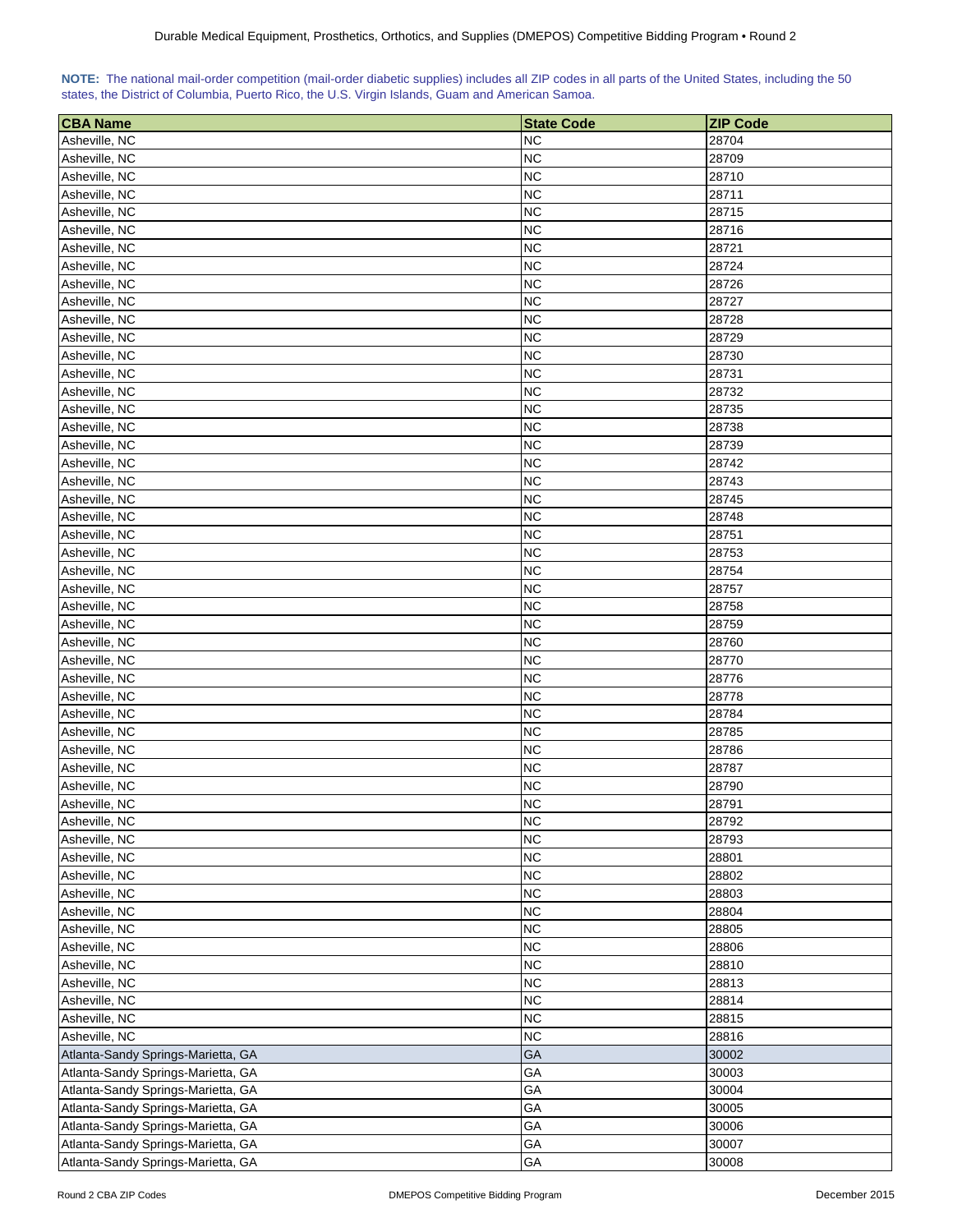| NOTE: The national mail-order competition (mail-order diabetic supplies) includes all ZIP codes in all parts of the United States, including the 50 |  |  |  |  |  |  |  |
|-----------------------------------------------------------------------------------------------------------------------------------------------------|--|--|--|--|--|--|--|
| states, the District of Columbia, Puerto Rico, the U.S. Virgin Islands, Guam and American Samoa.                                                    |  |  |  |  |  |  |  |

| <b>CBA Name</b>                    | <b>State Code</b> | <b>ZIP Code</b> |
|------------------------------------|-------------------|-----------------|
| Atlanta-Sandy Springs-Marietta, GA | GА                | 30009           |
| Atlanta-Sandy Springs-Marietta, GA | GА                | 30010           |
| Atlanta-Sandy Springs-Marietta, GA | GA                | 30011           |
| Atlanta-Sandy Springs-Marietta, GA | GА                | 30012           |
| Atlanta-Sandy Springs-Marietta, GA | GА                | 30013           |
| Atlanta-Sandy Springs-Marietta, GA | GA                | 30014           |
| Atlanta-Sandy Springs-Marietta, GA | GA                | 30015           |
| Atlanta-Sandy Springs-Marietta, GA | GA                | 30016           |
| Atlanta-Sandy Springs-Marietta, GA | GA                | 30017           |
| Atlanta-Sandy Springs-Marietta, GA | GА                | 30018           |
| Atlanta-Sandy Springs-Marietta, GA | GA                | 30019           |
| Atlanta-Sandy Springs-Marietta, GA | GА                | 30021           |
| Atlanta-Sandy Springs-Marietta, GA | GA                | 30022           |
| Atlanta-Sandy Springs-Marietta, GA | GА                | 30023           |
| Atlanta-Sandy Springs-Marietta, GA | GA                | 30024           |
| Atlanta-Sandy Springs-Marietta, GA | GA                | 30025           |
| Atlanta-Sandy Springs-Marietta, GA | GA                | 30026           |
| Atlanta-Sandy Springs-Marietta, GA | GА                | 30028           |
| Atlanta-Sandy Springs-Marietta, GA | GA                | 30029           |
| Atlanta-Sandy Springs-Marietta, GA | GA                | 30030           |
| Atlanta-Sandy Springs-Marietta, GA | GA                | 30031           |
| Atlanta-Sandy Springs-Marietta, GA | GA                | 30032           |
|                                    | GА                | 30033           |
| Atlanta-Sandy Springs-Marietta, GA | GA                | 30034           |
| Atlanta-Sandy Springs-Marietta, GA | GA                | 30035           |
| Atlanta-Sandy Springs-Marietta, GA |                   |                 |
| Atlanta-Sandy Springs-Marietta, GA | GА                | 30036           |
| Atlanta-Sandy Springs-Marietta, GA | GА                | 30037           |
| Atlanta-Sandy Springs-Marietta, GA | GА                | 30038           |
| Atlanta-Sandy Springs-Marietta, GA | GА                | 30039           |
| Atlanta-Sandy Springs-Marietta, GA | GА                | 30040           |
| Atlanta-Sandy Springs-Marietta, GA | GА                | 30041           |
| Atlanta-Sandy Springs-Marietta, GA | GА                | 30042           |
| Atlanta-Sandy Springs-Marietta, GA | GА                | 30043           |
| Atlanta-Sandy Springs-Marietta, GA | GA                | 30044           |
| Atlanta-Sandy Springs-Marietta, GA | GA                | 30045           |
| Atlanta-Sandy Springs-Marietta, GA | GA                | 30046           |
| Atlanta-Sandy Springs-Marietta, GA | GA                | 30047           |
| Atlanta-Sandy Springs-Marietta, GA | GA                | 30048           |
| Atlanta-Sandy Springs-Marietta, GA | GA                | 30049           |
| Atlanta-Sandy Springs-Marietta, GA | GA                | 30052           |
| Atlanta-Sandy Springs-Marietta, GA | GA                | 30054           |
| Atlanta-Sandy Springs-Marietta, GA | GA                | 30058           |
| Atlanta-Sandy Springs-Marietta, GA | GA                | 30060           |
| Atlanta-Sandy Springs-Marietta, GA | GA                | 30061           |
| Atlanta-Sandy Springs-Marietta, GA | GA                | 30062           |
| Atlanta-Sandy Springs-Marietta, GA | GA                | 30063           |
| Atlanta-Sandy Springs-Marietta, GA | GA                | 30064           |
| Atlanta-Sandy Springs-Marietta, GA | GA                | 30065           |
| Atlanta-Sandy Springs-Marietta, GA | GA                | 30066           |
| Atlanta-Sandy Springs-Marietta, GA | GA                | 30067           |
| Atlanta-Sandy Springs-Marietta, GA | GA                | 30068           |
| Atlanta-Sandy Springs-Marietta, GA | GA                | 30069           |
| Atlanta-Sandy Springs-Marietta, GA | GA                | 30070           |
| Atlanta-Sandy Springs-Marietta, GA | GА                | 30071           |
| Atlanta-Sandy Springs-Marietta, GA | GА                | 30072           |
| Atlanta-Sandy Springs-Marietta, GA | GA                | 30074           |
| Atlanta-Sandy Springs-Marietta, GA | GA                | 30075           |
| Atlanta-Sandy Springs-Marietta, GA | GA                | 30076           |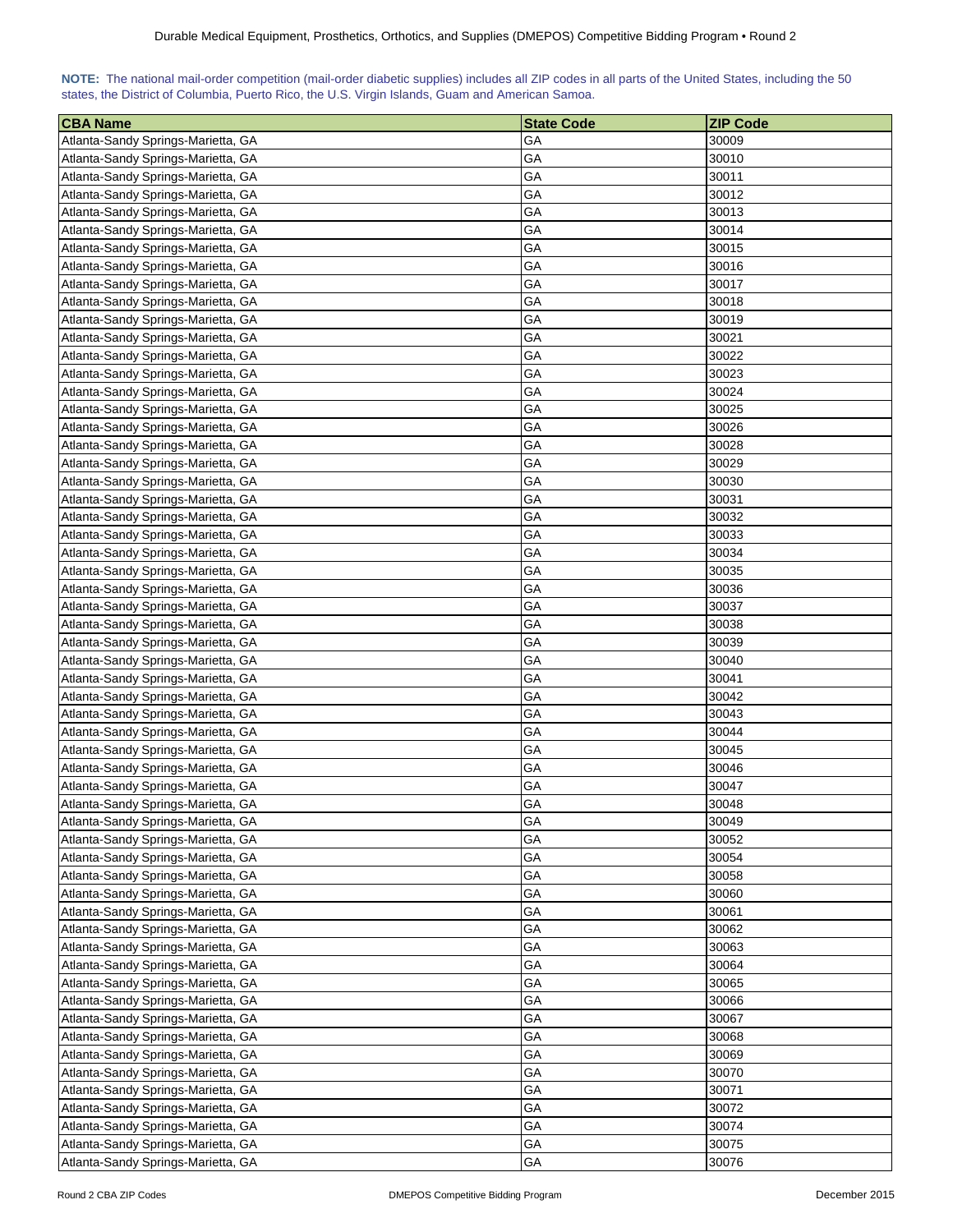| NOTE: The national mail-order competition (mail-order diabetic supplies) includes all ZIP codes in all parts of the United States, including the 50 |  |  |  |  |  |  |  |
|-----------------------------------------------------------------------------------------------------------------------------------------------------|--|--|--|--|--|--|--|
| states, the District of Columbia, Puerto Rico, the U.S. Virgin Islands, Guam and American Samoa.                                                    |  |  |  |  |  |  |  |

| <b>CBA Name</b>                    | <b>State Code</b> | <b>ZIP Code</b> |
|------------------------------------|-------------------|-----------------|
| Atlanta-Sandy Springs-Marietta, GA | GА                | 30077           |
| Atlanta-Sandy Springs-Marietta, GA | GА                | 30078           |
| Atlanta-Sandy Springs-Marietta, GA | GA                | 30079           |
| Atlanta-Sandy Springs-Marietta, GA | GА                | 30080           |
| Atlanta-Sandy Springs-Marietta, GA | GА                | 30081           |
| Atlanta-Sandy Springs-Marietta, GA | GA                | 30082           |
| Atlanta-Sandy Springs-Marietta, GA | GA                | 30083           |
| Atlanta-Sandy Springs-Marietta, GA | GA                | 30084           |
| Atlanta-Sandy Springs-Marietta, GA | GA                | 30085           |
| Atlanta-Sandy Springs-Marietta, GA | GA                | 30086           |
| Atlanta-Sandy Springs-Marietta, GA | GA                | 30087           |
| Atlanta-Sandy Springs-Marietta, GA | GА                | 30088           |
| Atlanta-Sandy Springs-Marietta, GA | GA                | 30090           |
| Atlanta-Sandy Springs-Marietta, GA | GА                | 30091           |
| Atlanta-Sandy Springs-Marietta, GA | GA                | 30092           |
| Atlanta-Sandy Springs-Marietta, GA | GA                | 30093           |
| Atlanta-Sandy Springs-Marietta, GA | GA                | 30094           |
| Atlanta-Sandy Springs-Marietta, GA | GА                | 30095           |
| Atlanta-Sandy Springs-Marietta, GA | GA                | 30096           |
| Atlanta-Sandy Springs-Marietta, GA | GA                | 30097           |
| Atlanta-Sandy Springs-Marietta, GA | GA                | 30098           |
| Atlanta-Sandy Springs-Marietta, GA | GA                | 30099           |
|                                    | GА                | 30101           |
| Atlanta-Sandy Springs-Marietta, GA | GA                | 30102           |
| Atlanta-Sandy Springs-Marietta, GA | GA                | 30103           |
| Atlanta-Sandy Springs-Marietta, GA |                   |                 |
| Atlanta-Sandy Springs-Marietta, GA | GА                | 30106           |
| Atlanta-Sandy Springs-Marietta, GA | GА                | 30107           |
| Atlanta-Sandy Springs-Marietta, GA | GА                | 30108           |
| Atlanta-Sandy Springs-Marietta, GA | GА                | 30109           |
| Atlanta-Sandy Springs-Marietta, GA | GА                | 30110           |
| Atlanta-Sandy Springs-Marietta, GA | GА                | 30111           |
| Atlanta-Sandy Springs-Marietta, GA | GА                | 30112           |
| Atlanta-Sandy Springs-Marietta, GA | GА                | 30113           |
| Atlanta-Sandy Springs-Marietta, GA | GA                | 30114           |
| Atlanta-Sandy Springs-Marietta, GA | GA                | 30115           |
| Atlanta-Sandy Springs-Marietta, GA | GA                | 30116           |
| Atlanta-Sandy Springs-Marietta, GA | GA                | 30117           |
| Atlanta-Sandy Springs-Marietta, GA | GA                | 30118           |
| Atlanta-Sandy Springs-Marietta, GA | GA                | 30119           |
| Atlanta-Sandy Springs-Marietta, GA | GA                | 30120           |
| Atlanta-Sandy Springs-Marietta, GA | GA                | 30121           |
| Atlanta-Sandy Springs-Marietta, GA | GA                | 30122           |
| Atlanta-Sandy Springs-Marietta, GA | GA                | 30123           |
| Atlanta-Sandy Springs-Marietta, GA | GA                | 30126           |
| Atlanta-Sandy Springs-Marietta, GA | GA                | 30127           |
| Atlanta-Sandy Springs-Marietta, GA | GA                | 30132           |
| Atlanta-Sandy Springs-Marietta, GA | GA                | 30133           |
| Atlanta-Sandy Springs-Marietta, GA | GA                | 30134           |
| Atlanta-Sandy Springs-Marietta, GA | GA                | 30135           |
| Atlanta-Sandy Springs-Marietta, GA | GA                | 30137           |
| Atlanta-Sandy Springs-Marietta, GA | GA                | 30140           |
| Atlanta-Sandy Springs-Marietta, GA | GA                | 30141           |
| Atlanta-Sandy Springs-Marietta, GA | GA                | 30142           |
| Atlanta-Sandy Springs-Marietta, GA | GА                | 30143           |
| Atlanta-Sandy Springs-Marietta, GA | GА                | 30144           |
| Atlanta-Sandy Springs-Marietta, GA | GA                | 30145           |
| Atlanta-Sandy Springs-Marietta, GA | GA                | 30146           |
| Atlanta-Sandy Springs-Marietta, GA | GA                | 30148           |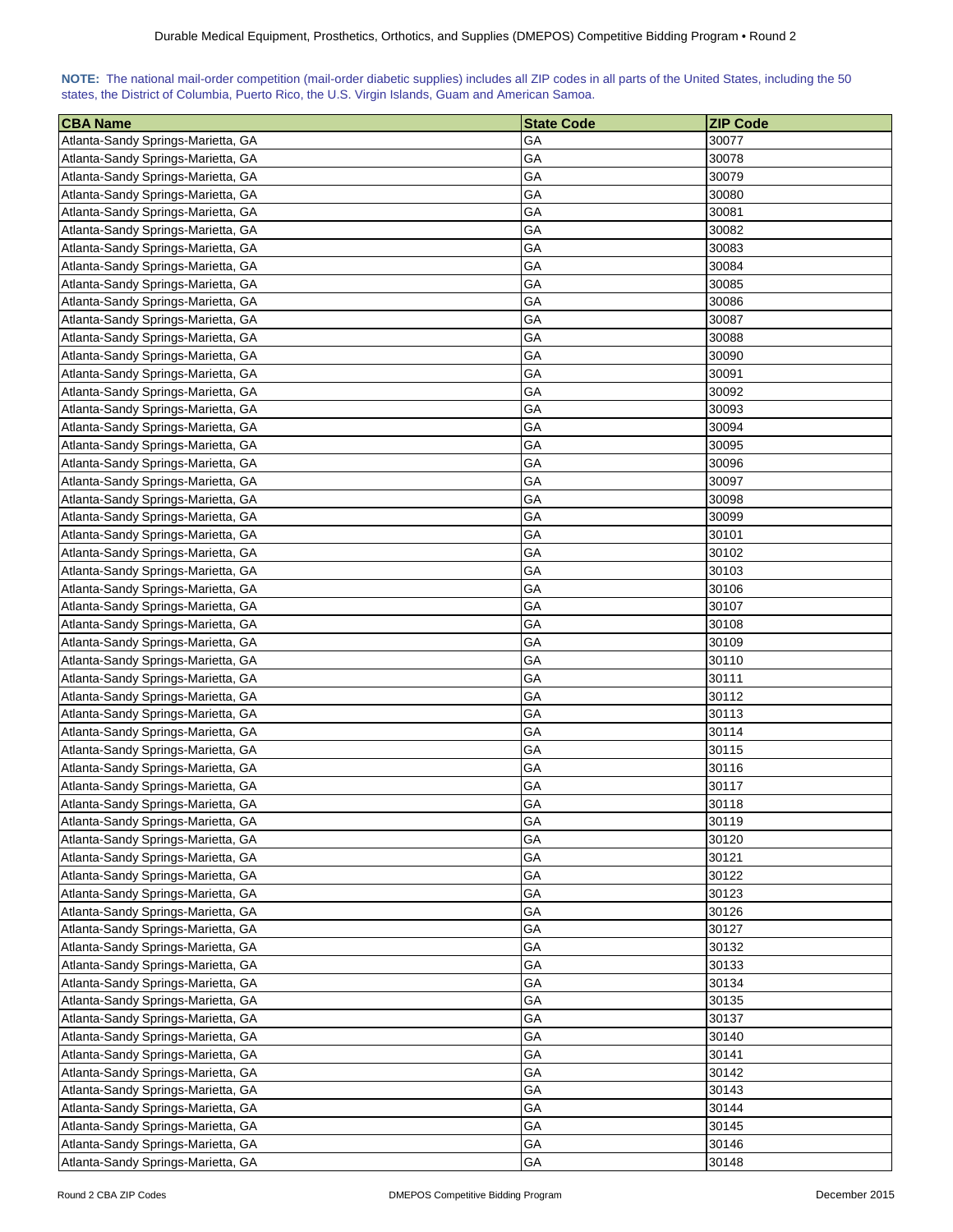| NOTE: The national mail-order competition (mail-order diabetic supplies) includes all ZIP codes in all parts of the United States, including the 50 |  |  |  |  |  |  |  |
|-----------------------------------------------------------------------------------------------------------------------------------------------------|--|--|--|--|--|--|--|
| states, the District of Columbia, Puerto Rico, the U.S. Virgin Islands, Guam and American Samoa.                                                    |  |  |  |  |  |  |  |

| <b>CBA Name</b>                    | <b>State Code</b> | <b>ZIP Code</b> |
|------------------------------------|-------------------|-----------------|
| Atlanta-Sandy Springs-Marietta, GA | GА                | 30150           |
| Atlanta-Sandy Springs-Marietta, GA | GА                | 30151           |
| Atlanta-Sandy Springs-Marietta, GA | GA                | 30152           |
| Atlanta-Sandy Springs-Marietta, GA | GА                | 30154           |
| Atlanta-Sandy Springs-Marietta, GA | GА                | 30156           |
| Atlanta-Sandy Springs-Marietta, GA | GA                | 30157           |
| Atlanta-Sandy Springs-Marietta, GA | GA                | 30160           |
| Atlanta-Sandy Springs-Marietta, GA | GA                | 30168           |
| Atlanta-Sandy Springs-Marietta, GA | GA                | 30169           |
| Atlanta-Sandy Springs-Marietta, GA | GA                | 30171           |
| Atlanta-Sandy Springs-Marietta, GA | GA                | 30175           |
| Atlanta-Sandy Springs-Marietta, GA | GА                | 30176           |
| Atlanta-Sandy Springs-Marietta, GA | GA                | 30177           |
| Atlanta-Sandy Springs-Marietta, GA | GA                | 30178           |
| Atlanta-Sandy Springs-Marietta, GA | GA                | 30179           |
| Atlanta-Sandy Springs-Marietta, GA | GA                | 30180           |
| Atlanta-Sandy Springs-Marietta, GA | GA                | 30182           |
| Atlanta-Sandy Springs-Marietta, GA | GА                | 30183           |
| Atlanta-Sandy Springs-Marietta, GA | GA                | 30184           |
| Atlanta-Sandy Springs-Marietta, GA | GA                | 30185           |
| Atlanta-Sandy Springs-Marietta, GA | GA                | 30187           |
| Atlanta-Sandy Springs-Marietta, GA | GA                | 30188           |
| Atlanta-Sandy Springs-Marietta, GA | GА                | 30189           |
|                                    | GA                | 30205           |
| Atlanta-Sandy Springs-Marietta, GA | GA                | 30212           |
| Atlanta-Sandy Springs-Marietta, GA |                   |                 |
| Atlanta-Sandy Springs-Marietta, GA | GА                | 30213           |
| Atlanta-Sandy Springs-Marietta, GA | GА                | 30214           |
| Atlanta-Sandy Springs-Marietta, GA | GА                | 30215           |
| Atlanta-Sandy Springs-Marietta, GA | GА                | 30216           |
| Atlanta-Sandy Springs-Marietta, GA | GА                | 30218           |
| Atlanta-Sandy Springs-Marietta, GA | GА                | 30220           |
| Atlanta-Sandy Springs-Marietta, GA | GA                | 30222           |
| Atlanta-Sandy Springs-Marietta, GA | GА                | 30223           |
| Atlanta-Sandy Springs-Marietta, GA | GA                | 30224           |
| Atlanta-Sandy Springs-Marietta, GA | GA                | 30228           |
| Atlanta-Sandy Springs-Marietta, GA | GA                | 30229           |
| Atlanta-Sandy Springs-Marietta, GA | GA                | 30233           |
| Atlanta-Sandy Springs-Marietta, GA | GA                | 30234           |
| Atlanta-Sandy Springs-Marietta, GA | GA                | 30236           |
| Atlanta-Sandy Springs-Marietta, GA | GA                | 30237           |
| Atlanta-Sandy Springs-Marietta, GA | GA                | 30238           |
| Atlanta-Sandy Springs-Marietta, GA | GA                | 30248           |
| Atlanta-Sandy Springs-Marietta, GA | GA                | 30250           |
| Atlanta-Sandy Springs-Marietta, GA | GA                | 30251           |
| Atlanta-Sandy Springs-Marietta, GA | GA                | 30252           |
| Atlanta-Sandy Springs-Marietta, GA | GA                | 30253           |
| Atlanta-Sandy Springs-Marietta, GA | GA                | 30259           |
| Atlanta-Sandy Springs-Marietta, GA | GA                | 30260           |
| Atlanta-Sandy Springs-Marietta, GA | GA                | 30263           |
| Atlanta-Sandy Springs-Marietta, GA | GA                | 30264           |
| Atlanta-Sandy Springs-Marietta, GA | GА                | 30265           |
| Atlanta-Sandy Springs-Marietta, GA | GА                | 30266           |
| Atlanta-Sandy Springs-Marietta, GA | GA                | 30268           |
| Atlanta-Sandy Springs-Marietta, GA | GА                | 30269           |
| Atlanta-Sandy Springs-Marietta, GA | GА                | 30270           |
| Atlanta-Sandy Springs-Marietta, GA | GA                | 30271           |
| Atlanta-Sandy Springs-Marietta, GA | GA                | 30272           |
| Atlanta-Sandy Springs-Marietta, GA | GA                | 30273           |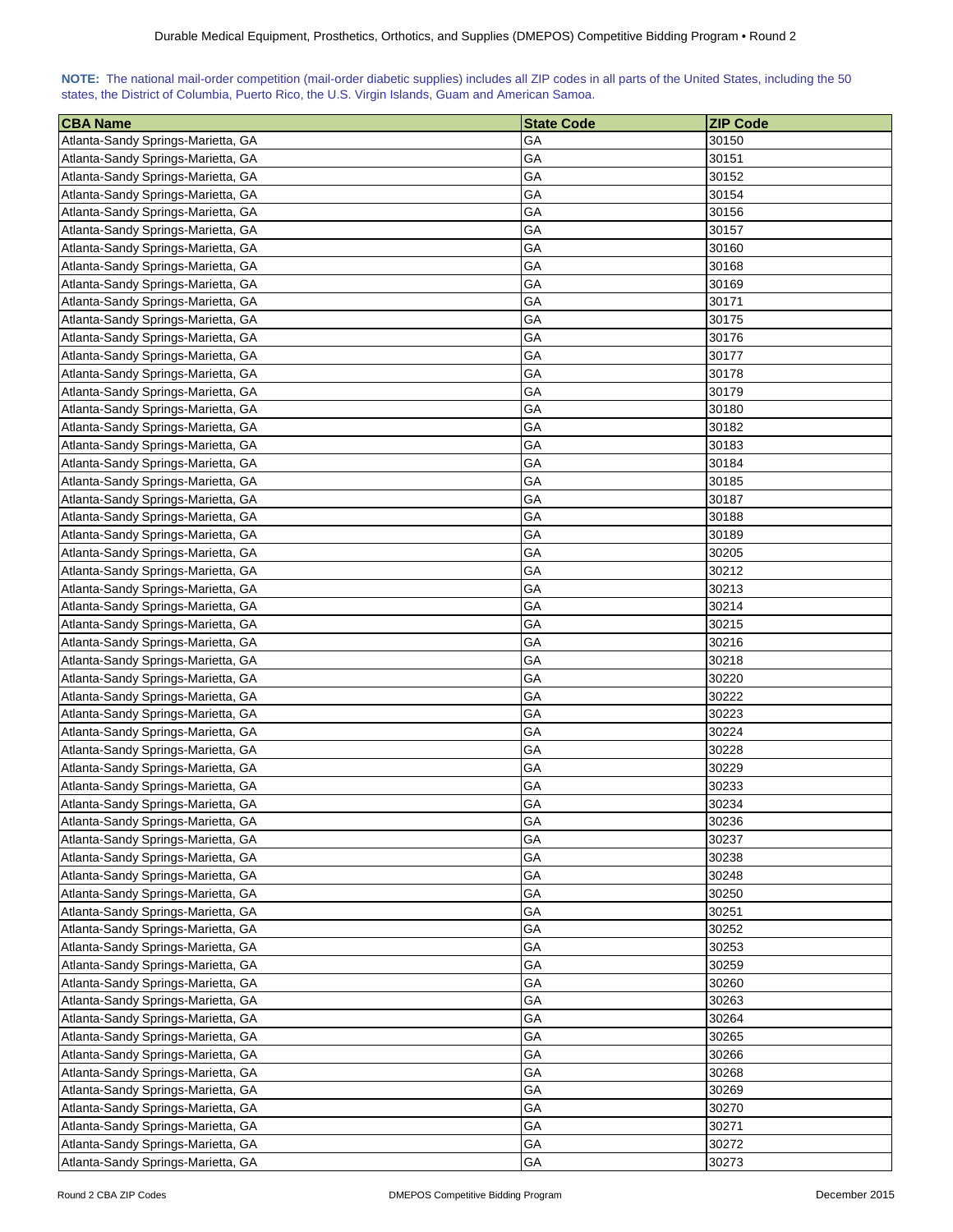| NOTE: The national mail-order competition (mail-order diabetic supplies) includes all ZIP codes in all parts of the United States, including the 50 |  |  |  |  |  |  |  |
|-----------------------------------------------------------------------------------------------------------------------------------------------------|--|--|--|--|--|--|--|
| states, the District of Columbia, Puerto Rico, the U.S. Virgin Islands, Guam and American Samoa.                                                    |  |  |  |  |  |  |  |

| <b>CBA Name</b>                    | <b>State Code</b> | <b>ZIP Code</b> |
|------------------------------------|-------------------|-----------------|
| Atlanta-Sandy Springs-Marietta, GA | GА                | 30274           |
| Atlanta-Sandy Springs-Marietta, GA | GА                | 30275           |
| Atlanta-Sandy Springs-Marietta, GA | GA                | 30276           |
| Atlanta-Sandy Springs-Marietta, GA | GА                | 30277           |
| Atlanta-Sandy Springs-Marietta, GA | GА                | 30281           |
| Atlanta-Sandy Springs-Marietta, GA | GA                | 30284           |
| Atlanta-Sandy Springs-Marietta, GA | GA                | 30287           |
| Atlanta-Sandy Springs-Marietta, GA | GA                | 30288           |
| Atlanta-Sandy Springs-Marietta, GA | GA                | 30289           |
| Atlanta-Sandy Springs-Marietta, GA | GA                | 30290           |
| Atlanta-Sandy Springs-Marietta, GA | GA                | 30291           |
| Atlanta-Sandy Springs-Marietta, GA | GА                | 30293           |
| Atlanta-Sandy Springs-Marietta, GA | GA                | 30294           |
| Atlanta-Sandy Springs-Marietta, GA | GА                | 30296           |
| Atlanta-Sandy Springs-Marietta, GA | GA                | 30297           |
| Atlanta-Sandy Springs-Marietta, GA | GA                | 30298           |
| Atlanta-Sandy Springs-Marietta, GA | GA                | 30301           |
| Atlanta-Sandy Springs-Marietta, GA | GА                | 30302           |
| Atlanta-Sandy Springs-Marietta, GA | GA                | 30303           |
| Atlanta-Sandy Springs-Marietta, GA | GA                | 30304           |
| Atlanta-Sandy Springs-Marietta, GA | GA                | 30305           |
| Atlanta-Sandy Springs-Marietta, GA | GA                | 30306           |
| Atlanta-Sandy Springs-Marietta, GA | GА                | 30307           |
|                                    | GA                | 30308           |
| Atlanta-Sandy Springs-Marietta, GA | GA                | 30309           |
| Atlanta-Sandy Springs-Marietta, GA |                   |                 |
| Atlanta-Sandy Springs-Marietta, GA | GА                | 30310           |
| Atlanta-Sandy Springs-Marietta, GA | GА                | 30311           |
| Atlanta-Sandy Springs-Marietta, GA | GА                | 30312           |
| Atlanta-Sandy Springs-Marietta, GA | GА                | 30313           |
| Atlanta-Sandy Springs-Marietta, GA | GА                | 30314           |
| Atlanta-Sandy Springs-Marietta, GA | GА                | 30315           |
| Atlanta-Sandy Springs-Marietta, GA | GА                | 30316           |
| Atlanta-Sandy Springs-Marietta, GA | GА                | 30317           |
| Atlanta-Sandy Springs-Marietta, GA | GA                | 30318           |
| Atlanta-Sandy Springs-Marietta, GA | GA                | 30319           |
| Atlanta-Sandy Springs-Marietta, GA | GA                | 30320           |
| Atlanta-Sandy Springs-Marietta, GA | GA                | 30321           |
| Atlanta-Sandy Springs-Marietta, GA | GA                | 30322           |
| Atlanta-Sandy Springs-Marietta, GA | GA                | 30324           |
| Atlanta-Sandy Springs-Marietta, GA | GA                | 30325           |
| Atlanta-Sandy Springs-Marietta, GA | GA                | 30326           |
| Atlanta-Sandy Springs-Marietta, GA | GA                | 30327           |
| Atlanta-Sandy Springs-Marietta, GA | GA                | 30328           |
| Atlanta-Sandy Springs-Marietta, GA | GA                | 30329           |
| Atlanta-Sandy Springs-Marietta, GA | GA                | 30330           |
| Atlanta-Sandy Springs-Marietta, GA | GA                | 30331           |
| Atlanta-Sandy Springs-Marietta, GA | GA                | 30332           |
| Atlanta-Sandy Springs-Marietta, GA | GA                | 30333           |
| Atlanta-Sandy Springs-Marietta, GA | GA                | 30334           |
| Atlanta-Sandy Springs-Marietta, GA | GA                | 30336           |
| Atlanta-Sandy Springs-Marietta, GA | GА                | 30337           |
| Atlanta-Sandy Springs-Marietta, GA | GA                | 30338           |
| Atlanta-Sandy Springs-Marietta, GA | GA                | 30339           |
| Atlanta-Sandy Springs-Marietta, GA | GА                | 30340           |
| Atlanta-Sandy Springs-Marietta, GA | GА                | 30341           |
| Atlanta-Sandy Springs-Marietta, GA | GA                | 30342           |
| Atlanta-Sandy Springs-Marietta, GA | GA                | 30343           |
| Atlanta-Sandy Springs-Marietta, GA | GA                | 30344           |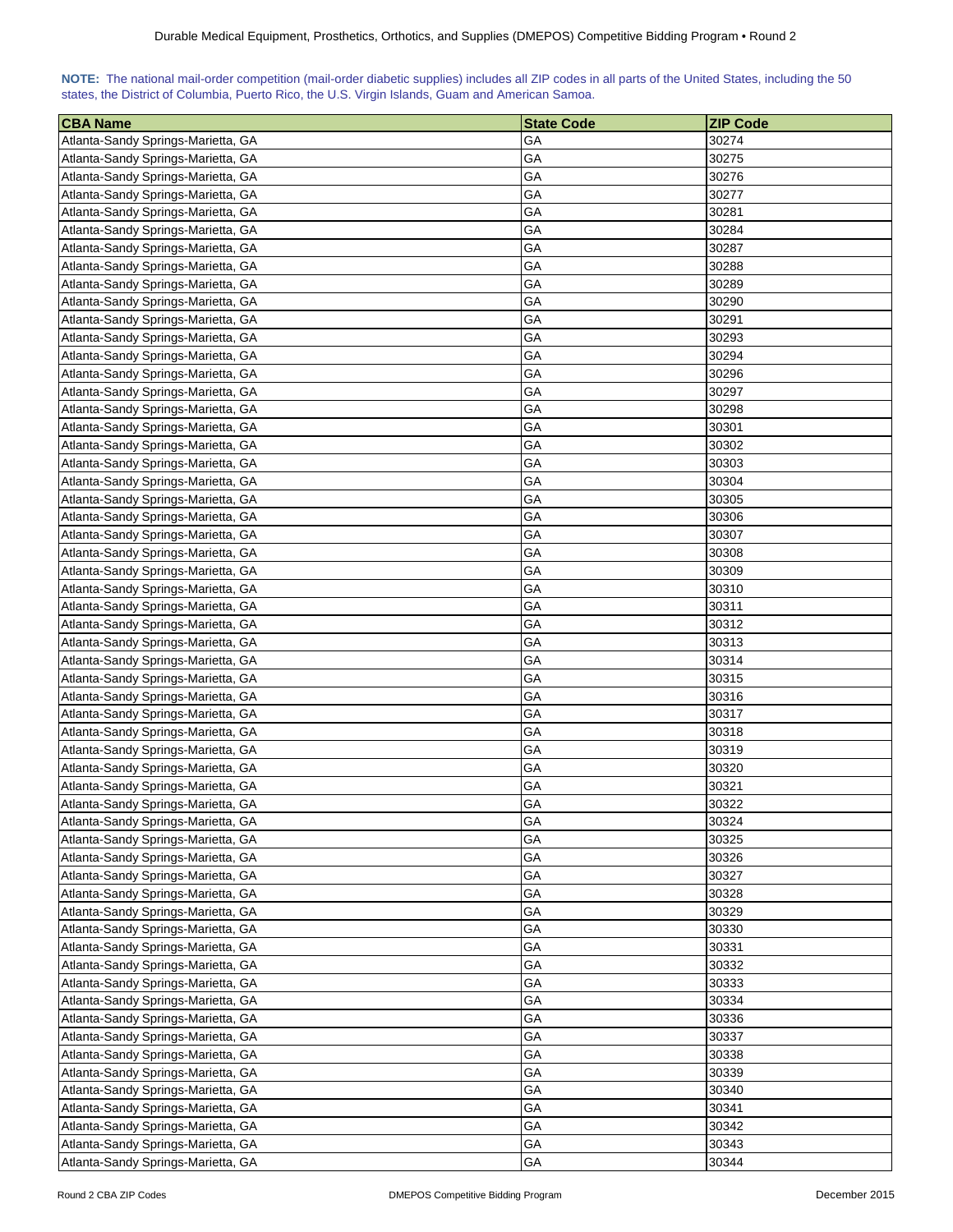| NOTE: The national mail-order competition (mail-order diabetic supplies) includes all ZIP codes in all parts of the United States, including the 50 |  |  |  |  |  |  |  |
|-----------------------------------------------------------------------------------------------------------------------------------------------------|--|--|--|--|--|--|--|
| states, the District of Columbia, Puerto Rico, the U.S. Virgin Islands, Guam and American Samoa.                                                    |  |  |  |  |  |  |  |

| <b>CBA Name</b>                    | <b>State Code</b> | <b>ZIP Code</b> |
|------------------------------------|-------------------|-----------------|
| Atlanta-Sandy Springs-Marietta, GA | GА                | 30345           |
| Atlanta-Sandy Springs-Marietta, GA | GА                | 30346           |
| Atlanta-Sandy Springs-Marietta, GA | GA                | 30347           |
| Atlanta-Sandy Springs-Marietta, GA | GА                | 30348           |
| Atlanta-Sandy Springs-Marietta, GA | GА                | 30349           |
| Atlanta-Sandy Springs-Marietta, GA | GA                | 30350           |
| Atlanta-Sandy Springs-Marietta, GA | GA                | 30353           |
| Atlanta-Sandy Springs-Marietta, GA | GA                | 30354           |
| Atlanta-Sandy Springs-Marietta, GA | GA                | 30355           |
| Atlanta-Sandy Springs-Marietta, GA | GА                | 30356           |
| Atlanta-Sandy Springs-Marietta, GA | GA                | 30357           |
| Atlanta-Sandy Springs-Marietta, GA | GА                | 30358           |
| Atlanta-Sandy Springs-Marietta, GA | GA                | 30359           |
| Atlanta-Sandy Springs-Marietta, GA | GА                | 30360           |
| Atlanta-Sandy Springs-Marietta, GA | GA                | 30361           |
| Atlanta-Sandy Springs-Marietta, GA | GA                | 30362           |
| Atlanta-Sandy Springs-Marietta, GA | GA                | 30363           |
| Atlanta-Sandy Springs-Marietta, GA | GА                | 30364           |
| Atlanta-Sandy Springs-Marietta, GA | GA                | 30366           |
| Atlanta-Sandy Springs-Marietta, GA | GA                | 30368           |
| Atlanta-Sandy Springs-Marietta, GA | GA                | 30369           |
| Atlanta-Sandy Springs-Marietta, GA | GA                | 30370           |
| Atlanta-Sandy Springs-Marietta, GA | GА                | 30371           |
|                                    | GA                | 30374           |
| Atlanta-Sandy Springs-Marietta, GA | GA                | 30375           |
| Atlanta-Sandy Springs-Marietta, GA |                   |                 |
| Atlanta-Sandy Springs-Marietta, GA | GА                | 30376           |
| Atlanta-Sandy Springs-Marietta, GA | GА                | 30377           |
| Atlanta-Sandy Springs-Marietta, GA | GА                | 30378           |
| Atlanta-Sandy Springs-Marietta, GA | GА                | 30379           |
| Atlanta-Sandy Springs-Marietta, GA | GА                | 30380           |
| Atlanta-Sandy Springs-Marietta, GA | GА                | 30384           |
| Atlanta-Sandy Springs-Marietta, GA | GА                | 30385           |
| Atlanta-Sandy Springs-Marietta, GA | GА                | 30388           |
| Atlanta-Sandy Springs-Marietta, GA | GA                | 30390           |
| Atlanta-Sandy Springs-Marietta, GA | GA                | 30392           |
| Atlanta-Sandy Springs-Marietta, GA | GA                | 30394           |
| Atlanta-Sandy Springs-Marietta, GA | GA                | 30396           |
| Atlanta-Sandy Springs-Marietta, GA | GA                | 30398           |
| Atlanta-Sandy Springs-Marietta, GA | GA                | 30515           |
| Atlanta-Sandy Springs-Marietta, GA | GA                | 30518           |
| Atlanta-Sandy Springs-Marietta, GA | GA                | 30519           |
| Atlanta-Sandy Springs-Marietta, GA | GA                | 30534           |
| Atlanta-Sandy Springs-Marietta, GA | GA                | 30620           |
| Atlanta-Sandy Springs-Marietta, GA | GA                | 30641           |
| Atlanta-Sandy Springs-Marietta, GA | GA                | 30655           |
| Atlanta-Sandy Springs-Marietta, GA | GA                | 30656           |
| Atlanta-Sandy Springs-Marietta, GA | GA                | 30666           |
| Atlanta-Sandy Springs-Marietta, GA | GA                | 30680           |
| Atlanta-Sandy Springs-Marietta, GA | GA                | 31106           |
| Atlanta-Sandy Springs-Marietta, GA | GA                | 31107           |
| Atlanta-Sandy Springs-Marietta, GA | GA                | 31119           |
| Atlanta-Sandy Springs-Marietta, GA | GA                | 31126           |
| Atlanta-Sandy Springs-Marietta, GA | GA                | 31131           |
| Atlanta-Sandy Springs-Marietta, GA | GА                | 31136           |
| Atlanta-Sandy Springs-Marietta, GA | GА                | 31139           |
| Atlanta-Sandy Springs-Marietta, GA | GA                | 31141           |
| Atlanta-Sandy Springs-Marietta, GA | GA                | 31144           |
| Atlanta-Sandy Springs-Marietta, GA | GA                | 31145           |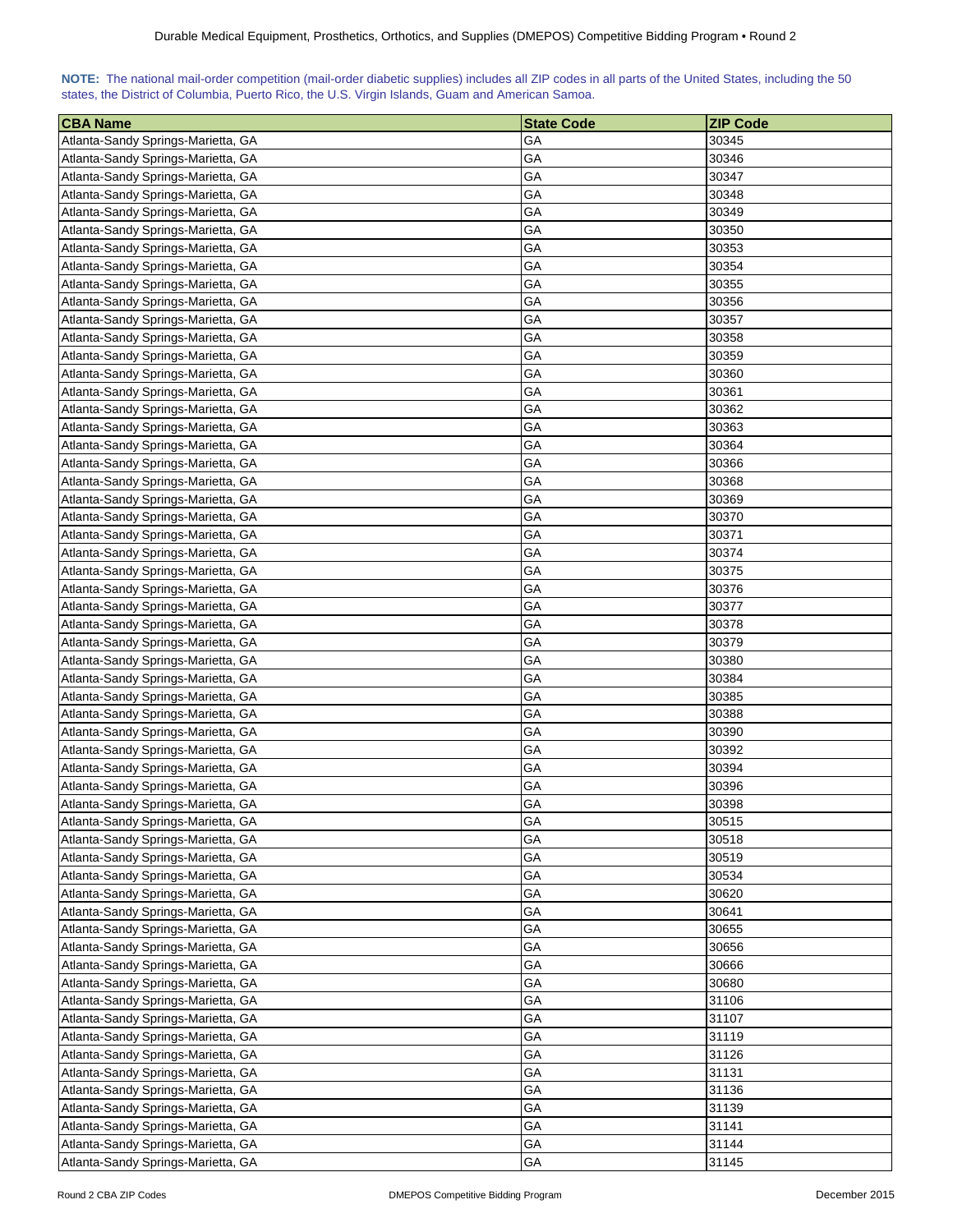<span id="page-16-0"></span>

| NOTE: The national mail-order competition (mail-order diabetic supplies) includes all ZIP codes in all parts of the United States, including the 50 |  |  |  |  |  |  |  |
|-----------------------------------------------------------------------------------------------------------------------------------------------------|--|--|--|--|--|--|--|
| states, the District of Columbia, Puerto Rico, the U.S. Virgin Islands, Guam and American Samoa.                                                    |  |  |  |  |  |  |  |

| <b>CBA Name</b>                                                  | <b>State Code</b> | <b>ZIP Code</b> |
|------------------------------------------------------------------|-------------------|-----------------|
| Atlanta-Sandy Springs-Marietta, GA                               | GА                | 31146           |
| Atlanta-Sandy Springs-Marietta, GA                               | GA                | 31150           |
| Atlanta-Sandy Springs-Marietta, GA                               | GА                | 31156           |
| Atlanta-Sandy Springs-Marietta, GA                               | GА                | 31169           |
| Atlanta-Sandy Springs-Marietta, GA                               | GА                | 31192           |
| Atlanta-Sandy Springs-Marietta, GA                               | GA                | 31193           |
| Atlanta-Sandy Springs-Marietta, GA                               | GA                | 31195           |
| Atlanta-Sandy Springs-Marietta, GA                               | GA                | 31196           |
| Atlanta-Sandy Springs-Marietta, GA                               | GA                | 31816           |
| Atlanta-Sandy Springs-Marietta, GA                               | GA                | 31830           |
| Atlanta-Sandy Springs-Marietta, GA                               | GA                | 39901           |
| Augusta-Richmond County, GA-SC                                   | GA                | 30426           |
| Augusta-Richmond County, GA-SC                                   | GA                | 30441           |
| Augusta-Richmond County, GA-SC                                   | GA                | 30456           |
| Augusta-Richmond County, GA-SC                                   | GА                | 30802           |
| Augusta-Richmond County, GA-SC                                   | GА                | 30805           |
| Augusta-Richmond County, GA-SC                                   | GА                | 30806           |
| Augusta-Richmond County, GA-SC                                   | GA                | 30808           |
| Augusta-Richmond County, GA-SC                                   | GA                | 30809           |
| Augusta-Richmond County, GA-SC                                   | GА                | 30811           |
| Augusta-Richmond County, GA-SC                                   | GA                | 30812           |
| Augusta-Richmond County, GA-SC                                   | GA                | 30813           |
|                                                                  | GA                |                 |
| Augusta-Richmond County, GA-SC<br>Augusta-Richmond County, GA-SC | GA                | 30814<br>30815  |
|                                                                  | GA                | 30816           |
| Augusta-Richmond County, GA-SC                                   | GA                | 30824           |
| Augusta-Richmond County, GA-SC                                   |                   |                 |
| Augusta-Richmond County, GA-SC                                   | GA                | 30830           |
| Augusta-Richmond County, GA-SC                                   | GА                | 30901           |
| Augusta-Richmond County, GA-SC                                   | GА                | 30903           |
| Augusta-Richmond County, GA-SC                                   | GА                | 30904           |
| Augusta-Richmond County, GA-SC                                   | GА                | 30905           |
| Augusta-Richmond County, GA-SC                                   | GA                | 30906           |
| Augusta-Richmond County, GA-SC                                   | GА                | 30907           |
| Augusta-Richmond County, GA-SC                                   | GA                | 30909           |
| Augusta-Richmond County, GA-SC                                   | GA                | 30912           |
| Augusta-Richmond County, GA-SC                                   | GA                | 30913           |
| Augusta-Richmond County, GA-SC                                   | GA                | 30914           |
| Augusta-Richmond County, GA-SC                                   | GA                | 30916           |
| Augusta-Richmond County, GA-SC                                   | GA                | 30917           |
| Augusta-Richmond County, GA-SC                                   | GA                | 30919           |
| Augusta-Richmond County, GA-SC                                   | GA                | 30999           |
| Augusta-Richmond County, GA-SC                                   | SC                | 29105           |
| Augusta-Richmond County, GA-SC                                   | SC                | 29129           |
| Augusta-Richmond County, GA-SC                                   | SC                | 29137           |
| Augusta-Richmond County, GA-SC                                   | SC                | 29164           |
| Augusta-Richmond County, GA-SC                                   | SC                | 29801           |
| Augusta-Richmond County, GA-SC                                   | SC                | 29802           |
| Augusta-Richmond County, GA-SC                                   | SC                | 29803           |
| Augusta-Richmond County, GA-SC                                   | SC                | 29804           |
| Augusta-Richmond County, GA-SC                                   | SC                | 29805           |
| Augusta-Richmond County, GA-SC                                   | SC                | 29808           |
| Augusta-Richmond County, GA-SC                                   | SC                | 29809           |
| Augusta-Richmond County, GA-SC                                   | SC                | 29816           |
| Augusta-Richmond County, GA-SC                                   | SC                | 29822           |
| Augusta-Richmond County, GA-SC                                   | SC                | 29824           |
| Augusta-Richmond County, GA-SC                                   | SC                | 29828           |
| Augusta-Richmond County, GA-SC                                   | SC                | 29829           |
| Augusta-Richmond County, GA-SC                                   | <b>SC</b>         | 29831           |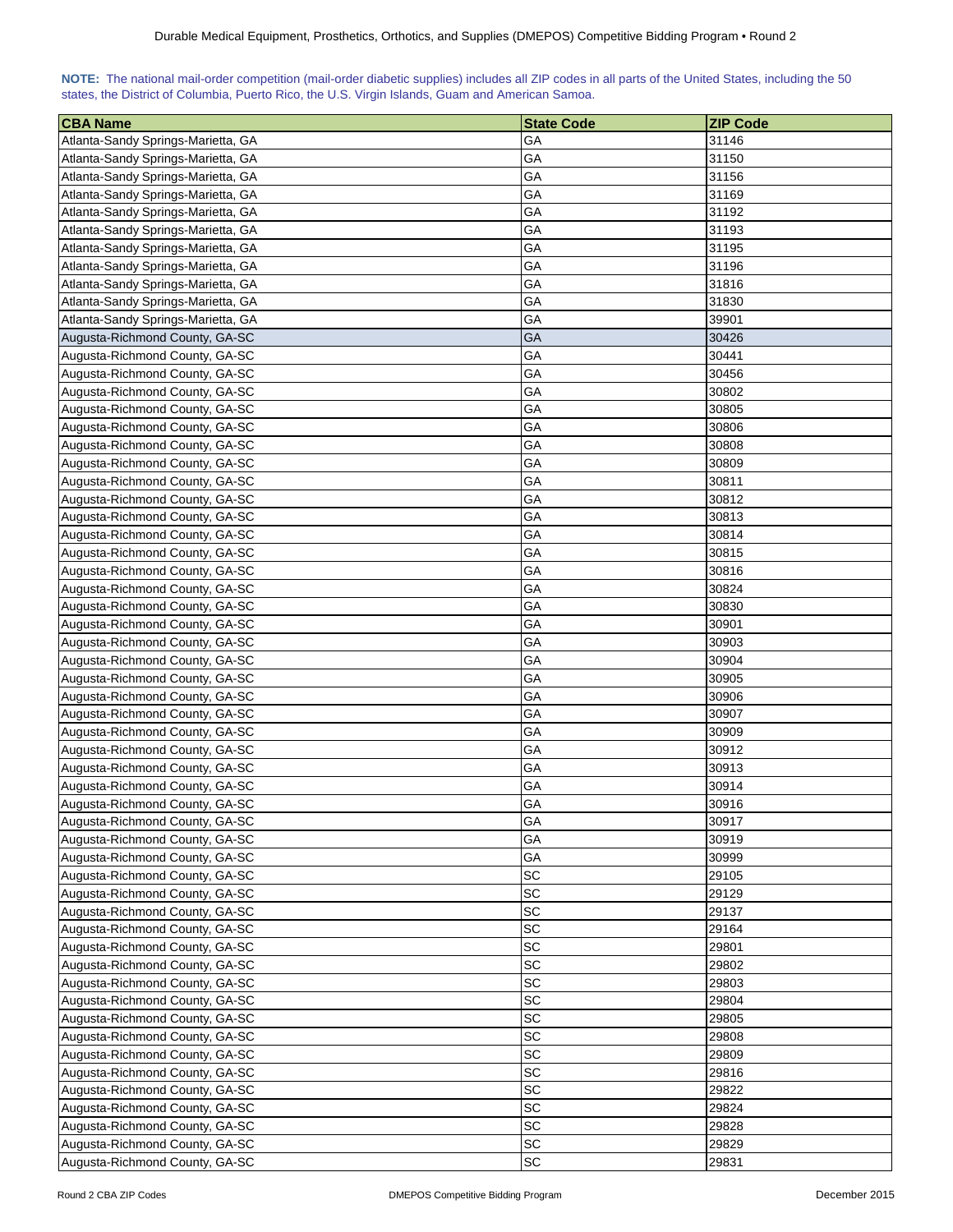<span id="page-17-0"></span>

| NOTE: The national mail-order competition (mail-order diabetic supplies) includes all ZIP codes in all parts of the United States, including the 50 |  |  |  |  |  |  |  |
|-----------------------------------------------------------------------------------------------------------------------------------------------------|--|--|--|--|--|--|--|
| states, the District of Columbia, Puerto Rico, the U.S. Virgin Islands, Guam and American Samoa.                                                    |  |  |  |  |  |  |  |

| <b>CBA Name</b>                  | <b>State Code</b> | <b>ZIP Code</b> |
|----------------------------------|-------------------|-----------------|
| Augusta-Richmond County, GA-SC   | SC                | 29832           |
| Augusta-Richmond County, GA-SC   | SC                | 29834           |
| Augusta-Richmond County, GA-SC   | SC                | 29839           |
| Augusta-Richmond County, GA-SC   | SC                | 29841           |
| Augusta-Richmond County, GA-SC   | SC                | 29842           |
| Augusta-Richmond County, GA-SC   | SC                | 29847           |
| Augusta-Richmond County, GA-SC   | SC                | 29850           |
| Augusta-Richmond County, GA-SC   | SC                | 29851           |
| Augusta-Richmond County, GA-SC   | SC                | 29856           |
| Augusta-Richmond County, GA-SC   | SC                | 29860           |
| Augusta-Richmond County, GA-SC   | SC                | 29861           |
| Austin-Round Rock-San Marcos, TX | <b>TX</b>         | 73301           |
| Austin-Round Rock-San Marcos, TX | ТX                | 73344           |
| Austin-Round Rock-San Marcos, TX | <b>TX</b>         | 76527           |
| Austin-Round Rock-San Marcos, TX | ТX                | 76530           |
| Austin-Round Rock-San Marcos, TX | TX                | 76537           |
| Austin-Round Rock-San Marcos, TX | TX                | 76573           |
| Austin-Round Rock-San Marcos, TX | <b>TX</b>         | 76574           |
| Austin-Round Rock-San Marcos, TX | ТX                | 76578           |
| Austin-Round Rock-San Marcos, TX | TX                | 78602           |
| Austin-Round Rock-San Marcos, TX | TX                | 78610           |
| Austin-Round Rock-San Marcos, TX | TX                | 78612           |
| Austin-Round Rock-San Marcos, TX | TX                | 78613           |
| Austin-Round Rock-San Marcos, TX | <b>TX</b>         | 78615           |
| Austin-Round Rock-San Marcos, TX | <b>TX</b>         | 78616           |
| Austin-Round Rock-San Marcos, TX | <b>TX</b>         | 78617           |
| Austin-Round Rock-San Marcos, TX | <b>TX</b>         | 78619           |
| Austin-Round Rock-San Marcos, TX | <b>TX</b>         | 78620           |
| Austin-Round Rock-San Marcos, TX | <b>TX</b>         | 78621           |
| Austin-Round Rock-San Marcos, TX | ТX                | 78622           |
| Austin-Round Rock-San Marcos, TX | ТX                | 78626           |
| Austin-Round Rock-San Marcos, TX | ТX                | 78627           |
| Austin-Round Rock-San Marcos, TX | ТX                | 78628           |
| Austin-Round Rock-San Marcos, TX | <b>ΤX</b>         | 78630           |
| Austin-Round Rock-San Marcos, TX | <b>ΤX</b>         | 78632           |
| Austin-Round Rock-San Marcos, TX | <b>TX</b>         | 78633           |
| Austin-Round Rock-San Marcos, TX | ТX                | 78634           |
| Austin-Round Rock-San Marcos, TX | <b>TX</b>         | 78640           |
| Austin-Round Rock-San Marcos, TX | <b>TX</b>         | 78641           |
| Austin-Round Rock-San Marcos, TX | ТX                | 78642           |
| Austin-Round Rock-San Marcos, TX | ТX                | 78644           |
| Austin-Round Rock-San Marcos, TX | ТX                | 78645           |
| Austin-Round Rock-San Marcos, TX | ТX                | 78646           |
| Austin-Round Rock-San Marcos, TX | ТX                | 78648           |
| Austin-Round Rock-San Marcos, TX | ТX                | 78650           |
| Austin-Round Rock-San Marcos, TX | ТX                | 78651           |
| Austin-Round Rock-San Marcos, TX | ТX                | 78652           |
| Austin-Round Rock-San Marcos, TX | ТX                | 78653           |
| Austin-Round Rock-San Marcos, TX | ТX                | 78655           |
| Austin-Round Rock-San Marcos, TX | ТX                | 78656           |
| Austin-Round Rock-San Marcos, TX | ТX                | 78659           |
| Austin-Round Rock-San Marcos, TX | ТX                | 78660           |
| Austin-Round Rock-San Marcos, TX | ТX                | 78661           |
| Austin-Round Rock-San Marcos, TX | ТX                | 78662           |
| Austin-Round Rock-San Marcos, TX | TХ                | 78664           |
| Austin-Round Rock-San Marcos, TX | ТX                | 78665           |
| Austin-Round Rock-San Marcos, TX | ТX                | 78666           |
| Austin-Round Rock-San Marcos, TX | ТX                | 78667           |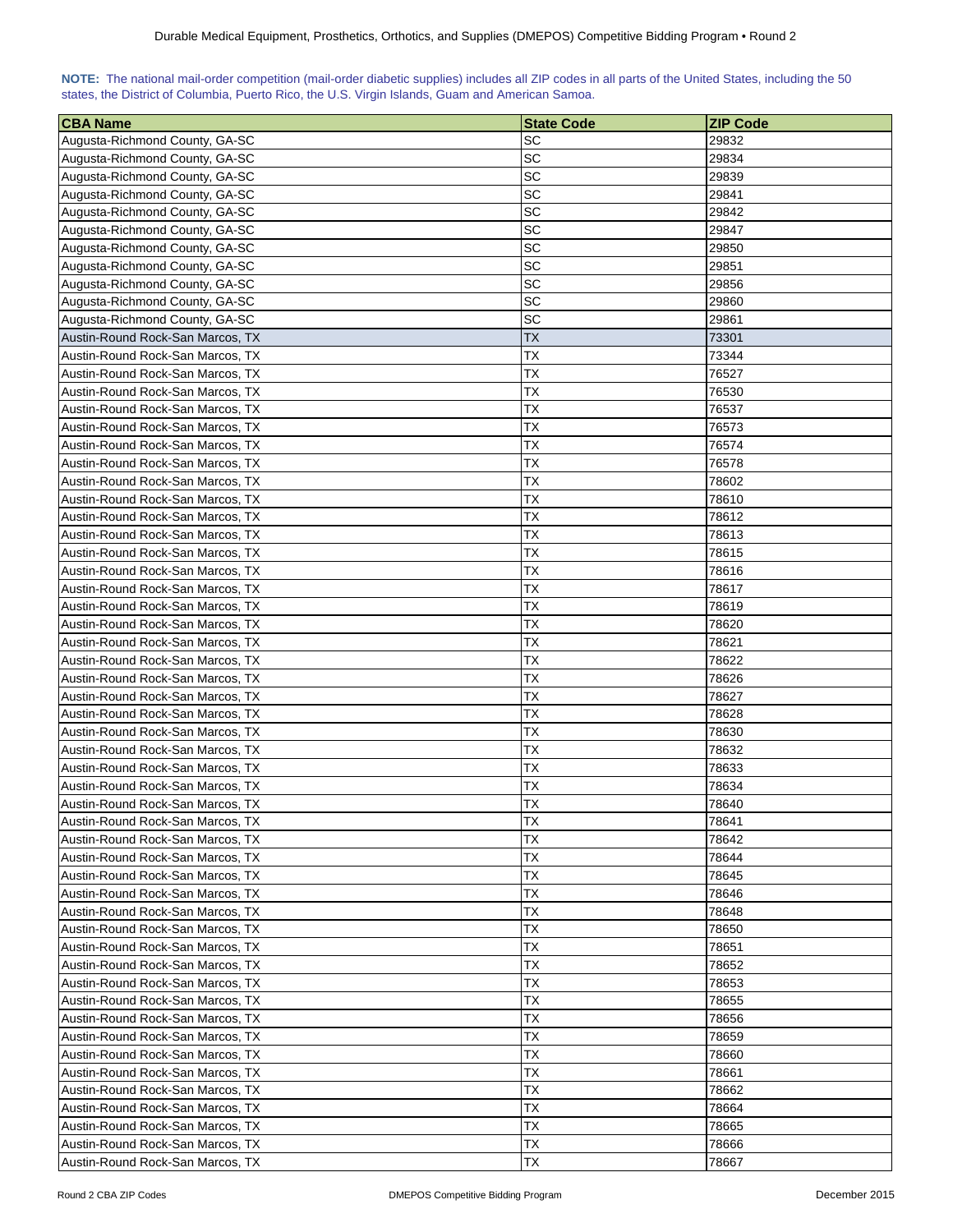| NOTE: The national mail-order competition (mail-order diabetic supplies) includes all ZIP codes in all parts of the United States, including the 50 |  |  |  |  |  |  |  |
|-----------------------------------------------------------------------------------------------------------------------------------------------------|--|--|--|--|--|--|--|
| states, the District of Columbia, Puerto Rico, the U.S. Virgin Islands, Guam and American Samoa.                                                    |  |  |  |  |  |  |  |

| ∣CBA Name                                                            | <b>State Code</b>      | <b>ZIP Code</b> |
|----------------------------------------------------------------------|------------------------|-----------------|
| Austin-Round Rock-San Marcos, TX                                     | ТX                     | 78669           |
| Austin-Round Rock-San Marcos, TX                                     | ТX                     | 78673           |
| Austin-Round Rock-San Marcos, TX                                     | ТX                     | 78674           |
| Austin-Round Rock-San Marcos, TX                                     | ТX                     | 78676           |
| Austin-Round Rock-San Marcos, TX                                     | ТX                     | 78680           |
| Austin-Round Rock-San Marcos, TX                                     | ТX                     | 78681           |
| Austin-Round Rock-San Marcos, TX                                     | ТX                     | 78682           |
| Austin-Round Rock-San Marcos, TX                                     | ТX                     | 78683           |
| Austin-Round Rock-San Marcos, TX                                     | ТX                     | 78691           |
| Austin-Round Rock-San Marcos, TX                                     | ТX                     | 78701           |
| Austin-Round Rock-San Marcos, TX                                     | ТX                     | 78702           |
| Austin-Round Rock-San Marcos, TX                                     | ТX                     | 78703           |
| Austin-Round Rock-San Marcos, TX                                     | ТX                     | 78704           |
| Austin-Round Rock-San Marcos, TX                                     | ТX                     | 78705           |
| Austin-Round Rock-San Marcos, TX                                     | ТX                     | 78708           |
| Austin-Round Rock-San Marcos, TX                                     | ТX                     | 78709           |
| Austin-Round Rock-San Marcos, TX                                     | ТX                     | 78710           |
| Austin-Round Rock-San Marcos, TX                                     | ТX                     | 78711           |
| Austin-Round Rock-San Marcos, TX                                     | ТX                     | 78712           |
| Austin-Round Rock-San Marcos, TX                                     | ТX                     | 78713           |
| Austin-Round Rock-San Marcos, TX                                     | ТX                     | 78714           |
| Austin-Round Rock-San Marcos, TX                                     | ТX                     | 78715           |
| Austin-Round Rock-San Marcos, TX                                     | ТX                     | 78716           |
| Austin-Round Rock-San Marcos, TX                                     | ТX                     | 78717           |
| Austin-Round Rock-San Marcos, TX                                     | ТX                     | 78718           |
| Austin-Round Rock-San Marcos, TX                                     | ТX                     | 78719           |
|                                                                      |                        |                 |
| Austin-Round Rock-San Marcos, TX                                     | TХ                     | 78720           |
| Austin-Round Rock-San Marcos, TX                                     | TХ                     | 78721           |
| Austin-Round Rock-San Marcos, TX                                     | ТX                     | 78722           |
| Austin-Round Rock-San Marcos, TX<br>Austin-Round Rock-San Marcos, TX | ТX<br>ТX               | 78723<br>78724  |
|                                                                      | ТX                     |                 |
| Austin-Round Rock-San Marcos, TX<br>Austin-Round Rock-San Marcos, TX | TХ                     | 78725<br>78726  |
| Austin-Round Rock-San Marcos, TX                                     | ТX                     | 78727           |
| Austin-Round Rock-San Marcos, TX                                     | ТX                     | 78728           |
|                                                                      | ТX                     |                 |
| Austin-Round Rock-San Marcos, TX<br>Austin-Round Rock-San Marcos, TX |                        | 78729           |
|                                                                      | ТX<br>ТX               | 78730           |
| Austin-Round Rock-San Marcos, TX<br>Austin-Round Rock-San Marcos, TX | ТX                     | 78731<br>78732  |
| Austin-Round Rock-San Marcos, TX                                     | ТX                     | 78733           |
| Austin-Round Rock-San Marcos, TX                                     | ТX                     | 78734           |
| Austin-Round Rock-San Marcos, TX                                     | ТX                     | 78735           |
| Austin-Round Rock-San Marcos, TX                                     | ТX                     | 78736           |
|                                                                      | ТX                     | 78737           |
| Austin-Round Rock-San Marcos, TX<br>Austin-Round Rock-San Marcos, TX |                        |                 |
| Austin-Round Rock-San Marcos, TX                                     | ТX<br>ТX               | 78738           |
|                                                                      | ТX                     | 78739<br>78741  |
| Austin-Round Rock-San Marcos, TX<br>Austin-Round Rock-San Marcos, TX | ТX                     | 78742           |
|                                                                      |                        | 78744           |
| Austin-Round Rock-San Marcos, TX                                     | ТX<br><b>TX</b>        |                 |
| Austin-Round Rock-San Marcos, TX                                     |                        | 78745           |
| Austin-Round Rock-San Marcos, TX                                     | ТX                     | 78746           |
| Austin-Round Rock-San Marcos, TX                                     | ТX                     | 78747           |
| Austin-Round Rock-San Marcos, TX                                     | ТX                     | 78748           |
| Austin-Round Rock-San Marcos, TX                                     | ТX                     | 78749           |
| Austin-Round Rock-San Marcos, TX                                     | ТX                     | 78750           |
| Austin-Round Rock-San Marcos, TX                                     | TX                     | 78751           |
| Austin-Round Rock-San Marcos, TX                                     | <b>TX</b><br><b>TX</b> | 78752           |
| Austin-Round Rock-San Marcos, TX                                     |                        | 78753           |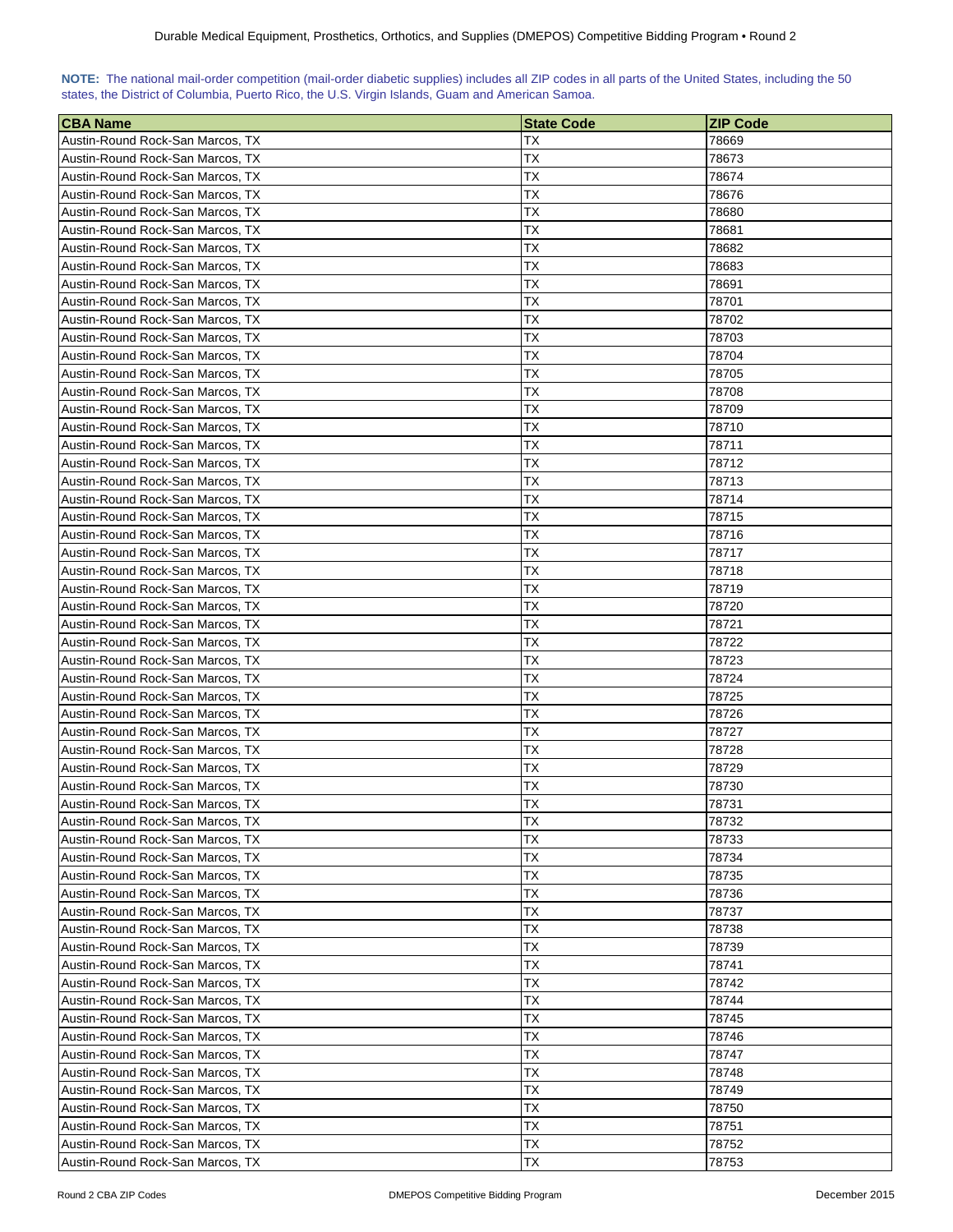<span id="page-19-0"></span>

| NOTE: The national mail-order competition (mail-order diabetic supplies) includes all ZIP codes in all parts of the United States, including the 50 |  |  |  |  |  |  |  |
|-----------------------------------------------------------------------------------------------------------------------------------------------------|--|--|--|--|--|--|--|
| states, the District of Columbia, Puerto Rico, the U.S. Virgin Islands, Guam and American Samoa.                                                    |  |  |  |  |  |  |  |

| <b>CBA Name</b>                                  | <b>State Code</b> | <b>ZIP Code</b> |
|--------------------------------------------------|-------------------|-----------------|
| Austin-Round Rock-San Marcos, TX                 | ТX                | 78754           |
| Austin-Round Rock-San Marcos, TX                 | ТX                | 78755           |
| Austin-Round Rock-San Marcos, TX                 | ТX                | 78756           |
| Austin-Round Rock-San Marcos, TX                 | ТX                | 78757           |
| Austin-Round Rock-San Marcos, TX                 | ТX                | 78758           |
|                                                  | ТX                | 78759           |
| Austin-Round Rock-San Marcos, TX                 |                   |                 |
| Austin-Round Rock-San Marcos, TX                 | <b>TX</b>         | 78760           |
| Austin-Round Rock-San Marcos, TX                 | ТX                | 78761           |
| Austin-Round Rock-San Marcos, TX                 | ТX                | 78762           |
| Austin-Round Rock-San Marcos, TX                 | ТX                | 78763           |
| Austin-Round Rock-San Marcos, TX                 | ТX                | 78764           |
| Austin-Round Rock-San Marcos, TX                 | ТX                | 78765           |
| Austin-Round Rock-San Marcos, TX                 | ТX                | 78766           |
| Austin-Round Rock-San Marcos, TX                 | ТX                | 78767           |
| Austin-Round Rock-San Marcos, TX                 | ТX                | 78768           |
| Austin-Round Rock-San Marcos, TX                 | ТX                | 78769           |
| Austin-Round Rock-San Marcos, TX                 | ТX                | 78772           |
| Austin-Round Rock-San Marcos, TX                 | ТX                | 78773           |
| Austin-Round Rock-San Marcos, TX                 | ТX                | 78774           |
| Austin-Round Rock-San Marcos, TX                 | ТX                | 78778           |
| Austin-Round Rock-San Marcos, TX                 | ТX                | 78779           |
| Austin-Round Rock-San Marcos, TX                 | ТX                | 78780           |
| Austin-Round Rock-San Marcos, TX                 | ТX                | 78781           |
| Austin-Round Rock-San Marcos, TX                 | ТX                | 78783           |
| Austin-Round Rock-San Marcos, TX                 | ТX                | 78785           |
| Austin-Round Rock-San Marcos, TX                 | ТX                | 78789           |
| Austin-Round Rock-San Marcos, TX                 | ТX                | 78799           |
| Austin-Round Rock-San Marcos, TX                 | ТX                | 78953           |
| Austin-Round Rock-San Marcos, TX                 | ТX                | 78957           |
| Bakersfield-Delano, CA                           | CA                | 93203           |
| Bakersfield-Delano, CA                           | СA                | 93205           |
| Bakersfield-Delano, CA                           | СA                | 93206           |
| Bakersfield-Delano, CA                           | СA                | 93215           |
| Bakersfield-Delano, CA                           | CA                | 93216           |
| Bakersfield-Delano, CA                           | СA                | 93220           |
| Bakersfield-Delano, CA                           | CА                | 93222           |
| Bakersfield-Delano, CA                           | СA                | 93224           |
|                                                  | CA                | 93225           |
| Bakersfield-Delano, CA<br>Bakersfield-Delano, CA | CA                | 93226           |
| Bakersfield-Delano, CA                           | CA                | 93238           |
|                                                  | СA                |                 |
| Bakersfield-Delano, CA                           | CA                | 93240           |
| Bakersfield-Delano, CA                           |                   | 93241           |
| Bakersfield-Delano, CA                           | CA                | 93249           |
| Bakersfield-Delano, CA                           | CA                | 93250           |
| Bakersfield-Delano, CA                           | CA                | 93251           |
| Bakersfield-Delano, CA                           | CA                | 93255           |
| Bakersfield-Delano, CA                           | CA                | 93263           |
| Bakersfield-Delano, CA                           | СA                | 93268           |
| Bakersfield-Delano, CA                           | CA                | 93276           |
| Bakersfield-Delano, CA                           | CA                | 93280           |
| Bakersfield-Delano, CA                           | CA                | 93283           |
| Bakersfield-Delano, CA                           | CA                | 93285           |
| Bakersfield-Delano, CA                           | CA                | 93287           |
| Bakersfield-Delano, CA                           | CA                | 93301           |
| Bakersfield-Delano, CA                           | CA                | 93302           |
| Bakersfield-Delano, CA                           | CA                | 93303           |
| Bakersfield-Delano, CA                           | ${\sf CA}$        | 93304           |
| Bakersfield-Delano, CA                           | CA                | 93305           |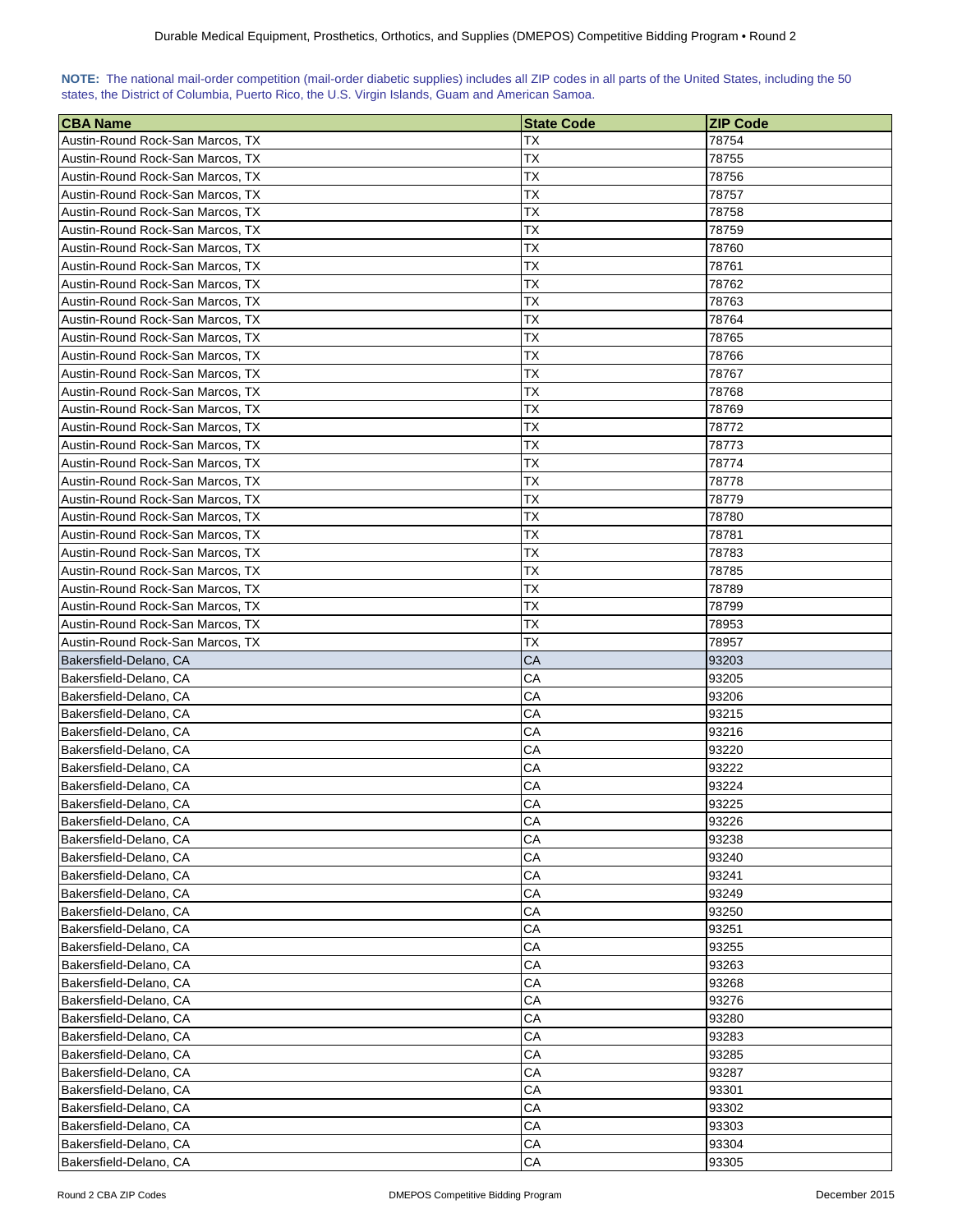<span id="page-20-0"></span>

| NOTE: The national mail-order competition (mail-order diabetic supplies) includes all ZIP codes in all parts of the United States, including the 50 |  |  |  |  |  |  |
|-----------------------------------------------------------------------------------------------------------------------------------------------------|--|--|--|--|--|--|
| states, the District of Columbia, Puerto Rico, the U.S. Virgin Islands, Guam and American Samoa.                                                    |  |  |  |  |  |  |

| <b>CBA Name</b>        | <b>State Code</b> | <b>ZIP Code</b> |
|------------------------|-------------------|-----------------|
| Bakersfield-Delano, CA | CА                | 93306           |
| Bakersfield-Delano, CA | CА                | 93307           |
| Bakersfield-Delano, CA | CA                | 93308           |
| Bakersfield-Delano, CA | СA                | 93309           |
| Bakersfield-Delano, CA | CА                | 93311           |
| Bakersfield-Delano, CA | CA                | 93312           |
| Bakersfield-Delano, CA | CA                | 93313           |
| Bakersfield-Delano, CA | CА                | 93314           |
| Bakersfield-Delano, CA | CA                | 93380           |
| Bakersfield-Delano, CA | CA                | 93383           |
| Bakersfield-Delano, CA | CA                | 93384           |
| Bakersfield-Delano, CA | CA                | 93385           |
| Bakersfield-Delano, CA | СA                | 93386           |
| Bakersfield-Delano, CA | СA                | 93387           |
| Bakersfield-Delano, CA | СA                | 93388           |
| Bakersfield-Delano, CA | CA                | 93389           |
| Bakersfield-Delano, CA | CА                | 93390           |
| Bakersfield-Delano, CA | CA                | 93501           |
| Bakersfield-Delano, CA | СA                | 93502           |
| Bakersfield-Delano, CA | CА                | 93504           |
| Bakersfield-Delano, CA | CA                | 93505           |
| Bakersfield-Delano, CA | CA                | 93518           |
| Bakersfield-Delano, CA | CА                |                 |
|                        | CA                | 93519<br>93531  |
| Bakersfield-Delano, CA | СA                | 93560           |
| Bakersfield-Delano, CA |                   |                 |
| Bakersfield-Delano, CA | CA                | 93561           |
| Bakersfield-Delano, CA | СA                | 93581           |
| Baltimore-Towson, MD   | MD                | 20588           |
| Baltimore-Towson, MD   | MD                | 20701           |
| Baltimore-Towson, MD   | MD                | 20711           |
| Baltimore-Towson, MD   | MD                | 20723           |
| Baltimore-Towson, MD   | MD                | 20724           |
| Baltimore-Towson, MD   | MD                | 20733           |
| Baltimore-Towson, MD   | MD                | 20751           |
| Baltimore-Towson, MD   | MD                | 20755           |
| Baltimore-Towson, MD   | MD                | 20758           |
| Baltimore-Towson, MD   | <b>MD</b>         | 20759           |
| Baltimore-Towson, MD   | <b>MD</b>         | 20763           |
| Baltimore-Towson, MD   | <b>MD</b>         | 20764           |
| Baltimore-Towson, MD   | MD                | 20765           |
| Baltimore-Towson, MD   | <b>MD</b>         | 20776           |
| Baltimore-Towson, MD   | MD                | 20777           |
| Baltimore-Towson, MD   | <b>MD</b>         | 20778           |
| Baltimore-Towson, MD   | MD                | 20779           |
| Baltimore-Towson, MD   | MD                | 20794           |
| Baltimore-Towson, MD   | <b>MD</b>         | 21001           |
| Baltimore-Towson, MD   | MD                | 21005           |
| Baltimore-Towson, MD   | MD                | 21009           |
| Baltimore-Towson, MD   | <b>MD</b>         | 21010           |
| Baltimore-Towson, MD   | <b>MD</b>         | 21012           |
| Baltimore-Towson, MD   | MD                | 21013           |
| Baltimore-Towson, MD   | <b>MD</b>         | 21014           |
| Baltimore-Towson, MD   | MD                | 21015           |
| Baltimore-Towson, MD   | MD                | 21017           |
| Baltimore-Towson, MD   | MD                | 21018           |
| Baltimore-Towson, MD   | <b>MD</b>         | 21020           |
| Baltimore-Towson, MD   | MD                | 21022           |
| Baltimore-Towson, MD   | <b>MD</b>         | 21023           |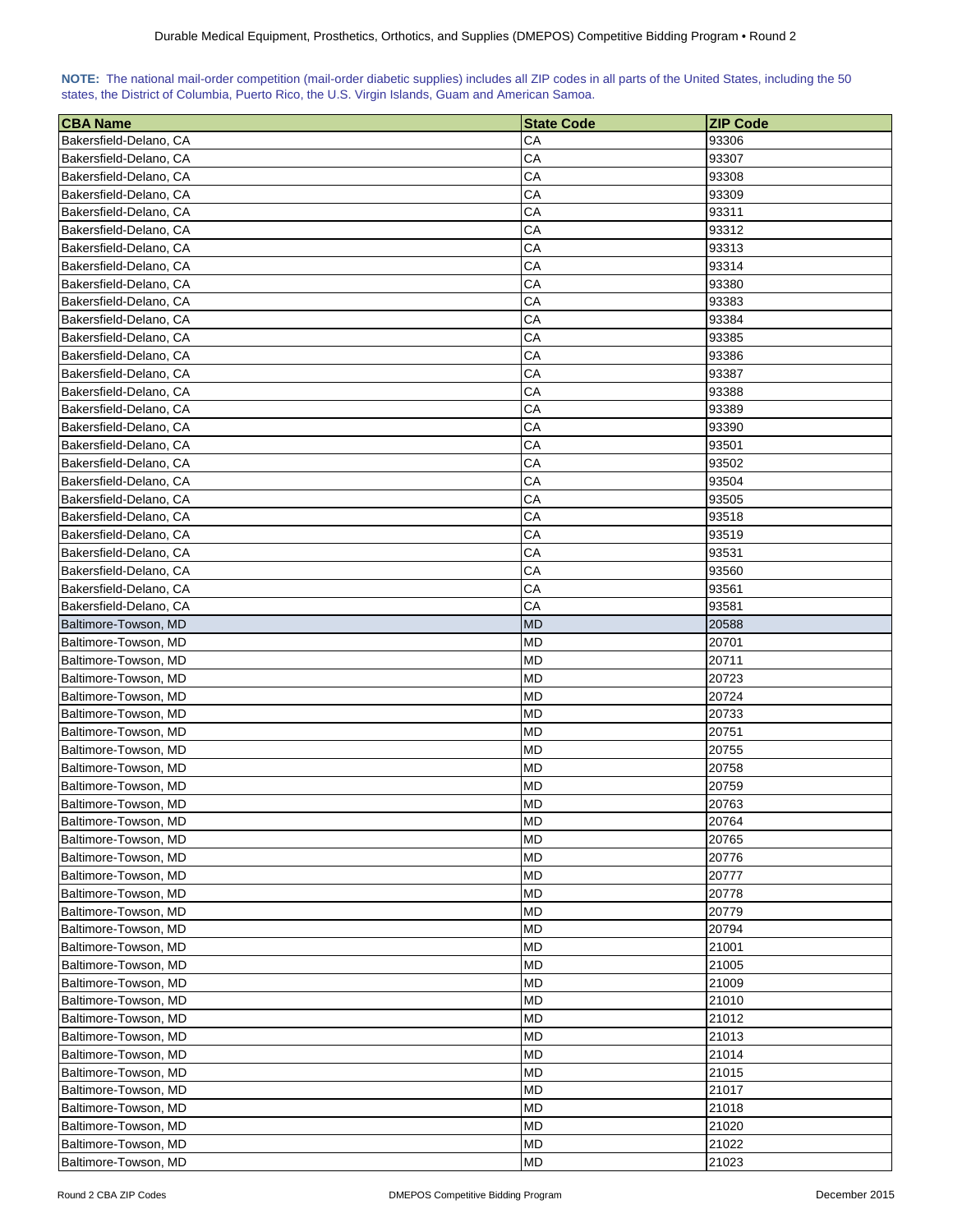| NOTE: The national mail-order competition (mail-order diabetic supplies) includes all ZIP codes in all parts of the United States, including the 50 |  |  |  |  |  |  |  |
|-----------------------------------------------------------------------------------------------------------------------------------------------------|--|--|--|--|--|--|--|
| states, the District of Columbia, Puerto Rico, the U.S. Virgin Islands, Guam and American Samoa.                                                    |  |  |  |  |  |  |  |

| <b>CBA Name</b>      | <b>State Code</b> | <b>ZIP Code</b> |
|----------------------|-------------------|-----------------|
| Baltimore-Towson, MD | <b>MD</b>         | 21027           |
| Baltimore-Towson, MD | MD                | 21028           |
| Baltimore-Towson, MD | <b>MD</b>         | 21029           |
| Baltimore-Towson, MD | MD                | 21030           |
| Baltimore-Towson, MD | <b>MD</b>         | 21031           |
| Baltimore-Towson, MD | MD                | 21032           |
| Baltimore-Towson, MD | <b>MD</b>         | 21034           |
| Baltimore-Towson, MD | MD                | 21035           |
| Baltimore-Towson, MD | МD                | 21036           |
| Baltimore-Towson, MD | MD                | 21037           |
| Baltimore-Towson, MD | MD                | 21040           |
| Baltimore-Towson, MD | MD                | 21041           |
| Baltimore-Towson, MD | <b>MD</b>         | 21042           |
| Baltimore-Towson, MD | <b>MD</b>         | 21043           |
| Baltimore-Towson, MD | <b>MD</b>         | 21044           |
| Baltimore-Towson, MD | MD                | 21045           |
| Baltimore-Towson, MD | MD                | 21046           |
| Baltimore-Towson, MD | MD                | 21047           |
| Baltimore-Towson, MD | MD                | 21048           |
| Baltimore-Towson, MD | MD                | 21050           |
| Baltimore-Towson, MD | MD                | 21051           |
| Baltimore-Towson, MD | MD                | 21052           |
|                      | MD                | 21053           |
| Baltimore-Towson, MD | MD                | 21054           |
| Baltimore-Towson, MD |                   |                 |
| Baltimore-Towson, MD | MD                | 21056           |
| Baltimore-Towson, MD | <b>MD</b>         | 21057           |
| Baltimore-Towson, MD | MD                | 21060           |
| Baltimore-Towson, MD | MD                | 21061           |
| Baltimore-Towson, MD | MD                | 21062           |
| Baltimore-Towson, MD | MD                | 21065           |
| Baltimore-Towson, MD | MD                | 21071           |
| Baltimore-Towson, MD | MD                | 21074           |
| Baltimore-Towson, MD | MD                | 21075           |
| Baltimore-Towson, MD | MD                | 21076           |
| Baltimore-Towson, MD | MD                | 21077           |
| Baltimore-Towson, MD | MD                | 21078           |
| Baltimore-Towson, MD | MD                | 21082           |
| Baltimore-Towson, MD | <b>MD</b>         | 21084           |
| Baltimore-Towson, MD | <b>MD</b>         | 21085           |
| Baltimore-Towson, MD | MD                | 21087           |
| Baltimore-Towson, MD | MD                | 21088           |
| Baltimore-Towson, MD | MD                | 21090           |
| Baltimore-Towson, MD | MD                | 21092           |
| Baltimore-Towson, MD | <b>MD</b>         | 21093           |
| Baltimore-Towson, MD | <b>MD</b>         | 21094           |
| Baltimore-Towson, MD | MD                | 21102           |
| Baltimore-Towson, MD | MD                | 21104           |
| Baltimore-Towson, MD | MD                | 21105           |
| Baltimore-Towson, MD | <b>MD</b>         | 21106           |
| Baltimore-Towson, MD | MD                | 21108           |
| Baltimore-Towson, MD | <b>MD</b>         | 21111           |
| Baltimore-Towson, MD | MD                | 21113           |
| Baltimore-Towson, MD | MD                | 21114           |
| Baltimore-Towson, MD | <b>MD</b>         | 21117           |
| Baltimore-Towson, MD | MD                | 21120           |
| Baltimore-Towson, MD | <b>MD</b>         | 21122           |
| Baltimore-Towson, MD | <b>MD</b>         | 21123           |
| Baltimore-Towson, MD | <b>MD</b>         | 21128           |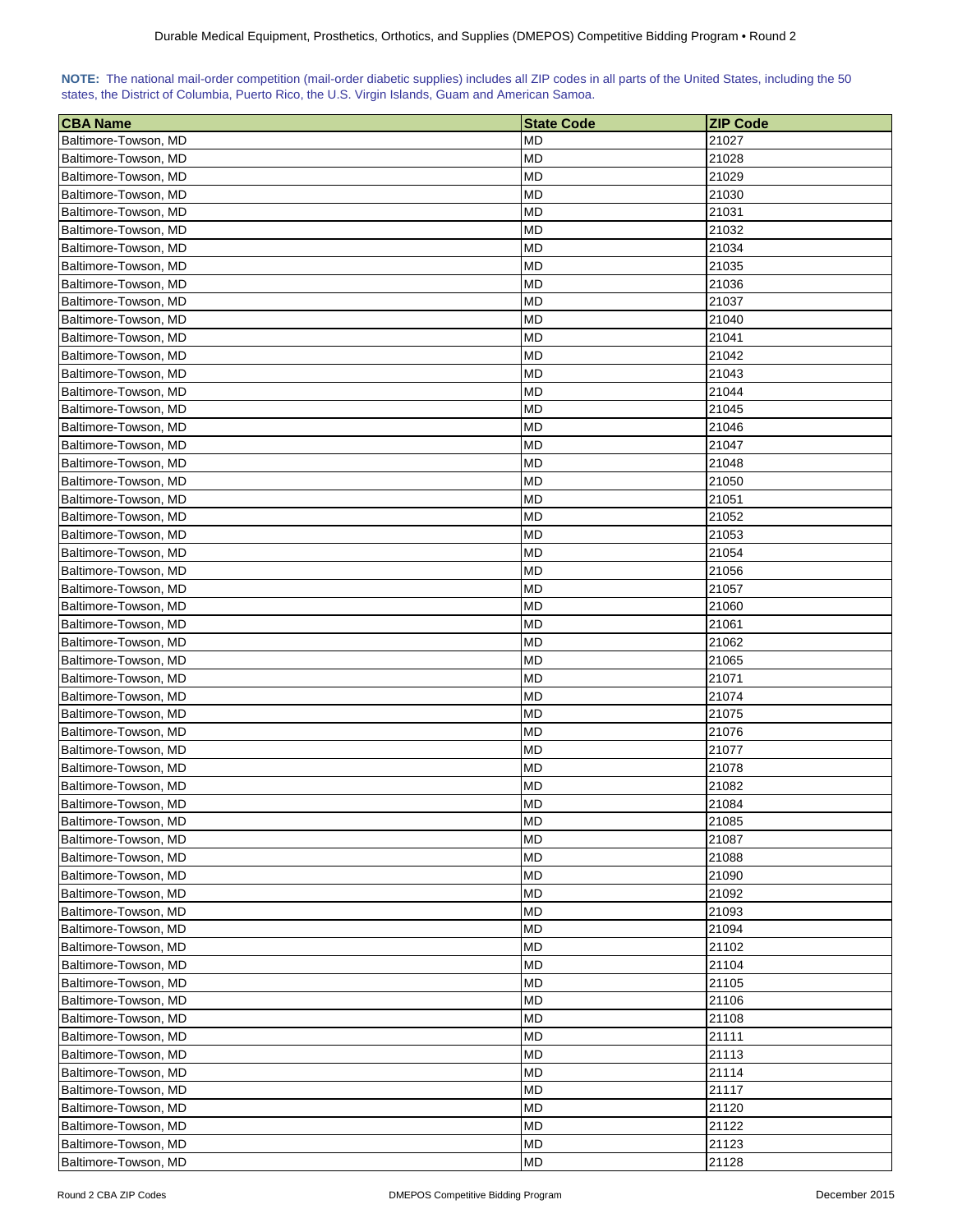| NOTE: The national mail-order competition (mail-order diabetic supplies) includes all ZIP codes in all parts of the United States, including the 50 |  |  |  |  |  |  |  |
|-----------------------------------------------------------------------------------------------------------------------------------------------------|--|--|--|--|--|--|--|
| states, the District of Columbia, Puerto Rico, the U.S. Virgin Islands, Guam and American Samoa.                                                    |  |  |  |  |  |  |  |

| <b>CBA Name</b>      | <b>State Code</b> | <b>ZIP Code</b> |
|----------------------|-------------------|-----------------|
| Baltimore-Towson, MD | <b>MD</b>         | 21130           |
| Baltimore-Towson, MD | MD                | 21131           |
| Baltimore-Towson, MD | MD                | 21132           |
| Baltimore-Towson, MD | MD                | 21133           |
| Baltimore-Towson, MD | MD                | 21136           |
| Baltimore-Towson, MD | <b>MD</b>         | 21139           |
| Baltimore-Towson, MD | MD                | 21140           |
| Baltimore-Towson, MD | MD                | 21144           |
| Baltimore-Towson, MD | MD                | 21146           |
| Baltimore-Towson, MD | MD                | 21150           |
| Baltimore-Towson, MD | MD                | 21152           |
| Baltimore-Towson, MD | <b>MD</b>         | 21153           |
| Baltimore-Towson, MD | <b>MD</b>         | 21154           |
| Baltimore-Towson, MD | <b>MD</b>         | 21155           |
| Baltimore-Towson, MD | MD                | 21156           |
| Baltimore-Towson, MD | MD                | 21157           |
| Baltimore-Towson, MD | <b>MD</b>         | 21158           |
| Baltimore-Towson, MD | MD                | 21160           |
| Baltimore-Towson, MD | MD                | 21161           |
| Baltimore-Towson, MD | MD                | 21162           |
| Baltimore-Towson, MD | MD                | 21163           |
| Baltimore-Towson, MD | MD                | 21201           |
| Baltimore-Towson, MD | MD                | 21202           |
| Baltimore-Towson, MD | MD                | 21203           |
| Baltimore-Towson, MD | MD                | 21204           |
| Baltimore-Towson, MD | MD                | 21205           |
| Baltimore-Towson, MD | MD                | 21206           |
| Baltimore-Towson, MD | MD                | 21207           |
| Baltimore-Towson, MD | MD                | 21208           |
| Baltimore-Towson, MD | MD                | 21209           |
| Baltimore-Towson, MD | MD                | 21210           |
| Baltimore-Towson, MD | MD                | 21211           |
| Baltimore-Towson, MD | MD                | 21212           |
| Baltimore-Towson, MD | MD                | 21213           |
| Baltimore-Towson, MD | MD                | 21214           |
| Baltimore-Towson, MD | MD                | 21215           |
| Baltimore-Towson, MD | <b>MD</b>         | 21216           |
| Baltimore-Towson, MD | <b>MD</b>         | 21217           |
| Baltimore-Towson, MD | <b>MD</b>         | 21218           |
| Baltimore-Towson, MD | MD                | 21219           |
| Baltimore-Towson, MD | MD                | 21220           |
| Baltimore-Towson, MD | MD                | 21221           |
| Baltimore-Towson, MD | <b>MD</b>         | 21222           |
| Baltimore-Towson, MD | MD                | 21223           |
| Baltimore-Towson, MD | MD                | 21224           |
| Baltimore-Towson, MD | <b>MD</b>         | 21225           |
| Baltimore-Towson, MD | MD                | 21226           |
| Baltimore-Towson, MD | MD                | 21227           |
| Baltimore-Towson, MD | <b>MD</b>         | 21228           |
| Baltimore-Towson, MD | <b>MD</b>         | 21229           |
| Baltimore-Towson, MD | MD                | 21230           |
| Baltimore-Towson, MD | MD                | 21231           |
| Baltimore-Towson, MD | MD                | 21233           |
| Baltimore-Towson, MD | MD                | 21234           |
| Baltimore-Towson, MD | MD                | 21235           |
| Baltimore-Towson, MD | <b>MD</b>         | 21236           |
| Baltimore-Towson, MD | MD                | 21237           |
| Baltimore-Towson, MD | <b>MD</b>         | 21239           |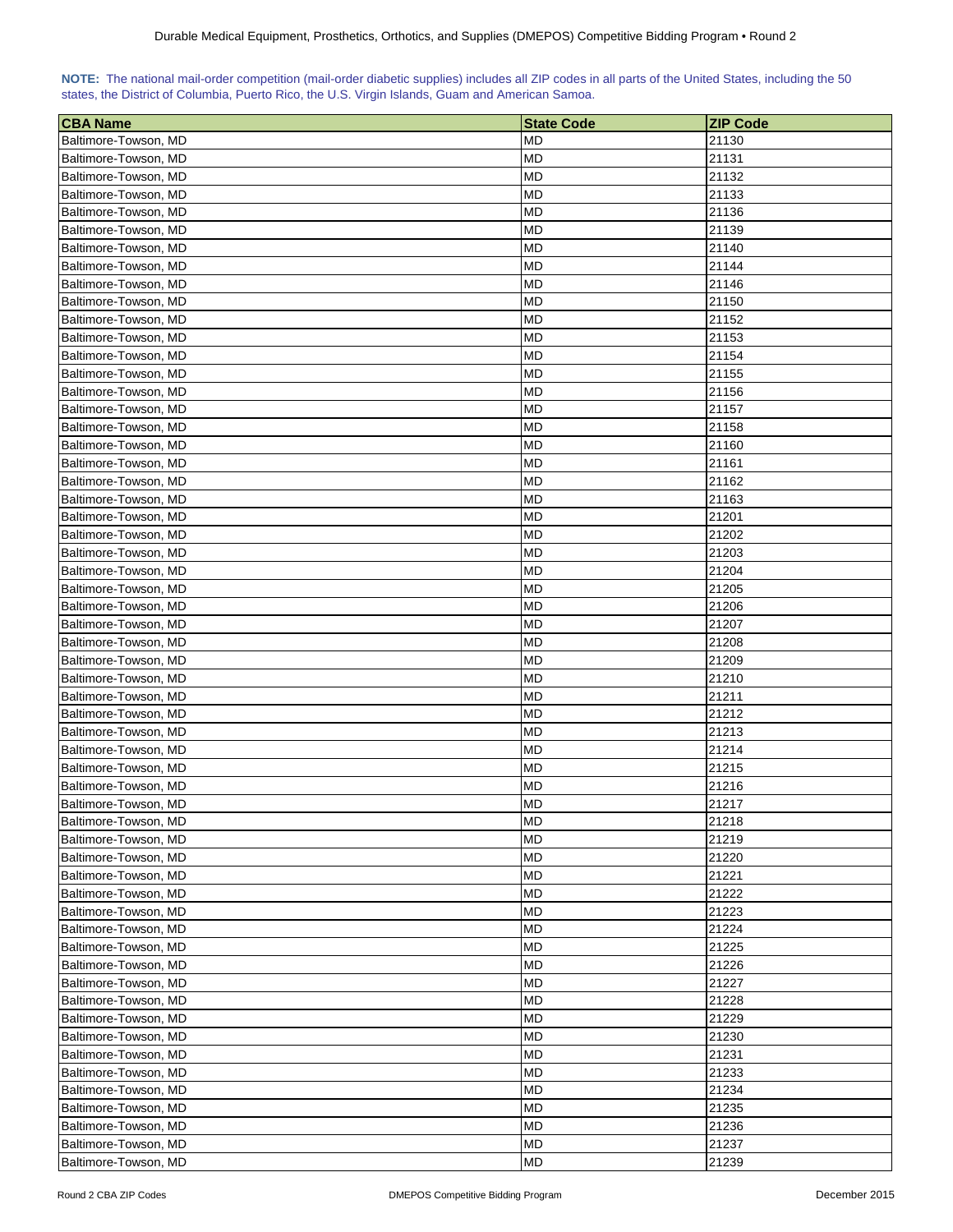| NOTE: The national mail-order competition (mail-order diabetic supplies) includes all ZIP codes in all parts of the United States, including the 50 |  |  |  |  |  |  |  |
|-----------------------------------------------------------------------------------------------------------------------------------------------------|--|--|--|--|--|--|--|
| states, the District of Columbia, Puerto Rico, the U.S. Virgin Islands, Guam and American Samoa.                                                    |  |  |  |  |  |  |  |

| <b>CBA Name</b>      | <b>State Code</b> | <b>ZIP Code</b> |
|----------------------|-------------------|-----------------|
| Baltimore-Towson, MD | <b>MD</b>         | 21240           |
| Baltimore-Towson, MD | MD                | 21241           |
| Baltimore-Towson, MD | MD                | 21244           |
| Baltimore-Towson, MD | MD                | 21250           |
| Baltimore-Towson, MD | <b>MD</b>         | 21251           |
| Baltimore-Towson, MD | MD                | 21252           |
| Baltimore-Towson, MD | <b>MD</b>         | 21260           |
| Baltimore-Towson, MD | MD                | 21261           |
| Baltimore-Towson, MD | МD                | 21263           |
| Baltimore-Towson, MD | MD                | 21264           |
| Baltimore-Towson, MD | MD                | 21265           |
| Baltimore-Towson, MD | MD                | 21270           |
| Baltimore-Towson, MD | <b>MD</b>         | 21273           |
| Baltimore-Towson, MD | <b>MD</b>         | 21274           |
| Baltimore-Towson, MD | MD                | 21275           |
| Baltimore-Towson, MD | MD                | 21278           |
| Baltimore-Towson, MD | MD                | 21279           |
| Baltimore-Towson, MD | MD                | 21280           |
| Baltimore-Towson, MD | MD                | 21281           |
| Baltimore-Towson, MD | MD                | 21282           |
| Baltimore-Towson, MD | <b>MD</b>         | 21283           |
|                      |                   |                 |
| Baltimore-Towson, MD | MD                | 21284           |
| Baltimore-Towson, MD | MD                | 21285           |
| Baltimore-Towson, MD | MD                | 21286           |
| Baltimore-Towson, MD | MD                | 21287           |
| Baltimore-Towson, MD | <b>MD</b>         | 21288           |
| Baltimore-Towson, MD | MD                | 21289           |
| Baltimore-Towson, MD | MD                | 21290           |
| Baltimore-Towson, MD | MD                | 21297           |
| Baltimore-Towson, MD | MD                | 21298           |
| Baltimore-Towson, MD | MD                | 21401           |
| Baltimore-Towson, MD | MD                | 21402           |
| Baltimore-Towson, MD | MD                | 21403           |
| Baltimore-Towson, MD | MD                | 21404           |
| Baltimore-Towson, MD | MD                | 21405           |
| Baltimore-Towson, MD | MD                | 21409           |
| Baltimore-Towson, MD | MD                | 21411           |
| Baltimore-Towson, MD | MD                | 21412           |
| Baltimore-Towson, MD | <b>MD</b>         | 21607           |
| Baltimore-Towson, MD | MD                | 21617           |
| Baltimore-Towson, MD | MD                | 21619           |
| Baltimore-Towson, MD | MD                | 21623           |
| Baltimore-Towson, MD | MD                | 21628           |
| Baltimore-Towson, MD | <b>MD</b>         | 21638           |
| Baltimore-Towson, MD | <b>MD</b>         | 21644           |
| Baltimore-Towson, MD | MD                | 21651           |
| Baltimore-Towson, MD | MD                | 21656           |
| Baltimore-Towson, MD | MD                | 21657           |
| Baltimore-Towson, MD | <b>MD</b>         | 21658           |
| Baltimore-Towson, MD | MD                | 21666           |
| Baltimore-Towson, MD | <b>MD</b>         | 21668           |
| Baltimore-Towson, MD | MD                | 21690           |
| Baltimore-Towson, MD | MD                | 21723           |
| Baltimore-Towson, MD | <b>MD</b>         | 21737           |
| Baltimore-Towson, MD | MD                | 21738           |
| Baltimore-Towson, MD | <b>MD</b>         | 21765           |
| Baltimore-Towson, MD | <b>MD</b>         | 21771           |
| Baltimore-Towson, MD | <b>MD</b>         | 21776           |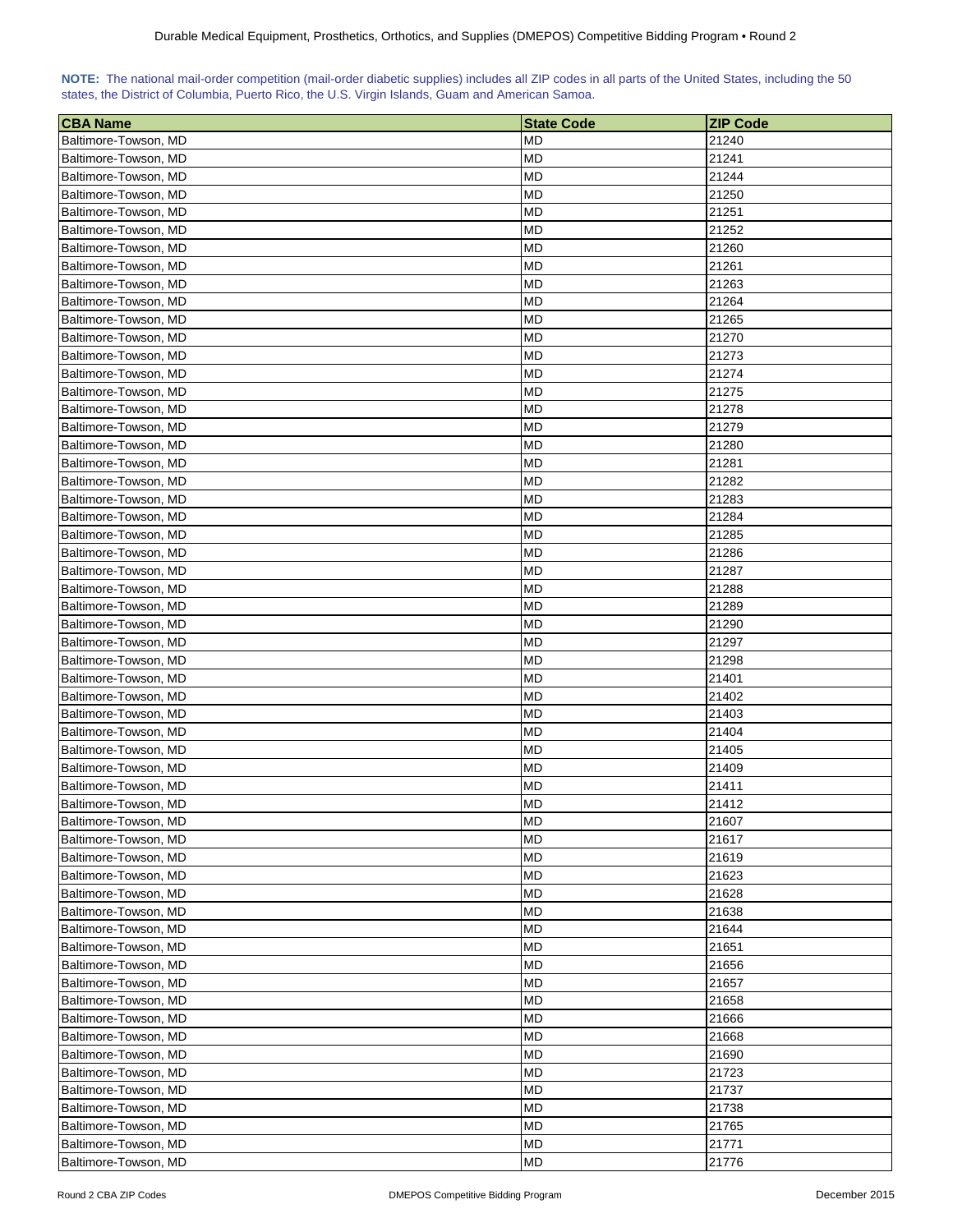<span id="page-24-0"></span>

| NOTE: The national mail-order competition (mail-order diabetic supplies) includes all ZIP codes in all parts of the United States, including the 50 |  |  |  |  |  |  |  |
|-----------------------------------------------------------------------------------------------------------------------------------------------------|--|--|--|--|--|--|--|
| states, the District of Columbia, Puerto Rico, the U.S. Virgin Islands, Guam and American Samoa.                                                    |  |  |  |  |  |  |  |

| <b>CBA Name</b>      | <b>State Code</b> | <b>ZIP Code</b> |
|----------------------|-------------------|-----------------|
| Baltimore-Towson, MD | <b>MD</b>         | 21784           |
| Baltimore-Towson, MD | <b>MD</b>         | 21787           |
| Baltimore-Towson, MD | <b>MD</b>         | 21791           |
| Baltimore-Towson, MD | <b>MD</b>         | 21794           |
| Baltimore-Towson, MD | <b>MD</b>         | 21797           |
| Baton Rouge, LA      | LA                | 70346           |
| Baton Rouge, LA      | LA                | 70441           |
| Baton Rouge, LA      | LA                | 70449           |
| Baton Rouge, LA      | LA                | 70453           |
| Baton Rouge, LA      | LA                | 70462           |
| Baton Rouge, LA      | LA                | 70704           |
| Baton Rouge, LA      | LA                | 70706           |
| Baton Rouge, LA      | LA                | 70707           |
| Baton Rouge, LA      | LA                | 70710           |
| Baton Rouge, LA      | LA                | 70711           |
| Baton Rouge, LA      | LA                | 70712           |
| Baton Rouge, LA      | LA                | 70714           |
| Baton Rouge, LA      | LA                | 70715           |
|                      |                   |                 |
| Baton Rouge, LA      | LA                | 70718           |
| Baton Rouge, LA      | LA                | 70719           |
| Baton Rouge, LA      | LA                | 70721           |
| Baton Rouge, LA      | LA                | 70722           |
| Baton Rouge, LA      | LA                | 70725           |
| Baton Rouge, LA      | LA                | 70726           |
| Baton Rouge, LA      | LA                | 70727           |
| Baton Rouge, LA      | LA                | 70728           |
| Baton Rouge, LA      | LA                | 70729           |
| Baton Rouge, LA      | LA                | 70730           |
| Baton Rouge, LA      | LA                | 70732           |
| Baton Rouge, LA      | LA                | 70733           |
| Baton Rouge, LA      | LA                | 70734           |
| Baton Rouge, LA      | LA                | 70736           |
| Baton Rouge, LA      | LA                | 70737           |
| Baton Rouge, LA      | LA                | 70738           |
| Baton Rouge, LA      | LA                | 70739           |
| Baton Rouge, LA      | LA                | 70740           |
| Baton Rouge, LA      | LA                | 70744           |
| Baton Rouge, LA      | LA                | 70747           |
| Baton Rouge, LA      | LA                | 70748           |
| Baton Rouge, LA      | LA                | 70749           |
| Baton Rouge, LA      |                   | 70752           |
|                      | LA                |                 |
| Baton Rouge, LA      | LA                | 70753           |
| Baton Rouge, LA      | LA                | 70754           |
| Baton Rouge, LA      | LA                | 70755           |
| Baton Rouge, LA      | LA                | 70756           |
| Baton Rouge, LA      | LA                | 70757           |
| Baton Rouge, LA      | LA                | 70759           |
| Baton Rouge, LA      | LA                | 70760           |
| Baton Rouge, LA      | LA                | 70761           |
| Baton Rouge, LA      | LA                | 70762           |
| Baton Rouge, LA      | LA                | 70764           |
| Baton Rouge, LA      | LA                | 70765           |
| Baton Rouge, LA      | LA                | 70767           |
| Baton Rouge, LA      | LA                | 70769           |
| Baton Rouge, LA      | LA                | 70770           |
| Baton Rouge, LA      | LA                | 70772           |
| Baton Rouge, LA      | LA                | 70773           |
| Baton Rouge, LA      | LA                | 70774           |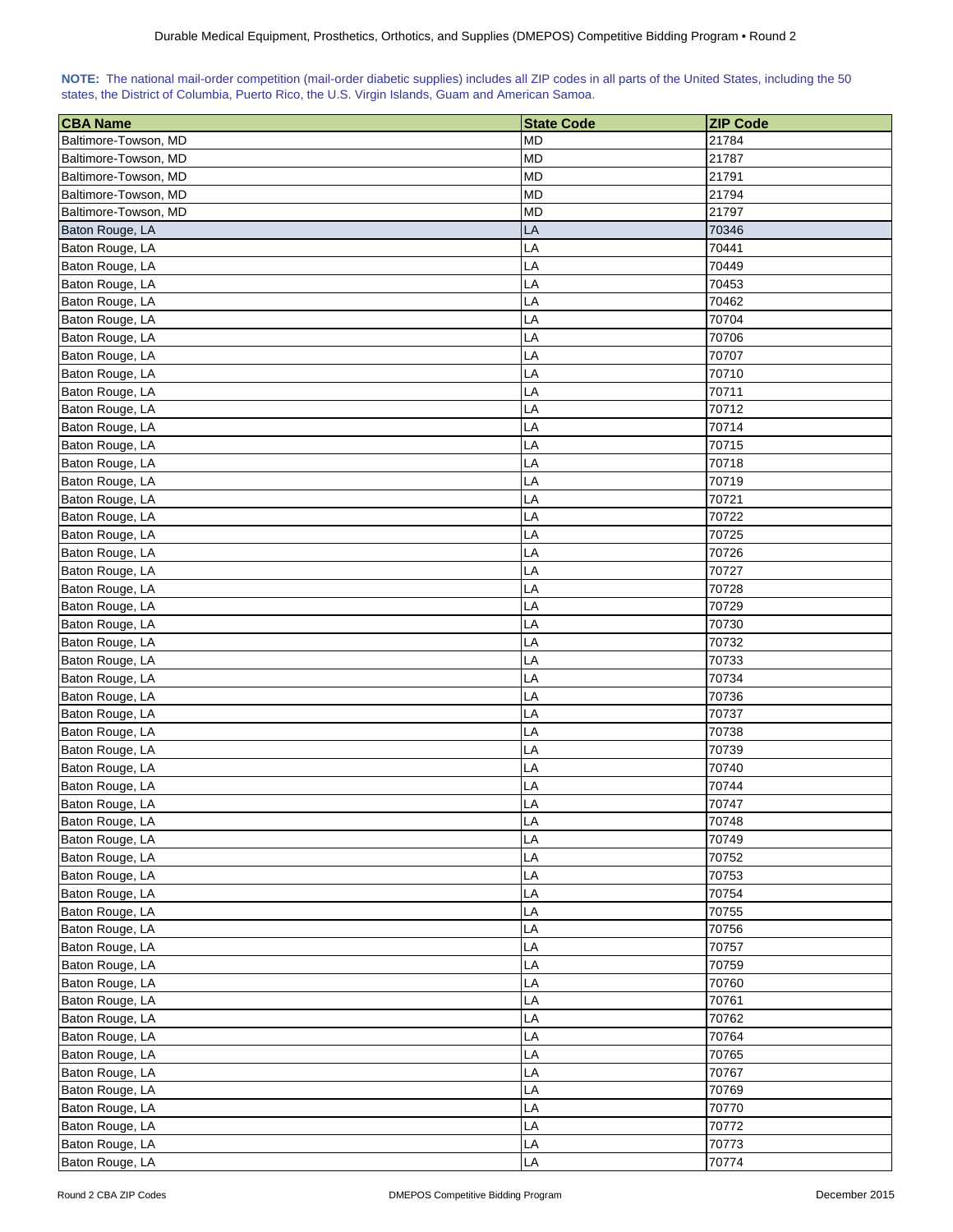<span id="page-25-0"></span>

| NOTE: The national mail-order competition (mail-order diabetic supplies) includes all ZIP codes in all parts of the United States, including the 50 |  |  |  |  |  |  |
|-----------------------------------------------------------------------------------------------------------------------------------------------------|--|--|--|--|--|--|
| states, the District of Columbia, Puerto Rico, the U.S. Virgin Islands, Guam and American Samoa.                                                    |  |  |  |  |  |  |

| <b>CBA Name</b>                    | <b>State Code</b> | <b>ZIP Code</b> |
|------------------------------------|-------------------|-----------------|
| Baton Rouge, LA                    | LA                | 70775           |
| Baton Rouge, LA                    | LA                | 70776           |
| Baton Rouge, LA                    | LA                | 70777           |
| Baton Rouge, LA                    | LA                | 70778           |
| Baton Rouge, LA                    | LA                | 70780           |
| Baton Rouge, LA                    | LA                | 70782           |
| Baton Rouge, LA                    | LA                | 70783           |
|                                    |                   | 70784           |
| Baton Rouge, LA<br>Baton Rouge, LA | LA<br>LA          | 70785           |
|                                    |                   |                 |
| Baton Rouge, LA                    | LA                | 70786           |
| Baton Rouge, LA                    | LA                | 70787           |
| Baton Rouge, LA                    | LA                | 70788           |
| Baton Rouge, LA                    | LA                | 70789           |
| Baton Rouge, LA                    | LA                | 70791           |
| Baton Rouge, LA                    | LA                | 70801           |
| Baton Rouge, LA                    | LA                | 70802           |
| Baton Rouge, LA                    | LA                | 70803           |
| Baton Rouge, LA                    | LA                | 70804           |
| Baton Rouge, LA                    | LA                | 70805           |
| Baton Rouge, LA                    | LA                | 70806           |
| Baton Rouge, LA                    | LA                | 70807           |
| Baton Rouge, LA                    | LA                | 70808           |
| Baton Rouge, LA                    | LA                | 70809           |
| Baton Rouge, LA                    | LA                | 70810           |
| Baton Rouge, LA                    | LA                | 70811           |
| Baton Rouge, LA                    | LA                | 70812           |
| Baton Rouge, LA                    | LA                | 70813           |
| Baton Rouge, LA                    | LA                | 70814           |
| Baton Rouge, LA                    | LA                | 70815           |
| Baton Rouge, LA                    | LA                | 70816           |
| Baton Rouge, LA                    | LA                | 70817           |
| Baton Rouge, LA                    | LA                | 70818           |
| Baton Rouge, LA                    | LA                | 70819           |
| Baton Rouge, LA                    | LA                | 70820           |
| Baton Rouge, LA                    | LA                | 70821           |
| Baton Rouge, LA                    | LA                | 70822           |
| Baton Rouge, LA                    | LA                | 70823           |
| Baton Rouge, LA                    | LA                | 70825           |
| Baton Rouge, LA                    | LA                | 70826           |
| Baton Rouge, LA                    | LA                | 70827           |
| Baton Rouge, LA                    | LA                | 70831           |
| Baton Rouge, LA                    | LA                | 70833           |
| Baton Rouge, LA                    | LA                | 70835           |
| Baton Rouge, LA                    | LA                | 70836           |
| Baton Rouge, LA                    | LA                | 70837           |
| Baton Rouge, LA                    | LA                | 70873           |
| Baton Rouge, LA                    | LA                | 70874           |
| Baton Rouge, LA                    | LA                | 70879           |
| Baton Rouge, LA                    | LA                | 70884           |
| Baton Rouge, LA                    | LA                | 70891           |
| Baton Rouge, LA                    | LA                | 70892           |
| Baton Rouge, LA                    | LA                | 70893           |
| Baton Rouge, LA                    | LA                | 70894           |
| Baton Rouge, LA                    | LA                | 70895           |
| Baton Rouge, LA                    | LA                | 70896           |
| Baton Rouge, LA                    | LA                | 70898           |
| Beaumont-Port Arthur, TX           | <b>TX</b>         | 77374           |
| Beaumont-Port Arthur, TX           | TX                | 77376           |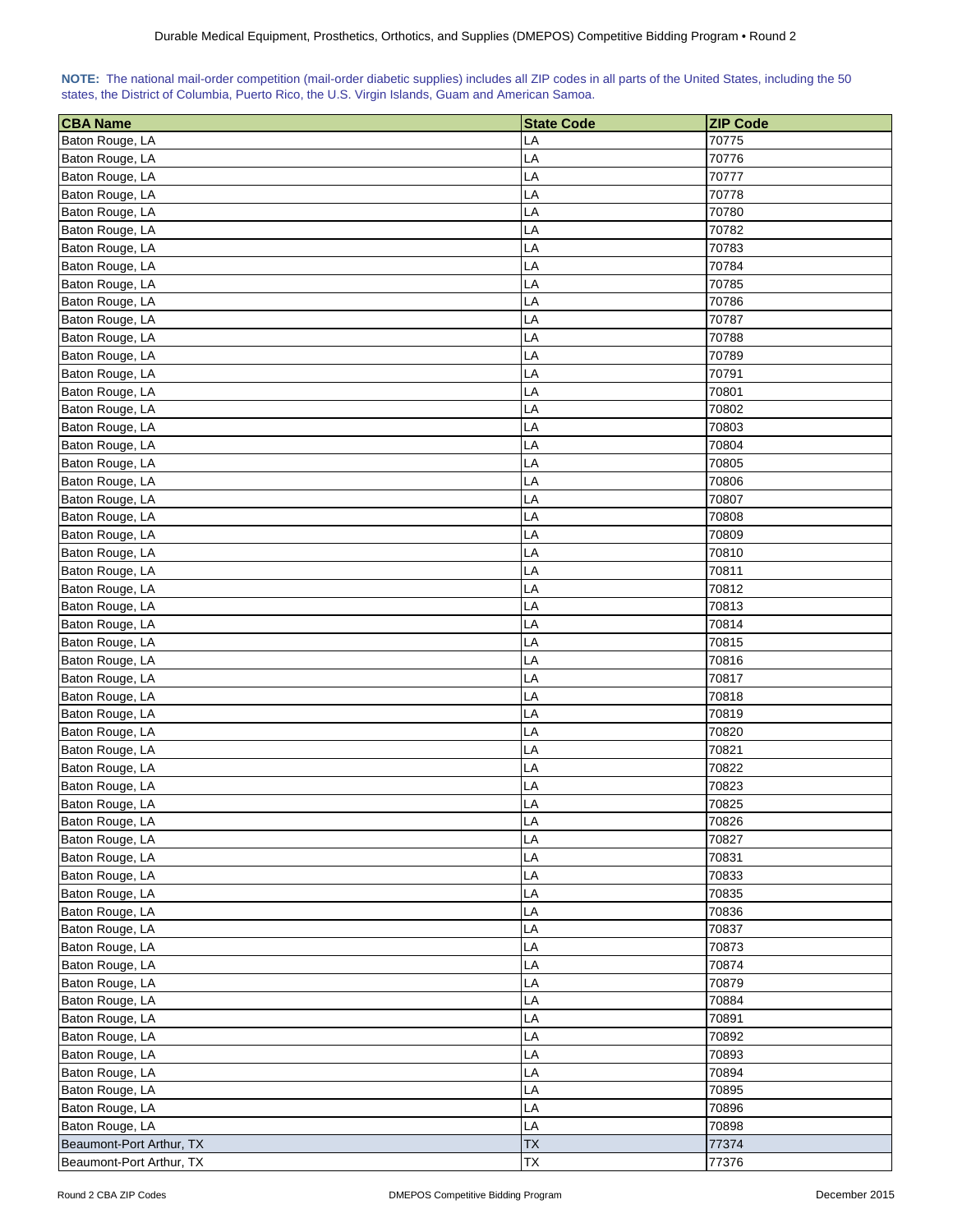<span id="page-26-0"></span>

| NOTE: The national mail-order competition (mail-order diabetic supplies) includes all ZIP codes in all parts of the United States, including the 50 |  |  |  |  |  |  |  |
|-----------------------------------------------------------------------------------------------------------------------------------------------------|--|--|--|--|--|--|--|
| states, the District of Columbia, Puerto Rico, the U.S. Virgin Islands, Guam and American Samoa.                                                    |  |  |  |  |  |  |  |

| <b>CBA Name</b>          | <b>State Code</b> | <b>ZIP Code</b> |
|--------------------------|-------------------|-----------------|
| Beaumont-Port Arthur, TX | ТX                | 77519           |
| Beaumont-Port Arthur, TX | ТX                | 77585           |
| Beaumont-Port Arthur, TX | ТX                | 77611           |
| Beaumont-Port Arthur, TX | ТX                | 77613           |
| Beaumont-Port Arthur, TX | ТX                | 77619           |
| Beaumont-Port Arthur, TX | ТX                | 77622           |
| Beaumont-Port Arthur, TX | ТX                | 77625           |
| Beaumont-Port Arthur, TX | ТX                | 77626           |
| Beaumont-Port Arthur, TX | ТX                | 77627           |
| Beaumont-Port Arthur, TX | ТX                | 77629           |
| Beaumont-Port Arthur, TX | ТX                | 77630           |
| Beaumont-Port Arthur, TX | ТX                | 77631           |
| Beaumont-Port Arthur, TX | ТX                | 77632           |
| Beaumont-Port Arthur, TX | ТX                | 77639           |
| Beaumont-Port Arthur, TX | ТX                | 77640           |
| Beaumont-Port Arthur, TX | ТX                | 77641           |
| Beaumont-Port Arthur, TX | ТX                | 77642           |
| Beaumont-Port Arthur, TX | ТX                | 77643           |
| Beaumont-Port Arthur, TX | ТX                | 77651           |
| Beaumont-Port Arthur, TX | ТX                | 77655           |
| Beaumont-Port Arthur, TX | ТX                | 77656           |
| Beaumont-Port Arthur, TX | TX                | 77657           |
|                          |                   |                 |
| Beaumont-Port Arthur, TX | ТX<br>ТX          | 77659<br>77662  |
| Beaumont-Port Arthur, TX | TX                | 77663           |
| Beaumont-Port Arthur, TX | TX                |                 |
| Beaumont-Port Arthur, TX |                   | 77670           |
| Beaumont-Port Arthur, TX | ТX                | 77701           |
| Beaumont-Port Arthur, TX | <b>TX</b>         | 77702           |
| Beaumont-Port Arthur, TX | TХ                | 77703           |
| Beaumont-Port Arthur, TX | ТX                | 77704           |
| Beaumont-Port Arthur, TX | ТX                | 77705           |
| Beaumont-Port Arthur, TX | ТX                | 77706           |
| Beaumont-Port Arthur, TX | ТX                | 77707           |
| Beaumont-Port Arthur, TX | TХ                | 77708           |
| Beaumont-Port Arthur, TX | TХ                | 77709           |
| Beaumont-Port Arthur, TX | ТX                | 77710           |
| Beaumont-Port Arthur, TX | TХ                | 77713           |
| Beaumont-Port Arthur, TX | <b>TX</b>         | 77720           |
| Beaumont-Port Arthur, TX | <b>TX</b>         | 77725           |
| Beaumont-Port Arthur, TX | <b>TX</b>         | 77726           |
| Birmingham-Hoover, AL    | <b>AL</b>         | 35004           |
| Birmingham-Hoover, AL    | <b>AL</b>         | 35005           |
| Birmingham-Hoover, AL    | <b>AL</b>         | 35006           |
| Birmingham-Hoover, AL    | <b>AL</b>         | 35007           |
| Birmingham-Hoover, AL    | <b>AL</b>         | 35013           |
| Birmingham-Hoover, AL    | <b>AL</b>         | 35015           |
| Birmingham-Hoover, AL    | <b>AL</b>         | 35020           |
| Birmingham-Hoover, AL    | <b>AL</b>         | 35021           |
| Birmingham-Hoover, AL    | <b>AL</b>         | 35022           |
| Birmingham-Hoover, AL    | <b>AL</b>         | 35023           |
| Birmingham-Hoover, AL    | <b>AL</b>         | 35031           |
| Birmingham-Hoover, AL    | <b>AL</b>         | 35034           |
| Birmingham-Hoover, AL    | <b>AL</b>         | 35035           |
| Birmingham-Hoover, AL    | <b>AL</b>         | 35036           |
| Birmingham-Hoover, AL    | <b>AL</b>         | 35038           |
| Birmingham-Hoover, AL    | <b>AL</b>         | 35040           |
| Birmingham-Hoover, AL    | <b>AL</b>         | 35041           |
| Birmingham-Hoover, AL    | <b>AL</b>         | 35042           |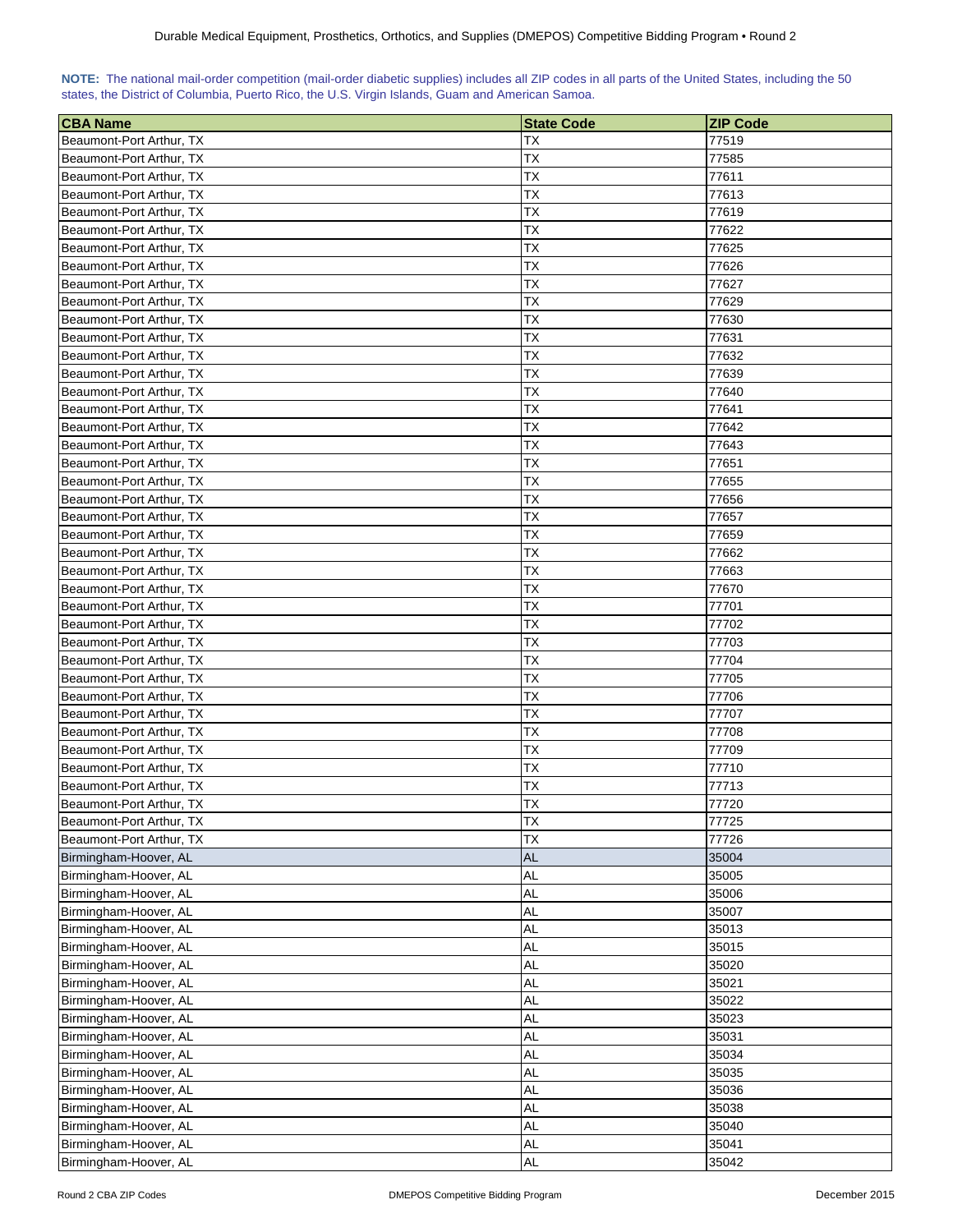| 35043<br><b>AL</b><br><b>AL</b><br>35045<br>AL<br>35046<br><b>AL</b><br>35048<br><b>AL</b><br>35049<br>Birmingham-Hoover, AL<br>AL<br>35051<br>Birmingham-Hoover, AL<br>Birmingham-Hoover, AL<br>AL<br>35052<br>Birmingham-Hoover, AL<br>AL<br>35054<br><b>AL</b><br>Birmingham-Hoover, AL<br>35060<br>AL<br>Birmingham-Hoover, AL<br>35061<br>AL<br>Birmingham-Hoover, AL<br>35062<br>Birmingham-Hoover, AL<br>AL<br>35063<br><b>AL</b><br>35064<br>Birmingham-Hoover, AL<br><b>AL</b><br>35068<br>Birmingham-Hoover, AL<br><b>AL</b><br>35071<br>Birmingham-Hoover, AL<br><b>AL</b><br>35073<br>Birmingham-Hoover, AL<br><b>AL</b><br>Birmingham-Hoover, AL<br>35074<br>Birmingham-Hoover, AL<br><b>AL</b><br>35078<br>Birmingham-Hoover, AL<br>AL<br>35079<br><b>AL</b><br>35080<br>Birmingham-Hoover, AL<br><b>AL</b><br>35085<br>Birmingham-Hoover, AL<br>AL<br>Birmingham-Hoover, AL<br>35091<br><b>AL</b><br>Birmingham-Hoover, AL<br>35094<br>AL<br>Birmingham-Hoover, AL<br>35097<br>AL<br>35112<br>Birmingham-Hoover, AL<br>35114<br><b>AL</b><br>Birmingham-Hoover, AL<br>35115<br>Birmingham-Hoover, AL<br><b>AL</b><br><b>AL</b><br>35116<br>Birmingham-Hoover, AL<br>Birmingham-Hoover, AL<br><b>AL</b><br>35117<br><b>AL</b><br>35118<br>Birmingham-Hoover, AL<br><b>AL</b><br>35119<br>Birmingham-Hoover, AL<br><b>AL</b><br>35120<br>Birmingham-Hoover, AL<br><b>AL</b><br>Birmingham-Hoover, AL<br>35121<br><b>AL</b><br>Birmingham-Hoover, AL<br>35123<br><b>AL</b><br>35124<br>Birmingham-Hoover, AL<br><b>AL</b><br>35125<br>Birmingham-Hoover, AL<br>Birmingham-Hoover, AL<br><b>AL</b><br>35126<br><b>AL</b><br>35127<br>Birmingham-Hoover, AL<br><b>AL</b><br>35128<br>Birmingham-Hoover, AL<br>AL<br>35130<br>Birmingham-Hoover, AL<br><b>AL</b><br>35131<br>Birmingham-Hoover, AL<br><b>AL</b><br>Birmingham-Hoover, AL<br>35133<br>Birmingham-Hoover, AL<br><b>AL</b><br>35135<br>35137<br>Birmingham-Hoover, AL<br><b>AL</b><br>Birmingham-Hoover, AL<br><b>AL</b><br>35139<br><b>AL</b><br>Birmingham-Hoover, AL<br>35142<br><b>AL</b><br>Birmingham-Hoover, AL<br>35143<br><b>AL</b><br>Birmingham-Hoover, AL<br>35144<br><b>AL</b><br>Birmingham-Hoover, AL<br>35146<br>Birmingham-Hoover, AL<br><b>AL</b><br>35147<br><b>AL</b><br>35148<br>Birmingham-Hoover, AL<br>Birmingham-Hoover, AL<br><b>AL</b><br>35171<br><b>AL</b><br>35172<br>Birmingham-Hoover, AL<br>Birmingham-Hoover, AL<br><b>AL</b><br>35173<br>Birmingham-Hoover, AL<br><b>AL</b><br>35176<br>Birmingham-Hoover, AL<br><b>AL</b><br>35178<br><b>AL</b><br>Birmingham-Hoover, AL<br>35180 | <b>CBA Name</b>       | <b>State Code</b> | <b>ZIP Code</b> |
|---------------------------------------------------------------------------------------------------------------------------------------------------------------------------------------------------------------------------------------------------------------------------------------------------------------------------------------------------------------------------------------------------------------------------------------------------------------------------------------------------------------------------------------------------------------------------------------------------------------------------------------------------------------------------------------------------------------------------------------------------------------------------------------------------------------------------------------------------------------------------------------------------------------------------------------------------------------------------------------------------------------------------------------------------------------------------------------------------------------------------------------------------------------------------------------------------------------------------------------------------------------------------------------------------------------------------------------------------------------------------------------------------------------------------------------------------------------------------------------------------------------------------------------------------------------------------------------------------------------------------------------------------------------------------------------------------------------------------------------------------------------------------------------------------------------------------------------------------------------------------------------------------------------------------------------------------------------------------------------------------------------------------------------------------------------------------------------------------------------------------------------------------------------------------------------------------------------------------------------------------------------------------------------------------------------------------------------------------------------------------------------------------------------------------------------------------------------------------------------------------------------------------------------------------------------------------------------------|-----------------------|-------------------|-----------------|
|                                                                                                                                                                                                                                                                                                                                                                                                                                                                                                                                                                                                                                                                                                                                                                                                                                                                                                                                                                                                                                                                                                                                                                                                                                                                                                                                                                                                                                                                                                                                                                                                                                                                                                                                                                                                                                                                                                                                                                                                                                                                                                                                                                                                                                                                                                                                                                                                                                                                                                                                                                                             | Birmingham-Hoover, AL |                   |                 |
|                                                                                                                                                                                                                                                                                                                                                                                                                                                                                                                                                                                                                                                                                                                                                                                                                                                                                                                                                                                                                                                                                                                                                                                                                                                                                                                                                                                                                                                                                                                                                                                                                                                                                                                                                                                                                                                                                                                                                                                                                                                                                                                                                                                                                                                                                                                                                                                                                                                                                                                                                                                             | Birmingham-Hoover, AL |                   |                 |
|                                                                                                                                                                                                                                                                                                                                                                                                                                                                                                                                                                                                                                                                                                                                                                                                                                                                                                                                                                                                                                                                                                                                                                                                                                                                                                                                                                                                                                                                                                                                                                                                                                                                                                                                                                                                                                                                                                                                                                                                                                                                                                                                                                                                                                                                                                                                                                                                                                                                                                                                                                                             | Birmingham-Hoover, AL |                   |                 |
|                                                                                                                                                                                                                                                                                                                                                                                                                                                                                                                                                                                                                                                                                                                                                                                                                                                                                                                                                                                                                                                                                                                                                                                                                                                                                                                                                                                                                                                                                                                                                                                                                                                                                                                                                                                                                                                                                                                                                                                                                                                                                                                                                                                                                                                                                                                                                                                                                                                                                                                                                                                             | Birmingham-Hoover, AL |                   |                 |
|                                                                                                                                                                                                                                                                                                                                                                                                                                                                                                                                                                                                                                                                                                                                                                                                                                                                                                                                                                                                                                                                                                                                                                                                                                                                                                                                                                                                                                                                                                                                                                                                                                                                                                                                                                                                                                                                                                                                                                                                                                                                                                                                                                                                                                                                                                                                                                                                                                                                                                                                                                                             |                       |                   |                 |
|                                                                                                                                                                                                                                                                                                                                                                                                                                                                                                                                                                                                                                                                                                                                                                                                                                                                                                                                                                                                                                                                                                                                                                                                                                                                                                                                                                                                                                                                                                                                                                                                                                                                                                                                                                                                                                                                                                                                                                                                                                                                                                                                                                                                                                                                                                                                                                                                                                                                                                                                                                                             |                       |                   |                 |
|                                                                                                                                                                                                                                                                                                                                                                                                                                                                                                                                                                                                                                                                                                                                                                                                                                                                                                                                                                                                                                                                                                                                                                                                                                                                                                                                                                                                                                                                                                                                                                                                                                                                                                                                                                                                                                                                                                                                                                                                                                                                                                                                                                                                                                                                                                                                                                                                                                                                                                                                                                                             |                       |                   |                 |
|                                                                                                                                                                                                                                                                                                                                                                                                                                                                                                                                                                                                                                                                                                                                                                                                                                                                                                                                                                                                                                                                                                                                                                                                                                                                                                                                                                                                                                                                                                                                                                                                                                                                                                                                                                                                                                                                                                                                                                                                                                                                                                                                                                                                                                                                                                                                                                                                                                                                                                                                                                                             |                       |                   |                 |
|                                                                                                                                                                                                                                                                                                                                                                                                                                                                                                                                                                                                                                                                                                                                                                                                                                                                                                                                                                                                                                                                                                                                                                                                                                                                                                                                                                                                                                                                                                                                                                                                                                                                                                                                                                                                                                                                                                                                                                                                                                                                                                                                                                                                                                                                                                                                                                                                                                                                                                                                                                                             |                       |                   |                 |
|                                                                                                                                                                                                                                                                                                                                                                                                                                                                                                                                                                                                                                                                                                                                                                                                                                                                                                                                                                                                                                                                                                                                                                                                                                                                                                                                                                                                                                                                                                                                                                                                                                                                                                                                                                                                                                                                                                                                                                                                                                                                                                                                                                                                                                                                                                                                                                                                                                                                                                                                                                                             |                       |                   |                 |
|                                                                                                                                                                                                                                                                                                                                                                                                                                                                                                                                                                                                                                                                                                                                                                                                                                                                                                                                                                                                                                                                                                                                                                                                                                                                                                                                                                                                                                                                                                                                                                                                                                                                                                                                                                                                                                                                                                                                                                                                                                                                                                                                                                                                                                                                                                                                                                                                                                                                                                                                                                                             |                       |                   |                 |
|                                                                                                                                                                                                                                                                                                                                                                                                                                                                                                                                                                                                                                                                                                                                                                                                                                                                                                                                                                                                                                                                                                                                                                                                                                                                                                                                                                                                                                                                                                                                                                                                                                                                                                                                                                                                                                                                                                                                                                                                                                                                                                                                                                                                                                                                                                                                                                                                                                                                                                                                                                                             |                       |                   |                 |
|                                                                                                                                                                                                                                                                                                                                                                                                                                                                                                                                                                                                                                                                                                                                                                                                                                                                                                                                                                                                                                                                                                                                                                                                                                                                                                                                                                                                                                                                                                                                                                                                                                                                                                                                                                                                                                                                                                                                                                                                                                                                                                                                                                                                                                                                                                                                                                                                                                                                                                                                                                                             |                       |                   |                 |
|                                                                                                                                                                                                                                                                                                                                                                                                                                                                                                                                                                                                                                                                                                                                                                                                                                                                                                                                                                                                                                                                                                                                                                                                                                                                                                                                                                                                                                                                                                                                                                                                                                                                                                                                                                                                                                                                                                                                                                                                                                                                                                                                                                                                                                                                                                                                                                                                                                                                                                                                                                                             |                       |                   |                 |
|                                                                                                                                                                                                                                                                                                                                                                                                                                                                                                                                                                                                                                                                                                                                                                                                                                                                                                                                                                                                                                                                                                                                                                                                                                                                                                                                                                                                                                                                                                                                                                                                                                                                                                                                                                                                                                                                                                                                                                                                                                                                                                                                                                                                                                                                                                                                                                                                                                                                                                                                                                                             |                       |                   |                 |
|                                                                                                                                                                                                                                                                                                                                                                                                                                                                                                                                                                                                                                                                                                                                                                                                                                                                                                                                                                                                                                                                                                                                                                                                                                                                                                                                                                                                                                                                                                                                                                                                                                                                                                                                                                                                                                                                                                                                                                                                                                                                                                                                                                                                                                                                                                                                                                                                                                                                                                                                                                                             |                       |                   |                 |
|                                                                                                                                                                                                                                                                                                                                                                                                                                                                                                                                                                                                                                                                                                                                                                                                                                                                                                                                                                                                                                                                                                                                                                                                                                                                                                                                                                                                                                                                                                                                                                                                                                                                                                                                                                                                                                                                                                                                                                                                                                                                                                                                                                                                                                                                                                                                                                                                                                                                                                                                                                                             |                       |                   |                 |
|                                                                                                                                                                                                                                                                                                                                                                                                                                                                                                                                                                                                                                                                                                                                                                                                                                                                                                                                                                                                                                                                                                                                                                                                                                                                                                                                                                                                                                                                                                                                                                                                                                                                                                                                                                                                                                                                                                                                                                                                                                                                                                                                                                                                                                                                                                                                                                                                                                                                                                                                                                                             |                       |                   |                 |
|                                                                                                                                                                                                                                                                                                                                                                                                                                                                                                                                                                                                                                                                                                                                                                                                                                                                                                                                                                                                                                                                                                                                                                                                                                                                                                                                                                                                                                                                                                                                                                                                                                                                                                                                                                                                                                                                                                                                                                                                                                                                                                                                                                                                                                                                                                                                                                                                                                                                                                                                                                                             |                       |                   |                 |
|                                                                                                                                                                                                                                                                                                                                                                                                                                                                                                                                                                                                                                                                                                                                                                                                                                                                                                                                                                                                                                                                                                                                                                                                                                                                                                                                                                                                                                                                                                                                                                                                                                                                                                                                                                                                                                                                                                                                                                                                                                                                                                                                                                                                                                                                                                                                                                                                                                                                                                                                                                                             |                       |                   |                 |
|                                                                                                                                                                                                                                                                                                                                                                                                                                                                                                                                                                                                                                                                                                                                                                                                                                                                                                                                                                                                                                                                                                                                                                                                                                                                                                                                                                                                                                                                                                                                                                                                                                                                                                                                                                                                                                                                                                                                                                                                                                                                                                                                                                                                                                                                                                                                                                                                                                                                                                                                                                                             |                       |                   |                 |
|                                                                                                                                                                                                                                                                                                                                                                                                                                                                                                                                                                                                                                                                                                                                                                                                                                                                                                                                                                                                                                                                                                                                                                                                                                                                                                                                                                                                                                                                                                                                                                                                                                                                                                                                                                                                                                                                                                                                                                                                                                                                                                                                                                                                                                                                                                                                                                                                                                                                                                                                                                                             |                       |                   |                 |
|                                                                                                                                                                                                                                                                                                                                                                                                                                                                                                                                                                                                                                                                                                                                                                                                                                                                                                                                                                                                                                                                                                                                                                                                                                                                                                                                                                                                                                                                                                                                                                                                                                                                                                                                                                                                                                                                                                                                                                                                                                                                                                                                                                                                                                                                                                                                                                                                                                                                                                                                                                                             |                       |                   |                 |
|                                                                                                                                                                                                                                                                                                                                                                                                                                                                                                                                                                                                                                                                                                                                                                                                                                                                                                                                                                                                                                                                                                                                                                                                                                                                                                                                                                                                                                                                                                                                                                                                                                                                                                                                                                                                                                                                                                                                                                                                                                                                                                                                                                                                                                                                                                                                                                                                                                                                                                                                                                                             |                       |                   |                 |
|                                                                                                                                                                                                                                                                                                                                                                                                                                                                                                                                                                                                                                                                                                                                                                                                                                                                                                                                                                                                                                                                                                                                                                                                                                                                                                                                                                                                                                                                                                                                                                                                                                                                                                                                                                                                                                                                                                                                                                                                                                                                                                                                                                                                                                                                                                                                                                                                                                                                                                                                                                                             |                       |                   |                 |
|                                                                                                                                                                                                                                                                                                                                                                                                                                                                                                                                                                                                                                                                                                                                                                                                                                                                                                                                                                                                                                                                                                                                                                                                                                                                                                                                                                                                                                                                                                                                                                                                                                                                                                                                                                                                                                                                                                                                                                                                                                                                                                                                                                                                                                                                                                                                                                                                                                                                                                                                                                                             |                       |                   |                 |
|                                                                                                                                                                                                                                                                                                                                                                                                                                                                                                                                                                                                                                                                                                                                                                                                                                                                                                                                                                                                                                                                                                                                                                                                                                                                                                                                                                                                                                                                                                                                                                                                                                                                                                                                                                                                                                                                                                                                                                                                                                                                                                                                                                                                                                                                                                                                                                                                                                                                                                                                                                                             |                       |                   |                 |
|                                                                                                                                                                                                                                                                                                                                                                                                                                                                                                                                                                                                                                                                                                                                                                                                                                                                                                                                                                                                                                                                                                                                                                                                                                                                                                                                                                                                                                                                                                                                                                                                                                                                                                                                                                                                                                                                                                                                                                                                                                                                                                                                                                                                                                                                                                                                                                                                                                                                                                                                                                                             |                       |                   |                 |
|                                                                                                                                                                                                                                                                                                                                                                                                                                                                                                                                                                                                                                                                                                                                                                                                                                                                                                                                                                                                                                                                                                                                                                                                                                                                                                                                                                                                                                                                                                                                                                                                                                                                                                                                                                                                                                                                                                                                                                                                                                                                                                                                                                                                                                                                                                                                                                                                                                                                                                                                                                                             |                       |                   |                 |
|                                                                                                                                                                                                                                                                                                                                                                                                                                                                                                                                                                                                                                                                                                                                                                                                                                                                                                                                                                                                                                                                                                                                                                                                                                                                                                                                                                                                                                                                                                                                                                                                                                                                                                                                                                                                                                                                                                                                                                                                                                                                                                                                                                                                                                                                                                                                                                                                                                                                                                                                                                                             |                       |                   |                 |
|                                                                                                                                                                                                                                                                                                                                                                                                                                                                                                                                                                                                                                                                                                                                                                                                                                                                                                                                                                                                                                                                                                                                                                                                                                                                                                                                                                                                                                                                                                                                                                                                                                                                                                                                                                                                                                                                                                                                                                                                                                                                                                                                                                                                                                                                                                                                                                                                                                                                                                                                                                                             |                       |                   |                 |
|                                                                                                                                                                                                                                                                                                                                                                                                                                                                                                                                                                                                                                                                                                                                                                                                                                                                                                                                                                                                                                                                                                                                                                                                                                                                                                                                                                                                                                                                                                                                                                                                                                                                                                                                                                                                                                                                                                                                                                                                                                                                                                                                                                                                                                                                                                                                                                                                                                                                                                                                                                                             |                       |                   |                 |
|                                                                                                                                                                                                                                                                                                                                                                                                                                                                                                                                                                                                                                                                                                                                                                                                                                                                                                                                                                                                                                                                                                                                                                                                                                                                                                                                                                                                                                                                                                                                                                                                                                                                                                                                                                                                                                                                                                                                                                                                                                                                                                                                                                                                                                                                                                                                                                                                                                                                                                                                                                                             |                       |                   |                 |
|                                                                                                                                                                                                                                                                                                                                                                                                                                                                                                                                                                                                                                                                                                                                                                                                                                                                                                                                                                                                                                                                                                                                                                                                                                                                                                                                                                                                                                                                                                                                                                                                                                                                                                                                                                                                                                                                                                                                                                                                                                                                                                                                                                                                                                                                                                                                                                                                                                                                                                                                                                                             |                       |                   |                 |
|                                                                                                                                                                                                                                                                                                                                                                                                                                                                                                                                                                                                                                                                                                                                                                                                                                                                                                                                                                                                                                                                                                                                                                                                                                                                                                                                                                                                                                                                                                                                                                                                                                                                                                                                                                                                                                                                                                                                                                                                                                                                                                                                                                                                                                                                                                                                                                                                                                                                                                                                                                                             |                       |                   |                 |
|                                                                                                                                                                                                                                                                                                                                                                                                                                                                                                                                                                                                                                                                                                                                                                                                                                                                                                                                                                                                                                                                                                                                                                                                                                                                                                                                                                                                                                                                                                                                                                                                                                                                                                                                                                                                                                                                                                                                                                                                                                                                                                                                                                                                                                                                                                                                                                                                                                                                                                                                                                                             |                       |                   |                 |
|                                                                                                                                                                                                                                                                                                                                                                                                                                                                                                                                                                                                                                                                                                                                                                                                                                                                                                                                                                                                                                                                                                                                                                                                                                                                                                                                                                                                                                                                                                                                                                                                                                                                                                                                                                                                                                                                                                                                                                                                                                                                                                                                                                                                                                                                                                                                                                                                                                                                                                                                                                                             |                       |                   |                 |
|                                                                                                                                                                                                                                                                                                                                                                                                                                                                                                                                                                                                                                                                                                                                                                                                                                                                                                                                                                                                                                                                                                                                                                                                                                                                                                                                                                                                                                                                                                                                                                                                                                                                                                                                                                                                                                                                                                                                                                                                                                                                                                                                                                                                                                                                                                                                                                                                                                                                                                                                                                                             |                       |                   |                 |
|                                                                                                                                                                                                                                                                                                                                                                                                                                                                                                                                                                                                                                                                                                                                                                                                                                                                                                                                                                                                                                                                                                                                                                                                                                                                                                                                                                                                                                                                                                                                                                                                                                                                                                                                                                                                                                                                                                                                                                                                                                                                                                                                                                                                                                                                                                                                                                                                                                                                                                                                                                                             |                       |                   |                 |
|                                                                                                                                                                                                                                                                                                                                                                                                                                                                                                                                                                                                                                                                                                                                                                                                                                                                                                                                                                                                                                                                                                                                                                                                                                                                                                                                                                                                                                                                                                                                                                                                                                                                                                                                                                                                                                                                                                                                                                                                                                                                                                                                                                                                                                                                                                                                                                                                                                                                                                                                                                                             |                       |                   |                 |
|                                                                                                                                                                                                                                                                                                                                                                                                                                                                                                                                                                                                                                                                                                                                                                                                                                                                                                                                                                                                                                                                                                                                                                                                                                                                                                                                                                                                                                                                                                                                                                                                                                                                                                                                                                                                                                                                                                                                                                                                                                                                                                                                                                                                                                                                                                                                                                                                                                                                                                                                                                                             |                       |                   |                 |
|                                                                                                                                                                                                                                                                                                                                                                                                                                                                                                                                                                                                                                                                                                                                                                                                                                                                                                                                                                                                                                                                                                                                                                                                                                                                                                                                                                                                                                                                                                                                                                                                                                                                                                                                                                                                                                                                                                                                                                                                                                                                                                                                                                                                                                                                                                                                                                                                                                                                                                                                                                                             |                       |                   |                 |
|                                                                                                                                                                                                                                                                                                                                                                                                                                                                                                                                                                                                                                                                                                                                                                                                                                                                                                                                                                                                                                                                                                                                                                                                                                                                                                                                                                                                                                                                                                                                                                                                                                                                                                                                                                                                                                                                                                                                                                                                                                                                                                                                                                                                                                                                                                                                                                                                                                                                                                                                                                                             |                       |                   |                 |
|                                                                                                                                                                                                                                                                                                                                                                                                                                                                                                                                                                                                                                                                                                                                                                                                                                                                                                                                                                                                                                                                                                                                                                                                                                                                                                                                                                                                                                                                                                                                                                                                                                                                                                                                                                                                                                                                                                                                                                                                                                                                                                                                                                                                                                                                                                                                                                                                                                                                                                                                                                                             |                       |                   |                 |
|                                                                                                                                                                                                                                                                                                                                                                                                                                                                                                                                                                                                                                                                                                                                                                                                                                                                                                                                                                                                                                                                                                                                                                                                                                                                                                                                                                                                                                                                                                                                                                                                                                                                                                                                                                                                                                                                                                                                                                                                                                                                                                                                                                                                                                                                                                                                                                                                                                                                                                                                                                                             |                       |                   |                 |
|                                                                                                                                                                                                                                                                                                                                                                                                                                                                                                                                                                                                                                                                                                                                                                                                                                                                                                                                                                                                                                                                                                                                                                                                                                                                                                                                                                                                                                                                                                                                                                                                                                                                                                                                                                                                                                                                                                                                                                                                                                                                                                                                                                                                                                                                                                                                                                                                                                                                                                                                                                                             |                       |                   |                 |
|                                                                                                                                                                                                                                                                                                                                                                                                                                                                                                                                                                                                                                                                                                                                                                                                                                                                                                                                                                                                                                                                                                                                                                                                                                                                                                                                                                                                                                                                                                                                                                                                                                                                                                                                                                                                                                                                                                                                                                                                                                                                                                                                                                                                                                                                                                                                                                                                                                                                                                                                                                                             |                       |                   |                 |
|                                                                                                                                                                                                                                                                                                                                                                                                                                                                                                                                                                                                                                                                                                                                                                                                                                                                                                                                                                                                                                                                                                                                                                                                                                                                                                                                                                                                                                                                                                                                                                                                                                                                                                                                                                                                                                                                                                                                                                                                                                                                                                                                                                                                                                                                                                                                                                                                                                                                                                                                                                                             |                       |                   |                 |
|                                                                                                                                                                                                                                                                                                                                                                                                                                                                                                                                                                                                                                                                                                                                                                                                                                                                                                                                                                                                                                                                                                                                                                                                                                                                                                                                                                                                                                                                                                                                                                                                                                                                                                                                                                                                                                                                                                                                                                                                                                                                                                                                                                                                                                                                                                                                                                                                                                                                                                                                                                                             |                       |                   |                 |
|                                                                                                                                                                                                                                                                                                                                                                                                                                                                                                                                                                                                                                                                                                                                                                                                                                                                                                                                                                                                                                                                                                                                                                                                                                                                                                                                                                                                                                                                                                                                                                                                                                                                                                                                                                                                                                                                                                                                                                                                                                                                                                                                                                                                                                                                                                                                                                                                                                                                                                                                                                                             |                       |                   |                 |
|                                                                                                                                                                                                                                                                                                                                                                                                                                                                                                                                                                                                                                                                                                                                                                                                                                                                                                                                                                                                                                                                                                                                                                                                                                                                                                                                                                                                                                                                                                                                                                                                                                                                                                                                                                                                                                                                                                                                                                                                                                                                                                                                                                                                                                                                                                                                                                                                                                                                                                                                                                                             |                       |                   |                 |
|                                                                                                                                                                                                                                                                                                                                                                                                                                                                                                                                                                                                                                                                                                                                                                                                                                                                                                                                                                                                                                                                                                                                                                                                                                                                                                                                                                                                                                                                                                                                                                                                                                                                                                                                                                                                                                                                                                                                                                                                                                                                                                                                                                                                                                                                                                                                                                                                                                                                                                                                                                                             |                       |                   |                 |
|                                                                                                                                                                                                                                                                                                                                                                                                                                                                                                                                                                                                                                                                                                                                                                                                                                                                                                                                                                                                                                                                                                                                                                                                                                                                                                                                                                                                                                                                                                                                                                                                                                                                                                                                                                                                                                                                                                                                                                                                                                                                                                                                                                                                                                                                                                                                                                                                                                                                                                                                                                                             |                       |                   |                 |
|                                                                                                                                                                                                                                                                                                                                                                                                                                                                                                                                                                                                                                                                                                                                                                                                                                                                                                                                                                                                                                                                                                                                                                                                                                                                                                                                                                                                                                                                                                                                                                                                                                                                                                                                                                                                                                                                                                                                                                                                                                                                                                                                                                                                                                                                                                                                                                                                                                                                                                                                                                                             |                       |                   |                 |
|                                                                                                                                                                                                                                                                                                                                                                                                                                                                                                                                                                                                                                                                                                                                                                                                                                                                                                                                                                                                                                                                                                                                                                                                                                                                                                                                                                                                                                                                                                                                                                                                                                                                                                                                                                                                                                                                                                                                                                                                                                                                                                                                                                                                                                                                                                                                                                                                                                                                                                                                                                                             |                       |                   |                 |
|                                                                                                                                                                                                                                                                                                                                                                                                                                                                                                                                                                                                                                                                                                                                                                                                                                                                                                                                                                                                                                                                                                                                                                                                                                                                                                                                                                                                                                                                                                                                                                                                                                                                                                                                                                                                                                                                                                                                                                                                                                                                                                                                                                                                                                                                                                                                                                                                                                                                                                                                                                                             |                       |                   |                 |
|                                                                                                                                                                                                                                                                                                                                                                                                                                                                                                                                                                                                                                                                                                                                                                                                                                                                                                                                                                                                                                                                                                                                                                                                                                                                                                                                                                                                                                                                                                                                                                                                                                                                                                                                                                                                                                                                                                                                                                                                                                                                                                                                                                                                                                                                                                                                                                                                                                                                                                                                                                                             |                       |                   |                 |
| <b>AL</b><br>35181                                                                                                                                                                                                                                                                                                                                                                                                                                                                                                                                                                                                                                                                                                                                                                                                                                                                                                                                                                                                                                                                                                                                                                                                                                                                                                                                                                                                                                                                                                                                                                                                                                                                                                                                                                                                                                                                                                                                                                                                                                                                                                                                                                                                                                                                                                                                                                                                                                                                                                                                                                          | Birmingham-Hoover, AL |                   |                 |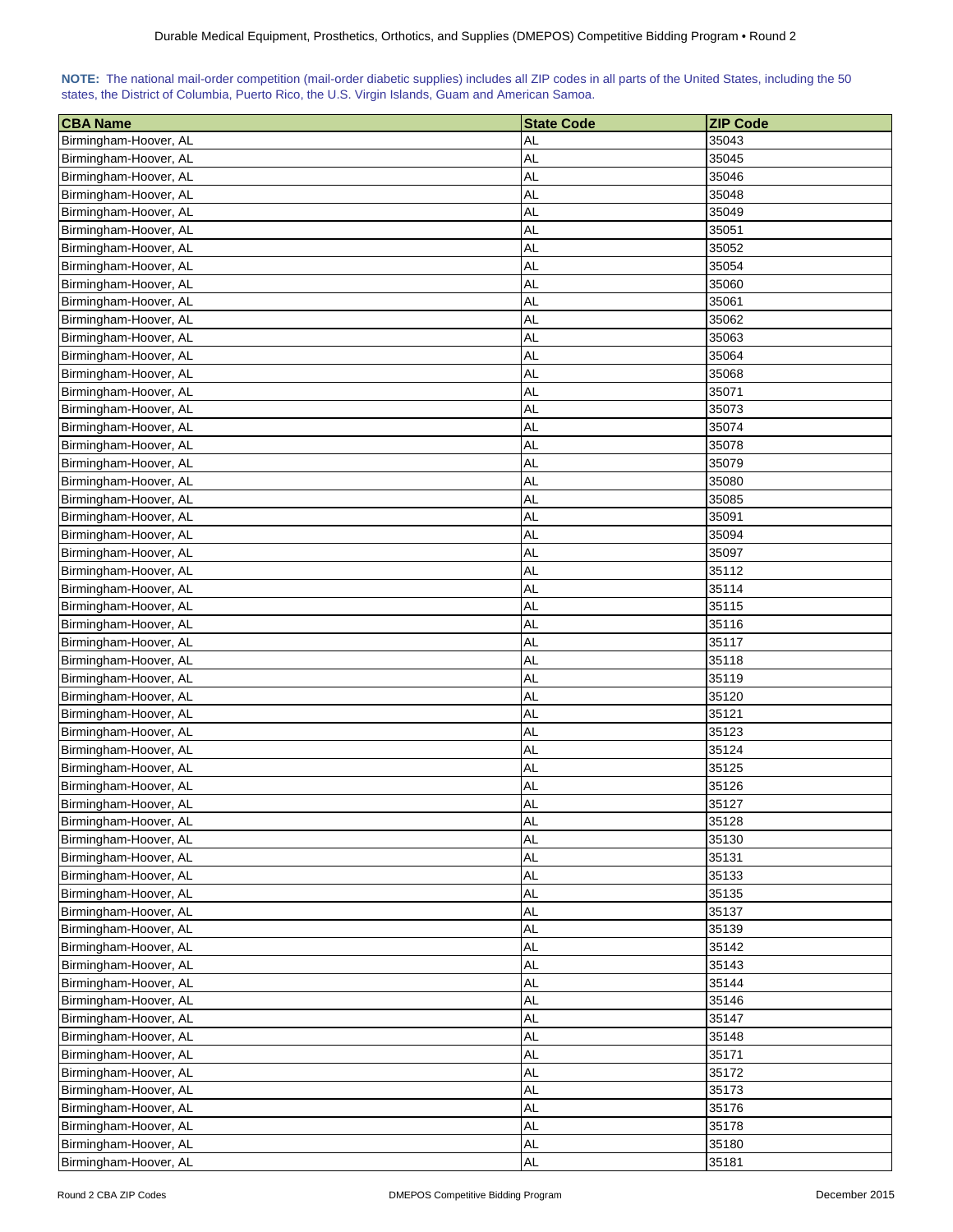| 35182<br>Birmingham-Hoover, AL<br>AL<br><b>AL</b><br>35184<br>Birmingham-Hoover, AL<br>AL<br>35185<br>Birmingham-Hoover, AL<br>AL<br>35186<br>Birmingham-Hoover, AL |  |
|---------------------------------------------------------------------------------------------------------------------------------------------------------------------|--|
|                                                                                                                                                                     |  |
|                                                                                                                                                                     |  |
|                                                                                                                                                                     |  |
|                                                                                                                                                                     |  |
| <b>AL</b><br>35187<br>Birmingham-Hoover, AL                                                                                                                         |  |
| <b>AL</b><br>Birmingham-Hoover, AL<br>35188                                                                                                                         |  |
| Birmingham-Hoover, AL<br>AL<br>35201                                                                                                                                |  |
| <b>AL</b><br>35202<br>Birmingham-Hoover, AL                                                                                                                         |  |
| <b>AL</b><br>Birmingham-Hoover, AL<br>35203                                                                                                                         |  |
| <b>AL</b><br>Birmingham-Hoover, AL<br>35204                                                                                                                         |  |
| Birmingham-Hoover, AL<br><b>AL</b><br>35205                                                                                                                         |  |
| <b>AL</b><br>Birmingham-Hoover, AL<br>35206                                                                                                                         |  |
| AL<br>35207<br>Birmingham-Hoover, AL                                                                                                                                |  |
| <b>AL</b><br>35208<br>Birmingham-Hoover, AL                                                                                                                         |  |
| <b>AL</b><br>35209<br>Birmingham-Hoover, AL                                                                                                                         |  |
| <b>AL</b><br>35210<br>Birmingham-Hoover, AL                                                                                                                         |  |
| <b>AL</b><br>35211<br>Birmingham-Hoover, AL                                                                                                                         |  |
| <b>AL</b><br>Birmingham-Hoover, AL<br>35212                                                                                                                         |  |
| Birmingham-Hoover, AL<br><b>AL</b><br>35213                                                                                                                         |  |
| Birmingham-Hoover, AL<br>AL<br>35214                                                                                                                                |  |
| <b>AL</b><br>35215<br>Birmingham-Hoover, AL                                                                                                                         |  |
| <b>AL</b><br>Birmingham-Hoover, AL<br>35216                                                                                                                         |  |
| <b>AL</b><br>Birmingham-Hoover, AL<br>35217                                                                                                                         |  |
| <b>AL</b><br>35218<br>Birmingham-Hoover, AL                                                                                                                         |  |
| <b>AL</b><br>35219<br>Birmingham-Hoover, AL                                                                                                                         |  |
| Birmingham-Hoover, AL<br>AL<br>35220                                                                                                                                |  |
| 35221<br>Birmingham-Hoover, AL<br><b>AL</b>                                                                                                                         |  |
| <b>AL</b><br>35222<br>Birmingham-Hoover, AL                                                                                                                         |  |
| <b>AL</b><br>35223<br>Birmingham-Hoover, AL                                                                                                                         |  |
| <b>AL</b><br>35224<br>Birmingham-Hoover, AL                                                                                                                         |  |
| <b>AL</b><br>Birmingham-Hoover, AL<br>35226                                                                                                                         |  |
| <b>AL</b><br>35228<br>Birmingham-Hoover, AL                                                                                                                         |  |
| <b>AL</b><br>35229<br>Birmingham-Hoover, AL                                                                                                                         |  |
| AL<br>35231<br>Birmingham-Hoover, AL                                                                                                                                |  |
| AL<br>Birmingham-Hoover, AL<br>35232                                                                                                                                |  |
| <b>AL</b><br>35233<br>Birmingham-Hoover, AL                                                                                                                         |  |
| Birmingham-Hoover, AL<br><b>AL</b><br>35234                                                                                                                         |  |
| <b>AL</b><br>Birmingham-Hoover, AL<br>35235                                                                                                                         |  |
| <b>AL</b><br>Birmingham-Hoover, AL<br>35236                                                                                                                         |  |
| AL<br>35237<br>Birmingham-Hoover, AL                                                                                                                                |  |
| <b>AL</b><br>35238<br>Birmingham-Hoover, AL                                                                                                                         |  |
| <b>AL</b><br>35242<br>Birmingham-Hoover, AL                                                                                                                         |  |
| <b>AL</b><br>Birmingham-Hoover, AL<br>35243                                                                                                                         |  |
| <b>AL</b><br>35244<br>Birmingham-Hoover, AL                                                                                                                         |  |
| Birmingham-Hoover, AL<br><b>AL</b><br>35246                                                                                                                         |  |
| <b>AL</b><br>35249<br>Birmingham-Hoover, AL                                                                                                                         |  |
| <b>AL</b><br>Birmingham-Hoover, AL<br>35253                                                                                                                         |  |
| <b>AL</b><br>35254<br>Birmingham-Hoover, AL                                                                                                                         |  |
| <b>AL</b><br>Birmingham-Hoover, AL<br>35255                                                                                                                         |  |
| <b>AL</b><br>35259<br>Birmingham-Hoover, AL                                                                                                                         |  |
| <b>AL</b><br>35260<br>Birmingham-Hoover, AL                                                                                                                         |  |
| <b>AL</b><br>35261<br>Birmingham-Hoover, AL                                                                                                                         |  |
| <b>AL</b><br>35266<br>Birmingham-Hoover, AL                                                                                                                         |  |
| <b>AL</b><br>Birmingham-Hoover, AL<br>35270                                                                                                                         |  |
| Birmingham-Hoover, AL<br><b>AL</b><br>35282                                                                                                                         |  |
| <b>AL</b><br>Birmingham-Hoover, AL<br>35283                                                                                                                         |  |
| Birmingham-Hoover, AL<br><b>AL</b><br>35285                                                                                                                         |  |
| Birmingham-Hoover, AL<br><b>AL</b><br>35287                                                                                                                         |  |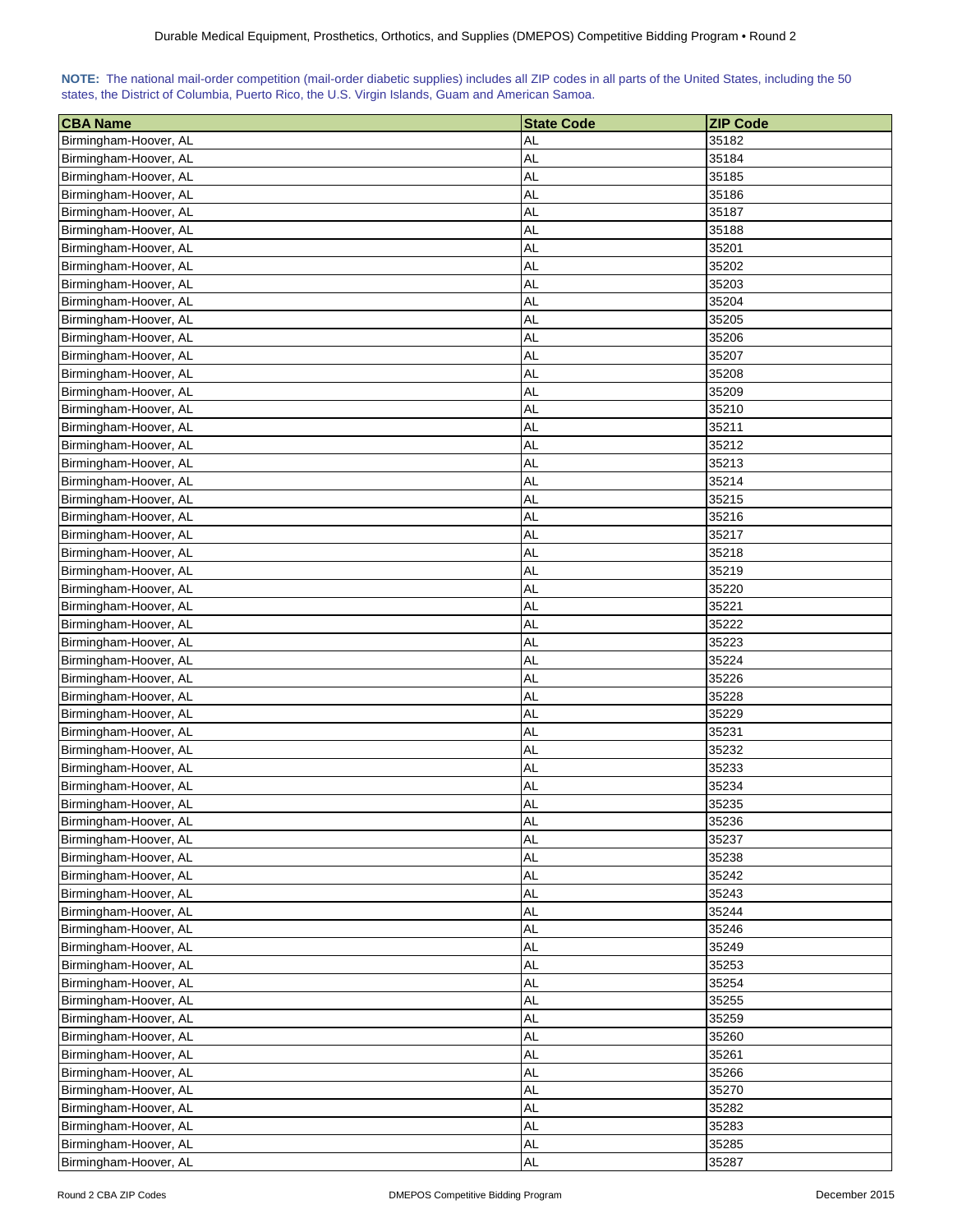<span id="page-29-0"></span>

| <b>CBA Name</b>                              | <b>State Code</b> | <b>ZIP Code</b> |
|----------------------------------------------|-------------------|-----------------|
| Birmingham-Hoover, AL                        | <b>AL</b>         | 35288           |
| Birmingham-Hoover, AL                        | <b>AL</b>         | 35290           |
| Birmingham-Hoover, AL                        | AL                | 35291           |
| Birmingham-Hoover, AL                        | <b>AL</b>         | 35292           |
| Birmingham-Hoover, AL                        | <b>AL</b>         | 35293           |
| Birmingham-Hoover, AL                        | <b>AL</b>         | 35294           |
| Birmingham-Hoover, AL                        | AL                | 35295           |
| Birmingham-Hoover, AL                        | <b>AL</b>         | 35296           |
| Birmingham-Hoover, AL                        | <b>AL</b>         | 35297           |
| Birmingham-Hoover, AL                        | AL                | 35298           |
| Birmingham-Hoover, AL                        | AL                | 35501           |
| Birmingham-Hoover, AL                        | <b>AL</b>         | 35502           |
| Birmingham-Hoover, AL                        | <b>AL</b>         | 35503           |
| Birmingham-Hoover, AL                        | <b>AL</b>         | 35504           |
| Birmingham-Hoover, AL                        | <b>AL</b>         | 35549           |
| Birmingham-Hoover, AL                        | <b>AL</b>         | 35550           |
| Birmingham-Hoover, AL                        | <b>AL</b>         | 35560           |
| Birmingham-Hoover, AL                        | <b>AL</b>         | 35573           |
| Birmingham-Hoover, AL                        | AL                | 35578           |
|                                              | <b>AL</b>         | 35579           |
| Birmingham-Hoover, AL                        |                   |                 |
| Birmingham-Hoover, AL                        | <b>AL</b>         | 35580           |
| Birmingham-Hoover, AL                        | <b>AL</b>         | 35584           |
| Birmingham-Hoover, AL                        | <b>AL</b>         | 35587           |
| Birmingham-Hoover, AL                        | AL                | 35953           |
| Birmingham-Hoover, AL                        | AL                | 35987           |
| Birmingham-Hoover, AL                        | <b>AL</b>         | 36091           |
| Birmingham-Hoover, AL                        | <b>AL</b>         | 36750           |
| Birmingham-Hoover, AL                        | <b>AL</b>         | 36790           |
| Birmingham-Hoover, AL                        | <b>AL</b>         | 36792           |
| Birmingham-Hoover, AL                        | <b>AL</b>         | 36793           |
| Boise City-Nampa, ID                         | ID                | 83602           |
| Boise City-Nampa, ID                         | ID                | 83604           |
| Boise City-Nampa, ID                         | ID                | 83605<br>83606  |
| Boise City-Nampa, ID<br>Boise City-Nampa, ID | ID<br>ID          | 83607           |
| Boise City-Nampa, ID                         | ID                | 83616           |
| Boise City-Nampa, ID                         | ID                | 83617           |
| Boise City-Nampa, ID                         | ID                | 83622           |
| Boise City-Nampa, ID                         | ID                | 83624           |
|                                              | ID                | 83626           |
| Boise City-Nampa, ID                         | ID                |                 |
| Boise City-Nampa, ID                         | ID                | 83628           |
| Boise City-Nampa, ID                         |                   | 83629           |
| Boise City-Nampa, ID                         | ID                | 83630           |
| Boise City-Nampa, ID                         | ID                | 83631           |
| Boise City-Nampa, ID                         | ID                | 83634           |
| Boise City-Nampa, ID                         | ID                | 83636           |
| Boise City-Nampa, ID                         | ID                | 83637           |
| Boise City-Nampa, ID                         | ID                | 83639           |
| Boise City-Nampa, ID                         | ID                | 83641           |
| Boise City-Nampa, ID                         | ID                | 83642           |
| Boise City-Nampa, ID                         | ID                | 83644           |
| Boise City-Nampa, ID                         | ID                | 83646           |
| Boise City-Nampa, ID                         | ID                | 83650           |
| Boise City-Nampa, ID                         | ID                | 83651           |
| Boise City-Nampa, ID                         | ID                | 83652           |
| Boise City-Nampa, ID                         | ID                | 83653           |
| Boise City-Nampa, ID                         | ID                | 83656           |
| Boise City-Nampa, ID                         | ID                | 83657           |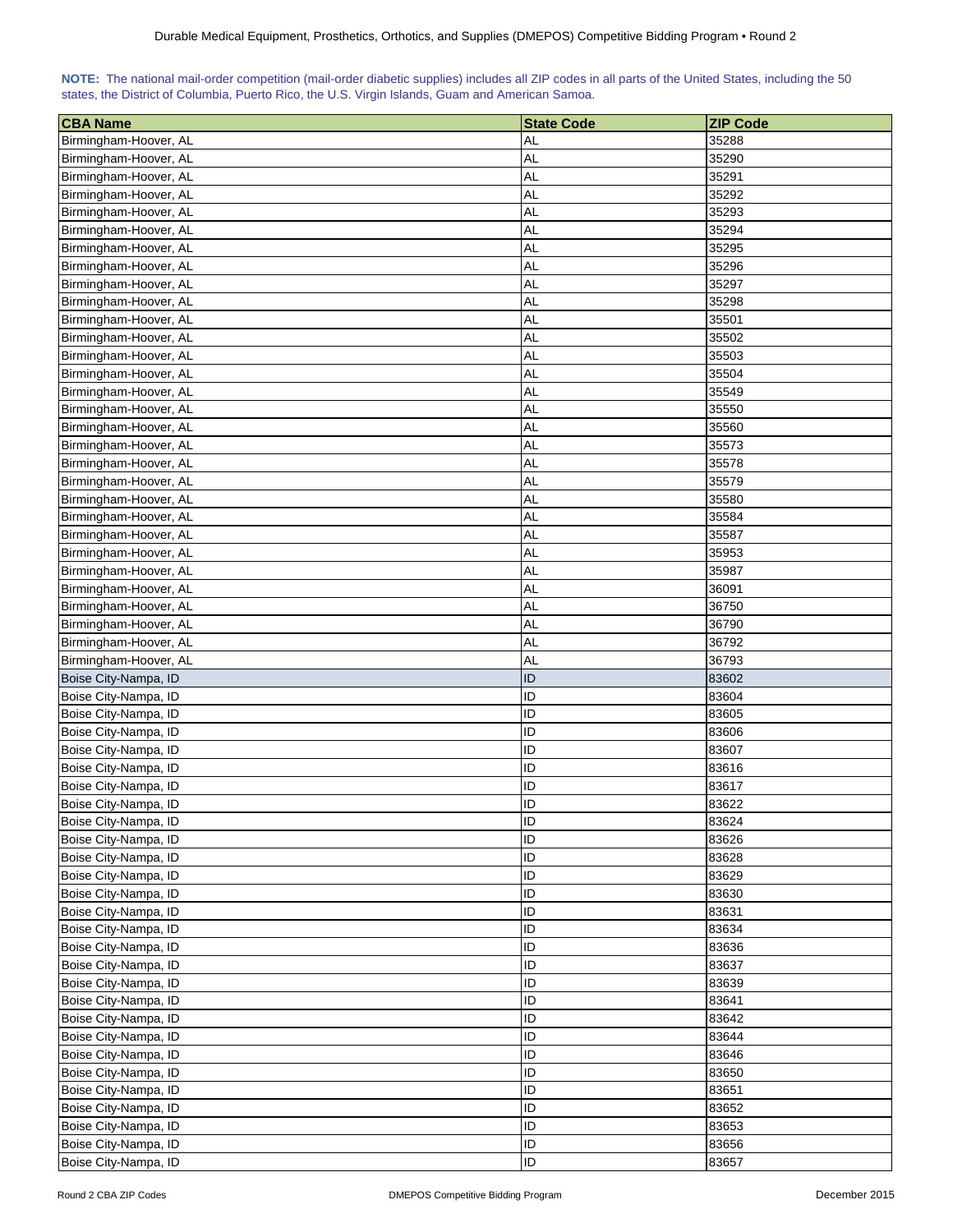<span id="page-30-0"></span>

| <b>CBA Name</b>                | <b>State Code</b> | <b>ZIP Code</b> |
|--------------------------------|-------------------|-----------------|
| Boise City-Nampa, ID           | ID                | 83660           |
| Boise City-Nampa, ID           | ID                | 83666           |
| Boise City-Nampa, ID           | ID                | 83669           |
| Boise City-Nampa, ID           | ID                | 83670           |
| Boise City-Nampa, ID           | ID                | 83676           |
| Boise City-Nampa, ID           | ID                | 83680           |
| Boise City-Nampa, ID           | ID                | 83686           |
| Boise City-Nampa, ID           | ID                | 83687           |
| Boise City-Nampa, ID           | ID                | 83701           |
| Boise City-Nampa, ID           | ID                | 83702           |
| Boise City-Nampa, ID           | ID                | 83703           |
| Boise City-Nampa, ID           | ID                | 83704           |
| Boise City-Nampa, ID           | ID                | 83705           |
| Boise City-Nampa, ID           | ID                | 83706           |
| Boise City-Nampa, ID           | ID                | 83707           |
| Boise City-Nampa, ID           | ID                | 83708           |
| Boise City-Nampa, ID           | ID                | 83709           |
| Boise City-Nampa, ID           | ID                | 83711           |
|                                | ID                |                 |
| Boise City-Nampa, ID           |                   | 83712           |
| Boise City-Nampa, ID           | ID                | 83713           |
| Boise City-Nampa, ID           | ID                | 83714           |
| Boise City-Nampa, ID           | ID                | 83715           |
| Boise City-Nampa, ID           | ID                | 83716           |
| Boise City-Nampa, ID           | ID                | 83717           |
| Boise City-Nampa, ID           | ID                | 83719           |
| Boise City-Nampa, ID           | ID                | 83720           |
| Boise City-Nampa, ID           | ID                | 83722           |
| Boise City-Nampa, ID           | ID                | 83724           |
| Boise City-Nampa, ID           | ID                | 83725           |
| Boise City-Nampa, ID           | ID                | 83726           |
| Boise City-Nampa, ID           | ID                | 83728           |
| Boise City-Nampa, ID           | ID                | 83729           |
| Boise City-Nampa, ID           | ID                | 83731           |
| Boise City-Nampa, ID           | ID                | 83732           |
| Boise City-Nampa, ID           | ID                | 83735           |
| Boise City-Nampa, ID           | ID                | 83756           |
| Boise City-Nampa, ID           | ID                | 83799           |
| Boston-Cambridge-Quincy, MA-NH | <b>MA</b>         | 01431           |
| Boston-Cambridge-Quincy, MA-NH | <b>MA</b>         | 01432           |
| Boston-Cambridge-Quincy, MA-NH | <b>MA</b>         | 01450           |
| Boston-Cambridge-Quincy, MA-NH | <b>MA</b>         | 01460           |
| Boston-Cambridge-Quincy, MA-NH | MA                | 01463           |
| Boston-Cambridge-Quincy, MA-NH | MA                | 01464           |
| Boston-Cambridge-Quincy, MA-NH | <b>MA</b>         | 01469           |
| Boston-Cambridge-Quincy, MA-NH | MA                | 01470           |
| Boston-Cambridge-Quincy, MA-NH | <b>MA</b>         | 01471           |
| Boston-Cambridge-Quincy, MA-NH | MA                | 01472           |
| Boston-Cambridge-Quincy, MA-NH | <b>MA</b>         | 01474           |
| Boston-Cambridge-Quincy, MA-NH | MA                | 01701           |
| Boston-Cambridge-Quincy, MA-NH | <b>MA</b>         | 01702           |
| Boston-Cambridge-Quincy, MA-NH | <b>MA</b>         | 01703           |
| Boston-Cambridge-Quincy, MA-NH | MA                | 01704           |
| Boston-Cambridge-Quincy, MA-NH | <b>MA</b>         | 01705           |
| Boston-Cambridge-Quincy, MA-NH | <b>MA</b>         | 01718           |
| Boston-Cambridge-Quincy, MA-NH | <b>MA</b>         | 01719           |
| Boston-Cambridge-Quincy, MA-NH | <b>MA</b>         | 01720           |
| Boston-Cambridge-Quincy, MA-NH | <b>MA</b>         | 01721           |
| Boston-Cambridge-Quincy, MA-NH | MA                | 01730           |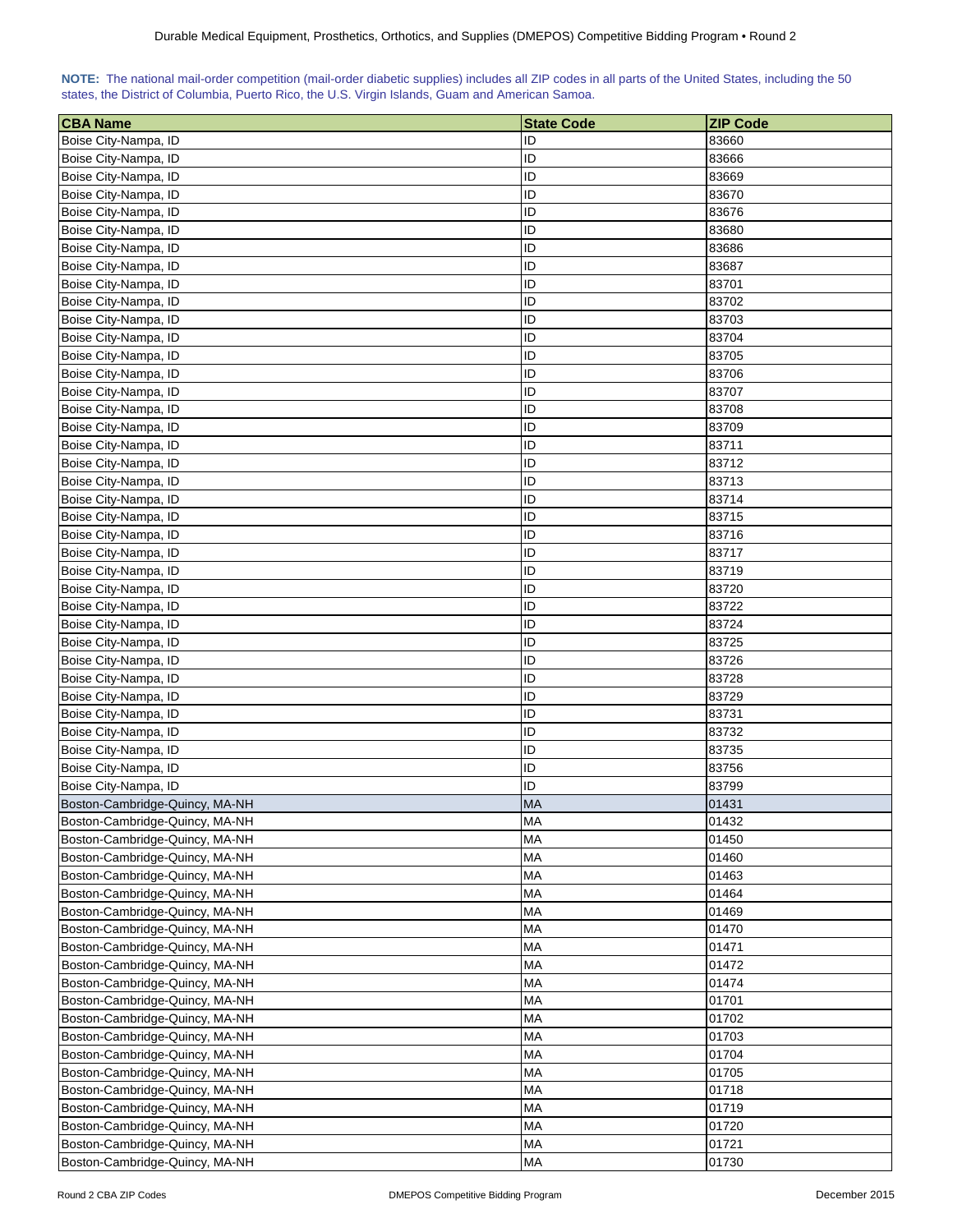| NOTE: The national mail-order competition (mail-order diabetic supplies) includes all ZIP codes in all parts of the United States, including the 50 |  |  |  |
|-----------------------------------------------------------------------------------------------------------------------------------------------------|--|--|--|
| states, the District of Columbia, Puerto Rico, the U.S. Virgin Islands, Guam and American Samoa.                                                    |  |  |  |

| <b>CBA Name</b>                | <b>State Code</b> | <b>ZIP Code</b> |
|--------------------------------|-------------------|-----------------|
| Boston-Cambridge-Quincy, MA-NH | MA                | 01731           |
| Boston-Cambridge-Quincy, MA-NH | MA                | 01741           |
| Boston-Cambridge-Quincy, MA-NH | <b>MA</b>         | 01742           |
| Boston-Cambridge-Quincy, MA-NH | <b>MA</b>         | 01746           |
| Boston-Cambridge-Quincy, MA-NH | MA                | 01748           |
| Boston-Cambridge-Quincy, MA-NH | <b>MA</b>         | 01749           |
| Boston-Cambridge-Quincy, MA-NH | <b>MA</b>         | 01752           |
| Boston-Cambridge-Quincy, MA-NH | МA                | 01754           |
| Boston-Cambridge-Quincy, MA-NH | <b>MA</b>         | 01760           |
| Boston-Cambridge-Quincy, MA-NH | MA                | 01770           |
| Boston-Cambridge-Quincy, MA-NH | MA                | 01773           |
| Boston-Cambridge-Quincy, MA-NH | MA                | 01775           |
| Boston-Cambridge-Quincy, MA-NH | <b>MA</b>         | 01776           |
| Boston-Cambridge-Quincy, MA-NH | <b>MA</b>         | 01778           |
| Boston-Cambridge-Quincy, MA-NH | MA                | 01784           |
| Boston-Cambridge-Quincy, MA-NH | <b>MA</b>         | 01801           |
| Boston-Cambridge-Quincy, MA-NH | MA                | 01803           |
| Boston-Cambridge-Quincy, MA-NH | MA                | 01805           |
| Boston-Cambridge-Quincy, MA-NH | MA                | 01807           |
| Boston-Cambridge-Quincy, MA-NH | МA                | 01810           |
| Boston-Cambridge-Quincy, MA-NH | МA                | 01812           |
| Boston-Cambridge-Quincy, MA-NH | <b>MA</b>         | 01813           |
| Boston-Cambridge-Quincy, MA-NH | <b>MA</b>         | 01815           |
| Boston-Cambridge-Quincy, MA-NH | MA                | 01821           |
| Boston-Cambridge-Quincy, MA-NH | <b>MA</b>         | 01822           |
| Boston-Cambridge-Quincy, MA-NH | MA                | 01824           |
| Boston-Cambridge-Quincy, MA-NH | MA                | 01826           |
| Boston-Cambridge-Quincy, MA-NH | MA                | 01827           |
| Boston-Cambridge-Quincy, MA-NH | MA                | 01830           |
| Boston-Cambridge-Quincy, MA-NH | МA                | 01831           |
| Boston-Cambridge-Quincy, MA-NH | МA                | 01832           |
| Boston-Cambridge-Quincy, MA-NH | <b>MA</b>         | 01833           |
| Boston-Cambridge-Quincy, MA-NH | МA                | 01834           |
| Boston-Cambridge-Quincy, MA-NH | <b>MA</b>         | 01835           |
| Boston-Cambridge-Quincy, MA-NH | <b>MA</b>         | 01840           |
| Boston-Cambridge-Quincy, MA-NH | <b>MA</b>         | 01841           |
| Boston-Cambridge-Quincy, MA-NH | MA                | 01842           |
| Boston-Cambridge-Quincy, MA-NH | <b>MA</b>         | 01843           |
| Boston-Cambridge-Quincy, MA-NH | <b>MA</b>         | 01844           |
| Boston-Cambridge-Quincy, MA-NH | <b>MA</b>         | 01845           |
| Boston-Cambridge-Quincy, MA-NH | <b>MA</b>         | 01850           |
| Boston-Cambridge-Quincy, MA-NH | <b>MA</b>         | 01851           |
| Boston-Cambridge-Quincy, MA-NH | <b>MA</b>         | 01852           |
| Boston-Cambridge-Quincy, MA-NH | MA                | 01853           |
| Boston-Cambridge-Quincy, MA-NH | <b>MA</b>         | 01854           |
| Boston-Cambridge-Quincy, MA-NH | MA                | 01860           |
| Boston-Cambridge-Quincy, MA-NH | <b>MA</b>         | 01862           |
| Boston-Cambridge-Quincy, MA-NH | MA                | 01863           |
| Boston-Cambridge-Quincy, MA-NH | MA                | 01864           |
| Boston-Cambridge-Quincy, MA-NH | MA                | 01865           |
| Boston-Cambridge-Quincy, MA-NH | <b>MA</b>         | 01866           |
| Boston-Cambridge-Quincy, MA-NH | <b>MA</b>         | 01867           |
| Boston-Cambridge-Quincy, MA-NH | <b>MA</b>         | 01876           |
| Boston-Cambridge-Quincy, MA-NH | <b>MA</b>         | 01879           |
| Boston-Cambridge-Quincy, MA-NH | <b>MA</b>         | 01880           |
| Boston-Cambridge-Quincy, MA-NH | <b>MA</b>         | 01885           |
| Boston-Cambridge-Quincy, MA-NH | MA                | 01886           |
| Boston-Cambridge-Quincy, MA-NH | MA                | 01887           |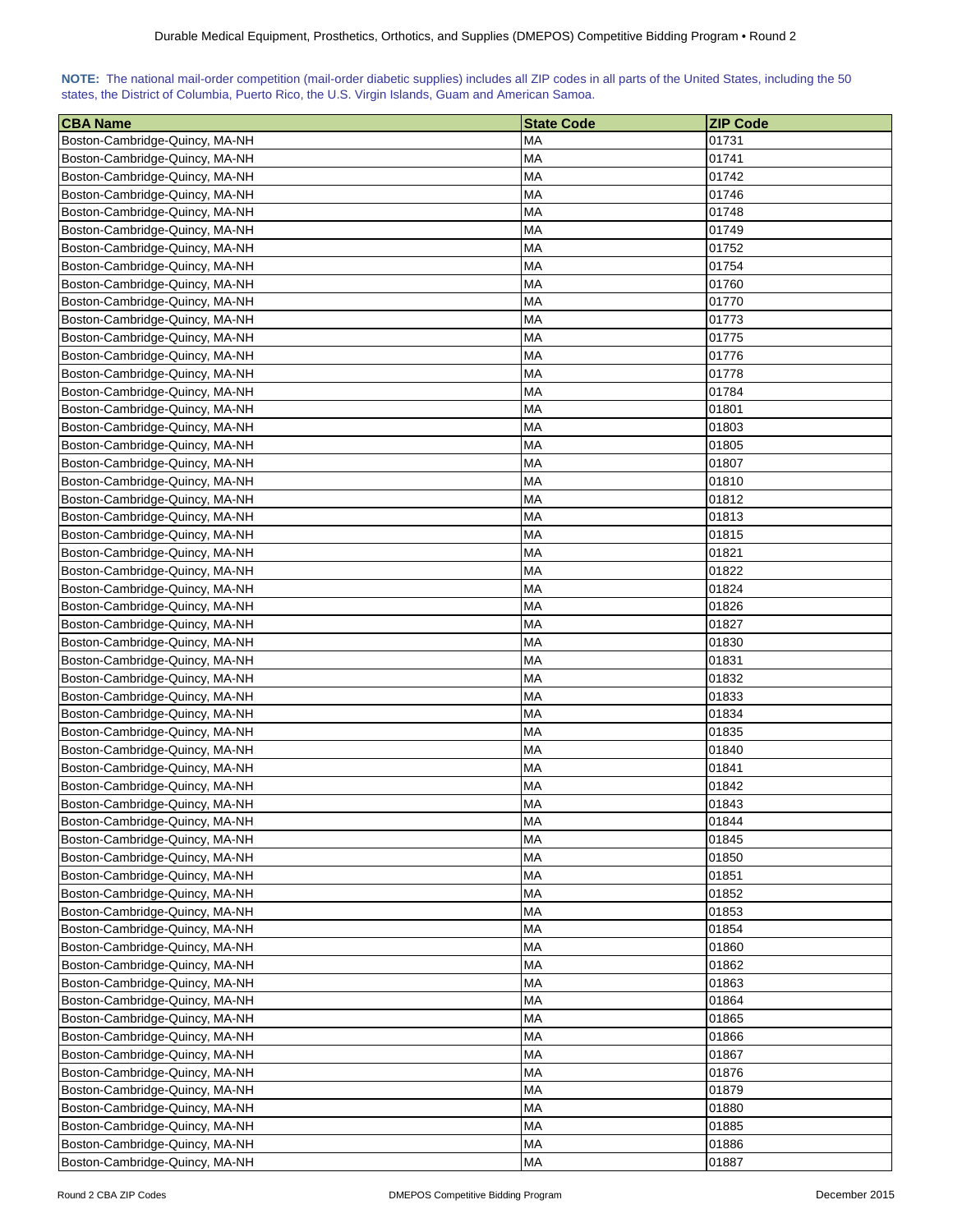| NOTE: The national mail-order competition (mail-order diabetic supplies) includes all ZIP codes in all parts of the United States, including the 50 |  |  |  |
|-----------------------------------------------------------------------------------------------------------------------------------------------------|--|--|--|
| states, the District of Columbia, Puerto Rico, the U.S. Virgin Islands, Guam and American Samoa.                                                    |  |  |  |

| <b>CBA Name</b>                                                  | <b>State Code</b> | <b>ZIP Code</b> |
|------------------------------------------------------------------|-------------------|-----------------|
| Boston-Cambridge-Quincy, MA-NH                                   | MA                | 01888           |
| Boston-Cambridge-Quincy, MA-NH                                   | MA                | 01889           |
| Boston-Cambridge-Quincy, MA-NH                                   | <b>MA</b>         | 01890           |
| Boston-Cambridge-Quincy, MA-NH                                   | <b>MA</b>         | 01899           |
| Boston-Cambridge-Quincy, MA-NH                                   | MA                | 01901           |
| Boston-Cambridge-Quincy, MA-NH                                   | <b>MA</b>         | 01902           |
| Boston-Cambridge-Quincy, MA-NH                                   | <b>MA</b>         | 01903           |
| Boston-Cambridge-Quincy, MA-NH                                   | МA                | 01904           |
| Boston-Cambridge-Quincy, MA-NH                                   | <b>MA</b>         | 01905           |
| Boston-Cambridge-Quincy, MA-NH                                   | <b>MA</b>         | 01906           |
| Boston-Cambridge-Quincy, MA-NH                                   | MA                | 01907           |
| Boston-Cambridge-Quincy, MA-NH                                   | MA                | 01908           |
| Boston-Cambridge-Quincy, MA-NH                                   | <b>MA</b>         | 01910           |
| Boston-Cambridge-Quincy, MA-NH                                   | <b>MA</b>         | 01913           |
| Boston-Cambridge-Quincy, MA-NH                                   | MA                | 01915           |
| Boston-Cambridge-Quincy, MA-NH                                   | <b>MA</b>         | 01921           |
| Boston-Cambridge-Quincy, MA-NH                                   | MA                | 01922           |
| Boston-Cambridge-Quincy, MA-NH                                   | MA                | 01923           |
| Boston-Cambridge-Quincy, MA-NH                                   | MA                | 01929           |
| Boston-Cambridge-Quincy, MA-NH                                   | МA                | 01930           |
| Boston-Cambridge-Quincy, MA-NH                                   | МA                | 01931           |
| Boston-Cambridge-Quincy, MA-NH                                   | <b>MA</b>         | 01936           |
| Boston-Cambridge-Quincy, MA-NH                                   | <b>MA</b>         | 01937           |
| Boston-Cambridge-Quincy, MA-NH                                   | MA                | 01938           |
| Boston-Cambridge-Quincy, MA-NH                                   | MA                | 01940           |
| Boston-Cambridge-Quincy, MA-NH                                   | MA                | 01944           |
| Boston-Cambridge-Quincy, MA-NH                                   | MA                | 01945           |
| Boston-Cambridge-Quincy, MA-NH                                   | MA                | 01949           |
| Boston-Cambridge-Quincy, MA-NH                                   | MA                | 01950           |
| Boston-Cambridge-Quincy, MA-NH                                   | МA                | 01951           |
| Boston-Cambridge-Quincy, MA-NH                                   | МA                | 01952           |
| Boston-Cambridge-Quincy, MA-NH                                   | <b>MA</b>         | 01960           |
| Boston-Cambridge-Quincy, MA-NH                                   | МA                | 01961           |
| Boston-Cambridge-Quincy, MA-NH                                   | MA                | 01965           |
| Boston-Cambridge-Quincy, MA-NH                                   | <b>MA</b>         | 01966           |
| Boston-Cambridge-Quincy, MA-NH                                   | <b>MA</b>         | 01969           |
|                                                                  | MA                | 01970           |
| Boston-Cambridge-Quincy, MA-NH<br>Boston-Cambridge-Quincy, MA-NH | <b>MA</b>         | 01971           |
| Boston-Cambridge-Quincy, MA-NH                                   | <b>MA</b>         | 01982           |
| Boston-Cambridge-Quincy, MA-NH                                   | <b>MA</b>         | 01983           |
| Boston-Cambridge-Quincy, MA-NH                                   | <b>MA</b>         | 01984           |
| Boston-Cambridge-Quincy, MA-NH                                   | <b>MA</b>         | 01985           |
|                                                                  | <b>MA</b>         | 02018           |
| Boston-Cambridge-Quincy, MA-NH<br>Boston-Cambridge-Quincy, MA-NH |                   | 02019           |
|                                                                  | MA                |                 |
| Boston-Cambridge-Quincy, MA-NH                                   | <b>MA</b>         | 02020           |
| Boston-Cambridge-Quincy, MA-NH                                   | MA                | 02021           |
| Boston-Cambridge-Quincy, MA-NH                                   | <b>MA</b>         | 02025           |
| Boston-Cambridge-Quincy, MA-NH                                   | MA                | 02026           |
| Boston-Cambridge-Quincy, MA-NH                                   | MA                | 02027           |
| Boston-Cambridge-Quincy, MA-NH                                   | MA                | 02030           |
| Boston-Cambridge-Quincy, MA-NH                                   | <b>MA</b>         | 02032           |
| Boston-Cambridge-Quincy, MA-NH                                   | <b>MA</b>         | 02035           |
| Boston-Cambridge-Quincy, MA-NH                                   | <b>MA</b>         | 02038           |
| Boston-Cambridge-Quincy, MA-NH                                   | <b>MA</b>         | 02040           |
| Boston-Cambridge-Quincy, MA-NH                                   | <b>MA</b>         | 02041           |
| Boston-Cambridge-Quincy, MA-NH                                   | <b>MA</b>         | 02043           |
| Boston-Cambridge-Quincy, MA-NH                                   | MA                | 02044           |
| Boston-Cambridge-Quincy, MA-NH                                   | MA                | 02045           |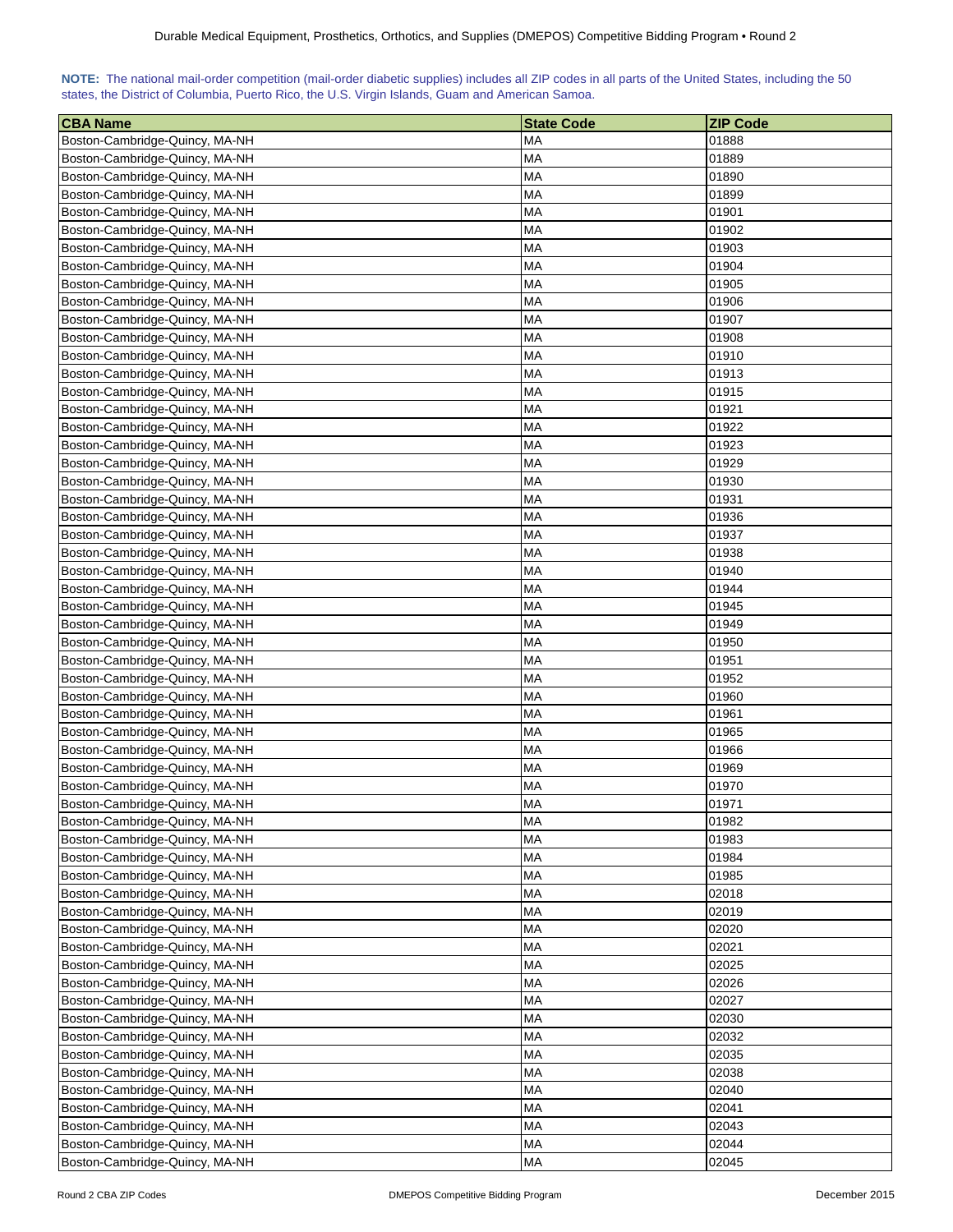| NOTE: The national mail-order competition (mail-order diabetic supplies) includes all ZIP codes in all parts of the United States, including the 50 |  |  |  |  |  |  |  |
|-----------------------------------------------------------------------------------------------------------------------------------------------------|--|--|--|--|--|--|--|
| states, the District of Columbia, Puerto Rico, the U.S. Virgin Islands, Guam and American Samoa.                                                    |  |  |  |  |  |  |  |

| <b>CBA Name</b>                                                  | <b>State Code</b> | <b>ZIP Code</b> |
|------------------------------------------------------------------|-------------------|-----------------|
| Boston-Cambridge-Quincy, MA-NH                                   | МA                | 02047           |
| Boston-Cambridge-Quincy, MA-NH                                   | МA                | 02050           |
| Boston-Cambridge-Quincy, MA-NH                                   | МA                | 02051           |
| Boston-Cambridge-Quincy, MA-NH                                   | MA                | 02052           |
| Boston-Cambridge-Quincy, MA-NH                                   | МA                | 02053           |
| Boston-Cambridge-Quincy, MA-NH                                   | МA                | 02054           |
| Boston-Cambridge-Quincy, MA-NH                                   | МA                | 02055           |
| Boston-Cambridge-Quincy, MA-NH                                   | МA                | 02056           |
| Boston-Cambridge-Quincy, MA-NH                                   | МA                | 02059           |
| Boston-Cambridge-Quincy, MA-NH                                   | MA                | 02060           |
| Boston-Cambridge-Quincy, MA-NH                                   | MA                | 02061           |
| Boston-Cambridge-Quincy, MA-NH                                   | МA                | 02062           |
| Boston-Cambridge-Quincy, MA-NH                                   | <b>MA</b>         | 02065           |
| Boston-Cambridge-Quincy, MA-NH                                   | <b>MA</b>         | 02066           |
| Boston-Cambridge-Quincy, MA-NH                                   | MA                | 02067           |
| Boston-Cambridge-Quincy, MA-NH                                   | MA                | 02070           |
| Boston-Cambridge-Quincy, MA-NH                                   | МA                | 02071           |
| Boston-Cambridge-Quincy, MA-NH                                   | МA                | 02072           |
| Boston-Cambridge-Quincy, MA-NH                                   | MA                | 02081           |
| Boston-Cambridge-Quincy, MA-NH                                   | МA                | 02090           |
| Boston-Cambridge-Quincy, MA-NH                                   | МA                | 02093           |
| Boston-Cambridge-Quincy, MA-NH                                   | MA                | 02108           |
| Boston-Cambridge-Quincy, MA-NH                                   | MA                | 02109           |
| Boston-Cambridge-Quincy, MA-NH                                   | MA                | 02110           |
| Boston-Cambridge-Quincy, MA-NH                                   | <b>MA</b>         | 02111           |
| Boston-Cambridge-Quincy, MA-NH                                   | <b>MA</b>         | 02112           |
| Boston-Cambridge-Quincy, MA-NH                                   | МA                | 02113           |
| Boston-Cambridge-Quincy, MA-NH                                   | MA                | 02114           |
| Boston-Cambridge-Quincy, MA-NH                                   | MA                | 02115           |
| Boston-Cambridge-Quincy, MA-NH                                   | МA                | 02116           |
| Boston-Cambridge-Quincy, MA-NH                                   | МA                | 02117           |
| Boston-Cambridge-Quincy, MA-NH                                   | MA                | 02118           |
| Boston-Cambridge-Quincy, MA-NH                                   | МA                | 02119           |
| Boston-Cambridge-Quincy, MA-NH                                   | МA                | 02120           |
| Boston-Cambridge-Quincy, MA-NH                                   | <b>MA</b>         | 02121           |
| Boston-Cambridge-Quincy, MA-NH                                   | MA                | 02122           |
| Boston-Cambridge-Quincy, MA-NH                                   | MA                | 02123           |
| Boston-Cambridge-Quincy, MA-NH                                   | MA                | 02124           |
|                                                                  | <b>MA</b>         | 02125           |
| Boston-Cambridge-Quincy, MA-NH<br>Boston-Cambridge-Quincy, MA-NH | <b>MA</b>         | 02126           |
|                                                                  | <b>MA</b>         | 02127           |
| Boston-Cambridge-Quincy, MA-NH                                   | <b>MA</b>         | 02128           |
| Boston-Cambridge-Quincy, MA-NH                                   | <b>MA</b>         | 02129           |
| Boston-Cambridge-Quincy, MA-NH                                   |                   | 02130           |
| Boston-Cambridge-Quincy, MA-NH                                   | MA                |                 |
| Boston-Cambridge-Quincy, MA-NH                                   | <b>MA</b>         | 02131           |
| Boston-Cambridge-Quincy, MA-NH                                   | MA                | 02132           |
| Boston-Cambridge-Quincy, MA-NH                                   | MA                | 02133           |
| Boston-Cambridge-Quincy, MA-NH                                   | MA                | 02134           |
| Boston-Cambridge-Quincy, MA-NH                                   | MA                | 02135           |
| Boston-Cambridge-Quincy, MA-NH                                   | MA                | 02136           |
| Boston-Cambridge-Quincy, MA-NH                                   | MA                | 02137           |
| Boston-Cambridge-Quincy, MA-NH                                   | МA                | 02138           |
| Boston-Cambridge-Quincy, MA-NH                                   | <b>MA</b>         | 02139           |
| Boston-Cambridge-Quincy, MA-NH                                   | <b>MA</b>         | 02140           |
| Boston-Cambridge-Quincy, MA-NH                                   | <b>MA</b>         | 02141           |
| Boston-Cambridge-Quincy, MA-NH                                   | MA                | 02142           |
| Boston-Cambridge-Quincy, MA-NH                                   | MA                | 02143           |
| Boston-Cambridge-Quincy, MA-NH                                   | MA                | 02144           |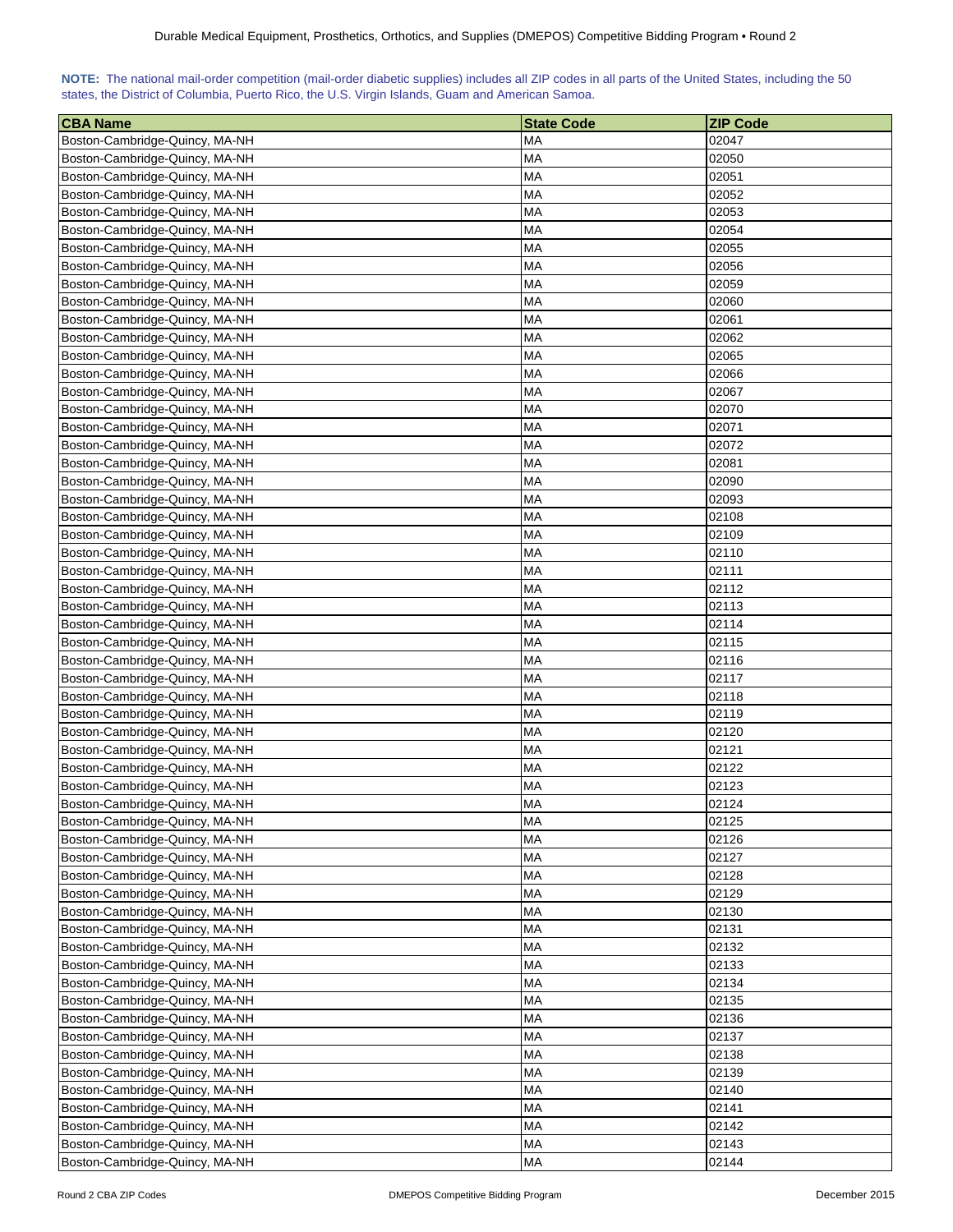| NOTE: The national mail-order competition (mail-order diabetic supplies) includes all ZIP codes in all parts of the United States, including the 50 |  |  |  |  |
|-----------------------------------------------------------------------------------------------------------------------------------------------------|--|--|--|--|
| states, the District of Columbia, Puerto Rico, the U.S. Virgin Islands, Guam and American Samoa.                                                    |  |  |  |  |

| <b>CBA Name</b>                | <b>State Code</b> | <b>ZIP Code</b> |
|--------------------------------|-------------------|-----------------|
| Boston-Cambridge-Quincy, MA-NH | MA                | 02145           |
| Boston-Cambridge-Quincy, MA-NH | MA                | 02148           |
| Boston-Cambridge-Quincy, MA-NH | <b>MA</b>         | 02149           |
| Boston-Cambridge-Quincy, MA-NH | <b>MA</b>         | 02150           |
| Boston-Cambridge-Quincy, MA-NH | MA                | 02151           |
| Boston-Cambridge-Quincy, MA-NH | <b>MA</b>         | 02152           |
| Boston-Cambridge-Quincy, MA-NH | MA                | 02153           |
| Boston-Cambridge-Quincy, MA-NH | МA                | 02155           |
| Boston-Cambridge-Quincy, MA-NH | <b>MA</b>         | 02156           |
| Boston-Cambridge-Quincy, MA-NH | <b>MA</b>         | 02163           |
| Boston-Cambridge-Quincy, MA-NH | MA                | 02169           |
| Boston-Cambridge-Quincy, MA-NH | MA                | 02170           |
| Boston-Cambridge-Quincy, MA-NH | <b>MA</b>         | 02171           |
| Boston-Cambridge-Quincy, MA-NH | <b>MA</b>         | 02176           |
| Boston-Cambridge-Quincy, MA-NH | MA                | 02180           |
| Boston-Cambridge-Quincy, MA-NH | <b>MA</b>         | 02184           |
| Boston-Cambridge-Quincy, MA-NH | MA                | 02185           |
| Boston-Cambridge-Quincy, MA-NH | MA                | 02186           |
| Boston-Cambridge-Quincy, MA-NH | MA                | 02187           |
| Boston-Cambridge-Quincy, MA-NH | МA                | 02188           |
| Boston-Cambridge-Quincy, MA-NH | МA                | 02189           |
| Boston-Cambridge-Quincy, MA-NH | <b>MA</b>         | 02190           |
| Boston-Cambridge-Quincy, MA-NH | <b>MA</b>         | 02191           |
| Boston-Cambridge-Quincy, MA-NH | MA                | 02196           |
| Boston-Cambridge-Quincy, MA-NH | <b>MA</b>         | 02199           |
| Boston-Cambridge-Quincy, MA-NH | MA                | 02201           |
| Boston-Cambridge-Quincy, MA-NH | MA                | 02203           |
| Boston-Cambridge-Quincy, MA-NH | MA                | 02204           |
| Boston-Cambridge-Quincy, MA-NH | <b>MA</b>         | 02205           |
| Boston-Cambridge-Quincy, MA-NH | МA                | 02206           |
| Boston-Cambridge-Quincy, MA-NH | МA                | 02210           |
| Boston-Cambridge-Quincy, MA-NH | <b>MA</b>         | 02211           |
| Boston-Cambridge-Quincy, MA-NH | МA                | 02212           |
| Boston-Cambridge-Quincy, MA-NH | <b>MA</b>         | 02215           |
| Boston-Cambridge-Quincy, MA-NH | <b>MA</b>         | 02217           |
| Boston-Cambridge-Quincy, MA-NH | <b>MA</b>         | 02222           |
| Boston-Cambridge-Quincy, MA-NH | MA                | 02228           |
| Boston-Cambridge-Quincy, MA-NH | <b>MA</b>         | 02238           |
| Boston-Cambridge-Quincy, MA-NH | <b>MA</b>         | 02241           |
| Boston-Cambridge-Quincy, MA-NH | <b>MA</b>         | 02266           |
| Boston-Cambridge-Quincy, MA-NH | <b>MA</b>         | 02269           |
| Boston-Cambridge-Quincy, MA-NH | <b>MA</b>         | 02283           |
| Boston-Cambridge-Quincy, MA-NH | <b>MA</b>         | 02284           |
| Boston-Cambridge-Quincy, MA-NH | MA                | 02293           |
| Boston-Cambridge-Quincy, MA-NH | <b>MA</b>         | 02295           |
| Boston-Cambridge-Quincy, MA-NH | MA                | 02297           |
| Boston-Cambridge-Quincy, MA-NH | <b>MA</b>         | 02298           |
| Boston-Cambridge-Quincy, MA-NH | MA                | 02301           |
| Boston-Cambridge-Quincy, MA-NH | MA                | 02302           |
| Boston-Cambridge-Quincy, MA-NH | MA                | 02303           |
| Boston-Cambridge-Quincy, MA-NH | <b>MA</b>         | 02304           |
| Boston-Cambridge-Quincy, MA-NH | <b>MA</b>         | 02305           |
| Boston-Cambridge-Quincy, MA-NH | <b>MA</b>         | 02322           |
| Boston-Cambridge-Quincy, MA-NH | <b>MA</b>         | 02324           |
| Boston-Cambridge-Quincy, MA-NH | <b>MA</b>         | 02325           |
| Boston-Cambridge-Quincy, MA-NH | <b>MA</b>         | 02327           |
| Boston-Cambridge-Quincy, MA-NH | MA                | 02330           |
| Boston-Cambridge-Quincy, MA-NH | MA                | 02331           |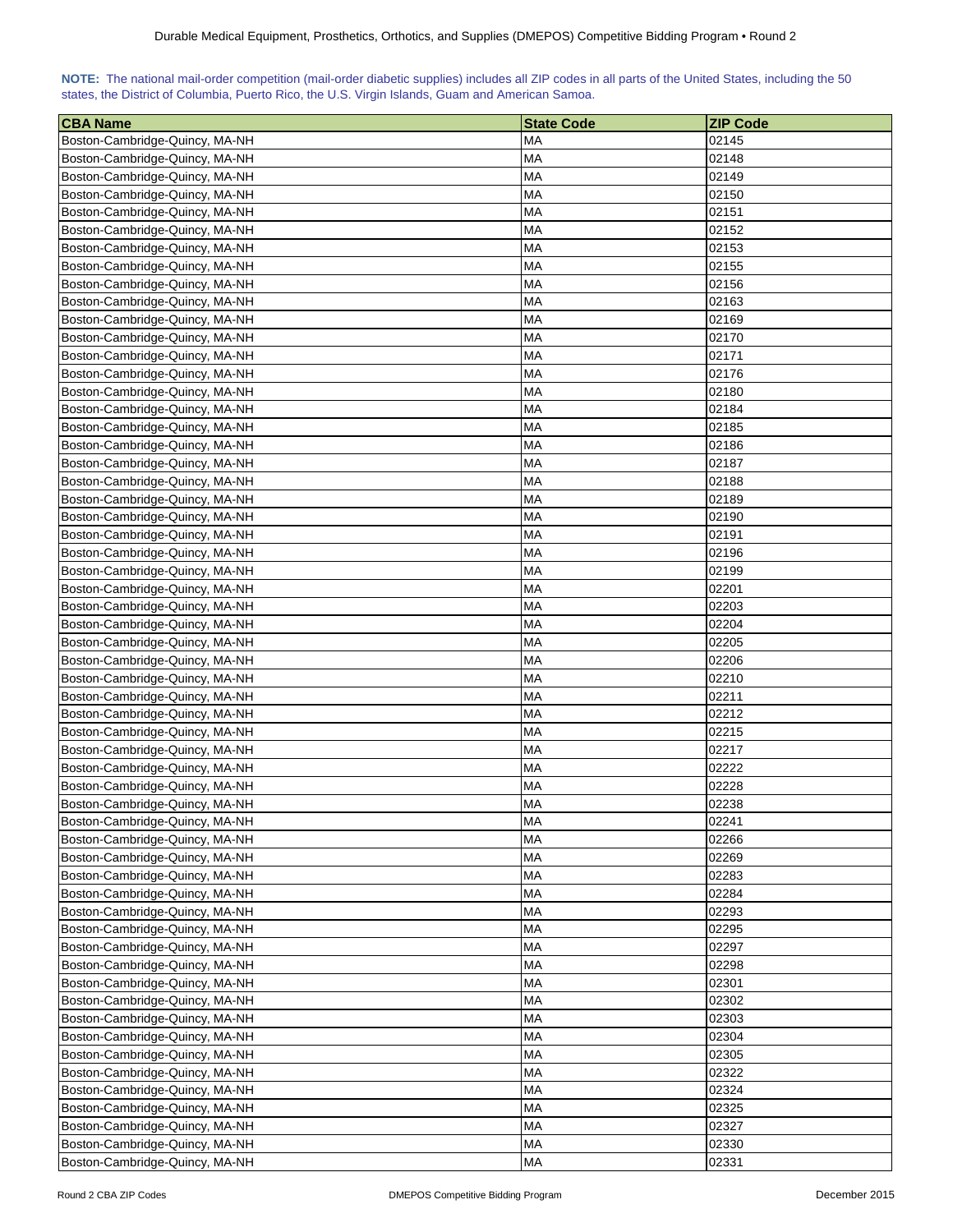| NOTE: The national mail-order competition (mail-order diabetic supplies) includes all ZIP codes in all parts of the United States, including the 50 |  |  |  |  |
|-----------------------------------------------------------------------------------------------------------------------------------------------------|--|--|--|--|
| states, the District of Columbia, Puerto Rico, the U.S. Virgin Islands, Guam and American Samoa.                                                    |  |  |  |  |

| <b>CBA Name</b>                | <b>State Code</b> | <b>ZIP Code</b> |
|--------------------------------|-------------------|-----------------|
| Boston-Cambridge-Quincy, MA-NH | МA                | 02332           |
| Boston-Cambridge-Quincy, MA-NH | MA                | 02333           |
| Boston-Cambridge-Quincy, MA-NH | МA                | 02337           |
| Boston-Cambridge-Quincy, MA-NH | МA                | 02338           |
| Boston-Cambridge-Quincy, MA-NH | MA                | 02339           |
| Boston-Cambridge-Quincy, MA-NH | МA                | 02340           |
| Boston-Cambridge-Quincy, MA-NH | МA                | 02341           |
| Boston-Cambridge-Quincy, MA-NH | МA                | 02343           |
| Boston-Cambridge-Quincy, MA-NH | МA                | 02344           |
| Boston-Cambridge-Quincy, MA-NH | МA                | 02345           |
| Boston-Cambridge-Quincy, MA-NH | MA                | 02346           |
| Boston-Cambridge-Quincy, MA-NH | MA                | 02347           |
| Boston-Cambridge-Quincy, MA-NH | МA                | 02348           |
| Boston-Cambridge-Quincy, MA-NH | <b>MA</b>         | 02349           |
| Boston-Cambridge-Quincy, MA-NH | MA                | 02350           |
| Boston-Cambridge-Quincy, MA-NH | МA                | 02351           |
| Boston-Cambridge-Quincy, MA-NH | MA                | 02355           |
| Boston-Cambridge-Quincy, MA-NH | МA                | 02358           |
| Boston-Cambridge-Quincy, MA-NH | МA                | 02359           |
| Boston-Cambridge-Quincy, MA-NH | МA                | 02360           |
| Boston-Cambridge-Quincy, MA-NH | МA                | 02361           |
| Boston-Cambridge-Quincy, MA-NH | МA                | 02362           |
|                                | <b>MA</b>         |                 |
| Boston-Cambridge-Quincy, MA-NH | MA                | 02364           |
| Boston-Cambridge-Quincy, MA-NH |                   | 02366           |
| Boston-Cambridge-Quincy, MA-NH | МA                | 02367           |
| Boston-Cambridge-Quincy, MA-NH | MA                | 02368           |
| Boston-Cambridge-Quincy, MA-NH | MA                | 02370           |
| Boston-Cambridge-Quincy, MA-NH | MA                | 02379           |
| Boston-Cambridge-Quincy, MA-NH | MA                | 02381           |
| Boston-Cambridge-Quincy, MA-NH | MA                | 02382           |
| Boston-Cambridge-Quincy, MA-NH | МA                | 02420           |
| Boston-Cambridge-Quincy, MA-NH | MA                | 02421           |
| Boston-Cambridge-Quincy, MA-NH | МA                | 02445           |
| Boston-Cambridge-Quincy, MA-NH | МA                | 02446           |
| Boston-Cambridge-Quincy, MA-NH | MA                | 02447           |
| Boston-Cambridge-Quincy, MA-NH | MA                | 02451           |
| Boston-Cambridge-Quincy, MA-NH | МA                | 02452           |
| Boston-Cambridge-Quincy, MA-NH | <b>MA</b>         | 02453           |
| Boston-Cambridge-Quincy, MA-NH | <b>MA</b>         | 02454           |
| Boston-Cambridge-Quincy, MA-NH | <b>MA</b>         | 02455           |
| Boston-Cambridge-Quincy, MA-NH | <b>MA</b>         | 02456           |
| Boston-Cambridge-Quincy, MA-NH | <b>MA</b>         | 02457           |
| Boston-Cambridge-Quincy, MA-NH | <b>MA</b>         | 02458           |
| Boston-Cambridge-Quincy, MA-NH | <b>MA</b>         | 02459           |
| Boston-Cambridge-Quincy, MA-NH | MA                | 02460           |
| Boston-Cambridge-Quincy, MA-NH | МA                | 02461           |
| Boston-Cambridge-Quincy, MA-NH | MA                | 02462           |
| Boston-Cambridge-Quincy, MA-NH | MA                | 02464           |
| Boston-Cambridge-Quincy, MA-NH | MA                | 02465           |
| Boston-Cambridge-Quincy, MA-NH | MA                | 02466           |
| Boston-Cambridge-Quincy, MA-NH | MA                | 02467           |
| Boston-Cambridge-Quincy, MA-NH | МA                | 02468           |
| Boston-Cambridge-Quincy, MA-NH | <b>MA</b>         | 02471           |
| Boston-Cambridge-Quincy, MA-NH | <b>MA</b>         | 02472           |
| Boston-Cambridge-Quincy, MA-NH | <b>MA</b>         | 02474           |
| Boston-Cambridge-Quincy, MA-NH | МA                | 02475           |
| Boston-Cambridge-Quincy, MA-NH | MA                | 02476           |
| Boston-Cambridge-Quincy, MA-NH | MA                | 02477           |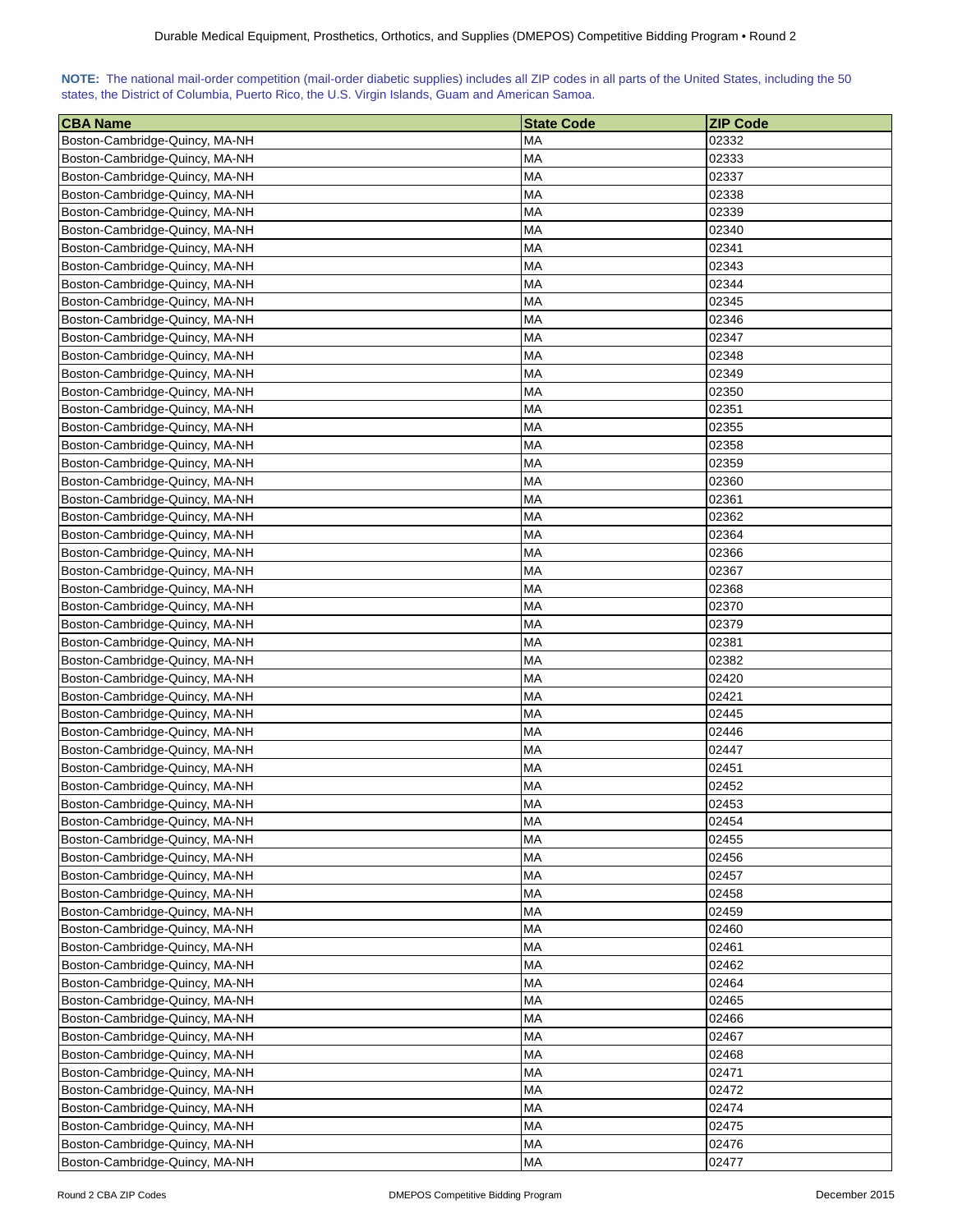| NOTE: The national mail-order competition (mail-order diabetic supplies) includes all ZIP codes in all parts of the United States, including the 50 |  |  |  |  |  |  |  |
|-----------------------------------------------------------------------------------------------------------------------------------------------------|--|--|--|--|--|--|--|
| states, the District of Columbia, Puerto Rico, the U.S. Virgin Islands, Guam and American Samoa.                                                    |  |  |  |  |  |  |  |

| <b>CBA Name</b>                | <b>State Code</b>      | <b>ZIP Code</b> |
|--------------------------------|------------------------|-----------------|
| Boston-Cambridge-Quincy, MA-NH | МA                     | 02478           |
| Boston-Cambridge-Quincy, MA-NH | МA                     | 02479           |
| Boston-Cambridge-Quincy, MA-NH | MA                     | 02481           |
| Boston-Cambridge-Quincy, MA-NH | МA                     | 02482           |
| Boston-Cambridge-Quincy, MA-NH | МA                     | 02492           |
| Boston-Cambridge-Quincy, MA-NH | <b>MA</b>              | 02493           |
| Boston-Cambridge-Quincy, MA-NH | МA                     | 02494           |
| Boston-Cambridge-Quincy, MA-NH | MA                     | 02495           |
| Boston-Cambridge-Quincy, MA-NH | MA                     | 02538           |
| Boston-Cambridge-Quincy, MA-NH | MA                     | 02558           |
| Boston-Cambridge-Quincy, MA-NH | МA                     | 02571           |
| Boston-Cambridge-Quincy, MA-NH | МA                     | 02576           |
| Boston-Cambridge-Quincy, MA-NH | MA                     | 02738           |
| Boston-Cambridge-Quincy, MA-NH | MA                     | 02739           |
| Boston-Cambridge-Quincy, MA-NH | MA                     | 02762           |
| Boston-Cambridge-Quincy, MA-NH | <b>MA</b>              | 02770           |
| Boston-Cambridge-Quincy, MA-NH | МA                     | 05501           |
| Boston-Cambridge-Quincy, MA-NH | MA                     | 05544           |
| Boston-Cambridge-Quincy, MA-NH | NΗ                     | 03032           |
| Boston-Cambridge-Quincy, MA-NH | NΗ                     | 03034           |
|                                | <b>NH</b>              |                 |
| Boston-Cambridge-Quincy, MA-NH |                        | 03036           |
| Boston-Cambridge-Quincy, MA-NH | NΗ                     | 03037           |
| Boston-Cambridge-Quincy, MA-NH | <b>NH</b>              | 03038           |
| Boston-Cambridge-Quincy, MA-NH | NΗ<br><b>NH</b>        | 03040           |
| Boston-Cambridge-Quincy, MA-NH |                        | 03041           |
| Boston-Cambridge-Quincy, MA-NH | <b>NH</b>              | 03042           |
| Boston-Cambridge-Quincy, MA-NH | <b>NH</b>              | 03044           |
| Boston-Cambridge-Quincy, MA-NH | <b>NH</b>              | 03053           |
| Boston-Cambridge-Quincy, MA-NH | NΗ                     | 03073           |
| Boston-Cambridge-Quincy, MA-NH | NΗ                     | 03077           |
| Boston-Cambridge-Quincy, MA-NH | NΗ                     | 03079           |
| Boston-Cambridge-Quincy, MA-NH | NΗ                     | 03087           |
| Boston-Cambridge-Quincy, MA-NH | NΗ<br>NΗ               | 03261<br>03290  |
| Boston-Cambridge-Quincy, MA-NH | NΗ                     | 03291           |
| Boston-Cambridge-Quincy, MA-NH | NΗ                     | 03801           |
| Boston-Cambridge-Quincy, MA-NH | <b>NH</b>              | 03802           |
| Boston-Cambridge-Quincy, MA-NH |                        |                 |
| Boston-Cambridge-Quincy, MA-NH | <b>NH</b><br><b>NH</b> | 03803           |
| Boston-Cambridge-Quincy, MA-NH | <b>NH</b>              | 03804           |
| Boston-Cambridge-Quincy, MA-NH | <b>NH</b>              | 03805<br>03811  |
| Boston-Cambridge-Quincy, MA-NH |                        |                 |
| Boston-Cambridge-Quincy, MA-NH | <b>NH</b>              | 03815           |
| Boston-Cambridge-Quincy, MA-NH | <b>NH</b>              | 03819           |
| Boston-Cambridge-Quincy, MA-NH | NH                     | 03820           |
| Boston-Cambridge-Quincy, MA-NH | NH                     | 03821           |
| Boston-Cambridge-Quincy, MA-NH | <b>NH</b>              | 03822           |
| Boston-Cambridge-Quincy, MA-NH | <b>NH</b>              | 03823           |
| Boston-Cambridge-Quincy, MA-NH | <b>NH</b>              | 03824           |
| Boston-Cambridge-Quincy, MA-NH | <b>NH</b>              | 03825           |
| Boston-Cambridge-Quincy, MA-NH | NΗ                     | 03826           |
| Boston-Cambridge-Quincy, MA-NH | NΗ                     | 03827           |
| Boston-Cambridge-Quincy, MA-NH | <b>NH</b>              | 03833           |
| Boston-Cambridge-Quincy, MA-NH | NΗ                     | 03835           |
| Boston-Cambridge-Quincy, MA-NH | NΗ                     | 03839           |
| Boston-Cambridge-Quincy, MA-NH | <b>NH</b>              | 03840           |
| Boston-Cambridge-Quincy, MA-NH | <b>NH</b>              | 03841           |
| Boston-Cambridge-Quincy, MA-NH | <b>NH</b>              | 03842           |
| Boston-Cambridge-Quincy, MA-NH | <b>NH</b>              | 03843           |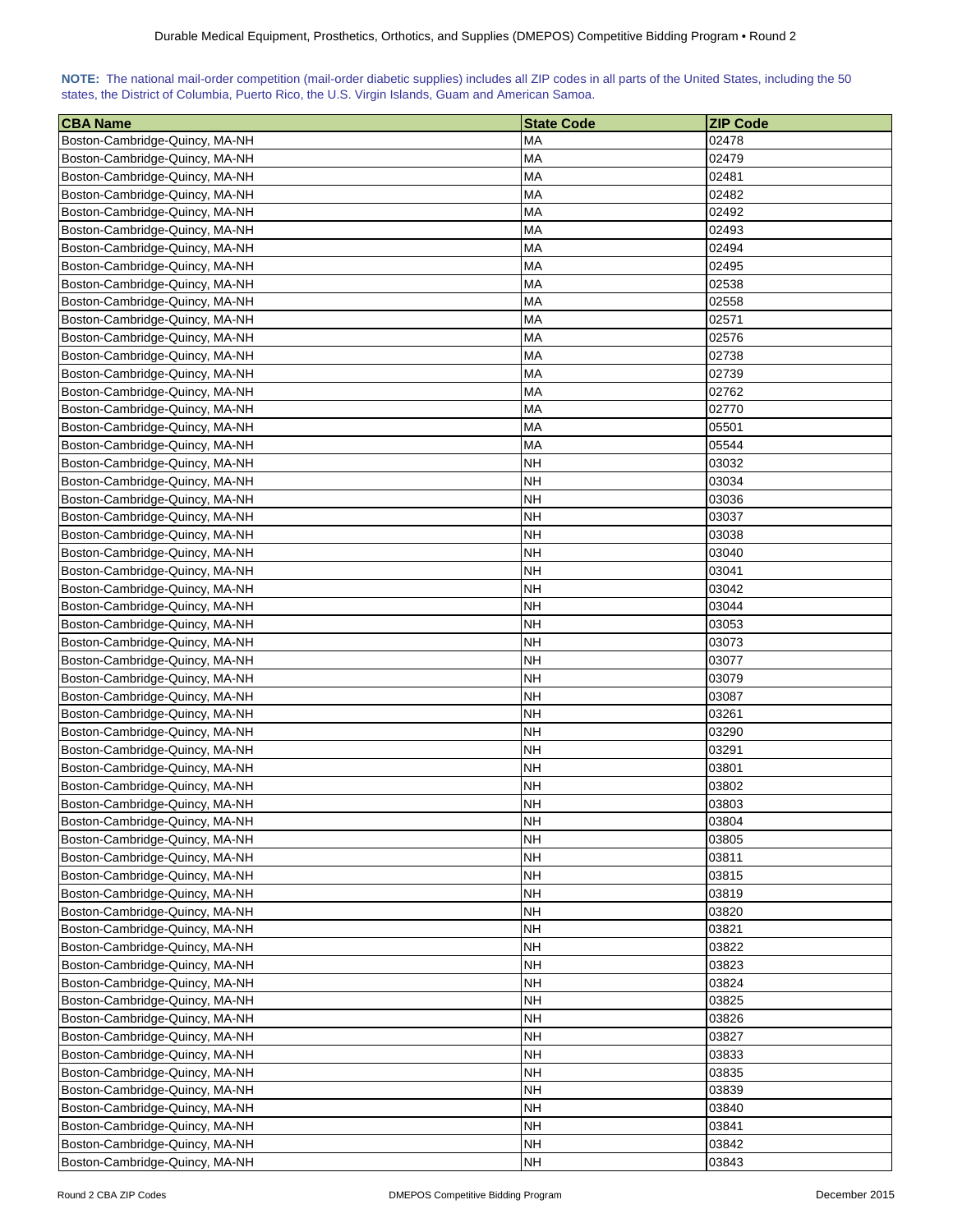| NOTE: The national mail-order competition (mail-order diabetic supplies) includes all ZIP codes in all parts of the United States, including the 50 |  |  |  |  |  |  |  |
|-----------------------------------------------------------------------------------------------------------------------------------------------------|--|--|--|--|--|--|--|
| states, the District of Columbia, Puerto Rico, the U.S. Virgin Islands, Guam and American Samoa.                                                    |  |  |  |  |  |  |  |

| <b>CBA Name</b>                                                    | <b>State Code</b> | <b>ZIP Code</b> |
|--------------------------------------------------------------------|-------------------|-----------------|
| Boston-Cambridge-Quincy, MA-NH                                     | <b>NH</b>         | 03844           |
| Boston-Cambridge-Quincy, MA-NH                                     | <b>NH</b>         | 03848           |
| Boston-Cambridge-Quincy, MA-NH                                     | <b>NH</b>         | 03851           |
| Boston-Cambridge-Quincy, MA-NH                                     | <b>NH</b>         | 03852           |
| Boston-Cambridge-Quincy, MA-NH                                     | <b>NH</b>         | 03854           |
| Boston-Cambridge-Quincy, MA-NH                                     | NΗ                | 03855           |
| Boston-Cambridge-Quincy, MA-NH                                     | <b>NH</b>         | 03856           |
| Boston-Cambridge-Quincy, MA-NH                                     | NΗ                | 03857           |
| Boston-Cambridge-Quincy, MA-NH                                     | <b>NH</b>         | 03858           |
| Boston-Cambridge-Quincy, MA-NH                                     | <b>NH</b>         | 03859           |
| Boston-Cambridge-Quincy, MA-NH                                     | <b>NH</b>         | 03861           |
| Boston-Cambridge-Quincy, MA-NH                                     | <b>NH</b>         | 03862           |
| Boston-Cambridge-Quincy, MA-NH                                     | <b>NH</b>         | 03865           |
| Boston-Cambridge-Quincy, MA-NH                                     | <b>NH</b>         | 03866           |
| Boston-Cambridge-Quincy, MA-NH                                     | <b>NH</b>         | 03867           |
| Boston-Cambridge-Quincy, MA-NH                                     | <b>NH</b>         | 03868           |
| Boston-Cambridge-Quincy, MA-NH                                     | <b>NH</b>         | 03869           |
| Boston-Cambridge-Quincy, MA-NH                                     | NΗ                | 03870           |
| Boston-Cambridge-Quincy, MA-NH                                     | <b>NH</b>         | 03871           |
| Boston-Cambridge-Quincy, MA-NH                                     | NH                | 03873           |
| Boston-Cambridge-Quincy, MA-NH                                     | <b>NH</b>         | 03874           |
| Boston-Cambridge-Quincy, MA-NH                                     | <b>NH</b>         | 03878           |
| Boston-Cambridge-Quincy, MA-NH                                     | <b>NH</b>         | 03884           |
| Boston-Cambridge-Quincy, MA-NH                                     | <b>NH</b>         | 03885           |
| Boston-Cambridge-Quincy, MA-NH                                     | <b>NH</b>         | 03887           |
| Bridgeport-Stamford-Norwalk, CT                                    | <b>CT</b>         | 06404           |
| Bridgeport-Stamford-Norwalk, CT                                    | <b>CT</b>         | 06440           |
| Bridgeport-Stamford-Norwalk, CT                                    | <b>CT</b>         | 06468           |
| Bridgeport-Stamford-Norwalk, CT                                    | <b>CT</b>         | 06470           |
| Bridgeport-Stamford-Norwalk, CT                                    | <b>CT</b>         | 06482           |
| Bridgeport-Stamford-Norwalk, CT                                    | СT                | 06484           |
| Bridgeport-Stamford-Norwalk, CT                                    | <b>CT</b>         | 06491           |
| Bridgeport-Stamford-Norwalk, CT                                    | <b>CT</b>         | 06497           |
| Bridgeport-Stamford-Norwalk, CT                                    | CT                | 06601           |
| Bridgeport-Stamford-Norwalk, CT                                    | <b>CT</b>         | 06602           |
| Bridgeport-Stamford-Norwalk, CT                                    | <b>CT</b>         | 06604           |
|                                                                    | CT                | 06605           |
| Bridgeport-Stamford-Norwalk, CT<br>Bridgeport-Stamford-Norwalk, CT | <b>CT</b>         | 06606           |
| Bridgeport-Stamford-Norwalk, CT                                    | <b>CT</b>         | 06607           |
| Bridgeport-Stamford-Norwalk, CT                                    | CT                | 06608           |
| Bridgeport-Stamford-Norwalk, CT                                    | <b>CT</b>         | 06610           |
| Bridgeport-Stamford-Norwalk, CT                                    | <b>CT</b>         | 06611           |
| Bridgeport-Stamford-Norwalk, CT                                    | CT                | 06612           |
|                                                                    | <b>CT</b>         |                 |
| Bridgeport-Stamford-Norwalk, CT                                    |                   | 06614           |
| Bridgeport-Stamford-Norwalk, CT                                    | CT                | 06615           |
| Bridgeport-Stamford-Norwalk, CT                                    | <b>CT</b>         | 06650           |
| Bridgeport-Stamford-Norwalk, CT                                    | <b>CT</b>         | 06673           |
| Bridgeport-Stamford-Norwalk, CT                                    | <b>CT</b>         | 06699           |
| Bridgeport-Stamford-Norwalk, CT                                    | <b>CT</b>         | 06784           |
| Bridgeport-Stamford-Norwalk, CT                                    | CT                | 06801           |
| Bridgeport-Stamford-Norwalk, CT                                    | <b>CT</b>         | 06804           |
| Bridgeport-Stamford-Norwalk, CT                                    | <b>CT</b>         | 06807           |
| Bridgeport-Stamford-Norwalk, CT                                    | <b>CT</b>         | 06810           |
| Bridgeport-Stamford-Norwalk, CT                                    | <b>CT</b>         | 06811           |
| Bridgeport-Stamford-Norwalk, CT                                    | <b>CT</b>         | 06812           |
| Bridgeport-Stamford-Norwalk, CT                                    | <b>CT</b>         | 06813           |
| Bridgeport-Stamford-Norwalk, CT                                    | <b>CT</b>         | 06814           |
| Bridgeport-Stamford-Norwalk, CT                                    | CT                | 06816           |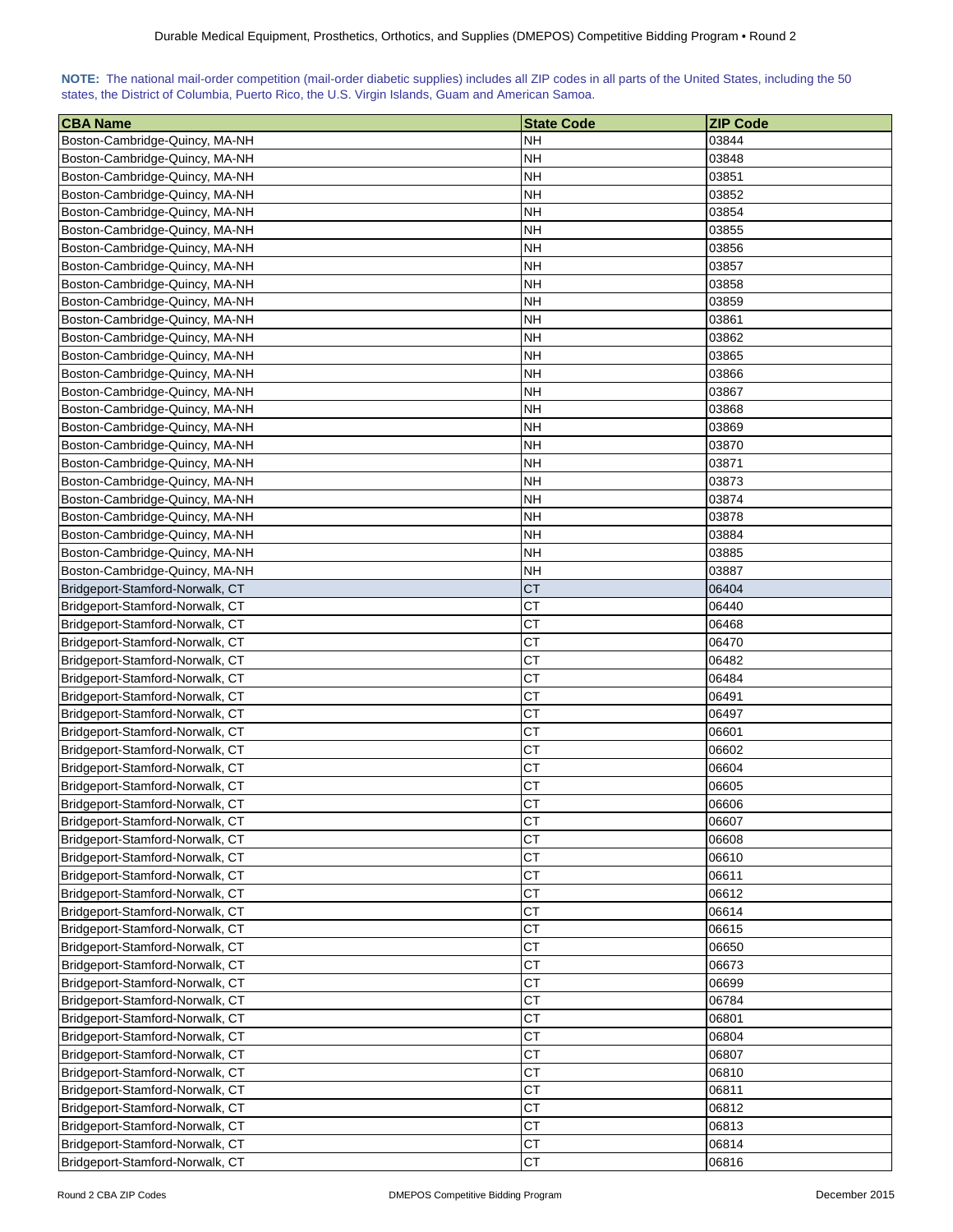| NOTE: The national mail-order competition (mail-order diabetic supplies) includes all ZIP codes in all parts of the United States, including the 50 |  |  |  |  |  |  |  |
|-----------------------------------------------------------------------------------------------------------------------------------------------------|--|--|--|--|--|--|--|
| states, the District of Columbia, Puerto Rico, the U.S. Virgin Islands, Guam and American Samoa.                                                    |  |  |  |  |  |  |  |

| ∣CBA Name                                                          | <b>State Code</b> | <b>ZIP Code</b> |
|--------------------------------------------------------------------|-------------------|-----------------|
| Bridgeport-Stamford-Norwalk, CT                                    | СT                | 06817           |
| Bridgeport-Stamford-Norwalk, CT                                    | СT                | 06820           |
| Bridgeport-Stamford-Norwalk, CT                                    | <b>CT</b>         | 06824           |
| Bridgeport-Stamford-Norwalk, CT                                    | <b>CT</b>         | 06825           |
| Bridgeport-Stamford-Norwalk, CT                                    | CT                | 06828           |
| Bridgeport-Stamford-Norwalk, CT                                    | <b>CT</b>         | 06829           |
| Bridgeport-Stamford-Norwalk, CT                                    | CT                | 06830           |
| Bridgeport-Stamford-Norwalk, CT                                    | <b>CT</b>         | 06831           |
| Bridgeport-Stamford-Norwalk, CT                                    | <b>CT</b>         | 06836           |
| Bridgeport-Stamford-Norwalk, CT                                    | <b>CT</b>         | 06838           |
| Bridgeport-Stamford-Norwalk, CT                                    | <b>CT</b>         | 06840           |
| Bridgeport-Stamford-Norwalk, CT                                    | <b>CT</b>         | 06850           |
| Bridgeport-Stamford-Norwalk, CT                                    | СT                | 06851           |
| Bridgeport-Stamford-Norwalk, CT                                    | <b>CT</b>         | 06852           |
| Bridgeport-Stamford-Norwalk, CT                                    | <b>CT</b>         | 06853           |
| Bridgeport-Stamford-Norwalk, CT                                    | <b>CT</b>         | 06854           |
| Bridgeport-Stamford-Norwalk, CT                                    | <b>CT</b>         | 06855           |
| Bridgeport-Stamford-Norwalk, CT                                    | <b>CT</b>         | 06856           |
| Bridgeport-Stamford-Norwalk, CT                                    | <b>CT</b>         | 06857           |
| Bridgeport-Stamford-Norwalk, CT                                    | <b>CT</b>         | 06858           |
| Bridgeport-Stamford-Norwalk, CT                                    | <b>CT</b>         | 06859           |
| Bridgeport-Stamford-Norwalk, CT                                    | <b>CT</b>         | 06860           |
| Bridgeport-Stamford-Norwalk, CT                                    | <b>CT</b>         | 06870           |
| Bridgeport-Stamford-Norwalk, CT                                    | СT                | 06875           |
| Bridgeport-Stamford-Norwalk, CT                                    | <b>CT</b>         | 06876           |
| Bridgeport-Stamford-Norwalk, CT                                    | <b>CT</b>         | 06877           |
|                                                                    | <b>CT</b>         | 06878           |
| Bridgeport-Stamford-Norwalk, CT                                    | <b>CT</b>         | 06879           |
| Bridgeport-Stamford-Norwalk, CT<br>Bridgeport-Stamford-Norwalk, CT | <b>CT</b>         | 06880           |
| Bridgeport-Stamford-Norwalk, CT                                    | СT                | 06881           |
| Bridgeport-Stamford-Norwalk, CT                                    | <b>CT</b>         | 06883           |
| Bridgeport-Stamford-Norwalk, CT                                    | <b>CT</b>         | 06888           |
| Bridgeport-Stamford-Norwalk, CT                                    | CT                | 06889           |
| Bridgeport-Stamford-Norwalk, CT                                    | <b>CT</b>         | 06890           |
| Bridgeport-Stamford-Norwalk, CT                                    | <b>CT</b>         | 06896           |
| Bridgeport-Stamford-Norwalk, CT                                    | <b>CT</b>         | 06897           |
| Bridgeport-Stamford-Norwalk, CT                                    | CT                | 06901           |
| Bridgeport-Stamford-Norwalk, CT                                    | CT                | 06902           |
| Bridgeport-Stamford-Norwalk, CT                                    | <b>CT</b>         | 06903           |
| Bridgeport-Stamford-Norwalk, CT                                    | <b>CT</b>         | 06904           |
| Bridgeport-Stamford-Norwalk, CT                                    | CT                | 06905           |
| Bridgeport-Stamford-Norwalk, CT                                    | <b>CT</b>         | 06906           |
| Bridgeport-Stamford-Norwalk, CT                                    | CT                | 06907           |
| Bridgeport-Stamford-Norwalk, CT                                    | CT                | 06910           |
| Bridgeport-Stamford-Norwalk, CT                                    | <b>CT</b>         | 06911           |
| Bridgeport-Stamford-Norwalk, CT                                    | <b>CT</b>         | 06912           |
| Bridgeport-Stamford-Norwalk, CT                                    | <b>CT</b>         | 06913           |
| Bridgeport-Stamford-Norwalk, CT                                    | <b>CT</b>         | 06914           |
| Bridgeport-Stamford-Norwalk, CT                                    | CT                | 06920           |
| Bridgeport-Stamford-Norwalk, CT                                    | CT                | 06921           |
| Bridgeport-Stamford-Norwalk, CT                                    | <b>CT</b>         | 06922           |
| Bridgeport-Stamford-Norwalk, CT                                    | <b>CT</b>         | 06925           |
| Bridgeport-Stamford-Norwalk, CT                                    | <b>CT</b>         | 06926           |
| Bridgeport-Stamford-Norwalk, CT                                    | <b>CT</b>         | 06927           |
| Bridgeport-Stamford-Norwalk, CT                                    | CT                | 06928           |
| Bronx-Manhattan NY CBA                                             | <b>NY</b>         | 10001           |
| Bronx-Manhattan NY CBA                                             | <b>NY</b>         | 10002           |
| Bronx-Manhattan NY CBA                                             | <b>NY</b>         | 10003           |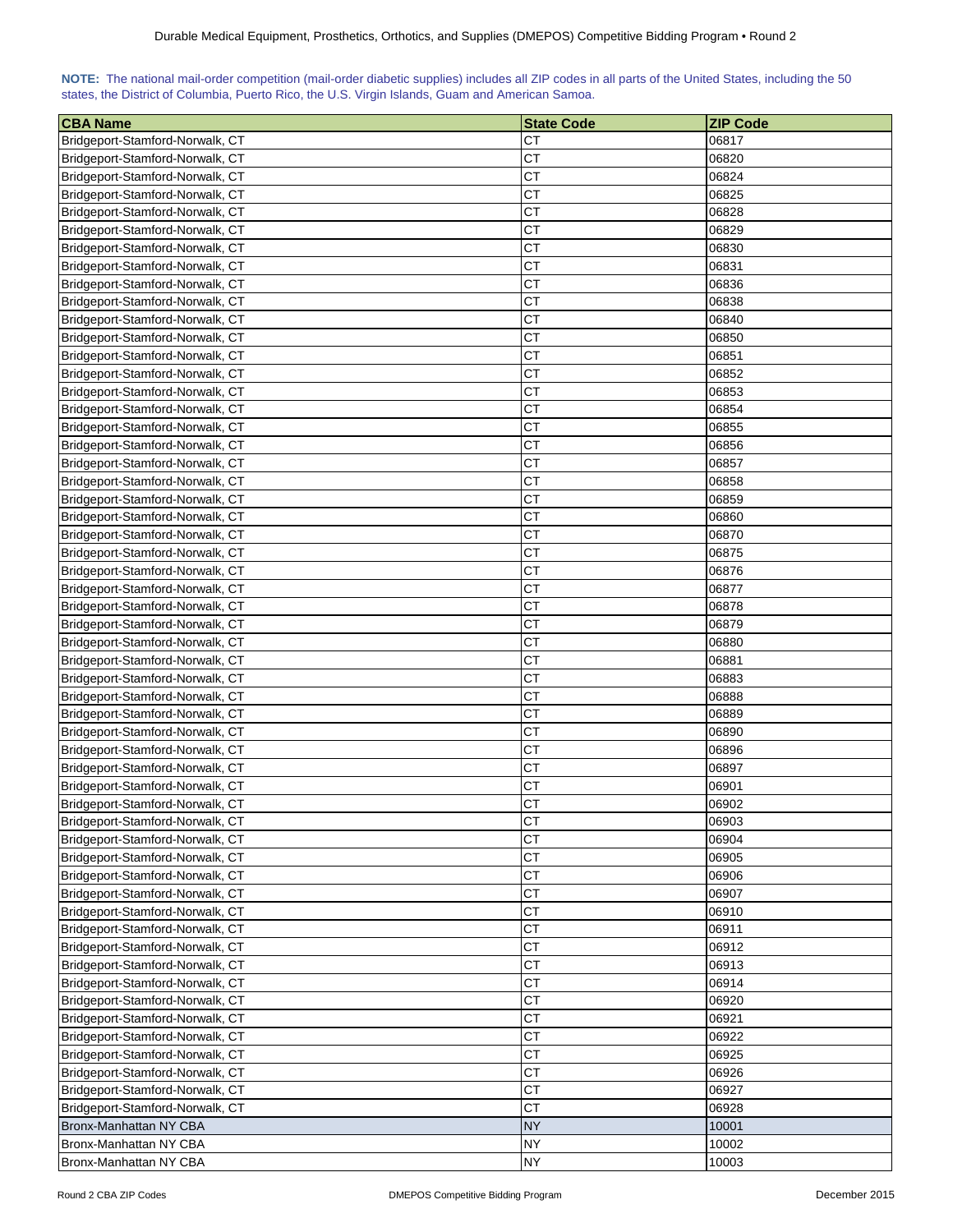| NOTE: The national mail-order competition (mail-order diabetic supplies) includes all ZIP codes in all parts of the United States, including the 50 |  |  |  |  |  |  |  |
|-----------------------------------------------------------------------------------------------------------------------------------------------------|--|--|--|--|--|--|--|
| states, the District of Columbia, Puerto Rico, the U.S. Virgin Islands, Guam and American Samoa.                                                    |  |  |  |  |  |  |  |

| <b>CBA Name</b>               | <b>State Code</b> | <b>ZIP Code</b> |
|-------------------------------|-------------------|-----------------|
| Bronx-Manhattan NY CBA        | NY                | 10004           |
| Bronx-Manhattan NY CBA        | NΥ                | 10005           |
| Bronx-Manhattan NY CBA        | NY                | 10006           |
| Bronx-Manhattan NY CBA        | NΥ                | 10007           |
| Bronx-Manhattan NY CBA        | NΥ                | 10008           |
| Bronx-Manhattan NY CBA        | NY.               | 10009           |
| Bronx-Manhattan NY CBA        | NΥ                | 10010           |
| Bronx-Manhattan NY CBA        | NY                | 10011           |
| Bronx-Manhattan NY CBA        | <b>NY</b>         | 10012           |
| Bronx-Manhattan NY CBA        | <b>NY</b>         | 10013           |
| Bronx-Manhattan NY CBA        | NY                | 10014           |
| Bronx-Manhattan NY CBA        | <b>NY</b>         | 10015           |
| Bronx-Manhattan NY CBA        | NY                | 10016           |
| Bronx-Manhattan NY CBA        | NY                | 10017           |
| Bronx-Manhattan NY CBA        | <b>NY</b>         | 10018           |
| Bronx-Manhattan NY CBA        | NY                | 10019           |
| Bronx-Manhattan NY CBA        | NY                | 10020           |
| Bronx-Manhattan NY CBA        | <b>NY</b>         | 10021           |
| Bronx-Manhattan NY CBA        | <b>NY</b>         | 10022           |
| Bronx-Manhattan NY CBA        | <b>NY</b>         | 10023           |
| Bronx-Manhattan NY CBA        | NY                | 10024           |
| Bronx-Manhattan NY CBA        | NY                | 10025           |
| Bronx-Manhattan NY CBA        | <b>NY</b>         | 10026           |
| Bronx-Manhattan NY CBA        | <b>NY</b>         | 10027           |
| Bronx-Manhattan NY CBA        | <b>NY</b>         | 10028           |
| Bronx-Manhattan NY CBA        | <b>NY</b>         | 10029           |
| Bronx-Manhattan NY CBA        | <b>NY</b>         | 10030           |
| Bronx-Manhattan NY CBA        | <b>NY</b>         | 10031           |
| Bronx-Manhattan NY CBA        | NY                | 10032           |
| Bronx-Manhattan NY CBA        | ΝY                | 10033           |
| Bronx-Manhattan NY CBA        | <b>NY</b>         | 10034           |
| Bronx-Manhattan NY CBA        | NY                | 10035           |
| Bronx-Manhattan NY CBA        | NY                | 10036           |
| Bronx-Manhattan NY CBA        | NY                | 10037           |
| Bronx-Manhattan NY CBA        | <b>NY</b>         | 10038           |
| Bronx-Manhattan NY CBA        | <b>NY</b>         | 10039           |
| Bronx-Manhattan NY CBA        | <b>NY</b>         | 10040           |
| Bronx-Manhattan NY CBA        | <b>NY</b>         | 10041           |
| Bronx-Manhattan NY CBA        | NY                | 10043           |
| <b>Bronx-Manhattan NY CBA</b> | <b>NY</b>         | 10044           |
| Bronx-Manhattan NY CBA        | <b>NY</b>         | 10045           |
| Bronx-Manhattan NY CBA        | NY                | 10046           |
| Bronx-Manhattan NY CBA        | NY                | 10055           |
| Bronx-Manhattan NY CBA        | NY                | 10060           |
|                               | NY                |                 |
| Bronx-Manhattan NY CBA        | <b>NY</b>         | 10065           |
| Bronx-Manhattan NY CBA        | <b>NY</b>         | 10069           |
| Bronx-Manhattan NY CBA        | <b>NY</b>         | 10075           |
| Bronx-Manhattan NY CBA        |                   | 10080           |
| Bronx-Manhattan NY CBA        | <b>NY</b>         | 10081           |
| Bronx-Manhattan NY CBA        | <b>NY</b>         | 10087           |
| Bronx-Manhattan NY CBA        | <b>NY</b>         | 10090           |
| Bronx-Manhattan NY CBA        | <b>NY</b>         | 10095           |
| Bronx-Manhattan NY CBA        | <b>NY</b>         | 10098           |
| Bronx-Manhattan NY CBA        | <b>NY</b>         | 10099           |
| Bronx-Manhattan NY CBA        | NY                | 10101           |
| Bronx-Manhattan NY CBA        | <b>NY</b>         | 10102           |
| Bronx-Manhattan NY CBA        | <b>NY</b>         | 10103           |
| Bronx-Manhattan NY CBA        | <b>NY</b>         | 10104           |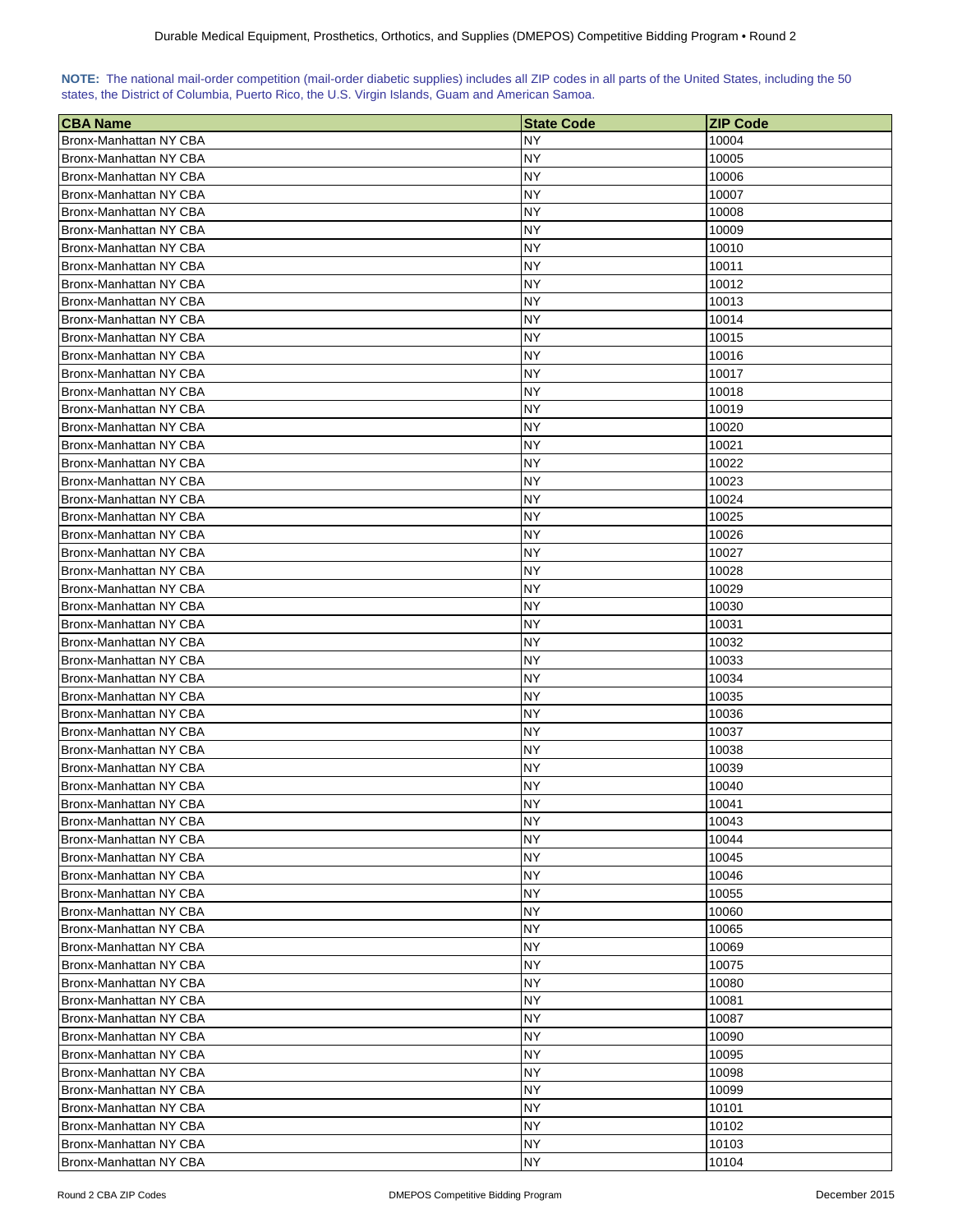| NOTE: The national mail-order competition (mail-order diabetic supplies) includes all ZIP codes in all parts of the United States, including the 50 |  |  |  |  |  |  |  |
|-----------------------------------------------------------------------------------------------------------------------------------------------------|--|--|--|--|--|--|--|
| states, the District of Columbia, Puerto Rico, the U.S. Virgin Islands, Guam and American Samoa.                                                    |  |  |  |  |  |  |  |

| <b>CBA Name</b>        | <b>State Code</b> | <b>ZIP Code</b> |
|------------------------|-------------------|-----------------|
| Bronx-Manhattan NY CBA | NY                | 10105           |
| Bronx-Manhattan NY CBA | NY                | 10106           |
| Bronx-Manhattan NY CBA | NY                | 10107           |
| Bronx-Manhattan NY CBA | NY                | 10108           |
| Bronx-Manhattan NY CBA | NΥ                | 10109           |
| Bronx-Manhattan NY CBA | NΥ                | 10110           |
| Bronx-Manhattan NY CBA | NΥ                | 10111           |
| Bronx-Manhattan NY CBA | NY                | 10112           |
| Bronx-Manhattan NY CBA | NY                | 10113           |
| Bronx-Manhattan NY CBA | <b>NY</b>         | 10114           |
| Bronx-Manhattan NY CBA | NY                | 10115           |
| Bronx-Manhattan NY CBA | NY                | 10116           |
| Bronx-Manhattan NY CBA | <b>NY</b>         | 10117           |
| Bronx-Manhattan NY CBA | <b>NY</b>         | 10118           |
| Bronx-Manhattan NY CBA | <b>NY</b>         | 10119           |
| Bronx-Manhattan NY CBA | <b>NY</b>         | 10120           |
| Bronx-Manhattan NY CBA | NY                | 10121           |
| Bronx-Manhattan NY CBA | NY                | 10122           |
| Bronx-Manhattan NY CBA | <b>NY</b>         | 10123           |
| Bronx-Manhattan NY CBA | NY                | 10124           |
| Bronx-Manhattan NY CBA | <b>NY</b>         | 10125           |
| Bronx-Manhattan NY CBA | <b>NY</b>         | 10126           |
| Bronx-Manhattan NY CBA | <b>NY</b>         | 10128           |
| Bronx-Manhattan NY CBA | <b>NY</b>         | 10129           |
| Bronx-Manhattan NY CBA | <b>NY</b>         | 10130           |
| Bronx-Manhattan NY CBA | <b>NY</b>         | 10131           |
| Bronx-Manhattan NY CBA | <b>NY</b>         | 10132           |
| Bronx-Manhattan NY CBA | <b>NY</b>         | 10133           |
| Bronx-Manhattan NY CBA | <b>NY</b>         | 10138           |
| Bronx-Manhattan NY CBA | <b>NY</b>         | 10150           |
| Bronx-Manhattan NY CBA | ΝY                | 10151           |
| Bronx-Manhattan NY CBA | <b>NY</b>         | 10152           |
| Bronx-Manhattan NY CBA | NY                | 10153           |
| Bronx-Manhattan NY CBA | NY                | 10154           |
| Bronx-Manhattan NY CBA | <b>NY</b>         | 10155           |
| Bronx-Manhattan NY CBA | <b>NY</b>         | 10156           |
| Bronx-Manhattan NY CBA | NY                | 10157           |
| Bronx-Manhattan NY CBA | <b>NY</b>         | 10158           |
| Bronx-Manhattan NY CBA | NY                | 10159           |
| Bronx-Manhattan NY CBA | <b>NY</b>         | 10160           |
| Bronx-Manhattan NY CBA | <b>NY</b>         | 10161           |
| Bronx-Manhattan NY CBA | <b>NY</b>         | 10162           |
| Bronx-Manhattan NY CBA | NY                | 10163           |
| Bronx-Manhattan NY CBA | NY                | 10164           |
| Bronx-Manhattan NY CBA | NY                | 10165           |
| Bronx-Manhattan NY CBA | <b>NY</b>         | 10166           |
| Bronx-Manhattan NY CBA | <b>NY</b>         | 10167           |
| Bronx-Manhattan NY CBA | <b>NY</b>         | 10168           |
| Bronx-Manhattan NY CBA | <b>NY</b>         | 10169           |
| Bronx-Manhattan NY CBA | <b>NY</b>         | 10170           |
| Bronx-Manhattan NY CBA | NY.               | 10171           |
| Bronx-Manhattan NY CBA | <b>NY</b>         | 10172           |
| Bronx-Manhattan NY CBA | <b>NY</b>         | 10173           |
| Bronx-Manhattan NY CBA | <b>NY</b>         | 10174           |
| Bronx-Manhattan NY CBA | <b>NY</b>         | 10175           |
| Bronx-Manhattan NY CBA | <b>NY</b>         | 10176           |
| Bronx-Manhattan NY CBA | <b>NY</b>         | 10177           |
| Bronx-Manhattan NY CBA | <b>NY</b>         | 10178           |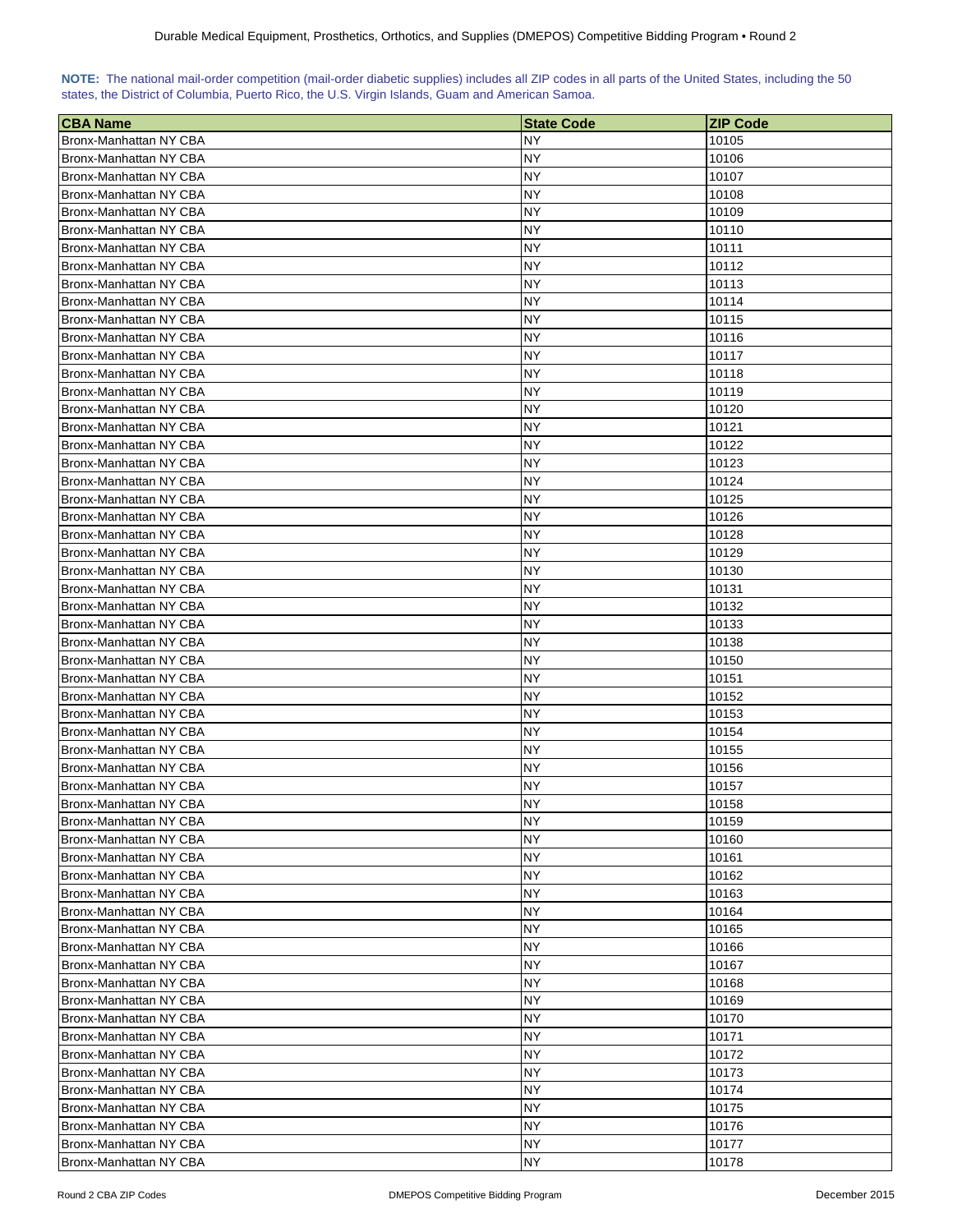| NOTE: The national mail-order competition (mail-order diabetic supplies) includes all ZIP codes in all parts of the United States, including the 50 |  |  |  |  |  |  |  |
|-----------------------------------------------------------------------------------------------------------------------------------------------------|--|--|--|--|--|--|--|
| states, the District of Columbia, Puerto Rico, the U.S. Virgin Islands, Guam and American Samoa.                                                    |  |  |  |  |  |  |  |

| <b>CBA Name</b>        | <b>State Code</b> | <b>ZIP Code</b> |
|------------------------|-------------------|-----------------|
| Bronx-Manhattan NY CBA | NY                | 10179           |
| Bronx-Manhattan NY CBA | NY                | 10185           |
| Bronx-Manhattan NY CBA | NY                | 10199           |
| Bronx-Manhattan NY CBA | NY                | 10203           |
| Bronx-Manhattan NY CBA | NΥ                | 10211           |
| Bronx-Manhattan NY CBA | NY                | 10212           |
| Bronx-Manhattan NY CBA | NΥ                | 10213           |
| Bronx-Manhattan NY CBA | ΝY                | 10242           |
| Bronx-Manhattan NY CBA | NY                | 10249           |
| Bronx-Manhattan NY CBA | <b>NY</b>         | 10256           |
| Bronx-Manhattan NY CBA | NY                | 10257           |
|                        |                   |                 |
| Bronx-Manhattan NY CBA | NY                | 10258           |
| Bronx-Manhattan NY CBA | <b>NY</b>         | 10259           |
| Bronx-Manhattan NY CBA | <b>NY</b>         | 10260           |
| Bronx-Manhattan NY CBA | <b>NY</b>         | 10261           |
| Bronx-Manhattan NY CBA | <b>NY</b>         | 10265           |
| Bronx-Manhattan NY CBA | NY                | 10268           |
| Bronx-Manhattan NY CBA | ΝY                | 10269           |
| Bronx-Manhattan NY CBA | <b>NY</b>         | 10270           |
| Bronx-Manhattan NY CBA | NY                | 10271           |
| Bronx-Manhattan NY CBA | <b>NY</b>         | 10272           |
| Bronx-Manhattan NY CBA | <b>NY</b>         | 10273           |
| Bronx-Manhattan NY CBA | <b>NY</b>         | 10274           |
| Bronx-Manhattan NY CBA | NY                | 10275           |
| Bronx-Manhattan NY CBA | <b>NY</b>         | 10276           |
| Bronx-Manhattan NY CBA | <b>NY</b>         | 10277           |
| Bronx-Manhattan NY CBA | <b>NY</b>         | 10278           |
| Bronx-Manhattan NY CBA | <b>NY</b>         | 10279           |
| Bronx-Manhattan NY CBA | <b>NY</b>         | 10280           |
| Bronx-Manhattan NY CBA | <b>NY</b>         | 10281           |
| Bronx-Manhattan NY CBA | ΝY                | 10282           |
| Bronx-Manhattan NY CBA | <b>NY</b>         | 10285           |
| Bronx-Manhattan NY CBA | NY                | 10286           |
| Bronx-Manhattan NY CBA | NY                | 10292           |
| Bronx-Manhattan NY CBA | <b>NY</b>         | 10451           |
| Bronx-Manhattan NY CBA | <b>NY</b>         | 10452           |
|                        | NY                |                 |
| Bronx-Manhattan NY CBA |                   | 10453           |
| Bronx-Manhattan NY CBA | <b>NY</b>         | 10454           |
| Bronx-Manhattan NY CBA | NY                | 10455           |
| Bronx-Manhattan NY CBA | <b>NY</b>         | 10456           |
| Bronx-Manhattan NY CBA | <b>NY</b>         | 10457           |
| Bronx-Manhattan NY CBA | <b>NY</b>         | 10458           |
| Bronx-Manhattan NY CBA | ΝY                | 10459           |
| Bronx-Manhattan NY CBA | NY                | 10460           |
| Bronx-Manhattan NY CBA | NY                | 10461           |
| Bronx-Manhattan NY CBA | <b>NY</b>         | 10462           |
| Bronx-Manhattan NY CBA | <b>NY</b>         | 10463           |
| Bronx-Manhattan NY CBA | <b>NY</b>         | 10464           |
| Bronx-Manhattan NY CBA | <b>NY</b>         | 10465           |
| Bronx-Manhattan NY CBA | <b>NY</b>         | 10466           |
| Bronx-Manhattan NY CBA | NY.               | 10467           |
| Bronx-Manhattan NY CBA | <b>NY</b>         | 10468           |
| Bronx-Manhattan NY CBA | <b>NY</b>         | 10469           |
| Bronx-Manhattan NY CBA | <b>NY</b>         | 10470           |
| Bronx-Manhattan NY CBA | NY                | 10471           |
| Bronx-Manhattan NY CBA | <b>NY</b>         | 10472           |
| Bronx-Manhattan NY CBA | <b>NY</b>         | 10473           |
| Bronx-Manhattan NY CBA | <b>NY</b>         | 10474           |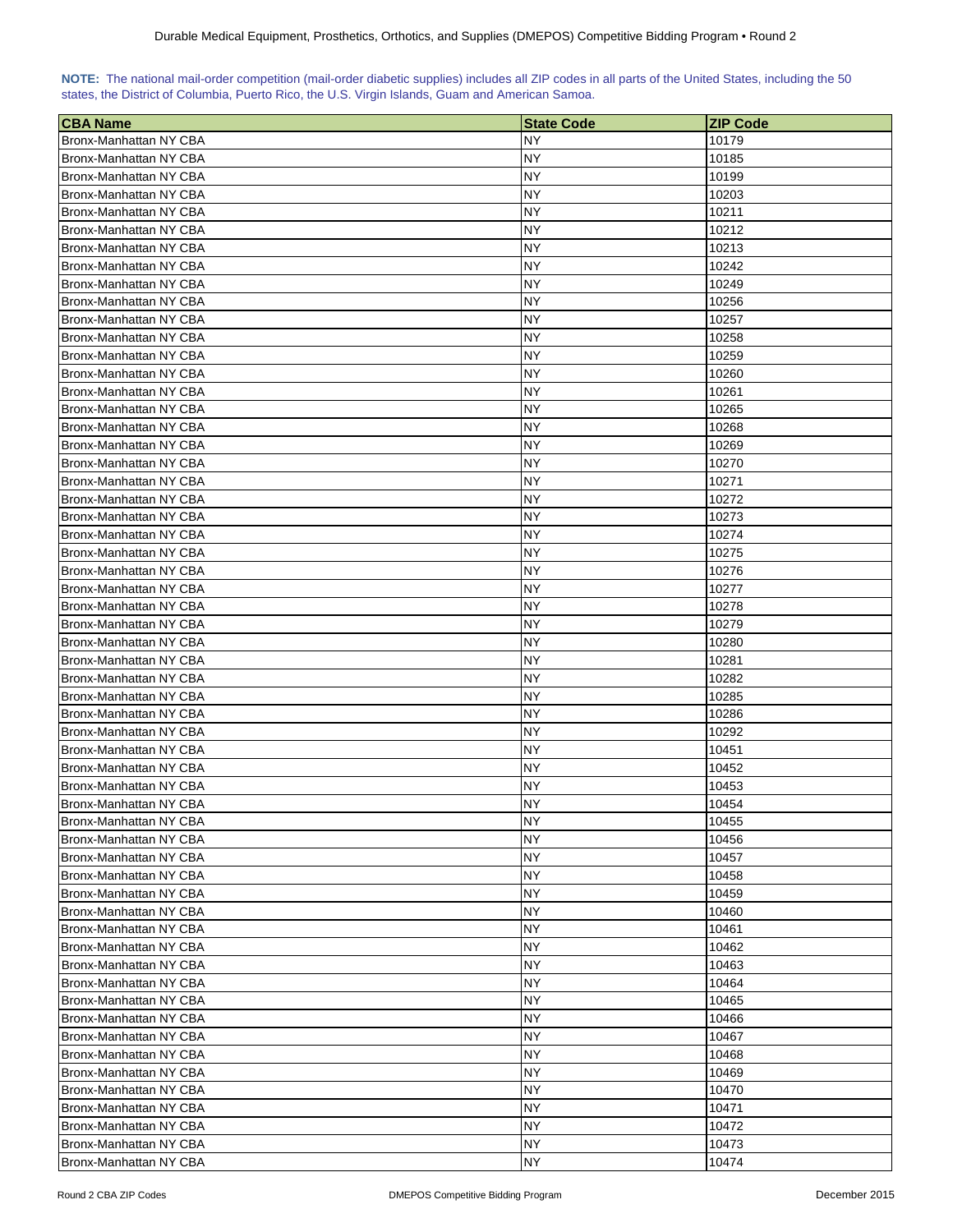| NOTE: The national mail-order competition (mail-order diabetic supplies) includes all ZIP codes in all parts of the United States, including the 50 |  |  |  |  |  |  |  |
|-----------------------------------------------------------------------------------------------------------------------------------------------------|--|--|--|--|--|--|--|
| states, the District of Columbia, Puerto Rico, the U.S. Virgin Islands, Guam and American Samoa.                                                    |  |  |  |  |  |  |  |

| <b>CBA Name</b>           | <b>State Code</b> | <b>ZIP Code</b> |
|---------------------------|-------------------|-----------------|
| Bronx-Manhattan NY CBA    | <b>NY</b>         | 10475           |
| Bronx-Manhattan NY CBA    | NY                | 10499           |
| Buffalo-Niagara Falls, NY | <b>NY</b>         | 14001           |
| Buffalo-Niagara Falls, NY | <b>NY</b>         | 14004           |
| Buffalo-Niagara Falls, NY | <b>NY</b>         | 14006           |
| Buffalo-Niagara Falls, NY | NΥ                | 14008           |
| Buffalo-Niagara Falls, NY | NΥ                | 14010           |
| Buffalo-Niagara Falls, NY | NY                | 14012           |
| Buffalo-Niagara Falls, NY | <b>NY</b>         | 14025           |
| Buffalo-Niagara Falls, NY | <b>NY</b>         | 14026           |
| Buffalo-Niagara Falls, NY | <b>NY</b>         | 14027           |
|                           | <b>NY</b>         |                 |
| Buffalo-Niagara Falls, NY | <b>NY</b>         | 14028           |
| Buffalo-Niagara Falls, NY |                   | 14030           |
| Buffalo-Niagara Falls, NY | <b>NY</b>         | 14031           |
| Buffalo-Niagara Falls, NY | <b>NY</b>         | 14032           |
| Buffalo-Niagara Falls, NY | <b>NY</b>         | 14033           |
| Buffalo-Niagara Falls, NY | <b>NY</b>         | 14034           |
| Buffalo-Niagara Falls, NY | NY                | 14035           |
| Buffalo-Niagara Falls, NY | <b>NY</b>         | 14038           |
| Buffalo-Niagara Falls, NY | NY                | 14043           |
| Buffalo-Niagara Falls, NY | <b>NY</b>         | 14047           |
| Buffalo-Niagara Falls, NY | <b>NY</b>         | 14051           |
| Buffalo-Niagara Falls, NY | <b>NY</b>         | 14052           |
| Buffalo-Niagara Falls, NY | <b>NY</b>         | 14055           |
| Buffalo-Niagara Falls, NY | <b>NY</b>         | 14057           |
| Buffalo-Niagara Falls, NY | <b>NY</b>         | 14059           |
| Buffalo-Niagara Falls, NY | <b>NY</b>         | 14061           |
| Buffalo-Niagara Falls, NY | <b>NY</b>         | 14067           |
| Buffalo-Niagara Falls, NY | <b>NY</b>         | 14068           |
| Buffalo-Niagara Falls, NY | <b>NY</b>         | 14069           |
| Buffalo-Niagara Falls, NY | NY                | 14072           |
| Buffalo-Niagara Falls, NY | <b>NY</b>         | 14075           |
| Buffalo-Niagara Falls, NY | NY                | 14080           |
| Buffalo-Niagara Falls, NY | <b>NY</b>         | 14085           |
| Buffalo-Niagara Falls, NY | <b>NY</b>         | 14086           |
| Buffalo-Niagara Falls, NY | <b>NY</b>         | 14091           |
|                           | <b>NY</b>         | 14092           |
| Buffalo-Niagara Falls, NY | <b>NY</b>         | 14094           |
| Buffalo-Niagara Falls, NY |                   |                 |
| Buffalo-Niagara Falls, NY | <b>NY</b>         | 14095           |
| Buffalo-Niagara Falls, NY | <b>NY</b>         | 14102           |
| Buffalo-Niagara Falls, NY | <b>NY</b>         | 14105           |
| Buffalo-Niagara Falls, NY | <b>NY</b>         | 14107           |
| Buffalo-Niagara Falls, NY | <b>NY</b>         | 14108           |
| Buffalo-Niagara Falls, NY | <b>NY</b>         | 14109           |
| Buffalo-Niagara Falls, NY | NY                | 14110           |
| Buffalo-Niagara Falls, NY | <b>NY</b>         | 14111           |
| Buffalo-Niagara Falls, NY | <b>NY</b>         | 14112           |
| Buffalo-Niagara Falls, NY | <b>NY</b>         | 14120           |
| Buffalo-Niagara Falls, NY | <b>NY</b>         | 14126           |
| Buffalo-Niagara Falls, NY | <b>NY</b>         | 14127           |
| Buffalo-Niagara Falls, NY | <b>NY</b>         | 14131           |
| Buffalo-Niagara Falls, NY | <b>NY</b>         | 14132           |
| Buffalo-Niagara Falls, NY | <b>NY</b>         | 14134           |
| Buffalo-Niagara Falls, NY | <b>NY</b>         | 14139           |
| Buffalo-Niagara Falls, NY | <b>NY</b>         | 14140           |
| Buffalo-Niagara Falls, NY | <b>NY</b>         | 14141           |
| Buffalo-Niagara Falls, NY | <b>NY</b>         | 14144           |
| Buffalo-Niagara Falls, NY | <b>NY</b>         | 14150           |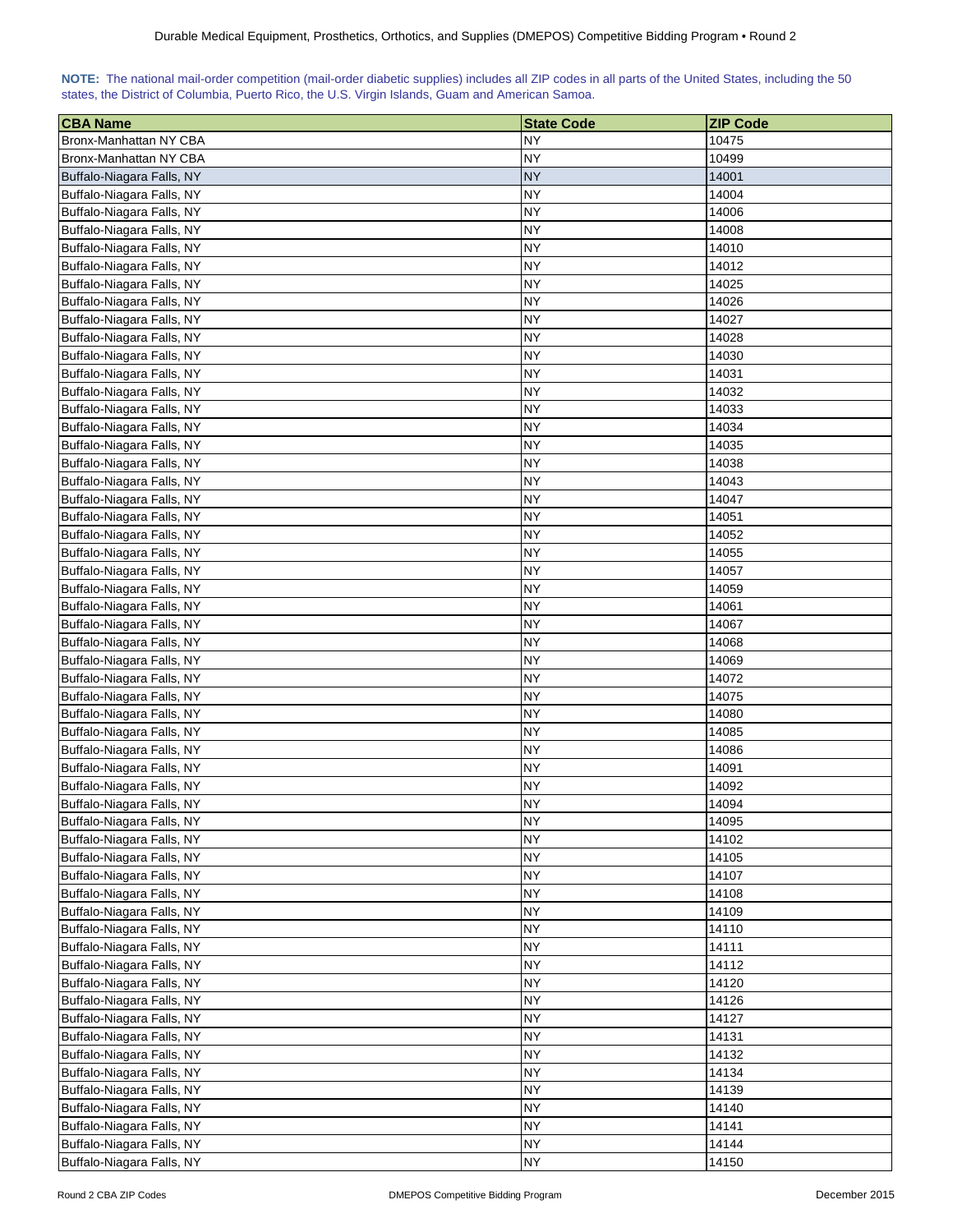| NOTE: The national mail-order competition (mail-order diabetic supplies) includes all ZIP codes in all parts of the United States, including the 50 |  |  |  |  |  |  |  |
|-----------------------------------------------------------------------------------------------------------------------------------------------------|--|--|--|--|--|--|--|
| states, the District of Columbia, Puerto Rico, the U.S. Virgin Islands, Guam and American Samoa.                                                    |  |  |  |  |  |  |  |

| <b>CBA Name</b>           | <b>State Code</b> | <b>ZIP Code</b> |
|---------------------------|-------------------|-----------------|
| Buffalo-Niagara Falls, NY | <b>NY</b>         | 14151           |
| Buffalo-Niagara Falls, NY | NY                | 14169           |
| Buffalo-Niagara Falls, NY | <b>NY</b>         | 14170           |
| Buffalo-Niagara Falls, NY | <b>NY</b>         | 14172           |
| Buffalo-Niagara Falls, NY | <b>NY</b>         | 14174           |
| Buffalo-Niagara Falls, NY | NΥ                | 14201           |
| Buffalo-Niagara Falls, NY | <b>NY</b>         | 14202           |
| Buffalo-Niagara Falls, NY | NY                | 14203           |
| Buffalo-Niagara Falls, NY | <b>NY</b>         | 14204           |
| Buffalo-Niagara Falls, NY | <b>NY</b>         | 14205           |
| Buffalo-Niagara Falls, NY | <b>NY</b>         | 14206           |
| Buffalo-Niagara Falls, NY | <b>NY</b>         | 14207           |
| Buffalo-Niagara Falls, NY | <b>NY</b>         | 14208           |
|                           | <b>NY</b>         |                 |
| Buffalo-Niagara Falls, NY |                   | 14209           |
| Buffalo-Niagara Falls, NY | <b>NY</b>         | 14210           |
| Buffalo-Niagara Falls, NY | <b>NY</b>         | 14211           |
| Buffalo-Niagara Falls, NY | <b>NY</b>         | 14212           |
| Buffalo-Niagara Falls, NY | NY                | 14213           |
| Buffalo-Niagara Falls, NY | <b>NY</b>         | 14214           |
| Buffalo-Niagara Falls, NY | NY                | 14215           |
| Buffalo-Niagara Falls, NY | <b>NY</b>         | 14216           |
| Buffalo-Niagara Falls, NY | <b>NY</b>         | 14217           |
| Buffalo-Niagara Falls, NY | <b>NY</b>         | 14218           |
| Buffalo-Niagara Falls, NY | <b>NY</b>         | 14219           |
| Buffalo-Niagara Falls, NY | <b>NY</b>         | 14220           |
| Buffalo-Niagara Falls, NY | <b>NY</b>         | 14221           |
| Buffalo-Niagara Falls, NY | <b>NY</b>         | 14222           |
| Buffalo-Niagara Falls, NY | <b>NY</b>         | 14223           |
| Buffalo-Niagara Falls, NY | <b>NY</b>         | 14224           |
| Buffalo-Niagara Falls, NY | <b>NY</b>         | 14225           |
| Buffalo-Niagara Falls, NY | NY                | 14226           |
| Buffalo-Niagara Falls, NY | <b>NY</b>         | 14227           |
| Buffalo-Niagara Falls, NY | <b>NY</b>         | 14228           |
| Buffalo-Niagara Falls, NY | <b>NY</b>         | 14231           |
| Buffalo-Niagara Falls, NY | <b>NY</b>         | 14233           |
| Buffalo-Niagara Falls, NY | <b>NY</b>         | 14240           |
| Buffalo-Niagara Falls, NY | <b>NY</b>         | 14241           |
| Buffalo-Niagara Falls, NY | <b>NY</b>         | 14260           |
| Buffalo-Niagara Falls, NY | <b>NY</b>         | 14261           |
| Buffalo-Niagara Falls, NY | <b>NY</b>         | 14263           |
| Buffalo-Niagara Falls, NY | <b>NY</b>         | 14264           |
| Buffalo-Niagara Falls, NY | <b>NY</b>         | 14265           |
| Buffalo-Niagara Falls, NY | <b>NY</b>         | 14267           |
| Buffalo-Niagara Falls, NY | <b>NY</b>         | 14269           |
| Buffalo-Niagara Falls, NY | ΝY                | 14270           |
| Buffalo-Niagara Falls, NY | <b>NY</b>         | 14272           |
|                           |                   |                 |
| Buffalo-Niagara Falls, NY | <b>NY</b>         | 14273           |
| Buffalo-Niagara Falls, NY | <b>NY</b>         | 14276           |
| Buffalo-Niagara Falls, NY | <b>NY</b>         | 14280           |
| Buffalo-Niagara Falls, NY | <b>NY</b>         | 14301           |
| Buffalo-Niagara Falls, NY | <b>NY</b>         | 14302           |
| Buffalo-Niagara Falls, NY | <b>NY</b>         | 14303           |
| Buffalo-Niagara Falls, NY | <b>NY</b>         | 14304           |
| Buffalo-Niagara Falls, NY | <b>NY</b>         | 14305           |
| Cape Coral-Fort Myers, FL | <b>FL</b>         | 33901           |
| Cape Coral-Fort Myers, FL | <b>FL</b>         | 33902           |
| Cape Coral-Fort Myers, FL | <b>FL</b>         | 33903           |
| Cape Coral-Fort Myers, FL | <b>FL</b>         | 33904           |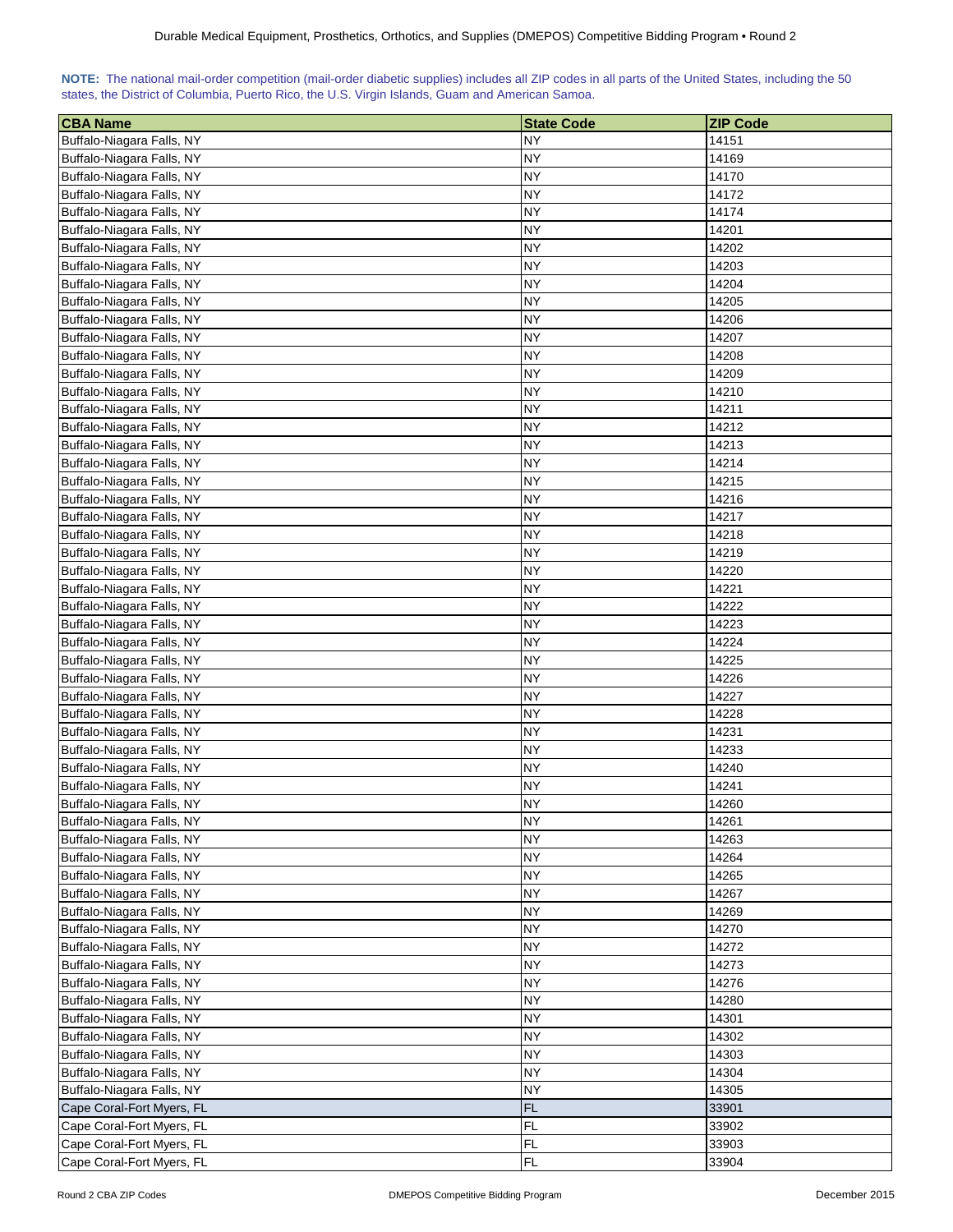| NOTE: The national mail-order competition (mail-order diabetic supplies) includes all ZIP codes in all parts of the United States, including the 50 |  |  |  |  |  |  |  |
|-----------------------------------------------------------------------------------------------------------------------------------------------------|--|--|--|--|--|--|--|
| states, the District of Columbia, Puerto Rico, the U.S. Virgin Islands, Guam and American Samoa.                                                    |  |  |  |  |  |  |  |

| <b>CBA Name</b>           | <b>State Code</b> | <b>ZIP Code</b> |
|---------------------------|-------------------|-----------------|
| Cape Coral-Fort Myers, FL | FL                | 33905           |
| Cape Coral-Fort Myers, FL | FL                | 33906           |
| Cape Coral-Fort Myers, FL | FL                | 33907           |
| Cape Coral-Fort Myers, FL | FL                | 33908           |
| Cape Coral-Fort Myers, FL | FL                | 33909           |
| Cape Coral-Fort Myers, FL | FL                | 33910           |
| Cape Coral-Fort Myers, FL | FL                | 33911           |
| Cape Coral-Fort Myers, FL | FL                | 33912           |
| Cape Coral-Fort Myers, FL | FL                | 33913           |
| Cape Coral-Fort Myers, FL | FL                | 33914           |
| Cape Coral-Fort Myers, FL | FL                | 33915           |
| Cape Coral-Fort Myers, FL | FL                | 33916           |
| Cape Coral-Fort Myers, FL | FL                | 33917           |
| Cape Coral-Fort Myers, FL | FL                | 33918           |
| Cape Coral-Fort Myers, FL | FL                | 33919           |
| Cape Coral-Fort Myers, FL | FL                | 33920           |
| Cape Coral-Fort Myers, FL | FL                | 33921           |
| Cape Coral-Fort Myers, FL | FL                | 33922           |
| Cape Coral-Fort Myers, FL | FL                | 33924           |
| Cape Coral-Fort Myers, FL | FL                | 33928           |
| Cape Coral-Fort Myers, FL | <b>FL</b>         | 33929           |
| Cape Coral-Fort Myers, FL | FL                | 33931           |
| Cape Coral-Fort Myers, FL | FL                | 33932           |
| Cape Coral-Fort Myers, FL | FL                | 33936           |
| Cape Coral-Fort Myers, FL | FL                | 33945           |
| Cape Coral-Fort Myers, FL | FL                | 33956           |
| Cape Coral-Fort Myers, FL | FL                | 33957           |
| Cape Coral-Fort Myers, FL | FL                | 33965           |
| Cape Coral-Fort Myers, FL | FL                | 33966           |
| Cape Coral-Fort Myers, FL | FL                | 33967           |
| Cape Coral-Fort Myers, FL | FL                | 33970           |
| Cape Coral-Fort Myers, FL | FL                | 33971           |
| Cape Coral-Fort Myers, FL | FL                | 33972           |
| Cape Coral-Fort Myers, FL | FL                | 33973           |
| Cape Coral-Fort Myers, FL | FL                | 33974           |
| Cape Coral-Fort Myers, FL | FL                | 33976           |
| Cape Coral-Fort Myers, FL | <b>FL</b>         | 33990           |
| Cape Coral-Fort Myers, FL | FL                | 33991           |
| Cape Coral-Fort Myers, FL | <b>FL</b>         | 33993           |
| Cape Coral-Fort Myers, FL | FL                | 33994           |
| Cape Coral-Fort Myers, FL | <b>FL</b>         | 34133           |
| Cape Coral-Fort Myers, FL | <b>FL</b>         | 34134           |
| Cape Coral-Fort Myers, FL | FL                | 34135           |
| Cape Coral-Fort Myers, FL | <b>FL</b>         | 34136           |
| Central-Chicago Metro CBA | IL                | 60004           |
| Central-Chicago Metro CBA | IL                | 60005           |
| Central-Chicago Metro CBA | IL                | 60006           |
| Central-Chicago Metro CBA | IL                | 60007           |
| Central-Chicago Metro CBA | IL                | 60008           |
| Central-Chicago Metro CBA | IL                | 60009           |
| Central-Chicago Metro CBA | IL                | 60010           |
| Central-Chicago Metro CBA | IL                | 60016           |
| Central-Chicago Metro CBA | IL                | 60017           |
| Central-Chicago Metro CBA | IL                | 60018           |
| Central-Chicago Metro CBA | IL                | 60019           |
| Central-Chicago Metro CBA | IL                | 60022           |
| Central-Chicago Metro CBA | IL                | 60025           |
| Central-Chicago Metro CBA | IL                | 60026           |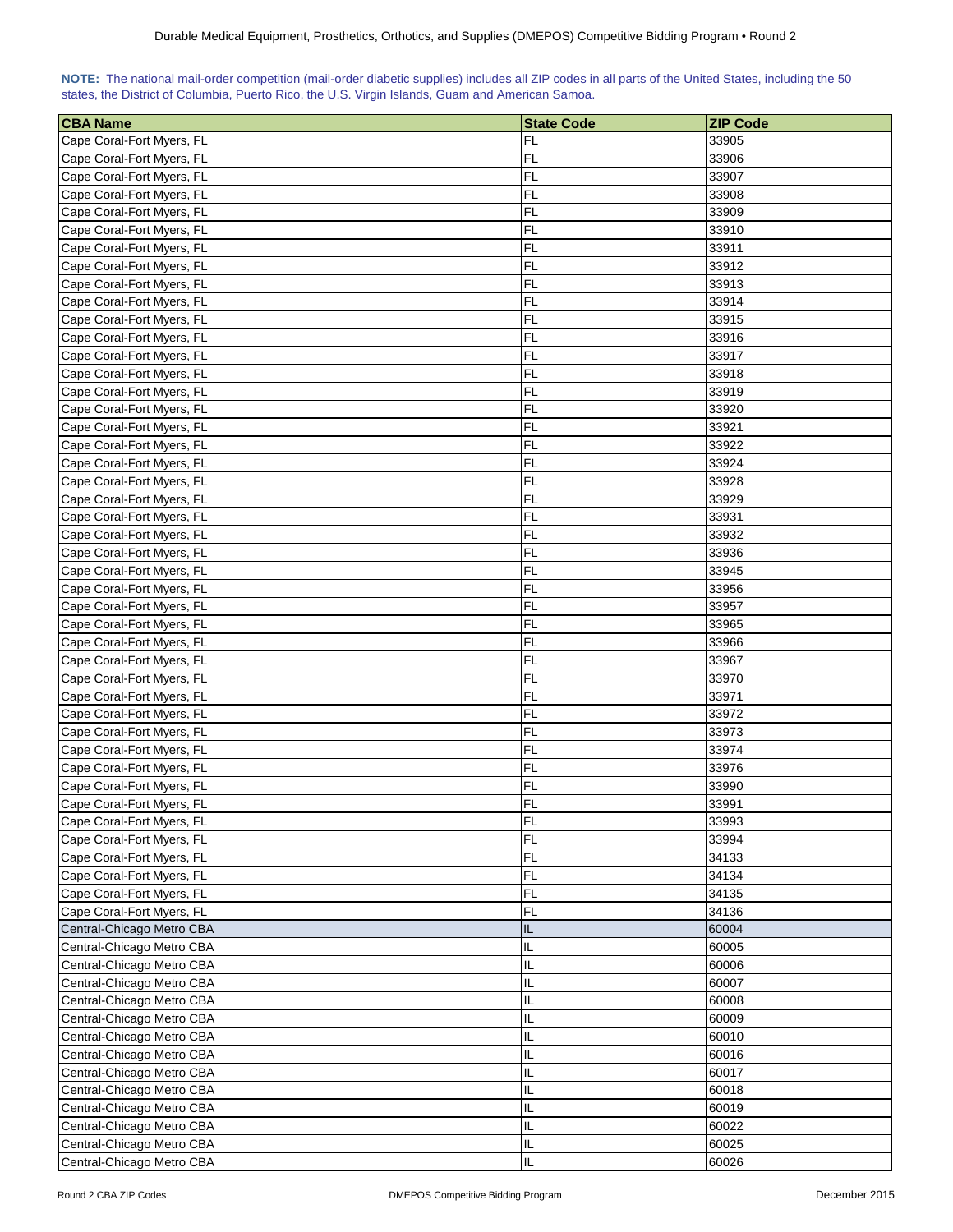| NOTE: The national mail-order competition (mail-order diabetic supplies) includes all ZIP codes in all parts of the United States, including the 50 |  |  |  |  |  |  |  |
|-----------------------------------------------------------------------------------------------------------------------------------------------------|--|--|--|--|--|--|--|
| states, the District of Columbia, Puerto Rico, the U.S. Virgin Islands, Guam and American Samoa.                                                    |  |  |  |  |  |  |  |

| <b>CBA Name</b>                                        | <b>State Code</b> | <b>ZIP Code</b> |
|--------------------------------------------------------|-------------------|-----------------|
| Central-Chicago Metro CBA                              | IL                | 60029           |
| Central-Chicago Metro CBA                              | IL                | 60038           |
| Central-Chicago Metro CBA                              | IL                | 60043           |
| Central-Chicago Metro CBA                              | IL                | 60053           |
| Central-Chicago Metro CBA                              | IL                | 60055           |
| Central-Chicago Metro CBA                              | IL                | 60056           |
| Central-Chicago Metro CBA                              | IL                | 60062           |
|                                                        | IL                |                 |
| Central-Chicago Metro CBA<br>Central-Chicago Metro CBA | IL                | 60065<br>60067  |
| Central-Chicago Metro CBA                              | IL                | 60068           |
|                                                        |                   |                 |
| Central-Chicago Metro CBA                              | IL                | 60070           |
| Central-Chicago Metro CBA                              | IL                | 60074           |
| Central-Chicago Metro CBA                              | IL                | 60076           |
| Central-Chicago Metro CBA                              | IL                | 60077           |
| Central-Chicago Metro CBA                              | IL                | 60078           |
| Central-Chicago Metro CBA                              | IL                | 60082           |
| Central-Chicago Metro CBA                              | IL                | 60090           |
| Central-Chicago Metro CBA                              | IL                | 60091           |
| Central-Chicago Metro CBA                              | IL                | 60093           |
| Central-Chicago Metro CBA                              | IL                | 60094           |
| Central-Chicago Metro CBA                              | IL                | 60095           |
| Central-Chicago Metro CBA                              | IL                | 60101           |
| Central-Chicago Metro CBA                              | IL                | 60103           |
| Central-Chicago Metro CBA                              | IL                | 60104           |
| Central-Chicago Metro CBA                              | IL                | 60105           |
| Central-Chicago Metro CBA                              | IL                | 60106           |
| Central-Chicago Metro CBA                              | IL                | 60107           |
| Central-Chicago Metro CBA                              | IL                | 60108           |
| Central-Chicago Metro CBA                              | IL                | 60116           |
| Central-Chicago Metro CBA                              | IL                | 60117           |
| Central-Chicago Metro CBA                              | IL                | 60126           |
| Central-Chicago Metro CBA                              | IL                | 60128           |
| Central-Chicago Metro CBA                              | IL                | 60130           |
| Central-Chicago Metro CBA                              | IL                | 60131           |
| Central-Chicago Metro CBA                              | IL                | 60132           |
| Central-Chicago Metro CBA                              | IL                | 60133           |
| Central-Chicago Metro CBA                              | IL                | 60137           |
| Central-Chicago Metro CBA                              | Ш                 | 60138           |
| Central-Chicago Metro CBA                              | IL                | 60139           |
| Central-Chicago Metro CBA                              | IL                | 60141           |
| Central-Chicago Metro CBA                              | IL                | 60143           |
| Central-Chicago Metro CBA                              | IL                | 60148           |
| Central-Chicago Metro CBA                              | IL                | 60153           |
| Central-Chicago Metro CBA                              | IL                | 60154           |
| Central-Chicago Metro CBA                              | IL                | 60155           |
| Central-Chicago Metro CBA                              | IL                | 60157           |
| Central-Chicago Metro CBA                              | IL                | 60159           |
| Central-Chicago Metro CBA                              | IL                | 60160           |
| Central-Chicago Metro CBA                              | IL                | 60161           |
| Central-Chicago Metro CBA                              | IL                | 60162           |
| Central-Chicago Metro CBA                              | IL                | 60163           |
| Central-Chicago Metro CBA                              | IL                | 60164           |
| Central-Chicago Metro CBA                              | IL                | 60165           |
| Central-Chicago Metro CBA                              | IL                | 60168           |
| Central-Chicago Metro CBA                              | IL                | 60169           |
| Central-Chicago Metro CBA                              | IL                | 60171           |
| Central-Chicago Metro CBA                              | IL                | 60172           |
| Central-Chicago Metro CBA                              | IL                | 60173           |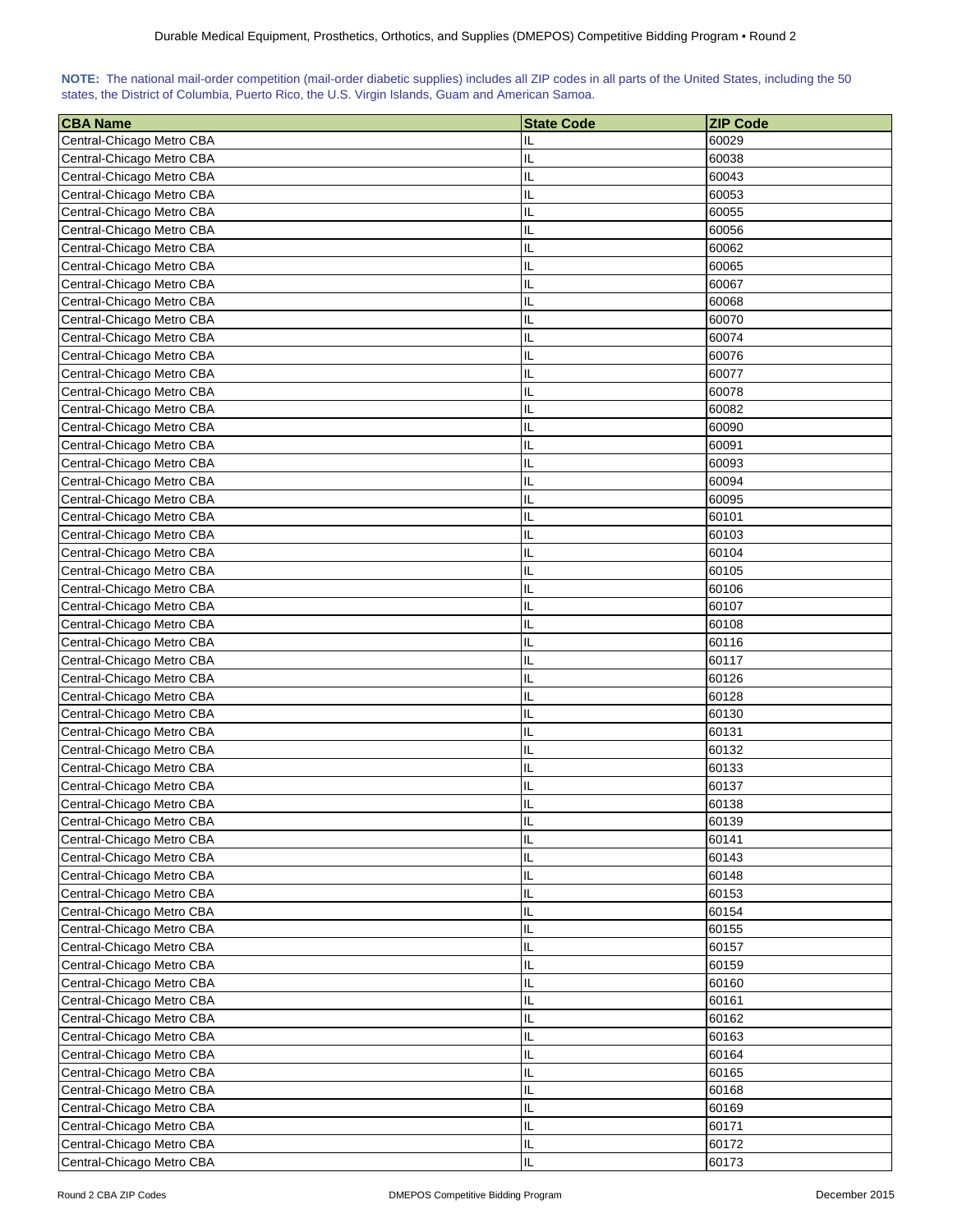| NOTE: The national mail-order competition (mail-order diabetic supplies) includes all ZIP codes in all parts of the United States, including the 50 |  |  |  |  |  |  |  |
|-----------------------------------------------------------------------------------------------------------------------------------------------------|--|--|--|--|--|--|--|
| states, the District of Columbia, Puerto Rico, the U.S. Virgin Islands, Guam and American Samoa.                                                    |  |  |  |  |  |  |  |

| <b>CBA Name</b>           | <b>State Code</b> | <b>ZIP Code</b> |
|---------------------------|-------------------|-----------------|
| Central-Chicago Metro CBA | IL                | 60176           |
| Central-Chicago Metro CBA | IL                | 60179           |
| Central-Chicago Metro CBA | IL                | 60181           |
| Central-Chicago Metro CBA | IL                | 60184           |
| Central-Chicago Metro CBA | IL                | 60185           |
| Central-Chicago Metro CBA | IL                | 60186           |
| Central-Chicago Metro CBA | IL                | 60187           |
| Central-Chicago Metro CBA | IL                | 60188           |
| Central-Chicago Metro CBA | IL                | 60189           |
| Central-Chicago Metro CBA | IL                | 60190           |
| Central-Chicago Metro CBA | IL                | 60191           |
| Central-Chicago Metro CBA | IL                | 60192           |
|                           |                   | 60193           |
| Central-Chicago Metro CBA | IL                |                 |
| Central-Chicago Metro CBA | IL                | 60194           |
| Central-Chicago Metro CBA | IL                | 60195           |
| Central-Chicago Metro CBA | IL                | 60196           |
| Central-Chicago Metro CBA | IL                | 60197           |
| Central-Chicago Metro CBA | IL                | 60199           |
| Central-Chicago Metro CBA | IL                | 60201           |
| Central-Chicago Metro CBA | IL                | 60202           |
| Central-Chicago Metro CBA | IL                | 60203           |
| Central-Chicago Metro CBA | IL                | 60204           |
| Central-Chicago Metro CBA | IL                | 60208           |
| Central-Chicago Metro CBA | IL                | 60209           |
| Central-Chicago Metro CBA | IL                | 60290           |
| Central-Chicago Metro CBA | IL                | 60301           |
| Central-Chicago Metro CBA | IL                | 60302           |
| Central-Chicago Metro CBA | IL                | 60303           |
| Central-Chicago Metro CBA | IL                | 60304           |
| Central-Chicago Metro CBA | IL                | 60305           |
| Central-Chicago Metro CBA | IL                | 60399           |
| Central-Chicago Metro CBA | IL                | 60402           |
| Central-Chicago Metro CBA | IL                | 60406           |
| Central-Chicago Metro CBA | IL                | 60409           |
| Central-Chicago Metro CBA | IL                | 60411           |
| Central-Chicago Metro CBA | IL                | 60412           |
| Central-Chicago Metro CBA | IL                | 60415           |
| Central-Chicago Metro CBA | П                 | 60419           |
| Central-Chicago Metro CBA | IL                | 60422           |
| Central-Chicago Metro CBA | IL                | 60425           |
| Central-Chicago Metro CBA | IL                | 60426           |
| Central-Chicago Metro CBA | IL                | 60428           |
| Central-Chicago Metro CBA | IL                | 60429           |
| Central-Chicago Metro CBA | IL                | 60430           |
| Central-Chicago Metro CBA | IL                | 60438           |
| Central-Chicago Metro CBA | IL                | 60439           |
| Central-Chicago Metro CBA | IL                | 60443           |
| Central-Chicago Metro CBA | IL                | 60445           |
| Central-Chicago Metro CBA | IL                | 60452           |
| Central-Chicago Metro CBA | IL                | 60453           |
| Central-Chicago Metro CBA | IL                | 60454           |
| Central-Chicago Metro CBA | IL                | 60455           |
| Central-Chicago Metro CBA | IL                | 60456           |
| Central-Chicago Metro CBA | IL                | 60457           |
| Central-Chicago Metro CBA | IL                | 60458           |
| Central-Chicago Metro CBA | IL                | 60459           |
| Central-Chicago Metro CBA | IL                | 60461           |
| Central-Chicago Metro CBA | IL                | 60462           |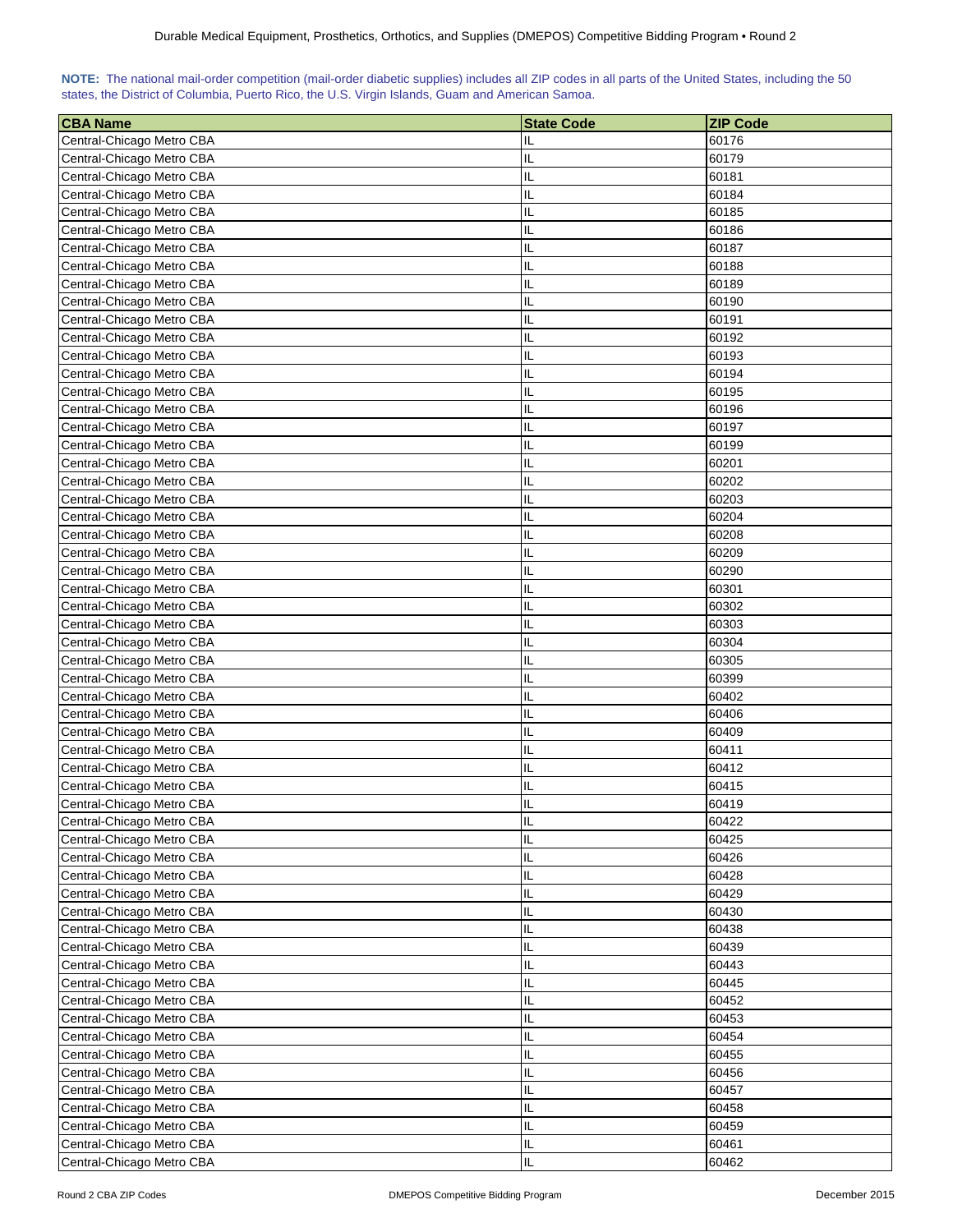| NOTE: The national mail-order competition (mail-order diabetic supplies) includes all ZIP codes in all parts of the United States, including the 50 |  |  |  |  |  |  |  |
|-----------------------------------------------------------------------------------------------------------------------------------------------------|--|--|--|--|--|--|--|
| states, the District of Columbia, Puerto Rico, the U.S. Virgin Islands, Guam and American Samoa.                                                    |  |  |  |  |  |  |  |

| <b>CBA Name</b>                                        | <b>State Code</b> | <b>ZIP Code</b> |
|--------------------------------------------------------|-------------------|-----------------|
| Central-Chicago Metro CBA                              | IL                | 60463           |
| Central-Chicago Metro CBA                              | IL                | 60464           |
| Central-Chicago Metro CBA                              | IL                | 60465           |
| Central-Chicago Metro CBA                              | IL                | 60466           |
| Central-Chicago Metro CBA                              | IL                | 60467           |
| Central-Chicago Metro CBA                              | IL                | 60469           |
| Central-Chicago Metro CBA                              | IL                | 60471           |
|                                                        | IL                |                 |
| Central-Chicago Metro CBA<br>Central-Chicago Metro CBA | IL                | 60472<br>60473  |
|                                                        |                   |                 |
| Central-Chicago Metro CBA                              | IL                | 60476           |
| Central-Chicago Metro CBA                              | IL                | 60477           |
| Central-Chicago Metro CBA                              | IL                | 60478           |
| Central-Chicago Metro CBA                              | IL                | 60480           |
| Central-Chicago Metro CBA                              | IL                | 60482           |
| Central-Chicago Metro CBA                              | IL                | 60487           |
| Central-Chicago Metro CBA                              | IL                | 60499           |
| Central-Chicago Metro CBA                              | IL                | 60501           |
| Central-Chicago Metro CBA                              | IL                | 60502           |
| Central-Chicago Metro CBA                              | IL                | 60504           |
| Central-Chicago Metro CBA                              | IL                | 60513           |
| Central-Chicago Metro CBA                              | IL                | 60514           |
| Central-Chicago Metro CBA                              | IL                | 60515           |
| Central-Chicago Metro CBA                              | IL                | 60516           |
| Central-Chicago Metro CBA                              | IL                | 60517           |
| Central-Chicago Metro CBA                              | IL                | 60519           |
| Central-Chicago Metro CBA                              | IL                | 60521           |
| Central-Chicago Metro CBA                              | IL                | 60522           |
| Central-Chicago Metro CBA                              | IL                | 60523           |
| Central-Chicago Metro CBA                              | IL                | 60525           |
| Central-Chicago Metro CBA                              | IL                | 60526           |
| Central-Chicago Metro CBA                              | IL                | 60527           |
| Central-Chicago Metro CBA                              | IL                | 60532           |
| Central-Chicago Metro CBA                              | IL                | 60534           |
| Central-Chicago Metro CBA                              | IL                | 60540           |
| Central-Chicago Metro CBA                              | IL                | 60546           |
| Central-Chicago Metro CBA                              | IL                | 60555           |
| Central-Chicago Metro CBA                              | IL                | 60558           |
| Central-Chicago Metro CBA                              | Ш                 | 60559           |
| Central-Chicago Metro CBA                              | IL                | 60561           |
| Central-Chicago Metro CBA                              | IL                | 60563           |
| Central-Chicago Metro CBA                              | IL                | 60565           |
| Central-Chicago Metro CBA                              | IL                | 60566           |
| Central-Chicago Metro CBA                              | IL                | 60567           |
| Central-Chicago Metro CBA                              | IL                | 60569           |
| Central-Chicago Metro CBA                              | IL                | 60572           |
| Central-Chicago Metro CBA                              | IL                | 60598           |
| Central-Chicago Metro CBA                              | IL                | 60599           |
| Central-Chicago Metro CBA                              | IL                | 60601           |
| Central-Chicago Metro CBA                              | IL                | 60602           |
| Central-Chicago Metro CBA                              | IL                | 60603           |
| Central-Chicago Metro CBA                              | IL                | 60604           |
| Central-Chicago Metro CBA                              | IL                | 60605           |
| Central-Chicago Metro CBA                              | IL                | 60606           |
| Central-Chicago Metro CBA                              | IL                | 60607           |
| Central-Chicago Metro CBA                              | IL                | 60608           |
| Central-Chicago Metro CBA                              | IL                | 60609           |
| Central-Chicago Metro CBA                              | IL                | 60610           |
| Central-Chicago Metro CBA                              | IL                | 60611           |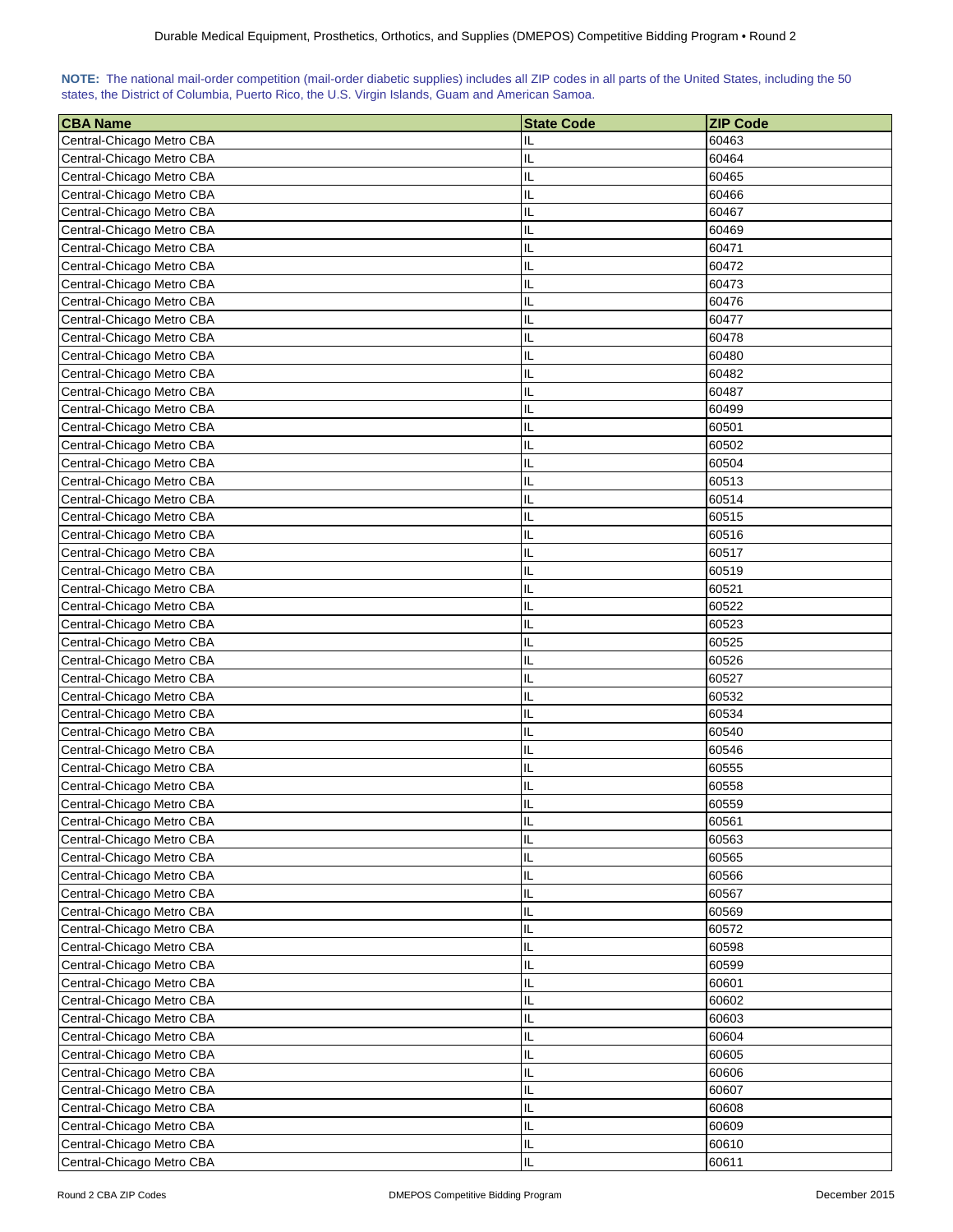| NOTE: The national mail-order competition (mail-order diabetic supplies) includes all ZIP codes in all parts of the United States, including the 50 |  |  |  |  |  |  |  |
|-----------------------------------------------------------------------------------------------------------------------------------------------------|--|--|--|--|--|--|--|
| states, the District of Columbia, Puerto Rico, the U.S. Virgin Islands, Guam and American Samoa.                                                    |  |  |  |  |  |  |  |

| <b>CBA Name</b>           | <b>State Code</b> | <b>ZIP Code</b> |
|---------------------------|-------------------|-----------------|
| Central-Chicago Metro CBA | IL                | 60612           |
| Central-Chicago Metro CBA | IL                | 60613           |
| Central-Chicago Metro CBA | IL                | 60614           |
| Central-Chicago Metro CBA | IL                | 60615           |
| Central-Chicago Metro CBA | IL                | 60616           |
| Central-Chicago Metro CBA | IL                | 60617           |
| Central-Chicago Metro CBA | IL                | 60618           |
| Central-Chicago Metro CBA | IL                | 60619           |
| Central-Chicago Metro CBA | IL                | 60620           |
| Central-Chicago Metro CBA | IL                | 60621           |
| Central-Chicago Metro CBA | IL                | 60622           |
| Central-Chicago Metro CBA | IL                | 60623           |
|                           |                   | 60624           |
| Central-Chicago Metro CBA | IL                |                 |
| Central-Chicago Metro CBA | IL                | 60625           |
| Central-Chicago Metro CBA | IL                | 60626           |
| Central-Chicago Metro CBA | IL                | 60628           |
| Central-Chicago Metro CBA | IL                | 60629           |
| Central-Chicago Metro CBA | IL                | 60630           |
| Central-Chicago Metro CBA | IL                | 60631           |
| Central-Chicago Metro CBA | IL                | 60632           |
| Central-Chicago Metro CBA | IL                | 60633           |
| Central-Chicago Metro CBA | IL                | 60634           |
| Central-Chicago Metro CBA | IL                | 60636           |
| Central-Chicago Metro CBA | IL                | 60637           |
| Central-Chicago Metro CBA | IL                | 60638           |
| Central-Chicago Metro CBA | IL                | 60639           |
| Central-Chicago Metro CBA | IL                | 60640           |
| Central-Chicago Metro CBA | IL                | 60641           |
| Central-Chicago Metro CBA | IL                | 60642           |
| Central-Chicago Metro CBA | IL                | 60643           |
| Central-Chicago Metro CBA | IL                | 60644           |
| Central-Chicago Metro CBA | IL                | 60645           |
| Central-Chicago Metro CBA | IL                | 60646           |
| Central-Chicago Metro CBA | IL                | 60647           |
| Central-Chicago Metro CBA | IL                | 60649           |
| Central-Chicago Metro CBA | IL                | 60651           |
| Central-Chicago Metro CBA | IL<br>Ш           | 60652           |
| Central-Chicago Metro CBA |                   | 60653           |
| Central-Chicago Metro CBA | IL                | 60654           |
| Central-Chicago Metro CBA | IL                | 60655           |
| Central-Chicago Metro CBA | IL                | 60656           |
| Central-Chicago Metro CBA | IL                | 60657           |
| Central-Chicago Metro CBA | IL                | 60659           |
| Central-Chicago Metro CBA | IL                | 60660           |
| Central-Chicago Metro CBA | IL                | 60661           |
| Central-Chicago Metro CBA | IL                | 60664           |
| Central-Chicago Metro CBA | IL                | 60666           |
| Central-Chicago Metro CBA | IL                | 60668           |
| Central-Chicago Metro CBA | IL                | 60669           |
| Central-Chicago Metro CBA | IL                | 60670           |
| Central-Chicago Metro CBA | IL                | 60673           |
| Central-Chicago Metro CBA | IL                | 60674           |
| Central-Chicago Metro CBA | IL                | 60675           |
| Central-Chicago Metro CBA | IL                | 60677           |
| Central-Chicago Metro CBA | IL                | 60678           |
| Central-Chicago Metro CBA | IL                | 60680           |
| Central-Chicago Metro CBA | IL                | 60681           |
| Central-Chicago Metro CBA | IL                | 60682           |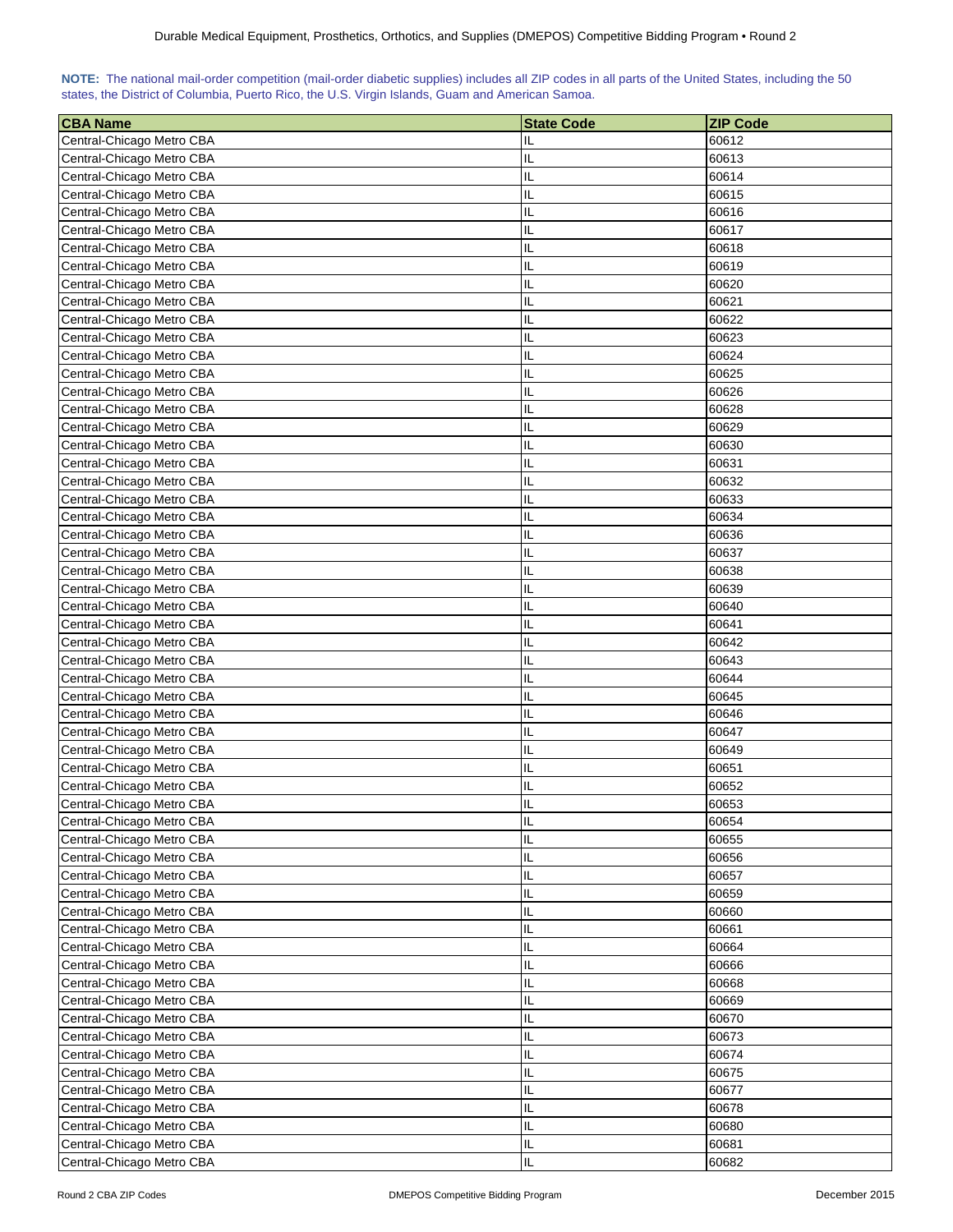| NOTE: The national mail-order competition (mail-order diabetic supplies) includes all ZIP codes in all parts of the United States, including the 50 |  |  |  |  |  |  |  |
|-----------------------------------------------------------------------------------------------------------------------------------------------------|--|--|--|--|--|--|--|
| states, the District of Columbia, Puerto Rico, the U.S. Virgin Islands, Guam and American Samoa.                                                    |  |  |  |  |  |  |  |

| <b>CBA Name</b>                             | <b>State Code</b> | <b>ZIP Code</b> |
|---------------------------------------------|-------------------|-----------------|
| Central-Chicago Metro CBA                   | IL                | 60684           |
| Central-Chicago Metro CBA                   | IL                | 60685           |
| Central-Chicago Metro CBA                   | IL                | 60686           |
| Central-Chicago Metro CBA                   | IL                | 60687           |
| Central-Chicago Metro CBA                   | IL                | 60688           |
| Central-Chicago Metro CBA                   | IL                | 60689           |
| Central-Chicago Metro CBA                   | IL                | 60690           |
| Central-Chicago Metro CBA                   | IL                | 60691           |
| Central-Chicago Metro CBA                   | IL                | 60693           |
| Central-Chicago Metro CBA                   | IL                | 60694           |
| Central-Chicago Metro CBA                   | IL                | 60695           |
| Central-Chicago Metro CBA                   | IL                | 60696           |
|                                             | IL                | 60697           |
| Central-Chicago Metro CBA                   | IL                |                 |
| Central-Chicago Metro CBA                   |                   | 60699           |
| Central-Chicago Metro CBA                   | IL                | 60701           |
| Central-Chicago Metro CBA                   | IL                | 60706           |
| Central-Chicago Metro CBA                   | IL                | 60707           |
| Central-Chicago Metro CBA                   | IL                | 60712           |
| Central-Chicago Metro CBA                   | IL                | 60714           |
| Central-Chicago Metro CBA                   | IL                | 60803           |
| Central-Chicago Metro CBA                   | IL                | 60804           |
| Central-Chicago Metro CBA                   | IL                | 60805           |
| Central-Chicago Metro CBA                   | IL                | 60827           |
| Charleston-North Charleston-Summerville, SC | <b>SC</b>         | 29401           |
| Charleston-North Charleston-Summerville, SC | SC                | 29402           |
| Charleston-North Charleston-Summerville, SC | SC                | 29403           |
| Charleston-North Charleston-Summerville, SC | SC                | 29404           |
| Charleston-North Charleston-Summerville, SC | SC                | 29405           |
| Charleston-North Charleston-Summerville, SC | SC                | 29406           |
| Charleston-North Charleston-Summerville, SC | SC                | 29407           |
| Charleston-North Charleston-Summerville, SC | SC                | 29409           |
| Charleston-North Charleston-Summerville, SC | SC                | 29410           |
| Charleston-North Charleston-Summerville, SC | SC                | 29412           |
| Charleston-North Charleston-Summerville, SC | SC                | 29413           |
| Charleston-North Charleston-Summerville, SC | SC                | 29414           |
| Charleston-North Charleston-Summerville, SC | SC                | 29415           |
| Charleston-North Charleston-Summerville, SC | SC                | 29416           |
| Charleston-North Charleston-Summerville, SC | SC                | 29417           |
| Charleston-North Charleston-Summerville, SC | SC                | 29418           |
| Charleston-North Charleston-Summerville, SC | SC                | 29419           |
| Charleston-North Charleston-Summerville, SC | SC                | 29420           |
| Charleston-North Charleston-Summerville, SC | SC                | 29422           |
| Charleston-North Charleston-Summerville, SC | SC                | 29423           |
| Charleston-North Charleston-Summerville, SC | SC                | 29424           |
| Charleston-North Charleston-Summerville, SC | SC                | 29425           |
| Charleston-North Charleston-Summerville, SC | SC                | 29426           |
| Charleston-North Charleston-Summerville, SC | SC                | 29429           |
| Charleston-North Charleston-Summerville, SC | SC                | 29430           |
| Charleston-North Charleston-Summerville, SC | SC                | 29431           |
| Charleston-North Charleston-Summerville, SC | SC                | 29434           |
| Charleston-North Charleston-Summerville, SC | SC                | 29436           |
| Charleston-North Charleston-Summerville, SC | SC                | 29437           |
| Charleston-North Charleston-Summerville, SC | SC                | 29439           |
| Charleston-North Charleston-Summerville, SC | SC                | 29445           |
| Charleston-North Charleston-Summerville, SC | SC                | 29447           |
| Charleston-North Charleston-Summerville, SC | SC                | 29448           |
| Charleston-North Charleston-Summerville, SC | <b>SC</b>         | 29449           |
| Charleston-North Charleston-Summerville, SC | SC                | 29450           |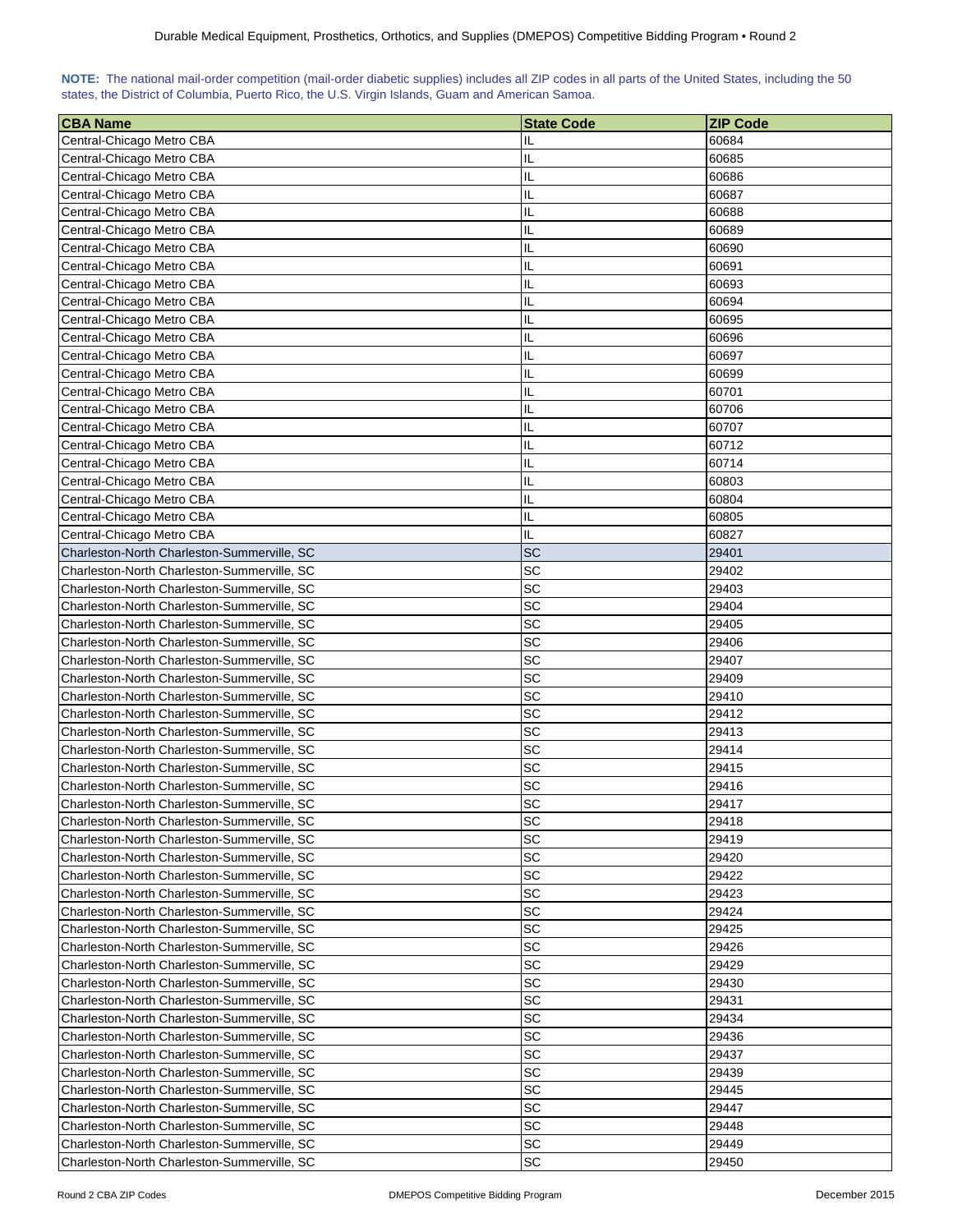| NOTE: The national mail-order competition (mail-order diabetic supplies) includes all ZIP codes in all parts of the United States, including the 50 |  |  |  |  |  |  |  |
|-----------------------------------------------------------------------------------------------------------------------------------------------------|--|--|--|--|--|--|--|
| states, the District of Columbia, Puerto Rico, the U.S. Virgin Islands, Guam and American Samoa.                                                    |  |  |  |  |  |  |  |

| <b>CBA Name</b>                             | <b>State Code</b> | <b>ZIP Code</b> |
|---------------------------------------------|-------------------|-----------------|
| Charleston-North Charleston-Summerville, SC | SC                | 29451           |
| Charleston-North Charleston-Summerville, SC | SC                | 29453           |
| Charleston-North Charleston-Summerville, SC | SC                | 29455           |
| Charleston-North Charleston-Summerville, SC | SC                | 29456           |
| Charleston-North Charleston-Summerville, SC | SC                | 29457           |
| Charleston-North Charleston-Summerville, SC | SC                | 29458           |
| Charleston-North Charleston-Summerville, SC | SC                | 29461           |
| Charleston-North Charleston-Summerville, SC | SC                | 29464           |
| Charleston-North Charleston-Summerville, SC | SC                | 29465           |
| Charleston-North Charleston-Summerville, SC | SC                | 29466           |
| Charleston-North Charleston-Summerville, SC | SC                | 29468           |
| Charleston-North Charleston-Summerville, SC | <b>SC</b>         | 29469           |
| Charleston-North Charleston-Summerville, SC | <b>SC</b>         | 29470           |
| Charleston-North Charleston-Summerville, SC | SC                | 29471           |
| Charleston-North Charleston-Summerville, SC | SC                | 29472           |
| Charleston-North Charleston-Summerville, SC | <b>SC</b>         | 29476           |
| Charleston-North Charleston-Summerville, SC | SC                | 29477           |
| Charleston-North Charleston-Summerville, SC | SC                | 29479           |
| Charleston-North Charleston-Summerville, SC | <b>SC</b>         | 29482           |
| Charleston-North Charleston-Summerville, SC | SC                | 29483           |
| Charleston-North Charleston-Summerville, SC | SC                | 29484           |
|                                             | <b>SC</b>         | 29485           |
| Charleston-North Charleston-Summerville, SC | <b>SC</b>         | 29486           |
| Charleston-North Charleston-Summerville, SC | SC                |                 |
| Charleston-North Charleston-Summerville, SC |                   | 29487           |
| Charleston-North Charleston-Summerville, SC | SC                | 29492           |
| Chattanooga, TN-GA                          | GA                | 30707           |
| Chattanooga, TN-GA                          | GА                | 30725           |
| Chattanooga, TN-GA                          | GА                | 30726           |
| Chattanooga, TN-GA                          | GА                | 30728           |
| Chattanooga, TN-GA                          | GА                | 30736           |
| Chattanooga, TN-GA                          | GА                | 30738           |
| Chattanooga, TN-GA                          | GА                | 30739           |
| Chattanooga, TN-GA                          | GА                | 30741           |
| Chattanooga, TN-GA                          | GА                | 30742           |
| Chattanooga, TN-GA                          | GА                | 30750           |
| Chattanooga, TN-GA                          | GА                | 30752           |
| Chattanooga, TN-GA                          | GА                | 30757           |
| Chattanooga, TN-GA                          | <b>TN</b>         | 37302           |
| Chattanooga, TN-GA                          | <b>TN</b>         | 37304           |
| Chattanooga, TN-GA                          | <b>TN</b>         | 37308           |
| Chattanooga, TN-GA                          | <b>TN</b>         | 37315           |
| Chattanooga, TN-GA                          | ΤN                | 37327           |
| Chattanooga, TN-GA                          | ΤN                | 37340           |
| Chattanooga, TN-GA                          | TN                | 37341           |
| Chattanooga, TN-GA                          | ΤN                | 37343           |
| Chattanooga, TN-GA                          | ΤN                | 37347           |
| Chattanooga, TN-GA                          | <b>TN</b>         | 37350           |
| Chattanooga, TN-GA                          | <b>TN</b>         | 37351           |
| Chattanooga, TN-GA                          | <b>TN</b>         | 37356           |
| Chattanooga, TN-GA                          | ΤN                | 37363           |
| Chattanooga, TN-GA                          | ΤN                | 37373           |
| Chattanooga, TN-GA                          | ΤN                | 37374           |
| Chattanooga, TN-GA                          | ΤN                | 37377           |
| Chattanooga, TN-GA                          | ΤN                | 37379           |
| Chattanooga, TN-GA                          | ΤN                | 37380           |
| Chattanooga, TN-GA                          | ΤN                | 37384           |
| Chattanooga, TN-GA                          | ΤN                | 37396           |
| Chattanooga, TN-GA                          | TN                | 37397           |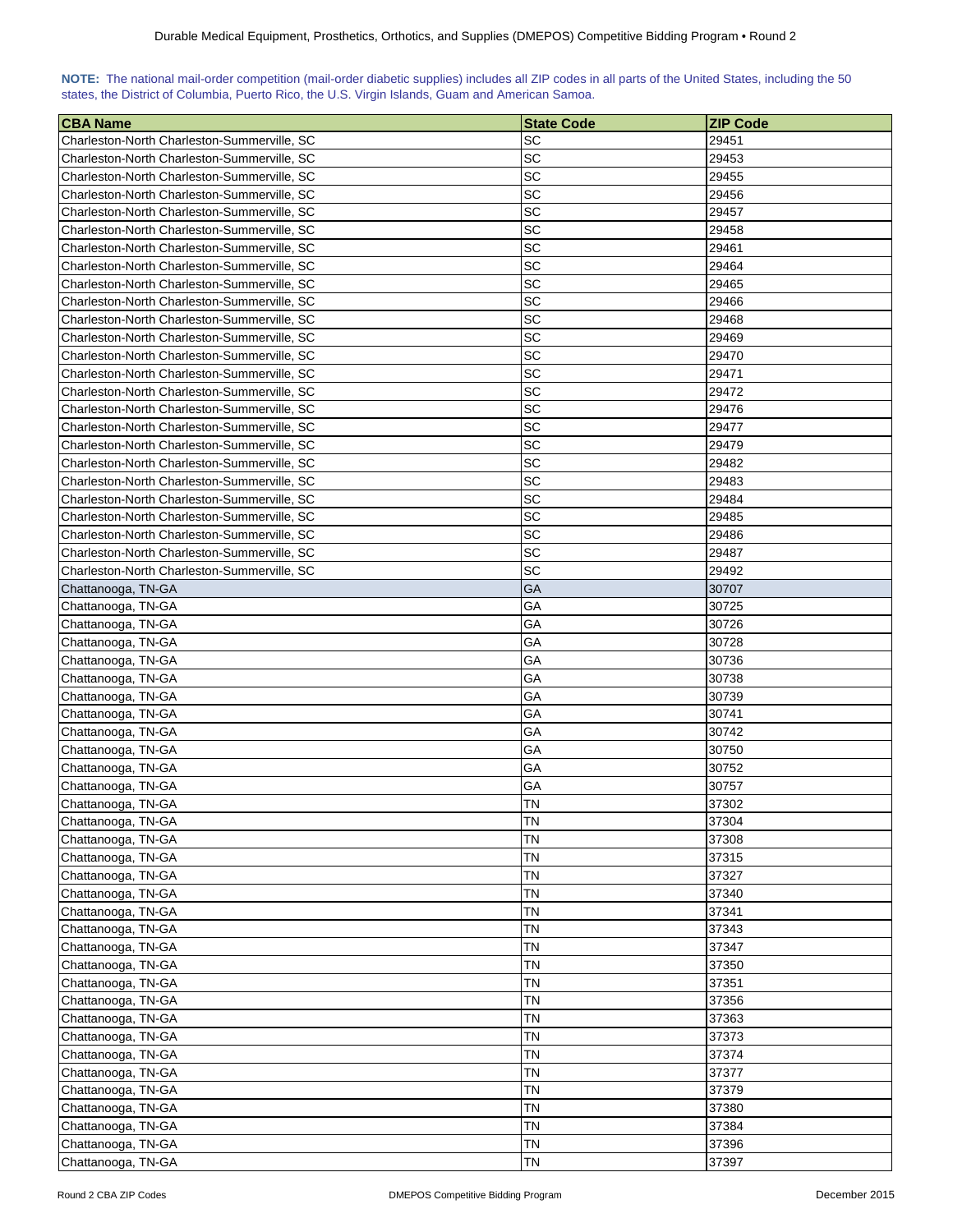| NOTE: The national mail-order competition (mail-order diabetic supplies) includes all ZIP codes in all parts of the United States, including the 50 |  |  |  |  |  |  |  |
|-----------------------------------------------------------------------------------------------------------------------------------------------------|--|--|--|--|--|--|--|
| states, the District of Columbia, Puerto Rico, the U.S. Virgin Islands, Guam and American Samoa.                                                    |  |  |  |  |  |  |  |

| <b>CBA Name</b>      | <b>State Code</b> | <b>ZIP Code</b> |
|----------------------|-------------------|-----------------|
| Chattanooga, TN-GA   | ΤN                | 37401           |
| Chattanooga, TN-GA   | ΤN                | 37402           |
| Chattanooga, TN-GA   | <b>TN</b>         | 37403           |
| Chattanooga, TN-GA   | ΤN                | 37404           |
| Chattanooga, TN-GA   | ΤN                | 37405           |
| Chattanooga, TN-GA   | ΤN                | 37406           |
| Chattanooga, TN-GA   | ΤN                | 37407           |
| Chattanooga, TN-GA   | ΤN                | 37408           |
| Chattanooga, TN-GA   | <b>TN</b>         | 37409           |
| Chattanooga, TN-GA   | <b>TN</b>         | 37410           |
| Chattanooga, TN-GA   | ΤN                | 37411           |
| Chattanooga, TN-GA   | <b>TN</b>         | 37412           |
| Chattanooga, TN-GA   | ΤN                | 37414           |
| Chattanooga, TN-GA   | ΤN                | 37415           |
| Chattanooga, TN-GA   | <b>TN</b>         | 37416           |
| Chattanooga, TN-GA   | ΤN                | 37419           |
| Chattanooga, TN-GA   | ΤN                | 37421           |
| Chattanooga, TN-GA   | ΤN                | 37422           |
| Chattanooga, TN-GA   | TΝ                | 37424           |
| Chattanooga, TN-GA   | TΝ                | 37450           |
| Colorado Springs, CO | CO                | 80106           |
| Colorado Springs, CO | CO                | 80132           |
| Colorado Springs, CO | CO                | 80133           |
| Colorado Springs, CO | CO                | 80808           |
| Colorado Springs, CO | CO                | 80809           |
| Colorado Springs, CO | CO                | 80813           |
|                      |                   |                 |
| Colorado Springs, CO | CO<br>CO          | 80814           |
| Colorado Springs, CO |                   | 80816           |
| Colorado Springs, CO | CO                | 80817           |
| Colorado Springs, CO | CO<br>CO          | 80819           |
| Colorado Springs, CO |                   | 80829           |
| Colorado Springs, CO | CO                | 80831           |
| Colorado Springs, CO | CO                | 80833           |
| Colorado Springs, CO | CO<br>CO          | 80840           |
| Colorado Springs, CO |                   | 80841           |
| Colorado Springs, CO | CO                | 80860           |
| Colorado Springs, CO | CO                | 80863           |
| Colorado Springs, CO | CO                | 80864           |
| Colorado Springs, CO | CO                | 80866           |
| Colorado Springs, CO | CO                | 80901           |
| Colorado Springs, CO | CO                | 80902           |
| Colorado Springs, CO | CO                | 80903           |
| Colorado Springs, CO | CO                | 80904           |
| Colorado Springs, CO | $_{\rm CO}$       | 80905           |
| Colorado Springs, CO | CO                | 80906           |
| Colorado Springs, CO | CO                | 80907           |
| Colorado Springs, CO | CO                | 80908           |
| Colorado Springs, CO | CO                | 80909           |
| Colorado Springs, CO | CO                | 80910           |
| Colorado Springs, CO | CO                | 80911           |
| Colorado Springs, CO | CO                | 80912           |
| Colorado Springs, CO | CO                | 80913           |
| Colorado Springs, CO | CO                | 80914           |
| Colorado Springs, CO | CO                | 80915           |
| Colorado Springs, CO | CO                | 80916           |
| Colorado Springs, CO | CO                | 80917           |
| Colorado Springs, CO | CO                | 80918           |
| Colorado Springs, CO | CO                | 80919           |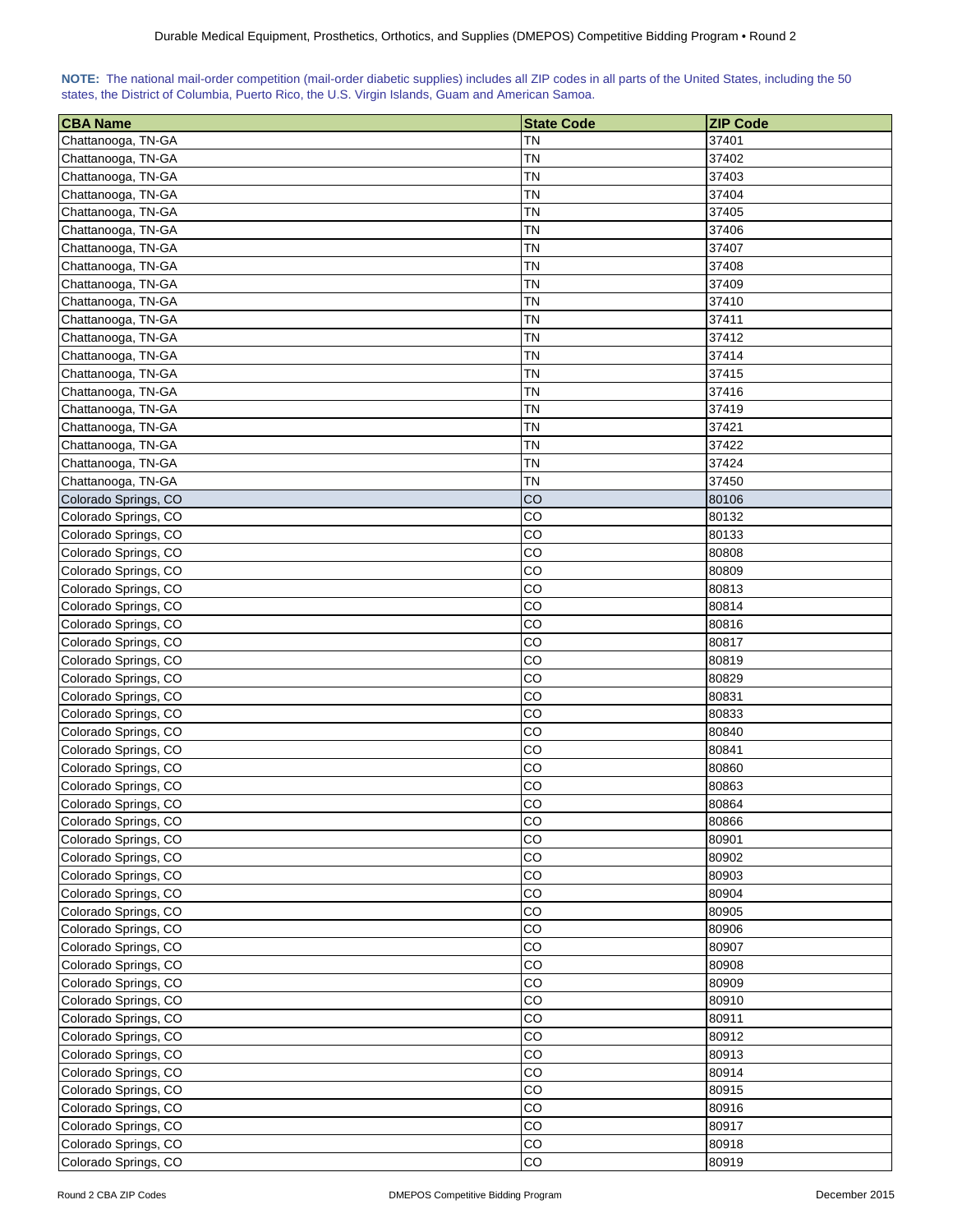| <b>CBA Name</b>                              | <b>State Code</b>            | <b>ZIP Code</b> |
|----------------------------------------------|------------------------------|-----------------|
| Colorado Springs, CO                         | CO                           | 80920           |
| Colorado Springs, CO                         | CO                           | 80921           |
| Colorado Springs, CO                         | CO                           | 80922           |
| Colorado Springs, CO                         | CO                           | 80923           |
| Colorado Springs, CO                         | CO                           | 80924           |
| Colorado Springs, CO                         | CO                           | 80925           |
| Colorado Springs, CO                         | CO                           | 80926           |
| Colorado Springs, CO                         | CO                           | 80927           |
| Colorado Springs, CO                         | CO                           | 80928           |
| Colorado Springs, CO                         | CO                           | 80929           |
| Colorado Springs, CO                         | CO                           | 80930           |
| Colorado Springs, CO                         | CO                           | 80931           |
| Colorado Springs, CO                         | CO                           | 80932           |
| Colorado Springs, CO                         | CO                           | 80933           |
| Colorado Springs, CO                         | CO                           | 80934           |
| Colorado Springs, CO                         | CO                           | 80935           |
| Colorado Springs, CO                         | CO                           | 80936           |
| Colorado Springs, CO                         | CO                           | 80937           |
| Colorado Springs, CO                         | CO                           | 80938           |
| Colorado Springs, CO                         | CO                           | 80939           |
|                                              |                              | 80940           |
| Colorado Springs, CO                         | CO                           |                 |
| Colorado Springs, CO                         | CO                           | 80941           |
| Colorado Springs, CO<br>Colorado Springs, CO | CO                           | 80942           |
|                                              | CO                           | 80943<br>80944  |
| Colorado Springs, CO<br>Colorado Springs, CO | CO<br>CO                     |                 |
|                                              |                              | 80945           |
| Colorado Springs, CO                         | CO<br>CO                     | 80946<br>80947  |
| Colorado Springs, CO                         | CO                           | 80949           |
| Colorado Springs, CO<br>Colorado Springs, CO | CO                           | 80950           |
| Colorado Springs, CO                         | CO                           | 80951           |
| Colorado Springs, CO                         | CO                           | 80960           |
| Colorado Springs, CO                         | CO                           | 80962           |
| Colorado Springs, CO                         | CO                           | 80970           |
| Colorado Springs, CO                         | CO                           | 80977           |
| Colorado Springs, CO                         | CO                           | 80995           |
| Colorado Springs, CO                         | CO                           | 80997           |
| Columbia, SC                                 | <b>SC</b>                    | 29002           |
| Columbia, SC                                 | SC                           | 29006           |
| Columbia, SC                                 | SC                           | 29009           |
| Columbia, SC                                 | SC                           | 29015           |
| Columbia, SC                                 | SC                           | 29016           |
| Columbia, SC                                 | SC                           | 29020           |
| Columbia, SC                                 | SC                           | 29021           |
| Columbia, SC                                 | <b>SC</b>                    | 29030           |
| Columbia, SC                                 | SC                           | 29032           |
| Columbia, SC                                 | $\operatorname{\textsf{SC}}$ | 29033           |
| Columbia, SC                                 | SC                           | 29036           |
| Columbia, SC                                 | $\operatorname{\textsf{SC}}$ | 29044           |
| Columbia, SC                                 | <b>SC</b>                    | 29045           |
| Columbia, SC                                 | <b>SC</b>                    | 29052           |
| Columbia, SC                                 | SC                           | 29053           |
| Columbia, SC                                 | SC                           | 29054           |
| Columbia, SC                                 | SC                           | 29061           |
| Columbia, SC                                 | <b>SC</b>                    | 29063           |
| Columbia, SC                                 | <b>SC</b>                    | 29065           |
| Columbia, SC                                 | SC                           | 29070           |
| Columbia, SC                                 | SC                           | 29071           |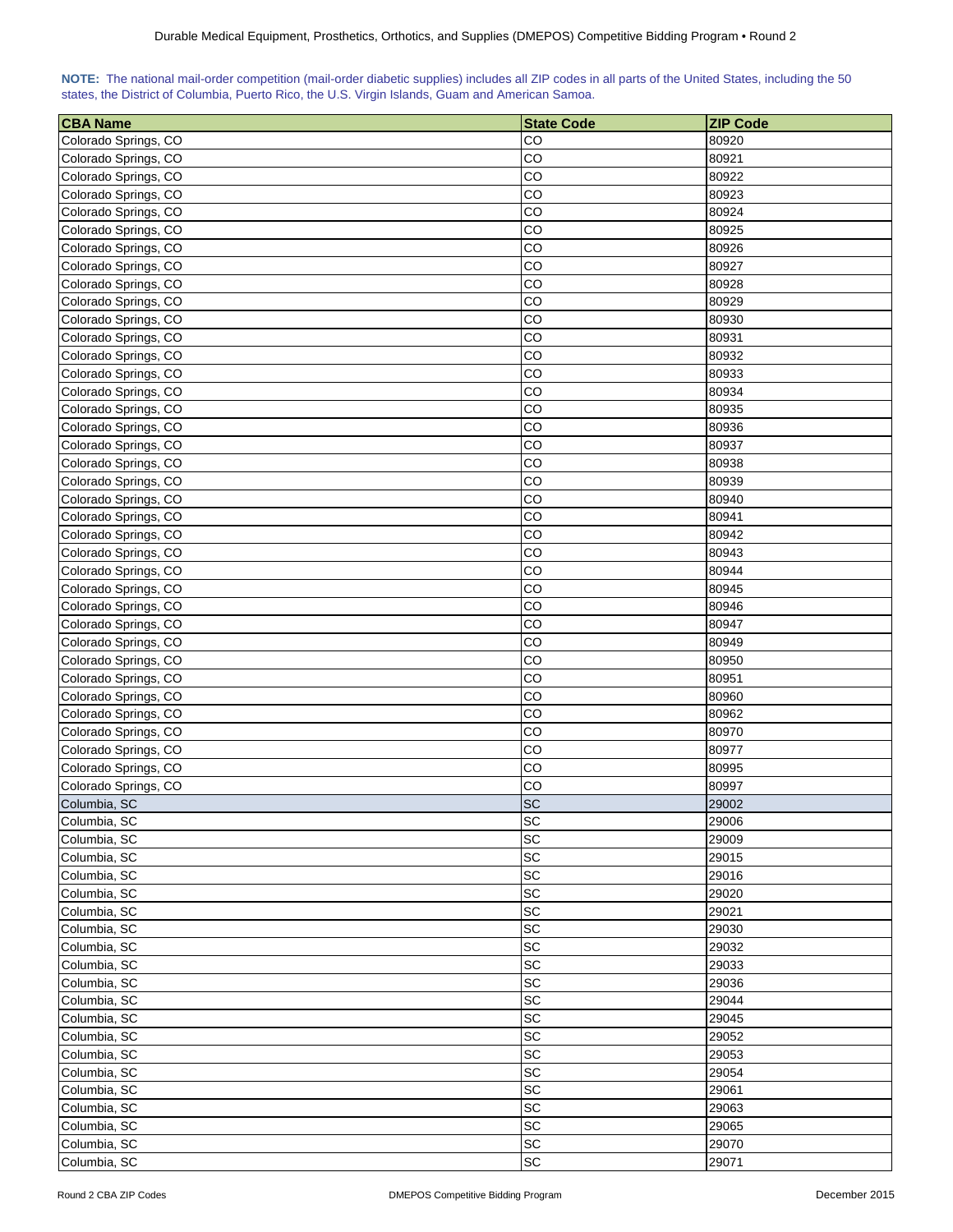|  | NOTE: The national mail-order competition (mail-order diabetic supplies) includes all ZIP codes in all parts of the United States, including the 50 |  |  |  |  |
|--|-----------------------------------------------------------------------------------------------------------------------------------------------------|--|--|--|--|
|  | states, the District of Columbia, Puerto Rico, the U.S. Virgin Islands, Guam and American Samoa.                                                    |  |  |  |  |

| <b>CBA Name</b> | <b>State Code</b>            | <b>ZIP Code</b> |
|-----------------|------------------------------|-----------------|
| Columbia, SC    | <b>SC</b>                    | 29072           |
| Columbia, SC    | SC                           | 29073           |
| Columbia, SC    | SC                           | 29074           |
| Columbia, SC    | SC                           | 29078           |
| Columbia, SC    | SC                           | 29123           |
| Columbia, SC    | $\operatorname{\textsf{SC}}$ | 29130           |
| Columbia, SC    | $\operatorname{\textsf{SC}}$ | 29132           |
| Columbia, SC    | SC                           | 29135           |
| Columbia, SC    | SC                           | 29147           |
| Columbia, SC    | SC                           | 29160           |
| Columbia, SC    | SC                           |                 |
|                 |                              | 29169           |
| Columbia, SC    | SC                           | 29170           |
| Columbia, SC    | SC                           | 29171           |
| Columbia, SC    | SC                           | 29172           |
| Columbia, SC    | SC                           | 29175           |
| Columbia, SC    | SC                           | 29177           |
| Columbia, SC    | <b>SC</b>                    | 29180           |
| Columbia, SC    | <b>SC</b>                    | 29201           |
| Columbia, SC    | SC                           | 29202           |
| Columbia, SC    | SC                           | 29203           |
| Columbia, SC    | SC                           | 29204           |
| Columbia, SC    | SC                           | 29205           |
| Columbia, SC    | <b>SC</b>                    | 29206           |
| Columbia, SC    | SC                           | 29207           |
| Columbia, SC    | SC                           | 29208           |
| Columbia, SC    | SC                           | 29209           |
| Columbia, SC    | SC                           | 29210           |
| Columbia, SC    | SC                           | 29211           |
| Columbia, SC    | SC                           | 29212           |
| Columbia, SC    | SC                           | 29214           |
| Columbia, SC    | SC                           | 29215           |
| Columbia, SC    | SC                           | 29216           |
| Columbia, SC    | SC                           | 29217           |
| Columbia, SC    | SC                           |                 |
|                 |                              | 29218           |
| Columbia, SC    | SC                           | 29219           |
| Columbia, SC    | SC                           | 29220           |
| Columbia, SC    | SC                           | 29221           |
| Columbia, SC    | SC                           | 29222           |
| Columbia, SC    | <b>SC</b>                    | 29223           |
| Columbia, SC    | SC                           | 29224           |
| Columbia, SC    | <b>SC</b>                    | 29225           |
| Columbia, SC    | <b>SC</b>                    | 29226           |
| Columbia, SC    | SC                           | 29227           |
| Columbia, SC    | SC                           | 29228           |
| Columbia, SC    | SC                           | 29229           |
| Columbia, SC    | SC                           | 29230           |
| Columbia, SC    | SC                           | 29240           |
| Columbia, SC    | SC                           | 29250           |
| Columbia, SC    | SC                           | 29260           |
| Columbia, SC    | SC                           | 29290           |
| Columbia, SC    | SC                           | 29292           |
| Columbus, OH    | OH                           | 43001           |
| Columbus, OH    | OH                           | 43002           |
| Columbus, OH    | OH                           | 43003           |
| Columbus, OH    | OH                           | 43004           |
| Columbus, OH    | OH                           | 43007           |
| Columbus, OH    | OH                           | 43008           |
| Columbus, OH    | OH                           | 43013           |
|                 |                              |                 |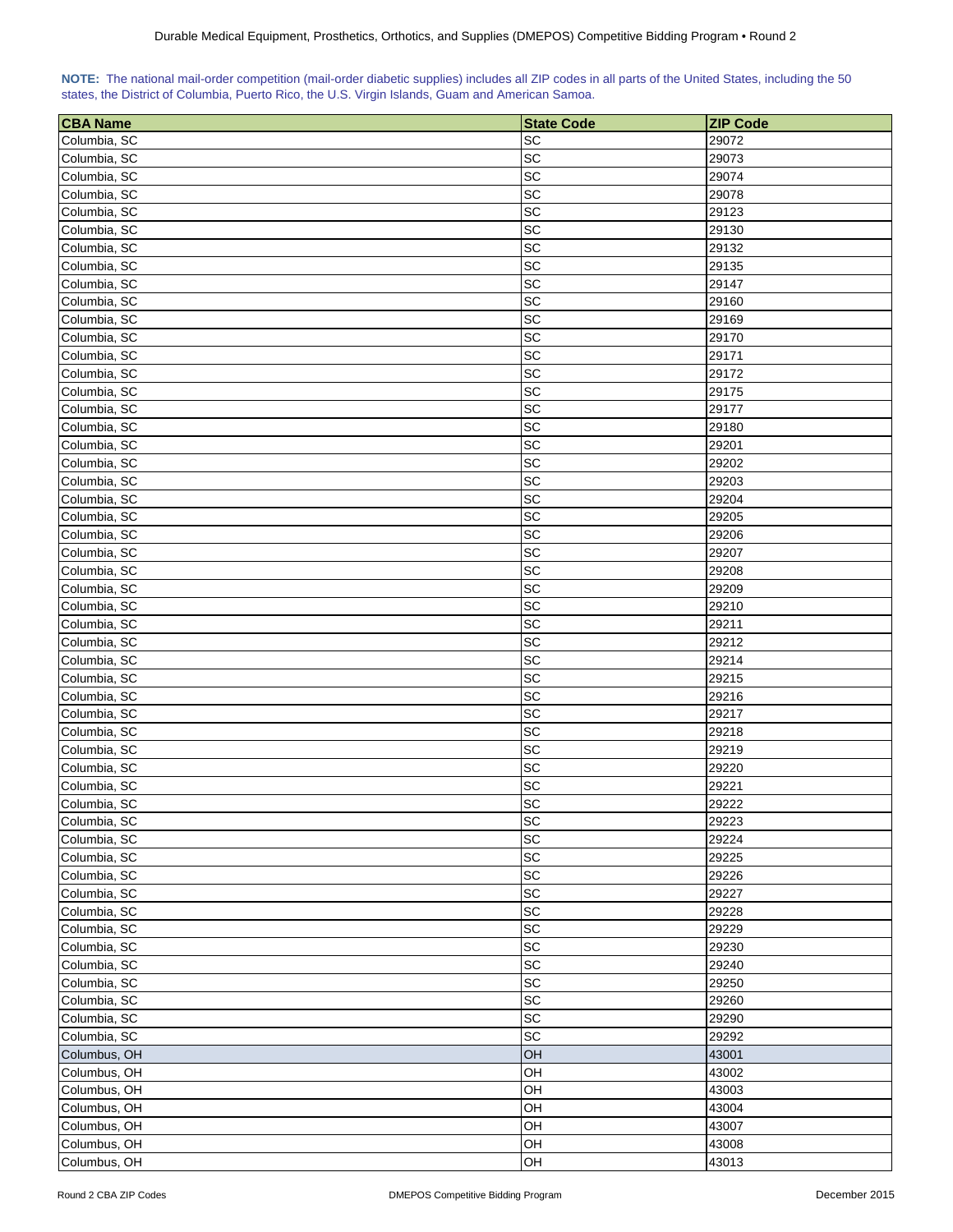|  | NOTE: The national mail-order competition (mail-order diabetic supplies) includes all ZIP codes in all parts of the United States, including the 50 |  |  |  |  |
|--|-----------------------------------------------------------------------------------------------------------------------------------------------------|--|--|--|--|
|  | states, the District of Columbia, Puerto Rico, the U.S. Virgin Islands, Guam and American Samoa.                                                    |  |  |  |  |

| <b>CBA Name</b>              | <b>State Code</b> | <b>ZIP Code</b> |
|------------------------------|-------------------|-----------------|
| Columbus, OH                 | OH                | 43015           |
| Columbus, OH                 | OH                | 43016           |
| Columbus, OH                 | OH                | 43017           |
| Columbus, OH                 | OН                | 43018           |
| Columbus, OH                 | OH                | 43021           |
| Columbus, OH                 | OH                | 43023           |
| Columbus, OH                 | OH                | 43025           |
| Columbus, OH                 | OH                | 43026           |
| Columbus, OH                 | OH                | 43027           |
| Columbus, OH                 | OН                | 43029           |
| Columbus, OH                 | OH                | 43030           |
| Columbus, OH                 | OH                | 43031           |
| Columbus, OH                 | OH                | 43032           |
| Columbus, OH                 | OH                | 43033           |
| Columbus, OH                 | OH                | 43035           |
| Columbus, OH                 | OH                | 43036           |
| Columbus, OH                 | OH                | 43040           |
| Columbus, OH                 | OH                | 43041           |
| Columbus, OH                 | OH                | 43045           |
| Columbus, OH                 | OH                | 43046           |
| Columbus, OH                 | OH                | 43054           |
| Columbus, OH                 | OH                | 43055           |
| Columbus, OH                 | OН                | 43056           |
| Columbus, OH                 | OH                | 43058           |
| Columbus, OH                 | OH                | 43061           |
| Columbus, OH                 | OH                | 43062           |
|                              | OH                | 43064           |
| Columbus, OH                 | OH                | 43065           |
| Columbus, OH<br>Columbus, OH | OН                | 43066           |
|                              |                   |                 |
| Columbus, OH                 | OH<br>OH          | 43067<br>43068  |
| Columbus, OH                 | OH                |                 |
| Columbus, OH<br>Columbus, OH | OH                | 43069<br>43071  |
|                              | OH                |                 |
| Columbus, OH                 | OН                | 43073<br>43074  |
| Columbus, OH                 | OH                | 43077           |
| Columbus, OH                 |                   | 43080           |
| Columbus, OH                 | OH                |                 |
| Columbus, OH                 | OH                | 43081           |
| Columbus, OH                 | OH                | 43082           |
| Columbus, OH                 | OH                | 43085           |
| Columbus, OH                 | OH                | 43086           |
| Columbus, OH                 | OH                | 43093           |
| Columbus, OH                 | OH                | 43102           |
| Columbus, OH                 | OH                | 43103           |
| Columbus, OH                 | OH                | 43105           |
| Columbus, OH                 | OH                | 43107           |
| Columbus, OH                 | OH                | 43109           |
| Columbus, OH                 | OH                | 43110           |
| Columbus, OH                 | OH                | 43112           |
| Columbus, OH                 | OH                | 43113           |
| Columbus, OH                 | OH                | 43116           |
| Columbus, OH                 | OH                | 43117           |
| Columbus, OH                 | OH                | 43119           |
| Columbus, OH                 | OH                | 43123           |
| Columbus, OH                 | OH                | 43125           |
| Columbus, OH                 | OH                | 43126           |
| Columbus, OH                 | OH                | 43130           |
| Columbus, OH                 | OH                | 43136           |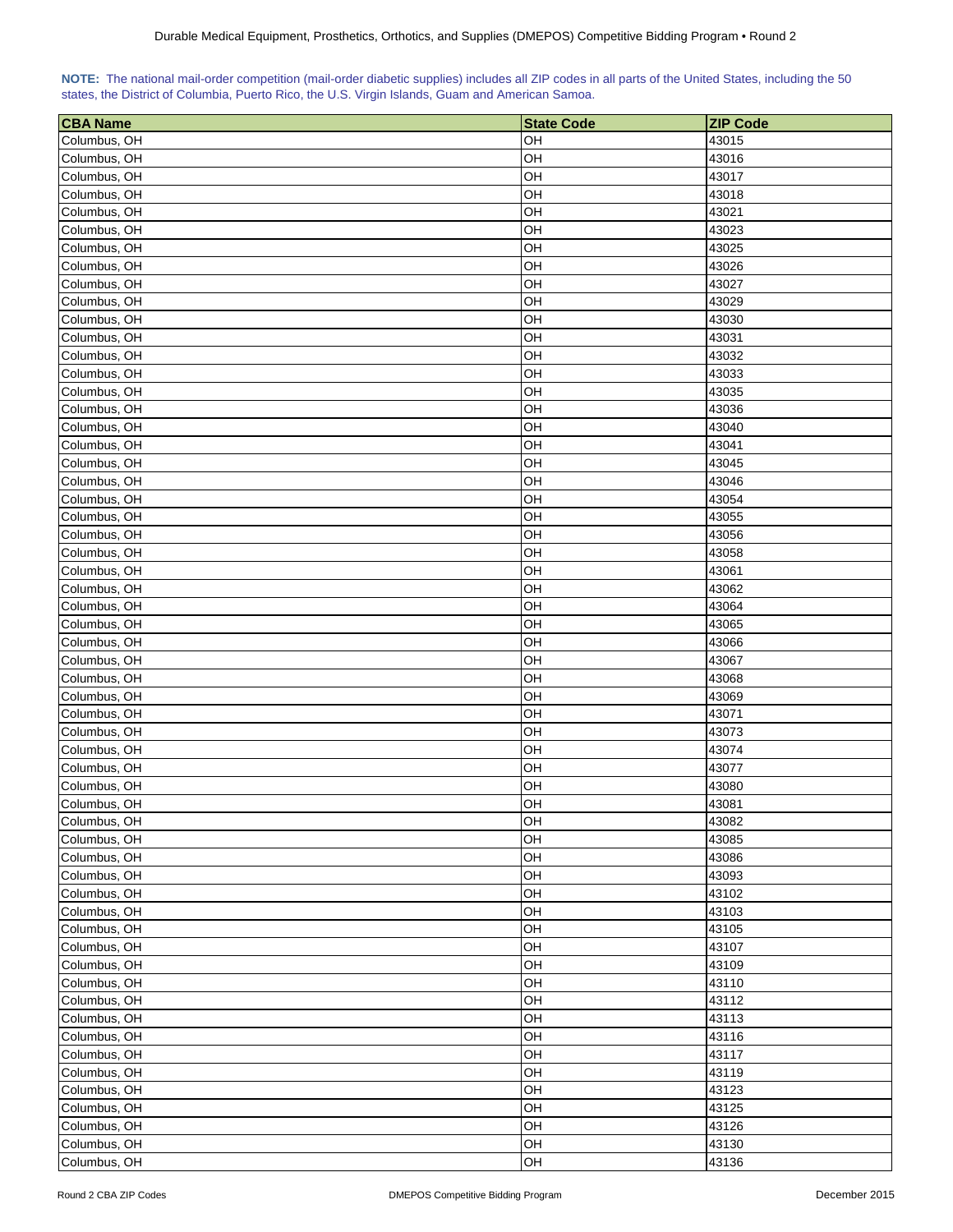|  | NOTE: The national mail-order competition (mail-order diabetic supplies) includes all ZIP codes in all parts of the United States, including the 50 |  |  |  |  |
|--|-----------------------------------------------------------------------------------------------------------------------------------------------------|--|--|--|--|
|  | states, the District of Columbia, Puerto Rico, the U.S. Virgin Islands, Guam and American Samoa.                                                    |  |  |  |  |

| <b>CBA Name</b> | <b>State Code</b> | <b>ZIP Code</b> |
|-----------------|-------------------|-----------------|
| Columbus, OH    | OH                | 43137           |
| Columbus, OH    | OH                | 43140           |
| Columbus, OH    | OH                | 43143           |
| Columbus, OH    | OН                | 43146           |
| Columbus, OH    | OH                | 43147           |
| Columbus, OH    | OH                | 43148           |
| Columbus, OH    | OH                | 43150           |
| Columbus, OH    | OH                | 43151           |
| Columbus, OH    | OH                | 43153           |
| Columbus, OH    | OН                | 43154           |
| Columbus, OH    | OH                | 43155           |
| Columbus, OH    | OH                | 43156           |
| Columbus, OH    | OH                | 43157           |
| Columbus, OH    | OH                | 43162           |
| Columbus, OH    | OH                | 43163           |
| Columbus, OH    | OH                | 43164           |
| Columbus, OH    | OH                | 43194           |
| Columbus, OH    | OH                | 43195           |
| Columbus, OH    | OH                | 43199           |
| Columbus, OH    | OH                | 43201           |
| Columbus, OH    | OH                | 43202           |
| Columbus, OH    | OH                | 43203           |
| Columbus, OH    | OН                | 43204           |
| Columbus, OH    | OH                | 43205           |
| Columbus, OH    | OH                | 43206           |
| Columbus, OH    | OH                | 43207           |
| Columbus, OH    | OH                | 43209           |
| Columbus, OH    | OH                | 43210           |
| Columbus, OH    | OН                | 43211           |
| Columbus, OH    | OH                | 43212           |
| Columbus, OH    | OH                | 43213           |
| Columbus, OH    | OH                | 43214           |
| Columbus, OH    | OH                | 43215           |
| Columbus, OH    | OH                | 43216           |
| Columbus, OH    | OН                | 43217           |
| Columbus, OH    | OH                | 43218           |
| Columbus, OH    | OH                | 43219           |
| Columbus, OH    | OH                | 43220           |
| Columbus, OH    | OH                | 43221           |
| Columbus, OH    | OH                | 43222           |
| Columbus, OH    | OH                | 43223           |
| Columbus, OH    | OH                | 43224           |
| Columbus, OH    | OH                | 43226           |
| Columbus, OH    | OH                | 43227           |
| Columbus, OH    | OH                | 43228           |
| Columbus, OH    | OH                | 43229           |
| Columbus, OH    | OH                | 43230           |
| Columbus, OH    | OH                | 43231           |
| Columbus, OH    | OH                | 43232           |
| Columbus, OH    | OH                | 43234           |
| Columbus, OH    | OH                | 43235           |
| Columbus, OH    | OH                | 43236           |
| Columbus, OH    | OH                | 43240           |
| Columbus, OH    | OH                | 43251           |
| Columbus, OH    | OH                | 43260           |
| Columbus, OH    | OH                | 43266           |
| Columbus, OH    | OH                | 43268           |
| Columbus, OH    | OH                | 43270           |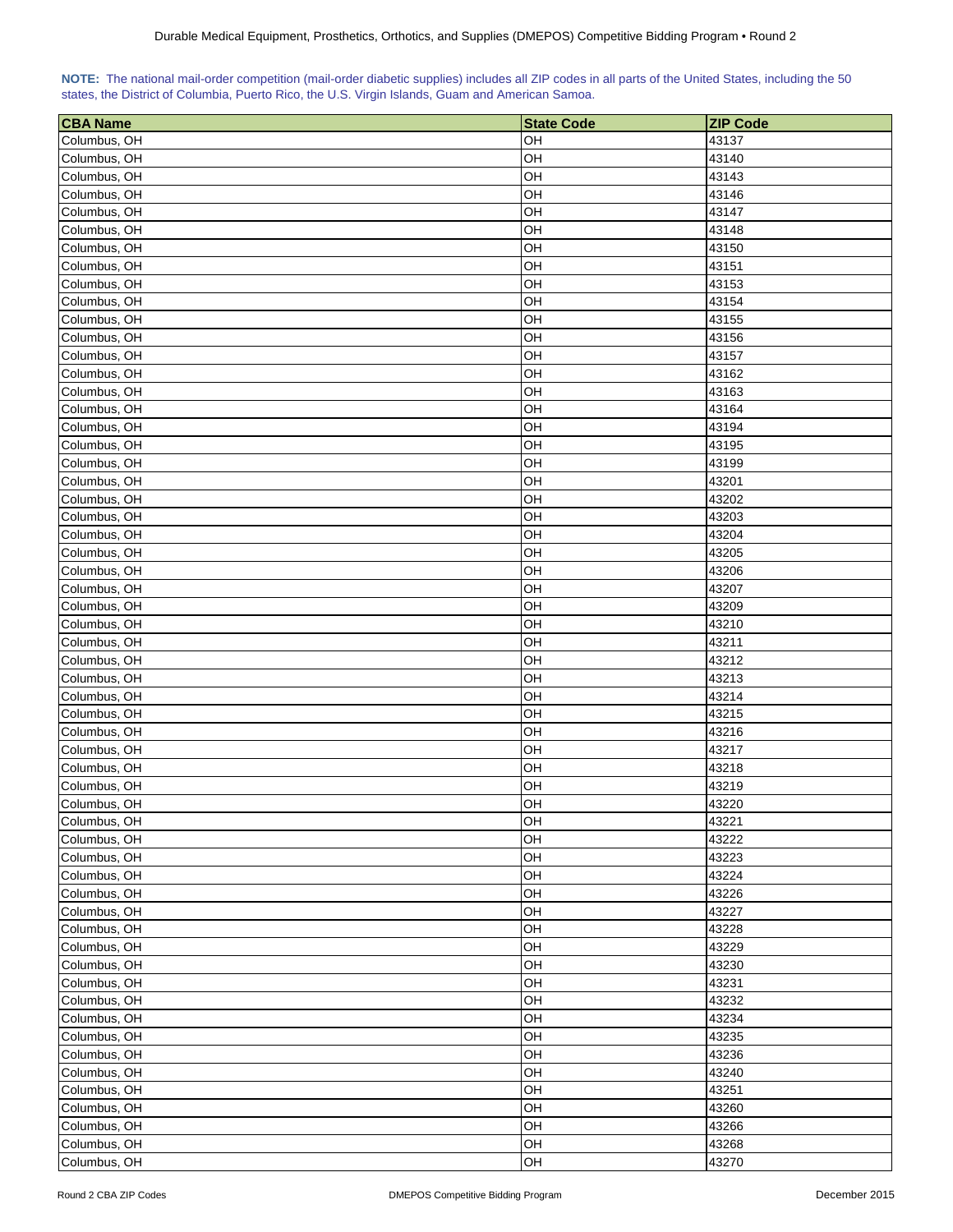|  | NOTE: The national mail-order competition (mail-order diabetic supplies) includes all ZIP codes in all parts of the United States, including the 50 |  |  |  |  |
|--|-----------------------------------------------------------------------------------------------------------------------------------------------------|--|--|--|--|
|  | states, the District of Columbia, Puerto Rico, the U.S. Virgin Islands, Guam and American Samoa.                                                    |  |  |  |  |

| <b>CBA Name</b> | <b>State Code</b> | <b>ZIP Code</b> |
|-----------------|-------------------|-----------------|
| Columbus, OH    | OH                | 43271           |
| Columbus, OH    | OH                | 43272           |
| Columbus, OH    | OH                | 43279           |
| Columbus, OH    | OH                | 43287           |
| Columbus, OH    | OH                | 43291           |
| Columbus, OH    | OH                | 43315           |
| Columbus, OH    | OH                | 43317           |
| Columbus, OH    | OH                | 43320           |
| Columbus, OH    | OH                | 43321           |
| Columbus, OH    | OH                | 43325           |
| Columbus, OH    | OH                | 43334           |
| Columbus, OH    | OH                | 43338           |
| Columbus, OH    | OH                | 43344           |
| Columbus, OH    | OH                | 43349           |
| Columbus, OH    | OH                | 43350           |
| Columbus, OH    | OH                | 43721           |
| Columbus, OH    | OH                | 43740           |
| Dayton, OH      | OH                | 45003           |
| Dayton, OH      | OH                | 45070           |
| Dayton, OH      | OH                | 45301           |
| Dayton, OH      | OH                | 45305           |
| Dayton, OH      | OH                | 45307           |
| Dayton, OH      | OH                | 45309           |
| Dayton, OH      | OH                | 45311           |
| Dayton, OH      | OH                | 45312           |
| Dayton, OH      | OH                | 45314           |
| Dayton, OH      | OH                | 45315           |
| Dayton, OH      | OH                | 45316           |
| Dayton, OH      | OH                | 45318           |
| Dayton, OH      | OH                | 45320           |
| Dayton, OH      | OH                | 45321           |
| Dayton, OH      | OH                | 45322           |
| Dayton, OH      | OH                | 45324           |
| Dayton, OH      | OH                | 45325           |
| Dayton, OH      | OH                | 45326           |
| Dayton, OH      | OH                | 45327           |
| Dayton, OH      | OH                | 45330           |
| Dayton, OH      | OH                | 45335           |
| Dayton, OH      | OH                | 45337           |
| Dayton, OH      | OH                | 45338           |
| Dayton, OH      | OH                | 45339           |
| Dayton, OH      | OH                | 45342           |
| Dayton, OH      | OH                | 45343           |
| Dayton, OH      | OH                | 45345           |
| Dayton, OH      | OH                | 45347           |
| Dayton, OH      | OH                | 45354           |
| Dayton, OH      | OH                | 45356           |
| Dayton, OH      | OH                | 45359           |
| Dayton, OH      | OH                | 45361           |
| Dayton, OH      | OH                | 45370           |
| Dayton, OH      | OH                | 45371           |
| Dayton, OH      | OH                | 45373           |
| Dayton, OH      | OH                | 45374           |
| Dayton, OH      | OH                | 45377           |
| Dayton, OH      | OH                | 45378           |
| Dayton, OH      | OH                | 45381           |
| Dayton, OH      | OH                | 45382           |
| Dayton, OH      | OH                | 45383           |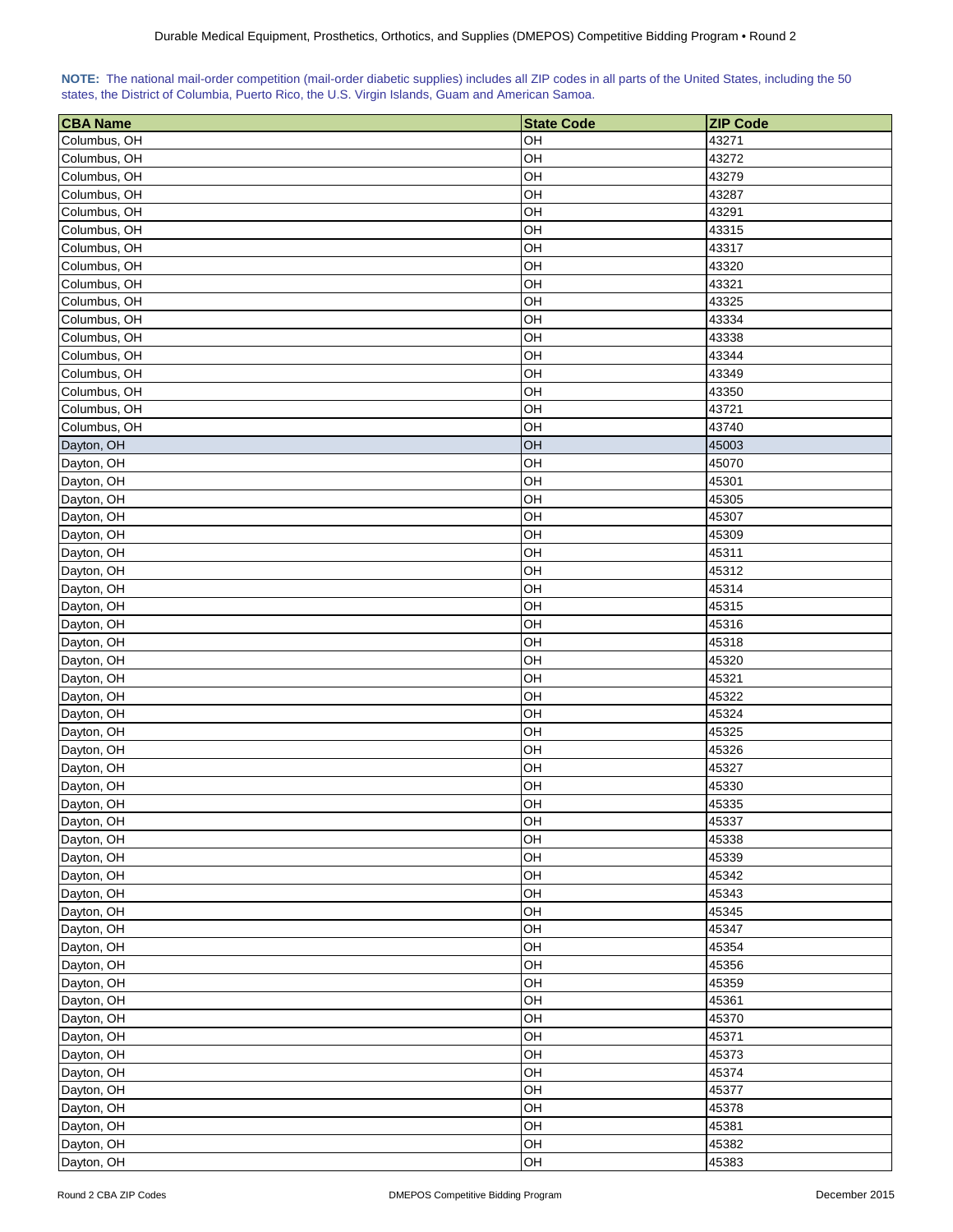| NOTE: The national mail-order competition (mail-order diabetic supplies) includes all ZIP codes in all parts of the United States, including the 50 |  |  |  |  |  |  |
|-----------------------------------------------------------------------------------------------------------------------------------------------------|--|--|--|--|--|--|
| states, the District of Columbia, Puerto Rico, the U.S. Virgin Islands, Guam and American Samoa.                                                    |  |  |  |  |  |  |

| <b>CBA Name</b>                        | <b>State Code</b> | <b>ZIP Code</b> |
|----------------------------------------|-------------------|-----------------|
| Dayton, OH                             | OH                | 45384           |
| Dayton, OH                             | OH                | 45385           |
| Dayton, OH                             | OH                | 45387           |
| Dayton, OH                             | OH                | 45400           |
| Dayton, OH                             | OH                | 45401           |
| Dayton, OH                             | OH                | 45402           |
| Dayton, OH                             | OH                | 45403           |
| Dayton, OH                             | OH                | 45404           |
| Dayton, OH                             | OH                | 45405           |
| Dayton, OH                             | OH                | 45406           |
| Dayton, OH                             | OH                | 45408           |
| Dayton, OH                             | OH                | 45409           |
| Dayton, OH                             | OH                | 45410           |
| Dayton, OH                             | OH                | 45412           |
| Dayton, OH                             | OH                | 45413           |
| Dayton, OH                             | OH                | 45414           |
| Dayton, OH                             | OH                | 45415           |
| Dayton, OH                             | OH                | 45416           |
| Dayton, OH                             | OH                | 45417           |
| Dayton, OH                             | OH                | 45418           |
| Dayton, OH                             | OH                | 45419           |
| Dayton, OH                             | OH                | 45420           |
| Dayton, OH                             | OH                | 45422           |
| Dayton, OH                             | OH                | 45423           |
| Dayton, OH                             | OH                | 45424           |
| Dayton, OH                             | OH                | 45426           |
|                                        | OH                | 45427           |
| Dayton, OH<br>Dayton, OH               | OH                | 45428           |
| Dayton, OH                             | OH                | 45429           |
|                                        |                   |                 |
| Dayton, OH                             | OH<br>OH          | 45430<br>45431  |
| Dayton, OH                             | OH                | 45432           |
| Dayton, OH                             | OH                | 45433           |
| Dayton, OH                             | OH                | 45434           |
| Dayton, OH                             | OH                | 45435           |
| Dayton, OH                             |                   |                 |
| Dayton, OH                             | OH                | 45437           |
| Dayton, OH                             | OH                | 45439           |
| Dayton, OH                             | OH                | 45440           |
| Dayton, OH                             | OH                | 45441           |
| Dayton, OH                             | OH                | 45448           |
| Dayton, OH                             | OH                | 45449           |
| Dayton, OH                             | OH                | 45454           |
| Dayton, OH                             | OH                | 45458           |
| Dayton, OH                             | OH                | 45459           |
| Dayton, OH                             | OH                | 45469           |
| Dayton, OH                             | OH                | 45470           |
| Dayton, OH                             | OH                | 45475           |
| Dayton, OH                             | OH                | 45479           |
| Dayton, OH                             | OH                | 45481           |
| Dayton, OH                             | OH                | 45482           |
| Dayton, OH                             | OH                | 45490           |
| Deltona-Daytona Beach-Ormond Beach, FL | FL                | 32105           |
| Deltona-Daytona Beach-Ormond Beach, FL | FL                | 32114           |
| Deltona-Daytona Beach-Ormond Beach, FL | FL.               | 32115           |
| Deltona-Daytona Beach-Ormond Beach, FL | FL                | 32116           |
| Deltona-Daytona Beach-Ormond Beach, FL | FL                | 32117           |
| Deltona-Daytona Beach-Ormond Beach, FL | FL                | 32118           |
| Deltona-Daytona Beach-Ormond Beach, FL | <b>FL</b>         | 32119           |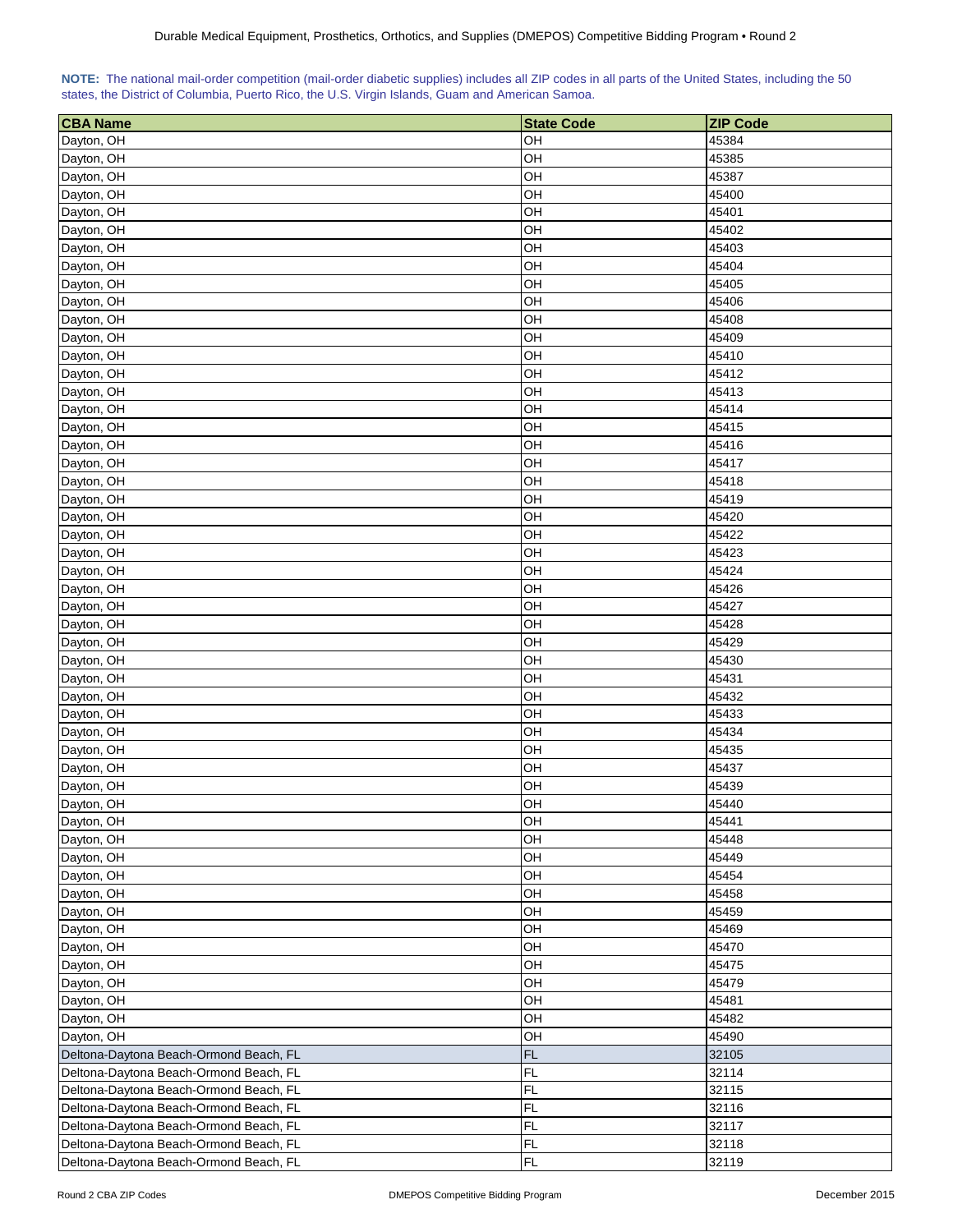| NOTE: The national mail-order competition (mail-order diabetic supplies) includes all ZIP codes in all parts of the United States, including the 50 |  |  |  |  |  |  |  |
|-----------------------------------------------------------------------------------------------------------------------------------------------------|--|--|--|--|--|--|--|
| states, the District of Columbia, Puerto Rico, the U.S. Virgin Islands, Guam and American Samoa.                                                    |  |  |  |  |  |  |  |

| <b>CBA Name</b>                        | <b>State Code</b> | <b>ZIP Code</b> |
|----------------------------------------|-------------------|-----------------|
| Deltona-Daytona Beach-Ormond Beach, FL | FL                | 32120           |
| Deltona-Daytona Beach-Ormond Beach, FL | FL                | 32121           |
| Deltona-Daytona Beach-Ormond Beach, FL | <b>FL</b>         | 32122           |
| Deltona-Daytona Beach-Ormond Beach, FL | FL                | 32123           |
| Deltona-Daytona Beach-Ormond Beach, FL | FL                | 32124           |
| Deltona-Daytona Beach-Ormond Beach, FL | FL                | 32125           |
| Deltona-Daytona Beach-Ormond Beach, FL | FL                | 32126           |
| Deltona-Daytona Beach-Ormond Beach, FL | FL                | 32127           |
| Deltona-Daytona Beach-Ormond Beach, FL | FL                | 32128           |
| Deltona-Daytona Beach-Ormond Beach, FL | <b>FL</b>         | 32129           |
| Deltona-Daytona Beach-Ormond Beach, FL | FL                | 32130           |
| Deltona-Daytona Beach-Ormond Beach, FL | FL                | 32132           |
| Deltona-Daytona Beach-Ormond Beach, FL | <b>FL</b>         | 32141           |
| Deltona-Daytona Beach-Ormond Beach, FL | <b>FL</b>         | 32168           |
| Deltona-Daytona Beach-Ormond Beach, FL | FL                | 32169           |
| Deltona-Daytona Beach-Ormond Beach, FL | FL                | 32170           |
| Deltona-Daytona Beach-Ormond Beach, FL | FL                | 32173           |
| Deltona-Daytona Beach-Ormond Beach, FL | FL                | 32174           |
| Deltona-Daytona Beach-Ormond Beach, FL | FL                | 32175           |
| Deltona-Daytona Beach-Ormond Beach, FL | FL                | 32176           |
| Deltona-Daytona Beach-Ormond Beach, FL | FL                | 32180           |
| Deltona-Daytona Beach-Ormond Beach, FL | <b>FL</b>         | 32190           |
| Deltona-Daytona Beach-Ormond Beach, FL | <b>FL</b>         | 32198           |
| Deltona-Daytona Beach-Ormond Beach, FL | FL                | 32706           |
| Deltona-Daytona Beach-Ormond Beach, FL | FL                | 32713           |
| Deltona-Daytona Beach-Ormond Beach, FL | FL                | 32720           |
| Deltona-Daytona Beach-Ormond Beach, FL | FL                | 32721           |
| Deltona-Daytona Beach-Ormond Beach, FL | FL                | 32722           |
| Deltona-Daytona Beach-Ormond Beach, FL | FL                | 32723           |
| Deltona-Daytona Beach-Ormond Beach, FL | FL                | 32724           |
| Deltona-Daytona Beach-Ormond Beach, FL | FL                | 32725           |
| Deltona-Daytona Beach-Ormond Beach, FL | <b>FL</b>         | 32728           |
| Deltona-Daytona Beach-Ormond Beach, FL | FL                | 32738           |
| Deltona-Daytona Beach-Ormond Beach, FL | FL                | 32739           |
| Deltona-Daytona Beach-Ormond Beach, FL | <b>FL</b>         | 32744           |
| Deltona-Daytona Beach-Ormond Beach, FL | FL                | 32753           |
| Deltona-Daytona Beach-Ormond Beach, FL | FL                | 32759           |
| Deltona-Daytona Beach-Ormond Beach, FL | FL                | 32763           |
| Deltona-Daytona Beach-Ormond Beach, FL | <b>FL</b>         | 32764           |
| Deltona-Daytona Beach-Ormond Beach, FL | FL                | 32774           |
| Denver-Aurora-Broomfield, CO           | <b>CO</b>         | 80001           |
| Denver-Aurora-Broomfield, CO           | CO                | 80002           |
| Denver-Aurora-Broomfield, CO           | CO                | 80003           |
| Denver-Aurora-Broomfield, CO           | CO                | 80004           |
| Denver-Aurora-Broomfield, CO           | CO                | 80005           |
| Denver-Aurora-Broomfield, CO           | CO                | 80006           |
| Denver-Aurora-Broomfield, CO           | CO                | 80007           |
| Denver-Aurora-Broomfield, CO           | CO                | 80010           |
| Denver-Aurora-Broomfield, CO           | CO                | 80011           |
| Denver-Aurora-Broomfield, CO           | CO                | 80012           |
| Denver-Aurora-Broomfield, CO           | CO                | 80013           |
| Denver-Aurora-Broomfield, CO           | CO                | 80014           |
| Denver-Aurora-Broomfield, CO           | CO                | 80015           |
| Denver-Aurora-Broomfield, CO           | CO                | 80016           |
| Denver-Aurora-Broomfield, CO           | CO                | 80017           |
| Denver-Aurora-Broomfield, CO           | CO                | 80018           |
| Denver-Aurora-Broomfield, CO           | CO                | 80019           |
| Denver-Aurora-Broomfield, CO           | CO                | 80020           |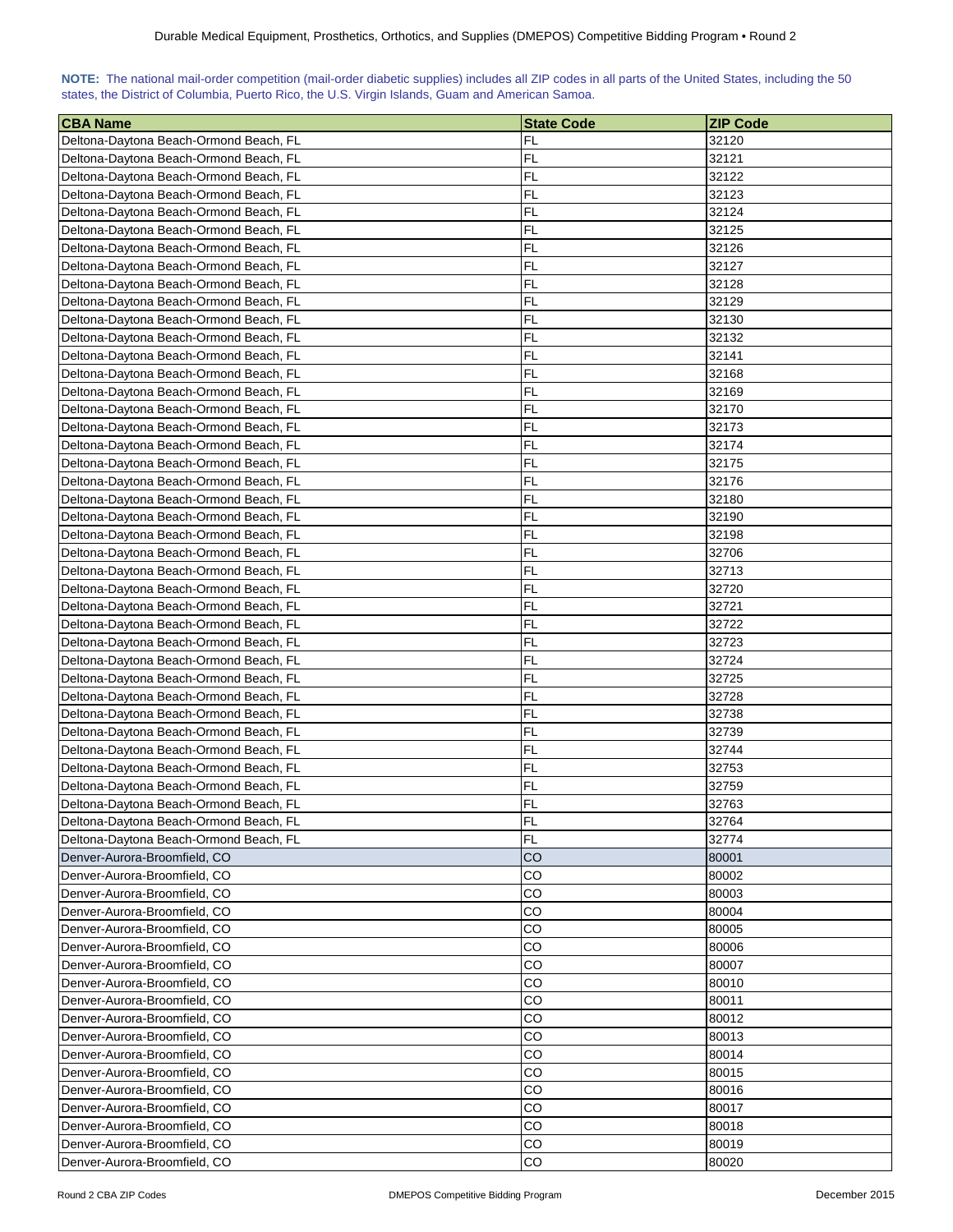| NOTE: The national mail-order competition (mail-order diabetic supplies) includes all ZIP codes in all parts of the United States, including the 50 |  |  |  |  |  |  |  |
|-----------------------------------------------------------------------------------------------------------------------------------------------------|--|--|--|--|--|--|--|
| states, the District of Columbia, Puerto Rico, the U.S. Virgin Islands, Guam and American Samoa.                                                    |  |  |  |  |  |  |  |

| <b>CBA Name</b>              | <b>State Code</b> | <b>ZIP Code</b> |
|------------------------------|-------------------|-----------------|
| Denver-Aurora-Broomfield, CO | CO                | 80021           |
| Denver-Aurora-Broomfield, CO | CO                | 80022           |
| Denver-Aurora-Broomfield, CO | CO                | 80023           |
| Denver-Aurora-Broomfield, CO | CO                | 80024           |
| Denver-Aurora-Broomfield, CO | CO                | 80030           |
| Denver-Aurora-Broomfield, CO | CO                | 80031           |
| Denver-Aurora-Broomfield, CO | CO                | 80033           |
| Denver-Aurora-Broomfield, CO | CO                | 80034           |
| Denver-Aurora-Broomfield, CO | CO                | 80035           |
| Denver-Aurora-Broomfield, CO | CO                | 80036           |
| Denver-Aurora-Broomfield, CO | CO                | 80037           |
| Denver-Aurora-Broomfield, CO | CO                | 80038           |
| Denver-Aurora-Broomfield, CO | CO                | 80040           |
| Denver-Aurora-Broomfield, CO | CO                | 80041           |
| Denver-Aurora-Broomfield, CO | CO                | 80042           |
| Denver-Aurora-Broomfield, CO | CO                | 80044           |
| Denver-Aurora-Broomfield, CO | CO                | 80045           |
| Denver-Aurora-Broomfield, CO | CO                | 80046           |
| Denver-Aurora-Broomfield, CO | CO                | 80047           |
| Denver-Aurora-Broomfield, CO | CO                | 80102           |
| Denver-Aurora-Broomfield, CO | CO                | 80103           |
| Denver-Aurora-Broomfield, CO | CO                | 80104           |
| Denver-Aurora-Broomfield, CO | CO                | 80105           |
| Denver-Aurora-Broomfield, CO | CО                | 80108           |
| Denver-Aurora-Broomfield, CO | CO                | 80109           |
| Denver-Aurora-Broomfield, CO | CO                | 80110           |
| Denver-Aurora-Broomfield, CO | CO                | 80111           |
| Denver-Aurora-Broomfield, CO | CO                | 80112           |
| Denver-Aurora-Broomfield, CO | CO                | 80113           |
| Denver-Aurora-Broomfield, CO | CO                | 80116           |
| Denver-Aurora-Broomfield, CO | CO                | 80118           |
| Denver-Aurora-Broomfield, CO | CO                | 80120           |
| Denver-Aurora-Broomfield, CO | CO                | 80121           |
| Denver-Aurora-Broomfield, CO | CO                | 80122           |
| Denver-Aurora-Broomfield, CO | CO                | 80123           |
| Denver-Aurora-Broomfield, CO | CO                | 80124           |
| Denver-Aurora-Broomfield, CO | CO                | 80125           |
| Denver-Aurora-Broomfield, CO | CO                | 80126           |
| Denver-Aurora-Broomfield, CO | CO                | 80127           |
| Denver-Aurora-Broomfield, CO | CO                | 80128           |
| Denver-Aurora-Broomfield, CO | CO                | 80129           |
| Denver-Aurora-Broomfield, CO | CO                | 80130           |
| Denver-Aurora-Broomfield, CO | CO                | 80131           |
| Denver-Aurora-Broomfield, CO | CO                | 80134           |
| Denver-Aurora-Broomfield, CO | CO                | 80135           |
| Denver-Aurora-Broomfield, CO | CO                | 80136           |
| Denver-Aurora-Broomfield, CO | CO                | 80137           |
| Denver-Aurora-Broomfield, CO | CO                | 80138           |
| Denver-Aurora-Broomfield, CO | CO                | 80150           |
| Denver-Aurora-Broomfield, CO | CO                | 80151           |
| Denver-Aurora-Broomfield, CO | CO                | 80155           |
| Denver-Aurora-Broomfield, CO | CO                | 80160           |
| Denver-Aurora-Broomfield, CO | CO                | 80161           |
| Denver-Aurora-Broomfield, CO | CO                | 80162           |
| Denver-Aurora-Broomfield, CO | CO                | 80163           |
| Denver-Aurora-Broomfield, CO | CO                | 80165           |
| Denver-Aurora-Broomfield, CO | CO                | 80166           |
| Denver-Aurora-Broomfield, CO | CO                | 80201           |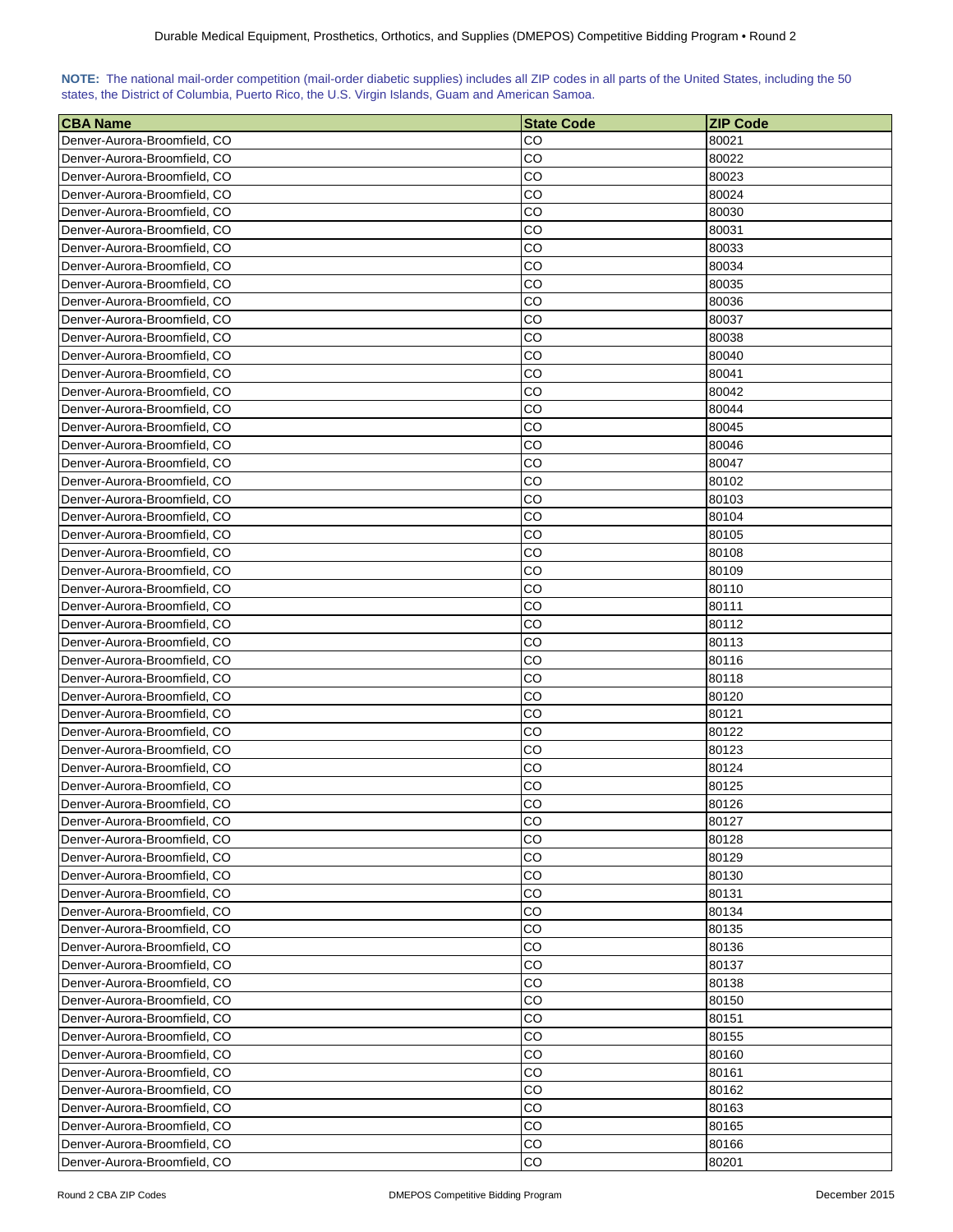| NOTE: The national mail-order competition (mail-order diabetic supplies) includes all ZIP codes in all parts of the United States, including the 50 |  |  |  |  |  |  |  |
|-----------------------------------------------------------------------------------------------------------------------------------------------------|--|--|--|--|--|--|--|
| states, the District of Columbia, Puerto Rico, the U.S. Virgin Islands, Guam and American Samoa.                                                    |  |  |  |  |  |  |  |

| <b>CBA Name</b>              | <b>State Code</b> | <b>ZIP Code</b> |
|------------------------------|-------------------|-----------------|
| Denver-Aurora-Broomfield, CO | CO                | 80202           |
| Denver-Aurora-Broomfield, CO | CO                | 80203           |
| Denver-Aurora-Broomfield, CO | CO                | 80204           |
| Denver-Aurora-Broomfield, CO | CO                | 80205           |
| Denver-Aurora-Broomfield, CO | CO                | 80206           |
| Denver-Aurora-Broomfield, CO | CO                | 80207           |
| Denver-Aurora-Broomfield, CO | CO                | 80208           |
| Denver-Aurora-Broomfield, CO | CO                | 80209           |
| Denver-Aurora-Broomfield, CO | CO                | 80210           |
| Denver-Aurora-Broomfield, CO | CO                | 80211           |
| Denver-Aurora-Broomfield, CO | CO                | 80212           |
| Denver-Aurora-Broomfield, CO | CO                | 80214           |
| Denver-Aurora-Broomfield, CO | CO                | 80215           |
| Denver-Aurora-Broomfield, CO | CO                | 80216           |
| Denver-Aurora-Broomfield, CO | CO                | 80217           |
| Denver-Aurora-Broomfield, CO | CO                | 80218           |
| Denver-Aurora-Broomfield, CO | CO                | 80219           |
| Denver-Aurora-Broomfield, CO | CO                | 80220           |
| Denver-Aurora-Broomfield, CO | CO                | 80221           |
| Denver-Aurora-Broomfield, CO | CO                | 80222           |
|                              | CO                |                 |
| Denver-Aurora-Broomfield, CO |                   | 80223           |
| Denver-Aurora-Broomfield, CO | CO                | 80224           |
| Denver-Aurora-Broomfield, CO | CO                | 80225           |
| Denver-Aurora-Broomfield, CO | CO                | 80226           |
| Denver-Aurora-Broomfield, CO | CO                | 80227           |
| Denver-Aurora-Broomfield, CO | CO                | 80228           |
| Denver-Aurora-Broomfield, CO | CO                | 80229           |
| Denver-Aurora-Broomfield, CO | CO                | 80230           |
| Denver-Aurora-Broomfield, CO | CO                | 80231           |
| Denver-Aurora-Broomfield, CO | CO                | 80232           |
| Denver-Aurora-Broomfield, CO | CO                | 80233           |
| Denver-Aurora-Broomfield, CO | CO                | 80234           |
| Denver-Aurora-Broomfield, CO | CO                | 80235           |
| Denver-Aurora-Broomfield, CO | CO                | 80236           |
| Denver-Aurora-Broomfield, CO | CO                | 80237           |
| Denver-Aurora-Broomfield, CO | CO                | 80238           |
| Denver-Aurora-Broomfield, CO | CO                | 80239           |
| Denver-Aurora-Broomfield, CO | CO                | 80241           |
| Denver-Aurora-Broomfield, CO | СO                | 80243           |
| Denver-Aurora-Broomfield, CO | CO                | 80244           |
| Denver-Aurora-Broomfield, CO | CO                | 80246           |
| Denver-Aurora-Broomfield, CO | CO                | 80247           |
| Denver-Aurora-Broomfield, CO | CO                | 80248           |
| Denver-Aurora-Broomfield, CO | CO                | 80249           |
| Denver-Aurora-Broomfield, CO | CO                | 80250           |
| Denver-Aurora-Broomfield, CO | CO                | 80251           |
| Denver-Aurora-Broomfield, CO | CO                | 80252           |
| Denver-Aurora-Broomfield, CO | CO                | 80256           |
| Denver-Aurora-Broomfield, CO | CO                | 80257           |
| Denver-Aurora-Broomfield, CO | CO                | 80259           |
| Denver-Aurora-Broomfield, CO | CO                | 80260           |
| Denver-Aurora-Broomfield, CO | CO                | 80261           |
| Denver-Aurora-Broomfield, CO | CO                | 80262           |
| Denver-Aurora-Broomfield, CO | CO                | 80263           |
| Denver-Aurora-Broomfield, CO | CO                | 80264           |
| Denver-Aurora-Broomfield, CO | CO                | 80265           |
| Denver-Aurora-Broomfield, CO | CO                | 80266           |
| Denver-Aurora-Broomfield, CO | CO                | 80271           |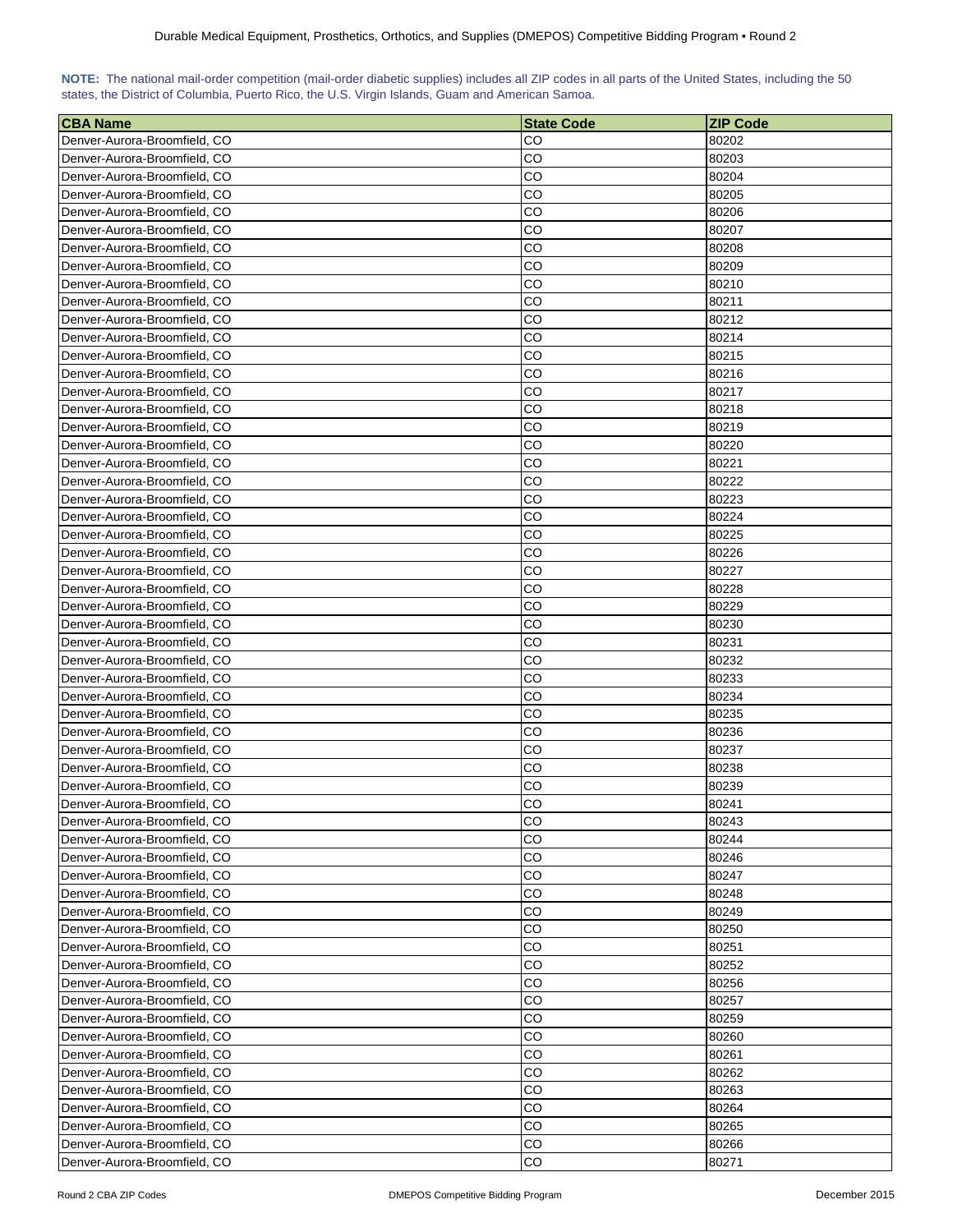| NOTE: The national mail-order competition (mail-order diabetic supplies) includes all ZIP codes in all parts of the United States, including the 50 |  |  |  |  |  |  |  |
|-----------------------------------------------------------------------------------------------------------------------------------------------------|--|--|--|--|--|--|--|
| states, the District of Columbia, Puerto Rico, the U.S. Virgin Islands, Guam and American Samoa.                                                    |  |  |  |  |  |  |  |

| <b>CBA Name</b>                                          | <b>State Code</b> | <b>ZIP Code</b> |
|----------------------------------------------------------|-------------------|-----------------|
| Denver-Aurora-Broomfield, CO                             | CO                | 80273           |
| Denver-Aurora-Broomfield, CO                             | CO                | 80274           |
| Denver-Aurora-Broomfield, CO                             | CO                | 80279           |
| Denver-Aurora-Broomfield, CO                             | CO                | 80280           |
| Denver-Aurora-Broomfield, CO                             | CO                | 80281           |
| Denver-Aurora-Broomfield, CO                             | CO                | 80290           |
| Denver-Aurora-Broomfield, CO                             | CO                | 80291           |
| Denver-Aurora-Broomfield, CO                             | CO                | 80293           |
| Denver-Aurora-Broomfield, CO                             | CO                | 80294           |
| Denver-Aurora-Broomfield, CO                             | CO                | 80295           |
| Denver-Aurora-Broomfield, CO                             | CO                | 80299           |
| Denver-Aurora-Broomfield, CO                             | CO                | 80401           |
| Denver-Aurora-Broomfield, CO                             | CO                | 80402           |
| Denver-Aurora-Broomfield, CO                             | CO                | 80403           |
| Denver-Aurora-Broomfield, CO                             | CO                | 80419           |
| Denver-Aurora-Broomfield, CO                             | CO                | 80422           |
| Denver-Aurora-Broomfield, CO                             | CO                | 80425           |
| Denver-Aurora-Broomfield, CO                             | CO                | 80427           |
| Denver-Aurora-Broomfield, CO                             | CO                | 80433           |
| Denver-Aurora-Broomfield, CO                             | CO                | 80437           |
| Denver-Aurora-Broomfield, CO                             | CO                | 80439           |
| Denver-Aurora-Broomfield, CO                             | CO                | 80453           |
| Denver-Aurora-Broomfield, CO                             | CO                | 80454           |
| Denver-Aurora-Broomfield, CO                             | CO                | 80457           |
| Denver-Aurora-Broomfield, CO                             | CO                | 80465           |
| Denver-Aurora-Broomfield, CO                             | CO                | 80470           |
| Denver-Aurora-Broomfield, CO                             | CO                | 80474           |
| Denver-Aurora-Broomfield, CO                             | CO                | 80601           |
| Denver-Aurora-Broomfield, CO                             | CO                | 80602           |
| Denver-Aurora-Broomfield, CO                             | CO                | 80614           |
| Denver-Aurora-Broomfield, CO                             | CO                | 80640           |
| Detroit-Warren-Livonia, MI                               | MI                | 48001           |
| Detroit-Warren-Livonia, MI                               | MI                | 48002           |
| Detroit-Warren-Livonia, MI                               | MI                | 48003           |
| Detroit-Warren-Livonia, MI                               | MI                | 48004           |
| Detroit-Warren-Livonia, MI                               | MI                | 48005           |
| Detroit-Warren-Livonia, MI                               | MI                | 48006           |
| Detroit-Warren-Livonia, MI                               | MI                | 48007           |
| Detroit-Warren-Livonia, MI                               | MI                | 48009           |
| Detroit-Warren-Livonia, MI                               | MI                | 48012           |
| Detroit-Warren-Livonia, MI                               | MI                | 48014           |
| Detroit-Warren-Livonia, MI                               | MI                | 48015           |
| Detroit-Warren-Livonia, MI                               | MI                | 48017           |
| Detroit-Warren-Livonia, MI                               | MI                | 48021           |
| Detroit-Warren-Livonia, MI                               | MI                | 48022           |
|                                                          | MI                |                 |
| Detroit-Warren-Livonia, MI                               | MI                | 48023           |
| Detroit-Warren-Livonia, MI<br>Detroit-Warren-Livonia, MI | MI                | 48025<br>48026  |
|                                                          | MI                |                 |
| Detroit-Warren-Livonia, MI                               |                   | 48027           |
| Detroit-Warren-Livonia, MI                               | MI                | 48028           |
| Detroit-Warren-Livonia, MI                               | MI                | 48030           |
| Detroit-Warren-Livonia, MI                               | MI                | 48032           |
| Detroit-Warren-Livonia, MI                               | MI                | 48033           |
| Detroit-Warren-Livonia, MI                               | MI                | 48034           |
| Detroit-Warren-Livonia, MI                               | MI                | 48035           |
| Detroit-Warren-Livonia, MI                               | MI                | 48036           |
| Detroit-Warren-Livonia, MI                               | MI                | 48037           |
| Detroit-Warren-Livonia, MI                               | MI                | 48038           |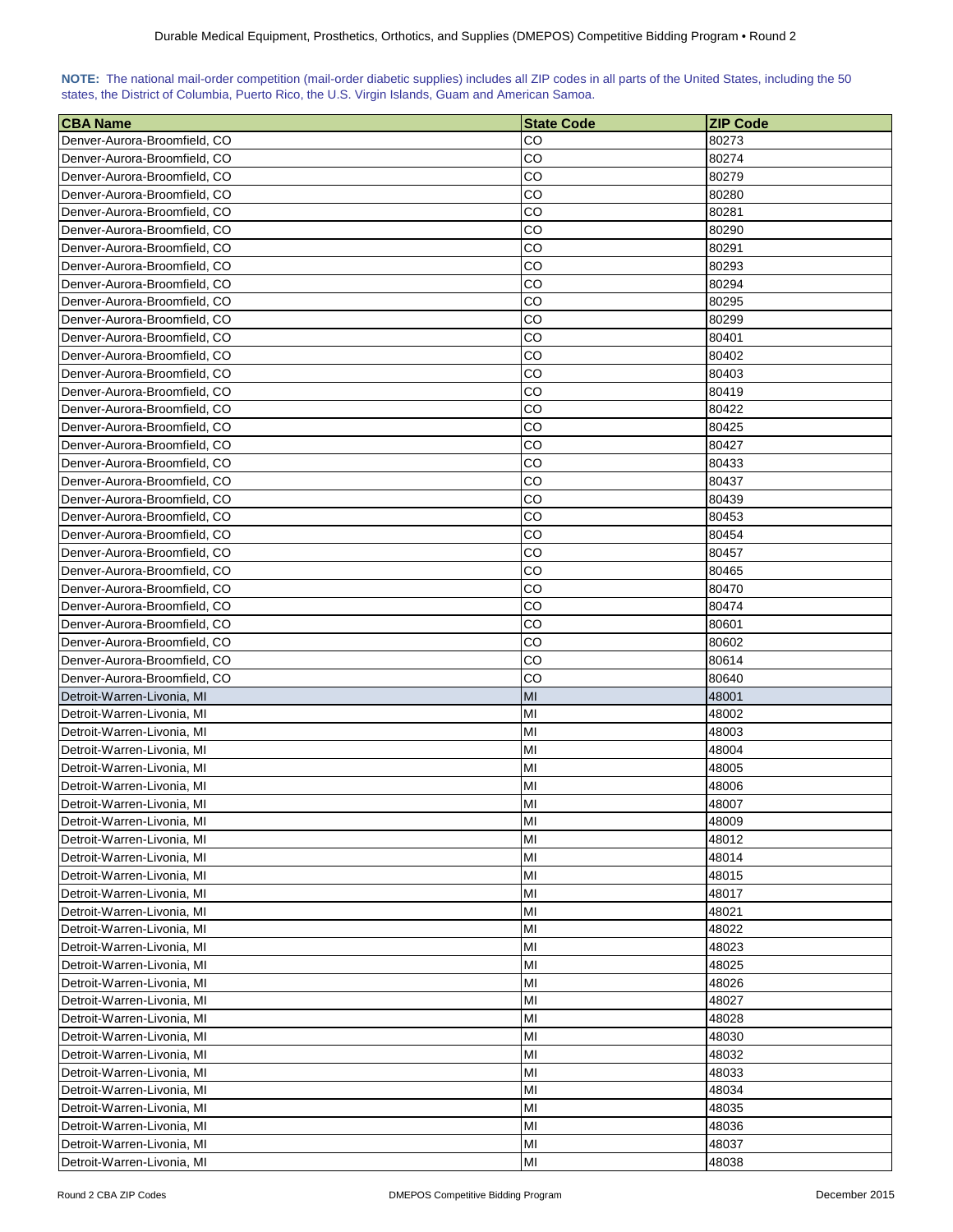| <b>CBA Name</b>            | <b>State Code</b> | <b>ZIP Code</b> |
|----------------------------|-------------------|-----------------|
| Detroit-Warren-Livonia, MI | ΜI                | 48039           |
| Detroit-Warren-Livonia, MI | MI                | 48040           |
| Detroit-Warren-Livonia, MI | MI                | 48041           |
| Detroit-Warren-Livonia, MI | MI                | 48042           |
| Detroit-Warren-Livonia, MI | MI                | 48043           |
| Detroit-Warren-Livonia, MI | MI                | 48044           |
| Detroit-Warren-Livonia, MI | MI                | 48045           |
| Detroit-Warren-Livonia, MI | MI                | 48046           |
| Detroit-Warren-Livonia, MI | MI                | 48047           |
| Detroit-Warren-Livonia, MI | MI                | 48048           |
| Detroit-Warren-Livonia, MI | MI                | 48049           |
| Detroit-Warren-Livonia, MI | MI                | 48050           |
| Detroit-Warren-Livonia, MI | MI                | 48051           |
| Detroit-Warren-Livonia, MI | MI                | 48054           |
| Detroit-Warren-Livonia, MI | MI                | 48059           |
| Detroit-Warren-Livonia, MI | MI                | 48060           |
| Detroit-Warren-Livonia, MI | MI                | 48061           |
| Detroit-Warren-Livonia, MI | MI                | 48062           |
| Detroit-Warren-Livonia, MI | MI                | 48063           |
| Detroit-Warren-Livonia, MI | MI                | 48064           |
| Detroit-Warren-Livonia, MI | MI                | 48065           |
| Detroit-Warren-Livonia, MI | MI                | 48066           |
| Detroit-Warren-Livonia, MI | MI                | 48067           |
| Detroit-Warren-Livonia, MI | MI                | 48068           |
| Detroit-Warren-Livonia, MI | MI                | 48069           |
| Detroit-Warren-Livonia, MI | MI                | 48070           |
| Detroit-Warren-Livonia, MI | MI                | 48071           |
| Detroit-Warren-Livonia, MI | MI                | 48072           |
| Detroit-Warren-Livonia, MI | MI                | 48073           |
| Detroit-Warren-Livonia, MI | MI                | 48074           |
| Detroit-Warren-Livonia, MI | MI                | 48075           |
| Detroit-Warren-Livonia, MI | MI                | 48076           |
| Detroit-Warren-Livonia, MI | MI                | 48079           |
| Detroit-Warren-Livonia, MI | MI                | 48080           |
| Detroit-Warren-Livonia, MI | MI                | 48081           |
| Detroit-Warren-Livonia, MI | MI                | 48082           |
| Detroit-Warren-Livonia, MI | MI                | 48083           |
| Detroit-Warren-Livonia, MI | MI                | 48084           |
| Detroit-Warren-Livonia, MI | MI                | 48085           |
| Detroit-Warren-Livonia, MI | MI                | 48086           |
| Detroit-Warren-Livonia, MI | MI                | 48088           |
| Detroit-Warren-Livonia, MI | MI                | 48089           |
| Detroit-Warren-Livonia, MI | MI                | 48090           |
| Detroit-Warren-Livonia, MI | MI                | 48091           |
| Detroit-Warren-Livonia, MI | MI                | 48092           |
| Detroit-Warren-Livonia, MI | MI                | 48093           |
| Detroit-Warren-Livonia, MI | MI                | 48094           |
| Detroit-Warren-Livonia, MI | MI                | 48095           |
| Detroit-Warren-Livonia, MI | MI                | 48096           |
| Detroit-Warren-Livonia, MI | MI                | 48097           |
| Detroit-Warren-Livonia, MI | MI                | 48098           |
| Detroit-Warren-Livonia, MI | MI                | 48099           |
| Detroit-Warren-Livonia, MI | MI                | 48101           |
| Detroit-Warren-Livonia, MI | MI                | 48111           |
| Detroit-Warren-Livonia, MI | MI                | 48112           |
| Detroit-Warren-Livonia, MI | MI                | 48114           |
| Detroit-Warren-Livonia, MI | MI                | 48116           |
| Detroit-Warren-Livonia, MI | MI                | 48120           |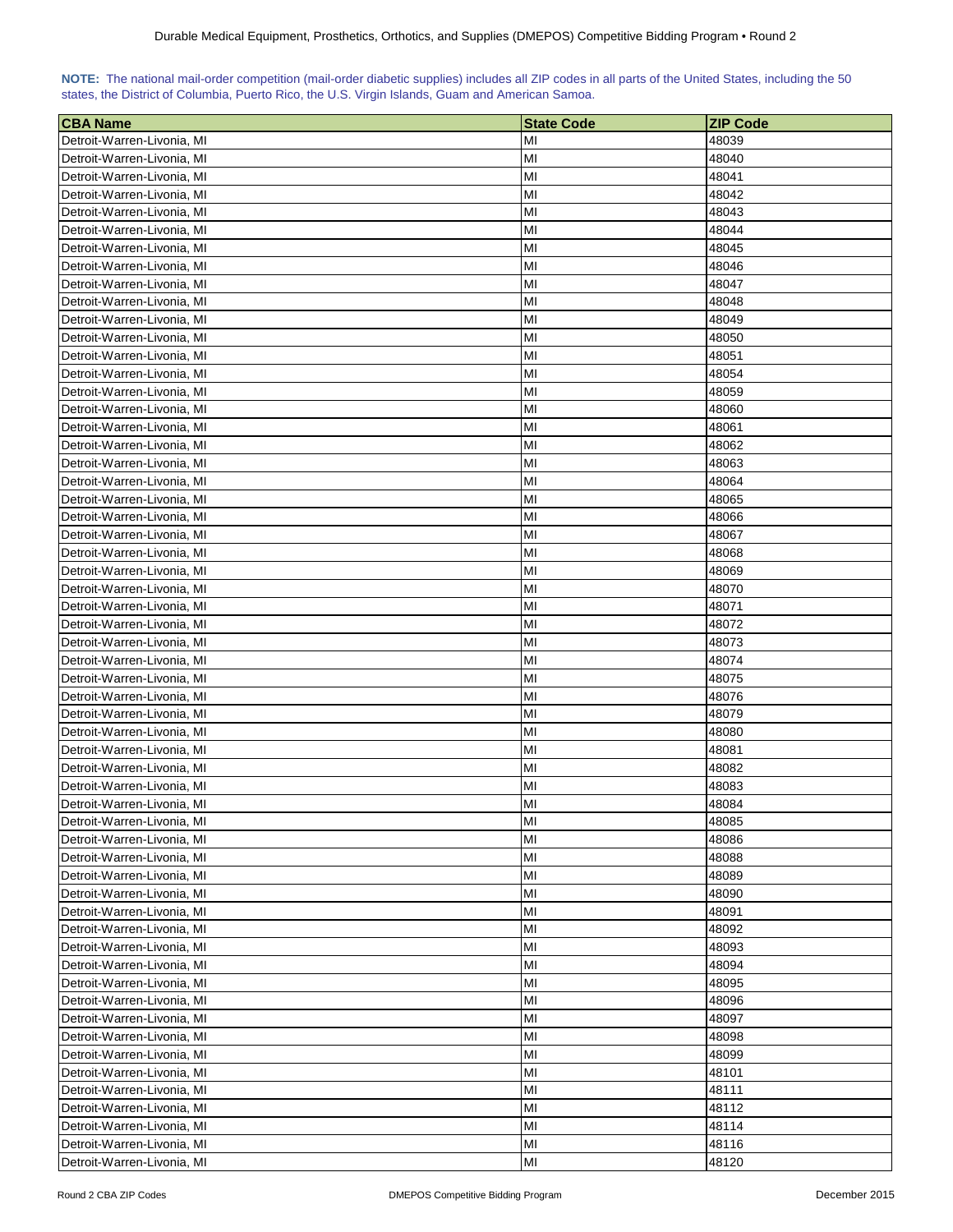| <b>CBA Name</b>                                          | <b>State Code</b> | <b>ZIP Code</b> |
|----------------------------------------------------------|-------------------|-----------------|
| Detroit-Warren-Livonia, MI                               | ΜI                | 48121           |
| Detroit-Warren-Livonia, MI                               | ΜI                | 48122           |
| Detroit-Warren-Livonia, MI                               | MI                | 48123           |
| Detroit-Warren-Livonia, MI                               | MI                | 48124           |
| Detroit-Warren-Livonia, MI                               | MI                | 48125           |
| Detroit-Warren-Livonia, MI                               | MI                | 48126           |
| Detroit-Warren-Livonia, MI                               | MI                | 48127           |
| Detroit-Warren-Livonia, MI                               | MI                | 48128           |
| Detroit-Warren-Livonia, MI                               | MI                | 48134           |
| Detroit-Warren-Livonia, MI                               | MI                | 48135           |
| Detroit-Warren-Livonia, MI                               | MI                | 48136           |
| Detroit-Warren-Livonia, MI                               | MI                | 48137           |
| Detroit-Warren-Livonia, MI                               | MI                | 48138           |
| Detroit-Warren-Livonia, MI                               | MI                | 48139           |
| Detroit-Warren-Livonia, MI                               | MI                | 48141           |
| Detroit-Warren-Livonia, MI                               | MI                | 48143           |
| Detroit-Warren-Livonia, MI                               | MI                | 48146           |
| Detroit-Warren-Livonia, MI                               | MI                | 48150           |
|                                                          | MI                |                 |
| Detroit-Warren-Livonia, MI<br>Detroit-Warren-Livonia, MI | MI                | 48151<br>48152  |
| Detroit-Warren-Livonia, MI                               | MI                |                 |
|                                                          | MI                | 48153           |
| Detroit-Warren-Livonia, MI<br>Detroit-Warren-Livonia, MI |                   | 48154           |
| Detroit-Warren-Livonia, MI                               | MI<br>MI          | 48164           |
| Detroit-Warren-Livonia, MI                               | MI                | 48165<br>48167  |
| Detroit-Warren-Livonia, MI                               | MI                | 48168           |
|                                                          | MI                |                 |
| Detroit-Warren-Livonia, MI<br>Detroit-Warren-Livonia, MI | MI                | 48169<br>48170  |
| Detroit-Warren-Livonia, MI                               | MI                | 48173           |
| Detroit-Warren-Livonia, MI                               | MI                | 48174           |
| Detroit-Warren-Livonia, MI                               | MI                | 48178           |
| Detroit-Warren-Livonia, MI                               | MI                | 48180           |
| Detroit-Warren-Livonia, MI                               | MI                | 48183           |
| Detroit-Warren-Livonia, MI                               | MI                | 48184           |
| Detroit-Warren-Livonia, MI                               | MI                | 48185           |
| Detroit-Warren-Livonia, MI                               | MI                | 48186           |
| Detroit-Warren-Livonia, MI                               | MI                | 48187           |
| Detroit-Warren-Livonia, MI                               | MI                | 48188           |
| Detroit-Warren-Livonia, MI                               | MI                | 48192           |
| Detroit-Warren-Livonia, MI                               | MI                | 48193           |
| Detroit-Warren-Livonia, MI                               | MI                | 48195           |
| Detroit-Warren-Livonia, MI                               | MI                | 48201           |
| Detroit-Warren-Livonia, MI                               | MI                | 48202           |
| Detroit-Warren-Livonia, MI                               | MI                | 48203           |
| Detroit-Warren-Livonia, MI                               | MI                | 48204           |
| Detroit-Warren-Livonia, MI                               | MI                | 48205           |
| Detroit-Warren-Livonia, MI                               | MI                | 48206           |
| Detroit-Warren-Livonia, MI                               | MI                | 48207           |
| Detroit-Warren-Livonia, MI                               | MI                | 48208           |
| Detroit-Warren-Livonia, MI                               | MI                | 48209           |
| Detroit-Warren-Livonia, MI                               | MI                | 48210           |
| Detroit-Warren-Livonia, MI                               | MI                | 48211           |
| Detroit-Warren-Livonia, MI                               | MI                | 48212           |
| Detroit-Warren-Livonia, MI                               | MI                | 48213           |
| Detroit-Warren-Livonia, MI                               | MI                | 48214           |
| Detroit-Warren-Livonia, MI                               | MI                | 48215           |
| Detroit-Warren-Livonia, MI                               | MI                | 48216           |
| Detroit-Warren-Livonia, MI                               | MI                | 48217           |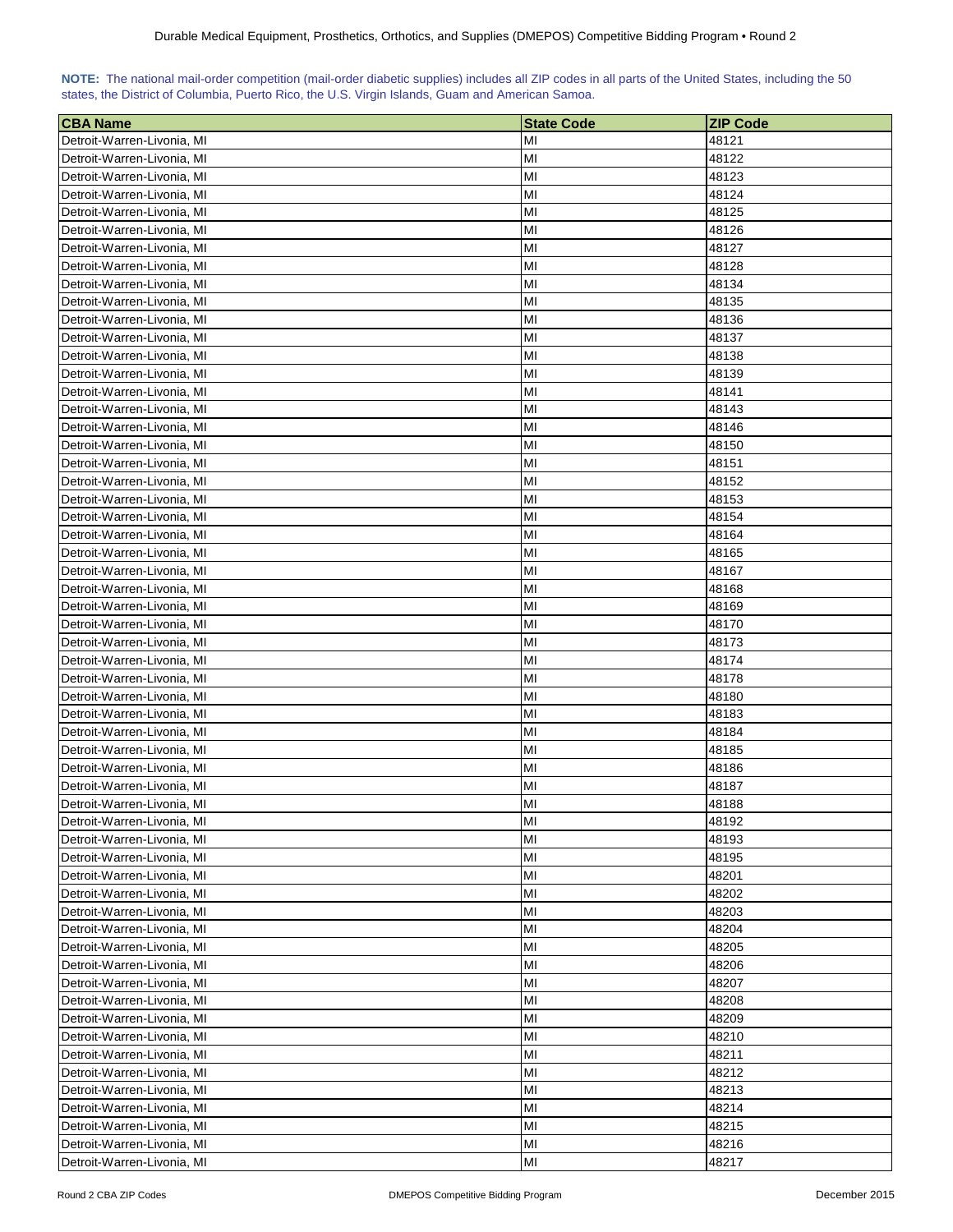| <b>CBA Name</b>            | <b>State Code</b> | <b>ZIP Code</b> |
|----------------------------|-------------------|-----------------|
| Detroit-Warren-Livonia, MI | ΜI                | 48218           |
| Detroit-Warren-Livonia, MI | MI                | 48219           |
| Detroit-Warren-Livonia, MI | MI                | 48220           |
| Detroit-Warren-Livonia, MI | MI                | 48221           |
| Detroit-Warren-Livonia, MI | MI                | 48222           |
| Detroit-Warren-Livonia, MI | MI                | 48223           |
| Detroit-Warren-Livonia, MI | MI                | 48224           |
| Detroit-Warren-Livonia, MI | MI                | 48225           |
| Detroit-Warren-Livonia, MI | MI                | 48226           |
| Detroit-Warren-Livonia, MI | MI                | 48227           |
| Detroit-Warren-Livonia, MI | MI                | 48228           |
| Detroit-Warren-Livonia, MI | MI                | 48229           |
| Detroit-Warren-Livonia, MI | MI                | 48230           |
| Detroit-Warren-Livonia, MI | MI                | 48231           |
| Detroit-Warren-Livonia, MI | MI                | 48232           |
| Detroit-Warren-Livonia, MI | MI                | 48233           |
| Detroit-Warren-Livonia, MI | MI                | 48234           |
| Detroit-Warren-Livonia, MI | MI                | 48235           |
| Detroit-Warren-Livonia, MI | MI                | 48236           |
| Detroit-Warren-Livonia, MI | MI                | 48237           |
| Detroit-Warren-Livonia, MI | MI                | 48238           |
| Detroit-Warren-Livonia, MI | MI                | 48239           |
| Detroit-Warren-Livonia, MI | MI                | 48240           |
| Detroit-Warren-Livonia, MI | MI                | 48242           |
| Detroit-Warren-Livonia, MI | MI                | 48243           |
| Detroit-Warren-Livonia, MI | MI                | 48244           |
| Detroit-Warren-Livonia, MI | MI                | 48255           |
| Detroit-Warren-Livonia, MI | MI                | 48260           |
| Detroit-Warren-Livonia, MI | MI                | 48264           |
| Detroit-Warren-Livonia, MI | MI                | 48265           |
| Detroit-Warren-Livonia, MI | MI                | 48266           |
| Detroit-Warren-Livonia, MI | MI                | 48267           |
| Detroit-Warren-Livonia, MI | MI                | 48268           |
| Detroit-Warren-Livonia, MI | MI                | 48269           |
| Detroit-Warren-Livonia, MI | MI                | 48272           |
| Detroit-Warren-Livonia, MI | MI                | 48275           |
| Detroit-Warren-Livonia, MI | MI                | 48277           |
| Detroit-Warren-Livonia. MI | MI                | 48278           |
| Detroit-Warren-Livonia, MI | MI                | 48279           |
| Detroit-Warren-Livonia, MI | MI                | 48288           |
| Detroit-Warren-Livonia, MI | MI                | 48301           |
| Detroit-Warren-Livonia, MI | MI                | 48302           |
| Detroit-Warren-Livonia, MI | MI                | 48303           |
| Detroit-Warren-Livonia, MI | MI                | 48304           |
| Detroit-Warren-Livonia, MI | MI                | 48306           |
| Detroit-Warren-Livonia, MI | MI                | 48307           |
| Detroit-Warren-Livonia, MI | MI                | 48308           |
| Detroit-Warren-Livonia, MI | MI                | 48309           |
| Detroit-Warren-Livonia, MI | MI                | 48310           |
| Detroit-Warren-Livonia, MI | MI                | 48311           |
| Detroit-Warren-Livonia, MI | MI                | 48312           |
| Detroit-Warren-Livonia, MI | MI                | 48313           |
| Detroit-Warren-Livonia, MI | MI                | 48314           |
| Detroit-Warren-Livonia, MI | MI                | 48315           |
| Detroit-Warren-Livonia, MI | MI                | 48316           |
| Detroit-Warren-Livonia, MI | MI                | 48317           |
| Detroit-Warren-Livonia, MI | MI                | 48318           |
| Detroit-Warren-Livonia, MI | MI                | 48320           |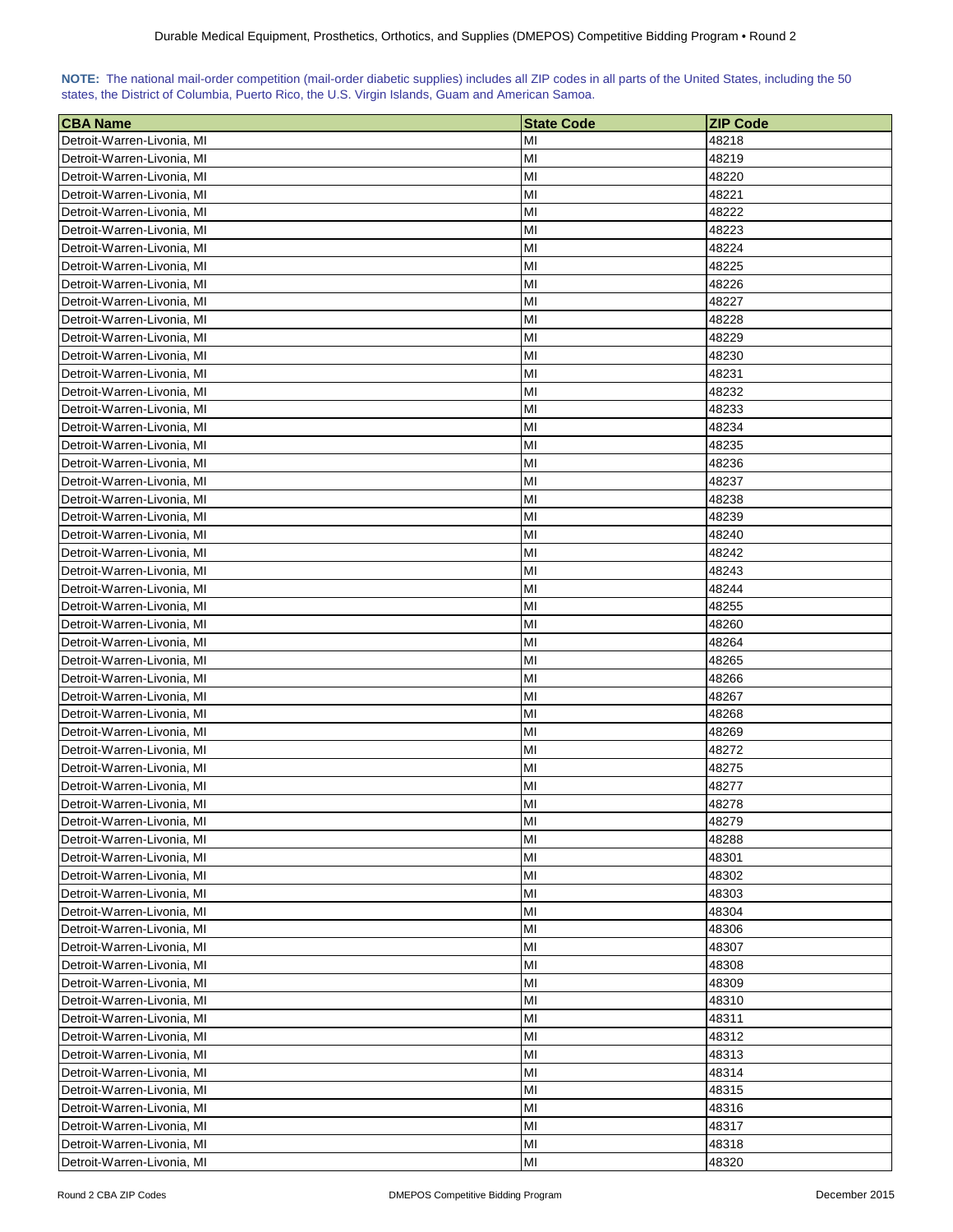| <b>CBA Name</b>                                          | <b>State Code</b> | <b>ZIP Code</b> |
|----------------------------------------------------------|-------------------|-----------------|
| Detroit-Warren-Livonia, MI                               | ΜI                | 48321           |
| Detroit-Warren-Livonia, MI                               | MI                | 48322           |
| Detroit-Warren-Livonia, MI                               | MI                | 48323           |
| Detroit-Warren-Livonia, MI                               | MI                | 48324           |
| Detroit-Warren-Livonia, MI                               | MI                | 48325           |
| Detroit-Warren-Livonia, MI                               | MI                | 48326           |
| Detroit-Warren-Livonia, MI                               | MI                | 48327           |
| Detroit-Warren-Livonia, MI                               | MI                | 48328           |
| Detroit-Warren-Livonia, MI                               | MI                | 48329           |
| Detroit-Warren-Livonia, MI                               | MI                | 48330           |
| Detroit-Warren-Livonia, MI                               | MI                | 48331           |
| Detroit-Warren-Livonia, MI                               | MI                | 48332           |
| Detroit-Warren-Livonia, MI                               | MI                | 48333           |
| Detroit-Warren-Livonia, MI                               | MI                | 48334           |
| Detroit-Warren-Livonia, MI                               | MI                | 48335           |
| Detroit-Warren-Livonia, MI                               | MI                | 48336           |
| Detroit-Warren-Livonia, MI                               | MI                | 48340           |
| Detroit-Warren-Livonia, MI                               | MI                | 48341           |
|                                                          | MI                | 48342           |
| Detroit-Warren-Livonia, MI<br>Detroit-Warren-Livonia, MI | MI                | 48343           |
| Detroit-Warren-Livonia, MI                               | MI                |                 |
|                                                          | MI                | 48346           |
| Detroit-Warren-Livonia, MI                               |                   | 48347           |
| Detroit-Warren-Livonia, MI<br>Detroit-Warren-Livonia, MI | MI<br>MI          | 48348<br>48350  |
| Detroit-Warren-Livonia, MI                               | MI                |                 |
|                                                          | MI                | 48353           |
| Detroit-Warren-Livonia, MI                               | MI                | 48356           |
| Detroit-Warren-Livonia, MI                               | MI                | 48357           |
| Detroit-Warren-Livonia, MI<br>Detroit-Warren-Livonia, MI | MI                | 48359<br>48360  |
| Detroit-Warren-Livonia, MI                               | MI                | 48361           |
| Detroit-Warren-Livonia, MI                               | MI                | 48362           |
| Detroit-Warren-Livonia, MI                               | MI                | 48363           |
| Detroit-Warren-Livonia, MI                               | MI                | 48366           |
| Detroit-Warren-Livonia, MI                               | MI                | 48367           |
| Detroit-Warren-Livonia, MI                               | MI                | 48370           |
| Detroit-Warren-Livonia, MI                               | MI                | 48371           |
| Detroit-Warren-Livonia, MI                               | MI                | 48374           |
| Detroit-Warren-Livonia. MI                               | MI                | 48375           |
| Detroit-Warren-Livonia, MI                               | MI                | 48376           |
| Detroit-Warren-Livonia, MI                               | MI                | 48377           |
| Detroit-Warren-Livonia, MI                               | MI                | 48380           |
| Detroit-Warren-Livonia, MI                               | MI                | 48381           |
| Detroit-Warren-Livonia, MI                               | MI                | 48382           |
| Detroit-Warren-Livonia, MI                               | MI                | 48383           |
| Detroit-Warren-Livonia, MI                               | MI                | 48386           |
| Detroit-Warren-Livonia, MI                               | MI                | 48387           |
| Detroit-Warren-Livonia, MI                               | MI                | 48390           |
| Detroit-Warren-Livonia, MI                               | MI                | 48391           |
| Detroit-Warren-Livonia, MI                               | MI                | 48393           |
| Detroit-Warren-Livonia, MI                               | MI                | 48397           |
| Detroit-Warren-Livonia, MI                               | MI                | 48412           |
| Detroit-Warren-Livonia, MI                               | MI                | 48421           |
| Detroit-Warren-Livonia, MI                               | MI                | 48428           |
| Detroit-Warren-Livonia, MI                               | MI                | 48440           |
| Detroit-Warren-Livonia, MI                               | MI                | 48442           |
| Detroit-Warren-Livonia, MI                               | MI                | 48444           |
| Detroit-Warren-Livonia, MI                               | MI                | 48446           |
| Detroit-Warren-Livonia, MI                               | MI                | 48455           |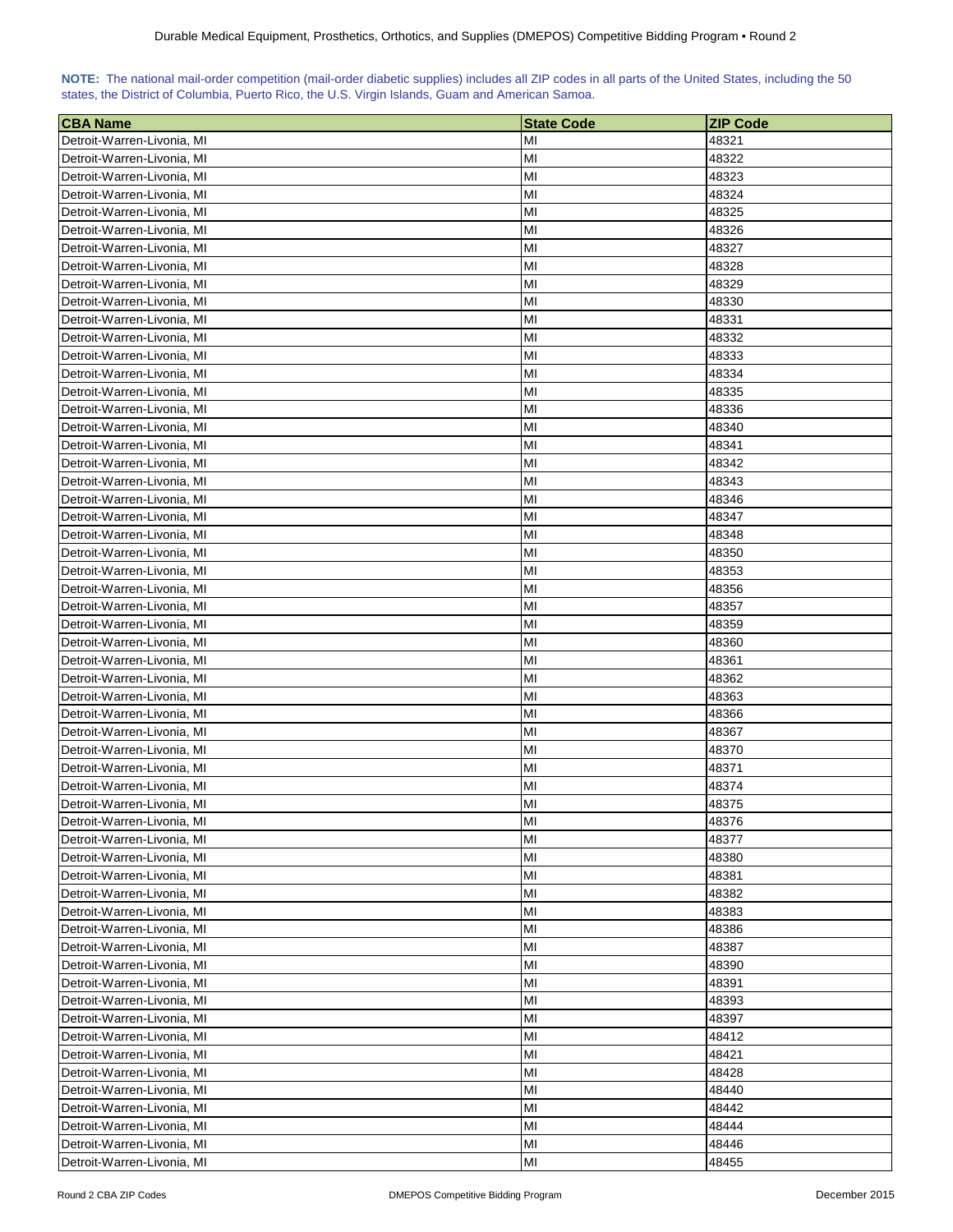| <b>CBA Name</b>            | <b>State Code</b>      | <b>ZIP Code</b> |
|----------------------------|------------------------|-----------------|
| Detroit-Warren-Livonia, MI | MI                     | 48461           |
| Detroit-Warren-Livonia, MI | MI                     | 48462           |
| Detroit-Warren-Livonia, MI | MI                     | 48464           |
| Detroit-Warren-Livonia, MI | MI                     | 48727           |
| Detroit-Warren-Livonia, MI | MI                     | 48816           |
| Detroit-Warren-Livonia, MI | MI                     | 48836           |
| Detroit-Warren-Livonia, MI | MI                     | 48843           |
| Detroit-Warren-Livonia, MI | MI                     | 48844           |
| Detroit-Warren-Livonia, MI | MI                     | 48855           |
| Detroit-Warren-Livonia, MI | MI                     | 48863           |
| El Paso, TX                | <b>TX</b>              | 79821           |
| El Paso, TX                | <b>TX</b>              | 79835           |
| El Paso, TX                | TX                     | 79836           |
| El Paso, TX                | TX                     | 79838           |
| El Paso, TX                | <b>TX</b>              | 79849           |
| El Paso, TX                | <b>TX</b>              | 79853           |
| El Paso, TX                | <b>TX</b>              | 79901           |
| El Paso, TX                | <b>TX</b>              | 79902           |
| El Paso, TX                | TX                     | 79903           |
| El Paso, TX                | TX                     | 79904           |
| El Paso, TX                | TX                     | 79905           |
|                            |                        |                 |
| El Paso, TX                | TХ                     | 79906           |
| El Paso, TX                | TХ<br>TX               | 79907           |
| El Paso, TX                |                        | 79908           |
| El Paso, TX                | TХ                     | 79910           |
| El Paso, TX                | TX                     | 79911           |
| El Paso, TX                | TX                     | 79912           |
| El Paso, TX                | <b>TX</b>              | 79913           |
| El Paso, TX                | <b>TX</b>              | 79914           |
| El Paso, TX                | <b>TX</b><br><b>TX</b> | 79915<br>79916  |
| El Paso, TX                |                        |                 |
| El Paso, TX                | <b>TX</b>              | 79917<br>79918  |
| El Paso, TX                | ТX<br>TX               | 79920           |
| El Paso, TX<br>El Paso, TX | ТX                     | 79922           |
| El Paso, TX                | <b>TX</b>              | 79923           |
| El Paso, TX                | <b>TX</b>              | 79924           |
|                            | <b>TX</b>              | 79925           |
| El Paso, TX<br>El Paso, TX | TX                     | 79926           |
| El Paso, TX                | <b>TX</b>              | 79927           |
| El Paso, TX                | TX                     | 79928           |
| El Paso, TX                | <b>TX</b>              | 79929           |
| El Paso, TX                | <b>TX</b>              | 79930           |
|                            |                        | 79931           |
| El Paso, TX                | TХ                     |                 |
| El Paso, TX                | ТX                     | 79932           |
| El Paso, TX                | ТX                     | 79934           |
| El Paso, TX                | TX                     | 79935           |
| El Paso, TX                | TX                     | 79936           |
| El Paso, TX                | <b>TX</b>              | 79937           |
| El Paso, TX                | <b>TX</b>              | 79938           |
| El Paso, TX                | TX                     | 79940           |
| El Paso, TX                | TX                     | 79941           |
| El Paso, TX                | TX                     | 79942           |
| El Paso, TX                | <b>TX</b>              | 79943           |
| El Paso, TX                | <b>TX</b>              | 79944           |
| El Paso, TX                | <b>TX</b>              | 79945           |
| El Paso, TX                | TX                     | 79946           |
| El Paso, TX                | TX                     | 79947           |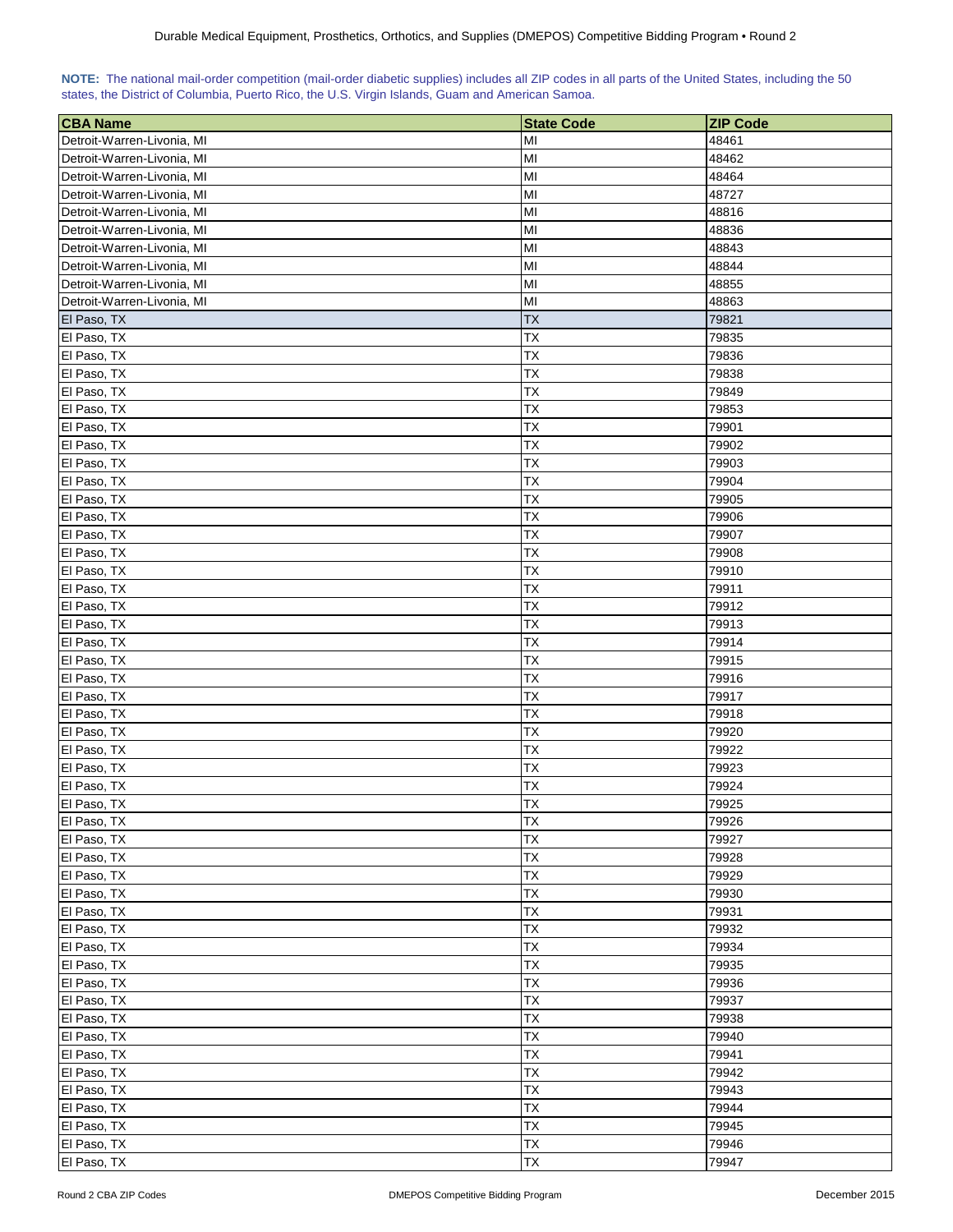| NOTE: The national mail-order competition (mail-order diabetic supplies) includes all ZIP codes in all parts of the United States, including the 50 |  |  |  |  |  |  |
|-----------------------------------------------------------------------------------------------------------------------------------------------------|--|--|--|--|--|--|
| states, the District of Columbia, Puerto Rico, the U.S. Virgin Islands, Guam and American Samoa.                                                    |  |  |  |  |  |  |

| <b>CBA Name</b> | <b>State Code</b> | <b>ZIP Code</b> |
|-----------------|-------------------|-----------------|
| El Paso, TX     | ТX                | 79948           |
| El Paso, TX     | TX                | 79949           |
| El Paso, TX     | TX                | 79950           |
| El Paso, TX     | TX                | 79951           |
| El Paso, TX     | ТX                | 79952           |
| El Paso, TX     | TX                | 79953           |
| El Paso, TX     | TX                | 79954           |
| El Paso, TX     | TX                | 79955           |
| El Paso, TX     | TX                | 79958           |
| El Paso, TX     | <b>TX</b>         | 79960           |
| El Paso, TX     | ТX                | 79961           |
| El Paso, TX     | ТX                | 79968           |
| El Paso, TX     | TX                | 79976           |
| El Paso, TX     | <b>TX</b>         | 79978           |
| El Paso, TX     | TX                | 79980           |
| El Paso, TX     | <b>TX</b>         | 79990           |
| El Paso, TX     | TX                | 79995           |
| El Paso, TX     | ТX                | 79996           |
| El Paso, TX     | TX                | 79997           |
| El Paso, TX     | TX                | 79998           |
| El Paso, TX     | TX                | 79999           |
| El Paso, TX     | <b>ΤX</b>         | 88510           |
| El Paso, TX     | TX                | 88511           |
| El Paso, TX     | ТX                | 88512           |
| El Paso, TX     | TX                | 88513           |
| El Paso, TX     | TX                | 88514           |
| El Paso, TX     | <b>TX</b>         | 88515           |
| El Paso, TX     | <b>TX</b>         | 88516           |
| El Paso, TX     | TX                | 88517           |
| El Paso, TX     | TX                | 88518           |
| El Paso, TX     | TX                | 88519           |
| El Paso, TX     | TX                | 88520           |
| El Paso, TX     | ТX                | 88521           |
| El Paso, TX     | TХ                | 88523           |
| El Paso, TX     | TX                | 88524           |
| El Paso, TX     | TX                | 88525           |
| El Paso, TX     | ТX                | 88526           |
| El Paso, TX     | <b>TX</b>         | 88527           |
| El Paso, TX     | <b>TX</b>         | 88528           |
| El Paso, TX     | <b>TX</b>         | 88529           |
| El Paso, TX     | <b>TX</b>         | 88530           |
| El Paso, TX     | <b>TX</b>         | 88531           |
| El Paso, TX     | ТX                | 88532           |
| El Paso, TX     | TX                | 88533           |
| El Paso, TX     | TX                | 88534           |
| El Paso, TX     | <b>TX</b>         | 88535           |
| El Paso, TX     | TX                | 88536           |
| El Paso, TX     | TX                | 88538           |
| El Paso, TX     | TX                | 88539           |
| El Paso, TX     | <b>TX</b>         | 88540           |
| El Paso, TX     | TX                | 88541           |
| El Paso, TX     | <b>TX</b>         | 88542           |
| El Paso, TX     | <b>TX</b>         | 88543           |
| El Paso, TX     | TX                | 88544           |
| El Paso, TX     | TX                | 88545           |
| El Paso, TX     | TX                | 88546           |
| El Paso, TX     | TX                | 88547           |
| El Paso, TX     | <b>TX</b>         | 88548           |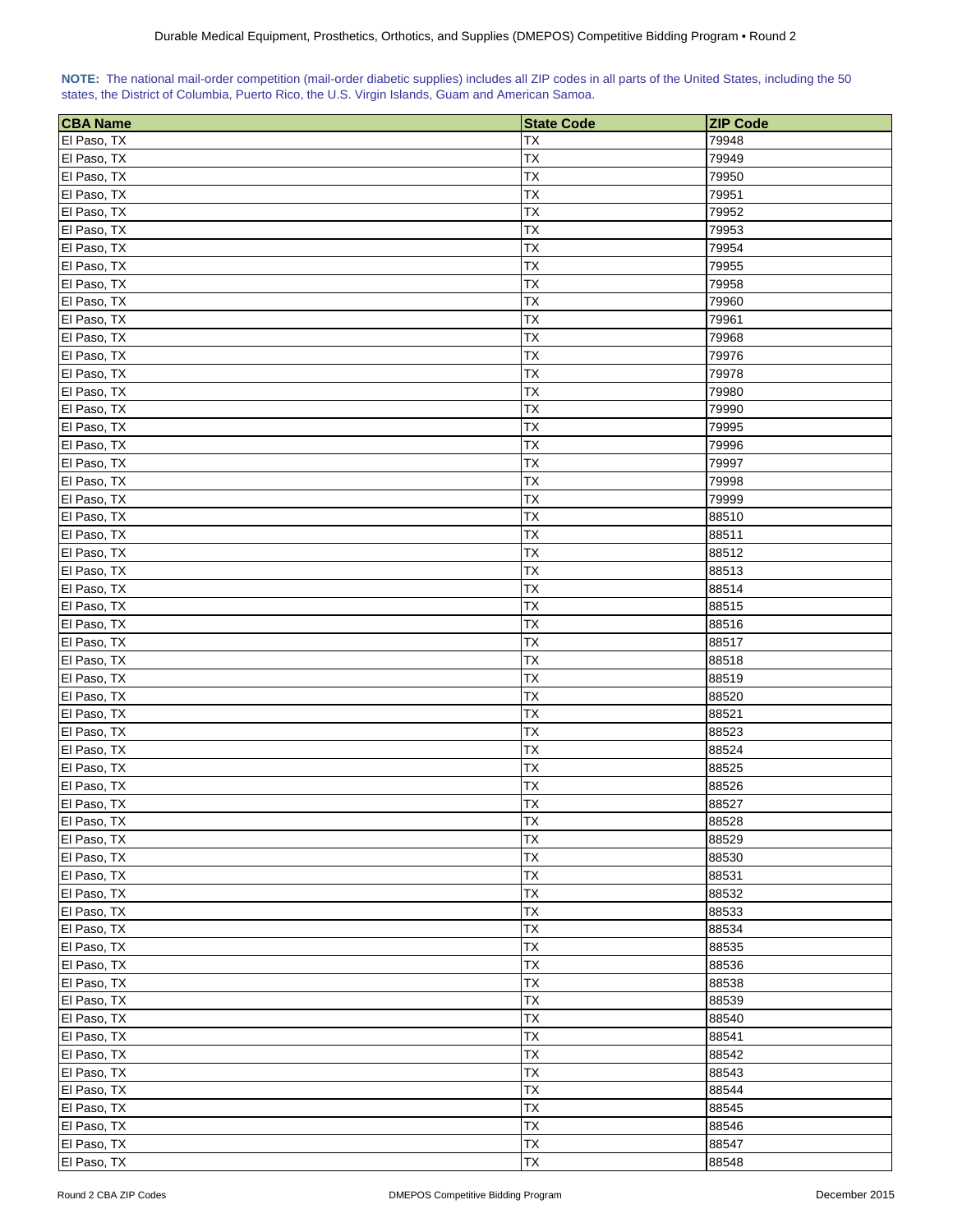| NOTE: The national mail-order competition (mail-order diabetic supplies) includes all ZIP codes in all parts of the United States, including the 50 |  |  |  |  |  |  |
|-----------------------------------------------------------------------------------------------------------------------------------------------------|--|--|--|--|--|--|
| states, the District of Columbia, Puerto Rico, the U.S. Virgin Islands, Guam and American Samoa.                                                    |  |  |  |  |  |  |

| <b>CBA Name</b> | <b>State Code</b> | <b>ZIP Code</b> |
|-----------------|-------------------|-----------------|
| El Paso, TX     | TX                | 88549           |
| El Paso, TX     | TX                | 88550           |
| El Paso, TX     | <b>TX</b>         | 88553           |
| El Paso, TX     | <b>TX</b>         | 88554           |
| El Paso, TX     | TX                | 88555           |
| El Paso, TX     | ТX                | 88556           |
| El Paso, TX     | TX                | 88557           |
| El Paso, TX     | ТX                | 88558           |
| El Paso, TX     | TX                | 88559           |
| El Paso, TX     | TX                | 88560           |
| El Paso, TX     | TХ                | 88561           |
| El Paso, TX     | TX                | 88562           |
| El Paso, TX     | TX                | 88563           |
| El Paso, TX     | TX                | 88565           |
| El Paso, TX     | TX                | 88566           |
| El Paso, TX     | ТX                | 88567           |
| El Paso, TX     | TX                | 88568           |
| El Paso, TX     | TX                | 88569           |
| El Paso, TX     | ТX                | 88570           |
| El Paso, TX     | TX                | 88571           |
| El Paso, TX     | TX                | 88572           |
| El Paso, TX     | ТX                | 88573           |
| El Paso, TX     | <b>ΤX</b>         | 88574           |
| El Paso, TX     | TX                | 88575           |
| El Paso, TX     | TX                | 88576           |
| El Paso, TX     | TX                | 88577           |
| El Paso, TX     | TX                | 88578           |
| El Paso, TX     | <b>TX</b>         | 88579           |
| El Paso, TX     | <b>TX</b>         | 88580           |
| El Paso, TX     | TX                | 88581           |
| El Paso, TX     | ТX                | 88582           |
| El Paso, TX     | TX                | 88583           |
| El Paso, TX     | ТX                | 88584           |
| El Paso, TX     | TX                | 88585           |
| El Paso, TX     | TX                | 88586           |
| El Paso, TX     | TX                | 88587           |
| El Paso, TX     | TX                | 88588           |
| El Paso, TX     | <b>TX</b>         | 88589           |
| El Paso, TX     | <b>TX</b>         | 88590           |
| El Paso, TX     | <b>TX</b>         | 88595           |
| Flint, MI       | MI                | 48411           |
| Flint, MI       | MI                | 48420           |
| Flint, MI       | MI                | 48423           |
| Flint, MI       | MI                | 48430           |
| Flint, MI       | MI                | 48433           |
| Flint, MI       | MI                | 48436           |
| Flint, MI       | MI                | 48437           |
| Flint, MI       | MI                | 48438           |
| Flint, MI       | MI                | 48439           |
| Flint, MI       | MI                | 48451           |
| Flint, MI       | MI                | 48457           |
| Flint, MI       | MI                | 48458           |
| Flint, MI       | MI                | 48463           |
| Flint, MI       | MI                | 48473           |
| Flint, MI       | MI                | 48480           |
| Flint, MI       | MI                | 48501           |
| Flint, MI       | MI                | 48502           |
| Flint, MI       | MI                | 48503           |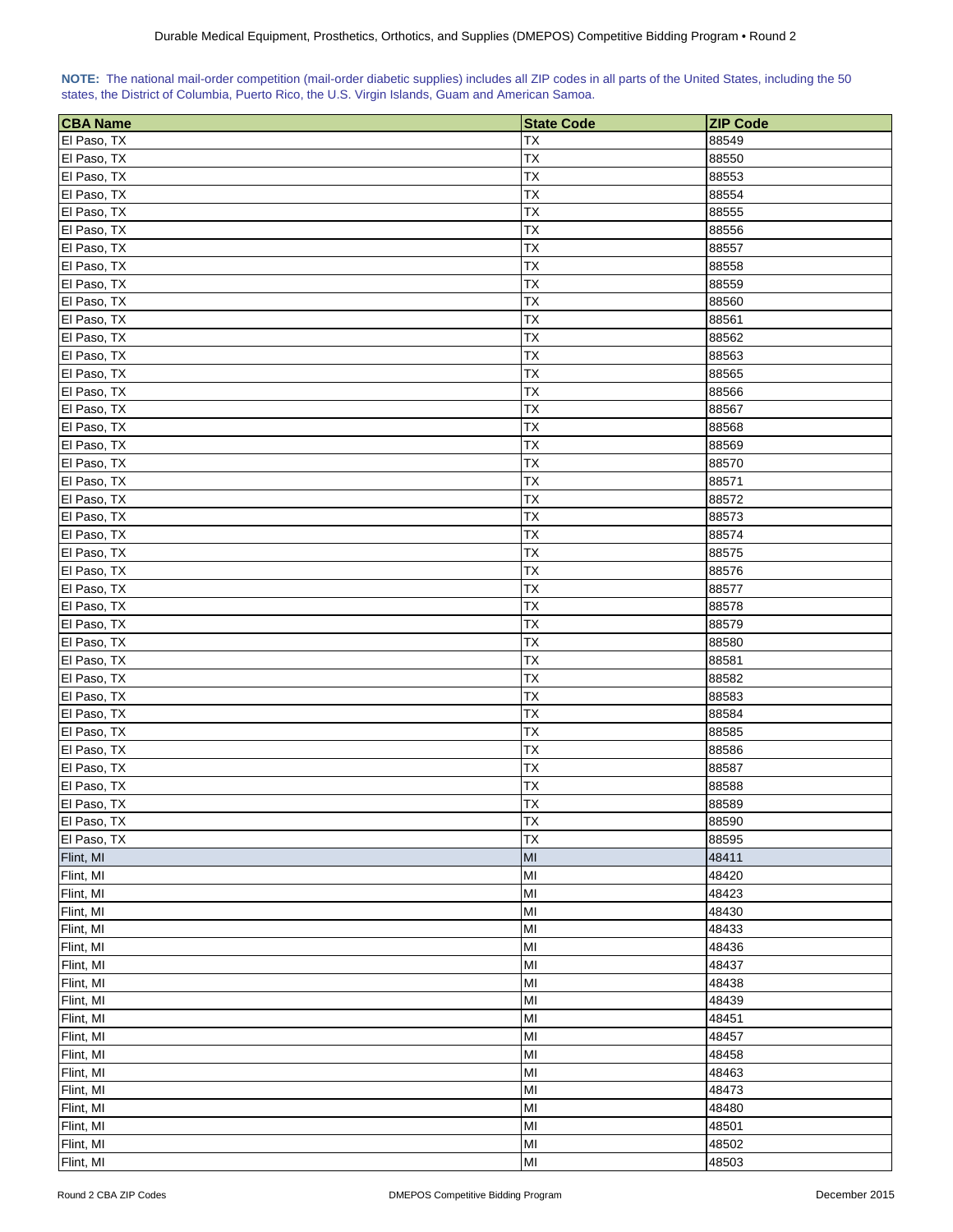| NOTE: The national mail-order competition (mail-order diabetic supplies) includes all ZIP codes in all parts of the United States, including the 50 |  |  |  |
|-----------------------------------------------------------------------------------------------------------------------------------------------------|--|--|--|
| states, the District of Columbia, Puerto Rico, the U.S. Virgin Islands, Guam and American Samoa.                                                    |  |  |  |

| <b>CBA Name</b> | <b>State Code</b> | <b>ZIP Code</b> |
|-----------------|-------------------|-----------------|
| Flint, MI       | MI                | 48504           |
| Flint, MI       | MI                | 48505           |
| Flint, MI       | MI                | 48506           |
| Flint, MI       | MI                | 48507           |
| Flint, MI       | MI                | 48509           |
| Flint, MI       | MI                | 48519           |
| Flint, MI       | MI                | 48529           |
| Flint, MI       | MI                | 48531           |
| Flint, MI       | MI                | 48532           |
| Flint, MI       | MI                | 48550           |
| Flint, MI       | MI                | 48551           |
| Flint, MI       | MI                | 48552           |
| Flint, MI       | MI                | 48553           |
| Flint, MI       | MI                | 48554           |
| Flint, MI       | MI                | 48555           |
| Flint, MI       | MI                | 48556           |
| Flint, MI       | MI                | 48557           |
| Fresno, CA      | CA                | 93210           |
| Fresno, CA      | CA                | 93234           |
| Fresno, CA      | CA                | 93242           |
| Fresno, CA      | CA                | 93602           |
| Fresno, CA      | CA                | 93605           |
| Fresno, CA      | CA                | 93606           |
| Fresno, CA      | CA                | 93607           |
| Fresno, CA      | CA                | 93608           |
| Fresno, CA      | CA                | 93609           |
| Fresno, CA      | CA                | 93611           |
| Fresno, CA      | CA                | 93612           |
| Fresno, CA      | CA                | 93613           |
| Fresno, CA      | CA                | 93616           |
| Fresno, CA      | CA                | 93619           |
| Fresno, CA      | CA                | 93621           |
| Fresno, CA      | CA                | 93622           |
| Fresno, CA      | CA                | 93624           |
| Fresno, CA      | CA                | 93625           |
| Fresno, CA      | CA                | 93626           |
| Fresno, CA      | CA                | 93627           |
| Fresno, CA      | CA                | 93630           |
| Fresno, CA      | CA                | 93631           |
| Fresno, CA      | CA                | 93634           |
| Fresno, CA      | CA                | 93640           |
| Fresno, CA      | CA                | 93641           |
| Fresno, CA      | CA                | 93642           |
| Fresno, CA      | CA                | 93646           |
| Fresno, CA      | CA                | 93648           |
| Fresno, CA      | CA                | 93649           |
| Fresno, CA      | CA                | 93650           |
| Fresno, CA      | CA                | 93651           |
| Fresno, CA      | CA                | 93652           |
| Fresno, CA      | CA                | 93654           |
| Fresno, CA      | CA                | 93656           |
| Fresno, CA      | CA                | 93657           |
| Fresno, CA      | CA                | 93660           |
| Fresno, CA      | CA                | 93662           |
| Fresno, CA      | CA                | 93664           |
| Fresno, CA      | CA                | 93667           |
| Fresno, CA      | CA                | 93668           |
| Fresno, CA      | ${\sf CA}$        | 93675           |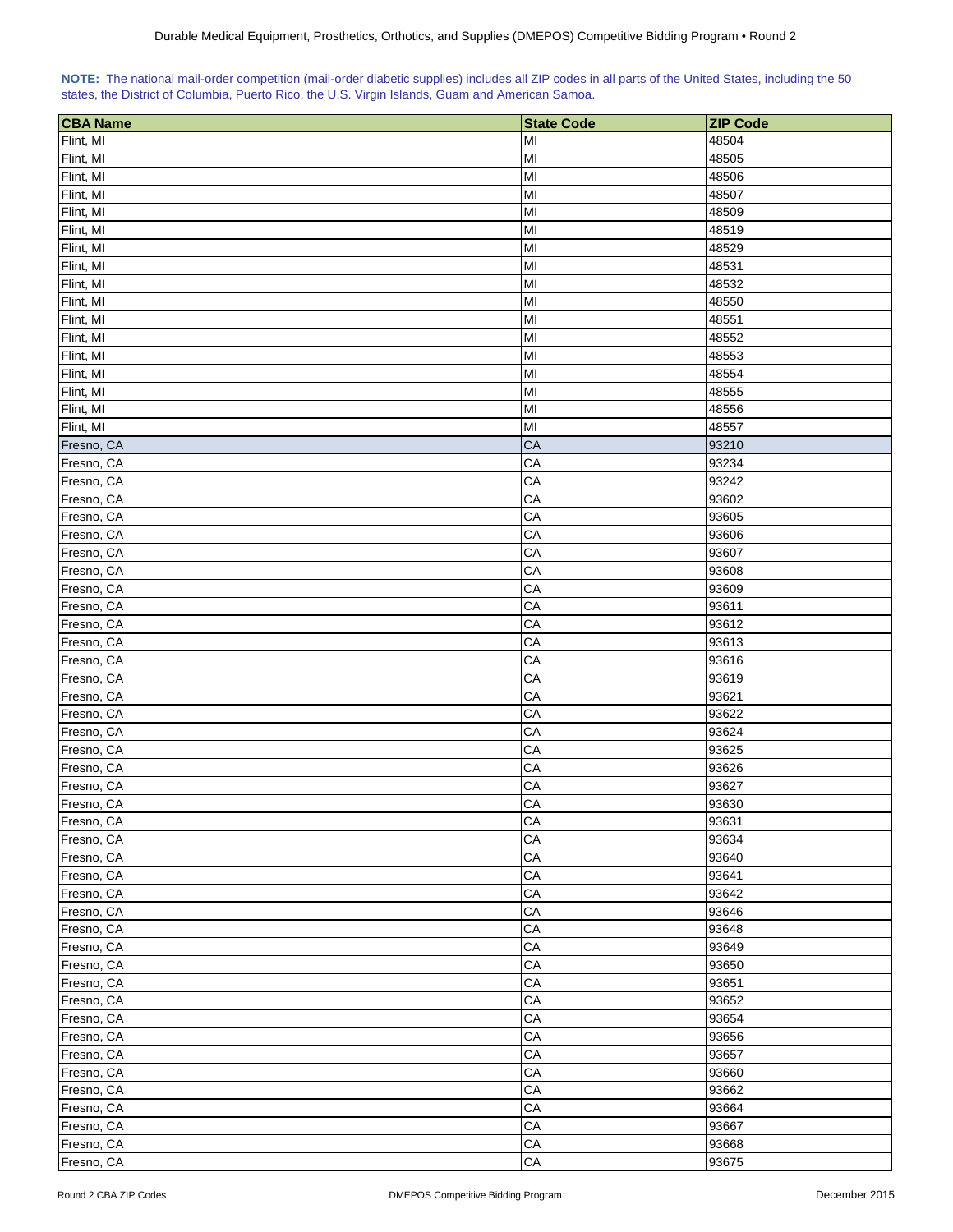|  |  | NOTE: The national mail-order competition (mail-order diabetic supplies) includes all ZIP codes in all parts of the United States, including the 50 |  |  |
|--|--|-----------------------------------------------------------------------------------------------------------------------------------------------------|--|--|
|  |  | states, the District of Columbia, Puerto Rico, the U.S. Virgin Islands, Guam and American Samoa.                                                    |  |  |

| <b>CBA Name</b>          | <b>State Code</b> | <b>ZIP Code</b> |
|--------------------------|-------------------|-----------------|
| Fresno, CA               | CA                | 93701           |
| Fresno, CA               | CA                | 93702           |
| Fresno, CA               | CA                | 93703           |
| Fresno, CA               | CA                | 93704           |
| Fresno, CA               | CA                | 93705           |
| Fresno, CA               | CA                | 93706           |
| Fresno, CA               | CA                | 93707           |
| Fresno, CA               | CA                | 93708           |
| Fresno, CA               | CA                | 93709           |
| Fresno, CA               | CA                | 93710           |
| Fresno, CA               | CA                | 93711           |
| Fresno, CA               | CA                | 93712           |
| Fresno, CA               | CA                | 93714           |
| Fresno, CA               | CA                | 93715           |
| Fresno, CA               | CA                | 93716           |
| Fresno, CA               | CA                | 93717           |
| Fresno, CA               | CA                | 93718           |
| Fresno, CA               | CA                | 93720           |
| Fresno, CA               | CA                | 93721           |
| Fresno, CA               | CA                | 93722           |
| Fresno, CA               | CA                | 93723           |
| Fresno, CA               | CA                | 93724           |
|                          | CA                |                 |
| Fresno, CA               | CA                | 93725           |
| Fresno, CA               | CA                | 93726           |
| Fresno, CA               |                   | 93727           |
| Fresno, CA               | CA                | 93728           |
| Fresno, CA               | CA                | 93729           |
| Fresno, CA               | CA                | 93730           |
| Fresno, CA               | CA                | 93737           |
| Fresno, CA               | CA                | 93740           |
| Fresno, CA               | CA                | 93741           |
| Fresno, CA               | CA                | 93744           |
| Fresno, CA               | CA                | 93745           |
| Fresno, CA               | CA                | 93747           |
| Fresno, CA               | CA                | 93750           |
| Fresno, CA               | CA                | 93755           |
| Fresno, CA               | CA                | 93760           |
| Fresno, CA               | CA                | 93761           |
| Fresno, CA               | CA                | 93764           |
| Fresno, CA               | CA                | 93765           |
| Fresno, CA               | CA                | 93771           |
| Fresno, CA               | CA                | 93772           |
| Fresno, CA               | CA                | 93773           |
| Fresno, CA               | CA                | 93774           |
| Fresno, CA               | CA                | 93775           |
| Fresno, CA               | CA                | 93776           |
| Fresno, CA               | CA                | 93777           |
| Fresno, CA               | CA                | 93778           |
| Fresno, CA               | CA                | 93779           |
| Fresno, CA               | CA                | 93786           |
| Fresno, CA               | CA                | 93790           |
| Fresno, CA               | CA                | 93791           |
| Fresno, CA               | CA                | 93792           |
| Fresno, CA               | CA                | 93793           |
| Fresno, CA               | CA                | 93794           |
| Fresno, CA               | CA                | 93844           |
| Fresno, CA               | ${\sf CA}$        | 93888           |
| Grand Rapids-Wyoming, MI | $\mathsf{MI}$     | 48809           |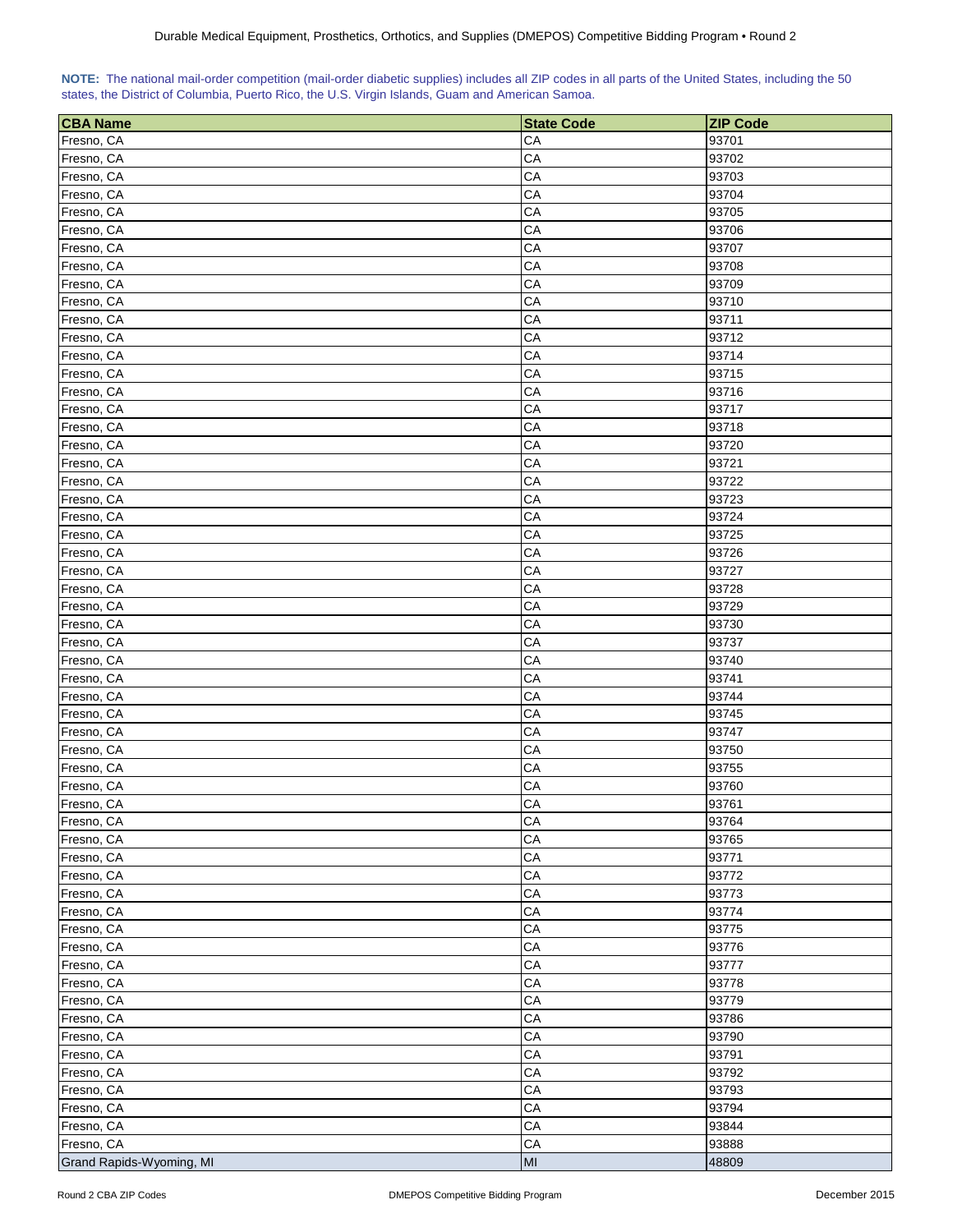| <b>CBA Name</b>          | <b>State Code</b> | <b>ZIP Code</b> |
|--------------------------|-------------------|-----------------|
| Grand Rapids-Wyoming, MI | MI                | 48815           |
| Grand Rapids-Wyoming, MI | MI                | 48845           |
| Grand Rapids-Wyoming, MI | MI                | 48846           |
| Grand Rapids-Wyoming, MI | MI                | 48849           |
| Grand Rapids-Wyoming, MI | MI                | 48851           |
| Grand Rapids-Wyoming, MI | MI                | 48860           |
| Grand Rapids-Wyoming, MI | MI                | 48865           |
| Grand Rapids-Wyoming, MI | MI                | 48870           |
| Grand Rapids-Wyoming, MI | MI                | 48873           |
| Grand Rapids-Wyoming, MI | MI                | 48875           |
| Grand Rapids-Wyoming, MI | MI                | 48881           |
| Grand Rapids-Wyoming, MI | MI                | 48887           |
| Grand Rapids-Wyoming, MI | MI                | 48897           |
| Grand Rapids-Wyoming, MI | MI                | 49035           |
| Grand Rapids-Wyoming, MI | MI                | 49046           |
| Grand Rapids-Wyoming, MI | MI                | 49050           |
|                          | MI                |                 |
| Grand Rapids-Wyoming, MI |                   | 49058           |
| Grand Rapids-Wyoming, MI | MI                | 49060           |
| Grand Rapids-Wyoming, MI | MI                | 49073           |
| Grand Rapids-Wyoming, MI | MI                | 49301           |
| Grand Rapids-Wyoming, MI | MI                | 49302           |
| Grand Rapids-Wyoming, MI | MI                | 49306           |
| Grand Rapids-Wyoming, MI | MI                | 49309           |
| Grand Rapids-Wyoming, MI | MI                | 49312           |
| Grand Rapids-Wyoming, MI | MI                | 49315           |
| Grand Rapids-Wyoming, MI | MI                | 49316           |
| Grand Rapids-Wyoming, MI | MI                | 49317           |
| Grand Rapids-Wyoming, MI | MI                | 49319           |
| Grand Rapids-Wyoming, MI | MI                | 49321           |
| Grand Rapids-Wyoming, MI | MI                | 49325           |
| Grand Rapids-Wyoming, MI | MI                | 49326           |
| Grand Rapids-Wyoming, MI | MI                | 49327           |
| Grand Rapids-Wyoming, MI | MI                | 49330           |
| Grand Rapids-Wyoming, MI | MI<br>MI          | 49331<br>49333  |
| Grand Rapids-Wyoming, MI |                   |                 |
| Grand Rapids-Wyoming, MI | MI                | 49337           |
| Grand Rapids-Wyoming, MI | MI<br>MI          | 49341<br>49343  |
| Grand Rapids-Wyoming, MI | MI                | 49344           |
| Grand Rapids-Wyoming, MI |                   |                 |
| Grand Rapids-Wyoming, MI | MI                | 49345           |
| Grand Rapids-Wyoming, MI | MI                | 49349           |
| Grand Rapids-Wyoming, MI | MI                | 49351           |
| Grand Rapids-Wyoming, MI | MI                | 49355           |
| Grand Rapids-Wyoming, MI | MI                | 49356           |
| Grand Rapids-Wyoming, MI | MI                | 49357           |
| Grand Rapids-Wyoming, MI | MI                | 49412           |
| Grand Rapids-Wyoming, MI | MI                | 49413           |
| Grand Rapids-Wyoming, MI | MI                | 49418           |
| Grand Rapids-Wyoming, MI | MI                | 49468           |
| Grand Rapids-Wyoming, MI | MI                | 49501           |
| Grand Rapids-Wyoming, MI | MI                | 49502           |
| Grand Rapids-Wyoming, MI | MI                | 49503           |
| Grand Rapids-Wyoming, MI | MI                | 49504           |
| Grand Rapids-Wyoming, MI | MI                | 49505           |
| Grand Rapids-Wyoming, MI | MI                | 49506           |
| Grand Rapids-Wyoming, MI | MI                | 49507           |
| Grand Rapids-Wyoming, MI | MI                | 49508           |
| Grand Rapids-Wyoming, MI | MI                | 49509           |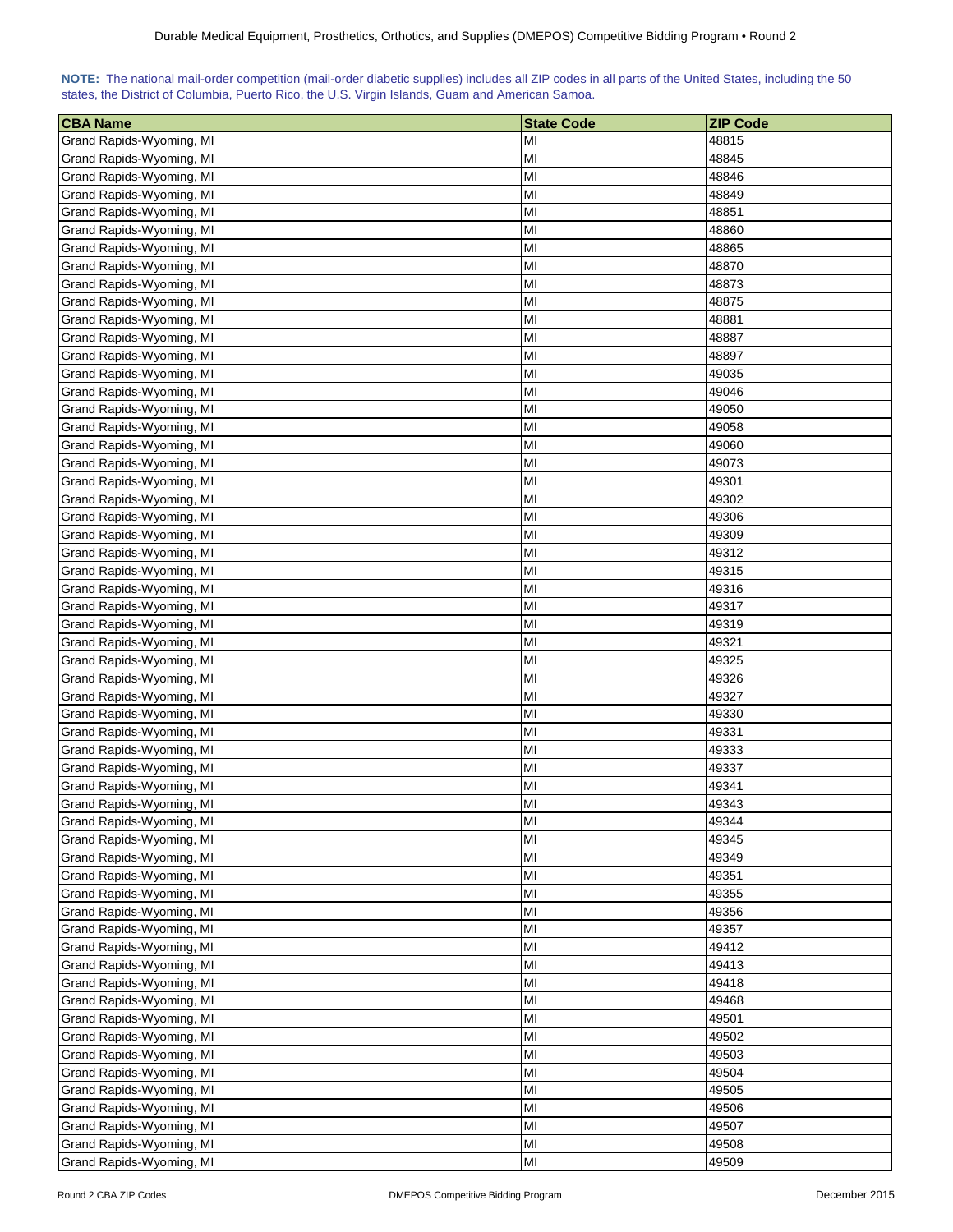| <b>CBA Name</b>                                        | <b>State Code</b>      | <b>ZIP Code</b> |
|--------------------------------------------------------|------------------------|-----------------|
| Grand Rapids-Wyoming, MI                               | MI                     | 49510           |
| Grand Rapids-Wyoming, MI                               | MI                     | 49512           |
| Grand Rapids-Wyoming, MI                               | MI                     | 49514           |
| Grand Rapids-Wyoming, MI                               | MI                     | 49515           |
| Grand Rapids-Wyoming, MI                               | MI                     | 49516           |
| Grand Rapids-Wyoming, MI                               | MI                     | 49518           |
| Grand Rapids-Wyoming, MI                               | MI                     | 49519           |
| Grand Rapids-Wyoming, MI                               | MI                     | 49523           |
| Grand Rapids-Wyoming, MI                               | MI                     | 49525           |
| Grand Rapids-Wyoming, MI                               | MI                     | 49528           |
| Grand Rapids-Wyoming, MI                               | MI                     | 49530           |
| Grand Rapids-Wyoming, MI                               | MI                     | 49534           |
| Grand Rapids-Wyoming, MI                               | MI                     | 49544           |
| Grand Rapids-Wyoming, MI                               | MI                     | 49546           |
| Grand Rapids-Wyoming, MI                               | MI                     | 49548           |
| Grand Rapids-Wyoming, MI                               | MI                     | 49555           |
| Grand Rapids-Wyoming, MI                               | MI                     | 49560           |
| Grand Rapids-Wyoming, MI                               | MI                     | 49588           |
| Grand Rapids-Wyoming, MI                               | MI                     | 49599           |
| Greensboro-High Point, NC                              | <b>NC</b>              | 27025           |
|                                                        |                        |                 |
| Greensboro-High Point, NC                              | <b>NC</b><br><b>NC</b> | 27027           |
| Greensboro-High Point, NC                              |                        | 27048           |
| Greensboro-High Point, NC                              | <b>NC</b>              | 27203           |
| Greensboro-High Point, NC                              | <b>NC</b><br><b>NC</b> | 27204<br>27205  |
| Greensboro-High Point, NC                              | <b>NC</b>              | 27214           |
| Greensboro-High Point, NC                              |                        |                 |
| Greensboro-High Point, NC                              | <b>NC</b><br><b>NC</b> | 27230<br>27233  |
| Greensboro-High Point, NC                              | <b>NC</b>              | 27235           |
| Greensboro-High Point, NC<br>Greensboro-High Point, NC | <b>NC</b>              | 27248           |
| Greensboro-High Point, NC                              | <b>NC</b>              | 27249           |
| Greensboro-High Point, NC                              | <b>NC</b>              | 27260           |
| Greensboro-High Point, NC                              | <b>NC</b>              | 27261           |
| Greensboro-High Point, NC                              | <b>NC</b>              | 27262           |
| Greensboro-High Point, NC                              | <b>NC</b>              | 27263           |
| Greensboro-High Point, NC                              | <b>NC</b>              | 27264           |
| Greensboro-High Point, NC                              | <b>NC</b>              | 27265           |
| Greensboro-High Point, NC                              | <b>NC</b>              | 27268           |
| Greensboro-High Point, NC                              | <b>NC</b>              | 27282           |
| Greensboro-High Point, NC                              | <b>NC</b>              | 27283           |
| Greensboro-High Point, NC                              | <b>NC</b>              | 27288           |
| Greensboro-High Point, NC                              | <b>NC</b>              | 27289           |
| Greensboro-High Point, NC                              | <b>NC</b>              | 27298           |
| Greensboro-High Point, NC                              | <b>NC</b>              | 27301           |
| Greensboro-High Point, NC                              | <b>NC</b>              | 27310           |
| Greensboro-High Point, NC                              | <b>NC</b>              | 27313           |
| Greensboro-High Point, NC                              | <b>NC</b>              | 27316           |
| Greensboro-High Point, NC                              | <b>NC</b>              | 27317           |
| Greensboro-High Point, NC                              | <b>NC</b>              | 27320           |
| Greensboro-High Point, NC                              | <b>NC</b>              | 27323           |
| Greensboro-High Point, NC                              | <b>NC</b>              | 27326           |
| Greensboro-High Point, NC                              | <b>NC</b>              | 27341           |
| Greensboro-High Point, NC                              | <b>NC</b>              | 27342           |
| Greensboro-High Point, NC                              | <b>NC</b>              | 27350           |
| Greensboro-High Point, NC                              | <b>NC</b>              | 27355           |
| Greensboro-High Point, NC                              | <b>NC</b>              | 27357           |
| Greensboro-High Point, NC                              | <b>NC</b>              | 27358           |
| Greensboro-High Point, NC                              | <b>NC</b>              | 27370           |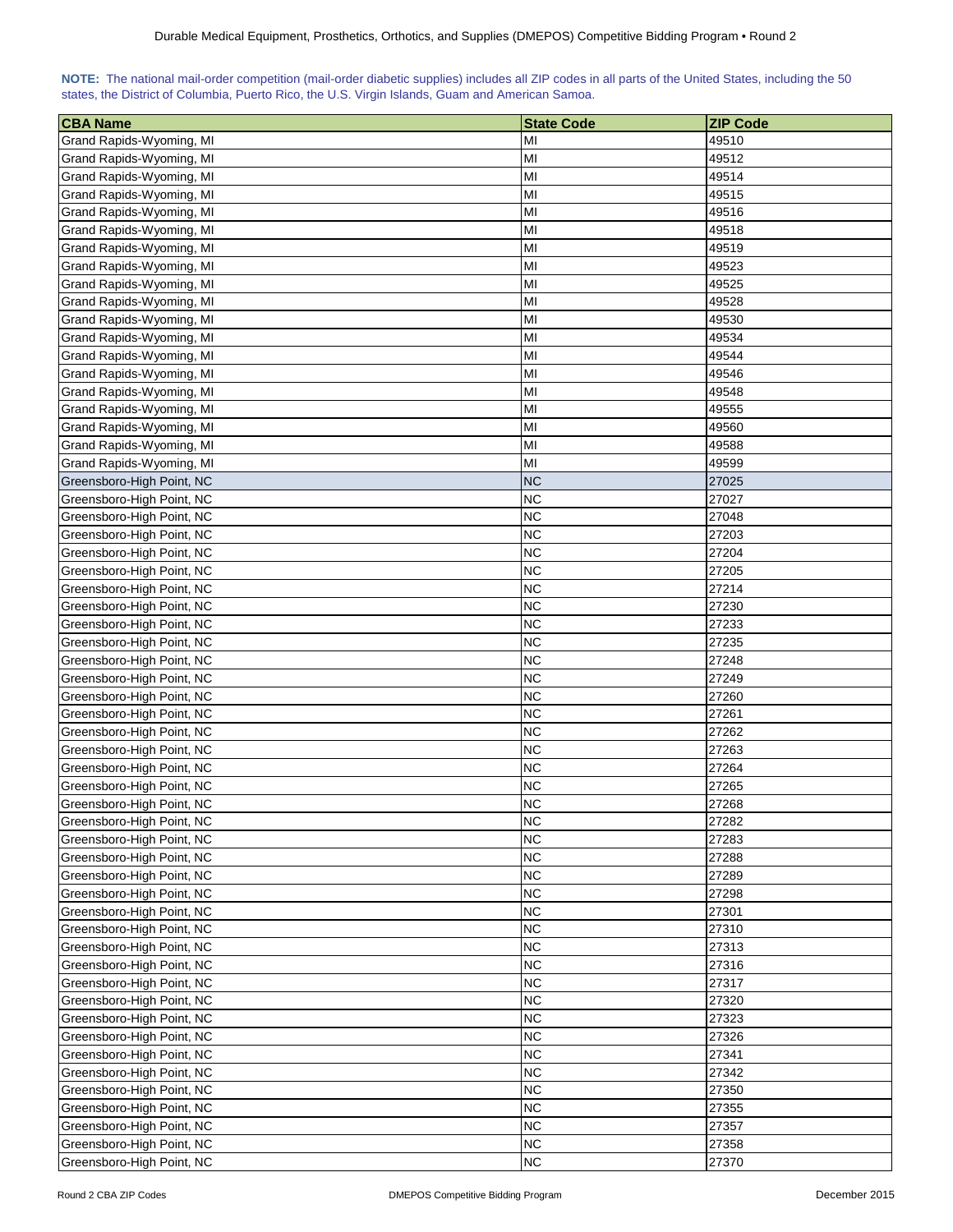| NOTE: The national mail-order competition (mail-order diabetic supplies) includes all ZIP codes in all parts of the United States, including the 50 |  |  |  |  |  |  |  |
|-----------------------------------------------------------------------------------------------------------------------------------------------------|--|--|--|--|--|--|--|
| states, the District of Columbia, Puerto Rico, the U.S. Virgin Islands, Guam and American Samoa.                                                    |  |  |  |  |  |  |  |

| <b>CBA Name</b>                                                | <b>State Code</b> | <b>ZIP Code</b> |
|----------------------------------------------------------------|-------------------|-----------------|
| Greensboro-High Point, NC                                      | <b>NC</b>         | 27375           |
| Greensboro-High Point, NC                                      | <b>NC</b>         | 27377           |
| Greensboro-High Point, NC                                      | <b>NC</b>         | 27401           |
| Greensboro-High Point, NC                                      | <b>NC</b>         | 27402           |
| Greensboro-High Point, NC                                      | <b>NC</b>         | 27403           |
| Greensboro-High Point, NC                                      | ΝC                | 27404           |
| Greensboro-High Point, NC                                      | <b>NC</b>         | 27405           |
| Greensboro-High Point, NC                                      | <b>NC</b>         | 27406           |
| Greensboro-High Point, NC                                      | <b>NC</b>         | 27407           |
| Greensboro-High Point, NC                                      | <b>NC</b>         | 27408           |
| Greensboro-High Point, NC                                      | <b>NC</b>         | 27409           |
| Greensboro-High Point, NC                                      | <b>NC</b>         | 27410           |
| Greensboro-High Point, NC                                      | <b>NC</b>         | 27411           |
| Greensboro-High Point, NC                                      | <b>NC</b>         | 27412           |
| Greensboro-High Point, NC                                      | <b>NC</b>         | 27413           |
| Greensboro-High Point, NC                                      | <b>NC</b>         | 27415           |
| Greensboro-High Point, NC                                      | <b>NC</b>         | 27416           |
| Greensboro-High Point, NC                                      | <b>NC</b>         | 27417           |
| Greensboro-High Point, NC                                      | <b>NC</b>         | 27419           |
| Greensboro-High Point, NC                                      | <b>NC</b>         | 27420           |
| Greensboro-High Point, NC                                      | <b>NC</b>         | 27425           |
| Greensboro-High Point, NC                                      | <b>NC</b>         | 27427           |
| Greensboro-High Point, NC                                      | <b>NC</b>         | 27429           |
| Greensboro-High Point, NC                                      | <b>NC</b>         | 27435           |
| Greensboro-High Point, NC                                      | <b>NC</b>         | 27438           |
| Greensboro-High Point, NC                                      | <b>NC</b>         | 27455           |
|                                                                | <b>NC</b>         |                 |
| Greensboro-High Point, NC                                      | <b>NC</b>         | 27495           |
| Greensboro-High Point, NC                                      | <b>NC</b>         | 27497           |
| Greensboro-High Point, NC                                      | <b>NC</b>         | 27498           |
| Greensboro-High Point, NC<br>Greenville-Mauldin-Easley, SC     | <b>SC</b>         | 27499<br>29325  |
| Greenville-Mauldin-Easley, SC                                  | SC                | 29332           |
| Greenville-Mauldin-Easley, SC                                  | <b>SC</b>         |                 |
| Greenville-Mauldin-Easley, SC                                  | SC                | 29351<br>29360  |
| Greenville-Mauldin-Easley, SC                                  | SC                | 29370           |
| Greenville-Mauldin-Easley, SC                                  | SC                | 29384           |
| Greenville-Mauldin-Easley, SC                                  | SC                | 29601           |
| Greenville-Mauldin-Easley, SC                                  | SC                | 29602           |
| Greenville-Mauldin-Easley, SC                                  | <b>SC</b>         | 29603           |
|                                                                | SC                | 29604           |
| Greenville-Mauldin-Easley, SC<br>Greenville-Mauldin-Easley, SC | <b>SC</b>         | 29605           |
| Greenville-Mauldin-Easley, SC                                  | SC                | 29606           |
|                                                                | SC                |                 |
| Greenville-Mauldin-Easley, SC                                  |                   | 29607           |
| Greenville-Mauldin-Easley, SC                                  | SC                | 29608           |
| Greenville-Mauldin-Easley, SC                                  | SC<br>SC          | 29609           |
| Greenville-Mauldin-Easley, SC                                  |                   | 29610           |
| Greenville-Mauldin-Easley, SC                                  | SC<br><b>SC</b>   | 29611           |
| Greenville-Mauldin-Easley, SC                                  |                   | 29612           |
| Greenville-Mauldin-Easley, SC                                  | <b>SC</b>         | 29613           |
| Greenville-Mauldin-Easley, SC                                  | <b>SC</b>         | 29614           |
| Greenville-Mauldin-Easley, SC                                  | <b>SC</b>         | 29615           |
| Greenville-Mauldin-Easley, SC                                  | <b>SC</b>         | 29616           |
| Greenville-Mauldin-Easley, SC                                  | <b>SC</b>         | 29617           |
| Greenville-Mauldin-Easley, SC                                  | SC                | 29630           |
| Greenville-Mauldin-Easley, SC                                  | SC                | 29631           |
| Greenville-Mauldin-Easley, SC                                  | <b>SC</b>         | 29632           |
| Greenville-Mauldin-Easley, SC                                  | SC<br><b>SC</b>   | 29633           |
| Greenville-Mauldin-Easley, SC                                  |                   | 29634           |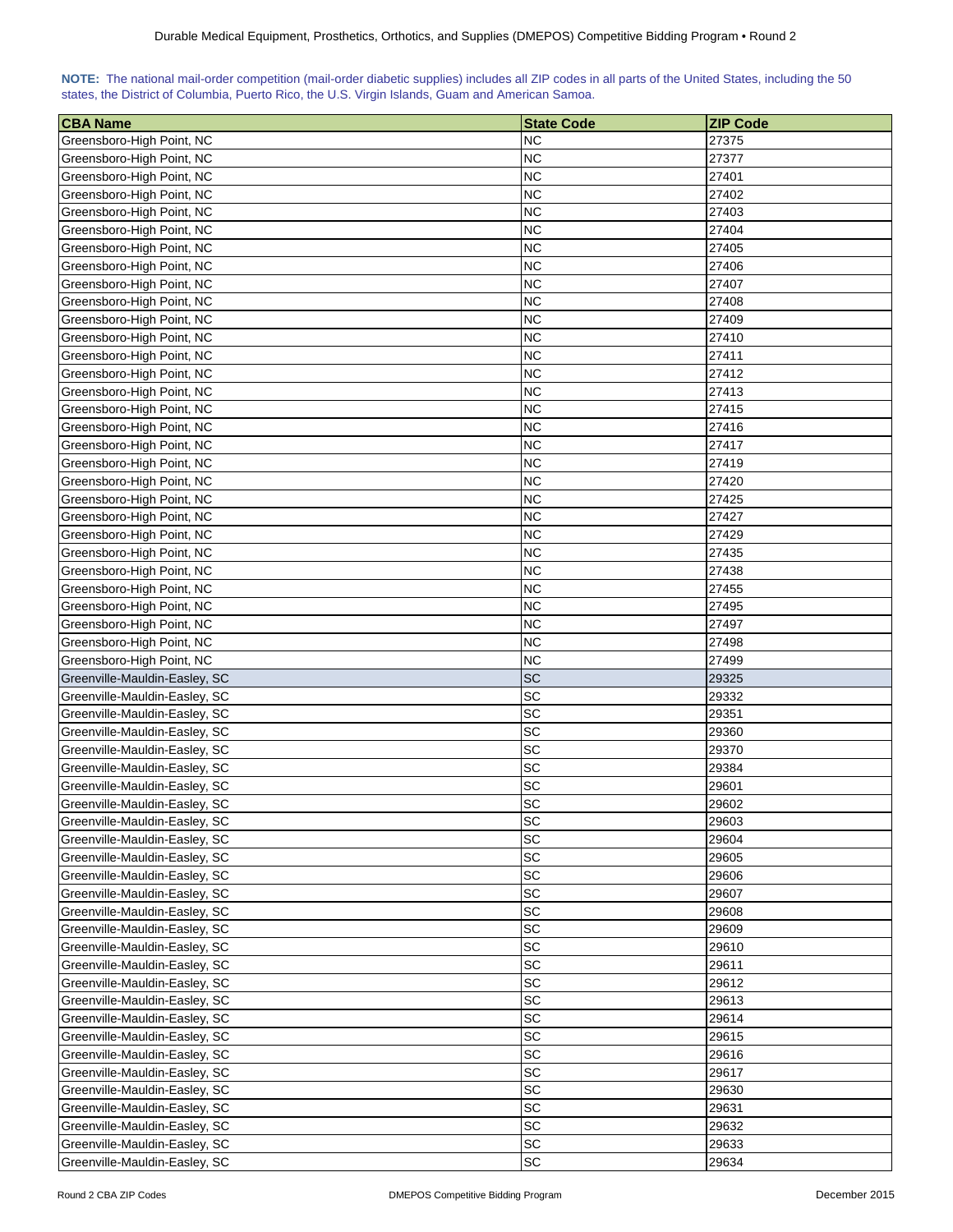| NOTE: The national mail-order competition (mail-order diabetic supplies) includes all ZIP codes in all parts of the United States, including the 50 |  |  |  |  |  |  |  |
|-----------------------------------------------------------------------------------------------------------------------------------------------------|--|--|--|--|--|--|--|
| states, the District of Columbia, Puerto Rico, the U.S. Virgin Islands, Guam and American Samoa.                                                    |  |  |  |  |  |  |  |

| ∣CBA Name                                | <b>State Code</b> | <b>ZIP Code</b> |
|------------------------------------------|-------------------|-----------------|
| Greenville-Mauldin-Easley, SC            | SC                | 29635           |
| Greenville-Mauldin-Easley, SC            | SC                | 29636           |
| Greenville-Mauldin-Easley, SC            | SC                | 29640           |
| Greenville-Mauldin-Easley, SC            | SC                | 29641           |
| Greenville-Mauldin-Easley, SC            | SC                | 29642           |
| Greenville-Mauldin-Easley, SC            | SC                | 29644           |
| Greenville-Mauldin-Easley, SC            | SC                | 29645           |
| Greenville-Mauldin-Easley, SC            | SC                | 29650           |
| Greenville-Mauldin-Easley, SC            | SC                | 29651           |
| Greenville-Mauldin-Easley, SC            | SC                | 29652           |
| Greenville-Mauldin-Easley, SC            | SC                | 29657           |
| Greenville-Mauldin-Easley, SC            | SC                | 29661           |
| Greenville-Mauldin-Easley, SC            | SC                | 29662           |
| Greenville-Mauldin-Easley, SC            | SC                | 29667           |
| Greenville-Mauldin-Easley, SC            | <b>SC</b>         | 29671           |
| Greenville-Mauldin-Easley, SC            | SC                | 29673           |
| Greenville-Mauldin-Easley, SC            | SC                | 29680           |
| Greenville-Mauldin-Easley, SC            | SC                | 29681           |
| Greenville-Mauldin-Easley, SC            | SC                | 29682           |
| Greenville-Mauldin-Easley, SC            | SC                | 29683           |
| Greenville-Mauldin-Easley, SC            | <b>SC</b>         | 29685           |
| Greenville-Mauldin-Easley, SC            | SC                | 29687           |
| Greenville-Mauldin-Easley, SC            | SC                | 29688           |
| Greenville-Mauldin-Easley, SC            | SC                | 29690           |
| Greenville-Mauldin-Easley, SC            | SC                | 29692           |
| Hartford-West Hartford-East Hartford, CT | <b>CT</b>         | 06001           |
| Hartford-West Hartford-East Hartford, CT | СT                | 06002           |
| Hartford-West Hartford-East Hartford, CT | СT                | 06006           |
| Hartford-West Hartford-East Hartford, CT | СT                | 06010           |
| Hartford-West Hartford-East Hartford, CT | <b>CT</b>         | 06011           |
| Hartford-West Hartford-East Hartford, CT | СT                | 06013           |
| Hartford-West Hartford-East Hartford, CT | СT                | 06016           |
| Hartford-West Hartford-East Hartford, CT | <b>CT</b>         | 06019           |
| Hartford-West Hartford-East Hartford, CT | <b>CT</b>         | 06020           |
| Hartford-West Hartford-East Hartford, CT | <b>CT</b>         | 06022           |
| Hartford-West Hartford-East Hartford, CT | СT                | 06023           |
| Hartford-West Hartford-East Hartford, CT | CT                | 06025           |
| Hartford-West Hartford-East Hartford, CT | CT                | 06026           |
| Hartford-West Hartford-East Hartford, CT | <b>CT</b>         | 06027           |
| Hartford-West Hartford-East Hartford, CT | <b>CT</b>         | 06028           |
| Hartford-West Hartford-East Hartford, CT | CT                | 06029           |
| Hartford-West Hartford-East Hartford, CT | CT                | 06030           |
| Hartford-West Hartford-East Hartford, CT | CT                | 06032           |
| Hartford-West Hartford-East Hartford, CT | CT                | 06033           |
| Hartford-West Hartford-East Hartford, CT | CT                | 06034           |
| Hartford-West Hartford-East Hartford, CT | CT                | 06035           |
| Hartford-West Hartford-East Hartford, CT | СT                | 06037           |
| Hartford-West Hartford-East Hartford, CT | <b>CT</b>         | 06040           |
| Hartford-West Hartford-East Hartford, CT | CT                | 06041           |
| Hartford-West Hartford-East Hartford, CT | <b>CT</b>         | 06042           |
| Hartford-West Hartford-East Hartford, CT | СT                | 06043           |
| Hartford-West Hartford-East Hartford, CT | <b>CT</b>         | 06045           |
| Hartford-West Hartford-East Hartford, CT | СT                | 06050           |
| Hartford-West Hartford-East Hartford, CT | СT                | 06051           |
| Hartford-West Hartford-East Hartford, CT | <b>CT</b>         | 06052           |
| Hartford-West Hartford-East Hartford, CT | СT                | 06053           |
| Hartford-West Hartford-East Hartford, CT | CT                | 06059           |
| Hartford-West Hartford-East Hartford, CT | CT                | 06060           |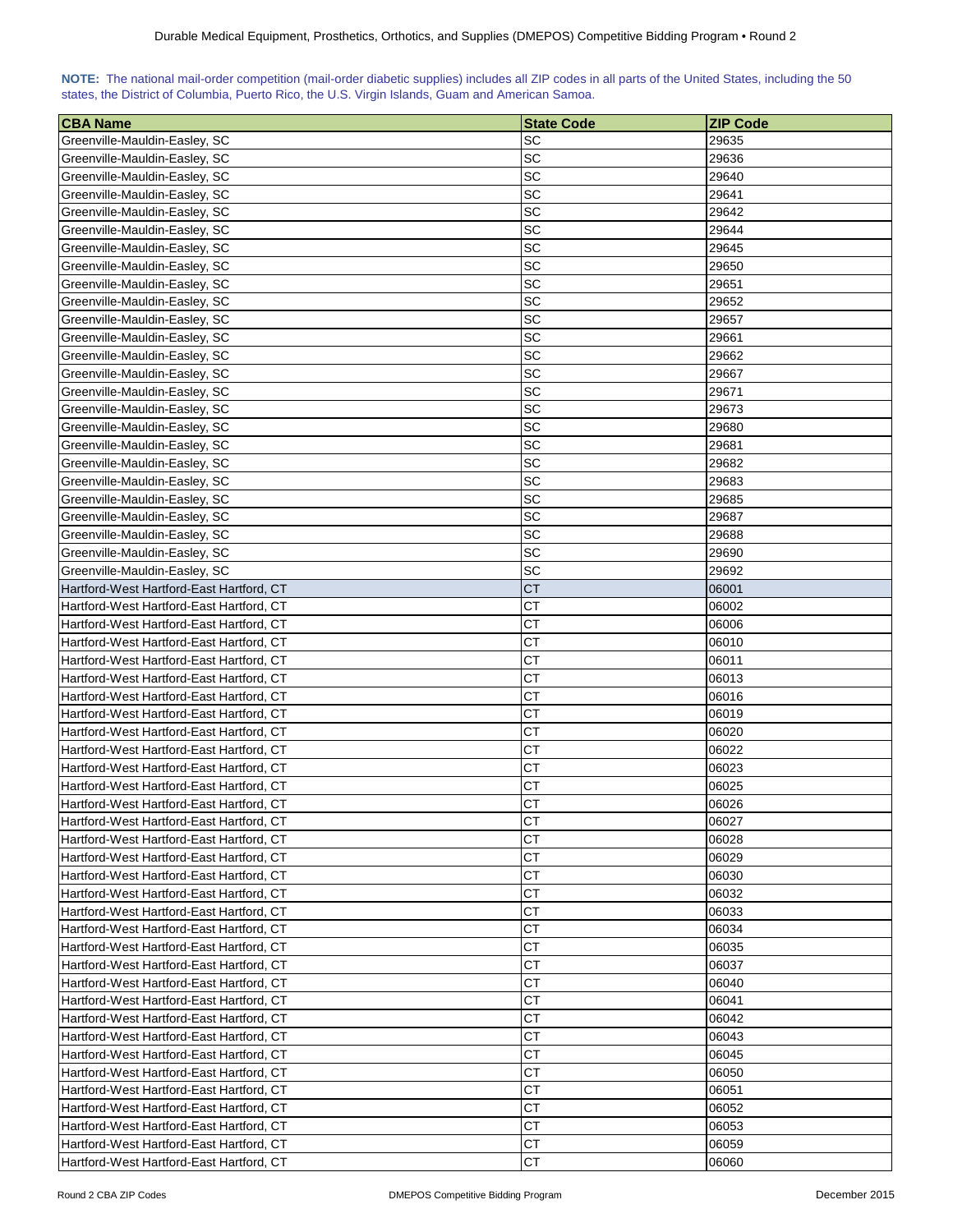| NOTE: The national mail-order competition (mail-order diabetic supplies) includes all ZIP codes in all parts of the United States, including the 50 |  |  |  |  |  |  |  |
|-----------------------------------------------------------------------------------------------------------------------------------------------------|--|--|--|--|--|--|--|
| states, the District of Columbia, Puerto Rico, the U.S. Virgin Islands, Guam and American Samoa.                                                    |  |  |  |  |  |  |  |

| <b>CBA Name</b>                          | <b>State Code</b> | <b>ZIP Code</b> |
|------------------------------------------|-------------------|-----------------|
| Hartford-West Hartford-East Hartford, CT | CТ                | 06062           |
| Hartford-West Hartford-East Hartford, CT | CТ                | 06064           |
| Hartford-West Hartford-East Hartford, CT | CТ                | 06066           |
| Hartford-West Hartford-East Hartford, CT | СT                | 06067           |
| Hartford-West Hartford-East Hartford, CT | CТ                | 06070           |
| Hartford-West Hartford-East Hartford, CT | CТ                | 06071           |
| Hartford-West Hartford-East Hartford, CT | CТ                | 06072           |
| Hartford-West Hartford-East Hartford, CT | CТ                | 06073           |
| Hartford-West Hartford-East Hartford, CT | CТ                | 06074           |
| Hartford-West Hartford-East Hartford, CT | CТ                | 06075           |
| Hartford-West Hartford-East Hartford, CT | CТ                | 06076           |
| Hartford-West Hartford-East Hartford, CT | СT                | 06077           |
| Hartford-West Hartford-East Hartford, CT | СT                | 06078           |
| Hartford-West Hartford-East Hartford, CT | CТ                | 06080           |
| Hartford-West Hartford-East Hartford, CT | CТ                | 06081           |
| Hartford-West Hartford-East Hartford, CT | CТ                | 06082           |
| Hartford-West Hartford-East Hartford, CT | CТ                | 06083           |
| Hartford-West Hartford-East Hartford, CT | CТ                | 06084           |
| Hartford-West Hartford-East Hartford, CT | CТ                | 06085           |
| Hartford-West Hartford-East Hartford, CT | CТ                | 06087           |
| Hartford-West Hartford-East Hartford, CT | СT                | 06088           |
| Hartford-West Hartford-East Hartford, CT | CТ                | 06089           |
| Hartford-West Hartford-East Hartford, CT | СT                | 06090           |
| Hartford-West Hartford-East Hartford, CT | CТ                | 06091           |
| Hartford-West Hartford-East Hartford, CT | CТ                | 06092           |
| Hartford-West Hartford-East Hartford, CT | CТ                | 06093           |
| Hartford-West Hartford-East Hartford, CT | CТ                | 06095           |
| Hartford-West Hartford-East Hartford, CT | CТ                | 06096           |
| Hartford-West Hartford-East Hartford, CT | CТ                | 06101           |
| Hartford-West Hartford-East Hartford, CT | CТ                | 06102           |
| Hartford-West Hartford-East Hartford, CT | CТ                | 06103           |
| Hartford-West Hartford-East Hartford, CT | CТ                | 06104           |
| Hartford-West Hartford-East Hartford, CT | CТ                | 06105           |
| Hartford-West Hartford-East Hartford, CT | CТ                | 06106           |
| Hartford-West Hartford-East Hartford, CT | CТ                | 06107           |
| Hartford-West Hartford-East Hartford, CT | CТ                | 06108           |
| Hartford-West Hartford-East Hartford, CT | CТ                | 06109           |
| Hartford-West Hartford-East Hartford, CT | CТ                | 06110           |
| Hartford-West Hartford-East Hartford, CT | <b>CT</b>         | 06111           |
| Hartford-West Hartford-East Hartford, CT | СT                | 06112           |
| Hartford-West Hartford-East Hartford, CT | СT                | 06114           |
| Hartford-West Hartford-East Hartford, CT | СT                | 06115           |
| Hartford-West Hartford-East Hartford, CT | СT                | 06117           |
| Hartford-West Hartford-East Hartford, CT | СT                | 06118           |
| Hartford-West Hartford-East Hartford, CT | СT                | 06119           |
| Hartford-West Hartford-East Hartford, CT | СT                | 06120           |
| Hartford-West Hartford-East Hartford, CT | СT                | 06123           |
| Hartford-West Hartford-East Hartford, CT | СT                | 06126           |
| Hartford-West Hartford-East Hartford, CT | СT                | 06127           |
| Hartford-West Hartford-East Hartford, CT | СT                | 06128           |
| Hartford-West Hartford-East Hartford, CT | СT                | 06129           |
| Hartford-West Hartford-East Hartford, CT | СT                | 06131           |
| Hartford-West Hartford-East Hartford, CT | СT                | 06132           |
| Hartford-West Hartford-East Hartford, CT | СT                | 06133           |
| Hartford-West Hartford-East Hartford, CT | СT                | 06134           |
| Hartford-West Hartford-East Hartford, CT | СT                | 06137           |
| Hartford-West Hartford-East Hartford, CT | СT                | 06138           |
| Hartford-West Hartford-East Hartford, CT | СT                | 06140           |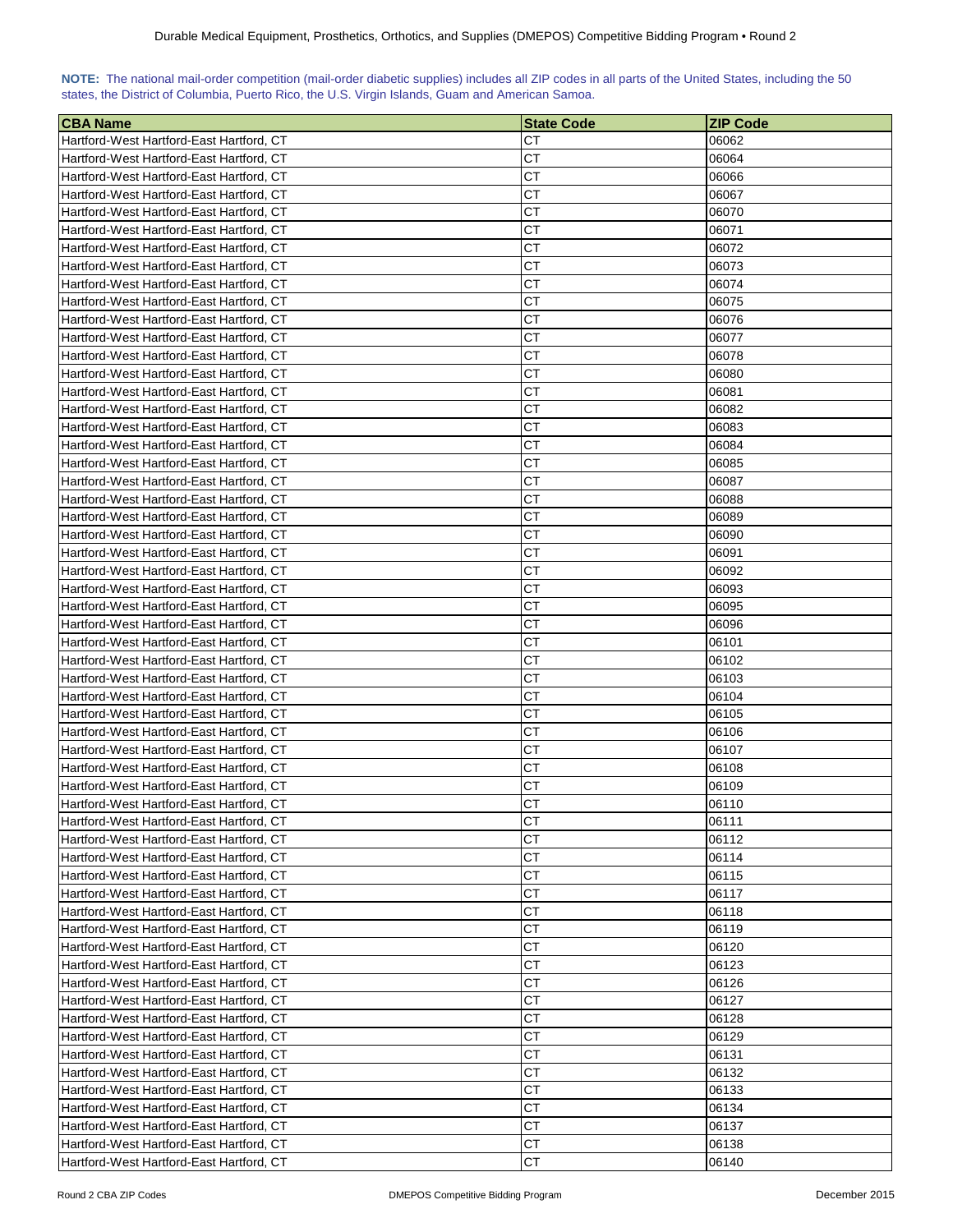| NOTE: The national mail-order competition (mail-order diabetic supplies) includes all ZIP codes in all parts of the United States, including the 50 |  |  |  |  |  |  |  |
|-----------------------------------------------------------------------------------------------------------------------------------------------------|--|--|--|--|--|--|--|
| states, the District of Columbia, Puerto Rico, the U.S. Virgin Islands, Guam and American Samoa.                                                    |  |  |  |  |  |  |  |

| <b>CBA Name</b>                          | <b>State Code</b> | ZIP Code |
|------------------------------------------|-------------------|----------|
| Hartford-West Hartford-East Hartford, CT | CТ                | 06141    |
| Hartford-West Hartford-East Hartford, CT | CТ                | 06142    |
| Hartford-West Hartford-East Hartford, CT | CТ                | 06143    |
| Hartford-West Hartford-East Hartford, CT | СT                | 06144    |
| Hartford-West Hartford-East Hartford, CT | СT                | 06145    |
| Hartford-West Hartford-East Hartford, CT | СT                | 06146    |
| Hartford-West Hartford-East Hartford, CT | СT                | 06147    |
| Hartford-West Hartford-East Hartford, CT | СT                | 06150    |
| Hartford-West Hartford-East Hartford, CT | СT                | 06151    |
| Hartford-West Hartford-East Hartford, CT | СT                | 06152    |
| Hartford-West Hartford-East Hartford, CT | СT                | 06153    |
| Hartford-West Hartford-East Hartford, CT | СT                | 06154    |
| Hartford-West Hartford-East Hartford, CT | CТ                | 06155    |
| Hartford-West Hartford-East Hartford, CT | CТ                | 06156    |
| Hartford-West Hartford-East Hartford, CT | СT                | 06160    |
| Hartford-West Hartford-East Hartford, CT | СT                | 06161    |
| Hartford-West Hartford-East Hartford, CT | СT                | 06167    |
| Hartford-West Hartford-East Hartford, CT | СT                | 06176    |
| Hartford-West Hartford-East Hartford, CT | СT                | 06180    |
| Hartford-West Hartford-East Hartford, CT | СT                | 06183    |
| Hartford-West Hartford-East Hartford, CT | CТ                | 06199    |
| Hartford-West Hartford-East Hartford, CT | СT                | 06231    |
| Hartford-West Hartford-East Hartford, CT | СT                | 06232    |
| Hartford-West Hartford-East Hartford, CT | CТ                | 06237    |
| Hartford-West Hartford-East Hartford, CT | CТ                | 06238    |
| Hartford-West Hartford-East Hartford, CT | СT                | 06248    |
| Hartford-West Hartford-East Hartford, CT | CТ                | 06250    |
| Hartford-West Hartford-East Hartford, CT | СT                | 06251    |
| Hartford-West Hartford-East Hartford, CT | CТ                | 06265    |
| Hartford-West Hartford-East Hartford, CT | CТ                | 06268    |
| Hartford-West Hartford-East Hartford, CT | CТ                | 06269    |
| Hartford-West Hartford-East Hartford, CT | CТ                | 06279    |
| Hartford-West Hartford-East Hartford, CT | CТ                | 06409    |
| Hartford-West Hartford-East Hartford, CT | СT                | 06412    |
| Hartford-West Hartford-East Hartford, CT | СT                | 06413    |
| Hartford-West Hartford-East Hartford, CT | CТ                | 06414    |
| Hartford-West Hartford-East Hartford, CT | СT                | 06416    |
| Hartford-West Hartford-East Hartford, CT | CТ                | 06417    |
| Hartford-West Hartford-East Hartford, CT | <b>CT</b>         | 06419    |
| Hartford-West Hartford-East Hartford, CT | СT                | 06422    |
| Hartford-West Hartford-East Hartford, CT | CТ                | 06423    |
| Hartford-West Hartford-East Hartford, CT | СT                | 06424    |
| Hartford-West Hartford-East Hartford, CT | СT                | 06426    |
| Hartford-West Hartford-East Hartford, CT | СT                | 06438    |
| Hartford-West Hartford-East Hartford, CT | СT                | 06441    |
| Hartford-West Hartford-East Hartford, CT | СT                | 06442    |
| Hartford-West Hartford-East Hartford, CT | СT                | 06444    |
| Hartford-West Hartford-East Hartford, CT | <b>CT</b>         | 06447    |
| Hartford-West Hartford-East Hartford, CT | СT                | 06455    |
| Hartford-West Hartford-East Hartford, CT | СT                | 06456    |
| Hartford-West Hartford-East Hartford, CT | СT                | 06457    |
| Hartford-West Hartford-East Hartford, CT | CТ                | 06459    |
| Hartford-West Hartford-East Hartford, CT | СT                | 06467    |
| Hartford-West Hartford-East Hartford, CT | СT                | 06469    |
| Hartford-West Hartford-East Hartford, CT | СT                | 06475    |
| Hartford-West Hartford-East Hartford, CT | СT                | 06479    |
| Hartford-West Hartford-East Hartford, CT | СT                | 06480    |
| Hartford-West Hartford-East Hartford, CT | CT                | 06481    |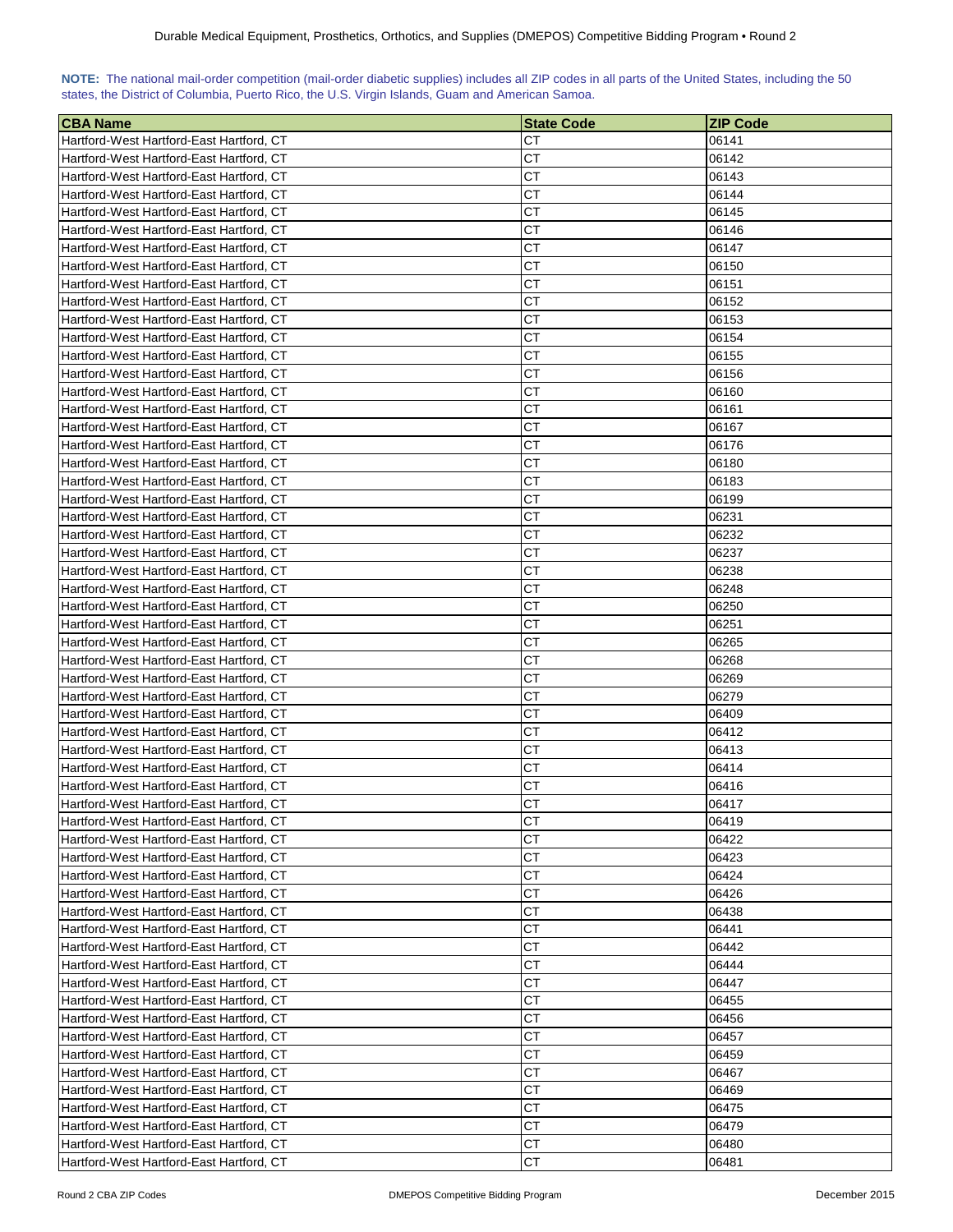|                                                                                                  |  |  |  |  | NOTE: The national mail-order competition (mail-order diabetic supplies) includes all ZIP codes in all parts of the United States, including the 50 |  |
|--------------------------------------------------------------------------------------------------|--|--|--|--|-----------------------------------------------------------------------------------------------------------------------------------------------------|--|
| states, the District of Columbia, Puerto Rico, the U.S. Virgin Islands, Guam and American Samoa. |  |  |  |  |                                                                                                                                                     |  |

| <b>CT</b><br>06489<br>Hartford-West Hartford-East Hartford, CT<br>CT<br>Hartford-West Hartford-East Hartford, CT<br>06498<br>H <sub>II</sub><br>Honolulu, HI<br>96701<br>HI<br>Honolulu, HI<br>96706<br>HI<br>96707<br>Honolulu, HI<br>HI<br>96709<br>Honolulu, HI<br>HI<br>Honolulu, HI<br>96712<br>HI<br>Honolulu, HI<br>96717<br>H <sub>II</sub><br>Honolulu, HI<br>96730<br>HI<br>Honolulu, HI<br>96731<br>HI<br>96734<br>Honolulu, HI<br>HI<br>Honolulu, HI<br>96744<br>HI<br>96759<br>Honolulu, HI<br>HI<br>96762<br>Honolulu, HI<br>HI<br>Honolulu, HI<br>96782<br>H <sub>l</sub><br>Honolulu, HI<br>96786<br>H <sub>II</sub><br>96789<br>Honolulu, HI<br>H <sub>II</sub><br>Honolulu, HI<br>96791<br>H <sub>II</sub><br>96792<br>Honolulu, HI<br>H <sub>II</sub><br>Honolulu, HI<br>96795<br>HI<br>Honolulu, HI<br>96797<br>HI<br>Honolulu, HI<br>96801<br>HI<br>Honolulu, HI<br>96802<br>HI<br>96803<br>Honolulu, HI<br>HI<br>96804<br>Honolulu, HI<br>HI<br>96805<br>Honolulu, HI<br>HI<br>96806<br>Honolulu, HI<br>HI<br>Honolulu, HI<br>96807<br>HI<br>Honolulu, HI<br>96808<br>HI<br>96809<br>Honolulu, HI<br>HI<br>96810<br>Honolulu, HI<br>HI<br>Honolulu, HI<br>96811<br>HI<br>Honolulu, HI<br>96812<br>НI<br>Honolulu, HI<br>96813<br>HI<br>Honolulu, HI<br>96814<br>HI<br>Honolulu, HI<br>96815<br>HI<br>Honolulu, HI<br>96816<br>HІ<br>Honolulu, HI<br>96817<br>ŀШ<br>96818<br>Honolulu, HI<br>HI<br>96819<br>Honolulu, HI<br>Honolulu, HI<br>HI<br>96820<br>HI<br>96821<br>Honolulu, HI<br>HI<br>Honolulu, HI<br>96822<br>HI<br>Honolulu, HI<br>96823<br>HI<br>Honolulu, HI<br>96824<br>HI<br>Honolulu, HI<br>96825<br>HI<br>Honolulu, HI<br>96826<br>HI<br>96827<br>Honolulu, HI<br>HI<br>Honolulu, HI<br>96828<br>HI<br>Honolulu, HI<br>96830<br>HI<br>Honolulu, HI<br>96836<br>HI<br>Honolulu, HI<br>96837<br>HI<br>96838<br>Honolulu, HI<br>HI<br>Honolulu, HI<br>96839<br>HI<br>Honolulu, HI<br>96840<br>H <sub>l</sub><br>Honolulu, HI<br>96841<br>H <sub>II</sub><br>96843<br>Honolulu, HI | <b>CBA Name</b> | <b>State Code</b> | <b>ZIP Code</b> |
|-----------------------------------------------------------------------------------------------------------------------------------------------------------------------------------------------------------------------------------------------------------------------------------------------------------------------------------------------------------------------------------------------------------------------------------------------------------------------------------------------------------------------------------------------------------------------------------------------------------------------------------------------------------------------------------------------------------------------------------------------------------------------------------------------------------------------------------------------------------------------------------------------------------------------------------------------------------------------------------------------------------------------------------------------------------------------------------------------------------------------------------------------------------------------------------------------------------------------------------------------------------------------------------------------------------------------------------------------------------------------------------------------------------------------------------------------------------------------------------------------------------------------------------------------------------------------------------------------------------------------------------------------------------------------------------------------------------------------------------------------------------------------------------------------------------------------------------------------------------------------------------------------------------------------------------------------------------------------------------------------------------------------|-----------------|-------------------|-----------------|
|                                                                                                                                                                                                                                                                                                                                                                                                                                                                                                                                                                                                                                                                                                                                                                                                                                                                                                                                                                                                                                                                                                                                                                                                                                                                                                                                                                                                                                                                                                                                                                                                                                                                                                                                                                                                                                                                                                                                                                                                                       |                 |                   |                 |
|                                                                                                                                                                                                                                                                                                                                                                                                                                                                                                                                                                                                                                                                                                                                                                                                                                                                                                                                                                                                                                                                                                                                                                                                                                                                                                                                                                                                                                                                                                                                                                                                                                                                                                                                                                                                                                                                                                                                                                                                                       |                 |                   |                 |
|                                                                                                                                                                                                                                                                                                                                                                                                                                                                                                                                                                                                                                                                                                                                                                                                                                                                                                                                                                                                                                                                                                                                                                                                                                                                                                                                                                                                                                                                                                                                                                                                                                                                                                                                                                                                                                                                                                                                                                                                                       |                 |                   |                 |
|                                                                                                                                                                                                                                                                                                                                                                                                                                                                                                                                                                                                                                                                                                                                                                                                                                                                                                                                                                                                                                                                                                                                                                                                                                                                                                                                                                                                                                                                                                                                                                                                                                                                                                                                                                                                                                                                                                                                                                                                                       |                 |                   |                 |
|                                                                                                                                                                                                                                                                                                                                                                                                                                                                                                                                                                                                                                                                                                                                                                                                                                                                                                                                                                                                                                                                                                                                                                                                                                                                                                                                                                                                                                                                                                                                                                                                                                                                                                                                                                                                                                                                                                                                                                                                                       |                 |                   |                 |
|                                                                                                                                                                                                                                                                                                                                                                                                                                                                                                                                                                                                                                                                                                                                                                                                                                                                                                                                                                                                                                                                                                                                                                                                                                                                                                                                                                                                                                                                                                                                                                                                                                                                                                                                                                                                                                                                                                                                                                                                                       |                 |                   |                 |
|                                                                                                                                                                                                                                                                                                                                                                                                                                                                                                                                                                                                                                                                                                                                                                                                                                                                                                                                                                                                                                                                                                                                                                                                                                                                                                                                                                                                                                                                                                                                                                                                                                                                                                                                                                                                                                                                                                                                                                                                                       |                 |                   |                 |
|                                                                                                                                                                                                                                                                                                                                                                                                                                                                                                                                                                                                                                                                                                                                                                                                                                                                                                                                                                                                                                                                                                                                                                                                                                                                                                                                                                                                                                                                                                                                                                                                                                                                                                                                                                                                                                                                                                                                                                                                                       |                 |                   |                 |
|                                                                                                                                                                                                                                                                                                                                                                                                                                                                                                                                                                                                                                                                                                                                                                                                                                                                                                                                                                                                                                                                                                                                                                                                                                                                                                                                                                                                                                                                                                                                                                                                                                                                                                                                                                                                                                                                                                                                                                                                                       |                 |                   |                 |
|                                                                                                                                                                                                                                                                                                                                                                                                                                                                                                                                                                                                                                                                                                                                                                                                                                                                                                                                                                                                                                                                                                                                                                                                                                                                                                                                                                                                                                                                                                                                                                                                                                                                                                                                                                                                                                                                                                                                                                                                                       |                 |                   |                 |
|                                                                                                                                                                                                                                                                                                                                                                                                                                                                                                                                                                                                                                                                                                                                                                                                                                                                                                                                                                                                                                                                                                                                                                                                                                                                                                                                                                                                                                                                                                                                                                                                                                                                                                                                                                                                                                                                                                                                                                                                                       |                 |                   |                 |
|                                                                                                                                                                                                                                                                                                                                                                                                                                                                                                                                                                                                                                                                                                                                                                                                                                                                                                                                                                                                                                                                                                                                                                                                                                                                                                                                                                                                                                                                                                                                                                                                                                                                                                                                                                                                                                                                                                                                                                                                                       |                 |                   |                 |
|                                                                                                                                                                                                                                                                                                                                                                                                                                                                                                                                                                                                                                                                                                                                                                                                                                                                                                                                                                                                                                                                                                                                                                                                                                                                                                                                                                                                                                                                                                                                                                                                                                                                                                                                                                                                                                                                                                                                                                                                                       |                 |                   |                 |
|                                                                                                                                                                                                                                                                                                                                                                                                                                                                                                                                                                                                                                                                                                                                                                                                                                                                                                                                                                                                                                                                                                                                                                                                                                                                                                                                                                                                                                                                                                                                                                                                                                                                                                                                                                                                                                                                                                                                                                                                                       |                 |                   |                 |
|                                                                                                                                                                                                                                                                                                                                                                                                                                                                                                                                                                                                                                                                                                                                                                                                                                                                                                                                                                                                                                                                                                                                                                                                                                                                                                                                                                                                                                                                                                                                                                                                                                                                                                                                                                                                                                                                                                                                                                                                                       |                 |                   |                 |
|                                                                                                                                                                                                                                                                                                                                                                                                                                                                                                                                                                                                                                                                                                                                                                                                                                                                                                                                                                                                                                                                                                                                                                                                                                                                                                                                                                                                                                                                                                                                                                                                                                                                                                                                                                                                                                                                                                                                                                                                                       |                 |                   |                 |
|                                                                                                                                                                                                                                                                                                                                                                                                                                                                                                                                                                                                                                                                                                                                                                                                                                                                                                                                                                                                                                                                                                                                                                                                                                                                                                                                                                                                                                                                                                                                                                                                                                                                                                                                                                                                                                                                                                                                                                                                                       |                 |                   |                 |
|                                                                                                                                                                                                                                                                                                                                                                                                                                                                                                                                                                                                                                                                                                                                                                                                                                                                                                                                                                                                                                                                                                                                                                                                                                                                                                                                                                                                                                                                                                                                                                                                                                                                                                                                                                                                                                                                                                                                                                                                                       |                 |                   |                 |
|                                                                                                                                                                                                                                                                                                                                                                                                                                                                                                                                                                                                                                                                                                                                                                                                                                                                                                                                                                                                                                                                                                                                                                                                                                                                                                                                                                                                                                                                                                                                                                                                                                                                                                                                                                                                                                                                                                                                                                                                                       |                 |                   |                 |
|                                                                                                                                                                                                                                                                                                                                                                                                                                                                                                                                                                                                                                                                                                                                                                                                                                                                                                                                                                                                                                                                                                                                                                                                                                                                                                                                                                                                                                                                                                                                                                                                                                                                                                                                                                                                                                                                                                                                                                                                                       |                 |                   |                 |
|                                                                                                                                                                                                                                                                                                                                                                                                                                                                                                                                                                                                                                                                                                                                                                                                                                                                                                                                                                                                                                                                                                                                                                                                                                                                                                                                                                                                                                                                                                                                                                                                                                                                                                                                                                                                                                                                                                                                                                                                                       |                 |                   |                 |
|                                                                                                                                                                                                                                                                                                                                                                                                                                                                                                                                                                                                                                                                                                                                                                                                                                                                                                                                                                                                                                                                                                                                                                                                                                                                                                                                                                                                                                                                                                                                                                                                                                                                                                                                                                                                                                                                                                                                                                                                                       |                 |                   |                 |
|                                                                                                                                                                                                                                                                                                                                                                                                                                                                                                                                                                                                                                                                                                                                                                                                                                                                                                                                                                                                                                                                                                                                                                                                                                                                                                                                                                                                                                                                                                                                                                                                                                                                                                                                                                                                                                                                                                                                                                                                                       |                 |                   |                 |
|                                                                                                                                                                                                                                                                                                                                                                                                                                                                                                                                                                                                                                                                                                                                                                                                                                                                                                                                                                                                                                                                                                                                                                                                                                                                                                                                                                                                                                                                                                                                                                                                                                                                                                                                                                                                                                                                                                                                                                                                                       |                 |                   |                 |
|                                                                                                                                                                                                                                                                                                                                                                                                                                                                                                                                                                                                                                                                                                                                                                                                                                                                                                                                                                                                                                                                                                                                                                                                                                                                                                                                                                                                                                                                                                                                                                                                                                                                                                                                                                                                                                                                                                                                                                                                                       |                 |                   |                 |
|                                                                                                                                                                                                                                                                                                                                                                                                                                                                                                                                                                                                                                                                                                                                                                                                                                                                                                                                                                                                                                                                                                                                                                                                                                                                                                                                                                                                                                                                                                                                                                                                                                                                                                                                                                                                                                                                                                                                                                                                                       |                 |                   |                 |
|                                                                                                                                                                                                                                                                                                                                                                                                                                                                                                                                                                                                                                                                                                                                                                                                                                                                                                                                                                                                                                                                                                                                                                                                                                                                                                                                                                                                                                                                                                                                                                                                                                                                                                                                                                                                                                                                                                                                                                                                                       |                 |                   |                 |
|                                                                                                                                                                                                                                                                                                                                                                                                                                                                                                                                                                                                                                                                                                                                                                                                                                                                                                                                                                                                                                                                                                                                                                                                                                                                                                                                                                                                                                                                                                                                                                                                                                                                                                                                                                                                                                                                                                                                                                                                                       |                 |                   |                 |
|                                                                                                                                                                                                                                                                                                                                                                                                                                                                                                                                                                                                                                                                                                                                                                                                                                                                                                                                                                                                                                                                                                                                                                                                                                                                                                                                                                                                                                                                                                                                                                                                                                                                                                                                                                                                                                                                                                                                                                                                                       |                 |                   |                 |
|                                                                                                                                                                                                                                                                                                                                                                                                                                                                                                                                                                                                                                                                                                                                                                                                                                                                                                                                                                                                                                                                                                                                                                                                                                                                                                                                                                                                                                                                                                                                                                                                                                                                                                                                                                                                                                                                                                                                                                                                                       |                 |                   |                 |
|                                                                                                                                                                                                                                                                                                                                                                                                                                                                                                                                                                                                                                                                                                                                                                                                                                                                                                                                                                                                                                                                                                                                                                                                                                                                                                                                                                                                                                                                                                                                                                                                                                                                                                                                                                                                                                                                                                                                                                                                                       |                 |                   |                 |
|                                                                                                                                                                                                                                                                                                                                                                                                                                                                                                                                                                                                                                                                                                                                                                                                                                                                                                                                                                                                                                                                                                                                                                                                                                                                                                                                                                                                                                                                                                                                                                                                                                                                                                                                                                                                                                                                                                                                                                                                                       |                 |                   |                 |
|                                                                                                                                                                                                                                                                                                                                                                                                                                                                                                                                                                                                                                                                                                                                                                                                                                                                                                                                                                                                                                                                                                                                                                                                                                                                                                                                                                                                                                                                                                                                                                                                                                                                                                                                                                                                                                                                                                                                                                                                                       |                 |                   |                 |
|                                                                                                                                                                                                                                                                                                                                                                                                                                                                                                                                                                                                                                                                                                                                                                                                                                                                                                                                                                                                                                                                                                                                                                                                                                                                                                                                                                                                                                                                                                                                                                                                                                                                                                                                                                                                                                                                                                                                                                                                                       |                 |                   |                 |
|                                                                                                                                                                                                                                                                                                                                                                                                                                                                                                                                                                                                                                                                                                                                                                                                                                                                                                                                                                                                                                                                                                                                                                                                                                                                                                                                                                                                                                                                                                                                                                                                                                                                                                                                                                                                                                                                                                                                                                                                                       |                 |                   |                 |
|                                                                                                                                                                                                                                                                                                                                                                                                                                                                                                                                                                                                                                                                                                                                                                                                                                                                                                                                                                                                                                                                                                                                                                                                                                                                                                                                                                                                                                                                                                                                                                                                                                                                                                                                                                                                                                                                                                                                                                                                                       |                 |                   |                 |
|                                                                                                                                                                                                                                                                                                                                                                                                                                                                                                                                                                                                                                                                                                                                                                                                                                                                                                                                                                                                                                                                                                                                                                                                                                                                                                                                                                                                                                                                                                                                                                                                                                                                                                                                                                                                                                                                                                                                                                                                                       |                 |                   |                 |
|                                                                                                                                                                                                                                                                                                                                                                                                                                                                                                                                                                                                                                                                                                                                                                                                                                                                                                                                                                                                                                                                                                                                                                                                                                                                                                                                                                                                                                                                                                                                                                                                                                                                                                                                                                                                                                                                                                                                                                                                                       |                 |                   |                 |
|                                                                                                                                                                                                                                                                                                                                                                                                                                                                                                                                                                                                                                                                                                                                                                                                                                                                                                                                                                                                                                                                                                                                                                                                                                                                                                                                                                                                                                                                                                                                                                                                                                                                                                                                                                                                                                                                                                                                                                                                                       |                 |                   |                 |
|                                                                                                                                                                                                                                                                                                                                                                                                                                                                                                                                                                                                                                                                                                                                                                                                                                                                                                                                                                                                                                                                                                                                                                                                                                                                                                                                                                                                                                                                                                                                                                                                                                                                                                                                                                                                                                                                                                                                                                                                                       |                 |                   |                 |
|                                                                                                                                                                                                                                                                                                                                                                                                                                                                                                                                                                                                                                                                                                                                                                                                                                                                                                                                                                                                                                                                                                                                                                                                                                                                                                                                                                                                                                                                                                                                                                                                                                                                                                                                                                                                                                                                                                                                                                                                                       |                 |                   |                 |
|                                                                                                                                                                                                                                                                                                                                                                                                                                                                                                                                                                                                                                                                                                                                                                                                                                                                                                                                                                                                                                                                                                                                                                                                                                                                                                                                                                                                                                                                                                                                                                                                                                                                                                                                                                                                                                                                                                                                                                                                                       |                 |                   |                 |
|                                                                                                                                                                                                                                                                                                                                                                                                                                                                                                                                                                                                                                                                                                                                                                                                                                                                                                                                                                                                                                                                                                                                                                                                                                                                                                                                                                                                                                                                                                                                                                                                                                                                                                                                                                                                                                                                                                                                                                                                                       |                 |                   |                 |
|                                                                                                                                                                                                                                                                                                                                                                                                                                                                                                                                                                                                                                                                                                                                                                                                                                                                                                                                                                                                                                                                                                                                                                                                                                                                                                                                                                                                                                                                                                                                                                                                                                                                                                                                                                                                                                                                                                                                                                                                                       |                 |                   |                 |
|                                                                                                                                                                                                                                                                                                                                                                                                                                                                                                                                                                                                                                                                                                                                                                                                                                                                                                                                                                                                                                                                                                                                                                                                                                                                                                                                                                                                                                                                                                                                                                                                                                                                                                                                                                                                                                                                                                                                                                                                                       |                 |                   |                 |
|                                                                                                                                                                                                                                                                                                                                                                                                                                                                                                                                                                                                                                                                                                                                                                                                                                                                                                                                                                                                                                                                                                                                                                                                                                                                                                                                                                                                                                                                                                                                                                                                                                                                                                                                                                                                                                                                                                                                                                                                                       |                 |                   |                 |
|                                                                                                                                                                                                                                                                                                                                                                                                                                                                                                                                                                                                                                                                                                                                                                                                                                                                                                                                                                                                                                                                                                                                                                                                                                                                                                                                                                                                                                                                                                                                                                                                                                                                                                                                                                                                                                                                                                                                                                                                                       |                 |                   |                 |
|                                                                                                                                                                                                                                                                                                                                                                                                                                                                                                                                                                                                                                                                                                                                                                                                                                                                                                                                                                                                                                                                                                                                                                                                                                                                                                                                                                                                                                                                                                                                                                                                                                                                                                                                                                                                                                                                                                                                                                                                                       |                 |                   |                 |
|                                                                                                                                                                                                                                                                                                                                                                                                                                                                                                                                                                                                                                                                                                                                                                                                                                                                                                                                                                                                                                                                                                                                                                                                                                                                                                                                                                                                                                                                                                                                                                                                                                                                                                                                                                                                                                                                                                                                                                                                                       |                 |                   |                 |
|                                                                                                                                                                                                                                                                                                                                                                                                                                                                                                                                                                                                                                                                                                                                                                                                                                                                                                                                                                                                                                                                                                                                                                                                                                                                                                                                                                                                                                                                                                                                                                                                                                                                                                                                                                                                                                                                                                                                                                                                                       |                 |                   |                 |
|                                                                                                                                                                                                                                                                                                                                                                                                                                                                                                                                                                                                                                                                                                                                                                                                                                                                                                                                                                                                                                                                                                                                                                                                                                                                                                                                                                                                                                                                                                                                                                                                                                                                                                                                                                                                                                                                                                                                                                                                                       |                 |                   |                 |
|                                                                                                                                                                                                                                                                                                                                                                                                                                                                                                                                                                                                                                                                                                                                                                                                                                                                                                                                                                                                                                                                                                                                                                                                                                                                                                                                                                                                                                                                                                                                                                                                                                                                                                                                                                                                                                                                                                                                                                                                                       |                 |                   |                 |
|                                                                                                                                                                                                                                                                                                                                                                                                                                                                                                                                                                                                                                                                                                                                                                                                                                                                                                                                                                                                                                                                                                                                                                                                                                                                                                                                                                                                                                                                                                                                                                                                                                                                                                                                                                                                                                                                                                                                                                                                                       |                 |                   |                 |
|                                                                                                                                                                                                                                                                                                                                                                                                                                                                                                                                                                                                                                                                                                                                                                                                                                                                                                                                                                                                                                                                                                                                                                                                                                                                                                                                                                                                                                                                                                                                                                                                                                                                                                                                                                                                                                                                                                                                                                                                                       |                 |                   |                 |
|                                                                                                                                                                                                                                                                                                                                                                                                                                                                                                                                                                                                                                                                                                                                                                                                                                                                                                                                                                                                                                                                                                                                                                                                                                                                                                                                                                                                                                                                                                                                                                                                                                                                                                                                                                                                                                                                                                                                                                                                                       |                 |                   |                 |
|                                                                                                                                                                                                                                                                                                                                                                                                                                                                                                                                                                                                                                                                                                                                                                                                                                                                                                                                                                                                                                                                                                                                                                                                                                                                                                                                                                                                                                                                                                                                                                                                                                                                                                                                                                                                                                                                                                                                                                                                                       |                 |                   |                 |
|                                                                                                                                                                                                                                                                                                                                                                                                                                                                                                                                                                                                                                                                                                                                                                                                                                                                                                                                                                                                                                                                                                                                                                                                                                                                                                                                                                                                                                                                                                                                                                                                                                                                                                                                                                                                                                                                                                                                                                                                                       |                 |                   |                 |
|                                                                                                                                                                                                                                                                                                                                                                                                                                                                                                                                                                                                                                                                                                                                                                                                                                                                                                                                                                                                                                                                                                                                                                                                                                                                                                                                                                                                                                                                                                                                                                                                                                                                                                                                                                                                                                                                                                                                                                                                                       | Honolulu, HI    | HI                | 96844           |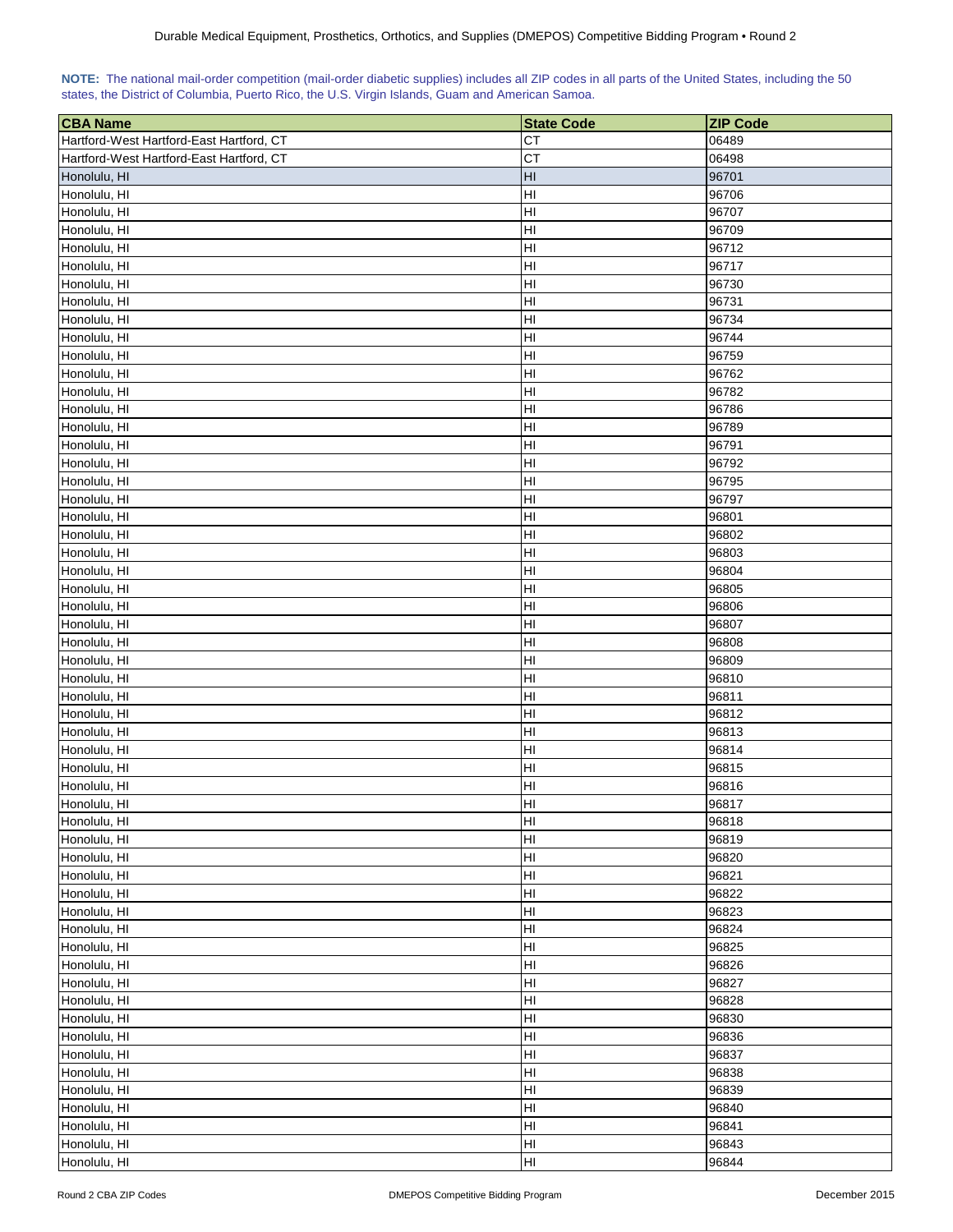| NOTE: The national mail-order competition (mail-order diabetic supplies) includes all ZIP codes in all parts of the United States, including the 50 |  |  |  |  |  |  |  |
|-----------------------------------------------------------------------------------------------------------------------------------------------------|--|--|--|--|--|--|--|
| states, the District of Columbia, Puerto Rico, the U.S. Virgin Islands, Guam and American Samoa.                                                    |  |  |  |  |  |  |  |

| <b>CBA Name</b>                | <b>State Code</b> | <b>ZIP Code</b> |
|--------------------------------|-------------------|-----------------|
| Honolulu, HI                   | HI                | 96846           |
| Honolulu, HI                   | HI                | 96847           |
| Honolulu, HI                   | HI                | 96848           |
| Honolulu, HI                   | HI                | 96849           |
| Honolulu, HI                   | HI                | 96850           |
| Honolulu, HI                   | H <sub>l</sub>    | 96853           |
| Honolulu, HI                   | HI                | 96854           |
| Honolulu, HI                   | HI                | 96857           |
| Honolulu, HI                   | HI                | 96858           |
|                                | HI                | 96859           |
| Honolulu, HI                   |                   |                 |
| Honolulu, HI                   | HI<br>HI          | 96860<br>96861  |
| Honolulu, HI                   | HI                |                 |
| Honolulu, HI                   |                   | 96863           |
| Honolulu, HI                   | HI                | 96898           |
| Houston-Sugar Land-Baytown, TX | <b>TX</b>         | 77001           |
| Houston-Sugar Land-Baytown, TX | TX                | 77002           |
| Houston-Sugar Land-Baytown, TX | ТX                | 77003           |
| Houston-Sugar Land-Baytown, TX | TX                | 77004           |
| Houston-Sugar Land-Baytown, TX | TX                | 77005           |
| Houston-Sugar Land-Baytown, TX | ТX                | 77006           |
| Houston-Sugar Land-Baytown, TX | ТX                | 77007           |
| Houston-Sugar Land-Baytown, TX | ТX                | 77008           |
| Houston-Sugar Land-Baytown, TX | <b>TX</b>         | 77009           |
| Houston-Sugar Land-Baytown, TX | <b>TX</b>         | 77010           |
| Houston-Sugar Land-Baytown, TX | ТX                | 77011           |
| Houston-Sugar Land-Baytown, TX | <b>TX</b>         | 77012           |
| Houston-Sugar Land-Baytown, TX | ТX                | 77013           |
| Houston-Sugar Land-Baytown, TX | ТX                | 77014           |
| Houston-Sugar Land-Baytown, TX | ТX                | 77015           |
| Houston-Sugar Land-Baytown, TX | ТX                | 77016           |
| Houston-Sugar Land-Baytown, TX | ТX                | 77017           |
| Houston-Sugar Land-Baytown, TX | <b>TX</b>         | 77018           |
| Houston-Sugar Land-Baytown, TX | ТX                | 77019           |
| Houston-Sugar Land-Baytown, TX | <b>TX</b>         | 77020           |
| Houston-Sugar Land-Baytown, TX | <b>TX</b>         | 77021           |
| Houston-Sugar Land-Baytown, TX | ТX                | 77022           |
| Houston-Sugar Land-Baytown, TX | <b>TX</b>         | 77023           |
| Houston-Sugar Land-Baytown, TX | <b>TX</b>         | 77024           |
| Houston-Sugar Land-Baytown, TX | TX                | 77025           |
| Houston-Sugar Land-Baytown, TX | ТX                | 77026           |
| Houston-Sugar Land-Baytown, TX | ТX                | 77027           |
| Houston-Sugar Land-Baytown, TX | ТX                | 77028           |
| Houston-Sugar Land-Baytown, TX | TX                | 77029           |
| Houston-Sugar Land-Baytown, TX | ТX                | 77030           |
| Houston-Sugar Land-Baytown, TX | TX                | 77031           |
| Houston-Sugar Land-Baytown, TX | TX                | 77032           |
| Houston-Sugar Land-Baytown, TX | TX                | 77033           |
| Houston-Sugar Land-Baytown, TX | <b>TX</b>         | 77034           |
| Houston-Sugar Land-Baytown, TX | TX                | 77035           |
| Houston-Sugar Land-Baytown, TX | TX                | 77036           |
| Houston-Sugar Land-Baytown, TX | ТX                | 77037           |
| Houston-Sugar Land-Baytown, TX | ТX                | 77038           |
| Houston-Sugar Land-Baytown, TX | TX                | 77039           |
| Houston-Sugar Land-Baytown, TX | ТX                | 77040           |
| Houston-Sugar Land-Baytown, TX | TX                | 77041           |
| Houston-Sugar Land-Baytown, TX | TX                | 77042           |
| Houston-Sugar Land-Baytown, TX | <b>TX</b>         | 77043           |
| Houston-Sugar Land-Baytown, TX | TX                | 77044           |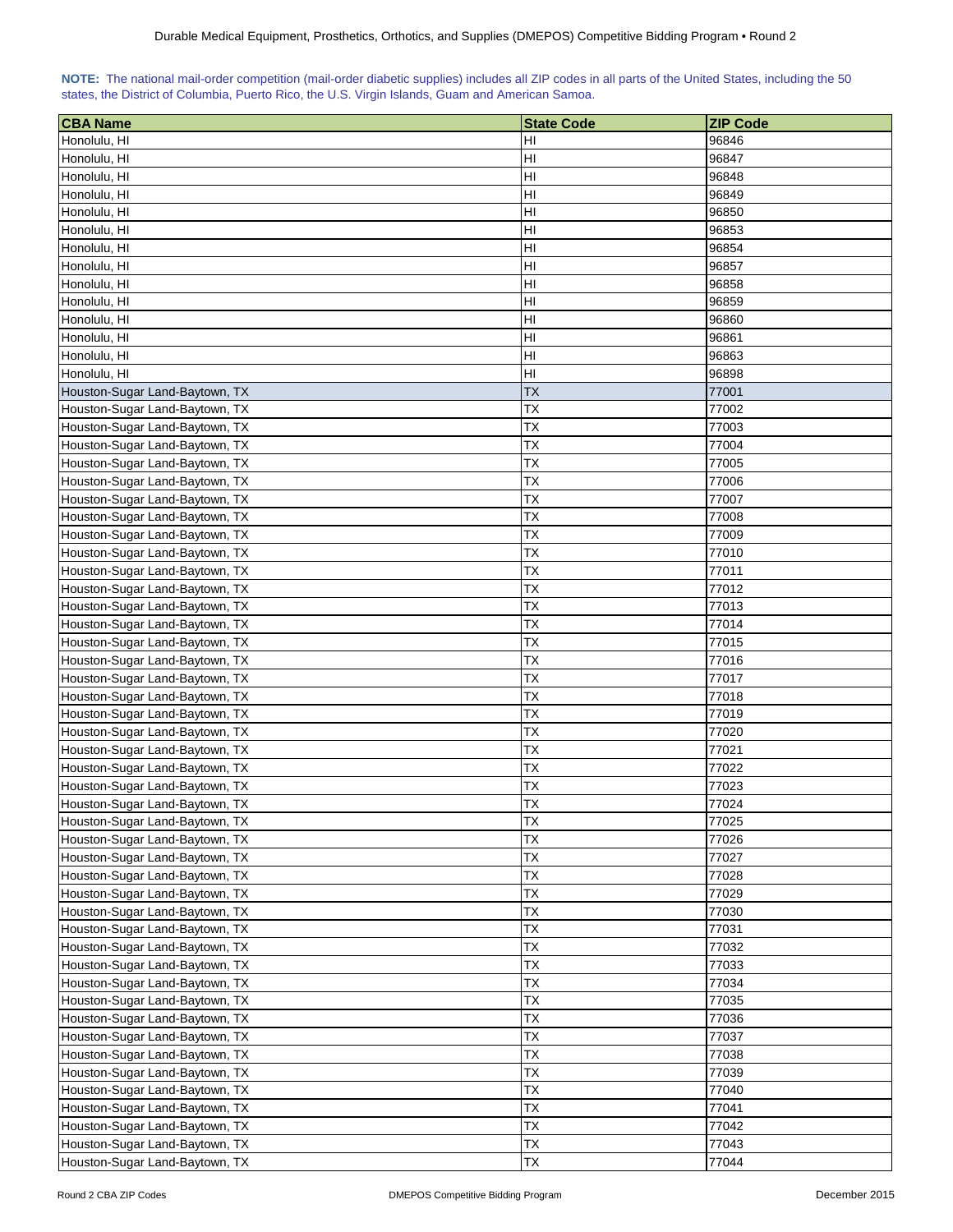| NOTE: The national mail-order competition (mail-order diabetic supplies) includes all ZIP codes in all parts of the United States, including the 50 |  |  |  |  |  |  |  |
|-----------------------------------------------------------------------------------------------------------------------------------------------------|--|--|--|--|--|--|--|
| states, the District of Columbia, Puerto Rico, the U.S. Virgin Islands, Guam and American Samoa.                                                    |  |  |  |  |  |  |  |

| <b>CBA Name</b>                | <b>State Code</b> | <b>ZIP Code</b> |
|--------------------------------|-------------------|-----------------|
| Houston-Sugar Land-Baytown, TX | ТX                | 77045           |
| Houston-Sugar Land-Baytown, TX | ТX                | 77046           |
| Houston-Sugar Land-Baytown, TX | <b>TX</b>         | 77047           |
| Houston-Sugar Land-Baytown, TX | <b>TX</b>         | 77048           |
| Houston-Sugar Land-Baytown, TX | ТX                | 77049           |
| Houston-Sugar Land-Baytown, TX | <b>TX</b>         | 77050           |
| Houston-Sugar Land-Baytown, TX | <b>TX</b>         | 77051           |
| Houston-Sugar Land-Baytown, TX | ТX                | 77052           |
| Houston-Sugar Land-Baytown, TX | <b>TX</b>         | 77053           |
| Houston-Sugar Land-Baytown, TX | TX                | 77054           |
| Houston-Sugar Land-Baytown, TX | TX                | 77055           |
| Houston-Sugar Land-Baytown, TX | <b>TX</b>         | 77056           |
| Houston-Sugar Land-Baytown, TX | <b>TX</b>         | 77057           |
| Houston-Sugar Land-Baytown, TX | <b>TX</b>         | 77058           |
| Houston-Sugar Land-Baytown, TX | <b>TX</b>         | 77059           |
| Houston-Sugar Land-Baytown, TX | ТX                | 77060           |
| Houston-Sugar Land-Baytown, TX | <b>TX</b>         | 77061           |
| Houston-Sugar Land-Baytown, TX | ТX                | 77062           |
| Houston-Sugar Land-Baytown, TX | ТX                | 77063           |
| Houston-Sugar Land-Baytown, TX | ТX                | 77064           |
| Houston-Sugar Land-Baytown, TX | TX                | 77065           |
| Houston-Sugar Land-Baytown, TX | <b>TX</b>         | 77066           |
| Houston-Sugar Land-Baytown, TX | <b>TX</b>         | 77067           |
| Houston-Sugar Land-Baytown, TX | <b>TX</b>         | 77068           |
| Houston-Sugar Land-Baytown, TX | <b>TX</b>         | 77069           |
| Houston-Sugar Land-Baytown, TX | <b>TX</b>         | 77070           |
| Houston-Sugar Land-Baytown, TX | ТX                | 77071           |
| Houston-Sugar Land-Baytown, TX | <b>TX</b>         | 77072           |
| Houston-Sugar Land-Baytown, TX | <b>TX</b>         | 77073           |
| Houston-Sugar Land-Baytown, TX | ТX                | 77074           |
| Houston-Sugar Land-Baytown, TX | ТX                | 77075           |
| Houston-Sugar Land-Baytown, TX | ТX                | 77076           |
| Houston-Sugar Land-Baytown, TX | ТX                | 77077           |
| Houston-Sugar Land-Baytown, TX | <b>ΤΧ</b>         | 77078           |
| Houston-Sugar Land-Baytown, TX | <b>ΤX</b>         | 77079           |
| Houston-Sugar Land-Baytown, TX | <b>TX</b>         | 77080           |
| Houston-Sugar Land-Baytown, TX | ТX                | 77081           |
| Houston-Sugar Land-Baytown, TX | TX                | 77082           |
| Houston-Sugar Land-Baytown, TX | <b>TX</b>         | 77083           |
| Houston-Sugar Land-Baytown, TX | <b>TX</b>         | 77084           |
| Houston-Sugar Land-Baytown, TX | ТX                | 77085           |
| Houston-Sugar Land-Baytown, TX | ТX                | 77086           |
| Houston-Sugar Land-Baytown, TX | TX                | 77087           |
| Houston-Sugar Land-Baytown, TX | ТX                | 77088           |
| Houston-Sugar Land-Baytown, TX | ТX                | 77089           |
| Houston-Sugar Land-Baytown, TX | ТX                | 77090           |
| Houston-Sugar Land-Baytown, TX | TX                | 77091           |
| Houston-Sugar Land-Baytown, TX | TX                | 77092           |
| Houston-Sugar Land-Baytown, TX | TX                | 77093           |
| Houston-Sugar Land-Baytown, TX | TX                | 77094           |
| Houston-Sugar Land-Baytown, TX | <b>TX</b>         | 77095           |
| Houston-Sugar Land-Baytown, TX | <b>TX</b>         | 77096           |
| Houston-Sugar Land-Baytown, TX | <b>TX</b>         | 77098           |
| Houston-Sugar Land-Baytown, TX | <b>TX</b>         | 77099           |
| Houston-Sugar Land-Baytown, TX | ТX                | 77201           |
| Houston-Sugar Land-Baytown, TX | <b>TX</b>         | 77202           |
| Houston-Sugar Land-Baytown, TX | <b>TX</b>         | 77203           |
| Houston-Sugar Land-Baytown, TX | TX                | 77204           |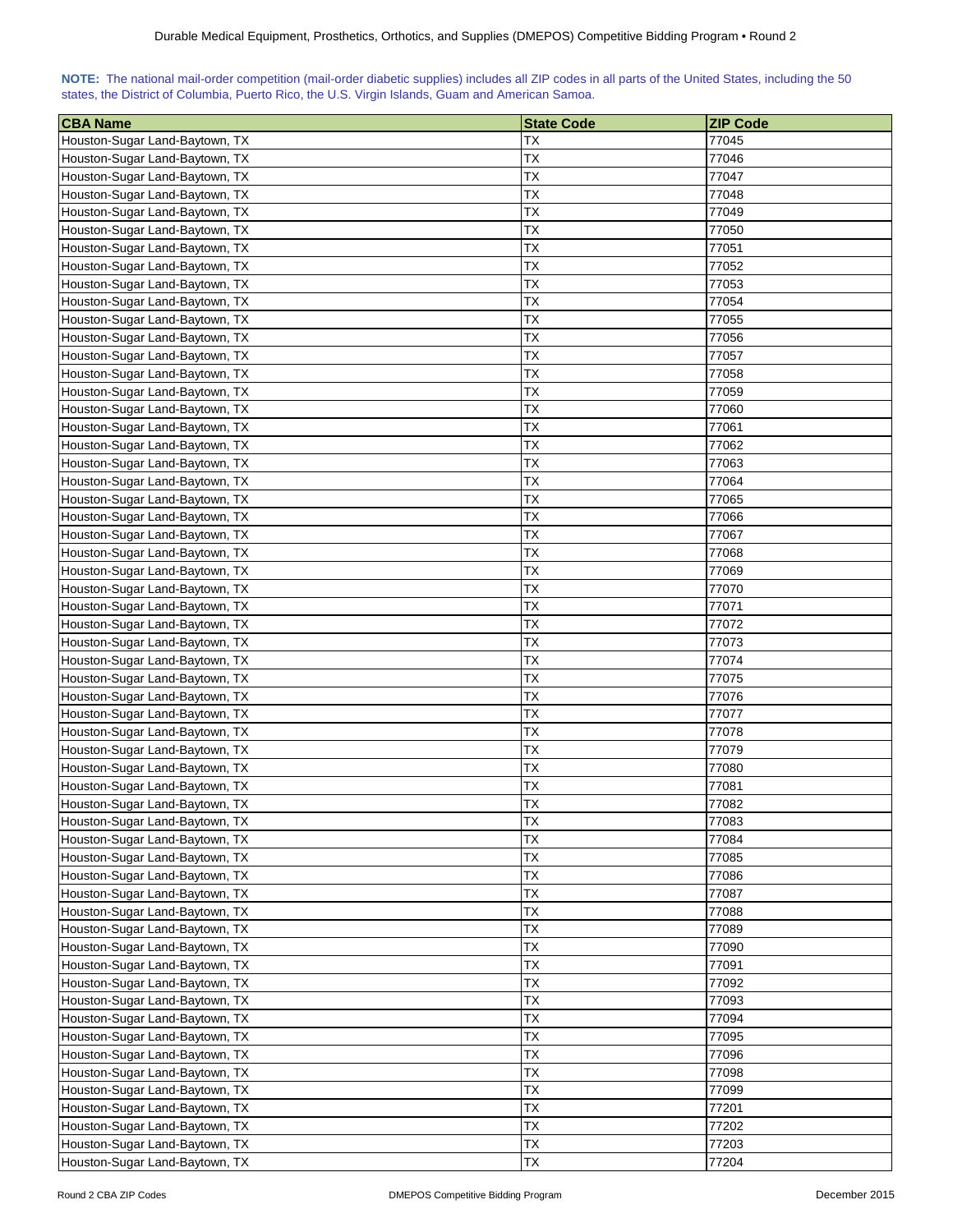| NOTE: The national mail-order competition (mail-order diabetic supplies) includes all ZIP codes in all parts of the United States, including the 50 |  |  |  |  |  |  |  |
|-----------------------------------------------------------------------------------------------------------------------------------------------------|--|--|--|--|--|--|--|
| states, the District of Columbia, Puerto Rico, the U.S. Virgin Islands, Guam and American Samoa.                                                    |  |  |  |  |  |  |  |

| <b>CBA Name</b>                                                  | <b>State Code</b> | <b>ZIP Code</b> |
|------------------------------------------------------------------|-------------------|-----------------|
| Houston-Sugar Land-Baytown, TX                                   | ТX                | 77205           |
| Houston-Sugar Land-Baytown, TX                                   | ТX                | 77206           |
| Houston-Sugar Land-Baytown, TX                                   | ТX                | 77207           |
| Houston-Sugar Land-Baytown, TX                                   | ТX                | 77208           |
| Houston-Sugar Land-Baytown, TX                                   | ТX                | 77209           |
| Houston-Sugar Land-Baytown, TX                                   | ТX                | 77210           |
| Houston-Sugar Land-Baytown, TX                                   | ТX                | 77212           |
| Houston-Sugar Land-Baytown, TX                                   | ТX                | 77213           |
| Houston-Sugar Land-Baytown, TX                                   | TX                | 77215           |
| Houston-Sugar Land-Baytown, TX                                   | ТX                | 77216           |
| Houston-Sugar Land-Baytown, TX                                   | ТX                | 77217           |
| Houston-Sugar Land-Baytown, TX                                   | ТX                | 77218           |
| Houston-Sugar Land-Baytown, TX                                   | ТX                | 77219           |
| Houston-Sugar Land-Baytown, TX                                   | ТX                | 77220           |
| Houston-Sugar Land-Baytown, TX                                   | ТX                | 77221           |
| Houston-Sugar Land-Baytown, TX                                   | ТX                | 77222           |
| Houston-Sugar Land-Baytown, TX                                   | ТX                | 77223           |
| Houston-Sugar Land-Baytown, TX                                   | ТX                | 77224           |
| Houston-Sugar Land-Baytown, TX                                   | ТX                | 77225           |
| Houston-Sugar Land-Baytown, TX                                   | TX                | 77226           |
| Houston-Sugar Land-Baytown, TX                                   | TX                | 77227           |
| Houston-Sugar Land-Baytown, TX                                   | ТX                | 77228           |
| Houston-Sugar Land-Baytown, TX                                   | TX                | 77229           |
| Houston-Sugar Land-Baytown, TX                                   | ТX                | 77230           |
| Houston-Sugar Land-Baytown, TX                                   | ТX                | 77231           |
| Houston-Sugar Land-Baytown, TX                                   | ТX                | 77233           |
|                                                                  | ТX                | 77234           |
| Houston-Sugar Land-Baytown, TX<br>Houston-Sugar Land-Baytown, TX | ТX                | 77235           |
| Houston-Sugar Land-Baytown, TX                                   | ТX                | 77236           |
|                                                                  |                   | 77237           |
| Houston-Sugar Land-Baytown, TX<br>Houston-Sugar Land-Baytown, TX | ТX<br>ТX          | 77238           |
| Houston-Sugar Land-Baytown, TX                                   | TХ                | 77240           |
| Houston-Sugar Land-Baytown, TX                                   | TХ                | 77241           |
| Houston-Sugar Land-Baytown, TX                                   | TХ                | 77242           |
| Houston-Sugar Land-Baytown, TX                                   | ТX                | 77243           |
| Houston-Sugar Land-Baytown, TX                                   | ТX                | 77244           |
| Houston-Sugar Land-Baytown, TX                                   | ТX                | 77245           |
| Houston-Sugar Land-Baytown, TX                                   | ТX                | 77248           |
| Houston-Sugar Land-Baytown, TX                                   | TX                | 77249           |
| Houston-Sugar Land-Baytown, TX                                   | <b>TX</b>         | 77251           |
| Houston-Sugar Land-Baytown, TX                                   | TX                | 77252           |
| Houston-Sugar Land-Baytown, TX                                   | ТX                | 77253           |
|                                                                  | ТX                | 77254           |
| Houston-Sugar Land-Baytown, TX                                   |                   |                 |
| Houston-Sugar Land-Baytown, TX                                   | ТX                | 77255           |
| Houston-Sugar Land-Baytown, TX                                   | ТX                | 77256           |
| Houston-Sugar Land-Baytown, TX                                   | ТX                | 77257           |
| Houston-Sugar Land-Baytown, TX                                   | ТX<br>TX          | 77258           |
| Houston-Sugar Land-Baytown, TX                                   |                   | 77259           |
| Houston-Sugar Land-Baytown, TX                                   | ТX                | 77261           |
| Houston-Sugar Land-Baytown, TX                                   | ТX                | 77262           |
| Houston-Sugar Land-Baytown, TX                                   | ТX                | 77263           |
| Houston-Sugar Land-Baytown, TX                                   | <b>TX</b>         | 77265           |
| Houston-Sugar Land-Baytown, TX                                   | ТX                | 77266           |
| Houston-Sugar Land-Baytown, TX                                   | ТX                | 77267           |
| Houston-Sugar Land-Baytown, TX                                   | ТX                | 77268           |
| Houston-Sugar Land-Baytown, TX                                   | ТX                | 77269           |
| Houston-Sugar Land-Baytown, TX                                   | ТX                | 77270           |
| Houston-Sugar Land-Baytown, TX                                   | ТX                | 77271           |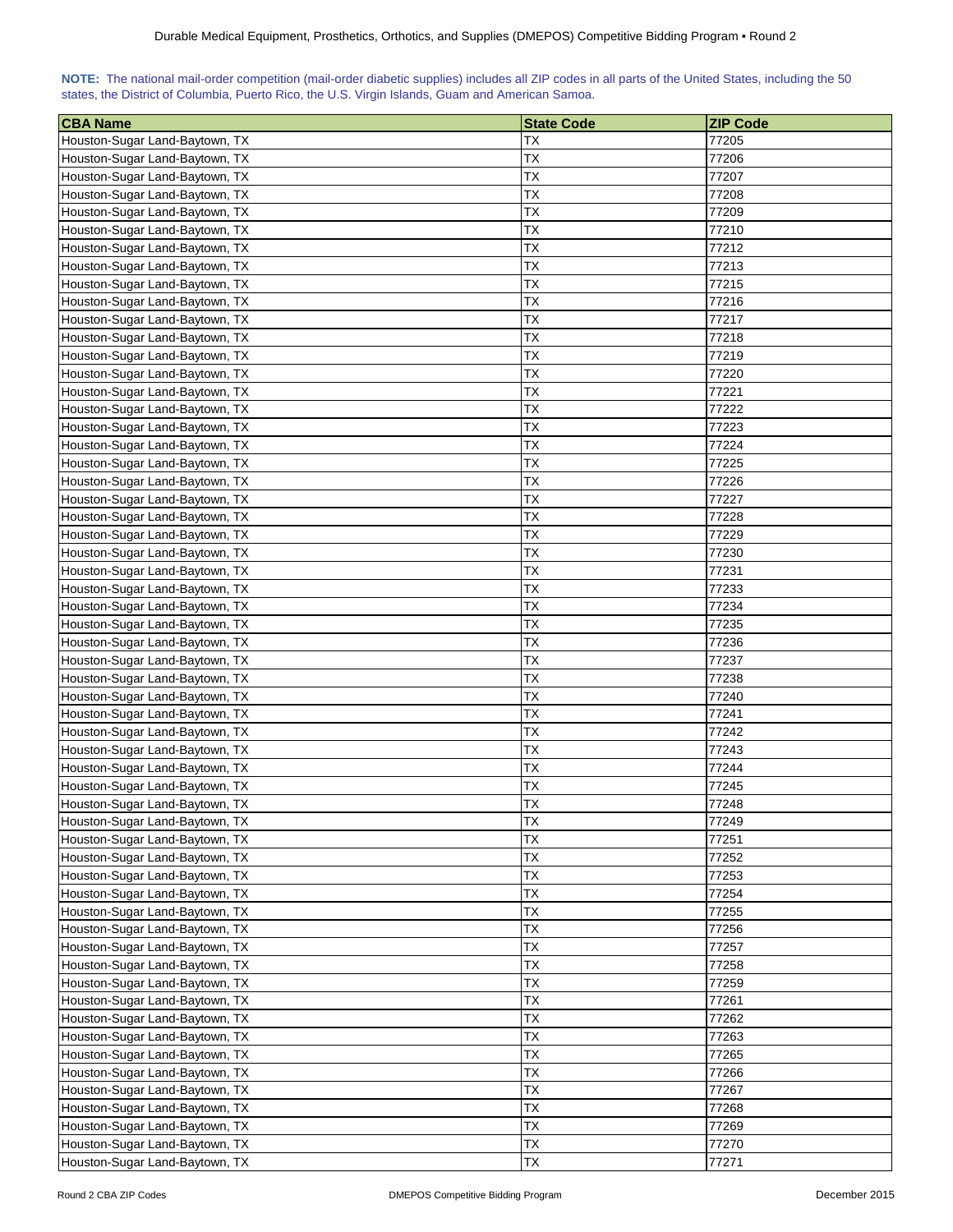| NOTE: The national mail-order competition (mail-order diabetic supplies) includes all ZIP codes in all parts of the United States, including the 50 |  |  |  |  |  |  |  |
|-----------------------------------------------------------------------------------------------------------------------------------------------------|--|--|--|--|--|--|--|
| states, the District of Columbia, Puerto Rico, the U.S. Virgin Islands, Guam and American Samoa.                                                    |  |  |  |  |  |  |  |

| <b>CBA Name</b>                                                  | <b>State Code</b> | <b>ZIP Code</b> |
|------------------------------------------------------------------|-------------------|-----------------|
| Houston-Sugar Land-Baytown, TX                                   | ТX                | 77272           |
| Houston-Sugar Land-Baytown, TX                                   | ТX                | 77273           |
| Houston-Sugar Land-Baytown, TX                                   | ТX                | 77274           |
| Houston-Sugar Land-Baytown, TX                                   | ТX                | 77275           |
| Houston-Sugar Land-Baytown, TX                                   | ТX                | 77277           |
| Houston-Sugar Land-Baytown, TX                                   | ТX                | 77279           |
| Houston-Sugar Land-Baytown, TX                                   | ТX                | 77280           |
| Houston-Sugar Land-Baytown, TX                                   | ТX                | 77282           |
| Houston-Sugar Land-Baytown, TX                                   | TX                | 77284           |
| Houston-Sugar Land-Baytown, TX                                   | TX                | 77287           |
| Houston-Sugar Land-Baytown, TX                                   | TX                | 77288           |
| Houston-Sugar Land-Baytown, TX                                   | ТX                | 77289           |
| Houston-Sugar Land-Baytown, TX                                   | TX                | 77290           |
| Houston-Sugar Land-Baytown, TX                                   | ТX                | 77291           |
| Houston-Sugar Land-Baytown, TX                                   | ТX                | 77292           |
| Houston-Sugar Land-Baytown, TX                                   | ТX                | 77293           |
| Houston-Sugar Land-Baytown, TX                                   | ТX                | 77297           |
| Houston-Sugar Land-Baytown, TX                                   | ТX                | 77299           |
| Houston-Sugar Land-Baytown, TX                                   | ТX                | 77301           |
| Houston-Sugar Land-Baytown, TX                                   | ТX                | 77302           |
| Houston-Sugar Land-Baytown, TX                                   | TX                | 77303           |
| Houston-Sugar Land-Baytown, TX                                   | TX                | 77304           |
| Houston-Sugar Land-Baytown, TX                                   | ТX                | 77305           |
| Houston-Sugar Land-Baytown, TX                                   | ТX                | 77306           |
| Houston-Sugar Land-Baytown, TX                                   | <b>TX</b>         | 77315           |
| Houston-Sugar Land-Baytown, TX                                   | ТX                | 77316           |
| Houston-Sugar Land-Baytown, TX                                   | ТX                | 77318           |
| Houston-Sugar Land-Baytown, TX                                   | ТX                | 77325           |
| Houston-Sugar Land-Baytown, TX                                   | ТX                | 77327           |
| Houston-Sugar Land-Baytown, TX                                   | ТX                | 77328           |
| Houston-Sugar Land-Baytown, TX                                   | ТX                | 77331           |
| Houston-Sugar Land-Baytown, TX                                   | ТX                | 77333           |
| Houston-Sugar Land-Baytown, TX                                   | ТX                | 77336           |
| Houston-Sugar Land-Baytown, TX                                   | TХ                | 77337           |
| Houston-Sugar Land-Baytown, TX                                   | ТX                | 77338           |
| Houston-Sugar Land-Baytown, TX                                   | <b>TX</b>         | 77339           |
| Houston-Sugar Land-Baytown, TX                                   | ТX                |                 |
|                                                                  | <b>TX</b>         | 77345<br>77346  |
| Houston-Sugar Land-Baytown, TX                                   | TX                | 77347           |
| Houston-Sugar Land-Baytown, TX<br>Houston-Sugar Land-Baytown, TX | TX                | 77353           |
|                                                                  | <b>TX</b>         | 77354           |
| Houston-Sugar Land-Baytown, TX<br>Houston-Sugar Land-Baytown, TX | TX                | 77355           |
|                                                                  |                   |                 |
| Houston-Sugar Land-Baytown, TX                                   | ТX                | 77356           |
| Houston-Sugar Land-Baytown, TX                                   | ТX                | 77357           |
| Houston-Sugar Land-Baytown, TX                                   | ТX                | 77359           |
| Houston-Sugar Land-Baytown, TX                                   | ТX                | 77362           |
| Houston-Sugar Land-Baytown, TX                                   | ТX                | 77364           |
| Houston-Sugar Land-Baytown, TX                                   | ТX                | 77365           |
| Houston-Sugar Land-Baytown, TX                                   | TX                | 77368           |
| Houston-Sugar Land-Baytown, TX                                   | TX                | 77369           |
| Houston-Sugar Land-Baytown, TX                                   | ТX                | 77371           |
| Houston-Sugar Land-Baytown, TX                                   | <b>TX</b>         | 77372           |
| Houston-Sugar Land-Baytown, TX                                   | TX                | 77373           |
| Houston-Sugar Land-Baytown, TX                                   | ТX                | 77375           |
| Houston-Sugar Land-Baytown, TX                                   | ТX                | 77377           |
| Houston-Sugar Land-Baytown, TX                                   | ТX                | 77378           |
| Houston-Sugar Land-Baytown, TX                                   | ТX                | 77379           |
| Houston-Sugar Land-Baytown, TX                                   | TX                | 77380           |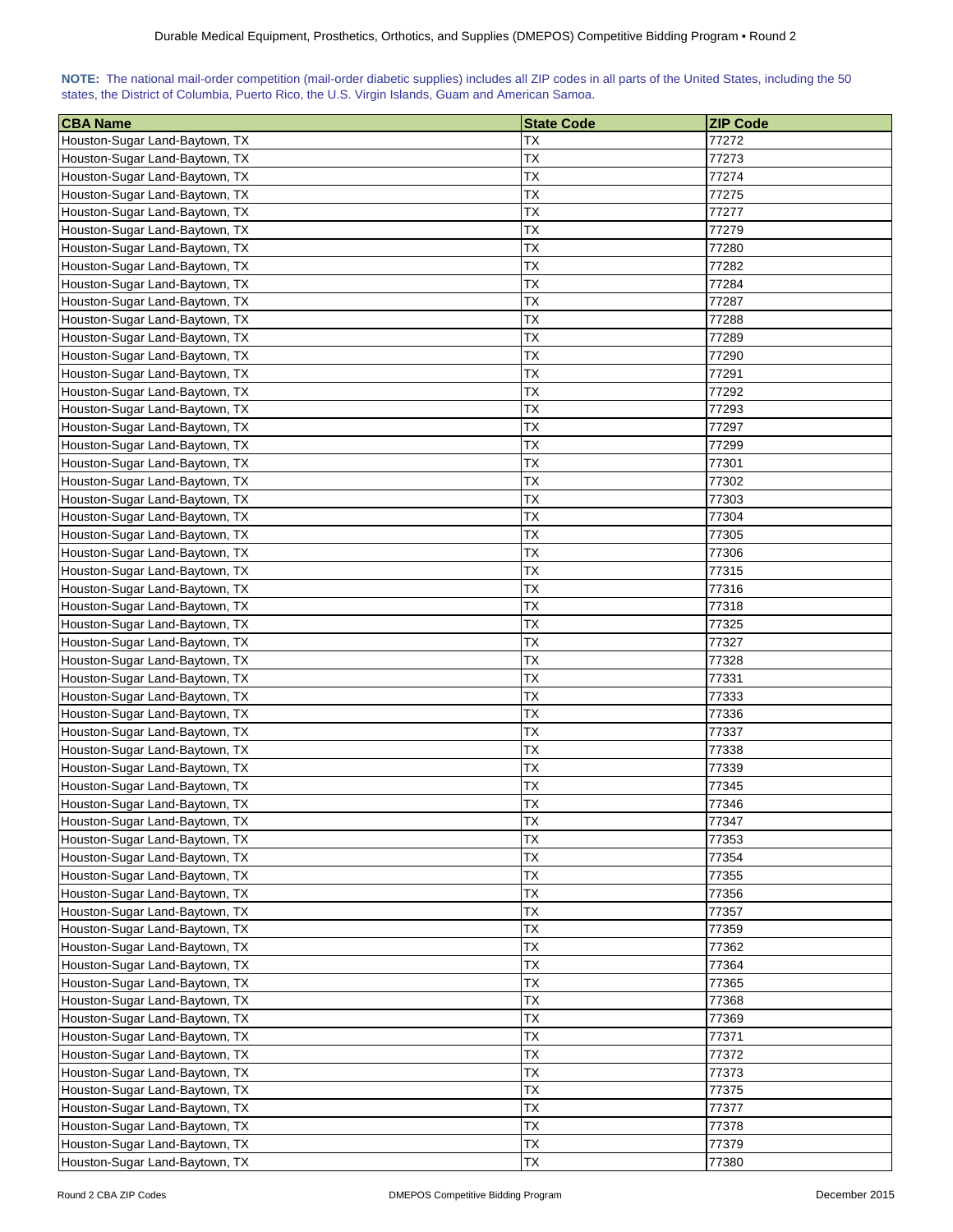| NOTE: The national mail-order competition (mail-order diabetic supplies) includes all ZIP codes in all parts of the United States, including the 50 |  |  |  |
|-----------------------------------------------------------------------------------------------------------------------------------------------------|--|--|--|
| states, the District of Columbia, Puerto Rico, the U.S. Virgin Islands, Guam and American Samoa.                                                    |  |  |  |

| <b>CBA Name</b>                | <b>State Code</b> | <b>ZIP Code</b> |
|--------------------------------|-------------------|-----------------|
| Houston-Sugar Land-Baytown, TX | ТX                | 77381           |
| Houston-Sugar Land-Baytown, TX | ТX                | 77382           |
| Houston-Sugar Land-Baytown, TX | <b>TX</b>         | 77383           |
| Houston-Sugar Land-Baytown, TX | <b>TX</b>         | 77384           |
| Houston-Sugar Land-Baytown, TX | ТX                | 77385           |
| Houston-Sugar Land-Baytown, TX | <b>TX</b>         | 77386           |
| Houston-Sugar Land-Baytown, TX | <b>TX</b>         | 77387           |
| Houston-Sugar Land-Baytown, TX | ТX                | 77388           |
| Houston-Sugar Land-Baytown, TX | <b>TX</b>         | 77389           |
| Houston-Sugar Land-Baytown, TX | TX                | 77391           |
| Houston-Sugar Land-Baytown, TX | TX                | 77393           |
| Houston-Sugar Land-Baytown, TX | <b>TX</b>         | 77396           |
| Houston-Sugar Land-Baytown, TX | <b>TX</b>         | 77401           |
| Houston-Sugar Land-Baytown, TX | ТX                | 77402           |
| Houston-Sugar Land-Baytown, TX | <b>TX</b>         | 77406           |
| Houston-Sugar Land-Baytown, TX | ТX                | 77407           |
| Houston-Sugar Land-Baytown, TX | ТX                | 77410           |
| Houston-Sugar Land-Baytown, TX | ТX                | 77411           |
| Houston-Sugar Land-Baytown, TX | ТX                | 77413           |
| Houston-Sugar Land-Baytown, TX | ТX                | 77417           |
| Houston-Sugar Land-Baytown, TX | TX                | 77418           |
| Houston-Sugar Land-Baytown, TX | <b>TX</b>         | 77422           |
| Houston-Sugar Land-Baytown, TX | <b>ΤX</b>         | 77423           |
| Houston-Sugar Land-Baytown, TX | <b>TX</b>         | 77429           |
| Houston-Sugar Land-Baytown, TX | <b>TX</b>         | 77430           |
| Houston-Sugar Land-Baytown, TX | <b>TX</b>         | 77431           |
| Houston-Sugar Land-Baytown, TX | ТX                | 77433           |
| Houston-Sugar Land-Baytown, TX | <b>TX</b>         | 77441           |
| Houston-Sugar Land-Baytown, TX | ТX                | 77444           |
| Houston-Sugar Land-Baytown, TX | ТX                | 77445           |
| Houston-Sugar Land-Baytown, TX | ТX                | 77446           |
| Houston-Sugar Land-Baytown, TX | ТX                | 77447           |
| Houston-Sugar Land-Baytown, TX | ТX                | 77449           |
| Houston-Sugar Land-Baytown, TX | <b>ΤΧ</b>         | 77450           |
| Houston-Sugar Land-Baytown, TX | <b>TX</b>         | 77451           |
| Houston-Sugar Land-Baytown, TX | <b>TX</b>         | 77452           |
| Houston-Sugar Land-Baytown, TX | ТX                | 77459           |
| Houston-Sugar Land-Baytown, TX | TX                | 77461           |
| Houston-Sugar Land-Baytown, TX | <b>TX</b>         | 77463           |
| Houston-Sugar Land-Baytown, TX | <b>TX</b>         | 77464           |
| Houston-Sugar Land-Baytown, TX | ТX                | 77466           |
| Houston-Sugar Land-Baytown, TX | ТX                | 77469           |
| Houston-Sugar Land-Baytown, TX | TX                | 77471           |
| Houston-Sugar Land-Baytown, TX | ТX                | 77473           |
| Houston-Sugar Land-Baytown, TX | ТX                | 77474           |
| Houston-Sugar Land-Baytown, TX | ТX                | 77476           |
| Houston-Sugar Land-Baytown, TX | TX                | 77477           |
| Houston-Sugar Land-Baytown, TX | TX                | 77478           |
| Houston-Sugar Land-Baytown, TX | TX                | 77479           |
| Houston-Sugar Land-Baytown, TX | TX                | 77480           |
| Houston-Sugar Land-Baytown, TX | <b>TX</b>         | 77481           |
| Houston-Sugar Land-Baytown, TX | TX                | 77484           |
| Houston-Sugar Land-Baytown, TX | <b>TX</b>         | 77485           |
| Houston-Sugar Land-Baytown, TX | <b>TX</b>         | 77486           |
| Houston-Sugar Land-Baytown, TX | ТX                | 77487           |
| Houston-Sugar Land-Baytown, TX | <b>TX</b>         | 77489           |
| Houston-Sugar Land-Baytown, TX | <b>TX</b>         | 77491           |
| Houston-Sugar Land-Baytown, TX | TX                | 77492           |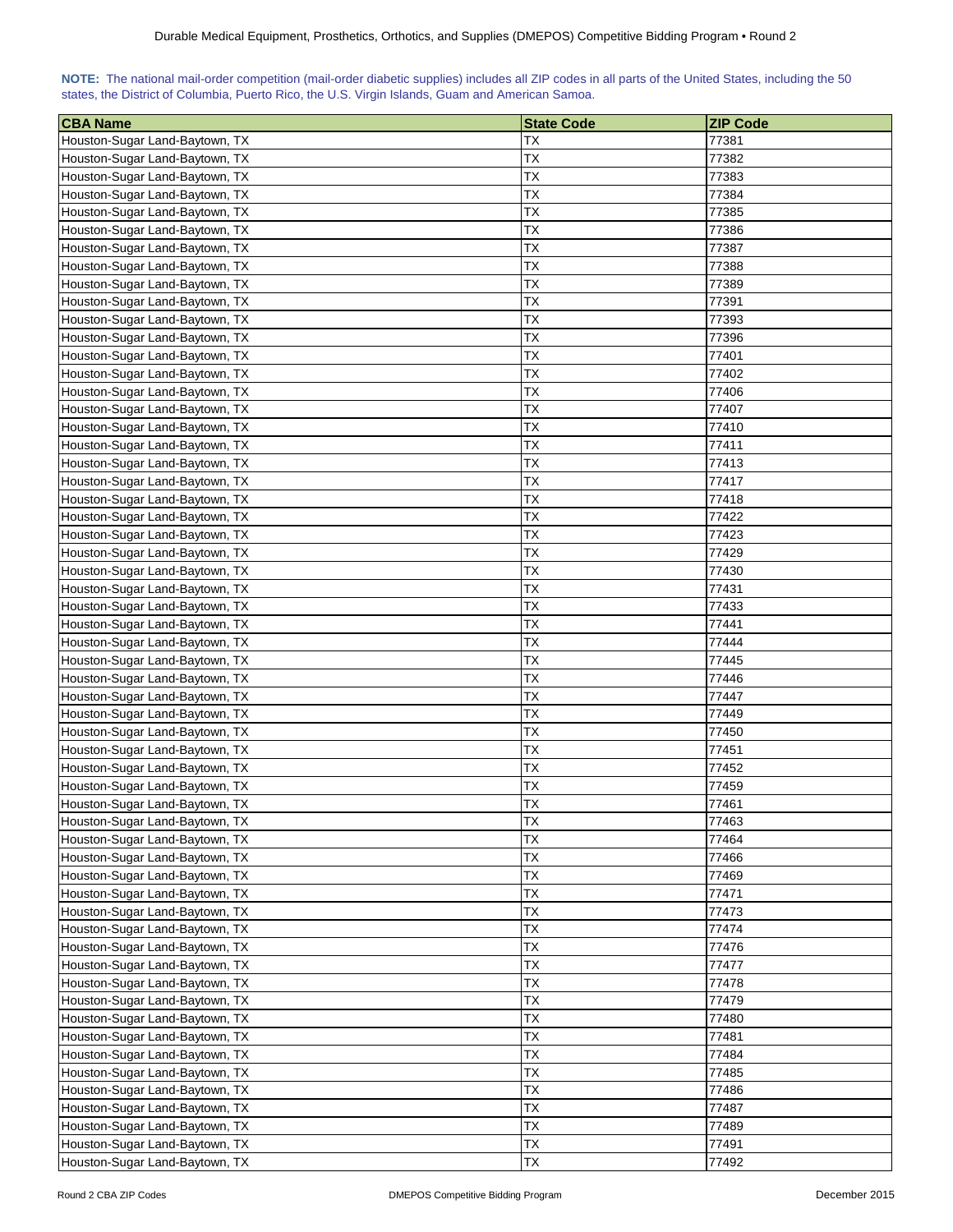| NOTE: The national mail-order competition (mail-order diabetic supplies) includes all ZIP codes in all parts of the United States, including the 50 |  |  |  |  |  |  |  |
|-----------------------------------------------------------------------------------------------------------------------------------------------------|--|--|--|--|--|--|--|
| states, the District of Columbia, Puerto Rico, the U.S. Virgin Islands, Guam and American Samoa.                                                    |  |  |  |  |  |  |  |

| <b>CBA Name</b>                                                  | <b>State Code</b> | <b>ZIP Code</b> |
|------------------------------------------------------------------|-------------------|-----------------|
| Houston-Sugar Land-Baytown, TX                                   | ТX                | 77493           |
| Houston-Sugar Land-Baytown, TX                                   | ТX                | 77494           |
| Houston-Sugar Land-Baytown, TX                                   | ТX                | 77496           |
| Houston-Sugar Land-Baytown, TX                                   | ТX                | 77497           |
| Houston-Sugar Land-Baytown, TX                                   | ТX                | 77498           |
| Houston-Sugar Land-Baytown, TX                                   | ТX                | 77501           |
| Houston-Sugar Land-Baytown, TX                                   | ТX                | 77502           |
| Houston-Sugar Land-Baytown, TX                                   | ТX                | 77503           |
| Houston-Sugar Land-Baytown, TX                                   | TX                | 77504           |
| Houston-Sugar Land-Baytown, TX                                   | ТX                | 77505           |
| Houston-Sugar Land-Baytown, TX                                   | ТX                | 77506           |
| Houston-Sugar Land-Baytown, TX                                   | ТX                | 77507           |
| Houston-Sugar Land-Baytown, TX                                   | ТX                | 77508           |
| Houston-Sugar Land-Baytown, TX                                   | ТX                | 77510           |
| Houston-Sugar Land-Baytown, TX                                   | ТX                | 77511           |
| Houston-Sugar Land-Baytown, TX                                   | ТX                | 77512           |
| Houston-Sugar Land-Baytown, TX                                   | ТX                | 77514           |
| Houston-Sugar Land-Baytown, TX                                   | ТX                | 77515           |
| Houston-Sugar Land-Baytown, TX                                   | ТX                | 77516           |
| Houston-Sugar Land-Baytown, TX                                   | TX                | 77517           |
| Houston-Sugar Land-Baytown, TX                                   | TX                | 77518           |
| Houston-Sugar Land-Baytown, TX                                   | ТX                | 77520           |
| Houston-Sugar Land-Baytown, TX                                   | TX                | 77521           |
| Houston-Sugar Land-Baytown, TX                                   | ТX                | 77522           |
| Houston-Sugar Land-Baytown, TX                                   | ТX                | 77523           |
| Houston-Sugar Land-Baytown, TX                                   | ТX                | 77530           |
|                                                                  | ТX                | 77531           |
| Houston-Sugar Land-Baytown, TX<br>Houston-Sugar Land-Baytown, TX | ТX                | 77532           |
| Houston-Sugar Land-Baytown, TX                                   | ТX                | 77533           |
|                                                                  |                   |                 |
| Houston-Sugar Land-Baytown, TX<br>Houston-Sugar Land-Baytown, TX | ТX<br>ТX          | 77534<br>77535  |
| Houston-Sugar Land-Baytown, TX                                   | TХ                | 77536           |
| Houston-Sugar Land-Baytown, TX                                   | TХ                | 77538           |
| Houston-Sugar Land-Baytown, TX                                   | TХ                | 77539           |
| Houston-Sugar Land-Baytown, TX                                   | TХ                | 77541           |
| Houston-Sugar Land-Baytown, TX                                   | ТX                | 77542           |
| Houston-Sugar Land-Baytown, TX                                   | ТX                | 77545           |
| Houston-Sugar Land-Baytown, TX                                   | ТX                | 77546           |
| Houston-Sugar Land-Baytown, TX                                   | TX                | 77547           |
| Houston-Sugar Land-Baytown, TX                                   | <b>TX</b>         | 77549           |
| Houston-Sugar Land-Baytown, TX                                   | ТX                | 77550           |
| Houston-Sugar Land-Baytown, TX                                   | ТX                | 77551           |
|                                                                  | ТX                | 77552           |
| Houston-Sugar Land-Baytown, TX                                   |                   |                 |
| Houston-Sugar Land-Baytown, TX                                   | ТX                | 77553           |
| Houston-Sugar Land-Baytown, TX                                   | ТX                | 77554           |
| Houston-Sugar Land-Baytown, TX                                   | ТX                | 77555           |
| Houston-Sugar Land-Baytown, TX                                   | ТX<br>TX          | 77560           |
| Houston-Sugar Land-Baytown, TX                                   |                   | 77561           |
| Houston-Sugar Land-Baytown, TX                                   | ТX                | 77562           |
| Houston-Sugar Land-Baytown, TX                                   | ТX                | 77563           |
| Houston-Sugar Land-Baytown, TX                                   | ТX                | 77564           |
| Houston-Sugar Land-Baytown, TX                                   | <b>TX</b>         | 77565           |
| Houston-Sugar Land-Baytown, TX                                   | ТX                | 77566           |
| Houston-Sugar Land-Baytown, TX                                   | ТX                | 77568           |
| Houston-Sugar Land-Baytown, TX                                   | ТX                | 77571           |
| Houston-Sugar Land-Baytown, TX                                   | ТX                | 77572           |
| Houston-Sugar Land-Baytown, TX                                   | ТX                | 77573           |
| Houston-Sugar Land-Baytown, TX                                   | ТX                | 77574           |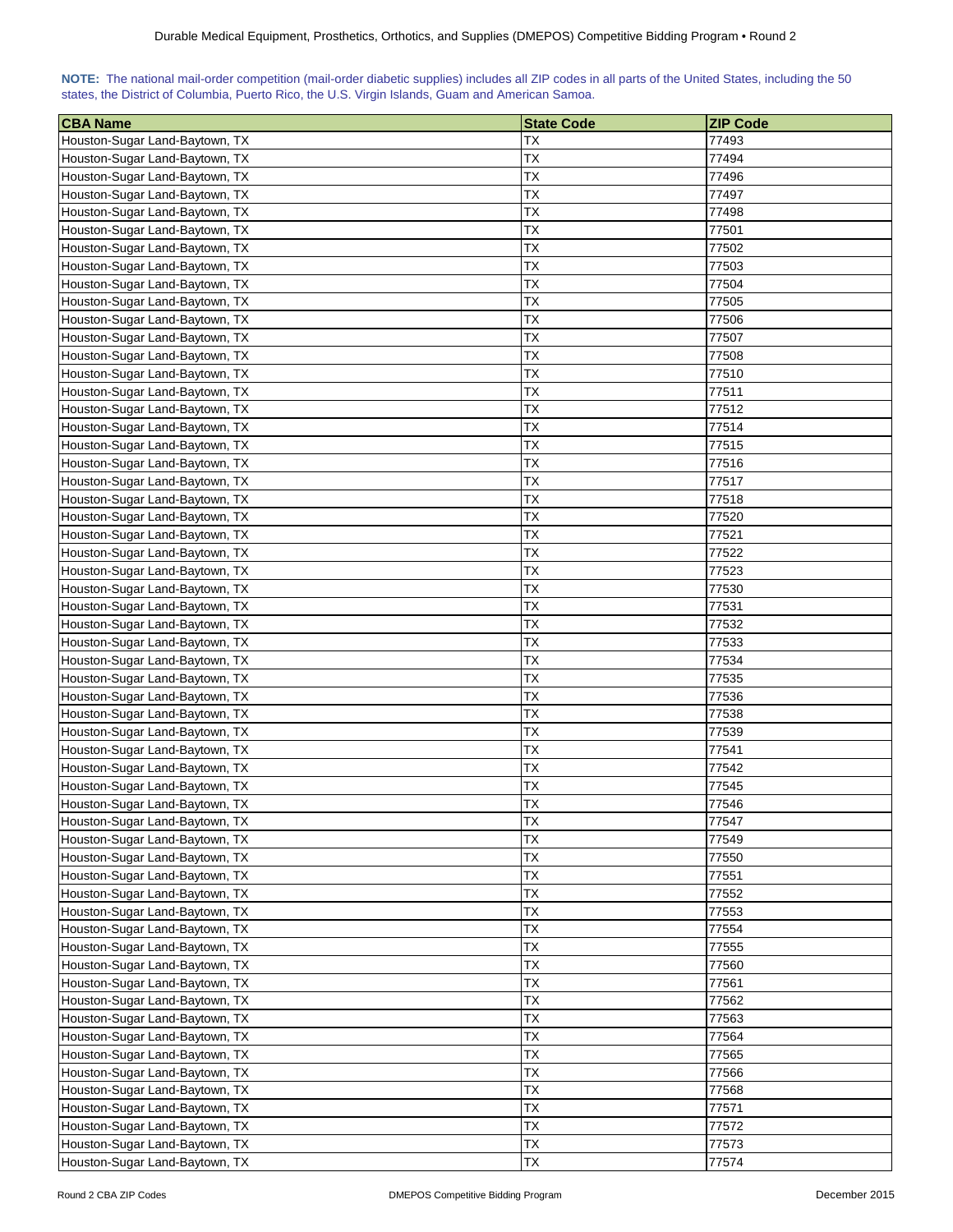| NOTE: The national mail-order competition (mail-order diabetic supplies) includes all ZIP codes in all parts of the United States, including the 50 |  |  |  |  |  |  |  |
|-----------------------------------------------------------------------------------------------------------------------------------------------------|--|--|--|--|--|--|--|
| states, the District of Columbia, Puerto Rico, the U.S. Virgin Islands, Guam and American Samoa.                                                    |  |  |  |  |  |  |  |

| <b>CBA Name</b>                | <b>State Code</b> | <b>ZIP Code</b> |
|--------------------------------|-------------------|-----------------|
| Houston-Sugar Land-Baytown, TX | ТX                | 77575           |
| Houston-Sugar Land-Baytown, TX | ТX                | 77577           |
| Houston-Sugar Land-Baytown, TX | <b>TX</b>         | 77578           |
| Houston-Sugar Land-Baytown, TX | <b>TX</b>         | 77580           |
| Houston-Sugar Land-Baytown, TX | ТX                | 77581           |
| Houston-Sugar Land-Baytown, TX | <b>TX</b>         | 77582           |
| Houston-Sugar Land-Baytown, TX | <b>TX</b>         | 77583           |
| Houston-Sugar Land-Baytown, TX | ТX                | 77584           |
| Houston-Sugar Land-Baytown, TX | <b>TX</b>         | 77586           |
| Houston-Sugar Land-Baytown, TX | TX                | 77587           |
| Houston-Sugar Land-Baytown, TX | TX                | 77588           |
| Houston-Sugar Land-Baytown, TX | <b>TX</b>         | 77590           |
| Houston-Sugar Land-Baytown, TX | <b>TX</b>         | 77591           |
| Houston-Sugar Land-Baytown, TX | <b>TX</b>         | 77592           |
| Houston-Sugar Land-Baytown, TX | <b>TX</b>         | 77597           |
| Houston-Sugar Land-Baytown, TX | ТX                | 77598           |
| Houston-Sugar Land-Baytown, TX | <b>TX</b>         | 77617           |
| Houston-Sugar Land-Baytown, TX | TX                | 77623           |
| Houston-Sugar Land-Baytown, TX | ТX                | 77650           |
| Houston-Sugar Land-Baytown, TX | ТX                | 77661           |
| Houston-Sugar Land-Baytown, TX | TX                | 77665           |
| Houston-Sugar Land-Baytown, TX | TX                | 77873           |
| Houston-Sugar Land-Baytown, TX | <b>TX</b>         | 78931           |
| Houston-Sugar Land-Baytown, TX | <b>TX</b>         | 78944           |
| Houston-Sugar Land-Baytown, TX | <b>TX</b>         | 78950           |
| Huntington-Ashland, WV-KY-OH   | KY                | 41101           |
| Huntington-Ashland, WV-KY-OH   | KY                | 41102           |
| Huntington-Ashland, WV-KY-OH   | KY                | 41105           |
| Huntington-Ashland, WV-KY-OH   | ΚY                | 41114           |
| Huntington-Ashland, WV-KY-OH   | KY                | 41121           |
| Huntington-Ashland, WV-KY-OH   | ΚY                | 41129           |
| Huntington-Ashland, WV-KY-OH   | KY                | 41139           |
| Huntington-Ashland, WV-KY-OH   | KY                | 41144           |
| Huntington-Ashland, WV-KY-OH   | KY                | 41168           |
| Huntington-Ashland, WV-KY-OH   | KY                | 41169           |
| Huntington-Ashland, WV-KY-OH   | KY                | 41174           |
| Huntington-Ashland, WV-KY-OH   | KY                | 41175           |
| Huntington-Ashland, WV-KY-OH   | KY                | 41183           |
| Huntington-Ashland, WV-KY-OH   | OH                | 45619           |
| Huntington-Ashland, WV-KY-OH   | OH                | 45638           |
| Huntington-Ashland, WV-KY-OH   | OН                | 45645           |
| Huntington-Ashland, WV-KY-OH   | OH                | 45659           |
| Huntington-Ashland, WV-KY-OH   | OH                | 45669           |
| Huntington-Ashland, WV-KY-OH   | OН                | 45675           |
| Huntington-Ashland, WV-KY-OH   | OН                | 45678           |
| Huntington-Ashland, WV-KY-OH   | OH                | 45680           |
| Huntington-Ashland, WV-KY-OH   | OН                | 45688           |
| Huntington-Ashland, WV-KY-OH   | OH                | 45696           |
| Huntington-Ashland, WV-KY-OH   | WV                | 25504           |
| Huntington-Ashland, WV-KY-OH   | WV                | 25507           |
| Huntington-Ashland, WV-KY-OH   | WV                | 25510           |
| Huntington-Ashland, WV-KY-OH   | WV                | 25511           |
| Huntington-Ashland, WV-KY-OH   | WV                | 25512           |
| Huntington-Ashland, WV-KY-OH   | WV                | 25514           |
| Huntington-Ashland, WV-KY-OH   | WV                | 25517           |
| Huntington-Ashland, WV-KY-OH   | WV                | 25530           |
| Huntington-Ashland, WV-KY-OH   | WV                | 25534           |
| Huntington-Ashland, WV-KY-OH   | WV                | 25535           |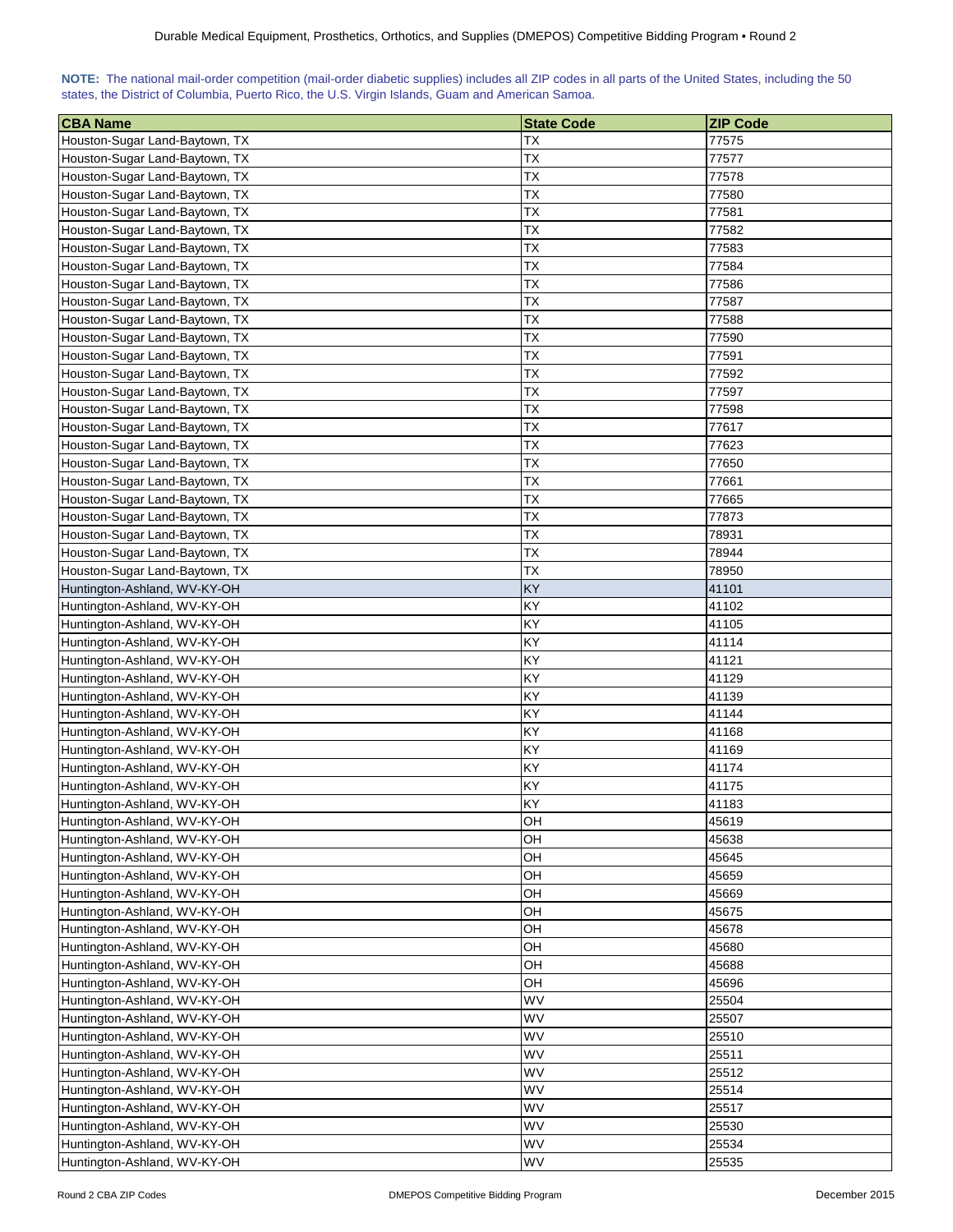| NOTE: The national mail-order competition (mail-order diabetic supplies) includes all ZIP codes in all parts of the United States, including the 50 |  |  |  |  |  |  |  |
|-----------------------------------------------------------------------------------------------------------------------------------------------------|--|--|--|--|--|--|--|
| states, the District of Columbia, Puerto Rico, the U.S. Virgin Islands, Guam and American Samoa.                                                    |  |  |  |  |  |  |  |

| <b>CBA Name</b>                                              | <b>State Code</b> | <b>ZIP Code</b> |
|--------------------------------------------------------------|-------------------|-----------------|
| Huntington-Ashland, WV-KY-OH                                 | WV                | 25537           |
| Huntington-Ashland, WV-KY-OH                                 | WV                | 25541           |
| Huntington-Ashland, WV-KY-OH                                 | WV                | 25545           |
| Huntington-Ashland, WV-KY-OH                                 | WV                | 25555           |
| Huntington-Ashland, WV-KY-OH                                 | WV                | 25559           |
| Huntington-Ashland, WV-KY-OH                                 | WV                | 25562           |
| Huntington-Ashland, WV-KY-OH                                 | W٧                | 25570           |
| Huntington-Ashland, WV-KY-OH                                 | W٧                | 25669           |
| Huntington-Ashland, WV-KY-OH                                 | WV                | 25699           |
| Huntington-Ashland, WV-KY-OH                                 | WV                | 25701           |
| Huntington-Ashland, WV-KY-OH                                 | WV                | 25702           |
| Huntington-Ashland, WV-KY-OH                                 | WV                | 25703           |
| Huntington-Ashland, WV-KY-OH                                 | WV                | 25704           |
| Huntington-Ashland, WV-KY-OH                                 | WV                | 25705           |
| Huntington-Ashland, WV-KY-OH                                 | WV                | 25706           |
| Huntington-Ashland, WV-KY-OH                                 | WV                | 25707           |
| Huntington-Ashland, WV-KY-OH                                 | WV                | 25708           |
| Huntington-Ashland, WV-KY-OH                                 | WV                | 25709           |
| Huntington-Ashland, WV-KY-OH                                 | WV                | 25710           |
| Huntington-Ashland, WV-KY-OH                                 | WV                | 25711           |
| Huntington-Ashland, WV-KY-OH                                 | WV                | 25712           |
| Huntington-Ashland, WV-KY-OH                                 | WV                | 25713           |
| Huntington-Ashland, WV-KY-OH                                 | WV                | 25714           |
| Huntington-Ashland, WV-KY-OH                                 | WV                | 25715           |
| Huntington-Ashland, WV-KY-OH                                 | WV                | 25716           |
| Huntington-Ashland, WV-KY-OH                                 | WV                | 25717           |
|                                                              | WV                | 25718           |
| Huntington-Ashland, WV-KY-OH                                 | WV                | 25719           |
| Huntington-Ashland, WV-KY-OH<br>Huntington-Ashland, WV-KY-OH | WV                | 25720           |
| Huntington-Ashland, WV-KY-OH                                 | WV                | 25721           |
| Huntington-Ashland, WV-KY-OH                                 | WV                | 25722           |
| Huntington-Ashland, WV-KY-OH                                 | WV                | 25723           |
| Huntington-Ashland, WV-KY-OH                                 | WV                | 25724           |
| Huntington-Ashland, WV-KY-OH                                 | W٧                | 25725           |
| Huntington-Ashland, WV-KY-OH                                 | W٧                | 25726           |
| Huntington-Ashland, WV-KY-OH                                 | WV                | 25727           |
| Huntington-Ashland, WV-KY-OH                                 | WV                | 25728           |
| Huntington-Ashland, WV-KY-OH                                 | <b>WV</b>         | 25729           |
| Huntington-Ashland, WV-KY-OH                                 | <b>WV</b>         | 25755           |
| Huntington-Ashland, WV-KY-OH                                 | WV                | 25770           |
| Huntington-Ashland, WV-KY-OH                                 | WV                | 25771           |
| Huntington-Ashland, WV-KY-OH                                 | WV                | 25772           |
| Huntington-Ashland, WV-KY-OH                                 | WV                | 25773           |
|                                                              | WV                |                 |
| Huntington-Ashland, WV-KY-OH                                 |                   | 25774           |
| Huntington-Ashland, WV-KY-OH                                 | WV                | 25775           |
| Huntington-Ashland, WV-KY-OH                                 | WV                | 25776           |
| Huntington-Ashland, WV-KY-OH                                 | WV                | 25777           |
| Huntington-Ashland, WV-KY-OH                                 | WV                | 25778           |
| Huntington-Ashland, WV-KY-OH                                 | WV                | 25779           |
| Indiana-Chicago Metro CBA                                    | IN                | 46301           |
| Indiana-Chicago Metro CBA                                    | IN                | 46302           |
| Indiana-Chicago Metro CBA                                    | IN                | 46303           |
| Indiana-Chicago Metro CBA                                    | IN                | 46304           |
| Indiana-Chicago Metro CBA                                    | IN                | 46307           |
| Indiana-Chicago Metro CBA                                    | IN                | 46308           |
| Indiana-Chicago Metro CBA                                    | IN                | 46310           |
| Indiana-Chicago Metro CBA                                    | IN                | 46311           |
| Indiana-Chicago Metro CBA                                    | IN                | 46312           |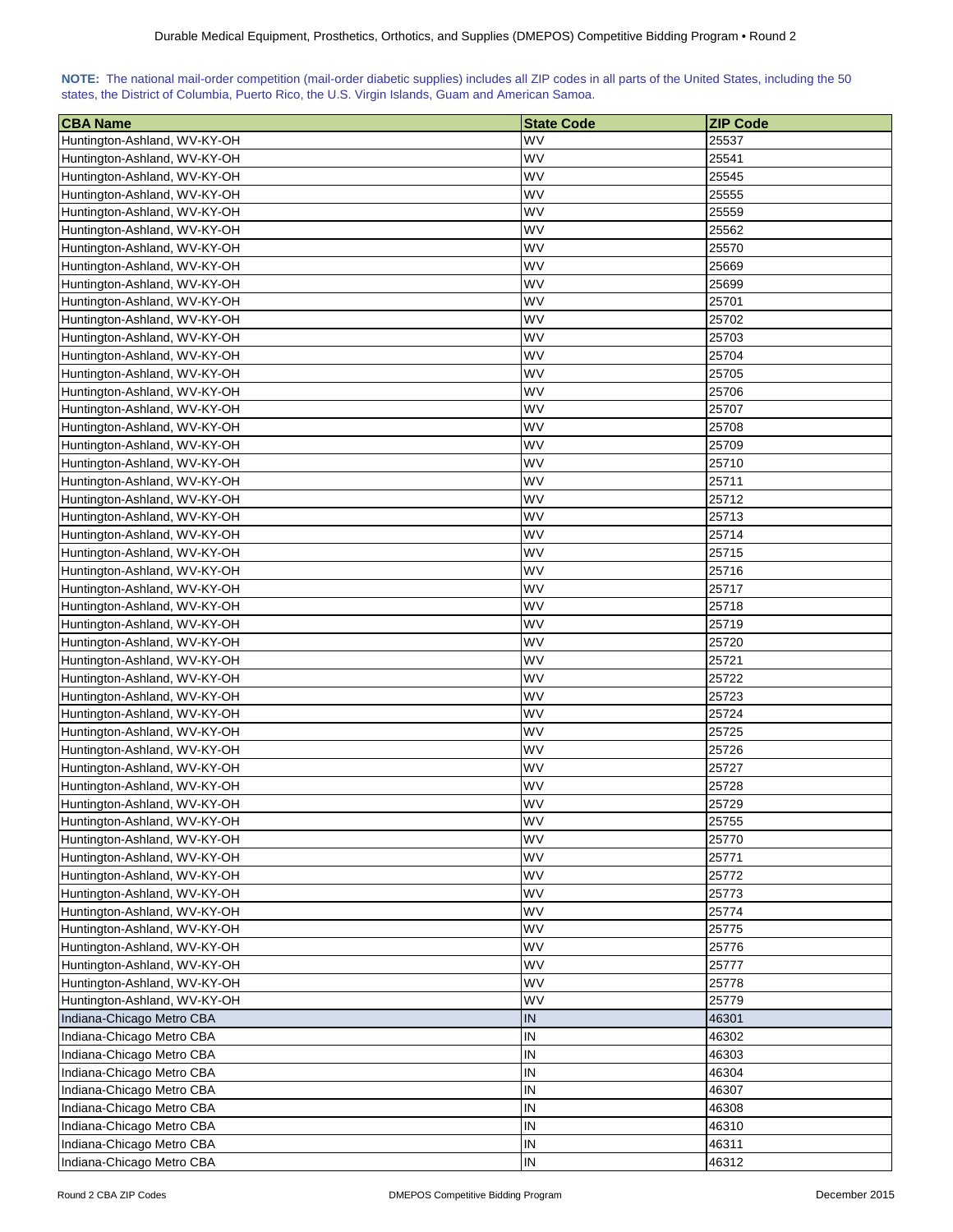| NOTE: The national mail-order competition (mail-order diabetic supplies) includes all ZIP codes in all parts of the United States, including the 50 |  |  |  |  |  |  |  |
|-----------------------------------------------------------------------------------------------------------------------------------------------------|--|--|--|--|--|--|--|
| states, the District of Columbia, Puerto Rico, the U.S. Virgin Islands, Guam and American Samoa.                                                    |  |  |  |  |  |  |  |

| <b>CBA Name</b>                                        | <b>State Code</b> | <b>ZIP Code</b> |
|--------------------------------------------------------|-------------------|-----------------|
| Indiana-Chicago Metro CBA                              | IN                | 46319           |
| Indiana-Chicago Metro CBA                              | IN                | 46320           |
| Indiana-Chicago Metro CBA                              | IN                | 46321           |
| Indiana-Chicago Metro CBA                              | IN                | 46322           |
| Indiana-Chicago Metro CBA                              | IN                | 46323           |
| Indiana-Chicago Metro CBA                              | IN                | 46324           |
| Indiana-Chicago Metro CBA                              | IN                | 46325           |
| Indiana-Chicago Metro CBA                              | IN                | 46327           |
| Indiana-Chicago Metro CBA                              | IN                | 46341           |
| Indiana-Chicago Metro CBA                              | IN                | 46342           |
| Indiana-Chicago Metro CBA                              | IN                | 46347           |
| Indiana-Chicago Metro CBA                              | IN                | 46349           |
| Indiana-Chicago Metro CBA                              | IN                | 46355           |
| Indiana-Chicago Metro CBA                              | IN                | 46356           |
| Indiana-Chicago Metro CBA                              | IN                | 46368           |
| Indiana-Chicago Metro CBA                              | IN                | 46372           |
| Indiana-Chicago Metro CBA                              | IN                | 46373           |
| Indiana-Chicago Metro CBA                              | IN                | 46375           |
| Indiana-Chicago Metro CBA                              | IN                | 46376           |
| Indiana-Chicago Metro CBA                              | IN                | 46377           |
| Indiana-Chicago Metro CBA                              | IN                | 46379           |
| Indiana-Chicago Metro CBA                              | IN                | 46380           |
| Indiana-Chicago Metro CBA                              | IN                | 46381           |
| Indiana-Chicago Metro CBA                              | IN                | 46383           |
| Indiana-Chicago Metro CBA                              | IN                | 46384           |
| Indiana-Chicago Metro CBA                              | IN                | 46385           |
|                                                        | IN                | 46392           |
| Indiana-Chicago Metro CBA                              | IN                | 46393           |
| Indiana-Chicago Metro CBA                              | IN                |                 |
| Indiana-Chicago Metro CBA                              | IN                | 46394           |
| Indiana-Chicago Metro CBA<br>Indiana-Chicago Metro CBA | IN                | 46401<br>46402  |
|                                                        | IN                | 46403           |
| Indiana-Chicago Metro CBA                              |                   |                 |
| Indiana-Chicago Metro CBA                              | IN<br>IN          | 46404           |
| Indiana-Chicago Metro CBA                              | IN                | 46405<br>46406  |
| Indiana-Chicago Metro CBA                              | IN                |                 |
| Indiana-Chicago Metro CBA                              |                   | 46407           |
| Indiana-Chicago Metro CBA                              | IN                | 46408           |
| Indiana-Chicago Metro CBA                              | IN                | 46409           |
| Indiana-Chicago Metro CBA                              | IN                | 46410           |
| Indiana-Chicago Metro CBA                              | IN                | 46411           |
| Indiana-Chicago Metro CBA                              | IN                | 47922           |
| Indiana-Chicago Metro CBA                              | IN                | 47943           |
| Indiana-Chicago Metro CBA                              | IN                | 47948           |
| Indiana-Chicago Metro CBA                              | IN                | 47951           |
| Indiana-Chicago Metro CBA                              | IN                | 47963           |
| Indiana-Chicago Metro CBA                              | IN                | 47964           |
| Indiana-Chicago Metro CBA                              | IN                | 47977           |
| Indiana-Chicago Metro CBA                              | IN                | 47978           |
| Indianapolis-Carmel, IN                                | IN                | 46030           |
| Indianapolis-Carmel, IN                                | IN                | 46031           |
| Indianapolis-Carmel, IN                                | IN                | 46032           |
| Indianapolis-Carmel, IN                                | IN                | 46033           |
| Indianapolis-Carmel, IN                                | IN                | 46034           |
| Indianapolis-Carmel, IN                                | IN                | 46037           |
| Indianapolis-Carmel, IN                                | IN                | 46038           |
| Indianapolis-Carmel, IN                                | IN                | 46040           |
| Indianapolis-Carmel, IN                                | IN                | 46052           |
| Indianapolis-Carmel, IN                                | IN                | 46055           |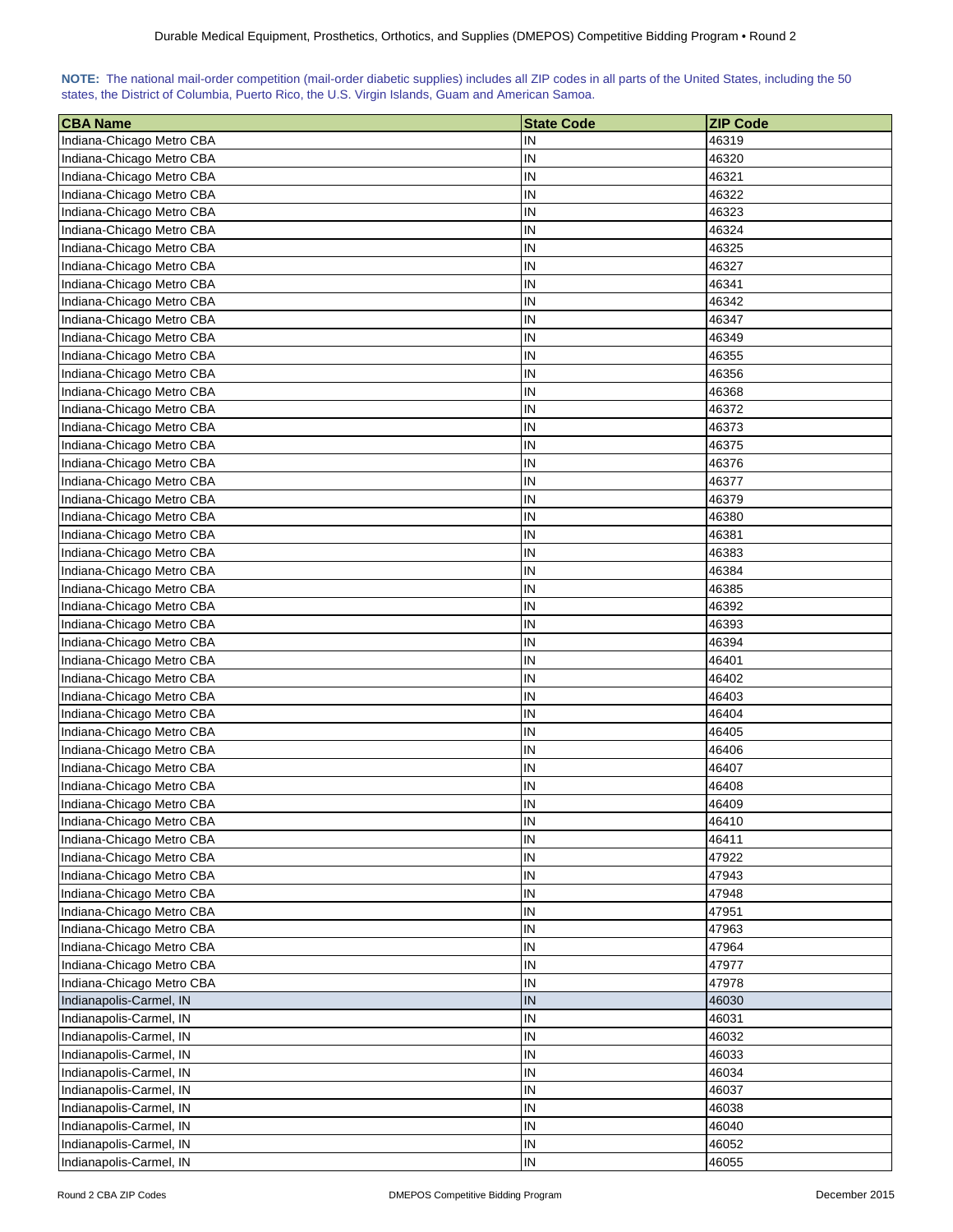| <b>CBA Name</b>                                    | <b>State Code</b> | <b>ZIP Code</b> |
|----------------------------------------------------|-------------------|-----------------|
| Indianapolis-Carmel, IN                            | IN                | 46060           |
| Indianapolis-Carmel, IN                            | IN                | 46061           |
| Indianapolis-Carmel, IN                            | IN                | 46062           |
| Indianapolis-Carmel, IN                            | IN                | 46069           |
| Indianapolis-Carmel, IN                            | IN                | 46071           |
| Indianapolis-Carmel, IN                            | IN                | 46074           |
| Indianapolis-Carmel, IN                            | IN                | 46075           |
| Indianapolis-Carmel, IN                            | IN                | 46077           |
| Indianapolis-Carmel, IN                            | IN                | 46082           |
| Indianapolis-Carmel, IN                            | IN                | 46085           |
| Indianapolis-Carmel, IN                            | IN                | 46102           |
| Indianapolis-Carmel, IN                            | IN                | 46103           |
| Indianapolis-Carmel, IN                            | IN                | 46105           |
| Indianapolis-Carmel, IN                            | IN                | 46106           |
| Indianapolis-Carmel, IN                            | $\sf IN$          | 46107           |
| Indianapolis-Carmel, IN                            | IN                | 46110           |
| Indianapolis-Carmel, IN                            | IN                | 46111           |
| Indianapolis-Carmel, IN                            | $\sf IN$          | 46112           |
| Indianapolis-Carmel, IN                            | IN                | 46113           |
| Indianapolis-Carmel, IN                            | IN                | 46117           |
|                                                    | $\sf IN$          | 46118           |
| Indianapolis-Carmel, IN                            |                   | 46120           |
| Indianapolis-Carmel, IN                            | IN<br>IN          |                 |
| Indianapolis-Carmel, IN                            | IN                | 46121<br>46122  |
| Indianapolis-Carmel, IN                            | IN                | 46123           |
| Indianapolis-Carmel, IN<br>Indianapolis-Carmel, IN | IN                | 46124           |
|                                                    | IN                | 46125           |
| Indianapolis-Carmel, IN<br>Indianapolis-Carmel, IN | IN                | 46126           |
| Indianapolis-Carmel, IN                            | IN                | 46128           |
| Indianapolis-Carmel, IN                            | IN                | 46129           |
| Indianapolis-Carmel, IN                            | IN                | 46130           |
| Indianapolis-Carmel, IN                            | IN                | 46131           |
| Indianapolis-Carmel, IN                            | IN                | 46135           |
| Indianapolis-Carmel, IN                            | ${\sf IN}$        | 46140           |
| Indianapolis-Carmel, IN                            | IN                | 46142           |
| Indianapolis-Carmel, IN                            | IN                | 46143           |
| Indianapolis-Carmel, IN                            | IN                | 46144           |
| Indianapolis-Carmel, IN                            | IN                | 46147           |
| Indianapolis-Carmel, IN                            | IN                | 46149           |
| Indianapolis-Carmel, IN                            | IN                | 46151           |
| Indianapolis-Carmel, IN                            | IN                | 46154           |
| Indianapolis-Carmel, IN                            | IN                | 46157           |
| Indianapolis-Carmel, IN                            | IN                | 46158           |
| Indianapolis-Carmel, IN                            | IN                | 46161           |
| Indianapolis-Carmel, IN                            | IN                | 46162           |
| Indianapolis-Carmel, IN                            | IN                | 46163           |
| Indianapolis-Carmel, IN                            | IN                | 46165           |
| Indianapolis-Carmel, IN                            | IN                | 46166           |
| Indianapolis-Carmel, IN                            | IN                | 46167           |
| Indianapolis-Carmel, IN                            | IN                | 46168           |
| Indianapolis-Carmel, IN                            | IN                | 46170           |
| Indianapolis-Carmel, IN                            | IN                | 46171           |
| Indianapolis-Carmel, IN                            | IN                | 46172           |
| Indianapolis-Carmel, IN                            | IN                | 46175           |
| Indianapolis-Carmel, IN                            | IN                | 46176           |
| Indianapolis-Carmel, IN                            | IN                | 46180           |
| Indianapolis-Carmel, IN                            | IN                | 46181           |
| Indianapolis-Carmel, IN                            | $\sf IN$          | 46182           |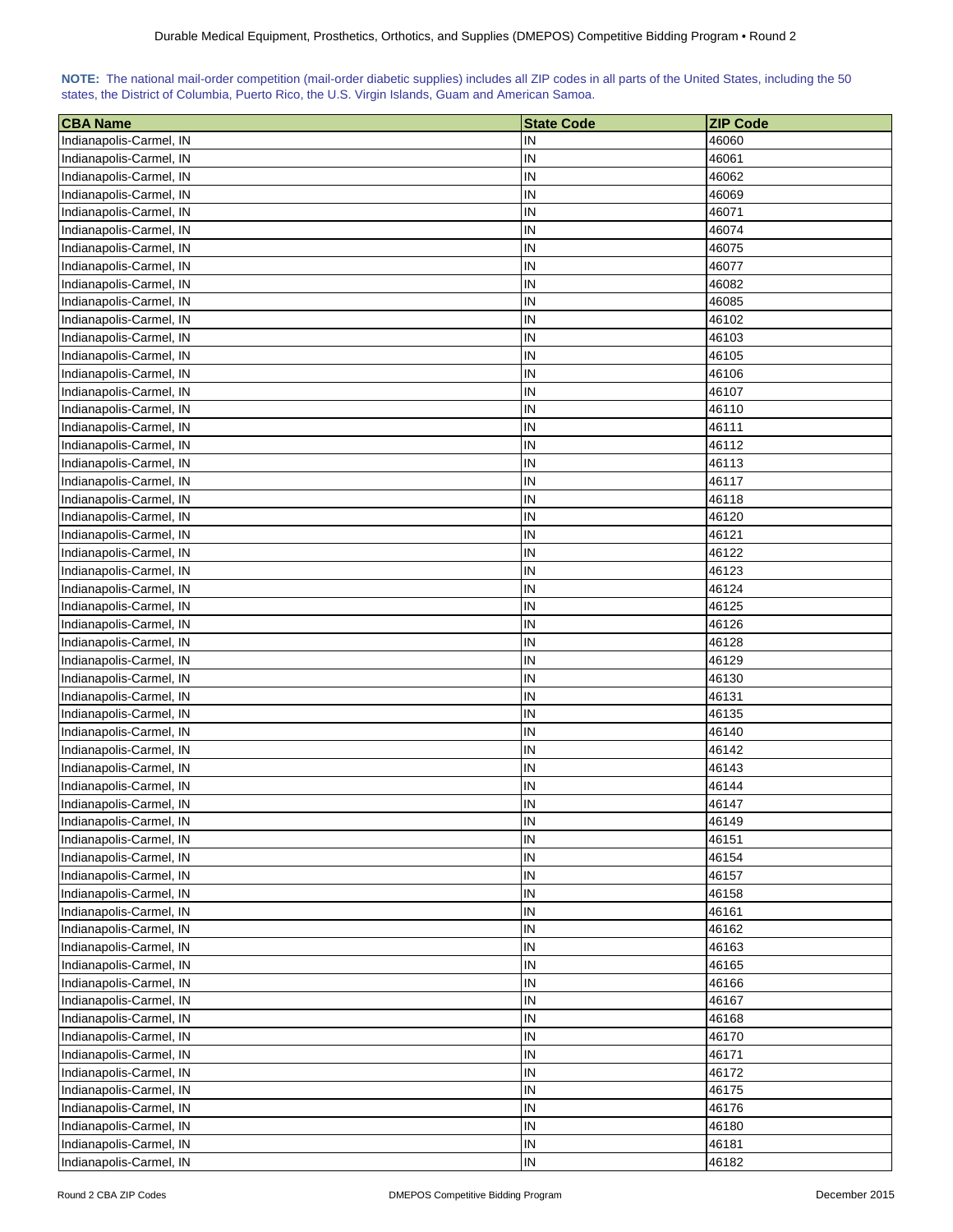| <b>CBA Name</b>                                    | <b>State Code</b> | <b>ZIP Code</b> |
|----------------------------------------------------|-------------------|-----------------|
| Indianapolis-Carmel, IN                            | IN                | 46183           |
| Indianapolis-Carmel, IN                            | IN                | 46184           |
| Indianapolis-Carmel, IN                            | IN                | 46186           |
| Indianapolis-Carmel, IN                            | IN                | 46197           |
| Indianapolis-Carmel, IN                            | IN                | 46201           |
| Indianapolis-Carmel, IN                            | IN                | 46202           |
| Indianapolis-Carmel, IN                            | IN                | 46203           |
| Indianapolis-Carmel, IN                            | IN                | 46204           |
| Indianapolis-Carmel, IN                            | IN                | 46205           |
| Indianapolis-Carmel, IN                            | IN                | 46206           |
| Indianapolis-Carmel, IN                            | IN                | 46207           |
| Indianapolis-Carmel, IN                            | IN                | 46208           |
| Indianapolis-Carmel, IN                            | IN                | 46209           |
| Indianapolis-Carmel, IN                            | IN                | 46210           |
| Indianapolis-Carmel, IN                            | IN                | 46211           |
| Indianapolis-Carmel, IN                            | IN                | 46213           |
| Indianapolis-Carmel, IN                            | IN                | 46214           |
| Indianapolis-Carmel, IN                            | $\sf IN$          | 46216           |
| Indianapolis-Carmel, IN                            | IN                | 46217           |
| Indianapolis-Carmel, IN                            | IN                | 46218           |
|                                                    | $\sf IN$          | 46219           |
| Indianapolis-Carmel, IN                            |                   | 46220           |
| Indianapolis-Carmel, IN                            | IN<br>IN          |                 |
| Indianapolis-Carmel, IN                            | IN                | 46221           |
| Indianapolis-Carmel, IN                            | IN                | 46222<br>46223  |
| Indianapolis-Carmel, IN                            | IN                | 46224           |
| Indianapolis-Carmel, IN                            |                   |                 |
| Indianapolis-Carmel, IN<br>Indianapolis-Carmel, IN | IN<br>IN          | 46225<br>46226  |
| Indianapolis-Carmel, IN                            | IN                | 46227           |
| Indianapolis-Carmel, IN                            | IN                | 46228           |
| Indianapolis-Carmel, IN                            | IN                | 46229           |
| Indianapolis-Carmel, IN                            | IN                | 46230           |
| Indianapolis-Carmel, IN                            | IN                | 46231           |
| Indianapolis-Carmel, IN                            | ${\sf IN}$        | 46234           |
| Indianapolis-Carmel, IN                            | IN                | 46235           |
| Indianapolis-Carmel, IN                            | IN                | 46236           |
| Indianapolis-Carmel, IN                            | IN                | 46237           |
| Indianapolis-Carmel, IN                            | IN                | 46239           |
| Indianapolis-Carmel, IN                            | IN                | 46240           |
| Indianapolis-Carmel, IN                            | IN                | 46241           |
| Indianapolis-Carmel, IN                            | IN                | 46242           |
| Indianapolis-Carmel, IN                            | IN                | 46244           |
| Indianapolis-Carmel, IN                            | IN                | 46247           |
| Indianapolis-Carmel, IN                            | IN                | 46249           |
| Indianapolis-Carmel, IN                            | IN                | 46250           |
| Indianapolis-Carmel, IN                            | IN                | 46251           |
| Indianapolis-Carmel, IN                            | IN                | 46253           |
| Indianapolis-Carmel, IN                            | IN                | 46254           |
| Indianapolis-Carmel, IN                            | IN                | 46255           |
| Indianapolis-Carmel, IN                            | IN                | 46256           |
| Indianapolis-Carmel, IN                            | IN                | 46259           |
| Indianapolis-Carmel, IN                            | IN                | 46260           |
| Indianapolis-Carmel, IN                            | IN                | 46262           |
| Indianapolis-Carmel, IN                            | IN                | 46266           |
| Indianapolis-Carmel, IN                            | IN                | 46268           |
| Indianapolis-Carmel, IN                            | IN                | 46274           |
| Indianapolis-Carmel, IN                            | IN                | 46275           |
| Indianapolis-Carmel, IN                            | $\sf IN$          | 46277           |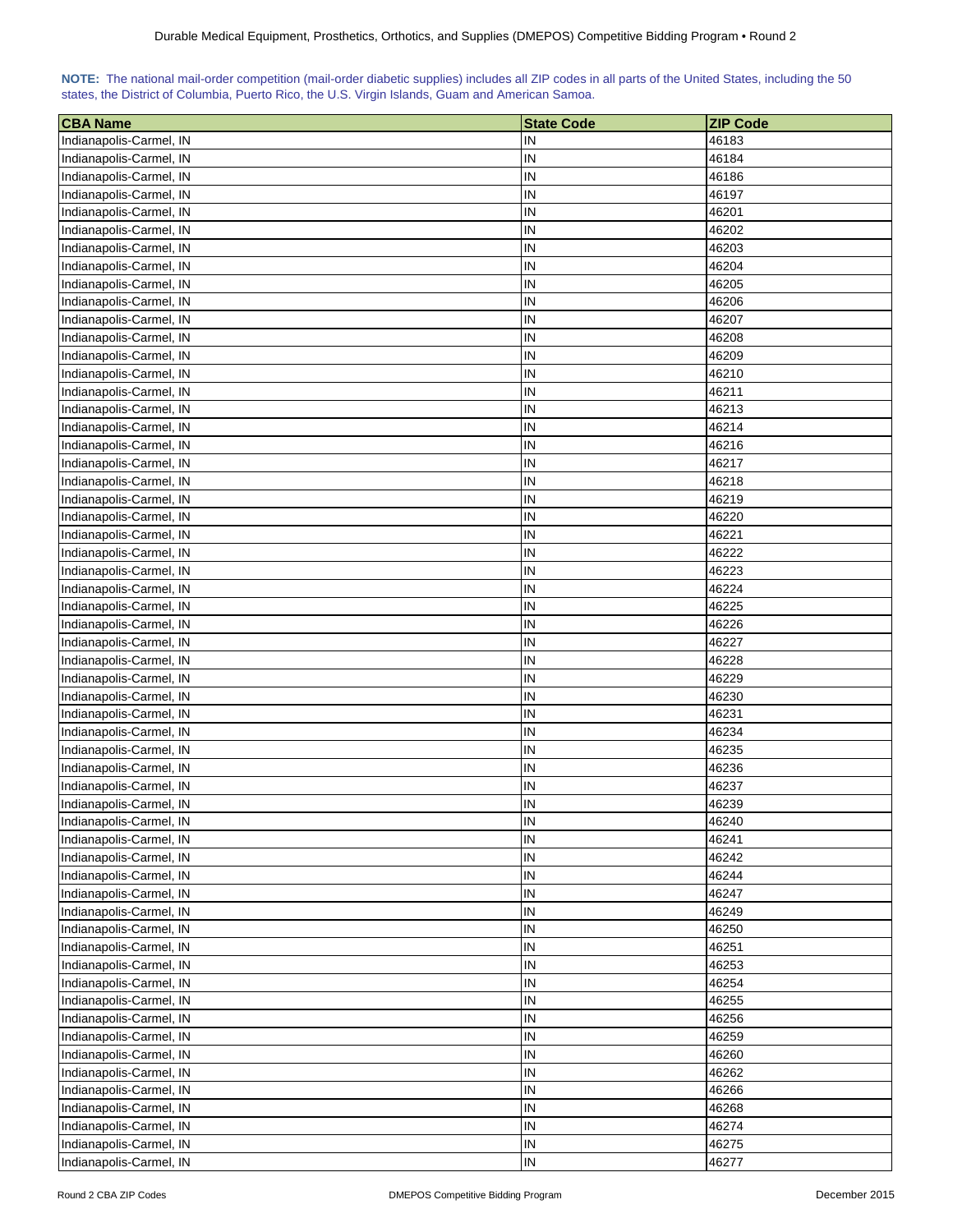| <b>CBA Name</b>            | <b>State Code</b>      | <b>ZIP Code</b> |
|----------------------------|------------------------|-----------------|
| Indianapolis-Carmel, IN    | IN                     | 46278           |
| Indianapolis-Carmel, IN    | IN                     | 46280           |
| Indianapolis-Carmel, IN    | IN                     | 46282           |
| Indianapolis-Carmel, IN    | IN                     | 46283           |
| Indianapolis-Carmel, IN    | IN                     | 46285           |
| Indianapolis-Carmel, IN    | IN                     | 46290           |
| Indianapolis-Carmel, IN    | IN                     | 46291           |
| Indianapolis-Carmel, IN    | IN                     | 46295           |
| Indianapolis-Carmel, IN    | IN                     | 46296           |
| Indianapolis-Carmel, IN    | IN                     | 46298           |
| Indianapolis-Carmel, IN    | IN                     | 47234           |
| Jackson, MS                | <b>MS</b>              | 39041           |
| Jackson, MS                | <b>MS</b>              | 39042           |
| Jackson, MS                | <b>MS</b>              | 39043           |
| Jackson, MS                | <b>MS</b>              | 39044           |
| Jackson, MS                | <b>MS</b>              | 39045           |
| Jackson, MS                | <b>MS</b>              | 39046           |
| Jackson, MS                | <b>MS</b>              | 39047           |
| Jackson, MS                |                        | 39056           |
|                            | <b>MS</b>              |                 |
| Jackson, MS                | <b>MS</b>              | 39058           |
| Jackson, MS                | <b>MS</b>              | 39059           |
| Jackson, MS                | <b>MS</b>              | 39060           |
| Jackson, MS                | <b>MS</b>              | 39062           |
| Jackson, MS                | <b>MS</b>              | 39066           |
| Jackson, MS                | <b>MS</b>              | 39071           |
| Jackson, MS                | <b>MS</b>              | 39072           |
| Jackson, MS                | <b>MS</b>              | 39073           |
| Jackson, MS                | <b>MS</b>              | 39077           |
| Jackson, MS                | <b>MS</b>              | 39078           |
| Jackson, MS                | <b>MS</b><br><b>MS</b> | 39082           |
| Jackson, MS                |                        | 39083           |
| Jackson, MS                | <b>MS</b>              | 39110           |
| Jackson, MS                | <b>MS</b>              | 39111           |
| Jackson, MS                | <b>MS</b>              | 39114           |
| Jackson, MS                | <b>MS</b><br><b>MS</b> | 39130           |
| Jackson, MS                | <b>MS</b>              | 39145<br>39148  |
| Jackson, MS<br>Jackson, MS | <b>MS</b>              |                 |
|                            | <b>MS</b>              | 39149<br>39151  |
| Jackson, MS<br>Jackson, MS | <b>MS</b>              | 39154           |
|                            | <b>MS</b>              | 39157           |
| Jackson, MS                | <b>MS</b>              |                 |
| Jackson, MS                |                        | 39158           |
| Jackson, MS                | <b>MS</b>              | 39161           |
| Jackson, MS                | <b>MS</b>              | 39163           |
| Jackson, MS                | <b>MS</b>              | 39167           |
| Jackson, MS                | <b>MS</b>              | 39170           |
| Jackson, MS                | <b>MS</b>              | 39174           |
| Jackson, MS                | <b>MS</b>              | 39175           |
| Jackson, MS                | <b>MS</b>              | 39191           |
| Jackson, MS                | <b>MS</b>              | 39193           |
| Jackson, MS                | <b>MS</b>              | 39201           |
| Jackson, MS                | <b>MS</b>              | 39202           |
| Jackson, MS                | <b>MS</b>              | 39203           |
| Jackson, MS                | <b>MS</b>              | 39204           |
| Jackson, MS                | <b>MS</b>              | 39205           |
| Jackson, MS                | <b>MS</b>              | 39206           |
| Jackson, MS                | <b>MS</b>              | 39207           |
| Jackson, MS                | <b>MS</b>              | 39208           |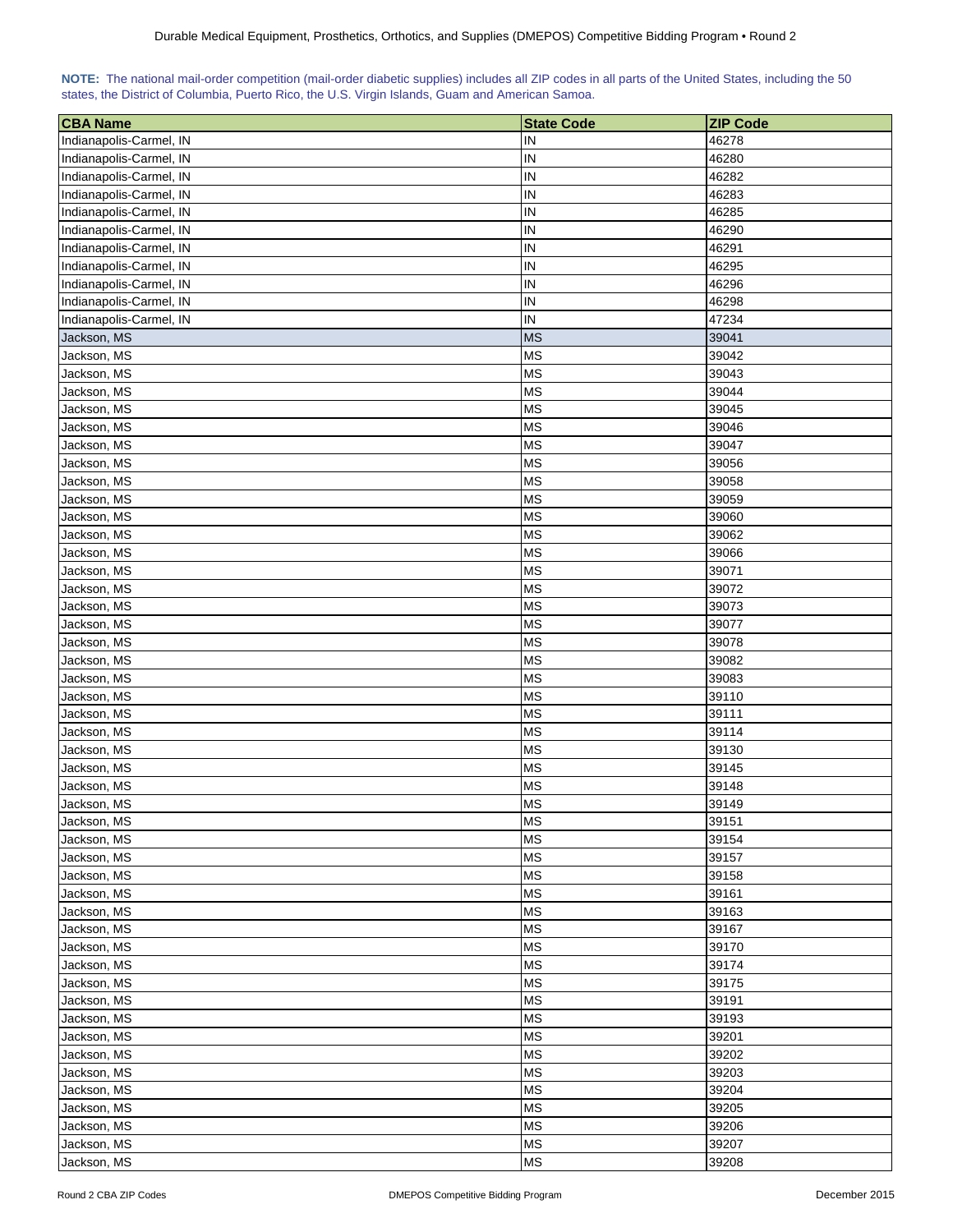|  | NOTE: The national mail-order competition (mail-order diabetic supplies) includes all ZIP codes in all parts of the United States, including the 50 |  |  |  |  |
|--|-----------------------------------------------------------------------------------------------------------------------------------------------------|--|--|--|--|
|  | states, the District of Columbia, Puerto Rico, the U.S. Virgin Islands, Guam and American Samoa.                                                    |  |  |  |  |

| <b>CBA Name</b>  | <b>State Code</b> | <b>ZIP Code</b> |
|------------------|-------------------|-----------------|
| Jackson, MS      | <b>MS</b>         | 39209           |
| Jackson, MS      | <b>MS</b>         | 39210           |
| Jackson, MS      | <b>MS</b>         | 39211           |
| Jackson, MS      | <b>MS</b>         | 39212           |
| Jackson, MS      | <b>MS</b>         | 39213           |
| Jackson, MS      | <b>MS</b>         | 39215           |
| Jackson, MS      | <b>MS</b>         | 39216           |
| Jackson, MS      | <b>MS</b>         | 39217           |
| Jackson, MS      | <b>MS</b>         | 39218           |
| Jackson, MS      | <b>MS</b>         | 39225           |
| Jackson, MS      | <b>MS</b>         | 39232           |
| Jackson, MS      | <b>MS</b>         | 39236           |
| Jackson, MS      | <b>MS</b>         | 39250           |
| Jackson, MS      | <b>MS</b>         | 39269           |
| Jackson, MS      | <b>MS</b>         | 39271           |
| Jackson, MS      | <b>MS</b>         | 39272           |
| Jackson, MS      | <b>MS</b>         | 39282           |
| Jackson, MS      | <b>MS</b>         | 39283           |
| Jackson, MS      | <b>MS</b>         | 39284           |
| Jackson, MS      | <b>MS</b>         | 39286           |
| Jackson, MS      | <b>MS</b>         | 39288           |
| Jackson, MS      | <b>MS</b>         | 39289           |
| Jackson, MS      | <b>MS</b>         | 39296           |
| Jackson, MS      | <b>MS</b>         | 39298           |
| Jacksonville, FL | <b>FL</b>         | 32003           |
| Jacksonville, FL | FL                | 32004           |
| Jacksonville, FL | FL                | 32006           |
| Jacksonville, FL | FL                | 32009           |
| Jacksonville, FL | FL                | 32011           |
| Jacksonville, FL | <b>FL</b>         | 32030           |
| Jacksonville, FL | FL                | 32033           |
| Jacksonville, FL | FL                | 32034           |
| Jacksonville, FL | FL                | 32035           |
| Jacksonville, FL | FL                | 32040           |
| Jacksonville, FL | FL                | 32041           |
| Jacksonville, FL | <b>FL</b>         | 32043           |
| Jacksonville, FL | FL                | 32046           |
| Jacksonville, FL | FL                | 32050           |
| Jacksonville, FL | FL                | 32063           |
| Jacksonville, FL | FL                | 32065           |
| Jacksonville, FL | FL                | 32067           |
| Jacksonville, FL | FL                | 32068           |
| Jacksonville, FL | FL                | 32072           |
| Jacksonville, FL | FL                | 32073           |
| Jacksonville, FL | FL                | 32079           |
| Jacksonville, FL | FL                | 32080           |
| Jacksonville, FL | <b>FL</b>         | 32081           |
| Jacksonville, FL | FL                | 32082           |
| Jacksonville, FL | FL                | 32084           |
| Jacksonville, FL | <b>FL</b>         | 32085           |
| Jacksonville, FL | FL                | 32086           |
| Jacksonville, FL | FL                | 32087           |
| Jacksonville, FL | <b>FL</b>         | 32092           |
| Jacksonville, FL | FL                | 32095           |
| Jacksonville, FL | <b>FL</b>         | 32097           |
| Jacksonville, FL | FL                | 32099           |
| Jacksonville, FL | FL                | 32145           |
| Jacksonville, FL | FL                | 32160           |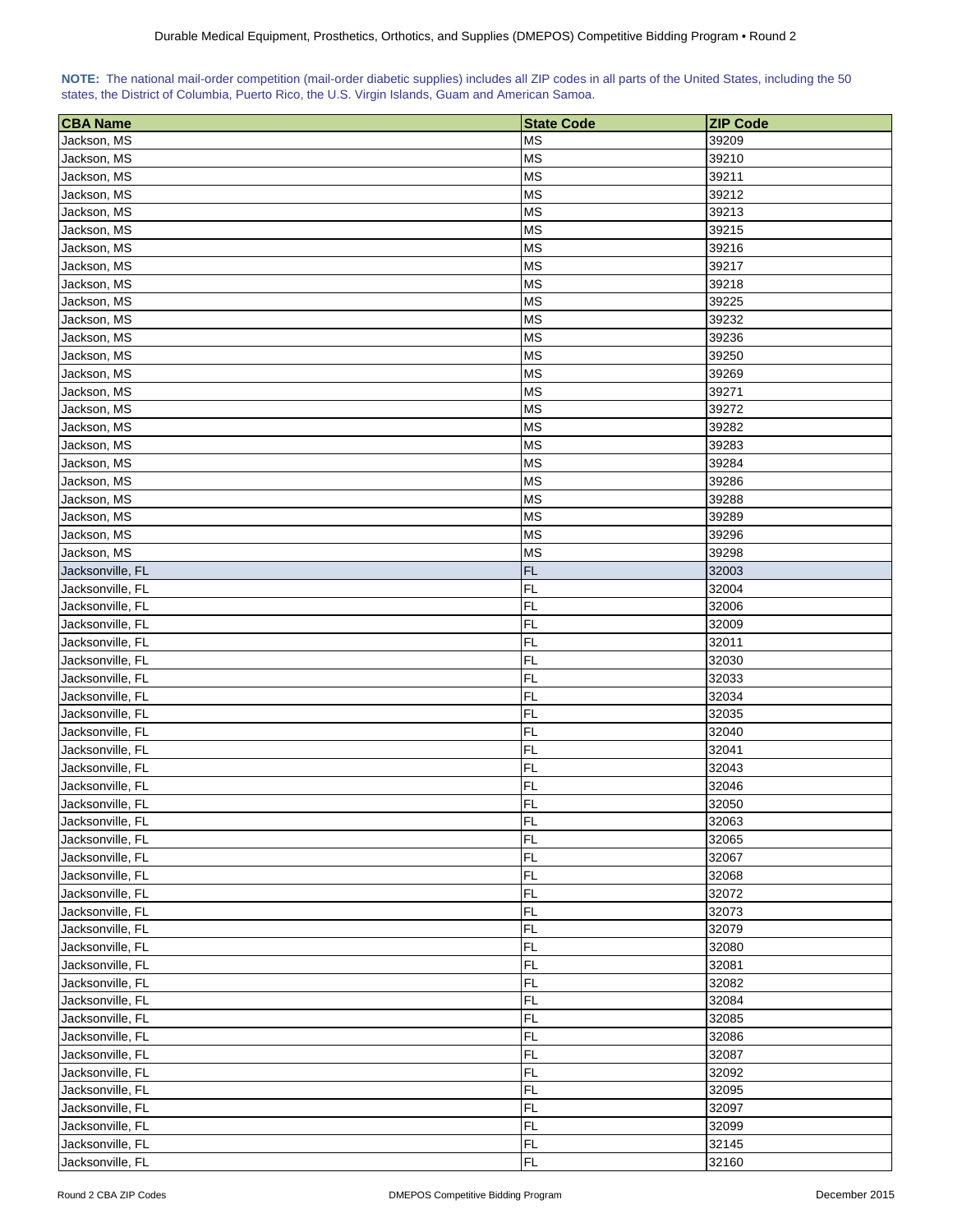|  | NOTE: The national mail-order competition (mail-order diabetic supplies) includes all ZIP codes in all parts of the United States, including the 50 |  |  |  |  |
|--|-----------------------------------------------------------------------------------------------------------------------------------------------------|--|--|--|--|
|  | states, the District of Columbia, Puerto Rico, the U.S. Virgin Islands, Guam and American Samoa.                                                    |  |  |  |  |

| <b>CBA Name</b>  | <b>State Code</b> | <b>ZIP Code</b> |
|------------------|-------------------|-----------------|
| Jacksonville, FL | FL                | 32201           |
| Jacksonville, FL | FL                | 32202           |
| Jacksonville, FL | <b>FL</b>         | 32203           |
| Jacksonville, FL | FL                | 32204           |
| Jacksonville, FL | FL                | 32205           |
| Jacksonville, FL | FL                | 32206           |
| Jacksonville, FL | FL                | 32207           |
|                  | <b>FL</b>         |                 |
| Jacksonville, FL | FL                | 32208<br>32209  |
| Jacksonville, FL | FL                |                 |
| Jacksonville, FL |                   | 32210           |
| Jacksonville, FL | FL                | 32211           |
| Jacksonville, FL | FL                | 32212           |
| Jacksonville, FL | FL                | 32214           |
| Jacksonville, FL | <b>FL</b>         | 32215           |
| Jacksonville, FL | FL                | 32216           |
| Jacksonville, FL | <b>FL</b>         | 32217           |
| Jacksonville, FL | <b>FL</b>         | 32218           |
| Jacksonville, FL | <b>FL</b>         | 32219           |
| Jacksonville, FL | <b>FL</b>         | 32220           |
| Jacksonville, FL | <b>FL</b>         | 32221           |
| Jacksonville, FL | <b>FL</b>         | 32222           |
| Jacksonville, FL | FL                | 32223           |
| Jacksonville, FL | FL                | 32224           |
| Jacksonville, FL | FL                | 32225           |
| Jacksonville, FL | FL                | 32226           |
| Jacksonville, FL | FL                | 32227           |
| Jacksonville, FL | FL                | 32228           |
| Jacksonville, FL | FL                | 32229           |
| Jacksonville, FL | FL                | 32230           |
| Jacksonville, FL | <b>FL</b>         | 32231           |
| Jacksonville, FL | FL                | 32232           |
| Jacksonville, FL | FL                | 32233           |
| Jacksonville, FL | FL                | 32234           |
| Jacksonville, FL | FL                | 32235           |
| Jacksonville, FL | FL                | 32236           |
| Jacksonville, FL | <b>FL</b>         | 32237           |
| Jacksonville, FL | FL                | 32238           |
| Jacksonville, FL | FL                | 32239           |
| Jacksonville, FL | <b>FL</b>         | 32240           |
| Jacksonville, FL | FL                | 32241           |
| Jacksonville, FL | FL                | 32244           |
| Jacksonville, FL | FL                | 32245           |
| Jacksonville, FL | FL                | 32246           |
| Jacksonville, FL | FL                | 32247           |
| Jacksonville, FL | FL                | 32250           |
| Jacksonville, FL | FL                | 32254           |
| Jacksonville, FL | <b>FL</b>         | 32255           |
| Jacksonville, FL | FL                | 32256           |
| Jacksonville, FL | FL                | 32257           |
| Jacksonville, FL | FL                | 32258           |
| Jacksonville, FL | <b>FL</b>         | 32259           |
| Jacksonville, FL | FL                | 32260           |
| Jacksonville, FL | <b>FL</b>         | 32266           |
| Jacksonville, FL | <b>FL</b>         | 32277           |
| Jacksonville, FL | <b>FL</b>         | 32656           |
| Knoxville, TN    | <b>TN</b>         | 37701           |
| Knoxville, TN    | <b>TN</b>         | 37705           |
| Knoxville, TN    | <b>TN</b>         | 37710           |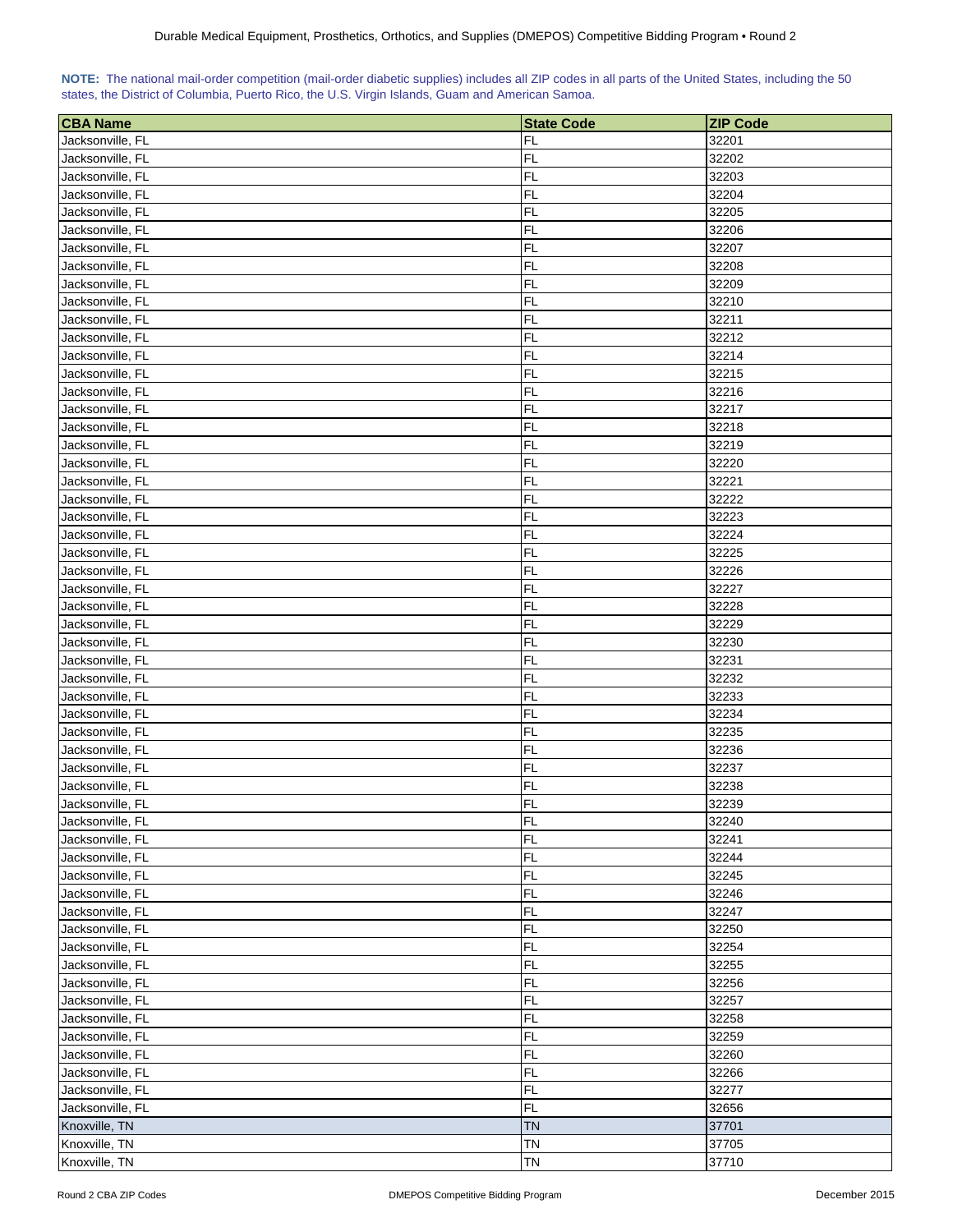| NOTE: The national mail-order competition (mail-order diabetic supplies) includes all ZIP codes in all parts of the United States, including the 50 |  |  |  |  |  |
|-----------------------------------------------------------------------------------------------------------------------------------------------------|--|--|--|--|--|
| states, the District of Columbia, Puerto Rico, the U.S. Virgin Islands, Guam and American Samoa.                                                    |  |  |  |  |  |

| <b>CBA</b> Name | <b>State Code</b> | <b>ZIP Code</b> |
|-----------------|-------------------|-----------------|
| Knoxville, TN   | <b>TN</b>         | 37716           |
| Knoxville, TN   | <b>TN</b>         | 37717           |
| Knoxville, TN   | <b>TN</b>         | 37721           |
| Knoxville, TN   | <b>TN</b>         | 37737           |
| Knoxville, TN   | <b>TN</b>         | 37742           |
| Knoxville, TN   | <b>TN</b>         | 37754           |
| Knoxville, TN   | <b>TN</b>         | 37769           |
| Knoxville, TN   | <b>TN</b>         | 37771           |
| Knoxville, TN   | <b>TN</b>         | 37772           |
| Knoxville, TN   | <b>TN</b>         | 37774           |
| Knoxville, TN   | <b>TN</b>         | 37777           |
| Knoxville, TN   | <b>TN</b>         | 37779           |
| Knoxville, TN   | <b>TN</b>         | 37801           |
| Knoxville, TN   | <b>TN</b>         | 37802           |
| Knoxville, TN   | <b>TN</b>         | 37803           |
| Knoxville, TN   | <b>TN</b>         | 37804           |
| Knoxville, TN   | <b>TN</b>         | 37806           |
| Knoxville, TN   | <b>TN</b>         | 37807           |
| Knoxville, TN   | <b>TN</b>         | 37828           |
| Knoxville, TN   | <b>TN</b>         | 37830           |
| Knoxville, TN   | <b>TN</b>         | 37831           |
| Knoxville, TN   | <b>TN</b>         | 37846           |
| Knoxville, TN   | <b>TN</b>         | 37848           |
| Knoxville, TN   | <b>TN</b>         | 37849           |
| Knoxville, TN   | <b>TN</b>         | 37853           |
| Knoxville, TN   | <b>TN</b>         | 37866           |
| Knoxville, TN   | <b>TN</b>         | 37878           |
| Knoxville, TN   | <b>TN</b>         | 37882           |
| Knoxville, TN   | <b>TN</b>         | 37886           |
| Knoxville, TN   | <b>TN</b>         | 37901           |
| Knoxville, TN   | <b>TN</b>         | 37902           |
| Knoxville, TN   | <b>TN</b>         | 37909           |
| Knoxville, TN   | <b>TN</b>         | 37912           |
| Knoxville, TN   | <b>TN</b>         | 37914           |
| Knoxville, TN   | <b>TN</b>         | 37915           |
| Knoxville, TN   | <b>TN</b>         | 37916           |
| Knoxville, TN   | <b>TN</b>         | 37917           |
| Knoxville, TN   | <b>TN</b>         | 37918           |
| Knoxville, TN   | <b>TN</b>         | 37919           |
| Knoxville, TN   | <b>TN</b>         | 37920           |
| Knoxville, TN   | <b>TN</b>         | 37921           |
| Knoxville, TN   | <b>TN</b>         | 37922           |
| Knoxville, TN   | <b>TN</b>         | 37923           |
| Knoxville, TN   | <b>TN</b>         | 37924           |
| Knoxville, TN   | <b>TN</b>         | 37927           |
| Knoxville, TN   | <b>TN</b>         | 37928           |
| Knoxville, TN   | <b>TN</b>         | 37929           |
| Knoxville, TN   | <b>TN</b>         | 37930           |
| Knoxville, TN   | TN                | 37931           |
| Knoxville, TN   | <b>TN</b>         | 37932           |
| Knoxville, TN   | <b>TN</b>         | 37933           |
| Knoxville, TN   | <b>TN</b>         | 37934           |
| Knoxville, TN   | <b>TN</b>         | 37938           |
| Knoxville, TN   | <b>TN</b>         | 37939           |
| Knoxville, TN   | <b>TN</b>         | 37940           |
| Knoxville, TN   | <b>TN</b>         | 37950           |
| Knoxville, TN   | <b>TN</b>         | 37995           |
| Knoxville, TN   | <b>TN</b>         | 37996           |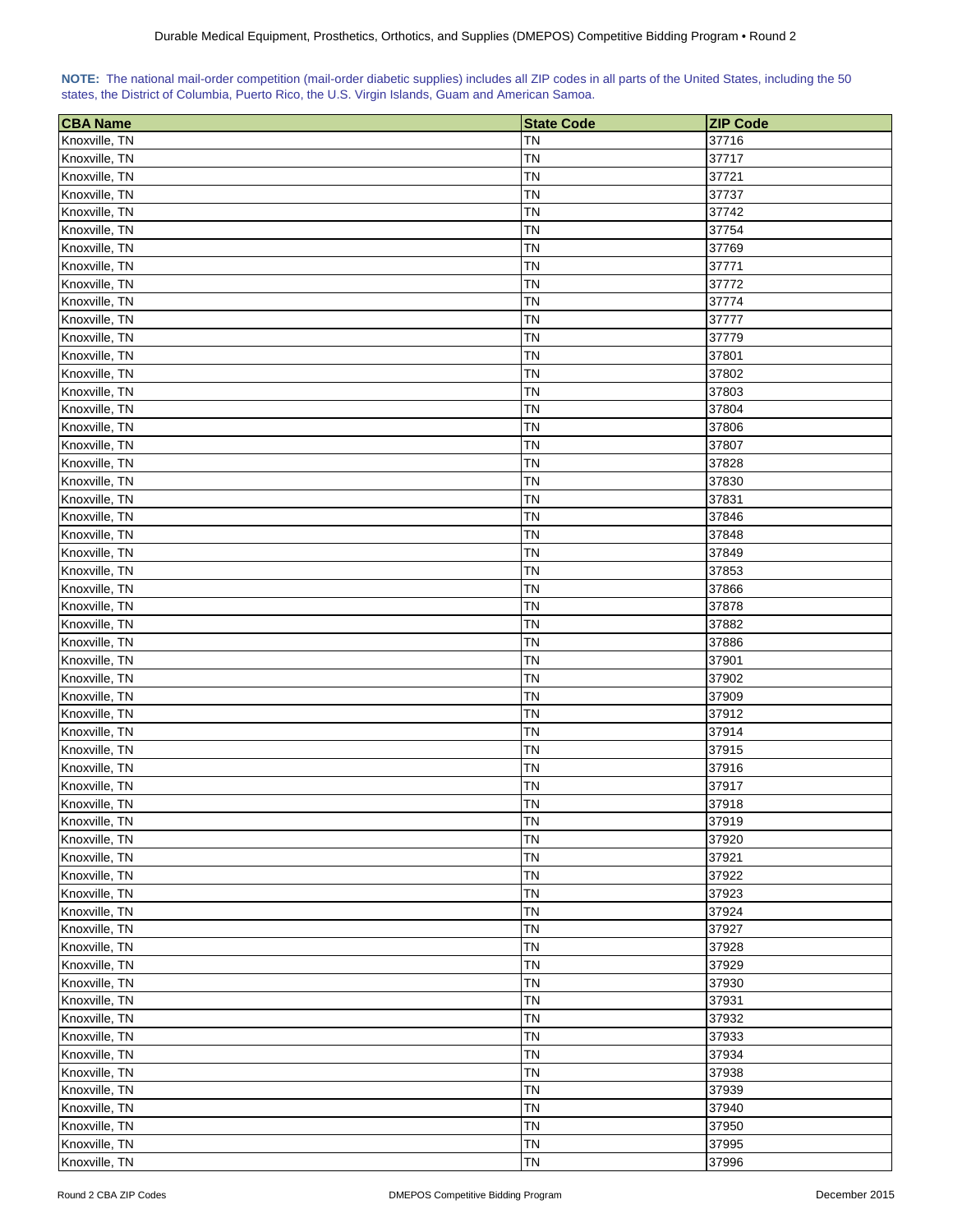| <b>CBA Name</b>                                        | <b>State Code</b> | <b>ZIP Code</b> |
|--------------------------------------------------------|-------------------|-----------------|
| Knoxville, TN                                          | TN                | 37997           |
| Knoxville, TN                                          | ΤN                | 37998           |
| Lakeland-Winter Haven, FL                              | <b>FL</b>         | 33801           |
| Lakeland-Winter Haven, FL                              | FL                | 33802           |
| Lakeland-Winter Haven, FL                              | <b>FL</b>         | 33803           |
| Lakeland-Winter Haven, FL                              | <b>FL</b>         | 33804           |
| Lakeland-Winter Haven, FL                              | <b>FL</b>         | 33805           |
| Lakeland-Winter Haven, FL                              | <b>FL</b>         | 33806           |
| Lakeland-Winter Haven, FL                              | <b>FL</b>         | 33807           |
| Lakeland-Winter Haven, FL                              | FL                | 33809           |
| Lakeland-Winter Haven, FL                              | <b>FL</b>         | 33810           |
| Lakeland-Winter Haven, FL                              | <b>FL</b>         | 33811           |
| Lakeland-Winter Haven, FL                              | <b>FL</b>         | 33812           |
| Lakeland-Winter Haven, FL                              | <b>FL</b>         | 33813           |
| Lakeland-Winter Haven, FL                              | <b>FL</b>         | 33815           |
|                                                        | <b>FL</b>         | 33820           |
| Lakeland-Winter Haven, FL                              |                   |                 |
| Lakeland-Winter Haven, FL                              | FL                | 33823           |
| Lakeland-Winter Haven, FL<br>Lakeland-Winter Haven, FL | <b>FL</b>         | 33827           |
|                                                        | <b>FL</b>         | 33830           |
| Lakeland-Winter Haven, FL                              | FL                | 33831           |
| Lakeland-Winter Haven, FL                              | <b>FL</b>         | 33835           |
| Lakeland-Winter Haven, FL                              | <b>FL</b>         | 33836           |
| Lakeland-Winter Haven, FL                              | <b>FL</b>         | 33837           |
| Lakeland-Winter Haven, FL                              | <b>FL</b>         | 33838           |
| Lakeland-Winter Haven, FL                              | <b>FL</b>         | 33839           |
| Lakeland-Winter Haven, FL                              | <b>FL</b>         | 33840           |
| Lakeland-Winter Haven, FL                              | <b>FL</b>         | 33841           |
| Lakeland-Winter Haven, FL                              | <b>FL</b>         | 33843           |
| Lakeland-Winter Haven, FL                              | <b>FL</b>         | 33844           |
| Lakeland-Winter Haven, FL                              | <b>FL</b>         | 33845           |
| Lakeland-Winter Haven, FL                              | <b>FL</b>         | 33846           |
| Lakeland-Winter Haven, FL                              | <b>FL</b>         | 33847           |
| Lakeland-Winter Haven, FL                              | <b>FL</b>         | 33849           |
| Lakeland-Winter Haven, FL                              | <b>FL</b>         | 33850           |
| Lakeland-Winter Haven, FL                              | <b>FL</b>         | 33851           |
| Lakeland-Winter Haven, FL                              | <b>FL</b>         | 33853           |
| Lakeland-Winter Haven. FL                              | <b>FL</b>         | 33854           |
| Lakeland-Winter Haven, FL                              | <b>FL</b>         | 33855           |
| Lakeland-Winter Haven, FL                              | FL                | 33856           |
| Lakeland-Winter Haven, FL                              | <b>FL</b>         | 33858           |
| Lakeland-Winter Haven, FL                              | FL                | 33859           |
| Lakeland-Winter Haven, FL                              | FL                | 33860           |
| Lakeland-Winter Haven, FL                              | FL                | 33863           |
| Lakeland-Winter Haven, FL                              | FL                | 33867           |
| Lakeland-Winter Haven, FL                              | FL                | 33868           |
| Lakeland-Winter Haven, FL                              | FL                | 33877           |
| Lakeland-Winter Haven, FL                              | <b>FL</b>         | 33880           |
| Lakeland-Winter Haven, FL                              | <b>FL</b>         | 33881           |
| Lakeland-Winter Haven, FL                              | <b>FL</b>         | 33882           |
| Lakeland-Winter Haven, FL                              | <b>FL</b>         | 33883           |
| Lakeland-Winter Haven, FL                              | <b>FL</b>         | 33884           |
| Lakeland-Winter Haven, FL                              | <b>FL</b>         | 33885           |
| Lakeland-Winter Haven, FL                              | <b>FL</b>         | 33888           |
| Lakeland-Winter Haven, FL                              | <b>FL</b>         | 33897           |
| Lakeland-Winter Haven, FL                              | FL                | 33898           |
| Lakeland-Winter Haven, FL                              | FL                | 34759           |
| Las Vegas-Paradise, NV                                 | <b>NV</b>         | 88901           |
| Las Vegas-Paradise, NV                                 | <b>NV</b>         | 88905           |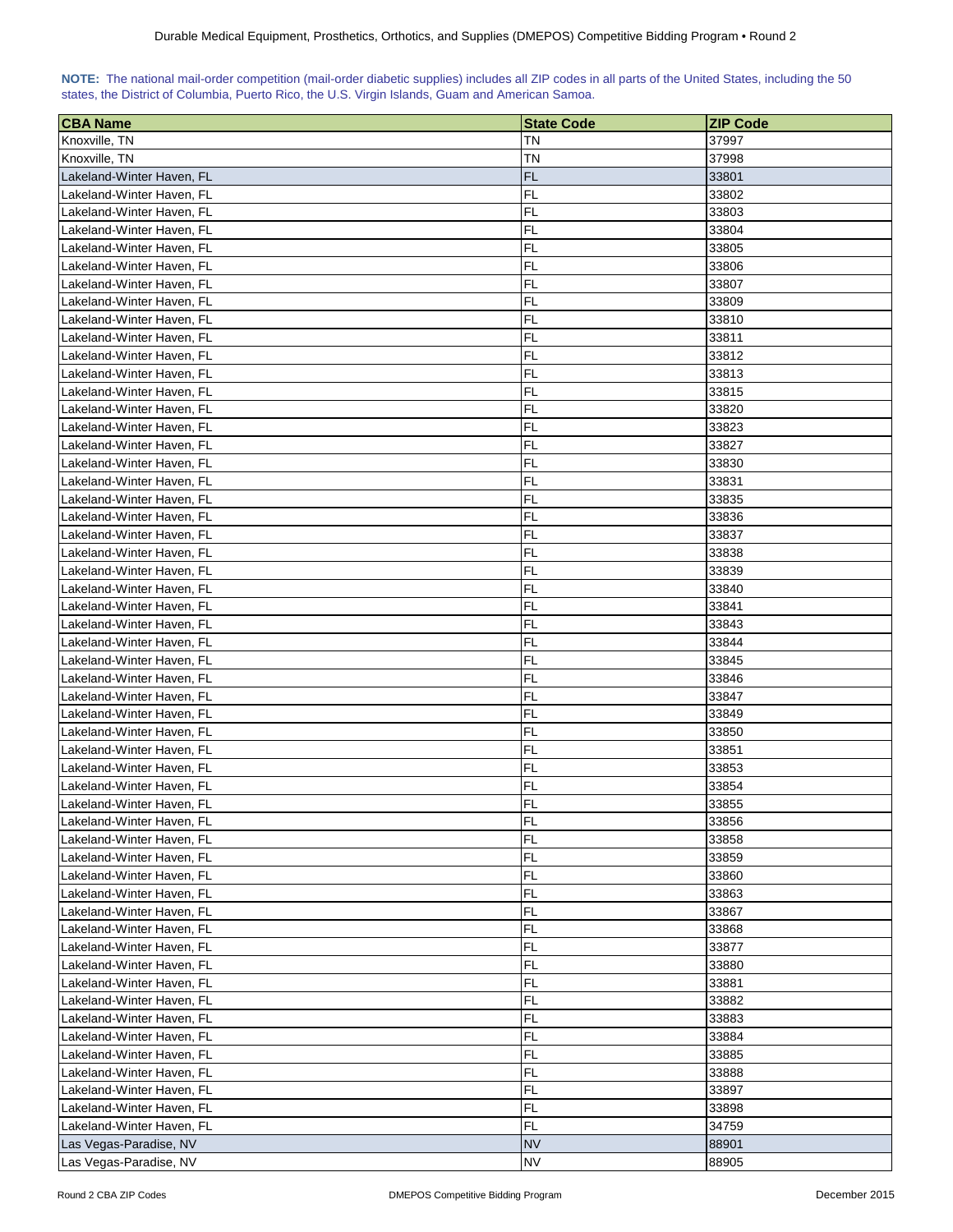| NOTE: The national mail-order competition (mail-order diabetic supplies) includes all ZIP codes in all parts of the United States, including the 50 |  |  |  |  |  |  |  |
|-----------------------------------------------------------------------------------------------------------------------------------------------------|--|--|--|--|--|--|--|
| states, the District of Columbia, Puerto Rico, the U.S. Virgin Islands, Guam and American Samoa.                                                    |  |  |  |  |  |  |  |

| <b>CBA Name</b>        | <b>State Code</b>      | <b>ZIP Code</b> |
|------------------------|------------------------|-----------------|
| Las Vegas-Paradise, NV | <b>NV</b>              | 89002           |
| Las Vegas-Paradise, NV | <b>NV</b>              | 89004           |
| Las Vegas-Paradise, NV | <b>NV</b>              | 89005           |
| Las Vegas-Paradise, NV | <b>NV</b>              | 89006           |
| Las Vegas-Paradise, NV | <b>NV</b>              | 89009           |
| Las Vegas-Paradise, NV | NV                     | 89011           |
| Las Vegas-Paradise, NV | <b>NV</b>              | 89012           |
| Las Vegas-Paradise, NV | NV                     | 89014           |
| Las Vegas-Paradise, NV | NV                     | 89015           |
| Las Vegas-Paradise, NV | <b>NV</b>              | 89016           |
| Las Vegas-Paradise, NV | <b>NV</b>              | 89025           |
| Las Vegas-Paradise, NV | <b>NV</b>              | 89026           |
| Las Vegas-Paradise, NV | <b>NV</b>              | 89030           |
| Las Vegas-Paradise, NV | <b>NV</b>              | 89031           |
| Las Vegas-Paradise, NV | <b>NV</b>              | 89032           |
| Las Vegas-Paradise, NV | <b>NV</b>              | 89033           |
| Las Vegas-Paradise, NV | <b>NV</b>              | 89036           |
| Las Vegas-Paradise, NV | <b>NV</b>              | 89037           |
| Las Vegas-Paradise, NV | <b>NV</b>              | 89044           |
| Las Vegas-Paradise, NV | NV                     | 89052           |
|                        | <b>NV</b>              | 89053           |
| Las Vegas-Paradise, NV | <b>NV</b>              |                 |
| Las Vegas-Paradise, NV |                        | 89054           |
| Las Vegas-Paradise, NV | <b>NV</b><br><b>NV</b> | 89067           |
| Las Vegas-Paradise, NV |                        | 89070           |
| Las Vegas-Paradise, NV | <b>NV</b>              | 89074           |
| Las Vegas-Paradise, NV | <b>NV</b>              | 89077           |
| Las Vegas-Paradise, NV | <b>NV</b>              | 89081           |
| Las Vegas-Paradise, NV | <b>NV</b>              | 89084           |
| Las Vegas-Paradise, NV | <b>NV</b>              | 89085           |
| Las Vegas-Paradise, NV | <b>NV</b>              | 89086           |
| Las Vegas-Paradise, NV | NV                     | 89087           |
| Las Vegas-Paradise, NV | <b>NV</b>              | 89101           |
| Las Vegas-Paradise, NV | <b>NV</b>              | 89102           |
| Las Vegas-Paradise, NV | <b>NV</b>              | 89103           |
| Las Vegas-Paradise, NV | <b>NV</b>              | 89104           |
| Las Vegas-Paradise, NV | <b>NV</b>              | 89105           |
| Las Vegas-Paradise, NV | <b>NV</b>              | 89106           |
| Las Vegas-Paradise, NV | <b>NV</b><br><b>NV</b> | 89107           |
| Las Vegas-Paradise, NV |                        | 89108           |
| Las Vegas-Paradise, NV | <b>NV</b>              | 89109           |
| Las Vegas-Paradise, NV | <b>NV</b>              | 89110           |
| Las Vegas-Paradise, NV | <b>NV</b>              | 89111           |
| Las Vegas-Paradise, NV | <b>NV</b>              | 89112           |
| Las Vegas-Paradise, NV | <b>NV</b>              | 89113           |
| Las Vegas-Paradise, NV | <b>NV</b>              | 89114           |
| Las Vegas-Paradise, NV | <b>NV</b>              | 89115           |
| Las Vegas-Paradise, NV | <b>NV</b>              | 89116           |
| Las Vegas-Paradise, NV | <b>NV</b>              | 89117           |
| Las Vegas-Paradise, NV | <b>NV</b>              | 89118           |
| Las Vegas-Paradise, NV | <b>NV</b>              | 89119           |
| Las Vegas-Paradise, NV | <b>NV</b>              | 89120           |
| Las Vegas-Paradise, NV | <b>NV</b>              | 89121           |
| Las Vegas-Paradise, NV | <b>NV</b>              | 89122           |
| Las Vegas-Paradise, NV | <b>NV</b>              | 89123           |
| Las Vegas-Paradise, NV | <b>NV</b>              | 89125           |
| Las Vegas-Paradise, NV | <b>NV</b>              | 89126           |
| Las Vegas-Paradise, NV | <b>NV</b>              | 89127           |
| Las Vegas-Paradise, NV | <b>NV</b>              | 89128           |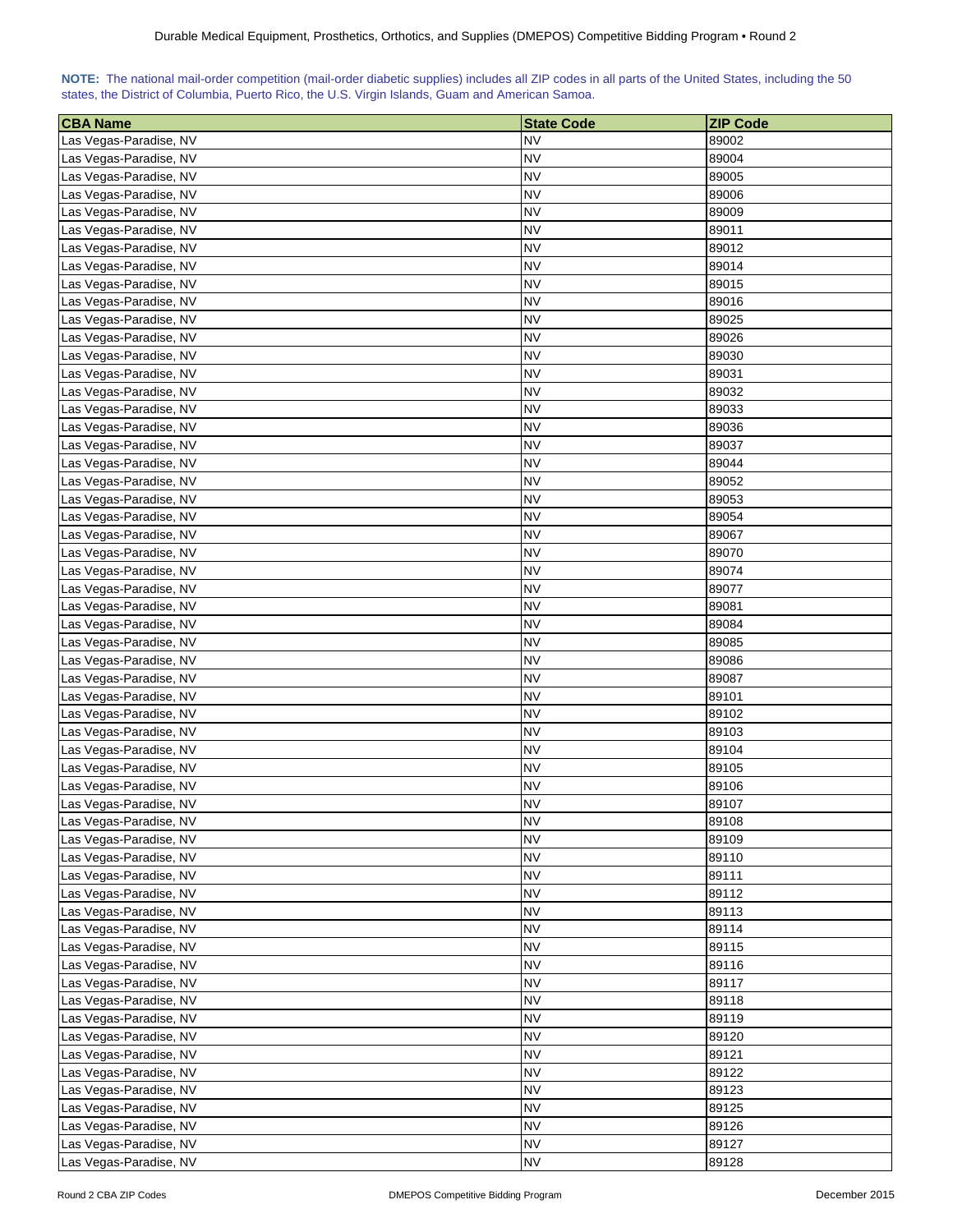| NOTE: The national mail-order competition (mail-order diabetic supplies) includes all ZIP codes in all parts of the United States, including the 50 |  |  |  |  |  |  |  |
|-----------------------------------------------------------------------------------------------------------------------------------------------------|--|--|--|--|--|--|--|
| states, the District of Columbia, Puerto Rico, the U.S. Virgin Islands, Guam and American Samoa.                                                    |  |  |  |  |  |  |  |

| <b>CBA Name</b>                          | <b>State Code</b> | <b>ZIP Code</b> |
|------------------------------------------|-------------------|-----------------|
| Las Vegas-Paradise, NV                   | <b>NV</b>         | 89129           |
| Las Vegas-Paradise, NV                   | <b>NV</b>         | 89130           |
| Las Vegas-Paradise, NV                   | <b>NV</b>         | 89131           |
| Las Vegas-Paradise, NV                   | NV                | 89132           |
| Las Vegas-Paradise, NV                   | <b>NV</b>         | 89133           |
| Las Vegas-Paradise, NV                   | <b>NV</b>         | 89134           |
| Las Vegas-Paradise, NV                   | NV                | 89135           |
| Las Vegas-Paradise, NV                   | ΝV                | 89136           |
| Las Vegas-Paradise, NV                   | <b>NV</b>         | 89137           |
| Las Vegas-Paradise, NV                   | ΝV                | 89138           |
| Las Vegas-Paradise, NV                   | <b>NV</b>         | 89139           |
| Las Vegas-Paradise, NV                   | <b>NV</b>         | 89140           |
| Las Vegas-Paradise, NV                   | <b>NV</b>         | 89141           |
| Las Vegas-Paradise, NV                   | <b>NV</b>         | 89142           |
| Las Vegas-Paradise, NV                   | <b>NV</b>         | 89143           |
| Las Vegas-Paradise, NV                   | <b>NV</b>         | 89144           |
| Las Vegas-Paradise, NV                   | <b>NV</b>         | 89145           |
| Las Vegas-Paradise, NV                   | <b>NV</b>         | 89146           |
| Las Vegas-Paradise, NV                   | <b>NV</b>         | 89147           |
| Las Vegas-Paradise, NV                   | <b>NV</b>         | 89148           |
| Las Vegas-Paradise, NV                   | ΝV                | 89149           |
| Las Vegas-Paradise, NV                   | ΝV                | 89150           |
| Las Vegas-Paradise, NV                   | <b>NV</b>         | 89151           |
| Las Vegas-Paradise, NV                   | NV                | 89152           |
|                                          | <b>NV</b>         |                 |
| Las Vegas-Paradise, NV                   |                   | 89153           |
| Las Vegas-Paradise, NV                   | <b>NV</b>         | 89154           |
| Las Vegas-Paradise, NV                   | <b>NV</b>         | 89155           |
| Las Vegas-Paradise, NV                   | <b>NV</b>         | 89156           |
| Las Vegas-Paradise, NV                   | <b>NV</b>         | 89157           |
| Las Vegas-Paradise, NV                   | <b>NV</b>         | 89158           |
| Las Vegas-Paradise, NV                   | <b>NV</b>         | 89159           |
| Las Vegas-Paradise, NV                   | NV                | 89160           |
| Las Vegas-Paradise, NV                   | NV                | 89161           |
| Las Vegas-Paradise, NV                   | <b>NV</b>         | 89162           |
| Las Vegas-Paradise, NV                   | NV                | 89163           |
| Las Vegas-Paradise, NV                   | <b>NV</b>         | 89164           |
| Las Vegas-Paradise, NV                   | <b>NV</b>         | 89165           |
| Las Vegas-Paradise, NV                   | <b>NV</b>         | 89166           |
| Las Vegas-Paradise, NV                   | <b>NV</b>         | 89169           |
| Las Vegas-Paradise, NV                   | <b>NV</b>         | 89170           |
| Las Vegas-Paradise, NV                   | <b>NV</b>         | 89173           |
| Las Vegas-Paradise, NV                   | <b>NV</b>         | 89177           |
| Las Vegas-Paradise, NV                   | <b>NV</b>         | 89178           |
| Las Vegas-Paradise, NV                   | <b>NV</b>         | 89179           |
| Las Vegas-Paradise, NV                   | <b>NV</b>         | 89180           |
| Las Vegas-Paradise, NV                   | <b>NV</b>         | 89183           |
| Las Vegas-Paradise, NV                   | <b>NV</b>         | 89185           |
| Las Vegas-Paradise, NV                   | <b>NV</b>         | 89191           |
| Las Vegas-Paradise, NV                   | <b>NV</b>         | 89193           |
| Las Vegas-Paradise, NV                   | <b>NV</b>         | 89195           |
| Las Vegas-Paradise, NV                   | <b>NV</b>         | 89199           |
| Little Rock-North Little Rock-Conway, AR | <b>AR</b>         | 72001           |
| Little Rock-North Little Rock-Conway, AR | <b>AR</b>         | 72002           |
| Little Rock-North Little Rock-Conway, AR | AR                | 72007           |
| Little Rock-North Little Rock-Conway, AR | <b>AR</b>         | 72011           |
| Little Rock-North Little Rock-Conway, AR | AR                | 72015           |
| Little Rock-North Little Rock-Conway, AR | <b>AR</b>         | 72016           |
| Little Rock-North Little Rock-Conway, AR | <b>AR</b>         | 72018           |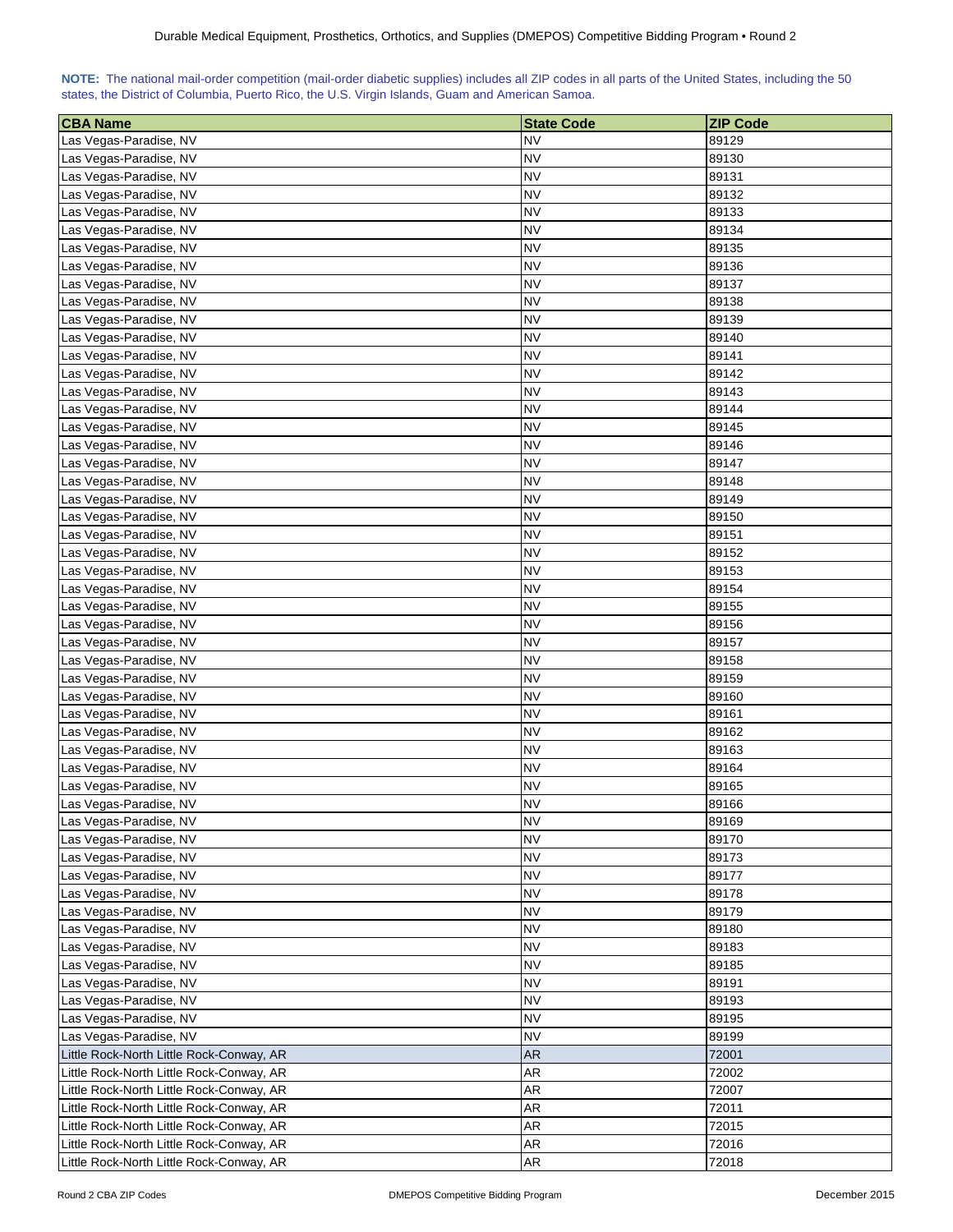| NOTE: The national mail-order competition (mail-order diabetic supplies) includes all ZIP codes in all parts of the United States, including the 50 |  |  |  |  |
|-----------------------------------------------------------------------------------------------------------------------------------------------------|--|--|--|--|
| states, the District of Columbia, Puerto Rico, the U.S. Virgin Islands, Guam and American Samoa.                                                    |  |  |  |  |

| <b>CBA Name</b>                          | <b>State Code</b> | <b>ZIP Code</b> |
|------------------------------------------|-------------------|-----------------|
| Little Rock-North Little Rock-Conway, AR | AR                | 72019           |
| Little Rock-North Little Rock-Conway, AR | AR                | 72022           |
| Little Rock-North Little Rock-Conway, AR | AR                | 72023           |
| Little Rock-North Little Rock-Conway, AR | AR                | 72024           |
| Little Rock-North Little Rock-Conway, AR | AR                | 72025           |
| Little Rock-North Little Rock-Conway, AR | AR                | 72032           |
| Little Rock-North Little Rock-Conway, AR | AR                | 72033           |
| Little Rock-North Little Rock-Conway, AR | AR                | 72034           |
| Little Rock-North Little Rock-Conway, AR | AR                | 72035           |
| Little Rock-North Little Rock-Conway, AR | AR                | 72037           |
| Little Rock-North Little Rock-Conway, AR | AR                | 72046           |
| Little Rock-North Little Rock-Conway, AR | AR                | 72047           |
| Little Rock-North Little Rock-Conway, AR | AR                | 72053           |
|                                          |                   |                 |
| Little Rock-North Little Rock-Conway, AR | AR<br>AR          | 72057           |
| Little Rock-North Little Rock-Conway, AR |                   | 72058           |
| Little Rock-North Little Rock-Conway, AR | AR                | 72061           |
| Little Rock-North Little Rock-Conway, AR | AR                | 72065           |
| Little Rock-North Little Rock-Conway, AR | AR                | 72070           |
| Little Rock-North Little Rock-Conway, AR | AR                | 72072           |
| Little Rock-North Little Rock-Conway, AR | AR                | 72076           |
| Little Rock-North Little Rock-Conway, AR | AR                | 72078           |
| Little Rock-North Little Rock-Conway, AR | AR                | 72083           |
| Little Rock-North Little Rock-Conway, AR | AR                | 72084           |
| Little Rock-North Little Rock-Conway, AR | AR                | 72086           |
| Little Rock-North Little Rock-Conway, AR | AR                | 72087           |
| Little Rock-North Little Rock-Conway, AR | AR                | 72089           |
| Little Rock-North Little Rock-Conway, AR | AR                | 72099           |
| Little Rock-North Little Rock-Conway, AR | AR                | 72103           |
| Little Rock-North Little Rock-Conway, AR | AR                | 72106           |
| Little Rock-North Little Rock-Conway, AR | AR                | 72111           |
| Little Rock-North Little Rock-Conway, AR | <b>AR</b>         | 72113           |
| Little Rock-North Little Rock-Conway, AR | AR                | 72114           |
| Little Rock-North Little Rock-Conway, AR | AR                | 72115           |
| Little Rock-North Little Rock-Conway, AR | <b>AR</b>         | 72116           |
| Little Rock-North Little Rock-Conway, AR | AR                | 72117           |
| Little Rock-North Little Rock-Conway, AR | AR                | 72118           |
| Little Rock-North Little Rock-Conway, AR | AR                | 72119           |
| Little Rock-North Little Rock-Conway, AR | <b>AR</b>         | 72120           |
| Little Rock-North Little Rock-Conway, AR | AR                | 72122           |
| Little Rock-North Little Rock-Conway, AR | AR                | 72124           |
| Little Rock-North Little Rock-Conway, AR | AR                | 72125           |
| Little Rock-North Little Rock-Conway, AR | AR                | 72126           |
| Little Rock-North Little Rock-Conway, AR | <b>AR</b>         | 72128           |
| Little Rock-North Little Rock-Conway, AR | <b>AR</b>         | 72129           |
| Little Rock-North Little Rock-Conway, AR | AR                | 72135           |
| Little Rock-North Little Rock-Conway, AR | AR                | 72142           |
| Little Rock-North Little Rock-Conway, AR | AR                | 72150           |
| Little Rock-North Little Rock-Conway, AR | AR                | 72158           |
| Little Rock-North Little Rock-Conway, AR | AR                | 72164           |
| Little Rock-North Little Rock-Conway, AR | AR                | 72167           |
| Little Rock-North Little Rock-Conway, AR | AR                | 72173           |
| Little Rock-North Little Rock-Conway, AR | AR                | 72176           |
| Little Rock-North Little Rock-Conway, AR | AR                | 72180           |
| Little Rock-North Little Rock-Conway, AR | AR                | 72181           |
| Little Rock-North Little Rock-Conway, AR | AR                | 72183           |
| Little Rock-North Little Rock-Conway, AR | AR                | 72190           |
| Little Rock-North Little Rock-Conway, AR | AR                | 72199           |
| Little Rock-North Little Rock-Conway, AR | AR                | 72201           |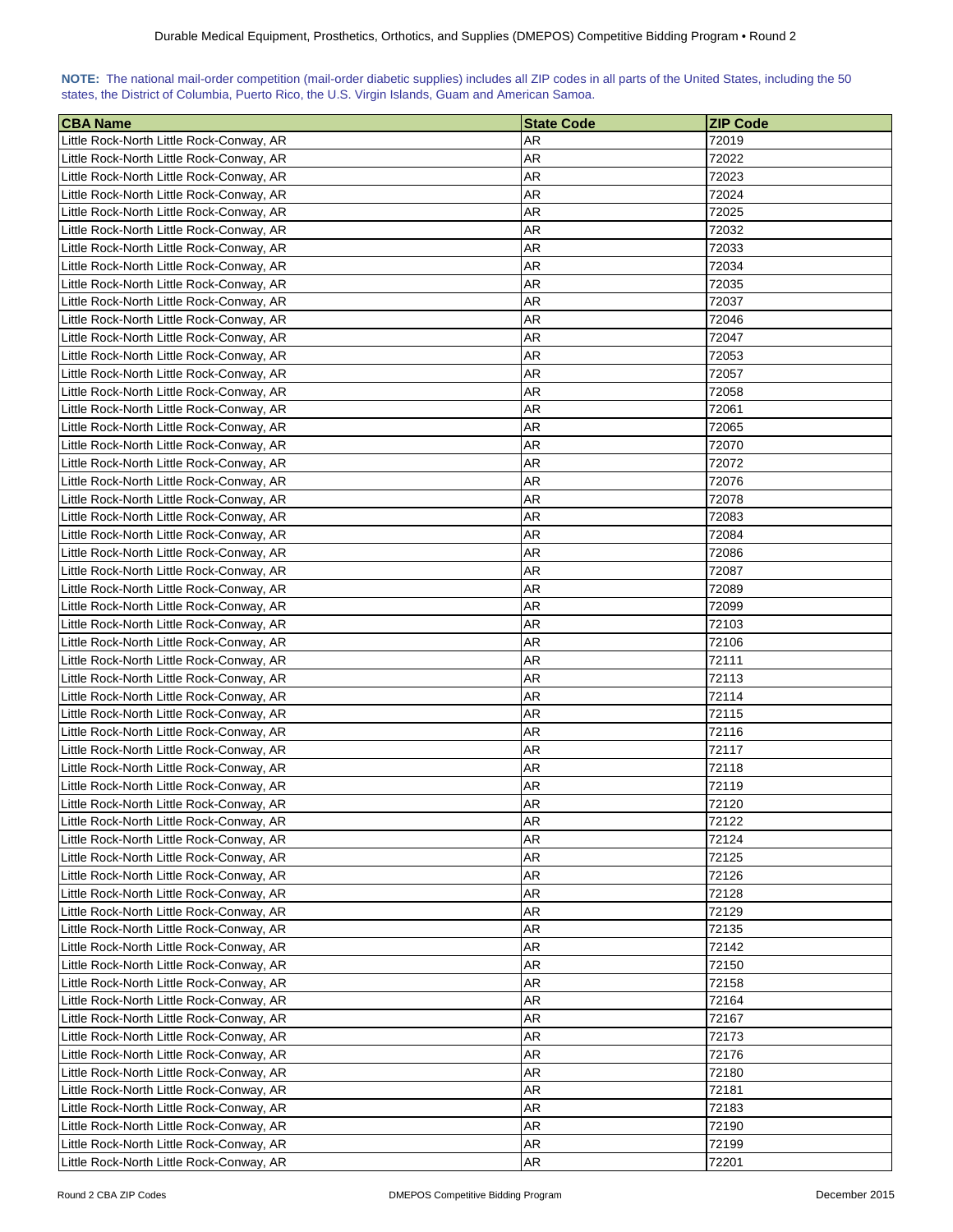| NOTE: The national mail-order competition (mail-order diabetic supplies) includes all ZIP codes in all parts of the United States, including the 50 |  |  |  |  |  |  |  |
|-----------------------------------------------------------------------------------------------------------------------------------------------------|--|--|--|--|--|--|--|
| states, the District of Columbia, Puerto Rico, the U.S. Virgin Islands, Guam and American Samoa.                                                    |  |  |  |  |  |  |  |

| <b>CBA Name</b>                          | <b>State Code</b> | <b>ZIP Code</b> |
|------------------------------------------|-------------------|-----------------|
| Little Rock-North Little Rock-Conway, AR | AR                | 72202           |
| Little Rock-North Little Rock-Conway, AR | AR                | 72203           |
| Little Rock-North Little Rock-Conway, AR | AR                | 72204           |
| Little Rock-North Little Rock-Conway, AR | AR                | 72205           |
| Little Rock-North Little Rock-Conway, AR | <b>AR</b>         | 72206           |
| Little Rock-North Little Rock-Conway, AR | AR                | 72207           |
| Little Rock-North Little Rock-Conway, AR | AR                | 72209           |
| Little Rock-North Little Rock-Conway, AR | AR                | 72210           |
| Little Rock-North Little Rock-Conway, AR | <b>AR</b>         | 72211           |
| Little Rock-North Little Rock-Conway, AR | AR                | 72212           |
|                                          | AR                | 72214           |
| Little Rock-North Little Rock-Conway, AR |                   | 72215           |
| Little Rock-North Little Rock-Conway, AR | AR                |                 |
| Little Rock-North Little Rock-Conway, AR | AR                | 72216           |
| Little Rock-North Little Rock-Conway, AR | AR                | 72217           |
| Little Rock-North Little Rock-Conway, AR | AR                | 72219           |
| Little Rock-North Little Rock-Conway, AR | AR                | 72221           |
| Little Rock-North Little Rock-Conway, AR | AR                | 72222           |
| Little Rock-North Little Rock-Conway, AR | AR                | 72223           |
| Little Rock-North Little Rock-Conway, AR | AR                | 72225           |
| Little Rock-North Little Rock-Conway, AR | AR                | 72227           |
| Little Rock-North Little Rock-Conway, AR | AR                | 72231           |
| Little Rock-North Little Rock-Conway, AR | AR                | 72255           |
| Little Rock-North Little Rock-Conway, AR | AR                | 72260           |
| Little Rock-North Little Rock-Conway, AR | AR                | 72295           |
| Los Angeles County CBA                   | CA                | 90001           |
| Los Angeles County CBA                   | СA                | 90002           |
| Los Angeles County CBA                   | СA                | 90003           |
| Los Angeles County CBA                   | CA                | 90004           |
| Los Angeles County CBA                   | СA                | 90005           |
| Los Angeles County CBA                   | CA                | 90006           |
| Los Angeles County CBA                   | CA                | 90007           |
| Los Angeles County CBA                   | CA                | 90008           |
| Los Angeles County CBA                   | CA                | 90009           |
| Los Angeles County CBA                   | CA                | 90010           |
| Los Angeles County CBA                   | CA                | 90011           |
| Los Angeles County CBA                   | CA                | 90012           |
| Los Angeles County CBA                   | CA                | 90013           |
| Los Angeles County CBA                   | CA                | 90014           |
| Los Angeles County CBA                   | CA                | 90015           |
| Los Angeles County CBA                   | CA                | 90016           |
| Los Angeles County CBA                   | CA                | 90017           |
| Los Angeles County CBA                   | CA                | 90018           |
| Los Angeles County CBA                   | CA                | 90019           |
| Los Angeles County CBA                   | CA                | 90020           |
| Los Angeles County CBA                   | CA                | 90021           |
| Los Angeles County CBA                   | CA                | 90022           |
| Los Angeles County CBA                   | CA                | 90023           |
| Los Angeles County CBA                   | CA                | 90024           |
| Los Angeles County CBA                   | CA                | 90025           |
| Los Angeles County CBA                   | CA                | 90026           |
| Los Angeles County CBA                   | CA                | 90027           |
| Los Angeles County CBA                   | CA                | 90028           |
| Los Angeles County CBA                   | CA                | 90029           |
| Los Angeles County CBA                   | CA                | 90030           |
| Los Angeles County CBA                   | CA                | 90031           |
| Los Angeles County CBA                   | CA                | 90032           |
| Los Angeles County CBA                   | CA                | 90033           |
| Los Angeles County CBA                   | CA                | 90034           |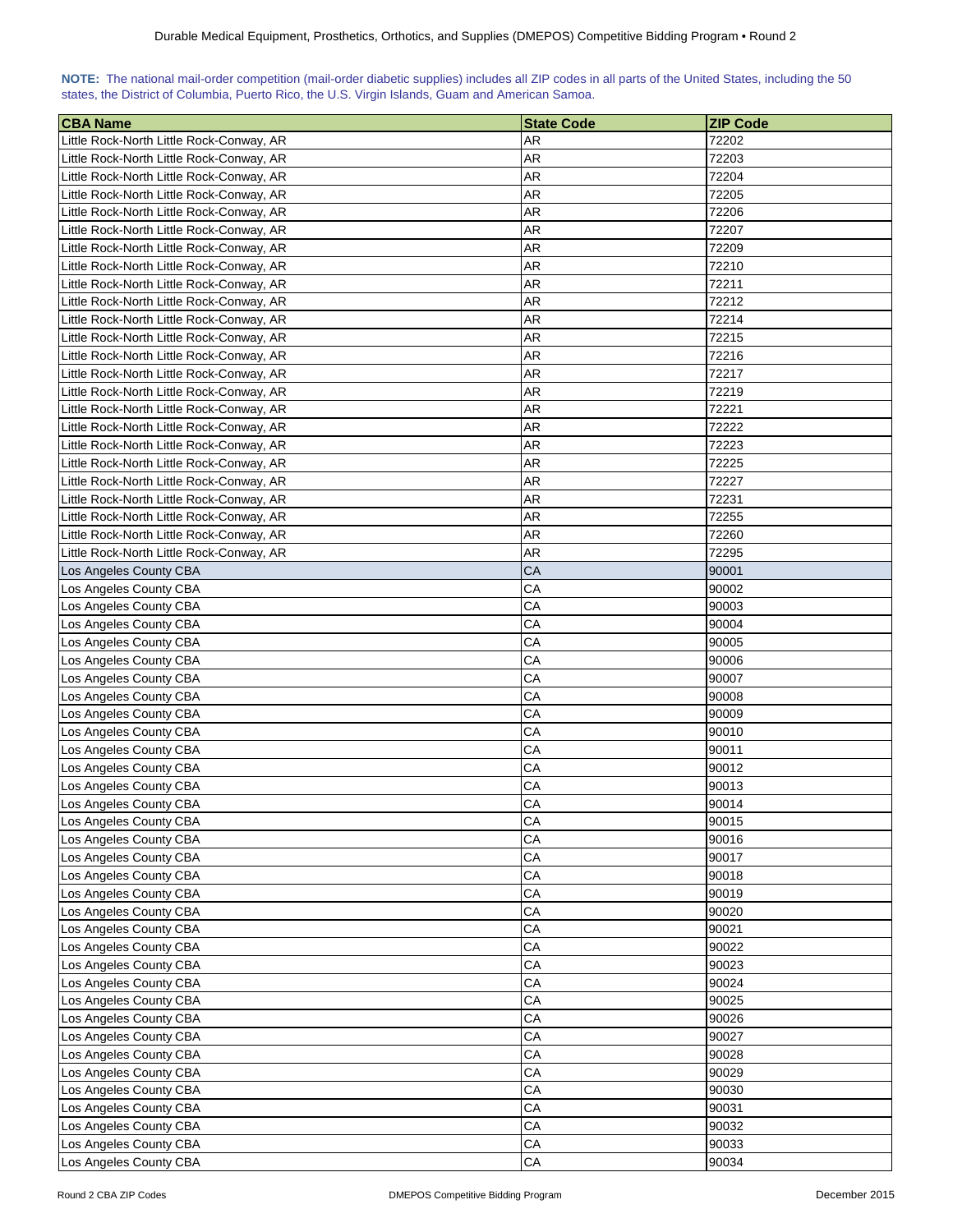| NOTE: The national mail-order competition (mail-order diabetic supplies) includes all ZIP codes in all parts of the United States, including the 50 |  |  |  |  |  |  |  |
|-----------------------------------------------------------------------------------------------------------------------------------------------------|--|--|--|--|--|--|--|
| states, the District of Columbia, Puerto Rico, the U.S. Virgin Islands, Guam and American Samoa.                                                    |  |  |  |  |  |  |  |

| <b>CBA Name</b>        | <b>State Code</b> | <b>ZIP Code</b> |
|------------------------|-------------------|-----------------|
| Los Angeles County CBA | CA                | 90035           |
| Los Angeles County CBA | CA                | 90036           |
| Los Angeles County CBA | CA                | 90037           |
| Los Angeles County CBA | CA                | 90038           |
| Los Angeles County CBA | CA                | 90039           |
| Los Angeles County CBA | CA                | 90040           |
| Los Angeles County CBA | CA                | 90041           |
| Los Angeles County CBA | CA                | 90042           |
| Los Angeles County CBA | CA                | 90043           |
| Los Angeles County CBA | CA                | 90044           |
| Los Angeles County CBA | СA                | 90045           |
| Los Angeles County CBA | CA                | 90046           |
| Los Angeles County CBA | CA                | 90047           |
| Los Angeles County CBA | CA                | 90048           |
| Los Angeles County CBA | CA                | 90049           |
| Los Angeles County CBA | CA                | 90050           |
| Los Angeles County CBA | CA                | 90051           |
| Los Angeles County CBA | CA                | 90052           |
| Los Angeles County CBA | CA                | 90053           |
| Los Angeles County CBA | CA                | 90054           |
| Los Angeles County CBA | CA                | 90055           |
| Los Angeles County CBA | CA                | 90056           |
| Los Angeles County CBA | CA                | 90057           |
| Los Angeles County CBA | CA                | 90058           |
| Los Angeles County CBA | CA                | 90059           |
| Los Angeles County CBA | CA                | 90060           |
| Los Angeles County CBA | CA                | 90061           |
| Los Angeles County CBA | CA                | 90062           |
| Los Angeles County CBA | CA                | 90063           |
| Los Angeles County CBA | CA                | 90064           |
| Los Angeles County CBA | CA                | 90065           |
| Los Angeles County CBA | CA                | 90066           |
| Los Angeles County CBA | CA                | 90067           |
| Los Angeles County CBA | CA                | 90068           |
| Los Angeles County CBA | CA                | 90069           |
| Los Angeles County CBA | CA                | 90070           |
| Los Angeles County CBA | CA                | 90071           |
| Los Angeles County CBA | CA                | 90072           |
| Los Angeles County CBA | CA                | 90073           |
| Los Angeles County CBA | CA                | 90074           |
| Los Angeles County CBA | CA                | 90075           |
| Los Angeles County CBA | CA                | 90076           |
| Los Angeles County CBA | CA                | 90077           |
| Los Angeles County CBA | CA                | 90078           |
| Los Angeles County CBA | CA                | 90079           |
| Los Angeles County CBA | CA                | 90080           |
| Los Angeles County CBA | CA                | 90081           |
| Los Angeles County CBA | CA                | 90082           |
| Los Angeles County CBA | CA                | 90083           |
| Los Angeles County CBA | CA                | 90084           |
| Los Angeles County CBA | CA                | 90086           |
| Los Angeles County CBA | CA                | 90087           |
| Los Angeles County CBA | CA                | 90088           |
| Los Angeles County CBA | CA                | 90089           |
| Los Angeles County CBA | CA                | 90090           |
| Los Angeles County CBA | CA                | 90091           |
| Los Angeles County CBA | CA                | 90093           |
| Los Angeles County CBA | CA                | 90094           |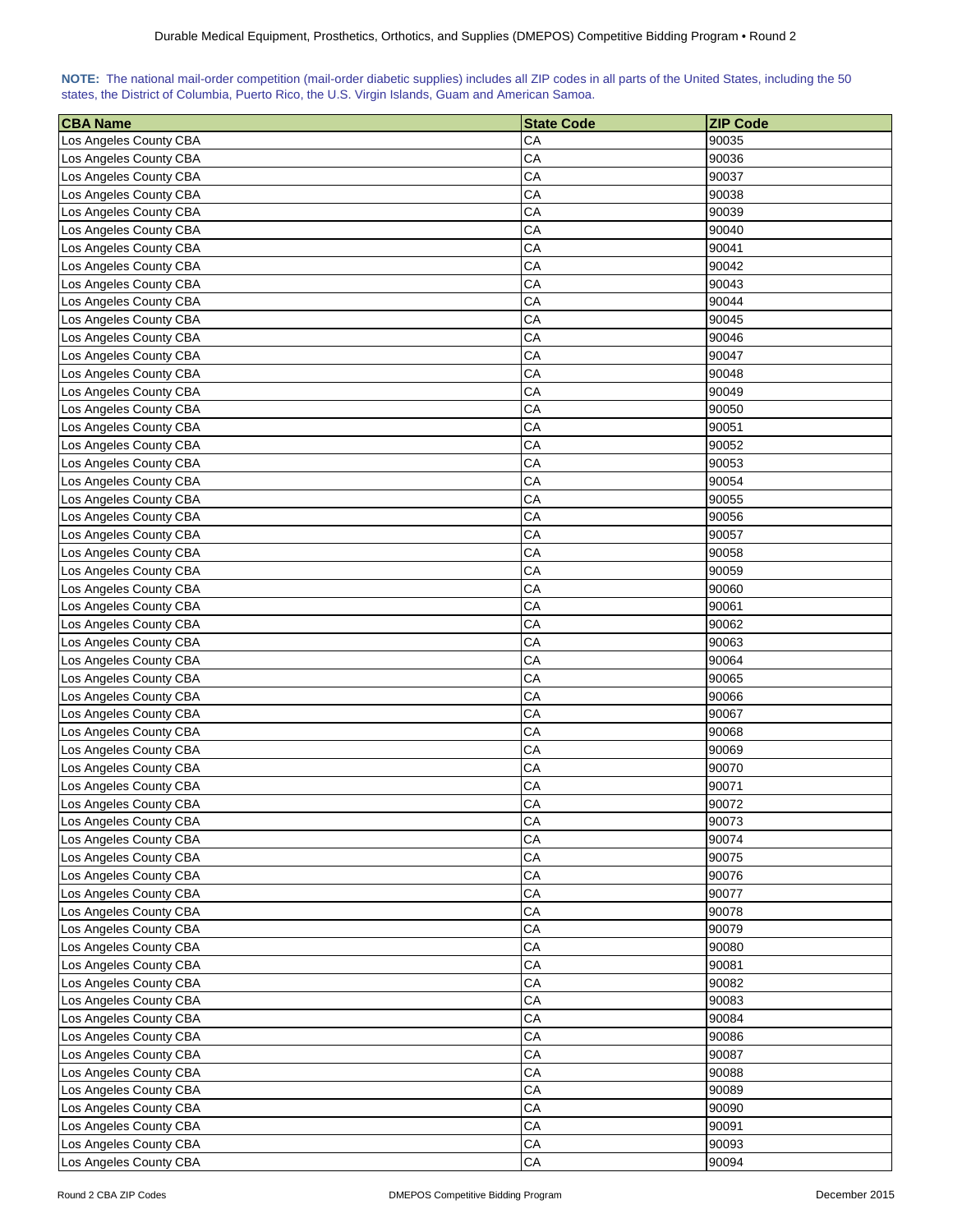| NOTE: The national mail-order competition (mail-order diabetic supplies) includes all ZIP codes in all parts of the United States, including the 50 |  |  |  |  |  |  |  |
|-----------------------------------------------------------------------------------------------------------------------------------------------------|--|--|--|--|--|--|--|
| states, the District of Columbia, Puerto Rico, the U.S. Virgin Islands, Guam and American Samoa.                                                    |  |  |  |  |  |  |  |

| <b>CBA Name</b>        | <b>State Code</b> | <b>ZIP Code</b> |
|------------------------|-------------------|-----------------|
| Los Angeles County CBA | CA                | 90095           |
| Los Angeles County CBA | CA                | 90096           |
| Los Angeles County CBA | CA                | 90099           |
| Los Angeles County CBA | CA                | 90101           |
| Los Angeles County CBA | CA                | 90103           |
| Los Angeles County CBA | CA                | 90189           |
| Los Angeles County CBA | CA                | 90201           |
| Los Angeles County CBA | CA                | 90202           |
| Los Angeles County CBA | CA                | 90209           |
| Los Angeles County CBA | CA                | 90210           |
| Los Angeles County CBA | CA                | 90211           |
| Los Angeles County CBA | CA                | 90212           |
| Los Angeles County CBA | CA                | 90213           |
| Los Angeles County CBA | CA                | 90220           |
| Los Angeles County CBA | CA                | 90221           |
| Los Angeles County CBA | CA                | 90222           |
| Los Angeles County CBA | CA                | 90223           |
| Los Angeles County CBA | CA                | 90224           |
| Los Angeles County CBA | CA                | 90230           |
| Los Angeles County CBA | CA                | 90231           |
| Los Angeles County CBA | CA                | 90232           |
| Los Angeles County CBA | CA                | 90233           |
| Los Angeles County CBA | CA                | 90239           |
| Los Angeles County CBA | CA                | 90240           |
| Los Angeles County CBA | CA                | 90241           |
| Los Angeles County CBA | CA                | 90242           |
| Los Angeles County CBA | CA                | 90245           |
| Los Angeles County CBA | CA                | 90247           |
| Los Angeles County CBA | CA                | 90248           |
| Los Angeles County CBA | CA                | 90249           |
| Los Angeles County CBA | CA                | 90250           |
| Los Angeles County CBA | CA                | 90251           |
| Los Angeles County CBA | CA                | 90254           |
| Los Angeles County CBA | CA                | 90255           |
| Los Angeles County CBA | CA                | 90260           |
| Los Angeles County CBA | CA                | 90261           |
| Los Angeles County CBA | CA                | 90262           |
| Los Angeles County CBA | CA                | 90263           |
| Los Angeles County CBA | CA                | 90264           |
| Los Angeles County CBA | CA                | 90265           |
| Los Angeles County CBA | CA                | 90266           |
| Los Angeles County CBA | CA                | 90267           |
| Los Angeles County CBA | CA                | 90270           |
|                        | CA                | 90272           |
| Los Angeles County CBA |                   |                 |
| Los Angeles County CBA | CA                | 90274           |
| Los Angeles County CBA | CA                | 90275           |
| Los Angeles County CBA | CA                | 90277           |
| Los Angeles County CBA | CA                | 90278           |
| Los Angeles County CBA | CA                | 90280           |
| Los Angeles County CBA | CA                | 90290           |
| Los Angeles County CBA | CA                | 90291           |
| Los Angeles County CBA | CA                | 90292           |
| Los Angeles County CBA | CA                | 90293           |
| Los Angeles County CBA | CA                | 90294           |
| Los Angeles County CBA | CA                | 90295           |
| Los Angeles County CBA | CA                | 90296           |
| Los Angeles County CBA | CA                | 90301           |
| Los Angeles County CBA | ${\sf CA}$        | 90302           |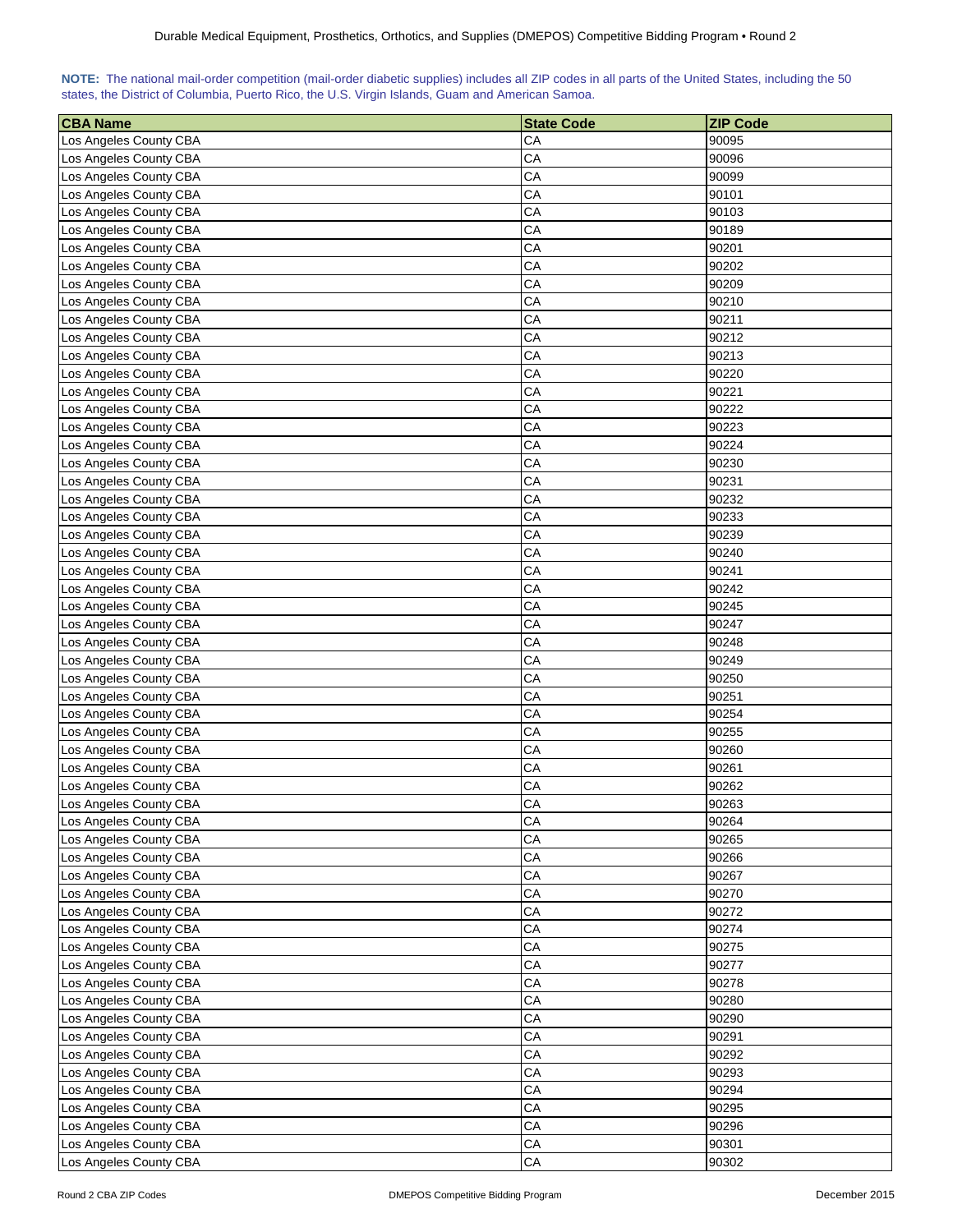| NOTE: The national mail-order competition (mail-order diabetic supplies) includes all ZIP codes in all parts of the United States, including the 50 |  |  |  |  |  |  |  |
|-----------------------------------------------------------------------------------------------------------------------------------------------------|--|--|--|--|--|--|--|
| states, the District of Columbia, Puerto Rico, the U.S. Virgin Islands, Guam and American Samoa.                                                    |  |  |  |  |  |  |  |

| <b>CBA Name</b>                                  | <b>State Code</b> | <b>ZIP Code</b> |
|--------------------------------------------------|-------------------|-----------------|
| Los Angeles County CBA                           | CA                | 90303           |
| Los Angeles County CBA                           | CA                | 90304           |
| Los Angeles County CBA                           | CA                | 90305           |
| Los Angeles County CBA                           | CA                | 90306           |
| Los Angeles County CBA                           | CA                | 90307           |
| Los Angeles County CBA                           | CA                | 90308           |
| Los Angeles County CBA                           | CA                | 90309           |
| Los Angeles County CBA                           | CA                | 90310           |
| Los Angeles County CBA                           | CA                | 90311           |
| Los Angeles County CBA                           | CA                | 90312           |
| Los Angeles County CBA                           | CA                | 90401           |
| Los Angeles County CBA                           | CA                | 90402           |
| Los Angeles County CBA                           | CA                | 90403           |
| Los Angeles County CBA                           | CA                | 90404           |
| Los Angeles County CBA                           | CA                | 90405           |
| Los Angeles County CBA                           | CA                | 90406           |
| Los Angeles County CBA                           | CA                | 90407           |
| Los Angeles County CBA                           | CA                | 90408           |
| Los Angeles County CBA                           | CA                | 90409           |
| Los Angeles County CBA                           | CA                | 90410           |
| Los Angeles County CBA                           | CA                | 90411           |
| Los Angeles County CBA                           | CA                | 90501           |
| Los Angeles County CBA                           | CA                | 90502           |
| Los Angeles County CBA                           | CA                | 90503           |
| Los Angeles County CBA                           | CA                | 90504           |
| Los Angeles County CBA                           | CA                | 90505           |
| Los Angeles County CBA                           | CA                | 90506           |
| Los Angeles County CBA                           | CA                | 90507           |
| Los Angeles County CBA                           | CA                | 90508           |
| Los Angeles County CBA                           | CA                | 90509           |
| Los Angeles County CBA                           | CA                | 90510           |
| Los Angeles County CBA                           | CA                | 90601           |
| Los Angeles County CBA                           | CA                | 90602           |
| Los Angeles County CBA                           | CA                | 90603           |
| Los Angeles County CBA                           | CA                | 90604           |
| Los Angeles County CBA                           | CA                | 90605           |
| Los Angeles County CBA                           | CA                | 90606           |
| Los Angeles County CBA                           | CA                | 90607           |
| Los Angeles County CBA                           | CA                | 90608           |
| Los Angeles County CBA                           | CA                | 90609           |
| Los Angeles County CBA                           | CA                | 90610           |
| Los Angeles County CBA                           | CA                | 90637           |
|                                                  |                   |                 |
| Los Angeles County CBA<br>Los Angeles County CBA | CA<br>CA          | 90638<br>90639  |
|                                                  |                   |                 |
| Los Angeles County CBA                           | CA                | 90640           |
| Los Angeles County CBA                           | CA                | 90650           |
| Los Angeles County CBA                           | CA                | 90651           |
| Los Angeles County CBA                           | CA                | 90652           |
| Los Angeles County CBA                           | CA                | 90660           |
| Los Angeles County CBA                           | CA                | 90661           |
| Los Angeles County CBA                           | CA                | 90662           |
| Los Angeles County CBA                           | CA                | 90670           |
| Los Angeles County CBA                           | CA                | 90671           |
| Los Angeles County CBA                           | CA                | 90701           |
| Los Angeles County CBA                           | CA                | 90702           |
| Los Angeles County CBA                           | CA                | 90703           |
| Los Angeles County CBA                           | CA                | 90706           |
| Los Angeles County CBA                           | ${\sf CA}$        | 90707           |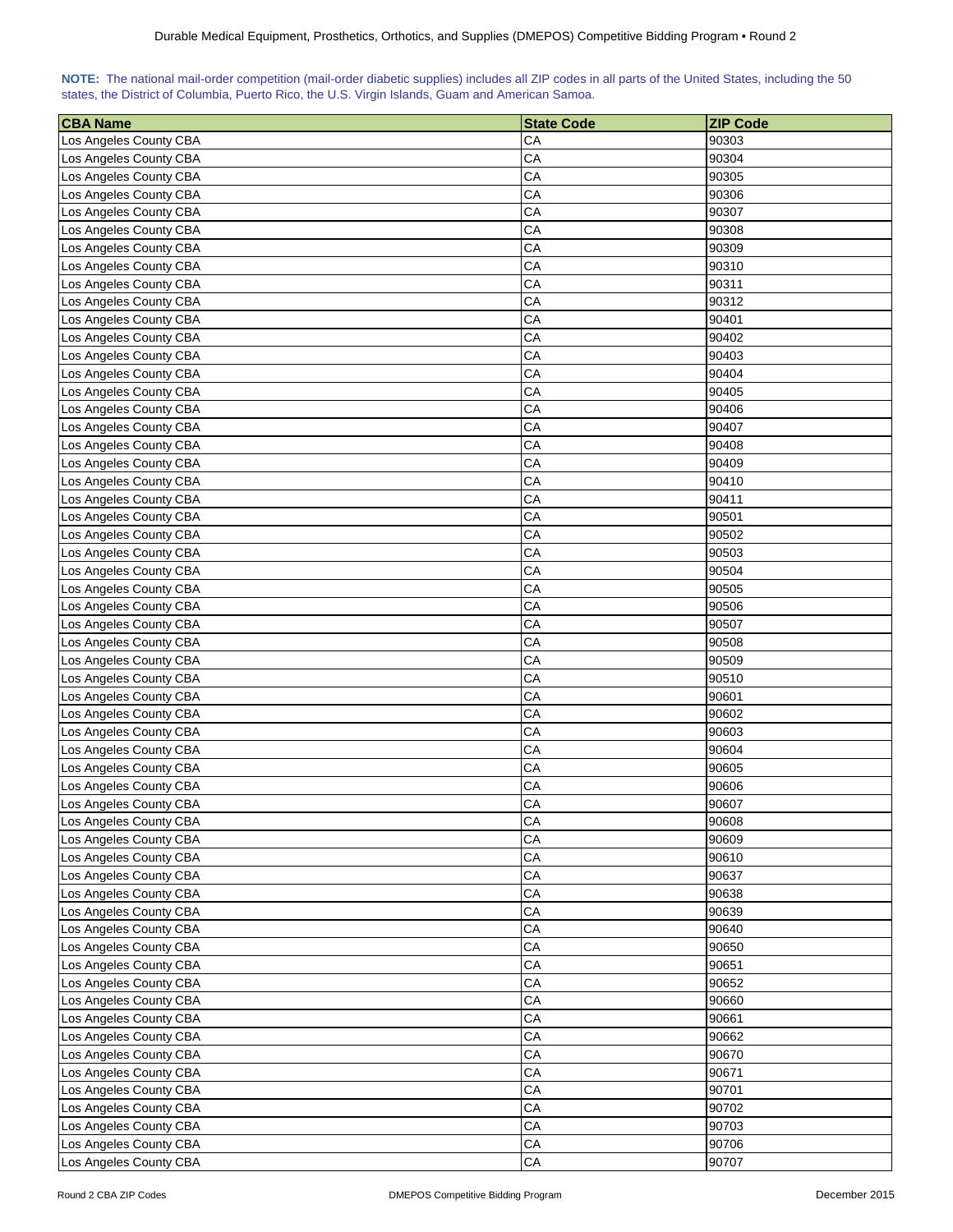| NOTE: The national mail-order competition (mail-order diabetic supplies) includes all ZIP codes in all parts of the United States, including the 50 |  |  |  |  |  |  |  |
|-----------------------------------------------------------------------------------------------------------------------------------------------------|--|--|--|--|--|--|--|
| states, the District of Columbia, Puerto Rico, the U.S. Virgin Islands, Guam and American Samoa.                                                    |  |  |  |  |  |  |  |

| <b>CBA Name</b>                                  | <b>State Code</b> | <b>ZIP Code</b> |
|--------------------------------------------------|-------------------|-----------------|
| Los Angeles County CBA                           | CA                | 90710           |
| Los Angeles County CBA                           | CA                | 90711           |
| Los Angeles County CBA                           | CA                | 90712           |
| Los Angeles County CBA                           | CA                | 90713           |
| Los Angeles County CBA                           | CA                | 90714           |
| Los Angeles County CBA                           | CA                | 90715           |
| Los Angeles County CBA                           | CA                | 90716           |
| Los Angeles County CBA                           | CA                | 90717           |
| Los Angeles County CBA                           | CA                | 90723           |
| Los Angeles County CBA                           | CA                | 90731           |
| Los Angeles County CBA                           | CA                | 90732           |
| Los Angeles County CBA                           | CA                | 90733           |
| Los Angeles County CBA                           | CA                | 90734           |
| Los Angeles County CBA                           | CA                | 90744           |
| Los Angeles County CBA                           | CA                | 90745           |
| Los Angeles County CBA                           | CA                | 90746           |
| Los Angeles County CBA                           | CA                | 90747           |
| Los Angeles County CBA                           | CA                | 90748           |
| Los Angeles County CBA                           | CA                | 90749           |
| Los Angeles County CBA                           | CA                | 90755           |
| Los Angeles County CBA                           | CA                | 90801           |
| Los Angeles County CBA                           | CA                | 90802           |
| Los Angeles County CBA                           | CA                | 90803           |
| Los Angeles County CBA                           | CA                | 90804           |
| Los Angeles County CBA                           | CA                | 90805           |
| Los Angeles County CBA                           | CA                | 90806           |
| Los Angeles County CBA                           | CA                | 90807           |
| Los Angeles County CBA                           | CA                | 90808           |
| Los Angeles County CBA                           | CA                | 90809           |
| Los Angeles County CBA                           | CA                | 90810           |
| Los Angeles County CBA                           | CA                | 90813           |
| Los Angeles County CBA                           | CA                | 90814           |
| Los Angeles County CBA                           | CA                | 90815           |
| Los Angeles County CBA                           | CA                | 90822           |
| Los Angeles County CBA                           | CA                | 90831           |
| Los Angeles County CBA                           | CA                | 90832           |
|                                                  | CA                | 90833           |
| Los Angeles County CBA<br>Los Angeles County CBA | CA                | 90834           |
|                                                  | CA                | 90835           |
| Los Angeles County CBA<br>Los Angeles County CBA | CA                | 90840           |
| Los Angeles County CBA                           | CA                | 90842           |
| Los Angeles County CBA                           | CA                | 90844           |
| Los Angeles County CBA                           | CA                | 90846           |
|                                                  | CA                | 90847           |
| Los Angeles County CBA<br>Los Angeles County CBA | CA                |                 |
|                                                  | CA                | 90848           |
| Los Angeles County CBA                           | CA                | 90853           |
| Los Angeles County CBA<br>Los Angeles County CBA | CA                | 90895           |
|                                                  | CA                | 90899           |
| Los Angeles County CBA                           | CA                | 91001<br>91003  |
| Los Angeles County CBA                           |                   |                 |
| Los Angeles County CBA                           | CA                | 91006           |
| Los Angeles County CBA                           | CA                | 91007           |
| Los Angeles County CBA                           | CA                | 91008           |
| Los Angeles County CBA                           | CA                | 91009           |
| Los Angeles County CBA                           | CA<br>CA          | 91010           |
| Los Angeles County CBA                           | CA                | 91011           |
| Los Angeles County CBA<br>Los Angeles County CBA | ${\sf CA}$        | 91012<br>91016  |
|                                                  |                   |                 |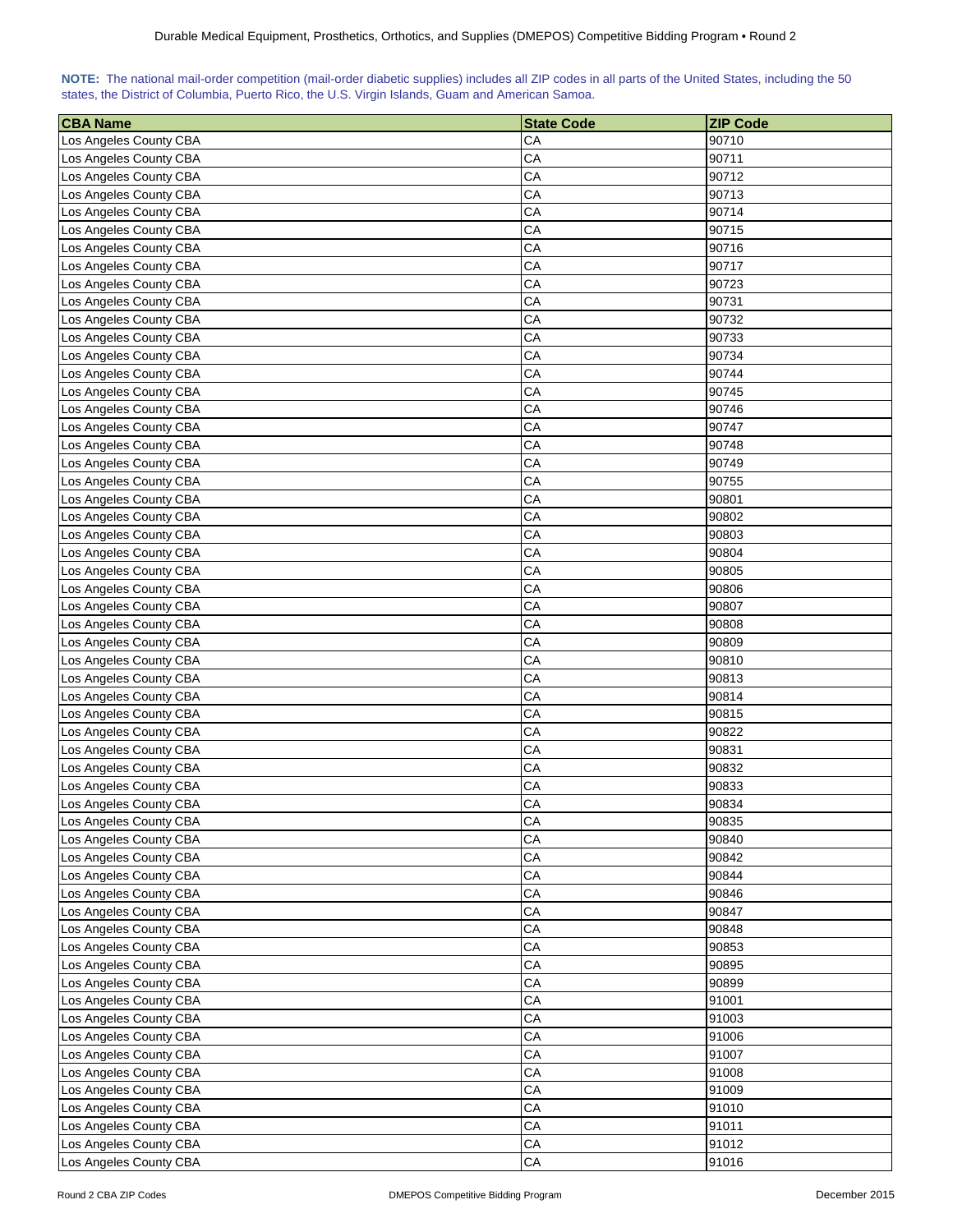| NOTE: The national mail-order competition (mail-order diabetic supplies) includes all ZIP codes in all parts of the United States, including the 50 |  |  |  |  |  |  |  |
|-----------------------------------------------------------------------------------------------------------------------------------------------------|--|--|--|--|--|--|--|
| states, the District of Columbia, Puerto Rico, the U.S. Virgin Islands, Guam and American Samoa.                                                    |  |  |  |  |  |  |  |

| <b>CBA Name</b>        | <b>State Code</b> | <b>ZIP Code</b> |
|------------------------|-------------------|-----------------|
| Los Angeles County CBA | CA                | 91017           |
| Los Angeles County CBA | CA                | 91020           |
| Los Angeles County CBA | CA                | 91021           |
| Los Angeles County CBA | CA                | 91023           |
| Los Angeles County CBA | CA                | 91024           |
| Los Angeles County CBA | CA                | 91025           |
| Los Angeles County CBA | CA                | 91030           |
| Los Angeles County CBA | CA                | 91031           |
| Los Angeles County CBA | CA                | 91040           |
| Los Angeles County CBA | CA                | 91041           |
| Los Angeles County CBA | CA                | 91042           |
| Los Angeles County CBA | CA                | 91043           |
| Los Angeles County CBA | CA                | 91046           |
| Los Angeles County CBA | CA                | 91066           |
| Los Angeles County CBA | CA                | 91077           |
| Los Angeles County CBA | CA                | 91101           |
| Los Angeles County CBA | CA                | 91102           |
| Los Angeles County CBA | CA                | 91103           |
| Los Angeles County CBA | CA                | 91104           |
| Los Angeles County CBA | CA                | 91105           |
|                        | CA                | 91106           |
| Los Angeles County CBA | CA                | 91107           |
| Los Angeles County CBA |                   |                 |
| Los Angeles County CBA | CA<br>CA          | 91108<br>91109  |
| Los Angeles County CBA |                   |                 |
| Los Angeles County CBA | CA                | 91110           |
| Los Angeles County CBA | CA                | 91114           |
| Los Angeles County CBA | CA                | 91115           |
| Los Angeles County CBA | CA                | 91116           |
| Los Angeles County CBA | CA                | 91117           |
| Los Angeles County CBA | CA                | 91118           |
| Los Angeles County CBA | CA                | 91121           |
| Los Angeles County CBA | CA                | 91123           |
| Los Angeles County CBA | CA                | 91124           |
| Los Angeles County CBA | CA                | 91125           |
| Los Angeles County CBA | CA                | 91126           |
| Los Angeles County CBA | CA                | 91129           |
| Los Angeles County CBA | CA                | 91182           |
| Los Angeles County CBA | CA                | 91184           |
| Los Angeles County CBA | CA                | 91185           |
| Los Angeles County CBA | CA                | 91188           |
| Los Angeles County CBA | CA                | 91189           |
| Los Angeles County CBA | CA                | 91199           |
| Los Angeles County CBA | CA                | 91201           |
| Los Angeles County CBA | CA                | 91202           |
| Los Angeles County CBA | CA                | 91203           |
| Los Angeles County CBA | CA                | 91204           |
| Los Angeles County CBA | CA                | 91205           |
| Los Angeles County CBA | CA                | 91206           |
| Los Angeles County CBA | CA                | 91207           |
| Los Angeles County CBA | CA                | 91208           |
| Los Angeles County CBA | CA                | 91209           |
| Los Angeles County CBA | CA                | 91210           |
| Los Angeles County CBA | CA                | 91214           |
| Los Angeles County CBA | CA                | 91221           |
| Los Angeles County CBA | CA                | 91222           |
| Los Angeles County CBA | CA                | 91224           |
| Los Angeles County CBA | CA                | 91225           |
| Los Angeles County CBA | ${\sf CA}$        | 91226           |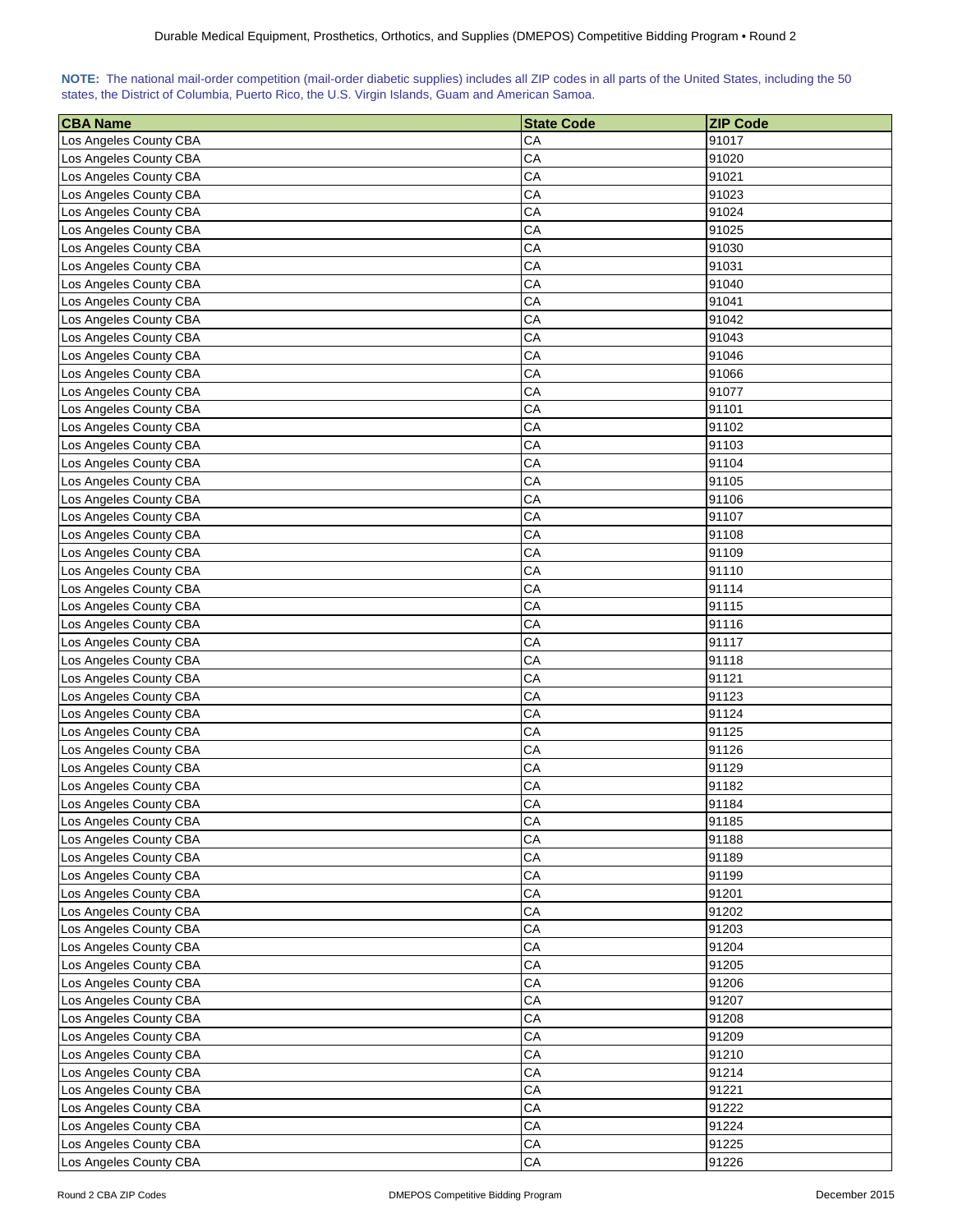| NOTE: The national mail-order competition (mail-order diabetic supplies) includes all ZIP codes in all parts of the United States, including the 50 |  |  |  |  |  |  |  |
|-----------------------------------------------------------------------------------------------------------------------------------------------------|--|--|--|--|--|--|--|
| states, the District of Columbia, Puerto Rico, the U.S. Virgin Islands, Guam and American Samoa.                                                    |  |  |  |  |  |  |  |

| <b>CBA Name</b>                                  | <b>State Code</b> | <b>ZIP Code</b> |
|--------------------------------------------------|-------------------|-----------------|
| Los Angeles County CBA                           | CA                | 91301           |
| Los Angeles County CBA                           | CA                | 91302           |
| Los Angeles County CBA                           | CA                | 91303           |
| Los Angeles County CBA                           | CA                | 91304           |
| Los Angeles County CBA                           | CA                | 91305           |
| Los Angeles County CBA                           | CA                | 91306           |
| Los Angeles County CBA                           | CA                | 91307           |
| Los Angeles County CBA                           | CA                | 91308           |
| Los Angeles County CBA                           | CA                | 91309           |
| Los Angeles County CBA                           | CA                | 91310           |
| Los Angeles County CBA                           | СA                | 91311           |
| Los Angeles County CBA                           | CA                | 91313           |
| Los Angeles County CBA                           | CA                | 91316           |
| Los Angeles County CBA                           | CA                | 91321           |
| Los Angeles County CBA                           | CA                | 91322           |
| Los Angeles County CBA                           | CA                | 91324           |
| Los Angeles County CBA                           | CA                | 91325           |
| Los Angeles County CBA                           | CA                | 91326           |
| Los Angeles County CBA                           | CA                | 91327           |
| Los Angeles County CBA                           | CA                | 91328           |
| Los Angeles County CBA                           | CA                | 91329           |
| Los Angeles County CBA                           | CA                | 91330           |
| Los Angeles County CBA                           | CA                | 91331           |
| Los Angeles County CBA                           | CA                | 91333           |
| Los Angeles County CBA                           | CA                | 91334           |
| Los Angeles County CBA                           | CA                | 91335           |
| Los Angeles County CBA                           | CA                | 91337           |
| Los Angeles County CBA                           | CA                | 91340           |
| Los Angeles County CBA                           | CA                | 91341           |
| Los Angeles County CBA                           | CA                | 91342           |
| Los Angeles County CBA                           | CA                | 91343           |
| Los Angeles County CBA                           | CA                | 91344           |
| Los Angeles County CBA                           | CA                | 91345           |
| Los Angeles County CBA                           | CA                | 91346           |
| Los Angeles County CBA                           | CA                | 91350           |
| Los Angeles County CBA                           | CA                | 91351           |
| Los Angeles County CBA                           | CA                | 91352           |
| Los Angeles County CBA                           | CA                | 91353           |
| Los Angeles County CBA                           | CA                | 91354           |
| Los Angeles County CBA                           | CA                | 91355           |
| Los Angeles County CBA                           | CA                | 91356           |
| Los Angeles County CBA                           | CA                | 91357           |
| Los Angeles County CBA                           | CA                | 91364           |
| Los Angeles County CBA                           | CA                | 91365           |
|                                                  | CA                |                 |
| Los Angeles County CBA<br>Los Angeles County CBA | CA                | 91367<br>91371  |
|                                                  | CA                | 91372           |
| Los Angeles County CBA                           | CA                |                 |
| Los Angeles County CBA                           | CA                | 91376           |
| Los Angeles County CBA                           | CA                | 91380           |
| Los Angeles County CBA                           |                   | 91381           |
| Los Angeles County CBA                           | CA                | 91382           |
| Los Angeles County CBA                           | CA                | 91383           |
| Los Angeles County CBA                           | CA                | 91385           |
| Los Angeles County CBA                           | CA                | 91386           |
| Los Angeles County CBA                           | CA<br>CA          | 91387<br>91392  |
| Los Angeles County CBA                           | CA                |                 |
| Los Angeles County CBA<br>Los Angeles County CBA | CA                | 91393<br>91394  |
|                                                  |                   |                 |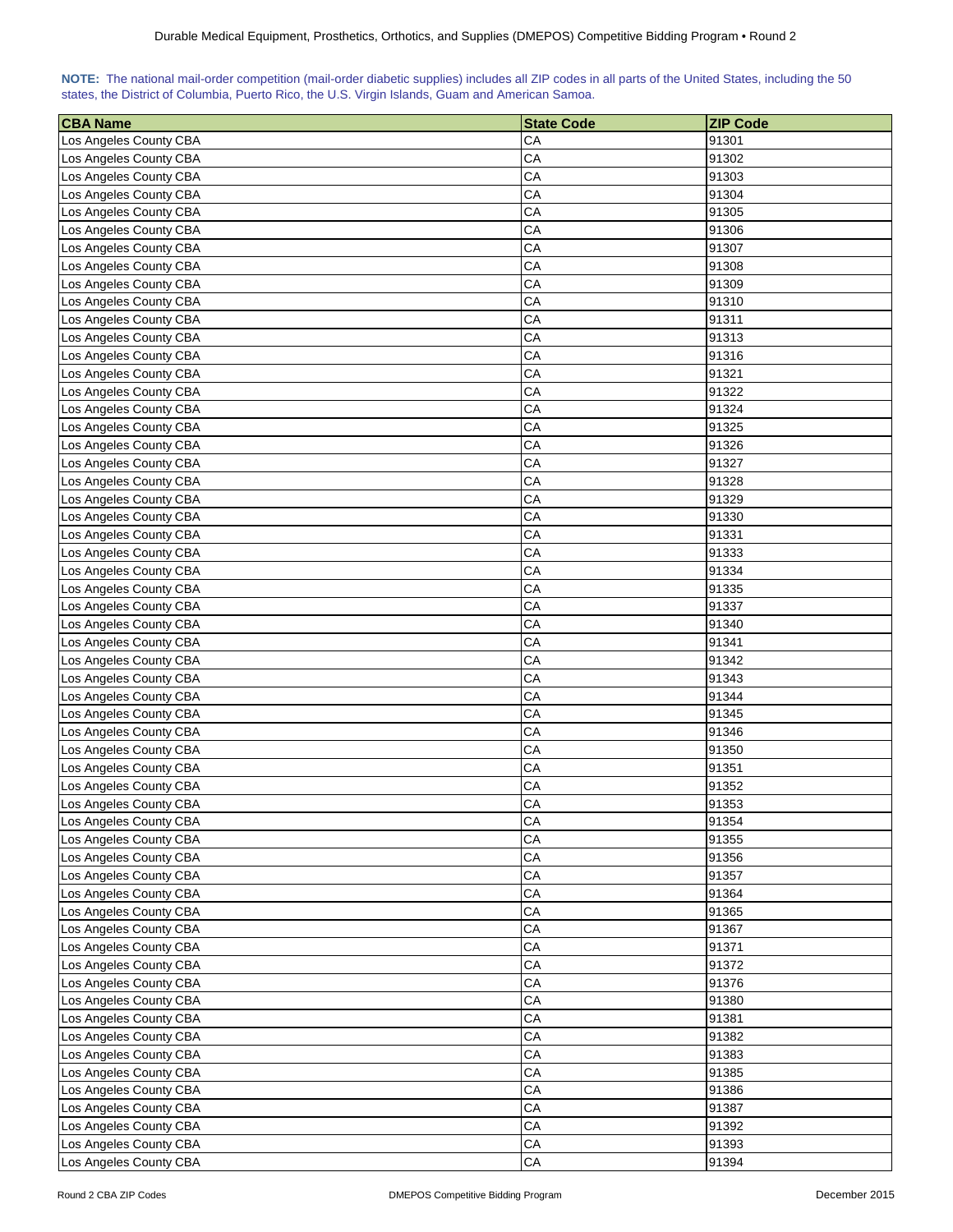| NOTE: The national mail-order competition (mail-order diabetic supplies) includes all ZIP codes in all parts of the United States, including the 50 |  |  |  |  |  |  |  |
|-----------------------------------------------------------------------------------------------------------------------------------------------------|--|--|--|--|--|--|--|
| states, the District of Columbia, Puerto Rico, the U.S. Virgin Islands, Guam and American Samoa.                                                    |  |  |  |  |  |  |  |

| <b>CBA Name</b>        | <b>State Code</b> | <b>ZIP Code</b> |
|------------------------|-------------------|-----------------|
| Los Angeles County CBA | CA                | 91395           |
| Los Angeles County CBA | CA                | 91396           |
| Los Angeles County CBA | CA                | 91401           |
| Los Angeles County CBA | CA                | 91402           |
| Los Angeles County CBA | CA                | 91403           |
| Los Angeles County CBA | CA                | 91404           |
| Los Angeles County CBA | CA                | 91405           |
| Los Angeles County CBA | CA                | 91406           |
| Los Angeles County CBA | CA                | 91407           |
| Los Angeles County CBA | CA                | 91408           |
| Los Angeles County CBA | СA                | 91409           |
| Los Angeles County CBA | CA                | 91410           |
| Los Angeles County CBA | CA                | 91411           |
| Los Angeles County CBA | CA                | 91412           |
| Los Angeles County CBA | CA                | 91413           |
| Los Angeles County CBA | CA                | 91416           |
| Los Angeles County CBA | CA                | 91423           |
| Los Angeles County CBA | CA                | 91426           |
| Los Angeles County CBA | CA                | 91436           |
| Los Angeles County CBA | CA                | 91470           |
| Los Angeles County CBA | CA                | 91482           |
| Los Angeles County CBA | CA                | 91495           |
| Los Angeles County CBA | CA                | 91496           |
| Los Angeles County CBA | CA                | 91499           |
| Los Angeles County CBA | CA                | 91501           |
| Los Angeles County CBA | CA                | 91502           |
| Los Angeles County CBA | CA                | 91503           |
| Los Angeles County CBA | CA                | 91504           |
| Los Angeles County CBA | CA                | 91505           |
| Los Angeles County CBA | CA                | 91506           |
| Los Angeles County CBA | CA                | 91507           |
| Los Angeles County CBA | CA                | 91508           |
| Los Angeles County CBA | CA                | 91510           |
| Los Angeles County CBA | CA                | 91521           |
| Los Angeles County CBA | CA                | 91522           |
| Los Angeles County CBA | CA                | 91523           |
| Los Angeles County CBA | CA                | 91526           |
| Los Angeles County CBA | CA                | 91601           |
| Los Angeles County CBA | CA                | 91602           |
| Los Angeles County CBA | CA                | 91603           |
| Los Angeles County CBA | CA                | 91604           |
| Los Angeles County CBA | CA                | 91605           |
| Los Angeles County CBA | CA                | 91606           |
| Los Angeles County CBA | CA                | 91607           |
| Los Angeles County CBA | CA                | 91608           |
| Los Angeles County CBA | CA                | 91609           |
| Los Angeles County CBA | CA                | 91610           |
| Los Angeles County CBA | CA                | 91611           |
| Los Angeles County CBA | CA                | 91612           |
| Los Angeles County CBA | CA                | 91614           |
| Los Angeles County CBA | CA                | 91615           |
| Los Angeles County CBA | CA                | 91616           |
| Los Angeles County CBA | CA                | 91617           |
| Los Angeles County CBA | CA                | 91618           |
| Los Angeles County CBA | CA                | 91702           |
| Los Angeles County CBA | CA                | 91706           |
| Los Angeles County CBA | CA                | 91711           |
| Los Angeles County CBA | CA                | 91714           |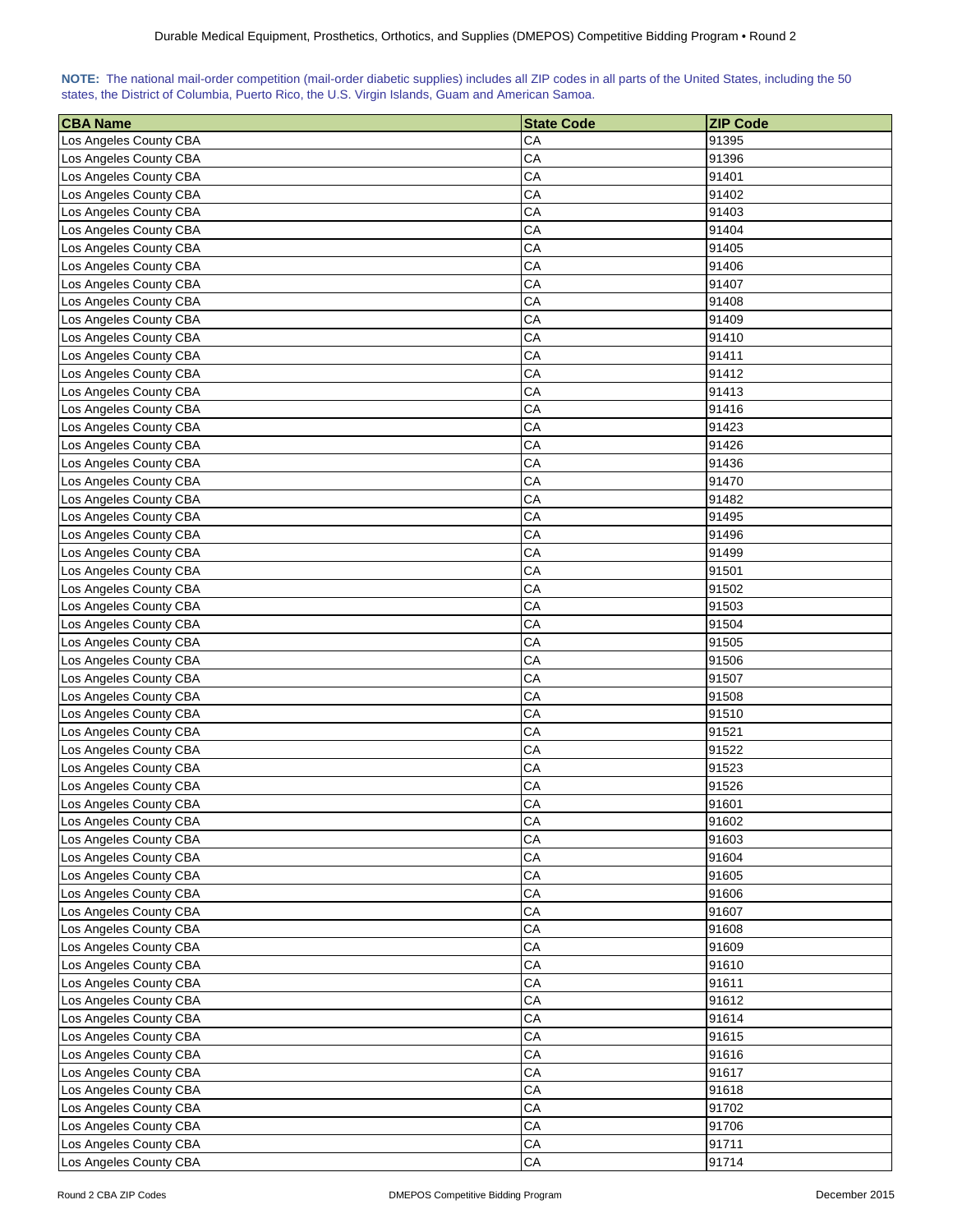| NOTE: The national mail-order competition (mail-order diabetic supplies) includes all ZIP codes in all parts of the United States, including the 50 |  |  |  |  |  |  |  |
|-----------------------------------------------------------------------------------------------------------------------------------------------------|--|--|--|--|--|--|--|
| states, the District of Columbia, Puerto Rico, the U.S. Virgin Islands, Guam and American Samoa.                                                    |  |  |  |  |  |  |  |

| <b>CBA Name</b>                                  | <b>State Code</b> | <b>ZIP Code</b> |
|--------------------------------------------------|-------------------|-----------------|
| Los Angeles County CBA                           | CA                | 91715           |
| Los Angeles County CBA                           | CA                | 91716           |
| Los Angeles County CBA                           | CA                | 91722           |
| Los Angeles County CBA                           | CA                | 91723           |
| Los Angeles County CBA                           | CA                | 91724           |
| Los Angeles County CBA                           | CA                | 91731           |
| Los Angeles County CBA                           | CA                | 91732           |
| Los Angeles County CBA                           | CA                | 91733           |
| Los Angeles County CBA                           | CA                | 91734           |
| Los Angeles County CBA                           | CA                | 91735           |
| Los Angeles County CBA                           | CA                | 91740           |
| Los Angeles County CBA                           | CA                | 91741           |
| Los Angeles County CBA                           | CA                | 91744           |
| Los Angeles County CBA                           | CA                | 91745           |
| Los Angeles County CBA                           | CA                | 91746           |
| Los Angeles County CBA                           | CA                | 91747           |
| Los Angeles County CBA                           | CA                | 91748           |
| Los Angeles County CBA                           | CA                | 91749           |
| Los Angeles County CBA                           | CA                | 91750           |
| Los Angeles County CBA                           | CA                | 91754           |
| Los Angeles County CBA                           | CA                | 91755           |
| Los Angeles County CBA                           | CA                | 91756           |
| Los Angeles County CBA                           | CA                | 91765           |
| Los Angeles County CBA                           | CA                | 91766           |
| Los Angeles County CBA                           | CA                | 91767           |
| Los Angeles County CBA                           | CA                | 91768           |
| Los Angeles County CBA                           | CA                | 91769           |
| Los Angeles County CBA                           | CA                | 91770           |
| Los Angeles County CBA                           | CA                | 91771           |
| Los Angeles County CBA                           | CA                | 91772           |
| Los Angeles County CBA                           | CA                | 91773           |
| Los Angeles County CBA                           | CA                | 91775           |
| Los Angeles County CBA                           | CA                | 91776           |
| Los Angeles County CBA                           | CA                | 91778           |
| Los Angeles County CBA                           | CA                | 91780           |
| Los Angeles County CBA                           | CA                | 91788           |
|                                                  | CA                | 91789           |
| Los Angeles County CBA<br>Los Angeles County CBA | CA                | 91790           |
| Los Angeles County CBA                           | CA                | 91791           |
| Los Angeles County CBA                           | CA                | 91792           |
| Los Angeles County CBA                           | CA                |                 |
| Los Angeles County CBA                           | CA                | 91793<br>91795  |
|                                                  |                   |                 |
| Los Angeles County CBA<br>Los Angeles County CBA | CA<br>CA          | 91797           |
|                                                  |                   | 91801           |
| Los Angeles County CBA                           | CA                | 91802           |
| Los Angeles County CBA                           | CA                | 91803           |
| Los Angeles County CBA                           | CA                | 91804           |
| Los Angeles County CBA                           | CA                | 91896           |
| Los Angeles County CBA                           | CA                | 91899           |
| Los Angeles County CBA                           | CA                | 93539           |
| Los Angeles County CBA                           | CA                | 93584           |
| Los Angeles County CBA                           | CA                | 93586           |
| Los Angeles County CBA                           | CA                | 93590           |
| Los Angeles County CBA                           | CA                | 93599           |
| Louisville/Jefferson County, KY-IN               | IN                | 47104           |
| Louisville/Jefferson County, KY-IN               | IN                | 47106           |
| Louisville/Jefferson County, KY-IN               | IN                | 47107           |
| Louisville/Jefferson County, KY-IN               | IN                | 47108           |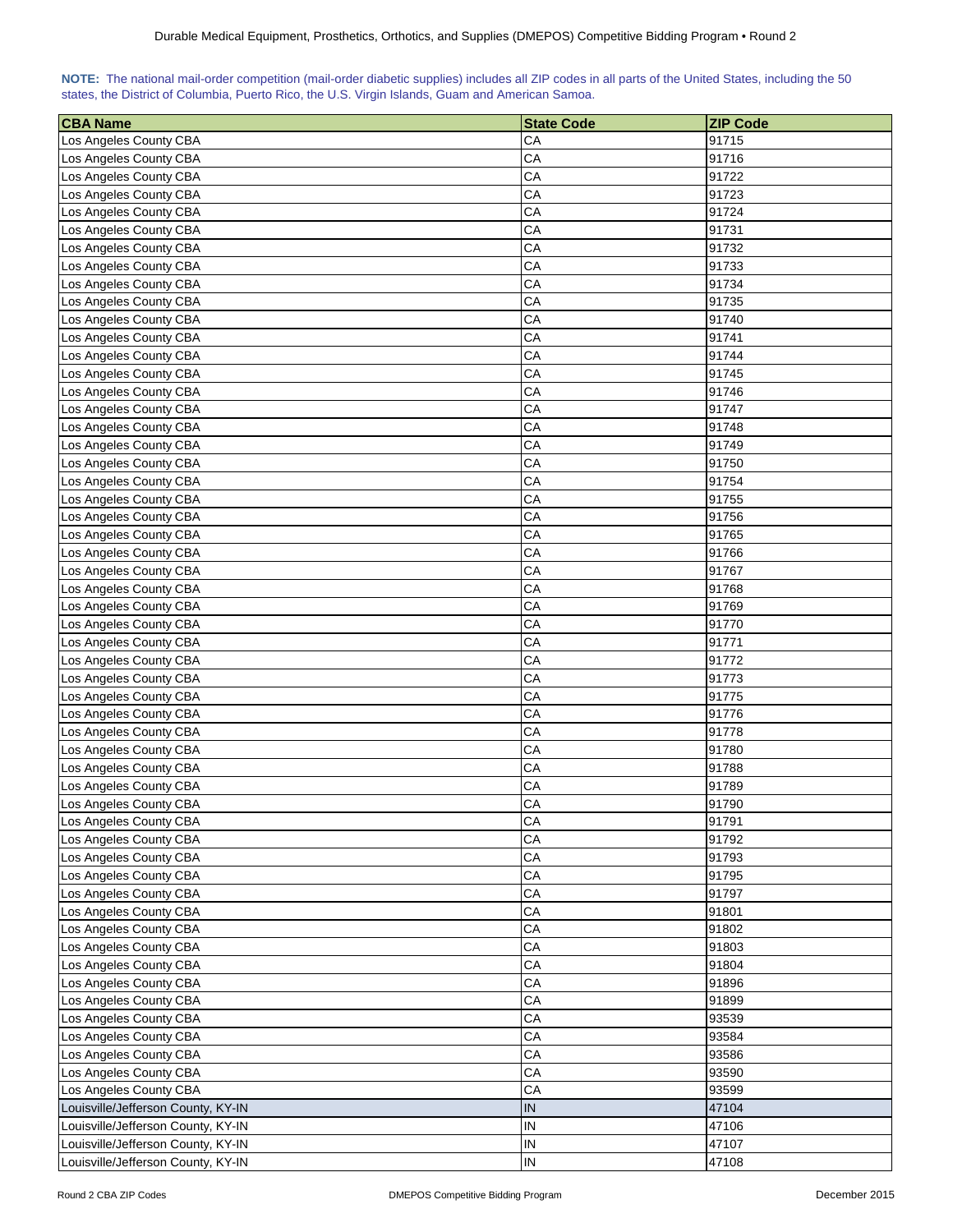| NOTE: The national mail-order competition (mail-order diabetic supplies) includes all ZIP codes in all parts of the United States, including the 50 |  |  |  |
|-----------------------------------------------------------------------------------------------------------------------------------------------------|--|--|--|
| states, the District of Columbia, Puerto Rico, the U.S. Virgin Islands, Guam and American Samoa.                                                    |  |  |  |

| <b>CBA Name</b>                    | <b>State Code</b> | <b>ZIP Code</b> |
|------------------------------------|-------------------|-----------------|
| Louisville/Jefferson County, KY-IN | IN                | 47110           |
| Louisville/Jefferson County, KY-IN | IN                | 47111           |
| Louisville/Jefferson County, KY-IN | IN                | 47112           |
| Louisville/Jefferson County, KY-IN | IN                | 47114           |
| Louisville/Jefferson County, KY-IN | IN                | 47115           |
| Louisville/Jefferson County, KY-IN | IN                | 47117           |
| Louisville/Jefferson County, KY-IN | IN                | 47119           |
| Louisville/Jefferson County, KY-IN | IN                | 47120           |
| Louisville/Jefferson County, KY-IN | IN                | 47122           |
| Louisville/Jefferson County, KY-IN | IN                | 47124           |
| Louisville/Jefferson County, KY-IN | IN                | 47126           |
| Louisville/Jefferson County, KY-IN | IN                | 47129           |
| Louisville/Jefferson County, KY-IN | IN                | 47130           |
| Louisville/Jefferson County, KY-IN | IN                | 47131           |
| Louisville/Jefferson County, KY-IN | IN                | 47132           |
| Louisville/Jefferson County, KY-IN | IN                | 47133           |
| Louisville/Jefferson County, KY-IN | IN                | 47134           |
| Louisville/Jefferson County, KY-IN | IN                | 47135           |
| Louisville/Jefferson County, KY-IN | IN                | 47136           |
| Louisville/Jefferson County, KY-IN | IN                | 47139           |
| Louisville/Jefferson County, KY-IN | IN                | 47141           |
| Louisville/Jefferson County, KY-IN | IN                | 47142           |
| Louisville/Jefferson County, KY-IN | IN                | 47143           |
| Louisville/Jefferson County, KY-IN | IN                | 47144           |
| Louisville/Jefferson County, KY-IN | IN                | 47146           |
| Louisville/Jefferson County, KY-IN | IN                | 47150           |
| Louisville/Jefferson County, KY-IN | IN                | 47151           |
| Louisville/Jefferson County, KY-IN | IN                | 47160           |
| Louisville/Jefferson County, KY-IN | IN                | 47161           |
| Louisville/Jefferson County, KY-IN | IN                | 47162           |
| Louisville/Jefferson County, KY-IN | IN                | 47163           |
| Louisville/Jefferson County, KY-IN | IN                | 47164           |
| Louisville/Jefferson County, KY-IN | IN                | 47165           |
| Louisville/Jefferson County, KY-IN | IN                | 47166           |
| Louisville/Jefferson County, KY-IN | IN                | 47167           |
| Louisville/Jefferson County, KY-IN | IN                | 47172           |
| Louisville/Jefferson County, KY-IN | IN                | 47190           |
| Louisville/Jefferson County, KY-IN | IN                | 47199           |
| Louisville/Jefferson County, KY-IN | KY                | 40003           |
| Louisville/Jefferson County, KY-IN | KY                | 40004           |
| Louisville/Jefferson County, KY-IN | KY                | 40007           |
| Louisville/Jefferson County, KY-IN | KY                | 40008           |
| Louisville/Jefferson County, KY-IN | KY                | 40010           |
| Louisville/Jefferson County, KY-IN | KY                | 40011           |
| Louisville/Jefferson County, KY-IN | KY                | 40012           |
| Louisville/Jefferson County, KY-IN | KY                | 40013           |
| Louisville/Jefferson County, KY-IN | KY                | 40014           |
| Louisville/Jefferson County, KY-IN | KY                | 40018           |
| Louisville/Jefferson County, KY-IN | KY                | 40019           |
| Louisville/Jefferson County, KY-IN | KY                | 40020           |
| Louisville/Jefferson County, KY-IN | KY                | 40022           |
| Louisville/Jefferson County, KY-IN | KY                | 40023           |
| Louisville/Jefferson County, KY-IN | KY                | 40025           |
| Louisville/Jefferson County, KY-IN | KY                | 40026           |
| Louisville/Jefferson County, KY-IN | KY                | 40027           |
| Louisville/Jefferson County, KY-IN | <b>KY</b>         | 40031           |
| Louisville/Jefferson County, KY-IN | KY                | 40032           |
| Louisville/Jefferson County, KY-IN | KY                | 40036           |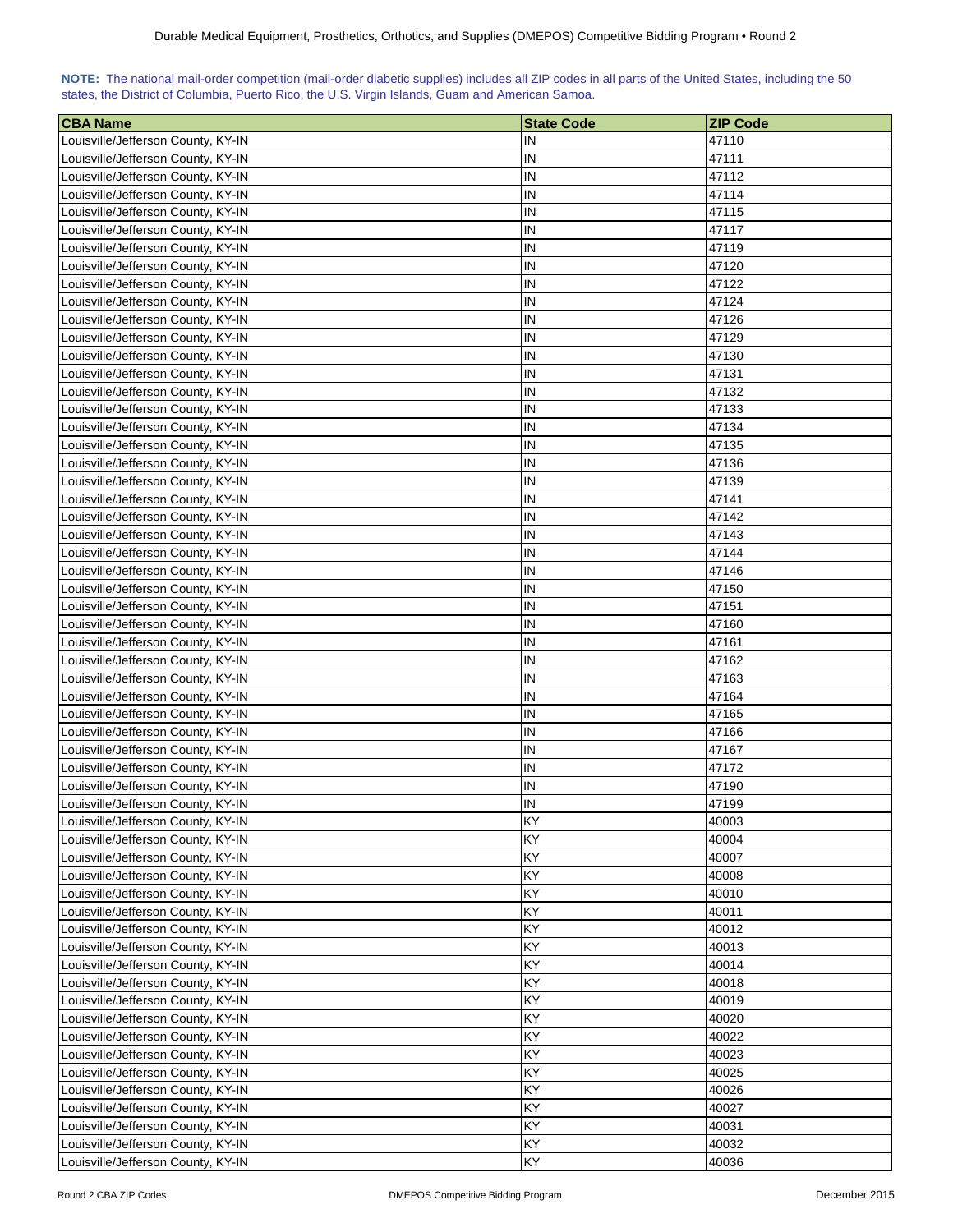| NOTE: The national mail-order competition (mail-order diabetic supplies) includes all ZIP codes in all parts of the United States, including the 50 |  |  |  |  |  |  |  |
|-----------------------------------------------------------------------------------------------------------------------------------------------------|--|--|--|--|--|--|--|
| states, the District of Columbia, Puerto Rico, the U.S. Virgin Islands, Guam and American Samoa.                                                    |  |  |  |  |  |  |  |

| <b>CBA Name</b>                    | <b>State Code</b> | <b>ZIP Code</b> |
|------------------------------------|-------------------|-----------------|
| Louisville/Jefferson County, KY-IN | KY                | 40041           |
| Louisville/Jefferson County, KY-IN | KY                | 40046           |
| Louisville/Jefferson County, KY-IN | KY                | 40047           |
| Louisville/Jefferson County, KY-IN | KY                | 40048           |
| Louisville/Jefferson County, KY-IN | KY                | 40050           |
| Louisville/Jefferson County, KY-IN | KY                | 40051           |
| Louisville/Jefferson County, KY-IN | KY                | 40052           |
| Louisville/Jefferson County, KY-IN | KY                | 40055           |
| Louisville/Jefferson County, KY-IN | KY                | 40056           |
| Louisville/Jefferson County, KY-IN | KY                | 40057           |
| Louisville/Jefferson County, KY-IN | KY                | 40058           |
| Louisville/Jefferson County, KY-IN | KY                | 40059           |
| Louisville/Jefferson County, KY-IN | KY                | 40065           |
| Louisville/Jefferson County, KY-IN | KY                | 40066           |
| Louisville/Jefferson County, KY-IN | KY                | 40067           |
| Louisville/Jefferson County, KY-IN | KY                | 40068           |
| Louisville/Jefferson County, KY-IN | KY                | 40070           |
| Louisville/Jefferson County, KY-IN | KY                | 40071           |
| Louisville/Jefferson County, KY-IN | KY                | 40075           |
| Louisville/Jefferson County, KY-IN | KY                | 40076           |
| Louisville/Jefferson County, KY-IN | KY                | 40077           |
| Louisville/Jefferson County, KY-IN | KY                | 40104           |
| Louisville/Jefferson County, KY-IN | KY                | 40107           |
| Louisville/Jefferson County, KY-IN | KY                | 40108           |
| Louisville/Jefferson County, KY-IN | KY                | 40109           |
| Louisville/Jefferson County, KY-IN | KY                | 40110           |
| Louisville/Jefferson County, KY-IN | KY                | 40117           |
| Louisville/Jefferson County, KY-IN | KY                | 40118           |
| Louisville/Jefferson County, KY-IN | KY                | 40129           |
| Louisville/Jefferson County, KY-IN | KY                | 40142           |
| Louisville/Jefferson County, KY-IN | KY                | 40150           |
| Louisville/Jefferson County, KY-IN | KY                | 40155           |
| Louisville/Jefferson County, KY-IN | KY                | 40157           |
| Louisville/Jefferson County, KY-IN | KY                | 40161           |
| Louisville/Jefferson County, KY-IN | KY                | 40165           |
| Louisville/Jefferson County, KY-IN | KY                | 40166           |
| Louisville/Jefferson County, KY-IN | KY                | 40171           |
| Louisville/Jefferson County, KY-IN | KY                | 40201           |
| Louisville/Jefferson County, KY-IN | KY                | 40202           |
| Louisville/Jefferson County, KY-IN | KY                | 40203           |
| Louisville/Jefferson County, KY-IN | KY                | 40204           |
| Louisville/Jefferson County, KY-IN | KY                | 40205           |
| Louisville/Jefferson County, KY-IN | KY                | 40206           |
| Louisville/Jefferson County, KY-IN | KY                | 40207           |
| Louisville/Jefferson County, KY-IN | KY                | 40208           |
| Louisville/Jefferson County, KY-IN | KY                | 40209           |
| Louisville/Jefferson County, KY-IN | KY                | 40210           |
| Louisville/Jefferson County, KY-IN | KY                | 40211           |
| Louisville/Jefferson County, KY-IN | KY                | 40212           |
| Louisville/Jefferson County, KY-IN | KY                | 40213           |
| Louisville/Jefferson County, KY-IN | KY                | 40214           |
| Louisville/Jefferson County, KY-IN | KY                | 40215           |
| Louisville/Jefferson County, KY-IN | KY                | 40216           |
| Louisville/Jefferson County, KY-IN | KY                | 40217           |
| Louisville/Jefferson County, KY-IN | KY                | 40218           |
| Louisville/Jefferson County, KY-IN | <b>KY</b>         | 40219           |
| Louisville/Jefferson County, KY-IN | KY                | 40220           |
| Louisville/Jefferson County, KY-IN | KY                | 40221           |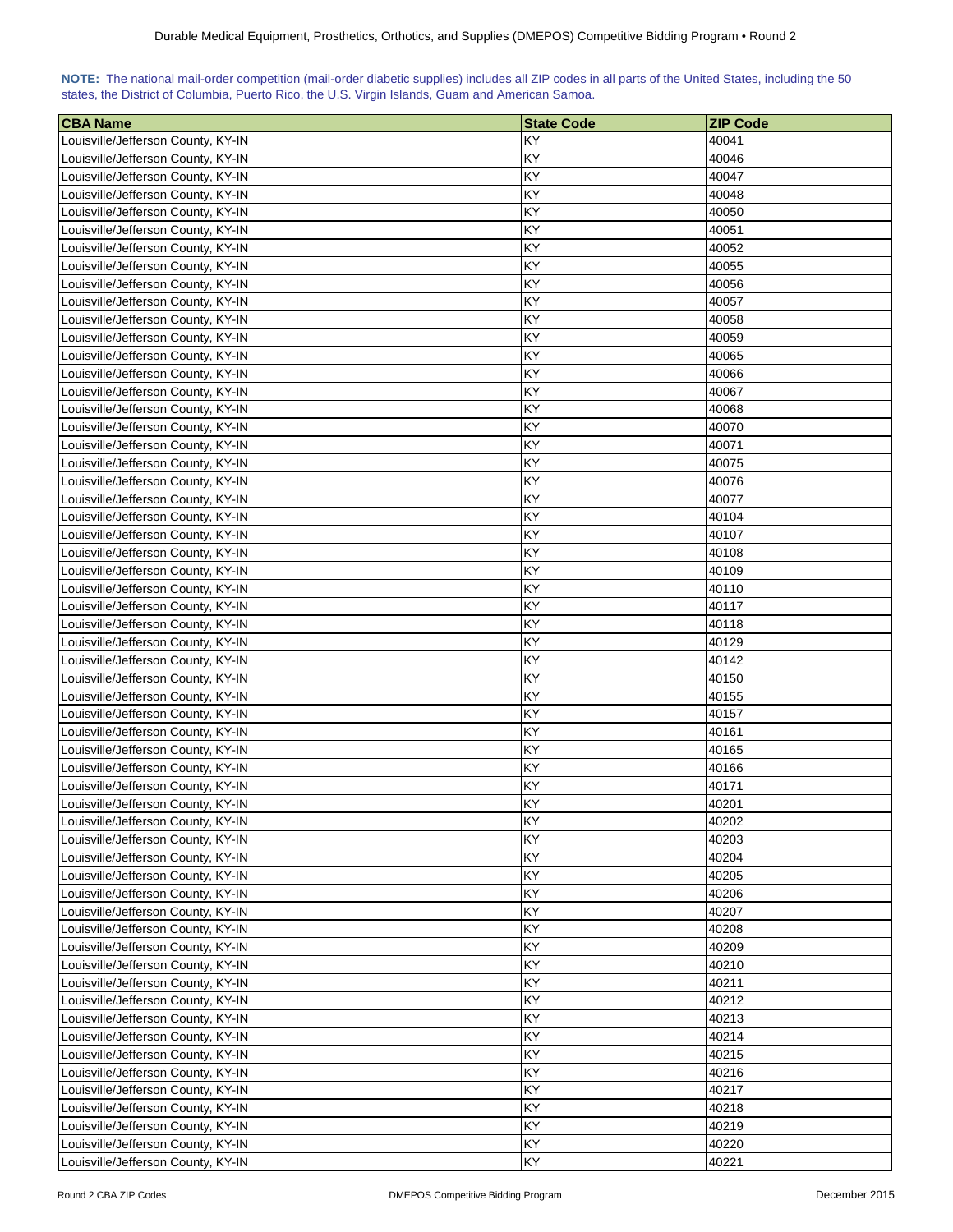| NOTE: The national mail-order competition (mail-order diabetic supplies) includes all ZIP codes in all parts of the United States, including the 50 |  |  |  |
|-----------------------------------------------------------------------------------------------------------------------------------------------------|--|--|--|
| states, the District of Columbia, Puerto Rico, the U.S. Virgin Islands, Guam and American Samoa.                                                    |  |  |  |

| <b>CBA Name</b>                    | <b>State Code</b> | <b>ZIP Code</b> |
|------------------------------------|-------------------|-----------------|
| Louisville/Jefferson County, KY-IN | KY                | 40222           |
| Louisville/Jefferson County, KY-IN | KY                | 40223           |
| Louisville/Jefferson County, KY-IN | KY                | 40224           |
| Louisville/Jefferson County, KY-IN | KY                | 40225           |
| Louisville/Jefferson County, KY-IN | KY                | 40228           |
| Louisville/Jefferson County, KY-IN | KY                | 40229           |
| Louisville/Jefferson County, KY-IN | KY                | 40231           |
| Louisville/Jefferson County, KY-IN | KY                | 40232           |
| Louisville/Jefferson County, KY-IN | KY                | 40233           |
| Louisville/Jefferson County, KY-IN | KY                | 40241           |
| Louisville/Jefferson County, KY-IN | KY                | 40242           |
| Louisville/Jefferson County, KY-IN | KY                | 40243           |
| Louisville/Jefferson County, KY-IN | KY                | 40245           |
| Louisville/Jefferson County, KY-IN | KY                | 40250           |
| Louisville/Jefferson County, KY-IN | KY                | 40251           |
| Louisville/Jefferson County, KY-IN | KY                | 40252           |
| Louisville/Jefferson County, KY-IN | KY                | 40253           |
| Louisville/Jefferson County, KY-IN | KY                | 40255           |
| Louisville/Jefferson County, KY-IN | KY                | 40256           |
| Louisville/Jefferson County, KY-IN | KY                | 40257           |
| Louisville/Jefferson County, KY-IN | KY                | 40258           |
| Louisville/Jefferson County, KY-IN | KY                | 40259           |
| Louisville/Jefferson County, KY-IN | KY                | 40261           |
| Louisville/Jefferson County, KY-IN | KY                | 40266           |
| Louisville/Jefferson County, KY-IN | KY                | 40268           |
| Louisville/Jefferson County, KY-IN | KY                | 40269           |
| Louisville/Jefferson County, KY-IN | KY                | 40270           |
| Louisville/Jefferson County, KY-IN | KY                | 40272           |
| Louisville/Jefferson County, KY-IN | KY                | 40280           |
| Louisville/Jefferson County, KY-IN | KY                | 40281           |
| Louisville/Jefferson County, KY-IN | KY                | 40282           |
| Louisville/Jefferson County, KY-IN | KY                | 40283           |
| Louisville/Jefferson County, KY-IN | KY                | 40285           |
| Louisville/Jefferson County, KY-IN | KY                | 40287           |
| Louisville/Jefferson County, KY-IN | KY                | 40289           |
| Louisville/Jefferson County, KY-IN | KY                | 40290           |
| Louisville/Jefferson County, KY-IN | KY                | 40291           |
| Louisville/Jefferson County, KY-IN | KY                | 40292           |
| Louisville/Jefferson County, KY-IN | KY                | 40293           |
| Louisville/Jefferson County, KY-IN | KY                | 40294           |
| Louisville/Jefferson County, KY-IN | KY                | 40295           |
| Louisville/Jefferson County, KY-IN | KY                | 40296           |
| Louisville/Jefferson County, KY-IN | KY                | 40297           |
| Louisville/Jefferson County, KY-IN | KY                | 40298           |
| Louisville/Jefferson County, KY-IN | KY                | 40299           |
| McAllen-Edinburg-Mission, TX       | <b>TX</b>         | 78501           |
| McAllen-Edinburg-Mission, TX       | <b>TX</b>         | 78502           |
| McAllen-Edinburg-Mission, TX       | <b>TX</b>         | 78503           |
| McAllen-Edinburg-Mission, TX       | TX                | 78504           |
| McAllen-Edinburg-Mission, TX       | TX                | 78505           |
| McAllen-Edinburg-Mission, TX       | <b>TX</b>         | 78516           |
| McAllen-Edinburg-Mission, TX       | <b>TX</b>         | 78537           |
| McAllen-Edinburg-Mission, TX       | TX                | 78538           |
| McAllen-Edinburg-Mission, TX       | ТX                | 78539           |
| McAllen-Edinburg-Mission, TX       | TX                | 78540           |
| McAllen-Edinburg-Mission, TX       | <b>TX</b>         | 78541           |
| McAllen-Edinburg-Mission, TX       | TX                | 78542           |
| McAllen-Edinburg-Mission, TX       | TX                | 78543           |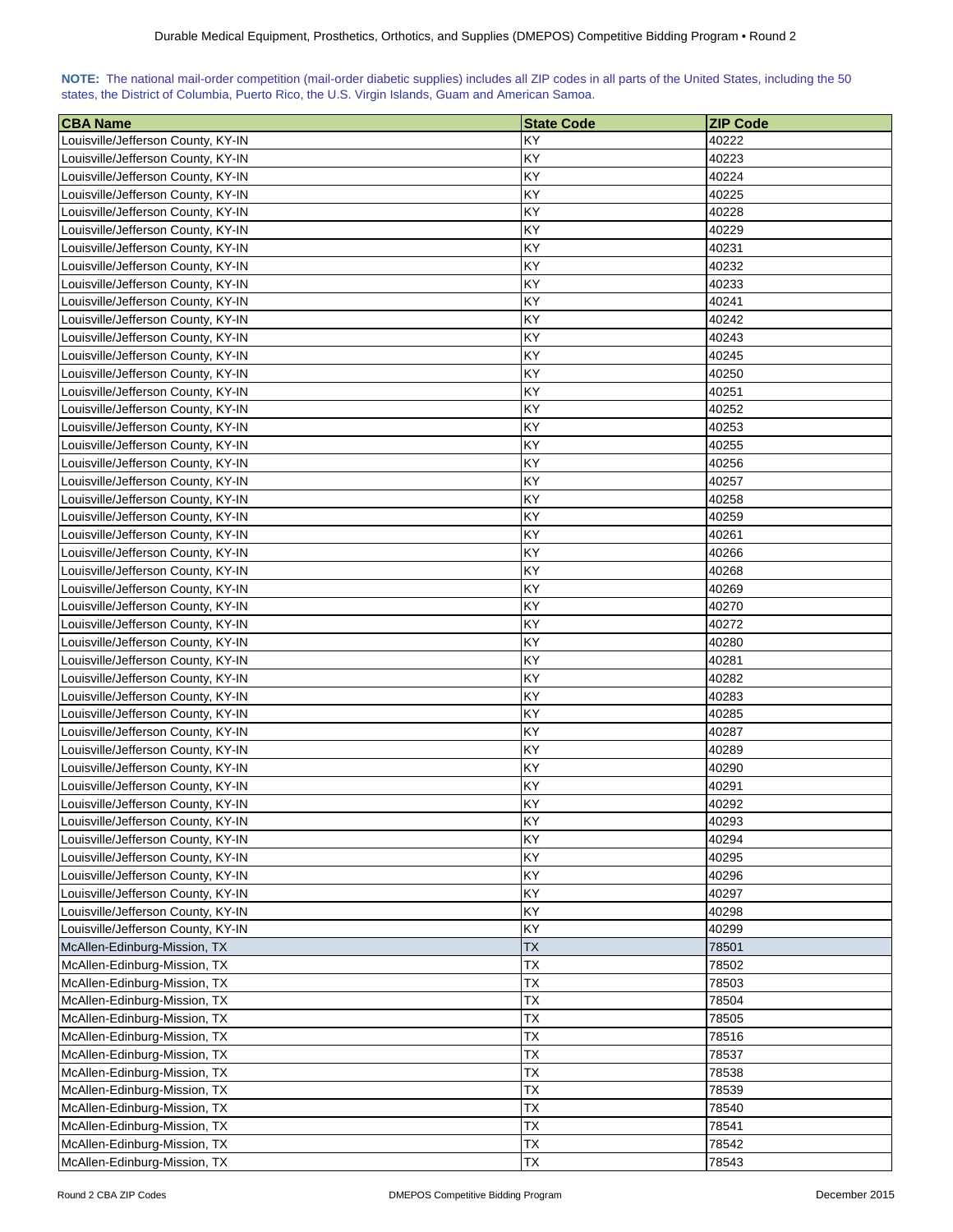| NOTE: The national mail-order competition (mail-order diabetic supplies) includes all ZIP codes in all parts of the United States, including the 50 |  |  |  |  |  |  |  |
|-----------------------------------------------------------------------------------------------------------------------------------------------------|--|--|--|--|--|--|--|
| states, the District of Columbia, Puerto Rico, the U.S. Virgin Islands, Guam and American Samoa.                                                    |  |  |  |  |  |  |  |

| <b>CBA Name</b>              | <b>State Code</b> | <b>ZIP Code</b> |
|------------------------------|-------------------|-----------------|
| McAllen-Edinburg-Mission, TX | ТX                | 78549           |
| McAllen-Edinburg-Mission, TX | <b>TX</b>         | 78557           |
| McAllen-Edinburg-Mission, TX | <b>TX</b>         | 78558           |
| McAllen-Edinburg-Mission, TX | <b>TX</b>         | 78560           |
| McAllen-Edinburg-Mission, TX | ТX                | 78562           |
| McAllen-Edinburg-Mission, TX | <b>TX</b>         | 78563           |
| McAllen-Edinburg-Mission, TX | TX                | 78565           |
| McAllen-Edinburg-Mission, TX | TX                | 78570           |
| McAllen-Edinburg-Mission, TX | <b>TX</b>         | 78572           |
| McAllen-Edinburg-Mission, TX | <b>TX</b>         | 78573           |
| McAllen-Edinburg-Mission, TX | ТX                | 78574           |
| McAllen-Edinburg-Mission, TX | TX                | 78576           |
| McAllen-Edinburg-Mission, TX | <b>TX</b>         | 78577           |
| McAllen-Edinburg-Mission, TX | <b>TX</b>         | 78579           |
| McAllen-Edinburg-Mission, TX | <b>TX</b>         | 78589           |
| McAllen-Edinburg-Mission, TX | ТX                | 78595           |
| McAllen-Edinburg-Mission, TX | TX                | 78596           |
| McAllen-Edinburg-Mission, TX | TX                | 78599           |
| Memphis, TN-MS-AR            | AR                | 72301           |
| Memphis, TN-MS-AR            | AR                | 72303           |
| Memphis, TN-MS-AR            | AR                | 72325           |
| Memphis, TN-MS-AR            | AR                | 72327           |
| Memphis, TN-MS-AR            | AR                | 72331           |
| Memphis, TN-MS-AR            | AR                | 72332           |
| Memphis, TN-MS-AR            | <b>AR</b>         | 72339           |
| Memphis, TN-MS-AR            | AR                | 72364           |
| Memphis, TN-MS-AR            | <b>AR</b>         | 72376           |
| Memphis, TN-MS-AR            | <b>AR</b>         | 72384           |
| Memphis, TN-MS-AR            | <b>MS</b>         | 38602           |
| Memphis, TN-MS-AR            | <b>MS</b>         | 38611           |
| Memphis, TN-MS-AR            | <b>MS</b>         | 38618           |
| Memphis, TN-MS-AR            | МS                | 38632           |
| Memphis, TN-MS-AR            | <b>MS</b>         | 38634           |
| Memphis, TN-MS-AR            | <b>MS</b>         | 38635           |
| Memphis, TN-MS-AR            | <b>MS</b>         | 38637           |
| Memphis, TN-MS-AR            | <b>MS</b>         | 38638           |
| Memphis, TN-MS-AR            | <b>MS</b>         | 38641           |
| Memphis, TN-MS-AR            | <b>MS</b>         | 38649           |
| Memphis, TN-MS-AR            | <b>MS</b>         | 38651           |
| Memphis, TN-MS-AR            | <b>MS</b>         | 38654           |
| Memphis, TN-MS-AR            | <b>MS</b>         | 38659           |
| Memphis, TN-MS-AR            | <b>MS</b>         | 38661           |
| Memphis, TN-MS-AR            | <b>MS</b>         | 38665           |
| Memphis, TN-MS-AR            | <b>MS</b>         | 38668           |
| Memphis, TN-MS-AR            | <b>MS</b>         | 38671           |
| Memphis, TN-MS-AR            | <b>MS</b>         | 38672           |
| Memphis, TN-MS-AR            | <b>MS</b>         | 38679           |
| Memphis, TN-MS-AR            | <b>MS</b>         | 38680           |
| Memphis, TN-MS-AR            | <b>MS</b>         | 38685           |
| Memphis, TN-MS-AR            | <b>MS</b>         | 38686           |
| Memphis, TN-MS-AR            | TN                | 37501           |
| Memphis, TN-MS-AR            | TN                | 37544           |
| Memphis, TN-MS-AR            | <b>TN</b>         | 38002           |
| Memphis, TN-MS-AR            | TN                | 38004           |
| Memphis, TN-MS-AR            | TN                | 38010           |
| Memphis, TN-MS-AR            | TN                | 38011           |
| Memphis, TN-MS-AR            | <b>TN</b>         | 38014           |
| Memphis, TN-MS-AR            | <b>TN</b>         | 38015           |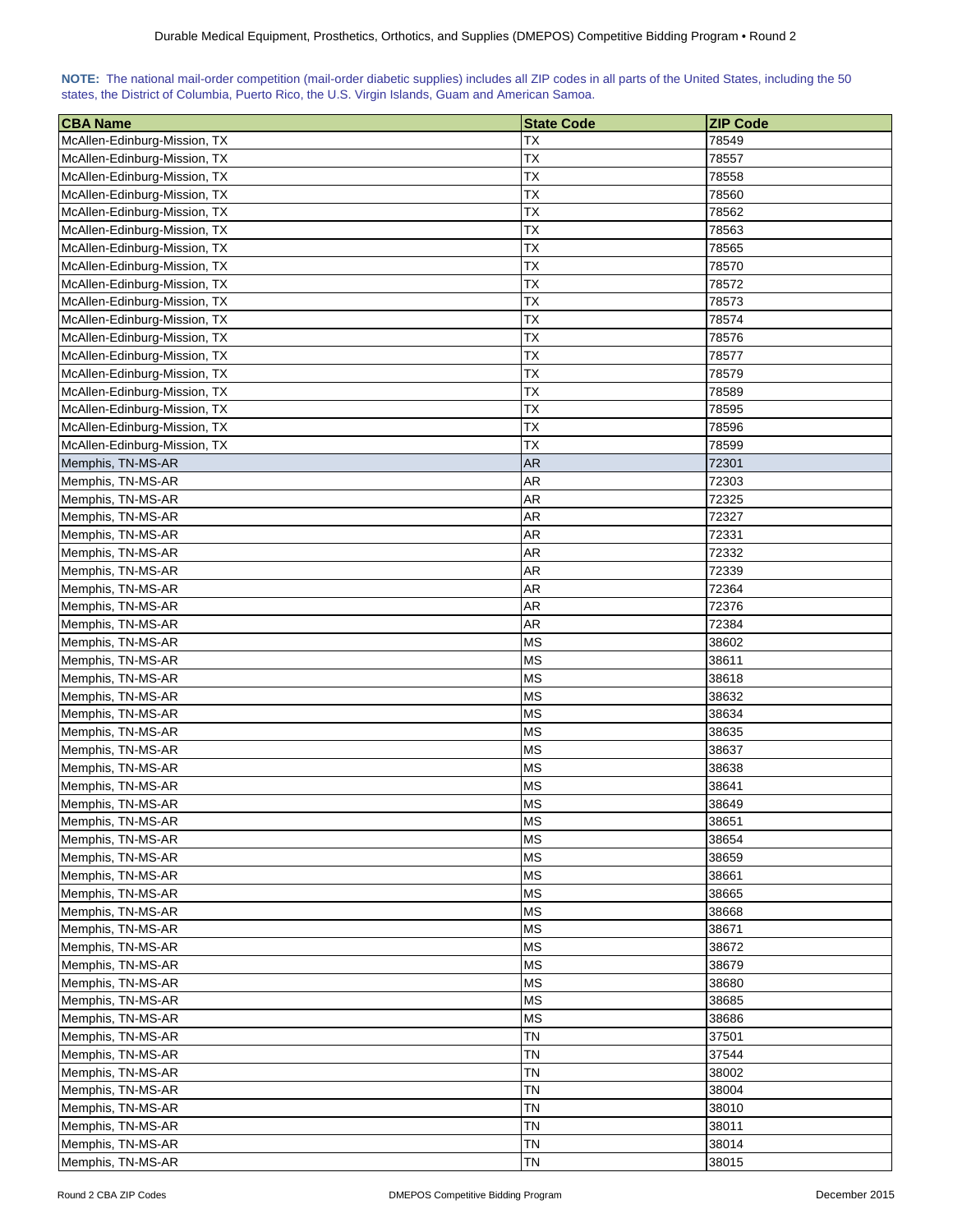| NOTE: The national mail-order competition (mail-order diabetic supplies) includes all ZIP codes in all parts of the United States, including the 50 |  |  |  |  |  |  |  |
|-----------------------------------------------------------------------------------------------------------------------------------------------------|--|--|--|--|--|--|--|
| states, the District of Columbia, Puerto Rico, the U.S. Virgin Islands, Guam and American Samoa.                                                    |  |  |  |  |  |  |  |

| <b>CBA Name</b>                        | <b>State Code</b>      | <b>ZIP Code</b> |
|----------------------------------------|------------------------|-----------------|
| Memphis, TN-MS-AR                      | ΤN                     | 38016           |
| Memphis, TN-MS-AR                      | ΤN                     | 38017           |
| Memphis, TN-MS-AR                      | ΤN                     | 38018           |
| Memphis, TN-MS-AR                      | ΤN                     | 38019           |
| Memphis, TN-MS-AR                      | <b>TN</b>              | 38023           |
|                                        | <b>TN</b>              | 38027           |
| Memphis, TN-MS-AR<br>Memphis, TN-MS-AR | <b>TN</b>              | 38028           |
|                                        |                        |                 |
| Memphis, TN-MS-AR<br>Memphis, TN-MS-AR | <b>TN</b><br><b>TN</b> | 38029<br>38036  |
|                                        |                        | 38045           |
| Memphis, TN-MS-AR                      | ΤN                     |                 |
| Memphis, TN-MS-AR                      | ΤN                     | 38046           |
| Memphis, TN-MS-AR                      | <b>TN</b>              | 38048           |
| Memphis, TN-MS-AR                      | ΤN                     | 38049           |
| Memphis, TN-MS-AR                      | ΤN                     | 38053           |
| Memphis, TN-MS-AR                      | ΤN                     | 38054           |
| Memphis, TN-MS-AR                      | ΤN                     | 38055           |
| Memphis, TN-MS-AR                      | ΤN                     | 38057           |
| Memphis, TN-MS-AR                      | <b>TN</b>              | 38058           |
| Memphis, TN-MS-AR                      | <b>TN</b>              | 38060           |
| Memphis, TN-MS-AR                      | <b>TN</b>              | 38066           |
| Memphis, TN-MS-AR                      | ΤN                     | 38068           |
| Memphis, TN-MS-AR                      | ΤN                     | 38071           |
| Memphis, TN-MS-AR                      | <b>TN</b>              | 38076           |
| Memphis, TN-MS-AR                      | <b>TN</b>              | 38083           |
| Memphis, TN-MS-AR                      | <b>TN</b>              | 38088           |
| Memphis, TN-MS-AR                      | <b>TN</b>              | 38101           |
| Memphis, TN-MS-AR                      | ΤN                     | 38103           |
| Memphis, TN-MS-AR                      | ΤN                     | 38104           |
| Memphis, TN-MS-AR                      | ΤN                     | 38105           |
| Memphis, TN-MS-AR                      | TN                     | 38106           |
| Memphis, TN-MS-AR                      | <b>TN</b>              | 38107           |
| Memphis, TN-MS-AR                      | <b>TN</b>              | 38108           |
| Memphis, TN-MS-AR                      | <b>TN</b>              | 38109           |
| Memphis, TN-MS-AR                      | <b>TN</b>              | 38111           |
| Memphis, TN-MS-AR                      | <b>TN</b>              | 38112           |
| Memphis, TN-MS-AR                      | <b>TN</b>              | 38113           |
| Memphis, TN-MS-AR                      | <b>TN</b>              | 38114           |
| Memphis, TN-MS-AR                      | TN                     | 38115           |
| Memphis, TN-MS-AR                      | <b>TN</b>              | 38116           |
| Memphis, TN-MS-AR                      | TN                     | 38117           |
| Memphis, TN-MS-AR                      | TN                     | 38118           |
| Memphis, TN-MS-AR                      | TN                     | 38119           |
| Memphis, TN-MS-AR                      | <b>TN</b>              | 38120           |
| Memphis, TN-MS-AR                      | TN                     | 38122           |
| Memphis, TN-MS-AR                      | <b>TN</b>              | 38124           |
| Memphis, TN-MS-AR                      | <b>TN</b>              | 38125           |
| Memphis, TN-MS-AR                      | <b>TN</b>              | 38126           |
| Memphis, TN-MS-AR                      | <b>TN</b>              | 38127           |
| Memphis, TN-MS-AR                      | ΤN                     | 38128           |
| Memphis, TN-MS-AR                      | ΤN                     | 38130           |
| Memphis, TN-MS-AR                      | <b>TN</b>              | 38131           |
| Memphis, TN-MS-AR                      | ΤN                     | 38132           |
| Memphis, TN-MS-AR                      | TN                     | 38133           |
| Memphis, TN-MS-AR                      | ΤN                     | 38134           |
| Memphis, TN-MS-AR                      | TN                     | 38135           |
| Memphis, TN-MS-AR                      | <b>TN</b>              | 38136           |
| Memphis, TN-MS-AR                      | <b>TN</b>              | 38137           |
| Memphis, TN-MS-AR                      | TN                     | 38138           |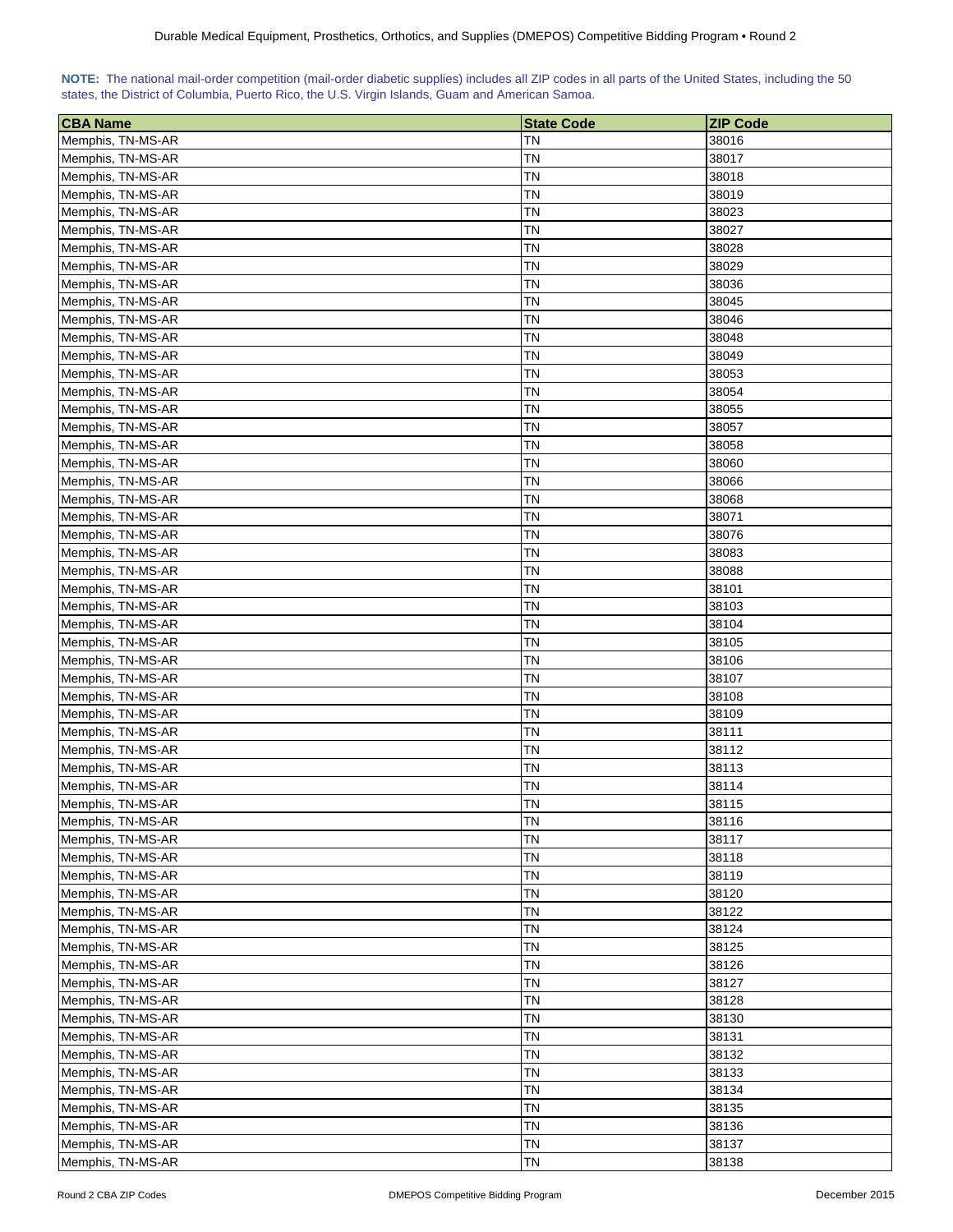| NOTE: The national mail-order competition (mail-order diabetic supplies) includes all ZIP codes in all parts of the United States, including the 50 |  |  |  |  |  |  |
|-----------------------------------------------------------------------------------------------------------------------------------------------------|--|--|--|--|--|--|
| states, the District of Columbia, Puerto Rico, the U.S. Virgin Islands, Guam and American Samoa.                                                    |  |  |  |  |  |  |

| <b>CBA Name</b>                   | <b>State Code</b> | <b>ZIP Code</b> |
|-----------------------------------|-------------------|-----------------|
| Memphis, TN-MS-AR                 | ΤN                | 38139           |
| Memphis, TN-MS-AR                 | ΤN                | 38141           |
| Memphis, TN-MS-AR                 | ΤN                | 38145           |
| Memphis, TN-MS-AR                 | ΤN                | 38147           |
| Memphis, TN-MS-AR                 | ΤN                | 38148           |
| Memphis, TN-MS-AR                 | ΤN                | 38150           |
| Memphis, TN-MS-AR                 | ΤN                | 38151           |
| Memphis, TN-MS-AR                 | ΤN                | 38152           |
| Memphis, TN-MS-AR                 | ΤN                | 38157           |
| Memphis, TN-MS-AR                 | ΤN                | 38159           |
| Memphis, TN-MS-AR                 | ΤN                | 38161           |
| Memphis, TN-MS-AR                 | ΤN                | 38163           |
| Memphis, TN-MS-AR                 | ΤN                | 38166           |
| Memphis, TN-MS-AR                 | ΤN                | 38167           |
| Memphis, TN-MS-AR                 | <b>TN</b>         | 38168           |
| Memphis, TN-MS-AR                 | ΤN                | 38173           |
| Memphis, TN-MS-AR                 | ΤN                | 38174           |
| Memphis, TN-MS-AR                 | ΤN                | 38175           |
| Memphis, TN-MS-AR                 | ΤN                | 38177           |
| Memphis, TN-MS-AR                 | TΝ                | 38181           |
| Memphis, TN-MS-AR                 | TΝ                | 38182           |
| Memphis, TN-MS-AR                 | TΝ                | 38183           |
| Memphis, TN-MS-AR                 | TΝ                | 38184           |
| Memphis, TN-MS-AR                 | ΤN                | 38186           |
| Memphis, TN-MS-AR                 | ΤN                | 38187           |
| Memphis, TN-MS-AR                 | ΤN                | 38188           |
| Memphis, TN-MS-AR                 | ΤN                | 38190           |
| Memphis, TN-MS-AR                 | ΤN                | 38193           |
| Memphis, TN-MS-AR                 | ΤN                | 38194           |
| Memphis, TN-MS-AR                 | ΤN                | 38197           |
| Milwaukee-Waukesha-West Allis, WI | <b>WI</b>         | 53002           |
| Milwaukee-Waukesha-West Allis, WI | W١                | 53004           |
| Milwaukee-Waukesha-West Allis, WI | WI                | 53005           |
| Milwaukee-Waukesha-West Allis, WI | WI                | 53007           |
| Milwaukee-Waukesha-West Allis, WI | WI                | 53008           |
| Milwaukee-Waukesha-West Allis, WI | WI                | 53012           |
| Milwaukee-Waukesha-West Allis, WI | WI                | 53017           |
| Milwaukee-Waukesha-West Allis, WI | WI                | 53018           |
| Milwaukee-Waukesha-West Allis, WI | WI                | 53021           |
| Milwaukee-Waukesha-West Allis, WI | WI                | 53022           |
| Milwaukee-Waukesha-West Allis, WI | WI                | 53024           |
| Milwaukee-Waukesha-West Allis, WI | WI                | 53027           |
| Milwaukee-Waukesha-West Allis, WI | WI                | 53029           |
| Milwaukee-Waukesha-West Allis, WI | WI                | 53033           |
| Milwaukee-Waukesha-West Allis, WI | WI                | 53037           |
| Milwaukee-Waukesha-West Allis, WI | WI                | 53040           |
| Milwaukee-Waukesha-West Allis, WI | WI                | 53045           |
| Milwaukee-Waukesha-West Allis, WI | WI                | 53046           |
| Milwaukee-Waukesha-West Allis, WI | WI                | 53051           |
| Milwaukee-Waukesha-West Allis, WI | WI                | 53052           |
| Milwaukee-Waukesha-West Allis, WI | WI                | 53056           |
| Milwaukee-Waukesha-West Allis, WI | WI                | 53058           |
| Milwaukee-Waukesha-West Allis, WI | WI                | 53060           |
| Milwaukee-Waukesha-West Allis, WI | WI                | 53064           |
| Milwaukee-Waukesha-West Allis, WI | WI                | 53066           |
| Milwaukee-Waukesha-West Allis, WI | WI                | 53069           |
| Milwaukee-Waukesha-West Allis, WI | WI                | 53072           |
| Milwaukee-Waukesha-West Allis, WI | W١                | 53074           |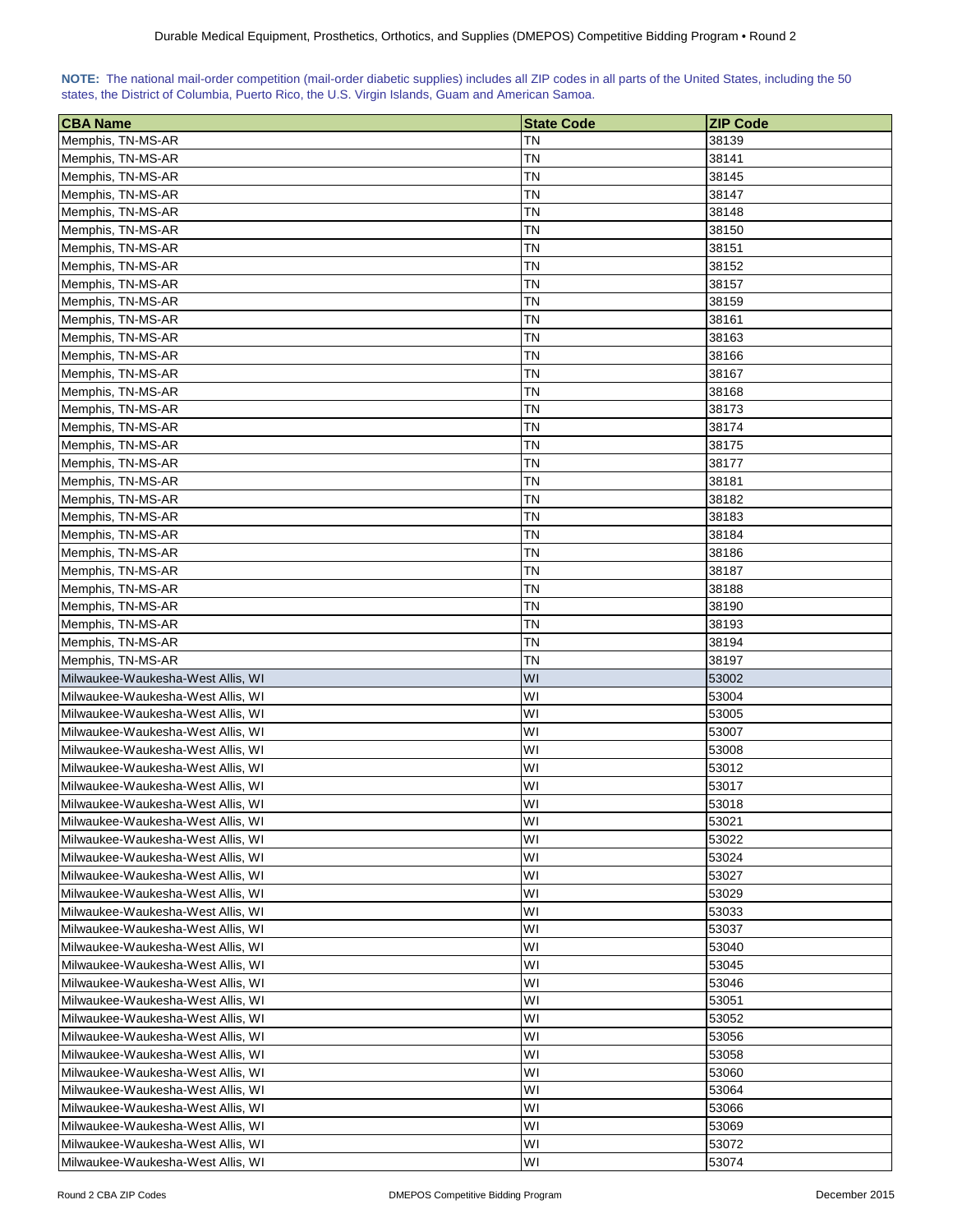| NOTE: The national mail-order competition (mail-order diabetic supplies) includes all ZIP codes in all parts of the United States, including the 50 |  |  |  |  |  |  |  |
|-----------------------------------------------------------------------------------------------------------------------------------------------------|--|--|--|--|--|--|--|
| states, the District of Columbia, Puerto Rico, the U.S. Virgin Islands, Guam and American Samoa.                                                    |  |  |  |  |  |  |  |

| <b>CBA Name</b>                   | <b>State Code</b> | <b>ZIP Code</b> |
|-----------------------------------|-------------------|-----------------|
| Milwaukee-Waukesha-West Allis, WI | WI                | 53076           |
| Milwaukee-Waukesha-West Allis, WI | WI                | 53080           |
| Milwaukee-Waukesha-West Allis, WI | WI                | 53086           |
| Milwaukee-Waukesha-West Allis, WI | WI                | 53089           |
| Milwaukee-Waukesha-West Allis, WI | WI                | 53090           |
| Milwaukee-Waukesha-West Allis, WI | WI                | 53092           |
| Milwaukee-Waukesha-West Allis, WI | WI                | 53095           |
| Milwaukee-Waukesha-West Allis, WI | WI                | 53097           |
| Milwaukee-Waukesha-West Allis, WI | WI                | 53103           |
| Milwaukee-Waukesha-West Allis, WI | WI                | 53110           |
| Milwaukee-Waukesha-West Allis, WI | WI                | 53118           |
| Milwaukee-Waukesha-West Allis, WI | WI                | 53119           |
| Milwaukee-Waukesha-West Allis, WI | WI                | 53122           |
| Milwaukee-Waukesha-West Allis, WI | WI                | 53127           |
| Milwaukee-Waukesha-West Allis, WI | WI                | 53129           |
| Milwaukee-Waukesha-West Allis, WI | WI                | 53130           |
| Milwaukee-Waukesha-West Allis, WI | WI                | 53132           |
| Milwaukee-Waukesha-West Allis, WI | WI                | 53146           |
| Milwaukee-Waukesha-West Allis, WI | WI                | 53149           |
| Milwaukee-Waukesha-West Allis, WI | WI                | 53150           |
| Milwaukee-Waukesha-West Allis, WI | WI                | 53151           |
| Milwaukee-Waukesha-West Allis, WI | WI                | 53153           |
| Milwaukee-Waukesha-West Allis, WI | WI                | 53154           |
| Milwaukee-Waukesha-West Allis, WI | WI                | 53172           |
| Milwaukee-Waukesha-West Allis, WI | WI                | 53183           |
| Milwaukee-Waukesha-West Allis, WI | WI                | 53186           |
| Milwaukee-Waukesha-West Allis, WI | WI                | 53187           |
| Milwaukee-Waukesha-West Allis, WI | WI                | 53188           |
| Milwaukee-Waukesha-West Allis, WI | WI                | 53189           |
| Milwaukee-Waukesha-West Allis, WI | WI                | 53201           |
| Milwaukee-Waukesha-West Allis, WI | WI                | 53202           |
| Milwaukee-Waukesha-West Allis, WI | WI                | 53203           |
| Milwaukee-Waukesha-West Allis, WI | WI                | 53204           |
| Milwaukee-Waukesha-West Allis, WI | WI                | 53205           |
| Milwaukee-Waukesha-West Allis, WI | WI                | 53206           |
| Milwaukee-Waukesha-West Allis, WI | WI                | 53207           |
| Milwaukee-Waukesha-West Allis, WI | WI                | 53208           |
| Milwaukee-Waukesha-West Allis, WI | WI                | 53209           |
| Milwaukee-Waukesha-West Allis, WI | WI                | 53210           |
| Milwaukee-Waukesha-West Allis, WI | WI                | 53211           |
| Milwaukee-Waukesha-West Allis, WI | WI                | 53212           |
| Milwaukee-Waukesha-West Allis, WI | WI                | 53213           |
| Milwaukee-Waukesha-West Allis, WI | WI                | 53214           |
| Milwaukee-Waukesha-West Allis, WI | WI                | 53215           |
| Milwaukee-Waukesha-West Allis, WI | WI                | 53216           |
| Milwaukee-Waukesha-West Allis, WI | WI                | 53217           |
| Milwaukee-Waukesha-West Allis, WI | WI                | 53218           |
| Milwaukee-Waukesha-West Allis, WI | WI                | 53219           |
| Milwaukee-Waukesha-West Allis, WI | WI                | 53220           |
| Milwaukee-Waukesha-West Allis, WI | WI                | 53221           |
| Milwaukee-Waukesha-West Allis, WI | WI                | 53222           |
| Milwaukee-Waukesha-West Allis, WI | WI                | 53223           |
| Milwaukee-Waukesha-West Allis, WI | WI                | 53224           |
| Milwaukee-Waukesha-West Allis, WI | WI                | 53225           |
| Milwaukee-Waukesha-West Allis, WI | WI                | 53226           |
| Milwaukee-Waukesha-West Allis, WI | WI                | 53227           |
| Milwaukee-Waukesha-West Allis, WI | WI                | 53228           |
| Milwaukee-Waukesha-West Allis, WI | WI                | 53233           |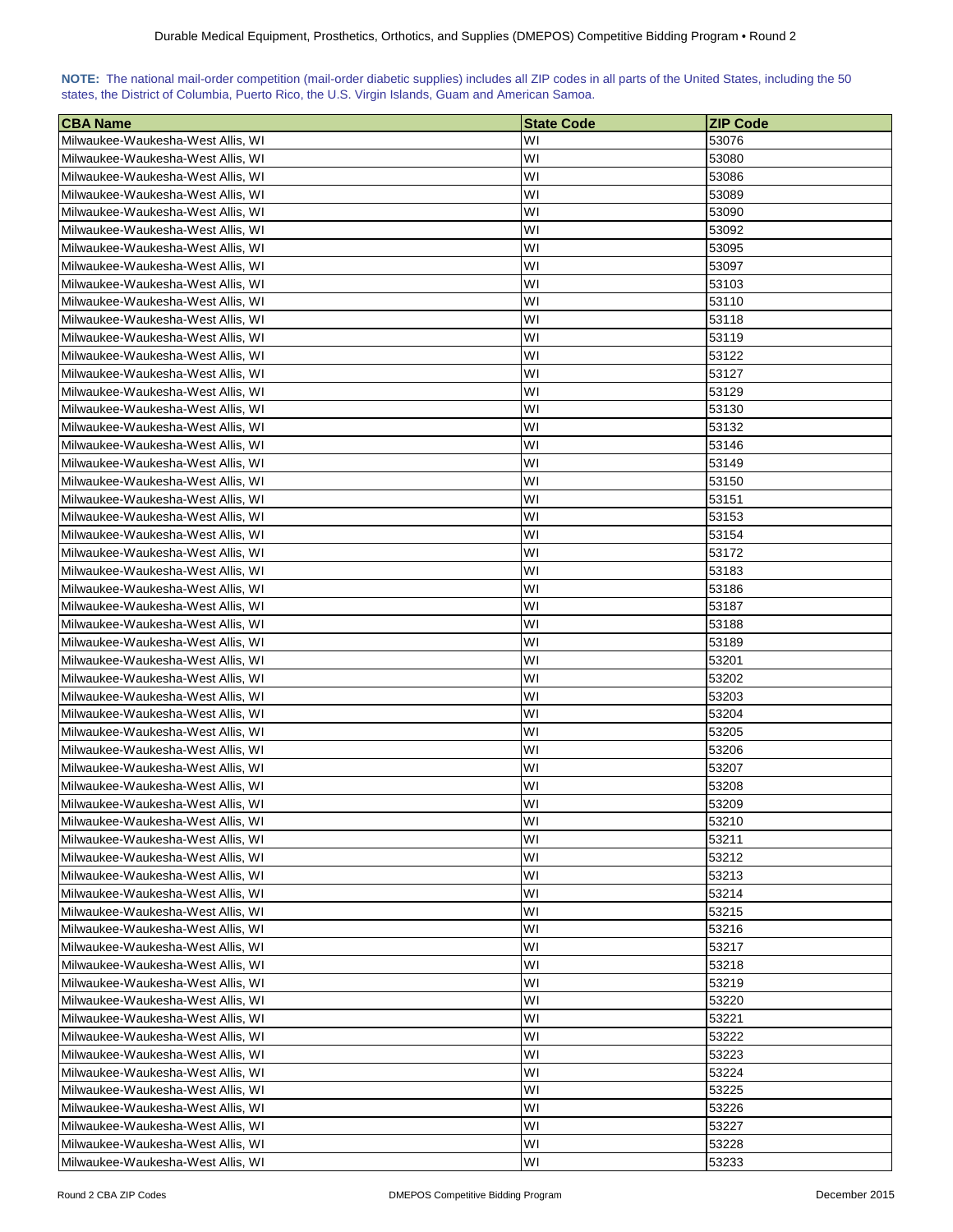| NOTE: The national mail-order competition (mail-order diabetic supplies) includes all ZIP codes in all parts of the United States, including the 50 |  |  |  |  |  |  |  |
|-----------------------------------------------------------------------------------------------------------------------------------------------------|--|--|--|--|--|--|--|
| states, the District of Columbia, Puerto Rico, the U.S. Virgin Islands, Guam and American Samoa.                                                    |  |  |  |  |  |  |  |

| <b>CBA Name</b>                         | <b>State Code</b> | <b>ZIP Code</b> |
|-----------------------------------------|-------------------|-----------------|
| Milwaukee-Waukesha-West Allis, WI       | W١                | 53234           |
| Milwaukee-Waukesha-West Allis, WI       | WI                | 53235           |
| Milwaukee-Waukesha-West Allis, WI       | WI                | 53237           |
| Milwaukee-Waukesha-West Allis, WI       | W١                | 53259           |
| Milwaukee-Waukesha-West Allis, WI       | W١                | 53263           |
| Milwaukee-Waukesha-West Allis, WI       | WI                | 53267           |
| Milwaukee-Waukesha-West Allis, WI       | W١                | 53268           |
| Milwaukee-Waukesha-West Allis, WI       | W١                | 53274           |
| Milwaukee-Waukesha-West Allis, WI       | W١                | 53278           |
| Milwaukee-Waukesha-West Allis, WI       | WI                | 53288           |
| Milwaukee-Waukesha-West Allis, WI       | W١                | 53290           |
| Milwaukee-Waukesha-West Allis, WI       | W١                | 53293           |
| Milwaukee-Waukesha-West Allis, WI       | W١                | 53295           |
| Minneapolis-St. Paul-Bloomington, MN-WI | <b>MN</b>         | 55001           |
| Minneapolis-St. Paul-Bloomington, MN-WI | ΜN                | 55002           |
| Minneapolis-St. Paul-Bloomington, MN-WI | ΜN                | 55003           |
| Minneapolis-St. Paul-Bloomington, MN-WI | ΜN                | 55005           |
| Minneapolis-St. Paul-Bloomington, MN-WI | ΜN                | 55006           |
| Minneapolis-St. Paul-Bloomington, MN-WI | ΜN                | 55008           |
| Minneapolis-St. Paul-Bloomington, MN-WI | ΜN                | 55010           |
| Minneapolis-St. Paul-Bloomington, MN-WI | ΜN                | 55011           |
| Minneapolis-St. Paul-Bloomington, MN-WI | <b>MN</b>         | 55012           |
| Minneapolis-St. Paul-Bloomington, MN-WI | MN                | 55013           |
| Minneapolis-St. Paul-Bloomington, MN-WI | MN                | 55014           |
| Minneapolis-St. Paul-Bloomington, MN-WI | ΜN                | 55016           |
| Minneapolis-St. Paul-Bloomington, MN-WI | MN                | 55017           |
| Minneapolis-St. Paul-Bloomington, MN-WI | ΜN                | 55020           |
| Minneapolis-St. Paul-Bloomington, MN-WI | ΜN                | 55024           |
| Minneapolis-St. Paul-Bloomington, MN-WI | ΜN                | 55025           |
| Minneapolis-St. Paul-Bloomington, MN-WI | ΜN                | 55029           |
| Minneapolis-St. Paul-Bloomington, MN-WI | ΜN                | 55031           |
| Minneapolis-St. Paul-Bloomington, MN-WI | ΜN                | 55032           |
| Minneapolis-St. Paul-Bloomington, MN-WI | ΜN                | 55033           |
| Minneapolis-St. Paul-Bloomington, MN-WI | ΜN                | 55038           |
| Minneapolis-St. Paul-Bloomington, MN-WI | MN                | 55040           |
| Minneapolis-St. Paul-Bloomington, MN-WI | MN                | 55042           |
| Minneapolis-St. Paul-Bloomington, MN-WI | ΜN                | 55043           |
| Minneapolis-St. Paul-Bloomington, MN-WI | <b>MN</b>         | 55044           |
| Minneapolis-St. Paul-Bloomington, MN-WI | <b>MN</b>         | 55045           |
| Minneapolis-St. Paul-Bloomington, MN-WI | <b>MN</b>         | 55047           |
| Minneapolis-St. Paul-Bloomington, MN-WI | <b>MN</b>         | 55054           |
| Minneapolis-St. Paul-Bloomington, MN-WI | MN                | 55055           |
| Minneapolis-St. Paul-Bloomington, MN-WI | ΜN                | 55056           |
| Minneapolis-St. Paul-Bloomington, MN-WI | ΜN                | 55065           |
| Minneapolis-St. Paul-Bloomington, MN-WI | ΜN                | 55068           |
| Minneapolis-St. Paul-Bloomington, MN-WI | MN                | 55069           |
| Minneapolis-St. Paul-Bloomington, MN-WI | ΜN                | 55070           |
| Minneapolis-St. Paul-Bloomington, MN-WI | <b>MN</b>         | 55071           |
| Minneapolis-St. Paul-Bloomington, MN-WI | ΜN                | 55073           |
| Minneapolis-St. Paul-Bloomington, MN-WI | ΜN                | 55074           |
| Minneapolis-St. Paul-Bloomington, MN-WI | MN                | 55075           |
| Minneapolis-St. Paul-Bloomington, MN-WI | ΜN                | 55076           |
| Minneapolis-St. Paul-Bloomington, MN-WI | MN                | 55077           |
| Minneapolis-St. Paul-Bloomington, MN-WI | MN                | 55078           |
| Minneapolis-St. Paul-Bloomington, MN-WI | MN                | 55079           |
| Minneapolis-St. Paul-Bloomington, MN-WI | ΜN                | 55080           |
| Minneapolis-St. Paul-Bloomington, MN-WI | ΜN                | 55082           |
| Minneapolis-St. Paul-Bloomington, MN-WI | <b>MN</b>         | 55083           |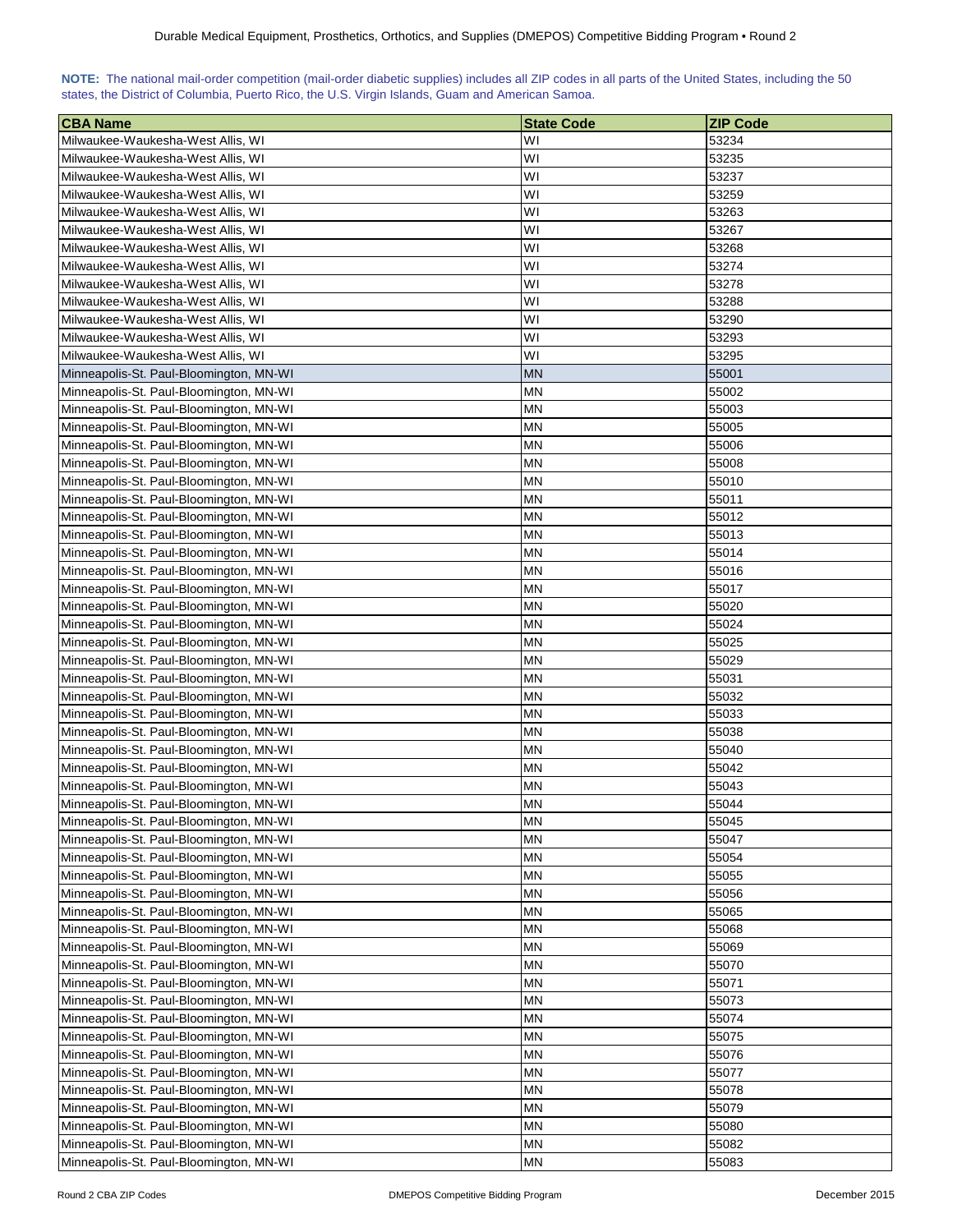| NOTE: The national mail-order competition (mail-order diabetic supplies) includes all ZIP codes in all parts of the United States, including the 50 |  |  |  |  |  |  |  |
|-----------------------------------------------------------------------------------------------------------------------------------------------------|--|--|--|--|--|--|--|
| states, the District of Columbia, Puerto Rico, the U.S. Virgin Islands, Guam and American Samoa.                                                    |  |  |  |  |  |  |  |

| <b>CBA Name</b>                         | <b>State Code</b> | <b>ZIP Code</b> |
|-----------------------------------------|-------------------|-----------------|
| Minneapolis-St. Paul-Bloomington, MN-WI | MN                | 55084           |
| Minneapolis-St. Paul-Bloomington, MN-WI | ΜN                | 55085           |
| Minneapolis-St. Paul-Bloomington, MN-WI | <b>MN</b>         | 55090           |
| Minneapolis-St. Paul-Bloomington, MN-WI | ΜN                | 55092           |
| Minneapolis-St. Paul-Bloomington, MN-WI | ΜN                | 55101           |
| Minneapolis-St. Paul-Bloomington, MN-WI | ΜN                | 55102           |
| Minneapolis-St. Paul-Bloomington, MN-WI | ΜN                | 55103           |
| Minneapolis-St. Paul-Bloomington, MN-WI | ΜN                | 55104           |
| Minneapolis-St. Paul-Bloomington, MN-WI | ΜN                | 55105           |
| Minneapolis-St. Paul-Bloomington, MN-WI | ΜN                | 55106           |
| Minneapolis-St. Paul-Bloomington, MN-WI | MΝ                | 55107           |
| Minneapolis-St. Paul-Bloomington, MN-WI | MΝ                | 55108           |
| Minneapolis-St. Paul-Bloomington, MN-WI | MΝ                | 55109           |
| Minneapolis-St. Paul-Bloomington, MN-WI | MN                | 55110           |
| Minneapolis-St. Paul-Bloomington, MN-WI | ΜN                | 55111           |
| Minneapolis-St. Paul-Bloomington, MN-WI | ΜN                | 55112           |
| Minneapolis-St. Paul-Bloomington, MN-WI | <b>MN</b>         | 55113           |
| Minneapolis-St. Paul-Bloomington, MN-WI | ΜN                | 55114           |
| Minneapolis-St. Paul-Bloomington, MN-WI | ΜN                | 55115           |
| Minneapolis-St. Paul-Bloomington, MN-WI | ΜN                | 55116           |
| Minneapolis-St. Paul-Bloomington, MN-WI | MΝ                | 55117           |
|                                         | MΝ                | 55118           |
| Minneapolis-St. Paul-Bloomington, MN-WI |                   |                 |
| Minneapolis-St. Paul-Bloomington, MN-WI | MN                | 55119           |
| Minneapolis-St. Paul-Bloomington, MN-WI | ΜN                | 55120           |
| Minneapolis-St. Paul-Bloomington, MN-WI | MN                | 55121           |
| Minneapolis-St. Paul-Bloomington, MN-WI | ΜN                | 55122           |
| Minneapolis-St. Paul-Bloomington, MN-WI | ΜN                | 55123           |
| Minneapolis-St. Paul-Bloomington, MN-WI | MN                | 55124           |
| Minneapolis-St. Paul-Bloomington, MN-WI | ΜN                | 55125           |
| Minneapolis-St. Paul-Bloomington, MN-WI | <b>MN</b>         | 55126           |
| Minneapolis-St. Paul-Bloomington, MN-WI | ΜN                | 55127           |
| Minneapolis-St. Paul-Bloomington, MN-WI | ΜN                | 55128           |
| Minneapolis-St. Paul-Bloomington, MN-WI | ΜN                | 55129           |
| Minneapolis-St. Paul-Bloomington, MN-WI | ΜN                | 55130           |
| Minneapolis-St. Paul-Bloomington, MN-WI | ΜN                | 55133           |
| Minneapolis-St. Paul-Bloomington, MN-WI | MN                | 55144           |
| Minneapolis-St. Paul-Bloomington, MN-WI | ΜN                | 55145           |
| Minneapolis-St. Paul-Bloomington, MN-WI | MN                | 55146           |
| Minneapolis-St. Paul-Bloomington, MN-WI | <b>MN</b>         | 55150           |
| Minneapolis-St. Paul-Bloomington, MN-WI | <b>MN</b>         | 55155           |
| Minneapolis-St. Paul-Bloomington, MN-WI | <b>MN</b>         | 55164           |
| Minneapolis-St. Paul-Bloomington, MN-WI | <b>MN</b>         | 55165           |
| Minneapolis-St. Paul-Bloomington, MN-WI | ΜN                | 55166           |
| Minneapolis-St. Paul-Bloomington, MN-WI | ΜN                | 55168           |
| Minneapolis-St. Paul-Bloomington, MN-WI | <b>MN</b>         | 55170           |
| Minneapolis-St. Paul-Bloomington, MN-WI | ΜN                | 55171           |
| Minneapolis-St. Paul-Bloomington, MN-WI | ΜN                | 55172           |
| Minneapolis-St. Paul-Bloomington, MN-WI | ΜN                | 55175           |
| Minneapolis-St. Paul-Bloomington, MN-WI | ΜN                | 55187           |
| Minneapolis-St. Paul-Bloomington, MN-WI | ΜN                | 55188           |
| Minneapolis-St. Paul-Bloomington, MN-WI | ΜN                | 55301           |
| Minneapolis-St. Paul-Bloomington, MN-WI | MN                | 55302           |
| Minneapolis-St. Paul-Bloomington, MN-WI | MN                | 55303           |
| Minneapolis-St. Paul-Bloomington, MN-WI | MN                | 55304           |
| Minneapolis-St. Paul-Bloomington, MN-WI | MN                | 55305           |
| Minneapolis-St. Paul-Bloomington, MN-WI | ΜN                | 55306           |
| Minneapolis-St. Paul-Bloomington, MN-WI | <b>MN</b>         | 55308           |
| Minneapolis-St. Paul-Bloomington, MN-WI | <b>MN</b>         | 55309           |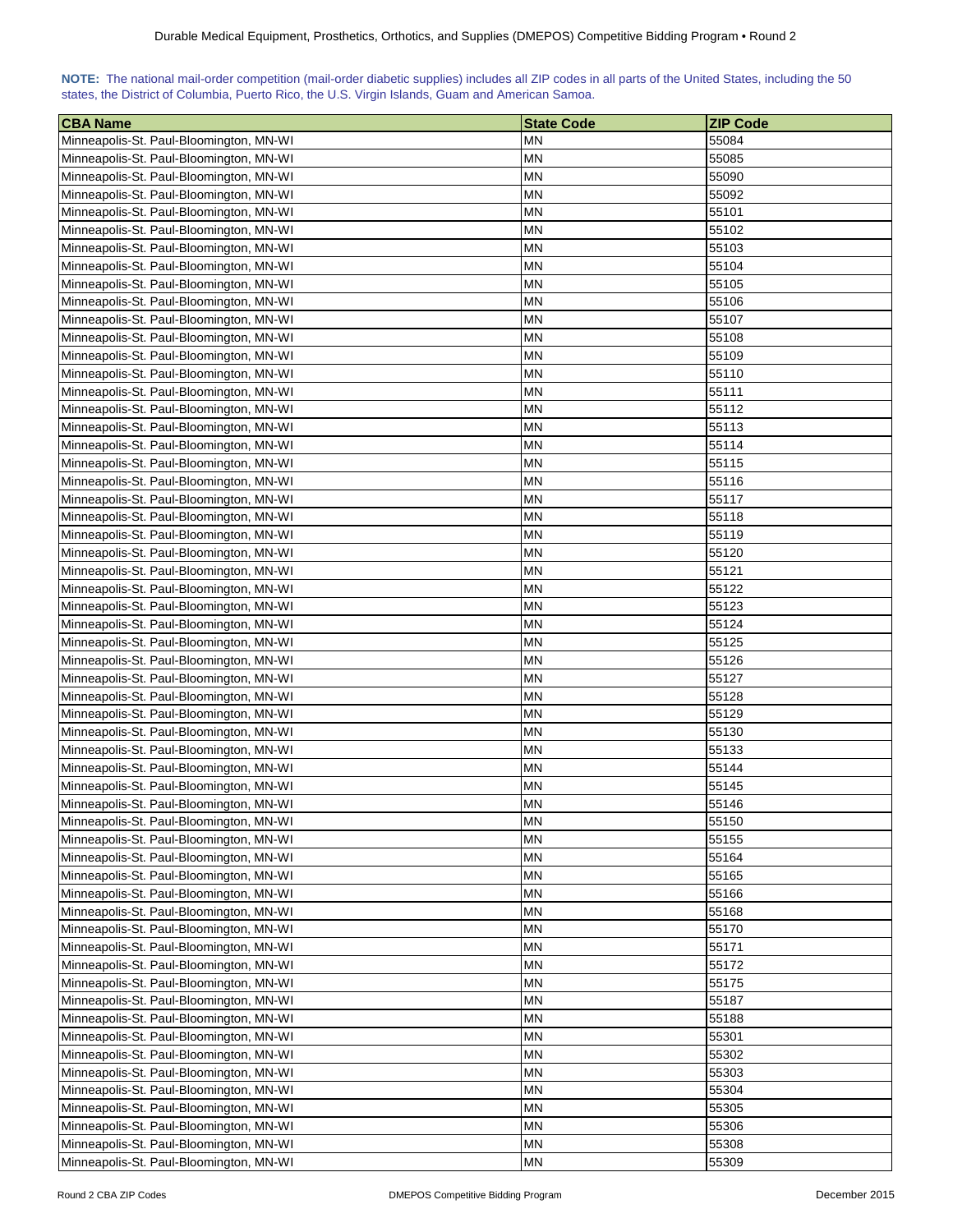| NOTE: The national mail-order competition (mail-order diabetic supplies) includes all ZIP codes in all parts of the United States, including the 50 |  |  |  |  |  |  |  |
|-----------------------------------------------------------------------------------------------------------------------------------------------------|--|--|--|--|--|--|--|
| states, the District of Columbia, Puerto Rico, the U.S. Virgin Islands, Guam and American Samoa.                                                    |  |  |  |  |  |  |  |

| <b>CBA Name</b>                                                                    | <b>State Code</b>      | <b>ZIP Code</b> |
|------------------------------------------------------------------------------------|------------------------|-----------------|
| Minneapolis-St. Paul-Bloomington, MN-WI                                            | ΜN                     | 55311           |
| Minneapolis-St. Paul-Bloomington, MN-WI                                            | ΜN                     | 55313           |
| Minneapolis-St. Paul-Bloomington, MN-WI                                            | ΜN                     | 55315           |
| Minneapolis-St. Paul-Bloomington, MN-WI                                            | ΜN                     | 55316           |
| Minneapolis-St. Paul-Bloomington, MN-WI                                            | ΜN                     | 55317           |
| Minneapolis-St. Paul-Bloomington, MN-WI                                            | ΜN                     | 55318           |
| Minneapolis-St. Paul-Bloomington, MN-WI                                            | ΜN                     | 55319           |
| Minneapolis-St. Paul-Bloomington, MN-WI                                            | ΜN                     | 55320           |
| Minneapolis-St. Paul-Bloomington, MN-WI                                            | MΝ                     | 55321           |
| Minneapolis-St. Paul-Bloomington, MN-WI                                            | ΜN                     | 55322           |
| Minneapolis-St. Paul-Bloomington, MN-WI                                            | MN                     | 55323           |
| Minneapolis-St. Paul-Bloomington, MN-WI                                            | ΜN                     | 55327           |
| Minneapolis-St. Paul-Bloomington, MN-WI                                            | ΜN                     | 55328           |
| Minneapolis-St. Paul-Bloomington, MN-WI                                            | <b>MN</b>              | 55330           |
| Minneapolis-St. Paul-Bloomington, MN-WI                                            | ΜN                     | 55331           |
| Minneapolis-St. Paul-Bloomington, MN-WI                                            | ΜN                     | 55337           |
| Minneapolis-St. Paul-Bloomington, MN-WI                                            | ΜN                     | 55339           |
| Minneapolis-St. Paul-Bloomington, MN-WI                                            | ΜN                     | 55340           |
| Minneapolis-St. Paul-Bloomington, MN-WI                                            | MΝ                     | 55341           |
| Minneapolis-St. Paul-Bloomington, MN-WI                                            | ΜN                     | 55343           |
|                                                                                    |                        |                 |
| Minneapolis-St. Paul-Bloomington, MN-WI                                            | ΜN                     | 55344           |
| Minneapolis-St. Paul-Bloomington, MN-WI                                            | ΜN                     | 55345           |
| Minneapolis-St. Paul-Bloomington, MN-WI                                            | ΜN                     | 55346           |
| Minneapolis-St. Paul-Bloomington, MN-WI                                            | MΝ                     | 55347           |
| Minneapolis-St. Paul-Bloomington, MN-WI                                            | MΝ                     | 55348           |
| Minneapolis-St. Paul-Bloomington, MN-WI                                            | MN                     | 55349           |
| Minneapolis-St. Paul-Bloomington, MN-WI                                            | MN                     | 55352           |
| Minneapolis-St. Paul-Bloomington, MN-WI                                            | MN                     | 55356           |
| Minneapolis-St. Paul-Bloomington, MN-WI                                            | MN                     | 55357           |
| Minneapolis-St. Paul-Bloomington, MN-WI                                            | ΜN                     | 55358           |
| Minneapolis-St. Paul-Bloomington, MN-WI                                            | ΜN                     | 55359           |
| Minneapolis-St. Paul-Bloomington, MN-WI                                            | ΜN                     | 55360           |
| Minneapolis-St. Paul-Bloomington, MN-WI                                            | ΜN                     | 55361           |
| Minneapolis-St. Paul-Bloomington, MN-WI                                            | ΜN<br>ΜN               | 55362           |
| Minneapolis-St. Paul-Bloomington, MN-WI                                            | <b>MN</b>              | 55363<br>55364  |
| Minneapolis-St. Paul-Bloomington, MN-WI                                            |                        |                 |
| Minneapolis-St. Paul-Bloomington, MN-WI                                            | ΜN                     | 55365           |
| Minneapolis-St. Paul-Bloomington, MN-WI                                            | <b>MN</b><br><b>MN</b> | 55367<br>55368  |
| Minneapolis-St. Paul-Bloomington, MN-WI<br>Minneapolis-St. Paul-Bloomington, MN-WI | MN                     | 55369           |
| Minneapolis-St. Paul-Bloomington, MN-WI                                            |                        |                 |
| Minneapolis-St. Paul-Bloomington, MN-WI                                            | MN<br>MN               | 55372<br>55373  |
| Minneapolis-St. Paul-Bloomington, MN-WI                                            | MN                     | 55374           |
|                                                                                    |                        |                 |
| Minneapolis-St. Paul-Bloomington, MN-WI                                            | ΜN                     | 55375           |
| Minneapolis-St. Paul-Bloomington, MN-WI                                            | ΜN                     | 55376           |
| Minneapolis-St. Paul-Bloomington, MN-WI                                            | ΜN                     | 55377           |
| Minneapolis-St. Paul-Bloomington, MN-WI                                            | ΜN                     | 55378           |
| Minneapolis-St. Paul-Bloomington, MN-WI                                            | ΜN                     | 55379           |
| Minneapolis-St. Paul-Bloomington, MN-WI                                            | ΜN                     | 55380           |
| Minneapolis-St. Paul-Bloomington, MN-WI                                            | MΝ                     | 55383           |
| Minneapolis-St. Paul-Bloomington, MN-WI                                            | ΜN                     | 55384           |
| Minneapolis-St. Paul-Bloomington, MN-WI                                            | ΜN                     | 55386           |
| Minneapolis-St. Paul-Bloomington, MN-WI                                            | ΜN                     | 55387           |
| Minneapolis-St. Paul-Bloomington, MN-WI                                            | <b>MN</b>              | 55388           |
| Minneapolis-St. Paul-Bloomington, MN-WI                                            | ΜN                     | 55390           |
| Minneapolis-St. Paul-Bloomington, MN-WI                                            | ΜN                     | 55391           |
| Minneapolis-St. Paul-Bloomington, MN-WI<br>Minneapolis-St. Paul-Bloomington, MN-WI | ΜN<br>MN               | 55392<br>55393  |
|                                                                                    |                        |                 |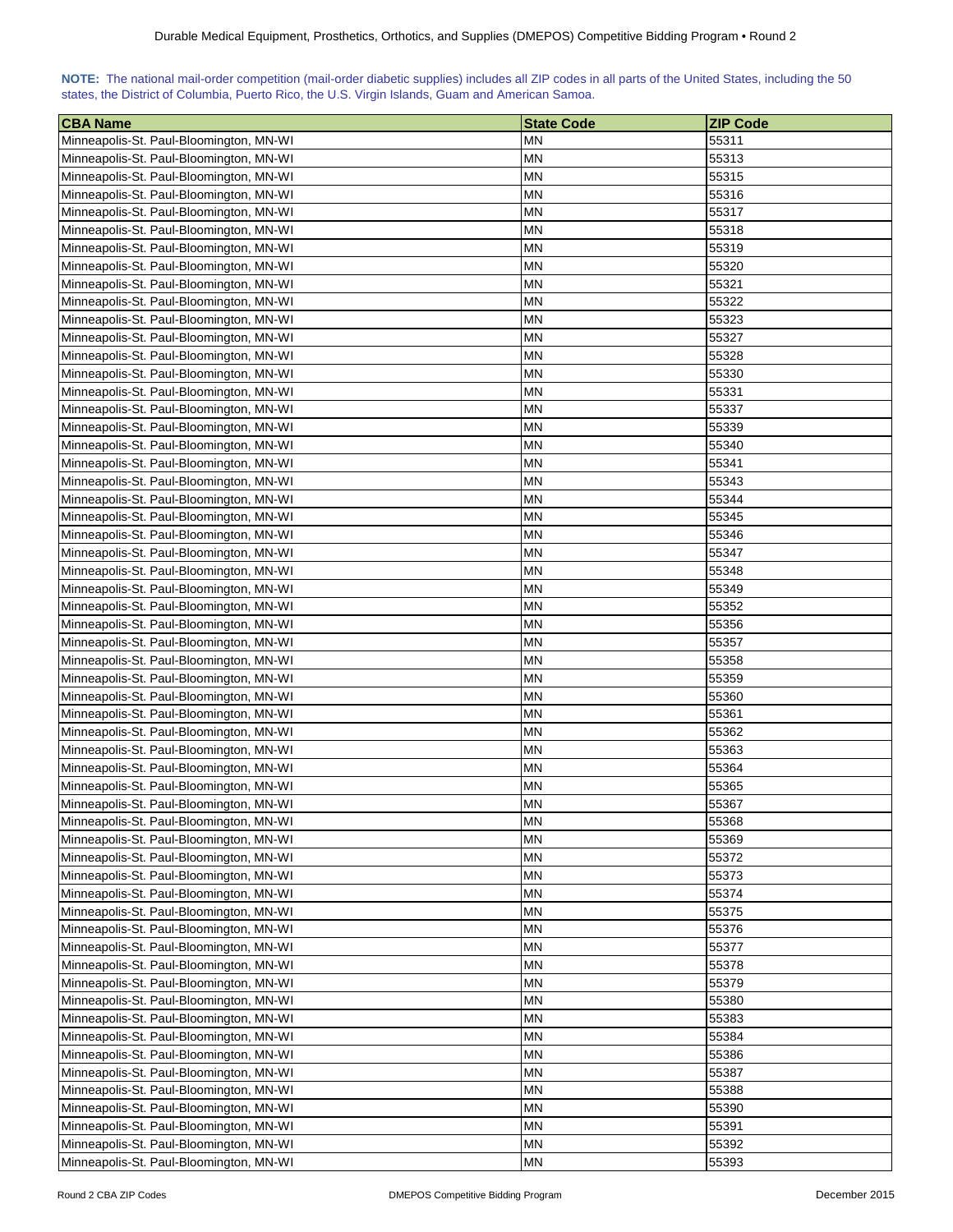| NOTE: The national mail-order competition (mail-order diabetic supplies) includes all ZIP codes in all parts of the United States, including the 50 |  |  |  |  |  |  |  |
|-----------------------------------------------------------------------------------------------------------------------------------------------------|--|--|--|--|--|--|--|
| states, the District of Columbia, Puerto Rico, the U.S. Virgin Islands, Guam and American Samoa.                                                    |  |  |  |  |  |  |  |

| <b>CBA Name</b>                         | <b>State Code</b> | <b>ZIP Code</b> |
|-----------------------------------------|-------------------|-----------------|
| Minneapolis-St. Paul-Bloomington, MN-WI | MN                | 55394           |
| Minneapolis-St. Paul-Bloomington, MN-WI | MN                | 55397           |
| Minneapolis-St. Paul-Bloomington, MN-WI | <b>MN</b>         | 55398           |
| Minneapolis-St. Paul-Bloomington, MN-WI | ΜN                | 55399           |
| Minneapolis-St. Paul-Bloomington, MN-WI | ΜN                | 55401           |
| Minneapolis-St. Paul-Bloomington, MN-WI | ΜN                | 55402           |
| Minneapolis-St. Paul-Bloomington, MN-WI | ΜN                | 55403           |
| Minneapolis-St. Paul-Bloomington, MN-WI | ΜN                | 55404           |
| Minneapolis-St. Paul-Bloomington, MN-WI | ΜN                | 55405           |
| Minneapolis-St. Paul-Bloomington, MN-WI | ΜN                | 55406           |
| Minneapolis-St. Paul-Bloomington, MN-WI | MΝ                | 55407           |
| Minneapolis-St. Paul-Bloomington, MN-WI | MΝ                | 55408           |
| Minneapolis-St. Paul-Bloomington, MN-WI | MΝ                | 55409           |
| Minneapolis-St. Paul-Bloomington, MN-WI | MN                | 55410           |
| Minneapolis-St. Paul-Bloomington, MN-WI | ΜN                | 55411           |
| Minneapolis-St. Paul-Bloomington, MN-WI | ΜN                | 55412           |
| Minneapolis-St. Paul-Bloomington, MN-WI | <b>MN</b>         | 55413           |
| Minneapolis-St. Paul-Bloomington, MN-WI | ΜN                | 55414           |
| Minneapolis-St. Paul-Bloomington, MN-WI | ΜN                | 55415           |
| Minneapolis-St. Paul-Bloomington, MN-WI | ΜN                | 55416           |
| Minneapolis-St. Paul-Bloomington, MN-WI | ΜN                | 55417           |
| Minneapolis-St. Paul-Bloomington, MN-WI | MΝ                | 55418           |
|                                         | MN                | 55419           |
| Minneapolis-St. Paul-Bloomington, MN-WI | MΝ                | 55420           |
| Minneapolis-St. Paul-Bloomington, MN-WI |                   |                 |
| Minneapolis-St. Paul-Bloomington, MN-WI | MN                | 55421           |
| Minneapolis-St. Paul-Bloomington, MN-WI | ΜN                | 55422           |
| Minneapolis-St. Paul-Bloomington, MN-WI | ΜN                | 55423           |
| Minneapolis-St. Paul-Bloomington, MN-WI | MN                | 55424           |
| Minneapolis-St. Paul-Bloomington, MN-WI | ΜN                | 55425           |
| Minneapolis-St. Paul-Bloomington, MN-WI | <b>MN</b>         | 55426           |
| Minneapolis-St. Paul-Bloomington, MN-WI | ΜN                | 55427           |
| Minneapolis-St. Paul-Bloomington, MN-WI | ΜN                | 55428           |
| Minneapolis-St. Paul-Bloomington, MN-WI | ΜN                | 55429           |
| Minneapolis-St. Paul-Bloomington, MN-WI | ΜN                | 55430           |
| Minneapolis-St. Paul-Bloomington, MN-WI | ΜN                | 55431           |
| Minneapolis-St. Paul-Bloomington, MN-WI | MN                | 55432           |
| Minneapolis-St. Paul-Bloomington, MN-WI | ΜN                | 55433           |
| Minneapolis-St. Paul-Bloomington, MN-WI | MN                | 55434           |
| Minneapolis-St. Paul-Bloomington, MN-WI | <b>MN</b>         | 55435           |
| Minneapolis-St. Paul-Bloomington, MN-WI | <b>MN</b>         | 55436           |
| Minneapolis-St. Paul-Bloomington, MN-WI | <b>MN</b>         | 55437           |
| Minneapolis-St. Paul-Bloomington, MN-WI | <b>MN</b>         | 55438           |
| Minneapolis-St. Paul-Bloomington, MN-WI | ΜN                | 55439           |
| Minneapolis-St. Paul-Bloomington, MN-WI | ΜN                | 55440           |
| Minneapolis-St. Paul-Bloomington, MN-WI | <b>MN</b>         | 55441           |
| Minneapolis-St. Paul-Bloomington, MN-WI | ΜN                | 55442           |
| Minneapolis-St. Paul-Bloomington, MN-WI | ΜN                | 55443           |
| Minneapolis-St. Paul-Bloomington, MN-WI | MN                | 55444           |
| Minneapolis-St. Paul-Bloomington, MN-WI | MN                | 55445           |
| Minneapolis-St. Paul-Bloomington, MN-WI | ΜN                | 55446           |
| Minneapolis-St. Paul-Bloomington, MN-WI | ΜN                | 55447           |
| Minneapolis-St. Paul-Bloomington, MN-WI | MN                | 55448           |
| Minneapolis-St. Paul-Bloomington, MN-WI | MN                | 55449           |
| Minneapolis-St. Paul-Bloomington, MN-WI | MN                | 55450           |
| Minneapolis-St. Paul-Bloomington, MN-WI | MN                | 55454           |
| Minneapolis-St. Paul-Bloomington, MN-WI | ΜN                | 55455           |
| Minneapolis-St. Paul-Bloomington, MN-WI | <b>MN</b>         | 55458           |
| Minneapolis-St. Paul-Bloomington, MN-WI | <b>MN</b>         | 55459           |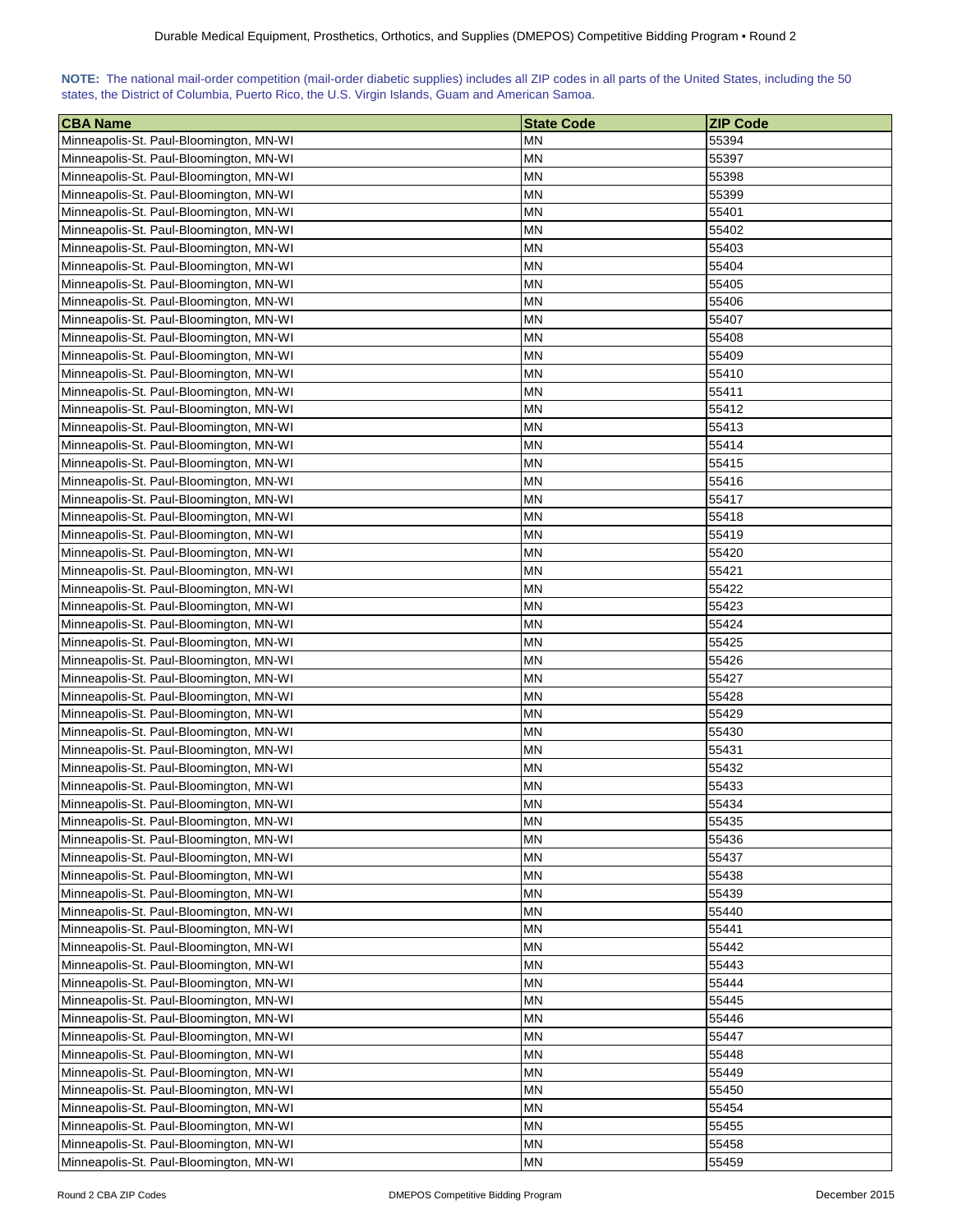| NOTE: The national mail-order competition (mail-order diabetic supplies) includes all ZIP codes in all parts of the United States, including the 50 |  |  |  |
|-----------------------------------------------------------------------------------------------------------------------------------------------------|--|--|--|
| states, the District of Columbia, Puerto Rico, the U.S. Virgin Islands, Guam and American Samoa.                                                    |  |  |  |

| <b>CBA Name</b>                         | <b>State Code</b> | <b>ZIP Code</b> |
|-----------------------------------------|-------------------|-----------------|
| Minneapolis-St. Paul-Bloomington, MN-WI | ΜN                | 55460           |
| Minneapolis-St. Paul-Bloomington, MN-WI | ΜN                | 55467           |
| Minneapolis-St. Paul-Bloomington, MN-WI | ΜN                | 55470           |
| Minneapolis-St. Paul-Bloomington, MN-WI | <b>MN</b>         | 55472           |
| Minneapolis-St. Paul-Bloomington, MN-WI | ΜN                | 55473           |
| Minneapolis-St. Paul-Bloomington, MN-WI | ΜN                | 55474           |
| Minneapolis-St. Paul-Bloomington, MN-WI | ΜN                | 55478           |
| Minneapolis-St. Paul-Bloomington, MN-WI | ΜN                | 55479           |
| Minneapolis-St. Paul-Bloomington, MN-WI | ΜN                | 55480           |
| Minneapolis-St. Paul-Bloomington, MN-WI | MΝ                | 55483           |
| Minneapolis-St. Paul-Bloomington, MN-WI | ΜN                | 55484           |
| Minneapolis-St. Paul-Bloomington, MN-WI | ΜN                | 55485           |
| Minneapolis-St. Paul-Bloomington, MN-WI | <b>MN</b>         | 55486           |
| Minneapolis-St. Paul-Bloomington, MN-WI | MN                | 55487           |
| Minneapolis-St. Paul-Bloomington, MN-WI | ΜN                | 55488           |
| Minneapolis-St. Paul-Bloomington, MN-WI | ΜN                | 55550           |
| Minneapolis-St. Paul-Bloomington, MN-WI | ΜN                | 55551           |
| Minneapolis-St. Paul-Bloomington, MN-WI | ΜN                | 55552           |
| Minneapolis-St. Paul-Bloomington, MN-WI | ΜN                | 55553           |
| Minneapolis-St. Paul-Bloomington, MN-WI | ΜN                | 55554           |
| Minneapolis-St. Paul-Bloomington, MN-WI | ΜN                | 55555           |
| Minneapolis-St. Paul-Bloomington, MN-WI | MN                | 55556           |
| Minneapolis-St. Paul-Bloomington, MN-WI | MΝ                | 55557           |
| Minneapolis-St. Paul-Bloomington, MN-WI | MN                | 55558           |
|                                         | ΜN                | 55559           |
| Minneapolis-St. Paul-Bloomington, MN-WI |                   |                 |
| Minneapolis-St. Paul-Bloomington, MN-WI | ΜN                | 55560           |
| Minneapolis-St. Paul-Bloomington, MN-WI | ΜN                | 55561           |
| Minneapolis-St. Paul-Bloomington, MN-WI | ΜN                | 55562           |
| Minneapolis-St. Paul-Bloomington, MN-WI | ΜN                | 55563           |
| Minneapolis-St. Paul-Bloomington, MN-WI | ΜN                | 55564           |
| Minneapolis-St. Paul-Bloomington, MN-WI | ΜN                | 55565           |
| Minneapolis-St. Paul-Bloomington, MN-WI | ΜN                | 55566           |
| Minneapolis-St. Paul-Bloomington, MN-WI | ΜN                | 55567           |
| Minneapolis-St. Paul-Bloomington, MN-WI | ΜN                | 55568           |
| Minneapolis-St. Paul-Bloomington, MN-WI | ΜN                | 55569           |
| Minneapolis-St. Paul-Bloomington, MN-WI | MN                | 55570           |
| Minneapolis-St. Paul-Bloomington, MN-WI | ΜN                | 55571           |
| Minneapolis-St. Paul-Bloomington, MN-WI | <b>MN</b>         | 55572           |
| Minneapolis-St. Paul-Bloomington, MN-WI | <b>MN</b>         | 55573           |
| Minneapolis-St. Paul-Bloomington, MN-WI | <b>MN</b>         | 55574           |
| Minneapolis-St. Paul-Bloomington, MN-WI | <b>MN</b>         | 55575           |
| Minneapolis-St. Paul-Bloomington, MN-WI | MN                | 55576           |
| Minneapolis-St. Paul-Bloomington, MN-WI | ΜN                | 55577           |
| Minneapolis-St. Paul-Bloomington, MN-WI | ΜN                | 55578           |
| Minneapolis-St. Paul-Bloomington, MN-WI | ΜN                | 55579           |
| Minneapolis-St. Paul-Bloomington, MN-WI | MN                | 55580           |
| Minneapolis-St. Paul-Bloomington, MN-WI | ΜN                | 55581           |
| Minneapolis-St. Paul-Bloomington, MN-WI | <b>MN</b>         | 55582           |
| Minneapolis-St. Paul-Bloomington, MN-WI | MN                | 55583           |
| Minneapolis-St. Paul-Bloomington, MN-WI | ΜN                | 55584           |
| Minneapolis-St. Paul-Bloomington, MN-WI | MN                | 55585           |
| Minneapolis-St. Paul-Bloomington, MN-WI | ΜN                | 55586           |
| Minneapolis-St. Paul-Bloomington, MN-WI | MN                | 55587           |
| Minneapolis-St. Paul-Bloomington, MN-WI | MN                | 55588           |
| Minneapolis-St. Paul-Bloomington, MN-WI | MN                | 55589           |
| Minneapolis-St. Paul-Bloomington, MN-WI | ΜN                | 55590           |
| Minneapolis-St. Paul-Bloomington, MN-WI | ΜN                | 55591           |
| Minneapolis-St. Paul-Bloomington, MN-WI | <b>MN</b>         | 55592           |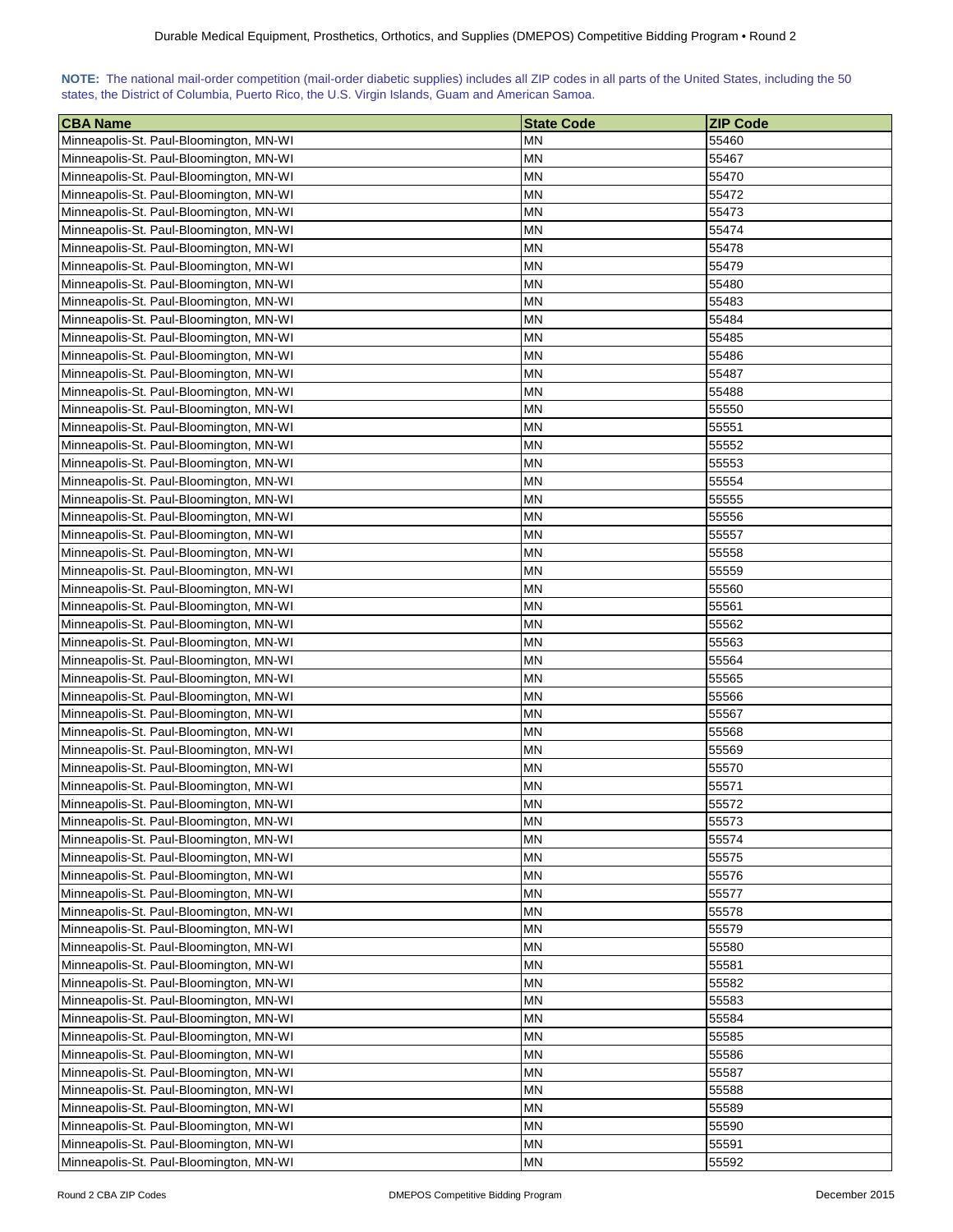| NOTE: The national mail-order competition (mail-order diabetic supplies) includes all ZIP codes in all parts of the United States, including the 50 |  |  |  |  |  |  |  |
|-----------------------------------------------------------------------------------------------------------------------------------------------------|--|--|--|--|--|--|--|
| states, the District of Columbia, Puerto Rico, the U.S. Virgin Islands, Guam and American Samoa.                                                    |  |  |  |  |  |  |  |

| <b>CBA Name</b>                                                                    | <b>State Code</b> | <b>ZIP Code</b> |
|------------------------------------------------------------------------------------|-------------------|-----------------|
| Minneapolis-St. Paul-Bloomington, MN-WI                                            | ΜN                | 55593           |
| Minneapolis-St. Paul-Bloomington, MN-WI                                            | <b>MN</b>         | 55594           |
| Minneapolis-St. Paul-Bloomington, MN-WI                                            | ΜN                | 55595           |
| Minneapolis-St. Paul-Bloomington, MN-WI                                            | <b>MN</b>         | 55596           |
| Minneapolis-St. Paul-Bloomington, MN-WI                                            | ΜN                | 55597           |
| Minneapolis-St. Paul-Bloomington, MN-WI                                            | ΜN                | 55598           |
| Minneapolis-St. Paul-Bloomington, MN-WI                                            | ΜN                | 55599           |
| Minneapolis-St. Paul-Bloomington, MN-WI                                            | ΜN                | 56011           |
| Minneapolis-St. Paul-Bloomington, MN-WI                                            | ΜN                | 56071           |
| Minneapolis-St. Paul-Bloomington, MN-WI                                            | MΝ                | 56304           |
| Minneapolis-St. Paul-Bloomington, MN-WI                                            | W١                | 54002           |
| Minneapolis-St. Paul-Bloomington, MN-WI                                            | W١                | 54003           |
| Minneapolis-St. Paul-Bloomington, MN-WI                                            | W١                | 54007           |
| Minneapolis-St. Paul-Bloomington, MN-WI                                            | WI                | 54010           |
| Minneapolis-St. Paul-Bloomington, MN-WI                                            | W١                | 54011           |
| Minneapolis-St. Paul-Bloomington, MN-WI                                            | WI                | 54013           |
| Minneapolis-St. Paul-Bloomington, MN-WI                                            | W١                | 54014           |
| Minneapolis-St. Paul-Bloomington, MN-WI                                            | WI                | 54015           |
| Minneapolis-St. Paul-Bloomington, MN-WI                                            | W١                | 54016           |
| Minneapolis-St. Paul-Bloomington, MN-WI                                            | WI                | 54017           |
| Minneapolis-St. Paul-Bloomington, MN-WI                                            | W١                | 54021           |
| Minneapolis-St. Paul-Bloomington, MN-WI                                            | WI                | 54022           |
|                                                                                    | W١                | 54023           |
| Minneapolis-St. Paul-Bloomington, MN-WI<br>Minneapolis-St. Paul-Bloomington, MN-WI | WI                | 54025           |
|                                                                                    | WI                | 54027           |
| Minneapolis-St. Paul-Bloomington, MN-WI                                            |                   |                 |
| Minneapolis-St. Paul-Bloomington, MN-WI                                            | WI                | 54028           |
| Minneapolis-St. Paul-Bloomington, MN-WI                                            | WI                | 54082           |
| Minneapolis-St. Paul-Bloomington, MN-WI                                            | WI                | 54723           |
| Minneapolis-St. Paul-Bloomington, MN-WI                                            | WI                | 54740           |
| Minneapolis-St. Paul-Bloomington, MN-WI                                            | W١                | 54750           |
| Minneapolis-St. Paul-Bloomington, MN-WI                                            | W١                | 54761           |
| Minneapolis-St. Paul-Bloomington, MN-WI                                            | WI                | 54767           |
| Nashville-Davidson--Murfreesboro--Franklin, TN                                     | ΤN                | 37010           |
| Nashville-Davidson--Murfreesboro--Franklin, TN                                     | ΤN                | 37011           |
| Nashville-Davidson--Murfreesboro--Franklin, TN                                     | TN                | 37013           |
| Nashville-Davidson--Murfreesboro--Franklin, TN                                     | TN                | 37014           |
| Nashville-Davidson--Murfreesboro--Franklin, TN                                     | ΤN                | 37015           |
| Nashville-Davidson--Murfreesboro--Franklin, TN                                     | <b>TN</b>         | 37022           |
| Nashville-Davidson--Murfreesboro--Franklin, TN                                     | TN                | 37024           |
| Nashville-Davidson--Murfreesboro--Franklin, TN                                     | ΤN                | 37025           |
| Nashville-Davidson--Murfreesboro--Franklin, TN                                     | <b>TN</b>         | 37027           |
| Nashville-Davidson--Murfreesboro--Franklin, TN                                     | ΤN                | 37029           |
| Nashville-Davidson--Murfreesboro--Franklin, TN                                     | ΤN                | 37030           |
| Nashville-Davidson--Murfreesboro--Franklin, TN                                     | ΤN                | 37031           |
| Nashville-Davidson--Murfreesboro--Franklin, TN                                     | ΤN                | 37032           |
| Nashville-Davidson--Murfreesboro--Franklin, TN                                     | ΤN                | 37033           |
| Nashville-Davidson--Murfreesboro--Franklin, TN                                     | ΤN                | 37035           |
| Nashville-Davidson--Murfreesboro--Franklin, TN                                     | ΤN                | 37036           |
| Nashville-Davidson--Murfreesboro--Franklin, TN                                     | ΤN                | 37037           |
| Nashville-Davidson--Murfreesboro--Franklin, TN                                     | ΤN                | 37046           |
| Nashville-Davidson--Murfreesboro--Franklin, TN                                     | ΤN                | 37048           |
| Nashville-Davidson--Murfreesboro--Franklin, TN                                     | ΤN                | 37049           |
| Nashville-Davidson--Murfreesboro--Franklin, TN                                     | ΤN                | 37051           |
| Nashville-Davidson--Murfreesboro--Franklin, TN                                     | ΤN                | 37055           |
| Nashville-Davidson--Murfreesboro--Franklin, TN                                     | ΤN                | 37056           |
| Nashville-Davidson--Murfreesboro--Franklin, TN                                     | ΤN                | 37057           |
| Nashville-Davidson--Murfreesboro--Franklin, TN                                     | ΤN                | 37060           |
| Nashville-Davidson--Murfreesboro--Franklin, TN                                     | ΤN                | 37062           |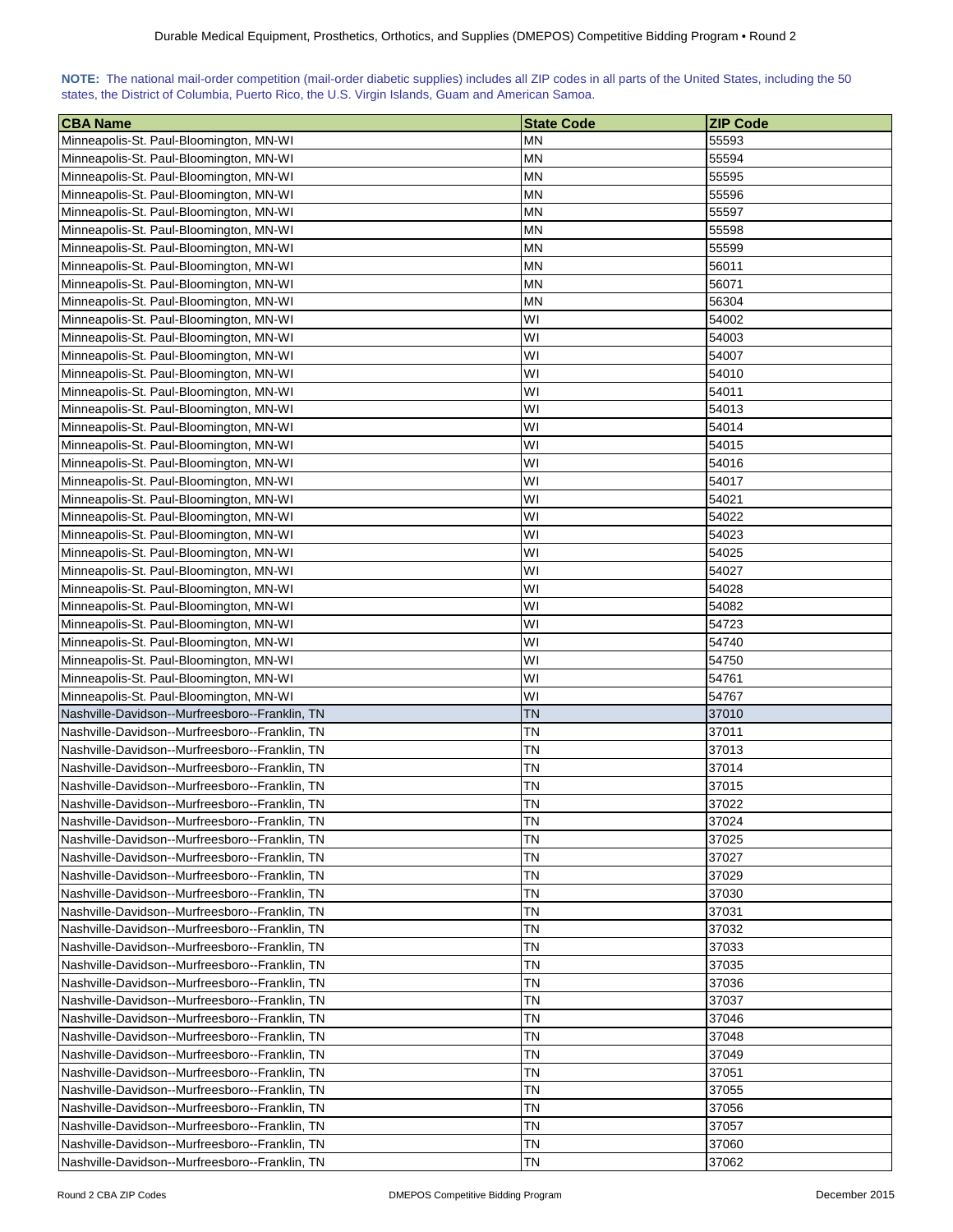| NOTE: The national mail-order competition (mail-order diabetic supplies) includes all ZIP codes in all parts of the United States, including the 50 |  |  |  |  |
|-----------------------------------------------------------------------------------------------------------------------------------------------------|--|--|--|--|
| states, the District of Columbia, Puerto Rico, the U.S. Virgin Islands, Guam and American Samoa.                                                    |  |  |  |  |

| <b>CBA Name</b>                                                                                  | <b>State Code</b> | <b>ZIP Code</b> |
|--------------------------------------------------------------------------------------------------|-------------------|-----------------|
| Nashville-Davidson--Murfreesboro--Franklin, TN                                                   | TN                | 37063           |
| Nashville-Davidson--Murfreesboro--Franklin, TN                                                   | TN                | 37064           |
| Nashville-Davidson--Murfreesboro--Franklin, TN                                                   | ΤN                | 37065           |
| Nashville-Davidson--Murfreesboro--Franklin. TN                                                   | TN                | 37066           |
| Nashville-Davidson--Murfreesboro--Franklin, TN                                                   | ΤN                | 37067           |
| Nashville-Davidson--Murfreesboro--Franklin, TN                                                   | ΤN                | 37068           |
| Nashville-Davidson--Murfreesboro--Franklin, TN                                                   | TN                | 37069           |
| Nashville-Davidson--Murfreesboro--Franklin, TN                                                   | ΤN                | 37070           |
| Nashville-Davidson--Murfreesboro--Franklin, TN                                                   | ΤN                | 37071           |
| Nashville-Davidson--Murfreesboro--Franklin, TN                                                   | TΝ                | 37072           |
| Nashville-Davidson--Murfreesboro--Franklin, TN                                                   | ΤN                | 37073           |
| Nashville-Davidson--Murfreesboro--Franklin, TN                                                   | ΤN                | 37074           |
|                                                                                                  | ΤN                | 37075           |
| Nashville-Davidson--Murfreesboro--Franklin, TN                                                   |                   |                 |
| Nashville-Davidson--Murfreesboro--Franklin, TN                                                   | ΤN                | 37076           |
| Nashville-Davidson--Murfreesboro--Franklin, TN                                                   | ΤN                | 37077           |
| Nashville-Davidson--Murfreesboro--Franklin, TN                                                   | ΤN                | 37080           |
| Nashville-Davidson--Murfreesboro--Franklin, TN                                                   | ΤN                | 37082           |
| Nashville-Davidson--Murfreesboro--Franklin, TN                                                   | ΤN                | 37083           |
| Nashville-Davidson--Murfreesboro--Franklin, TN                                                   | ΤN                | 37085           |
| Nashville-Davidson--Murfreesboro--Franklin, TN                                                   | ΤN                | 37086           |
| Nashville-Davidson--Murfreesboro--Franklin, TN                                                   | ΤN                | 37087           |
| Nashville-Davidson--Murfreesboro--Franklin, TN                                                   | ΤN                | 37088           |
| Nashville-Davidson--Murfreesboro--Franklin, TN                                                   | TΝ                | 37089           |
| Nashville-Davidson--Murfreesboro--Franklin, TN                                                   | ΤN                | 37090           |
| Nashville-Davidson--Murfreesboro--Franklin, TN                                                   | ΤN                | 37098           |
| Nashville-Davidson--Murfreesboro--Franklin, TN                                                   | ΤN                | 37115           |
| Nashville-Davidson--Murfreesboro--Franklin, TN                                                   | ΤN                | 37116           |
| Nashville-Davidson--Murfreesboro--Franklin, TN                                                   | ΤN                | 37118           |
| Nashville-Davidson--Murfreesboro--Franklin, TN                                                   | TN                | 37119           |
| Nashville-Davidson--Murfreesboro--Franklin, TN                                                   | ΤN                | 37121           |
| Nashville-Davidson--Murfreesboro--Franklin, TN                                                   | ΤN                | 37122           |
| Nashville-Davidson--Murfreesboro--Franklin, TN                                                   | TN                | 37127           |
| Nashville-Davidson--Murfreesboro--Franklin, TN                                                   | ΤN                | 37128           |
| Nashville-Davidson--Murfreesboro--Franklin, TN                                                   | ΤN                | 37129           |
| Nashville-Davidson--Murfreesboro--Franklin, TN                                                   | TΝ                | 37130           |
| Nashville-Davidson--Murfreesboro--Franklin, TN                                                   | ΤN                | 37131           |
| Nashville-Davidson--Murfreesboro--Franklin, TN                                                   | ΤN                | 37132           |
| Nashville-Davidson--Murfreesboro--Franklin, TN                                                   | ΤN                | 37133           |
| Nashville-Davidson--Murfreesboro--Franklin, TN                                                   | TN                | 37135           |
| Nashville-Davidson--Murfreesboro--Franklin, TN                                                   | ΤN                | 37136           |
| Nashville-Davidson--Murfreesboro--Franklin, TN                                                   | ΤN                | 37137           |
| Nashville-Davidson--Murfreesboro--Franklin, TN                                                   | ΤN                | 37138           |
| Nashville-Davidson--Murfreesboro--Franklin, TN                                                   | ΤN                | 37140           |
| Nashville-Davidson--Murfreesboro--Franklin, TN                                                   | ΤN                | 37141           |
| Nashville-Davidson--Murfreesboro--Franklin, TN                                                   | ΤN                | 37143           |
|                                                                                                  | ΤN                | 37145           |
| Nashville-Davidson--Murfreesboro--Franklin, TN                                                   | ΤN                |                 |
| Nashville-Davidson--Murfreesboro--Franklin, TN<br>Nashville-Davidson--Murfreesboro--Franklin, TN | ΤN                | 37146<br>37148  |
|                                                                                                  |                   |                 |
| Nashville-Davidson--Murfreesboro--Franklin, TN                                                   | ΤN                | 37149           |
| Nashville-Davidson--Murfreesboro--Franklin, TN                                                   | ΤN                | 37150           |
| Nashville-Davidson--Murfreesboro--Franklin, TN                                                   | ΤN                | 37151           |
| Nashville-Davidson--Murfreesboro--Franklin, TN                                                   | ΤN                | 37152           |
| Nashville-Davidson--Murfreesboro--Franklin, TN                                                   | ΤN                | 37153           |
| Nashville-Davidson--Murfreesboro--Franklin, TN                                                   | ΤN                | 37165           |
| Nashville-Davidson--Murfreesboro--Franklin, TN                                                   | ΤN                | 37167           |
| Nashville-Davidson--Murfreesboro--Franklin, TN                                                   | ΤN                | 37172           |
| Nashville-Davidson--Murfreesboro--Franklin, TN                                                   | ΤN                | 37179           |
| Nashville-Davidson--Murfreesboro--Franklin, TN                                                   | ΤN                | 37181           |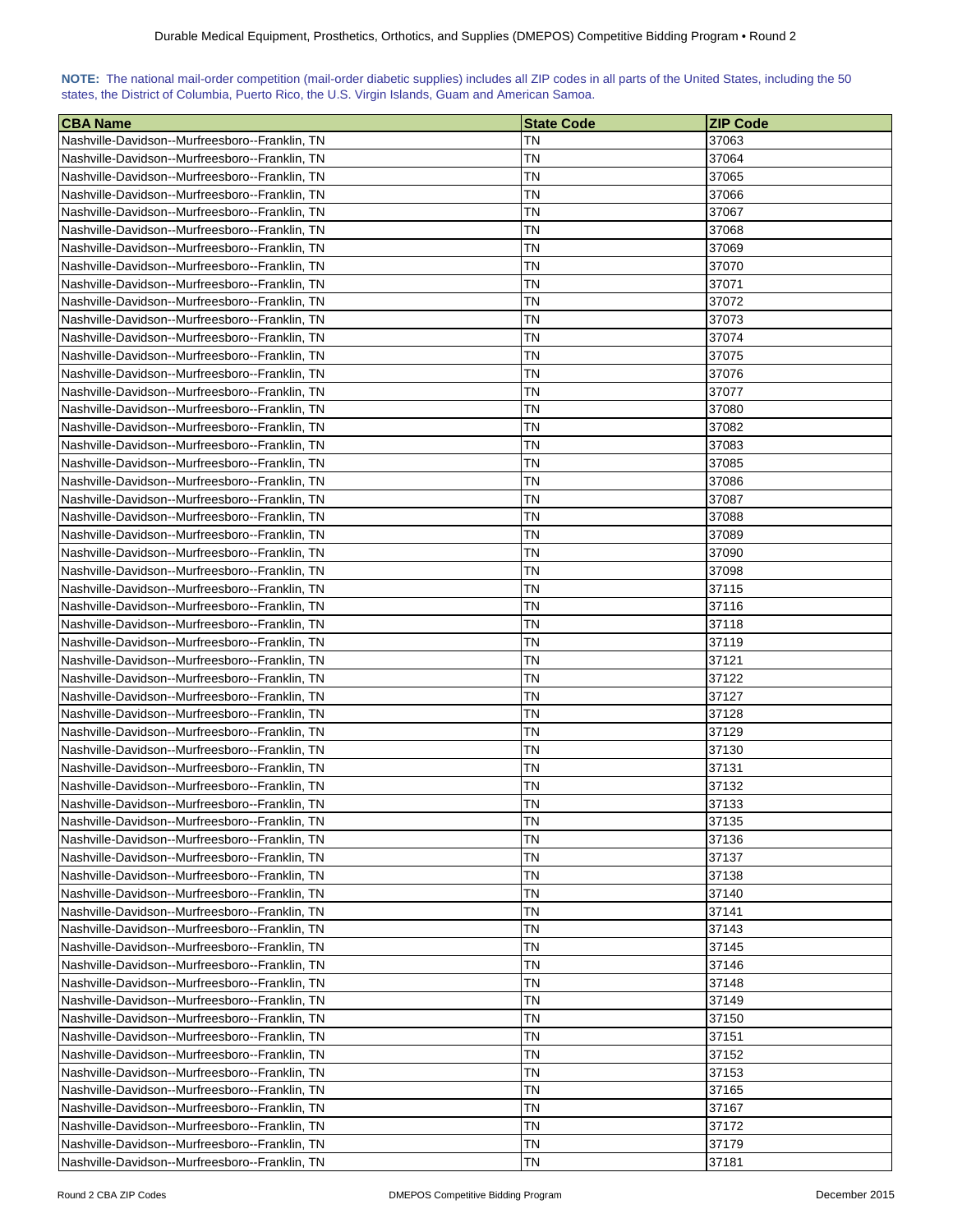|  | NOTE: The national mail-order competition (mail-order diabetic supplies) includes all ZIP codes in all parts of the United States, including the 50 |  |  |  |  |
|--|-----------------------------------------------------------------------------------------------------------------------------------------------------|--|--|--|--|
|  | states, the District of Columbia, Puerto Rico, the U.S. Virgin Islands, Guam and American Samoa.                                                    |  |  |  |  |

| <b>CBA Name</b>                                  | <b>State Code</b> | <b>ZIP Code</b> |
|--------------------------------------------------|-------------------|-----------------|
| Nashville-Davidson--Murfreesboro--Franklin, TN   | ΤN                | 37184           |
| Nashville-Davidson--Murfreesboro--Franklin, TN   | TN                | 37186           |
| Nashville-Davidson--Murfreesboro--Franklin, TN   | ΤN                | 37187           |
| Nashville-Davidson--Murfreesboro--Franklin, TN   | TN                | 37188           |
| Nashville-Davidson--Murfreesboro--Franklin, TN   | ΤN                | 37189           |
| Nashville-Davidson--Murfreesboro--Franklin, TN   | TN                | 37201           |
| Nashville-Davidson--Murfreesboro--Franklin, TN   | ΤN                | 37202           |
| Nashville-Davidson--Murfreesboro--Franklin, TN   | TN                | 37203           |
| Nashville-Davidson--Murfreesboro--Franklin, TN   | ΤN                | 37204           |
| Nashville-Davidson--Murfreesboro--Franklin, TN   | ΤN                | 37205           |
| Nashville-Davidson--Murfreesboro--Franklin, TN   | ΤN                | 37206           |
| Nashville-Davidson--Murfreesboro--Franklin, TN   | ΤN                | 37207           |
| Nashville-Davidson--Murfreesboro--Franklin, TN   | ΤN                | 37208           |
| Nashville-Davidson--Murfreesboro--Franklin, TN   | ΤN                | 37209           |
| Nashville-Davidson--Murfreesboro--Franklin, TN   | ΤN                | 37210           |
| Nashville-Davidson--Murfreesboro--Franklin, TN   | ΤN                | 37211           |
| Nashville-Davidson--Murfreesboro--Franklin, TN   | ΤN                | 37212           |
| Nashville-Davidson--Murfreesboro--Franklin, TN   | ΤN                | 37213           |
| Nashville-Davidson--Murfreesboro--Franklin, TN   | ΤN                | 37214           |
| Nashville-Davidson--Murfreesboro--Franklin, TN   | ΤN                | 37215           |
| Nashville-Davidson--Murfreesboro--Franklin, TN   | ΤN                | 37216           |
| Nashville-Davidson--Murfreesboro--Franklin, TN   | ΤN                | 37217           |
| Nashville-Davidson--Murfreesboro--Franklin, TN   | ΤN                | 37218           |
| Nashville-Davidson--Murfreesboro--Franklin, TN   | ΤN                | 37219           |
| Nashville-Davidson--Murfreesboro--Franklin, TN   | ΤN                | 37220           |
| Nashville-Davidson--Murfreesboro--Franklin, TN   | ΤN                | 37221           |
| Nashville-Davidson--Murfreesboro--Franklin, TN   | ΤN                | 37222           |
| Nashville-Davidson--Murfreesboro--Franklin, TN   | ΤN                | 37224           |
| Nashville-Davidson--Murfreesboro--Franklin, TN   | ΤN                | 37227           |
| Nashville-Davidson--Murfreesboro--Franklin, TN   | ΤN                | 37228           |
| Nashville-Davidson--Murfreesboro--Franklin, TN   | ΤN                | 37229           |
| Nashville-Davidson--Murfreesboro--Franklin, TN   | TN                | 37230           |
| Nashville-Davidson--Murfreesboro--Franklin, TN   | ΤN                | 37232           |
| Nashville-Davidson--Murfreesboro--Franklin, TN   | ΤN                | 37234           |
| Nashville-Davidson--Murfreesboro--Franklin, TN   | ΤN                | 37235           |
| Nashville-Davidson--Murfreesboro--Franklin, TN   | ΤN                | 37236           |
| Nashville-Davidson--Murfreesboro--Franklin, TN   | ΤN                | 37238           |
| Nashville-Davidson--Murfreesboro--Franklin, TN   | ΤN                | 37240           |
| Nashville-Davidson--Murfreesboro--Franklin, TN   | <b>TN</b>         | 37241           |
| Nashville-Davidson--Murfreesboro--Franklin, TN   | <b>TN</b>         | 37242           |
| Nashville-Davidson--Murfreesboro--Franklin, TN   | <b>TN</b>         | 37243           |
| Nashville-Davidson--Murfreesboro--Franklin, TN   | ΤN                | 37244           |
| Nashville-Davidson--Murfreesboro--Franklin, TN   | ΤN                | 37246           |
| Nashville-Davidson--Murfreesboro--Franklin, TN   | ΤN                | 37249           |
| Nashville-Davidson--Murfreesboro--Franklin, TN   | ΤN                | 37250           |
| Nashville-Davidson--Murfreesboro--Franklin, TN   | ΤN                | 38454           |
| Nashville-Davidson--Murfreesboro--Franklin, TN   | ΤN                | 38476           |
| Nashville-Davidson--Murfreesboro--Franklin, TN   | <b>TN</b>         | 38547           |
| Nashville-Davidson--Murfreesboro--Franklin, TN   | ΤN                | 38552           |
| Nashville-Davidson--Murfreesboro--Franklin, TN   | ΤN                | 38560           |
| Nashville-Davidson--Murfreesboro--Franklin, TN   | ΤN                | 38563           |
| Nashville-Davidson--Murfreesboro--Franklin, TN   | ΤN                | 38567           |
| Nashville-Davidson--Murfreesboro--Franklin, TN   | ΤN                | 38569           |
| Nassau-Brooklyn-Queens-Richmond County Metro CBA | <b>NY</b>         | 10301           |
| Nassau-Brooklyn-Queens-Richmond County Metro CBA | NY                | 10302           |
| Nassau-Brooklyn-Queens-Richmond County Metro CBA | NY                | 10303           |
| Nassau-Brooklyn-Queens-Richmond County Metro CBA | <b>NY</b>         | 10304           |
| Nassau-Brooklyn-Queens-Richmond County Metro CBA | <b>NY</b>         | 10305           |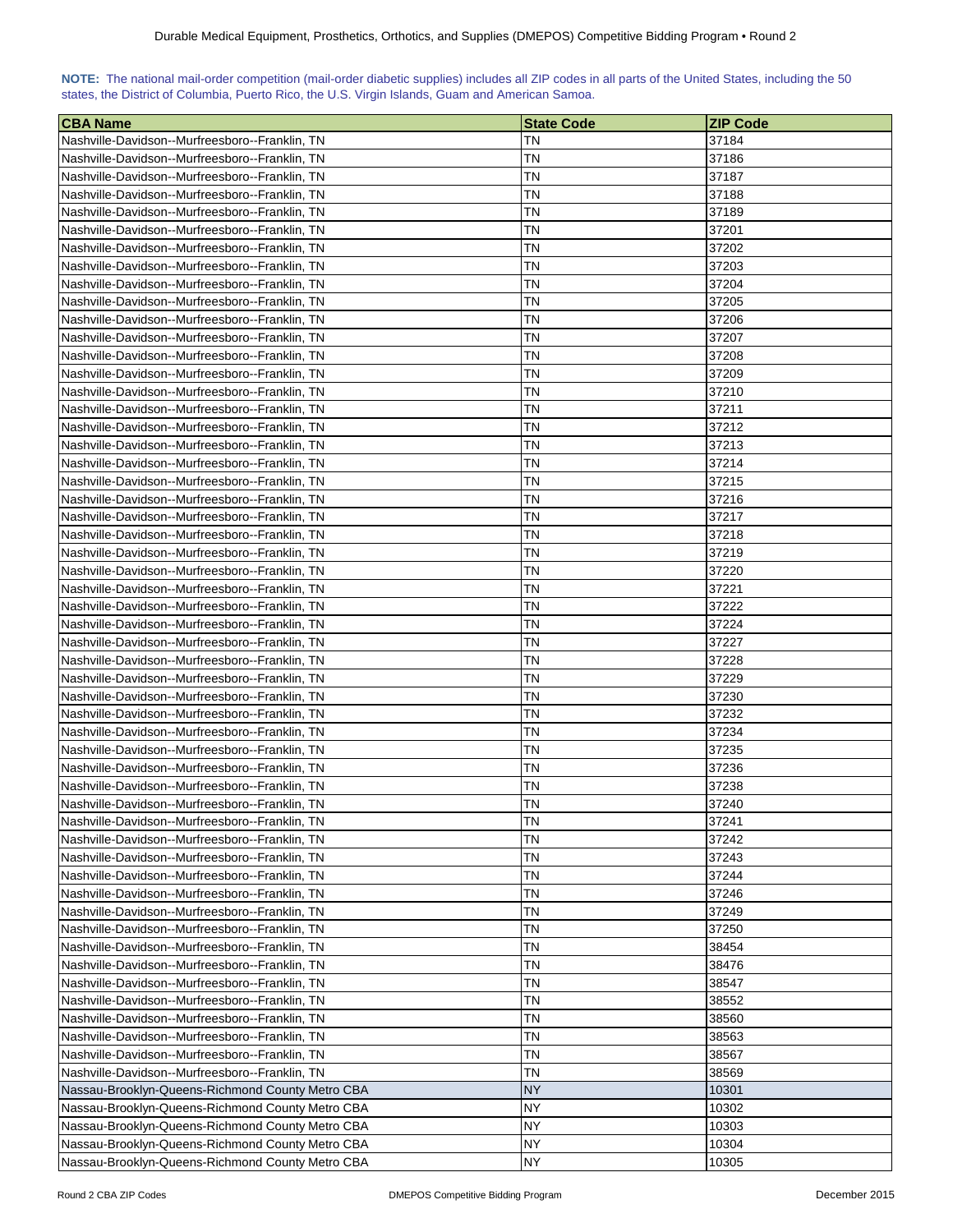|                                                                                                  |  |  |  |  | NOTE: The national mail-order competition (mail-order diabetic supplies) includes all ZIP codes in all parts of the United States, including the 50 |
|--------------------------------------------------------------------------------------------------|--|--|--|--|-----------------------------------------------------------------------------------------------------------------------------------------------------|
| states, the District of Columbia, Puerto Rico, the U.S. Virgin Islands, Guam and American Samoa. |  |  |  |  |                                                                                                                                                     |

| <b>CBA Name</b>                                  | <b>State Code</b> | <b>ZIP Code</b> |
|--------------------------------------------------|-------------------|-----------------|
| Nassau-Brooklyn-Queens-Richmond County Metro CBA | NY.               | 10306           |
| Nassau-Brooklyn-Queens-Richmond County Metro CBA | NΥ                | 10307           |
| Nassau-Brooklyn-Queens-Richmond County Metro CBA | <b>NY</b>         | 10308           |
| Nassau-Brooklyn-Queens-Richmond County Metro CBA | NY                | 10309           |
| Nassau-Brooklyn-Queens-Richmond County Metro CBA | NY                | 10310           |
| Nassau-Brooklyn-Queens-Richmond County Metro CBA | <b>NY</b>         | 10311           |
| Nassau-Brooklyn-Queens-Richmond County Metro CBA | NY                | 10312           |
| Nassau-Brooklyn-Queens-Richmond County Metro CBA | NY                | 10313           |
| Nassau-Brooklyn-Queens-Richmond County Metro CBA | <b>NY</b>         | 10314           |
| Nassau-Brooklyn-Queens-Richmond County Metro CBA | NY                | 11001           |
| Nassau-Brooklyn-Queens-Richmond County Metro CBA | NY                | 11002           |
| Nassau-Brooklyn-Queens-Richmond County Metro CBA | NΥ                | 11003           |
| Nassau-Brooklyn-Queens-Richmond County Metro CBA | NΥ                | 11004           |
| Nassau-Brooklyn-Queens-Richmond County Metro CBA | NΥ                | 11005           |
| Nassau-Brooklyn-Queens-Richmond County Metro CBA | NΥ                | 11010           |
| Nassau-Brooklyn-Queens-Richmond County Metro CBA | NΥ                | 11020           |
| Nassau-Brooklyn-Queens-Richmond County Metro CBA | NY                | 11021           |
| Nassau-Brooklyn-Queens-Richmond County Metro CBA | NY                | 11022           |
| Nassau-Brooklyn-Queens-Richmond County Metro CBA | <b>NY</b>         | 11023           |
| Nassau-Brooklyn-Queens-Richmond County Metro CBA | <b>NY</b>         | 11024           |
| Nassau-Brooklyn-Queens-Richmond County Metro CBA | NY                | 11026           |
| Nassau-Brooklyn-Queens-Richmond County Metro CBA | NΥ                | 11027           |
| Nassau-Brooklyn-Queens-Richmond County Metro CBA | NY                | 11030           |
| Nassau-Brooklyn-Queens-Richmond County Metro CBA | NΥ                | 11040           |
| Nassau-Brooklyn-Queens-Richmond County Metro CBA | NΥ                | 11042           |
| Nassau-Brooklyn-Queens-Richmond County Metro CBA | <b>NY</b>         | 11050           |
| Nassau-Brooklyn-Queens-Richmond County Metro CBA | NΥ                | 11051           |
| Nassau-Brooklyn-Queens-Richmond County Metro CBA | <b>NY</b>         | 11052           |
| Nassau-Brooklyn-Queens-Richmond County Metro CBA | <b>NY</b>         | 11053           |
| Nassau-Brooklyn-Queens-Richmond County Metro CBA | <b>NY</b>         | 11054           |
| Nassau-Brooklyn-Queens-Richmond County Metro CBA | <b>NY</b>         | 11055           |
| Nassau-Brooklyn-Queens-Richmond County Metro CBA | <b>NY</b>         | 11096           |
| Nassau-Brooklyn-Queens-Richmond County Metro CBA | <b>NY</b>         | 11101           |
| Nassau-Brooklyn-Queens-Richmond County Metro CBA | <b>NY</b>         | 11102           |
| Nassau-Brooklyn-Queens-Richmond County Metro CBA | NY                | 11103           |
| Nassau-Brooklyn-Queens-Richmond County Metro CBA | NY                | 11104           |
| Nassau-Brooklyn-Queens-Richmond County Metro CBA | NΥ                | 11105           |
| Nassau-Brooklyn-Queens-Richmond County Metro CBA | <b>NY</b>         | 11106           |
| Nassau-Brooklyn-Queens-Richmond County Metro CBA | <b>NY</b>         | 11109           |
| Nassau-Brooklyn-Queens-Richmond County Metro CBA | NΥ                | 11120           |
| Nassau-Brooklyn-Queens-Richmond County Metro CBA | NY                | 11201           |
| Nassau-Brooklyn-Queens-Richmond County Metro CBA | <b>NY</b>         | 11202           |
| Nassau-Brooklyn-Queens-Richmond County Metro CBA | <b>NY</b>         | 11203           |
| Nassau-Brooklyn-Queens-Richmond County Metro CBA | <b>NY</b>         | 11204           |
| Nassau-Brooklyn-Queens-Richmond County Metro CBA | <b>NY</b>         | 11205           |
| Nassau-Brooklyn-Queens-Richmond County Metro CBA | NY                | 11206           |
| Nassau-Brooklyn-Queens-Richmond County Metro CBA | NΥ                | 11207           |
| Nassau-Brooklyn-Queens-Richmond County Metro CBA | NY                | 11208           |
| Nassau-Brooklyn-Queens-Richmond County Metro CBA | NΥ                | 11209           |
| Nassau-Brooklyn-Queens-Richmond County Metro CBA | ΝY                | 11210           |
| Nassau-Brooklyn-Queens-Richmond County Metro CBA | ΝY                | 11211           |
| Nassau-Brooklyn-Queens-Richmond County Metro CBA | NΥ                | 11212           |
| Nassau-Brooklyn-Queens-Richmond County Metro CBA | NY                | 11213           |
| Nassau-Brooklyn-Queens-Richmond County Metro CBA | NΥ                | 11214           |
| Nassau-Brooklyn-Queens-Richmond County Metro CBA | NΥ                | 11215           |
| Nassau-Brooklyn-Queens-Richmond County Metro CBA | <b>NY</b>         | 11216           |
| Nassau-Brooklyn-Queens-Richmond County Metro CBA | NY                | 11217           |
| Nassau-Brooklyn-Queens-Richmond County Metro CBA | <b>NY</b>         | 11218           |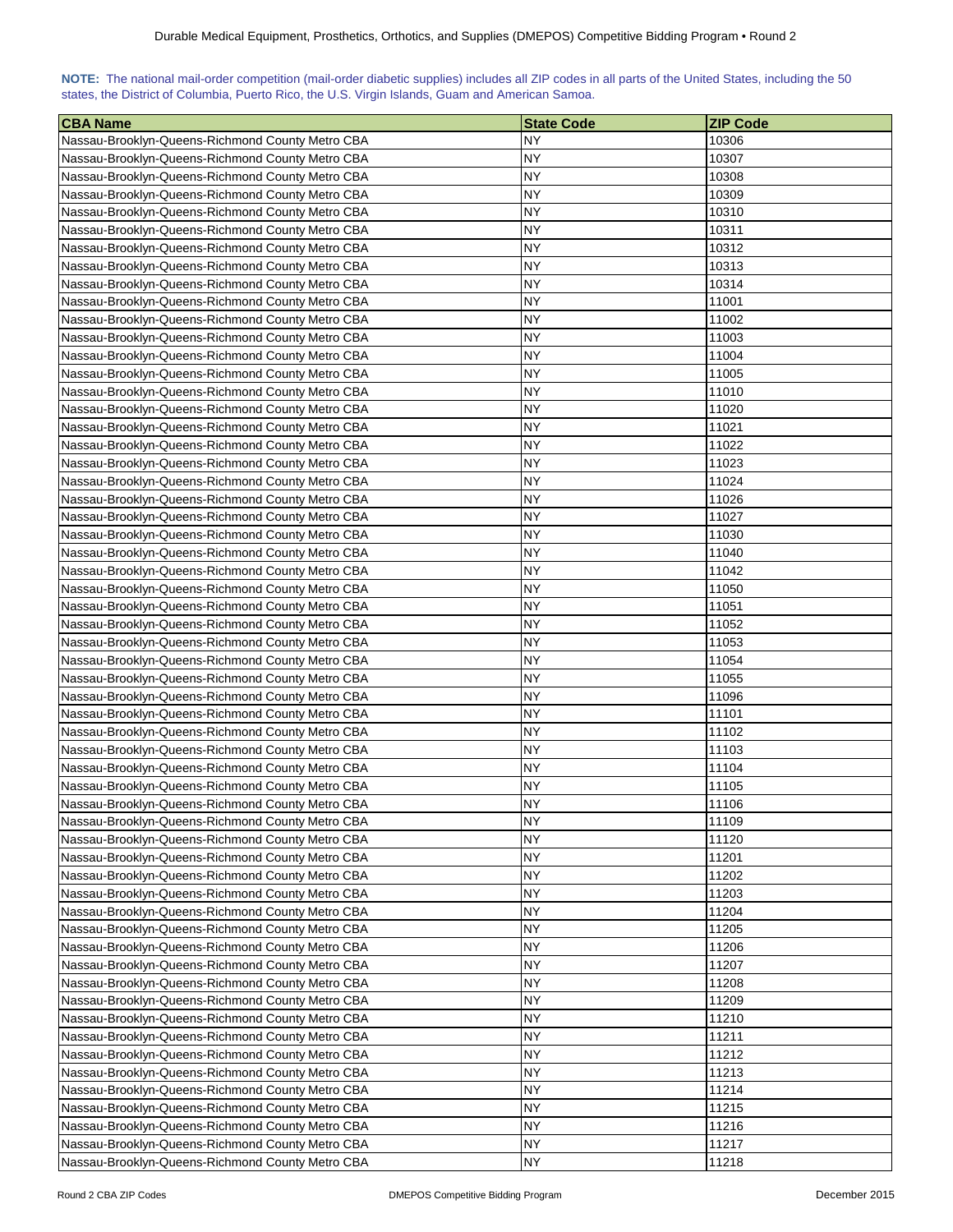|                                                                                                  |  |  |  |  | NOTE: The national mail-order competition (mail-order diabetic supplies) includes all ZIP codes in all parts of the United States, including the 50 |
|--------------------------------------------------------------------------------------------------|--|--|--|--|-----------------------------------------------------------------------------------------------------------------------------------------------------|
| states, the District of Columbia, Puerto Rico, the U.S. Virgin Islands, Guam and American Samoa. |  |  |  |  |                                                                                                                                                     |

| <b>CBA Name</b>                                  | <b>State Code</b> | <b>ZIP Code</b> |
|--------------------------------------------------|-------------------|-----------------|
| Nassau-Brooklyn-Queens-Richmond County Metro CBA | <b>NY</b>         | 11219           |
| Nassau-Brooklyn-Queens-Richmond County Metro CBA | NΥ                | 11220           |
| Nassau-Brooklyn-Queens-Richmond County Metro CBA | <b>NY</b>         | 11221           |
| Nassau-Brooklyn-Queens-Richmond County Metro CBA | NY                | 11222           |
| Nassau-Brooklyn-Queens-Richmond County Metro CBA | NY                | 11223           |
| Nassau-Brooklyn-Queens-Richmond County Metro CBA | <b>NY</b>         | 11224           |
| Nassau-Brooklyn-Queens-Richmond County Metro CBA | NY                | 11225           |
| Nassau-Brooklyn-Queens-Richmond County Metro CBA | NY                | 11226           |
| Nassau-Brooklyn-Queens-Richmond County Metro CBA | <b>NY</b>         | 11228           |
| Nassau-Brooklyn-Queens-Richmond County Metro CBA | NY                | 11229           |
| Nassau-Brooklyn-Queens-Richmond County Metro CBA | NY                | 11230           |
| Nassau-Brooklyn-Queens-Richmond County Metro CBA | NΥ                | 11231           |
| Nassau-Brooklyn-Queens-Richmond County Metro CBA | NΥ                | 11232           |
| Nassau-Brooklyn-Queens-Richmond County Metro CBA | NΥ                | 11233           |
| Nassau-Brooklyn-Queens-Richmond County Metro CBA | ΝY                | 11234           |
| Nassau-Brooklyn-Queens-Richmond County Metro CBA | NΥ                | 11235           |
| Nassau-Brooklyn-Queens-Richmond County Metro CBA | <b>NY</b>         | 11236           |
| Nassau-Brooklyn-Queens-Richmond County Metro CBA | <b>NY</b>         | 11237           |
| Nassau-Brooklyn-Queens-Richmond County Metro CBA | NΥ                | 11238           |
| Nassau-Brooklyn-Queens-Richmond County Metro CBA | <b>NY</b>         | 11239           |
| Nassau-Brooklyn-Queens-Richmond County Metro CBA | NY                | 11240           |
| Nassau-Brooklyn-Queens-Richmond County Metro CBA | NΥ                | 11241           |
| Nassau-Brooklyn-Queens-Richmond County Metro CBA | NY                | 11242           |
| Nassau-Brooklyn-Queens-Richmond County Metro CBA | NΥ                | 11243           |
| Nassau-Brooklyn-Queens-Richmond County Metro CBA | NΥ                | 11245           |
| Nassau-Brooklyn-Queens-Richmond County Metro CBA | NY.               | 11247           |
| Nassau-Brooklyn-Queens-Richmond County Metro CBA | NY                | 11249           |
| Nassau-Brooklyn-Queens-Richmond County Metro CBA | <b>NY</b>         | 11251           |
| Nassau-Brooklyn-Queens-Richmond County Metro CBA | <b>NY</b>         | 11252           |
| Nassau-Brooklyn-Queens-Richmond County Metro CBA | NY                | 11256           |
| Nassau-Brooklyn-Queens-Richmond County Metro CBA | <b>NY</b>         | 11351           |
| Nassau-Brooklyn-Queens-Richmond County Metro CBA | <b>NY</b>         | 11352           |
| Nassau-Brooklyn-Queens-Richmond County Metro CBA | NY                | 11354           |
| Nassau-Brooklyn-Queens-Richmond County Metro CBA | <b>NY</b>         | 11355           |
| Nassau-Brooklyn-Queens-Richmond County Metro CBA | NY                | 11356           |
| Nassau-Brooklyn-Queens-Richmond County Metro CBA | NΥ                | 11357           |
| Nassau-Brooklyn-Queens-Richmond County Metro CBA | NΥ                | 11358           |
| Nassau-Brooklyn-Queens-Richmond County Metro CBA | <b>NY</b>         | 11359           |
| Nassau-Brooklyn-Queens-Richmond County Metro CBA | <b>NY</b>         | 11360           |
| Nassau-Brooklyn-Queens-Richmond County Metro CBA | NY                | 11361           |
| Nassau-Brooklyn-Queens-Richmond County Metro CBA | <b>NY</b>         | 11362           |
| Nassau-Brooklyn-Queens-Richmond County Metro CBA | <b>NY</b>         | 11363           |
| Nassau-Brooklyn-Queens-Richmond County Metro CBA | <b>NY</b>         | 11364           |
| Nassau-Brooklyn-Queens-Richmond County Metro CBA | <b>NY</b>         | 11365           |
| Nassau-Brooklyn-Queens-Richmond County Metro CBA | <b>NY</b>         | 11366           |
| Nassau-Brooklyn-Queens-Richmond County Metro CBA | NY                | 11367           |
| Nassau-Brooklyn-Queens-Richmond County Metro CBA | NY                | 11368           |
| Nassau-Brooklyn-Queens-Richmond County Metro CBA | <b>NY</b>         | 11369           |
| Nassau-Brooklyn-Queens-Richmond County Metro CBA | NY                | 11370           |
| Nassau-Brooklyn-Queens-Richmond County Metro CBA | ΝY                | 11371           |
| Nassau-Brooklyn-Queens-Richmond County Metro CBA | NY                | 11372           |
| Nassau-Brooklyn-Queens-Richmond County Metro CBA | NY                | 11373           |
| Nassau-Brooklyn-Queens-Richmond County Metro CBA | <b>NY</b>         | 11374           |
| Nassau-Brooklyn-Queens-Richmond County Metro CBA | NΥ                | 11375           |
| Nassau-Brooklyn-Queens-Richmond County Metro CBA | NΥ                | 11377           |
| Nassau-Brooklyn-Queens-Richmond County Metro CBA | <b>NY</b>         | 11378           |
| Nassau-Brooklyn-Queens-Richmond County Metro CBA | NΥ                | 11379           |
| Nassau-Brooklyn-Queens-Richmond County Metro CBA | <b>NY</b>         | 11380           |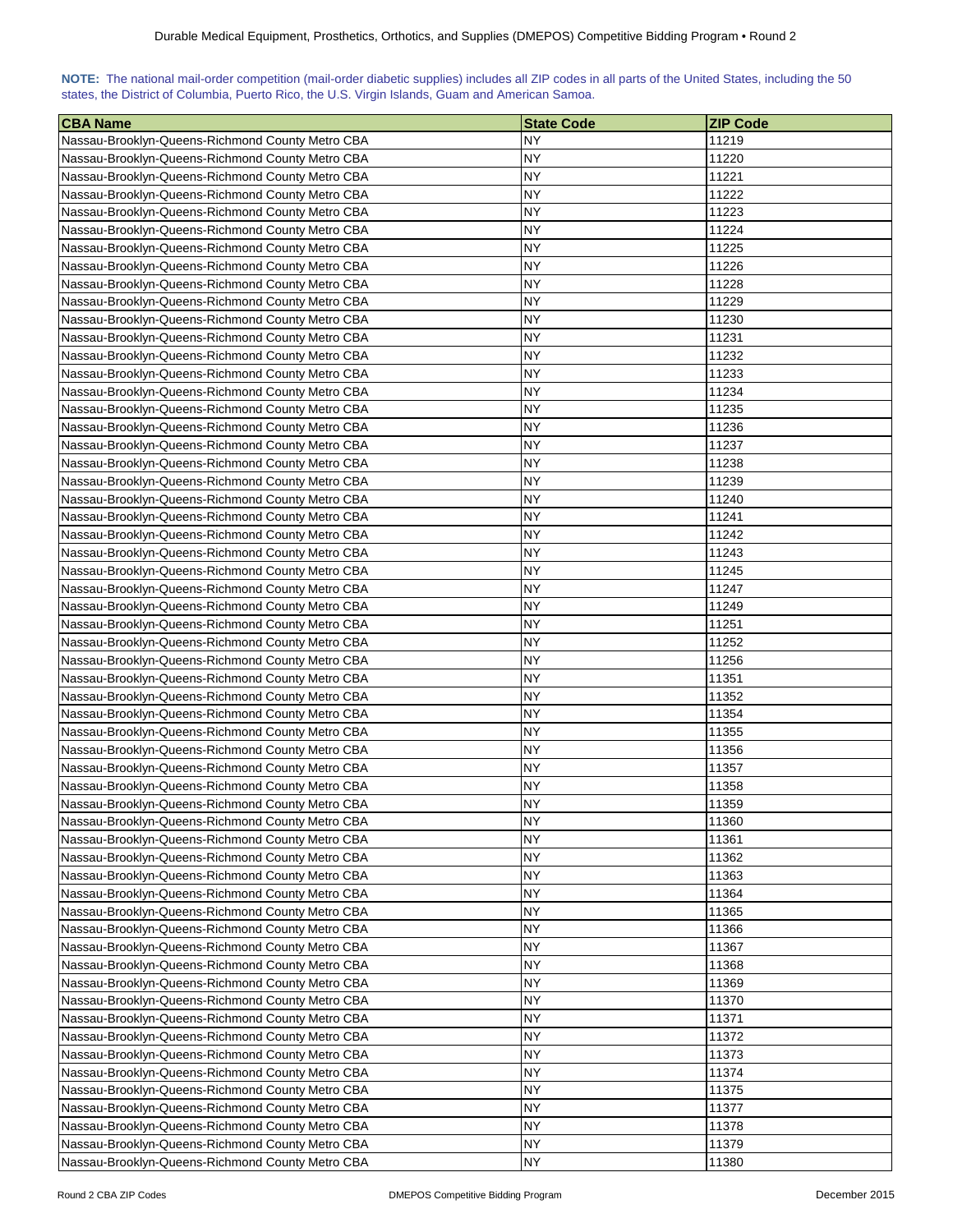|                                                                                                  |  |  |  |  | NOTE: The national mail-order competition (mail-order diabetic supplies) includes all ZIP codes in all parts of the United States, including the 50 |
|--------------------------------------------------------------------------------------------------|--|--|--|--|-----------------------------------------------------------------------------------------------------------------------------------------------------|
| states, the District of Columbia, Puerto Rico, the U.S. Virgin Islands, Guam and American Samoa. |  |  |  |  |                                                                                                                                                     |

| <b>CBA Name</b>                                  | <b>State Code</b> | <b>ZIP Code</b> |
|--------------------------------------------------|-------------------|-----------------|
| Nassau-Brooklyn-Queens-Richmond County Metro CBA | <b>NY</b>         | 11381           |
| Nassau-Brooklyn-Queens-Richmond County Metro CBA | NΥ                | 11385           |
| Nassau-Brooklyn-Queens-Richmond County Metro CBA | <b>NY</b>         | 11386           |
| Nassau-Brooklyn-Queens-Richmond County Metro CBA | NY                | 11390           |
| Nassau-Brooklyn-Queens-Richmond County Metro CBA | NY                | 11405           |
| Nassau-Brooklyn-Queens-Richmond County Metro CBA | <b>NY</b>         | 11411           |
| Nassau-Brooklyn-Queens-Richmond County Metro CBA | NY                | 11412           |
| Nassau-Brooklyn-Queens-Richmond County Metro CBA | NY                | 11413           |
| Nassau-Brooklyn-Queens-Richmond County Metro CBA | <b>NY</b>         | 11414           |
| Nassau-Brooklyn-Queens-Richmond County Metro CBA | NY                | 11415           |
| Nassau-Brooklyn-Queens-Richmond County Metro CBA | NY                | 11416           |
| Nassau-Brooklyn-Queens-Richmond County Metro CBA | NΥ                | 11417           |
| Nassau-Brooklyn-Queens-Richmond County Metro CBA | NΥ                | 11418           |
| Nassau-Brooklyn-Queens-Richmond County Metro CBA | NΥ                | 11419           |
| Nassau-Brooklyn-Queens-Richmond County Metro CBA | ΝY                | 11420           |
| Nassau-Brooklyn-Queens-Richmond County Metro CBA | NΥ                | 11421           |
| Nassau-Brooklyn-Queens-Richmond County Metro CBA | <b>NY</b>         | 11422           |
| Nassau-Brooklyn-Queens-Richmond County Metro CBA | <b>NY</b>         | 11423           |
| Nassau-Brooklyn-Queens-Richmond County Metro CBA | NΥ                | 11424           |
| Nassau-Brooklyn-Queens-Richmond County Metro CBA | <b>NY</b>         | 11425           |
| Nassau-Brooklyn-Queens-Richmond County Metro CBA | NY                | 11426           |
| Nassau-Brooklyn-Queens-Richmond County Metro CBA | NΥ                | 11427           |
| Nassau-Brooklyn-Queens-Richmond County Metro CBA | NY                | 11428           |
| Nassau-Brooklyn-Queens-Richmond County Metro CBA | NΥ                | 11429           |
| Nassau-Brooklyn-Queens-Richmond County Metro CBA | NΥ                | 11430           |
| Nassau-Brooklyn-Queens-Richmond County Metro CBA | NY.               | 11431           |
| Nassau-Brooklyn-Queens-Richmond County Metro CBA | NY                | 11432           |
| Nassau-Brooklyn-Queens-Richmond County Metro CBA | <b>NY</b>         | 11433           |
| Nassau-Brooklyn-Queens-Richmond County Metro CBA | <b>NY</b>         | 11434           |
| Nassau-Brooklyn-Queens-Richmond County Metro CBA | NY                | 11435           |
| Nassau-Brooklyn-Queens-Richmond County Metro CBA | <b>NY</b>         | 11436           |
| Nassau-Brooklyn-Queens-Richmond County Metro CBA | <b>NY</b>         | 11439           |
| Nassau-Brooklyn-Queens-Richmond County Metro CBA | NY                | 11451           |
| Nassau-Brooklyn-Queens-Richmond County Metro CBA | <b>NY</b>         | 11499           |
| Nassau-Brooklyn-Queens-Richmond County Metro CBA | NY                | 11501           |
| Nassau-Brooklyn-Queens-Richmond County Metro CBA | NΥ                | 11507           |
| Nassau-Brooklyn-Queens-Richmond County Metro CBA | NΥ                | 11509           |
| Nassau-Brooklyn-Queens-Richmond County Metro CBA | <b>NY</b>         | 11510           |
| Nassau-Brooklyn-Queens-Richmond County Metro CBA | <b>NY</b>         | 11514           |
| Nassau-Brooklyn-Queens-Richmond County Metro CBA | NY                | 11516           |
| Nassau-Brooklyn-Queens-Richmond County Metro CBA | <b>NY</b>         | 11518           |
| Nassau-Brooklyn-Queens-Richmond County Metro CBA | <b>NY</b>         | 11520           |
| Nassau-Brooklyn-Queens-Richmond County Metro CBA | <b>NY</b>         | 11530           |
| Nassau-Brooklyn-Queens-Richmond County Metro CBA | NY                | 11531           |
| Nassau-Brooklyn-Queens-Richmond County Metro CBA | <b>NY</b>         | 11535           |
| Nassau-Brooklyn-Queens-Richmond County Metro CBA | NY                | 11542           |
| Nassau-Brooklyn-Queens-Richmond County Metro CBA | NY                | 11545           |
| Nassau-Brooklyn-Queens-Richmond County Metro CBA | <b>NY</b>         | 11547           |
| Nassau-Brooklyn-Queens-Richmond County Metro CBA | NY                | 11548           |
| Nassau-Brooklyn-Queens-Richmond County Metro CBA | ΝY                | 11549           |
| Nassau-Brooklyn-Queens-Richmond County Metro CBA | NY                | 11550           |
| Nassau-Brooklyn-Queens-Richmond County Metro CBA | NY                | 11551           |
| Nassau-Brooklyn-Queens-Richmond County Metro CBA | <b>NY</b>         | 11552           |
| Nassau-Brooklyn-Queens-Richmond County Metro CBA | NΥ                | 11553           |
| Nassau-Brooklyn-Queens-Richmond County Metro CBA | NΥ                | 11554           |
| Nassau-Brooklyn-Queens-Richmond County Metro CBA | <b>NY</b>         | 11555           |
| Nassau-Brooklyn-Queens-Richmond County Metro CBA | NΥ                | 11556           |
| Nassau-Brooklyn-Queens-Richmond County Metro CBA | <b>NY</b>         | 11557           |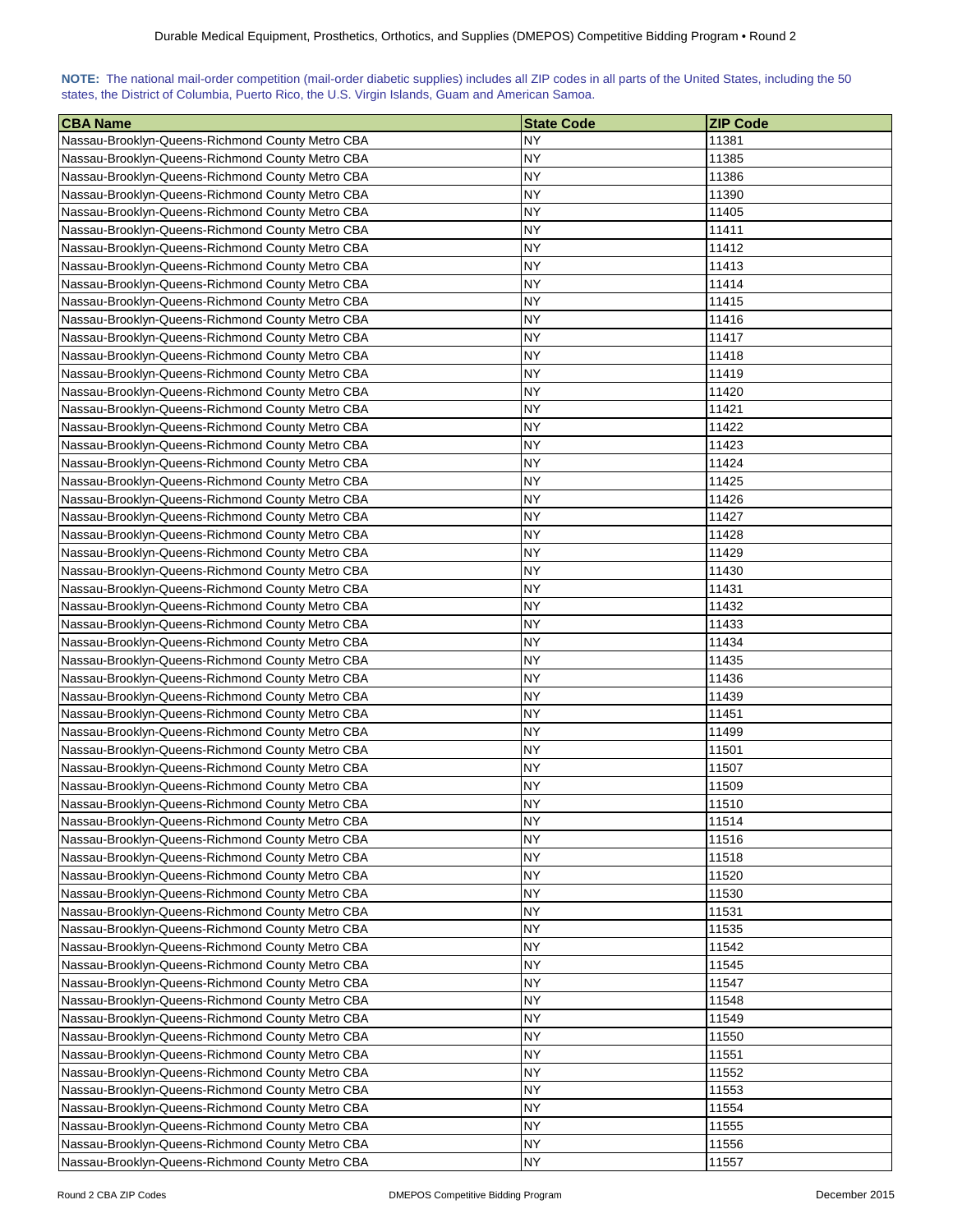|                                                                                                  |  |  |  |  | NOTE: The national mail-order competition (mail-order diabetic supplies) includes all ZIP codes in all parts of the United States, including the 50 |
|--------------------------------------------------------------------------------------------------|--|--|--|--|-----------------------------------------------------------------------------------------------------------------------------------------------------|
| states, the District of Columbia, Puerto Rico, the U.S. Virgin Islands, Guam and American Samoa. |  |  |  |  |                                                                                                                                                     |

| <b>CBA Name</b>                                  | <b>State Code</b> | <b>ZIP Code</b> |
|--------------------------------------------------|-------------------|-----------------|
| Nassau-Brooklyn-Queens-Richmond County Metro CBA | NY.               | 11558           |
| Nassau-Brooklyn-Queens-Richmond County Metro CBA | NΥ                | 11559           |
| Nassau-Brooklyn-Queens-Richmond County Metro CBA | <b>NY</b>         | 11560           |
| Nassau-Brooklyn-Queens-Richmond County Metro CBA | NY                | 11561           |
| Nassau-Brooklyn-Queens-Richmond County Metro CBA | NY                | 11563           |
| Nassau-Brooklyn-Queens-Richmond County Metro CBA | <b>NY</b>         | 11565           |
| Nassau-Brooklyn-Queens-Richmond County Metro CBA | NY                | 11566           |
| Nassau-Brooklyn-Queens-Richmond County Metro CBA | NY                | 11568           |
| Nassau-Brooklyn-Queens-Richmond County Metro CBA | <b>NY</b>         | 11569           |
| Nassau-Brooklyn-Queens-Richmond County Metro CBA | NY                | 11570           |
| Nassau-Brooklyn-Queens-Richmond County Metro CBA | NY                | 11571           |
| Nassau-Brooklyn-Queens-Richmond County Metro CBA | NΥ                | 11572           |
| Nassau-Brooklyn-Queens-Richmond County Metro CBA | NΥ                | 11575           |
| Nassau-Brooklyn-Queens-Richmond County Metro CBA | NΥ                | 11576           |
| Nassau-Brooklyn-Queens-Richmond County Metro CBA | NΥ                | 11577           |
| Nassau-Brooklyn-Queens-Richmond County Metro CBA | NΥ                | 11579           |
| Nassau-Brooklyn-Queens-Richmond County Metro CBA | NY                | 11580           |
| Nassau-Brooklyn-Queens-Richmond County Metro CBA | NY                | 11581           |
| Nassau-Brooklyn-Queens-Richmond County Metro CBA | <b>NY</b>         | 11582           |
| Nassau-Brooklyn-Queens-Richmond County Metro CBA | <b>NY</b>         | 11590           |
| Nassau-Brooklyn-Queens-Richmond County Metro CBA | NY                | 11594           |
| Nassau-Brooklyn-Queens-Richmond County Metro CBA | NΥ                | 11596           |
| Nassau-Brooklyn-Queens-Richmond County Metro CBA | NY                | 11598           |
| Nassau-Brooklyn-Queens-Richmond County Metro CBA | NΥ                | 11599           |
| Nassau-Brooklyn-Queens-Richmond County Metro CBA | NΥ                | 11690           |
| Nassau-Brooklyn-Queens-Richmond County Metro CBA | <b>NY</b>         | 11691           |
| Nassau-Brooklyn-Queens-Richmond County Metro CBA | NΥ                | 11692           |
| Nassau-Brooklyn-Queens-Richmond County Metro CBA | <b>NY</b>         | 11693           |
| Nassau-Brooklyn-Queens-Richmond County Metro CBA | <b>NY</b>         | 11694           |
| Nassau-Brooklyn-Queens-Richmond County Metro CBA | <b>NY</b>         | 11695           |
| Nassau-Brooklyn-Queens-Richmond County Metro CBA | <b>NY</b>         | 11697           |
| Nassau-Brooklyn-Queens-Richmond County Metro CBA | <b>NY</b>         | 11709           |
| Nassau-Brooklyn-Queens-Richmond County Metro CBA | <b>NY</b>         | 11710           |
| Nassau-Brooklyn-Queens-Richmond County Metro CBA | <b>NY</b>         | 11714           |
| Nassau-Brooklyn-Queens-Richmond County Metro CBA | NY                | 11732           |
| Nassau-Brooklyn-Queens-Richmond County Metro CBA | NY                | 11735           |
| Nassau-Brooklyn-Queens-Richmond County Metro CBA | NΥ                | 11736           |
| Nassau-Brooklyn-Queens-Richmond County Metro CBA | <b>NY</b>         | 11737           |
| Nassau-Brooklyn-Queens-Richmond County Metro CBA | <b>NY</b>         | 11753           |
| Nassau-Brooklyn-Queens-Richmond County Metro CBA | NΥ                | 11756           |
| Nassau-Brooklyn-Queens-Richmond County Metro CBA | NY                | 11758           |
| Nassau-Brooklyn-Queens-Richmond County Metro CBA | <b>NY</b>         | 11762           |
| Nassau-Brooklyn-Queens-Richmond County Metro CBA | <b>NY</b>         | 11765           |
| Nassau-Brooklyn-Queens-Richmond County Metro CBA | <b>NY</b>         | 11771           |
| Nassau-Brooklyn-Queens-Richmond County Metro CBA | <b>NY</b>         | 11773           |
| Nassau-Brooklyn-Queens-Richmond County Metro CBA | <b>NY</b>         | 11774           |
| Nassau-Brooklyn-Queens-Richmond County Metro CBA | NΥ                | 11783           |
| Nassau-Brooklyn-Queens-Richmond County Metro CBA | NY                | 11791           |
| Nassau-Brooklyn-Queens-Richmond County Metro CBA | NΥ                | 11793           |
| Nassau-Brooklyn-Queens-Richmond County Metro CBA | ΝY                | 11797           |
| Nassau-Brooklyn-Queens-Richmond County Metro CBA | ΝY                | 11801           |
| Nassau-Brooklyn-Queens-Richmond County Metro CBA | NΥ                | 11802           |
| Nassau-Brooklyn-Queens-Richmond County Metro CBA | NΥ                | 11803           |
| Nassau-Brooklyn-Queens-Richmond County Metro CBA | NΥ                | 11804           |
| Nassau-Brooklyn-Queens-Richmond County Metro CBA | NΥ                | 11815           |
| Nassau-Brooklyn-Queens-Richmond County Metro CBA | <b>NY</b>         | 11819           |
| Nassau-Brooklyn-Queens-Richmond County Metro CBA | NY                | 11853           |
| Nassau-Brooklyn-Queens-Richmond County Metro CBA | <b>NY</b>         | 11854           |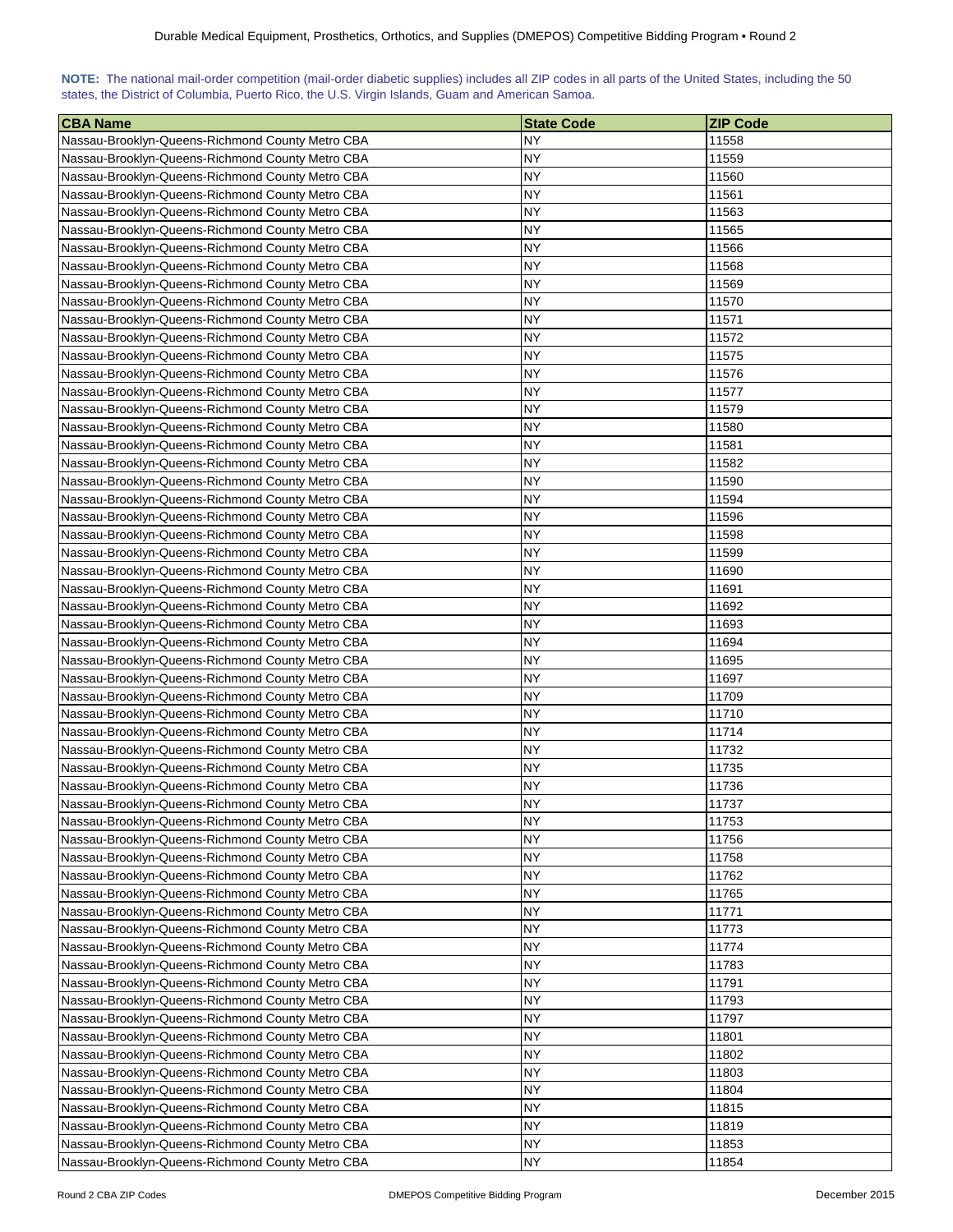|  | NOTE: The national mail-order competition (mail-order diabetic supplies) includes all ZIP codes in all parts of the United States, including the 50 |  |  |  |  |
|--|-----------------------------------------------------------------------------------------------------------------------------------------------------|--|--|--|--|
|  | states, the District of Columbia, Puerto Rico, the U.S. Virgin Islands, Guam and American Samoa.                                                    |  |  |  |  |

| <b>CBA Name</b>       | <b>State Code</b> | <b>ZIP Code</b> |
|-----------------------|-------------------|-----------------|
| New Haven-Milford, CT | СT                | 06401           |
| New Haven-Milford, CT | <b>CT</b>         | 06403           |
| New Haven-Milford, CT | <b>CT</b>         | 06405           |
| New Haven-Milford, CT | CT                | 06408           |
| New Haven-Milford, CT | <b>CT</b>         | 06410           |
| New Haven-Milford, CT | <b>CT</b>         | 06411           |
| New Haven-Milford, CT | СT                | 06418           |
| New Haven-Milford, CT | СT                | 06437           |
| New Haven-Milford, CT | <b>CT</b>         | 06443           |
| New Haven-Milford, CT | CT                | 06450           |
| New Haven-Milford, CT | <b>CT</b>         | 06451           |
| New Haven-Milford, CT | <b>CT</b>         | 06460           |
| New Haven-Milford, CT | CT                | 06461           |
| New Haven-Milford, CT | CT                | 06471           |
| New Haven-Milford, CT | СT                | 06472           |
| New Haven-Milford, CT | СT                | 06473           |
| New Haven-Milford, CT | <b>CT</b>         | 06477           |
| New Haven-Milford, CT | <b>CT</b>         | 06478           |
| New Haven-Milford, CT | <b>CT</b>         | 06483           |
| New Haven-Milford, CT | СT                | 06487           |
| New Haven-Milford, CT | <b>CT</b>         | 06488           |
| New Haven-Milford, CT | <b>CT</b>         | 06492           |
| New Haven-Milford, CT | CT                |                 |
| New Haven-Milford, CT | <b>CT</b>         | 06493<br>06494  |
|                       | <b>CT</b>         |                 |
| New Haven-Milford, CT |                   | 06495           |
| New Haven-Milford, CT | СT                | 06501           |
| New Haven-Milford, CT | СT                | 06502           |
| New Haven-Milford, CT | СT                | 06503           |
| New Haven-Milford, CT | СT                | 06504           |
| New Haven-Milford, CT | CТ                | 06505           |
| New Haven-Milford, CT | <b>CT</b>         | 06506           |
| New Haven-Milford, CT | СT                | 06507           |
| New Haven-Milford, CT | CТ                | 06508           |
| New Haven-Milford, CT | <b>CT</b>         | 06509           |
| New Haven-Milford, CT | СT                | 06510           |
| New Haven-Milford, CT | <b>CT</b>         | 06511           |
| New Haven-Milford, CT | <b>CT</b>         | 06512           |
| New Haven-Milford, CT | <b>CT</b>         | 06513           |
| New Haven-Milford, CT | <b>CT</b>         | 06514           |
| New Haven-Milford, CT | <b>CT</b>         | 06515           |
| New Haven-Milford, CT | CT                | 06516           |
| New Haven-Milford, CT | <b>CT</b>         | 06517           |
| New Haven-Milford, CT | <b>CT</b>         | 06518           |
| New Haven-Milford, CT | СT                | 06519           |
| New Haven-Milford, CT | CT                | 06520           |
| New Haven-Milford, CT | CT                | 06521           |
| New Haven-Milford, CT | CT                | 06524           |
| New Haven-Milford, CT | <b>CT</b>         | 06525           |
| New Haven-Milford, CT | <b>CT</b>         | 06530           |
| New Haven-Milford, CT | СT                | 06531           |
| New Haven-Milford, CT | CT                | 06532           |
| New Haven-Milford, CT | <b>CT</b>         | 06533           |
| New Haven-Milford, CT | CT                | 06534           |
| New Haven-Milford, CT | <b>CT</b>         | 06535           |
| New Haven-Milford, CT | <b>CT</b>         | 06536           |
| New Haven-Milford, CT | <b>CT</b>         | 06537           |
| New Haven-Milford, CT | <b>CT</b>         | 06538           |
| New Haven-Milford, CT | CT                | 06540           |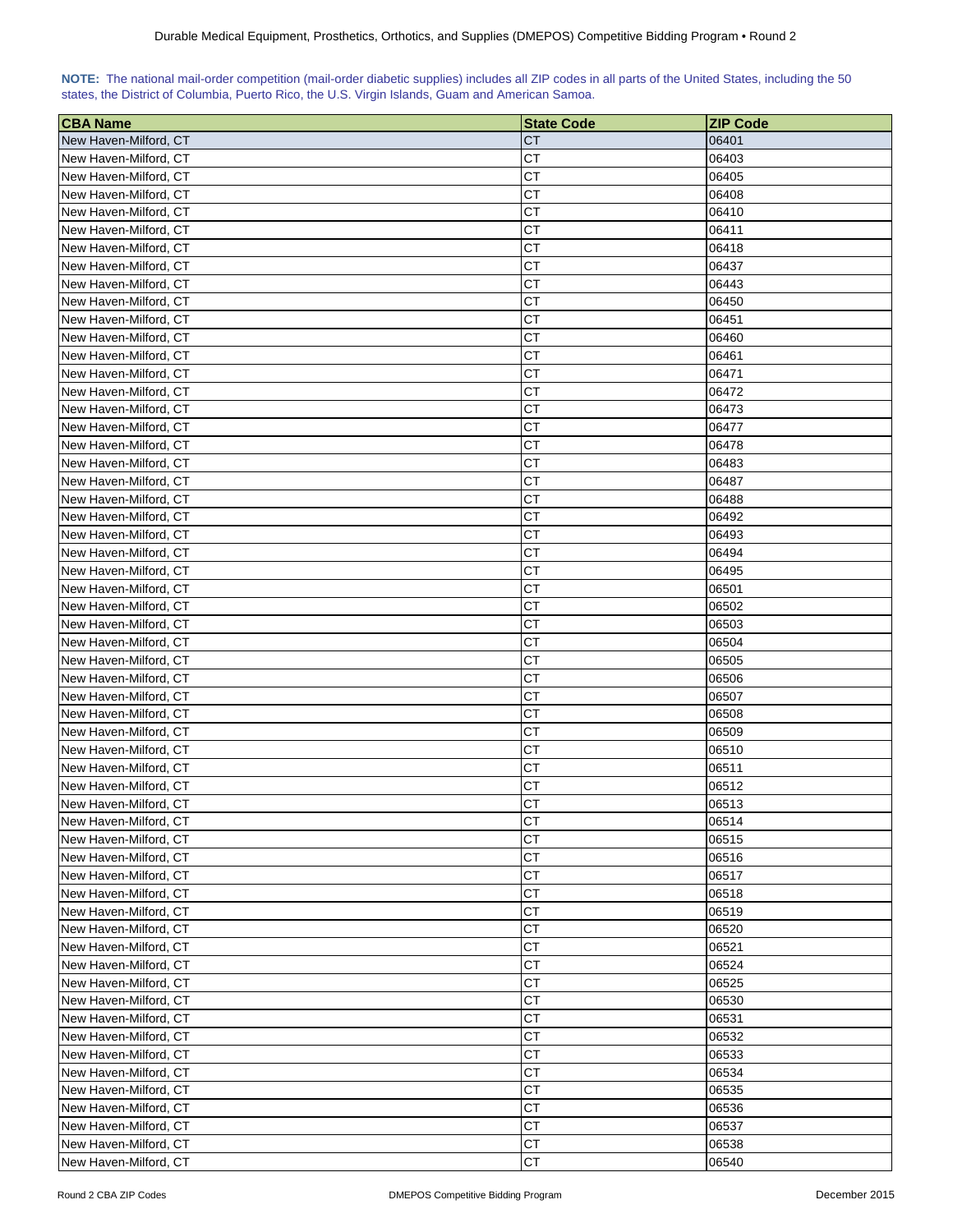| NOTE: The national mail-order competition (mail-order diabetic supplies) includes all ZIP codes in all parts of the United States, including the 50 |  |  |  |  |  |  |  |
|-----------------------------------------------------------------------------------------------------------------------------------------------------|--|--|--|--|--|--|--|
| states, the District of Columbia, Puerto Rico, the U.S. Virgin Islands, Guam and American Samoa.                                                    |  |  |  |  |  |  |  |

| <b>CBA Name</b>                                | <b>State Code</b> | <b>ZIP Code</b> |
|------------------------------------------------|-------------------|-----------------|
| New Haven-Milford, CT                          | CТ                | 06701           |
| New Haven-Milford, CT                          | СT                | 06702           |
| New Haven-Milford, CT                          | СT                | 06703           |
| New Haven-Milford, CT                          | СT                | 06704           |
| New Haven-Milford, CT                          | <b>CT</b>         | 06705           |
|                                                | <b>CT</b>         |                 |
| New Haven-Milford, CT                          | CТ                | 06706           |
| New Haven-Milford, CT                          |                   | 06708           |
| New Haven-Milford, CT<br>New Haven-Milford, CT | CТ<br>CТ          | 06710           |
|                                                |                   | 06712           |
| New Haven-Milford, CT                          | CТ                | 06716           |
| New Haven-Milford, CT                          | СT                | 06720           |
| New Haven-Milford, CT                          | <b>CT</b>         | 06721           |
| New Haven-Milford, CT                          | CT                | 06722           |
| New Haven-Milford, CT                          | CТ                | 06723           |
| New Haven-Milford, CT                          | CТ                | 06724           |
| New Haven-Milford, CT                          | СT                | 06725           |
| New Haven-Milford, CT                          | CТ                | 06726           |
| New Haven-Milford, CT                          | <b>CT</b>         | 06749           |
| New Haven-Milford, CT                          | СT                | 06762           |
| New Haven-Milford, CT                          | CТ                | 06770           |
| New Orleans-Metairie-Kenner, LA                | LA                | 70001           |
| New Orleans-Metairie-Kenner, LA                | LA                | 70002           |
| New Orleans-Metairie-Kenner, LA                | LA                | 70003           |
| New Orleans-Metairie-Kenner, LA                | LA                | 70004           |
| New Orleans-Metairie-Kenner, LA                | LA                | 70005           |
| New Orleans-Metairie-Kenner, LA                | LA                | 70006           |
| New Orleans-Metairie-Kenner, LA                | LA                | 70009           |
| New Orleans-Metairie-Kenner, LA                | LA                | 70010           |
| New Orleans-Metairie-Kenner, LA                | LA                | 70011           |
| New Orleans-Metairie-Kenner, LA                | LA                | 70030           |
| New Orleans-Metairie-Kenner, LA                | LA                | 70031           |
| New Orleans-Metairie-Kenner, LA                | LA                | 70032           |
| New Orleans-Metairie-Kenner, LA                | LA                | 70033           |
| New Orleans-Metairie-Kenner, LA                | LA                | 70036           |
| New Orleans-Metairie-Kenner, LA                | LA                | 70039           |
| New Orleans-Metairie-Kenner, LA                | LA                | 70043           |
| New Orleans-Metairie-Kenner, LA                | LA                | 70044           |
| New Orleans-Metairie-Kenner, LA                | LA                | 70047           |
| New Orleans-Metairie-Kenner, LA                | LA                | 70049           |
| New Orleans-Metairie-Kenner, LA                | LA                | 70051           |
| New Orleans-Metairie-Kenner, LA                | LA                | 70053           |
| New Orleans-Metairie-Kenner, LA                | LA                | 70054           |
| New Orleans-Metairie-Kenner, LA                | LA                | 70055           |
| New Orleans-Metairie-Kenner, LA                | LA                | 70056           |
| New Orleans-Metairie-Kenner, LA                | LA                | 70057           |
| New Orleans-Metairie-Kenner, LA                | LA                | 70058           |
| New Orleans-Metairie-Kenner, LA                | LA                | 70059           |
| New Orleans-Metairie-Kenner, LA                | LA                | 70060           |
| New Orleans-Metairie-Kenner, LA                | LA                | 70062           |
| New Orleans-Metairie-Kenner, LA                | LA                | 70063           |
| New Orleans-Metairie-Kenner, LA                | LA                | 70064           |
| New Orleans-Metairie-Kenner, LA                | LA                | 70065           |
| New Orleans-Metairie-Kenner, LA                | LA                | 70067           |
| New Orleans-Metairie-Kenner, LA                | LA                | 70068           |
| New Orleans-Metairie-Kenner, LA                | LA                | 70069           |
| New Orleans-Metairie-Kenner, LA                | LA                | 70070           |
| New Orleans-Metairie-Kenner, LA                | LA                | 70072           |
| New Orleans-Metairie-Kenner, LA                | LA                | 70073           |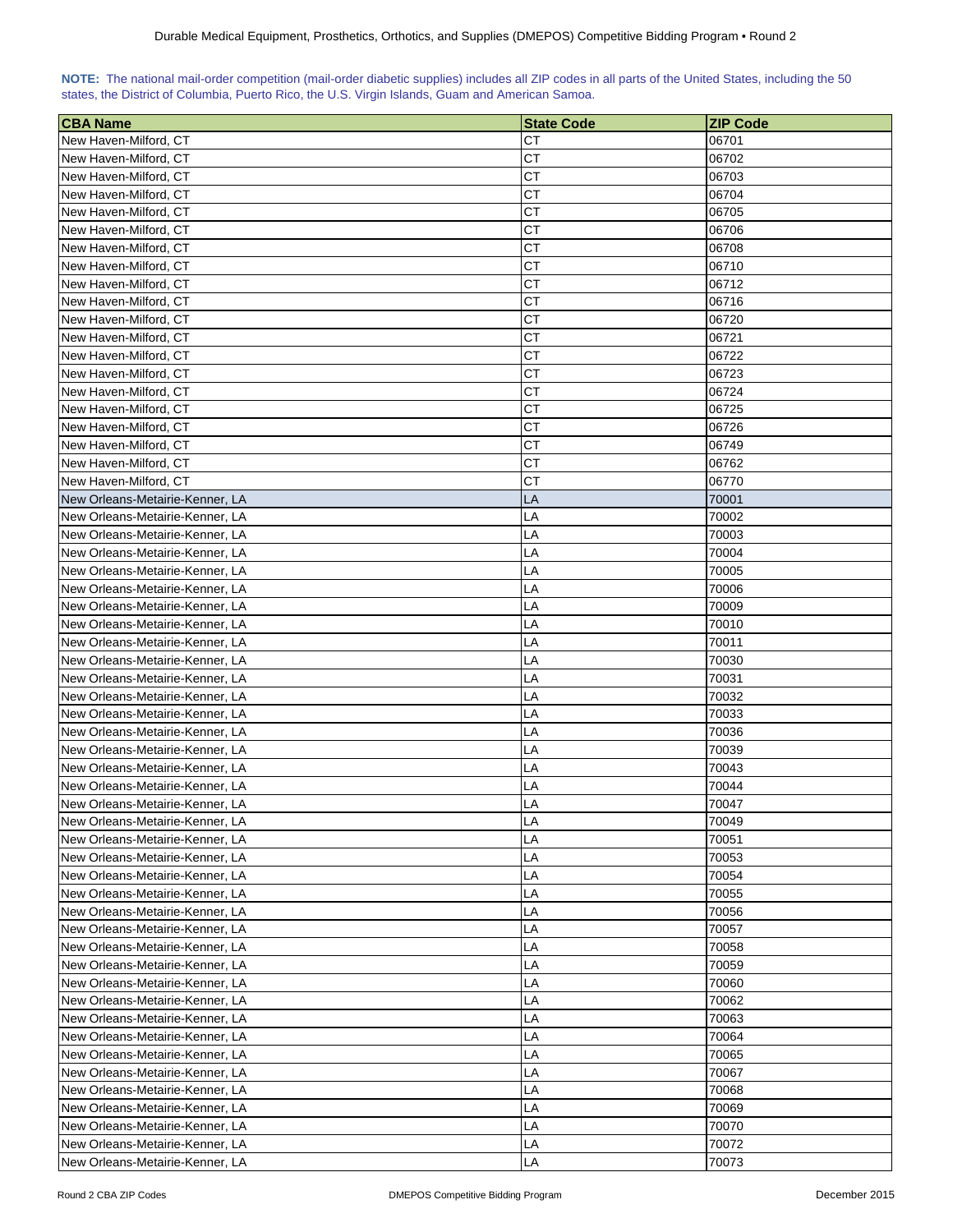| NOTE: The national mail-order competition (mail-order diabetic supplies) includes all ZIP codes in all parts of the United States, including the 50 |  |  |  |  |  |  |  |
|-----------------------------------------------------------------------------------------------------------------------------------------------------|--|--|--|--|--|--|--|
| states, the District of Columbia, Puerto Rico, the U.S. Virgin Islands, Guam and American Samoa.                                                    |  |  |  |  |  |  |  |

| <b>CBA Name</b>                 | <b>State Code</b> | <b>ZIP Code</b> |
|---------------------------------|-------------------|-----------------|
| New Orleans-Metairie-Kenner, LA | LA                | 70075           |
| New Orleans-Metairie-Kenner, LA | LA                | 70076           |
| New Orleans-Metairie-Kenner, LA | LA                | 70078           |
| New Orleans-Metairie-Kenner, LA | LA                | 70079           |
| New Orleans-Metairie-Kenner, LA | LA                | 70080           |
| New Orleans-Metairie-Kenner, LA | LA                | 70084           |
| New Orleans-Metairie-Kenner, LA | LA                | 70085           |
| New Orleans-Metairie-Kenner, LA | LA                | 70087           |
| New Orleans-Metairie-Kenner, LA | LA                | 70092           |
| New Orleans-Metairie-Kenner, LA | LA                | 70094           |
| New Orleans-Metairie-Kenner, LA | LA                | 70096           |
| New Orleans-Metairie-Kenner, LA | LA                | 70097           |
| New Orleans-Metairie-Kenner, LA | LA                | 70112           |
| New Orleans-Metairie-Kenner, LA | LA                | 70113           |
| New Orleans-Metairie-Kenner, LA | LA                | 70114           |
| New Orleans-Metairie-Kenner, LA | LA                | 70115           |
| New Orleans-Metairie-Kenner, LA | LA                | 70116           |
| New Orleans-Metairie-Kenner, LA | LA                | 70117           |
| New Orleans-Metairie-Kenner, LA | LA                | 70118           |
| New Orleans-Metairie-Kenner, LA | LA                | 70119           |
| New Orleans-Metairie-Kenner, LA | LA                | 70121           |
| New Orleans-Metairie-Kenner, LA | LA                | 70122           |
| New Orleans-Metairie-Kenner, LA | LA                | 70123           |
| New Orleans-Metairie-Kenner, LA | LA                | 70124           |
| New Orleans-Metairie-Kenner, LA | LA                | 70125           |
| New Orleans-Metairie-Kenner, LA | LA                | 70126           |
| New Orleans-Metairie-Kenner, LA | LA                | 70127           |
| New Orleans-Metairie-Kenner, LA | LA                | 70128           |
| New Orleans-Metairie-Kenner, LA | LA                | 70129           |
| New Orleans-Metairie-Kenner, LA | LA                | 70130           |
| New Orleans-Metairie-Kenner, LA | LA                | 70131           |
| New Orleans-Metairie-Kenner, LA | LA                | 70139           |
| New Orleans-Metairie-Kenner, LA | LA                | 70141           |
| New Orleans-Metairie-Kenner, LA | LA                | 70142           |
| New Orleans-Metairie-Kenner, LA | LA                | 70143           |
| New Orleans-Metairie-Kenner, LA | LA                | 70145           |
| New Orleans-Metairie-Kenner, LA | LA                | 70146           |
| New Orleans-Metairie-Kenner, LA | LA                | 70148           |
| New Orleans-Metairie-Kenner, LA | LA                | 70150           |
| New Orleans-Metairie-Kenner, LA | LA                | 70151           |
| New Orleans-Metairie-Kenner, LA | LA                | 70152           |
| New Orleans-Metairie-Kenner, LA | LA                | 70153           |
| New Orleans-Metairie-Kenner, LA | LA                | 70154           |
| New Orleans-Metairie-Kenner, LA | LA                | 70156           |
| New Orleans-Metairie-Kenner, LA | LA                | 70157           |
| New Orleans-Metairie-Kenner, LA | LA                | 70158           |
| New Orleans-Metairie-Kenner, LA | LA                | 70159           |
| New Orleans-Metairie-Kenner, LA | LA                | 70160           |
| New Orleans-Metairie-Kenner, LA | LA                | 70161           |
| New Orleans-Metairie-Kenner, LA | LA                | 70162           |
| New Orleans-Metairie-Kenner, LA | LA                | 70163           |
| New Orleans-Metairie-Kenner, LA | LA                | 70164           |
| New Orleans-Metairie-Kenner, LA | LA                | 70165           |
| New Orleans-Metairie-Kenner, LA | LA                | 70166           |
| New Orleans-Metairie-Kenner, LA | LA                | 70167           |
| New Orleans-Metairie-Kenner, LA | LA                | 70170           |
| New Orleans-Metairie-Kenner, LA | LA                | 70172           |
| New Orleans-Metairie-Kenner, LA | LA                | 70174           |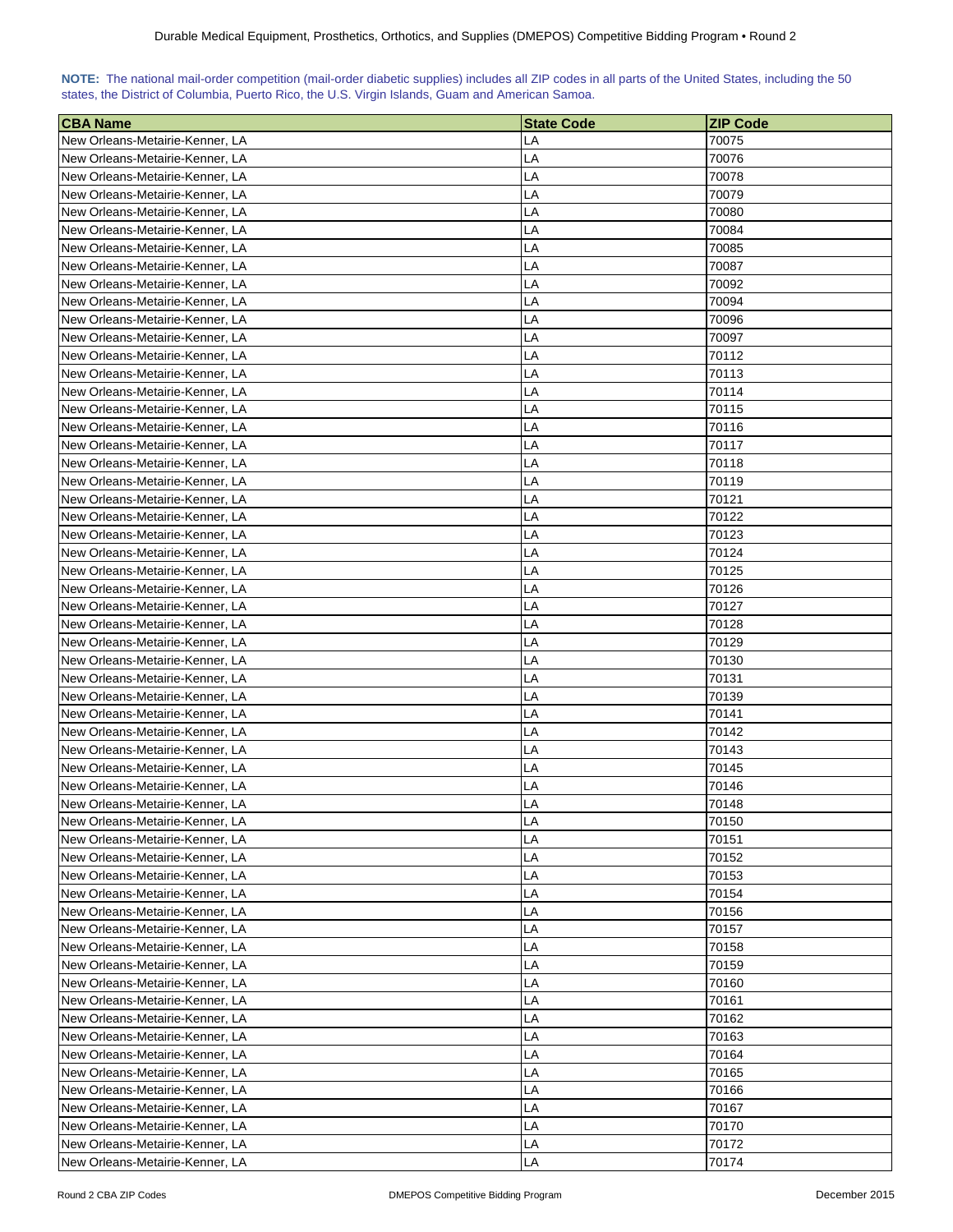| NOTE: The national mail-order competition (mail-order diabetic supplies) includes all ZIP codes in all parts of the United States, including the 50 |  |  |  |  |  |  |  |
|-----------------------------------------------------------------------------------------------------------------------------------------------------|--|--|--|--|--|--|--|
| states, the District of Columbia, Puerto Rico, the U.S. Virgin Islands, Guam and American Samoa.                                                    |  |  |  |  |  |  |  |

| <b>CBA Name</b>                 | <b>State Code</b> | <b>ZIP Code</b> |
|---------------------------------|-------------------|-----------------|
| New Orleans-Metairie-Kenner, LA | LA                | 70175           |
| New Orleans-Metairie-Kenner, LA | LA                | 70176           |
| New Orleans-Metairie-Kenner, LA | LA                | 70177           |
| New Orleans-Metairie-Kenner, LA | LA                | 70178           |
| New Orleans-Metairie-Kenner, LA | LA                | 70179           |
| New Orleans-Metairie-Kenner, LA | LA                | 70181           |
| New Orleans-Metairie-Kenner, LA | LA                | 70182           |
| New Orleans-Metairie-Kenner, LA | LA                | 70183           |
| New Orleans-Metairie-Kenner, LA | LA                | 70184           |
| New Orleans-Metairie-Kenner, LA | LA                | 70185           |
|                                 | LA                |                 |
| New Orleans-Metairie-Kenner, LA |                   | 70186           |
| New Orleans-Metairie-Kenner, LA | LA                | 70187           |
| New Orleans-Metairie-Kenner, LA | LA                | 70189           |
| New Orleans-Metairie-Kenner, LA | LA                | 70190           |
| New Orleans-Metairie-Kenner, LA | LA                | 70195           |
| New Orleans-Metairie-Kenner, LA | LA                | 70358           |
| New Orleans-Metairie-Kenner, LA | LA                | 70420           |
| New Orleans-Metairie-Kenner, LA | LA                | 70431           |
| New Orleans-Metairie-Kenner, LA | LA                | 70433           |
| New Orleans-Metairie-Kenner, LA | LA                | 70434           |
| New Orleans-Metairie-Kenner, LA | LA                | 70435           |
| New Orleans-Metairie-Kenner, LA | LA                | 70437           |
| New Orleans-Metairie-Kenner, LA | LA                | 70445           |
| New Orleans-Metairie-Kenner, LA | LA                | 70447           |
| New Orleans-Metairie-Kenner, LA | LA                | 70448           |
| New Orleans-Metairie-Kenner, LA | LA                | 70452           |
| New Orleans-Metairie-Kenner, LA | LA                | 70457           |
| New Orleans-Metairie-Kenner, LA | LA                | 70458           |
| New Orleans-Metairie-Kenner, LA | LA                | 70459           |
| New Orleans-Metairie-Kenner, LA | LA                | 70460           |
| New Orleans-Metairie-Kenner, LA | LA                | 70461           |
| New Orleans-Metairie-Kenner, LA | LA                | 70463           |
| New Orleans-Metairie-Kenner, LA | LA                | 70464           |
| New Orleans-Metairie-Kenner, LA | LA                | 70469           |
| New Orleans-Metairie-Kenner, LA | LA                | 70470           |
| New Orleans-Metairie-Kenner, LA | LA                | 70471           |
| North East NY CBA Metro         | <b>NY</b>         | 10501           |
| North East NY CBA Metro         | <b>NY</b>         | 10502           |
| North East NY CBA Metro         | NΥ                | 10503           |
| North East NY CBA Metro         | NY.               | 10504           |
| North East NY CBA Metro         | NY                | 10505           |
| North East NY CBA Metro         | NY                | 10506           |
| North East NY CBA Metro         | <b>NY</b>         | 10507           |
| North East NY CBA Metro         | NY                | 10509           |
| North East NY CBA Metro         | NY                | 10510           |
| North East NY CBA Metro         | NY                | 10511           |
| North East NY CBA Metro         | ΝY                | 10512           |
| North East NY CBA Metro         | ΝY                | 10514           |
| North East NY CBA Metro         | NΥ                | 10516           |
| North East NY CBA Metro         | NΥ                | 10517           |
| North East NY CBA Metro         | NY.               | 10518           |
| North East NY CBA Metro         | NY.               | 10519           |
| North East NY CBA Metro         | ΝY                | 10520           |
| North East NY CBA Metro         | NY                | 10521           |
| North East NY CBA Metro         | ΝY                | 10522           |
| North East NY CBA Metro         | ΝY                | 10523           |
| North East NY CBA Metro         | ΝY                | 10524           |
| North East NY CBA Metro         | NY                | 10526           |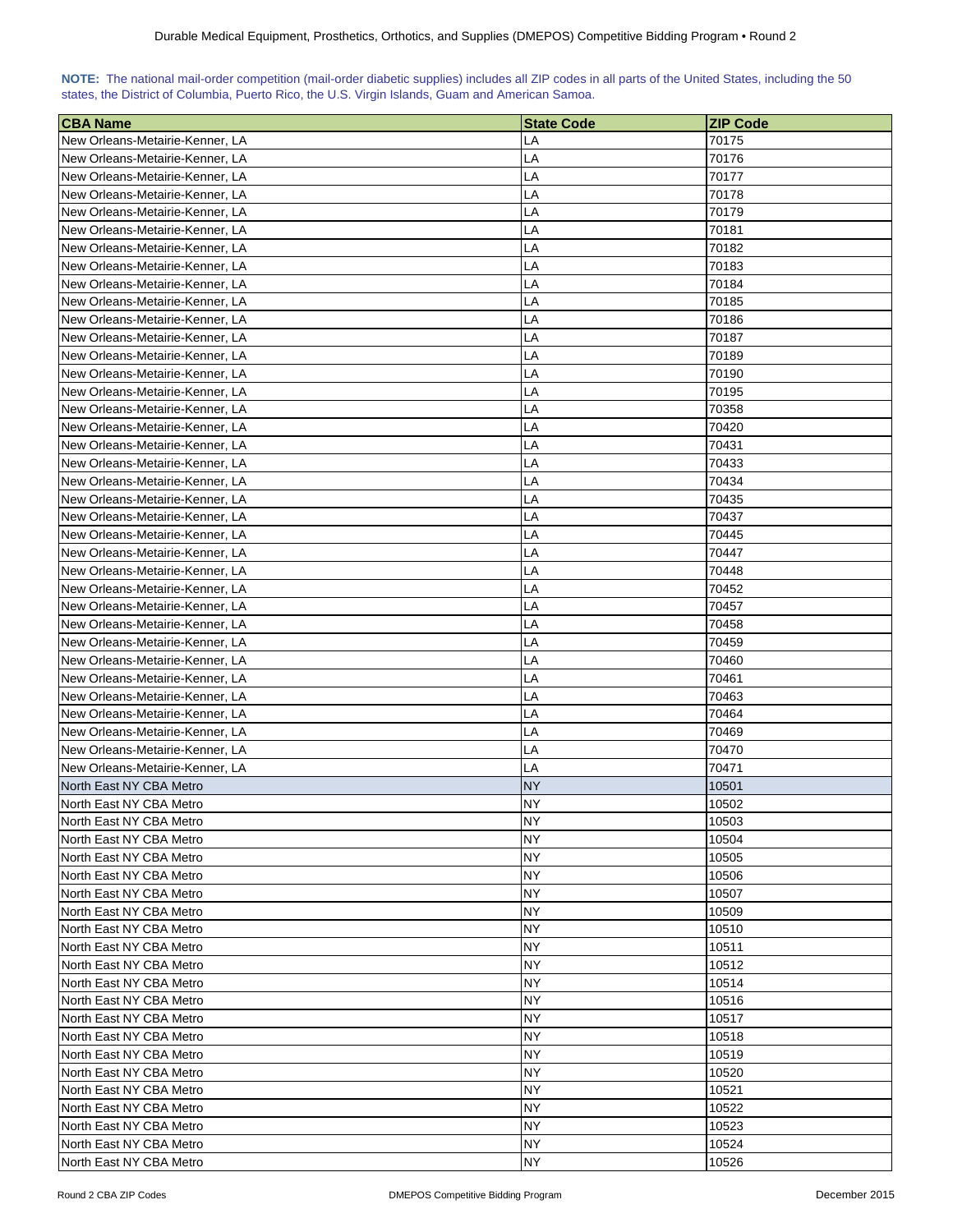| NOTE: The national mail-order competition (mail-order diabetic supplies) includes all ZIP codes in all parts of the United States, including the 50 |  |  |  |
|-----------------------------------------------------------------------------------------------------------------------------------------------------|--|--|--|
| states, the District of Columbia, Puerto Rico, the U.S. Virgin Islands, Guam and American Samoa.                                                    |  |  |  |

| <b>CBA Name</b>         | <b>State Code</b> | <b>ZIP Code</b> |
|-------------------------|-------------------|-----------------|
| North East NY CBA Metro | NY                | 10527           |
| North East NY CBA Metro | NY                | 10528           |
| North East NY CBA Metro | NY                | 10530           |
| North East NY CBA Metro | NΥ                | 10532           |
| North East NY CBA Metro | NΥ                | 10533           |
| North East NY CBA Metro | NY.               | 10535           |
| North East NY CBA Metro | NΥ                | 10536           |
| North East NY CBA Metro | NΥ                | 10537           |
| North East NY CBA Metro | ΝY                | 10538           |
| North East NY CBA Metro | NY                | 10540           |
| North East NY CBA Metro | NY                | 10541           |
| North East NY CBA Metro | NY                | 10542           |
| North East NY CBA Metro | NY                | 10543           |
| North East NY CBA Metro | NΥ                | 10545           |
| North East NY CBA Metro | NY                | 10546           |
| North East NY CBA Metro | NY                | 10547           |
| North East NY CBA Metro | NY                | 10548           |
| North East NY CBA Metro | NΥ                | 10549           |
| North East NY CBA Metro | NΥ                | 10550           |
| North East NY CBA Metro | NΥ                | 10551           |
| North East NY CBA Metro | ΝY                | 10552           |
| North East NY CBA Metro | NΥ                | 10553           |
| North East NY CBA Metro | NΥ                | 10560           |
| North East NY CBA Metro | NY                | 10562           |
| North East NY CBA Metro | NY.               | 10566           |
| North East NY CBA Metro | ΝY                | 10567           |
| North East NY CBA Metro | NY                | 10570           |
| North East NY CBA Metro | <b>NY</b>         | 10571           |
| North East NY CBA Metro | ΝY                | 10573           |
| North East NY CBA Metro | ΝY                | 10576           |
| North East NY CBA Metro | ΝY                | 10577           |
| North East NY CBA Metro | NY                | 10578           |
| North East NY CBA Metro | NY                | 10579           |
| North East NY CBA Metro | <b>NY</b>         | 10580           |
| North East NY CBA Metro | NY                | 10583           |
| North East NY CBA Metro | ΝY                | 10587           |
| North East NY CBA Metro | NY                | 10588           |
| North East NY CBA Metro | NY                | 10589           |
| North East NY CBA Metro | <b>NY</b>         | 10590           |
| North East NY CBA Metro | <b>NY</b>         | 10591           |
| North East NY CBA Metro | NY                | 10594           |
| North East NY CBA Metro | NY                | 10595           |
| North East NY CBA Metro | NY                | 10596           |
| North East NY CBA Metro | NY                | 10597           |
| North East NY CBA Metro | NY                | 10598           |
| North East NY CBA Metro | <b>NY</b>         | 10601           |
| North East NY CBA Metro | NY                | 10602           |
| North East NY CBA Metro | <b>NY</b>         | 10603           |
| North East NY CBA Metro | ΝY                | 10604           |
| North East NY CBA Metro | NΥ                | 10605           |
| North East NY CBA Metro | NΥ                | 10606           |
| North East NY CBA Metro | NΥ                | 10607           |
| North East NY CBA Metro | NΥ                | 10610           |
| North East NY CBA Metro | ΝY                | 10701           |
| North East NY CBA Metro | ΝY                | 10702           |
| North East NY CBA Metro | ΝY                | 10703           |
| North East NY CBA Metro | NΥ                | 10704           |
| North East NY CBA Metro | <b>NY</b>         | 10705           |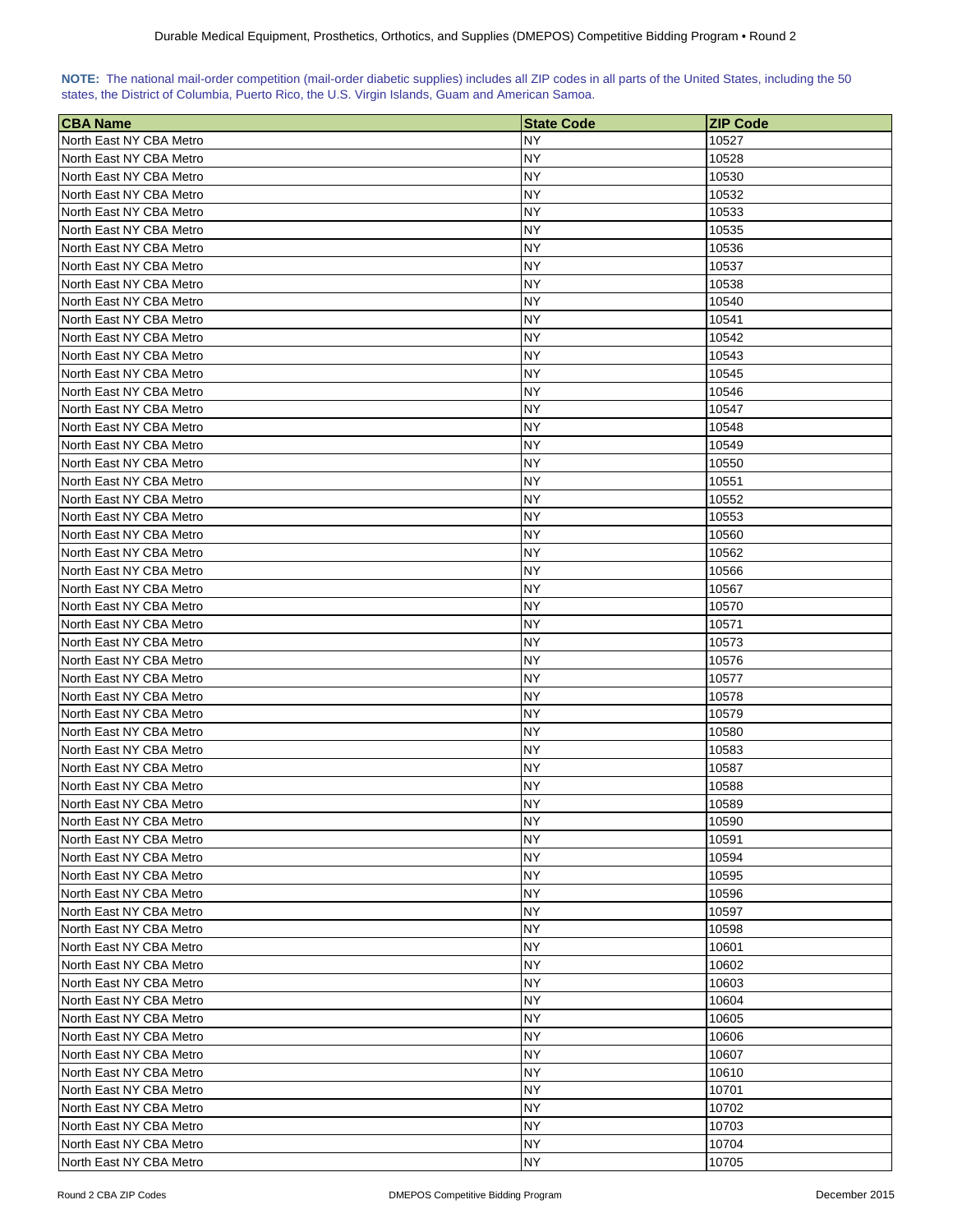| NOTE: The national mail-order competition (mail-order diabetic supplies) includes all ZIP codes in all parts of the United States, including the 50 |  |  |  |
|-----------------------------------------------------------------------------------------------------------------------------------------------------|--|--|--|
| states, the District of Columbia, Puerto Rico, the U.S. Virgin Islands, Guam and American Samoa.                                                    |  |  |  |

| <b>CBA Name</b>                   | <b>State Code</b> | <b>ZIP Code</b> |
|-----------------------------------|-------------------|-----------------|
| North East NY CBA Metro           | NY                | 10706           |
| North East NY CBA Metro           | NY.               | 10707           |
| North East NY CBA Metro           | NY                | 10708           |
| North East NY CBA Metro           | NY                | 10709           |
| North East NY CBA Metro           | NY.               | 10710           |
| North East NY CBA Metro           | NΥ                | 10801           |
| North East NY CBA Metro           | NΥ                | 10802           |
| North East NY CBA Metro           | NΥ                | 10803           |
| North East NY CBA Metro           | NY                | 10804           |
| North East NY CBA Metro           | NY                | 10805           |
| North East NY CBA Metro           | NY                | 10901           |
| North East NY CBA Metro           | NY                | 10911           |
| North East NY CBA Metro           | NY                | 10913           |
| North East NY CBA Metro           | NY                | 10920           |
| North East NY CBA Metro           | NY                | 10923           |
| North East NY CBA Metro           | NY                | 10927           |
| North East NY CBA Metro           | NY                | 10931           |
| North East NY CBA Metro           | NY                | 10952           |
| North East NY CBA Metro           | NY                | 10954           |
| North East NY CBA Metro           | NY                | 10956           |
| North East NY CBA Metro           | NΥ                | 10960           |
| North East NY CBA Metro           | NY                | 10962           |
| North East NY CBA Metro           | NY                | 10964           |
| North East NY CBA Metro           | NΥ                | 10965           |
| North East NY CBA Metro           | NY.               | 10968           |
| North East NY CBA Metro           | NY.               | 10970           |
|                                   |                   |                 |
| North East NY CBA Metro           | ΝY<br>NY          | 10974           |
| North East NY CBA Metro           |                   | 10976           |
| North East NY CBA Metro           | ΝY                | 10977           |
| North East NY CBA Metro           | ΝY                | 10980           |
| North East NY CBA Metro           | ΝY                | 10982           |
| North East NY CBA Metro           | NY                | 10983           |
| North East NY CBA Metro           | ΝY                | 10984           |
| North East NY CBA Metro           | NY                | 10986           |
| North East NY CBA Metro           | NY.               | 10989           |
| North East NY CBA Metro           | NY.               | 10993           |
| North East NY CBA Metro           | NY                | 10994           |
| North East NY CBA Metro           | <b>NY</b>         | 12563           |
| North Port-Bradenton-Sarasota, FL | <b>FL</b>         | 34201           |
| North Port-Bradenton-Sarasota, FL | FL                | 34202           |
| North Port-Bradenton-Sarasota, FL | FL                | 34203           |
| North Port-Bradenton-Sarasota, FL | FL                | 34204           |
| North Port-Bradenton-Sarasota, FL | FL                | 34205           |
| North Port-Bradenton-Sarasota, FL | <b>FL</b>         | 34206           |
| North Port-Bradenton-Sarasota, FL | FL                | 34207           |
| North Port-Bradenton-Sarasota, FL | <b>FL</b>         | 34208           |
| North Port-Bradenton-Sarasota, FL | FL                | 34209           |
| North Port-Bradenton-Sarasota, FL | FL                | 34210           |
| North Port-Bradenton-Sarasota, FL | FL                | 34211           |
| North Port-Bradenton-Sarasota, FL | FL                | 34212           |
| North Port-Bradenton-Sarasota, FL | FL                | 34215           |
| North Port-Bradenton-Sarasota, FL | FL                | 34216           |
| North Port-Bradenton-Sarasota, FL | FL                | 34217           |
| North Port-Bradenton-Sarasota, FL | FL                | 34218           |
| North Port-Bradenton-Sarasota, FL | FL                | 34219           |
| North Port-Bradenton-Sarasota, FL | FL                | 34220           |
| North Port-Bradenton-Sarasota, FL | FL                | 34221           |
| North Port-Bradenton-Sarasota, FL | FL                | 34222           |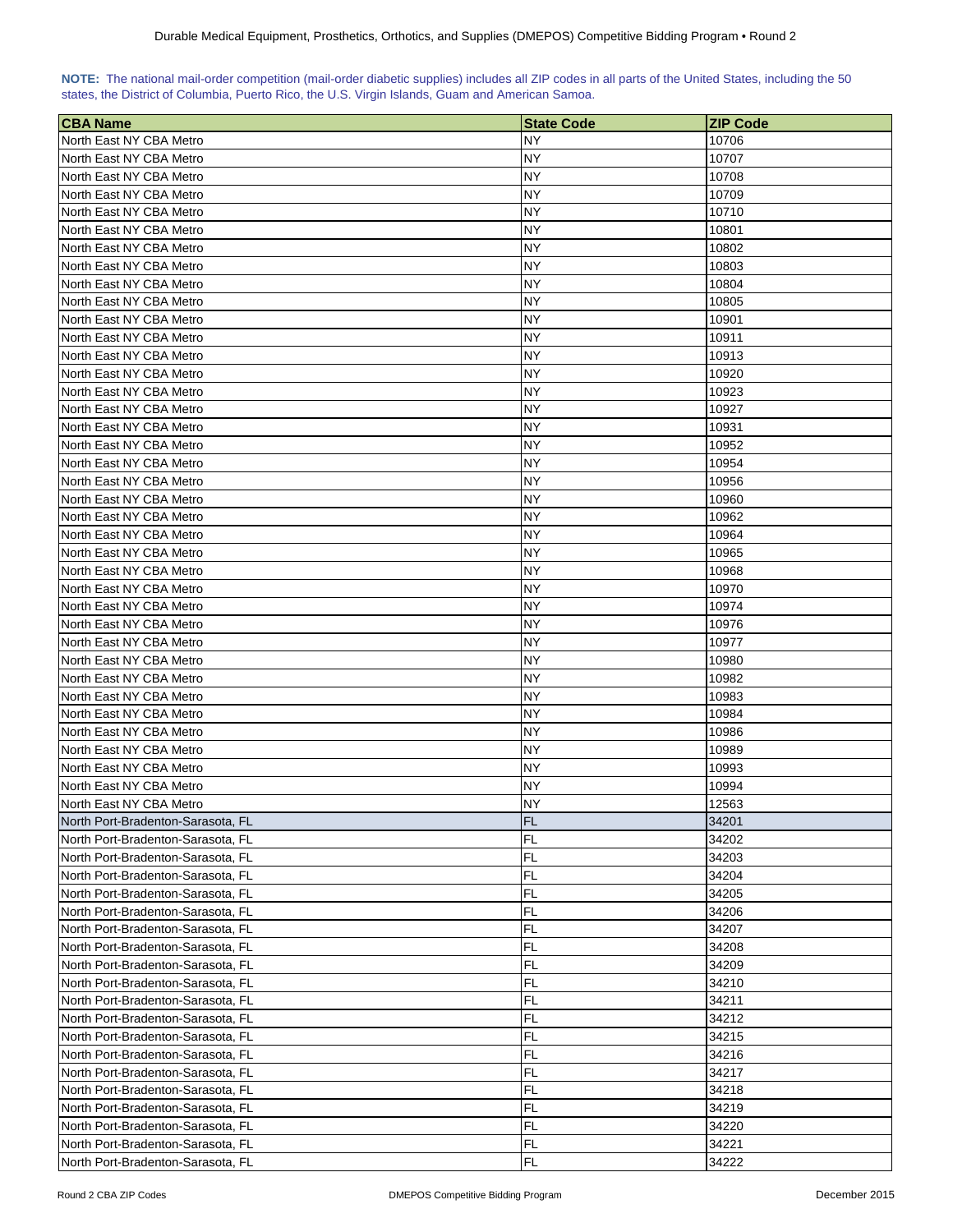| NOTE: The national mail-order competition (mail-order diabetic supplies) includes all ZIP codes in all parts of the United States, including the 50 |  |  |  |  |  |  |  |
|-----------------------------------------------------------------------------------------------------------------------------------------------------|--|--|--|--|--|--|--|
| states, the District of Columbia, Puerto Rico, the U.S. Virgin Islands, Guam and American Samoa.                                                    |  |  |  |  |  |  |  |

| <b>CBA Name</b>                                                        | <b>State Code</b> | <b>ZIP Code</b> |
|------------------------------------------------------------------------|-------------------|-----------------|
| North Port-Bradenton-Sarasota, FL                                      | FL                | 34223           |
| North Port-Bradenton-Sarasota, FL                                      | FL                | 34228           |
| North Port-Bradenton-Sarasota, FL                                      | FL                | 34229           |
| North Port-Bradenton-Sarasota, FL                                      | FL                | 34230           |
| North Port-Bradenton-Sarasota, FL                                      | FL                | 34231           |
| North Port-Bradenton-Sarasota, FL                                      | FL                | 34232           |
| North Port-Bradenton-Sarasota, FL                                      | FL                | 34233           |
| North Port-Bradenton-Sarasota, FL                                      | FL                | 34234           |
| North Port-Bradenton-Sarasota, FL                                      | FL                | 34235           |
| North Port-Bradenton-Sarasota, FL                                      | FL                | 34236           |
| North Port-Bradenton-Sarasota, FL                                      | FL                | 34237           |
| North Port-Bradenton-Sarasota, FL                                      | FL                | 34238           |
| North Port-Bradenton-Sarasota, FL                                      | FL                | 34239           |
| North Port-Bradenton-Sarasota, FL                                      | FL                | 34240           |
| North Port-Bradenton-Sarasota, FL                                      | FL                | 34241           |
| North Port-Bradenton-Sarasota, FL                                      | FL                | 34242           |
| North Port-Bradenton-Sarasota, FL                                      | FL                | 34243           |
| North Port-Bradenton-Sarasota, FL                                      | FL                | 34250           |
| North Port-Bradenton-Sarasota, FL                                      | FL                | 34251           |
| North Port-Bradenton-Sarasota, FL                                      | FL                | 34260           |
| North Port-Bradenton-Sarasota, FL                                      | FL                | 34264           |
| North Port-Bradenton-Sarasota, FL                                      | FL                | 34270           |
| North Port-Bradenton-Sarasota, FL                                      | FL                | 34272           |
|                                                                        | FL                | 34274           |
| North Port-Bradenton-Sarasota, FL                                      | FL                | 34275           |
| North Port-Bradenton-Sarasota, FL<br>North Port-Bradenton-Sarasota, FL | FL                | 34276           |
|                                                                        |                   |                 |
| North Port-Bradenton-Sarasota, FL                                      | FL<br>FL          | 34277           |
| North Port-Bradenton-Sarasota, FL                                      | FL                | 34278           |
| North Port-Bradenton-Sarasota, FL                                      | FL                | 34280           |
| North Port-Bradenton-Sarasota, FL<br>North Port-Bradenton-Sarasota, FL | FL                | 34281<br>34282  |
| North Port-Bradenton-Sarasota, FL                                      | FL                | 34284           |
| North Port-Bradenton-Sarasota, FL                                      | FL                | 34285           |
| North Port-Bradenton-Sarasota, FL                                      | <b>FL</b>         | 34286           |
| North Port-Bradenton-Sarasota, FL                                      | FL                | 34287           |
| North Port-Bradenton-Sarasota, FL                                      | FL                | 34288           |
| North Port-Bradenton-Sarasota, FL                                      | FL                | 34289           |
| North Port-Bradenton-Sarasota, FL                                      | FL                | 34290           |
| North Port-Bradenton-Sarasota, FL                                      | <b>FL</b>         | 34291           |
| North Port-Bradenton-Sarasota, FL                                      | FL                | 34292           |
| North Port-Bradenton-Sarasota, FL                                      | <b>FL</b>         | 34293           |
| North Port-Bradenton-Sarasota, FL                                      | <b>FL</b>         | 34295           |
| Northern-Chicago Metro CBA                                             | IL                | 60001           |
| Northern-Chicago Metro CBA                                             | IL.               | 60002           |
| Northern-Chicago Metro CBA                                             | IL                | 60011           |
| Northern-Chicago Metro CBA                                             | IL.               | 60012           |
| Northern-Chicago Metro CBA                                             | IL                | 60013           |
| Northern-Chicago Metro CBA                                             | IL                | 60014           |
| Northern-Chicago Metro CBA                                             | IL.               | 60015           |
| Northern-Chicago Metro CBA                                             | IL                | 60020           |
| Northern-Chicago Metro CBA                                             | IL                | 60021           |
| Northern-Chicago Metro CBA                                             | IL                | 60030           |
| Northern-Chicago Metro CBA                                             | IL                | 60031           |
| Northern-Chicago Metro CBA                                             | IL                | 60033           |
| Northern-Chicago Metro CBA                                             | IL                | 60034           |
| Northern-Chicago Metro CBA                                             | IL                | 60035           |
| Northern-Chicago Metro CBA                                             | IL                | 60037           |
| Northern-Chicago Metro CBA                                             | IL                | 60039           |
|                                                                        |                   |                 |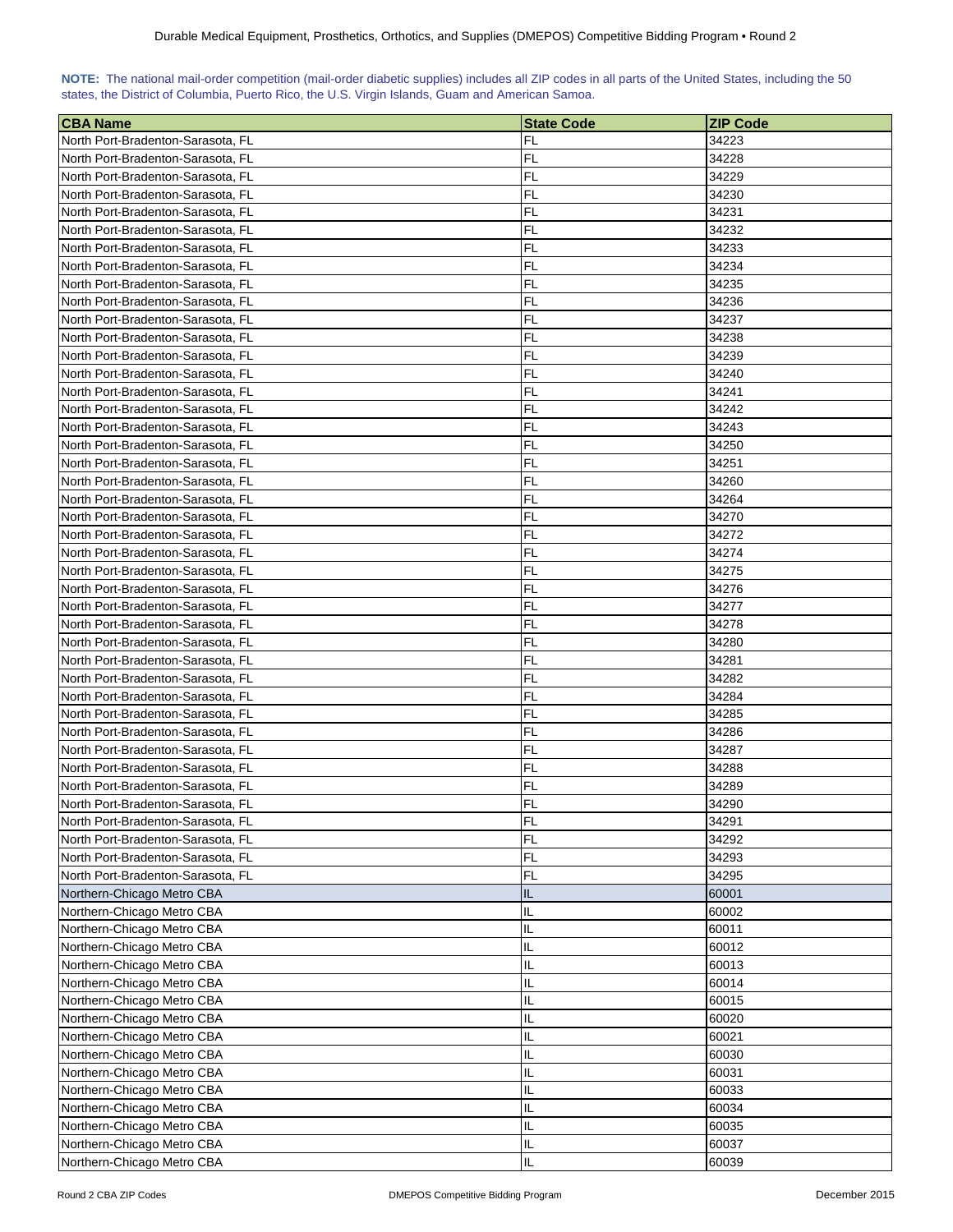| NOTE: The national mail-order competition (mail-order diabetic supplies) includes all ZIP codes in all parts of the United States, including the 50 |  |  |  |  |  |  |  |
|-----------------------------------------------------------------------------------------------------------------------------------------------------|--|--|--|--|--|--|--|
| states, the District of Columbia, Puerto Rico, the U.S. Virgin Islands, Guam and American Samoa.                                                    |  |  |  |  |  |  |  |

| <b>CBA Name</b>            | <b>State Code</b> | <b>ZIP Code</b> |
|----------------------------|-------------------|-----------------|
| Northern-Chicago Metro CBA | IL                | 60040           |
| Northern-Chicago Metro CBA | IL                | 60041           |
| Northern-Chicago Metro CBA | IL                | 60042           |
| Northern-Chicago Metro CBA | IL                | 60044           |
| Northern-Chicago Metro CBA | IL                | 60045           |
| Northern-Chicago Metro CBA | IL                | 60046           |
| Northern-Chicago Metro CBA | IL                | 60047           |
| Northern-Chicago Metro CBA | IL                | 60048           |
| Northern-Chicago Metro CBA | IL                | 60049           |
| Northern-Chicago Metro CBA | IL                | 60050           |
| Northern-Chicago Metro CBA | IL                | 60051           |
| Northern-Chicago Metro CBA | IL                | 60060           |
| Northern-Chicago Metro CBA | IL                | 60061           |
| Northern-Chicago Metro CBA | IL                | 60064           |
| Northern-Chicago Metro CBA | IL                | 60069           |
| Northern-Chicago Metro CBA | IL                | 60071           |
| Northern-Chicago Metro CBA | IL                | 60072           |
| Northern-Chicago Metro CBA | IL                | 60073           |
| Northern-Chicago Metro CBA | IL                | 60075           |
| Northern-Chicago Metro CBA | IL                | 60079           |
| Northern-Chicago Metro CBA | IL                | 60081           |
| Northern-Chicago Metro CBA | IL                | 60083           |
| Northern-Chicago Metro CBA | IL                | 60084           |
| Northern-Chicago Metro CBA | IL                | 60085           |
| Northern-Chicago Metro CBA | IL                | 60086           |
| Northern-Chicago Metro CBA | IL                | 60087           |
| Northern-Chicago Metro CBA | IL                | 60088           |
| Northern-Chicago Metro CBA | IL                | 60089           |
| Northern-Chicago Metro CBA | IL                | 60092           |
| Northern-Chicago Metro CBA | IL                | 60096           |
| Northern-Chicago Metro CBA | IL                | 60097           |
| Northern-Chicago Metro CBA | IL                | 60098           |
| Northern-Chicago Metro CBA | IL                | 60099           |
| Northern-Chicago Metro CBA | IL                | 60102           |
| Northern-Chicago Metro CBA | IL                | 60142           |
| Northern-Chicago Metro CBA | IL                | 60152           |
| Northern-Chicago Metro CBA | IL                | 60156           |
| Northern-Chicago Metro CBA | П                 | 60180           |
| Northern-Chicago Metro CBA | WI                | 53101           |
| Northern-Chicago Metro CBA | WI                | 53102           |
| Northern-Chicago Metro CBA | WI                | 53104           |
| Northern-Chicago Metro CBA | WI                | 53109           |
| Northern-Chicago Metro CBA | WI                | 53140           |
| Northern-Chicago Metro CBA | WI                | 53141           |
| Northern-Chicago Metro CBA | WI                | 53142           |
| Northern-Chicago Metro CBA | WI                | 53143           |
| Northern-Chicago Metro CBA | WI                | 53144           |
| Northern-Chicago Metro CBA | WI                | 53152           |
| Northern-Chicago Metro CBA | WI                | 53158           |
| Northern-Chicago Metro CBA | W١                | 53159           |
| Northern-Chicago Metro CBA | W١                | 53168           |
| Northern-Chicago Metro CBA | WI                | 53170           |
| Northern-Chicago Metro CBA | WI                | 53171           |
| Northern-Chicago Metro CBA | W١                | 53179           |
| Northern-Chicago Metro CBA | WI                | 53181           |
| Northern-Chicago Metro CBA | WI                | 53192           |
| Northern-Chicago Metro CBA | WI                | 53194           |
| Northern NJ Metro CBA      | <b>NJ</b>         | 07002           |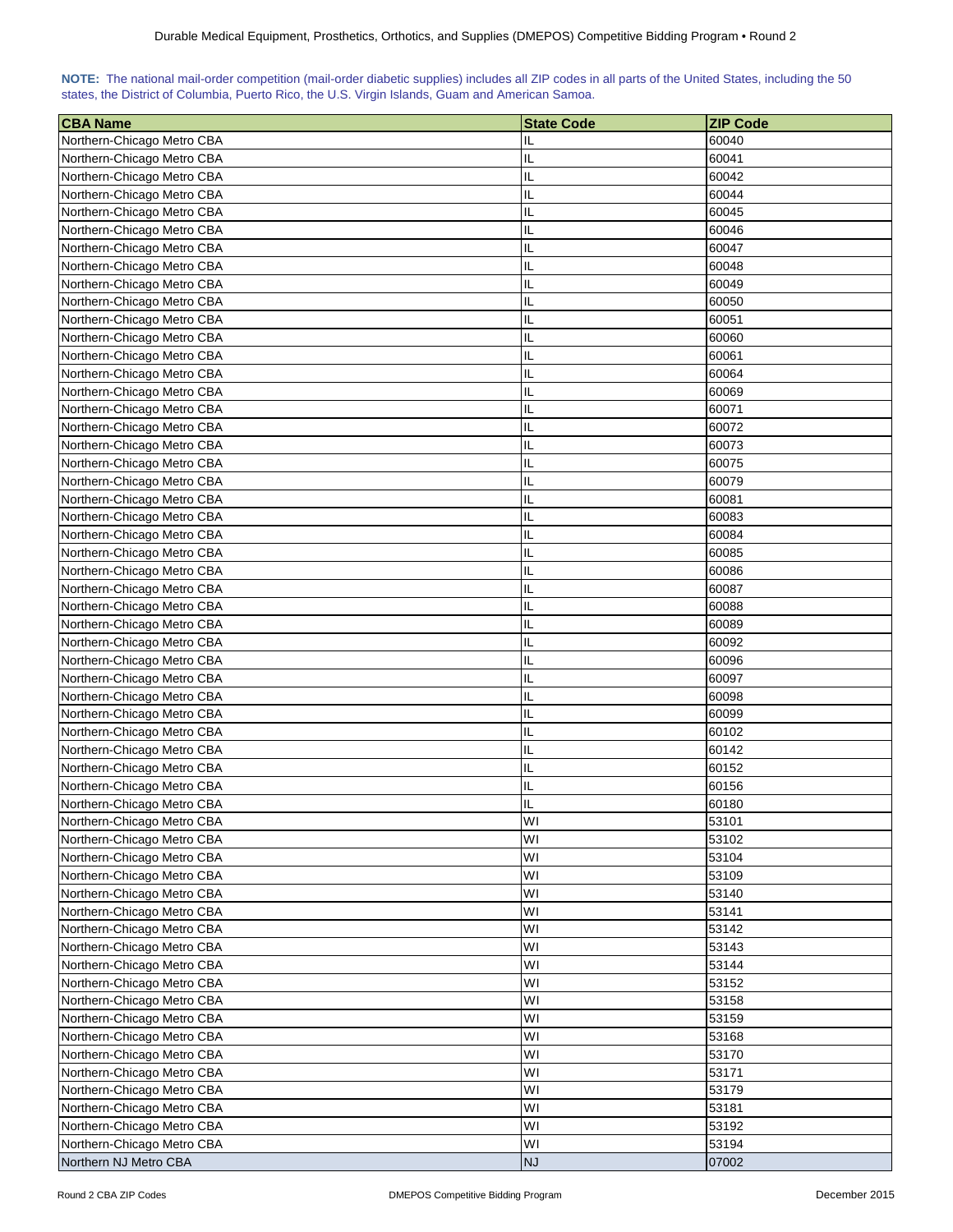| NOTE: The national mail-order competition (mail-order diabetic supplies) includes all ZIP codes in all parts of the United States, including the 50 |  |  |  |  |  |  |  |
|-----------------------------------------------------------------------------------------------------------------------------------------------------|--|--|--|--|--|--|--|
| states, the District of Columbia, Puerto Rico, the U.S. Virgin Islands, Guam and American Samoa.                                                    |  |  |  |  |  |  |  |

| <b>CBA Name</b>                                | <b>State Code</b>      | <b>ZIP Code</b> |
|------------------------------------------------|------------------------|-----------------|
| Northern NJ Metro CBA                          | NJ                     | 07003           |
| Northern NJ Metro CBA                          | <b>NJ</b>              | 07004           |
| Northern NJ Metro CBA                          | <b>NJ</b>              | 07005           |
| Northern NJ Metro CBA                          | <b>NJ</b>              | 07006           |
| Northern NJ Metro CBA                          | <b>NJ</b>              | 07007           |
| Northern NJ Metro CBA                          | <b>NJ</b>              | 07009           |
| Northern NJ Metro CBA                          | <b>NJ</b>              | 07010           |
| Northern NJ Metro CBA                          | <b>NJ</b>              | 07011           |
| Northern NJ Metro CBA                          | <b>NJ</b>              | 07012           |
| Northern NJ Metro CBA                          | <b>NJ</b>              | 07013           |
| Northern NJ Metro CBA                          | <b>NJ</b>              | 07014           |
| Northern NJ Metro CBA                          | <b>NJ</b>              | 07015           |
| Northern NJ Metro CBA                          | <b>NJ</b>              | 07017           |
| Northern NJ Metro CBA                          | <b>NJ</b>              | 07018           |
| Northern NJ Metro CBA                          | <b>NJ</b>              | 07019           |
| Northern NJ Metro CBA                          | <b>NJ</b>              | 07020           |
| Northern NJ Metro CBA                          | <b>NJ</b>              | 07021           |
| Northern NJ Metro CBA                          | <b>NJ</b>              | 07022           |
| Northern NJ Metro CBA                          | <b>NJ</b>              | 07024           |
| Northern NJ Metro CBA                          | <b>NJ</b>              | 07026           |
| Northern NJ Metro CBA                          | <b>NJ</b>              | 07028           |
| Northern NJ Metro CBA                          | <b>NJ</b>              | 07029           |
| Northern NJ Metro CBA                          | <b>NJ</b>              | 07030           |
| Northern NJ Metro CBA                          | <b>NJ</b>              | 07031           |
| Northern NJ Metro CBA                          | <b>NJ</b>              | 07032           |
| Northern NJ Metro CBA                          | <b>NJ</b>              | 07034           |
|                                                | <b>NJ</b>              |                 |
| Northern NJ Metro CBA                          | <b>NJ</b>              | 07035           |
| Northern NJ Metro CBA                          | <b>NJ</b>              | 07039           |
| Northern NJ Metro CBA                          | <b>NJ</b>              | 07040<br>07041  |
| Northern NJ Metro CBA<br>Northern NJ Metro CBA | <b>NJ</b>              | 07042           |
| Northern NJ Metro CBA                          | <b>NJ</b>              | 07043           |
| Northern NJ Metro CBA                          | <b>NJ</b>              | 07044           |
| Northern NJ Metro CBA                          | <b>NJ</b>              | 07045           |
| Northern NJ Metro CBA                          | <b>NJ</b>              | 07046           |
| Northern NJ Metro CBA                          | <b>NJ</b>              | 07047           |
| Northern NJ Metro CBA                          | <b>NJ</b>              | 07050           |
| Northern NJ Metro CBA                          | <b>NJ</b>              | 07051           |
| Northern NJ Metro CBA                          | <b>NJ</b>              | 07052           |
| Northern NJ Metro CBA                          | <b>NJ</b>              | 07054           |
| Northern NJ Metro CBA                          | <b>NJ</b>              | 07055           |
| Northern NJ Metro CBA                          | <b>NJ</b>              | 07057           |
| Northern NJ Metro CBA                          | <b>NJ</b>              | 07058           |
| Northern NJ Metro CBA                          | <b>NJ</b>              | 07068           |
|                                                | <b>NJ</b>              |                 |
| Northern NJ Metro CBA                          | <b>NJ</b>              | 07070           |
| Northern NJ Metro CBA<br>Northern NJ Metro CBA | <b>NJ</b>              | 07071<br>07072  |
| Northern NJ Metro CBA                          | <b>NJ</b>              | 07073           |
| Northern NJ Metro CBA                          | <b>NJ</b>              |                 |
|                                                |                        | 07074           |
| Northern NJ Metro CBA                          | <b>NJ</b>              | 07075           |
| Northern NJ Metro CBA<br>Northern NJ Metro CBA | <b>NJ</b><br><b>NJ</b> | 07078<br>07079  |
|                                                |                        |                 |
| Northern NJ Metro CBA                          | <b>NJ</b>              | 07082           |
| Northern NJ Metro CBA                          | <b>NJ</b>              | 07086           |
| Northern NJ Metro CBA                          | <b>NJ</b>              | 07087           |
| Northern NJ Metro CBA                          | <b>NJ</b>              | 07093           |
| Northern NJ Metro CBA                          | <b>NJ</b>              | 07094           |
| Northern NJ Metro CBA                          | <b>NJ</b>              | 07096           |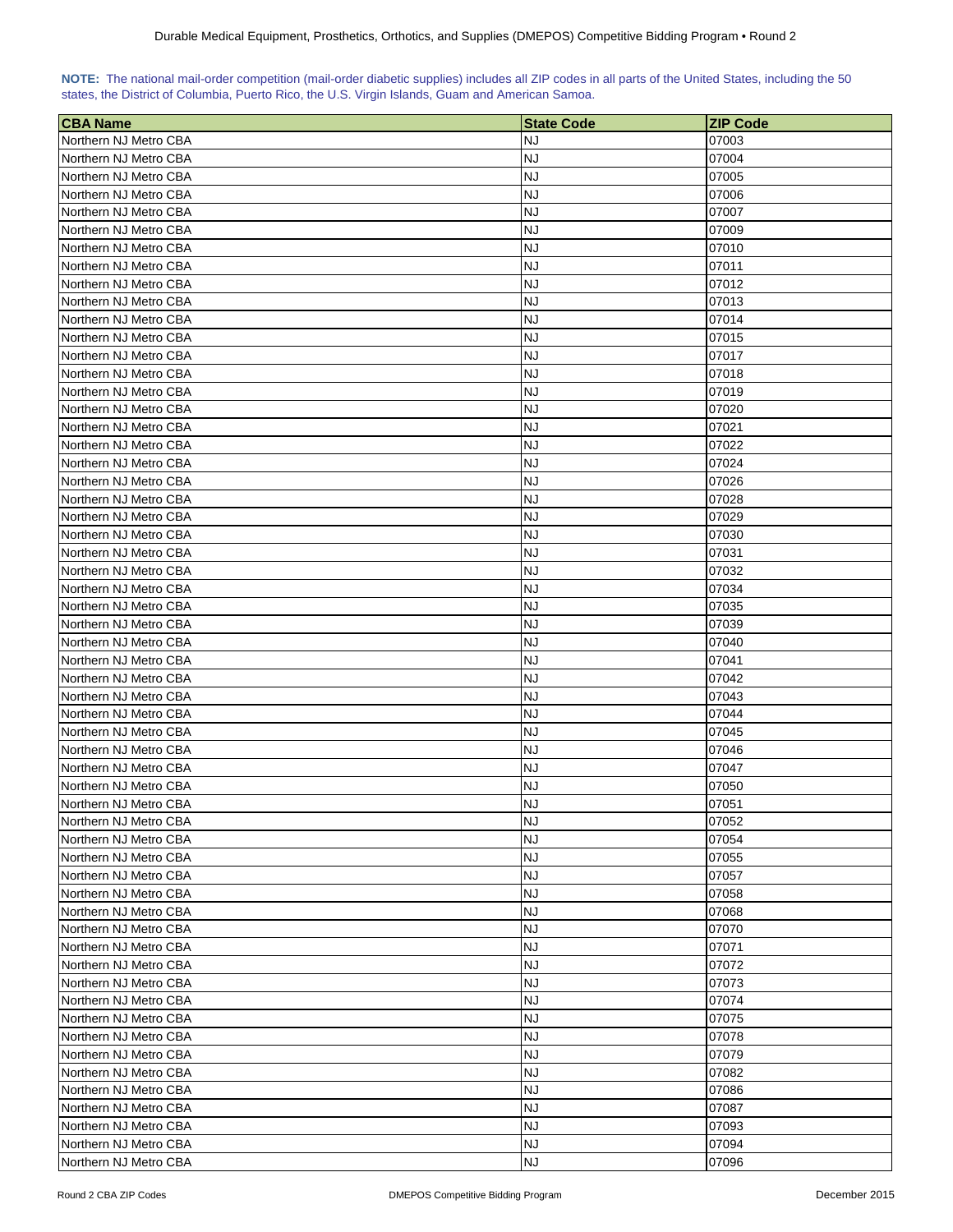| NOTE: The national mail-order competition (mail-order diabetic supplies) includes all ZIP codes in all parts of the United States, including the 50 |  |  |  |  |  |  |  |
|-----------------------------------------------------------------------------------------------------------------------------------------------------|--|--|--|--|--|--|--|
| states, the District of Columbia, Puerto Rico, the U.S. Virgin Islands, Guam and American Samoa.                                                    |  |  |  |  |  |  |  |

| <b>CBA Name</b>       | <b>State Code</b> | <b>ZIP Code</b> |
|-----------------------|-------------------|-----------------|
| Northern NJ Metro CBA | NJ                | 07097           |
| Northern NJ Metro CBA | NJ                | 07099           |
| Northern NJ Metro CBA | NJ                | 07101           |
| Northern NJ Metro CBA | <b>NJ</b>         | 07102           |
| Northern NJ Metro CBA | <b>NJ</b>         | 07103           |
| Northern NJ Metro CBA | NJ                | 07104           |
| Northern NJ Metro CBA | NJ                | 07105           |
| Northern NJ Metro CBA | NJ                | 07106           |
| Northern NJ Metro CBA | <b>NJ</b>         | 07107           |
| Northern NJ Metro CBA | <b>NJ</b>         | 07108           |
| Northern NJ Metro CBA | <b>NJ</b>         | 07109           |
| Northern NJ Metro CBA | NJ                | 07110           |
| Northern NJ Metro CBA | NJ                | 07111           |
| Northern NJ Metro CBA | NJ                | 07112           |
| Northern NJ Metro CBA | NJ                | 07114           |
| Northern NJ Metro CBA | <b>NJ</b>         | 07175           |
| Northern NJ Metro CBA | <b>NJ</b>         | 07184           |
| Northern NJ Metro CBA | NJ                | 07188           |
| Northern NJ Metro CBA | NJ                | 07189           |
| Northern NJ Metro CBA | NJ                | 07191           |
| Northern NJ Metro CBA | <b>NJ</b>         | 07192           |
|                       |                   |                 |
| Northern NJ Metro CBA | <b>NJ</b>         | 07193           |
| Northern NJ Metro CBA | <b>NJ</b>         | 07195           |
| Northern NJ Metro CBA | <b>NJ</b>         | 07198           |
| Northern NJ Metro CBA | <b>NJ</b>         | 07199           |
| Northern NJ Metro CBA | <b>NJ</b>         | 07302           |
| Northern NJ Metro CBA | <b>NJ</b>         | 07303           |
| Northern NJ Metro CBA | <b>NJ</b>         | 07304           |
| Northern NJ Metro CBA | <b>NJ</b>         | 07305           |
| Northern NJ Metro CBA | NJ                | 07306           |
| Northern NJ Metro CBA | <b>NJ</b>         | 07307           |
| Northern NJ Metro CBA | <b>NJ</b>         | 07308           |
| Northern NJ Metro CBA | <b>NJ</b>         | 07310           |
| Northern NJ Metro CBA | NJ                | 07311           |
| Northern NJ Metro CBA | <b>NJ</b>         | 07395           |
| Northern NJ Metro CBA | <b>NJ</b>         | 07399           |
| Northern NJ Metro CBA | <b>NJ</b>         | 07401           |
| Northern NJ Metro CBA | <b>NJ</b>         | 07403           |
| Northern NJ Metro CBA | <b>NJ</b>         | 07405           |
| Northern NJ Metro CBA | <b>NJ</b>         | 07407           |
| Northern NJ Metro CBA | <b>NJ</b>         | 07410           |
| Northern NJ Metro CBA | <b>NJ</b>         | 07416           |
| Northern NJ Metro CBA | <b>NJ</b>         | 07417           |
| Northern NJ Metro CBA | <b>NJ</b>         | 07418           |
| Northern NJ Metro CBA | <b>NJ</b>         | 07419           |
| Northern NJ Metro CBA | <b>NJ</b>         | 07420           |
| Northern NJ Metro CBA | NJ                | 07421           |
| Northern NJ Metro CBA | <b>NJ</b>         | 07422           |
| Northern NJ Metro CBA | <b>NJ</b>         | 07423           |
| Northern NJ Metro CBA | NJ                | 07424           |
| Northern NJ Metro CBA | NJ                | 07428           |
| Northern NJ Metro CBA | <b>NJ</b>         | 07430           |
| Northern NJ Metro CBA | <b>NJ</b>         | 07432           |
| Northern NJ Metro CBA | <b>NJ</b>         | 07435           |
| Northern NJ Metro CBA | NJ                | 07436           |
| Northern NJ Metro CBA | <b>NJ</b>         | 07438           |
| Northern NJ Metro CBA | NJ                | 07439           |
| Northern NJ Metro CBA | <b>NJ</b>         | 07440           |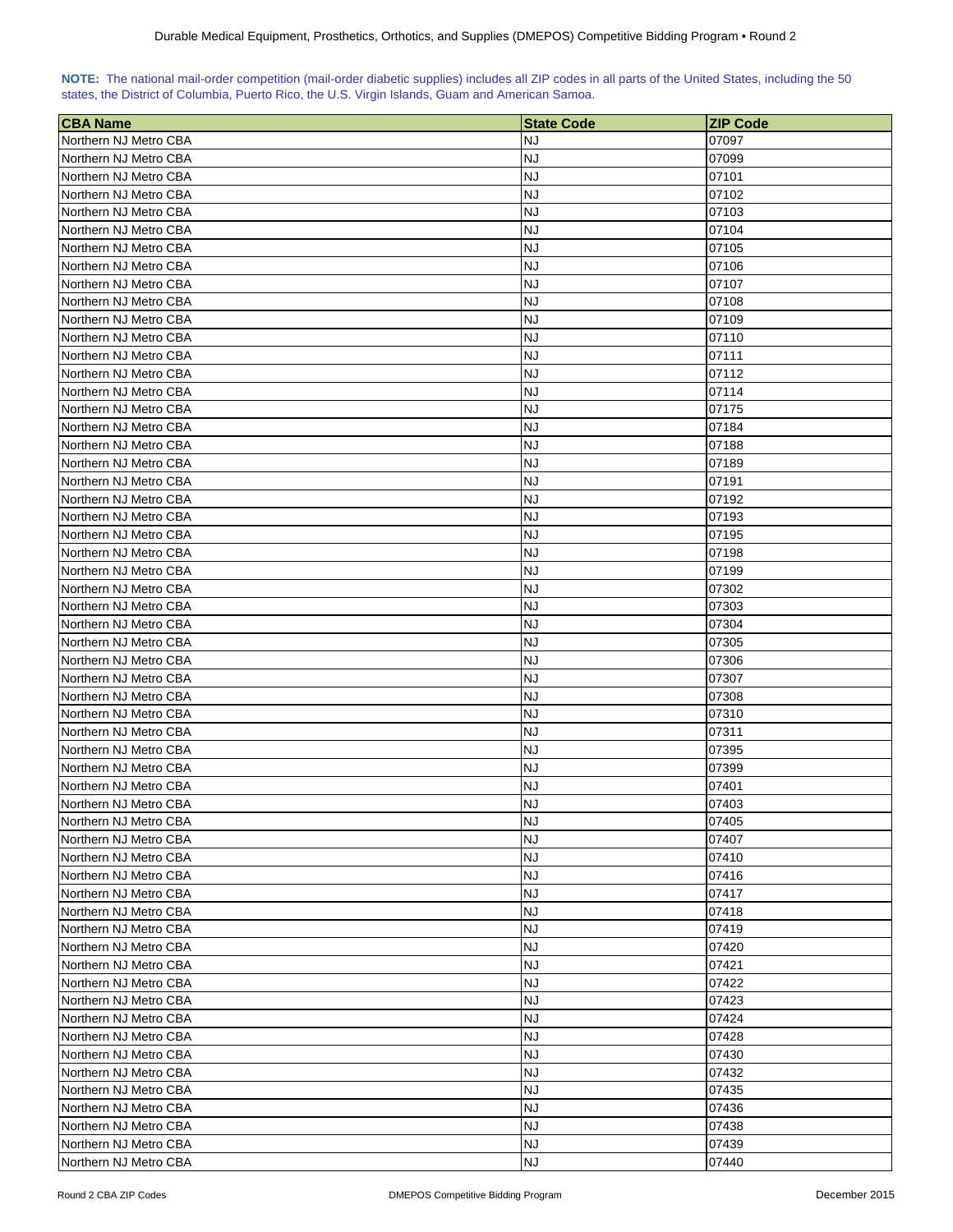|  | NOTE: The national mail-order competition (mail-order diabetic supplies) includes all ZIP codes in all parts of the United States, including the 50 |  |  |  |  |
|--|-----------------------------------------------------------------------------------------------------------------------------------------------------|--|--|--|--|
|  | states, the District of Columbia, Puerto Rico, the U.S. Virgin Islands, Guam and American Samoa.                                                    |  |  |  |  |

| <b>CBA Name</b>       | <b>State Code</b> | <b>ZIP Code</b> |
|-----------------------|-------------------|-----------------|
| Northern NJ Metro CBA | NJ                | 07442           |
| Northern NJ Metro CBA | NJ                | 07444           |
| Northern NJ Metro CBA | <b>NJ</b>         | 07446           |
| Northern NJ Metro CBA | <b>NJ</b>         | 07450           |
| Northern NJ Metro CBA | NJ                | 07451           |
| Northern NJ Metro CBA | NJ                | 07452           |
| Northern NJ Metro CBA | NJ                | 07456           |
| Northern NJ Metro CBA | <b>NJ</b>         | 07457           |
| Northern NJ Metro CBA | <b>NJ</b>         | 07458           |
| Northern NJ Metro CBA | NJ                | 07460           |
| Northern NJ Metro CBA | NJ                | 07461           |
| Northern NJ Metro CBA | NJ                | 07462           |
| Northern NJ Metro CBA | NJ                | 07463           |
| Northern NJ Metro CBA | <b>NJ</b>         | 07465           |
| Northern NJ Metro CBA | <b>NJ</b>         | 07470           |
| Northern NJ Metro CBA | <b>NJ</b>         | 07474           |
| Northern NJ Metro CBA | <b>NJ</b>         | 07480           |
| Northern NJ Metro CBA | <b>NJ</b>         | 07481           |
| Northern NJ Metro CBA | NJ                | 07495           |
| Northern NJ Metro CBA | NJ                | 07501           |
| Northern NJ Metro CBA | <b>NJ</b>         | 07502           |
| Northern NJ Metro CBA | NJ                | 07503           |
| Northern NJ Metro CBA | <b>NJ</b>         | 07504           |
| Northern NJ Metro CBA | <b>NJ</b>         | 07505           |
| Northern NJ Metro CBA | NJ                | 07506           |
| Northern NJ Metro CBA | NJ                | 07507           |
| Northern NJ Metro CBA | <b>NJ</b>         | 07508           |
| Northern NJ Metro CBA | <b>NJ</b>         | 07509           |
| Northern NJ Metro CBA | NJ                | 07510           |
| Northern NJ Metro CBA | <b>NJ</b>         | 07511           |
| Northern NJ Metro CBA | NJ                | 07512           |
| Northern NJ Metro CBA | NJ                | 07513           |
| Northern NJ Metro CBA | <b>NJ</b>         | 07514           |
| Northern NJ Metro CBA | <b>NJ</b>         | 07522           |
| Northern NJ Metro CBA | <b>NJ</b>         | 07524           |
| Northern NJ Metro CBA | NJ                | 07533           |
| Northern NJ Metro CBA | NJ                | 07538           |
| Northern NJ Metro CBA | <b>NJ</b>         | 07543           |
| Northern NJ Metro CBA | <b>NJ</b>         | 07544           |
| Northern NJ Metro CBA | <b>NJ</b>         | 07601           |
| Northern NJ Metro CBA | <b>NJ</b>         | 07602           |
| Northern NJ Metro CBA | <b>NJ</b>         | 07603           |
| Northern NJ Metro CBA | <b>NJ</b>         | 07604           |
| Northern NJ Metro CBA | <b>NJ</b>         | 07605           |
| Northern NJ Metro CBA | NJ                | 07606           |
| Northern NJ Metro CBA | <b>NJ</b>         | 07607           |
| Northern NJ Metro CBA | <b>NJ</b>         | 07608           |
| Northern NJ Metro CBA | <b>NJ</b>         | 07620           |
| Northern NJ Metro CBA | <b>NJ</b>         | 07621           |
| Northern NJ Metro CBA | NJ                | 07624           |
| Northern NJ Metro CBA | NJ                | 07626           |
| Northern NJ Metro CBA | <b>NJ</b>         | 07627           |
| Northern NJ Metro CBA | <b>NJ</b>         | 07628           |
| Northern NJ Metro CBA | NJ                | 07630           |
| Northern NJ Metro CBA | <b>NJ</b>         | 07631           |
| Northern NJ Metro CBA | <b>NJ</b>         | 07632           |
| Northern NJ Metro CBA | <b>NJ</b>         | 07640           |
| Northern NJ Metro CBA | <b>NJ</b>         | 07641           |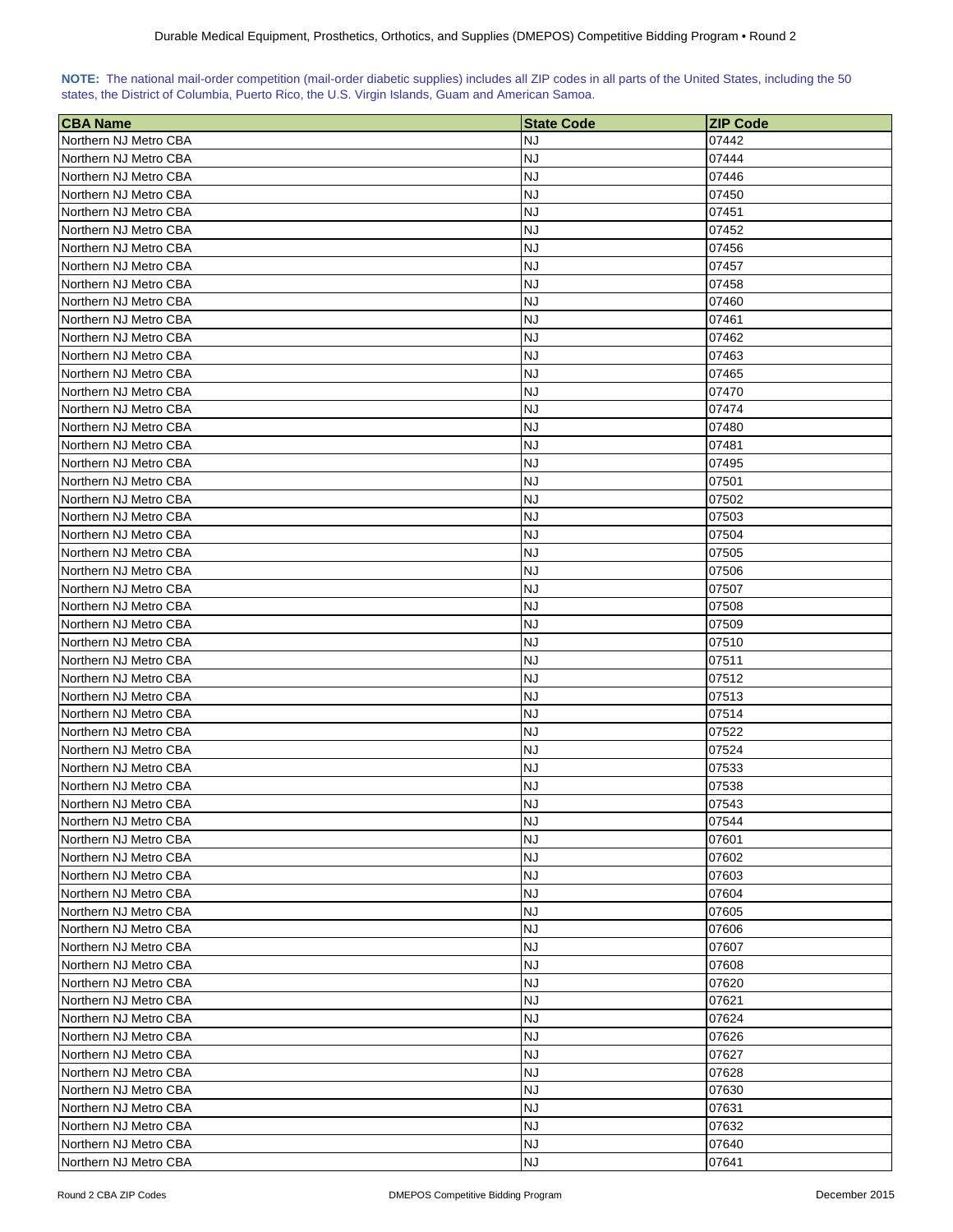|  | NOTE: The national mail-order competition (mail-order diabetic supplies) includes all ZIP codes in all parts of the United States, including the 50 |  |  |  |  |
|--|-----------------------------------------------------------------------------------------------------------------------------------------------------|--|--|--|--|
|  | states, the District of Columbia, Puerto Rico, the U.S. Virgin Islands, Guam and American Samoa.                                                    |  |  |  |  |

| <b>CBA Name</b>                                | <b>State Code</b> | <b>ZIP Code</b> |
|------------------------------------------------|-------------------|-----------------|
| Northern NJ Metro CBA                          | NJ                | 07642           |
| Northern NJ Metro CBA                          | NJ                | 07643           |
| Northern NJ Metro CBA                          | <b>NJ</b>         | 07644           |
| Northern NJ Metro CBA                          | <b>NJ</b>         | 07645           |
| Northern NJ Metro CBA                          | NJ                | 07646           |
| Northern NJ Metro CBA                          | NJ                | 07647           |
| Northern NJ Metro CBA                          | NJ                | 07648           |
| Northern NJ Metro CBA                          | NJ                | 07649           |
| Northern NJ Metro CBA                          | <b>NJ</b>         | 07650           |
| Northern NJ Metro CBA                          | <b>NJ</b>         | 07652           |
| Northern NJ Metro CBA                          | NJ                | 07653           |
| Northern NJ Metro CBA                          | <b>NJ</b>         | 07656           |
| Northern NJ Metro CBA                          | NJ                | 07657           |
| Northern NJ Metro CBA                          | NJ                | 07660           |
| Northern NJ Metro CBA                          | <b>NJ</b>         | 07661           |
| Northern NJ Metro CBA                          | <b>NJ</b>         | 07662           |
| Northern NJ Metro CBA                          | <b>NJ</b>         | 07663           |
| Northern NJ Metro CBA                          | NJ                | 07666           |
| Northern NJ Metro CBA                          | NJ                | 07670           |
| Northern NJ Metro CBA                          | NJ                | 07675           |
| Northern NJ Metro CBA                          | NJ                | 07676           |
| Northern NJ Metro CBA                          | <b>NJ</b>         | 07677           |
| Northern NJ Metro CBA                          | <b>NJ</b>         | 07699           |
| Northern NJ Metro CBA                          | <b>NJ</b>         | 07801           |
| Northern NJ Metro CBA                          | <b>NJ</b>         | 07802           |
| Northern NJ Metro CBA                          | <b>NJ</b>         | 07803           |
| Northern NJ Metro CBA                          | <b>NJ</b>         | 07806           |
| Northern NJ Metro CBA                          | <b>NJ</b>         | 07821           |
| Northern NJ Metro CBA                          | NJ                | 07822           |
| Northern NJ Metro CBA                          | <b>NJ</b>         | 07826           |
| Northern NJ Metro CBA                          | NJ                | 07827           |
| Northern NJ Metro CBA                          | NJ                | 07828           |
| Northern NJ Metro CBA                          | NJ                | 07834           |
| Northern NJ Metro CBA                          | <b>NJ</b>         | 07836           |
| Northern NJ Metro CBA                          | <b>NJ</b>         | 07837           |
| Northern NJ Metro CBA                          | NJ                | 07839           |
| Northern NJ Metro CBA                          | <b>NJ</b>         | 07842           |
| Northern NJ Metro CBA                          | <b>NJ</b>         | 07843           |
| Northern NJ Metro CBA                          | <b>NJ</b>         | 07845           |
| Northern NJ Metro CBA                          | <b>NJ</b>         | 07847           |
| Northern NJ Metro CBA                          | <b>NJ</b>         | 07848           |
| Northern NJ Metro CBA                          | <b>NJ</b>         | 07849           |
| Northern NJ Metro CBA                          | <b>NJ</b>         | 07850           |
| Northern NJ Metro CBA                          | <b>NJ</b>         | 07851           |
| Northern NJ Metro CBA                          | <b>NJ</b>         | 07852           |
|                                                | <b>NJ</b>         |                 |
| Northern NJ Metro CBA<br>Northern NJ Metro CBA | <b>NJ</b>         | 07853<br>07855  |
| Northern NJ Metro CBA                          | <b>NJ</b>         | 07856           |
|                                                |                   |                 |
| Northern NJ Metro CBA                          | <b>NJ</b>         | 07857           |
| Northern NJ Metro CBA                          | NJ                | 07860           |
| Northern NJ Metro CBA                          | NJ<br><b>NJ</b>   | 07866           |
| Northern NJ Metro CBA                          |                   | 07869           |
| Northern NJ Metro CBA                          | <b>NJ</b>         | 07870           |
| Northern NJ Metro CBA                          | <b>NJ</b>         | 07871           |
| Northern NJ Metro CBA                          | NJ                | 07874           |
| Northern NJ Metro CBA                          | NJ                | 07875           |
| Northern NJ Metro CBA                          | NJ                | 07876           |
| Northern NJ Metro CBA                          | NJ                | 07877           |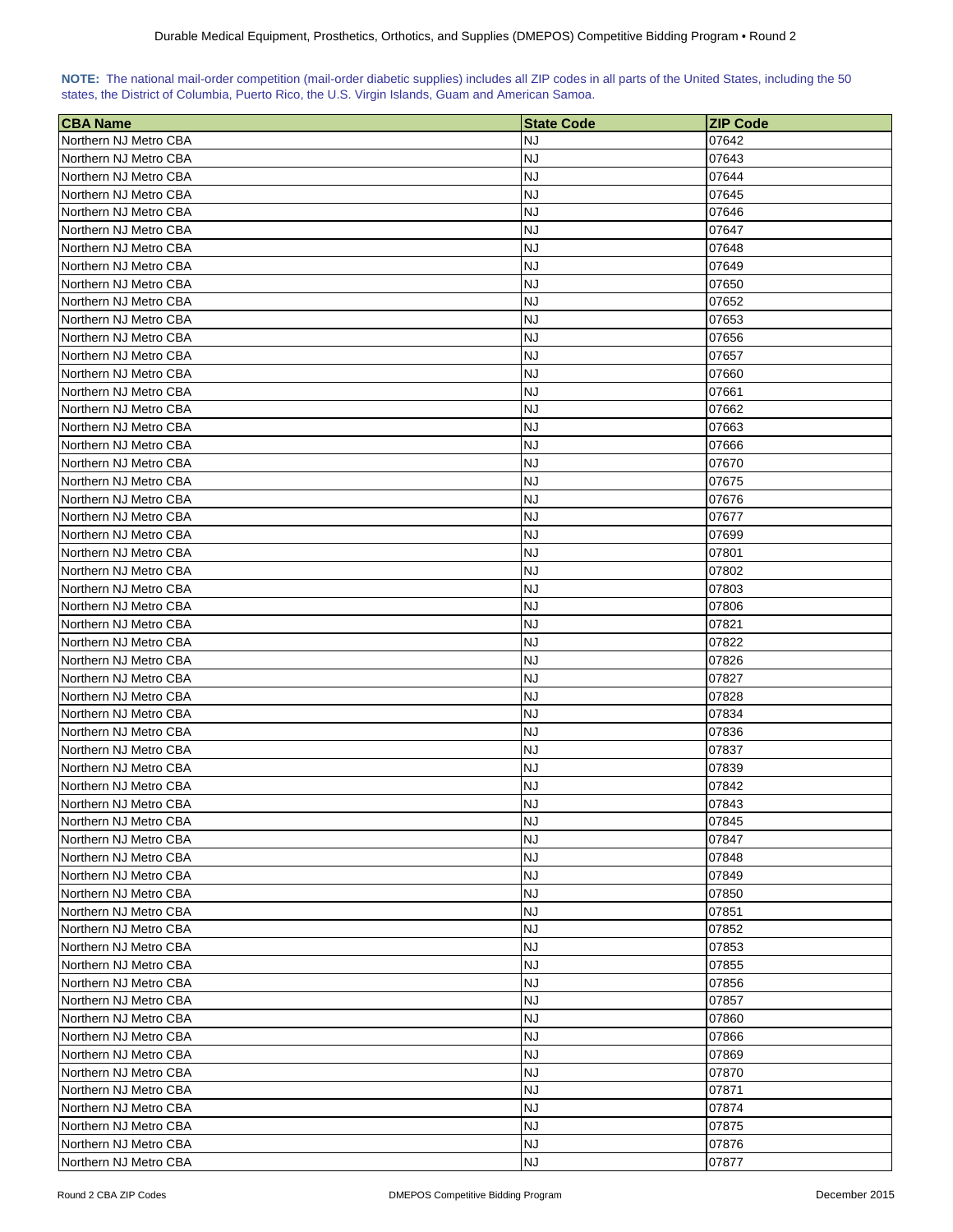|  | NOTE: The national mail-order competition (mail-order diabetic supplies) includes all ZIP codes in all parts of the United States, including the 50 |  |  |  |  |
|--|-----------------------------------------------------------------------------------------------------------------------------------------------------|--|--|--|--|
|  | states, the District of Columbia, Puerto Rico, the U.S. Virgin Islands, Guam and American Samoa.                                                    |  |  |  |  |

| <b>CBA Name</b>       | <b>State Code</b> | <b>ZIP Code</b> |
|-----------------------|-------------------|-----------------|
| Northern NJ Metro CBA | <b>NJ</b>         | 07878           |
| Northern NJ Metro CBA | <b>NJ</b>         | 07879           |
| Northern NJ Metro CBA | <b>NJ</b>         | 07881           |
| Northern NJ Metro CBA | <b>NJ</b>         | 07885           |
| Northern NJ Metro CBA | <b>NJ</b>         | 07890           |
| Northern NJ Metro CBA | <b>NJ</b>         | 07926           |
| Northern NJ Metro CBA | <b>NJ</b>         | 07927           |
| Northern NJ Metro CBA | <b>NJ</b>         | 07928           |
| Northern NJ Metro CBA | <b>NJ</b>         | 07930           |
| Northern NJ Metro CBA | <b>NJ</b>         | 07932           |
| Northern NJ Metro CBA | <b>NJ</b>         | 07933           |
| Northern NJ Metro CBA | <b>NJ</b>         | 07935           |
| Northern NJ Metro CBA | <b>NJ</b>         | 07936           |
| Northern NJ Metro CBA | <b>NJ</b>         | 07940           |
| Northern NJ Metro CBA | <b>NJ</b>         | 07945           |
| Northern NJ Metro CBA | <b>NJ</b>         | 07946           |
| Northern NJ Metro CBA | <b>NJ</b>         | 07950           |
| Northern NJ Metro CBA | <b>NJ</b>         | 07960           |
| Northern NJ Metro CBA | <b>NJ</b>         | 07961           |
| Northern NJ Metro CBA | <b>NJ</b>         | 07962           |
| Northern NJ Metro CBA | <b>NJ</b>         | 07963           |
| Northern NJ Metro CBA | <b>NJ</b>         | 07970           |
| Northern NJ Metro CBA | <b>NJ</b>         | 07976           |
| Northern NJ Metro CBA | <b>NJ</b>         | 07980           |
| Northern NJ Metro CBA | <b>NJ</b>         | 07981           |
| Northern NJ Metro CBA | <b>NJ</b>         | 07999           |
| Ocala, FL             | <b>FL</b>         | 32111           |
| Ocala, FL             | <b>FL</b>         | 32113           |
| Ocala, FL             | <b>FL</b>         | 32133           |
| Ocala, FL             | <b>FL</b>         | 32134           |
| Ocala, FL             | FL                | 32179           |
| Ocala, FL             | <b>FL</b>         | 32182           |
| Ocala, FL             | <b>FL</b>         | 32183           |
| Ocala, FL             | FL                | 32192           |
| Ocala, FL             | <b>FL</b>         | 32195           |
| Ocala, FL             | <b>FL</b>         | 32617           |
| Ocala, FL             | FL                | 32634           |
| Ocala, FL             | FL                | 32663           |
| Ocala, FL             | FL                | 32664           |
| Ocala, FL             | FL                | 32681           |
| Ocala, FL             | FL                | 32686           |
| Ocala, FL             | FL                | 34420           |
| Ocala, FL             | FL                | 34421           |
| Ocala, FL             | FL                | 34430           |
| Ocala, FL             | FL                | 34431           |
| Ocala, FL             | FL                | 34432           |
| Ocala, FL             | FL                | 34470           |
| Ocala, FL             | FL                | 34471           |
| Ocala, FL             | FL                | 34472           |
| Ocala, FL             | FL                | 34473           |
| Ocala, FL             | <b>FL</b>         | 34474           |
| Ocala, FL             | FL                | 34475           |
| Ocala, FL             | FL                | 34476           |
| Ocala, FL             | FL                | 34477           |
| Ocala, FL             | FL                | 34478           |
| Ocala, FL             | FL                | 34479           |
| Ocala, FL             | <b>FL</b>         | 34480           |
| Ocala, FL             | FL                | 34481           |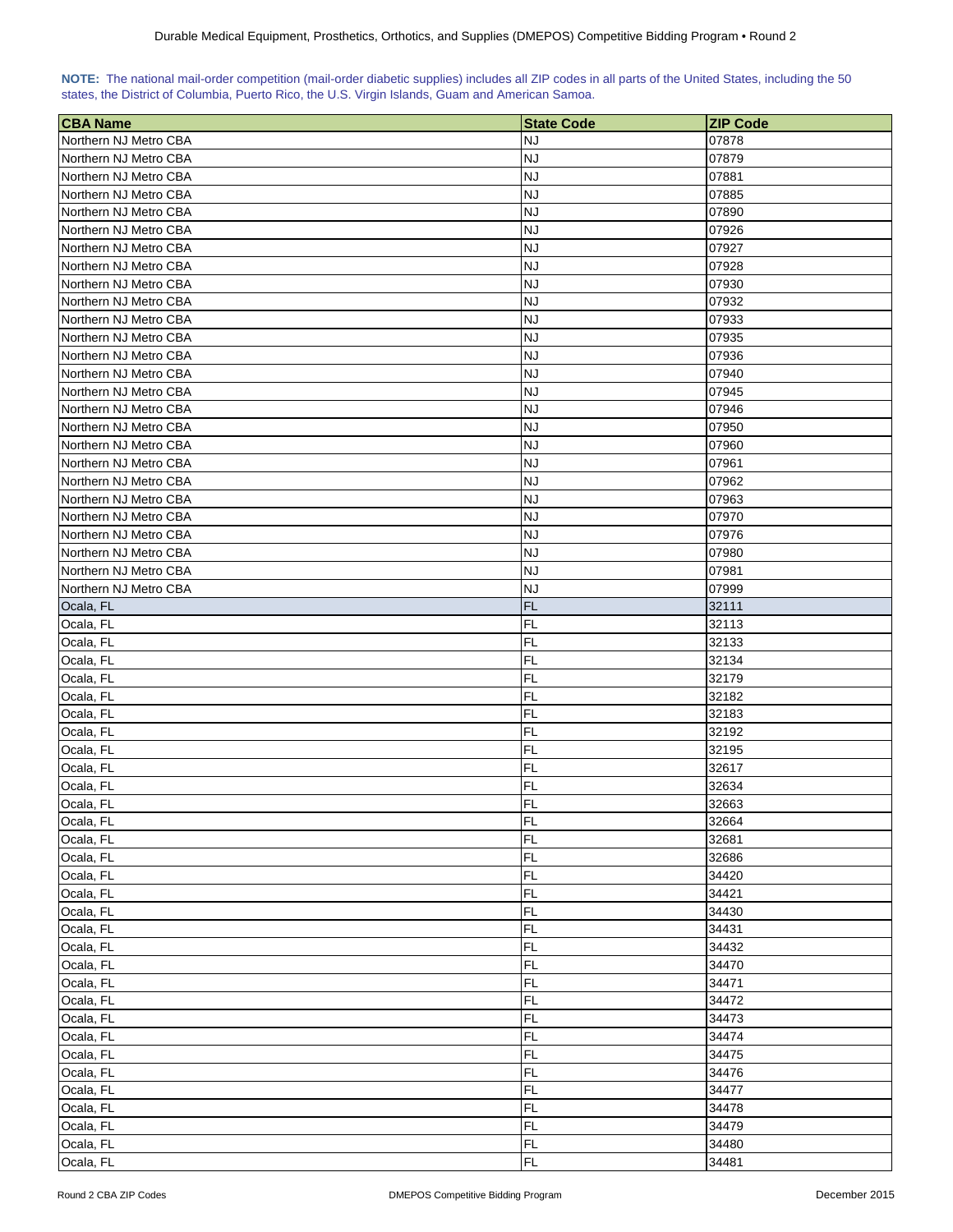| NOTE: The national mail-order competition (mail-order diabetic supplies) includes all ZIP codes in all parts of the United States, including the 50 |  |  |  |  |  |  |  |
|-----------------------------------------------------------------------------------------------------------------------------------------------------|--|--|--|--|--|--|--|
| states, the District of Columbia, Puerto Rico, the U.S. Virgin Islands, Guam and American Samoa.                                                    |  |  |  |  |  |  |  |

| <b>CBA Name</b>   | <b>State Code</b> | <b>ZIP Code</b> |
|-------------------|-------------------|-----------------|
| Ocala, FL         | FL                | 34482           |
| Ocala, FL         | <b>FL</b>         | 34483           |
| Ocala, FL         | <b>FL</b>         | 34488           |
| Ocala, FL         | FL                | 34489           |
| Ocala, FL         | <b>FL</b>         | 34491           |
| Ocala, FL         | <b>FL</b>         | 34492           |
| Oklahoma City, OK | OK                | 73002           |
| Oklahoma City, OK | OK                | 73003           |
| Oklahoma City, OK | ОΚ                | 73004           |
| Oklahoma City, OK | OK                | 73007           |
| Oklahoma City, OK | ОΚ                | 73008           |
| Oklahoma City, OK | OK                | 73010           |
| Oklahoma City, OK | OK                | 73011           |
| Oklahoma City, OK | ОΚ                | 73012           |
| Oklahoma City, OK | OK                | 73013           |
|                   | ОК                | 73014           |
| Oklahoma City, OK | ОК                |                 |
| Oklahoma City, OK |                   | 73018<br>73019  |
| Oklahoma City, OK | OK                |                 |
| Oklahoma City, OK | OK                | 73020           |
| Oklahoma City, OK | OK                | 73022           |
| Oklahoma City, OK | OK                | 73023           |
| Oklahoma City, OK | OK                | 73025           |
| Oklahoma City, OK | OK                | 73026           |
| Oklahoma City, OK | OK                | 73027           |
| Oklahoma City, OK | OK                | 73028           |
| Oklahoma City, OK | OK                | 73031           |
| Oklahoma City, OK | ОΚ                | 73034           |
| Oklahoma City, OK | ОΚ                | 73036           |
| Oklahoma City, OK | ОΚ                | 73044           |
| Oklahoma City, OK | OK                | 73045           |
| Oklahoma City, OK | OK                | 73049           |
| Oklahoma City, OK | OK                | 73050           |
| Oklahoma City, OK | OK                | 73051           |
| Oklahoma City, OK | OK                | 73054           |
| Oklahoma City, OK | OK                | 73056           |
| Oklahoma City, OK | OK                | 73058           |
| Oklahoma City, OK | OK                | 73059           |
| Oklahoma City, OK | OK                | 73063           |
| Oklahoma City, OK | OK                | 73064           |
| Oklahoma City, OK | OK                | 73065           |
| Oklahoma City, OK | OK                | 73066           |
| Oklahoma City, OK | OK                | 73067           |
| Oklahoma City, OK | OK                | 73068           |
| Oklahoma City, OK | OK                | 73069           |
| Oklahoma City, OK | OK                | 73070           |
| Oklahoma City, OK | OK                | 73071           |
| Oklahoma City, OK | OK                | 73072           |
| Oklahoma City, OK | OK                | 73073           |
| Oklahoma City, OK | OK                | 73078           |
| Oklahoma City, OK | OK                | 73079           |
| Oklahoma City, OK | OK                | 73080           |
| Oklahoma City, OK | OK                | 73082           |
| Oklahoma City, OK | OK                | 73083           |
| Oklahoma City, OK | OK                | 73084           |
| Oklahoma City, OK | ОК                | 73085           |
| Oklahoma City, OK | OK                | 73089           |
| Oklahoma City, OK | OK                | 73090           |
| Oklahoma City, OK | OK                | 73092           |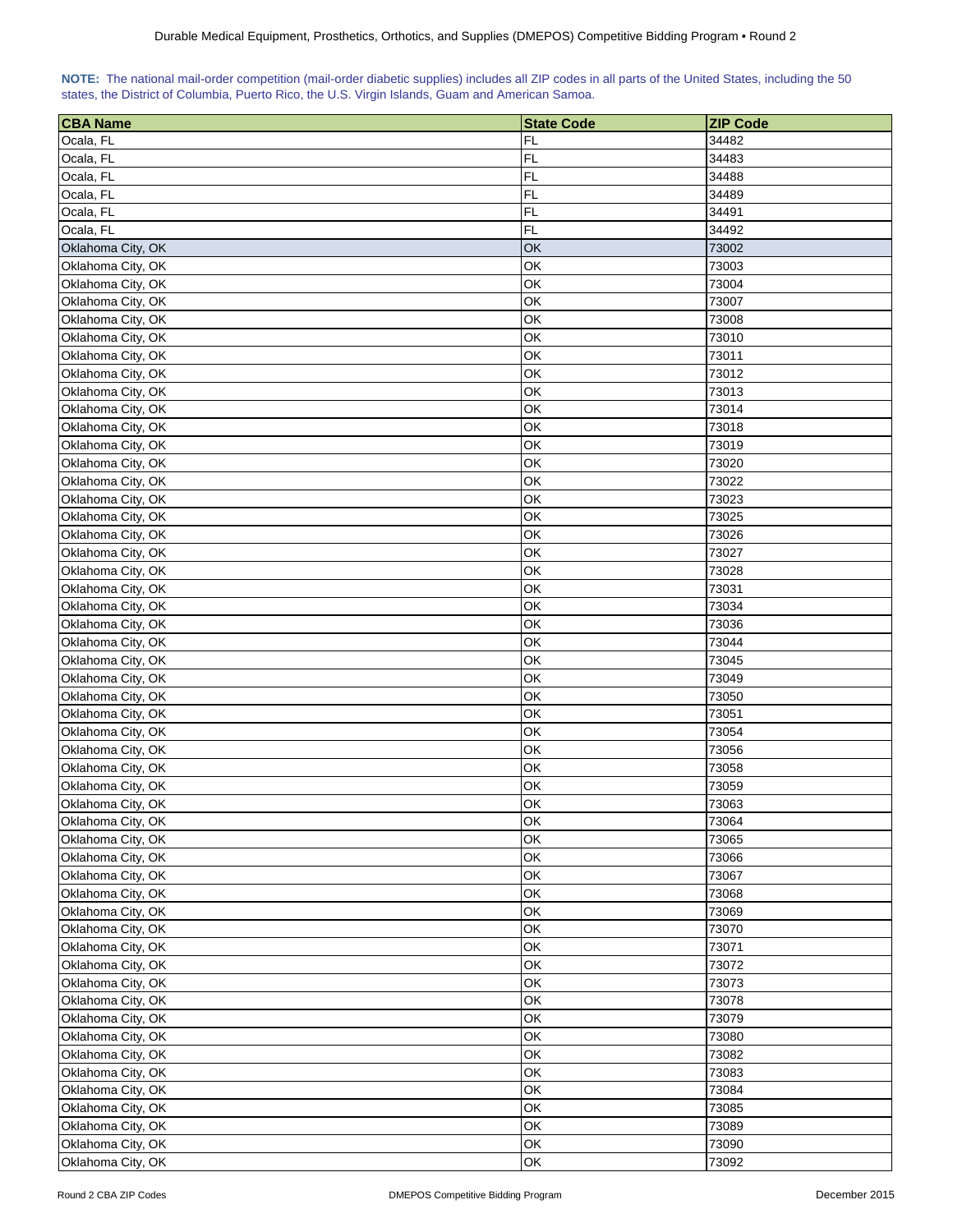|  | NOTE: The national mail-order competition (mail-order diabetic supplies) includes all ZIP codes in all parts of the United States, including the 50 |  |  |  |  |
|--|-----------------------------------------------------------------------------------------------------------------------------------------------------|--|--|--|--|
|  | states, the District of Columbia, Puerto Rico, the U.S. Virgin Islands, Guam and American Samoa.                                                    |  |  |  |  |

| <b>CBA Name</b>   | <b>State Code</b> | <b>ZIP Code</b> |
|-------------------|-------------------|-----------------|
| Oklahoma City, OK | ОΚ                | 73093           |
| Oklahoma City, OK | OK                | 73095           |
| Oklahoma City, OK | OK                | 73097           |
| Oklahoma City, OK | OK                | 73099           |
| Oklahoma City, OK | OK                | 73101           |
| Oklahoma City, OK | OK                | 73102           |
| Oklahoma City, OK | OK                | 73103           |
| Oklahoma City, OK | ОК                | 73104           |
| Oklahoma City, OK | OK                | 73105           |
| Oklahoma City, OK | OK                | 73106           |
| Oklahoma City, OK | OK                | 73107           |
| Oklahoma City, OK | OK                | 73108           |
| Oklahoma City, OK | OK                | 73109           |
| Oklahoma City, OK | OK                | 73110           |
| Oklahoma City, OK | OK                | 73111           |
| Oklahoma City, OK | OK                | 73112           |
| Oklahoma City, OK | ОΚ                | 73113           |
| Oklahoma City, OK | OK                | 73114           |
| Oklahoma City, OK | OK                | 73115           |
| Oklahoma City, OK | ОΚ                | 73116           |
| Oklahoma City, OK | OK                | 73117           |
|                   |                   |                 |
| Oklahoma City, OK | OK                | 73118           |
| Oklahoma City, OK | OK<br>OK          | 73119           |
| Oklahoma City, OK |                   | 73120           |
| Oklahoma City, OK | OK                | 73121           |
| Oklahoma City, OK | OK                | 73122           |
| Oklahoma City, OK | OK                | 73123           |
| Oklahoma City, OK | OK                | 73124           |
| Oklahoma City, OK | ОΚ                | 73125           |
| Oklahoma City, OK | OK                | 73126           |
| Oklahoma City, OK | ОΚ                | 73127           |
| Oklahoma City, OK | OK                | 73128           |
| Oklahoma City, OK | OK                | 73129           |
| Oklahoma City, OK | OK<br>OK          | 73130           |
| Oklahoma City, OK | OK                | 73131           |
| Oklahoma City, OK |                   | 73132           |
| Oklahoma City, OK | OK                | 73134           |
| Oklahoma City, OK | OK                | 73135<br>73136  |
| Oklahoma City, OK | OK                |                 |
| Oklahoma City, OK | OK                | 73137           |
| Oklahoma City, OK | OK                | 73139           |
| Oklahoma City, OK | OK                | 73140           |
| Oklahoma City, OK | OK                | 73141           |
| Oklahoma City, OK | OK                | 73142           |
| Oklahoma City, OK | OK                | 73143           |
| Oklahoma City, OK | OK                | 73144           |
| Oklahoma City, OK | OK                | 73145           |
| Oklahoma City, OK | OK                | 73146           |
| Oklahoma City, OK | OK                | 73147           |
| Oklahoma City, OK | OK                | 73148           |
| Oklahoma City, OK | OK                | 73149           |
| Oklahoma City, OK | OK                | 73150           |
| Oklahoma City, OK | OK                | 73151           |
| Oklahoma City, OK | ОК                | 73152           |
| Oklahoma City, OK | OK                | 73153           |
| Oklahoma City, OK | OK                | 73154           |
| Oklahoma City, OK | OK                | 73155           |
| Oklahoma City, OK | OK                | 73156           |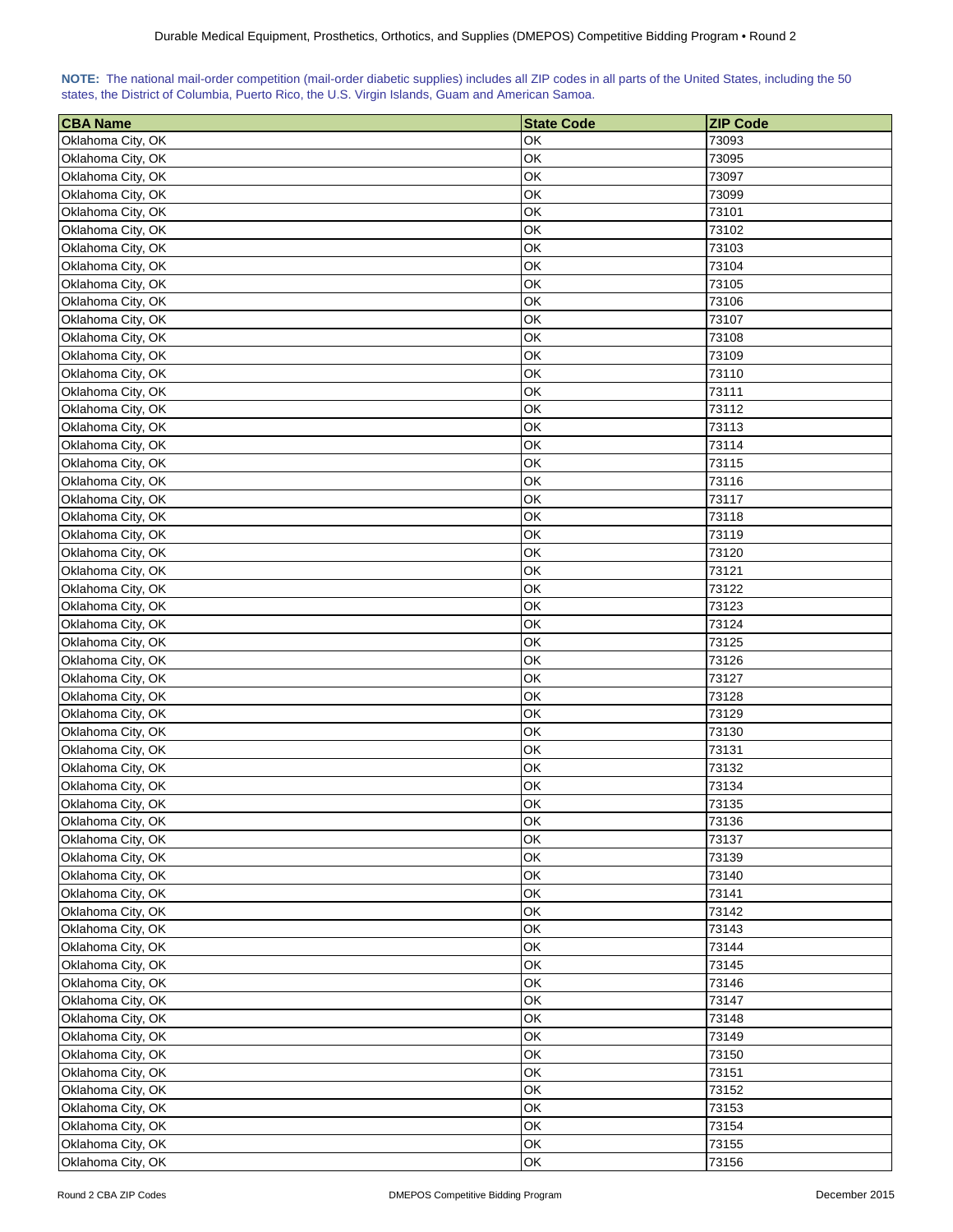| NOTE: The national mail-order competition (mail-order diabetic supplies) includes all ZIP codes in all parts of the United States, including the 50 |  |  |  |  |  |  |
|-----------------------------------------------------------------------------------------------------------------------------------------------------|--|--|--|--|--|--|
| states, the District of Columbia, Puerto Rico, the U.S. Virgin Islands, Guam and American Samoa.                                                    |  |  |  |  |  |  |

| <b>CBA Name</b>             | <b>State Code</b> | <b>ZIP Code</b> |
|-----------------------------|-------------------|-----------------|
| Oklahoma City, OK           | ОΚ                | 73157           |
| Oklahoma City, OK           | OK                | 73159           |
| Oklahoma City, OK           | OK                | 73160           |
| Oklahoma City, OK           | OK                | 73162           |
| Oklahoma City, OK           | OK                | 73163           |
| Oklahoma City, OK           | OK                | 73164           |
| Oklahoma City, OK           | OK                | 73165           |
| Oklahoma City, OK           | ОΚ                | 73167           |
| Oklahoma City, OK           | OK                | 73169           |
| Oklahoma City, OK           | OK                | 73170           |
| Oklahoma City, OK           | OK                | 73172           |
| Oklahoma City, OK           | OK                | 73173           |
| Oklahoma City, OK           | OK                | 73178           |
| Oklahoma City, OK           | OK                | 73179           |
| Oklahoma City, OK           | OK                | 73184           |
| Oklahoma City, OK           | OK                | 73185           |
| Oklahoma City, OK           | ОΚ                | 73189           |
| Oklahoma City, OK           | ОΚ                | 73190           |
| Oklahoma City, OK           | ОK                | 73194           |
| Oklahoma City, OK           | ОΚ                | 73195           |
| Oklahoma City, OK           | OK                | 73196           |
| Oklahoma City, OK           | OK                | 73199           |
|                             | OK                | 74026           |
| Oklahoma City, OK           | OK                | 74079           |
| Oklahoma City, OK           | OK                | 74824           |
| Oklahoma City, OK           | OK                |                 |
| Oklahoma City, OK           |                   | 74831           |
| Oklahoma City, OK           | OK                | 74832           |
| Oklahoma City, OK           | OK                | 74834           |
| Oklahoma City, OK           | ОΚ                | 74855           |
| Oklahoma City, OK           | ОΚ                | 74857           |
| Oklahoma City, OK           | ОΚ                | 74864           |
| Oklahoma City, OK           | OK                | 74869           |
| Oklahoma City, OK           | OK                | 74875           |
| Oklahoma City, OK           | OK                | 74881           |
| Omaha-Council Bluffs, NE-IA | IA                | 51501           |
| Omaha-Council Bluffs, NE-IA | IA                | 51502           |
| Omaha-Council Bluffs, NE-IA | IA                | 51503           |
| Omaha-Council Bluffs, NE-IA | IA                | 51510           |
| Omaha-Council Bluffs, NE-IA | IA                | 51521           |
| Omaha-Council Bluffs, NE-IA | IA                | 51525           |
| Omaha-Council Bluffs, NE-IA | IA                | 51526           |
| Omaha-Council Bluffs, NE-IA | ΙA                | 51529           |
| Omaha-Council Bluffs, NE-IA | ΙA                | 51533           |
| Omaha-Council Bluffs, NE-IA | ΙA                | 51534           |
| Omaha-Council Bluffs, NE-IA | ΙA                | 51536           |
| Omaha-Council Bluffs, NE-IA | IA                | 51540           |
| Omaha-Council Bluffs, NE-IA | IA                | 51541           |
| Omaha-Council Bluffs, NE-IA | IA                | 51542           |
| Omaha-Council Bluffs, NE-IA | IA                | 51545           |
| Omaha-Council Bluffs, NE-IA | ΙA                | 51546           |
| Omaha-Council Bluffs, NE-IA | IA                | 51548           |
| Omaha-Council Bluffs, NE-IA | IA                | 51549           |
| Omaha-Council Bluffs, NE-IA | IA                | 51550           |
| Omaha-Council Bluffs, NE-IA | IA                | 51551           |
| Omaha-Council Bluffs, NE-IA | IA                | 51553           |
| Omaha-Council Bluffs, NE-IA | IA                | 51554           |
| Omaha-Council Bluffs, NE-IA | IA                | 51555           |
| Omaha-Council Bluffs, NE-IA | IA                | 51556           |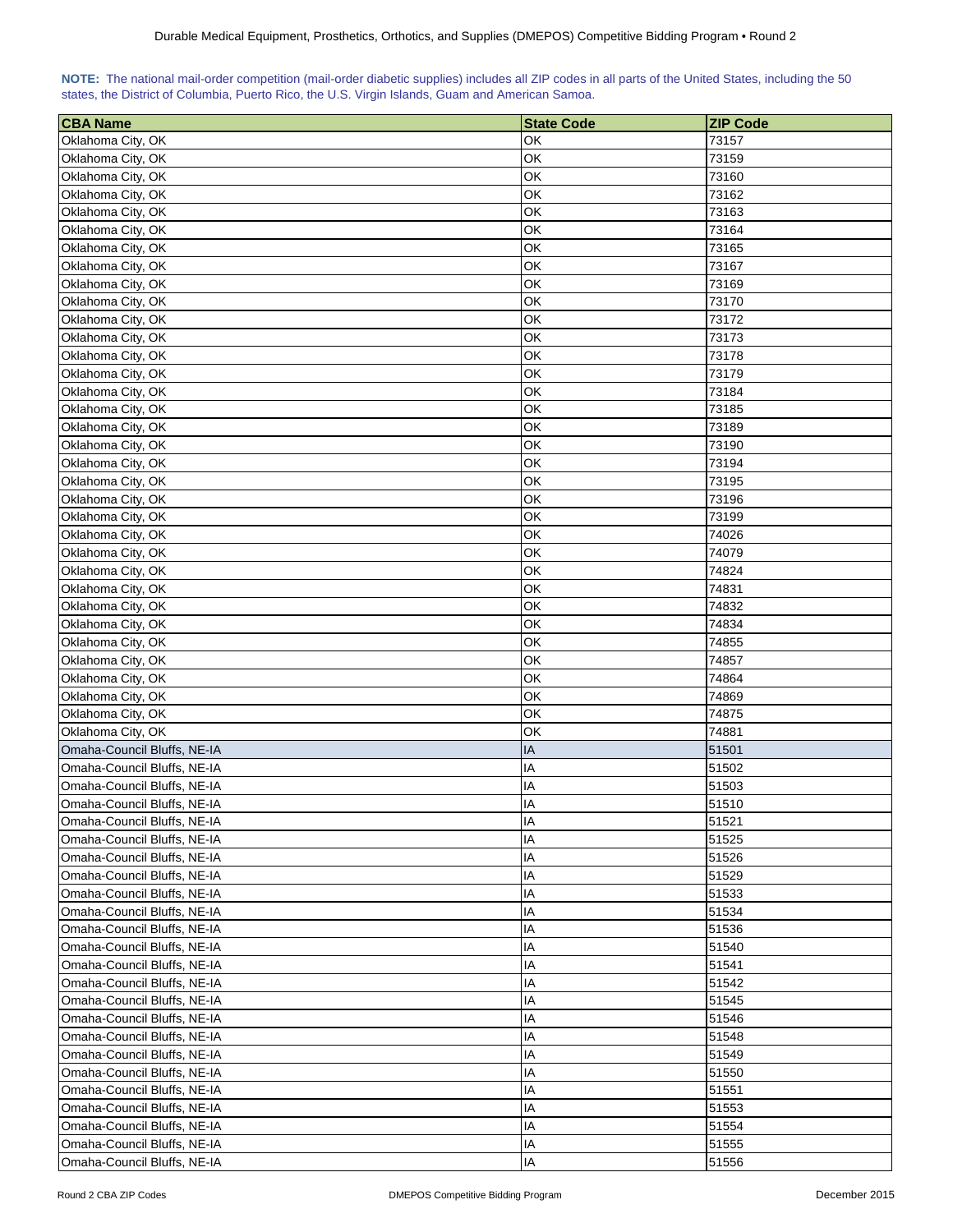| NOTE: The national mail-order competition (mail-order diabetic supplies) includes all ZIP codes in all parts of the United States, including the 50 |  |  |  |  |  |  |  |
|-----------------------------------------------------------------------------------------------------------------------------------------------------|--|--|--|--|--|--|--|
| states, the District of Columbia, Puerto Rico, the U.S. Virgin Islands, Guam and American Samoa.                                                    |  |  |  |  |  |  |  |

| <b>CBA Name</b>             | <b>State Code</b>      | <b>ZIP Code</b> |
|-----------------------------|------------------------|-----------------|
| Omaha-Council Bluffs, NE-IA | ΙA                     | 51557           |
| Omaha-Council Bluffs, NE-IA | IA                     | 51559           |
| Omaha-Council Bluffs, NE-IA | ΙA                     | 51560           |
| Omaha-Council Bluffs, NE-IA | ΙA                     | 51561           |
| Omaha-Council Bluffs, NE-IA | ΙA                     | 51563           |
| Omaha-Council Bluffs, NE-IA | ΙA                     | 51564           |
| Omaha-Council Bluffs, NE-IA | ΙA                     | 51571           |
| Omaha-Council Bluffs, NE-IA | ΙA                     | 51575           |
| Omaha-Council Bluffs, NE-IA | ΙA                     | 51576           |
| Omaha-Council Bluffs, NE-IA | IA                     | 51577           |
| Omaha-Council Bluffs, NE-IA | IA                     | 51579           |
| Omaha-Council Bluffs, NE-IA | NE                     | 68002           |
| Omaha-Council Bluffs, NE-IA | <b>NE</b>              | 68003           |
| Omaha-Council Bluffs, NE-IA | <b>NE</b>              | 68005           |
| Omaha-Council Bluffs, NE-IA | <b>NE</b>              | 68007           |
| Omaha-Council Bluffs, NE-IA | <b>NE</b>              | 68008           |
| Omaha-Council Bluffs, NE-IA | NE                     | 68009           |
| Omaha-Council Bluffs, NE-IA | NE.                    | 68010           |
| Omaha-Council Bluffs, NE-IA | <b>NE</b>              | 68015           |
| Omaha-Council Bluffs, NE-IA | NE.                    | 68016           |
| Omaha-Council Bluffs, NE-IA | <b>NE</b>              | 68017           |
| Omaha-Council Bluffs, NE-IA | <b>NE</b>              | 68018           |
| Omaha-Council Bluffs, NE-IA | <b>NE</b>              | 68022           |
| Omaha-Council Bluffs, NE-IA | <b>NE</b>              | 68023           |
| Omaha-Council Bluffs, NE-IA | <b>NE</b>              | 68028           |
| Omaha-Council Bluffs, NE-IA | <b>NE</b>              | 68029           |
|                             |                        |                 |
| Omaha-Council Bluffs, NE-IA | <b>NE</b><br><b>NE</b> | 68033           |
| Omaha-Council Bluffs, NE-IA |                        | 68034           |
| Omaha-Council Bluffs, NE-IA | <b>NE</b>              | 68037           |
| Omaha-Council Bluffs, NE-IA | NE                     | 68040           |
| Omaha-Council Bluffs, NE-IA | NE                     | 68041           |
| Omaha-Council Bluffs, NE-IA | NE.                    | 68042           |
| Omaha-Council Bluffs, NE-IA | NE                     | 68044           |
| Omaha-Council Bluffs, NE-IA | NE                     | 68046           |
| Omaha-Council Bluffs, NE-IA | <b>NE</b>              | 68048           |
| Omaha-Council Bluffs, NE-IA | <b>NE</b>              | 68050           |
| Omaha-Council Bluffs, NE-IA | <b>NE</b>              | 68056           |
| Omaha-Council Bluffs, NE-IA | <b>NE</b>              | 68058           |
| Omaha-Council Bluffs, NE-IA | NE                     | 68059           |
| Omaha-Council Bluffs, NE-IA | <b>NE</b>              | 68064           |
| Omaha-Council Bluffs, NE-IA | <b>NE</b>              | 68065           |
| Omaha-Council Bluffs, NE-IA | <b>NE</b>              | 68066           |
| Omaha-Council Bluffs, NE-IA | <b>NE</b>              | 68068           |
| Omaha-Council Bluffs, NE-IA | <b>NE</b>              | 68069           |
| Omaha-Council Bluffs, NE-IA | <b>NE</b>              | 68070           |
| Omaha-Council Bluffs, NE-IA | <b>NE</b>              | 68073           |
| Omaha-Council Bluffs, NE-IA | <b>NE</b>              | 68101           |
| Omaha-Council Bluffs, NE-IA | <b>NE</b>              | 68102           |
| Omaha-Council Bluffs, NE-IA | <b>NE</b>              | 68103           |
| Omaha-Council Bluffs, NE-IA | <b>NE</b>              | 68104           |
| Omaha-Council Bluffs, NE-IA | <b>NE</b>              | 68105           |
| Omaha-Council Bluffs, NE-IA | <b>NE</b>              | 68106           |
| Omaha-Council Bluffs, NE-IA | <b>NE</b>              | 68107           |
| Omaha-Council Bluffs, NE-IA | <b>NE</b>              | 68108           |
| Omaha-Council Bluffs, NE-IA | <b>NE</b>              | 68109           |
| Omaha-Council Bluffs, NE-IA | <b>NE</b>              | 68110           |
| Omaha-Council Bluffs, NE-IA | <b>NE</b>              | 68111           |
| Omaha-Council Bluffs, NE-IA | <b>NE</b>              | 68112           |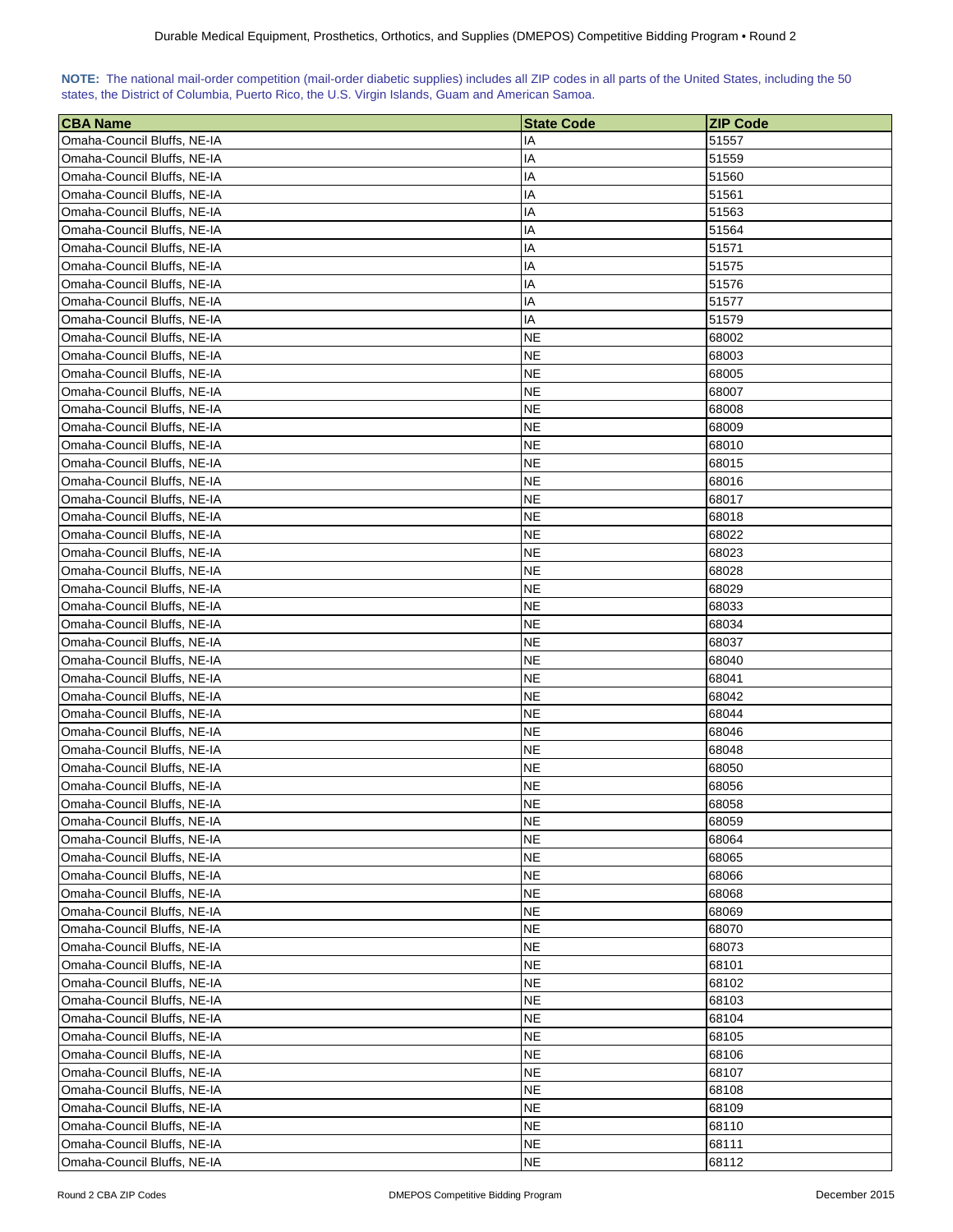| NOTE: The national mail-order competition (mail-order diabetic supplies) includes all ZIP codes in all parts of the United States, including the 50 |  |  |  |  |  |  |  |
|-----------------------------------------------------------------------------------------------------------------------------------------------------|--|--|--|--|--|--|--|
| states, the District of Columbia, Puerto Rico, the U.S. Virgin Islands, Guam and American Samoa.                                                    |  |  |  |  |  |  |  |

| <b>CBA Name</b>                                            | <b>State Code</b>      | <b>ZIP Code</b> |
|------------------------------------------------------------|------------------------|-----------------|
| Omaha-Council Bluffs, NE-IA                                | <b>NE</b>              | 68113           |
| Omaha-Council Bluffs, NE-IA                                | <b>NE</b>              | 68114           |
| Omaha-Council Bluffs, NE-IA                                | <b>NE</b>              | 68116           |
| Omaha-Council Bluffs, NE-IA                                | <b>NE</b>              | 68117           |
| Omaha-Council Bluffs, NE-IA                                | NE.                    | 68118           |
| Omaha-Council Bluffs, NE-IA                                | NE                     | 68119           |
| Omaha-Council Bluffs, NE-IA                                | <b>NE</b>              | 68120           |
| Omaha-Council Bluffs, NE-IA                                | NE                     | 68122           |
| Omaha-Council Bluffs, NE-IA                                | <b>NE</b>              | 68123           |
| Omaha-Council Bluffs, NE-IA                                | <b>NE</b>              | 68124           |
| Omaha-Council Bluffs, NE-IA                                | <b>NE</b>              | 68127           |
| Omaha-Council Bluffs, NE-IA                                | NE.                    | 68128           |
| Omaha-Council Bluffs, NE-IA                                | <b>NE</b>              | 68130           |
| Omaha-Council Bluffs, NE-IA                                | <b>NE</b>              | 68131           |
| Omaha-Council Bluffs, NE-IA                                | <b>NE</b>              | 68132           |
| Omaha-Council Bluffs, NE-IA                                | <b>NE</b>              | 68133           |
| Omaha-Council Bluffs, NE-IA                                | NE                     | 68134           |
| Omaha-Council Bluffs, NE-IA                                | NE.                    | 68135           |
| Omaha-Council Bluffs, NE-IA                                | <b>NE</b>              | 68136           |
| Omaha-Council Bluffs, NE-IA                                | NE.                    | 68137           |
| Omaha-Council Bluffs, NE-IA                                | <b>NE</b>              | 68138           |
| Omaha-Council Bluffs, NE-IA                                | <b>NE</b>              | 68139           |
| Omaha-Council Bluffs, NE-IA                                | <b>NE</b>              | 68142           |
| Omaha-Council Bluffs, NE-IA                                | <b>NE</b>              | 68144           |
| Omaha-Council Bluffs, NE-IA                                | <b>NE</b>              | 68145           |
| Omaha-Council Bluffs, NE-IA                                | <b>NE</b>              | 68147           |
| Omaha-Council Bluffs, NE-IA                                | <b>NE</b>              | 68152           |
|                                                            | <b>NE</b>              | 68154           |
| Omaha-Council Bluffs, NE-IA<br>Omaha-Council Bluffs, NE-IA | NE                     | 68155           |
| Omaha-Council Bluffs, NE-IA                                | NE                     | 68157           |
| Omaha-Council Bluffs, NE-IA                                | NE                     | 68164           |
| Omaha-Council Bluffs, NE-IA                                | NE                     | 68172           |
| Omaha-Council Bluffs, NE-IA                                | NE                     | 68175           |
| Omaha-Council Bluffs, NE-IA                                | NE                     | 68176           |
| Omaha-Council Bluffs, NE-IA                                | <b>NE</b>              | 68178           |
| Omaha-Council Bluffs, NE-IA                                | <b>NE</b>              | 68179           |
|                                                            |                        |                 |
| Omaha-Council Bluffs, NE-IA                                | NE<br><b>NE</b>        | 68180<br>68182  |
| Omaha-Council Bluffs, NE-IA<br>Omaha-Council Bluffs, NE-IA | NE                     | 68183           |
| Omaha-Council Bluffs, NE-IA                                | <b>NE</b>              | 68197           |
|                                                            | <b>NE</b>              |                 |
| Omaha-Council Bluffs, NE-IA                                | <b>NE</b>              | 68198<br>68304  |
| Omaha-Council Bluffs, NE-IA                                |                        |                 |
| Omaha-Council Bluffs, NE-IA<br>Omaha-Council Bluffs, NE-IA | <b>NE</b><br><b>NE</b> | 68307           |
|                                                            |                        | 68347           |
| Omaha-Council Bluffs, NE-IA                                | <b>NE</b>              | 68349           |
| Omaha-Council Bluffs, NE-IA                                | <b>NE</b>              | 68366           |
| Omaha-Council Bluffs, NE-IA                                | <b>NE</b>              | 68403           |
| Omaha-Council Bluffs, NE-IA                                | <b>NE</b>              | 68407           |
| Omaha-Council Bluffs, NE-IA                                | <b>NE</b>              | 68409           |
| Omaha-Council Bluffs, NE-IA                                | <b>NE</b>              | 68413           |
| Omaha-Council Bluffs, NE-IA                                | <b>NE</b>              | 68455           |
| Omaha-Council Bluffs, NE-IA                                | <b>NE</b>              | 68463           |
| Omaha-Council Bluffs, NE-IA                                | <b>NE</b>              | 68648           |
| Orange County CBA                                          | CA                     | 90620           |
| Orange County CBA                                          | CA                     | 90621           |
| Orange County CBA                                          | CA                     | 90622           |
| Orange County CBA                                          | ${\sf CA}$             | 90623           |
| Orange County CBA                                          | ${\sf CA}$             | 90624           |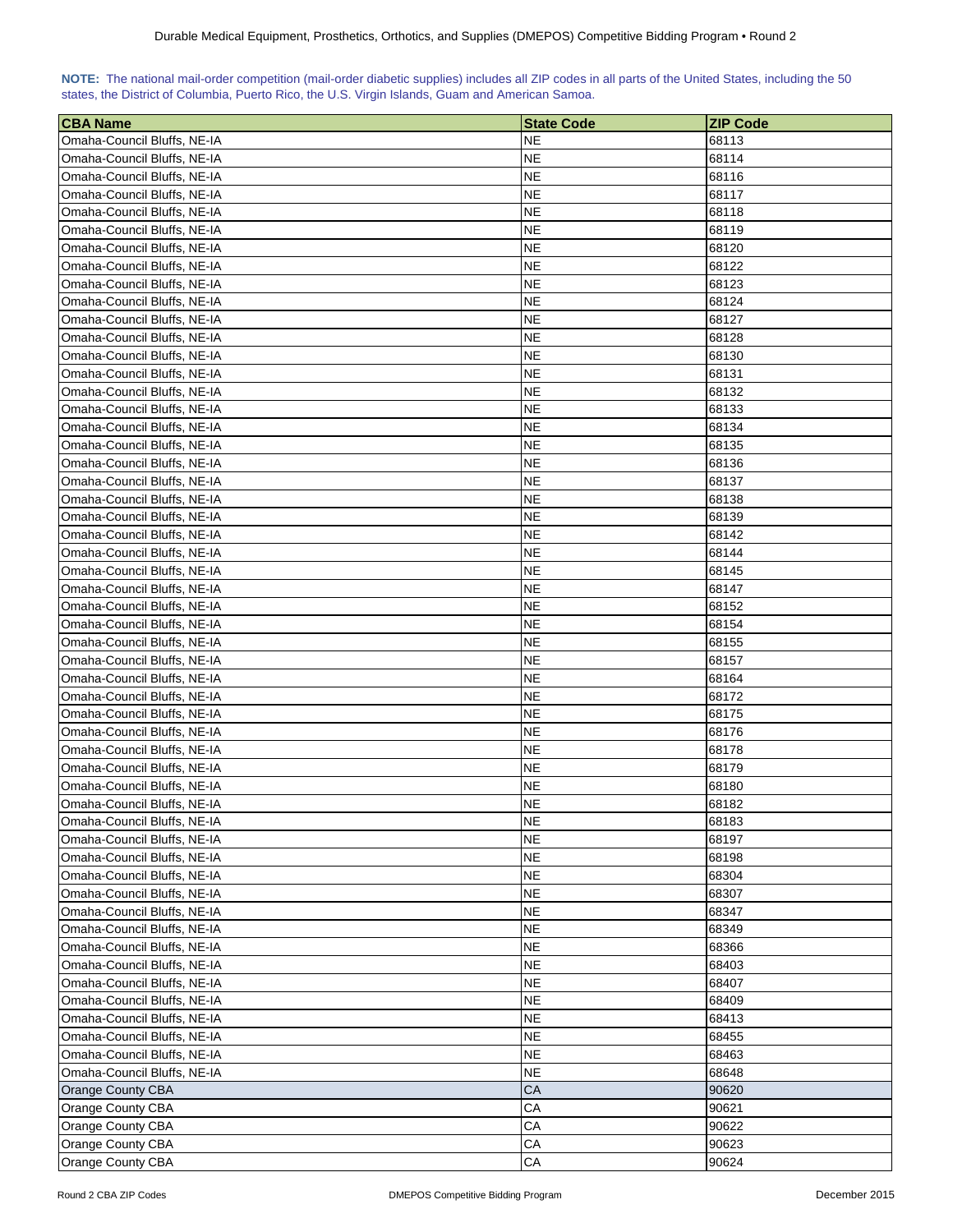|  | NOTE: The national mail-order competition (mail-order diabetic supplies) includes all ZIP codes in all parts of the United States, including the 50 |  |  |  |  |
|--|-----------------------------------------------------------------------------------------------------------------------------------------------------|--|--|--|--|
|  | states, the District of Columbia, Puerto Rico, the U.S. Virgin Islands, Guam and American Samoa.                                                    |  |  |  |  |

| <b>CBA Name</b>   | <b>State Code</b> | <b>ZIP Code</b> |
|-------------------|-------------------|-----------------|
| Orange County CBA | CA                | 90630           |
| Orange County CBA | CA                | 90631           |
| Orange County CBA | CA                | 90632           |
| Orange County CBA | CA                | 90633           |
| Orange County CBA | CA                | 90680           |
| Orange County CBA | CA                | 90720           |
| Orange County CBA | CA                | 90721           |
| Orange County CBA | CA                | 90740           |
| Orange County CBA | CA                | 90742           |
| Orange County CBA | CA                | 90743           |
| Orange County CBA | CA                | 92602           |
| Orange County CBA | CA                | 92603           |
| Orange County CBA | CA                | 92604           |
| Orange County CBA | CA                | 92605           |
| Orange County CBA | CA                | 92606           |
| Orange County CBA | CA                | 92607           |
| Orange County CBA | CA                | 92609           |
| Orange County CBA | CA                | 92610           |
| Orange County CBA | CA                | 92612           |
| Orange County CBA | CA                | 92614           |
| Orange County CBA | CA                | 92615           |
| Orange County CBA | CA                | 92616           |
| Orange County CBA | CA                | 92617           |
| Orange County CBA | CA                | 92618           |
| Orange County CBA | CA                | 92619           |
| Orange County CBA | CA                | 92620           |
| Orange County CBA | CA                | 92623           |
| Orange County CBA | CA                | 92624           |
| Orange County CBA | CA                | 92625           |
| Orange County CBA | СA                | 92626           |
| Orange County CBA | CA                | 92627           |
| Orange County CBA | CA                | 92628           |
| Orange County CBA | CA                | 92629           |
| Orange County CBA | CA                | 92630           |
| Orange County CBA | CA                | 92637           |
| Orange County CBA | CA                | 92646           |
| Orange County CBA | CA                | 92647           |
| Orange County CBA | CA                | 92648           |
| Orange County CBA | CA                | 92649           |
| Orange County CBA | CA                | 92650           |
| Orange County CBA | CA                | 92651           |
| Orange County CBA | CA                | 92652           |
| Orange County CBA | CA                | 92653           |
| Orange County CBA | СA                | 92654           |
| Orange County CBA | CA                | 92655           |
| Orange County CBA | CA                | 92656           |
| Orange County CBA | CA                | 92657           |
| Orange County CBA | CA                | 92658           |
| Orange County CBA | CA                | 92659           |
| Orange County CBA | CA                | 92660           |
| Orange County CBA | CA                | 92661           |
| Orange County CBA | CA                | 92662           |
| Orange County CBA | CA                | 92663           |
| Orange County CBA | CA                | 92672           |
| Orange County CBA | CA                | 92673           |
| Orange County CBA | CA                | 92674           |
| Orange County CBA | CA                | 92675           |
| Orange County CBA | CA                | 92676           |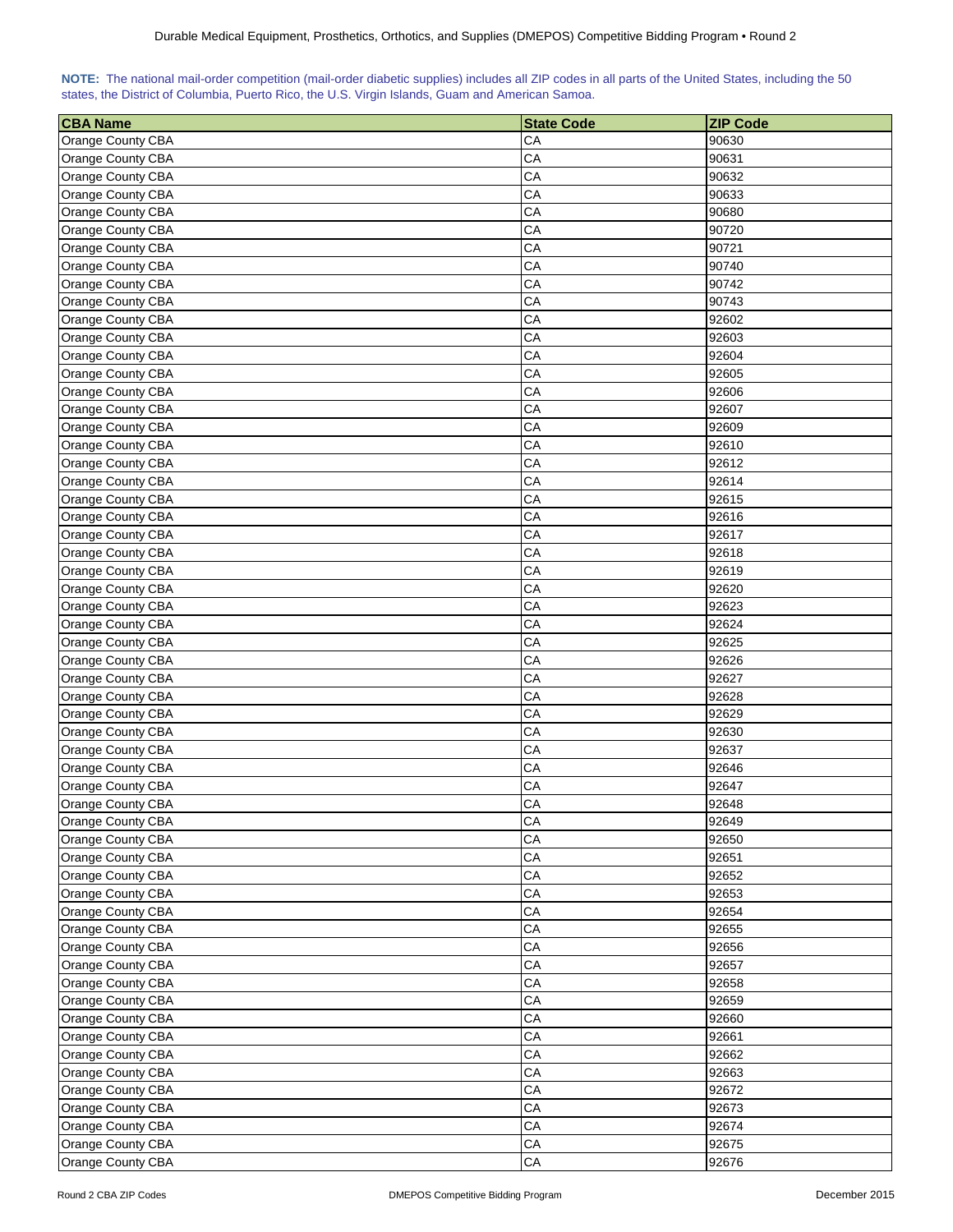|  | NOTE: The national mail-order competition (mail-order diabetic supplies) includes all ZIP codes in all parts of the United States, including the 50 |  |  |  |  |
|--|-----------------------------------------------------------------------------------------------------------------------------------------------------|--|--|--|--|
|  | states, the District of Columbia, Puerto Rico, the U.S. Virgin Islands, Guam and American Samoa.                                                    |  |  |  |  |

| <b>CBA Name</b>   | <b>State Code</b> | <b>ZIP Code</b> |
|-------------------|-------------------|-----------------|
| Orange County CBA | CA                | 92677           |
| Orange County CBA | CA                | 92678           |
| Orange County CBA | CA                | 92679           |
| Orange County CBA | CA                | 92683           |
| Orange County CBA | CA                | 92684           |
| Orange County CBA | CA                | 92685           |
| Orange County CBA | CA                | 92688           |
|                   | CA                |                 |
| Orange County CBA | CA                | 92690<br>92691  |
| Orange County CBA |                   |                 |
| Orange County CBA | CA                | 92692           |
| Orange County CBA | CA                | 92693           |
| Orange County CBA | CA                | 92694           |
| Orange County CBA | CA                | 92697           |
| Orange County CBA | CA                | 92698           |
| Orange County CBA | CA                | 92701           |
| Orange County CBA | CA                | 92702           |
| Orange County CBA | CA                | 92703           |
| Orange County CBA | CA                | 92704           |
| Orange County CBA | CA                | 92705           |
| Orange County CBA | CA                | 92706           |
| Orange County CBA | CA                | 92707           |
| Orange County CBA | CA                | 92708           |
| Orange County CBA | CA                | 92711           |
| Orange County CBA | CA                | 92712           |
| Orange County CBA | CA                | 92725           |
| Orange County CBA | CA                | 92728           |
| Orange County CBA | CA                | 92735           |
| Orange County CBA | CA                | 92780           |
| Orange County CBA | CA                | 92781           |
| Orange County CBA | CA                | 92782           |
| Orange County CBA | CA                | 92799           |
| Orange County CBA | CA                | 92801           |
| Orange County CBA | CA                | 92802           |
| Orange County CBA | CA                | 92803           |
| Orange County CBA | CA                | 92804           |
| Orange County CBA | CA                | 92805           |
| Orange County CBA | CA                | 92806           |
| Orange County CBA | CA                | 92807           |
| Orange County CBA | CA                | 92808           |
| Orange County CBA | ${\sf CA}$        | 92809           |
| Orange County CBA | CA                | 92811           |
| Orange County CBA | CA                | 92812           |
| Orange County CBA | CA                | 92814           |
| Orange County CBA | CA                | 92815           |
| Orange County CBA | CA                | 92816           |
| Orange County CBA | CA                | 92817           |
| Orange County CBA | CA                | 92821           |
| Orange County CBA | CA                | 92822           |
| Orange County CBA | CA                | 92823           |
| Orange County CBA | CA                | 92825           |
| Orange County CBA | CA                | 92831           |
| Orange County CBA | ${\sf CA}$        | 92832           |
| Orange County CBA | CA                | 92833           |
| Orange County CBA | CA                | 92834           |
| Orange County CBA | CA                | 92835           |
| Orange County CBA | CA                | 92836           |
| Orange County CBA | CA                | 92837           |
| Orange County CBA | ${\sf CA}$        | 92838           |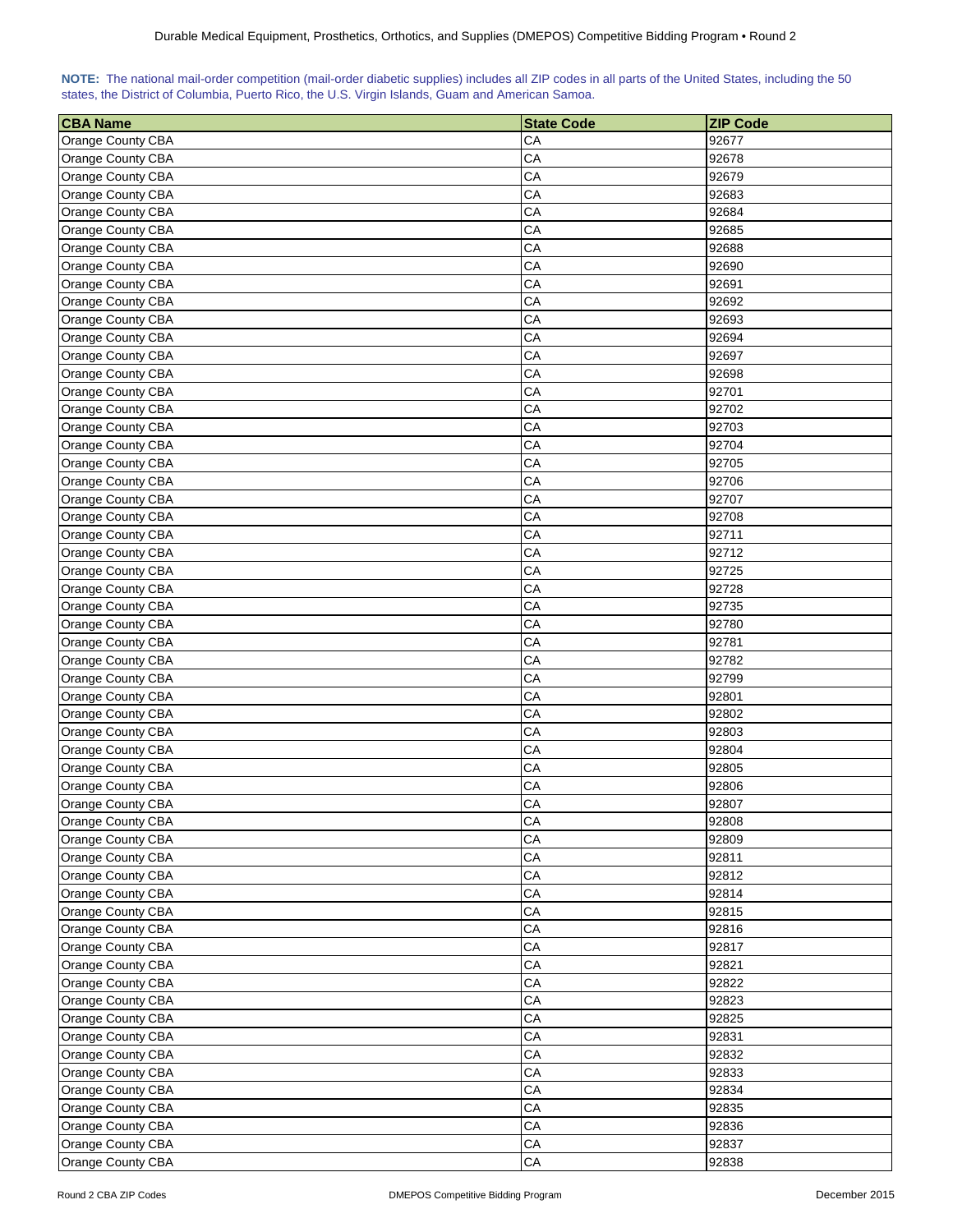| NOTE: The national mail-order competition (mail-order diabetic supplies) includes all ZIP codes in all parts of the United States, including the 50 |  |  |  |  |  |  |  |
|-----------------------------------------------------------------------------------------------------------------------------------------------------|--|--|--|--|--|--|--|
| states, the District of Columbia, Puerto Rico, the U.S. Virgin Islands, Guam and American Samoa.                                                    |  |  |  |  |  |  |  |

| CA<br>92840<br><b>Orange County CBA</b><br>CA<br>92841<br>Orange County CBA<br>CA<br>92842<br>Orange County CBA<br>CA<br>92843<br>Orange County CBA<br>CA<br>92844<br>Orange County CBA<br>CA<br>Orange County CBA<br>92845<br>CA<br>Orange County CBA<br>92846<br>CA<br>Orange County CBA<br>92850<br>CA<br>Orange County CBA<br>92856<br>CA<br>Orange County CBA<br>92857<br>CA<br>Orange County CBA<br>92859<br>CA<br>92861<br>Orange County CBA<br>СA<br>92862<br>Orange County CBA<br>CA<br>92863<br>Orange County CBA<br>CA<br>Orange County CBA<br>92864<br>Orange County CBA<br>CA<br>92865<br>CA<br>Orange County CBA<br>92866<br>CA<br>Orange County CBA<br>92867<br>CA<br>Orange County CBA<br>92868<br>CA<br>Orange County CBA<br>92869<br>CA<br>Orange County CBA<br>92870<br>CA<br>Orange County CBA<br>92871<br>CA<br>92885<br>Orange County CBA<br>CA<br>92886<br>Orange County CBA<br>CA<br>92887<br>Orange County CBA<br>CA<br>92899<br>Orange County CBA<br>CA<br>Oxnard-Thousand Oaks-Ventura, CA<br>91319<br>CA<br>91320<br>Oxnard-Thousand Oaks-Ventura, CA<br>CA<br>Oxnard-Thousand Oaks-Ventura, CA<br>91358<br>CA<br>Oxnard-Thousand Oaks-Ventura, CA<br>91359<br>CA<br>Oxnard-Thousand Oaks-Ventura, CA<br>91360<br>CA<br>91361<br>Oxnard-Thousand Oaks-Ventura, CA<br>CA<br>Oxnard-Thousand Oaks-Ventura, CA<br>91362<br>CA<br>Oxnard-Thousand Oaks-Ventura, CA<br>91377<br>CA<br>Oxnard-Thousand Oaks-Ventura, CA<br>93001<br>CA<br>Oxnard-Thousand Oaks-Ventura, CA<br>93002<br>СA<br>93003<br>Oxnard-Thousand Oaks-Ventura, CA<br>CA<br>93004<br>Oxnard-Thousand Oaks-Ventura, CA<br>CA<br>Oxnard-Thousand Oaks-Ventura, CA<br>93005<br>CA<br>Oxnard-Thousand Oaks-Ventura, CA<br>93006<br>Oxnard-Thousand Oaks-Ventura, CA<br>CA<br>93007<br>Oxnard-Thousand Oaks-Ventura, CA<br>CА<br>93009<br>CA<br>Oxnard-Thousand Oaks-Ventura, CA<br>93010<br>Oxnard-Thousand Oaks-Ventura, CA<br>CА<br>93011<br>CА<br>Oxnard-Thousand Oaks-Ventura, CA<br>93012<br>CA<br>Oxnard-Thousand Oaks-Ventura, CA<br>93015<br>CA<br>Oxnard-Thousand Oaks-Ventura, CA<br>93016<br>CA<br>Oxnard-Thousand Oaks-Ventura, CA<br>93020<br>CA<br>93021<br>Oxnard-Thousand Oaks-Ventura, CA<br>CA<br>Oxnard-Thousand Oaks-Ventura, CA<br>93022<br>CA<br>93023<br>Oxnard-Thousand Oaks-Ventura, CA<br>CA<br>93024<br>Oxnard-Thousand Oaks-Ventura, CA<br>Oxnard-Thousand Oaks-Ventura, CA<br>CA<br>93030<br>Oxnard-Thousand Oaks-Ventura, CA<br>CA<br>93031<br>Oxnard-Thousand Oaks-Ventura, CA<br>CА<br>93032<br>CA<br>Oxnard-Thousand Oaks-Ventura, CA<br>93033<br>CA<br>Oxnard-Thousand Oaks-Ventura, CA<br>93034 | <b>CBA Name</b>                  | <b>State Code</b> | <b>ZIP Code</b> |
|--------------------------------------------------------------------------------------------------------------------------------------------------------------------------------------------------------------------------------------------------------------------------------------------------------------------------------------------------------------------------------------------------------------------------------------------------------------------------------------------------------------------------------------------------------------------------------------------------------------------------------------------------------------------------------------------------------------------------------------------------------------------------------------------------------------------------------------------------------------------------------------------------------------------------------------------------------------------------------------------------------------------------------------------------------------------------------------------------------------------------------------------------------------------------------------------------------------------------------------------------------------------------------------------------------------------------------------------------------------------------------------------------------------------------------------------------------------------------------------------------------------------------------------------------------------------------------------------------------------------------------------------------------------------------------------------------------------------------------------------------------------------------------------------------------------------------------------------------------------------------------------------------------------------------------------------------------------------------------------------------------------------------------------------------------------------------------------------------------------------------------------------------------------------------------------------------------------------------------------------------------------------------------------------------------------------------------------------------------------------------------------------------------------------------------------------------------------------------------------------------------------------------------------------------------------------------------------------------------------------------|----------------------------------|-------------------|-----------------|
|                                                                                                                                                                                                                                                                                                                                                                                                                                                                                                                                                                                                                                                                                                                                                                                                                                                                                                                                                                                                                                                                                                                                                                                                                                                                                                                                                                                                                                                                                                                                                                                                                                                                                                                                                                                                                                                                                                                                                                                                                                                                                                                                                                                                                                                                                                                                                                                                                                                                                                                                                                                                                          |                                  |                   |                 |
|                                                                                                                                                                                                                                                                                                                                                                                                                                                                                                                                                                                                                                                                                                                                                                                                                                                                                                                                                                                                                                                                                                                                                                                                                                                                                                                                                                                                                                                                                                                                                                                                                                                                                                                                                                                                                                                                                                                                                                                                                                                                                                                                                                                                                                                                                                                                                                                                                                                                                                                                                                                                                          |                                  |                   |                 |
|                                                                                                                                                                                                                                                                                                                                                                                                                                                                                                                                                                                                                                                                                                                                                                                                                                                                                                                                                                                                                                                                                                                                                                                                                                                                                                                                                                                                                                                                                                                                                                                                                                                                                                                                                                                                                                                                                                                                                                                                                                                                                                                                                                                                                                                                                                                                                                                                                                                                                                                                                                                                                          |                                  |                   |                 |
|                                                                                                                                                                                                                                                                                                                                                                                                                                                                                                                                                                                                                                                                                                                                                                                                                                                                                                                                                                                                                                                                                                                                                                                                                                                                                                                                                                                                                                                                                                                                                                                                                                                                                                                                                                                                                                                                                                                                                                                                                                                                                                                                                                                                                                                                                                                                                                                                                                                                                                                                                                                                                          |                                  |                   |                 |
|                                                                                                                                                                                                                                                                                                                                                                                                                                                                                                                                                                                                                                                                                                                                                                                                                                                                                                                                                                                                                                                                                                                                                                                                                                                                                                                                                                                                                                                                                                                                                                                                                                                                                                                                                                                                                                                                                                                                                                                                                                                                                                                                                                                                                                                                                                                                                                                                                                                                                                                                                                                                                          |                                  |                   |                 |
|                                                                                                                                                                                                                                                                                                                                                                                                                                                                                                                                                                                                                                                                                                                                                                                                                                                                                                                                                                                                                                                                                                                                                                                                                                                                                                                                                                                                                                                                                                                                                                                                                                                                                                                                                                                                                                                                                                                                                                                                                                                                                                                                                                                                                                                                                                                                                                                                                                                                                                                                                                                                                          |                                  |                   |                 |
|                                                                                                                                                                                                                                                                                                                                                                                                                                                                                                                                                                                                                                                                                                                                                                                                                                                                                                                                                                                                                                                                                                                                                                                                                                                                                                                                                                                                                                                                                                                                                                                                                                                                                                                                                                                                                                                                                                                                                                                                                                                                                                                                                                                                                                                                                                                                                                                                                                                                                                                                                                                                                          |                                  |                   |                 |
|                                                                                                                                                                                                                                                                                                                                                                                                                                                                                                                                                                                                                                                                                                                                                                                                                                                                                                                                                                                                                                                                                                                                                                                                                                                                                                                                                                                                                                                                                                                                                                                                                                                                                                                                                                                                                                                                                                                                                                                                                                                                                                                                                                                                                                                                                                                                                                                                                                                                                                                                                                                                                          |                                  |                   |                 |
|                                                                                                                                                                                                                                                                                                                                                                                                                                                                                                                                                                                                                                                                                                                                                                                                                                                                                                                                                                                                                                                                                                                                                                                                                                                                                                                                                                                                                                                                                                                                                                                                                                                                                                                                                                                                                                                                                                                                                                                                                                                                                                                                                                                                                                                                                                                                                                                                                                                                                                                                                                                                                          |                                  |                   |                 |
|                                                                                                                                                                                                                                                                                                                                                                                                                                                                                                                                                                                                                                                                                                                                                                                                                                                                                                                                                                                                                                                                                                                                                                                                                                                                                                                                                                                                                                                                                                                                                                                                                                                                                                                                                                                                                                                                                                                                                                                                                                                                                                                                                                                                                                                                                                                                                                                                                                                                                                                                                                                                                          |                                  |                   |                 |
|                                                                                                                                                                                                                                                                                                                                                                                                                                                                                                                                                                                                                                                                                                                                                                                                                                                                                                                                                                                                                                                                                                                                                                                                                                                                                                                                                                                                                                                                                                                                                                                                                                                                                                                                                                                                                                                                                                                                                                                                                                                                                                                                                                                                                                                                                                                                                                                                                                                                                                                                                                                                                          |                                  |                   |                 |
|                                                                                                                                                                                                                                                                                                                                                                                                                                                                                                                                                                                                                                                                                                                                                                                                                                                                                                                                                                                                                                                                                                                                                                                                                                                                                                                                                                                                                                                                                                                                                                                                                                                                                                                                                                                                                                                                                                                                                                                                                                                                                                                                                                                                                                                                                                                                                                                                                                                                                                                                                                                                                          |                                  |                   |                 |
|                                                                                                                                                                                                                                                                                                                                                                                                                                                                                                                                                                                                                                                                                                                                                                                                                                                                                                                                                                                                                                                                                                                                                                                                                                                                                                                                                                                                                                                                                                                                                                                                                                                                                                                                                                                                                                                                                                                                                                                                                                                                                                                                                                                                                                                                                                                                                                                                                                                                                                                                                                                                                          |                                  |                   |                 |
|                                                                                                                                                                                                                                                                                                                                                                                                                                                                                                                                                                                                                                                                                                                                                                                                                                                                                                                                                                                                                                                                                                                                                                                                                                                                                                                                                                                                                                                                                                                                                                                                                                                                                                                                                                                                                                                                                                                                                                                                                                                                                                                                                                                                                                                                                                                                                                                                                                                                                                                                                                                                                          |                                  |                   |                 |
|                                                                                                                                                                                                                                                                                                                                                                                                                                                                                                                                                                                                                                                                                                                                                                                                                                                                                                                                                                                                                                                                                                                                                                                                                                                                                                                                                                                                                                                                                                                                                                                                                                                                                                                                                                                                                                                                                                                                                                                                                                                                                                                                                                                                                                                                                                                                                                                                                                                                                                                                                                                                                          |                                  |                   |                 |
|                                                                                                                                                                                                                                                                                                                                                                                                                                                                                                                                                                                                                                                                                                                                                                                                                                                                                                                                                                                                                                                                                                                                                                                                                                                                                                                                                                                                                                                                                                                                                                                                                                                                                                                                                                                                                                                                                                                                                                                                                                                                                                                                                                                                                                                                                                                                                                                                                                                                                                                                                                                                                          |                                  |                   |                 |
|                                                                                                                                                                                                                                                                                                                                                                                                                                                                                                                                                                                                                                                                                                                                                                                                                                                                                                                                                                                                                                                                                                                                                                                                                                                                                                                                                                                                                                                                                                                                                                                                                                                                                                                                                                                                                                                                                                                                                                                                                                                                                                                                                                                                                                                                                                                                                                                                                                                                                                                                                                                                                          |                                  |                   |                 |
|                                                                                                                                                                                                                                                                                                                                                                                                                                                                                                                                                                                                                                                                                                                                                                                                                                                                                                                                                                                                                                                                                                                                                                                                                                                                                                                                                                                                                                                                                                                                                                                                                                                                                                                                                                                                                                                                                                                                                                                                                                                                                                                                                                                                                                                                                                                                                                                                                                                                                                                                                                                                                          |                                  |                   |                 |
|                                                                                                                                                                                                                                                                                                                                                                                                                                                                                                                                                                                                                                                                                                                                                                                                                                                                                                                                                                                                                                                                                                                                                                                                                                                                                                                                                                                                                                                                                                                                                                                                                                                                                                                                                                                                                                                                                                                                                                                                                                                                                                                                                                                                                                                                                                                                                                                                                                                                                                                                                                                                                          |                                  |                   |                 |
|                                                                                                                                                                                                                                                                                                                                                                                                                                                                                                                                                                                                                                                                                                                                                                                                                                                                                                                                                                                                                                                                                                                                                                                                                                                                                                                                                                                                                                                                                                                                                                                                                                                                                                                                                                                                                                                                                                                                                                                                                                                                                                                                                                                                                                                                                                                                                                                                                                                                                                                                                                                                                          |                                  |                   |                 |
|                                                                                                                                                                                                                                                                                                                                                                                                                                                                                                                                                                                                                                                                                                                                                                                                                                                                                                                                                                                                                                                                                                                                                                                                                                                                                                                                                                                                                                                                                                                                                                                                                                                                                                                                                                                                                                                                                                                                                                                                                                                                                                                                                                                                                                                                                                                                                                                                                                                                                                                                                                                                                          |                                  |                   |                 |
|                                                                                                                                                                                                                                                                                                                                                                                                                                                                                                                                                                                                                                                                                                                                                                                                                                                                                                                                                                                                                                                                                                                                                                                                                                                                                                                                                                                                                                                                                                                                                                                                                                                                                                                                                                                                                                                                                                                                                                                                                                                                                                                                                                                                                                                                                                                                                                                                                                                                                                                                                                                                                          |                                  |                   |                 |
|                                                                                                                                                                                                                                                                                                                                                                                                                                                                                                                                                                                                                                                                                                                                                                                                                                                                                                                                                                                                                                                                                                                                                                                                                                                                                                                                                                                                                                                                                                                                                                                                                                                                                                                                                                                                                                                                                                                                                                                                                                                                                                                                                                                                                                                                                                                                                                                                                                                                                                                                                                                                                          |                                  |                   |                 |
|                                                                                                                                                                                                                                                                                                                                                                                                                                                                                                                                                                                                                                                                                                                                                                                                                                                                                                                                                                                                                                                                                                                                                                                                                                                                                                                                                                                                                                                                                                                                                                                                                                                                                                                                                                                                                                                                                                                                                                                                                                                                                                                                                                                                                                                                                                                                                                                                                                                                                                                                                                                                                          |                                  |                   |                 |
|                                                                                                                                                                                                                                                                                                                                                                                                                                                                                                                                                                                                                                                                                                                                                                                                                                                                                                                                                                                                                                                                                                                                                                                                                                                                                                                                                                                                                                                                                                                                                                                                                                                                                                                                                                                                                                                                                                                                                                                                                                                                                                                                                                                                                                                                                                                                                                                                                                                                                                                                                                                                                          |                                  |                   |                 |
|                                                                                                                                                                                                                                                                                                                                                                                                                                                                                                                                                                                                                                                                                                                                                                                                                                                                                                                                                                                                                                                                                                                                                                                                                                                                                                                                                                                                                                                                                                                                                                                                                                                                                                                                                                                                                                                                                                                                                                                                                                                                                                                                                                                                                                                                                                                                                                                                                                                                                                                                                                                                                          |                                  |                   |                 |
|                                                                                                                                                                                                                                                                                                                                                                                                                                                                                                                                                                                                                                                                                                                                                                                                                                                                                                                                                                                                                                                                                                                                                                                                                                                                                                                                                                                                                                                                                                                                                                                                                                                                                                                                                                                                                                                                                                                                                                                                                                                                                                                                                                                                                                                                                                                                                                                                                                                                                                                                                                                                                          |                                  |                   |                 |
|                                                                                                                                                                                                                                                                                                                                                                                                                                                                                                                                                                                                                                                                                                                                                                                                                                                                                                                                                                                                                                                                                                                                                                                                                                                                                                                                                                                                                                                                                                                                                                                                                                                                                                                                                                                                                                                                                                                                                                                                                                                                                                                                                                                                                                                                                                                                                                                                                                                                                                                                                                                                                          |                                  |                   |                 |
|                                                                                                                                                                                                                                                                                                                                                                                                                                                                                                                                                                                                                                                                                                                                                                                                                                                                                                                                                                                                                                                                                                                                                                                                                                                                                                                                                                                                                                                                                                                                                                                                                                                                                                                                                                                                                                                                                                                                                                                                                                                                                                                                                                                                                                                                                                                                                                                                                                                                                                                                                                                                                          |                                  |                   |                 |
|                                                                                                                                                                                                                                                                                                                                                                                                                                                                                                                                                                                                                                                                                                                                                                                                                                                                                                                                                                                                                                                                                                                                                                                                                                                                                                                                                                                                                                                                                                                                                                                                                                                                                                                                                                                                                                                                                                                                                                                                                                                                                                                                                                                                                                                                                                                                                                                                                                                                                                                                                                                                                          |                                  |                   |                 |
|                                                                                                                                                                                                                                                                                                                                                                                                                                                                                                                                                                                                                                                                                                                                                                                                                                                                                                                                                                                                                                                                                                                                                                                                                                                                                                                                                                                                                                                                                                                                                                                                                                                                                                                                                                                                                                                                                                                                                                                                                                                                                                                                                                                                                                                                                                                                                                                                                                                                                                                                                                                                                          |                                  |                   |                 |
|                                                                                                                                                                                                                                                                                                                                                                                                                                                                                                                                                                                                                                                                                                                                                                                                                                                                                                                                                                                                                                                                                                                                                                                                                                                                                                                                                                                                                                                                                                                                                                                                                                                                                                                                                                                                                                                                                                                                                                                                                                                                                                                                                                                                                                                                                                                                                                                                                                                                                                                                                                                                                          |                                  |                   |                 |
|                                                                                                                                                                                                                                                                                                                                                                                                                                                                                                                                                                                                                                                                                                                                                                                                                                                                                                                                                                                                                                                                                                                                                                                                                                                                                                                                                                                                                                                                                                                                                                                                                                                                                                                                                                                                                                                                                                                                                                                                                                                                                                                                                                                                                                                                                                                                                                                                                                                                                                                                                                                                                          |                                  |                   |                 |
|                                                                                                                                                                                                                                                                                                                                                                                                                                                                                                                                                                                                                                                                                                                                                                                                                                                                                                                                                                                                                                                                                                                                                                                                                                                                                                                                                                                                                                                                                                                                                                                                                                                                                                                                                                                                                                                                                                                                                                                                                                                                                                                                                                                                                                                                                                                                                                                                                                                                                                                                                                                                                          |                                  |                   |                 |
|                                                                                                                                                                                                                                                                                                                                                                                                                                                                                                                                                                                                                                                                                                                                                                                                                                                                                                                                                                                                                                                                                                                                                                                                                                                                                                                                                                                                                                                                                                                                                                                                                                                                                                                                                                                                                                                                                                                                                                                                                                                                                                                                                                                                                                                                                                                                                                                                                                                                                                                                                                                                                          |                                  |                   |                 |
|                                                                                                                                                                                                                                                                                                                                                                                                                                                                                                                                                                                                                                                                                                                                                                                                                                                                                                                                                                                                                                                                                                                                                                                                                                                                                                                                                                                                                                                                                                                                                                                                                                                                                                                                                                                                                                                                                                                                                                                                                                                                                                                                                                                                                                                                                                                                                                                                                                                                                                                                                                                                                          |                                  |                   |                 |
|                                                                                                                                                                                                                                                                                                                                                                                                                                                                                                                                                                                                                                                                                                                                                                                                                                                                                                                                                                                                                                                                                                                                                                                                                                                                                                                                                                                                                                                                                                                                                                                                                                                                                                                                                                                                                                                                                                                                                                                                                                                                                                                                                                                                                                                                                                                                                                                                                                                                                                                                                                                                                          |                                  |                   |                 |
|                                                                                                                                                                                                                                                                                                                                                                                                                                                                                                                                                                                                                                                                                                                                                                                                                                                                                                                                                                                                                                                                                                                                                                                                                                                                                                                                                                                                                                                                                                                                                                                                                                                                                                                                                                                                                                                                                                                                                                                                                                                                                                                                                                                                                                                                                                                                                                                                                                                                                                                                                                                                                          |                                  |                   |                 |
|                                                                                                                                                                                                                                                                                                                                                                                                                                                                                                                                                                                                                                                                                                                                                                                                                                                                                                                                                                                                                                                                                                                                                                                                                                                                                                                                                                                                                                                                                                                                                                                                                                                                                                                                                                                                                                                                                                                                                                                                                                                                                                                                                                                                                                                                                                                                                                                                                                                                                                                                                                                                                          |                                  |                   |                 |
|                                                                                                                                                                                                                                                                                                                                                                                                                                                                                                                                                                                                                                                                                                                                                                                                                                                                                                                                                                                                                                                                                                                                                                                                                                                                                                                                                                                                                                                                                                                                                                                                                                                                                                                                                                                                                                                                                                                                                                                                                                                                                                                                                                                                                                                                                                                                                                                                                                                                                                                                                                                                                          |                                  |                   |                 |
|                                                                                                                                                                                                                                                                                                                                                                                                                                                                                                                                                                                                                                                                                                                                                                                                                                                                                                                                                                                                                                                                                                                                                                                                                                                                                                                                                                                                                                                                                                                                                                                                                                                                                                                                                                                                                                                                                                                                                                                                                                                                                                                                                                                                                                                                                                                                                                                                                                                                                                                                                                                                                          |                                  |                   |                 |
|                                                                                                                                                                                                                                                                                                                                                                                                                                                                                                                                                                                                                                                                                                                                                                                                                                                                                                                                                                                                                                                                                                                                                                                                                                                                                                                                                                                                                                                                                                                                                                                                                                                                                                                                                                                                                                                                                                                                                                                                                                                                                                                                                                                                                                                                                                                                                                                                                                                                                                                                                                                                                          |                                  |                   |                 |
|                                                                                                                                                                                                                                                                                                                                                                                                                                                                                                                                                                                                                                                                                                                                                                                                                                                                                                                                                                                                                                                                                                                                                                                                                                                                                                                                                                                                                                                                                                                                                                                                                                                                                                                                                                                                                                                                                                                                                                                                                                                                                                                                                                                                                                                                                                                                                                                                                                                                                                                                                                                                                          |                                  |                   |                 |
|                                                                                                                                                                                                                                                                                                                                                                                                                                                                                                                                                                                                                                                                                                                                                                                                                                                                                                                                                                                                                                                                                                                                                                                                                                                                                                                                                                                                                                                                                                                                                                                                                                                                                                                                                                                                                                                                                                                                                                                                                                                                                                                                                                                                                                                                                                                                                                                                                                                                                                                                                                                                                          |                                  |                   |                 |
|                                                                                                                                                                                                                                                                                                                                                                                                                                                                                                                                                                                                                                                                                                                                                                                                                                                                                                                                                                                                                                                                                                                                                                                                                                                                                                                                                                                                                                                                                                                                                                                                                                                                                                                                                                                                                                                                                                                                                                                                                                                                                                                                                                                                                                                                                                                                                                                                                                                                                                                                                                                                                          |                                  |                   |                 |
|                                                                                                                                                                                                                                                                                                                                                                                                                                                                                                                                                                                                                                                                                                                                                                                                                                                                                                                                                                                                                                                                                                                                                                                                                                                                                                                                                                                                                                                                                                                                                                                                                                                                                                                                                                                                                                                                                                                                                                                                                                                                                                                                                                                                                                                                                                                                                                                                                                                                                                                                                                                                                          |                                  |                   |                 |
|                                                                                                                                                                                                                                                                                                                                                                                                                                                                                                                                                                                                                                                                                                                                                                                                                                                                                                                                                                                                                                                                                                                                                                                                                                                                                                                                                                                                                                                                                                                                                                                                                                                                                                                                                                                                                                                                                                                                                                                                                                                                                                                                                                                                                                                                                                                                                                                                                                                                                                                                                                                                                          |                                  |                   |                 |
|                                                                                                                                                                                                                                                                                                                                                                                                                                                                                                                                                                                                                                                                                                                                                                                                                                                                                                                                                                                                                                                                                                                                                                                                                                                                                                                                                                                                                                                                                                                                                                                                                                                                                                                                                                                                                                                                                                                                                                                                                                                                                                                                                                                                                                                                                                                                                                                                                                                                                                                                                                                                                          |                                  |                   |                 |
|                                                                                                                                                                                                                                                                                                                                                                                                                                                                                                                                                                                                                                                                                                                                                                                                                                                                                                                                                                                                                                                                                                                                                                                                                                                                                                                                                                                                                                                                                                                                                                                                                                                                                                                                                                                                                                                                                                                                                                                                                                                                                                                                                                                                                                                                                                                                                                                                                                                                                                                                                                                                                          |                                  |                   |                 |
|                                                                                                                                                                                                                                                                                                                                                                                                                                                                                                                                                                                                                                                                                                                                                                                                                                                                                                                                                                                                                                                                                                                                                                                                                                                                                                                                                                                                                                                                                                                                                                                                                                                                                                                                                                                                                                                                                                                                                                                                                                                                                                                                                                                                                                                                                                                                                                                                                                                                                                                                                                                                                          |                                  |                   |                 |
|                                                                                                                                                                                                                                                                                                                                                                                                                                                                                                                                                                                                                                                                                                                                                                                                                                                                                                                                                                                                                                                                                                                                                                                                                                                                                                                                                                                                                                                                                                                                                                                                                                                                                                                                                                                                                                                                                                                                                                                                                                                                                                                                                                                                                                                                                                                                                                                                                                                                                                                                                                                                                          |                                  |                   |                 |
|                                                                                                                                                                                                                                                                                                                                                                                                                                                                                                                                                                                                                                                                                                                                                                                                                                                                                                                                                                                                                                                                                                                                                                                                                                                                                                                                                                                                                                                                                                                                                                                                                                                                                                                                                                                                                                                                                                                                                                                                                                                                                                                                                                                                                                                                                                                                                                                                                                                                                                                                                                                                                          |                                  |                   |                 |
|                                                                                                                                                                                                                                                                                                                                                                                                                                                                                                                                                                                                                                                                                                                                                                                                                                                                                                                                                                                                                                                                                                                                                                                                                                                                                                                                                                                                                                                                                                                                                                                                                                                                                                                                                                                                                                                                                                                                                                                                                                                                                                                                                                                                                                                                                                                                                                                                                                                                                                                                                                                                                          |                                  |                   |                 |
|                                                                                                                                                                                                                                                                                                                                                                                                                                                                                                                                                                                                                                                                                                                                                                                                                                                                                                                                                                                                                                                                                                                                                                                                                                                                                                                                                                                                                                                                                                                                                                                                                                                                                                                                                                                                                                                                                                                                                                                                                                                                                                                                                                                                                                                                                                                                                                                                                                                                                                                                                                                                                          |                                  |                   |                 |
|                                                                                                                                                                                                                                                                                                                                                                                                                                                                                                                                                                                                                                                                                                                                                                                                                                                                                                                                                                                                                                                                                                                                                                                                                                                                                                                                                                                                                                                                                                                                                                                                                                                                                                                                                                                                                                                                                                                                                                                                                                                                                                                                                                                                                                                                                                                                                                                                                                                                                                                                                                                                                          |                                  |                   |                 |
|                                                                                                                                                                                                                                                                                                                                                                                                                                                                                                                                                                                                                                                                                                                                                                                                                                                                                                                                                                                                                                                                                                                                                                                                                                                                                                                                                                                                                                                                                                                                                                                                                                                                                                                                                                                                                                                                                                                                                                                                                                                                                                                                                                                                                                                                                                                                                                                                                                                                                                                                                                                                                          |                                  |                   |                 |
|                                                                                                                                                                                                                                                                                                                                                                                                                                                                                                                                                                                                                                                                                                                                                                                                                                                                                                                                                                                                                                                                                                                                                                                                                                                                                                                                                                                                                                                                                                                                                                                                                                                                                                                                                                                                                                                                                                                                                                                                                                                                                                                                                                                                                                                                                                                                                                                                                                                                                                                                                                                                                          |                                  |                   |                 |
|                                                                                                                                                                                                                                                                                                                                                                                                                                                                                                                                                                                                                                                                                                                                                                                                                                                                                                                                                                                                                                                                                                                                                                                                                                                                                                                                                                                                                                                                                                                                                                                                                                                                                                                                                                                                                                                                                                                                                                                                                                                                                                                                                                                                                                                                                                                                                                                                                                                                                                                                                                                                                          | Oxnard-Thousand Oaks-Ventura, CA | ${\sf CA}$        | 93035           |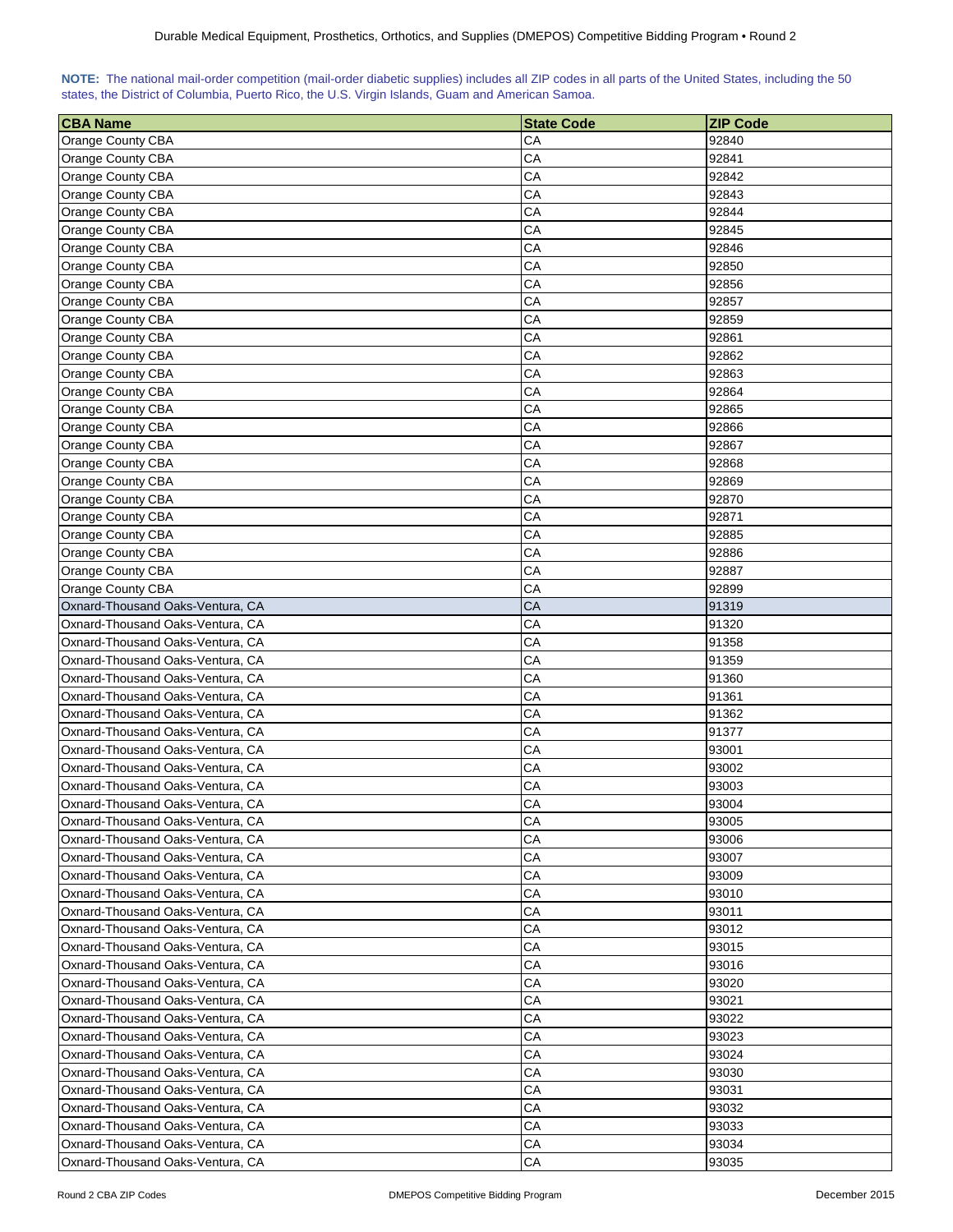| NOTE: The national mail-order competition (mail-order diabetic supplies) includes all ZIP codes in all parts of the United States, including the 50 |  |  |  |  |  |  |  |
|-----------------------------------------------------------------------------------------------------------------------------------------------------|--|--|--|--|--|--|--|
| states, the District of Columbia, Puerto Rico, the U.S. Virgin Islands, Guam and American Samoa.                                                    |  |  |  |  |  |  |  |

| <b>CBA Name</b>                   | <b>State Code</b> | <b>ZIP Code</b> |
|-----------------------------------|-------------------|-----------------|
| Oxnard-Thousand Oaks-Ventura, CA  | CА                | 93036           |
| Oxnard-Thousand Oaks-Ventura, CA  | CA                | 93040           |
| Oxnard-Thousand Oaks-Ventura, CA  | CA                | 93041           |
| Oxnard-Thousand Oaks-Ventura, CA  | СA                | 93042           |
| Oxnard-Thousand Oaks-Ventura, CA  | CA                | 93043           |
| Oxnard-Thousand Oaks-Ventura, CA  | CA                | 93044           |
| Oxnard-Thousand Oaks-Ventura, CA  | CA                | 93060           |
|                                   |                   |                 |
| Oxnard-Thousand Oaks-Ventura, CA  | CA<br>CA          | 93061<br>93062  |
| Oxnard-Thousand Oaks-Ventura, CA  |                   | 93063           |
| Oxnard-Thousand Oaks-Ventura, CA  | CА                |                 |
| Oxnard-Thousand Oaks-Ventura, CA  | СA                | 93064           |
| Oxnard-Thousand Oaks-Ventura, CA  | CA                | 93065           |
| Oxnard-Thousand Oaks-Ventura, CA  | CA                | 93066           |
| Oxnard-Thousand Oaks-Ventura, CA  | CA                | 93094           |
| Oxnard-Thousand Oaks-Ventura, CA  | CA                | 93099           |
| Palm Bay-Melbourne-Titusville, FL | <b>FL</b>         | 32754           |
| Palm Bay-Melbourne-Titusville, FL | <b>FL</b>         | 32775           |
| Palm Bay-Melbourne-Titusville, FL | FL                | 32780           |
| Palm Bay-Melbourne-Titusville, FL | FL                | 32781           |
| Palm Bay-Melbourne-Titusville, FL | FL                | 32783           |
| Palm Bay-Melbourne-Titusville, FL | FL                | 32796           |
| Palm Bay-Melbourne-Titusville, FL | FL                | 32815           |
| Palm Bay-Melbourne-Titusville, FL | FL                | 32899           |
| Palm Bay-Melbourne-Titusville, FL | FL                | 32901           |
| Palm Bay-Melbourne-Titusville, FL | FL                | 32902           |
| Palm Bay-Melbourne-Titusville, FL | FL                | 32903           |
| Palm Bay-Melbourne-Titusville, FL | FL                | 32904           |
| Palm Bay-Melbourne-Titusville, FL | FL                | 32905           |
| Palm Bay-Melbourne-Titusville, FL | FL                | 32906           |
| Palm Bay-Melbourne-Titusville, FL | FL                | 32907           |
| Palm Bay-Melbourne-Titusville, FL | FL                | 32908           |
| Palm Bay-Melbourne-Titusville, FL | FL                | 32909           |
| Palm Bay-Melbourne-Titusville, FL | FL                | 32910           |
| Palm Bay-Melbourne-Titusville, FL | FL                | 32911           |
| Palm Bay-Melbourne-Titusville, FL | FL                | 32912           |
| Palm Bay-Melbourne-Titusville, FL | FL                | 32919           |
| Palm Bay-Melbourne-Titusville, FL | FL                | 32920           |
| Palm Bay-Melbourne-Titusville, FL | FI                | 32922           |
| Palm Bay-Melbourne-Titusville, FL | FL                | 32923           |
| Palm Bay-Melbourne-Titusville, FL | <b>FL</b>         | 32924           |
| Palm Bay-Melbourne-Titusville, FL | <b>FL</b>         | 32925           |
| Palm Bay-Melbourne-Titusville, FL | FL                | 32926           |
| Palm Bay-Melbourne-Titusville, FL | FL                | 32927           |
| Palm Bay-Melbourne-Titusville, FL | FL                | 32931           |
| Palm Bay-Melbourne-Titusville, FL | FL                | 32932           |
| Palm Bay-Melbourne-Titusville, FL | FL                | 32934           |
| Palm Bay-Melbourne-Titusville, FL | FL                | 32935           |
| Palm Bay-Melbourne-Titusville, FL | FL                | 32936           |
| Palm Bay-Melbourne-Titusville, FL | <b>FL</b>         | 32937           |
| Palm Bay-Melbourne-Titusville, FL | FL                | 32940           |
| Palm Bay-Melbourne-Titusville, FL | FL                | 32941           |
| Palm Bay-Melbourne-Titusville, FL | FL                | 32949           |
| Palm Bay-Melbourne-Titusville, FL | FL                | 32950           |
| Palm Bay-Melbourne-Titusville, FL | FL                | 32951           |
| Palm Bay-Melbourne-Titusville, FL | FL                | 32952           |
| Palm Bay-Melbourne-Titusville, FL | FL                | 32953           |
| Palm Bay-Melbourne-Titusville, FL | FL                | 32954           |
| Palm Bay-Melbourne-Titusville, FL | FL                | 32955           |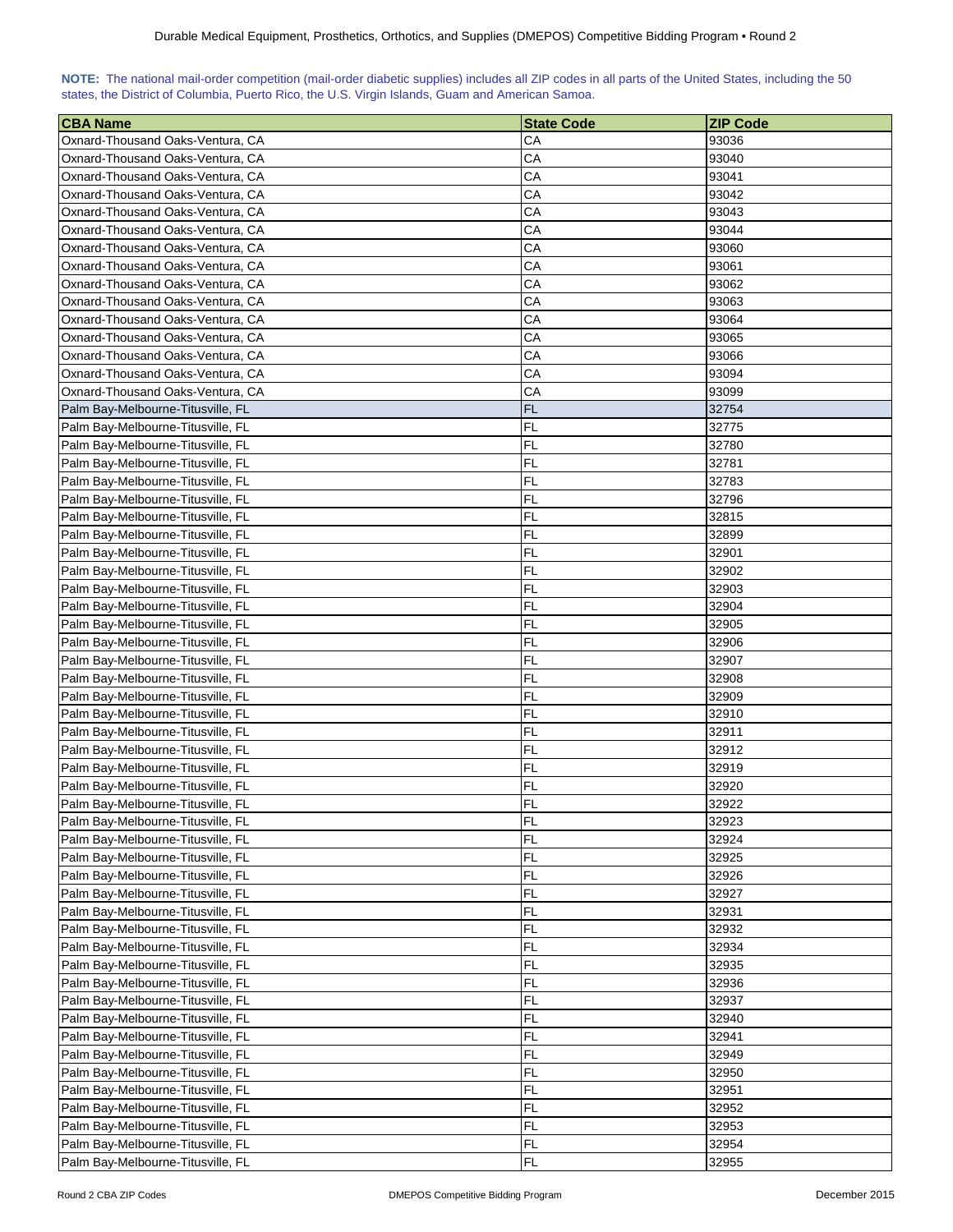| NOTE: The national mail-order competition (mail-order diabetic supplies) includes all ZIP codes in all parts of the United States, including the 50 |  |  |  |  |  |  |  |
|-----------------------------------------------------------------------------------------------------------------------------------------------------|--|--|--|--|--|--|--|
| states, the District of Columbia, Puerto Rico, the U.S. Virgin Islands, Guam and American Samoa.                                                    |  |  |  |  |  |  |  |

| <b>CBA Name</b>                             | <b>State Code</b> | <b>ZIP Code</b> |
|---------------------------------------------|-------------------|-----------------|
| Palm Bay-Melbourne-Titusville, FL           | FL                | 32956           |
| Palm Bay-Melbourne-Titusville, FL           | <b>FL</b>         | 32959           |
| Palm Bay-Melbourne-Titusville, FL           | <b>FL</b>         | 32976           |
| Philadelphia-Camden-Wilmington, PA-NJ-DE-MD | <b>DE</b>         | 19701           |
| Philadelphia-Camden-Wilmington, PA-NJ-DE-MD | DE                | 19702           |
| Philadelphia-Camden-Wilmington, PA-NJ-DE-MD | DE                | 19703           |
| Philadelphia-Camden-Wilmington, PA-NJ-DE-MD | DE                | 19706           |
| Philadelphia-Camden-Wilmington, PA-NJ-DE-MD | DE                | 19707           |
| Philadelphia-Camden-Wilmington, PA-NJ-DE-MD | DE                | 19708           |
| Philadelphia-Camden-Wilmington, PA-NJ-DE-MD | DE                | 19709           |
| Philadelphia-Camden-Wilmington, PA-NJ-DE-MD | DE                | 19710           |
| Philadelphia-Camden-Wilmington, PA-NJ-DE-MD | DE                | 19711           |
| Philadelphia-Camden-Wilmington, PA-NJ-DE-MD | DE                | 19712           |
| Philadelphia-Camden-Wilmington, PA-NJ-DE-MD | DE                | 19713           |
| Philadelphia-Camden-Wilmington, PA-NJ-DE-MD | DE                | 19714           |
| Philadelphia-Camden-Wilmington, PA-NJ-DE-MD | DE                | 19715           |
| Philadelphia-Camden-Wilmington, PA-NJ-DE-MD | DE                | 19716           |
| Philadelphia-Camden-Wilmington, PA-NJ-DE-MD | DE                | 19717           |
| Philadelphia-Camden-Wilmington, PA-NJ-DE-MD | DE                | 19718           |
| Philadelphia-Camden-Wilmington, PA-NJ-DE-MD | DE                | 19720           |
| Philadelphia-Camden-Wilmington, PA-NJ-DE-MD | DE                | 19721           |
| Philadelphia-Camden-Wilmington, PA-NJ-DE-MD | DE                | 19725           |
| Philadelphia-Camden-Wilmington, PA-NJ-DE-MD | DE                | 19726           |
| Philadelphia-Camden-Wilmington, PA-NJ-DE-MD | DE                | 19730           |
| Philadelphia-Camden-Wilmington, PA-NJ-DE-MD | DE                | 19731           |
| Philadelphia-Camden-Wilmington, PA-NJ-DE-MD | DE                | 19732           |
| Philadelphia-Camden-Wilmington, PA-NJ-DE-MD | DE                | 19733           |
| Philadelphia-Camden-Wilmington, PA-NJ-DE-MD | DE                | 19734           |
| Philadelphia-Camden-Wilmington, PA-NJ-DE-MD | DE                | 19735           |
| Philadelphia-Camden-Wilmington, PA-NJ-DE-MD | DE                | 19736           |
| Philadelphia-Camden-Wilmington, PA-NJ-DE-MD | DE                | 19801           |
| Philadelphia-Camden-Wilmington, PA-NJ-DE-MD | DE                | 19802           |
| Philadelphia-Camden-Wilmington, PA-NJ-DE-MD | DE                | 19803           |
| Philadelphia-Camden-Wilmington, PA-NJ-DE-MD | DE                | 19804           |
| Philadelphia-Camden-Wilmington, PA-NJ-DE-MD | DE                | 19805           |
| Philadelphia-Camden-Wilmington, PA-NJ-DE-MD | DE                | 19806           |
| Philadelphia-Camden-Wilmington, PA-NJ-DE-MD | DE                | 19807           |
| Philadelphia-Camden-Wilmington, PA-NJ-DE-MD | DE                | 19808           |
| Philadelphia-Camden-Wilmington, PA-NJ-DE-MD | DE                | 19809           |
| Philadelphia-Camden-Wilmington, PA-NJ-DE-MD | DE                | 19810           |
| Philadelphia-Camden-Wilmington, PA-NJ-DE-MD | <b>DE</b>         | 19850           |
| Philadelphia-Camden-Wilmington, PA-NJ-DE-MD | DE                | 19880           |
| Philadelphia-Camden-Wilmington, PA-NJ-DE-MD | DE                | 19884           |
| Philadelphia-Camden-Wilmington, PA-NJ-DE-MD | DE                | 19885           |
| Philadelphia-Camden-Wilmington, PA-NJ-DE-MD | DE                | 19886           |
| Philadelphia-Camden-Wilmington, PA-NJ-DE-MD | DE                | 19890           |
| Philadelphia-Camden-Wilmington, PA-NJ-DE-MD | DE                | 19891           |
| Philadelphia-Camden-Wilmington, PA-NJ-DE-MD | DE                | 19892           |
| Philadelphia-Camden-Wilmington, PA-NJ-DE-MD | DE                | 19893           |
| Philadelphia-Camden-Wilmington, PA-NJ-DE-MD | DE                | 19894           |
| Philadelphia-Camden-Wilmington, PA-NJ-DE-MD | DE                | 19895           |
| Philadelphia-Camden-Wilmington, PA-NJ-DE-MD | DE                | 19896           |
| Philadelphia-Camden-Wilmington, PA-NJ-DE-MD | DE                | 19897           |
| Philadelphia-Camden-Wilmington, PA-NJ-DE-MD | DE                | 19898           |
| Philadelphia-Camden-Wilmington, PA-NJ-DE-MD | DE                | 19899           |
| Philadelphia-Camden-Wilmington, PA-NJ-DE-MD | MD                | 21901           |
| Philadelphia-Camden-Wilmington, PA-NJ-DE-MD | MD                | 21902           |
| Philadelphia-Camden-Wilmington, PA-NJ-DE-MD | <b>MD</b>         | 21903           |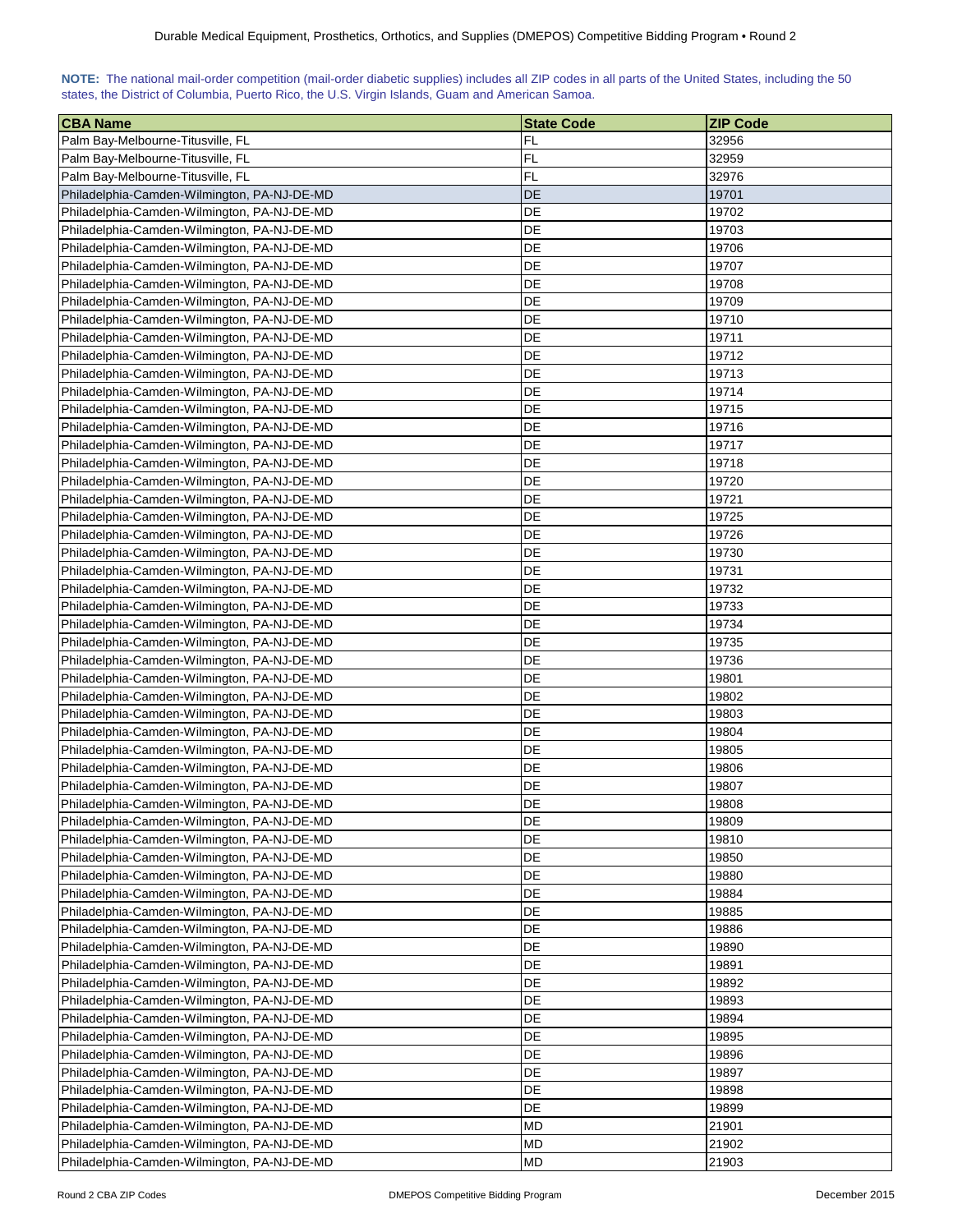| NOTE: The national mail-order competition (mail-order diabetic supplies) includes all ZIP codes in all parts of the United States, including the 50 |  |  |  |  |  |  |  |
|-----------------------------------------------------------------------------------------------------------------------------------------------------|--|--|--|--|--|--|--|
| states, the District of Columbia, Puerto Rico, the U.S. Virgin Islands, Guam and American Samoa.                                                    |  |  |  |  |  |  |  |

| <b>CBA Name</b>                                                                            | <b>State Code</b>      | <b>ZIP Code</b> |
|--------------------------------------------------------------------------------------------|------------------------|-----------------|
| Philadelphia-Camden-Wilmington, PA-NJ-DE-MD                                                | MD                     | 21904           |
| Philadelphia-Camden-Wilmington, PA-NJ-DE-MD                                                | <b>MD</b>              | 21911           |
| Philadelphia-Camden-Wilmington, PA-NJ-DE-MD                                                | <b>MD</b>              | 21912           |
| Philadelphia-Camden-Wilmington, PA-NJ-DE-MD                                                | <b>MD</b>              | 21913           |
| Philadelphia-Camden-Wilmington, PA-NJ-DE-MD                                                | <b>MD</b>              | 21914           |
| Philadelphia-Camden-Wilmington, PA-NJ-DE-MD                                                | MD                     | 21915           |
| Philadelphia-Camden-Wilmington, PA-NJ-DE-MD                                                | МD                     | 21916           |
| Philadelphia-Camden-Wilmington, PA-NJ-DE-MD                                                | MD                     | 21917           |
| Philadelphia-Camden-Wilmington, PA-NJ-DE-MD                                                | <b>MD</b>              | 21918           |
| Philadelphia-Camden-Wilmington, PA-NJ-DE-MD                                                | <b>MD</b>              | 21919           |
| Philadelphia-Camden-Wilmington, PA-NJ-DE-MD                                                | <b>MD</b>              | 21920           |
| Philadelphia-Camden-Wilmington, PA-NJ-DE-MD                                                | <b>MD</b>              | 21921           |
| Philadelphia-Camden-Wilmington, PA-NJ-DE-MD                                                | <b>MD</b>              | 21922           |
| Philadelphia-Camden-Wilmington, PA-NJ-DE-MD                                                | <b>MD</b>              | 21930           |
| Philadelphia-Camden-Wilmington, PA-NJ-DE-MD                                                | <b>NJ</b>              | 08001           |
| Philadelphia-Camden-Wilmington, PA-NJ-DE-MD                                                | <b>NJ</b>              | 08002           |
| Philadelphia-Camden-Wilmington, PA-NJ-DE-MD                                                | <b>NJ</b>              | 08003           |
| Philadelphia-Camden-Wilmington, PA-NJ-DE-MD                                                | <b>NJ</b>              | 08004           |
| Philadelphia-Camden-Wilmington, PA-NJ-DE-MD                                                | <b>NJ</b>              | 08007           |
| Philadelphia-Camden-Wilmington, PA-NJ-DE-MD                                                | <b>NJ</b>              | 08009           |
| Philadelphia-Camden-Wilmington, PA-NJ-DE-MD                                                | <b>NJ</b>              | 08010           |
|                                                                                            | <b>NJ</b>              |                 |
| Philadelphia-Camden-Wilmington, PA-NJ-DE-MD                                                |                        | 08011           |
| Philadelphia-Camden-Wilmington, PA-NJ-DE-MD<br>Philadelphia-Camden-Wilmington, PA-NJ-DE-MD | <b>NJ</b><br><b>NJ</b> | 08012           |
|                                                                                            | <b>NJ</b>              | 08014<br>08015  |
| Philadelphia-Camden-Wilmington, PA-NJ-DE-MD                                                | <b>NJ</b>              | 08016           |
| Philadelphia-Camden-Wilmington, PA-NJ-DE-MD                                                |                        |                 |
| Philadelphia-Camden-Wilmington, PA-NJ-DE-MD                                                | <b>NJ</b>              | 08018           |
| Philadelphia-Camden-Wilmington, PA-NJ-DE-MD                                                | <b>NJ</b>              | 08019           |
| Philadelphia-Camden-Wilmington, PA-NJ-DE-MD                                                | <b>NJ</b>              | 08020           |
| Philadelphia-Camden-Wilmington, PA-NJ-DE-MD                                                | <b>NJ</b><br><b>NJ</b> | 08021           |
| Philadelphia-Camden-Wilmington, PA-NJ-DE-MD                                                |                        | 08022           |
| Philadelphia-Camden-Wilmington, PA-NJ-DE-MD                                                | <b>NJ</b>              | 08023           |
| Philadelphia-Camden-Wilmington, PA-NJ-DE-MD                                                | <b>NJ</b>              | 08025           |
| Philadelphia-Camden-Wilmington, PA-NJ-DE-MD                                                | <b>NJ</b>              | 08026           |
| Philadelphia-Camden-Wilmington, PA-NJ-DE-MD                                                | <b>NJ</b>              | 08027           |
| Philadelphia-Camden-Wilmington, PA-NJ-DE-MD                                                | <b>NJ</b>              | 08028           |
| Philadelphia-Camden-Wilmington, PA-NJ-DE-MD                                                | <b>NJ</b>              | 08029           |
| Philadelphia-Camden-Wilmington, PA-NJ-DE-MD                                                | <b>NJ</b>              | 08030           |
| Philadelphia-Camden-Wilmington, PA-NJ-DE-MD                                                | <b>NJ</b>              | 08031           |
| Philadelphia-Camden-Wilmington, PA-NJ-DE-MD                                                | <b>NJ</b>              | 08032           |
| Philadelphia-Camden-Wilmington, PA-NJ-DE-MD                                                | <b>NJ</b>              | 08033           |
| Philadelphia-Camden-Wilmington, PA-NJ-DE-MD                                                | <b>NJ</b>              | 08034           |
| Philadelphia-Camden-Wilmington, PA-NJ-DE-MD                                                | <b>NJ</b>              | 08035           |
| Philadelphia-Camden-Wilmington, PA-NJ-DE-MD                                                | <b>NJ</b>              | 08036           |
| Philadelphia-Camden-Wilmington, PA-NJ-DE-MD                                                | <b>NJ</b>              | 08038           |
| Philadelphia-Camden-Wilmington, PA-NJ-DE-MD                                                | NJ                     | 08039           |
| Philadelphia-Camden-Wilmington, PA-NJ-DE-MD                                                | <b>NJ</b>              | 08041           |
| Philadelphia-Camden-Wilmington, PA-NJ-DE-MD                                                | <b>NJ</b>              | 08042           |
| Philadelphia-Camden-Wilmington, PA-NJ-DE-MD                                                | NJ                     | 08043           |
| Philadelphia-Camden-Wilmington, PA-NJ-DE-MD                                                | <b>NJ</b>              | 08045           |
| Philadelphia-Camden-Wilmington, PA-NJ-DE-MD                                                | <b>NJ</b>              | 08046           |
| Philadelphia-Camden-Wilmington, PA-NJ-DE-MD                                                | <b>NJ</b>              | 08048           |
| Philadelphia-Camden-Wilmington, PA-NJ-DE-MD                                                | <b>NJ</b>              | 08049           |
| Philadelphia-Camden-Wilmington, PA-NJ-DE-MD                                                | <b>NJ</b>              | 08051           |
| Philadelphia-Camden-Wilmington, PA-NJ-DE-MD                                                | <b>NJ</b>              | 08052           |
| Philadelphia-Camden-Wilmington, PA-NJ-DE-MD                                                | <b>NJ</b>              | 08053           |
| Philadelphia-Camden-Wilmington, PA-NJ-DE-MD                                                | <b>NJ</b>              | 08054           |
| Philadelphia-Camden-Wilmington, PA-NJ-DE-MD                                                | <b>NJ</b>              | 08055           |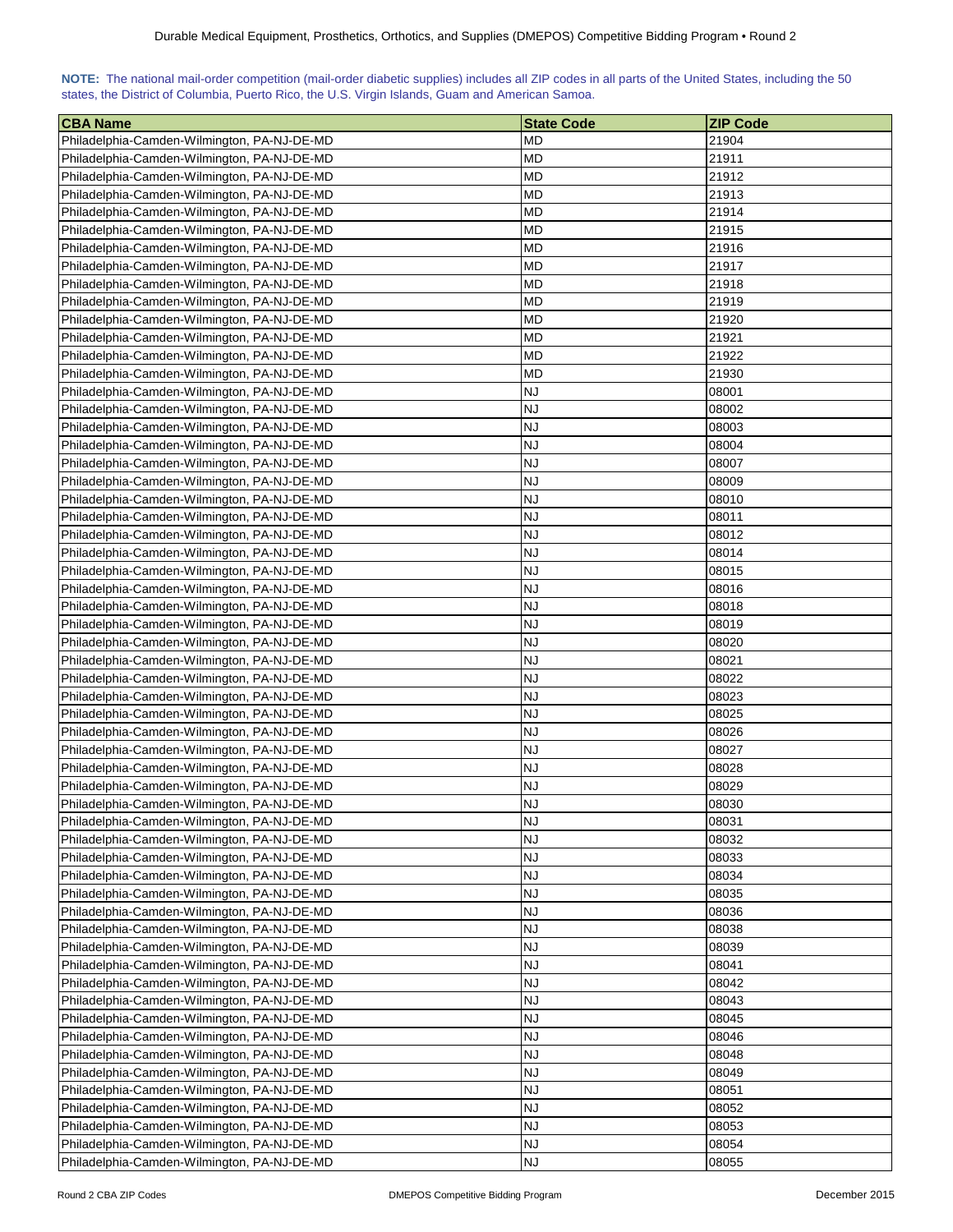| NOTE: The national mail-order competition (mail-order diabetic supplies) includes all ZIP codes in all parts of the United States, including the 50 |  |  |  |  |  |  |  |
|-----------------------------------------------------------------------------------------------------------------------------------------------------|--|--|--|--|--|--|--|
| states, the District of Columbia, Puerto Rico, the U.S. Virgin Islands, Guam and American Samoa.                                                    |  |  |  |  |  |  |  |

| <b>CBA Name</b>                             | <b>State Code</b> | <b>ZIP Code</b> |
|---------------------------------------------|-------------------|-----------------|
| Philadelphia-Camden-Wilmington, PA-NJ-DE-MD | NJ                | 08056           |
| Philadelphia-Camden-Wilmington, PA-NJ-DE-MD | <b>NJ</b>         | 08057           |
| Philadelphia-Camden-Wilmington, PA-NJ-DE-MD | <b>NJ</b>         | 08059           |
| Philadelphia-Camden-Wilmington, PA-NJ-DE-MD | <b>NJ</b>         | 08060           |
| Philadelphia-Camden-Wilmington, PA-NJ-DE-MD | <b>NJ</b>         | 08061           |
| Philadelphia-Camden-Wilmington, PA-NJ-DE-MD | NJ                | 08062           |
| Philadelphia-Camden-Wilmington, PA-NJ-DE-MD | <b>NJ</b>         | 08063           |
| Philadelphia-Camden-Wilmington, PA-NJ-DE-MD | <b>NJ</b>         | 08064           |
| Philadelphia-Camden-Wilmington, PA-NJ-DE-MD | <b>NJ</b>         | 08065           |
| Philadelphia-Camden-Wilmington, PA-NJ-DE-MD | <b>NJ</b>         | 08066           |
| Philadelphia-Camden-Wilmington, PA-NJ-DE-MD | <b>NJ</b>         | 08067           |
| Philadelphia-Camden-Wilmington, PA-NJ-DE-MD | <b>NJ</b>         | 08068           |
| Philadelphia-Camden-Wilmington, PA-NJ-DE-MD | <b>NJ</b>         | 08069           |
| Philadelphia-Camden-Wilmington, PA-NJ-DE-MD | <b>NJ</b>         | 08070           |
| Philadelphia-Camden-Wilmington, PA-NJ-DE-MD | <b>NJ</b>         | 08071           |
| Philadelphia-Camden-Wilmington, PA-NJ-DE-MD | <b>NJ</b>         | 08072           |
| Philadelphia-Camden-Wilmington, PA-NJ-DE-MD | <b>NJ</b>         | 08073           |
| Philadelphia-Camden-Wilmington, PA-NJ-DE-MD | <b>NJ</b>         | 08074           |
| Philadelphia-Camden-Wilmington, PA-NJ-DE-MD | <b>NJ</b>         | 08075           |
| Philadelphia-Camden-Wilmington, PA-NJ-DE-MD | <b>NJ</b>         | 08076           |
| Philadelphia-Camden-Wilmington, PA-NJ-DE-MD | <b>NJ</b>         | 08077           |
| Philadelphia-Camden-Wilmington, PA-NJ-DE-MD | <b>NJ</b>         | 08078           |
| Philadelphia-Camden-Wilmington, PA-NJ-DE-MD | <b>NJ</b>         | 08079           |
| Philadelphia-Camden-Wilmington, PA-NJ-DE-MD | <b>NJ</b>         | 08080           |
| Philadelphia-Camden-Wilmington, PA-NJ-DE-MD | <b>NJ</b>         | 08081           |
| Philadelphia-Camden-Wilmington, PA-NJ-DE-MD | <b>NJ</b>         | 08083           |
| Philadelphia-Camden-Wilmington, PA-NJ-DE-MD | <b>NJ</b>         | 08084           |
| Philadelphia-Camden-Wilmington, PA-NJ-DE-MD | <b>NJ</b>         | 08085           |
| Philadelphia-Camden-Wilmington, PA-NJ-DE-MD | <b>NJ</b>         | 08086           |
| Philadelphia-Camden-Wilmington, PA-NJ-DE-MD | <b>NJ</b>         | 08088           |
| Philadelphia-Camden-Wilmington, PA-NJ-DE-MD | <b>NJ</b>         | 08089           |
| Philadelphia-Camden-Wilmington, PA-NJ-DE-MD | <b>NJ</b>         | 08090           |
| Philadelphia-Camden-Wilmington, PA-NJ-DE-MD | <b>NJ</b>         | 08091           |
| Philadelphia-Camden-Wilmington, PA-NJ-DE-MD | <b>NJ</b>         | 08093           |
| Philadelphia-Camden-Wilmington, PA-NJ-DE-MD | <b>NJ</b>         | 08094           |
| Philadelphia-Camden-Wilmington, PA-NJ-DE-MD | <b>NJ</b>         | 08095           |
| Philadelphia-Camden-Wilmington, PA-NJ-DE-MD | <b>NJ</b>         | 08096           |
| Philadelphia-Camden-Wilmington, PA-NJ-DE-MD | <b>NJ</b>         | 08097           |
| Philadelphia-Camden-Wilmington, PA-NJ-DE-MD | <b>NJ</b>         | 08098           |
| Philadelphia-Camden-Wilmington, PA-NJ-DE-MD | <b>NJ</b>         | 08099           |
| Philadelphia-Camden-Wilmington, PA-NJ-DE-MD | <b>NJ</b>         | 08101           |
| Philadelphia-Camden-Wilmington, PA-NJ-DE-MD | <b>NJ</b>         | 08102           |
| Philadelphia-Camden-Wilmington, PA-NJ-DE-MD | <b>NJ</b>         | 08103           |
| Philadelphia-Camden-Wilmington, PA-NJ-DE-MD | <b>NJ</b>         | 08104           |
| Philadelphia-Camden-Wilmington, PA-NJ-DE-MD | <b>NJ</b>         | 08105           |
| Philadelphia-Camden-Wilmington, PA-NJ-DE-MD | NJ                | 08106           |
| Philadelphia-Camden-Wilmington, PA-NJ-DE-MD | <b>NJ</b>         | 08107           |
| Philadelphia-Camden-Wilmington, PA-NJ-DE-MD | <b>NJ</b>         | 08108           |
| Philadelphia-Camden-Wilmington, PA-NJ-DE-MD | NJ                | 08109           |
| Philadelphia-Camden-Wilmington, PA-NJ-DE-MD | <b>NJ</b>         | 08110           |
| Philadelphia-Camden-Wilmington, PA-NJ-DE-MD | <b>NJ</b>         | 08224           |
| Philadelphia-Camden-Wilmington, PA-NJ-DE-MD | <b>NJ</b>         | 08312           |
| Philadelphia-Camden-Wilmington, PA-NJ-DE-MD | <b>NJ</b>         | 08318           |
| Philadelphia-Camden-Wilmington, PA-NJ-DE-MD | <b>NJ</b>         | 08322           |
| Philadelphia-Camden-Wilmington, PA-NJ-DE-MD | <b>NJ</b>         | 08328           |
| Philadelphia-Camden-Wilmington, PA-NJ-DE-MD | <b>NJ</b>         | 08343           |
| Philadelphia-Camden-Wilmington, PA-NJ-DE-MD | <b>NJ</b>         | 08344           |
| Philadelphia-Camden-Wilmington, PA-NJ-DE-MD | <b>NJ</b>         | 08347           |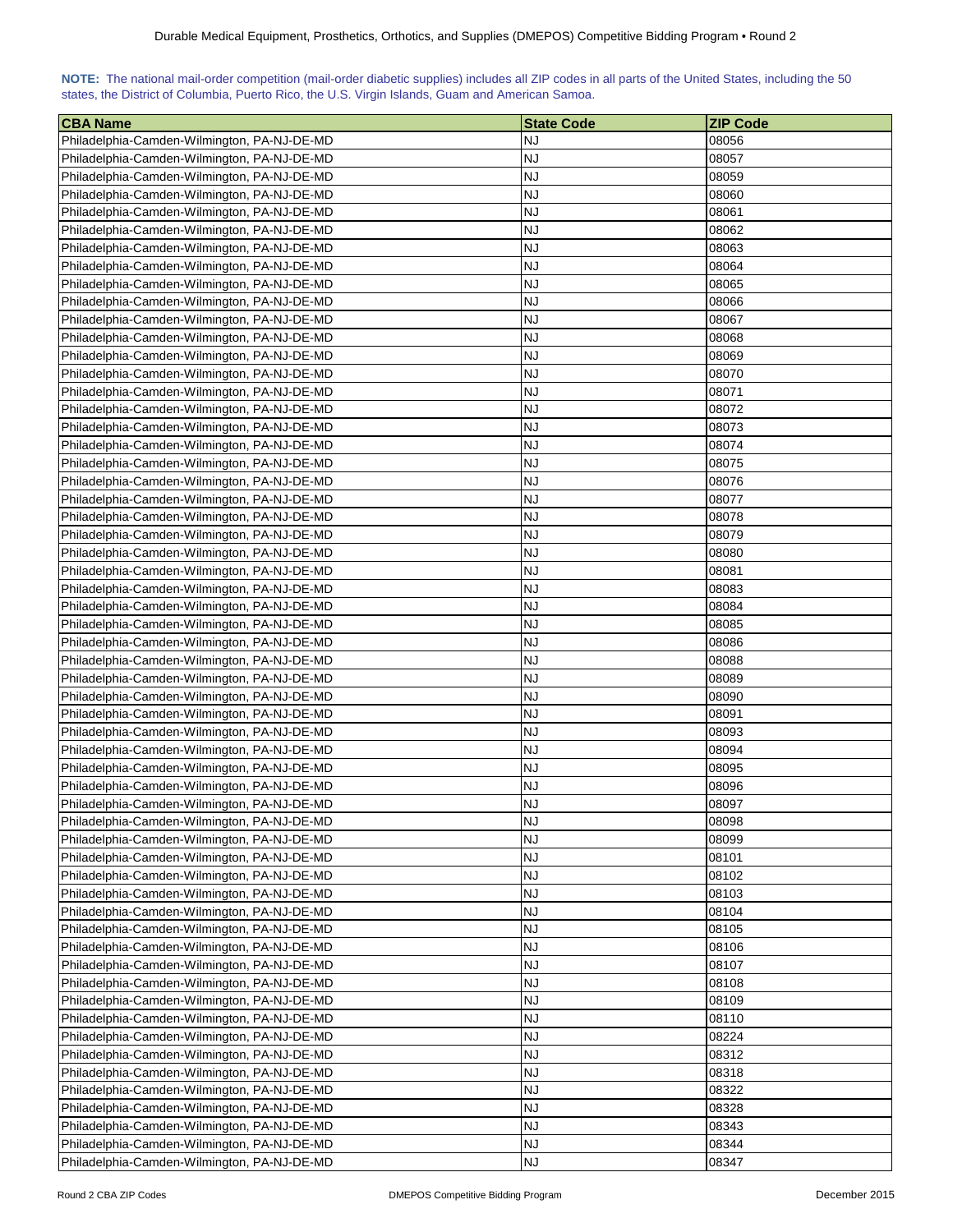| NOTE: The national mail-order competition (mail-order diabetic supplies) includes all ZIP codes in all parts of the United States, including the 50 |  |  |  |  |  |  |  |
|-----------------------------------------------------------------------------------------------------------------------------------------------------|--|--|--|--|--|--|--|
| states, the District of Columbia, Puerto Rico, the U.S. Virgin Islands, Guam and American Samoa.                                                    |  |  |  |  |  |  |  |

| <b>CBA Name</b>                             | <b>State Code</b> | <b>ZIP Code</b> |
|---------------------------------------------|-------------------|-----------------|
| Philadelphia-Camden-Wilmington, PA-NJ-DE-MD | NJ                | 08505           |
| Philadelphia-Camden-Wilmington, PA-NJ-DE-MD | <b>NJ</b>         | 08511           |
| Philadelphia-Camden-Wilmington, PA-NJ-DE-MD | <b>NJ</b>         | 08515           |
| Philadelphia-Camden-Wilmington, PA-NJ-DE-MD | <b>NJ</b>         | 08518           |
| Philadelphia-Camden-Wilmington, PA-NJ-DE-MD | <b>NJ</b>         | 08554           |
| Philadelphia-Camden-Wilmington, PA-NJ-DE-MD | <b>NJ</b>         | 08562           |
| Philadelphia-Camden-Wilmington, PA-NJ-DE-MD | <b>NJ</b>         | 08640           |
| Philadelphia-Camden-Wilmington, PA-NJ-DE-MD | <b>NJ</b>         | 08641           |
| Philadelphia-Camden-Wilmington, PA-NJ-DE-MD | PA                | 18039           |
| Philadelphia-Camden-Wilmington, PA-NJ-DE-MD | PA                | 18041           |
| Philadelphia-Camden-Wilmington, PA-NJ-DE-MD | PA                | 18054           |
| Philadelphia-Camden-Wilmington, PA-NJ-DE-MD | PA                | 18073           |
| Philadelphia-Camden-Wilmington, PA-NJ-DE-MD | PA                | 18074           |
| Philadelphia-Camden-Wilmington, PA-NJ-DE-MD | PA                | 18076           |
| Philadelphia-Camden-Wilmington, PA-NJ-DE-MD | PA                | 18077           |
| Philadelphia-Camden-Wilmington, PA-NJ-DE-MD | PA                | 18081           |
| Philadelphia-Camden-Wilmington, PA-NJ-DE-MD | PA                | 18084           |
| Philadelphia-Camden-Wilmington, PA-NJ-DE-MD | PA                | 18901           |
| Philadelphia-Camden-Wilmington, PA-NJ-DE-MD | PA                | 18902           |
| Philadelphia-Camden-Wilmington, PA-NJ-DE-MD | PA                | 18910           |
| Philadelphia-Camden-Wilmington, PA-NJ-DE-MD | PA                | 18911           |
| Philadelphia-Camden-Wilmington, PA-NJ-DE-MD | PA                | 18912           |
| Philadelphia-Camden-Wilmington, PA-NJ-DE-MD | PA                | 18913           |
| Philadelphia-Camden-Wilmington, PA-NJ-DE-MD | PA                | 18914           |
| Philadelphia-Camden-Wilmington, PA-NJ-DE-MD | PA                | 18915           |
| Philadelphia-Camden-Wilmington, PA-NJ-DE-MD | PA                | 18916           |
| Philadelphia-Camden-Wilmington, PA-NJ-DE-MD | PA                | 18917           |
| Philadelphia-Camden-Wilmington, PA-NJ-DE-MD | PA                | 18918           |
| Philadelphia-Camden-Wilmington, PA-NJ-DE-MD | PA                | 18920           |
| Philadelphia-Camden-Wilmington, PA-NJ-DE-MD | PA                | 18921           |
| Philadelphia-Camden-Wilmington, PA-NJ-DE-MD | PA                | 18922           |
| Philadelphia-Camden-Wilmington, PA-NJ-DE-MD | PA                | 18923           |
| Philadelphia-Camden-Wilmington, PA-NJ-DE-MD | PA                | 18924           |
| Philadelphia-Camden-Wilmington, PA-NJ-DE-MD | PA                | 18925           |
| Philadelphia-Camden-Wilmington, PA-NJ-DE-MD | PA                | 18926           |
| Philadelphia-Camden-Wilmington, PA-NJ-DE-MD | PA                | 18927           |
| Philadelphia-Camden-Wilmington, PA-NJ-DE-MD | PA                | 18928           |
| Philadelphia-Camden-Wilmington, PA-NJ-DE-MD | PA                | 18929           |
| Philadelphia-Camden-Wilmington, PA-NJ-DE-MD | PA                | 18930           |
| Philadelphia-Camden-Wilmington, PA-NJ-DE-MD | PA                | 18931           |
| Philadelphia-Camden-Wilmington, PA-NJ-DE-MD | PA                | 18932           |
| Philadelphia-Camden-Wilmington, PA-NJ-DE-MD | PA                | 18933           |
| Philadelphia-Camden-Wilmington, PA-NJ-DE-MD | PA                | 18934           |
| Philadelphia-Camden-Wilmington, PA-NJ-DE-MD | PA                | 18935           |
| Philadelphia-Camden-Wilmington, PA-NJ-DE-MD | PA                | 18936           |
| Philadelphia-Camden-Wilmington, PA-NJ-DE-MD | PA                | 18938           |
| Philadelphia-Camden-Wilmington, PA-NJ-DE-MD | PA                | 18940           |
| Philadelphia-Camden-Wilmington, PA-NJ-DE-MD | PA                | 18942           |
| Philadelphia-Camden-Wilmington, PA-NJ-DE-MD | PA                | 18943           |
| Philadelphia-Camden-Wilmington, PA-NJ-DE-MD | PA                | 18944           |
| Philadelphia-Camden-Wilmington, PA-NJ-DE-MD | PA                | 18946           |
| Philadelphia-Camden-Wilmington, PA-NJ-DE-MD | PA                | 18947           |
| Philadelphia-Camden-Wilmington, PA-NJ-DE-MD | PA                | 18949           |
| Philadelphia-Camden-Wilmington, PA-NJ-DE-MD | PA                | 18950           |
| Philadelphia-Camden-Wilmington, PA-NJ-DE-MD | PA                | 18951           |
| Philadelphia-Camden-Wilmington, PA-NJ-DE-MD | PA                | 18953           |
| Philadelphia-Camden-Wilmington, PA-NJ-DE-MD | PA                | 18954           |
| Philadelphia-Camden-Wilmington, PA-NJ-DE-MD | PA                | 18955           |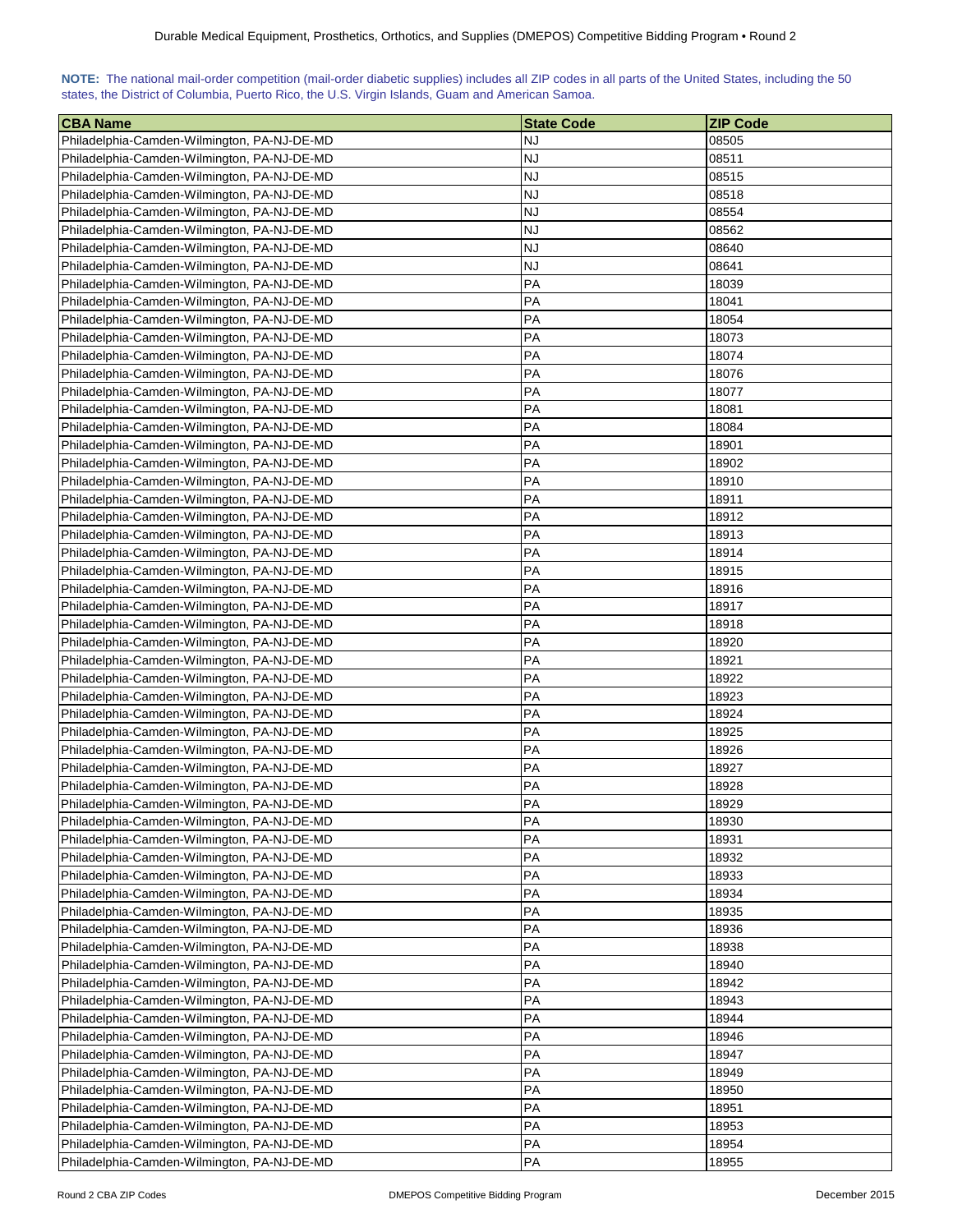| NOTE: The national mail-order competition (mail-order diabetic supplies) includes all ZIP codes in all parts of the United States, including the 50 |  |  |  |  |  |  |  |
|-----------------------------------------------------------------------------------------------------------------------------------------------------|--|--|--|--|--|--|--|
| states, the District of Columbia, Puerto Rico, the U.S. Virgin Islands, Guam and American Samoa.                                                    |  |  |  |  |  |  |  |

| <b>CBA Name</b>                             | <b>State Code</b> | <b>ZIP Code</b> |
|---------------------------------------------|-------------------|-----------------|
| Philadelphia-Camden-Wilmington, PA-NJ-DE-MD | PA                | 18956           |
| Philadelphia-Camden-Wilmington, PA-NJ-DE-MD | PA                | 18957           |
| Philadelphia-Camden-Wilmington, PA-NJ-DE-MD | PA                | 18958           |
| Philadelphia-Camden-Wilmington, PA-NJ-DE-MD | PA                | 18960           |
| Philadelphia-Camden-Wilmington, PA-NJ-DE-MD | PA                | 18962           |
| Philadelphia-Camden-Wilmington, PA-NJ-DE-MD | PA                | 18963           |
| Philadelphia-Camden-Wilmington, PA-NJ-DE-MD | PA                | 18964           |
| Philadelphia-Camden-Wilmington, PA-NJ-DE-MD | PA                | 18966           |
| Philadelphia-Camden-Wilmington, PA-NJ-DE-MD | PA                | 18968           |
| Philadelphia-Camden-Wilmington, PA-NJ-DE-MD | PA                | 18969           |
| Philadelphia-Camden-Wilmington, PA-NJ-DE-MD | PA                | 18970           |
| Philadelphia-Camden-Wilmington, PA-NJ-DE-MD | PA                | 18971           |
| Philadelphia-Camden-Wilmington, PA-NJ-DE-MD | PA                | 18972           |
| Philadelphia-Camden-Wilmington, PA-NJ-DE-MD | PA                | 18974           |
| Philadelphia-Camden-Wilmington, PA-NJ-DE-MD | PA                | 18976           |
| Philadelphia-Camden-Wilmington, PA-NJ-DE-MD | PA                | 18977           |
| Philadelphia-Camden-Wilmington, PA-NJ-DE-MD | PA                | 18979           |
| Philadelphia-Camden-Wilmington, PA-NJ-DE-MD | PA                | 18980           |
| Philadelphia-Camden-Wilmington, PA-NJ-DE-MD | PA                | 18981           |
| Philadelphia-Camden-Wilmington, PA-NJ-DE-MD | PA                | 18991           |
| Philadelphia-Camden-Wilmington, PA-NJ-DE-MD | PA                | 19001           |
| Philadelphia-Camden-Wilmington, PA-NJ-DE-MD | PA                | 19002           |
| Philadelphia-Camden-Wilmington, PA-NJ-DE-MD | PA                | 19003           |
| Philadelphia-Camden-Wilmington, PA-NJ-DE-MD | PA                | 19004           |
| Philadelphia-Camden-Wilmington, PA-NJ-DE-MD | PA                | 19006           |
| Philadelphia-Camden-Wilmington, PA-NJ-DE-MD | PA                | 19007           |
| Philadelphia-Camden-Wilmington, PA-NJ-DE-MD | PA                | 19008           |
| Philadelphia-Camden-Wilmington, PA-NJ-DE-MD | PA                | 19009           |
| Philadelphia-Camden-Wilmington, PA-NJ-DE-MD | PA                | 19010           |
| Philadelphia-Camden-Wilmington, PA-NJ-DE-MD | PA                | 19012           |
| Philadelphia-Camden-Wilmington, PA-NJ-DE-MD | PA                | 19013           |
| Philadelphia-Camden-Wilmington, PA-NJ-DE-MD | PA                | 19014           |
| Philadelphia-Camden-Wilmington, PA-NJ-DE-MD | PA                | 19015           |
| Philadelphia-Camden-Wilmington, PA-NJ-DE-MD | PA                | 19016           |
| Philadelphia-Camden-Wilmington, PA-NJ-DE-MD | PA                | 19017           |
| Philadelphia-Camden-Wilmington, PA-NJ-DE-MD | PA                | 19018           |
| Philadelphia-Camden-Wilmington, PA-NJ-DE-MD | PA                | 19019           |
| Philadelphia-Camden-Wilmington, PA-NJ-DE-MD | PA                | 19020           |
| Philadelphia-Camden-Wilmington, PA-NJ-DE-MD | PA                | 19021           |
| Philadelphia-Camden-Wilmington, PA-NJ-DE-MD | PA                | 19022           |
| Philadelphia-Camden-Wilmington, PA-NJ-DE-MD | PA                | 19023           |
| Philadelphia-Camden-Wilmington, PA-NJ-DE-MD | PA                | 19025           |
| Philadelphia-Camden-Wilmington, PA-NJ-DE-MD | PA                | 19026           |
| Philadelphia-Camden-Wilmington, PA-NJ-DE-MD | PA                | 19027           |
| Philadelphia-Camden-Wilmington, PA-NJ-DE-MD | PA                | 19028           |
| Philadelphia-Camden-Wilmington, PA-NJ-DE-MD | PA                | 19029           |
| Philadelphia-Camden-Wilmington, PA-NJ-DE-MD | PA                | 19030           |
| Philadelphia-Camden-Wilmington, PA-NJ-DE-MD | PA                | 19031           |
| Philadelphia-Camden-Wilmington, PA-NJ-DE-MD | PA                | 19032           |
| Philadelphia-Camden-Wilmington, PA-NJ-DE-MD | PA                | 19033           |
| Philadelphia-Camden-Wilmington, PA-NJ-DE-MD | PA                | 19034           |
| Philadelphia-Camden-Wilmington, PA-NJ-DE-MD | PA                | 19035           |
| Philadelphia-Camden-Wilmington, PA-NJ-DE-MD | PA                | 19036           |
| Philadelphia-Camden-Wilmington, PA-NJ-DE-MD | PA                | 19037           |
| Philadelphia-Camden-Wilmington, PA-NJ-DE-MD | PA                | 19038           |
| Philadelphia-Camden-Wilmington, PA-NJ-DE-MD | PA                | 19039           |
| Philadelphia-Camden-Wilmington, PA-NJ-DE-MD | PA                | 19040           |
| Philadelphia-Camden-Wilmington, PA-NJ-DE-MD | PA                | 19041           |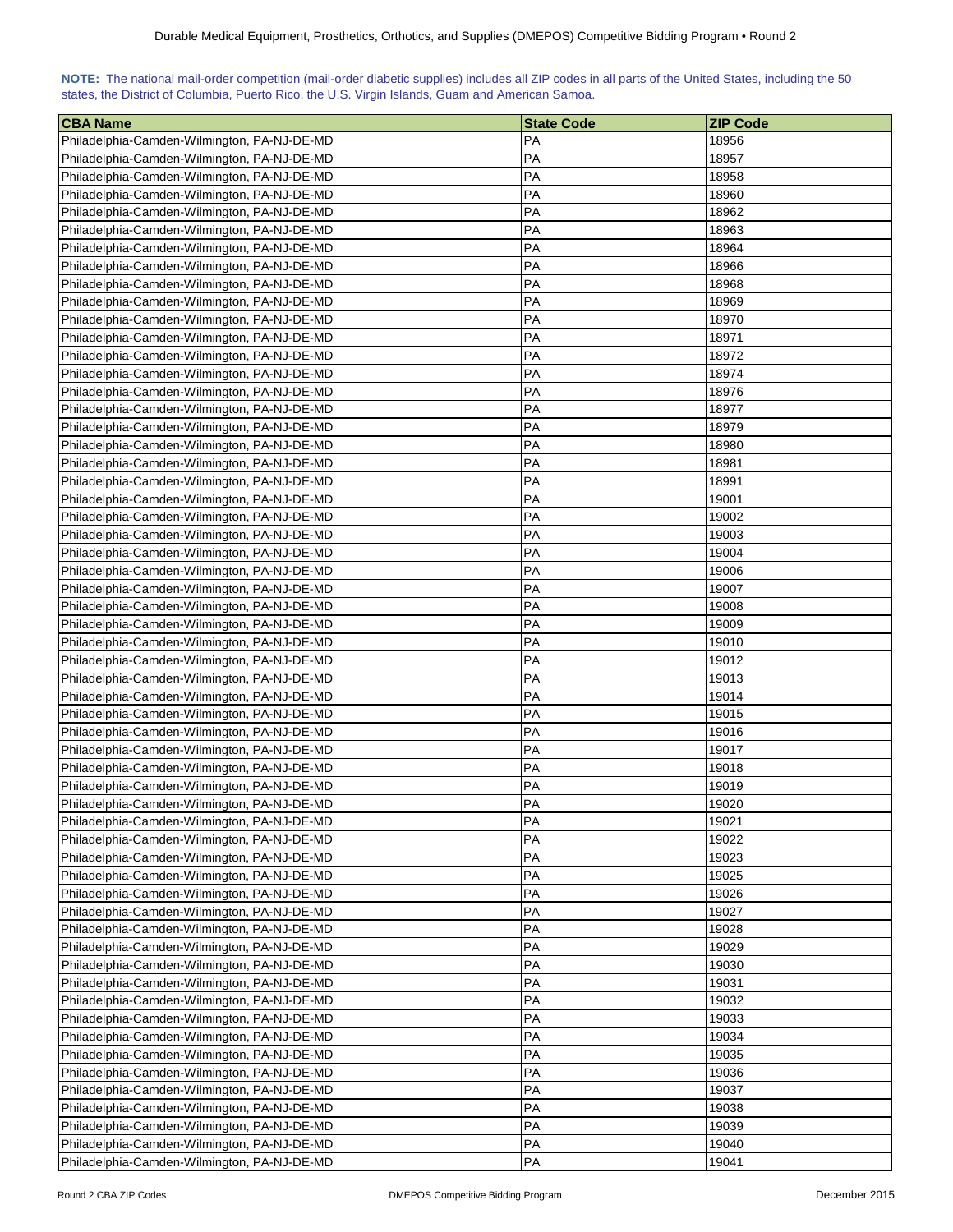| NOTE: The national mail-order competition (mail-order diabetic supplies) includes all ZIP codes in all parts of the United States, including the 50 |  |  |  |  |  |  |  |
|-----------------------------------------------------------------------------------------------------------------------------------------------------|--|--|--|--|--|--|--|
| states, the District of Columbia, Puerto Rico, the U.S. Virgin Islands, Guam and American Samoa.                                                    |  |  |  |  |  |  |  |

| <b>CBA Name</b>                                                                            | <b>State Code</b> | <b>ZIP Code</b> |
|--------------------------------------------------------------------------------------------|-------------------|-----------------|
| Philadelphia-Camden-Wilmington, PA-NJ-DE-MD                                                | PA                | 19043           |
| Philadelphia-Camden-Wilmington, PA-NJ-DE-MD                                                | PA                | 19044           |
| Philadelphia-Camden-Wilmington, PA-NJ-DE-MD                                                | PA                | 19046           |
| Philadelphia-Camden-Wilmington, PA-NJ-DE-MD                                                | PA                | 19047           |
| Philadelphia-Camden-Wilmington, PA-NJ-DE-MD                                                | PA                | 19048           |
| Philadelphia-Camden-Wilmington, PA-NJ-DE-MD                                                | PA                | 19049           |
| Philadelphia-Camden-Wilmington, PA-NJ-DE-MD                                                | PA                | 19050           |
| Philadelphia-Camden-Wilmington, PA-NJ-DE-MD                                                | PA                | 19052           |
| Philadelphia-Camden-Wilmington, PA-NJ-DE-MD                                                | PA                | 19053           |
| Philadelphia-Camden-Wilmington, PA-NJ-DE-MD                                                | PA                | 19054           |
| Philadelphia-Camden-Wilmington, PA-NJ-DE-MD                                                | PA                | 19055           |
| Philadelphia-Camden-Wilmington, PA-NJ-DE-MD                                                | PA                | 19056           |
| Philadelphia-Camden-Wilmington, PA-NJ-DE-MD                                                | PA                | 19057           |
| Philadelphia-Camden-Wilmington, PA-NJ-DE-MD                                                | <b>PA</b>         | 19058           |
| Philadelphia-Camden-Wilmington, PA-NJ-DE-MD                                                | PA                | 19060           |
| Philadelphia-Camden-Wilmington, PA-NJ-DE-MD                                                | PA                | 19061           |
| Philadelphia-Camden-Wilmington, PA-NJ-DE-MD                                                | PA                | 19063           |
| Philadelphia-Camden-Wilmington, PA-NJ-DE-MD                                                | PA                | 19064           |
| Philadelphia-Camden-Wilmington, PA-NJ-DE-MD                                                | PA                | 19065           |
| Philadelphia-Camden-Wilmington, PA-NJ-DE-MD                                                | PA                | 19066           |
| Philadelphia-Camden-Wilmington, PA-NJ-DE-MD                                                | PA                | 19067           |
| Philadelphia-Camden-Wilmington, PA-NJ-DE-MD                                                | PA                | 19070           |
|                                                                                            | PA                |                 |
| Philadelphia-Camden-Wilmington, PA-NJ-DE-MD<br>Philadelphia-Camden-Wilmington, PA-NJ-DE-MD | PA                | 19072<br>19073  |
|                                                                                            | PA                |                 |
| Philadelphia-Camden-Wilmington, PA-NJ-DE-MD                                                |                   | 19074           |
| Philadelphia-Camden-Wilmington, PA-NJ-DE-MD                                                | PA                | 19075           |
| Philadelphia-Camden-Wilmington, PA-NJ-DE-MD                                                | <b>PA</b>         | 19076           |
| Philadelphia-Camden-Wilmington, PA-NJ-DE-MD                                                | PA                | 19078           |
| Philadelphia-Camden-Wilmington, PA-NJ-DE-MD                                                | PA                | 19079           |
| Philadelphia-Camden-Wilmington, PA-NJ-DE-MD                                                | PA                | 19080           |
| Philadelphia-Camden-Wilmington, PA-NJ-DE-MD                                                | PA                | 19081           |
| Philadelphia-Camden-Wilmington, PA-NJ-DE-MD                                                | PA                | 19082           |
| Philadelphia-Camden-Wilmington, PA-NJ-DE-MD                                                | PA                | 19083           |
| Philadelphia-Camden-Wilmington, PA-NJ-DE-MD                                                | PA                | 19085           |
| Philadelphia-Camden-Wilmington, PA-NJ-DE-MD                                                | PA                | 19086           |
| Philadelphia-Camden-Wilmington, PA-NJ-DE-MD                                                | PA                | 19087           |
| Philadelphia-Camden-Wilmington, PA-NJ-DE-MD                                                | PA                | 19088           |
| Philadelphia-Camden-Wilmington, PA-NJ-DE-MD                                                | PA                | 19089           |
| Philadelphia-Camden-Wilmington, PA-NJ-DE-MD                                                | PA                | 19090           |
| Philadelphia-Camden-Wilmington, PA-NJ-DE-MD                                                | PA                | 19091           |
| Philadelphia-Camden-Wilmington, PA-NJ-DE-MD                                                | PA                | 19092           |
| Philadelphia-Camden-Wilmington, PA-NJ-DE-MD                                                | <b>PA</b>         | 19093           |
| Philadelphia-Camden-Wilmington, PA-NJ-DE-MD                                                | PA                | 19094           |
| Philadelphia-Camden-Wilmington, PA-NJ-DE-MD                                                | PA                | 19095           |
| Philadelphia-Camden-Wilmington, PA-NJ-DE-MD                                                | PA                | 19096           |
| Philadelphia-Camden-Wilmington, PA-NJ-DE-MD                                                | PA                | 19098           |
| Philadelphia-Camden-Wilmington, PA-NJ-DE-MD                                                | PA                | 19099           |
| Philadelphia-Camden-Wilmington, PA-NJ-DE-MD                                                | PA                | 19101           |
| Philadelphia-Camden-Wilmington, PA-NJ-DE-MD                                                | PA                | 19102           |
| Philadelphia-Camden-Wilmington, PA-NJ-DE-MD                                                | PA                | 19103           |
| Philadelphia-Camden-Wilmington, PA-NJ-DE-MD                                                | PA                | 19104           |
| Philadelphia-Camden-Wilmington, PA-NJ-DE-MD                                                | PA                | 19105           |
| Philadelphia-Camden-Wilmington, PA-NJ-DE-MD                                                | PA                | 19106           |
| Philadelphia-Camden-Wilmington, PA-NJ-DE-MD                                                | PA                | 19107           |
| Philadelphia-Camden-Wilmington, PA-NJ-DE-MD                                                | PA                | 19108           |
| Philadelphia-Camden-Wilmington, PA-NJ-DE-MD                                                | PA                | 19109           |
| Philadelphia-Camden-Wilmington, PA-NJ-DE-MD                                                | PA                | 19110           |
| Philadelphia-Camden-Wilmington, PA-NJ-DE-MD                                                | PA                | 19111           |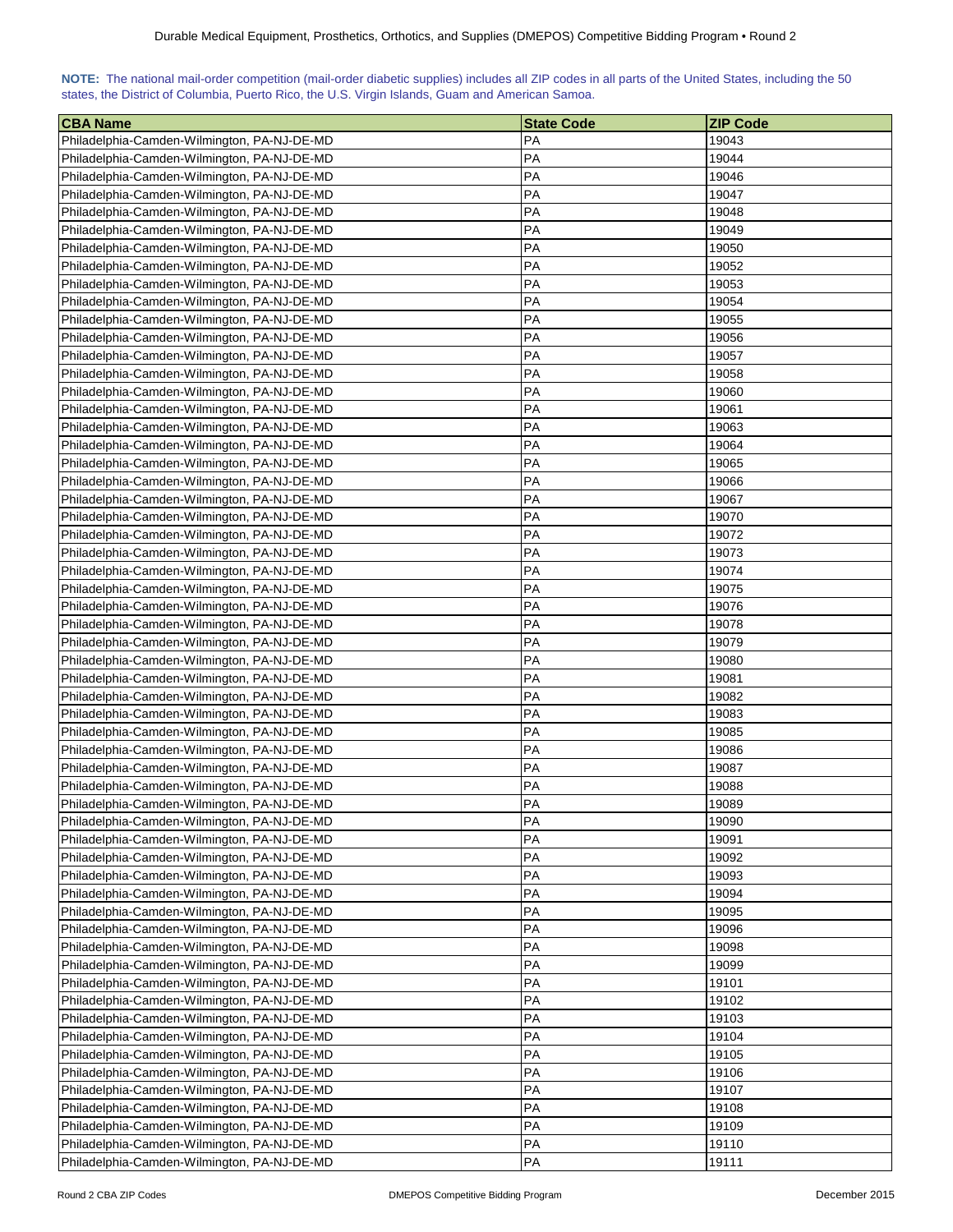| NOTE: The national mail-order competition (mail-order diabetic supplies) includes all ZIP codes in all parts of the United States, including the 50 |  |  |  |  |  |  |  |
|-----------------------------------------------------------------------------------------------------------------------------------------------------|--|--|--|--|--|--|--|
| states, the District of Columbia, Puerto Rico, the U.S. Virgin Islands, Guam and American Samoa.                                                    |  |  |  |  |  |  |  |

| <b>CBA Name</b>                                                                            | <b>State Code</b> | <b>ZIP Code</b> |
|--------------------------------------------------------------------------------------------|-------------------|-----------------|
| Philadelphia-Camden-Wilmington, PA-NJ-DE-MD                                                | PA                | 19112           |
| Philadelphia-Camden-Wilmington, PA-NJ-DE-MD                                                | PA                | 19113           |
| Philadelphia-Camden-Wilmington, PA-NJ-DE-MD                                                | PA                | 19114           |
| Philadelphia-Camden-Wilmington, PA-NJ-DE-MD                                                | PA                | 19115           |
| Philadelphia-Camden-Wilmington, PA-NJ-DE-MD                                                | PA                | 19116           |
| Philadelphia-Camden-Wilmington, PA-NJ-DE-MD                                                | PA                | 19118           |
| Philadelphia-Camden-Wilmington, PA-NJ-DE-MD                                                | PA                | 19119           |
| Philadelphia-Camden-Wilmington, PA-NJ-DE-MD                                                | PA                | 19120           |
| Philadelphia-Camden-Wilmington, PA-NJ-DE-MD                                                | PA                | 19121           |
| Philadelphia-Camden-Wilmington, PA-NJ-DE-MD                                                | PA                | 19122           |
| Philadelphia-Camden-Wilmington, PA-NJ-DE-MD                                                | PA                | 19123           |
| Philadelphia-Camden-Wilmington, PA-NJ-DE-MD                                                | PA                | 19124           |
| Philadelphia-Camden-Wilmington, PA-NJ-DE-MD                                                | PA                | 19125           |
| Philadelphia-Camden-Wilmington, PA-NJ-DE-MD                                                | PA                | 19126           |
| Philadelphia-Camden-Wilmington, PA-NJ-DE-MD                                                | PA                | 19127           |
| Philadelphia-Camden-Wilmington, PA-NJ-DE-MD                                                | PA                | 19128           |
| Philadelphia-Camden-Wilmington, PA-NJ-DE-MD                                                | PA                | 19129           |
| Philadelphia-Camden-Wilmington, PA-NJ-DE-MD                                                | PA                | 19130           |
| Philadelphia-Camden-Wilmington, PA-NJ-DE-MD                                                | PA                | 19131           |
| Philadelphia-Camden-Wilmington, PA-NJ-DE-MD                                                | PA                | 19132           |
| Philadelphia-Camden-Wilmington, PA-NJ-DE-MD                                                | PA                | 19133           |
| Philadelphia-Camden-Wilmington, PA-NJ-DE-MD                                                | PA                | 19134           |
|                                                                                            | PA                | 19135           |
| Philadelphia-Camden-Wilmington, PA-NJ-DE-MD                                                | PA                | 19136           |
| Philadelphia-Camden-Wilmington, PA-NJ-DE-MD                                                | PA                | 19137           |
| Philadelphia-Camden-Wilmington, PA-NJ-DE-MD<br>Philadelphia-Camden-Wilmington, PA-NJ-DE-MD | PA                | 19138           |
|                                                                                            |                   |                 |
| Philadelphia-Camden-Wilmington, PA-NJ-DE-MD                                                | PA                | 19139           |
| Philadelphia-Camden-Wilmington, PA-NJ-DE-MD                                                | PA                | 19140           |
| Philadelphia-Camden-Wilmington, PA-NJ-DE-MD                                                | PA<br>PA          | 19141           |
| Philadelphia-Camden-Wilmington, PA-NJ-DE-MD                                                | PA                | 19142<br>19143  |
| Philadelphia-Camden-Wilmington, PA-NJ-DE-MD                                                | PA                |                 |
| Philadelphia-Camden-Wilmington, PA-NJ-DE-MD                                                | PA                | 19144           |
| Philadelphia-Camden-Wilmington, PA-NJ-DE-MD                                                | PA                | 19145           |
| Philadelphia-Camden-Wilmington, PA-NJ-DE-MD                                                | PA                | 19146<br>19147  |
| Philadelphia-Camden-Wilmington, PA-NJ-DE-MD                                                |                   |                 |
| Philadelphia-Camden-Wilmington, PA-NJ-DE-MD                                                | PA                | 19148           |
| Philadelphia-Camden-Wilmington, PA-NJ-DE-MD                                                | PA                | 19149           |
| Philadelphia-Camden-Wilmington, PA-NJ-DE-MD                                                | PA                | 19150           |
| Philadelphia-Camden-Wilmington, PA-NJ-DE-MD                                                | PA                | 19151           |
| Philadelphia-Camden-Wilmington, PA-NJ-DE-MD                                                | PA                | 19152           |
| Philadelphia-Camden-Wilmington, PA-NJ-DE-MD                                                | PA                | 19153           |
| Philadelphia-Camden-Wilmington, PA-NJ-DE-MD                                                | PA                | 19154           |
| Philadelphia-Camden-Wilmington, PA-NJ-DE-MD                                                | PA                | 19155           |
| Philadelphia-Camden-Wilmington, PA-NJ-DE-MD                                                | PA                | 19160           |
| Philadelphia-Camden-Wilmington, PA-NJ-DE-MD                                                | PA                | 19161           |
| Philadelphia-Camden-Wilmington, PA-NJ-DE-MD                                                | PA                | 19162           |
| Philadelphia-Camden-Wilmington, PA-NJ-DE-MD                                                | PA                | 19170           |
| Philadelphia-Camden-Wilmington, PA-NJ-DE-MD                                                | PA                | 19171           |
| Philadelphia-Camden-Wilmington, PA-NJ-DE-MD                                                | PA                | 19172           |
| Philadelphia-Camden-Wilmington, PA-NJ-DE-MD                                                | PA                | 19173           |
| Philadelphia-Camden-Wilmington, PA-NJ-DE-MD                                                | PA                | 19175           |
| Philadelphia-Camden-Wilmington, PA-NJ-DE-MD                                                | PA                | 19176           |
| Philadelphia-Camden-Wilmington, PA-NJ-DE-MD                                                | PA                | 19177           |
| Philadelphia-Camden-Wilmington, PA-NJ-DE-MD                                                | PA                | 19178           |
| Philadelphia-Camden-Wilmington, PA-NJ-DE-MD                                                | PA                | 19179           |
| Philadelphia-Camden-Wilmington, PA-NJ-DE-MD                                                | PA                | 19181           |
| Philadelphia-Camden-Wilmington, PA-NJ-DE-MD                                                | PA                | 19182           |
| Philadelphia-Camden-Wilmington, PA-NJ-DE-MD                                                | PA                | 19183           |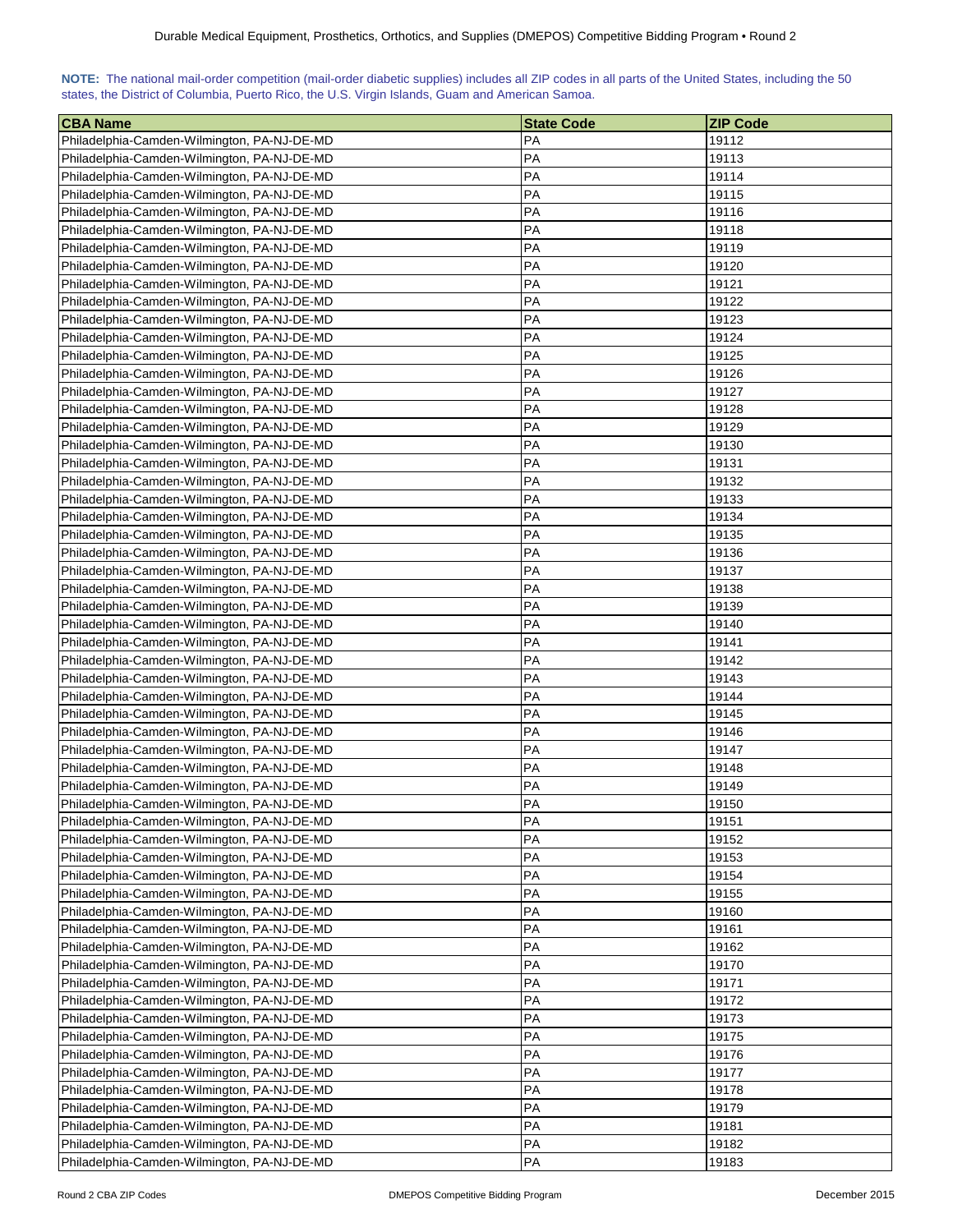| NOTE: The national mail-order competition (mail-order diabetic supplies) includes all ZIP codes in all parts of the United States, including the 50 |  |  |  |  |  |  |  |
|-----------------------------------------------------------------------------------------------------------------------------------------------------|--|--|--|--|--|--|--|
| states, the District of Columbia, Puerto Rico, the U.S. Virgin Islands, Guam and American Samoa.                                                    |  |  |  |  |  |  |  |

| <b>CBA Name</b>                             | <b>State Code</b> | <b>ZIP Code</b> |
|---------------------------------------------|-------------------|-----------------|
| Philadelphia-Camden-Wilmington, PA-NJ-DE-MD | PA                | 19184           |
| Philadelphia-Camden-Wilmington, PA-NJ-DE-MD | PA                | 19185           |
| Philadelphia-Camden-Wilmington, PA-NJ-DE-MD | PA                | 19187           |
| Philadelphia-Camden-Wilmington, PA-NJ-DE-MD | PA                | 19188           |
| Philadelphia-Camden-Wilmington, PA-NJ-DE-MD | PA                | 19190           |
| Philadelphia-Camden-Wilmington, PA-NJ-DE-MD | PA                | 19191           |
| Philadelphia-Camden-Wilmington, PA-NJ-DE-MD | PA                | 19192           |
| Philadelphia-Camden-Wilmington, PA-NJ-DE-MD | PA                | 19193           |
| Philadelphia-Camden-Wilmington, PA-NJ-DE-MD | PA                | 19194           |
| Philadelphia-Camden-Wilmington, PA-NJ-DE-MD | PA                | 19195           |
| Philadelphia-Camden-Wilmington, PA-NJ-DE-MD | PA                | 19196           |
| Philadelphia-Camden-Wilmington, PA-NJ-DE-MD | PA                | 19197           |
| Philadelphia-Camden-Wilmington, PA-NJ-DE-MD | PA                | 19244           |
| Philadelphia-Camden-Wilmington, PA-NJ-DE-MD | PA                | 19255           |
| Philadelphia-Camden-Wilmington, PA-NJ-DE-MD | PA                | 19301           |
| Philadelphia-Camden-Wilmington, PA-NJ-DE-MD | PA                | 19310           |
| Philadelphia-Camden-Wilmington, PA-NJ-DE-MD | PA                | 19311           |
| Philadelphia-Camden-Wilmington, PA-NJ-DE-MD | PA                | 19312           |
| Philadelphia-Camden-Wilmington, PA-NJ-DE-MD | PA                | 19316           |
| Philadelphia-Camden-Wilmington, PA-NJ-DE-MD | PA                | 19317           |
| Philadelphia-Camden-Wilmington, PA-NJ-DE-MD | PA                | 19318           |
| Philadelphia-Camden-Wilmington, PA-NJ-DE-MD | PA                | 19319           |
| Philadelphia-Camden-Wilmington, PA-NJ-DE-MD | PA                | 19320           |
| Philadelphia-Camden-Wilmington, PA-NJ-DE-MD | PA                | 19330           |
|                                             | PA                | 19331           |
| Philadelphia-Camden-Wilmington, PA-NJ-DE-MD |                   |                 |
| Philadelphia-Camden-Wilmington, PA-NJ-DE-MD | PA                | 19333           |
| Philadelphia-Camden-Wilmington, PA-NJ-DE-MD | PA                | 19335           |
| Philadelphia-Camden-Wilmington, PA-NJ-DE-MD | PA                | 19339           |
| Philadelphia-Camden-Wilmington, PA-NJ-DE-MD | PA                | 19340           |
| Philadelphia-Camden-Wilmington, PA-NJ-DE-MD | PA                | 19341           |
| Philadelphia-Camden-Wilmington, PA-NJ-DE-MD | PA                | 19342           |
| Philadelphia-Camden-Wilmington, PA-NJ-DE-MD | PA                | 19343           |
| Philadelphia-Camden-Wilmington, PA-NJ-DE-MD | PA                | 19344           |
| Philadelphia-Camden-Wilmington, PA-NJ-DE-MD | PA                | 19345           |
| Philadelphia-Camden-Wilmington, PA-NJ-DE-MD | PA                | 19346           |
| Philadelphia-Camden-Wilmington, PA-NJ-DE-MD | PA                | 19347           |
| Philadelphia-Camden-Wilmington, PA-NJ-DE-MD | PA                | 19348           |
| Philadelphia-Camden-Wilmington, PA-NJ-DE-MD | PA                | 19350           |
| Philadelphia-Camden-Wilmington, PA-NJ-DE-MD | PA                | 19351           |
| Philadelphia-Camden-Wilmington, PA-NJ-DE-MD | PA                | 19352           |
| Philadelphia-Camden-Wilmington, PA-NJ-DE-MD | PA                | 19353           |
| Philadelphia-Camden-Wilmington, PA-NJ-DE-MD | PA                | 19354           |
| Philadelphia-Camden-Wilmington, PA-NJ-DE-MD | PA                | 19355           |
| Philadelphia-Camden-Wilmington, PA-NJ-DE-MD | PA                | 19357           |
| Philadelphia-Camden-Wilmington, PA-NJ-DE-MD | PA                | 19358           |
| Philadelphia-Camden-Wilmington, PA-NJ-DE-MD | PA                | 19360           |
| Philadelphia-Camden-Wilmington, PA-NJ-DE-MD | PA                | 19362           |
| Philadelphia-Camden-Wilmington, PA-NJ-DE-MD | PA                | 19363           |
| Philadelphia-Camden-Wilmington, PA-NJ-DE-MD | PA                | 19365           |
| Philadelphia-Camden-Wilmington, PA-NJ-DE-MD | PA                | 19366           |
| Philadelphia-Camden-Wilmington, PA-NJ-DE-MD | PA                | 19367           |
| Philadelphia-Camden-Wilmington, PA-NJ-DE-MD | PA                | 19369           |
| Philadelphia-Camden-Wilmington, PA-NJ-DE-MD | PA                | 19371           |
| Philadelphia-Camden-Wilmington, PA-NJ-DE-MD | PA                | 19372           |
| Philadelphia-Camden-Wilmington, PA-NJ-DE-MD | PA                | 19373           |
| Philadelphia-Camden-Wilmington, PA-NJ-DE-MD | PA                | 19374           |
| Philadelphia-Camden-Wilmington, PA-NJ-DE-MD | PA                | 19375           |
| Philadelphia-Camden-Wilmington, PA-NJ-DE-MD | PA                | 19376           |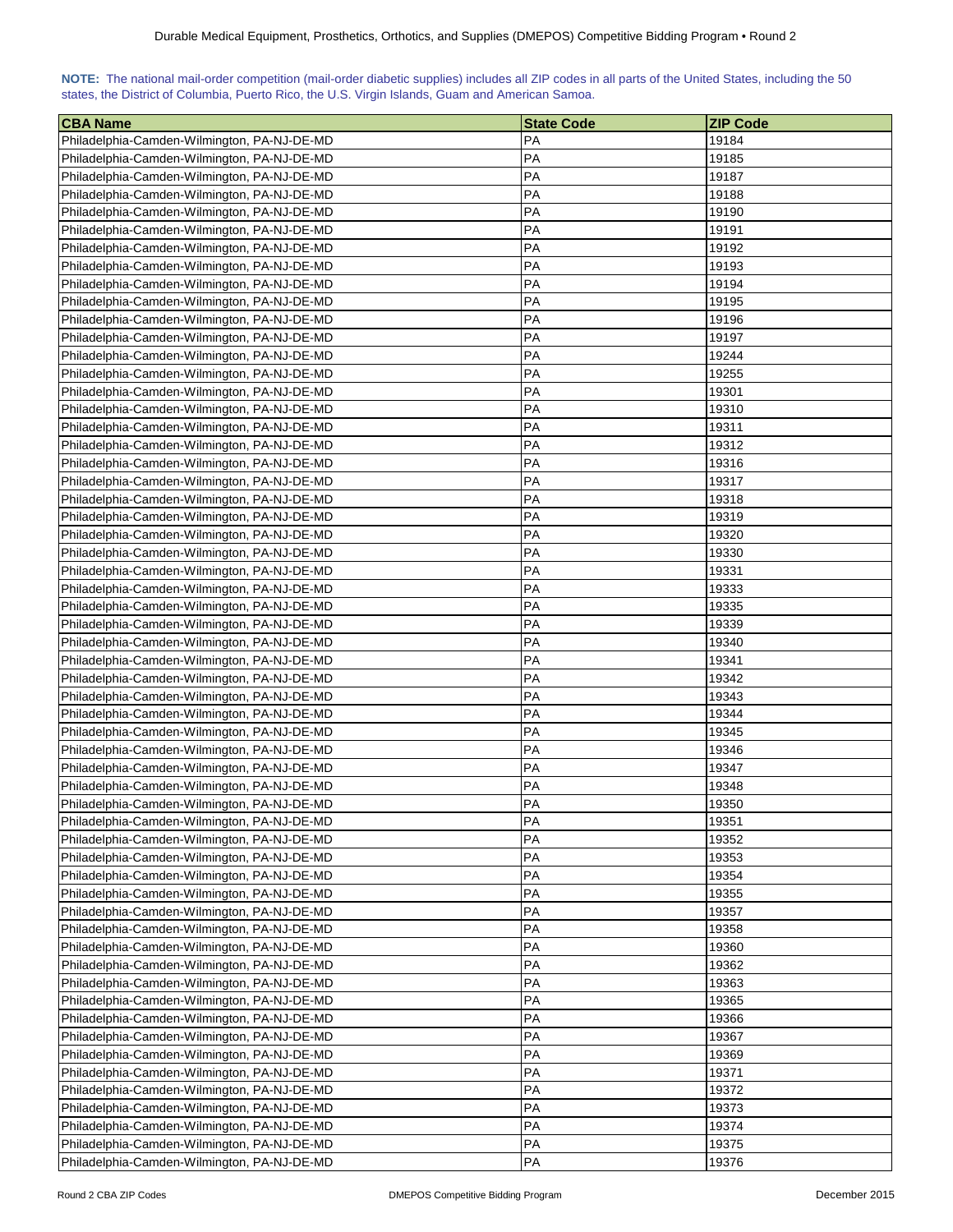| NOTE: The national mail-order competition (mail-order diabetic supplies) includes all ZIP codes in all parts of the United States, including the 50 |  |  |  |  |  |  |  |
|-----------------------------------------------------------------------------------------------------------------------------------------------------|--|--|--|--|--|--|--|
| states, the District of Columbia, Puerto Rico, the U.S. Virgin Islands, Guam and American Samoa.                                                    |  |  |  |  |  |  |  |

| <b>CBA Name</b>                             | <b>State Code</b> | <b>ZIP Code</b> |
|---------------------------------------------|-------------------|-----------------|
| Philadelphia-Camden-Wilmington, PA-NJ-DE-MD | PA                | 19380           |
| Philadelphia-Camden-Wilmington, PA-NJ-DE-MD | PA                | 19381           |
| Philadelphia-Camden-Wilmington, PA-NJ-DE-MD | PA                | 19382           |
| Philadelphia-Camden-Wilmington, PA-NJ-DE-MD | PA                | 19383           |
| Philadelphia-Camden-Wilmington, PA-NJ-DE-MD | PA                | 19388           |
| Philadelphia-Camden-Wilmington, PA-NJ-DE-MD | PA                | 19390           |
| Philadelphia-Camden-Wilmington, PA-NJ-DE-MD | PA                | 19395           |
| Philadelphia-Camden-Wilmington, PA-NJ-DE-MD | PA                | 19397           |
| Philadelphia-Camden-Wilmington, PA-NJ-DE-MD | PA                | 19398           |
| Philadelphia-Camden-Wilmington, PA-NJ-DE-MD | PA                | 19399           |
| Philadelphia-Camden-Wilmington, PA-NJ-DE-MD | PA                | 19401           |
| Philadelphia-Camden-Wilmington, PA-NJ-DE-MD | PA                | 19403           |
| Philadelphia-Camden-Wilmington, PA-NJ-DE-MD | PA                | 19404           |
| Philadelphia-Camden-Wilmington, PA-NJ-DE-MD | PA                | 19405           |
| Philadelphia-Camden-Wilmington, PA-NJ-DE-MD | PA                | 19406           |
| Philadelphia-Camden-Wilmington, PA-NJ-DE-MD | PA                | 19407           |
| Philadelphia-Camden-Wilmington, PA-NJ-DE-MD | PA                | 19408           |
| Philadelphia-Camden-Wilmington, PA-NJ-DE-MD | PA                | 19409           |
| Philadelphia-Camden-Wilmington, PA-NJ-DE-MD | PA                | 19415           |
| Philadelphia-Camden-Wilmington, PA-NJ-DE-MD | PA                | 19420           |
| Philadelphia-Camden-Wilmington, PA-NJ-DE-MD | PA                | 19421           |
| Philadelphia-Camden-Wilmington, PA-NJ-DE-MD | PA                | 19422           |
| Philadelphia-Camden-Wilmington, PA-NJ-DE-MD | PA                | 19423           |
| Philadelphia-Camden-Wilmington, PA-NJ-DE-MD | PA                | 19424           |
| Philadelphia-Camden-Wilmington, PA-NJ-DE-MD | PA                | 19425           |
| Philadelphia-Camden-Wilmington, PA-NJ-DE-MD | PA                | 19426           |
| Philadelphia-Camden-Wilmington, PA-NJ-DE-MD | PA                | 19428           |
| Philadelphia-Camden-Wilmington, PA-NJ-DE-MD | PA                | 19429           |
| Philadelphia-Camden-Wilmington, PA-NJ-DE-MD | PA                | 19430           |
| Philadelphia-Camden-Wilmington, PA-NJ-DE-MD | PA                | 19432           |
| Philadelphia-Camden-Wilmington, PA-NJ-DE-MD | PA                | 19435           |
| Philadelphia-Camden-Wilmington, PA-NJ-DE-MD | PA                | 19436           |
| Philadelphia-Camden-Wilmington, PA-NJ-DE-MD | PA                | 19437           |
| Philadelphia-Camden-Wilmington, PA-NJ-DE-MD | PA                | 19438           |
| Philadelphia-Camden-Wilmington, PA-NJ-DE-MD | PA                | 19440           |
| Philadelphia-Camden-Wilmington, PA-NJ-DE-MD | PA                | 19441           |
| Philadelphia-Camden-Wilmington, PA-NJ-DE-MD | PA                | 19442           |
| Philadelphia-Camden-Wilmington, PA-NJ-DE-MD | PA                | 19443           |
| Philadelphia-Camden-Wilmington, PA-NJ-DE-MD | PA                | 19444           |
| Philadelphia-Camden-Wilmington, PA-NJ-DE-MD | PA                | 19446           |
| Philadelphia-Camden-Wilmington, PA-NJ-DE-MD | PA                | 19450           |
| Philadelphia-Camden-Wilmington, PA-NJ-DE-MD | PA                | 19451           |
| Philadelphia-Camden-Wilmington, PA-NJ-DE-MD | PA                | 19453           |
| Philadelphia-Camden-Wilmington, PA-NJ-DE-MD | PA                | 19454           |
| Philadelphia-Camden-Wilmington, PA-NJ-DE-MD | PA                | 19455           |
| Philadelphia-Camden-Wilmington, PA-NJ-DE-MD | PA                | 19456           |
| Philadelphia-Camden-Wilmington, PA-NJ-DE-MD | PA                | 19457           |
| Philadelphia-Camden-Wilmington, PA-NJ-DE-MD | PA                | 19460           |
| Philadelphia-Camden-Wilmington, PA-NJ-DE-MD | PA                | 19462           |
| Philadelphia-Camden-Wilmington, PA-NJ-DE-MD | PA                | 19464           |
| Philadelphia-Camden-Wilmington, PA-NJ-DE-MD | PA                | 19465           |
| Philadelphia-Camden-Wilmington, PA-NJ-DE-MD | PA                | 19468           |
| Philadelphia-Camden-Wilmington, PA-NJ-DE-MD | PA                | 19470           |
| Philadelphia-Camden-Wilmington, PA-NJ-DE-MD | PA                | 19472           |
| Philadelphia-Camden-Wilmington, PA-NJ-DE-MD | PA                | 19473           |
| Philadelphia-Camden-Wilmington, PA-NJ-DE-MD | PA                | 19474           |
| Philadelphia-Camden-Wilmington, PA-NJ-DE-MD | PA                | 19475           |
| Philadelphia-Camden-Wilmington, PA-NJ-DE-MD | PA                | 19477           |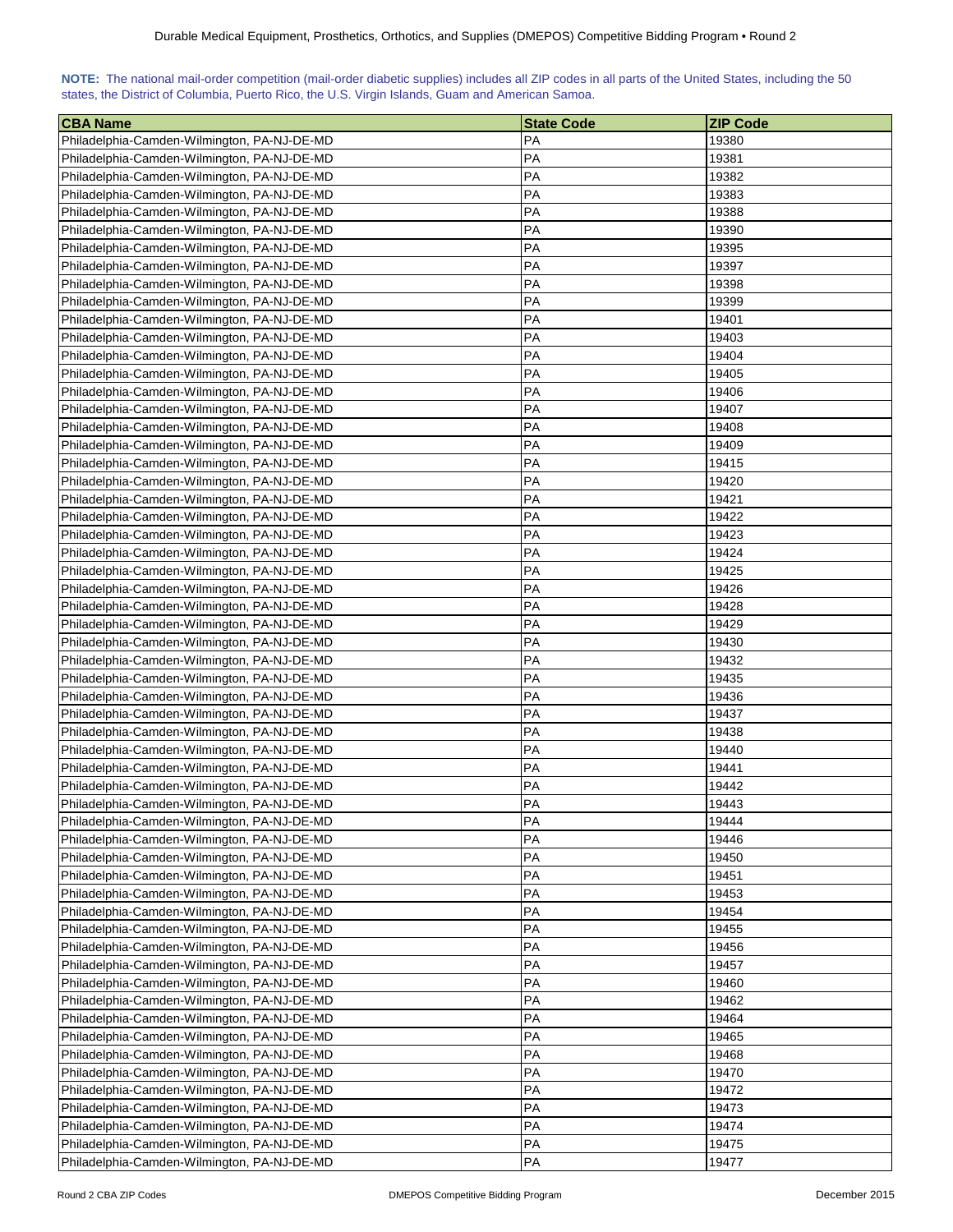|  | NOTE: The national mail-order competition (mail-order diabetic supplies) includes all ZIP codes in all parts of the United States, including the 50 |  |  |  |  |
|--|-----------------------------------------------------------------------------------------------------------------------------------------------------|--|--|--|--|
|  | states, the District of Columbia, Puerto Rico, the U.S. Virgin Islands, Guam and American Samoa.                                                    |  |  |  |  |

| <b>CBA Name</b>                             | <b>State Code</b> | <b>ZIP Code</b> |
|---------------------------------------------|-------------------|-----------------|
| Philadelphia-Camden-Wilmington, PA-NJ-DE-MD | <b>PA</b>         | 19478           |
| Philadelphia-Camden-Wilmington, PA-NJ-DE-MD | PA                | 19480           |
| Philadelphia-Camden-Wilmington, PA-NJ-DE-MD | PA                | 19481           |
| Philadelphia-Camden-Wilmington, PA-NJ-DE-MD | PA                | 19482           |
| Philadelphia-Camden-Wilmington, PA-NJ-DE-MD | PA                | 19484           |
| Philadelphia-Camden-Wilmington, PA-NJ-DE-MD | PA                | 19485           |
| Philadelphia-Camden-Wilmington, PA-NJ-DE-MD | PA                | 19486           |
| Philadelphia-Camden-Wilmington, PA-NJ-DE-MD | PA                | 19490           |
| Philadelphia-Camden-Wilmington, PA-NJ-DE-MD | PA                | 19492           |
| Philadelphia-Camden-Wilmington, PA-NJ-DE-MD | PA                | 19493           |
| Philadelphia-Camden-Wilmington, PA-NJ-DE-MD | PA                | 19494           |
| Philadelphia-Camden-Wilmington, PA-NJ-DE-MD | PA                | 19495           |
| Philadelphia-Camden-Wilmington, PA-NJ-DE-MD | <b>PA</b>         | 19496           |
| Philadelphia-Camden-Wilmington, PA-NJ-DE-MD | <b>PA</b>         | 19520           |
| Philadelphia-Camden-Wilmington, PA-NJ-DE-MD | PA                | 19525           |
| Phoenix-Mesa-Glendale, AZ                   | <b>AZ</b>         | 85001           |
| Phoenix-Mesa-Glendale, AZ                   | AZ                | 85002           |
| Phoenix-Mesa-Glendale, AZ                   | AZ                | 85003           |
| Phoenix-Mesa-Glendale, AZ                   | AΖ                | 85004           |
| Phoenix-Mesa-Glendale, AZ                   | AΖ                | 85005           |
| Phoenix-Mesa-Glendale, AZ                   | AZ                | 85006           |
| Phoenix-Mesa-Glendale, AZ                   | AZ                | 85007           |
| Phoenix-Mesa-Glendale, AZ                   | <b>AZ</b>         | 85008           |
| Phoenix-Mesa-Glendale, AZ                   | AZ                | 85009           |
| Phoenix-Mesa-Glendale, AZ                   | AZ                | 85010           |
| Phoenix-Mesa-Glendale, AZ                   | AΖ                | 85011           |
| Phoenix-Mesa-Glendale, AZ                   | AΖ                | 85012           |
| Phoenix-Mesa-Glendale, AZ                   | AZ                | 85013           |
| Phoenix-Mesa-Glendale, AZ                   | AΖ                | 85014           |
|                                             |                   |                 |
| Phoenix-Mesa-Glendale, AZ                   | AΖ<br>AZ          | 85015           |
| Phoenix-Mesa-Glendale, AZ                   |                   | 85016           |
| Phoenix-Mesa-Glendale, AZ                   | AΖ                | 85017           |
| Phoenix-Mesa-Glendale, AZ                   | AΖ                | 85018           |
| Phoenix-Mesa-Glendale, AZ                   | AZ<br>AZ          | 85019           |
| Phoenix-Mesa-Glendale, AZ                   |                   | 85020           |
| Phoenix-Mesa-Glendale, AZ                   | AZ                | 85021           |
| Phoenix-Mesa-Glendale, AZ                   | AZ                | 85022           |
| Phoenix-Mesa-Glendale, AZ                   | AZ                | 85023           |
| Phoenix-Mesa-Glendale, AZ                   | AZ                | 85024           |
| Phoenix-Mesa-Glendale, AZ                   | AZ                | 85025           |
| Phoenix-Mesa-Glendale, AZ                   | AZ                | 85026           |
| Phoenix-Mesa-Glendale, AZ                   | AΖ                | 85027           |
| Phoenix-Mesa-Glendale, AZ                   | ΑZ                | 85028           |
| Phoenix-Mesa-Glendale, AZ                   | AZ                | 85029           |
| Phoenix-Mesa-Glendale, AZ                   | AΖ                | 85030           |
| Phoenix-Mesa-Glendale, AZ                   | AZ                | 85031           |
| Phoenix-Mesa-Glendale, AZ                   | AZ                | 85032           |
| Phoenix-Mesa-Glendale, AZ                   | AZ                | 85033           |
| Phoenix-Mesa-Glendale, AZ                   | AZ                | 85034           |
| Phoenix-Mesa-Glendale, AZ                   | AZ                | 85035           |
| Phoenix-Mesa-Glendale, AZ                   | AΖ                | 85036           |
| Phoenix-Mesa-Glendale, AZ                   | AZ                | 85037           |
| Phoenix-Mesa-Glendale, AZ                   | AZ                | 85038           |
| Phoenix-Mesa-Glendale, AZ                   | AZ                | 85039           |
| Phoenix-Mesa-Glendale, AZ                   | AZ                | 85040           |
| Phoenix-Mesa-Glendale, AZ                   | AZ                | 85041           |
| Phoenix-Mesa-Glendale, AZ                   | AZ                | 85042           |
| Phoenix-Mesa-Glendale, AZ                   | AZ                | 85043           |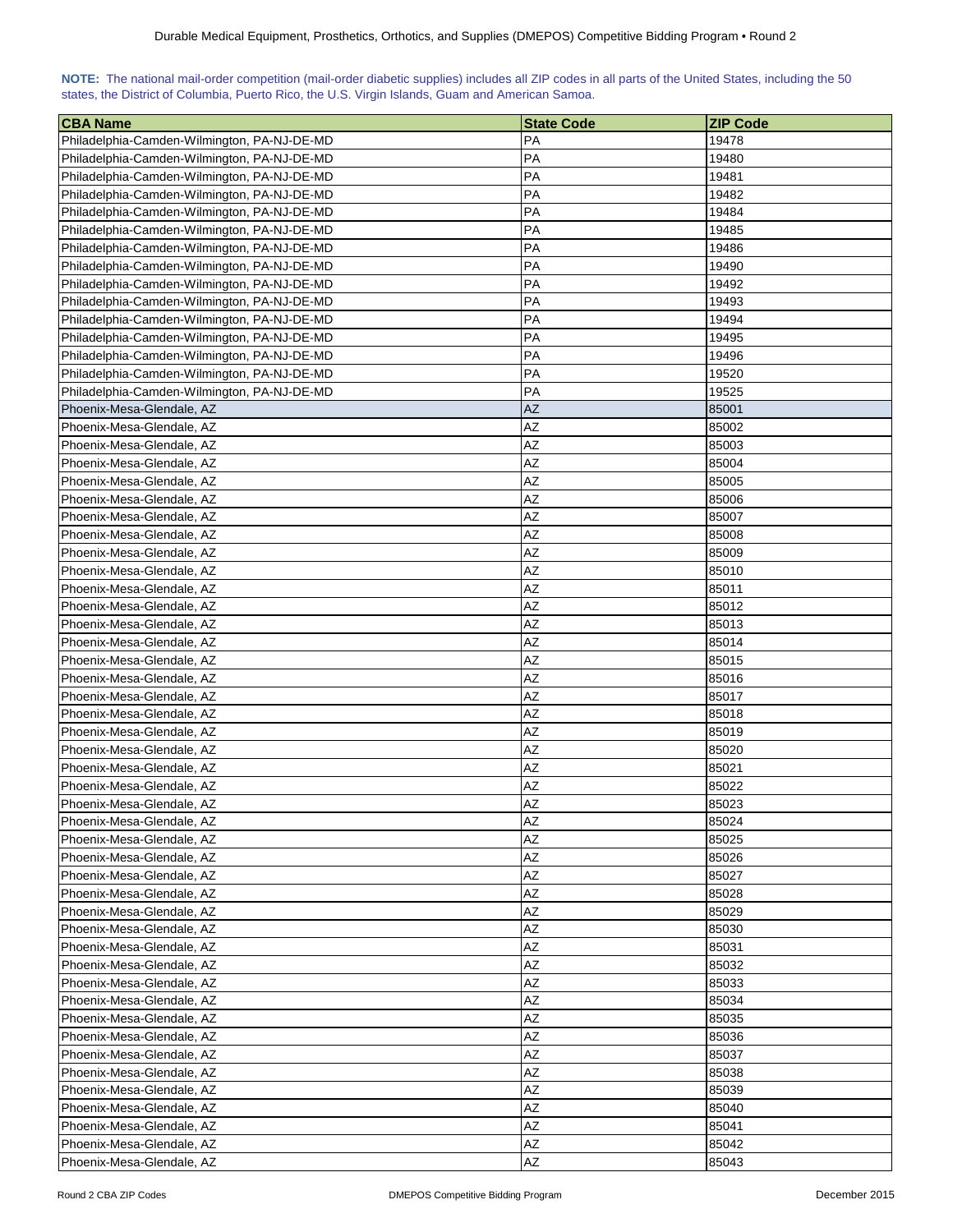| NOTE: The national mail-order competition (mail-order diabetic supplies) includes all ZIP codes in all parts of the United States, including the 50 |  |  |  |  |  |  |  |
|-----------------------------------------------------------------------------------------------------------------------------------------------------|--|--|--|--|--|--|--|
| states, the District of Columbia, Puerto Rico, the U.S. Virgin Islands, Guam and American Samoa.                                                    |  |  |  |  |  |  |  |

| <b>CBA Name</b>           | <b>State Code</b> | <b>ZIP Code</b> |
|---------------------------|-------------------|-----------------|
| Phoenix-Mesa-Glendale, AZ | AZ                | 85044           |
| Phoenix-Mesa-Glendale, AZ | AΖ                | 85045           |
| Phoenix-Mesa-Glendale, AZ | AΖ                | 85046           |
| Phoenix-Mesa-Glendale, AZ | AΖ                | 85048           |
| Phoenix-Mesa-Glendale, AZ | AΖ                | 85050           |
| Phoenix-Mesa-Glendale, AZ | AZ                | 85051           |
| Phoenix-Mesa-Glendale, AZ | AZ                | 85053           |
| Phoenix-Mesa-Glendale, AZ | AΖ                | 85054           |
| Phoenix-Mesa-Glendale, AZ | AZ                | 85055           |
| Phoenix-Mesa-Glendale, AZ | AZ                | 85060           |
| Phoenix-Mesa-Glendale, AZ | AZ                | 85061           |
| Phoenix-Mesa-Glendale, AZ | AΖ                | 85062           |
| Phoenix-Mesa-Glendale, AZ | AΖ                | 85063           |
| Phoenix-Mesa-Glendale, AZ | AΖ                | 85064           |
| Phoenix-Mesa-Glendale, AZ | AΖ                | 85065           |
| Phoenix-Mesa-Glendale, AZ | AΖ                | 85066           |
| Phoenix-Mesa-Glendale, AZ | AΖ                | 85067           |
| Phoenix-Mesa-Glendale, AZ | AΖ                | 85068           |
| Phoenix-Mesa-Glendale, AZ | AΖ                | 85069           |
| Phoenix-Mesa-Glendale, AZ | AΖ                | 85070           |
| Phoenix-Mesa-Glendale, AZ | AΖ                | 85071           |
| Phoenix-Mesa-Glendale, AZ | AZ                | 85072           |
| Phoenix-Mesa-Glendale, AZ | AZ                | 85073           |
| Phoenix-Mesa-Glendale, AZ | AZ                | 85074           |
| Phoenix-Mesa-Glendale, AZ | AZ                | 85075           |
| Phoenix-Mesa-Glendale, AZ | AZ                | 85076           |
| Phoenix-Mesa-Glendale, AZ | AΖ                | 85078           |
| Phoenix-Mesa-Glendale, AZ | AZ                | 85079           |
| Phoenix-Mesa-Glendale, AZ | AΖ                | 85080           |
| Phoenix-Mesa-Glendale, AZ | AΖ                | 85082           |
| Phoenix-Mesa-Glendale, AZ | AΖ                | 85083           |
| Phoenix-Mesa-Glendale, AZ | AZ                | 85085           |
| Phoenix-Mesa-Glendale, AZ | AΖ                | 85086           |
| Phoenix-Mesa-Glendale, AZ | AΖ                | 85087           |
| Phoenix-Mesa-Glendale, AZ | AZ                | 85096           |
| Phoenix-Mesa-Glendale, AZ | AΖ                | 85097           |
| Phoenix-Mesa-Glendale, AZ | AZ                | 85098           |
| Phoenix-Mesa-Glendale, AZ | AZ                | 85117           |
| Phoenix-Mesa-Glendale, AZ | AZ                | 85118           |
| Phoenix-Mesa-Glendale, AZ | AZ                | 85119           |
| Phoenix-Mesa-Glendale, AZ | AZ                | 85120           |
| Phoenix-Mesa-Glendale, AZ | AΖ                | 85121           |
| Phoenix-Mesa-Glendale, AZ | AZ                | 85122           |
| Phoenix-Mesa-Glendale, AZ | AZ                | 85123           |
| Phoenix-Mesa-Glendale, AZ | AZ                | 85127           |
| Phoenix-Mesa-Glendale, AZ | AΖ                | 85128           |
| Phoenix-Mesa-Glendale, AZ | AZ                | 85130           |
| Phoenix-Mesa-Glendale, AZ | AZ                | 85131           |
| Phoenix-Mesa-Glendale, AZ | AZ                | 85132           |
| Phoenix-Mesa-Glendale, AZ | AZ                | 85137           |
| Phoenix-Mesa-Glendale, AZ | AZ                | 85138           |
| Phoenix-Mesa-Glendale, AZ | AΖ                | 85139           |
| Phoenix-Mesa-Glendale, AZ | AZ                | 85140           |
| Phoenix-Mesa-Glendale, AZ | AΖ                | 85141           |
| Phoenix-Mesa-Glendale, AZ | AZ                | 85142           |
| Phoenix-Mesa-Glendale, AZ | AΖ                | 85143           |
| Phoenix-Mesa-Glendale, AZ | AZ                | 85145           |
| Phoenix-Mesa-Glendale, AZ | AZ                | 85147           |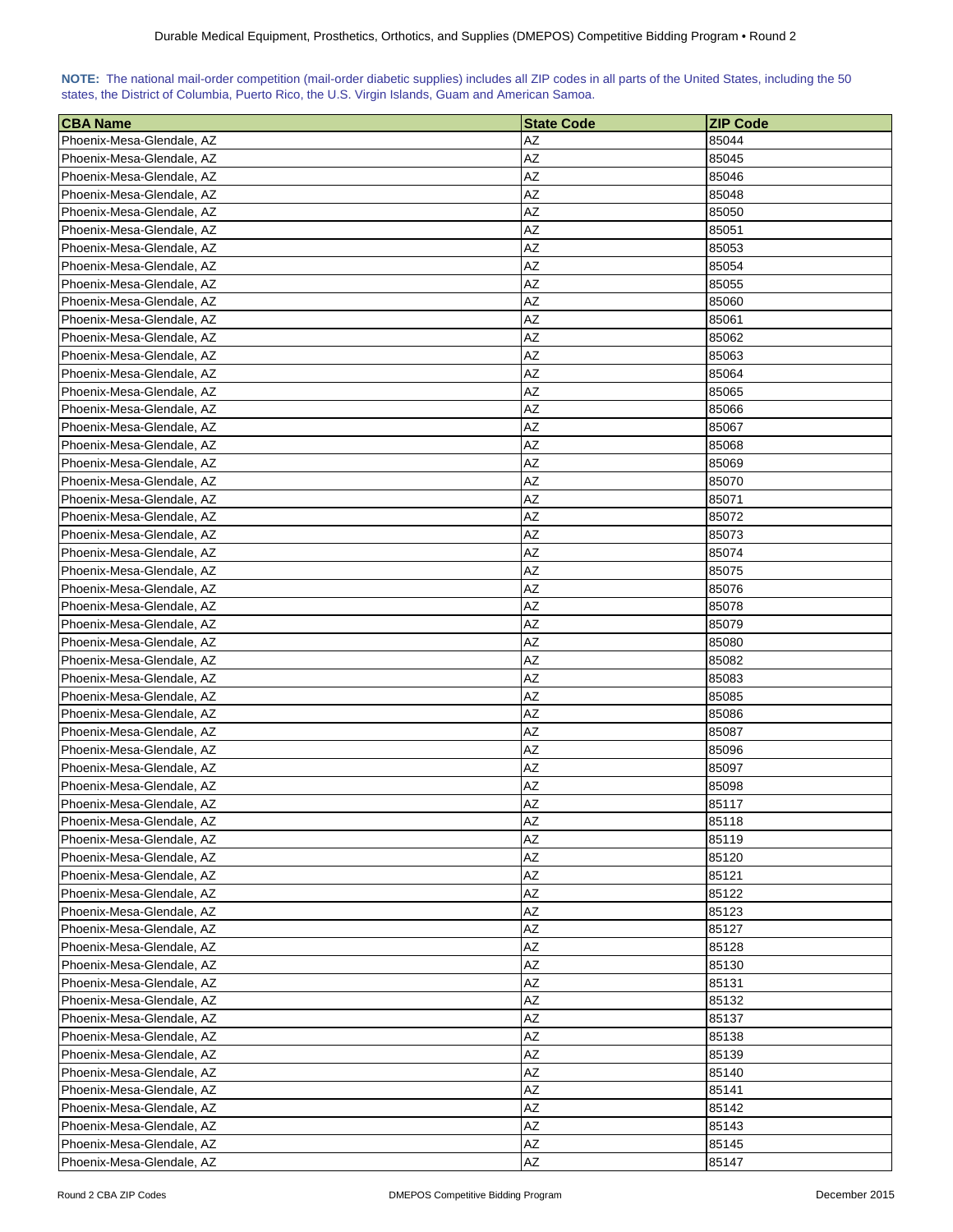| NOTE: The national mail-order competition (mail-order diabetic supplies) includes all ZIP codes in all parts of the United States, including the 50 |  |  |  |  |  |  |  |
|-----------------------------------------------------------------------------------------------------------------------------------------------------|--|--|--|--|--|--|--|
| states, the District of Columbia, Puerto Rico, the U.S. Virgin Islands, Guam and American Samoa.                                                    |  |  |  |  |  |  |  |

| <b>CBA Name</b>           | <b>State Code</b> | <b>ZIP Code</b> |
|---------------------------|-------------------|-----------------|
| Phoenix-Mesa-Glendale, AZ | AZ                | 85172           |
| Phoenix-Mesa-Glendale, AZ | AΖ                | 85173           |
| Phoenix-Mesa-Glendale, AZ | AΖ                | 85178           |
| Phoenix-Mesa-Glendale, AZ | AΖ                | 85190           |
| Phoenix-Mesa-Glendale, AZ | AΖ                | 85191           |
| Phoenix-Mesa-Glendale, AZ | AZ                | 85193           |
| Phoenix-Mesa-Glendale, AZ | AZ                | 85194           |
| Phoenix-Mesa-Glendale, AZ | AΖ                | 85201           |
| Phoenix-Mesa-Glendale, AZ | AZ                | 85202           |
| Phoenix-Mesa-Glendale, AZ | AZ                | 85203           |
| Phoenix-Mesa-Glendale, AZ | AZ                | 85204           |
| Phoenix-Mesa-Glendale, AZ | AΖ                | 85205           |
| Phoenix-Mesa-Glendale, AZ | AΖ                | 85206           |
| Phoenix-Mesa-Glendale, AZ | AΖ                | 85207           |
| Phoenix-Mesa-Glendale, AZ | AΖ                | 85208           |
| Phoenix-Mesa-Glendale, AZ | AΖ                | 85209           |
| Phoenix-Mesa-Glendale, AZ | AΖ                | 85210           |
| Phoenix-Mesa-Glendale, AZ | AΖ                | 85211           |
| Phoenix-Mesa-Glendale, AZ | AΖ                | 85212           |
| Phoenix-Mesa-Glendale, AZ | AΖ                | 85213           |
|                           | AΖ                |                 |
| Phoenix-Mesa-Glendale, AZ | AZ                | 85214           |
| Phoenix-Mesa-Glendale, AZ |                   | 85215           |
| Phoenix-Mesa-Glendale, AZ | AZ<br>AZ          | 85216           |
| Phoenix-Mesa-Glendale, AZ | AZ                | 85220           |
| Phoenix-Mesa-Glendale, AZ |                   | 85221           |
| Phoenix-Mesa-Glendale, AZ | AZ                | 85223           |
| Phoenix-Mesa-Glendale, AZ | AΖ                | 85224           |
| Phoenix-Mesa-Glendale, AZ | AZ                | 85225           |
| Phoenix-Mesa-Glendale, AZ | AΖ                | 85226           |
| Phoenix-Mesa-Glendale, AZ | AΖ                | 85227           |
| Phoenix-Mesa-Glendale, AZ | AΖ                | 85228           |
| Phoenix-Mesa-Glendale, AZ | AZ                | 85230           |
| Phoenix-Mesa-Glendale, AZ | AΖ                | 85231           |
| Phoenix-Mesa-Glendale, AZ | AΖ                | 85232           |
| Phoenix-Mesa-Glendale, AZ | AZ                | 85233           |
| Phoenix-Mesa-Glendale, AZ | AΖ                | 85234           |
| Phoenix-Mesa-Glendale, AZ | AZ                | 85236           |
| Phoenix-Mesa-Glendale, AZ | AZ                | 85238           |
| Phoenix-Mesa-Glendale, AZ | AZ                | 85239           |
| Phoenix-Mesa-Glendale, AZ | AZ                | 85241           |
| Phoenix-Mesa-Glendale, AZ | AZ                | 85244           |
| Phoenix-Mesa-Glendale, AZ | AΖ                | 85246           |
| Phoenix-Mesa-Glendale, AZ | AZ                | 85247           |
| Phoenix-Mesa-Glendale, AZ | AZ                | 85248           |
| Phoenix-Mesa-Glendale, AZ | AΖ                | 85249           |
| Phoenix-Mesa-Glendale, AZ | AΖ                | 85250           |
| Phoenix-Mesa-Glendale, AZ | AZ                | 85251           |
| Phoenix-Mesa-Glendale, AZ | AZ                | 85252           |
| Phoenix-Mesa-Glendale, AZ | AZ                | 85253           |
| Phoenix-Mesa-Glendale, AZ | AZ                | 85254           |
| Phoenix-Mesa-Glendale, AZ | AZ                | 85255           |
| Phoenix-Mesa-Glendale, AZ | AΖ                | 85256           |
| Phoenix-Mesa-Glendale, AZ | AZ                | 85257           |
| Phoenix-Mesa-Glendale, AZ | AΖ                | 85258           |
| Phoenix-Mesa-Glendale, AZ | AZ                | 85259           |
| Phoenix-Mesa-Glendale, AZ | AΖ                | 85260           |
| Phoenix-Mesa-Glendale, AZ | AZ                | 85261           |
| Phoenix-Mesa-Glendale, AZ | AZ                | 85262           |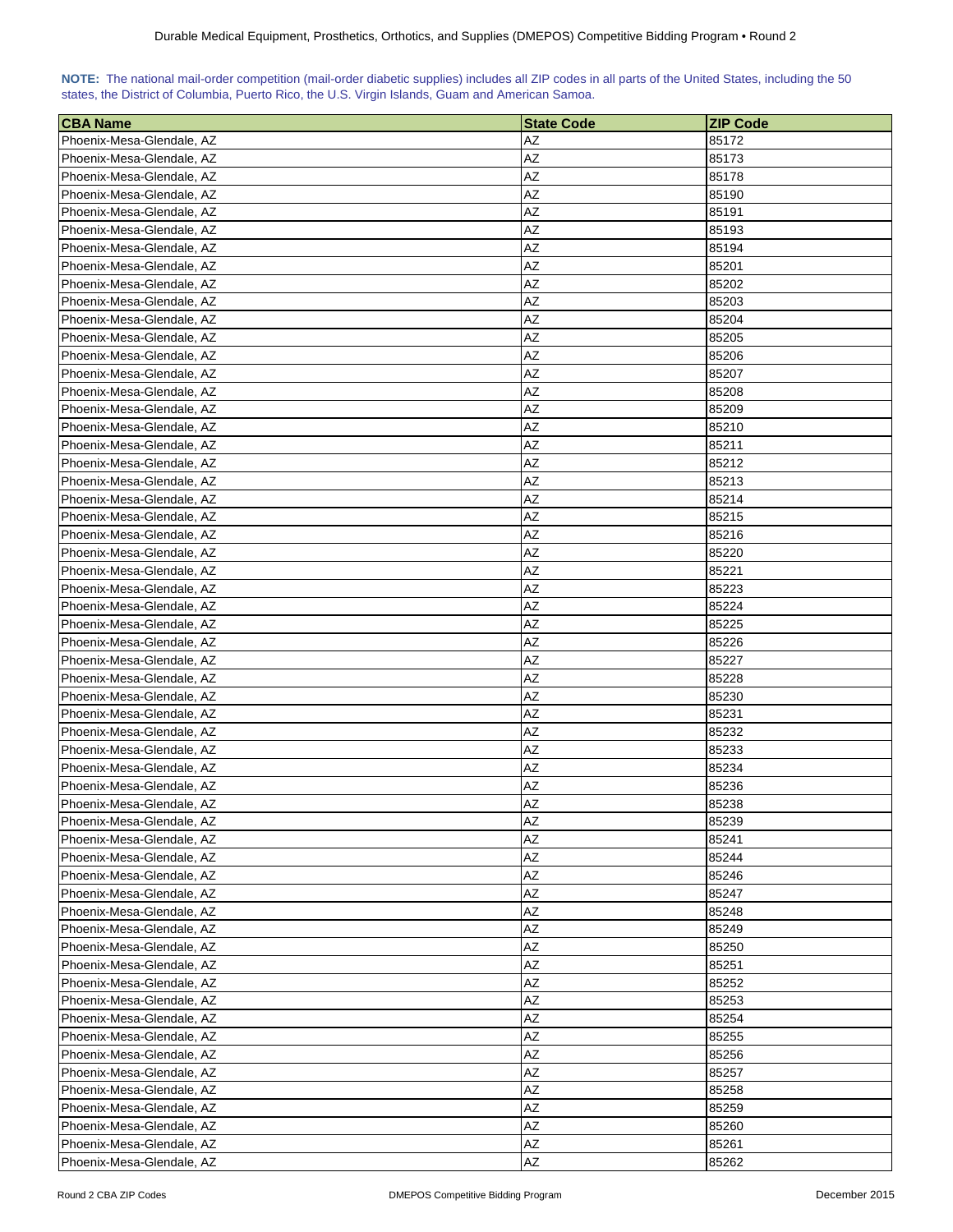| NOTE: The national mail-order competition (mail-order diabetic supplies) includes all ZIP codes in all parts of the United States, including the 50 |  |  |  |  |  |  |  |
|-----------------------------------------------------------------------------------------------------------------------------------------------------|--|--|--|--|--|--|--|
| states, the District of Columbia, Puerto Rico, the U.S. Virgin Islands, Guam and American Samoa.                                                    |  |  |  |  |  |  |  |

| <b>CBA Name</b>           | <b>State Code</b> | <b>ZIP Code</b> |
|---------------------------|-------------------|-----------------|
| Phoenix-Mesa-Glendale, AZ | AZ                | 85263           |
| Phoenix-Mesa-Glendale, AZ | AΖ                | 85264           |
| Phoenix-Mesa-Glendale, AZ | AΖ                | 85266           |
| Phoenix-Mesa-Glendale, AZ | AΖ                | 85267           |
| Phoenix-Mesa-Glendale, AZ | AΖ                | 85268           |
| Phoenix-Mesa-Glendale, AZ | AZ                | 85269           |
| Phoenix-Mesa-Glendale, AZ | AZ                | 85271           |
| Phoenix-Mesa-Glendale, AZ | AΖ                | 85274           |
| Phoenix-Mesa-Glendale, AZ | AZ                | 85275           |
| Phoenix-Mesa-Glendale, AZ | AZ                | 85277           |
| Phoenix-Mesa-Glendale, AZ | AZ                | 85278           |
| Phoenix-Mesa-Glendale, AZ | AΖ                | 85280           |
| Phoenix-Mesa-Glendale, AZ | AΖ                | 85281           |
| Phoenix-Mesa-Glendale, AZ | AΖ                | 85282           |
| Phoenix-Mesa-Glendale, AZ | AΖ                | 85283           |
| Phoenix-Mesa-Glendale, AZ | AΖ                | 85284           |
| Phoenix-Mesa-Glendale, AZ | AΖ                | 85285           |
| Phoenix-Mesa-Glendale, AZ | AΖ                | 85286           |
| Phoenix-Mesa-Glendale, AZ | AΖ                | 85287           |
| Phoenix-Mesa-Glendale, AZ | AΖ                | 85290           |
|                           | AΖ                |                 |
| Phoenix-Mesa-Glendale, AZ | AZ                | 85291           |
| Phoenix-Mesa-Glendale, AZ |                   | 85295           |
| Phoenix-Mesa-Glendale, AZ | AZ<br>AZ          | 85296           |
| Phoenix-Mesa-Glendale, AZ | AZ                | 85297           |
| Phoenix-Mesa-Glendale, AZ |                   | 85298           |
| Phoenix-Mesa-Glendale, AZ | AZ                | 85299           |
| Phoenix-Mesa-Glendale, AZ | AΖ                | 85301           |
| Phoenix-Mesa-Glendale, AZ | AZ                | 85302           |
| Phoenix-Mesa-Glendale, AZ | AΖ                | 85303           |
| Phoenix-Mesa-Glendale, AZ | AΖ                | 85304           |
| Phoenix-Mesa-Glendale, AZ | AΖ                | 85305           |
| Phoenix-Mesa-Glendale, AZ | AZ                | 85306           |
| Phoenix-Mesa-Glendale, AZ | AΖ                | 85307           |
| Phoenix-Mesa-Glendale, AZ | AΖ                | 85308           |
| Phoenix-Mesa-Glendale, AZ | AZ                | 85309           |
| Phoenix-Mesa-Glendale, AZ | AΖ                | 85310           |
| Phoenix-Mesa-Glendale, AZ | AZ                | 85311           |
| Phoenix-Mesa-Glendale, AZ | AZ                | 85312           |
| Phoenix-Mesa-Glendale, AZ | AZ                | 85318           |
| Phoenix-Mesa-Glendale, AZ | AZ                | 85322           |
| Phoenix-Mesa-Glendale, AZ | AZ                | 85323           |
| Phoenix-Mesa-Glendale, AZ | AΖ                | 85326           |
| Phoenix-Mesa-Glendale, AZ | AZ                | 85327           |
| Phoenix-Mesa-Glendale, AZ | AZ                | 85329           |
| Phoenix-Mesa-Glendale, AZ | AΖ                | 85331           |
| Phoenix-Mesa-Glendale, AZ | AΖ                | 85335           |
| Phoenix-Mesa-Glendale, AZ | AZ                | 85337           |
| Phoenix-Mesa-Glendale, AZ | AZ                | 85338           |
| Phoenix-Mesa-Glendale, AZ | AZ                | 85339           |
| Phoenix-Mesa-Glendale, AZ | AZ                | 85340           |
| Phoenix-Mesa-Glendale, AZ | AZ                | 85342           |
| Phoenix-Mesa-Glendale, AZ | AΖ                | 85343           |
| Phoenix-Mesa-Glendale, AZ | AZ                | 85345           |
| Phoenix-Mesa-Glendale, AZ | AΖ                | 85351           |
| Phoenix-Mesa-Glendale, AZ | AZ                | 85353           |
| Phoenix-Mesa-Glendale, AZ | AΖ                | 85354           |
| Phoenix-Mesa-Glendale, AZ | AZ                | 85355           |
| Phoenix-Mesa-Glendale, AZ | AZ                | 85361           |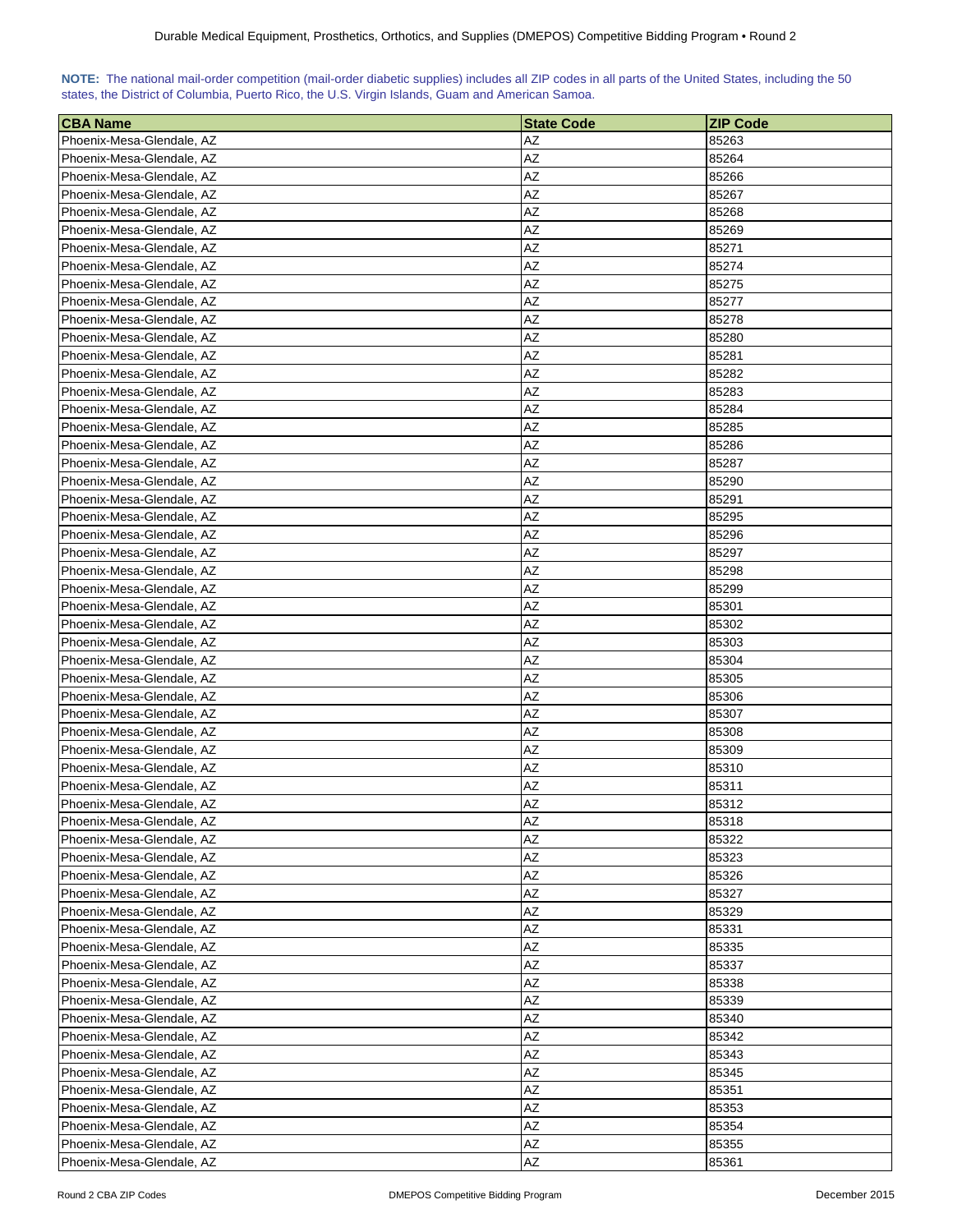| NOTE: The national mail-order competition (mail-order diabetic supplies) includes all ZIP codes in all parts of the United States, including the 50 |  |  |  |  |  |  |  |
|-----------------------------------------------------------------------------------------------------------------------------------------------------|--|--|--|--|--|--|--|
| states, the District of Columbia, Puerto Rico, the U.S. Virgin Islands, Guam and American Samoa.                                                    |  |  |  |  |  |  |  |

| <b>CBA Name</b>                                                            | <b>State Code</b> | <b>ZIP Code</b> |
|----------------------------------------------------------------------------|-------------------|-----------------|
| Phoenix-Mesa-Glendale, AZ                                                  | AZ                | 85363           |
| Phoenix-Mesa-Glendale, AZ                                                  | AZ                | 85372           |
| Phoenix-Mesa-Glendale, AZ                                                  | AΖ                | 85373           |
| Phoenix-Mesa-Glendale, AZ                                                  | AΖ                | 85374           |
| Phoenix-Mesa-Glendale, AZ                                                  | AΖ                | 85375           |
| Phoenix-Mesa-Glendale, AZ                                                  | AΖ                | 85376           |
| Phoenix-Mesa-Glendale, AZ                                                  | AΖ                | 85377           |
| Phoenix-Mesa-Glendale, AZ                                                  | AΖ                | 85378           |
| Phoenix-Mesa-Glendale, AZ                                                  | AZ                | 85379           |
| Phoenix-Mesa-Glendale, AZ                                                  | AZ                | 85380           |
| Phoenix-Mesa-Glendale, AZ                                                  | AZ                | 85381           |
| Phoenix-Mesa-Glendale, AZ                                                  | AΖ                | 85382           |
| Phoenix-Mesa-Glendale, AZ                                                  | <b>AZ</b>         | 85383           |
| Phoenix-Mesa-Glendale, AZ                                                  | AΖ                | 85385           |
| Phoenix-Mesa-Glendale, AZ                                                  | AΖ                | 85387           |
| Phoenix-Mesa-Glendale, AZ                                                  | AΖ                | 85388           |
| Phoenix-Mesa-Glendale, AZ                                                  | AΖ                | 85392           |
| Phoenix-Mesa-Glendale, AZ                                                  | AΖ                | 85395           |
| Phoenix-Mesa-Glendale, AZ                                                  | AZ                | 85396           |
| Portland-Vancouver-Hillsboro, OR-WA                                        | OR                | 97003           |
| Portland-Vancouver-Hillsboro, OR-WA                                        | OR                | 97004           |
| Portland-Vancouver-Hillsboro, OR-WA                                        | OR                | 97005           |
| Portland-Vancouver-Hillsboro, OR-WA                                        | OR                | 97006           |
| Portland-Vancouver-Hillsboro, OR-WA                                        | OR                | 97007           |
| Portland-Vancouver-Hillsboro, OR-WA                                        | OR                | 97008           |
| Portland-Vancouver-Hillsboro, OR-WA                                        | OR                | 97009           |
| Portland-Vancouver-Hillsboro, OR-WA                                        | OR                | 97010           |
| Portland-Vancouver-Hillsboro, OR-WA                                        | OR                | 97011           |
| Portland-Vancouver-Hillsboro, OR-WA                                        | OR                | 97013           |
| Portland-Vancouver-Hillsboro, OR-WA                                        | OR                | 97015           |
| Portland-Vancouver-Hillsboro, OR-WA                                        | OR.               | 97016           |
| Portland-Vancouver-Hillsboro, OR-WA                                        | OR                | 97017           |
| Portland-Vancouver-Hillsboro, OR-WA                                        | OR                | 97018           |
| Portland-Vancouver-Hillsboro, OR-WA                                        | OR                | 97019           |
| Portland-Vancouver-Hillsboro, OR-WA                                        | OR                | 97022           |
| Portland-Vancouver-Hillsboro, OR-WA                                        | OR                | 97023           |
| Portland-Vancouver-Hillsboro, OR-WA                                        | OR                | 97024           |
| Portland-Vancouver-Hillsboro, OR-WA                                        | OR                | 97027           |
| Portland-Vancouver-Hillsboro, OR-WA                                        | 0R                | 97028           |
| Portland-Vancouver-Hillsboro, OR-WA                                        | OR                | 97030           |
| Portland-Vancouver-Hillsboro, OR-WA                                        | OR                | 97034           |
| Portland-Vancouver-Hillsboro, OR-WA                                        | OR                | 97035           |
| Portland-Vancouver-Hillsboro, OR-WA                                        | OR                | 97036           |
| Portland-Vancouver-Hillsboro, OR-WA                                        | OR                | 97038           |
| Portland-Vancouver-Hillsboro, OR-WA                                        | OR                | 97042           |
| Portland-Vancouver-Hillsboro, OR-WA                                        | OR                | 97045           |
| Portland-Vancouver-Hillsboro, OR-WA                                        | <b>OR</b>         | 97048           |
| Portland-Vancouver-Hillsboro, OR-WA                                        | OR                | 97049           |
| Portland-Vancouver-Hillsboro, OR-WA                                        | <b>OR</b>         | 97051           |
| Portland-Vancouver-Hillsboro, OR-WA                                        | OR                | 97053           |
| Portland-Vancouver-Hillsboro, OR-WA                                        | OR                | 97054           |
|                                                                            | OR                | 97055           |
| Portland-Vancouver-Hillsboro, OR-WA<br>Portland-Vancouver-Hillsboro, OR-WA | <b>OR</b>         | 97056           |
| Portland-Vancouver-Hillsboro, OR-WA                                        | 0R                | 97060           |
| Portland-Vancouver-Hillsboro, OR-WA                                        |                   | 97062           |
| Portland-Vancouver-Hillsboro, OR-WA                                        | 0R<br>OR.         | 97064           |
| Portland-Vancouver-Hillsboro, OR-WA                                        | <b>OR</b>         | 97067           |
| Portland-Vancouver-Hillsboro, OR-WA                                        | OR                | 97068           |
|                                                                            |                   |                 |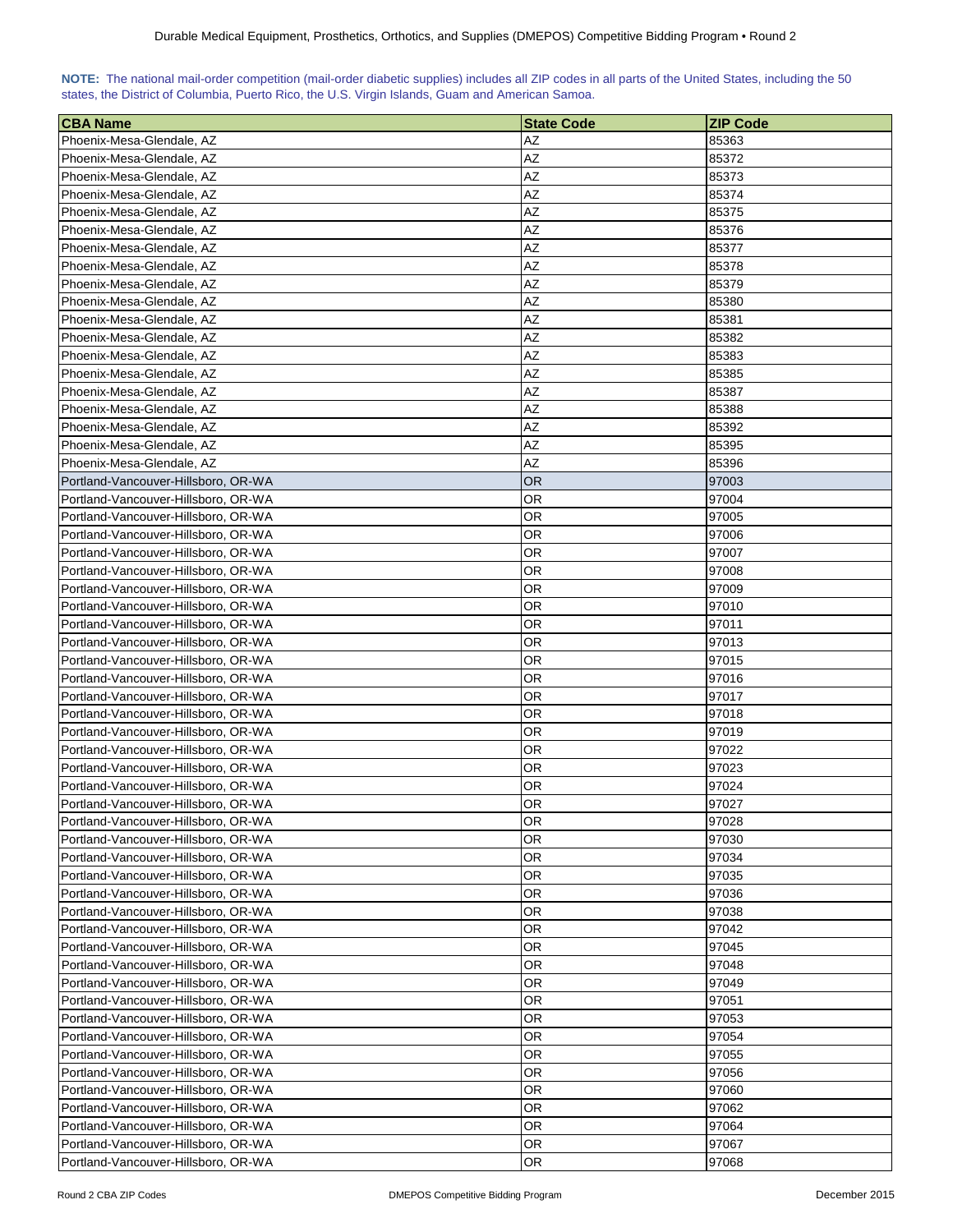| NOTE: The national mail-order competition (mail-order diabetic supplies) includes all ZIP codes in all parts of the United States, including the 50 |  |  |  |  |  |  |  |
|-----------------------------------------------------------------------------------------------------------------------------------------------------|--|--|--|--|--|--|--|
| states, the District of Columbia, Puerto Rico, the U.S. Virgin Islands, Guam and American Samoa.                                                    |  |  |  |  |  |  |  |

| 97070<br>Portland-Vancouver-Hillsboro, OR-WA<br>0R<br>0R<br>97075<br>Portland-Vancouver-Hillsboro, OR-WA<br>Portland-Vancouver-Hillsboro, OR-WA<br>OR<br>97076<br>Portland-Vancouver-Hillsboro, OR-WA<br>97077<br>OR<br>Portland-Vancouver-Hillsboro, OR-WA<br>OR.<br>97078<br>Portland-Vancouver-Hillsboro, OR-WA<br>OR.<br>97080<br>Portland-Vancouver-Hillsboro, OR-WA<br>OR<br>97086<br>Portland-Vancouver-Hillsboro, OR-WA<br>OR<br>97089<br>OR<br>Portland-Vancouver-Hillsboro, OR-WA<br>97101<br>ΟR<br>Portland-Vancouver-Hillsboro, OR-WA<br>97106<br>Portland-Vancouver-Hillsboro, OR-WA<br>OR<br>97109<br>97111<br>Portland-Vancouver-Hillsboro, OR-WA<br>OR<br>OR.<br>97113<br>Portland-Vancouver-Hillsboro, OR-WA<br>Portland-Vancouver-Hillsboro, OR-WA<br>OR<br>97114<br>OR<br>Portland-Vancouver-Hillsboro, OR-WA<br>97115<br>Portland-Vancouver-Hillsboro, OR-WA<br>OR<br>97116<br>Portland-Vancouver-Hillsboro, OR-WA<br>OR<br>97117<br>Portland-Vancouver-Hillsboro, OR-WA<br>OR<br>97119<br>OR<br>Portland-Vancouver-Hillsboro, OR-WA<br>97123<br>Portland-Vancouver-Hillsboro, OR-WA<br>OR<br>97124<br>Portland-Vancouver-Hillsboro, OR-WA<br>OR<br>97125<br>OR<br>97127<br>Portland-Vancouver-Hillsboro, OR-WA<br>OR<br>97128<br>Portland-Vancouver-Hillsboro, OR-WA<br>OR<br>97132<br>Portland-Vancouver-Hillsboro, OR-WA<br>OR<br>97133<br>Portland-Vancouver-Hillsboro, OR-WA<br>OR<br>97140<br>Portland-Vancouver-Hillsboro, OR-WA<br>OR<br>Portland-Vancouver-Hillsboro, OR-WA<br>97144<br>Portland-Vancouver-Hillsboro, OR-WA<br>OR<br>97148<br>Portland-Vancouver-Hillsboro, OR-WA<br>97201<br>OR<br>Portland-Vancouver-Hillsboro, OR-WA<br>OR.<br>97202<br>OR.<br>97203<br>Portland-Vancouver-Hillsboro, OR-WA<br>Portland-Vancouver-Hillsboro, OR-WA<br>OR.<br>97204<br>Portland-Vancouver-Hillsboro, OR-WA<br>OR.<br>97205<br>Portland-Vancouver-Hillsboro, OR-WA<br>OR<br>97206<br>OR<br>Portland-Vancouver-Hillsboro, OR-WA<br>97207<br>OR<br>Portland-Vancouver-Hillsboro, OR-WA<br>97208<br>Portland-Vancouver-Hillsboro, OR-WA<br>OR<br>97209<br><b>OR</b><br>97210<br>Portland-Vancouver-Hillsboro, OR-WA<br>0R<br>97211<br>Portland-Vancouver-Hillsboro, OR-WA<br>OR<br>97212<br>Portland-Vancouver-Hillsboro, OR-WA<br>Portland-Vancouver-Hillsboro, OR-WA<br>OR.<br>97213<br>Portland-Vancouver-Hillsboro, OR-WA<br>97214<br>OR.<br>Portland-Vancouver-Hillsboro, OR-WA<br>OR.<br>97215<br>OR.<br>97216<br>Portland-Vancouver-Hillsboro, OR-WA<br>OR<br>97217<br>Portland-Vancouver-Hillsboro, OR-WA<br>OR<br>Portland-Vancouver-Hillsboro, OR-WA<br>97218<br>OR<br>97219<br>Portland-Vancouver-Hillsboro, OR-WA<br>OR.<br>97220<br>Portland-Vancouver-Hillsboro, OR-WA<br><b>OR</b><br>97221<br>Portland-Vancouver-Hillsboro, OR-WA<br>OR<br>97222<br>Portland-Vancouver-Hillsboro, OR-WA<br>OR<br>97223<br>Portland-Vancouver-Hillsboro, OR-WA<br>OR.<br>97224<br>Portland-Vancouver-Hillsboro, OR-WA<br>OR.<br>97225<br>Portland-Vancouver-Hillsboro, OR-WA<br>Portland-Vancouver-Hillsboro, OR-WA<br>OR<br>97227<br>Portland-Vancouver-Hillsboro, OR-WA<br>97228<br>OR.<br>97229<br>Portland-Vancouver-Hillsboro, OR-WA<br>OR.<br>OR.<br>97230<br>Portland-Vancouver-Hillsboro, OR-WA<br>Portland-Vancouver-Hillsboro, OR-WA<br>OR.<br>97231 | <b>CBA Name</b> | <b>State Code</b> | <b>ZIP Code</b> |
|------------------------------------------------------------------------------------------------------------------------------------------------------------------------------------------------------------------------------------------------------------------------------------------------------------------------------------------------------------------------------------------------------------------------------------------------------------------------------------------------------------------------------------------------------------------------------------------------------------------------------------------------------------------------------------------------------------------------------------------------------------------------------------------------------------------------------------------------------------------------------------------------------------------------------------------------------------------------------------------------------------------------------------------------------------------------------------------------------------------------------------------------------------------------------------------------------------------------------------------------------------------------------------------------------------------------------------------------------------------------------------------------------------------------------------------------------------------------------------------------------------------------------------------------------------------------------------------------------------------------------------------------------------------------------------------------------------------------------------------------------------------------------------------------------------------------------------------------------------------------------------------------------------------------------------------------------------------------------------------------------------------------------------------------------------------------------------------------------------------------------------------------------------------------------------------------------------------------------------------------------------------------------------------------------------------------------------------------------------------------------------------------------------------------------------------------------------------------------------------------------------------------------------------------------------------------------------------------------------------------------------------------------------------------------------------------------------------------------------------------------------------------------------------------------------------------------------------------------------------------------------------------------------------------------------------------------------------------------------------------------------------------------------------------------------------------------------------------------------------------------------------------------------------------------------------------------------------------------------------------------------------------------------------|-----------------|-------------------|-----------------|
|                                                                                                                                                                                                                                                                                                                                                                                                                                                                                                                                                                                                                                                                                                                                                                                                                                                                                                                                                                                                                                                                                                                                                                                                                                                                                                                                                                                                                                                                                                                                                                                                                                                                                                                                                                                                                                                                                                                                                                                                                                                                                                                                                                                                                                                                                                                                                                                                                                                                                                                                                                                                                                                                                                                                                                                                                                                                                                                                                                                                                                                                                                                                                                                                                                                                                          |                 |                   |                 |
|                                                                                                                                                                                                                                                                                                                                                                                                                                                                                                                                                                                                                                                                                                                                                                                                                                                                                                                                                                                                                                                                                                                                                                                                                                                                                                                                                                                                                                                                                                                                                                                                                                                                                                                                                                                                                                                                                                                                                                                                                                                                                                                                                                                                                                                                                                                                                                                                                                                                                                                                                                                                                                                                                                                                                                                                                                                                                                                                                                                                                                                                                                                                                                                                                                                                                          |                 |                   |                 |
|                                                                                                                                                                                                                                                                                                                                                                                                                                                                                                                                                                                                                                                                                                                                                                                                                                                                                                                                                                                                                                                                                                                                                                                                                                                                                                                                                                                                                                                                                                                                                                                                                                                                                                                                                                                                                                                                                                                                                                                                                                                                                                                                                                                                                                                                                                                                                                                                                                                                                                                                                                                                                                                                                                                                                                                                                                                                                                                                                                                                                                                                                                                                                                                                                                                                                          |                 |                   |                 |
|                                                                                                                                                                                                                                                                                                                                                                                                                                                                                                                                                                                                                                                                                                                                                                                                                                                                                                                                                                                                                                                                                                                                                                                                                                                                                                                                                                                                                                                                                                                                                                                                                                                                                                                                                                                                                                                                                                                                                                                                                                                                                                                                                                                                                                                                                                                                                                                                                                                                                                                                                                                                                                                                                                                                                                                                                                                                                                                                                                                                                                                                                                                                                                                                                                                                                          |                 |                   |                 |
|                                                                                                                                                                                                                                                                                                                                                                                                                                                                                                                                                                                                                                                                                                                                                                                                                                                                                                                                                                                                                                                                                                                                                                                                                                                                                                                                                                                                                                                                                                                                                                                                                                                                                                                                                                                                                                                                                                                                                                                                                                                                                                                                                                                                                                                                                                                                                                                                                                                                                                                                                                                                                                                                                                                                                                                                                                                                                                                                                                                                                                                                                                                                                                                                                                                                                          |                 |                   |                 |
|                                                                                                                                                                                                                                                                                                                                                                                                                                                                                                                                                                                                                                                                                                                                                                                                                                                                                                                                                                                                                                                                                                                                                                                                                                                                                                                                                                                                                                                                                                                                                                                                                                                                                                                                                                                                                                                                                                                                                                                                                                                                                                                                                                                                                                                                                                                                                                                                                                                                                                                                                                                                                                                                                                                                                                                                                                                                                                                                                                                                                                                                                                                                                                                                                                                                                          |                 |                   |                 |
|                                                                                                                                                                                                                                                                                                                                                                                                                                                                                                                                                                                                                                                                                                                                                                                                                                                                                                                                                                                                                                                                                                                                                                                                                                                                                                                                                                                                                                                                                                                                                                                                                                                                                                                                                                                                                                                                                                                                                                                                                                                                                                                                                                                                                                                                                                                                                                                                                                                                                                                                                                                                                                                                                                                                                                                                                                                                                                                                                                                                                                                                                                                                                                                                                                                                                          |                 |                   |                 |
|                                                                                                                                                                                                                                                                                                                                                                                                                                                                                                                                                                                                                                                                                                                                                                                                                                                                                                                                                                                                                                                                                                                                                                                                                                                                                                                                                                                                                                                                                                                                                                                                                                                                                                                                                                                                                                                                                                                                                                                                                                                                                                                                                                                                                                                                                                                                                                                                                                                                                                                                                                                                                                                                                                                                                                                                                                                                                                                                                                                                                                                                                                                                                                                                                                                                                          |                 |                   |                 |
|                                                                                                                                                                                                                                                                                                                                                                                                                                                                                                                                                                                                                                                                                                                                                                                                                                                                                                                                                                                                                                                                                                                                                                                                                                                                                                                                                                                                                                                                                                                                                                                                                                                                                                                                                                                                                                                                                                                                                                                                                                                                                                                                                                                                                                                                                                                                                                                                                                                                                                                                                                                                                                                                                                                                                                                                                                                                                                                                                                                                                                                                                                                                                                                                                                                                                          |                 |                   |                 |
|                                                                                                                                                                                                                                                                                                                                                                                                                                                                                                                                                                                                                                                                                                                                                                                                                                                                                                                                                                                                                                                                                                                                                                                                                                                                                                                                                                                                                                                                                                                                                                                                                                                                                                                                                                                                                                                                                                                                                                                                                                                                                                                                                                                                                                                                                                                                                                                                                                                                                                                                                                                                                                                                                                                                                                                                                                                                                                                                                                                                                                                                                                                                                                                                                                                                                          |                 |                   |                 |
|                                                                                                                                                                                                                                                                                                                                                                                                                                                                                                                                                                                                                                                                                                                                                                                                                                                                                                                                                                                                                                                                                                                                                                                                                                                                                                                                                                                                                                                                                                                                                                                                                                                                                                                                                                                                                                                                                                                                                                                                                                                                                                                                                                                                                                                                                                                                                                                                                                                                                                                                                                                                                                                                                                                                                                                                                                                                                                                                                                                                                                                                                                                                                                                                                                                                                          |                 |                   |                 |
|                                                                                                                                                                                                                                                                                                                                                                                                                                                                                                                                                                                                                                                                                                                                                                                                                                                                                                                                                                                                                                                                                                                                                                                                                                                                                                                                                                                                                                                                                                                                                                                                                                                                                                                                                                                                                                                                                                                                                                                                                                                                                                                                                                                                                                                                                                                                                                                                                                                                                                                                                                                                                                                                                                                                                                                                                                                                                                                                                                                                                                                                                                                                                                                                                                                                                          |                 |                   |                 |
|                                                                                                                                                                                                                                                                                                                                                                                                                                                                                                                                                                                                                                                                                                                                                                                                                                                                                                                                                                                                                                                                                                                                                                                                                                                                                                                                                                                                                                                                                                                                                                                                                                                                                                                                                                                                                                                                                                                                                                                                                                                                                                                                                                                                                                                                                                                                                                                                                                                                                                                                                                                                                                                                                                                                                                                                                                                                                                                                                                                                                                                                                                                                                                                                                                                                                          |                 |                   |                 |
|                                                                                                                                                                                                                                                                                                                                                                                                                                                                                                                                                                                                                                                                                                                                                                                                                                                                                                                                                                                                                                                                                                                                                                                                                                                                                                                                                                                                                                                                                                                                                                                                                                                                                                                                                                                                                                                                                                                                                                                                                                                                                                                                                                                                                                                                                                                                                                                                                                                                                                                                                                                                                                                                                                                                                                                                                                                                                                                                                                                                                                                                                                                                                                                                                                                                                          |                 |                   |                 |
|                                                                                                                                                                                                                                                                                                                                                                                                                                                                                                                                                                                                                                                                                                                                                                                                                                                                                                                                                                                                                                                                                                                                                                                                                                                                                                                                                                                                                                                                                                                                                                                                                                                                                                                                                                                                                                                                                                                                                                                                                                                                                                                                                                                                                                                                                                                                                                                                                                                                                                                                                                                                                                                                                                                                                                                                                                                                                                                                                                                                                                                                                                                                                                                                                                                                                          |                 |                   |                 |
|                                                                                                                                                                                                                                                                                                                                                                                                                                                                                                                                                                                                                                                                                                                                                                                                                                                                                                                                                                                                                                                                                                                                                                                                                                                                                                                                                                                                                                                                                                                                                                                                                                                                                                                                                                                                                                                                                                                                                                                                                                                                                                                                                                                                                                                                                                                                                                                                                                                                                                                                                                                                                                                                                                                                                                                                                                                                                                                                                                                                                                                                                                                                                                                                                                                                                          |                 |                   |                 |
|                                                                                                                                                                                                                                                                                                                                                                                                                                                                                                                                                                                                                                                                                                                                                                                                                                                                                                                                                                                                                                                                                                                                                                                                                                                                                                                                                                                                                                                                                                                                                                                                                                                                                                                                                                                                                                                                                                                                                                                                                                                                                                                                                                                                                                                                                                                                                                                                                                                                                                                                                                                                                                                                                                                                                                                                                                                                                                                                                                                                                                                                                                                                                                                                                                                                                          |                 |                   |                 |
|                                                                                                                                                                                                                                                                                                                                                                                                                                                                                                                                                                                                                                                                                                                                                                                                                                                                                                                                                                                                                                                                                                                                                                                                                                                                                                                                                                                                                                                                                                                                                                                                                                                                                                                                                                                                                                                                                                                                                                                                                                                                                                                                                                                                                                                                                                                                                                                                                                                                                                                                                                                                                                                                                                                                                                                                                                                                                                                                                                                                                                                                                                                                                                                                                                                                                          |                 |                   |                 |
|                                                                                                                                                                                                                                                                                                                                                                                                                                                                                                                                                                                                                                                                                                                                                                                                                                                                                                                                                                                                                                                                                                                                                                                                                                                                                                                                                                                                                                                                                                                                                                                                                                                                                                                                                                                                                                                                                                                                                                                                                                                                                                                                                                                                                                                                                                                                                                                                                                                                                                                                                                                                                                                                                                                                                                                                                                                                                                                                                                                                                                                                                                                                                                                                                                                                                          |                 |                   |                 |
|                                                                                                                                                                                                                                                                                                                                                                                                                                                                                                                                                                                                                                                                                                                                                                                                                                                                                                                                                                                                                                                                                                                                                                                                                                                                                                                                                                                                                                                                                                                                                                                                                                                                                                                                                                                                                                                                                                                                                                                                                                                                                                                                                                                                                                                                                                                                                                                                                                                                                                                                                                                                                                                                                                                                                                                                                                                                                                                                                                                                                                                                                                                                                                                                                                                                                          |                 |                   |                 |
|                                                                                                                                                                                                                                                                                                                                                                                                                                                                                                                                                                                                                                                                                                                                                                                                                                                                                                                                                                                                                                                                                                                                                                                                                                                                                                                                                                                                                                                                                                                                                                                                                                                                                                                                                                                                                                                                                                                                                                                                                                                                                                                                                                                                                                                                                                                                                                                                                                                                                                                                                                                                                                                                                                                                                                                                                                                                                                                                                                                                                                                                                                                                                                                                                                                                                          |                 |                   |                 |
|                                                                                                                                                                                                                                                                                                                                                                                                                                                                                                                                                                                                                                                                                                                                                                                                                                                                                                                                                                                                                                                                                                                                                                                                                                                                                                                                                                                                                                                                                                                                                                                                                                                                                                                                                                                                                                                                                                                                                                                                                                                                                                                                                                                                                                                                                                                                                                                                                                                                                                                                                                                                                                                                                                                                                                                                                                                                                                                                                                                                                                                                                                                                                                                                                                                                                          |                 |                   |                 |
|                                                                                                                                                                                                                                                                                                                                                                                                                                                                                                                                                                                                                                                                                                                                                                                                                                                                                                                                                                                                                                                                                                                                                                                                                                                                                                                                                                                                                                                                                                                                                                                                                                                                                                                                                                                                                                                                                                                                                                                                                                                                                                                                                                                                                                                                                                                                                                                                                                                                                                                                                                                                                                                                                                                                                                                                                                                                                                                                                                                                                                                                                                                                                                                                                                                                                          |                 |                   |                 |
|                                                                                                                                                                                                                                                                                                                                                                                                                                                                                                                                                                                                                                                                                                                                                                                                                                                                                                                                                                                                                                                                                                                                                                                                                                                                                                                                                                                                                                                                                                                                                                                                                                                                                                                                                                                                                                                                                                                                                                                                                                                                                                                                                                                                                                                                                                                                                                                                                                                                                                                                                                                                                                                                                                                                                                                                                                                                                                                                                                                                                                                                                                                                                                                                                                                                                          |                 |                   |                 |
|                                                                                                                                                                                                                                                                                                                                                                                                                                                                                                                                                                                                                                                                                                                                                                                                                                                                                                                                                                                                                                                                                                                                                                                                                                                                                                                                                                                                                                                                                                                                                                                                                                                                                                                                                                                                                                                                                                                                                                                                                                                                                                                                                                                                                                                                                                                                                                                                                                                                                                                                                                                                                                                                                                                                                                                                                                                                                                                                                                                                                                                                                                                                                                                                                                                                                          |                 |                   |                 |
|                                                                                                                                                                                                                                                                                                                                                                                                                                                                                                                                                                                                                                                                                                                                                                                                                                                                                                                                                                                                                                                                                                                                                                                                                                                                                                                                                                                                                                                                                                                                                                                                                                                                                                                                                                                                                                                                                                                                                                                                                                                                                                                                                                                                                                                                                                                                                                                                                                                                                                                                                                                                                                                                                                                                                                                                                                                                                                                                                                                                                                                                                                                                                                                                                                                                                          |                 |                   |                 |
|                                                                                                                                                                                                                                                                                                                                                                                                                                                                                                                                                                                                                                                                                                                                                                                                                                                                                                                                                                                                                                                                                                                                                                                                                                                                                                                                                                                                                                                                                                                                                                                                                                                                                                                                                                                                                                                                                                                                                                                                                                                                                                                                                                                                                                                                                                                                                                                                                                                                                                                                                                                                                                                                                                                                                                                                                                                                                                                                                                                                                                                                                                                                                                                                                                                                                          |                 |                   |                 |
|                                                                                                                                                                                                                                                                                                                                                                                                                                                                                                                                                                                                                                                                                                                                                                                                                                                                                                                                                                                                                                                                                                                                                                                                                                                                                                                                                                                                                                                                                                                                                                                                                                                                                                                                                                                                                                                                                                                                                                                                                                                                                                                                                                                                                                                                                                                                                                                                                                                                                                                                                                                                                                                                                                                                                                                                                                                                                                                                                                                                                                                                                                                                                                                                                                                                                          |                 |                   |                 |
|                                                                                                                                                                                                                                                                                                                                                                                                                                                                                                                                                                                                                                                                                                                                                                                                                                                                                                                                                                                                                                                                                                                                                                                                                                                                                                                                                                                                                                                                                                                                                                                                                                                                                                                                                                                                                                                                                                                                                                                                                                                                                                                                                                                                                                                                                                                                                                                                                                                                                                                                                                                                                                                                                                                                                                                                                                                                                                                                                                                                                                                                                                                                                                                                                                                                                          |                 |                   |                 |
|                                                                                                                                                                                                                                                                                                                                                                                                                                                                                                                                                                                                                                                                                                                                                                                                                                                                                                                                                                                                                                                                                                                                                                                                                                                                                                                                                                                                                                                                                                                                                                                                                                                                                                                                                                                                                                                                                                                                                                                                                                                                                                                                                                                                                                                                                                                                                                                                                                                                                                                                                                                                                                                                                                                                                                                                                                                                                                                                                                                                                                                                                                                                                                                                                                                                                          |                 |                   |                 |
|                                                                                                                                                                                                                                                                                                                                                                                                                                                                                                                                                                                                                                                                                                                                                                                                                                                                                                                                                                                                                                                                                                                                                                                                                                                                                                                                                                                                                                                                                                                                                                                                                                                                                                                                                                                                                                                                                                                                                                                                                                                                                                                                                                                                                                                                                                                                                                                                                                                                                                                                                                                                                                                                                                                                                                                                                                                                                                                                                                                                                                                                                                                                                                                                                                                                                          |                 |                   |                 |
|                                                                                                                                                                                                                                                                                                                                                                                                                                                                                                                                                                                                                                                                                                                                                                                                                                                                                                                                                                                                                                                                                                                                                                                                                                                                                                                                                                                                                                                                                                                                                                                                                                                                                                                                                                                                                                                                                                                                                                                                                                                                                                                                                                                                                                                                                                                                                                                                                                                                                                                                                                                                                                                                                                                                                                                                                                                                                                                                                                                                                                                                                                                                                                                                                                                                                          |                 |                   |                 |
|                                                                                                                                                                                                                                                                                                                                                                                                                                                                                                                                                                                                                                                                                                                                                                                                                                                                                                                                                                                                                                                                                                                                                                                                                                                                                                                                                                                                                                                                                                                                                                                                                                                                                                                                                                                                                                                                                                                                                                                                                                                                                                                                                                                                                                                                                                                                                                                                                                                                                                                                                                                                                                                                                                                                                                                                                                                                                                                                                                                                                                                                                                                                                                                                                                                                                          |                 |                   |                 |
|                                                                                                                                                                                                                                                                                                                                                                                                                                                                                                                                                                                                                                                                                                                                                                                                                                                                                                                                                                                                                                                                                                                                                                                                                                                                                                                                                                                                                                                                                                                                                                                                                                                                                                                                                                                                                                                                                                                                                                                                                                                                                                                                                                                                                                                                                                                                                                                                                                                                                                                                                                                                                                                                                                                                                                                                                                                                                                                                                                                                                                                                                                                                                                                                                                                                                          |                 |                   |                 |
|                                                                                                                                                                                                                                                                                                                                                                                                                                                                                                                                                                                                                                                                                                                                                                                                                                                                                                                                                                                                                                                                                                                                                                                                                                                                                                                                                                                                                                                                                                                                                                                                                                                                                                                                                                                                                                                                                                                                                                                                                                                                                                                                                                                                                                                                                                                                                                                                                                                                                                                                                                                                                                                                                                                                                                                                                                                                                                                                                                                                                                                                                                                                                                                                                                                                                          |                 |                   |                 |
|                                                                                                                                                                                                                                                                                                                                                                                                                                                                                                                                                                                                                                                                                                                                                                                                                                                                                                                                                                                                                                                                                                                                                                                                                                                                                                                                                                                                                                                                                                                                                                                                                                                                                                                                                                                                                                                                                                                                                                                                                                                                                                                                                                                                                                                                                                                                                                                                                                                                                                                                                                                                                                                                                                                                                                                                                                                                                                                                                                                                                                                                                                                                                                                                                                                                                          |                 |                   |                 |
|                                                                                                                                                                                                                                                                                                                                                                                                                                                                                                                                                                                                                                                                                                                                                                                                                                                                                                                                                                                                                                                                                                                                                                                                                                                                                                                                                                                                                                                                                                                                                                                                                                                                                                                                                                                                                                                                                                                                                                                                                                                                                                                                                                                                                                                                                                                                                                                                                                                                                                                                                                                                                                                                                                                                                                                                                                                                                                                                                                                                                                                                                                                                                                                                                                                                                          |                 |                   |                 |
|                                                                                                                                                                                                                                                                                                                                                                                                                                                                                                                                                                                                                                                                                                                                                                                                                                                                                                                                                                                                                                                                                                                                                                                                                                                                                                                                                                                                                                                                                                                                                                                                                                                                                                                                                                                                                                                                                                                                                                                                                                                                                                                                                                                                                                                                                                                                                                                                                                                                                                                                                                                                                                                                                                                                                                                                                                                                                                                                                                                                                                                                                                                                                                                                                                                                                          |                 |                   |                 |
|                                                                                                                                                                                                                                                                                                                                                                                                                                                                                                                                                                                                                                                                                                                                                                                                                                                                                                                                                                                                                                                                                                                                                                                                                                                                                                                                                                                                                                                                                                                                                                                                                                                                                                                                                                                                                                                                                                                                                                                                                                                                                                                                                                                                                                                                                                                                                                                                                                                                                                                                                                                                                                                                                                                                                                                                                                                                                                                                                                                                                                                                                                                                                                                                                                                                                          |                 |                   |                 |
|                                                                                                                                                                                                                                                                                                                                                                                                                                                                                                                                                                                                                                                                                                                                                                                                                                                                                                                                                                                                                                                                                                                                                                                                                                                                                                                                                                                                                                                                                                                                                                                                                                                                                                                                                                                                                                                                                                                                                                                                                                                                                                                                                                                                                                                                                                                                                                                                                                                                                                                                                                                                                                                                                                                                                                                                                                                                                                                                                                                                                                                                                                                                                                                                                                                                                          |                 |                   |                 |
|                                                                                                                                                                                                                                                                                                                                                                                                                                                                                                                                                                                                                                                                                                                                                                                                                                                                                                                                                                                                                                                                                                                                                                                                                                                                                                                                                                                                                                                                                                                                                                                                                                                                                                                                                                                                                                                                                                                                                                                                                                                                                                                                                                                                                                                                                                                                                                                                                                                                                                                                                                                                                                                                                                                                                                                                                                                                                                                                                                                                                                                                                                                                                                                                                                                                                          |                 |                   |                 |
|                                                                                                                                                                                                                                                                                                                                                                                                                                                                                                                                                                                                                                                                                                                                                                                                                                                                                                                                                                                                                                                                                                                                                                                                                                                                                                                                                                                                                                                                                                                                                                                                                                                                                                                                                                                                                                                                                                                                                                                                                                                                                                                                                                                                                                                                                                                                                                                                                                                                                                                                                                                                                                                                                                                                                                                                                                                                                                                                                                                                                                                                                                                                                                                                                                                                                          |                 |                   |                 |
|                                                                                                                                                                                                                                                                                                                                                                                                                                                                                                                                                                                                                                                                                                                                                                                                                                                                                                                                                                                                                                                                                                                                                                                                                                                                                                                                                                                                                                                                                                                                                                                                                                                                                                                                                                                                                                                                                                                                                                                                                                                                                                                                                                                                                                                                                                                                                                                                                                                                                                                                                                                                                                                                                                                                                                                                                                                                                                                                                                                                                                                                                                                                                                                                                                                                                          |                 |                   |                 |
|                                                                                                                                                                                                                                                                                                                                                                                                                                                                                                                                                                                                                                                                                                                                                                                                                                                                                                                                                                                                                                                                                                                                                                                                                                                                                                                                                                                                                                                                                                                                                                                                                                                                                                                                                                                                                                                                                                                                                                                                                                                                                                                                                                                                                                                                                                                                                                                                                                                                                                                                                                                                                                                                                                                                                                                                                                                                                                                                                                                                                                                                                                                                                                                                                                                                                          |                 |                   |                 |
|                                                                                                                                                                                                                                                                                                                                                                                                                                                                                                                                                                                                                                                                                                                                                                                                                                                                                                                                                                                                                                                                                                                                                                                                                                                                                                                                                                                                                                                                                                                                                                                                                                                                                                                                                                                                                                                                                                                                                                                                                                                                                                                                                                                                                                                                                                                                                                                                                                                                                                                                                                                                                                                                                                                                                                                                                                                                                                                                                                                                                                                                                                                                                                                                                                                                                          |                 |                   |                 |
|                                                                                                                                                                                                                                                                                                                                                                                                                                                                                                                                                                                                                                                                                                                                                                                                                                                                                                                                                                                                                                                                                                                                                                                                                                                                                                                                                                                                                                                                                                                                                                                                                                                                                                                                                                                                                                                                                                                                                                                                                                                                                                                                                                                                                                                                                                                                                                                                                                                                                                                                                                                                                                                                                                                                                                                                                                                                                                                                                                                                                                                                                                                                                                                                                                                                                          |                 |                   |                 |
|                                                                                                                                                                                                                                                                                                                                                                                                                                                                                                                                                                                                                                                                                                                                                                                                                                                                                                                                                                                                                                                                                                                                                                                                                                                                                                                                                                                                                                                                                                                                                                                                                                                                                                                                                                                                                                                                                                                                                                                                                                                                                                                                                                                                                                                                                                                                                                                                                                                                                                                                                                                                                                                                                                                                                                                                                                                                                                                                                                                                                                                                                                                                                                                                                                                                                          |                 |                   |                 |
|                                                                                                                                                                                                                                                                                                                                                                                                                                                                                                                                                                                                                                                                                                                                                                                                                                                                                                                                                                                                                                                                                                                                                                                                                                                                                                                                                                                                                                                                                                                                                                                                                                                                                                                                                                                                                                                                                                                                                                                                                                                                                                                                                                                                                                                                                                                                                                                                                                                                                                                                                                                                                                                                                                                                                                                                                                                                                                                                                                                                                                                                                                                                                                                                                                                                                          |                 |                   |                 |
|                                                                                                                                                                                                                                                                                                                                                                                                                                                                                                                                                                                                                                                                                                                                                                                                                                                                                                                                                                                                                                                                                                                                                                                                                                                                                                                                                                                                                                                                                                                                                                                                                                                                                                                                                                                                                                                                                                                                                                                                                                                                                                                                                                                                                                                                                                                                                                                                                                                                                                                                                                                                                                                                                                                                                                                                                                                                                                                                                                                                                                                                                                                                                                                                                                                                                          |                 |                   |                 |
|                                                                                                                                                                                                                                                                                                                                                                                                                                                                                                                                                                                                                                                                                                                                                                                                                                                                                                                                                                                                                                                                                                                                                                                                                                                                                                                                                                                                                                                                                                                                                                                                                                                                                                                                                                                                                                                                                                                                                                                                                                                                                                                                                                                                                                                                                                                                                                                                                                                                                                                                                                                                                                                                                                                                                                                                                                                                                                                                                                                                                                                                                                                                                                                                                                                                                          |                 |                   |                 |
|                                                                                                                                                                                                                                                                                                                                                                                                                                                                                                                                                                                                                                                                                                                                                                                                                                                                                                                                                                                                                                                                                                                                                                                                                                                                                                                                                                                                                                                                                                                                                                                                                                                                                                                                                                                                                                                                                                                                                                                                                                                                                                                                                                                                                                                                                                                                                                                                                                                                                                                                                                                                                                                                                                                                                                                                                                                                                                                                                                                                                                                                                                                                                                                                                                                                                          |                 |                   |                 |
|                                                                                                                                                                                                                                                                                                                                                                                                                                                                                                                                                                                                                                                                                                                                                                                                                                                                                                                                                                                                                                                                                                                                                                                                                                                                                                                                                                                                                                                                                                                                                                                                                                                                                                                                                                                                                                                                                                                                                                                                                                                                                                                                                                                                                                                                                                                                                                                                                                                                                                                                                                                                                                                                                                                                                                                                                                                                                                                                                                                                                                                                                                                                                                                                                                                                                          |                 |                   |                 |
|                                                                                                                                                                                                                                                                                                                                                                                                                                                                                                                                                                                                                                                                                                                                                                                                                                                                                                                                                                                                                                                                                                                                                                                                                                                                                                                                                                                                                                                                                                                                                                                                                                                                                                                                                                                                                                                                                                                                                                                                                                                                                                                                                                                                                                                                                                                                                                                                                                                                                                                                                                                                                                                                                                                                                                                                                                                                                                                                                                                                                                                                                                                                                                                                                                                                                          |                 |                   |                 |
|                                                                                                                                                                                                                                                                                                                                                                                                                                                                                                                                                                                                                                                                                                                                                                                                                                                                                                                                                                                                                                                                                                                                                                                                                                                                                                                                                                                                                                                                                                                                                                                                                                                                                                                                                                                                                                                                                                                                                                                                                                                                                                                                                                                                                                                                                                                                                                                                                                                                                                                                                                                                                                                                                                                                                                                                                                                                                                                                                                                                                                                                                                                                                                                                                                                                                          |                 |                   |                 |
|                                                                                                                                                                                                                                                                                                                                                                                                                                                                                                                                                                                                                                                                                                                                                                                                                                                                                                                                                                                                                                                                                                                                                                                                                                                                                                                                                                                                                                                                                                                                                                                                                                                                                                                                                                                                                                                                                                                                                                                                                                                                                                                                                                                                                                                                                                                                                                                                                                                                                                                                                                                                                                                                                                                                                                                                                                                                                                                                                                                                                                                                                                                                                                                                                                                                                          |                 |                   |                 |
|                                                                                                                                                                                                                                                                                                                                                                                                                                                                                                                                                                                                                                                                                                                                                                                                                                                                                                                                                                                                                                                                                                                                                                                                                                                                                                                                                                                                                                                                                                                                                                                                                                                                                                                                                                                                                                                                                                                                                                                                                                                                                                                                                                                                                                                                                                                                                                                                                                                                                                                                                                                                                                                                                                                                                                                                                                                                                                                                                                                                                                                                                                                                                                                                                                                                                          |                 |                   |                 |
|                                                                                                                                                                                                                                                                                                                                                                                                                                                                                                                                                                                                                                                                                                                                                                                                                                                                                                                                                                                                                                                                                                                                                                                                                                                                                                                                                                                                                                                                                                                                                                                                                                                                                                                                                                                                                                                                                                                                                                                                                                                                                                                                                                                                                                                                                                                                                                                                                                                                                                                                                                                                                                                                                                                                                                                                                                                                                                                                                                                                                                                                                                                                                                                                                                                                                          |                 |                   |                 |
|                                                                                                                                                                                                                                                                                                                                                                                                                                                                                                                                                                                                                                                                                                                                                                                                                                                                                                                                                                                                                                                                                                                                                                                                                                                                                                                                                                                                                                                                                                                                                                                                                                                                                                                                                                                                                                                                                                                                                                                                                                                                                                                                                                                                                                                                                                                                                                                                                                                                                                                                                                                                                                                                                                                                                                                                                                                                                                                                                                                                                                                                                                                                                                                                                                                                                          |                 |                   |                 |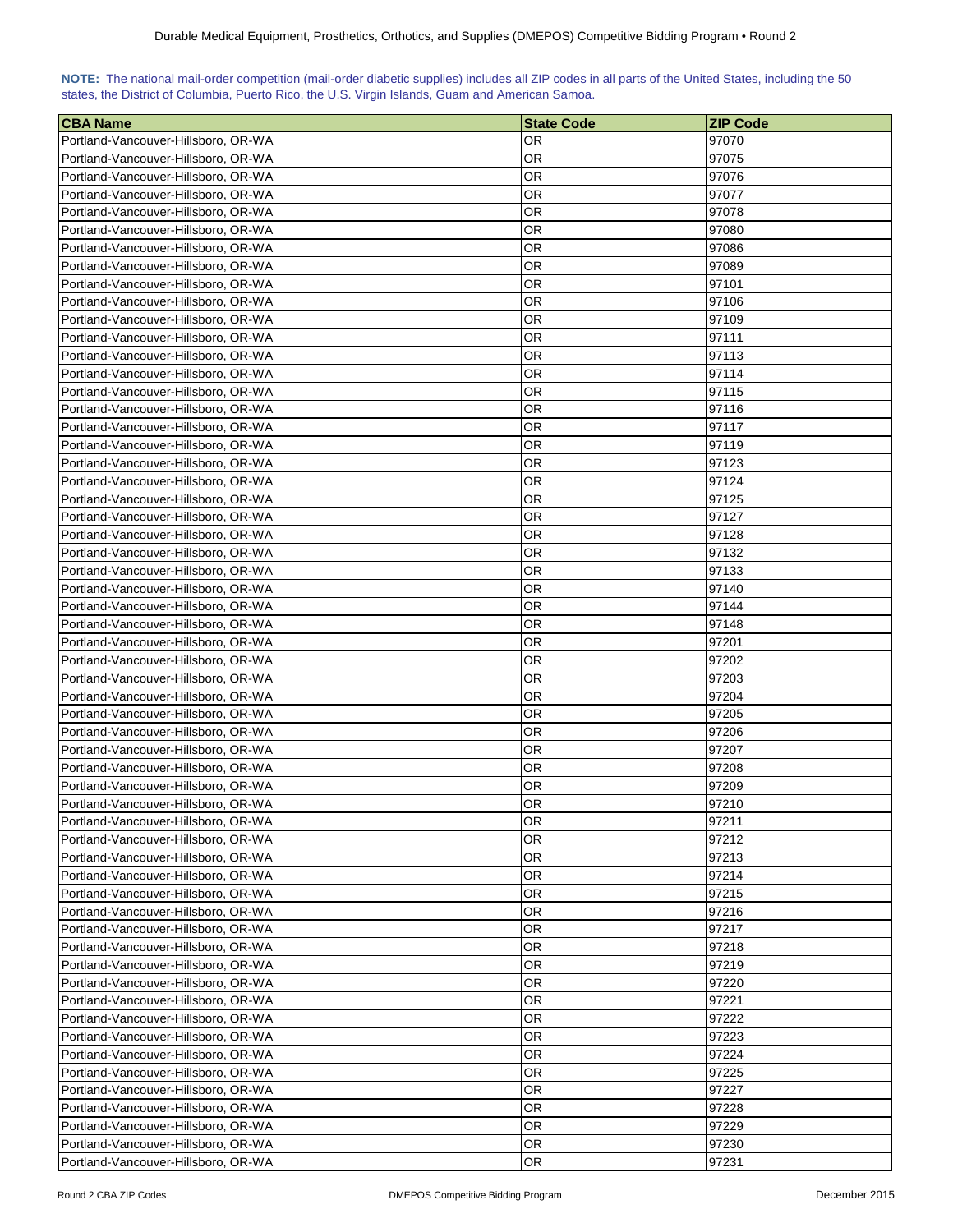| NOTE: The national mail-order competition (mail-order diabetic supplies) includes all ZIP codes in all parts of the United States, including the 50 |  |  |  |  |  |  |  |
|-----------------------------------------------------------------------------------------------------------------------------------------------------|--|--|--|--|--|--|--|
| states, the District of Columbia, Puerto Rico, the U.S. Virgin Islands, Guam and American Samoa.                                                    |  |  |  |  |  |  |  |

| <b>CBA Name</b>                      | <b>State Code</b> | ZIP Code |
|--------------------------------------|-------------------|----------|
| Portland-Vancouver-Hillsboro, OR-WA  | OR                | 97232    |
| Portland-Vancouver-Hillsboro, OR-WA  | OR                | 97233    |
| Portland-Vancouver-Hillsboro, OR-WA  | OR                | 97236    |
| Portland-Vancouver-Hillsboro, OR-WA  | OR                | 97238    |
| Portland-Vancouver-Hillsboro, OR-WA  | OR.               | 97239    |
| Portland-Vancouver-Hillsboro, OR-WA  | OR.               | 97240    |
| Portland-Vancouver-Hillsboro, OR-WA  | OR                | 97242    |
| Portland-Vancouver-Hillsboro, OR-WA  | OR                | 97256    |
| Portland-Vancouver-Hillsboro, OR-WA  | OR                | 97258    |
| Portland-Vancouver-Hillsboro, OR-WA  | OR                | 97266    |
| Portland-Vancouver-Hillsboro, OR-WA  | OR                | 97267    |
| Portland-Vancouver-Hillsboro, OR-WA  | OR                | 97268    |
| Portland-Vancouver-Hillsboro, OR-WA  | OR                | 97269    |
| Portland-Vancouver-Hillsboro, OR-WA  | OR                | 97280    |
| Portland-Vancouver-Hillsboro, OR-WA  | OR                | 97281    |
| Portland-Vancouver-Hillsboro, OR-WA  | OR                | 97282    |
| Portland-Vancouver-Hillsboro, OR-WA  | OR                | 97283    |
| Portland-Vancouver-Hillsboro, OR-WA  | OR                | 97286    |
| Portland-Vancouver-Hillsboro, OR-WA  | OR                | 97290    |
|                                      |                   |          |
| Portland-Vancouver-Hillsboro, OR-WA  | OR                | 97291    |
| Portland-Vancouver-Hillsboro, OR-WA  | OR                | 97292    |
| Portland-Vancouver-Hillsboro, OR-WA  | ΟR                | 97293    |
| Portland-Vancouver-Hillsboro, OR-WA  | OR                | 97294    |
| Portland-Vancouver-Hillsboro, OR-WA  | OR                | 97296    |
| Portland-Vancouver-Hillsboro, OR-WA  | OR                | 97298    |
| Portland-Vancouver-Hillsboro, OR-WA  | OR                | 97299    |
| Portland-Vancouver-Hillsboro, OR-WA  | OR                | 97378    |
| Portland-Vancouver-Hillsboro, OR-WA  | OR                | 97396    |
| Portland-Vancouver-Hillsboro, OR-WA  | WA                | 98601    |
| Portland-Vancouver-Hillsboro, OR-WA  | WA                | 98604    |
| Portland-Vancouver-Hillsboro, OR-WA  | WA                | 98606    |
| Portland-Vancouver-Hillsboro, OR-WA  | WA                | 98607    |
| Portland-Vancouver-Hillsboro, OR-WA  | WA                | 98622    |
| Portland-Vancouver-Hillsboro, OR-WA  | WA                | 98629    |
| Portland-Vancouver-Hillsboro, OR-WA  | WA                | 98642    |
| Portland-Vancouver-Hillsboro, OR-WA  | WA                | 98660    |
| Portland-Vancouver-Hillsboro, OR-WA  | WA                | 98661    |
| Portland-Vancouver-Hillsboro, OR-WA  | WA                | 98662    |
| Portland-Vancouver-Hillsboro, OR-WA  | <b>WA</b>         | 98663    |
| Portland-Vancouver-Hillsboro, OR-WA  | <b>WA</b>         | 98664    |
| Portland-Vancouver-Hillsboro, OR-WA  | <b>WA</b>         | 98665    |
| Portland-Vancouver-Hillsboro, OR-WA  | WA                | 98666    |
| Portland-Vancouver-Hillsboro, OR-WA  | WA                | 98668    |
| Portland-Vancouver-Hillsboro, OR-WA  | WA                | 98671    |
| Portland-Vancouver-Hillsboro, OR-WA  | WA                | 98675    |
| Portland-Vancouver-Hillsboro, OR-WA  | <b>WA</b>         | 98682    |
| Portland-Vancouver-Hillsboro, OR-WA  | WA                | 98683    |
| Portland-Vancouver-Hillsboro, OR-WA  | WA                | 98684    |
| Portland-Vancouver-Hillsboro, OR-WA  | WA                | 98685    |
| Portland-Vancouver-Hillsboro, OR-WA  | WA                | 98686    |
| Portland-Vancouver-Hillsboro, OR-WA  | WA                | 98687    |
| Poughkeepsie-Newburgh-Middletown, NY | <b>NY</b>         | 10910    |
| Poughkeepsie-Newburgh-Middletown, NY | NY                | 10912    |
| Poughkeepsie-Newburgh-Middletown, NY | <b>NY</b>         | 10914    |
| Poughkeepsie-Newburgh-Middletown, NY | NY.               | 10915    |
| Poughkeepsie-Newburgh-Middletown, NY | NY.               | 10916    |
| Poughkeepsie-Newburgh-Middletown, NY | <b>NY</b>         | 10917    |
| Poughkeepsie-Newburgh-Middletown, NY | <b>NY</b>         | 10918    |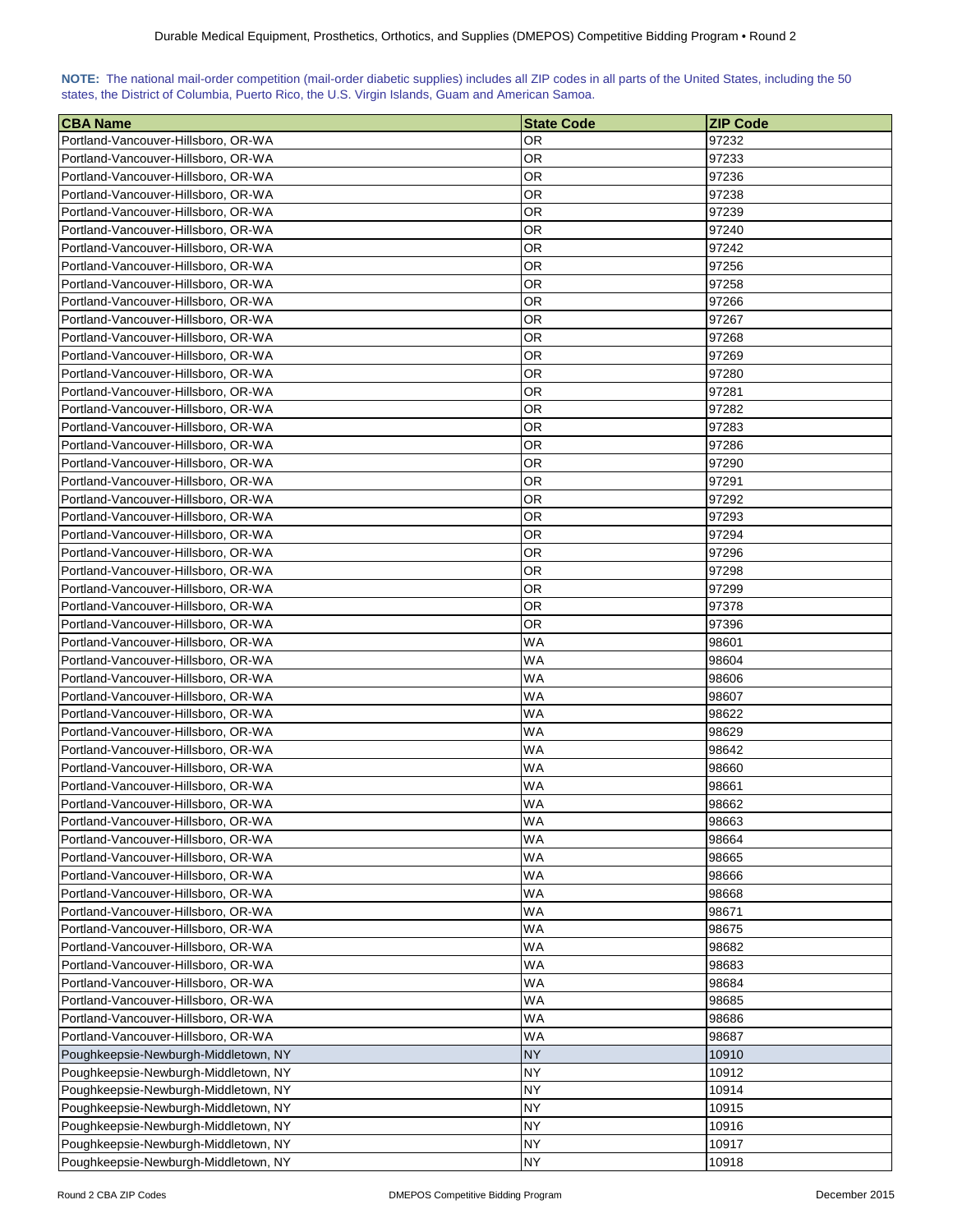| NOTE: The national mail-order competition (mail-order diabetic supplies) includes all ZIP codes in all parts of the United States, including the 50 |  |  |  |  |  |  |  |
|-----------------------------------------------------------------------------------------------------------------------------------------------------|--|--|--|--|--|--|--|
| states, the District of Columbia, Puerto Rico, the U.S. Virgin Islands, Guam and American Samoa.                                                    |  |  |  |  |  |  |  |

| <b>CBA Name</b>                                                              | <b>State Code</b> | <b>ZIP Code</b> |
|------------------------------------------------------------------------------|-------------------|-----------------|
| Poughkeepsie-Newburgh-Middletown, NY                                         | NY                | 10919           |
| Poughkeepsie-Newburgh-Middletown, NY                                         | NY                | 10921           |
| Poughkeepsie-Newburgh-Middletown, NY                                         | NY                | 10922           |
| Poughkeepsie-Newburgh-Middletown, NY                                         | NY                | 10924           |
| Poughkeepsie-Newburgh-Middletown, NY                                         | NY                | 10925           |
| Poughkeepsie-Newburgh-Middletown, NY                                         | NΥ                | 10926           |
| Poughkeepsie-Newburgh-Middletown, NY                                         | NΥ                | 10928           |
| Poughkeepsie-Newburgh-Middletown, NY                                         | ΝY                | 10930           |
| Poughkeepsie-Newburgh-Middletown, NY                                         | <b>NY</b>         | 10932           |
| Poughkeepsie-Newburgh-Middletown, NY                                         | NΥ                | 10933           |
| Poughkeepsie-Newburgh-Middletown, NY                                         | NΥ                | 10940           |
| Poughkeepsie-Newburgh-Middletown, NY                                         | NY                | 10941           |
| Poughkeepsie-Newburgh-Middletown, NY                                         | NY                | 10943           |
| Poughkeepsie-Newburgh-Middletown, NY                                         | NY                | 10949           |
| Poughkeepsie-Newburgh-Middletown, NY                                         | <b>NY</b>         | 10950           |
| Poughkeepsie-Newburgh-Middletown, NY                                         | NY                | 10953           |
| Poughkeepsie-Newburgh-Middletown, NY                                         | <b>NY</b>         | 10958           |
| Poughkeepsie-Newburgh-Middletown, NY                                         | NΥ                | 10959           |
| Poughkeepsie-Newburgh-Middletown, NY                                         | NΥ                | 10963           |
| Poughkeepsie-Newburgh-Middletown, NY                                         | NΥ                | 10969           |
| Poughkeepsie-Newburgh-Middletown, NY                                         | NΥ                | 10973           |
| Poughkeepsie-Newburgh-Middletown, NY                                         | <b>NY</b>         | 10975           |
| Poughkeepsie-Newburgh-Middletown, NY                                         | NY                | 10979           |
| Poughkeepsie-Newburgh-Middletown, NY                                         | NΥ                | 10981           |
| Poughkeepsie-Newburgh-Middletown, NY                                         | NY                | 10987           |
| Poughkeepsie-Newburgh-Middletown, NY                                         | NY                | 10988           |
|                                                                              | NY                | 10990           |
| Poughkeepsie-Newburgh-Middletown, NY                                         | NY                | 10992           |
| Poughkeepsie-Newburgh-Middletown, NY<br>Poughkeepsie-Newburgh-Middletown, NY | NΥ                | 10996           |
|                                                                              |                   |                 |
| Poughkeepsie-Newburgh-Middletown, NY                                         | NΥ<br>NΥ          | 10997<br>10998  |
| Poughkeepsie-Newburgh-Middletown, NY                                         | NΥ                |                 |
| Poughkeepsie-Newburgh-Middletown, NY                                         | NΥ                | 12501           |
| Poughkeepsie-Newburgh-Middletown, NY                                         | <b>NY</b>         | 12504<br>12506  |
| Poughkeepsie-Newburgh-Middletown, NY<br>Poughkeepsie-Newburgh-Middletown, NY | NY                | 12507           |
|                                                                              | <b>NY</b>         |                 |
| Poughkeepsie-Newburgh-Middletown, NY                                         | <b>NY</b>         | 12508           |
| Poughkeepsie-Newburgh-Middletown, NY                                         |                   | 12510           |
| Poughkeepsie-Newburgh-Middletown, NY                                         | NY<br><b>NY</b>   | 12511           |
| Poughkeepsie-Newburgh-Middletown, NY                                         |                   | 12512           |
| Poughkeepsie-Newburgh-Middletown, NY                                         | <b>NY</b>         | 12514           |
| Poughkeepsie-Newburgh-Middletown, NY                                         | <b>NY</b>         | 12518           |
| Poughkeepsie-Newburgh-Middletown, NY                                         | <b>NY</b>         | 12520           |
| Poughkeepsie-Newburgh-Middletown, NY                                         | <b>NY</b>         | 12522           |
| Poughkeepsie-Newburgh-Middletown, NY                                         | NY                | 12524           |
| Poughkeepsie-Newburgh-Middletown, NY                                         | NY                | 12527           |
| Poughkeepsie-Newburgh-Middletown, NY                                         | <b>NY</b>         | 12531           |
| Poughkeepsie-Newburgh-Middletown, NY                                         | NΥ                | 12533           |
| Poughkeepsie-Newburgh-Middletown, NY                                         | <b>NY</b>         | 12537           |
| Poughkeepsie-Newburgh-Middletown, NY                                         | <b>NY</b>         | 12538           |
| Poughkeepsie-Newburgh-Middletown, NY                                         | NΥ                | 12540           |
| Poughkeepsie-Newburgh-Middletown, NY                                         | NΥ                | 12543           |
| Poughkeepsie-Newburgh-Middletown, NY                                         | NΥ                | 12545           |
| Poughkeepsie-Newburgh-Middletown, NY                                         | <b>NY</b>         | 12546           |
| Poughkeepsie-Newburgh-Middletown, NY                                         | NΥ                | 12549           |
| Poughkeepsie-Newburgh-Middletown, NY                                         | NΥ                | 12550           |
| Poughkeepsie-Newburgh-Middletown, NY                                         | <b>NY</b>         | 12551           |
| Poughkeepsie-Newburgh-Middletown, NY                                         | NΥ                | 12552           |
| Poughkeepsie-Newburgh-Middletown, NY                                         | <b>NY</b>         | 12553           |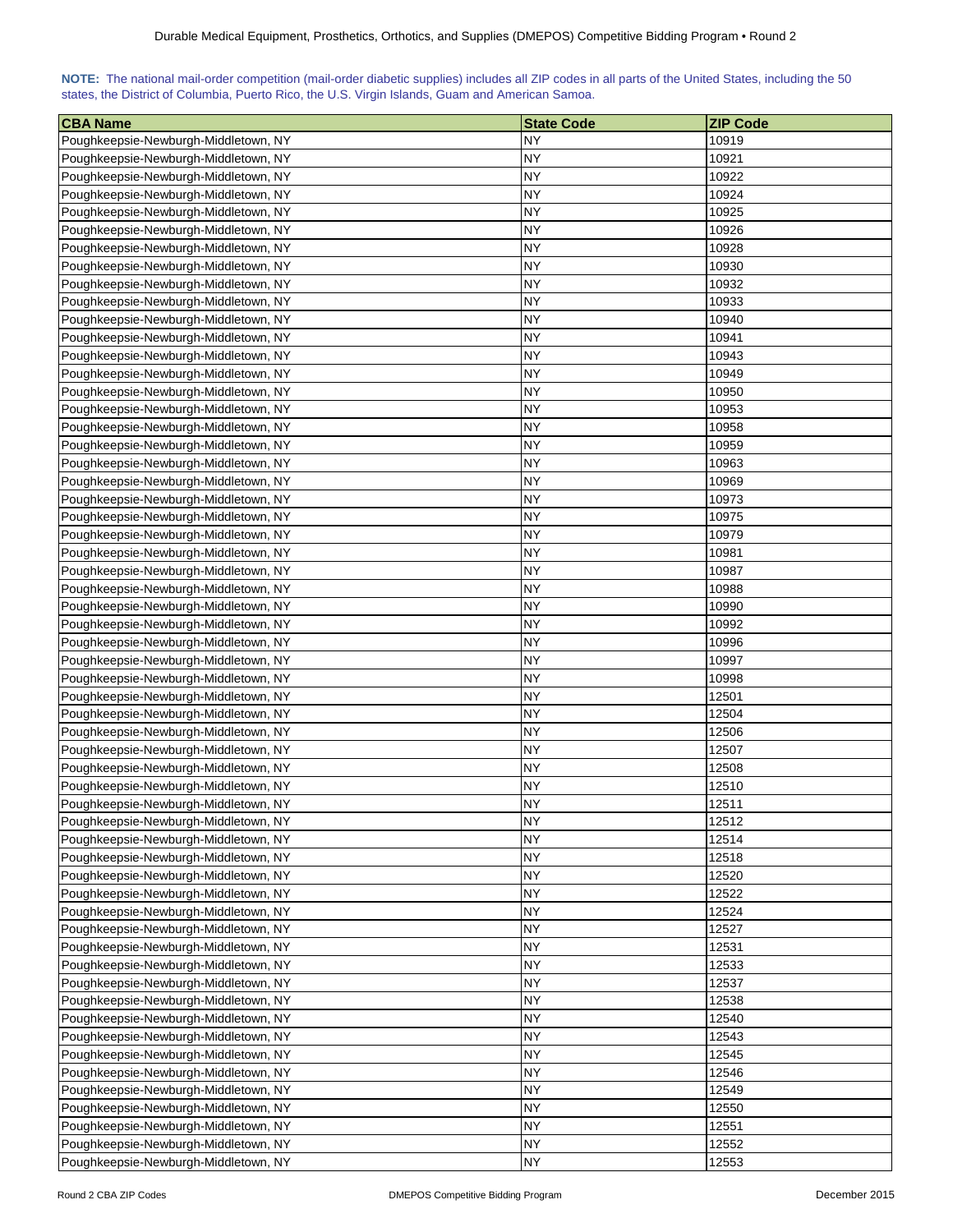| NOTE: The national mail-order competition (mail-order diabetic supplies) includes all ZIP codes in all parts of the United States, including the 50 |  |  |  |  |  |  |  |
|-----------------------------------------------------------------------------------------------------------------------------------------------------|--|--|--|--|--|--|--|
| states, the District of Columbia, Puerto Rico, the U.S. Virgin Islands, Guam and American Samoa.                                                    |  |  |  |  |  |  |  |

| <b>CBA Name</b>                          | <b>State Code</b> | <b>ZIP Code</b> |
|------------------------------------------|-------------------|-----------------|
| Poughkeepsie-Newburgh-Middletown, NY     | NY                | 12555           |
| Poughkeepsie-Newburgh-Middletown, NY     | NΥ                | 12564           |
| Poughkeepsie-Newburgh-Middletown, NY     | NY                | 12567           |
| Poughkeepsie-Newburgh-Middletown, NY     | NΥ                | 12569           |
| Poughkeepsie-Newburgh-Middletown, NY     | NY                | 12570           |
| Poughkeepsie-Newburgh-Middletown, NY     | NY                | 12571           |
| Poughkeepsie-Newburgh-Middletown, NY     | NY                | 12572           |
| Poughkeepsie-Newburgh-Middletown, NY     | <b>NY</b>         | 12574           |
| Poughkeepsie-Newburgh-Middletown, NY     | NY                | 12575           |
| Poughkeepsie-Newburgh-Middletown, NY     | NΥ                | 12577           |
| Poughkeepsie-Newburgh-Middletown, NY     | NY                | 12578           |
| Poughkeepsie-Newburgh-Middletown, NY     | <b>NY</b>         | 12580           |
| Poughkeepsie-Newburgh-Middletown, NY     | NΥ                | 12581           |
|                                          | <b>NY</b>         |                 |
| Poughkeepsie-Newburgh-Middletown, NY     |                   | 12582           |
| Poughkeepsie-Newburgh-Middletown, NY     | NY                | 12583           |
| Poughkeepsie-Newburgh-Middletown, NY     | NΥ                | 12584           |
| Poughkeepsie-Newburgh-Middletown, NY     | <b>NY</b>         | 12585           |
| Poughkeepsie-Newburgh-Middletown, NY     | <b>NY</b>         | 12586           |
| Poughkeepsie-Newburgh-Middletown, NY     | NY                | 12590           |
| Poughkeepsie-Newburgh-Middletown, NY     | <b>NY</b>         | 12592           |
| Poughkeepsie-Newburgh-Middletown, NY     | NΥ                | 12594           |
| Poughkeepsie-Newburgh-Middletown, NY     | NY                | 12601           |
| Poughkeepsie-Newburgh-Middletown, NY     | NY                | 12602           |
| Poughkeepsie-Newburgh-Middletown, NY     | NY                | 12603           |
| Poughkeepsie-Newburgh-Middletown, NY     | NY                | 12604           |
| Poughkeepsie-Newburgh-Middletown, NY     | <b>NY</b>         | 12729           |
| Poughkeepsie-Newburgh-Middletown, NY     | NΥ                | 12746           |
| Poughkeepsie-Newburgh-Middletown, NY     | <b>NY</b>         | 12771           |
| Poughkeepsie-Newburgh-Middletown, NY     | NΥ                | 12780           |
| Providence-New Bedford-Fall River, RI-MA | <b>MA</b>         | 02031           |
| Providence-New Bedford-Fall River, RI-MA | <b>MA</b>         | 02048           |
| Providence-New Bedford-Fall River, RI-MA | МA                | 02334           |
| Providence-New Bedford-Fall River, RI-MA | МA                | 02356           |
| Providence-New Bedford-Fall River, RI-MA | <b>MA</b>         | 02357           |
| Providence-New Bedford-Fall River, RI-MA | MA                | 02375           |
| Providence-New Bedford-Fall River, RI-MA | MA                | 02702           |
| Providence-New Bedford-Fall River, RI-MA | MA                | 02703           |
| Providence-New Bedford-Fall River, RI-MA | <b>MA</b>         | 02712           |
| Providence-New Bedford-Fall River, RI-MA | МA                | 02714           |
| Providence-New Bedford-Fall River, RI-MA | МA                | 02715           |
| Providence-New Bedford-Fall River, RI-MA | МA                | 02717           |
| Providence-New Bedford-Fall River, RI-MA | <b>MA</b>         | 02718           |
| Providence-New Bedford-Fall River, RI-MA | <b>MA</b>         | 02719           |
| Providence-New Bedford-Fall River, RI-MA | МA                | 02720           |
| Providence-New Bedford-Fall River, RI-MA | МA                | 02721           |
| Providence-New Bedford-Fall River, RI-MA | МA                | 02722           |
| Providence-New Bedford-Fall River, RI-MA | МA                | 02723           |
| Providence-New Bedford-Fall River, RI-MA | МA                | 02724           |
| Providence-New Bedford-Fall River, RI-MA | МA                | 02725           |
| Providence-New Bedford-Fall River, RI-MA | МA                | 02726           |
| Providence-New Bedford-Fall River, RI-MA | МA                | 02740           |
| Providence-New Bedford-Fall River, RI-MA | МA                | 02741           |
| Providence-New Bedford-Fall River, RI-MA | МA                | 02742           |
| Providence-New Bedford-Fall River, RI-MA | МA                | 02743           |
| Providence-New Bedford-Fall River, RI-MA | МA                | 02744           |
| Providence-New Bedford-Fall River, RI-MA | <b>MA</b>         | 02745           |
| Providence-New Bedford-Fall River, RI-MA | МA                | 02746           |
| Providence-New Bedford-Fall River, RI-MA | <b>MA</b>         | 02747           |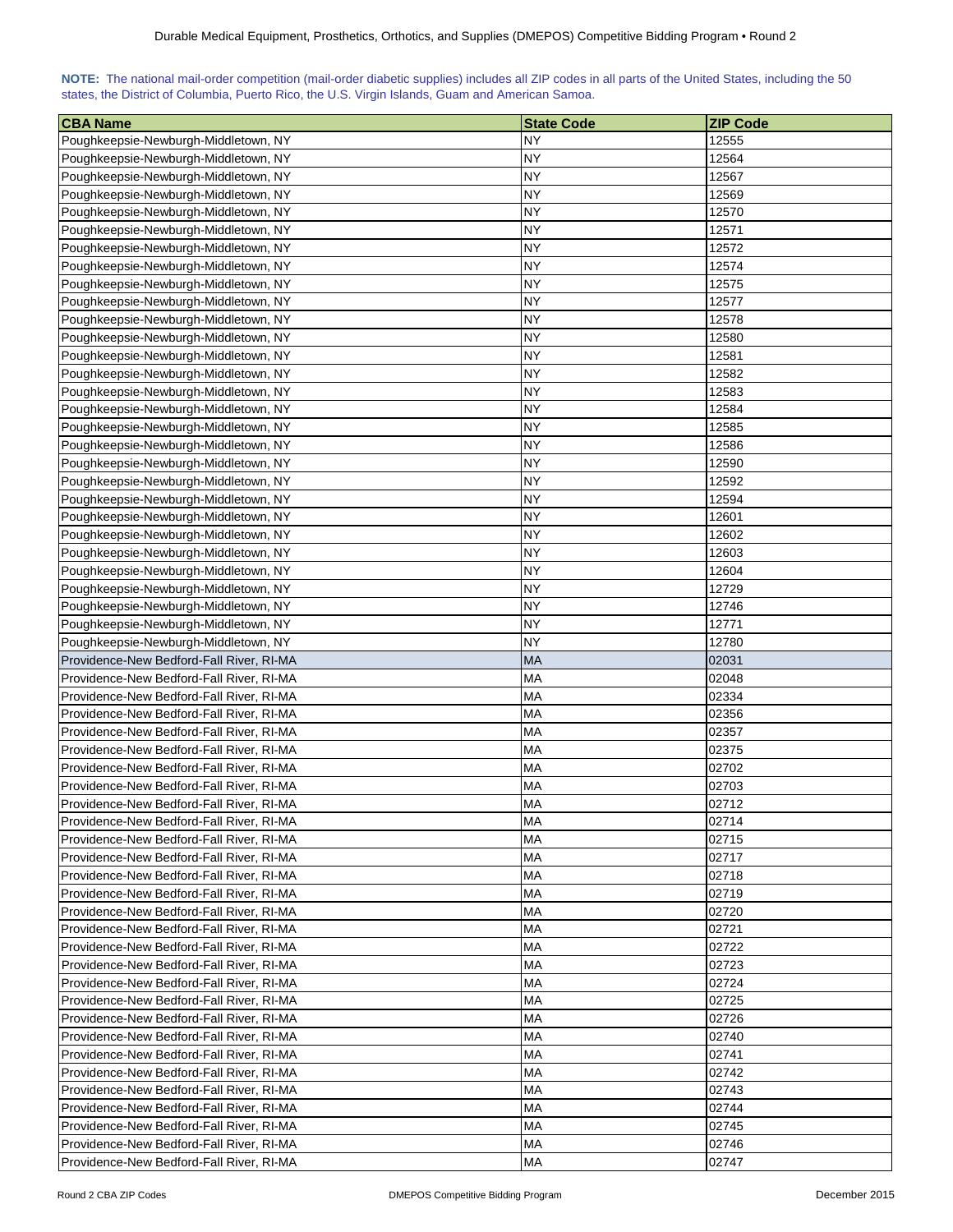| NOTE: The national mail-order competition (mail-order diabetic supplies) includes all ZIP codes in all parts of the United States, including the 50 |  |  |  |  |  |  |  |
|-----------------------------------------------------------------------------------------------------------------------------------------------------|--|--|--|--|--|--|--|
| states, the District of Columbia, Puerto Rico, the U.S. Virgin Islands, Guam and American Samoa.                                                    |  |  |  |  |  |  |  |

| <b>CBA Name</b>                          | <b>State Code</b> | <b>ZIP Code</b> |
|------------------------------------------|-------------------|-----------------|
| Providence-New Bedford-Fall River, RI-MA | МA                | 02748           |
| Providence-New Bedford-Fall River, RI-MA | MA                | 02760           |
| Providence-New Bedford-Fall River, RI-MA | MA                | 02761           |
| Providence-New Bedford-Fall River, RI-MA | MA                | 02763           |
| Providence-New Bedford-Fall River, RI-MA | МA                | 02764           |
| Providence-New Bedford-Fall River, RI-MA | МA                | 02766           |
| Providence-New Bedford-Fall River, RI-MA | МA                | 02767           |
| Providence-New Bedford-Fall River, RI-MA | МA                | 02768           |
| Providence-New Bedford-Fall River, RI-MA | МA                | 02769           |
| Providence-New Bedford-Fall River, RI-MA | MA                | 02771           |
| Providence-New Bedford-Fall River, RI-MA | МA                | 02777           |
| Providence-New Bedford-Fall River, RI-MA | МA                | 02779           |
| Providence-New Bedford-Fall River, RI-MA | MA                | 02780           |
| Providence-New Bedford-Fall River, RI-MA | MA                | 02783           |
| Providence-New Bedford-Fall River, RI-MA | МA                | 02790           |
| Providence-New Bedford-Fall River, RI-MA | МA                | 02791           |
| Providence-New Bedford-Fall River, RI-MA | RI                | 02801           |
| Providence-New Bedford-Fall River, RI-MA | RI                | 02802           |
| Providence-New Bedford-Fall River, RI-MA | R <sub>l</sub>    | 02804           |
| Providence-New Bedford-Fall River, RI-MA | RI                | 02806           |
| Providence-New Bedford-Fall River, RI-MA | R <sub>l</sub>    | 02807           |
| Providence-New Bedford-Fall River, RI-MA | R <sub>l</sub>    | 02808           |
| Providence-New Bedford-Fall River, RI-MA | <b>RI</b>         | 02809           |
| Providence-New Bedford-Fall River, RI-MA | R <sub>1</sub>    | 02812           |
|                                          | R <sub>1</sub>    | 02813           |
| Providence-New Bedford-Fall River, RI-MA |                   |                 |
| Providence-New Bedford-Fall River, RI-MA | R <sub>1</sub>    | 02814           |
| Providence-New Bedford-Fall River, RI-MA | RI                | 02815           |
| Providence-New Bedford-Fall River, RI-MA | RI                | 02816           |
| Providence-New Bedford-Fall River, RI-MA | RI                | 02817           |
| Providence-New Bedford-Fall River, RI-MA | R <sub>l</sub>    | 02818           |
| Providence-New Bedford-Fall River, RI-MA | RI                | 02822           |
| Providence-New Bedford-Fall River, RI-MA | R <sub>1</sub>    | 02823           |
| Providence-New Bedford-Fall River, RI-MA | RI                | 02824           |
| Providence-New Bedford-Fall River, RI-MA | RI                | 02825           |
| Providence-New Bedford-Fall River, RI-MA | R <sub>1</sub>    | 02826           |
| Providence-New Bedford-Fall River, RI-MA | R <sub>l</sub>    | 02827           |
| Providence-New Bedford-Fall River, RI-MA | R <sub>l</sub>    | 02828           |
| Providence-New Bedford-Fall River, RI-MA | R <sub>l</sub>    | 02829           |
| Providence-New Bedford-Fall River, RI-MA | R <sub>l</sub>    | 02830           |
| Providence-New Bedford-Fall River, RI-MA | RI                | 02831           |
| Providence-New Bedford-Fall River, RI-MA | R <sub>1</sub>    | 02832           |
| Providence-New Bedford-Fall River, RI-MA | R <sub>1</sub>    | 02833           |
| Providence-New Bedford-Fall River, RI-MA | RI                | 02835           |
| Providence-New Bedford-Fall River, RI-MA | R <sub>1</sub>    | 02836           |
| Providence-New Bedford-Fall River, RI-MA | R <sub>1</sub>    | 02837           |
| Providence-New Bedford-Fall River, RI-MA | R <sub>1</sub>    | 02838           |
| Providence-New Bedford-Fall River, RI-MA | R <sub>l</sub>    | 02839           |
| Providence-New Bedford-Fall River, RI-MA | R <sub>l</sub>    | 02840           |
| Providence-New Bedford-Fall River, RI-MA | R <sub>l</sub>    | 02841           |
| Providence-New Bedford-Fall River, RI-MA | R <sub>l</sub>    | 02842           |
| Providence-New Bedford-Fall River, RI-MA | RI                | 02852           |
| Providence-New Bedford-Fall River, RI-MA | RI                | 02854           |
| Providence-New Bedford-Fall River, RI-MA | RI                | 02857           |
| Providence-New Bedford-Fall River, RI-MA | R <sub>l</sub>    | 02858           |
| Providence-New Bedford-Fall River, RI-MA | R <sub>l</sub>    | 02859           |
| Providence-New Bedford-Fall River, RI-MA | R <sub>l</sub>    | 02860           |
| Providence-New Bedford-Fall River, RI-MA | RI                | 02861           |
| Providence-New Bedford-Fall River, RI-MA | RI                | 02862           |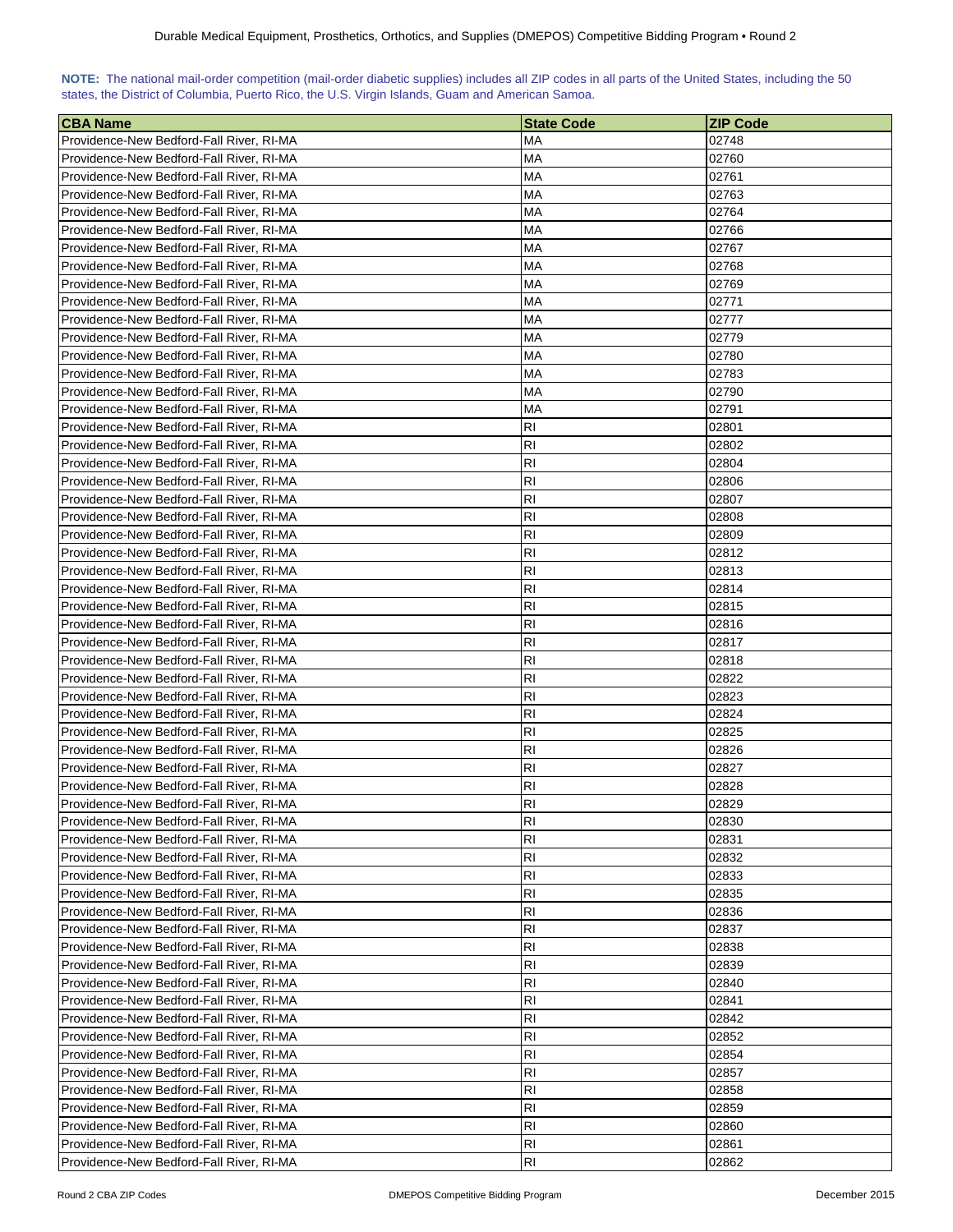| NOTE: The national mail-order competition (mail-order diabetic supplies) includes all ZIP codes in all parts of the United States, including the 50 |  |  |  |  |  |  |  |
|-----------------------------------------------------------------------------------------------------------------------------------------------------|--|--|--|--|--|--|--|
| states, the District of Columbia, Puerto Rico, the U.S. Virgin Islands, Guam and American Samoa.                                                    |  |  |  |  |  |  |  |

| <b>CBA Name</b>                          | <b>State Code</b> | <b>ZIP Code</b> |
|------------------------------------------|-------------------|-----------------|
| Providence-New Bedford-Fall River, RI-MA | RI                | 02863           |
| Providence-New Bedford-Fall River, RI-MA | <b>RI</b>         | 02864           |
| Providence-New Bedford-Fall River, RI-MA | <b>RI</b>         | 02865           |
| Providence-New Bedford-Fall River, RI-MA | <b>RI</b>         | 02871           |
| Providence-New Bedford-Fall River, RI-MA | R <sub>l</sub>    | 02872           |
| Providence-New Bedford-Fall River, RI-MA | <b>RI</b>         | 02873           |
| Providence-New Bedford-Fall River, RI-MA | <b>RI</b>         | 02874           |
| Providence-New Bedford-Fall River, RI-MA | RI                | 02875           |
| Providence-New Bedford-Fall River, RI-MA | <b>RI</b>         | 02876           |
| Providence-New Bedford-Fall River, RI-MA | <b>RI</b>         | 02877           |
| Providence-New Bedford-Fall River, RI-MA | R <sub>l</sub>    | 02878           |
| Providence-New Bedford-Fall River, RI-MA | <b>RI</b>         | 02879           |
| Providence-New Bedford-Fall River, RI-MA | R <sub>1</sub>    | 02880           |
| Providence-New Bedford-Fall River, RI-MA | <b>RI</b>         | 02881           |
| Providence-New Bedford-Fall River, RI-MA | R <sub>1</sub>    | 02882           |
| Providence-New Bedford-Fall River, RI-MA | R <sub>1</sub>    | 02883           |
| Providence-New Bedford-Fall River, RI-MA | <b>RI</b>         | 02885           |
| Providence-New Bedford-Fall River, RI-MA | <b>RI</b>         | 02886           |
| Providence-New Bedford-Fall River, RI-MA | R <sub>l</sub>    | 02887           |
| Providence-New Bedford-Fall River, RI-MA | <b>RI</b>         | 02888           |
| Providence-New Bedford-Fall River, RI-MA | <b>RI</b>         | 02889           |
| Providence-New Bedford-Fall River, RI-MA | R <sub>l</sub>    | 02891           |
| Providence-New Bedford-Fall River, RI-MA | R <sub>1</sub>    | 02892           |
| Providence-New Bedford-Fall River, RI-MA | R <sub>1</sub>    | 02893           |
|                                          | R <sub>1</sub>    | 02894           |
| Providence-New Bedford-Fall River, RI-MA | R <sub>1</sub>    |                 |
| Providence-New Bedford-Fall River, RI-MA |                   | 02895           |
| Providence-New Bedford-Fall River, RI-MA | <b>RI</b>         | 02896           |
| Providence-New Bedford-Fall River, RI-MA | <b>RI</b>         | 02898           |
| Providence-New Bedford-Fall River, RI-MA | <b>RI</b>         | 02901           |
| Providence-New Bedford-Fall River, RI-MA | <b>RI</b>         | 02902           |
| Providence-New Bedford-Fall River, RI-MA | <b>RI</b>         | 02903           |
| Providence-New Bedford-Fall River, RI-MA | R <sub>1</sub>    | 02904           |
| Providence-New Bedford-Fall River, RI-MA | <b>RI</b>         | 02905           |
| Providence-New Bedford-Fall River, RI-MA | R <sub>1</sub>    | 02906           |
| Providence-New Bedford-Fall River, RI-MA | <b>RI</b>         | 02907           |
| Providence-New Bedford-Fall River, RI-MA | R <sub>1</sub>    | 02908           |
| Providence-New Bedford-Fall River, RI-MA | R <sub>l</sub>    | 02909           |
| Providence-New Bedford-Fall River, RI-MA | R <sub>1</sub>    | 02910           |
| Providence-New Bedford-Fall River, RI-MA | R <sub>1</sub>    | 02911           |
| Providence-New Bedford-Fall River, RI-MA | R <sub>1</sub>    | 02912           |
| Providence-New Bedford-Fall River, RI-MA | R <sub>1</sub>    | 02914           |
| Providence-New Bedford-Fall River, RI-MA | R <sub>l</sub>    | 02915           |
| Providence-New Bedford-Fall River, RI-MA | R <sub>1</sub>    | 02916           |
| Providence-New Bedford-Fall River, RI-MA | R <sub>1</sub>    | 02917           |
| Providence-New Bedford-Fall River, RI-MA | R <sub>1</sub>    | 02918           |
| Providence-New Bedford-Fall River, RI-MA | RI                | 02919           |
| Providence-New Bedford-Fall River, RI-MA | R <sub>l</sub>    | 02920           |
| Providence-New Bedford-Fall River, RI-MA | R <sub>l</sub>    | 02921           |
| Providence-New Bedford-Fall River, RI-MA | R <sub>l</sub>    | 02940           |
| Raleigh-Cary, NC                         | <b>NC</b>         | 27502           |
| Raleigh-Cary, NC                         | <b>NC</b>         | 27504           |
| Raleigh-Cary, NC                         | <b>NC</b>         | 27508           |
| Raleigh-Cary, NC                         | <b>NC</b>         | 27511           |
| Raleigh-Cary, NC                         | <b>NC</b>         | 27512           |
| Raleigh-Cary, NC                         | <b>NC</b>         | 27513           |
| Raleigh-Cary, NC                         | <b>NC</b>         | 27518           |
| Raleigh-Cary, NC                         | <b>NC</b>         | 27519           |
| Raleigh-Cary, NC                         | <b>NC</b>         | 27520           |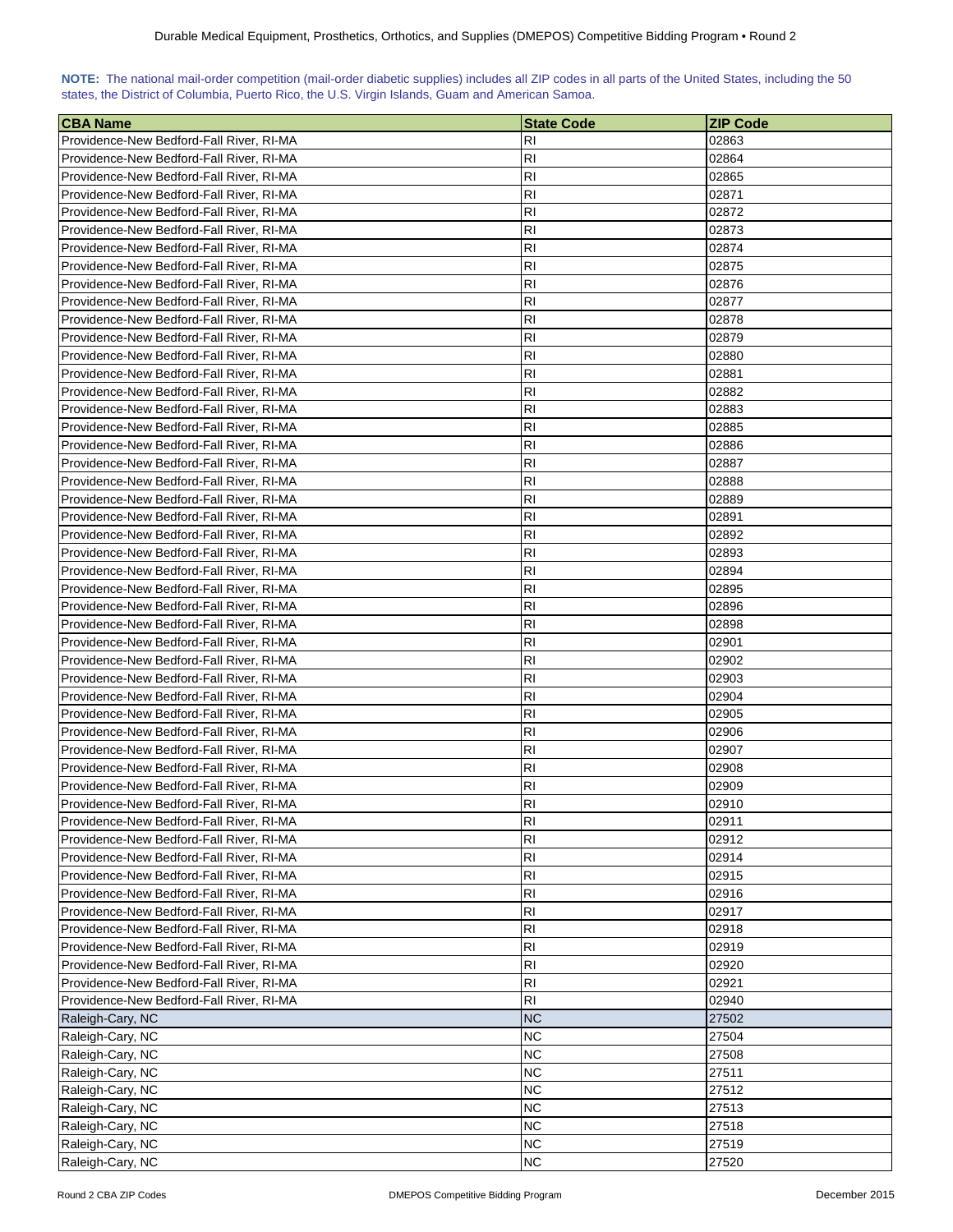| NOTE: The national mail-order competition (mail-order diabetic supplies) includes all ZIP codes in all parts of the United States, including the 50 |  |  |  |  |  |  |  |
|-----------------------------------------------------------------------------------------------------------------------------------------------------|--|--|--|--|--|--|--|
| states, the District of Columbia, Puerto Rico, the U.S. Virgin Islands, Guam and American Samoa.                                                    |  |  |  |  |  |  |  |

| <b>CBA Name</b>                      | <b>State Code</b> | <b>ZIP Code</b> |
|--------------------------------------|-------------------|-----------------|
| Raleigh-Cary, NC                     | <b>NC</b>         | 27523           |
| Raleigh-Cary, NC                     | <b>NC</b>         | 27524           |
| Raleigh-Cary, NC                     | <b>NC</b>         | 27525           |
| Raleigh-Cary, NC                     | <b>NC</b>         | 27526           |
| Raleigh-Cary, NC                     | <b>NC</b>         | 27527           |
| Raleigh-Cary, NC                     | <b>NC</b>         | 27528           |
| Raleigh-Cary, NC                     | <b>NC</b>         | 27529           |
| Raleigh-Cary, NC                     | <b>NC</b>         | 27539           |
| Raleigh-Cary, NC                     | <b>NC</b>         | 27540           |
| Raleigh-Cary, NC                     | <b>NC</b>         | 27542           |
| Raleigh-Cary, NC                     | NC                | 27545           |
| Raleigh-Cary, NC                     | <b>NC</b>         | 27549           |
| Raleigh-Cary, NC                     | <b>NC</b>         | 27555           |
| Raleigh-Cary, NC                     | <b>NC</b>         | 27560           |
| Raleigh-Cary, NC                     | <b>NC</b>         | 27562           |
| Raleigh-Cary, NC                     | <b>NC</b>         | 27568           |
| Raleigh-Cary, NC                     | NC                | 27569           |
| Raleigh-Cary, NC                     | <b>NC</b>         | 27571           |
| Raleigh-Cary, NC                     | <b>NC</b>         | 27576           |
| Raleigh-Cary, NC                     | <b>NC</b>         | 27577           |
| Raleigh-Cary, NC                     | <b>NC</b>         | 27587           |
| Raleigh-Cary, NC                     | NC                | 27588           |
| Raleigh-Cary, NC                     | NC                | 27591           |
| Raleigh-Cary, NC                     | NC                | 27592           |
| Raleigh-Cary, NC                     | <b>NC</b>         | 27593           |
| Raleigh-Cary, NC                     | <b>NC</b>         | 27596           |
|                                      | <b>NC</b>         | 27597           |
| Raleigh-Cary, NC<br>Raleigh-Cary, NC | <b>NC</b>         | 27601           |
|                                      | <b>NC</b>         | 27602           |
| Raleigh-Cary, NC                     | <b>NC</b>         | 27603           |
| Raleigh-Cary, NC                     |                   |                 |
| Raleigh-Cary, NC                     | <b>NC</b>         | 27604           |
| Raleigh-Cary, NC                     | <b>NC</b>         | 27605           |
| Raleigh-Cary, NC                     | <b>NC</b>         | 27606           |
| Raleigh-Cary, NC                     | <b>NC</b>         | 27607           |
| Raleigh-Cary, NC                     | <b>NC</b>         | 27608           |
| Raleigh-Cary, NC                     | <b>NC</b>         | 27609           |
| Raleigh-Cary, NC                     | <b>NC</b>         | 27610           |
| Raleigh-Cary, NC                     | <b>NC</b>         | 27611           |
| Raleigh-Cary, NC                     | <b>NC</b>         | 27612           |
| Raleigh-Cary, NC                     | <b>NC</b>         | 27613           |
| Raleigh-Cary, NC                     | <b>NC</b>         | 27614           |
| Raleigh-Cary, NC                     | NC                | 27615           |
| Raleigh-Cary, NC                     | <b>NC</b>         | 27616           |
| Raleigh-Cary, NC                     | <b>NC</b>         | 27617           |
| Raleigh-Cary, NC                     | <b>NC</b>         | 27619           |
| Raleigh-Cary, NC                     | <b>NC</b>         | 27620           |
| Raleigh-Cary, NC                     | $NC$              | 27621           |
| Raleigh-Cary, NC                     | NC                | 27622           |
| Raleigh-Cary, NC                     | <b>NC</b>         | 27623           |
| Raleigh-Cary, NC                     | <b>NC</b>         | 27624           |
| Raleigh-Cary, NC                     | <b>NC</b>         | 27625           |
| Raleigh-Cary, NC                     | <b>NC</b>         | 27626           |
| Raleigh-Cary, NC                     | <b>NC</b>         | 27627           |
| Raleigh-Cary, NC                     | <b>NC</b>         | 27628           |
| Raleigh-Cary, NC                     | <b>NC</b>         | 27629           |
| Raleigh-Cary, NC                     | <b>NC</b>         | 27634           |
| Raleigh-Cary, NC                     | <b>NC</b>         | 27635           |
| Raleigh-Cary, NC                     | <b>NC</b>         | 27636           |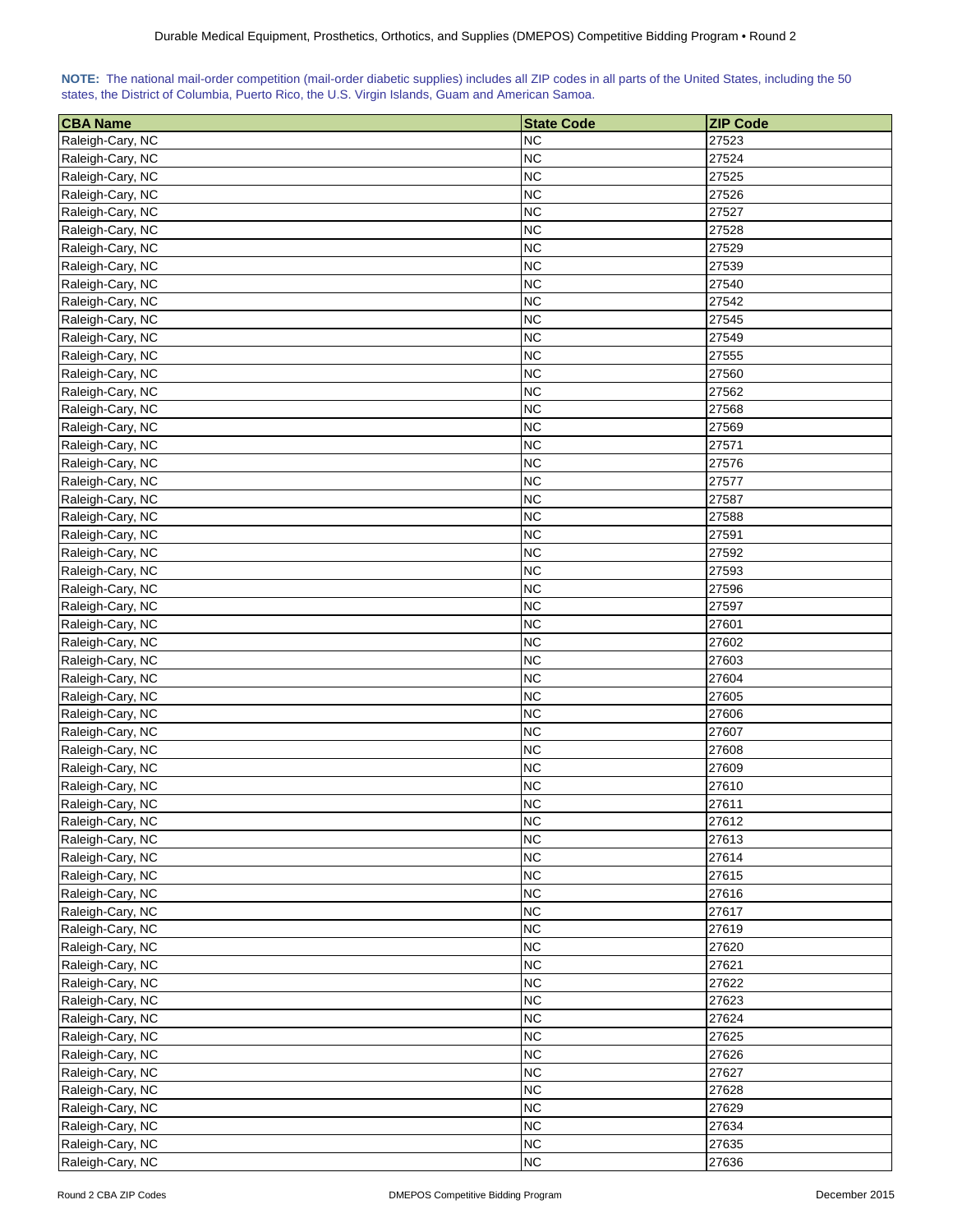| NOTE: The national mail-order competition (mail-order diabetic supplies) includes all ZIP codes in all parts of the United States, including the 50 |  |  |  |  |  |  |  |
|-----------------------------------------------------------------------------------------------------------------------------------------------------|--|--|--|--|--|--|--|
| states, the District of Columbia, Puerto Rico, the U.S. Virgin Islands, Guam and American Samoa.                                                    |  |  |  |  |  |  |  |

| <b>CBA Name</b>  | <b>State Code</b> | <b>ZIP Code</b> |
|------------------|-------------------|-----------------|
| Raleigh-Cary, NC | <b>NC</b>         | 27640           |
| Raleigh-Cary, NC | <b>NC</b>         | 27650           |
| Raleigh-Cary, NC | <b>NC</b>         | 27656           |
| Raleigh-Cary, NC | <b>NC</b>         | 27658           |
| Raleigh-Cary, NC | <b>NC</b>         | 27661           |
| Raleigh-Cary, NC | <b>NC</b>         | 27668           |
| Raleigh-Cary, NC | <b>NC</b>         | 27675           |
| Raleigh-Cary, NC | <b>NC</b>         | 27676           |
| Raleigh-Cary, NC | <b>NC</b>         | 27690           |
| Raleigh-Cary, NC | <b>NC</b>         | 27695           |
| Raleigh-Cary, NC | <b>NC</b>         | 27697           |
| Raleigh-Cary, NC | <b>NC</b>         | 27698           |
| Raleigh-Cary, NC | <b>NC</b>         | 27699           |
| Richmond, VA     | VA                | 22427           |
| Richmond, VA     | VA                | 22428           |
| Richmond, VA     | VA                | 22446           |
| Richmond, VA     | VA                | 22501           |
| Richmond, VA     | VA                | 22514           |
| Richmond, VA     | VA                | 22535           |
| Richmond, VA     | VA                | 22538           |
| Richmond, VA     | VA                | 22546           |
| Richmond, VA     | VA                | 22552           |
| Richmond, VA     | VA                | 22580           |
| Richmond, VA     | VA                | 23002           |
| Richmond, VA     | VA                | 23005           |
| Richmond, VA     | VA                | 23009           |
| Richmond, VA     | VA                | 23011           |
| Richmond, VA     | VA                | 23014           |
| Richmond, VA     | VA                | 23015           |
| Richmond, VA     | VA                | 23023           |
| Richmond, VA     | VA                | 23024           |
| Richmond, VA     | VA                | 23030           |
| Richmond, VA     | VA                | 23038           |
| Richmond, VA     | VA                | 23039           |
| Richmond, VA     | VA                | 23047           |
| Richmond, VA     | VA                | 23058           |
| Richmond, VA     | VA                | 23059           |
| Richmond, VA     | VA                | 23060           |
| Richmond, VA     | VA                | 23063           |
| Richmond, VA     | VA                | 23065           |
| Richmond, VA     | VA                | 23067           |
| Richmond, VA     | VA                | 23069           |
| Richmond, VA     | VA                | 23075           |
| Richmond, VA     | VA                | 23083           |
| Richmond, VA     | VA                | 23085           |
| Richmond, VA     | VA                | 23086           |
| Richmond, VA     | VA                | 23089           |
| Richmond, VA     | VA                | 23091           |
| Richmond, VA     | VA                | 23093           |
| Richmond, VA     | VA                | 23102           |
| Richmond, VA     | VA                | 23103           |
| Richmond, VA     | VA                | 23105           |
| Richmond, VA     | VA                | 23106           |
| Richmond, VA     | VA                | 23108           |
| Richmond, VA     | VA                | 23110           |
| Richmond, VA     | VA                | 23111           |
| Richmond, VA     | VA                | 23112           |
| Richmond, VA     | VA                | 23113           |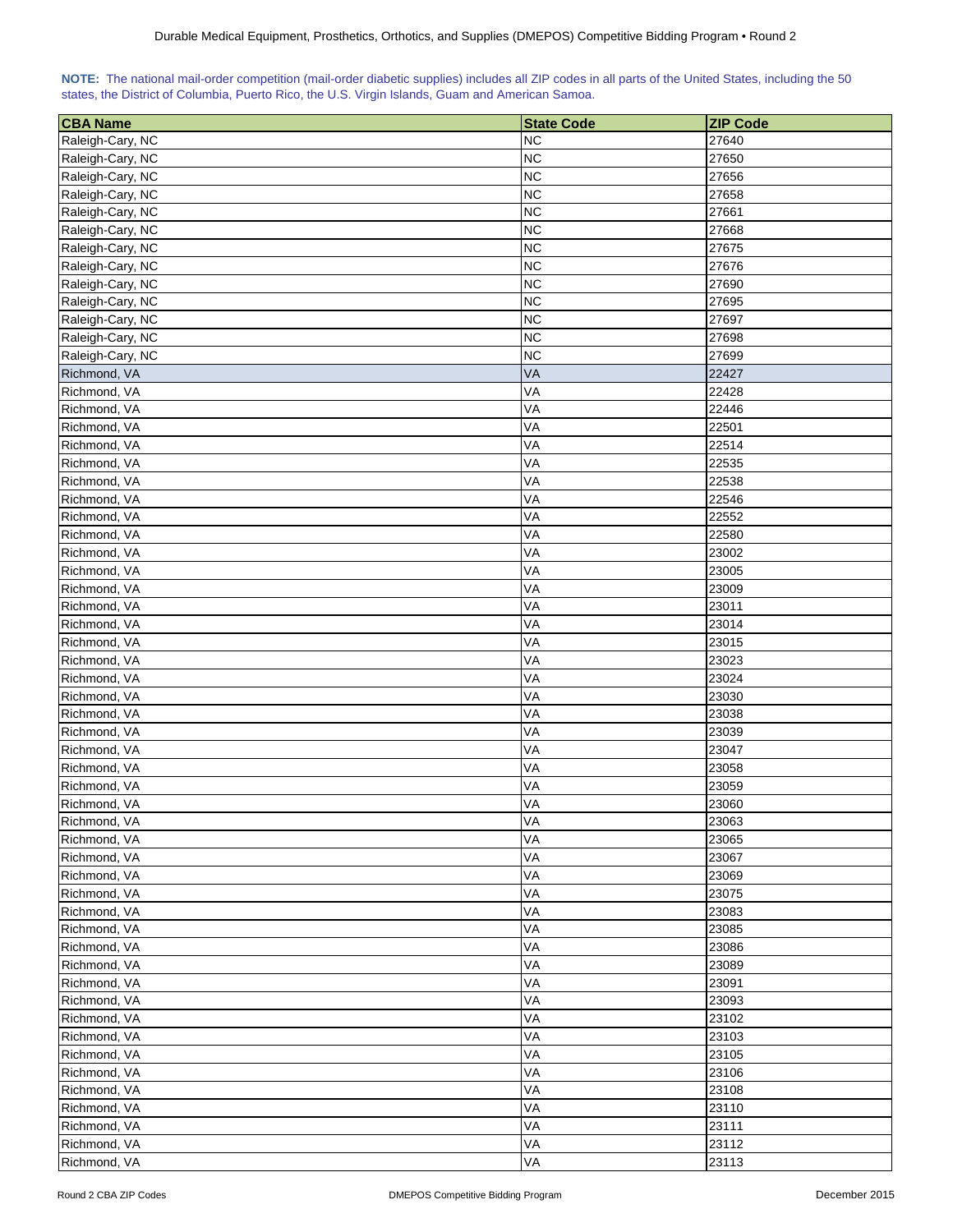|  | NOTE: The national mail-order competition (mail-order diabetic supplies) includes all ZIP codes in all parts of the United States, including the 50 |  |  |  |  |
|--|-----------------------------------------------------------------------------------------------------------------------------------------------------|--|--|--|--|
|  | states, the District of Columbia, Puerto Rico, the U.S. Virgin Islands, Guam and American Samoa.                                                    |  |  |  |  |

| <b>CBA Name</b> | <b>State Code</b> | <b>ZIP Code</b> |
|-----------------|-------------------|-----------------|
| Richmond, VA    | VA                | 23114           |
| Richmond, VA    | VA                | 23116           |
| Richmond, VA    | VA                | 23117           |
| Richmond, VA    | VA                | 23120           |
| Richmond, VA    | VA                | 23124           |
| Richmond, VA    | VA                | 23126           |
| Richmond, VA    | VA                | 23129           |
| Richmond, VA    | VA                | 23139           |
| Richmond, VA    | VA                | 23140           |
| Richmond, VA    | VA                | 23141           |
| Richmond, VA    | VA                | 23146           |
| Richmond, VA    | VA                | 23147           |
| Richmond, VA    | VA                | 23148           |
| Richmond, VA    | VA                | 23150           |
| Richmond, VA    | VA                | 23153           |
| Richmond, VA    | VA                | 23156           |
| Richmond, VA    | VA                | 23160           |
| Richmond, VA    | VA                | 23161           |
| Richmond, VA    | VA                | 23162           |
| Richmond, VA    | VA                | 23170           |
| Richmond, VA    | VA                | 23173           |
| Richmond, VA    | VA                | 23177           |
| Richmond, VA    | VA                | 23181           |
| Richmond, VA    | VA                | 23192           |
| Richmond, VA    | VA                | 23218           |
| Richmond, VA    | VA                | 23219           |
| Richmond, VA    | VA                | 23220           |
| Richmond, VA    | VA                | 23221           |
| Richmond, VA    | VA                | 23222           |
| Richmond, VA    | VA                | 23223           |
| Richmond, VA    | VA                | 23224           |
| Richmond, VA    | VA                | 23225           |
| Richmond, VA    | VA                | 23226           |
| Richmond, VA    | VA                | 23227           |
| Richmond, VA    | VA                | 23228           |
| Richmond, VA    | VA                | 23229           |
| Richmond, VA    | VA                | 23230           |
| Richmond, VA    | VA                | 23231           |
| Richmond, VA    | VA                | 23232           |
| Richmond, VA    | VA                | 23233           |
| Richmond, VA    | VA                | 23234           |
| Richmond, VA    | VA                | 23235           |
| Richmond, VA    | VA                | 23236           |
| Richmond, VA    | VA                | 23237           |
| Richmond, VA    | VA                | 23238           |
| Richmond, VA    | VA                | 23240           |
| Richmond, VA    | VA                | 23241           |
| Richmond, VA    | VA                | 23242           |
| Richmond, VA    | VA                | 23249           |
| Richmond, VA    | VA                | 23250           |
| Richmond, VA    | VA                | 23255           |
| Richmond, VA    | VA                | 23260           |
| Richmond, VA    | VA                | 23261           |
| Richmond, VA    | VA                | 23269           |
| Richmond, VA    | VA                | 23273           |
| Richmond, VA    | VA                | 23274           |
| Richmond, VA    | VA                | 23276           |
| Richmond, VA    | VA                | 23278           |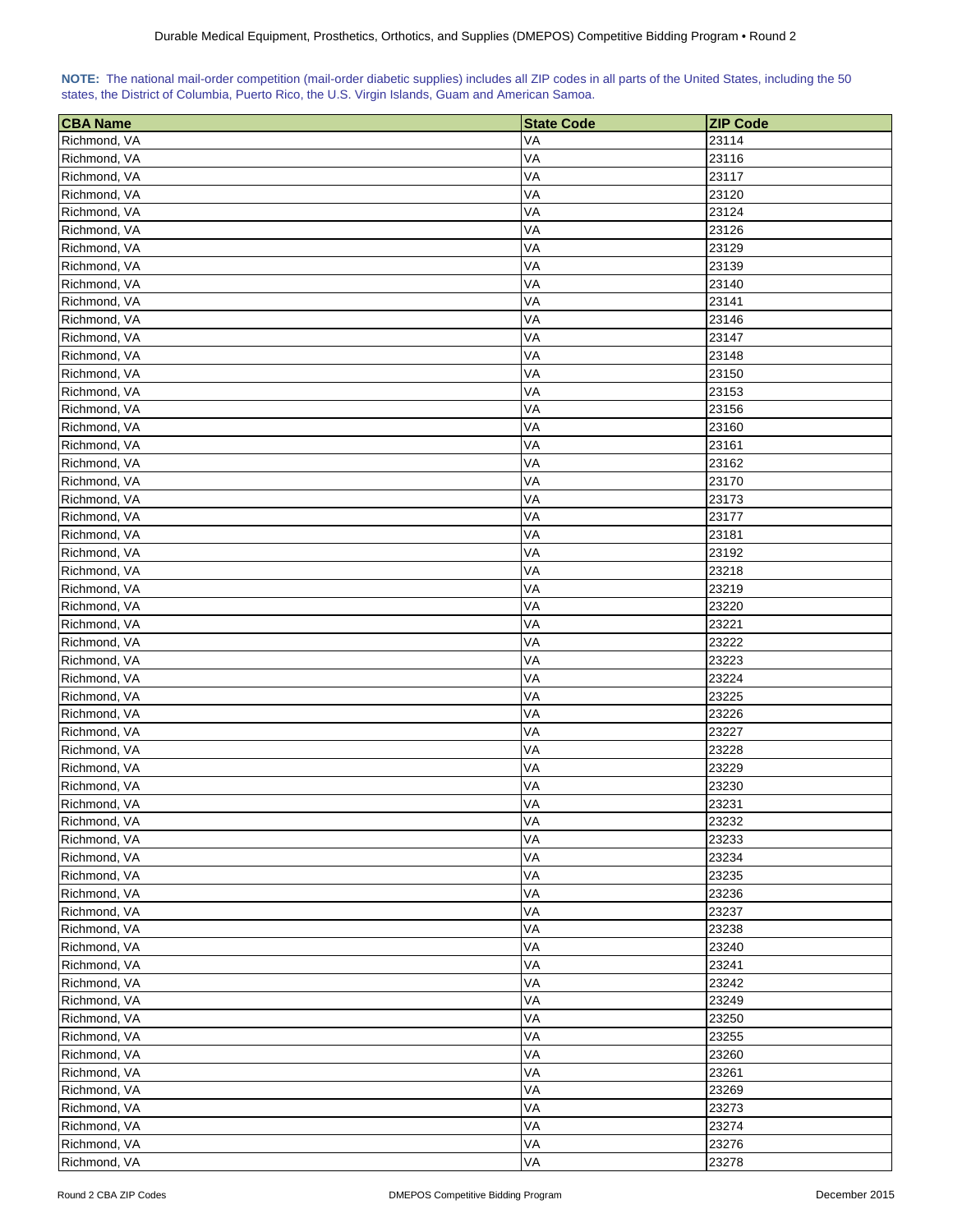|  | NOTE: The national mail-order competition (mail-order diabetic supplies) includes all ZIP codes in all parts of the United States, including the 50 |  |  |  |  |
|--|-----------------------------------------------------------------------------------------------------------------------------------------------------|--|--|--|--|
|  | states, the District of Columbia, Puerto Rico, the U.S. Virgin Islands, Guam and American Samoa.                                                    |  |  |  |  |

| <b>CBA Name</b> | <b>State Code</b> | <b>ZIP Code</b> |
|-----------------|-------------------|-----------------|
| Richmond, VA    | VA                | 23279           |
| Richmond, VA    | VA                | 23282           |
| Richmond, VA    | VA                | 23284           |
| Richmond, VA    | VA                | 23285           |
| Richmond, VA    | VA                | 23286           |
| Richmond, VA    | VA                | 23288           |
| Richmond, VA    | VA                | 23289           |
| Richmond, VA    | VA                | 23290           |
| Richmond, VA    | VA                | 23291           |
| Richmond, VA    | VA                | 23292           |
| Richmond, VA    | VA                | 23293           |
| Richmond, VA    | VA                | 23294           |
| Richmond, VA    | VA                | 23295           |
| Richmond, VA    | VA                | 23297           |
| Richmond, VA    | VA                | 23298           |
| Richmond, VA    | VA                | 23801           |
| Richmond, VA    | VA                | 23803           |
| Richmond, VA    | VA                | 23804           |
| Richmond, VA    | VA                | 23805           |
| Richmond, VA    | VA                | 23806           |
| Richmond, VA    | VA                | 23822           |
| Richmond, VA    | VA                | 23830           |
| Richmond, VA    | VA                | 23831           |
| Richmond, VA    | VA                | 23832           |
| Richmond, VA    | VA                | 23833           |
| Richmond, VA    | VA                | 23834           |
| Richmond, VA    | VA                | 23836           |
| Richmond, VA    | VA                | 23838           |
| Richmond, VA    | VA                | 23840           |
| Richmond, VA    | VA                | 23841           |
| Richmond, VA    | VA                | 23842           |
| Richmond, VA    | VA                | 23850           |
| Richmond, VA    | VA                | 23860           |
| Richmond, VA    | VA                | 23872           |
| Richmond, VA    | VA                | 23875           |
| Richmond, VA    | VA                | 23885           |
| Richmond, VA    | VA                | 23894           |
| Rochester, NY   | <b>NY</b>         | 13143           |
| Rochester, NY   | <b>NY</b>         | 13146           |
| Rochester, NY   | <b>NY</b>         | 13154           |
| Rochester, NY   | <b>NY</b>         | 14098           |
| Rochester, NY   | <b>NY</b>         | 14103           |
| Rochester, NY   | <b>NY</b>         | 14410           |
| Rochester, NY   | <b>NY</b>         | 14411           |
| Rochester, NY   | <b>NY</b>         | 14413           |
| Rochester, NY   | <b>NY</b>         | 14414           |
| Rochester, NY   | <b>NY</b>         | 14420           |
| Rochester, NY   | <b>NY</b>         | 14423           |
| Rochester, NY   | <b>NY</b>         | 14424           |
| Rochester, NY   | <b>NY</b>         | 14425           |
| Rochester, NY   | <b>NY</b>         | 14428           |
| Rochester, NY   | <b>NY</b>         | 14429           |
| Rochester, NY   | <b>NY</b>         | 14430           |
| Rochester, NY   | <b>NY</b>         | 14432           |
| Rochester, NY   | <b>NY</b>         | 14433           |
| Rochester, NY   | <b>NY</b>         | 14435           |
| Rochester, NY   | <b>NY</b>         | 14437           |
| Rochester, NY   | <b>NY</b>         | 14443           |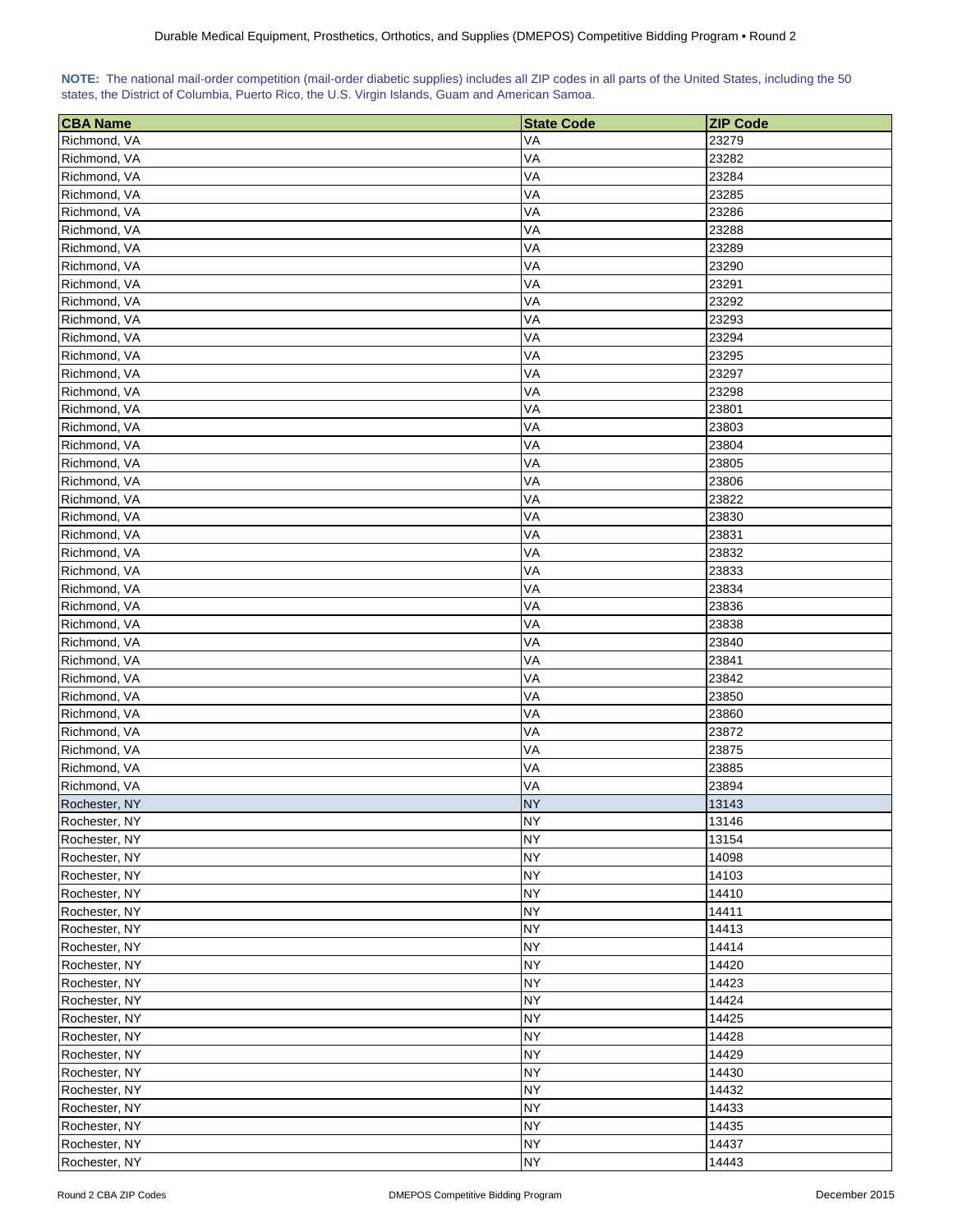| NOTE: The national mail-order competition (mail-order diabetic supplies) includes all ZIP codes in all parts of the United States, including the 50 |  |  |  |  |  |
|-----------------------------------------------------------------------------------------------------------------------------------------------------|--|--|--|--|--|
| states, the District of Columbia, Puerto Rico, the U.S. Virgin Islands, Guam and American Samoa.                                                    |  |  |  |  |  |

| <b>CBA Name</b> | <b>State Code</b> | <b>ZIP Code</b> |
|-----------------|-------------------|-----------------|
| Rochester, NY   | NΥ                | 14445           |
| Rochester, NY   | <b>NY</b>         | 14449           |
| Rochester, NY   | <b>NY</b>         | 14450           |
| Rochester, NY   | NΥ                | 14452           |
| Rochester, NY   | <b>NY</b>         | 14453           |
| Rochester, NY   | <b>NY</b>         | 14454           |
| Rochester, NY   | <b>NY</b>         | 14456           |
| Rochester, NY   | ΝY                | 14461           |
| Rochester, NY   | <b>NY</b>         | 14462           |
| Rochester, NY   | <b>NY</b>         | 14463           |
| Rochester, NY   | <b>NY</b>         | 14464           |
| Rochester, NY   | NΥ                | 14466           |
| Rochester, NY   | <b>NY</b>         | 14467           |
| Rochester, NY   | <b>NY</b>         | 14468           |
| Rochester, NY   | <b>NY</b>         | 14469           |
| Rochester, NY   | <b>NY</b>         | 14470           |
| Rochester, NY   | NY                | 14471           |
| Rochester, NY   | <b>NY</b>         | 14472           |
| Rochester, NY   | <b>NY</b>         | 14475           |
| Rochester, NY   | NY                | 14476           |
| Rochester, NY   | <b>NY</b>         | 14477           |
| Rochester, NY   | <b>NY</b>         | 14479           |
| Rochester, NY   | <b>NY</b>         | 14480           |
| Rochester, NY   | <b>NY</b>         | 14481           |
| Rochester, NY   | <b>NY</b>         | 14485           |
| Rochester, NY   | <b>NY</b>         | 14487           |
| Rochester, NY   | <b>NY</b>         | 14488           |
| Rochester, NY   | <b>NY</b>         | 14489           |
| Rochester, NY   | NY                | 14502           |
| Rochester, NY   | NY                | 14504           |
| Rochester, NY   | <b>NY</b>         | 14505           |
| Rochester, NY   | <b>NY</b>         | 14506           |
| Rochester, NY   | <b>NY</b>         | 14508           |
| Rochester, NY   | <b>NY</b>         | 14510           |
| Rochester, NY   | <b>NY</b>         | 14511           |
| Rochester, NY   | <b>NY</b>         | 14512           |
| Rochester, NY   | <b>NY</b>         | 14513           |
| Rochester, NY   | <b>NY</b>         | 14514           |
| Rochester, NY   | <b>NY</b>         | 14515           |
| Rochester, NY   | <b>NY</b>         | 14516           |
| Rochester, NY   | <b>NY</b>         | 14517           |
| Rochester, NY   | <b>NY</b>         | 14518           |
| Rochester, NY   | <b>NY</b>         | 14519           |
| Rochester, NY   | <b>NY</b>         | 14520           |
| Rochester, NY   | <b>NY</b>         | 14522           |
| Rochester, NY   | <b>NY</b>         | 14526           |
| Rochester, NY   | <b>NY</b>         | 14532           |
| Rochester, NY   | <b>NY</b>         | 14533           |
| Rochester, NY   | <b>NY</b>         | 14534           |
| Rochester, NY   | <b>NY</b>         | 14537           |
| Rochester, NY   | <b>NY</b>         | 14538           |
| Rochester, NY   | <b>NY</b>         | 14539           |
| Rochester, NY   | <b>NY</b>         | 14542           |
| Rochester, NY   | <b>NY</b>         | 14543           |
| Rochester, NY   | <b>NY</b>         | 14545           |
| Rochester, NY   | <b>NY</b>         | 14546           |
| Rochester, NY   | <b>NY</b>         | 14547           |
| Rochester, NY   | <b>NY</b>         | 14548           |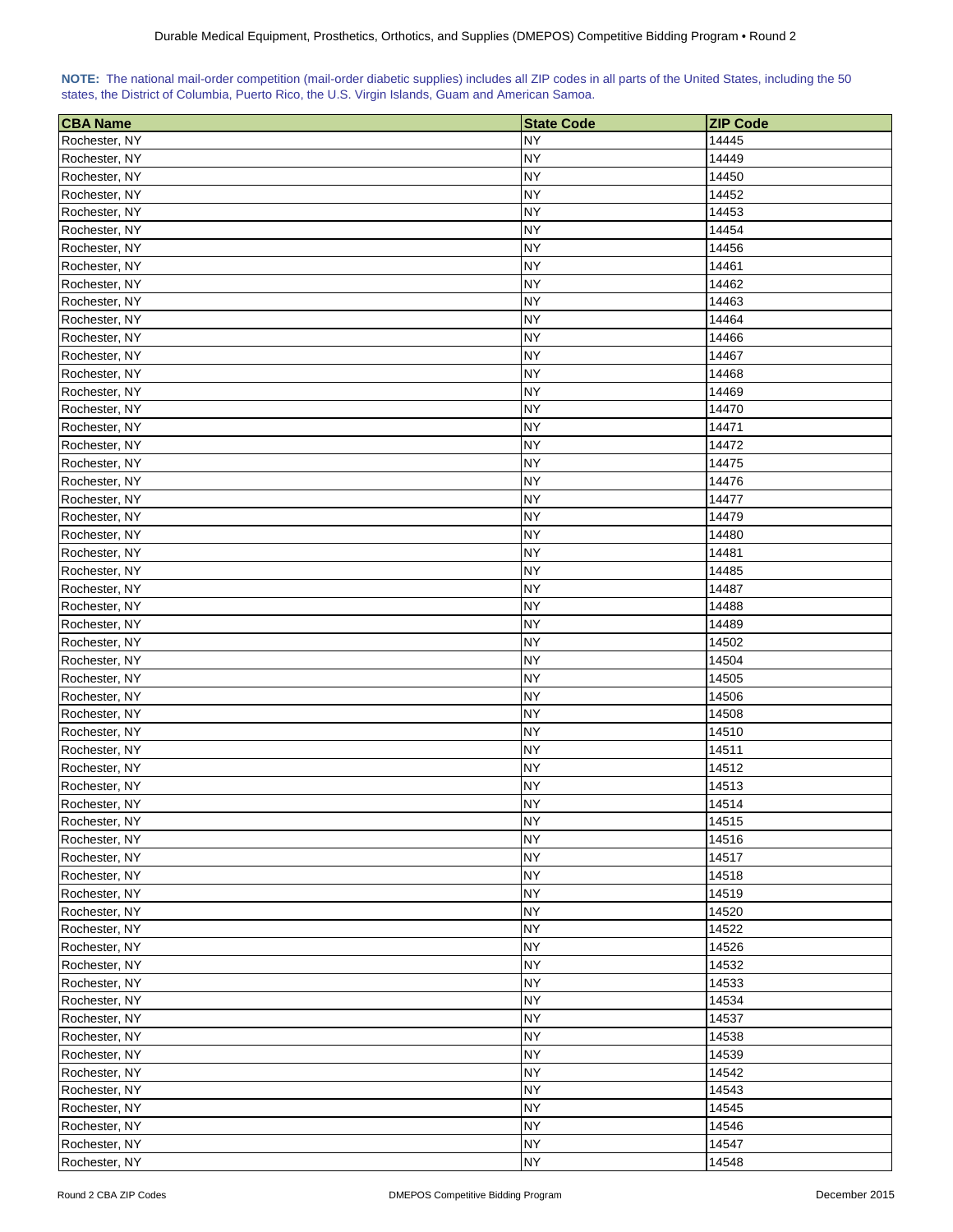|  | NOTE: The national mail-order competition (mail-order diabetic supplies) includes all ZIP codes in all parts of the United States, including the 50 |  |  |  |  |
|--|-----------------------------------------------------------------------------------------------------------------------------------------------------|--|--|--|--|
|  | states, the District of Columbia, Puerto Rico, the U.S. Virgin Islands, Guam and American Samoa.                                                    |  |  |  |  |

| <b>CBA Name</b>                | <b>State Code</b> | <b>ZIP Code</b> |
|--------------------------------|-------------------|-----------------|
| Rochester, NY                  | NΥ                | 14551           |
| Rochester, NY                  | <b>NY</b>         | 14555           |
| Rochester, NY                  | <b>NY</b>         | 14556           |
| Rochester, NY                  | <b>NY</b>         | 14558           |
| Rochester, NY                  | <b>NY</b>         | 14559           |
| Rochester, NY                  | <b>NY</b>         | 14560           |
| Rochester, NY                  | <b>NY</b>         | 14561           |
| Rochester, NY                  | <b>NY</b>         | 14563           |
| Rochester, NY                  | <b>NY</b>         | 14564           |
| Rochester, NY                  | <b>NY</b>         | 14568           |
| Rochester, NY                  | <b>NY</b>         | 14571           |
| Rochester, NY                  | <b>NY</b>         | 14580           |
| Rochester, NY                  | <b>NY</b>         | 14585           |
| Rochester, NY                  | <b>NY</b>         | 14586           |
| Rochester, NY                  | <b>NY</b>         | 14589           |
| Rochester, NY                  | <b>NY</b>         | 14590           |
| Rochester, NY                  | <b>NY</b>         | 14592           |
| Rochester, NY                  | <b>NY</b>         | 14602           |
| Rochester, NY                  | <b>NY</b>         | 14603           |
| Rochester, NY                  | <b>NY</b>         | 14604           |
| Rochester, NY                  | <b>NY</b>         | 14605           |
| Rochester, NY                  | <b>NY</b>         | 14606           |
| Rochester, NY                  | <b>NY</b>         | 14607           |
| Rochester, NY                  | <b>NY</b>         | 14608           |
| Rochester, NY                  | <b>NY</b>         | 14609           |
| Rochester, NY                  | <b>NY</b>         | 14610           |
| Rochester, NY                  | <b>NY</b>         | 14611           |
| Rochester, NY                  | <b>NY</b>         | 14612           |
| Rochester, NY                  | <b>NY</b>         | 14613           |
| Rochester, NY                  | NY                | 14614           |
| Rochester, NY                  | <b>NY</b>         | 14615           |
| Rochester, NY                  | <b>NY</b>         | 14616           |
| Rochester, NY                  | <b>NY</b>         | 14617           |
| Rochester, NY                  | <b>NY</b>         | 14618           |
| Rochester, NY                  | <b>NY</b>         | 14619           |
| Rochester, NY                  | <b>NY</b>         | 14620           |
| Rochester, NY                  | <b>NY</b>         | 14621           |
| Rochester, NY                  | <b>NY</b>         | 14622           |
| Rochester, NY                  | <b>NY</b>         | 14623           |
| Rochester, NY                  | <b>NY</b>         | 14624           |
| Rochester, NY                  | <b>NY</b>         | 14625           |
| Rochester, NY                  | <b>NY</b>         | 14626           |
| Rochester, NY                  | <b>NY</b>         | 14627           |
| Rochester, NY                  | <b>NY</b>         | 14638           |
| Rochester, NY                  | <b>NY</b>         | 14639           |
| Rochester, NY                  | <b>NY</b>         | 14642           |
| Rochester, NY                  | <b>NY</b>         | 14643           |
| Rochester, NY                  | <b>NY</b>         | 14644           |
| Rochester, NY                  | <b>NY</b>         | 14646           |
| Rochester, NY                  | <b>NY</b>         | 14647           |
| Rochester, NY                  | <b>NY</b>         | 14649           |
|                                | <b>NY</b>         | 14650           |
| Rochester, NY                  | <b>NY</b>         | 14651           |
| Rochester, NY                  | <b>NY</b>         | 14652           |
| Rochester, NY<br>Rochester, NY | <b>NY</b>         | 14653           |
| Rochester, NY                  | <b>NY</b>         | 14692           |
| Rochester, NY                  | <b>NY</b>         | 14694           |
| Rochester, NY                  | <b>NY</b>         | 14836           |
|                                |                   |                 |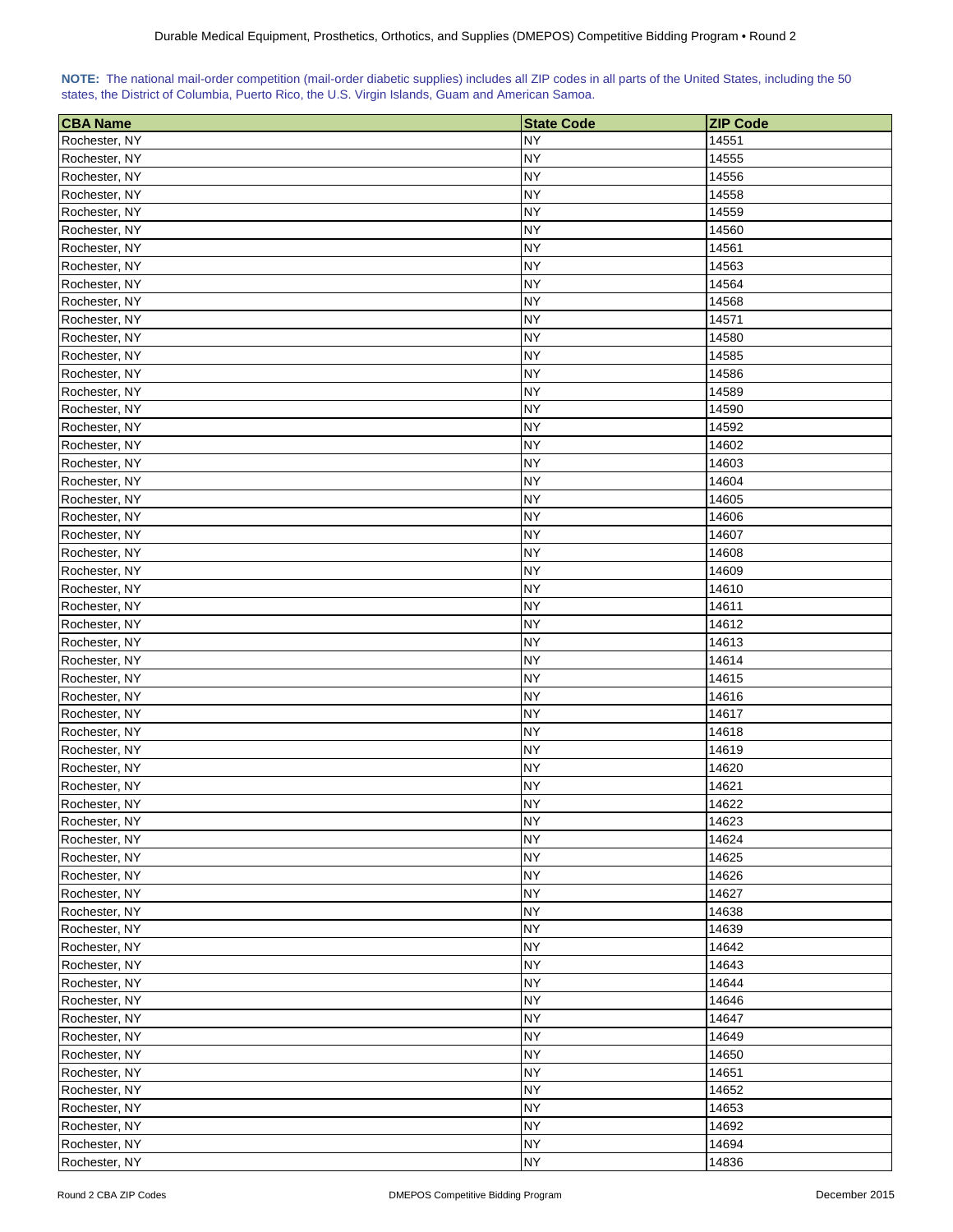## **NOTE:** The national mail-order competition (mail-order diabetic supplies) includes all ZIP codes in all parts of the United States, including the 50 states, the District of Columbia, Puerto Rico, the U.S. Virgin Islands, Guam and American Samoa.

| <b>CBA Name</b>                         | <b>State Code</b> | IZIP Code |
|-----------------------------------------|-------------------|-----------|
| Rochester, NY                           | NY.               | 14846     |
| Sacramento--Arden-Arcade--Roseville, CA | CA                | 94203     |
| Sacramento--Arden-Arcade--Roseville, CA | СA                | 94204     |
| Sacramento--Arden-Arcade--Roseville, CA | СA                | 94205     |
| Sacramento--Arden-Arcade--Roseville, CA | CА                | 94206     |
| Sacramento--Arden-Arcade--Roseville, CA | CА                | 94207     |
| Sacramento--Arden-Arcade--Roseville, CA | СA                | 94208     |
| Sacramento--Arden-Arcade--Roseville, CA | СA                | 94209     |
| Sacramento--Arden-Arcade--Roseville, CA | СA                | 94211     |
| Sacramento--Arden-Arcade--Roseville, CA | СA                | 94229     |
| Sacramento--Arden-Arcade--Roseville, CA | CА                | 94230     |
| Sacramento--Arden-Arcade--Roseville, CA | CА                | 94232     |
| Sacramento--Arden-Arcade--Roseville, CA | СA                | 94234     |
|                                         | CА                | 94235     |
| Sacramento--Arden-Arcade--Roseville, CA | СA                | 94236     |
| Sacramento--Arden-Arcade--Roseville, CA |                   |           |
| Sacramento--Arden-Arcade--Roseville, CA | СA                | 94237     |
| Sacramento--Arden-Arcade--Roseville, CA | СA                | 94239     |
| Sacramento--Arden-Arcade--Roseville, CA | CА                | 94240     |
| Sacramento--Arden-Arcade--Roseville, CA | CА                | 94244     |
| Sacramento--Arden-Arcade--Roseville, CA | CА                | 94245     |
| Sacramento--Arden-Arcade--Roseville, CA | CА                | 94246     |
| Sacramento--Arden-Arcade--Roseville, CA | СA                | 94247     |
| Sacramento--Arden-Arcade--Roseville, CA | CА                | 94248     |
| Sacramento--Arden-Arcade--Roseville, CA | CА                | 94249     |
| Sacramento--Arden-Arcade--Roseville, CA | СA                | 94250     |
| Sacramento--Arden-Arcade--Roseville, CA | CA                | 94252     |
| Sacramento--Arden-Arcade--Roseville, CA | СA                | 94254     |
| Sacramento--Arden-Arcade--Roseville, CA | CA                | 94256     |
| Sacramento--Arden-Arcade--Roseville, CA | CA                | 94257     |
| Sacramento--Arden-Arcade--Roseville, CA | СA                | 94258     |
| Sacramento--Arden-Arcade--Roseville, CA | СA                | 94259     |
| Sacramento--Arden-Arcade--Roseville, CA | СA                | 94261     |
| Sacramento--Arden-Arcade--Roseville, CA | СA                | 94262     |
| Sacramento--Arden-Arcade--Roseville, CA | CА                | 94263     |
| Sacramento--Arden-Arcade--Roseville, CA | CА                | 94267     |
| Sacramento--Arden-Arcade--Roseville, CA | СA                | 94268     |
| Sacramento--Arden-Arcade--Roseville, CA | CА                | 94269     |
| Sacramento--Arden-Arcade--Roseville, CA | СA                | 94271     |
| Sacramento--Arden-Arcade--Roseville, CA | CA                | 94273     |
| Sacramento--Arden-Arcade--Roseville, CA | CA                | 94274     |
| Sacramento--Arden-Arcade--Roseville, CA | CA                | 94277     |
| Sacramento--Arden-Arcade--Roseville, CA | СA                | 94278     |
| Sacramento--Arden-Arcade--Roseville, CA | СA                | 94279     |
| Sacramento--Arden-Arcade--Roseville, CA | СA                | 94280     |
| Sacramento--Arden-Arcade--Roseville, CA | CA                | 94282     |
| Sacramento--Arden-Arcade--Roseville, CA | CА                | 94283     |
| Sacramento--Arden-Arcade--Roseville, CA | CA                | 94284     |
| Sacramento--Arden-Arcade--Roseville, CA | СA                | 94285     |
| Sacramento--Arden-Arcade--Roseville, CA | СA                | 94286     |
| Sacramento--Arden-Arcade--Roseville, CA | CA                | 94287     |
| Sacramento--Arden-Arcade--Roseville, CA | CA                | 94288     |
| Sacramento--Arden-Arcade--Roseville, CA | СA                | 94289     |
| Sacramento--Arden-Arcade--Roseville, CA | CA                | 94290     |
| Sacramento--Arden-Arcade--Roseville, CA | CA                | 94291     |
| Sacramento--Arden-Arcade--Roseville, CA | СA                | 94293     |
| Sacramento--Arden-Arcade--Roseville, CA | СA                | 94294     |
| Sacramento--Arden-Arcade--Roseville, CA | CA                | 94295     |
| Sacramento--Arden-Arcade--Roseville, CA | CA                | 94296     |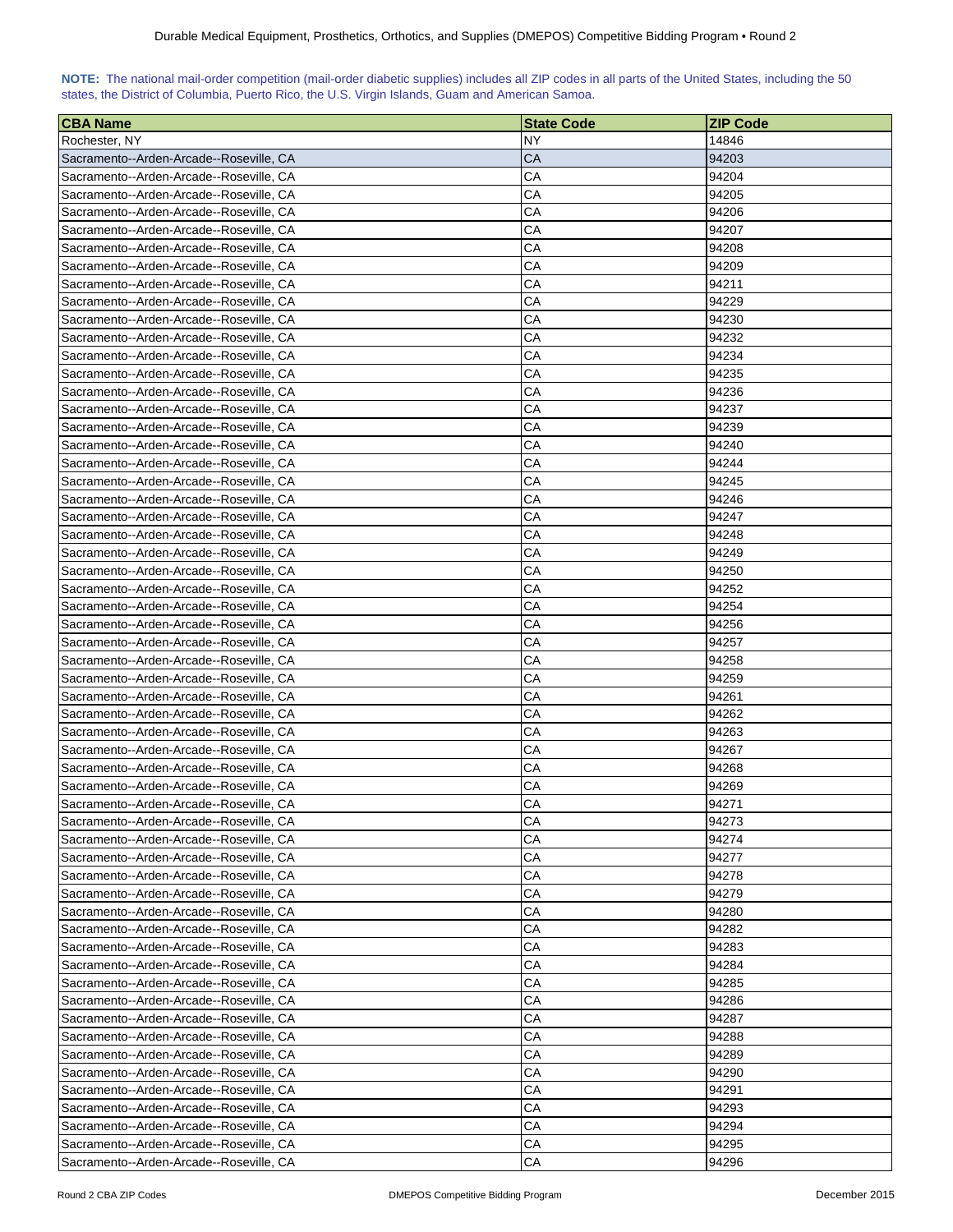| NOTE: The national mail-order competition (mail-order diabetic supplies) includes all ZIP codes in all parts of the United States, including the 50 |  |  |  |  |  |  |  |
|-----------------------------------------------------------------------------------------------------------------------------------------------------|--|--|--|--|--|--|--|
| states, the District of Columbia, Puerto Rico, the U.S. Virgin Islands, Guam and American Samoa.                                                    |  |  |  |  |  |  |  |

| <b>CBA Name</b>                                                                    | <b>State Code</b> | <b>ZIP Code</b> |
|------------------------------------------------------------------------------------|-------------------|-----------------|
| Sacramento--Arden-Arcade--Roseville, CA                                            | CА                | 94297           |
| Sacramento--Arden-Arcade--Roseville, CA                                            | CА                | 94298           |
| Sacramento--Arden-Arcade--Roseville, CA                                            | СA                | 94299           |
| Sacramento--Arden-Arcade--Roseville, CA                                            | СA                | 95602           |
| Sacramento--Arden-Arcade--Roseville, CA                                            | CА                | 95603           |
| Sacramento--Arden-Arcade--Roseville, CA                                            | СA                | 95604           |
| Sacramento--Arden-Arcade--Roseville, CA                                            | СA                | 95605           |
| Sacramento--Arden-Arcade--Roseville, CA                                            | СA                | 95606           |
| Sacramento--Arden-Arcade--Roseville, CA                                            | CA                | 95607           |
| Sacramento--Arden-Arcade--Roseville, CA                                            | СA                | 95608           |
| Sacramento--Arden-Arcade--Roseville, CA                                            | СA                | 95609           |
| Sacramento--Arden-Arcade--Roseville, CA                                            | СA                | 95610           |
| Sacramento--Arden-Arcade--Roseville, CA                                            | СA                | 95611           |
| Sacramento--Arden-Arcade--Roseville, CA                                            | CА                | 95612           |
| Sacramento--Arden-Arcade--Roseville, CA                                            | СA                | 95613           |
| Sacramento--Arden-Arcade--Roseville, CA                                            | CА                | 95614           |
| Sacramento--Arden-Arcade--Roseville, CA                                            | СA                | 95615           |
| Sacramento--Arden-Arcade--Roseville, CA                                            | CA                | 95616           |
| Sacramento--Arden-Arcade--Roseville, CA                                            | СA                | 95617           |
| Sacramento--Arden-Arcade--Roseville, CA                                            | CА                | 95618           |
| Sacramento--Arden-Arcade--Roseville, CA                                            | CA                | 95619           |
| Sacramento--Arden-Arcade--Roseville, CA                                            | СA                | 95621           |
|                                                                                    | СA                | 95623           |
| Sacramento--Arden-Arcade--Roseville, CA                                            | CА                | 95624           |
| Sacramento--Arden-Arcade--Roseville, CA                                            | СA                | 95626           |
| Sacramento--Arden-Arcade--Roseville, CA                                            | СA                | 95627           |
| Sacramento--Arden-Arcade--Roseville, CA                                            |                   |                 |
| Sacramento--Arden-Arcade--Roseville, CA                                            | СA                | 95628           |
| Sacramento--Arden-Arcade--Roseville, CA                                            | СA                | 95629           |
| Sacramento--Arden-Arcade--Roseville, CA                                            | CА                | 95630           |
| Sacramento--Arden-Arcade--Roseville, CA<br>Sacramento--Arden-Arcade--Roseville, CA | CA<br>CА          | 95631<br>95632  |
|                                                                                    | CА                | 95633           |
| Sacramento--Arden-Arcade--Roseville, CA<br>Sacramento--Arden-Arcade--Roseville, CA | СA                | 95634           |
| Sacramento--Arden-Arcade--Roseville, CA                                            | CA                | 95635           |
| Sacramento--Arden-Arcade--Roseville, CA                                            | СA                | 95636           |
| Sacramento--Arden-Arcade--Roseville, CA                                            | СA                | 95637           |
| Sacramento--Arden-Arcade--Roseville, CA                                            | CA                | 95638           |
|                                                                                    | СA                | 95639           |
| Sacramento--Arden-Arcade--Roseville, CA                                            | CA                | 95641           |
| Sacramento--Arden-Arcade--Roseville, CA<br>Sacramento--Arden-Arcade--Roseville, CA | CA                | 95648           |
| Sacramento--Arden-Arcade--Roseville, CA                                            | CA                | 95650           |
| Sacramento--Arden-Arcade--Roseville, CA                                            | СA                | 95651           |
|                                                                                    | СA                |                 |
| Sacramento--Arden-Arcade--Roseville, CA                                            |                   | 95652           |
| Sacramento--Arden-Arcade--Roseville, CA                                            | СA                | 95653           |
| Sacramento--Arden-Arcade--Roseville, CA                                            | СA                | 95655           |
| Sacramento--Arden-Arcade--Roseville, CA                                            | CA                | 95656           |
| Sacramento--Arden-Arcade--Roseville, CA                                            | СA<br>CA          | 95658           |
| Sacramento--Arden-Arcade--Roseville, CA                                            |                   | 95660           |
| Sacramento--Arden-Arcade--Roseville, CA                                            | CA                | 95661           |
| Sacramento--Arden-Arcade--Roseville, CA                                            | CA                | 95662           |
| Sacramento--Arden-Arcade--Roseville, CA                                            | СA                | 95663           |
| Sacramento--Arden-Arcade--Roseville, CA                                            | СA                | 95664           |
| Sacramento--Arden-Arcade--Roseville, CA                                            | CA                | 95667           |
| Sacramento--Arden-Arcade--Roseville, CA                                            | CА                | 95670           |
| Sacramento--Arden-Arcade--Roseville, CA                                            | CA                | 95671           |
| Sacramento--Arden-Arcade--Roseville, CA                                            | СA                | 95672           |
| Sacramento--Arden-Arcade--Roseville, CA                                            | СA                | 95673           |
| Sacramento--Arden-Arcade--Roseville, CA                                            | CA                | 95677           |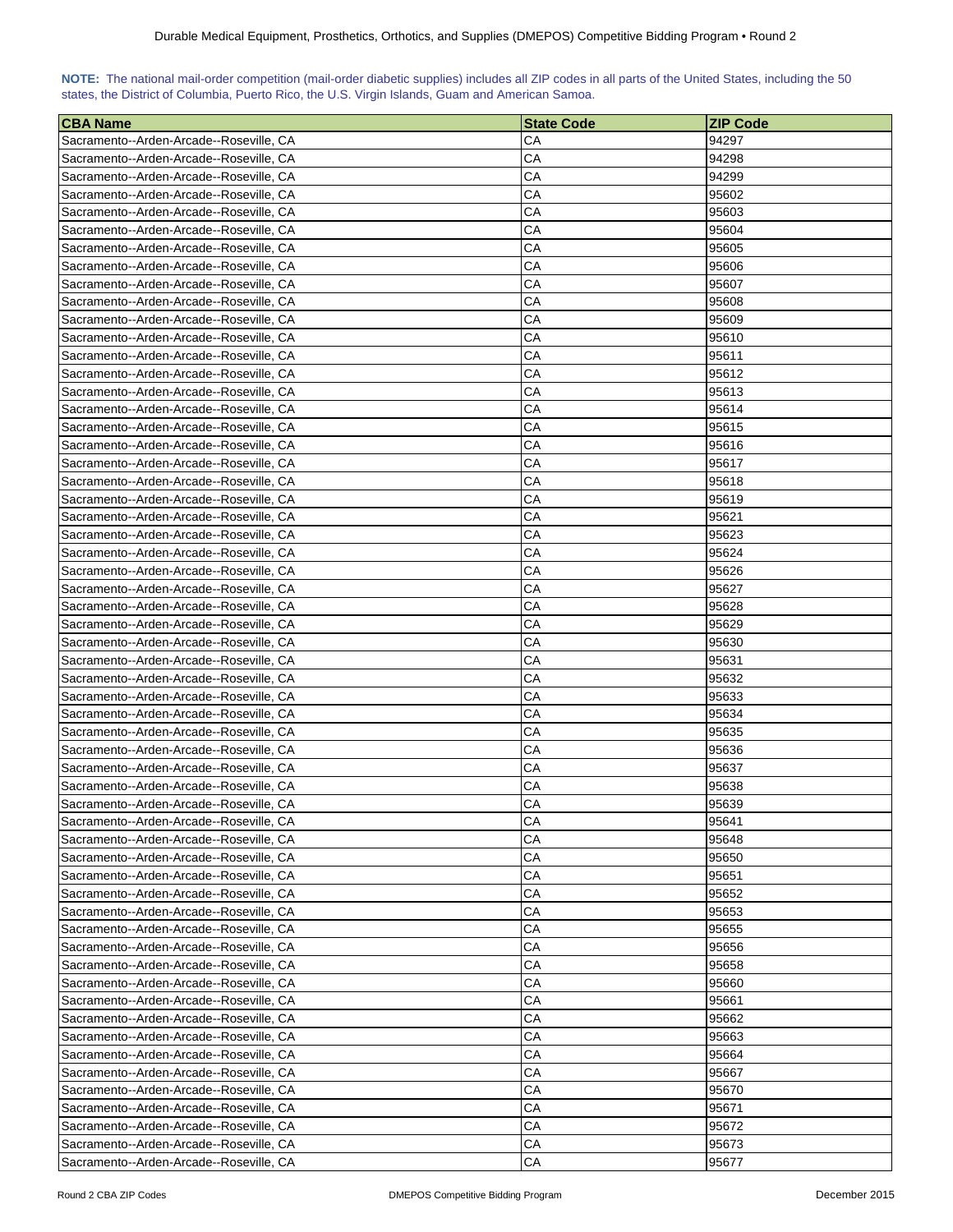| NOTE: The national mail-order competition (mail-order diabetic supplies) includes all ZIP codes in all parts of the United States, including the 50 |  |  |  |  |  |  |  |
|-----------------------------------------------------------------------------------------------------------------------------------------------------|--|--|--|--|--|--|--|
| states, the District of Columbia, Puerto Rico, the U.S. Virgin Islands, Guam and American Samoa.                                                    |  |  |  |  |  |  |  |

| <b>CBA Name</b>                                                                    | <b>State Code</b> | <b>ZIP Code</b> |
|------------------------------------------------------------------------------------|-------------------|-----------------|
| Sacramento--Arden-Arcade--Roseville, CA                                            | CА                | 95678           |
| Sacramento--Arden-Arcade--Roseville, CA                                            | СA                | 95679           |
| Sacramento--Arden-Arcade--Roseville, CA                                            | СA                | 95680           |
| Sacramento--Arden-Arcade--Roseville, CA                                            | CА                | 95681           |
| Sacramento--Arden-Arcade--Roseville, CA                                            | CА                | 95682           |
| Sacramento--Arden-Arcade--Roseville, CA                                            | СA                | 95683           |
| Sacramento--Arden-Arcade--Roseville, CA                                            | CA                | 95684           |
| Sacramento--Arden-Arcade--Roseville, CA                                            | CА                | 95690           |
| Sacramento--Arden-Arcade--Roseville, CA                                            | СA                | 95691           |
| Sacramento--Arden-Arcade--Roseville, CA                                            | СA                | 95693           |
| Sacramento--Arden-Arcade--Roseville, CA                                            | СA                | 95694           |
| Sacramento--Arden-Arcade--Roseville, CA                                            | СA                | 95695           |
| Sacramento--Arden-Arcade--Roseville, CA                                            | СA                | 95697           |
| Sacramento--Arden-Arcade--Roseville, CA                                            | СA                | 95698           |
| Sacramento--Arden-Arcade--Roseville, CA                                            | CА                | 95701           |
| Sacramento--Arden-Arcade--Roseville, CA                                            | СA                | 95703           |
| Sacramento--Arden-Arcade--Roseville, CA                                            | CА                | 95709           |
| Sacramento--Arden-Arcade--Roseville, CA                                            | СA                | 95713           |
| Sacramento--Arden-Arcade--Roseville, CA                                            | CA                | 95714           |
| Sacramento--Arden-Arcade--Roseville, CA                                            | CА                | 95715           |
| Sacramento--Arden-Arcade--Roseville, CA                                            | СA                | 95717           |
| Sacramento--Arden-Arcade--Roseville, CA                                            | СA                | 95720           |
| Sacramento--Arden-Arcade--Roseville, CA                                            | СA                | 95721           |
| Sacramento--Arden-Arcade--Roseville, CA                                            | CA                | 95722           |
| Sacramento--Arden-Arcade--Roseville, CA                                            | CA                | 95726           |
| Sacramento--Arden-Arcade--Roseville, CA                                            | СA                | 95735           |
|                                                                                    | СA                | 95736           |
| Sacramento--Arden-Arcade--Roseville, CA<br>Sacramento--Arden-Arcade--Roseville, CA | CА                | 95741           |
|                                                                                    | CА                | 95742           |
| Sacramento--Arden-Arcade--Roseville, CA<br>Sacramento--Arden-Arcade--Roseville, CA | CА                | 95746           |
| Sacramento--Arden-Arcade--Roseville, CA                                            | CА                | 95747           |
| Sacramento--Arden-Arcade--Roseville, CA                                            | СA                | 95757           |
| Sacramento--Arden-Arcade--Roseville, CA                                            | СA                | 95758           |
| Sacramento--Arden-Arcade--Roseville, CA                                            | СA                | 95759           |
| Sacramento--Arden-Arcade--Roseville, CA                                            | CA                | 95762           |
|                                                                                    | CA                | 95763           |
| Sacramento--Arden-Arcade--Roseville, CA                                            |                   |                 |
| Sacramento--Arden-Arcade--Roseville, CA                                            | CA<br>CA          | 95765           |
| Sacramento--Arden-Arcade--Roseville, CA                                            |                   | 95776           |
| Sacramento--Arden-Arcade--Roseville, CA                                            | CA                | 95798           |
| Sacramento--Arden-Arcade--Roseville, CA                                            | CA                | 95799           |
| Sacramento--Arden-Arcade--Roseville, CA                                            | CA                | 95811           |
| Sacramento--Arden-Arcade--Roseville, CA                                            | СA                | 95812           |
| Sacramento--Arden-Arcade--Roseville, CA                                            | СA                | 95813           |
| Sacramento--Arden-Arcade--Roseville, CA                                            | СA                | 95814           |
| Sacramento--Arden-Arcade--Roseville, CA                                            | СA<br>CA          | 95815           |
| Sacramento--Arden-Arcade--Roseville, CA                                            |                   | 95816           |
| Sacramento--Arden-Arcade--Roseville, CA                                            | CA<br>CA          | 95817           |
| Sacramento--Arden-Arcade--Roseville, CA                                            |                   | 95818           |
| Sacramento--Arden-Arcade--Roseville, CA                                            | CA                | 95819           |
| Sacramento--Arden-Arcade--Roseville, CA                                            | CA                | 95820           |
| Sacramento--Arden-Arcade--Roseville, CA                                            | СA                | 95821           |
| Sacramento--Arden-Arcade--Roseville, CA                                            | СA                | 95822           |
| Sacramento--Arden-Arcade--Roseville, CA                                            | CA                | 95823           |
| Sacramento--Arden-Arcade--Roseville, CA                                            | CA                | 95824           |
| Sacramento--Arden-Arcade--Roseville, CA                                            | CА                | 95825           |
| Sacramento--Arden-Arcade--Roseville, CA                                            | CA                | 95826           |
| Sacramento--Arden-Arcade--Roseville, CA                                            | CA                | 95827           |
| Sacramento--Arden-Arcade--Roseville, CA                                            | CA                | 95828           |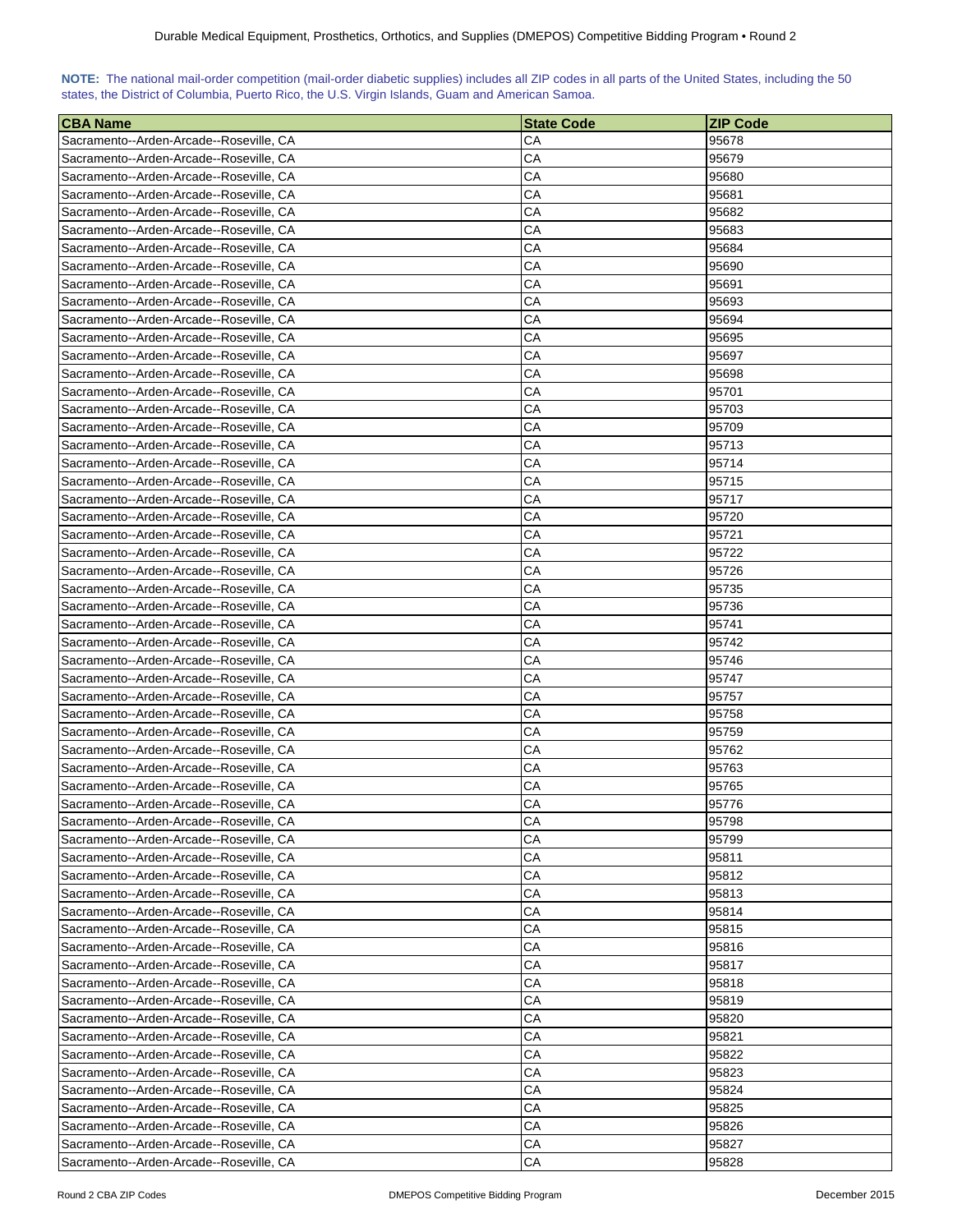| NOTE: The national mail-order competition (mail-order diabetic supplies) includes all ZIP codes in all parts of the United States, including the 50 |  |  |  |  |
|-----------------------------------------------------------------------------------------------------------------------------------------------------|--|--|--|--|
| states, the District of Columbia, Puerto Rico, the U.S. Virgin Islands, Guam and American Samoa.                                                    |  |  |  |  |

| CА<br>95829<br>Sacramento--Arden-Arcade--Roseville, CA<br>CА<br>Sacramento--Arden-Arcade--Roseville, CA<br>95830<br>CА<br>95831<br>Sacramento--Arden-Arcade--Roseville, CA<br>CА<br>Sacramento--Arden-Arcade--Roseville, CA<br>95832<br>CА<br>Sacramento--Arden-Arcade--Roseville, CA<br>95833<br>CА<br>95834<br>Sacramento--Arden-Arcade--Roseville, CA<br>СA<br>95835<br>Sacramento--Arden-Arcade--Roseville, CA<br>CА<br>Sacramento--Arden-Arcade--Roseville, CA<br>95836<br>CА<br>95837<br>Sacramento--Arden-Arcade--Roseville, CA<br>CА<br>95838<br>Sacramento--Arden-Arcade--Roseville, CA<br>CА<br>Sacramento--Arden-Arcade--Roseville, CA<br>95840<br>СA<br>Sacramento--Arden-Arcade--Roseville, CA<br>95841<br>Sacramento--Arden-Arcade--Roseville, CA<br>CА<br>95842<br>CА<br>Sacramento--Arden-Arcade--Roseville, CA<br>95843<br>CА<br>95851<br>Sacramento--Arden-Arcade--Roseville, CA<br>СA<br>95852<br>Sacramento--Arden-Arcade--Roseville, CA<br>CА<br>Sacramento--Arden-Arcade--Roseville, CA<br>95853<br>СA<br>Sacramento--Arden-Arcade--Roseville, CA<br>95860<br>CА<br>95864<br>Sacramento--Arden-Arcade--Roseville, CA<br>CА<br>95865<br>Sacramento--Arden-Arcade--Roseville, CA<br>CА<br>95866<br>Sacramento--Arden-Arcade--Roseville, CA<br>CА<br>95867<br>Sacramento--Arden-Arcade--Roseville, CA<br>CА<br>95887<br>Sacramento--Arden-Arcade--Roseville, CA<br>CА<br>95894<br>Sacramento--Arden-Arcade--Roseville, CA<br>Sacramento--Arden-Arcade--Roseville, CA<br>CА<br>95899<br>СA<br>Sacramento--Arden-Arcade--Roseville, CA<br>95937<br>CА<br>Sacramento--Arden-Arcade--Roseville, CA<br>96140<br>СA<br>96141<br>Sacramento--Arden-Arcade--Roseville, CA<br>CА<br>Sacramento--Arden-Arcade--Roseville, CA<br>96142<br>CА<br>Sacramento--Arden-Arcade--Roseville, CA<br>96143<br>СA<br>Sacramento--Arden-Arcade--Roseville, CA<br>96145<br>CА<br>96146<br>Sacramento--Arden-Arcade--Roseville, CA<br>CА<br>Sacramento--Arden-Arcade--Roseville, CA<br>96148<br>СA<br>96150<br>Sacramento--Arden-Arcade--Roseville, CA<br>СA<br>96151<br>Sacramento--Arden-Arcade--Roseville, CA<br>CА<br>96152<br>Sacramento--Arden-Arcade--Roseville, CA<br>CA<br>Sacramento--Arden-Arcade--Roseville, CA<br>96154<br>CA<br>96155<br>Sacramento--Arden-Arcade--Roseville, CA<br>CA<br>Sacramento--Arden-Arcade--Roseville, CA<br>96156<br>CA<br>Sacramento--Arden-Arcade--Roseville, CA<br>96157<br>CA<br>Sacramento--Arden-Arcade--Roseville, CA<br>96158<br>UT<br>Salt Lake City, UT<br>84006<br>UT<br>Salt Lake City, UT<br>84009<br>UT<br>84017<br>Salt Lake City, UT<br>UT<br>84020<br>Salt Lake City, UT<br>UT<br>84022<br>Salt Lake City, UT<br>UT<br>84024<br>Salt Lake City, UT<br>UT<br>84029<br>Salt Lake City, UT<br>UT<br>84033<br>Salt Lake City, UT<br>UT<br>Salt Lake City, UT<br>84036<br>UT<br>Salt Lake City, UT<br>84044<br>UT<br>Salt Lake City, UT<br>84047<br>UT<br>84055<br>Salt Lake City, UT<br>UT<br>Salt Lake City, UT<br>84060<br>UT<br>Salt Lake City, UT<br>84061<br>UT<br>84065<br>Salt Lake City, UT | <b>CBA Name</b>    | <b>State Code</b> | <b>ZIP Code</b> |
|---------------------------------------------------------------------------------------------------------------------------------------------------------------------------------------------------------------------------------------------------------------------------------------------------------------------------------------------------------------------------------------------------------------------------------------------------------------------------------------------------------------------------------------------------------------------------------------------------------------------------------------------------------------------------------------------------------------------------------------------------------------------------------------------------------------------------------------------------------------------------------------------------------------------------------------------------------------------------------------------------------------------------------------------------------------------------------------------------------------------------------------------------------------------------------------------------------------------------------------------------------------------------------------------------------------------------------------------------------------------------------------------------------------------------------------------------------------------------------------------------------------------------------------------------------------------------------------------------------------------------------------------------------------------------------------------------------------------------------------------------------------------------------------------------------------------------------------------------------------------------------------------------------------------------------------------------------------------------------------------------------------------------------------------------------------------------------------------------------------------------------------------------------------------------------------------------------------------------------------------------------------------------------------------------------------------------------------------------------------------------------------------------------------------------------------------------------------------------------------------------------------------------------------------------------------------------------------------------------------------------------------------------------------------------------------------------------------------------------------------------------------------------------------------------------------------------------------------------------------------------------------------------------------------------------------------------------------------------------------------------------------------------------------------------|--------------------|-------------------|-----------------|
|                                                                                                                                                                                                                                                                                                                                                                                                                                                                                                                                                                                                                                                                                                                                                                                                                                                                                                                                                                                                                                                                                                                                                                                                                                                                                                                                                                                                                                                                                                                                                                                                                                                                                                                                                                                                                                                                                                                                                                                                                                                                                                                                                                                                                                                                                                                                                                                                                                                                                                                                                                                                                                                                                                                                                                                                                                                                                                                                                                                                                                                   |                    |                   |                 |
|                                                                                                                                                                                                                                                                                                                                                                                                                                                                                                                                                                                                                                                                                                                                                                                                                                                                                                                                                                                                                                                                                                                                                                                                                                                                                                                                                                                                                                                                                                                                                                                                                                                                                                                                                                                                                                                                                                                                                                                                                                                                                                                                                                                                                                                                                                                                                                                                                                                                                                                                                                                                                                                                                                                                                                                                                                                                                                                                                                                                                                                   |                    |                   |                 |
|                                                                                                                                                                                                                                                                                                                                                                                                                                                                                                                                                                                                                                                                                                                                                                                                                                                                                                                                                                                                                                                                                                                                                                                                                                                                                                                                                                                                                                                                                                                                                                                                                                                                                                                                                                                                                                                                                                                                                                                                                                                                                                                                                                                                                                                                                                                                                                                                                                                                                                                                                                                                                                                                                                                                                                                                                                                                                                                                                                                                                                                   |                    |                   |                 |
|                                                                                                                                                                                                                                                                                                                                                                                                                                                                                                                                                                                                                                                                                                                                                                                                                                                                                                                                                                                                                                                                                                                                                                                                                                                                                                                                                                                                                                                                                                                                                                                                                                                                                                                                                                                                                                                                                                                                                                                                                                                                                                                                                                                                                                                                                                                                                                                                                                                                                                                                                                                                                                                                                                                                                                                                                                                                                                                                                                                                                                                   |                    |                   |                 |
|                                                                                                                                                                                                                                                                                                                                                                                                                                                                                                                                                                                                                                                                                                                                                                                                                                                                                                                                                                                                                                                                                                                                                                                                                                                                                                                                                                                                                                                                                                                                                                                                                                                                                                                                                                                                                                                                                                                                                                                                                                                                                                                                                                                                                                                                                                                                                                                                                                                                                                                                                                                                                                                                                                                                                                                                                                                                                                                                                                                                                                                   |                    |                   |                 |
|                                                                                                                                                                                                                                                                                                                                                                                                                                                                                                                                                                                                                                                                                                                                                                                                                                                                                                                                                                                                                                                                                                                                                                                                                                                                                                                                                                                                                                                                                                                                                                                                                                                                                                                                                                                                                                                                                                                                                                                                                                                                                                                                                                                                                                                                                                                                                                                                                                                                                                                                                                                                                                                                                                                                                                                                                                                                                                                                                                                                                                                   |                    |                   |                 |
|                                                                                                                                                                                                                                                                                                                                                                                                                                                                                                                                                                                                                                                                                                                                                                                                                                                                                                                                                                                                                                                                                                                                                                                                                                                                                                                                                                                                                                                                                                                                                                                                                                                                                                                                                                                                                                                                                                                                                                                                                                                                                                                                                                                                                                                                                                                                                                                                                                                                                                                                                                                                                                                                                                                                                                                                                                                                                                                                                                                                                                                   |                    |                   |                 |
|                                                                                                                                                                                                                                                                                                                                                                                                                                                                                                                                                                                                                                                                                                                                                                                                                                                                                                                                                                                                                                                                                                                                                                                                                                                                                                                                                                                                                                                                                                                                                                                                                                                                                                                                                                                                                                                                                                                                                                                                                                                                                                                                                                                                                                                                                                                                                                                                                                                                                                                                                                                                                                                                                                                                                                                                                                                                                                                                                                                                                                                   |                    |                   |                 |
|                                                                                                                                                                                                                                                                                                                                                                                                                                                                                                                                                                                                                                                                                                                                                                                                                                                                                                                                                                                                                                                                                                                                                                                                                                                                                                                                                                                                                                                                                                                                                                                                                                                                                                                                                                                                                                                                                                                                                                                                                                                                                                                                                                                                                                                                                                                                                                                                                                                                                                                                                                                                                                                                                                                                                                                                                                                                                                                                                                                                                                                   |                    |                   |                 |
|                                                                                                                                                                                                                                                                                                                                                                                                                                                                                                                                                                                                                                                                                                                                                                                                                                                                                                                                                                                                                                                                                                                                                                                                                                                                                                                                                                                                                                                                                                                                                                                                                                                                                                                                                                                                                                                                                                                                                                                                                                                                                                                                                                                                                                                                                                                                                                                                                                                                                                                                                                                                                                                                                                                                                                                                                                                                                                                                                                                                                                                   |                    |                   |                 |
|                                                                                                                                                                                                                                                                                                                                                                                                                                                                                                                                                                                                                                                                                                                                                                                                                                                                                                                                                                                                                                                                                                                                                                                                                                                                                                                                                                                                                                                                                                                                                                                                                                                                                                                                                                                                                                                                                                                                                                                                                                                                                                                                                                                                                                                                                                                                                                                                                                                                                                                                                                                                                                                                                                                                                                                                                                                                                                                                                                                                                                                   |                    |                   |                 |
|                                                                                                                                                                                                                                                                                                                                                                                                                                                                                                                                                                                                                                                                                                                                                                                                                                                                                                                                                                                                                                                                                                                                                                                                                                                                                                                                                                                                                                                                                                                                                                                                                                                                                                                                                                                                                                                                                                                                                                                                                                                                                                                                                                                                                                                                                                                                                                                                                                                                                                                                                                                                                                                                                                                                                                                                                                                                                                                                                                                                                                                   |                    |                   |                 |
|                                                                                                                                                                                                                                                                                                                                                                                                                                                                                                                                                                                                                                                                                                                                                                                                                                                                                                                                                                                                                                                                                                                                                                                                                                                                                                                                                                                                                                                                                                                                                                                                                                                                                                                                                                                                                                                                                                                                                                                                                                                                                                                                                                                                                                                                                                                                                                                                                                                                                                                                                                                                                                                                                                                                                                                                                                                                                                                                                                                                                                                   |                    |                   |                 |
|                                                                                                                                                                                                                                                                                                                                                                                                                                                                                                                                                                                                                                                                                                                                                                                                                                                                                                                                                                                                                                                                                                                                                                                                                                                                                                                                                                                                                                                                                                                                                                                                                                                                                                                                                                                                                                                                                                                                                                                                                                                                                                                                                                                                                                                                                                                                                                                                                                                                                                                                                                                                                                                                                                                                                                                                                                                                                                                                                                                                                                                   |                    |                   |                 |
|                                                                                                                                                                                                                                                                                                                                                                                                                                                                                                                                                                                                                                                                                                                                                                                                                                                                                                                                                                                                                                                                                                                                                                                                                                                                                                                                                                                                                                                                                                                                                                                                                                                                                                                                                                                                                                                                                                                                                                                                                                                                                                                                                                                                                                                                                                                                                                                                                                                                                                                                                                                                                                                                                                                                                                                                                                                                                                                                                                                                                                                   |                    |                   |                 |
|                                                                                                                                                                                                                                                                                                                                                                                                                                                                                                                                                                                                                                                                                                                                                                                                                                                                                                                                                                                                                                                                                                                                                                                                                                                                                                                                                                                                                                                                                                                                                                                                                                                                                                                                                                                                                                                                                                                                                                                                                                                                                                                                                                                                                                                                                                                                                                                                                                                                                                                                                                                                                                                                                                                                                                                                                                                                                                                                                                                                                                                   |                    |                   |                 |
|                                                                                                                                                                                                                                                                                                                                                                                                                                                                                                                                                                                                                                                                                                                                                                                                                                                                                                                                                                                                                                                                                                                                                                                                                                                                                                                                                                                                                                                                                                                                                                                                                                                                                                                                                                                                                                                                                                                                                                                                                                                                                                                                                                                                                                                                                                                                                                                                                                                                                                                                                                                                                                                                                                                                                                                                                                                                                                                                                                                                                                                   |                    |                   |                 |
|                                                                                                                                                                                                                                                                                                                                                                                                                                                                                                                                                                                                                                                                                                                                                                                                                                                                                                                                                                                                                                                                                                                                                                                                                                                                                                                                                                                                                                                                                                                                                                                                                                                                                                                                                                                                                                                                                                                                                                                                                                                                                                                                                                                                                                                                                                                                                                                                                                                                                                                                                                                                                                                                                                                                                                                                                                                                                                                                                                                                                                                   |                    |                   |                 |
|                                                                                                                                                                                                                                                                                                                                                                                                                                                                                                                                                                                                                                                                                                                                                                                                                                                                                                                                                                                                                                                                                                                                                                                                                                                                                                                                                                                                                                                                                                                                                                                                                                                                                                                                                                                                                                                                                                                                                                                                                                                                                                                                                                                                                                                                                                                                                                                                                                                                                                                                                                                                                                                                                                                                                                                                                                                                                                                                                                                                                                                   |                    |                   |                 |
|                                                                                                                                                                                                                                                                                                                                                                                                                                                                                                                                                                                                                                                                                                                                                                                                                                                                                                                                                                                                                                                                                                                                                                                                                                                                                                                                                                                                                                                                                                                                                                                                                                                                                                                                                                                                                                                                                                                                                                                                                                                                                                                                                                                                                                                                                                                                                                                                                                                                                                                                                                                                                                                                                                                                                                                                                                                                                                                                                                                                                                                   |                    |                   |                 |
|                                                                                                                                                                                                                                                                                                                                                                                                                                                                                                                                                                                                                                                                                                                                                                                                                                                                                                                                                                                                                                                                                                                                                                                                                                                                                                                                                                                                                                                                                                                                                                                                                                                                                                                                                                                                                                                                                                                                                                                                                                                                                                                                                                                                                                                                                                                                                                                                                                                                                                                                                                                                                                                                                                                                                                                                                                                                                                                                                                                                                                                   |                    |                   |                 |
|                                                                                                                                                                                                                                                                                                                                                                                                                                                                                                                                                                                                                                                                                                                                                                                                                                                                                                                                                                                                                                                                                                                                                                                                                                                                                                                                                                                                                                                                                                                                                                                                                                                                                                                                                                                                                                                                                                                                                                                                                                                                                                                                                                                                                                                                                                                                                                                                                                                                                                                                                                                                                                                                                                                                                                                                                                                                                                                                                                                                                                                   |                    |                   |                 |
|                                                                                                                                                                                                                                                                                                                                                                                                                                                                                                                                                                                                                                                                                                                                                                                                                                                                                                                                                                                                                                                                                                                                                                                                                                                                                                                                                                                                                                                                                                                                                                                                                                                                                                                                                                                                                                                                                                                                                                                                                                                                                                                                                                                                                                                                                                                                                                                                                                                                                                                                                                                                                                                                                                                                                                                                                                                                                                                                                                                                                                                   |                    |                   |                 |
|                                                                                                                                                                                                                                                                                                                                                                                                                                                                                                                                                                                                                                                                                                                                                                                                                                                                                                                                                                                                                                                                                                                                                                                                                                                                                                                                                                                                                                                                                                                                                                                                                                                                                                                                                                                                                                                                                                                                                                                                                                                                                                                                                                                                                                                                                                                                                                                                                                                                                                                                                                                                                                                                                                                                                                                                                                                                                                                                                                                                                                                   |                    |                   |                 |
|                                                                                                                                                                                                                                                                                                                                                                                                                                                                                                                                                                                                                                                                                                                                                                                                                                                                                                                                                                                                                                                                                                                                                                                                                                                                                                                                                                                                                                                                                                                                                                                                                                                                                                                                                                                                                                                                                                                                                                                                                                                                                                                                                                                                                                                                                                                                                                                                                                                                                                                                                                                                                                                                                                                                                                                                                                                                                                                                                                                                                                                   |                    |                   |                 |
|                                                                                                                                                                                                                                                                                                                                                                                                                                                                                                                                                                                                                                                                                                                                                                                                                                                                                                                                                                                                                                                                                                                                                                                                                                                                                                                                                                                                                                                                                                                                                                                                                                                                                                                                                                                                                                                                                                                                                                                                                                                                                                                                                                                                                                                                                                                                                                                                                                                                                                                                                                                                                                                                                                                                                                                                                                                                                                                                                                                                                                                   |                    |                   |                 |
|                                                                                                                                                                                                                                                                                                                                                                                                                                                                                                                                                                                                                                                                                                                                                                                                                                                                                                                                                                                                                                                                                                                                                                                                                                                                                                                                                                                                                                                                                                                                                                                                                                                                                                                                                                                                                                                                                                                                                                                                                                                                                                                                                                                                                                                                                                                                                                                                                                                                                                                                                                                                                                                                                                                                                                                                                                                                                                                                                                                                                                                   |                    |                   |                 |
|                                                                                                                                                                                                                                                                                                                                                                                                                                                                                                                                                                                                                                                                                                                                                                                                                                                                                                                                                                                                                                                                                                                                                                                                                                                                                                                                                                                                                                                                                                                                                                                                                                                                                                                                                                                                                                                                                                                                                                                                                                                                                                                                                                                                                                                                                                                                                                                                                                                                                                                                                                                                                                                                                                                                                                                                                                                                                                                                                                                                                                                   |                    |                   |                 |
|                                                                                                                                                                                                                                                                                                                                                                                                                                                                                                                                                                                                                                                                                                                                                                                                                                                                                                                                                                                                                                                                                                                                                                                                                                                                                                                                                                                                                                                                                                                                                                                                                                                                                                                                                                                                                                                                                                                                                                                                                                                                                                                                                                                                                                                                                                                                                                                                                                                                                                                                                                                                                                                                                                                                                                                                                                                                                                                                                                                                                                                   |                    |                   |                 |
|                                                                                                                                                                                                                                                                                                                                                                                                                                                                                                                                                                                                                                                                                                                                                                                                                                                                                                                                                                                                                                                                                                                                                                                                                                                                                                                                                                                                                                                                                                                                                                                                                                                                                                                                                                                                                                                                                                                                                                                                                                                                                                                                                                                                                                                                                                                                                                                                                                                                                                                                                                                                                                                                                                                                                                                                                                                                                                                                                                                                                                                   |                    |                   |                 |
|                                                                                                                                                                                                                                                                                                                                                                                                                                                                                                                                                                                                                                                                                                                                                                                                                                                                                                                                                                                                                                                                                                                                                                                                                                                                                                                                                                                                                                                                                                                                                                                                                                                                                                                                                                                                                                                                                                                                                                                                                                                                                                                                                                                                                                                                                                                                                                                                                                                                                                                                                                                                                                                                                                                                                                                                                                                                                                                                                                                                                                                   |                    |                   |                 |
|                                                                                                                                                                                                                                                                                                                                                                                                                                                                                                                                                                                                                                                                                                                                                                                                                                                                                                                                                                                                                                                                                                                                                                                                                                                                                                                                                                                                                                                                                                                                                                                                                                                                                                                                                                                                                                                                                                                                                                                                                                                                                                                                                                                                                                                                                                                                                                                                                                                                                                                                                                                                                                                                                                                                                                                                                                                                                                                                                                                                                                                   |                    |                   |                 |
|                                                                                                                                                                                                                                                                                                                                                                                                                                                                                                                                                                                                                                                                                                                                                                                                                                                                                                                                                                                                                                                                                                                                                                                                                                                                                                                                                                                                                                                                                                                                                                                                                                                                                                                                                                                                                                                                                                                                                                                                                                                                                                                                                                                                                                                                                                                                                                                                                                                                                                                                                                                                                                                                                                                                                                                                                                                                                                                                                                                                                                                   |                    |                   |                 |
|                                                                                                                                                                                                                                                                                                                                                                                                                                                                                                                                                                                                                                                                                                                                                                                                                                                                                                                                                                                                                                                                                                                                                                                                                                                                                                                                                                                                                                                                                                                                                                                                                                                                                                                                                                                                                                                                                                                                                                                                                                                                                                                                                                                                                                                                                                                                                                                                                                                                                                                                                                                                                                                                                                                                                                                                                                                                                                                                                                                                                                                   |                    |                   |                 |
|                                                                                                                                                                                                                                                                                                                                                                                                                                                                                                                                                                                                                                                                                                                                                                                                                                                                                                                                                                                                                                                                                                                                                                                                                                                                                                                                                                                                                                                                                                                                                                                                                                                                                                                                                                                                                                                                                                                                                                                                                                                                                                                                                                                                                                                                                                                                                                                                                                                                                                                                                                                                                                                                                                                                                                                                                                                                                                                                                                                                                                                   |                    |                   |                 |
|                                                                                                                                                                                                                                                                                                                                                                                                                                                                                                                                                                                                                                                                                                                                                                                                                                                                                                                                                                                                                                                                                                                                                                                                                                                                                                                                                                                                                                                                                                                                                                                                                                                                                                                                                                                                                                                                                                                                                                                                                                                                                                                                                                                                                                                                                                                                                                                                                                                                                                                                                                                                                                                                                                                                                                                                                                                                                                                                                                                                                                                   |                    |                   |                 |
|                                                                                                                                                                                                                                                                                                                                                                                                                                                                                                                                                                                                                                                                                                                                                                                                                                                                                                                                                                                                                                                                                                                                                                                                                                                                                                                                                                                                                                                                                                                                                                                                                                                                                                                                                                                                                                                                                                                                                                                                                                                                                                                                                                                                                                                                                                                                                                                                                                                                                                                                                                                                                                                                                                                                                                                                                                                                                                                                                                                                                                                   |                    |                   |                 |
|                                                                                                                                                                                                                                                                                                                                                                                                                                                                                                                                                                                                                                                                                                                                                                                                                                                                                                                                                                                                                                                                                                                                                                                                                                                                                                                                                                                                                                                                                                                                                                                                                                                                                                                                                                                                                                                                                                                                                                                                                                                                                                                                                                                                                                                                                                                                                                                                                                                                                                                                                                                                                                                                                                                                                                                                                                                                                                                                                                                                                                                   |                    |                   |                 |
|                                                                                                                                                                                                                                                                                                                                                                                                                                                                                                                                                                                                                                                                                                                                                                                                                                                                                                                                                                                                                                                                                                                                                                                                                                                                                                                                                                                                                                                                                                                                                                                                                                                                                                                                                                                                                                                                                                                                                                                                                                                                                                                                                                                                                                                                                                                                                                                                                                                                                                                                                                                                                                                                                                                                                                                                                                                                                                                                                                                                                                                   |                    |                   |                 |
|                                                                                                                                                                                                                                                                                                                                                                                                                                                                                                                                                                                                                                                                                                                                                                                                                                                                                                                                                                                                                                                                                                                                                                                                                                                                                                                                                                                                                                                                                                                                                                                                                                                                                                                                                                                                                                                                                                                                                                                                                                                                                                                                                                                                                                                                                                                                                                                                                                                                                                                                                                                                                                                                                                                                                                                                                                                                                                                                                                                                                                                   |                    |                   |                 |
|                                                                                                                                                                                                                                                                                                                                                                                                                                                                                                                                                                                                                                                                                                                                                                                                                                                                                                                                                                                                                                                                                                                                                                                                                                                                                                                                                                                                                                                                                                                                                                                                                                                                                                                                                                                                                                                                                                                                                                                                                                                                                                                                                                                                                                                                                                                                                                                                                                                                                                                                                                                                                                                                                                                                                                                                                                                                                                                                                                                                                                                   |                    |                   |                 |
|                                                                                                                                                                                                                                                                                                                                                                                                                                                                                                                                                                                                                                                                                                                                                                                                                                                                                                                                                                                                                                                                                                                                                                                                                                                                                                                                                                                                                                                                                                                                                                                                                                                                                                                                                                                                                                                                                                                                                                                                                                                                                                                                                                                                                                                                                                                                                                                                                                                                                                                                                                                                                                                                                                                                                                                                                                                                                                                                                                                                                                                   |                    |                   |                 |
|                                                                                                                                                                                                                                                                                                                                                                                                                                                                                                                                                                                                                                                                                                                                                                                                                                                                                                                                                                                                                                                                                                                                                                                                                                                                                                                                                                                                                                                                                                                                                                                                                                                                                                                                                                                                                                                                                                                                                                                                                                                                                                                                                                                                                                                                                                                                                                                                                                                                                                                                                                                                                                                                                                                                                                                                                                                                                                                                                                                                                                                   |                    |                   |                 |
|                                                                                                                                                                                                                                                                                                                                                                                                                                                                                                                                                                                                                                                                                                                                                                                                                                                                                                                                                                                                                                                                                                                                                                                                                                                                                                                                                                                                                                                                                                                                                                                                                                                                                                                                                                                                                                                                                                                                                                                                                                                                                                                                                                                                                                                                                                                                                                                                                                                                                                                                                                                                                                                                                                                                                                                                                                                                                                                                                                                                                                                   |                    |                   |                 |
|                                                                                                                                                                                                                                                                                                                                                                                                                                                                                                                                                                                                                                                                                                                                                                                                                                                                                                                                                                                                                                                                                                                                                                                                                                                                                                                                                                                                                                                                                                                                                                                                                                                                                                                                                                                                                                                                                                                                                                                                                                                                                                                                                                                                                                                                                                                                                                                                                                                                                                                                                                                                                                                                                                                                                                                                                                                                                                                                                                                                                                                   |                    |                   |                 |
|                                                                                                                                                                                                                                                                                                                                                                                                                                                                                                                                                                                                                                                                                                                                                                                                                                                                                                                                                                                                                                                                                                                                                                                                                                                                                                                                                                                                                                                                                                                                                                                                                                                                                                                                                                                                                                                                                                                                                                                                                                                                                                                                                                                                                                                                                                                                                                                                                                                                                                                                                                                                                                                                                                                                                                                                                                                                                                                                                                                                                                                   |                    |                   |                 |
|                                                                                                                                                                                                                                                                                                                                                                                                                                                                                                                                                                                                                                                                                                                                                                                                                                                                                                                                                                                                                                                                                                                                                                                                                                                                                                                                                                                                                                                                                                                                                                                                                                                                                                                                                                                                                                                                                                                                                                                                                                                                                                                                                                                                                                                                                                                                                                                                                                                                                                                                                                                                                                                                                                                                                                                                                                                                                                                                                                                                                                                   |                    |                   |                 |
|                                                                                                                                                                                                                                                                                                                                                                                                                                                                                                                                                                                                                                                                                                                                                                                                                                                                                                                                                                                                                                                                                                                                                                                                                                                                                                                                                                                                                                                                                                                                                                                                                                                                                                                                                                                                                                                                                                                                                                                                                                                                                                                                                                                                                                                                                                                                                                                                                                                                                                                                                                                                                                                                                                                                                                                                                                                                                                                                                                                                                                                   |                    |                   |                 |
|                                                                                                                                                                                                                                                                                                                                                                                                                                                                                                                                                                                                                                                                                                                                                                                                                                                                                                                                                                                                                                                                                                                                                                                                                                                                                                                                                                                                                                                                                                                                                                                                                                                                                                                                                                                                                                                                                                                                                                                                                                                                                                                                                                                                                                                                                                                                                                                                                                                                                                                                                                                                                                                                                                                                                                                                                                                                                                                                                                                                                                                   |                    |                   |                 |
|                                                                                                                                                                                                                                                                                                                                                                                                                                                                                                                                                                                                                                                                                                                                                                                                                                                                                                                                                                                                                                                                                                                                                                                                                                                                                                                                                                                                                                                                                                                                                                                                                                                                                                                                                                                                                                                                                                                                                                                                                                                                                                                                                                                                                                                                                                                                                                                                                                                                                                                                                                                                                                                                                                                                                                                                                                                                                                                                                                                                                                                   |                    |                   |                 |
|                                                                                                                                                                                                                                                                                                                                                                                                                                                                                                                                                                                                                                                                                                                                                                                                                                                                                                                                                                                                                                                                                                                                                                                                                                                                                                                                                                                                                                                                                                                                                                                                                                                                                                                                                                                                                                                                                                                                                                                                                                                                                                                                                                                                                                                                                                                                                                                                                                                                                                                                                                                                                                                                                                                                                                                                                                                                                                                                                                                                                                                   |                    |                   |                 |
|                                                                                                                                                                                                                                                                                                                                                                                                                                                                                                                                                                                                                                                                                                                                                                                                                                                                                                                                                                                                                                                                                                                                                                                                                                                                                                                                                                                                                                                                                                                                                                                                                                                                                                                                                                                                                                                                                                                                                                                                                                                                                                                                                                                                                                                                                                                                                                                                                                                                                                                                                                                                                                                                                                                                                                                                                                                                                                                                                                                                                                                   |                    |                   |                 |
|                                                                                                                                                                                                                                                                                                                                                                                                                                                                                                                                                                                                                                                                                                                                                                                                                                                                                                                                                                                                                                                                                                                                                                                                                                                                                                                                                                                                                                                                                                                                                                                                                                                                                                                                                                                                                                                                                                                                                                                                                                                                                                                                                                                                                                                                                                                                                                                                                                                                                                                                                                                                                                                                                                                                                                                                                                                                                                                                                                                                                                                   |                    |                   |                 |
|                                                                                                                                                                                                                                                                                                                                                                                                                                                                                                                                                                                                                                                                                                                                                                                                                                                                                                                                                                                                                                                                                                                                                                                                                                                                                                                                                                                                                                                                                                                                                                                                                                                                                                                                                                                                                                                                                                                                                                                                                                                                                                                                                                                                                                                                                                                                                                                                                                                                                                                                                                                                                                                                                                                                                                                                                                                                                                                                                                                                                                                   |                    |                   |                 |
|                                                                                                                                                                                                                                                                                                                                                                                                                                                                                                                                                                                                                                                                                                                                                                                                                                                                                                                                                                                                                                                                                                                                                                                                                                                                                                                                                                                                                                                                                                                                                                                                                                                                                                                                                                                                                                                                                                                                                                                                                                                                                                                                                                                                                                                                                                                                                                                                                                                                                                                                                                                                                                                                                                                                                                                                                                                                                                                                                                                                                                                   |                    |                   |                 |
|                                                                                                                                                                                                                                                                                                                                                                                                                                                                                                                                                                                                                                                                                                                                                                                                                                                                                                                                                                                                                                                                                                                                                                                                                                                                                                                                                                                                                                                                                                                                                                                                                                                                                                                                                                                                                                                                                                                                                                                                                                                                                                                                                                                                                                                                                                                                                                                                                                                                                                                                                                                                                                                                                                                                                                                                                                                                                                                                                                                                                                                   |                    |                   |                 |
| UT<br>84068                                                                                                                                                                                                                                                                                                                                                                                                                                                                                                                                                                                                                                                                                                                                                                                                                                                                                                                                                                                                                                                                                                                                                                                                                                                                                                                                                                                                                                                                                                                                                                                                                                                                                                                                                                                                                                                                                                                                                                                                                                                                                                                                                                                                                                                                                                                                                                                                                                                                                                                                                                                                                                                                                                                                                                                                                                                                                                                                                                                                                                       | Salt Lake City, UT |                   |                 |
| UT<br>84069                                                                                                                                                                                                                                                                                                                                                                                                                                                                                                                                                                                                                                                                                                                                                                                                                                                                                                                                                                                                                                                                                                                                                                                                                                                                                                                                                                                                                                                                                                                                                                                                                                                                                                                                                                                                                                                                                                                                                                                                                                                                                                                                                                                                                                                                                                                                                                                                                                                                                                                                                                                                                                                                                                                                                                                                                                                                                                                                                                                                                                       | Salt Lake City, UT |                   |                 |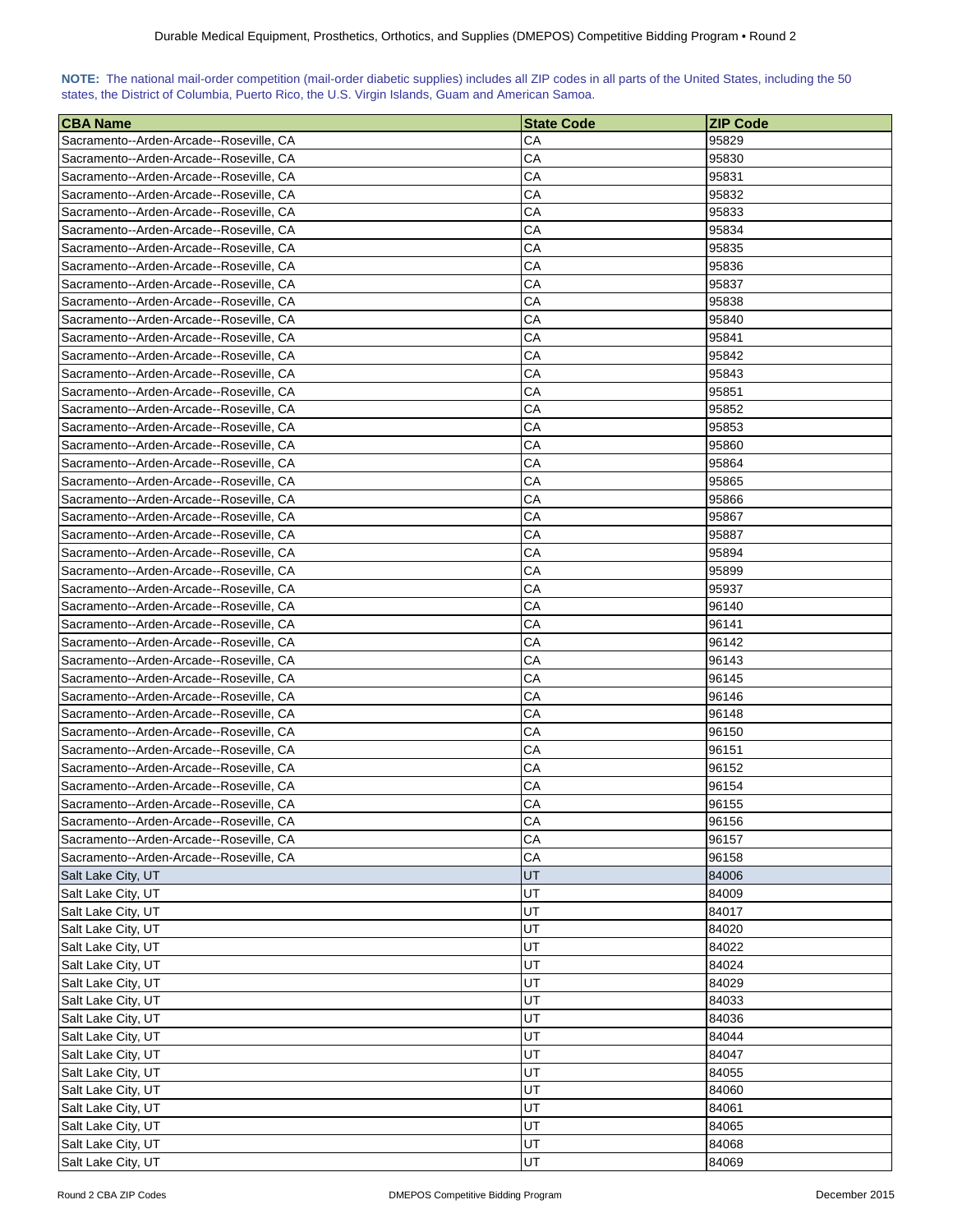| NOTE: The national mail-order competition (mail-order diabetic supplies) includes all ZIP codes in all parts of the United States, including the 50 |  |  |  |  |
|-----------------------------------------------------------------------------------------------------------------------------------------------------|--|--|--|--|
| states, the District of Columbia, Puerto Rico, the U.S. Virgin Islands, Guam and American Samoa.                                                    |  |  |  |  |

| <b>CBA Name</b>                          | <b>State Code</b> | <b>ZIP Code</b> |
|------------------------------------------|-------------------|-----------------|
| Salt Lake City, UT                       | UT                | 84070           |
| Salt Lake City, UT                       | UT                | 84071           |
| Salt Lake City, UT                       | UT                | 84074           |
| Salt Lake City, UT                       | UT                | 84080           |
| Salt Lake City, UT                       | UT                | 84081           |
| Salt Lake City, UT                       | UT                | 84084           |
| Salt Lake City, UT                       | UT                | 84088           |
| Salt Lake City, UT                       | UT                | 84090           |
| Salt Lake City, UT                       | UT                | 84091           |
| Salt Lake City, UT                       | UT                | 84092           |
| Salt Lake City, UT                       | UT                | 84093           |
| Salt Lake City, UT                       | UT                | 84094           |
| Salt Lake City, UT                       | UT                | 84095           |
| Salt Lake City, UT                       | UT                | 84096           |
| Salt Lake City, UT                       | UT                | 84098           |
| Salt Lake City, UT                       | UT                | 84101           |
| Salt Lake City, UT                       | UT                | 84102           |
| Salt Lake City, UT                       | UT                | 84103           |
| Salt Lake City, UT                       | UT                | 84104           |
| Salt Lake City, UT                       | UT                | 84105           |
| Salt Lake City, UT                       | UT                | 84106           |
| Salt Lake City, UT                       | UT                | 84107           |
| Salt Lake City, UT                       | UT                | 84108           |
| Salt Lake City, UT                       | UT                | 84109           |
| Salt Lake City, UT                       | UT                | 84110           |
| Salt Lake City, UT                       | UT                | 84111           |
|                                          | UT                | 84112           |
| Salt Lake City, UT<br>Salt Lake City, UT | UT                | 84113           |
| Salt Lake City, UT                       | UT                | 84114           |
| Salt Lake City, UT                       | UT                | 84115           |
| Salt Lake City, UT                       | UT                | 84116           |
| Salt Lake City, UT                       | UT                | 84117           |
| Salt Lake City, UT                       | UT                | 84118           |
| Salt Lake City, UT                       | UT                | 84119           |
| Salt Lake City, UT                       | UT                | 84120           |
| Salt Lake City, UT                       | UT                | 84121           |
| Salt Lake City, UT                       | UT                | 84122           |
| Salt Lake City, UT                       | UT                | 84123           |
| Salt Lake City, UT                       | UT                | 84124           |
| Salt Lake City, UT                       | UT                | 84125           |
| Salt Lake City, UT                       | UT                | 84126           |
| Salt Lake City, UT                       | UT                | 84127           |
| Salt Lake City, UT                       | UT                | 84128           |
| Salt Lake City, UT                       | UT                | 84129           |
| Salt Lake City, UT                       | UT                | 84130           |
| Salt Lake City, UT                       | UT                | 84131           |
| Salt Lake City, UT                       | UT                | 84132           |
| Salt Lake City, UT                       | UT                | 84133           |
| Salt Lake City, UT                       | UT                | 84134           |
| Salt Lake City, UT                       | UT                | 84136           |
| Salt Lake City, UT                       | UT                | 84138           |
| Salt Lake City, UT                       | UT                | 84139           |
| Salt Lake City, UT                       | UT                | 84141           |
| Salt Lake City, UT                       | UT                | 84143           |
| Salt Lake City, UT                       | UT                | 84144           |
| Salt Lake City, UT                       | UT                | 84145           |
| Salt Lake City, UT                       | UT                | 84147           |
| Salt Lake City, UT                       | UT                | 84148           |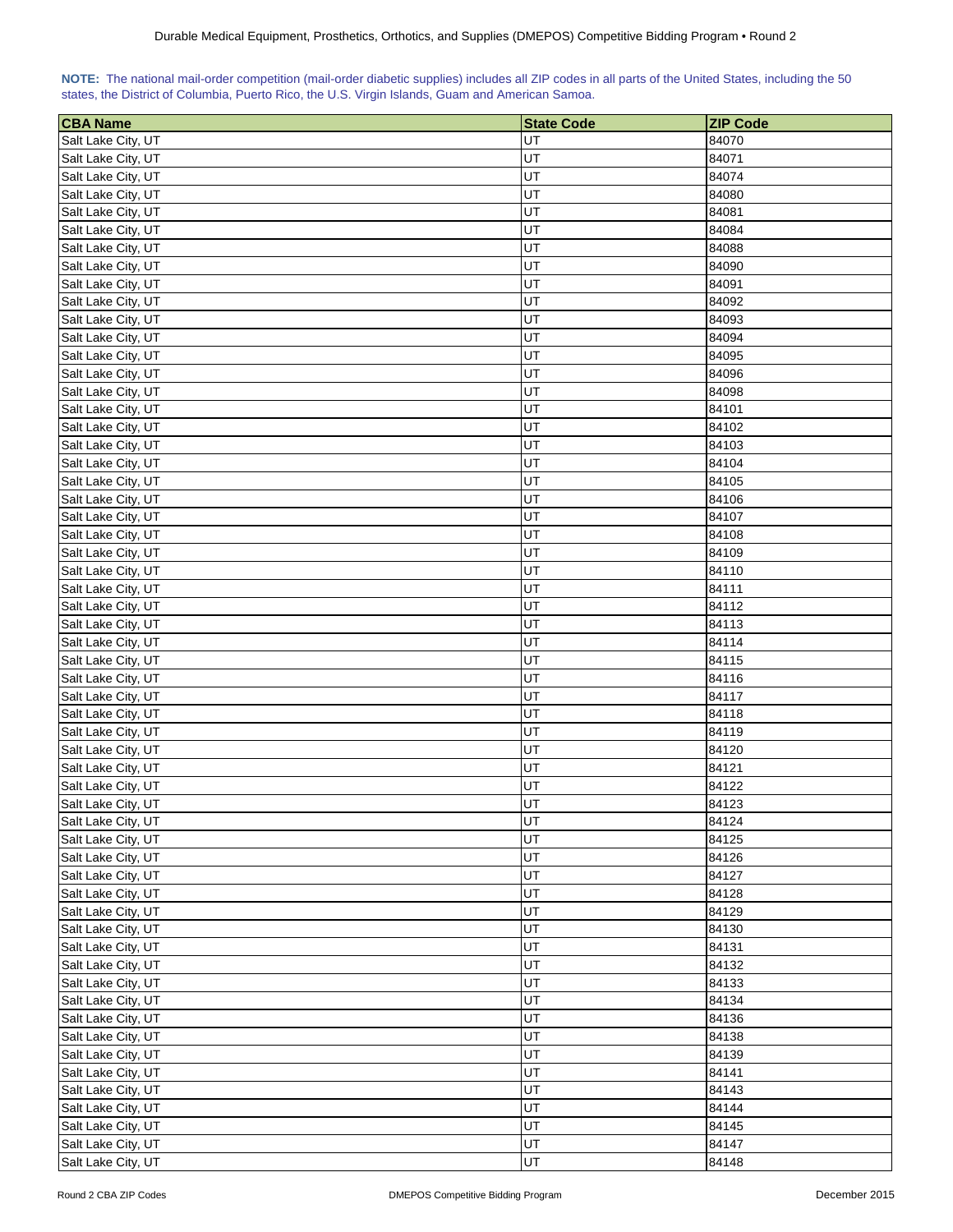## **NOTE:** The national mail-order competition (mail-order diabetic supplies) includes all ZIP codes in all parts of the United States, including the 50 states, the District of Columbia, Puerto Rico, the U.S. Virgin Islands, Guam and American Samoa.

| <b>CBA Name</b>                | <b>State Code</b> | <b>ZIP Code</b> |
|--------------------------------|-------------------|-----------------|
| Salt Lake City, UT             | UT                | 84150           |
| Salt Lake City, UT             | UT                | 84151           |
| Salt Lake City, UT             | UT                | 84152           |
| Salt Lake City, UT             | UT                | 84157           |
| Salt Lake City, UT             | UT                | 84158           |
| Salt Lake City, UT             | UT                | 84165           |
| Salt Lake City, UT             | UT                | 84170           |
| Salt Lake City, UT             | UT                | 84171           |
| Salt Lake City, UT             | UT                | 84180           |
| Salt Lake City, UT             | UT                | 84184           |
| Salt Lake City, UT             | UT                | 84189           |
| Salt Lake City, UT             | UT                | 84190           |
| Salt Lake City, UT             | UT                | 84199           |
| San Antonio-New Braunfels, TX  | TХ                | 78002           |
| San Antonio-New Braunfels, TX  | TX                | 78003           |
| San Antonio-New Braunfels, TX  | TX                | 78004           |
| San Antonio-New Braunfels, TX  | ТX                | 78006           |
| San Antonio-New Braunfels, TX  | ТX                |                 |
|                                |                   | 78008           |
| San Antonio-New Braunfels, TX  | ТX                | 78009           |
| San Antonio-New Braunfels, TX  | ТX                | 78011           |
| San Antonio-New Braunfels, TX  | ТX                | 78012           |
| San Antonio-New Braunfels, TX  | ТX                | 78013           |
| San Antonio-New Braunfels, TX  | ТX                | 78015           |
| San Antonio-New Braunfels, TX  | <b>TX</b>         | 78016           |
| San Antonio-New Braunfels, TX  | <b>TX</b>         | 78023           |
| San Antonio-New Braunfels, TX  | ТX                | 78026           |
| San Antonio-New Braunfels, TX  | ТX                | 78027           |
| San Antonio-New Braunfels, TX  | ТX                | 78039           |
| San Antonio-New Braunfels, TX  | ТX                | 78050           |
| San Antonio-New Braunfels, TX  | ТX                | 78052           |
| San Antonio-New Braunfels, TX  | ТX                | 78054           |
| San Antonio-New Braunfels, TX  | ТX                | 78055           |
| San Antonio-New Braunfels, TX  | ТX                | 78056           |
| San Antonio-New Braunfels, TX  | ТX                | 78059           |
| San Antonio-New Braunfels, TX  | ТX                | 78062           |
| San Antonio-New Braunfels, TX  | ТX                | 78063           |
| San Antonio-New Braunfels, TX  | TX                | 78064           |
| lSan Antonio-New Braunfels. TX | <b>TX</b>         | 78065           |
| San Antonio-New Braunfels, TX  | ТX                | 78066           |
| San Antonio-New Braunfels, TX  | ТX                | 78069           |
| San Antonio-New Braunfels, TX  | <b>TX</b>         | 78070           |
| San Antonio-New Braunfels, TX  | TХ                | 78073           |
| San Antonio-New Braunfels, TX  | ТX                | 78074           |
| San Antonio-New Braunfels, TX  | TХ                | 78101           |
| San Antonio-New Braunfels, TX  | ТX                | 78108           |
| San Antonio-New Braunfels, TX  | ТX                | 78109           |
| San Antonio-New Braunfels, TX  | ТX                | 78112           |
| San Antonio-New Braunfels, TX  | ТX                | 78113           |
| San Antonio-New Braunfels, TX  | TX                | 78114           |
| San Antonio-New Braunfels, TX  | TX                | 78115           |
| San Antonio-New Braunfels, TX  | ТX                | 78121           |
| San Antonio-New Braunfels, TX  | ТX                | 78123           |
| San Antonio-New Braunfels, TX  | <b>TX</b>         | 78124           |
| San Antonio-New Braunfels, TX  | <b>TX</b>         | 78130           |
| San Antonio-New Braunfels, TX  | ТX                | 78131           |
| San Antonio-New Braunfels, TX  | <b>TX</b>         | 78132           |
| San Antonio-New Braunfels, TX  | ТX                | 78133           |
| San Antonio-New Braunfels, TX  | TX                | 78135           |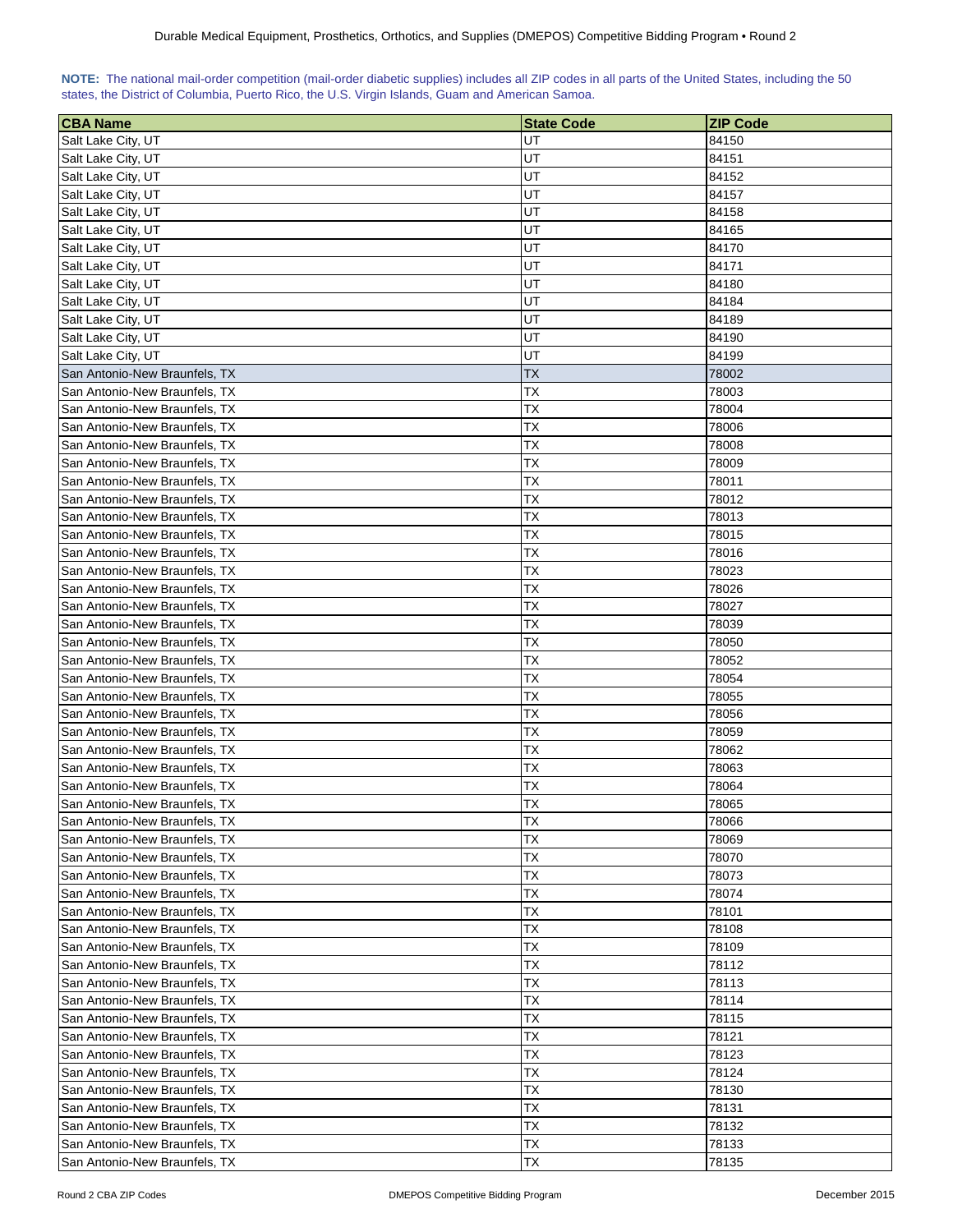| NOTE: The national mail-order competition (mail-order diabetic supplies) includes all ZIP codes in all parts of the United States, including the 50 |  |  |  |  |
|-----------------------------------------------------------------------------------------------------------------------------------------------------|--|--|--|--|
| states, the District of Columbia, Puerto Rico, the U.S. Virgin Islands, Guam and American Samoa.                                                    |  |  |  |  |

| <b>CBA Name</b>               | <b>State Code</b> | <b>ZIP Code</b> |
|-------------------------------|-------------------|-----------------|
| San Antonio-New Braunfels, TX | ТX                | 78143           |
| San Antonio-New Braunfels, TX | ТX                | 78147           |
| San Antonio-New Braunfels, TX | ТX                | 78148           |
| San Antonio-New Braunfels, TX | ТX                | 78150           |
| San Antonio-New Braunfels, TX | ТX                | 78152           |
| San Antonio-New Braunfels, TX | ТX                | 78154           |
| San Antonio-New Braunfels, TX | ТX                | 78155           |
| San Antonio-New Braunfels, TX | ТX                | 78156           |
| San Antonio-New Braunfels, TX | ТX                | 78160           |
| San Antonio-New Braunfels, TX | ТX                | 78161           |
| San Antonio-New Braunfels, TX | ТX                | 78163           |
| San Antonio-New Braunfels, TX | ТX                | 78201           |
| San Antonio-New Braunfels, TX | ТX                | 78202           |
| San Antonio-New Braunfels, TX | ТX                | 78203           |
| San Antonio-New Braunfels, TX | ТX                | 78204           |
| San Antonio-New Braunfels, TX | ТX                | 78205           |
| San Antonio-New Braunfels, TX | ТX                | 78206           |
| San Antonio-New Braunfels, TX | ТX                | 78207           |
| San Antonio-New Braunfels, TX | ТX                | 78208           |
| San Antonio-New Braunfels, TX | ТX                | 78209           |
| San Antonio-New Braunfels, TX | ТX                | 78210           |
| San Antonio-New Braunfels, TX | ТX                | 78211           |
| San Antonio-New Braunfels, TX | TX                | 78212           |
| San Antonio-New Braunfels, TX | ТX                | 78213           |
| San Antonio-New Braunfels, TX | ТX                | 78214           |
| San Antonio-New Braunfels, TX | ТX                | 78215           |
| San Antonio-New Braunfels, TX | ТX                | 78216           |
| San Antonio-New Braunfels, TX | ТX                | 78217           |
| San Antonio-New Braunfels, TX | ТX                | 78218           |
| San Antonio-New Braunfels, TX | ТX                | 78219           |
| San Antonio-New Braunfels, TX | ТX                | 78220           |
| San Antonio-New Braunfels, TX | ТX                | 78221           |
| San Antonio-New Braunfels, TX | ТX                | 78222           |
| San Antonio-New Braunfels, TX | ТX                | 78223           |
| San Antonio-New Braunfels, TX | ТX                | 78224           |
| San Antonio-New Braunfels, TX | ТX                | 78225           |
| San Antonio-New Braunfels, TX | ТX                | 78226           |
| San Antonio-New Braunfels, TX | ТX                | 78227           |
| San Antonio-New Braunfels, TX | <b>TX</b>         | 78228           |
| San Antonio-New Braunfels, TX | ТX                | 78229           |
| San Antonio-New Braunfels, TX | ТX                | 78230           |
| San Antonio-New Braunfels, TX | ТX                | 78231           |
| San Antonio-New Braunfels, TX | ТX                | 78232           |
| San Antonio-New Braunfels, TX | ТX                | 78233           |
| San Antonio-New Braunfels, TX | ТX                | 78234           |
| San Antonio-New Braunfels, TX | ТX                | 78235           |
| San Antonio-New Braunfels, TX | ТX                | 78236           |
| San Antonio-New Braunfels, TX | ТX                | 78237           |
| San Antonio-New Braunfels, TX | ТX                | 78238           |
| San Antonio-New Braunfels, TX | ТX                | 78239           |
| San Antonio-New Braunfels, TX | ТX                | 78240           |
| San Antonio-New Braunfels, TX | ТX                | 78241           |
| San Antonio-New Braunfels, TX | ТX                | 78242           |
| San Antonio-New Braunfels, TX | ТX                | 78243           |
| San Antonio-New Braunfels, TX | TХ                | 78244           |
| San Antonio-New Braunfels, TX | ТX                | 78245           |
| San Antonio-New Braunfels, TX | ТX                | 78246           |
| San Antonio-New Braunfels, TX | ТX                | 78247           |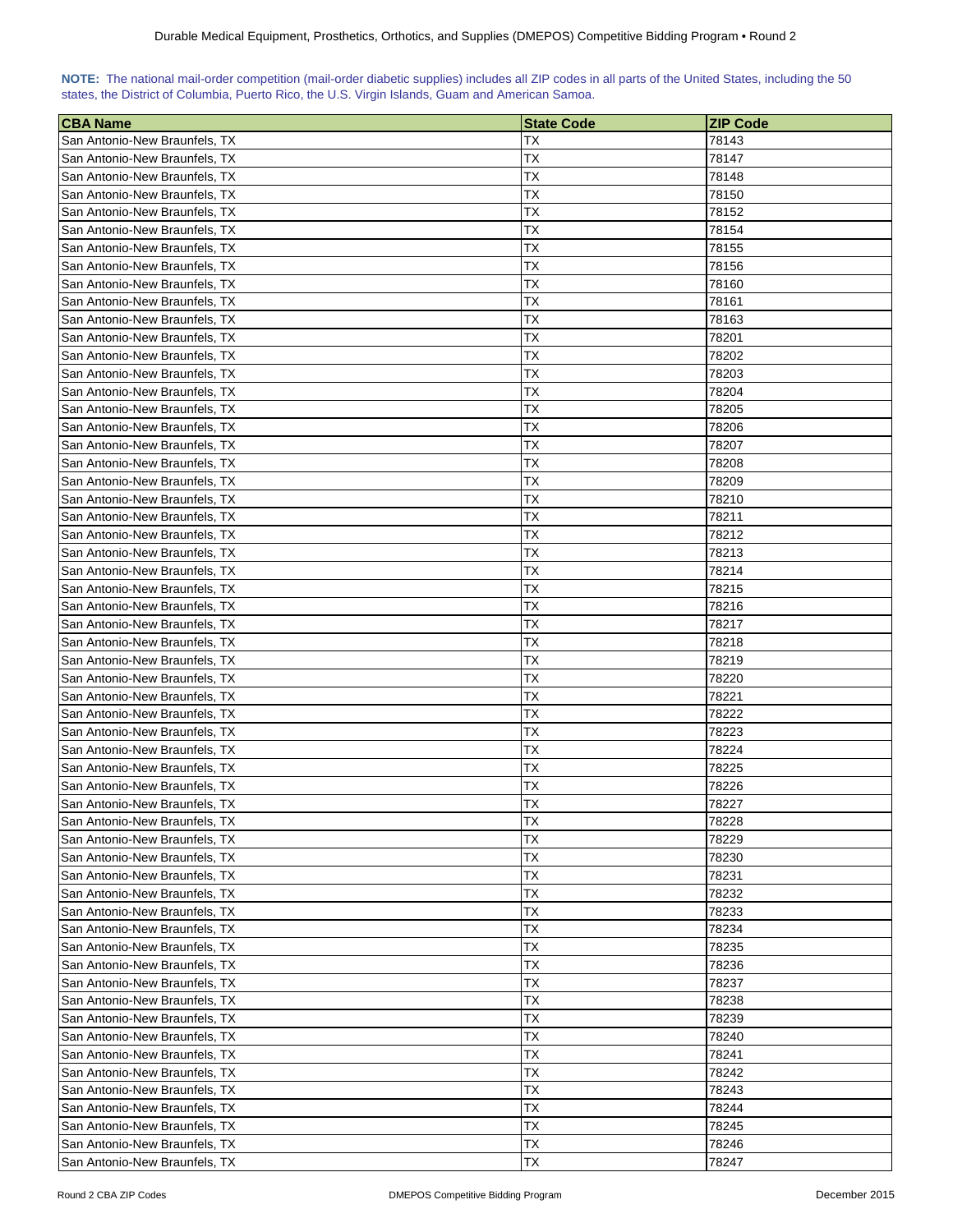| NOTE: The national mail-order competition (mail-order diabetic supplies) includes all ZIP codes in all parts of the United States, including the 50 |  |  |  |  |  |  |  |
|-----------------------------------------------------------------------------------------------------------------------------------------------------|--|--|--|--|--|--|--|
| states, the District of Columbia, Puerto Rico, the U.S. Virgin Islands, Guam and American Samoa.                                                    |  |  |  |  |  |  |  |

| <b>CBA Name</b>                   | <b>State Code</b> | <b>ZIP Code</b> |
|-----------------------------------|-------------------|-----------------|
| San Antonio-New Braunfels, TX     | ТX                | 78248           |
| San Antonio-New Braunfels, TX     | ТX                | 78249           |
| San Antonio-New Braunfels, TX     | ТX                | 78250           |
| San Antonio-New Braunfels, TX     | ТX                | 78251           |
| San Antonio-New Braunfels, TX     | ТX                | 78252           |
| San Antonio-New Braunfels, TX     | TХ                | 78253           |
| San Antonio-New Braunfels, TX     | ТX                | 78254           |
| San Antonio-New Braunfels, TX     | ТX                | 78255           |
| San Antonio-New Braunfels, TX     | ТX                | 78256           |
| San Antonio-New Braunfels, TX     | ТX                | 78257           |
| San Antonio-New Braunfels, TX     | ТX                | 78258           |
| San Antonio-New Braunfels, TX     | ТX                | 78259           |
| San Antonio-New Braunfels, TX     | ТX                | 78260           |
| San Antonio-New Braunfels, TX     | ТX                | 78261           |
| San Antonio-New Braunfels, TX     | ТX                | 78263           |
| San Antonio-New Braunfels, TX     | ТX                | 78264           |
| San Antonio-New Braunfels, TX     | ТX                | 78265           |
| San Antonio-New Braunfels, TX     | TХ                | 78266           |
| San Antonio-New Braunfels, TX     | ТX                | 78268           |
| San Antonio-New Braunfels, TX     | ТX                | 78269           |
| San Antonio-New Braunfels, TX     | ТX                | 78270           |
| San Antonio-New Braunfels, TX     | ТX                | 78278           |
| San Antonio-New Braunfels, TX     | ТX                | 78279           |
| San Antonio-New Braunfels, TX     | ТX                | 78280           |
| San Antonio-New Braunfels, TX     | ТX                | 78283           |
| San Antonio-New Braunfels, TX     | ТX                | 78284           |
| San Antonio-New Braunfels, TX     | ТX                | 78285           |
| San Antonio-New Braunfels, TX     | ТX                | 78287           |
| San Antonio-New Braunfels, TX     | ТX                | 78288           |
| San Antonio-New Braunfels, TX     | ТX                | 78289           |
| San Antonio-New Braunfels, TX     | TХ                | 78291           |
| San Antonio-New Braunfels, TX     | ТX                | 78292           |
| San Antonio-New Braunfels, TX     | ТX                | 78293           |
| San Antonio-New Braunfels, TX     | ТX                | 78294           |
| San Antonio-New Braunfels, TX     | ТX                | 78295           |
| San Antonio-New Braunfels, TX     | ТX                | 78296           |
| San Antonio-New Braunfels, TX     | ТX                | 78297           |
| San Antonio-New Braunfels, TX     | ТX                | 78298           |
| San Antonio-New Braunfels, TX     | <b>TX</b>         | 78299           |
| San Antonio-New Braunfels, TX     | ТX                | 78623           |
| San Antonio-New Braunfels, TX     | <b>TX</b>         | 78638           |
| San Antonio-New Braunfels, TX     | TX                | 78670           |
| San Antonio-New Braunfels, TX     | ТX                | 78850           |
| San Antonio-New Braunfels, TX     | TX                | 78861           |
| San Antonio-New Braunfels, TX     | ТX                | 78883           |
| San Antonio-New Braunfels, TX     | ТX                | 78885           |
| San Antonio-New Braunfels, TX     | <b>TX</b>         | 78886           |
| San Diego-Carlsbad-San Marcos, CA | CA                | 91901           |
| San Diego-Carlsbad-San Marcos, CA | CA                | 91902           |
| San Diego-Carlsbad-San Marcos, CA | CA                | 91903           |
| San Diego-Carlsbad-San Marcos, CA | CА                | 91905           |
| San Diego-Carlsbad-San Marcos, CA | CА                | 91906           |
| San Diego-Carlsbad-San Marcos, CA | CA                | 91908           |
| San Diego-Carlsbad-San Marcos, CA | СA                | 91909           |
| San Diego-Carlsbad-San Marcos, CA | CA                | 91910           |
| San Diego-Carlsbad-San Marcos, CA | CA                | 91911           |
| San Diego-Carlsbad-San Marcos, CA | CA                | 91912           |
| San Diego-Carlsbad-San Marcos, CA | ${\sf CA}$        | 91913           |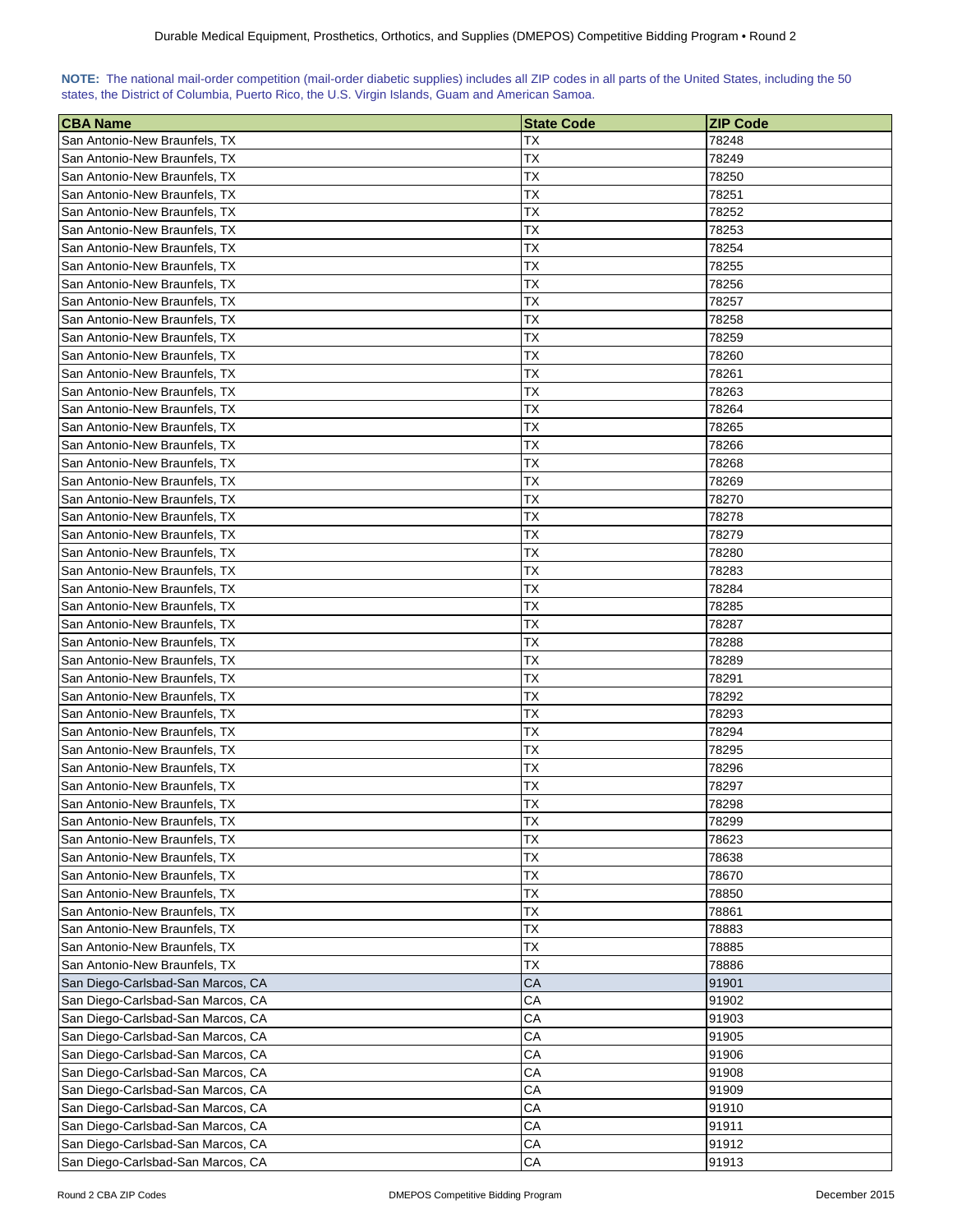| NOTE: The national mail-order competition (mail-order diabetic supplies) includes all ZIP codes in all parts of the United States, including the 50 |  |  |  |  |  |  |  |
|-----------------------------------------------------------------------------------------------------------------------------------------------------|--|--|--|--|--|--|--|
| states, the District of Columbia, Puerto Rico, the U.S. Virgin Islands, Guam and American Samoa.                                                    |  |  |  |  |  |  |  |

| 91914<br>San Diego-Carlsbad-San Marcos, CA<br>CА<br>CA<br>San Diego-Carlsbad-San Marcos, CA<br>91915<br>San Diego-Carlsbad-San Marcos, CA<br>CA<br>91916<br>San Diego-Carlsbad-San Marcos, CA<br>CA<br>91917<br>San Diego-Carlsbad-San Marcos, CA<br>CА<br>91921<br>CA<br>San Diego-Carlsbad-San Marcos, CA<br>91931<br>CA<br>San Diego-Carlsbad-San Marcos, CA<br>91932<br>CA<br>San Diego-Carlsbad-San Marcos, CA<br>91933<br>CA<br>San Diego-Carlsbad-San Marcos, CA<br>91934<br>CA<br>San Diego-Carlsbad-San Marcos, CA<br>91935<br>San Diego-Carlsbad-San Marcos, CA<br>CА<br>91941<br>San Diego-Carlsbad-San Marcos, CA<br>CA<br>91942<br>CA<br>San Diego-Carlsbad-San Marcos, CA<br>91943<br>91944<br>San Diego-Carlsbad-San Marcos, CA<br>CА<br>San Diego-Carlsbad-San Marcos, CA<br>CA<br>91945<br>San Diego-Carlsbad-San Marcos, CA<br>CА<br>91946<br>San Diego-Carlsbad-San Marcos, CA<br>CА<br>91947<br>CA<br>San Diego-Carlsbad-San Marcos, CA<br>91948<br>CA<br>San Diego-Carlsbad-San Marcos, CA<br>91950<br>CA<br>San Diego-Carlsbad-San Marcos, CA<br>91951<br>CA<br>San Diego-Carlsbad-San Marcos, CA<br>91962<br>San Diego-Carlsbad-San Marcos, CA<br>CA<br>91963<br>CA<br>San Diego-Carlsbad-San Marcos, CA<br>91976<br>San Diego-Carlsbad-San Marcos, CA<br>CА<br>91977<br>CA<br>91978<br>San Diego-Carlsbad-San Marcos, CA<br>CA<br>San Diego-Carlsbad-San Marcos, CA<br>91979<br>91980<br>San Diego-Carlsbad-San Marcos, CA<br>СA<br>San Diego-Carlsbad-San Marcos, CA<br>CA<br>91987<br>San Diego-Carlsbad-San Marcos, CA<br>CA<br>92003<br>San Diego-Carlsbad-San Marcos, CA<br>СA<br>92007<br>CA<br>San Diego-Carlsbad-San Marcos, CA<br>92008<br>CA<br>San Diego-Carlsbad-San Marcos, CA<br>92009<br>СA<br>San Diego-Carlsbad-San Marcos, CA<br>92010<br>CA<br>San Diego-Carlsbad-San Marcos, CA<br>92011<br>CA<br>San Diego-Carlsbad-San Marcos, CA<br>92013<br>CA<br>92014<br>San Diego-Carlsbad-San Marcos, CA<br>San Diego-Carlsbad-San Marcos, CA<br>CA<br>92018<br>CA<br>San Diego-Carlsbad-San Marcos, CA<br>92019<br>CA<br>San Diego-Carlsbad-San Marcos, CA<br>92020<br>CA<br>San Diego-Carlsbad-San Marcos, CA<br>92021<br>San Diego-Carlsbad-San Marcos, CA<br>CA<br>92022<br>CA<br>San Diego-Carlsbad-San Marcos, CA<br>92023<br>San Diego-Carlsbad-San Marcos, CA<br>CA<br>92024<br>San Diego-Carlsbad-San Marcos, CA<br>CA<br>92025<br>CA<br>San Diego-Carlsbad-San Marcos, CA<br>92026<br>CA<br>San Diego-Carlsbad-San Marcos, CA<br>92027<br>CA<br>San Diego-Carlsbad-San Marcos, CA<br>92028<br>CA<br>92029<br>San Diego-Carlsbad-San Marcos, CA<br>San Diego-Carlsbad-San Marcos, CA<br>СA<br>92030<br>San Diego-Carlsbad-San Marcos, CA<br>CА<br>92033<br>San Diego-Carlsbad-San Marcos, CA<br>CА<br>92036<br>San Diego-Carlsbad-San Marcos, CA<br>СA<br>92037<br>San Diego-Carlsbad-San Marcos, CA<br>CА<br>92038<br>San Diego-Carlsbad-San Marcos, CA<br>CА<br>92039<br>San Diego-Carlsbad-San Marcos, CA<br>СA<br>92040<br>San Diego-Carlsbad-San Marcos, CA<br>CА<br>92046<br>San Diego-Carlsbad-San Marcos, CA<br>СA<br>92049 | <b>CBA Name</b>                   | <b>State Code</b> | <b>ZIP Code</b> |
|----------------------------------------------------------------------------------------------------------------------------------------------------------------------------------------------------------------------------------------------------------------------------------------------------------------------------------------------------------------------------------------------------------------------------------------------------------------------------------------------------------------------------------------------------------------------------------------------------------------------------------------------------------------------------------------------------------------------------------------------------------------------------------------------------------------------------------------------------------------------------------------------------------------------------------------------------------------------------------------------------------------------------------------------------------------------------------------------------------------------------------------------------------------------------------------------------------------------------------------------------------------------------------------------------------------------------------------------------------------------------------------------------------------------------------------------------------------------------------------------------------------------------------------------------------------------------------------------------------------------------------------------------------------------------------------------------------------------------------------------------------------------------------------------------------------------------------------------------------------------------------------------------------------------------------------------------------------------------------------------------------------------------------------------------------------------------------------------------------------------------------------------------------------------------------------------------------------------------------------------------------------------------------------------------------------------------------------------------------------------------------------------------------------------------------------------------------------------------------------------------------------------------------------------------------------------------------------------------------------------------------------------------------------------------------------------------------------------------------------------------------------------------------------------------------------------------------------------------------------------------------------------------------------------------------------------------------------------------------------------------------------------------------------------------------------------------------|-----------------------------------|-------------------|-----------------|
|                                                                                                                                                                                                                                                                                                                                                                                                                                                                                                                                                                                                                                                                                                                                                                                                                                                                                                                                                                                                                                                                                                                                                                                                                                                                                                                                                                                                                                                                                                                                                                                                                                                                                                                                                                                                                                                                                                                                                                                                                                                                                                                                                                                                                                                                                                                                                                                                                                                                                                                                                                                                                                                                                                                                                                                                                                                                                                                                                                                                                                                                                  |                                   |                   |                 |
|                                                                                                                                                                                                                                                                                                                                                                                                                                                                                                                                                                                                                                                                                                                                                                                                                                                                                                                                                                                                                                                                                                                                                                                                                                                                                                                                                                                                                                                                                                                                                                                                                                                                                                                                                                                                                                                                                                                                                                                                                                                                                                                                                                                                                                                                                                                                                                                                                                                                                                                                                                                                                                                                                                                                                                                                                                                                                                                                                                                                                                                                                  |                                   |                   |                 |
|                                                                                                                                                                                                                                                                                                                                                                                                                                                                                                                                                                                                                                                                                                                                                                                                                                                                                                                                                                                                                                                                                                                                                                                                                                                                                                                                                                                                                                                                                                                                                                                                                                                                                                                                                                                                                                                                                                                                                                                                                                                                                                                                                                                                                                                                                                                                                                                                                                                                                                                                                                                                                                                                                                                                                                                                                                                                                                                                                                                                                                                                                  |                                   |                   |                 |
|                                                                                                                                                                                                                                                                                                                                                                                                                                                                                                                                                                                                                                                                                                                                                                                                                                                                                                                                                                                                                                                                                                                                                                                                                                                                                                                                                                                                                                                                                                                                                                                                                                                                                                                                                                                                                                                                                                                                                                                                                                                                                                                                                                                                                                                                                                                                                                                                                                                                                                                                                                                                                                                                                                                                                                                                                                                                                                                                                                                                                                                                                  |                                   |                   |                 |
|                                                                                                                                                                                                                                                                                                                                                                                                                                                                                                                                                                                                                                                                                                                                                                                                                                                                                                                                                                                                                                                                                                                                                                                                                                                                                                                                                                                                                                                                                                                                                                                                                                                                                                                                                                                                                                                                                                                                                                                                                                                                                                                                                                                                                                                                                                                                                                                                                                                                                                                                                                                                                                                                                                                                                                                                                                                                                                                                                                                                                                                                                  |                                   |                   |                 |
|                                                                                                                                                                                                                                                                                                                                                                                                                                                                                                                                                                                                                                                                                                                                                                                                                                                                                                                                                                                                                                                                                                                                                                                                                                                                                                                                                                                                                                                                                                                                                                                                                                                                                                                                                                                                                                                                                                                                                                                                                                                                                                                                                                                                                                                                                                                                                                                                                                                                                                                                                                                                                                                                                                                                                                                                                                                                                                                                                                                                                                                                                  |                                   |                   |                 |
|                                                                                                                                                                                                                                                                                                                                                                                                                                                                                                                                                                                                                                                                                                                                                                                                                                                                                                                                                                                                                                                                                                                                                                                                                                                                                                                                                                                                                                                                                                                                                                                                                                                                                                                                                                                                                                                                                                                                                                                                                                                                                                                                                                                                                                                                                                                                                                                                                                                                                                                                                                                                                                                                                                                                                                                                                                                                                                                                                                                                                                                                                  |                                   |                   |                 |
|                                                                                                                                                                                                                                                                                                                                                                                                                                                                                                                                                                                                                                                                                                                                                                                                                                                                                                                                                                                                                                                                                                                                                                                                                                                                                                                                                                                                                                                                                                                                                                                                                                                                                                                                                                                                                                                                                                                                                                                                                                                                                                                                                                                                                                                                                                                                                                                                                                                                                                                                                                                                                                                                                                                                                                                                                                                                                                                                                                                                                                                                                  |                                   |                   |                 |
|                                                                                                                                                                                                                                                                                                                                                                                                                                                                                                                                                                                                                                                                                                                                                                                                                                                                                                                                                                                                                                                                                                                                                                                                                                                                                                                                                                                                                                                                                                                                                                                                                                                                                                                                                                                                                                                                                                                                                                                                                                                                                                                                                                                                                                                                                                                                                                                                                                                                                                                                                                                                                                                                                                                                                                                                                                                                                                                                                                                                                                                                                  |                                   |                   |                 |
|                                                                                                                                                                                                                                                                                                                                                                                                                                                                                                                                                                                                                                                                                                                                                                                                                                                                                                                                                                                                                                                                                                                                                                                                                                                                                                                                                                                                                                                                                                                                                                                                                                                                                                                                                                                                                                                                                                                                                                                                                                                                                                                                                                                                                                                                                                                                                                                                                                                                                                                                                                                                                                                                                                                                                                                                                                                                                                                                                                                                                                                                                  |                                   |                   |                 |
|                                                                                                                                                                                                                                                                                                                                                                                                                                                                                                                                                                                                                                                                                                                                                                                                                                                                                                                                                                                                                                                                                                                                                                                                                                                                                                                                                                                                                                                                                                                                                                                                                                                                                                                                                                                                                                                                                                                                                                                                                                                                                                                                                                                                                                                                                                                                                                                                                                                                                                                                                                                                                                                                                                                                                                                                                                                                                                                                                                                                                                                                                  |                                   |                   |                 |
|                                                                                                                                                                                                                                                                                                                                                                                                                                                                                                                                                                                                                                                                                                                                                                                                                                                                                                                                                                                                                                                                                                                                                                                                                                                                                                                                                                                                                                                                                                                                                                                                                                                                                                                                                                                                                                                                                                                                                                                                                                                                                                                                                                                                                                                                                                                                                                                                                                                                                                                                                                                                                                                                                                                                                                                                                                                                                                                                                                                                                                                                                  |                                   |                   |                 |
|                                                                                                                                                                                                                                                                                                                                                                                                                                                                                                                                                                                                                                                                                                                                                                                                                                                                                                                                                                                                                                                                                                                                                                                                                                                                                                                                                                                                                                                                                                                                                                                                                                                                                                                                                                                                                                                                                                                                                                                                                                                                                                                                                                                                                                                                                                                                                                                                                                                                                                                                                                                                                                                                                                                                                                                                                                                                                                                                                                                                                                                                                  |                                   |                   |                 |
|                                                                                                                                                                                                                                                                                                                                                                                                                                                                                                                                                                                                                                                                                                                                                                                                                                                                                                                                                                                                                                                                                                                                                                                                                                                                                                                                                                                                                                                                                                                                                                                                                                                                                                                                                                                                                                                                                                                                                                                                                                                                                                                                                                                                                                                                                                                                                                                                                                                                                                                                                                                                                                                                                                                                                                                                                                                                                                                                                                                                                                                                                  |                                   |                   |                 |
|                                                                                                                                                                                                                                                                                                                                                                                                                                                                                                                                                                                                                                                                                                                                                                                                                                                                                                                                                                                                                                                                                                                                                                                                                                                                                                                                                                                                                                                                                                                                                                                                                                                                                                                                                                                                                                                                                                                                                                                                                                                                                                                                                                                                                                                                                                                                                                                                                                                                                                                                                                                                                                                                                                                                                                                                                                                                                                                                                                                                                                                                                  |                                   |                   |                 |
|                                                                                                                                                                                                                                                                                                                                                                                                                                                                                                                                                                                                                                                                                                                                                                                                                                                                                                                                                                                                                                                                                                                                                                                                                                                                                                                                                                                                                                                                                                                                                                                                                                                                                                                                                                                                                                                                                                                                                                                                                                                                                                                                                                                                                                                                                                                                                                                                                                                                                                                                                                                                                                                                                                                                                                                                                                                                                                                                                                                                                                                                                  |                                   |                   |                 |
|                                                                                                                                                                                                                                                                                                                                                                                                                                                                                                                                                                                                                                                                                                                                                                                                                                                                                                                                                                                                                                                                                                                                                                                                                                                                                                                                                                                                                                                                                                                                                                                                                                                                                                                                                                                                                                                                                                                                                                                                                                                                                                                                                                                                                                                                                                                                                                                                                                                                                                                                                                                                                                                                                                                                                                                                                                                                                                                                                                                                                                                                                  |                                   |                   |                 |
|                                                                                                                                                                                                                                                                                                                                                                                                                                                                                                                                                                                                                                                                                                                                                                                                                                                                                                                                                                                                                                                                                                                                                                                                                                                                                                                                                                                                                                                                                                                                                                                                                                                                                                                                                                                                                                                                                                                                                                                                                                                                                                                                                                                                                                                                                                                                                                                                                                                                                                                                                                                                                                                                                                                                                                                                                                                                                                                                                                                                                                                                                  |                                   |                   |                 |
|                                                                                                                                                                                                                                                                                                                                                                                                                                                                                                                                                                                                                                                                                                                                                                                                                                                                                                                                                                                                                                                                                                                                                                                                                                                                                                                                                                                                                                                                                                                                                                                                                                                                                                                                                                                                                                                                                                                                                                                                                                                                                                                                                                                                                                                                                                                                                                                                                                                                                                                                                                                                                                                                                                                                                                                                                                                                                                                                                                                                                                                                                  |                                   |                   |                 |
|                                                                                                                                                                                                                                                                                                                                                                                                                                                                                                                                                                                                                                                                                                                                                                                                                                                                                                                                                                                                                                                                                                                                                                                                                                                                                                                                                                                                                                                                                                                                                                                                                                                                                                                                                                                                                                                                                                                                                                                                                                                                                                                                                                                                                                                                                                                                                                                                                                                                                                                                                                                                                                                                                                                                                                                                                                                                                                                                                                                                                                                                                  |                                   |                   |                 |
|                                                                                                                                                                                                                                                                                                                                                                                                                                                                                                                                                                                                                                                                                                                                                                                                                                                                                                                                                                                                                                                                                                                                                                                                                                                                                                                                                                                                                                                                                                                                                                                                                                                                                                                                                                                                                                                                                                                                                                                                                                                                                                                                                                                                                                                                                                                                                                                                                                                                                                                                                                                                                                                                                                                                                                                                                                                                                                                                                                                                                                                                                  |                                   |                   |                 |
|                                                                                                                                                                                                                                                                                                                                                                                                                                                                                                                                                                                                                                                                                                                                                                                                                                                                                                                                                                                                                                                                                                                                                                                                                                                                                                                                                                                                                                                                                                                                                                                                                                                                                                                                                                                                                                                                                                                                                                                                                                                                                                                                                                                                                                                                                                                                                                                                                                                                                                                                                                                                                                                                                                                                                                                                                                                                                                                                                                                                                                                                                  |                                   |                   |                 |
|                                                                                                                                                                                                                                                                                                                                                                                                                                                                                                                                                                                                                                                                                                                                                                                                                                                                                                                                                                                                                                                                                                                                                                                                                                                                                                                                                                                                                                                                                                                                                                                                                                                                                                                                                                                                                                                                                                                                                                                                                                                                                                                                                                                                                                                                                                                                                                                                                                                                                                                                                                                                                                                                                                                                                                                                                                                                                                                                                                                                                                                                                  |                                   |                   |                 |
|                                                                                                                                                                                                                                                                                                                                                                                                                                                                                                                                                                                                                                                                                                                                                                                                                                                                                                                                                                                                                                                                                                                                                                                                                                                                                                                                                                                                                                                                                                                                                                                                                                                                                                                                                                                                                                                                                                                                                                                                                                                                                                                                                                                                                                                                                                                                                                                                                                                                                                                                                                                                                                                                                                                                                                                                                                                                                                                                                                                                                                                                                  |                                   |                   |                 |
|                                                                                                                                                                                                                                                                                                                                                                                                                                                                                                                                                                                                                                                                                                                                                                                                                                                                                                                                                                                                                                                                                                                                                                                                                                                                                                                                                                                                                                                                                                                                                                                                                                                                                                                                                                                                                                                                                                                                                                                                                                                                                                                                                                                                                                                                                                                                                                                                                                                                                                                                                                                                                                                                                                                                                                                                                                                                                                                                                                                                                                                                                  |                                   |                   |                 |
|                                                                                                                                                                                                                                                                                                                                                                                                                                                                                                                                                                                                                                                                                                                                                                                                                                                                                                                                                                                                                                                                                                                                                                                                                                                                                                                                                                                                                                                                                                                                                                                                                                                                                                                                                                                                                                                                                                                                                                                                                                                                                                                                                                                                                                                                                                                                                                                                                                                                                                                                                                                                                                                                                                                                                                                                                                                                                                                                                                                                                                                                                  |                                   |                   |                 |
|                                                                                                                                                                                                                                                                                                                                                                                                                                                                                                                                                                                                                                                                                                                                                                                                                                                                                                                                                                                                                                                                                                                                                                                                                                                                                                                                                                                                                                                                                                                                                                                                                                                                                                                                                                                                                                                                                                                                                                                                                                                                                                                                                                                                                                                                                                                                                                                                                                                                                                                                                                                                                                                                                                                                                                                                                                                                                                                                                                                                                                                                                  |                                   |                   |                 |
|                                                                                                                                                                                                                                                                                                                                                                                                                                                                                                                                                                                                                                                                                                                                                                                                                                                                                                                                                                                                                                                                                                                                                                                                                                                                                                                                                                                                                                                                                                                                                                                                                                                                                                                                                                                                                                                                                                                                                                                                                                                                                                                                                                                                                                                                                                                                                                                                                                                                                                                                                                                                                                                                                                                                                                                                                                                                                                                                                                                                                                                                                  |                                   |                   |                 |
|                                                                                                                                                                                                                                                                                                                                                                                                                                                                                                                                                                                                                                                                                                                                                                                                                                                                                                                                                                                                                                                                                                                                                                                                                                                                                                                                                                                                                                                                                                                                                                                                                                                                                                                                                                                                                                                                                                                                                                                                                                                                                                                                                                                                                                                                                                                                                                                                                                                                                                                                                                                                                                                                                                                                                                                                                                                                                                                                                                                                                                                                                  |                                   |                   |                 |
|                                                                                                                                                                                                                                                                                                                                                                                                                                                                                                                                                                                                                                                                                                                                                                                                                                                                                                                                                                                                                                                                                                                                                                                                                                                                                                                                                                                                                                                                                                                                                                                                                                                                                                                                                                                                                                                                                                                                                                                                                                                                                                                                                                                                                                                                                                                                                                                                                                                                                                                                                                                                                                                                                                                                                                                                                                                                                                                                                                                                                                                                                  |                                   |                   |                 |
|                                                                                                                                                                                                                                                                                                                                                                                                                                                                                                                                                                                                                                                                                                                                                                                                                                                                                                                                                                                                                                                                                                                                                                                                                                                                                                                                                                                                                                                                                                                                                                                                                                                                                                                                                                                                                                                                                                                                                                                                                                                                                                                                                                                                                                                                                                                                                                                                                                                                                                                                                                                                                                                                                                                                                                                                                                                                                                                                                                                                                                                                                  |                                   |                   |                 |
|                                                                                                                                                                                                                                                                                                                                                                                                                                                                                                                                                                                                                                                                                                                                                                                                                                                                                                                                                                                                                                                                                                                                                                                                                                                                                                                                                                                                                                                                                                                                                                                                                                                                                                                                                                                                                                                                                                                                                                                                                                                                                                                                                                                                                                                                                                                                                                                                                                                                                                                                                                                                                                                                                                                                                                                                                                                                                                                                                                                                                                                                                  |                                   |                   |                 |
|                                                                                                                                                                                                                                                                                                                                                                                                                                                                                                                                                                                                                                                                                                                                                                                                                                                                                                                                                                                                                                                                                                                                                                                                                                                                                                                                                                                                                                                                                                                                                                                                                                                                                                                                                                                                                                                                                                                                                                                                                                                                                                                                                                                                                                                                                                                                                                                                                                                                                                                                                                                                                                                                                                                                                                                                                                                                                                                                                                                                                                                                                  |                                   |                   |                 |
|                                                                                                                                                                                                                                                                                                                                                                                                                                                                                                                                                                                                                                                                                                                                                                                                                                                                                                                                                                                                                                                                                                                                                                                                                                                                                                                                                                                                                                                                                                                                                                                                                                                                                                                                                                                                                                                                                                                                                                                                                                                                                                                                                                                                                                                                                                                                                                                                                                                                                                                                                                                                                                                                                                                                                                                                                                                                                                                                                                                                                                                                                  |                                   |                   |                 |
|                                                                                                                                                                                                                                                                                                                                                                                                                                                                                                                                                                                                                                                                                                                                                                                                                                                                                                                                                                                                                                                                                                                                                                                                                                                                                                                                                                                                                                                                                                                                                                                                                                                                                                                                                                                                                                                                                                                                                                                                                                                                                                                                                                                                                                                                                                                                                                                                                                                                                                                                                                                                                                                                                                                                                                                                                                                                                                                                                                                                                                                                                  |                                   |                   |                 |
|                                                                                                                                                                                                                                                                                                                                                                                                                                                                                                                                                                                                                                                                                                                                                                                                                                                                                                                                                                                                                                                                                                                                                                                                                                                                                                                                                                                                                                                                                                                                                                                                                                                                                                                                                                                                                                                                                                                                                                                                                                                                                                                                                                                                                                                                                                                                                                                                                                                                                                                                                                                                                                                                                                                                                                                                                                                                                                                                                                                                                                                                                  |                                   |                   |                 |
|                                                                                                                                                                                                                                                                                                                                                                                                                                                                                                                                                                                                                                                                                                                                                                                                                                                                                                                                                                                                                                                                                                                                                                                                                                                                                                                                                                                                                                                                                                                                                                                                                                                                                                                                                                                                                                                                                                                                                                                                                                                                                                                                                                                                                                                                                                                                                                                                                                                                                                                                                                                                                                                                                                                                                                                                                                                                                                                                                                                                                                                                                  |                                   |                   |                 |
|                                                                                                                                                                                                                                                                                                                                                                                                                                                                                                                                                                                                                                                                                                                                                                                                                                                                                                                                                                                                                                                                                                                                                                                                                                                                                                                                                                                                                                                                                                                                                                                                                                                                                                                                                                                                                                                                                                                                                                                                                                                                                                                                                                                                                                                                                                                                                                                                                                                                                                                                                                                                                                                                                                                                                                                                                                                                                                                                                                                                                                                                                  |                                   |                   |                 |
|                                                                                                                                                                                                                                                                                                                                                                                                                                                                                                                                                                                                                                                                                                                                                                                                                                                                                                                                                                                                                                                                                                                                                                                                                                                                                                                                                                                                                                                                                                                                                                                                                                                                                                                                                                                                                                                                                                                                                                                                                                                                                                                                                                                                                                                                                                                                                                                                                                                                                                                                                                                                                                                                                                                                                                                                                                                                                                                                                                                                                                                                                  |                                   |                   |                 |
|                                                                                                                                                                                                                                                                                                                                                                                                                                                                                                                                                                                                                                                                                                                                                                                                                                                                                                                                                                                                                                                                                                                                                                                                                                                                                                                                                                                                                                                                                                                                                                                                                                                                                                                                                                                                                                                                                                                                                                                                                                                                                                                                                                                                                                                                                                                                                                                                                                                                                                                                                                                                                                                                                                                                                                                                                                                                                                                                                                                                                                                                                  |                                   |                   |                 |
|                                                                                                                                                                                                                                                                                                                                                                                                                                                                                                                                                                                                                                                                                                                                                                                                                                                                                                                                                                                                                                                                                                                                                                                                                                                                                                                                                                                                                                                                                                                                                                                                                                                                                                                                                                                                                                                                                                                                                                                                                                                                                                                                                                                                                                                                                                                                                                                                                                                                                                                                                                                                                                                                                                                                                                                                                                                                                                                                                                                                                                                                                  |                                   |                   |                 |
|                                                                                                                                                                                                                                                                                                                                                                                                                                                                                                                                                                                                                                                                                                                                                                                                                                                                                                                                                                                                                                                                                                                                                                                                                                                                                                                                                                                                                                                                                                                                                                                                                                                                                                                                                                                                                                                                                                                                                                                                                                                                                                                                                                                                                                                                                                                                                                                                                                                                                                                                                                                                                                                                                                                                                                                                                                                                                                                                                                                                                                                                                  |                                   |                   |                 |
|                                                                                                                                                                                                                                                                                                                                                                                                                                                                                                                                                                                                                                                                                                                                                                                                                                                                                                                                                                                                                                                                                                                                                                                                                                                                                                                                                                                                                                                                                                                                                                                                                                                                                                                                                                                                                                                                                                                                                                                                                                                                                                                                                                                                                                                                                                                                                                                                                                                                                                                                                                                                                                                                                                                                                                                                                                                                                                                                                                                                                                                                                  |                                   |                   |                 |
|                                                                                                                                                                                                                                                                                                                                                                                                                                                                                                                                                                                                                                                                                                                                                                                                                                                                                                                                                                                                                                                                                                                                                                                                                                                                                                                                                                                                                                                                                                                                                                                                                                                                                                                                                                                                                                                                                                                                                                                                                                                                                                                                                                                                                                                                                                                                                                                                                                                                                                                                                                                                                                                                                                                                                                                                                                                                                                                                                                                                                                                                                  |                                   |                   |                 |
|                                                                                                                                                                                                                                                                                                                                                                                                                                                                                                                                                                                                                                                                                                                                                                                                                                                                                                                                                                                                                                                                                                                                                                                                                                                                                                                                                                                                                                                                                                                                                                                                                                                                                                                                                                                                                                                                                                                                                                                                                                                                                                                                                                                                                                                                                                                                                                                                                                                                                                                                                                                                                                                                                                                                                                                                                                                                                                                                                                                                                                                                                  |                                   |                   |                 |
|                                                                                                                                                                                                                                                                                                                                                                                                                                                                                                                                                                                                                                                                                                                                                                                                                                                                                                                                                                                                                                                                                                                                                                                                                                                                                                                                                                                                                                                                                                                                                                                                                                                                                                                                                                                                                                                                                                                                                                                                                                                                                                                                                                                                                                                                                                                                                                                                                                                                                                                                                                                                                                                                                                                                                                                                                                                                                                                                                                                                                                                                                  |                                   |                   |                 |
|                                                                                                                                                                                                                                                                                                                                                                                                                                                                                                                                                                                                                                                                                                                                                                                                                                                                                                                                                                                                                                                                                                                                                                                                                                                                                                                                                                                                                                                                                                                                                                                                                                                                                                                                                                                                                                                                                                                                                                                                                                                                                                                                                                                                                                                                                                                                                                                                                                                                                                                                                                                                                                                                                                                                                                                                                                                                                                                                                                                                                                                                                  |                                   |                   |                 |
|                                                                                                                                                                                                                                                                                                                                                                                                                                                                                                                                                                                                                                                                                                                                                                                                                                                                                                                                                                                                                                                                                                                                                                                                                                                                                                                                                                                                                                                                                                                                                                                                                                                                                                                                                                                                                                                                                                                                                                                                                                                                                                                                                                                                                                                                                                                                                                                                                                                                                                                                                                                                                                                                                                                                                                                                                                                                                                                                                                                                                                                                                  |                                   |                   |                 |
|                                                                                                                                                                                                                                                                                                                                                                                                                                                                                                                                                                                                                                                                                                                                                                                                                                                                                                                                                                                                                                                                                                                                                                                                                                                                                                                                                                                                                                                                                                                                                                                                                                                                                                                                                                                                                                                                                                                                                                                                                                                                                                                                                                                                                                                                                                                                                                                                                                                                                                                                                                                                                                                                                                                                                                                                                                                                                                                                                                                                                                                                                  |                                   |                   |                 |
|                                                                                                                                                                                                                                                                                                                                                                                                                                                                                                                                                                                                                                                                                                                                                                                                                                                                                                                                                                                                                                                                                                                                                                                                                                                                                                                                                                                                                                                                                                                                                                                                                                                                                                                                                                                                                                                                                                                                                                                                                                                                                                                                                                                                                                                                                                                                                                                                                                                                                                                                                                                                                                                                                                                                                                                                                                                                                                                                                                                                                                                                                  |                                   |                   |                 |
|                                                                                                                                                                                                                                                                                                                                                                                                                                                                                                                                                                                                                                                                                                                                                                                                                                                                                                                                                                                                                                                                                                                                                                                                                                                                                                                                                                                                                                                                                                                                                                                                                                                                                                                                                                                                                                                                                                                                                                                                                                                                                                                                                                                                                                                                                                                                                                                                                                                                                                                                                                                                                                                                                                                                                                                                                                                                                                                                                                                                                                                                                  |                                   |                   |                 |
|                                                                                                                                                                                                                                                                                                                                                                                                                                                                                                                                                                                                                                                                                                                                                                                                                                                                                                                                                                                                                                                                                                                                                                                                                                                                                                                                                                                                                                                                                                                                                                                                                                                                                                                                                                                                                                                                                                                                                                                                                                                                                                                                                                                                                                                                                                                                                                                                                                                                                                                                                                                                                                                                                                                                                                                                                                                                                                                                                                                                                                                                                  |                                   |                   |                 |
|                                                                                                                                                                                                                                                                                                                                                                                                                                                                                                                                                                                                                                                                                                                                                                                                                                                                                                                                                                                                                                                                                                                                                                                                                                                                                                                                                                                                                                                                                                                                                                                                                                                                                                                                                                                                                                                                                                                                                                                                                                                                                                                                                                                                                                                                                                                                                                                                                                                                                                                                                                                                                                                                                                                                                                                                                                                                                                                                                                                                                                                                                  |                                   |                   |                 |
|                                                                                                                                                                                                                                                                                                                                                                                                                                                                                                                                                                                                                                                                                                                                                                                                                                                                                                                                                                                                                                                                                                                                                                                                                                                                                                                                                                                                                                                                                                                                                                                                                                                                                                                                                                                                                                                                                                                                                                                                                                                                                                                                                                                                                                                                                                                                                                                                                                                                                                                                                                                                                                                                                                                                                                                                                                                                                                                                                                                                                                                                                  |                                   |                   |                 |
|                                                                                                                                                                                                                                                                                                                                                                                                                                                                                                                                                                                                                                                                                                                                                                                                                                                                                                                                                                                                                                                                                                                                                                                                                                                                                                                                                                                                                                                                                                                                                                                                                                                                                                                                                                                                                                                                                                                                                                                                                                                                                                                                                                                                                                                                                                                                                                                                                                                                                                                                                                                                                                                                                                                                                                                                                                                                                                                                                                                                                                                                                  |                                   |                   |                 |
|                                                                                                                                                                                                                                                                                                                                                                                                                                                                                                                                                                                                                                                                                                                                                                                                                                                                                                                                                                                                                                                                                                                                                                                                                                                                                                                                                                                                                                                                                                                                                                                                                                                                                                                                                                                                                                                                                                                                                                                                                                                                                                                                                                                                                                                                                                                                                                                                                                                                                                                                                                                                                                                                                                                                                                                                                                                                                                                                                                                                                                                                                  |                                   |                   |                 |
|                                                                                                                                                                                                                                                                                                                                                                                                                                                                                                                                                                                                                                                                                                                                                                                                                                                                                                                                                                                                                                                                                                                                                                                                                                                                                                                                                                                                                                                                                                                                                                                                                                                                                                                                                                                                                                                                                                                                                                                                                                                                                                                                                                                                                                                                                                                                                                                                                                                                                                                                                                                                                                                                                                                                                                                                                                                                                                                                                                                                                                                                                  |                                   |                   |                 |
|                                                                                                                                                                                                                                                                                                                                                                                                                                                                                                                                                                                                                                                                                                                                                                                                                                                                                                                                                                                                                                                                                                                                                                                                                                                                                                                                                                                                                                                                                                                                                                                                                                                                                                                                                                                                                                                                                                                                                                                                                                                                                                                                                                                                                                                                                                                                                                                                                                                                                                                                                                                                                                                                                                                                                                                                                                                                                                                                                                                                                                                                                  | San Diego-Carlsbad-San Marcos, CA | СA                | 92051           |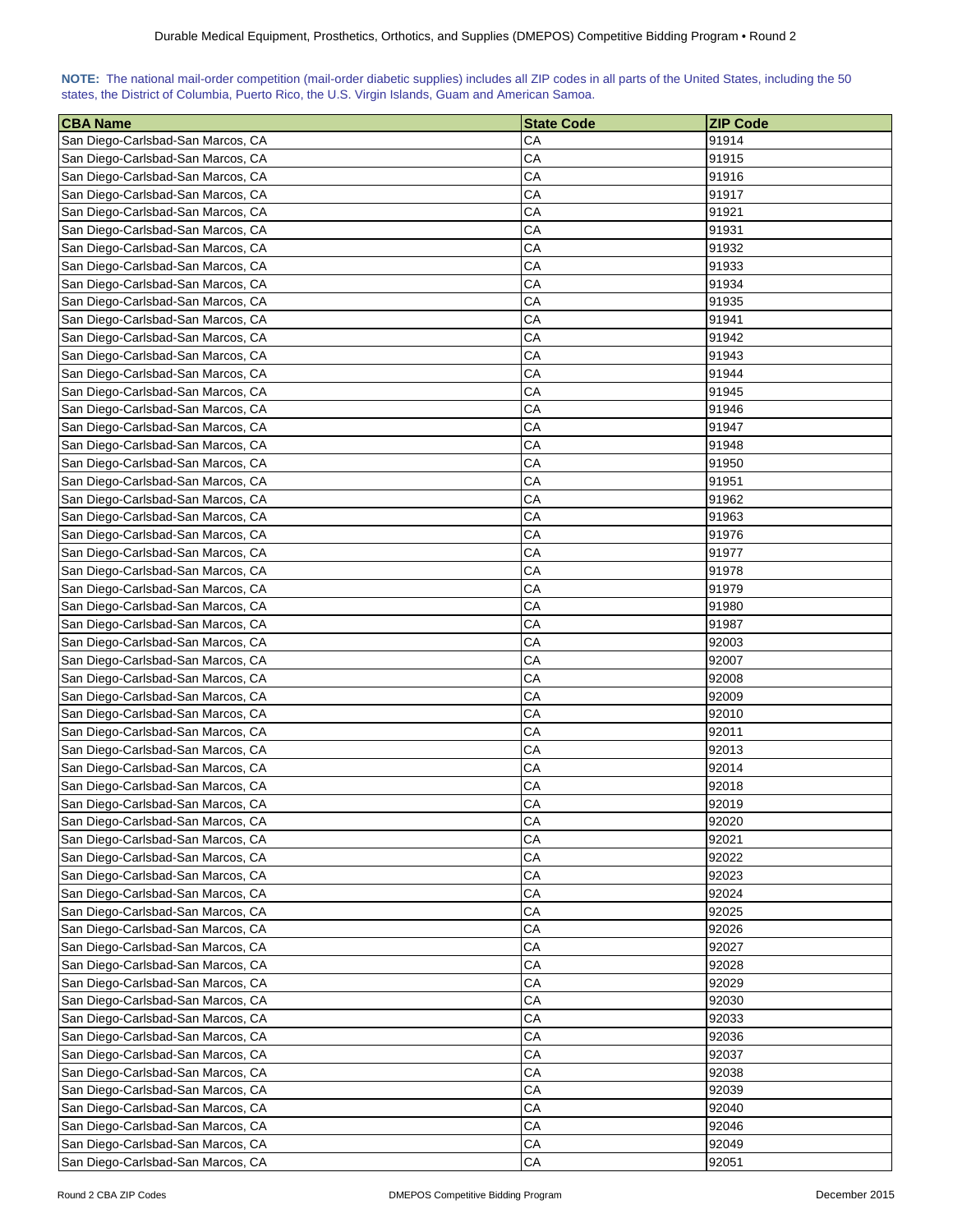| NOTE: The national mail-order competition (mail-order diabetic supplies) includes all ZIP codes in all parts of the United States, including the 50 |  |  |  |  |  |  |  |
|-----------------------------------------------------------------------------------------------------------------------------------------------------|--|--|--|--|--|--|--|
| states, the District of Columbia, Puerto Rico, the U.S. Virgin Islands, Guam and American Samoa.                                                    |  |  |  |  |  |  |  |

| <b>CBA Name</b>                   | <b>State Code</b> | <b>ZIP Code</b> |
|-----------------------------------|-------------------|-----------------|
| San Diego-Carlsbad-San Marcos, CA | CА                | 92052           |
| San Diego-Carlsbad-San Marcos, CA | CA                | 92054           |
| San Diego-Carlsbad-San Marcos, CA | CА                | 92055           |
| San Diego-Carlsbad-San Marcos, CA | CА                | 92056           |
| San Diego-Carlsbad-San Marcos, CA | CА                | 92057           |
| San Diego-Carlsbad-San Marcos, CA | CА                | 92058           |
| San Diego-Carlsbad-San Marcos, CA | CA                | 92059           |
| San Diego-Carlsbad-San Marcos, CA | CA                | 92060           |
| San Diego-Carlsbad-San Marcos, CA | CA                | 92061           |
| San Diego-Carlsbad-San Marcos, CA | CA                | 92064           |
| San Diego-Carlsbad-San Marcos, CA | CA                | 92065           |
| San Diego-Carlsbad-San Marcos, CA | CА                | 92066           |
| San Diego-Carlsbad-San Marcos, CA | CA                | 92067           |
| San Diego-Carlsbad-San Marcos, CA | CА                | 92068           |
| San Diego-Carlsbad-San Marcos, CA | CА                | 92069           |
| San Diego-Carlsbad-San Marcos, CA | CA                | 92070           |
| San Diego-Carlsbad-San Marcos, CA | CА                | 92071           |
| San Diego-Carlsbad-San Marcos, CA | CА                | 92072           |
| San Diego-Carlsbad-San Marcos, CA | CA                | 92074           |
| San Diego-Carlsbad-San Marcos, CA | CА                | 92075           |
| San Diego-Carlsbad-San Marcos, CA | CA                | 92078           |
| San Diego-Carlsbad-San Marcos, CA | CA                | 92079           |
| San Diego-Carlsbad-San Marcos, CA | CA                | 92081           |
| San Diego-Carlsbad-San Marcos, CA | CA                | 92082           |
| San Diego-Carlsbad-San Marcos, CA | CA                | 92083           |
| San Diego-Carlsbad-San Marcos, CA | CA                | 92084           |
| San Diego-Carlsbad-San Marcos, CA | CA                | 92085           |
| San Diego-Carlsbad-San Marcos, CA | СA                | 92086           |
| San Diego-Carlsbad-San Marcos, CA | CА                | 92088           |
| San Diego-Carlsbad-San Marcos, CA | CA                | 92090           |
| San Diego-Carlsbad-San Marcos, CA | CА                | 92091           |
| San Diego-Carlsbad-San Marcos, CA | CA                | 92092           |
| San Diego-Carlsbad-San Marcos, CA | CA                | 92093           |
| San Diego-Carlsbad-San Marcos, CA | CA                | 92096           |
| San Diego-Carlsbad-San Marcos, CA | CA                | 92101           |
| San Diego-Carlsbad-San Marcos, CA | CA                | 92102           |
| San Diego-Carlsbad-San Marcos, CA | СA                | 92103           |
| San Diego-Carlsbad-San Marcos, CA | CA                | 92104           |
| San Diego-Carlsbad-San Marcos, CA | CA                | 92105           |
| San Diego-Carlsbad-San Marcos, CA | CA                | 92106           |
| San Diego-Carlsbad-San Marcos, CA | CA                | 92107           |
| San Diego-Carlsbad-San Marcos, CA | CA                | 92108           |
| San Diego-Carlsbad-San Marcos, CA | CA                | 92109           |
| San Diego-Carlsbad-San Marcos, CA | CA                | 92110           |
| San Diego-Carlsbad-San Marcos, CA | CA                | 92111           |
| San Diego-Carlsbad-San Marcos, CA | CA                | 92112           |
| San Diego-Carlsbad-San Marcos, CA | CA                | 92113           |
| San Diego-Carlsbad-San Marcos, CA | CA                | 92114           |
| San Diego-Carlsbad-San Marcos, CA | CA                | 92115           |
| San Diego-Carlsbad-San Marcos, CA | CA                | 92116           |
| San Diego-Carlsbad-San Marcos, CA | CА                | 92117           |
| San Diego-Carlsbad-San Marcos, CA | CА                | 92118           |
| San Diego-Carlsbad-San Marcos, CA | CA                | 92119           |
| San Diego-Carlsbad-San Marcos, CA | CА                | 92120           |
| San Diego-Carlsbad-San Marcos, CA | CА                | 92121           |
| San Diego-Carlsbad-San Marcos, CA | СA                | 92122           |
| San Diego-Carlsbad-San Marcos, CA | СA                | 92123           |
| San Diego-Carlsbad-San Marcos, CA | ${\sf CA}$        | 92124           |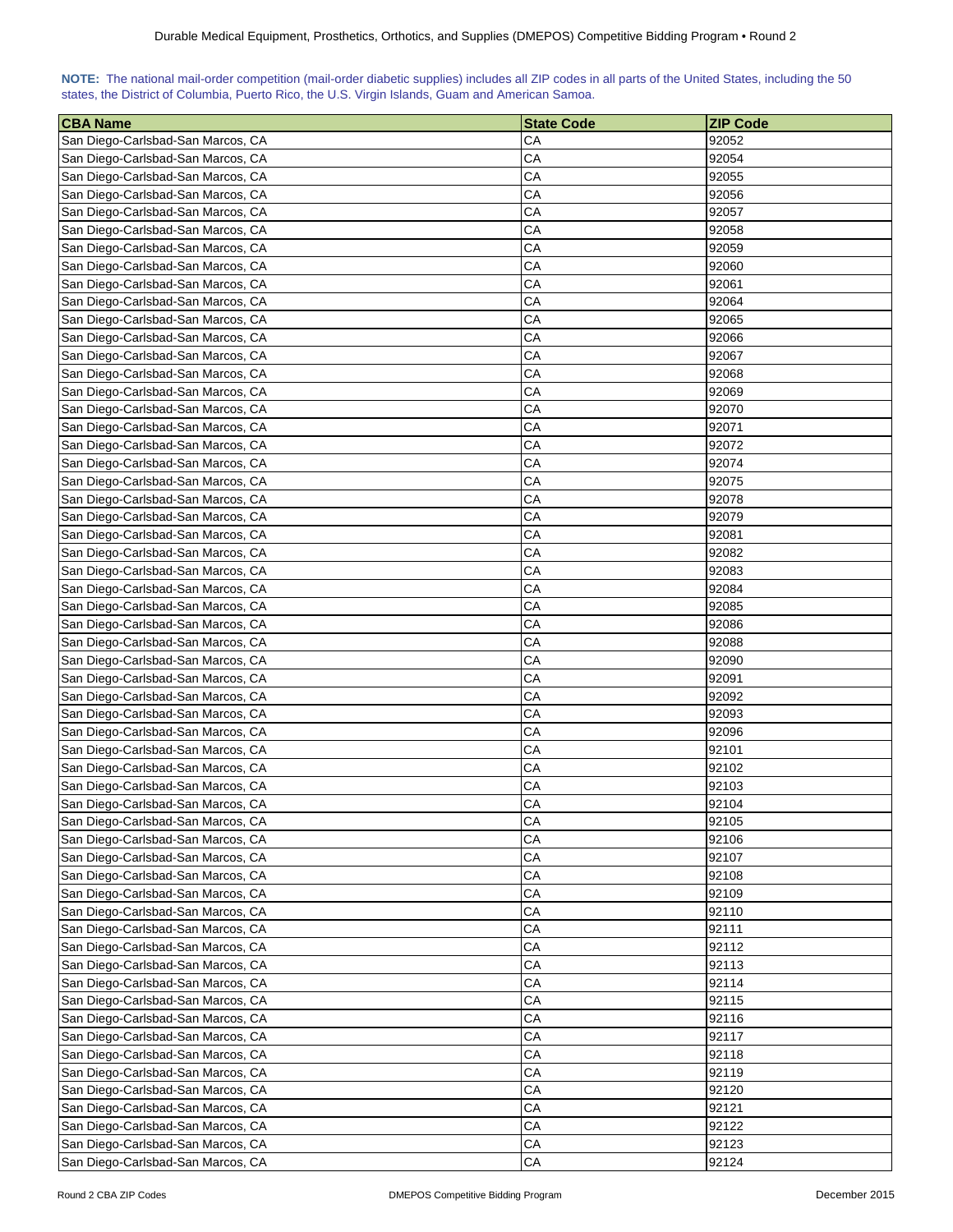| NOTE: The national mail-order competition (mail-order diabetic supplies) includes all ZIP codes in all parts of the United States, including the 50 |  |  |  |  |  |  |  |
|-----------------------------------------------------------------------------------------------------------------------------------------------------|--|--|--|--|--|--|--|
| states, the District of Columbia, Puerto Rico, the U.S. Virgin Islands, Guam and American Samoa.                                                    |  |  |  |  |  |  |  |

| <b>CBA Name</b>                                                        | <b>State Code</b> | <b>ZIP Code</b> |
|------------------------------------------------------------------------|-------------------|-----------------|
| San Diego-Carlsbad-San Marcos, CA                                      | CА                | 92126           |
| San Diego-Carlsbad-San Marcos, CA                                      | CA                | 92127           |
| San Diego-Carlsbad-San Marcos, CA                                      | CA                | 92128           |
| San Diego-Carlsbad-San Marcos, CA                                      | CA                | 92129           |
| San Diego-Carlsbad-San Marcos, CA                                      | CА                | 92130           |
| San Diego-Carlsbad-San Marcos, CA                                      | CA                | 92131           |
| San Diego-Carlsbad-San Marcos, CA                                      | CA                | 92132           |
| San Diego-Carlsbad-San Marcos, CA                                      | CA                | 92134           |
| San Diego-Carlsbad-San Marcos, CA                                      | CA                | 92135           |
| San Diego-Carlsbad-San Marcos, CA                                      | CA                | 92136           |
| San Diego-Carlsbad-San Marcos, CA                                      | CA                | 92137           |
| San Diego-Carlsbad-San Marcos, CA                                      | CA                | 92138           |
| San Diego-Carlsbad-San Marcos, CA                                      | CA                | 92139           |
| San Diego-Carlsbad-San Marcos, CA                                      | CA                | 92140           |
| San Diego-Carlsbad-San Marcos, CA                                      | CA                | 92142           |
| San Diego-Carlsbad-San Marcos, CA                                      | CА                | 92143           |
| San Diego-Carlsbad-San Marcos, CA                                      | CA                | 92145           |
| San Diego-Carlsbad-San Marcos, CA                                      | CA                | 92147           |
| San Diego-Carlsbad-San Marcos, CA                                      | CA                | 92149           |
| San Diego-Carlsbad-San Marcos, CA                                      | CA                | 92150           |
| San Diego-Carlsbad-San Marcos, CA                                      | CA                | 92152           |
| San Diego-Carlsbad-San Marcos, CA                                      | CA                | 92153           |
|                                                                        | CA                | 92154           |
| San Diego-Carlsbad-San Marcos, CA                                      | CA                |                 |
| San Diego-Carlsbad-San Marcos, CA                                      | CA                | 92155<br>92158  |
| San Diego-Carlsbad-San Marcos, CA                                      | CA                |                 |
| San Diego-Carlsbad-San Marcos, CA                                      |                   | 92159           |
| San Diego-Carlsbad-San Marcos, CA                                      | CA                | 92160           |
| San Diego-Carlsbad-San Marcos, CA                                      | CA                | 92161           |
| San Diego-Carlsbad-San Marcos, CA                                      | CA                | 92162           |
| San Diego-Carlsbad-San Marcos, CA<br>San Diego-Carlsbad-San Marcos, CA | CA<br>CA          | 92163<br>92164  |
|                                                                        | CA                |                 |
| San Diego-Carlsbad-San Marcos, CA<br>San Diego-Carlsbad-San Marcos, CA | СA                | 92165           |
| San Diego-Carlsbad-San Marcos, CA                                      | CA                | 92166<br>92167  |
| San Diego-Carlsbad-San Marcos, CA                                      | CA                | 92168           |
| San Diego-Carlsbad-San Marcos, CA                                      | CA                | 92169           |
| San Diego-Carlsbad-San Marcos, CA                                      | CA                | 92170           |
| San Diego-Carlsbad-San Marcos, CA                                      | CA                | 92171           |
| San Diego-Carlsbad-San Marcos, CA                                      | CA                | 92172           |
| San Diego-Carlsbad-San Marcos, CA                                      | CA                | 92173           |
| San Diego-Carlsbad-San Marcos, CA                                      | CA                | 92174           |
| San Diego-Carlsbad-San Marcos, CA                                      | CA                | 92175           |
|                                                                        | CA                | 92176           |
| San Diego-Carlsbad-San Marcos, CA                                      |                   |                 |
| San Diego-Carlsbad-San Marcos, CA<br>San Diego-Carlsbad-San Marcos, CA | CA<br>CA          | 92177<br>92178  |
| San Diego-Carlsbad-San Marcos, CA                                      | CA                | 92179           |
| San Diego-Carlsbad-San Marcos, CA                                      | CA                | 92182           |
| San Diego-Carlsbad-San Marcos, CA                                      | CA                | 92184           |
| San Diego-Carlsbad-San Marcos, CA                                      | СA                | 92186           |
|                                                                        |                   |                 |
| San Diego-Carlsbad-San Marcos, CA                                      | CА                | 92187           |
| San Diego-Carlsbad-San Marcos, CA                                      | CА                | 92190           |
| San Diego-Carlsbad-San Marcos, CA                                      | СA                | 92191<br>92192  |
| San Diego-Carlsbad-San Marcos, CA                                      | CА                | 92193           |
| San Diego-Carlsbad-San Marcos, CA                                      | CА                |                 |
| San Diego-Carlsbad-San Marcos, CA                                      | СA<br>CА          | 92194<br>92195  |
| San Diego-Carlsbad-San Marcos, CA<br>San Diego-Carlsbad-San Marcos, CA | СA                | 92196           |
| San Diego-Carlsbad-San Marcos, CA                                      | СA                | 92197           |
|                                                                        |                   |                 |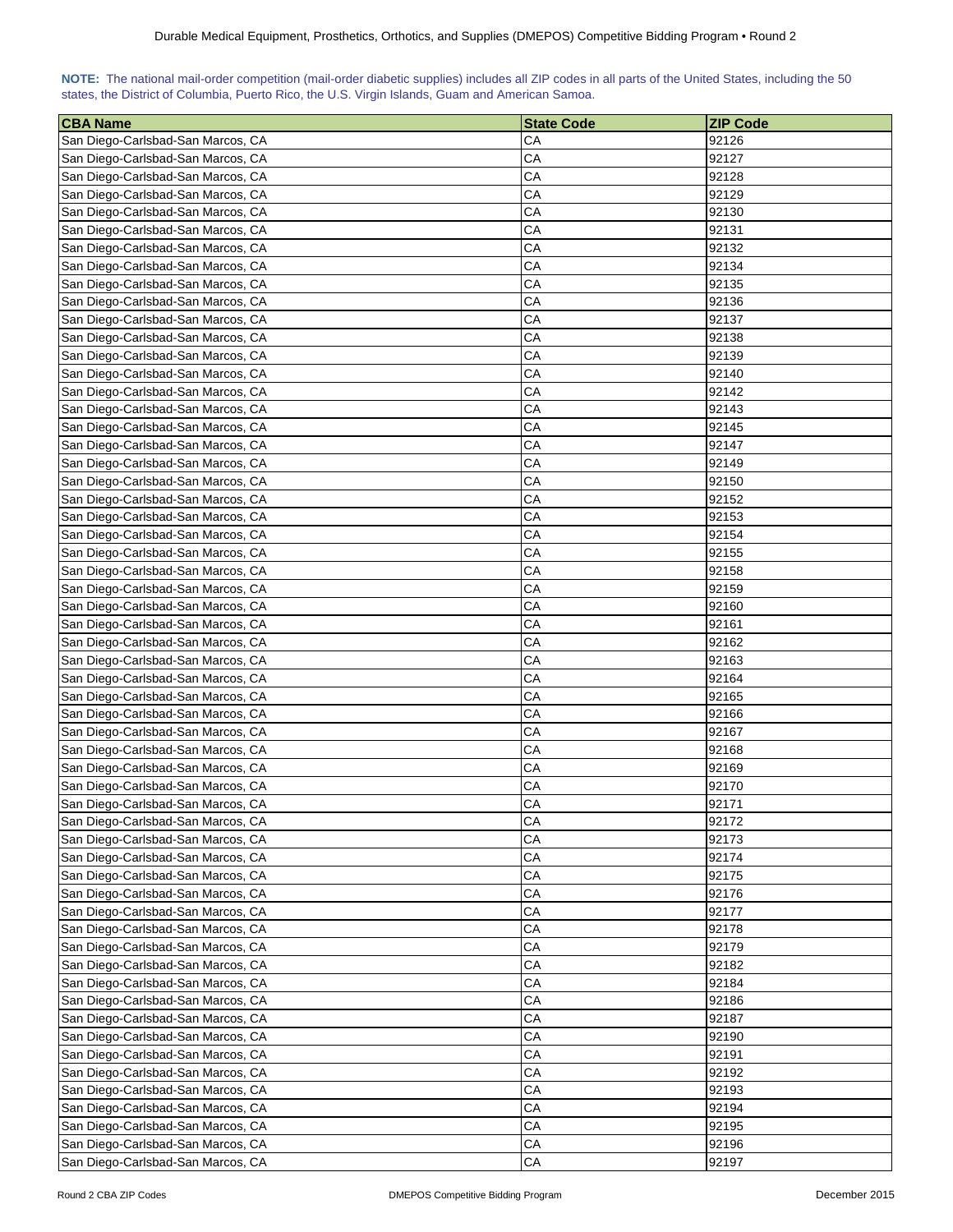| NOTE: The national mail-order competition (mail-order diabetic supplies) includes all ZIP codes in all parts of the United States, including the 50 |  |  |  |  |  |  |  |
|-----------------------------------------------------------------------------------------------------------------------------------------------------|--|--|--|--|--|--|--|
| states, the District of Columbia, Puerto Rico, the U.S. Virgin Islands, Guam and American Samoa.                                                    |  |  |  |  |  |  |  |

| <b>CBA Name</b>                   | <b>State Code</b> | <b>ZIP Code</b> |
|-----------------------------------|-------------------|-----------------|
| San Diego-Carlsbad-San Marcos, CA | CА                | 92198           |
| San Diego-Carlsbad-San Marcos, CA | CA                | 92199           |
| San Francisco-Oakland-Fremont, CA | CA                | 94002           |
| San Francisco-Oakland-Fremont, CA | CА                | 94005           |
| San Francisco-Oakland-Fremont, CA | CA                | 94010           |
| San Francisco-Oakland-Fremont, CA | CА                | 94011           |
| San Francisco-Oakland-Fremont, CA | CA                | 94014           |
| San Francisco-Oakland-Fremont, CA | CА                | 94015           |
| San Francisco-Oakland-Fremont, CA | CА                | 94016           |
| San Francisco-Oakland-Fremont, CA | CA                | 94017           |
| San Francisco-Oakland-Fremont, CA | CA                | 94018           |
| San Francisco-Oakland-Fremont, CA | CA                | 94019           |
| San Francisco-Oakland-Fremont, CA | CA                | 94020           |
| San Francisco-Oakland-Fremont, CA | CA                | 94021           |
| San Francisco-Oakland-Fremont, CA | СA                | 94025           |
| San Francisco-Oakland-Fremont, CA | СA                | 94026           |
| San Francisco-Oakland-Fremont, CA | CА                | 94027           |
| San Francisco-Oakland-Fremont, CA | CА                | 94028           |
| San Francisco-Oakland-Fremont, CA | CA                | 94030           |
| San Francisco-Oakland-Fremont, CA | CА                | 94037           |
| San Francisco-Oakland-Fremont, CA | CА                | 94038           |
| San Francisco-Oakland-Fremont, CA | CA                | 94044           |
| San Francisco-Oakland-Fremont, CA | CA                | 94060           |
| San Francisco-Oakland-Fremont, CA | CA                | 94061           |
| San Francisco-Oakland-Fremont, CA | CA                | 94062           |
| San Francisco-Oakland-Fremont, CA | CA                | 94063           |
| San Francisco-Oakland-Fremont, CA | CA                | 94064           |
| San Francisco-Oakland-Fremont, CA | СA                | 94065           |
| San Francisco-Oakland-Fremont, CA | СA                | 94066           |
| San Francisco-Oakland-Fremont, CA | CA                | 94070           |
| San Francisco-Oakland-Fremont, CA | СA                | 94074           |
| San Francisco-Oakland-Fremont, CA | CA                | 94080           |
| San Francisco-Oakland-Fremont, CA | СA                | 94083           |
| San Francisco-Oakland-Fremont, CA | СA                | 94102           |
| San Francisco-Oakland-Fremont, CA | CA                | 94103           |
| San Francisco-Oakland-Fremont, CA | CA                | 94104           |
| San Francisco-Oakland-Fremont, CA | CA                | 94105           |
| San Francisco-Oakland-Fremont, CA | CA                | 94107           |
| San Francisco-Oakland-Fremont, CA | CA                | 94108           |
| San Francisco-Oakland-Fremont, CA | CА                | 94109           |
| San Francisco-Oakland-Fremont, CA | CA                | 94110           |
| San Francisco-Oakland-Fremont, CA | CА                | 94111           |
| San Francisco-Oakland-Fremont, CA | CA                | 94112           |
| San Francisco-Oakland-Fremont, CA | CA                | 94114           |
| San Francisco-Oakland-Fremont, CA | СA                | 94115           |
| San Francisco-Oakland-Fremont, CA | CA                | 94116           |
| San Francisco-Oakland-Fremont, CA | CA                | 94117           |
| San Francisco-Oakland-Fremont, CA | CA                | 94118           |
| San Francisco-Oakland-Fremont, CA | CA                | 94119           |
| San Francisco-Oakland-Fremont, CA | CA                | 94120           |
| San Francisco-Oakland-Fremont, CA | CА                | 94121           |
| San Francisco-Oakland-Fremont, CA | CА                | 94122           |
| San Francisco-Oakland-Fremont, CA | CA                | 94123           |
| San Francisco-Oakland-Fremont, CA | СA                | 94124           |
| San Francisco-Oakland-Fremont, CA | СA                | 94125           |
| San Francisco-Oakland-Fremont, CA | СA                | 94126           |
| San Francisco-Oakland-Fremont, CA | CA                | 94127           |
| San Francisco-Oakland-Fremont, CA | CA                | 94128           |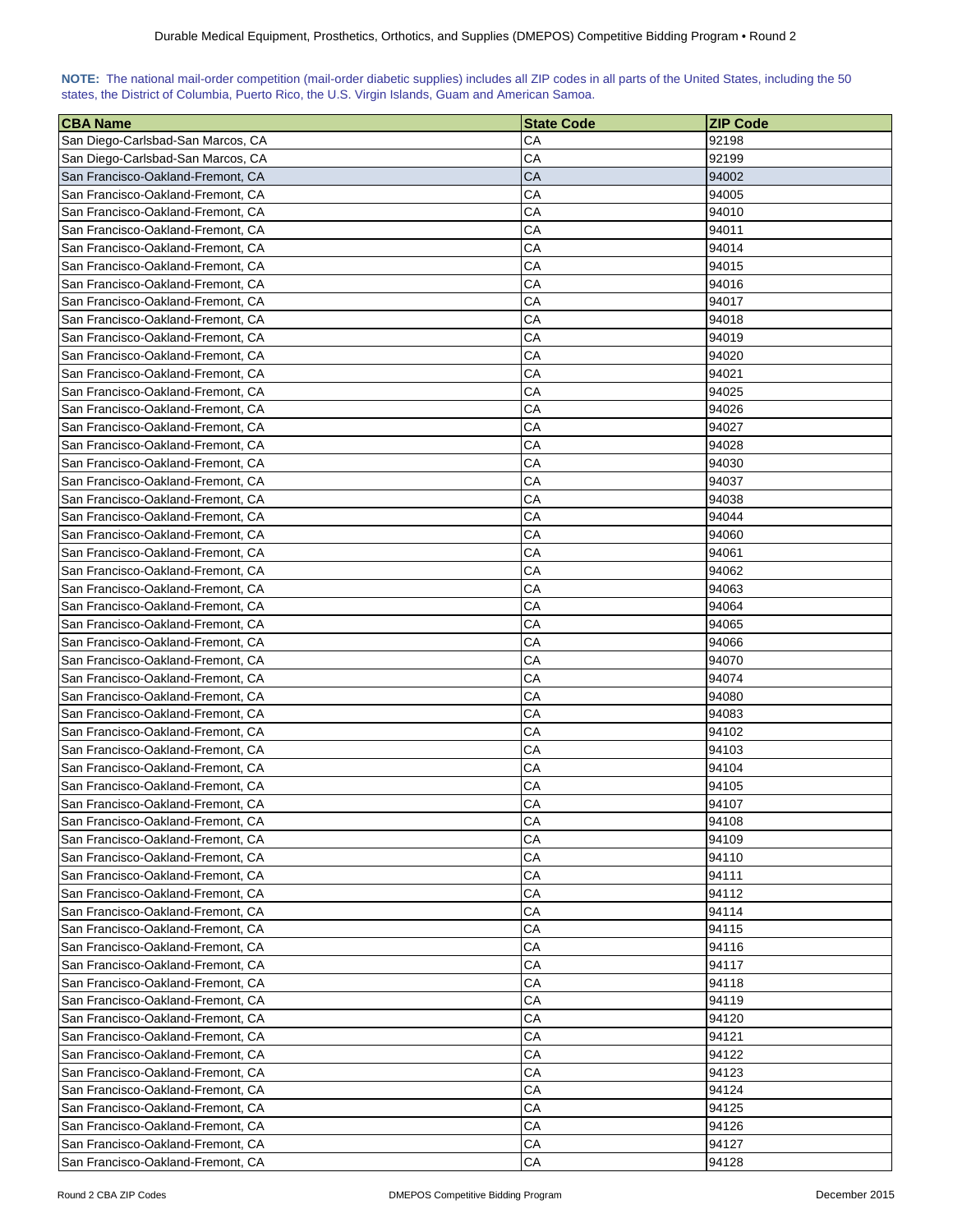| NOTE: The national mail-order competition (mail-order diabetic supplies) includes all ZIP codes in all parts of the United States, including the 50 |  |  |  |  |  |  |  |
|-----------------------------------------------------------------------------------------------------------------------------------------------------|--|--|--|--|--|--|--|
| states, the District of Columbia, Puerto Rico, the U.S. Virgin Islands, Guam and American Samoa.                                                    |  |  |  |  |  |  |  |

| <b>CBA Name</b>                                                        | <b>State Code</b> | <b>ZIP Code</b> |
|------------------------------------------------------------------------|-------------------|-----------------|
| San Francisco-Oakland-Fremont, CA                                      | CА                | 94129           |
| San Francisco-Oakland-Fremont, CA                                      | СA                | 94130           |
| San Francisco-Oakland-Fremont, CA                                      | CА                | 94131           |
| San Francisco-Oakland-Fremont, CA                                      | CА                | 94132           |
| San Francisco-Oakland-Fremont, CA                                      | CА                | 94133           |
| San Francisco-Oakland-Fremont, CA                                      | CA                | 94134           |
| San Francisco-Oakland-Fremont, CA                                      | CА                | 94137           |
| San Francisco-Oakland-Fremont, CA                                      | СA                | 94139           |
| San Francisco-Oakland-Fremont, CA                                      | CA                | 94140           |
| San Francisco-Oakland-Fremont, CA                                      | CА                | 94141           |
| San Francisco-Oakland-Fremont, CA                                      | CА                | 94142           |
| San Francisco-Oakland-Fremont, CA                                      | СA                | 94143           |
| San Francisco-Oakland-Fremont, CA                                      | СA                | 94144           |
| San Francisco-Oakland-Fremont, CA                                      | CА                | 94145           |
| San Francisco-Oakland-Fremont, CA                                      | СA                | 94146           |
| San Francisco-Oakland-Fremont, CA                                      | СA                | 94147           |
| San Francisco-Oakland-Fremont, CA                                      | СA                | 94151           |
| San Francisco-Oakland-Fremont, CA                                      | CA                | 94153           |
| San Francisco-Oakland-Fremont, CA                                      | CA                | 94154           |
| San Francisco-Oakland-Fremont, CA                                      | CА                | 94156           |
| San Francisco-Oakland-Fremont, CA                                      | СA                | 94158           |
| San Francisco-Oakland-Fremont, CA                                      | CА                | 94159           |
| San Francisco-Oakland-Fremont, CA                                      | CA                | 94160           |
|                                                                        | CА                | 94161           |
| San Francisco-Oakland-Fremont, CA<br>San Francisco-Oakland-Fremont, CA | СA                | 94162           |
| San Francisco-Oakland-Fremont, CA                                      | СA                | 94163           |
|                                                                        |                   |                 |
| San Francisco-Oakland-Fremont, CA                                      | CА<br>СA          | 94164<br>94171  |
| San Francisco-Oakland-Fremont, CA                                      |                   |                 |
| San Francisco-Oakland-Fremont, CA                                      | СA                | 94172           |
| San Francisco-Oakland-Fremont, CA<br>San Francisco-Oakland-Fremont, CA | CA<br>СA          | 94177<br>94188  |
| San Francisco-Oakland-Fremont, CA                                      | CА                |                 |
|                                                                        | CА                | 94401           |
| San Francisco-Oakland-Fremont, CA<br>San Francisco-Oakland-Fremont, CA | CA                | 94402<br>94403  |
| San Francisco-Oakland-Fremont, CA                                      | CA                | 94404           |
| San Francisco-Oakland-Fremont, CA                                      | СA                | 94497           |
| San Francisco-Oakland-Fremont, CA                                      | CA                | 94501           |
| San Francisco-Oakland-Fremont, CA                                      | CA                |                 |
|                                                                        |                   | 94502           |
| San Francisco-Oakland-Fremont, CA                                      | CA                | 94505           |
| San Francisco-Oakland-Fremont, CA                                      | CA                | 94506           |
| San Francisco-Oakland-Fremont, CA                                      | CA                | 94507           |
| San Francisco-Oakland-Fremont, CA                                      | СA                | 94509           |
| San Francisco-Oakland-Fremont, CA                                      | СA                | 94511           |
| San Francisco-Oakland-Fremont, CA                                      | CА                | 94513           |
| San Francisco-Oakland-Fremont, CA                                      | CА                | 94514           |
| San Francisco-Oakland-Fremont, CA                                      | CА                | 94516           |
| San Francisco-Oakland-Fremont, CA                                      | CA                | 94517           |
| San Francisco-Oakland-Fremont, CA                                      | CA                | 94518           |
| San Francisco-Oakland-Fremont, CA                                      | CA                | 94519           |
| San Francisco-Oakland-Fremont, CA                                      | CA                | 94520           |
| San Francisco-Oakland-Fremont, CA                                      | СA                | 94521           |
| San Francisco-Oakland-Fremont, CA                                      | CA                | 94522           |
| San Francisco-Oakland-Fremont, CA                                      | СA                | 94523           |
| San Francisco-Oakland-Fremont, CA                                      | СA                | 94524           |
| San Francisco-Oakland-Fremont, CA                                      | CA                | 94525           |
| San Francisco-Oakland-Fremont, CA                                      | СA                | 94526           |
| San Francisco-Oakland-Fremont, CA                                      | СA                | 94527           |
| San Francisco-Oakland-Fremont, CA                                      | CA                | 94528           |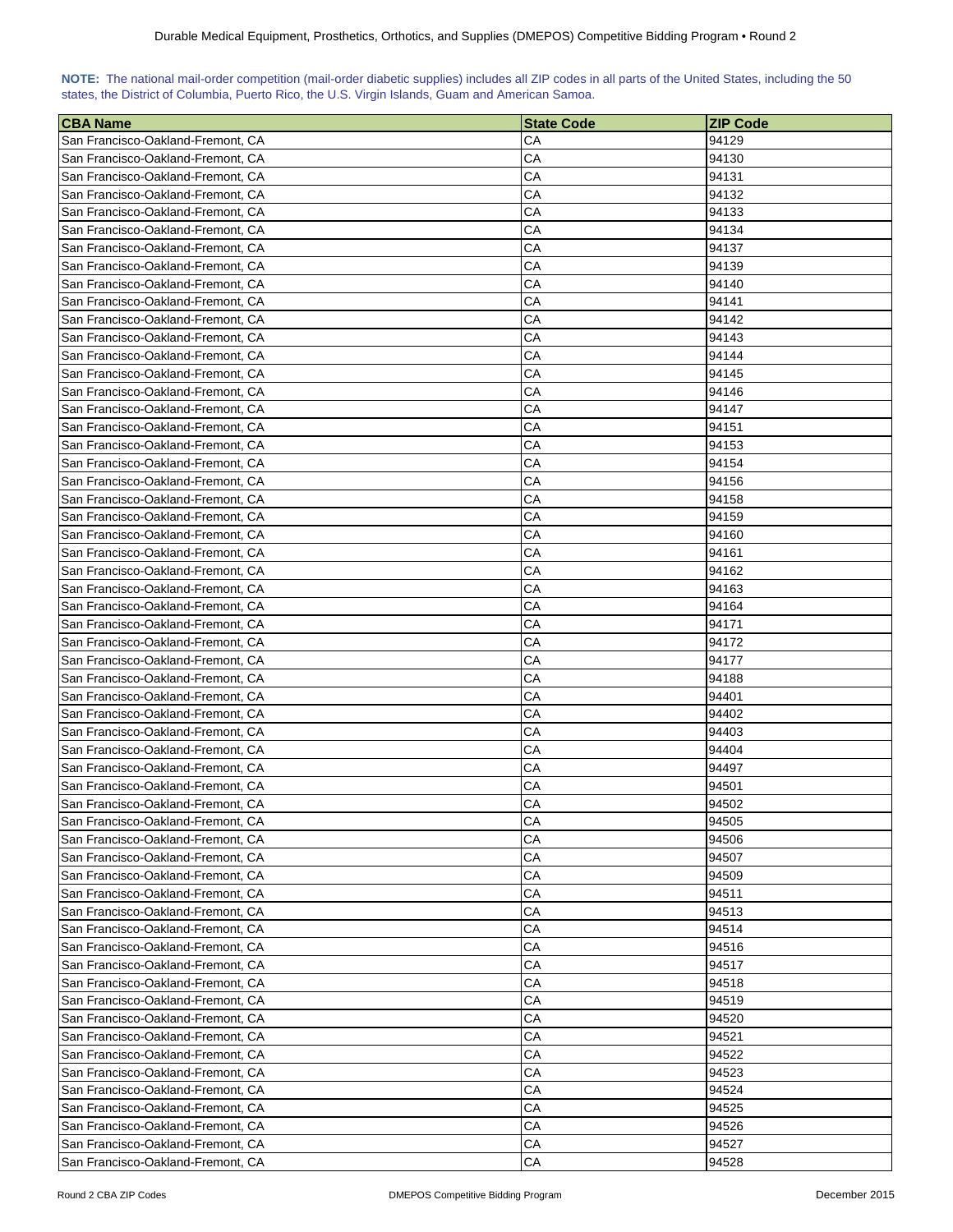| NOTE: The national mail-order competition (mail-order diabetic supplies) includes all ZIP codes in all parts of the United States, including the 50 |  |  |  |  |  |  |  |
|-----------------------------------------------------------------------------------------------------------------------------------------------------|--|--|--|--|--|--|--|
| states, the District of Columbia, Puerto Rico, the U.S. Virgin Islands, Guam and American Samoa.                                                    |  |  |  |  |  |  |  |

| <b>CBA Name</b>                                                        | <b>State Code</b> | <b>ZIP Code</b> |
|------------------------------------------------------------------------|-------------------|-----------------|
| San Francisco-Oakland-Fremont, CA                                      | CА                | 94529           |
| San Francisco-Oakland-Fremont, CA                                      | СA                | 94530           |
| San Francisco-Oakland-Fremont, CA                                      | CА                | 94531           |
| San Francisco-Oakland-Fremont, CA                                      | CА                | 94536           |
| San Francisco-Oakland-Fremont, CA                                      | CА                | 94537           |
| San Francisco-Oakland-Fremont, CA                                      | CA                | 94538           |
| San Francisco-Oakland-Fremont, CA                                      | CА                | 94539           |
| San Francisco-Oakland-Fremont, CA                                      | CА                | 94540           |
| San Francisco-Oakland-Fremont, CA                                      | CA                | 94541           |
| San Francisco-Oakland-Fremont, CA                                      | CА                | 94542           |
| San Francisco-Oakland-Fremont, CA                                      | CА                | 94543           |
| San Francisco-Oakland-Fremont, CA                                      | СA                | 94544           |
| San Francisco-Oakland-Fremont, CA                                      | СA                | 94545           |
| San Francisco-Oakland-Fremont, CA                                      | CА                | 94546           |
| San Francisco-Oakland-Fremont, CA                                      | СA                | 94547           |
| San Francisco-Oakland-Fremont, CA                                      | СA                | 94548           |
| San Francisco-Oakland-Fremont, CA                                      | СA                | 94549           |
| San Francisco-Oakland-Fremont, CA                                      | CA                | 94550           |
| San Francisco-Oakland-Fremont, CA                                      | CA                | 94551           |
| San Francisco-Oakland-Fremont, CA                                      | CА                | 94552           |
| San Francisco-Oakland-Fremont, CA                                      | СA                | 94553           |
| San Francisco-Oakland-Fremont, CA                                      | CА                | 94555           |
| San Francisco-Oakland-Fremont, CA                                      | CA                | 94556           |
|                                                                        | CА                | 94557           |
| San Francisco-Oakland-Fremont, CA<br>San Francisco-Oakland-Fremont, CA | СA                | 94560           |
| San Francisco-Oakland-Fremont, CA                                      | СA                | 94561           |
|                                                                        |                   |                 |
| San Francisco-Oakland-Fremont, CA                                      | CА<br>СA          | 94563           |
| San Francisco-Oakland-Fremont, CA                                      | СA                | 94564           |
| San Francisco-Oakland-Fremont, CA                                      | CA                | 94565           |
| San Francisco-Oakland-Fremont, CA<br>San Francisco-Oakland-Fremont, CA | СA                | 94566<br>94568  |
| San Francisco-Oakland-Fremont, CA                                      | CА                | 94569           |
| San Francisco-Oakland-Fremont, CA                                      | CА                | 94570           |
| San Francisco-Oakland-Fremont, CA                                      | CA                | 94572           |
| San Francisco-Oakland-Fremont, CA                                      | CA                | 94575           |
| San Francisco-Oakland-Fremont, CA                                      | СA                | 94577           |
| San Francisco-Oakland-Fremont, CA                                      | CA                | 94578           |
| San Francisco-Oakland-Fremont, CA                                      | CA                | 94579           |
| San Francisco-Oakland-Fremont, CA                                      | CA                | 94580           |
|                                                                        | CA                | 94582           |
| San Francisco-Oakland-Fremont, CA<br>San Francisco-Oakland-Fremont, CA | CA                | 94583           |
| San Francisco-Oakland-Fremont, CA                                      | CA                | 94586           |
|                                                                        | СA                | 94587           |
| San Francisco-Oakland-Fremont, CA                                      |                   |                 |
| San Francisco-Oakland-Fremont, CA                                      | CА                | 94588           |
| San Francisco-Oakland-Fremont, CA                                      | CА<br>СA          | 94595           |
| San Francisco-Oakland-Fremont, CA                                      | CA                | 94596           |
| San Francisco-Oakland-Fremont, CA                                      | CA                | 94597           |
| San Francisco-Oakland-Fremont, CA                                      |                   | 94598           |
| San Francisco-Oakland-Fremont, CA                                      | CA                | 94601           |
| San Francisco-Oakland-Fremont, CA                                      | CA                | 94602           |
| San Francisco-Oakland-Fremont, CA                                      | СA                | 94603           |
| San Francisco-Oakland-Fremont, CA                                      | CA                | 94604           |
| San Francisco-Oakland-Fremont, CA                                      | СA                | 94605           |
| San Francisco-Oakland-Fremont, CA                                      | СA                | 94606           |
| San Francisco-Oakland-Fremont, CA                                      | CA                | 94607           |
| San Francisco-Oakland-Fremont, CA                                      | СA                | 94608           |
| San Francisco-Oakland-Fremont, CA                                      | СA<br>CA          | 94609           |
| San Francisco-Oakland-Fremont, CA                                      |                   | 94610           |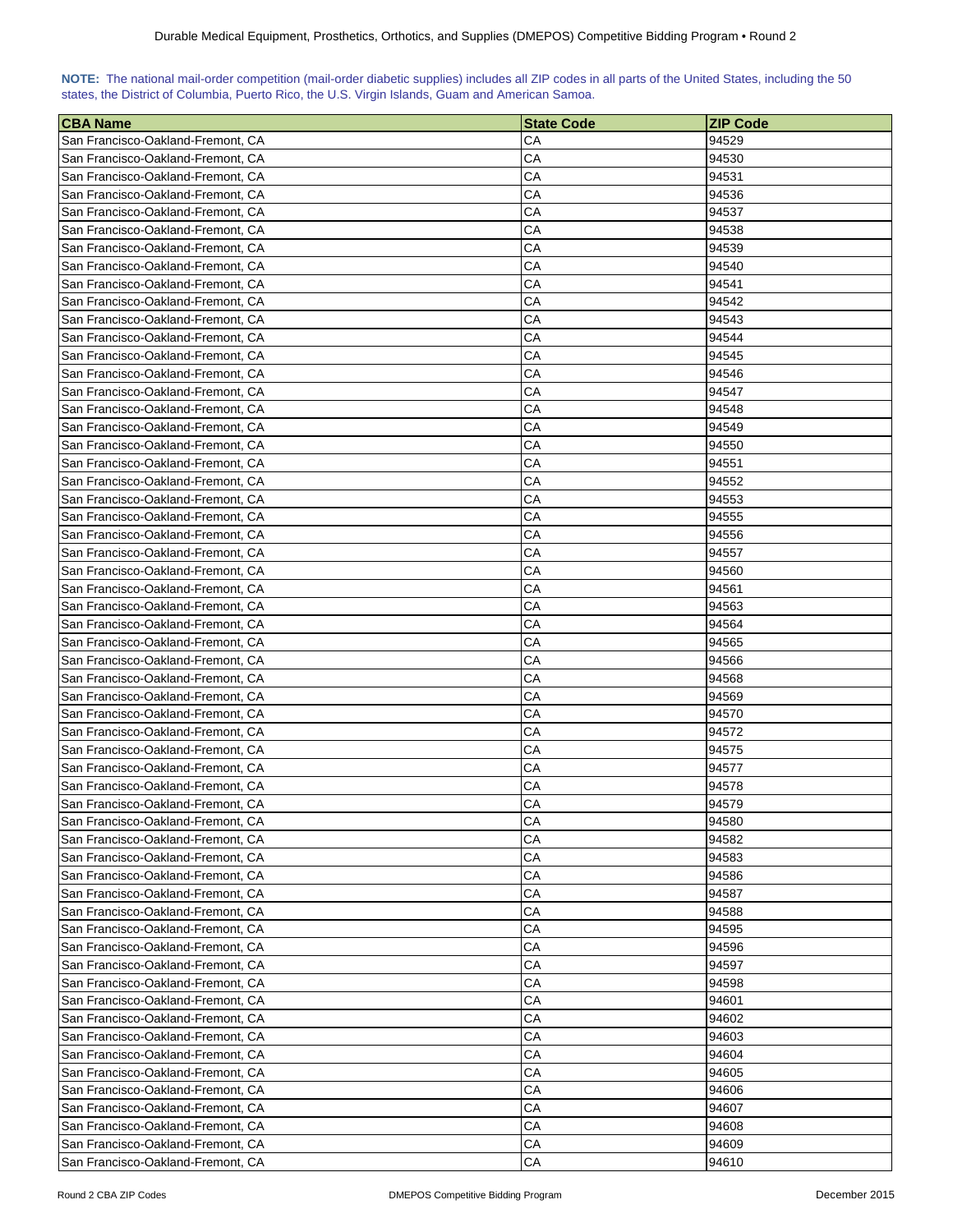| NOTE: The national mail-order competition (mail-order diabetic supplies) includes all ZIP codes in all parts of the United States, including the 50 |  |  |  |  |  |  |  |
|-----------------------------------------------------------------------------------------------------------------------------------------------------|--|--|--|--|--|--|--|
| states, the District of Columbia, Puerto Rico, the U.S. Virgin Islands, Guam and American Samoa.                                                    |  |  |  |  |  |  |  |

| <b>CBA Name</b>                   | <b>State Code</b> | <b>ZIP Code</b> |
|-----------------------------------|-------------------|-----------------|
| San Francisco-Oakland-Fremont, CA | CА                | 94611           |
| San Francisco-Oakland-Fremont, CA | СA                | 94612           |
| San Francisco-Oakland-Fremont, CA | СA                | 94613           |
| San Francisco-Oakland-Fremont, CA | СA                | 94614           |
| San Francisco-Oakland-Fremont, CA | СA                | 94615           |
| San Francisco-Oakland-Fremont, CA | CA                | 94617           |
| San Francisco-Oakland-Fremont, CA | СA                | 94618           |
| San Francisco-Oakland-Fremont, CA | CА                | 94619           |
| San Francisco-Oakland-Fremont, CA | CA                | 94620           |
| San Francisco-Oakland-Fremont, CA | CА                | 94621           |
| San Francisco-Oakland-Fremont, CA | CА                | 94622           |
| San Francisco-Oakland-Fremont, CA | СA                | 94623           |
| San Francisco-Oakland-Fremont, CA | СA                | 94624           |
| San Francisco-Oakland-Fremont, CA | СA                | 94649           |
| San Francisco-Oakland-Fremont, CA | СA                | 94659           |
| San Francisco-Oakland-Fremont, CA | СA                | 94660           |
| San Francisco-Oakland-Fremont, CA | СA                | 94661           |
| San Francisco-Oakland-Fremont, CA | CA                | 94662           |
| San Francisco-Oakland-Fremont, CA | CA                | 94666           |
| San Francisco-Oakland-Fremont, CA | CА                | 94701           |
| San Francisco-Oakland-Fremont, CA | СA                | 94702           |
| San Francisco-Oakland-Fremont, CA | CА                | 94703           |
| San Francisco-Oakland-Fremont, CA | CA                | 94704           |
| San Francisco-Oakland-Fremont, CA | CA                | 94705           |
| San Francisco-Oakland-Fremont, CA | СA                | 94706           |
| San Francisco-Oakland-Fremont, CA | СA                | 94707           |
| San Francisco-Oakland-Fremont, CA | СA                | 94708           |
| San Francisco-Oakland-Fremont, CA | СA                | 94709           |
| San Francisco-Oakland-Fremont, CA | СA                | 94710           |
| San Francisco-Oakland-Fremont, CA | CA                | 94712           |
| San Francisco-Oakland-Fremont, CA | СA                | 94720           |
| San Francisco-Oakland-Fremont, CA | СA                | 94801           |
| San Francisco-Oakland-Fremont, CA | CА                | 94802           |
| San Francisco-Oakland-Fremont, CA | CA                | 94803           |
| San Francisco-Oakland-Fremont, CA | CA                | 94804           |
| San Francisco-Oakland-Fremont, CA | СA                | 94805           |
| San Francisco-Oakland-Fremont, CA | CA                | 94806           |
| San Francisco-Oakland-Fremont, CA | CA                | 94807           |
| San Francisco-Oakland-Fremont, CA | CA                | 94808           |
| San Francisco-Oakland-Fremont, CA | CA                | 94820           |
| San Francisco-Oakland-Fremont, CA | CA                | 94850           |
| San Francisco-Oakland-Fremont, CA | CA                | 94901           |
| San Francisco-Oakland-Fremont, CA | СA                | 94903           |
| San Francisco-Oakland-Fremont, CA | CА                | 94904           |
| San Francisco-Oakland-Fremont, CA | CА                | 94912           |
| San Francisco-Oakland-Fremont, CA | CА                | 94913           |
| San Francisco-Oakland-Fremont, CA | CA                | 94914           |
| San Francisco-Oakland-Fremont, CA | CA                | 94915           |
| San Francisco-Oakland-Fremont, CA | CA                | 94920           |
| San Francisco-Oakland-Fremont, CA | CA                | 94924           |
| San Francisco-Oakland-Fremont, CA | СA                | 94925           |
| San Francisco-Oakland-Fremont, CA | CA                | 94929           |
| San Francisco-Oakland-Fremont, CA | СA                | 94930           |
| San Francisco-Oakland-Fremont, CA | СA                | 94933           |
| San Francisco-Oakland-Fremont, CA | CA                | 94937           |
| San Francisco-Oakland-Fremont, CA | СA                | 94938           |
| San Francisco-Oakland-Fremont, CA | СA                | 94939           |
| San Francisco-Oakland-Fremont, CA | CA                | 94940           |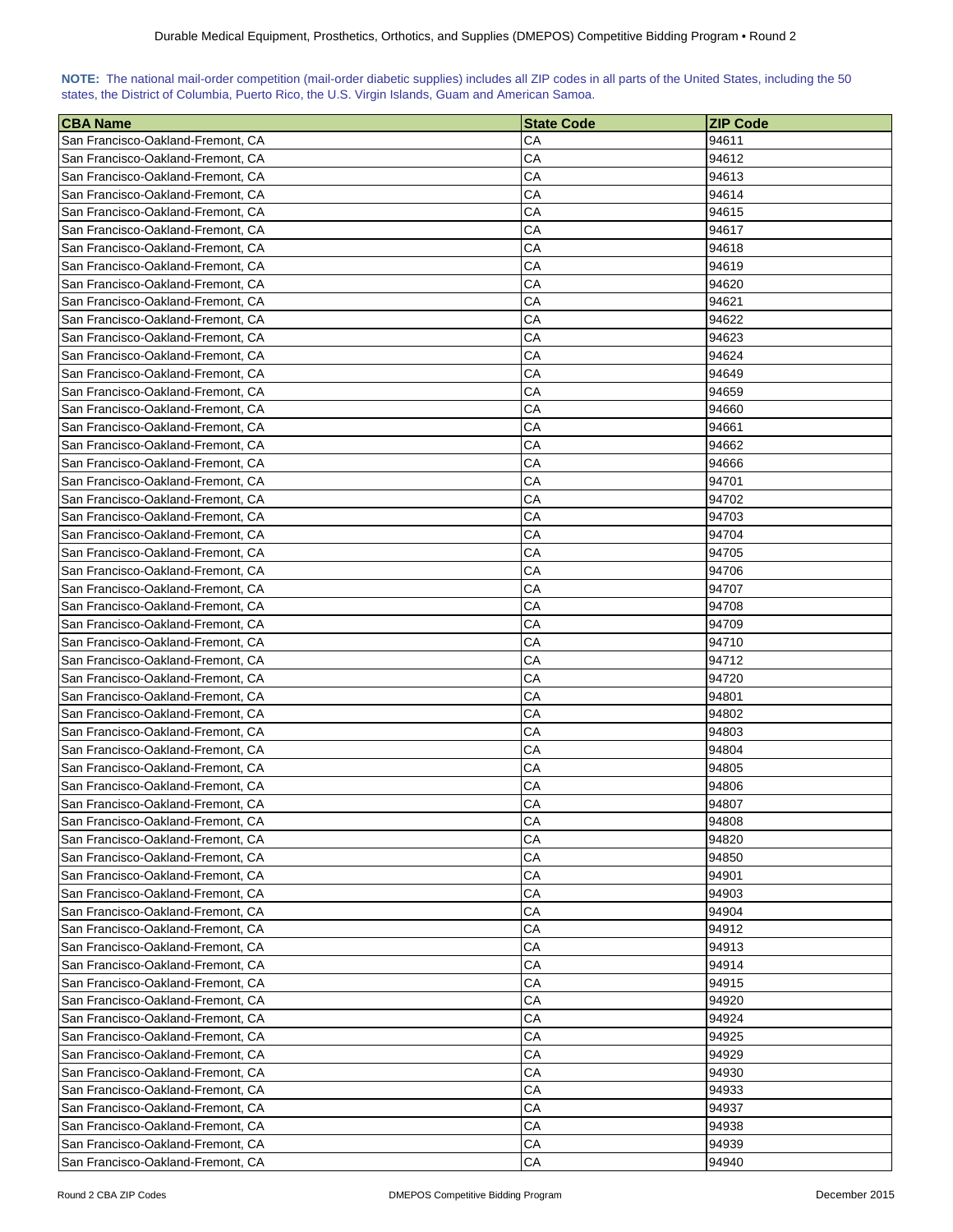| NOTE: The national mail-order competition (mail-order diabetic supplies) includes all ZIP codes in all parts of the United States, including the 50 |  |  |  |  |  |  |  |
|-----------------------------------------------------------------------------------------------------------------------------------------------------|--|--|--|--|--|--|--|
| states, the District of Columbia, Puerto Rico, the U.S. Virgin Islands, Guam and American Samoa.                                                    |  |  |  |  |  |  |  |

| <b>CBA Name</b>                    | <b>State Code</b> | <b>ZIP Code</b> |
|------------------------------------|-------------------|-----------------|
| San Francisco-Oakland-Fremont, CA  | CА                | 94941           |
| San Francisco-Oakland-Fremont, CA  | CА                | 94942           |
| San Francisco-Oakland-Fremont, CA  | CA                | 94945           |
| San Francisco-Oakland-Fremont, CA  | CA                | 94946           |
| San Francisco-Oakland-Fremont, CA  | CA                | 94947           |
| San Francisco-Oakland-Fremont, CA  | CA                | 94948           |
| San Francisco-Oakland-Fremont, CA  | CA                | 94949           |
| San Francisco-Oakland-Fremont, CA  |                   | 94950           |
| San Francisco-Oakland-Fremont, CA  | СA<br>CA          | 94952           |
|                                    | CA                |                 |
| San Francisco-Oakland-Fremont, CA  |                   | 94956           |
| San Francisco-Oakland-Fremont, CA  | CA                | 94957           |
| San Francisco-Oakland-Fremont, CA  | CA                | 94960           |
| San Francisco-Oakland-Fremont, CA  | CA                | 94963           |
| San Francisco-Oakland-Fremont, CA  | CA                | 94964           |
| San Francisco-Oakland-Fremont, CA  | CA                | 94965           |
| San Francisco-Oakland-Fremont, CA  | CA                | 94966           |
| San Francisco-Oakland-Fremont, CA  | CA                | 94970           |
| San Francisco-Oakland-Fremont, CA  | CA                | 94971           |
| San Francisco-Oakland-Fremont, CA  | CA                | 94973           |
| San Francisco-Oakland-Fremont, CA  | CA                | 94974           |
| San Francisco-Oakland-Fremont, CA  | CA                | 94976           |
| San Francisco-Oakland-Fremont, CA  | CA                | 94977           |
| San Francisco-Oakland-Fremont, CA  | CA                | 94978           |
| San Francisco-Oakland-Fremont, CA  | CA                | 94979           |
| San Francisco-Oakland-Fremont, CA  | CA                | 94998           |
| San Jose-Sunnyvale-Santa Clara, CA | CA                | 94022           |
| San Jose-Sunnyvale-Santa Clara, CA | CA                | 94023           |
| San Jose-Sunnyvale-Santa Clara, CA | CA                | 94024           |
| San Jose-Sunnyvale-Santa Clara, CA | CA                | 94035           |
| San Jose-Sunnyvale-Santa Clara, CA | CA                | 94039           |
| San Jose-Sunnyvale-Santa Clara, CA | CA                | 94040           |
| San Jose-Sunnyvale-Santa Clara, CA | CA                | 94041           |
| San Jose-Sunnyvale-Santa Clara, CA | CA                | 94042           |
| San Jose-Sunnyvale-Santa Clara, CA | CA                | 94043           |
| San Jose-Sunnyvale-Santa Clara, CA | CA                | 94085           |
| San Jose-Sunnyvale-Santa Clara, CA | CA                | 94086           |
| San Jose-Sunnyvale-Santa Clara, CA | CA                | 94087           |
| San Jose-Sunnyvale-Santa Clara, CA | CA                | 94088           |
| San Jose-Sunnyvale-Santa Clara, CA | CA                | 94089           |
| San Jose-Sunnyvale-Santa Clara, CA | CA                | 94301           |
| San Jose-Sunnyvale-Santa Clara, CA | CA                | 94302           |
| San Jose-Sunnyvale-Santa Clara, CA | CA                | 94303           |
| San Jose-Sunnyvale-Santa Clara, CA | CA                | 94304           |
| San Jose-Sunnyvale-Santa Clara, CA | CA                | 94305           |
| San Jose-Sunnyvale-Santa Clara, CA | CA                | 94306           |
| San Jose-Sunnyvale-Santa Clara, CA | ${\sf CA}$        | 94309           |
| San Jose-Sunnyvale-Santa Clara, CA | CA                | 95002           |
| San Jose-Sunnyvale-Santa Clara, CA | CА                | 95008           |
| San Jose-Sunnyvale-Santa Clara, CA | CA                | 95009           |
| San Jose-Sunnyvale-Santa Clara, CA | CA                | 95011           |
| San Jose-Sunnyvale-Santa Clara, CA | СA                | 95013           |
| San Jose-Sunnyvale-Santa Clara, CA | CA                | 95014           |
| San Jose-Sunnyvale-Santa Clara, CA | CA                | 95015           |
| San Jose-Sunnyvale-Santa Clara, CA | СA                | 95020           |
| San Jose-Sunnyvale-Santa Clara, CA | СA                | 95021           |
| San Jose-Sunnyvale-Santa Clara, CA | CA                | 95023           |
| San Jose-Sunnyvale-Santa Clara, CA | CA                | 95024           |
| San Jose-Sunnyvale-Santa Clara, CA | CA                | 95026           |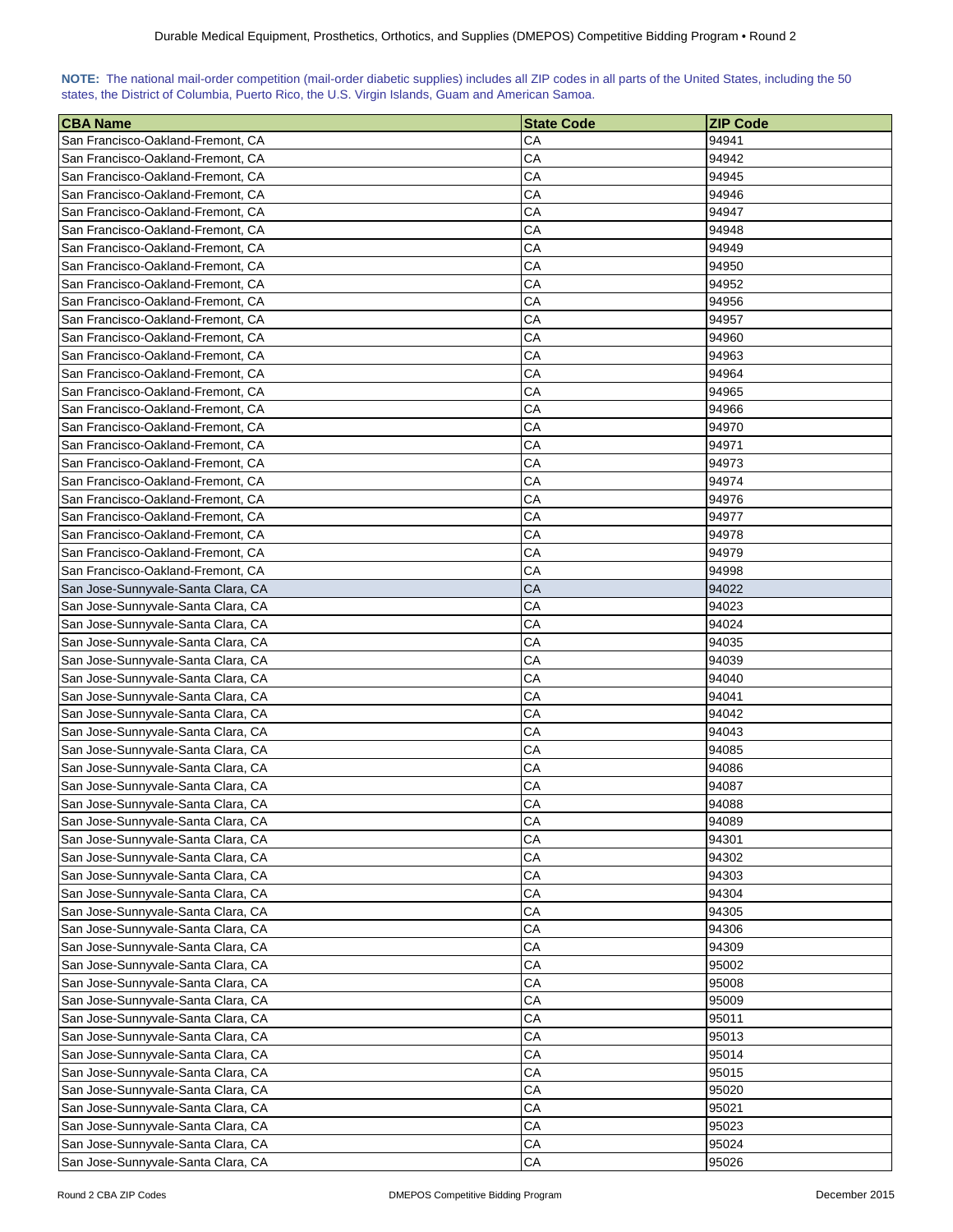| NOTE: The national mail-order competition (mail-order diabetic supplies) includes all ZIP codes in all parts of the United States, including the 50 |  |  |  |  |  |  |  |
|-----------------------------------------------------------------------------------------------------------------------------------------------------|--|--|--|--|--|--|--|
| states, the District of Columbia, Puerto Rico, the U.S. Virgin Islands, Guam and American Samoa.                                                    |  |  |  |  |  |  |  |

| <b>CBA Name</b>                    | <b>State Code</b> | <b>ZIP Code</b> |
|------------------------------------|-------------------|-----------------|
| San Jose-Sunnyvale-Santa Clara, CA | CA                | 95030           |
| San Jose-Sunnyvale-Santa Clara, CA | CA                | 95031           |
| San Jose-Sunnyvale-Santa Clara, CA | CA                | 95032           |
| San Jose-Sunnyvale-Santa Clara, CA | CA                | 95035           |
| San Jose-Sunnyvale-Santa Clara, CA | CA                | 95036           |
| San Jose-Sunnyvale-Santa Clara, CA | CA                | 95037           |
| San Jose-Sunnyvale-Santa Clara, CA | CA                | 95038           |
| San Jose-Sunnyvale-Santa Clara, CA | CA                | 95042           |
| San Jose-Sunnyvale-Santa Clara, CA | CA                | 95043           |
| San Jose-Sunnyvale-Santa Clara, CA | CA                | 95044           |
| San Jose-Sunnyvale-Santa Clara, CA | CA                | 95045           |
| San Jose-Sunnyvale-Santa Clara, CA | CA                | 95046           |
| San Jose-Sunnyvale-Santa Clara, CA | CA                | 95050           |
| San Jose-Sunnyvale-Santa Clara, CA | CA                | 95051           |
| San Jose-Sunnyvale-Santa Clara, CA | CA                | 95052           |
| San Jose-Sunnyvale-Santa Clara, CA | CA                | 95053           |
| San Jose-Sunnyvale-Santa Clara, CA | CA                | 95054           |
| San Jose-Sunnyvale-Santa Clara, CA | CA                | 95055           |
| San Jose-Sunnyvale-Santa Clara, CA | CA                | 95056           |
| San Jose-Sunnyvale-Santa Clara, CA | CA                | 95070           |
| San Jose-Sunnyvale-Santa Clara, CA | CA                | 95071           |
| San Jose-Sunnyvale-Santa Clara, CA | CA                | 95075           |
| San Jose-Sunnyvale-Santa Clara, CA | CA                | 95101           |
| San Jose-Sunnyvale-Santa Clara, CA | CA                | 95103           |
| San Jose-Sunnyvale-Santa Clara, CA | CA                | 95106           |
| San Jose-Sunnyvale-Santa Clara, CA | CA                | 95108           |
| San Jose-Sunnyvale-Santa Clara, CA | CA                | 95109           |
| San Jose-Sunnyvale-Santa Clara, CA | CA                | 95110           |
| San Jose-Sunnyvale-Santa Clara, CA | CA                | 95111           |
| San Jose-Sunnyvale-Santa Clara, CA | CA                | 95112           |
| San Jose-Sunnyvale-Santa Clara, CA | CA                | 95113           |
| San Jose-Sunnyvale-Santa Clara, CA | CA                | 95115           |
| San Jose-Sunnyvale-Santa Clara, CA | CA                | 95116           |
| San Jose-Sunnyvale-Santa Clara, CA | CA                | 95117           |
| San Jose-Sunnyvale-Santa Clara, CA | CA                | 95118           |
| San Jose-Sunnyvale-Santa Clara, CA | CA                | 95119           |
| San Jose-Sunnyvale-Santa Clara, CA | CA                | 95120           |
| San Jose-Sunnyvale-Santa Clara, CA | CA                | 95121           |
| San Jose-Sunnyvale-Santa Clara, CA | CA                | 95122           |
| San Jose-Sunnyvale-Santa Clara, CA | CA                | 95123           |
| San Jose-Sunnyvale-Santa Clara, CA | CA                | 95124           |
| San Jose-Sunnyvale-Santa Clara, CA | CA                | 95125           |
| San Jose-Sunnyvale-Santa Clara, CA | CA                | 95126           |
| San Jose-Sunnyvale-Santa Clara, CA | CA                | 95127           |
| San Jose-Sunnyvale-Santa Clara, CA | CA                | 95128           |
| San Jose-Sunnyvale-Santa Clara, CA | CA                | 95129           |
| San Jose-Sunnyvale-Santa Clara, CA | CA                | 95130           |
| San Jose-Sunnyvale-Santa Clara, CA | CA                | 95131           |
| San Jose-Sunnyvale-Santa Clara, CA | CA                | 95132           |
| San Jose-Sunnyvale-Santa Clara, CA | CA                | 95133           |
| San Jose-Sunnyvale-Santa Clara, CA | CA                | 95134           |
| San Jose-Sunnyvale-Santa Clara, CA | CA                | 95135           |
| San Jose-Sunnyvale-Santa Clara, CA | CA                | 95136           |
| San Jose-Sunnyvale-Santa Clara, CA | CA                | 95138           |
| San Jose-Sunnyvale-Santa Clara, CA | CA                | 95139           |
| San Jose-Sunnyvale-Santa Clara, CA | CA                | 95140           |
| San Jose-Sunnyvale-Santa Clara, CA | CA                | 95141           |
| San Jose-Sunnyvale-Santa Clara, CA | CA                | 95148           |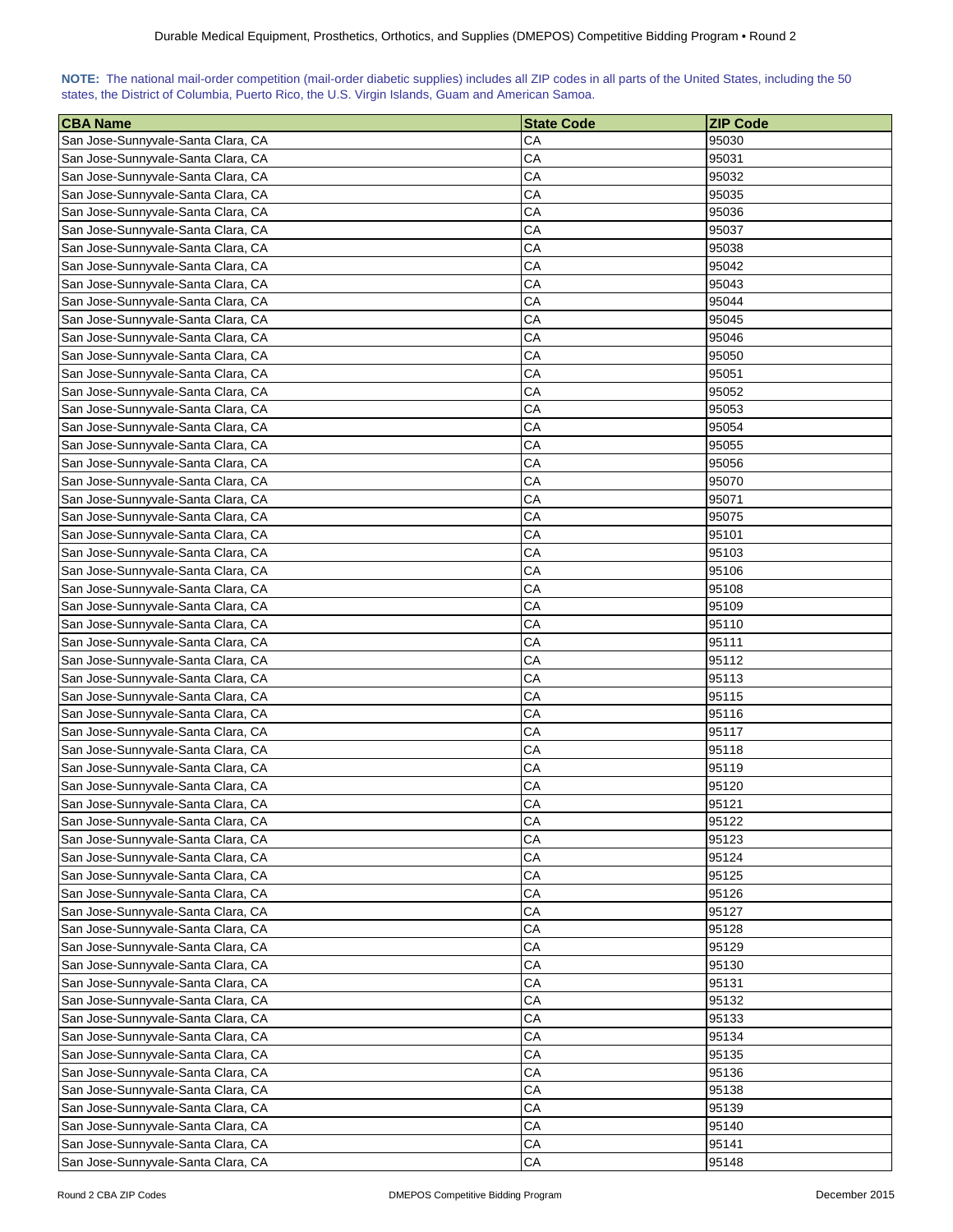| NOTE: The national mail-order competition (mail-order diabetic supplies) includes all ZIP codes in all parts of the United States, including the 50 |  |  |  |  |
|-----------------------------------------------------------------------------------------------------------------------------------------------------|--|--|--|--|
| states, the District of Columbia, Puerto Rico, the U.S. Virgin Islands, Guam and American Samoa.                                                    |  |  |  |  |

| <b>CBA Name</b>                                           | <b>State Code</b> | <b>ZIP Code</b> |
|-----------------------------------------------------------|-------------------|-----------------|
| San Jose-Sunnyvale-Santa Clara, CA                        | CA                | 95150           |
| San Jose-Sunnyvale-Santa Clara, CA                        | CA                | 95151           |
| San Jose-Sunnyvale-Santa Clara, CA                        | CA                | 95152           |
| San Jose-Sunnyvale-Santa Clara, CA                        | CA                | 95153           |
| San Jose-Sunnyvale-Santa Clara, CA                        | CA                | 95154           |
| San Jose-Sunnyvale-Santa Clara, CA                        | CA                | 95155           |
| San Jose-Sunnyvale-Santa Clara, CA                        | CA                | 95156           |
| San Jose-Sunnyvale-Santa Clara, CA                        | CA                | 95157           |
| San Jose-Sunnyvale-Santa Clara, CA                        | CA                | 95158           |
| San Jose-Sunnyvale-Santa Clara, CA                        | CA                | 95159           |
| San Jose-Sunnyvale-Santa Clara, CA                        | CA                | 95160           |
| San Jose-Sunnyvale-Santa Clara, CA                        | CA                | 95161           |
| San Jose-Sunnyvale-Santa Clara, CA                        | CA                | 95164           |
| San Jose-Sunnyvale-Santa Clara, CA                        | CA                | 95170           |
| San Jose-Sunnyvale-Santa Clara, CA                        | CA                | 95172           |
| San Jose-Sunnyvale-Santa Clara, CA                        | CA                | 95173           |
| San Jose-Sunnyvale-Santa Clara, CA                        | CA                | 95190           |
| San Jose-Sunnyvale-Santa Clara, CA                        | CA                | 95191           |
| San Jose-Sunnyvale-Santa Clara, CA                        | CA                | 95192           |
| San Jose-Sunnyvale-Santa Clara, CA                        | CA                | 95193           |
| San Jose-Sunnyvale-Santa Clara, CA                        | CA                | 95194           |
| San Jose-Sunnyvale-Santa Clara, CA                        | CA                | 95196           |
| Scranton--Wilkes-Barre, PA                                | PA                | 18201           |
| Scranton--Wilkes-Barre, PA                                | PA                | 18202           |
| Scranton--Wilkes-Barre, PA                                | PA                | 18219           |
| Scranton--Wilkes-Barre, PA                                | PA                | 18221           |
| Scranton--Wilkes-Barre, PA                                | PA                | 18222           |
| Scranton--Wilkes-Barre, PA                                | PA                | 18223           |
| Scranton--Wilkes-Barre, PA                                | PA                | 18224           |
| Scranton--Wilkes-Barre, PA                                | PA                | 18225           |
| Scranton--Wilkes-Barre, PA                                | PA                | 18234           |
| Scranton--Wilkes-Barre, PA                                | PA                | 18239           |
| Scranton--Wilkes-Barre, PA                                | PA                | 18241           |
| Scranton--Wilkes-Barre, PA                                | PA                | 18246           |
| Scranton--Wilkes-Barre, PA                                | PA                | 18247           |
| Scranton--Wilkes-Barre, PA                                | PA                | 18249           |
| Scranton--Wilkes-Barre, PA                                | PA                | 18251           |
| Scranton--Wilkes-Barre, PA                                | PA                | 18256           |
| Scranton--Wilkes-Barre, PA                                | PA                | 18403           |
| Scranton--Wilkes-Barre, PA                                | PA                | 18407           |
| Scranton--Wilkes-Barre, PA                                | PA                | 18410           |
| Scranton--Wilkes-Barre, PA                                | PA                | 18411           |
| Scranton--Wilkes-Barre, PA                                | PA                | 18414           |
| Scranton--Wilkes-Barre, PA                                | PA                | 18416           |
|                                                           | PA                |                 |
| Scranton--Wilkes-Barre, PA<br> Scranton--Wilkes-Barre, PA | PA                | 18419<br>18420  |
| Scranton--Wilkes-Barre, PA                                | PA                | 18433           |
| Scranton--Wilkes-Barre, PA                                | PA                | 18434           |
|                                                           | PA                | 18440           |
| Scranton--Wilkes-Barre, PA<br>Scranton--Wilkes-Barre, PA  | PA                | 18444           |
|                                                           | PA                | 18446           |
| Scranton--Wilkes-Barre, PA                                | PA                | 18447           |
| Scranton--Wilkes-Barre, PA                                |                   |                 |
| Scranton--Wilkes-Barre, PA                                | PA                | 18448           |
| Scranton--Wilkes-Barre, PA                                | PA                | 18452           |
| Scranton--Wilkes-Barre, PA                                | PA<br>PA          | 18471<br>18501  |
| Scranton--Wilkes-Barre, PA                                | PA                |                 |
| Scranton--Wilkes-Barre, PA<br>Scranton--Wilkes-Barre, PA  | PA                | 18502<br>18503  |
|                                                           |                   |                 |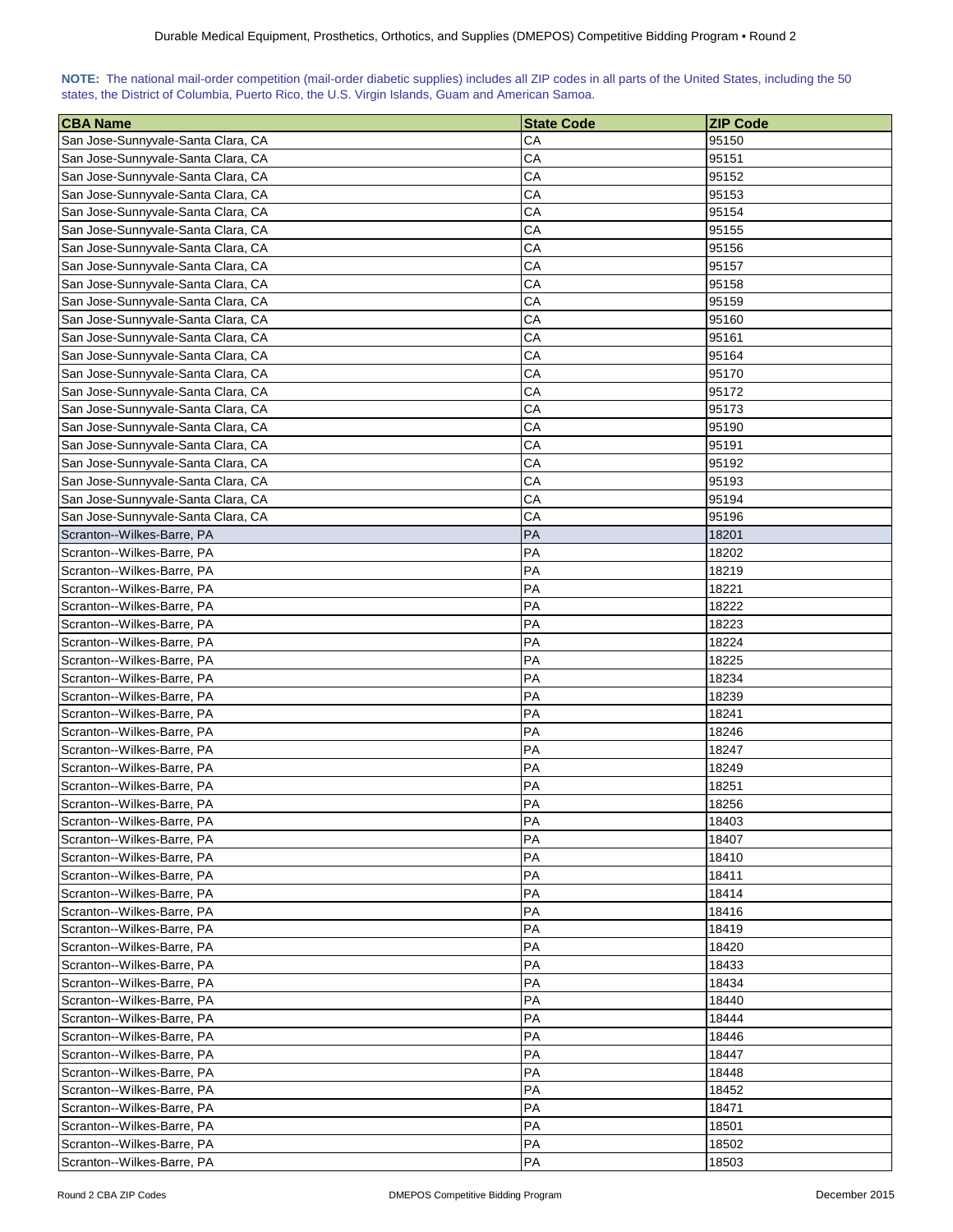| NOTE: The national mail-order competition (mail-order diabetic supplies) includes all ZIP codes in all parts of the United States, including the 50 |  |  |  |  |  |  |  |
|-----------------------------------------------------------------------------------------------------------------------------------------------------|--|--|--|--|--|--|--|
| states, the District of Columbia, Puerto Rico, the U.S. Virgin Islands, Guam and American Samoa.                                                    |  |  |  |  |  |  |  |

| <b>CBA Name</b>            | <b>State Code</b> | <b>ZIP Code</b> |
|----------------------------|-------------------|-----------------|
| Scranton--Wilkes-Barre, PA | <b>PA</b>         | 18504           |
| Scranton--Wilkes-Barre, PA | PA                | 18505           |
| Scranton--Wilkes-Barre, PA | PA                | 18507           |
| Scranton--Wilkes-Barre, PA | PA                | 18508           |
| Scranton--Wilkes-Barre, PA | PA                | 18509           |
| Scranton--Wilkes-Barre, PA | PA                | 18510           |
| Scranton--Wilkes-Barre, PA | PA                | 18512           |
| Scranton--Wilkes-Barre, PA | PA                | 18515           |
| Scranton--Wilkes-Barre, PA | PA                | 18517           |
| Scranton--Wilkes-Barre, PA | PA                | 18518           |
| Scranton--Wilkes-Barre, PA | PA                | 18519           |
| Scranton--Wilkes-Barre, PA | PA                | 18540           |
| Scranton--Wilkes-Barre, PA | PA                | 18577           |
| Scranton--Wilkes-Barre, PA | PA                | 18601           |
| Scranton--Wilkes-Barre, PA | PA                | 18602           |
| Scranton--Wilkes-Barre, PA | PA                | 18611           |
| Scranton--Wilkes-Barre, PA | PA                | 18612           |
| Scranton--Wilkes-Barre, PA | PA                | 18615           |
| Scranton--Wilkes-Barre, PA | PA                | 18617           |
| Scranton--Wilkes-Barre, PA | PA                | 18618           |
| Scranton--Wilkes-Barre, PA | PA                | 18621           |
| Scranton--Wilkes-Barre, PA | PA                | 18622           |
| Scranton--Wilkes-Barre, PA | PA                | 18623           |
| Scranton--Wilkes-Barre, PA | PA                | 18625           |
| Scranton--Wilkes-Barre, PA | PA                | 18627           |
| Scranton--Wilkes-Barre, PA | <b>PA</b>         | 18629           |
| Scranton--Wilkes-Barre, PA | PA                | 18634           |
| Scranton--Wilkes-Barre, PA | PA                | 18635           |
| Scranton--Wilkes-Barre, PA | PA                | 18636           |
| Scranton--Wilkes-Barre, PA | PA                | 18640           |
| Scranton--Wilkes-Barre, PA | PA                | 18641           |
| Scranton--Wilkes-Barre, PA | PA                | 18642           |
| Scranton--Wilkes-Barre, PA | PA                | 18643           |
| Scranton--Wilkes-Barre, PA | PA                | 18644           |
| Scranton--Wilkes-Barre, PA | PA                | 18651           |
| Scranton--Wilkes-Barre, PA | PA                | 18653           |
| Scranton--Wilkes-Barre, PA | PA                | 18654           |
| Scranton--Wilkes-Barre, PA | PA                | 18655           |
| Scranton--Wilkes-Barre, PA | PA                | 18656           |
| Scranton--Wilkes-Barre, PA | PA                | 18657           |
| Scranton--Wilkes-Barre, PA | PA                | 18660           |
| Scranton--Wilkes-Barre, PA | PA                | 18661           |
| Scranton--Wilkes-Barre, PA | PA                | 18690           |
| Scranton--Wilkes-Barre, PA | PA                | 18701           |
| Scranton--Wilkes-Barre, PA | PA                | 18702           |
| Scranton--Wilkes-Barre, PA | PA                | 18703           |
| Scranton--Wilkes-Barre, PA | PA                | 18704           |
| Scranton--Wilkes-Barre, PA | PA                | 18705           |
| Scranton--Wilkes-Barre, PA | PA                | 18706           |
| Scranton--Wilkes-Barre, PA | PA                | 18707           |
| Scranton--Wilkes-Barre, PA | PA                | 18708           |
| Scranton--Wilkes-Barre, PA | PA                | 18709           |
| Scranton--Wilkes-Barre, PA | PA                | 18710           |
| Scranton--Wilkes-Barre, PA | PA                | 18711           |
| Scranton--Wilkes-Barre, PA | PA                | 18762           |
| Scranton--Wilkes-Barre, PA | PA                | 18764           |
| Scranton--Wilkes-Barre, PA | PA                | 18765           |
| Scranton--Wilkes-Barre, PA | PA                | 18766           |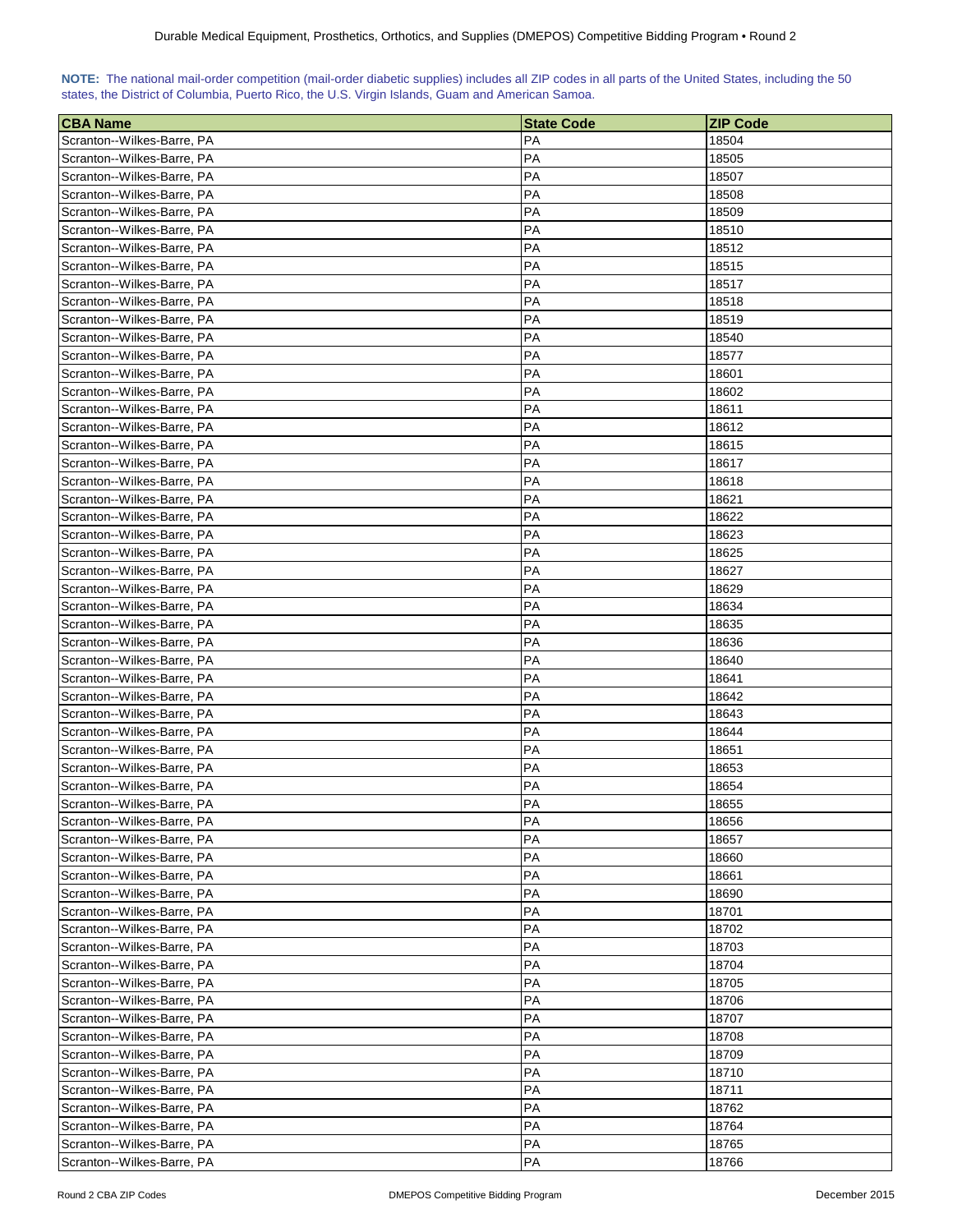| NOTE: The national mail-order competition (mail-order diabetic supplies) includes all ZIP codes in all parts of the United States, including the 50 |  |  |  |  |  |  |  |
|-----------------------------------------------------------------------------------------------------------------------------------------------------|--|--|--|--|--|--|--|
| states, the District of Columbia, Puerto Rico, the U.S. Virgin Islands, Guam and American Samoa.                                                    |  |  |  |  |  |  |  |

| <b>CBA Name</b>             | <b>State Code</b> | <b>IZIP Code</b> |
|-----------------------------|-------------------|------------------|
| Scranton--Wilkes-Barre, PA  | PA                | 18767            |
| Scranton--Wilkes-Barre, PA  | PA                | 18769            |
| Scranton--Wilkes-Barre, PA  | PA                | 18773            |
| Seattle-Tacoma-Bellevue, WA | WA                | 98001            |
| Seattle-Tacoma-Bellevue, WA | WA                | 98002            |
| Seattle-Tacoma-Bellevue, WA | WA                | 98003            |
| Seattle-Tacoma-Bellevue, WA | WA                | 98004            |
| Seattle-Tacoma-Bellevue, WA | WA                | 98005            |
| Seattle-Tacoma-Bellevue, WA | WA                | 98006            |
| Seattle-Tacoma-Bellevue, WA | WA                | 98007            |
| Seattle-Tacoma-Bellevue, WA | WA                | 98008            |
| Seattle-Tacoma-Bellevue, WA | WA                | 98009            |
| Seattle-Tacoma-Bellevue, WA | WA                | 98010            |
| Seattle-Tacoma-Bellevue, WA | WA                | 98011            |
| Seattle-Tacoma-Bellevue, WA | WA                | 98012            |
| Seattle-Tacoma-Bellevue, WA | WA                | 98013            |
| Seattle-Tacoma-Bellevue, WA | WA                | 98014            |
| Seattle-Tacoma-Bellevue, WA | WA                | 98015            |
| Seattle-Tacoma-Bellevue, WA | WA                | 98019            |
| Seattle-Tacoma-Bellevue, WA | WA                | 98020            |
| Seattle-Tacoma-Bellevue, WA | WA                | 98021            |
| Seattle-Tacoma-Bellevue, WA | WA                | 98022            |
| Seattle-Tacoma-Bellevue, WA | WA                | 98023            |
| Seattle-Tacoma-Bellevue, WA | WA                | 98024            |
| Seattle-Tacoma-Bellevue, WA | WA                | 98025            |
| Seattle-Tacoma-Bellevue, WA | WA                | 98026            |
| Seattle-Tacoma-Bellevue, WA | WA                | 98027            |
| Seattle-Tacoma-Bellevue, WA | WA                | 98028            |
| Seattle-Tacoma-Bellevue, WA | WA                | 98029            |
| Seattle-Tacoma-Bellevue, WA | WA                | 98030            |
| Seattle-Tacoma-Bellevue, WA | WA                | 98031            |
| Seattle-Tacoma-Bellevue, WA | WA                | 98032            |
| Seattle-Tacoma-Bellevue, WA | WA                | 98033            |
| Seattle-Tacoma-Bellevue, WA | WA                | 98034            |
| Seattle-Tacoma-Bellevue, WA | WA                | 98035            |
| Seattle-Tacoma-Bellevue, WA | WA                | 98036            |
| Seattle-Tacoma-Bellevue, WA | WA                | 98037            |
| Seattle-Tacoma-Bellevue, WA | WA                | 98038            |
| Seattle-Tacoma-Bellevue, WA | WA                | 98039            |
| Seattle-Tacoma-Bellevue, WA | WA                | 98040            |
| Seattle-Tacoma-Bellevue, WA | WA                | 98041            |
| Seattle-Tacoma-Bellevue, WA | WA                | 98042            |
| Seattle-Tacoma-Bellevue, WA | WA                | 98043            |
| Seattle-Tacoma-Bellevue, WA | WA                | 98045            |
| Seattle-Tacoma-Bellevue, WA | WA                | 98046            |
| Seattle-Tacoma-Bellevue, WA | WA                | 98047            |
| Seattle-Tacoma-Bellevue, WA | WA                | 98050            |
| Seattle-Tacoma-Bellevue, WA | WA                | 98051            |
| Seattle-Tacoma-Bellevue, WA | WA                | 98052            |
| Seattle-Tacoma-Bellevue, WA | WA                | 98053            |
| Seattle-Tacoma-Bellevue, WA | WA                | 98055            |
| Seattle-Tacoma-Bellevue, WA | WA                | 98056            |
| Seattle-Tacoma-Bellevue, WA | WA                | 98057            |
| Seattle-Tacoma-Bellevue, WA | WA                | 98058            |
| Seattle-Tacoma-Bellevue, WA | WA                | 98059            |
| Seattle-Tacoma-Bellevue, WA | WA                | 98062            |
| Seattle-Tacoma-Bellevue, WA | WA                | 98063            |
| Seattle-Tacoma-Bellevue, WA | WA                | 98064            |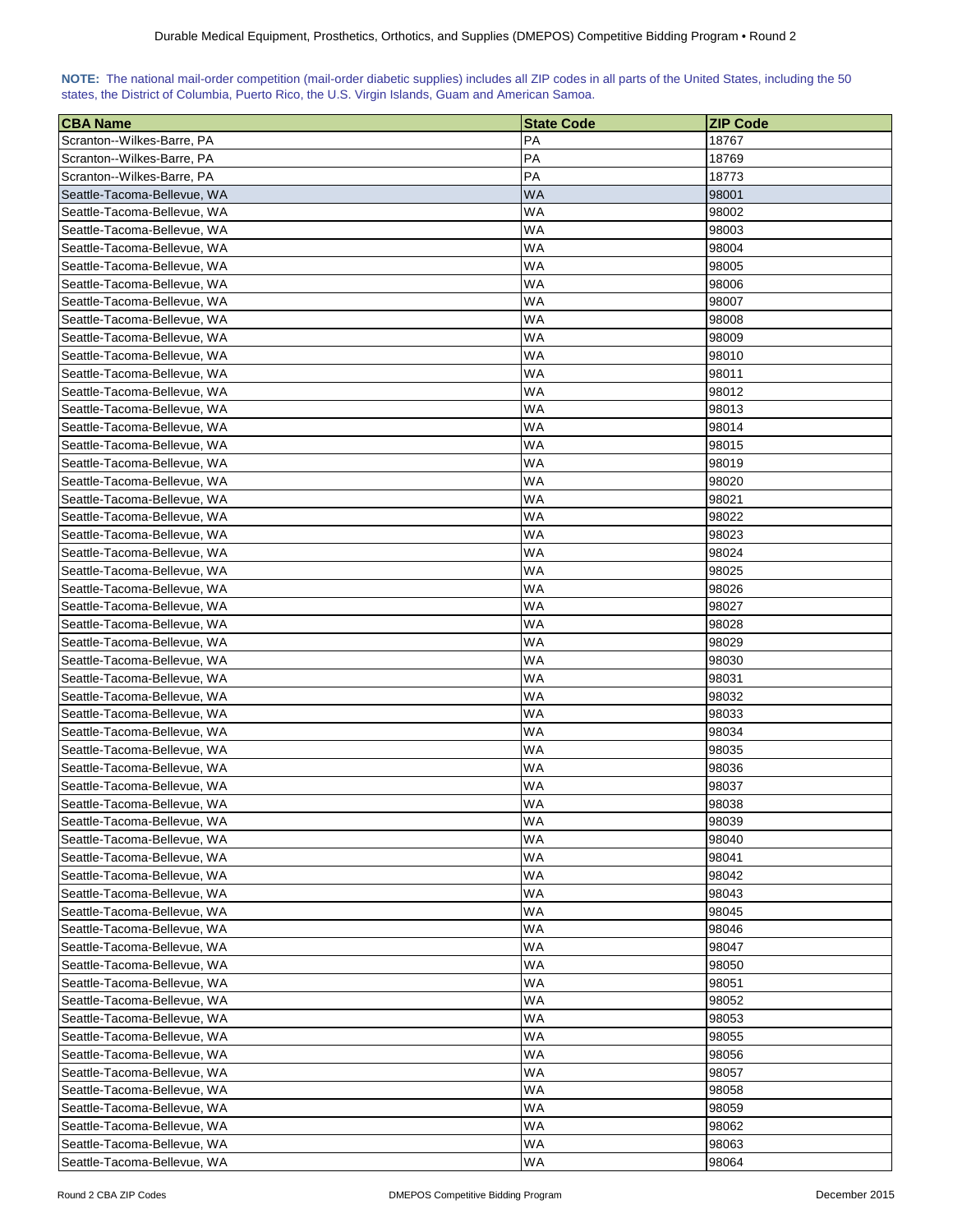| NOTE: The national mail-order competition (mail-order diabetic supplies) includes all ZIP codes in all parts of the United States, including the 50 |  |  |  |  |  |  |  |
|-----------------------------------------------------------------------------------------------------------------------------------------------------|--|--|--|--|--|--|--|
| states, the District of Columbia, Puerto Rico, the U.S. Virgin Islands, Guam and American Samoa.                                                    |  |  |  |  |  |  |  |

| <b>CBA Name</b>                                            | <b>State Code</b> | <b>ZIP Code</b> |
|------------------------------------------------------------|-------------------|-----------------|
| Seattle-Tacoma-Bellevue, WA                                | WA                | 98065           |
| Seattle-Tacoma-Bellevue, WA                                | WA                | 98070           |
| Seattle-Tacoma-Bellevue, WA                                | WA                | 98071           |
| Seattle-Tacoma-Bellevue, WA                                | WA                | 98072           |
| Seattle-Tacoma-Bellevue, WA                                | WA                | 98073           |
| Seattle-Tacoma-Bellevue, WA                                | WA                | 98074           |
| Seattle-Tacoma-Bellevue, WA                                | WA                | 98075           |
| Seattle-Tacoma-Bellevue, WA                                | WA                | 98077           |
| Seattle-Tacoma-Bellevue, WA                                | WA                | 98082           |
| Seattle-Tacoma-Bellevue, WA                                | WA                | 98083           |
| Seattle-Tacoma-Bellevue, WA                                | WA                | 98087           |
| Seattle-Tacoma-Bellevue, WA                                | WA                | 98089           |
| Seattle-Tacoma-Bellevue, WA                                | WA                | 98092           |
| Seattle-Tacoma-Bellevue, WA                                | WA                | 98093           |
| Seattle-Tacoma-Bellevue, WA                                | WA                | 98101           |
| Seattle-Tacoma-Bellevue, WA                                | WA                | 98102           |
| Seattle-Tacoma-Bellevue, WA                                | WA                | 98103           |
| Seattle-Tacoma-Bellevue, WA                                | WA                | 98104           |
| Seattle-Tacoma-Bellevue, WA                                | WA                | 98105           |
|                                                            | WA                | 98106           |
| Seattle-Tacoma-Bellevue, WA                                |                   |                 |
| Seattle-Tacoma-Bellevue, WA                                | WA                | 98107           |
| Seattle-Tacoma-Bellevue, WA                                | WA                | 98108           |
| Seattle-Tacoma-Bellevue, WA                                | WA                | 98109           |
| Seattle-Tacoma-Bellevue, WA                                | WA                | 98111           |
| Seattle-Tacoma-Bellevue, WA                                | WA                | 98112           |
| Seattle-Tacoma-Bellevue, WA                                | WA                | 98113           |
| Seattle-Tacoma-Bellevue, WA                                | WA                | 98114           |
| Seattle-Tacoma-Bellevue, WA                                | WA                | 98115           |
| Seattle-Tacoma-Bellevue, WA                                | WA                | 98116           |
| Seattle-Tacoma-Bellevue, WA                                | WA                | 98117           |
| Seattle-Tacoma-Bellevue, WA                                | WA                | 98118           |
| Seattle-Tacoma-Bellevue, WA                                | WA                | 98119           |
| Seattle-Tacoma-Bellevue, WA                                | WA                | 98121           |
| Seattle-Tacoma-Bellevue, WA                                | WA                | 98122           |
| Seattle-Tacoma-Bellevue, WA                                | WA                | 98124           |
| Seattle-Tacoma-Bellevue, WA                                | WA                | 98125           |
| Seattle-Tacoma-Bellevue, WA                                | WA                | 98126           |
| Seattle-Tacoma-Bellevue, WA                                | WA                | 98127           |
| Seattle-Tacoma-Bellevue, WA                                | WA                | 98129           |
| Seattle-Tacoma-Bellevue, WA                                | WA                | 98131           |
| Seattle-Tacoma-Bellevue, WA                                | WA                | 98132           |
| Seattle-Tacoma-Bellevue, WA                                | WA                | 98133           |
| Seattle-Tacoma-Bellevue, WA                                | WA                | 98134           |
| Seattle-Tacoma-Bellevue, WA                                | WA.               | 98136           |
| Seattle-Tacoma-Bellevue, WA                                | WA                | 98138           |
| Seattle-Tacoma-Bellevue, WA                                | WA                | 98139           |
|                                                            |                   |                 |
| Seattle-Tacoma-Bellevue, WA<br>Seattle-Tacoma-Bellevue, WA | WA                | 98141           |
|                                                            | WA                | 98144           |
| Seattle-Tacoma-Bellevue, WA                                | WA                | 98145           |
| Seattle-Tacoma-Bellevue, WA                                | WA                | 98146           |
| Seattle-Tacoma-Bellevue, WA                                | <b>WA</b>         | 98148           |
| Seattle-Tacoma-Bellevue, WA                                | WA                | 98154           |
| Seattle-Tacoma-Bellevue, WA                                | <b>WA</b>         | 98155           |
| Seattle-Tacoma-Bellevue, WA                                | <b>WA</b>         | 98158           |
| Seattle-Tacoma-Bellevue, WA                                | WA                | 98160           |
| Seattle-Tacoma-Bellevue, WA                                | WA                | 98161           |
| Seattle-Tacoma-Bellevue, WA                                | WA                | 98164           |
| Seattle-Tacoma-Bellevue, WA                                | WA                | 98165           |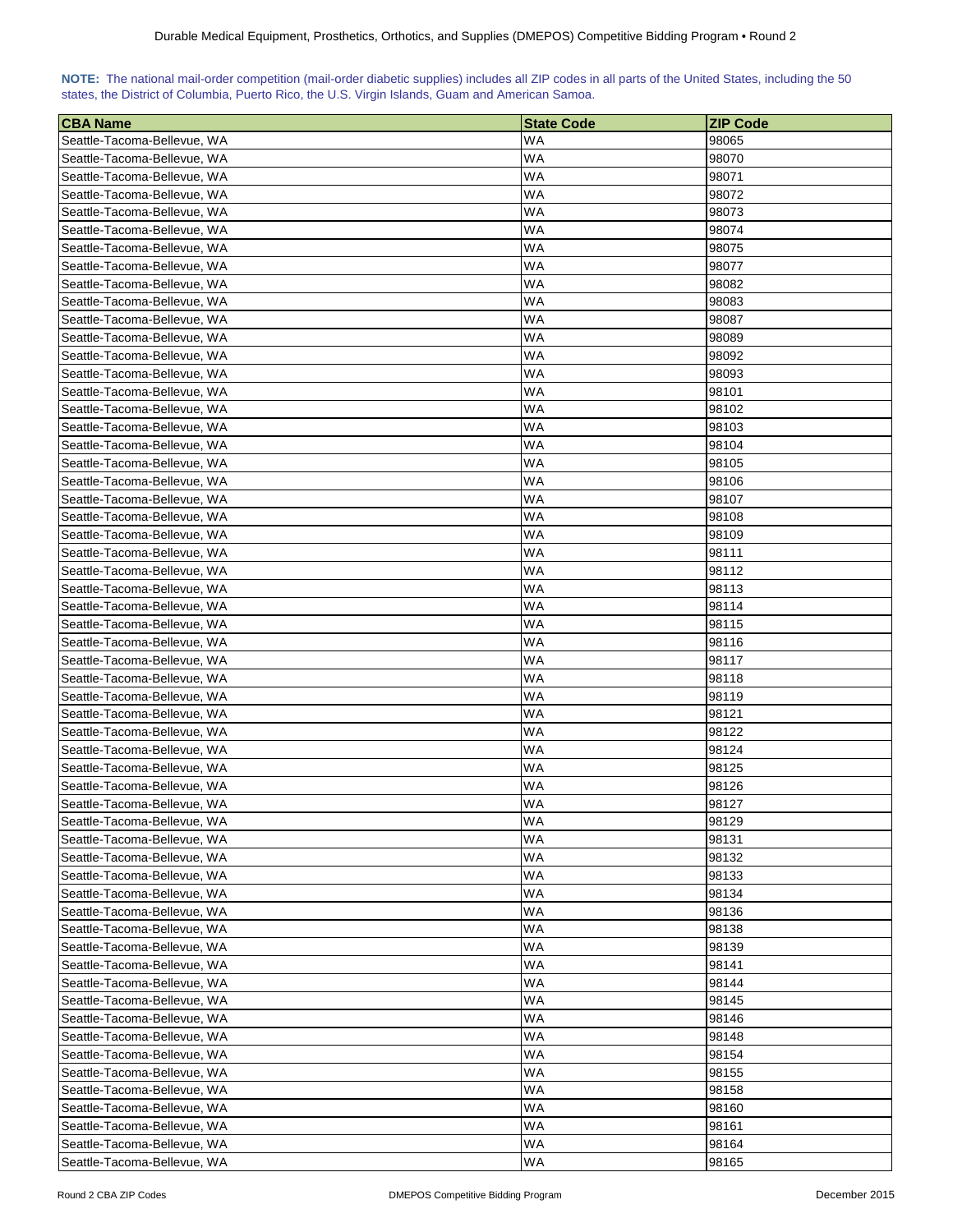| NOTE: The national mail-order competition (mail-order diabetic supplies) includes all ZIP codes in all parts of the United States, including the 50 |  |  |  |  |  |  |  |
|-----------------------------------------------------------------------------------------------------------------------------------------------------|--|--|--|--|--|--|--|
| states, the District of Columbia, Puerto Rico, the U.S. Virgin Islands, Guam and American Samoa.                                                    |  |  |  |  |  |  |  |

| <b>CBA Name</b>             | <b>State Code</b> | <b>ZIP Code</b> |
|-----------------------------|-------------------|-----------------|
| Seattle-Tacoma-Bellevue, WA | WA                | 98166           |
| Seattle-Tacoma-Bellevue, WA | WA                | 98168           |
| Seattle-Tacoma-Bellevue, WA | WA                | 98170           |
| Seattle-Tacoma-Bellevue, WA | WA                | 98171           |
| Seattle-Tacoma-Bellevue, WA | WA                | 98174           |
| Seattle-Tacoma-Bellevue, WA | WA                | 98175           |
| Seattle-Tacoma-Bellevue, WA | WA                | 98177           |
| Seattle-Tacoma-Bellevue, WA | WA                | 98178           |
| Seattle-Tacoma-Bellevue, WA | WA                | 98181           |
| Seattle-Tacoma-Bellevue, WA | WA                | 98185           |
| Seattle-Tacoma-Bellevue, WA | WA                | 98188           |
| Seattle-Tacoma-Bellevue, WA | WA                | 98189           |
| Seattle-Tacoma-Bellevue, WA | WA                | 98190           |
| Seattle-Tacoma-Bellevue, WA | WA                | 98191           |
| Seattle-Tacoma-Bellevue, WA | WA                | 98194           |
| Seattle-Tacoma-Bellevue, WA | WA                | 98195           |
| Seattle-Tacoma-Bellevue, WA | WA                | 98198           |
| Seattle-Tacoma-Bellevue, WA | WA                | 98199           |
| Seattle-Tacoma-Bellevue, WA | WA                | 98201           |
| Seattle-Tacoma-Bellevue, WA | WA                | 98203           |
| Seattle-Tacoma-Bellevue, WA | WA                | 98204           |
|                             |                   |                 |
| Seattle-Tacoma-Bellevue, WA | WA                | 98205           |
| Seattle-Tacoma-Bellevue, WA | WA                | 98206           |
| Seattle-Tacoma-Bellevue, WA | WA                | 98207           |
| Seattle-Tacoma-Bellevue, WA | WA                | 98208           |
| Seattle-Tacoma-Bellevue, WA | WA                | 98213           |
| Seattle-Tacoma-Bellevue, WA | WA                | 98223           |
| Seattle-Tacoma-Bellevue, WA | WA                | 98224           |
| Seattle-Tacoma-Bellevue, WA | WA                | 98241           |
| Seattle-Tacoma-Bellevue, WA | WA                | 98251           |
| Seattle-Tacoma-Bellevue, WA | WA                | 98252           |
| Seattle-Tacoma-Bellevue, WA | WA                | 98256           |
| Seattle-Tacoma-Bellevue, WA | WA                | 98258           |
| Seattle-Tacoma-Bellevue, WA | WA                | 98259           |
| Seattle-Tacoma-Bellevue, WA | WA                | 98270           |
| Seattle-Tacoma-Bellevue, WA | WA                | 98271           |
| Seattle-Tacoma-Bellevue, WA | WA                | 98272           |
| Seattle-Tacoma-Bellevue, WA | WA                | 98275           |
| Seattle-Tacoma-Bellevue, WA | WA                | 98287           |
| Seattle-Tacoma-Bellevue, WA | WA                | 98288           |
| Seattle-Tacoma-Bellevue, WA | WA                | 98290           |
| Seattle-Tacoma-Bellevue, WA | WA                | 98291           |
| Seattle-Tacoma-Bellevue, WA | WA                | 98292           |
| Seattle-Tacoma-Bellevue, WA | WA.               | 98293           |
| Seattle-Tacoma-Bellevue, WA | WA                | 98294           |
| Seattle-Tacoma-Bellevue, WA | WA                | 98296           |
| Seattle-Tacoma-Bellevue, WA | WA                | 98303           |
| Seattle-Tacoma-Bellevue, WA | WA                | 98304           |
| Seattle-Tacoma-Bellevue, WA | WA                | 98321           |
| Seattle-Tacoma-Bellevue, WA | WA                | 98323           |
| Seattle-Tacoma-Bellevue, WA | <b>WA</b>         | 98327           |
| Seattle-Tacoma-Bellevue, WA | WA                | 98328           |
| Seattle-Tacoma-Bellevue, WA | <b>WA</b>         | 98329           |
| Seattle-Tacoma-Bellevue, WA | <b>WA</b>         | 98330           |
| Seattle-Tacoma-Bellevue, WA | WA                | 98332           |
| Seattle-Tacoma-Bellevue, WA | WA                | 98333           |
| Seattle-Tacoma-Bellevue, WA | WA.               | 98335           |
| Seattle-Tacoma-Bellevue, WA | WA                | 98338           |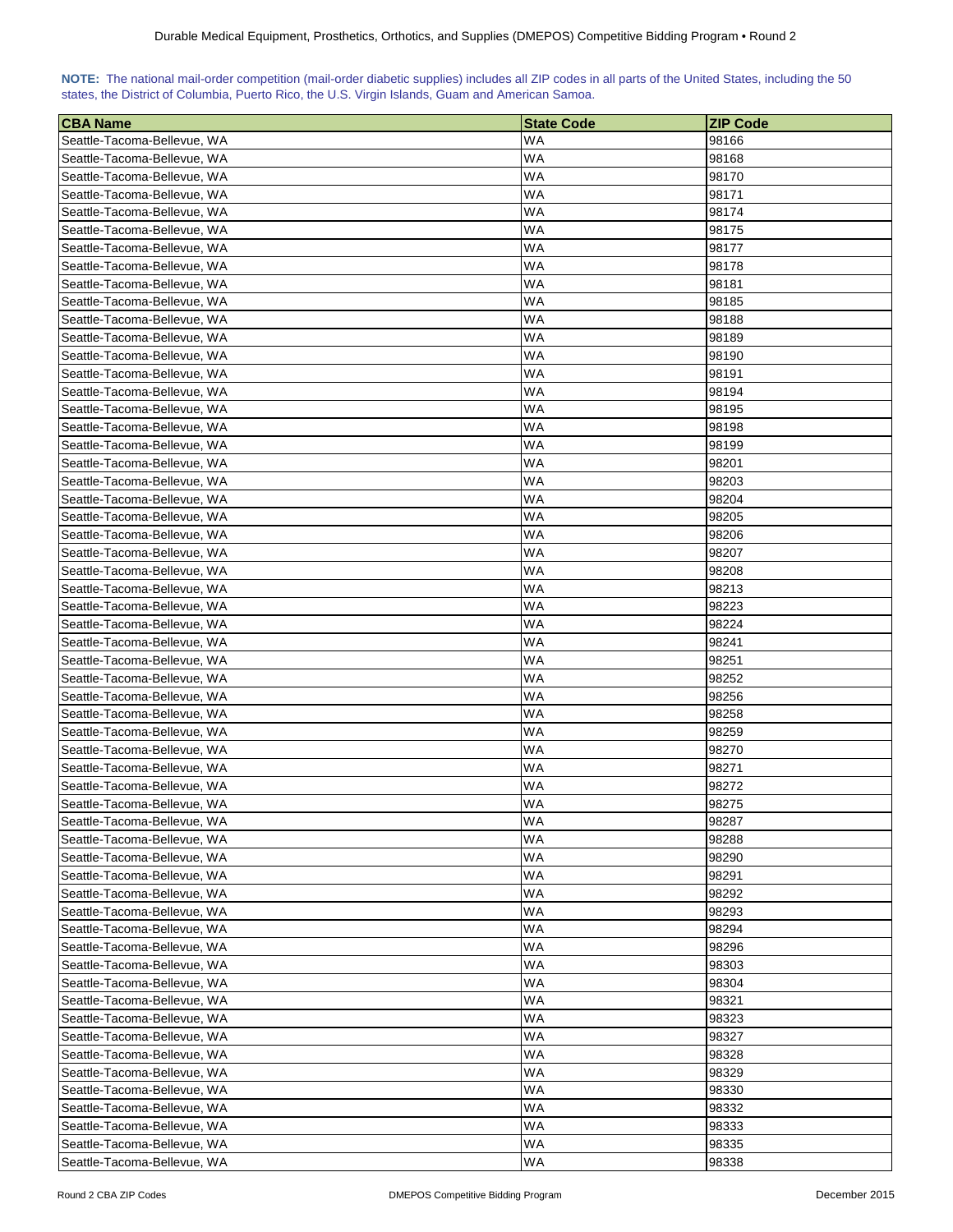| NOTE: The national mail-order competition (mail-order diabetic supplies) includes all ZIP codes in all parts of the United States, including the 50 |  |  |  |  |  |  |  |
|-----------------------------------------------------------------------------------------------------------------------------------------------------|--|--|--|--|--|--|--|
| states, the District of Columbia, Puerto Rico, the U.S. Virgin Islands, Guam and American Samoa.                                                    |  |  |  |  |  |  |  |

| <b>CBA Name</b>                                            | <b>State Code</b> | <b>ZIP Code</b> |
|------------------------------------------------------------|-------------------|-----------------|
| Seattle-Tacoma-Bellevue, WA                                | WA                | 98344           |
| Seattle-Tacoma-Bellevue, WA                                | WA                | 98348           |
| Seattle-Tacoma-Bellevue, WA                                | WA                | 98349           |
| Seattle-Tacoma-Bellevue, WA                                | WA                | 98351           |
| Seattle-Tacoma-Bellevue, WA                                | WA                | 98352           |
| Seattle-Tacoma-Bellevue, WA                                | WA                | 98354           |
| Seattle-Tacoma-Bellevue, WA                                | WA                | 98360           |
| Seattle-Tacoma-Bellevue, WA                                | WA                | 98371           |
| Seattle-Tacoma-Bellevue, WA                                | WA                | 98372           |
| Seattle-Tacoma-Bellevue, WA                                | WA                | 98373           |
| Seattle-Tacoma-Bellevue, WA                                | WA                | 98374           |
| Seattle-Tacoma-Bellevue, WA                                | WA                | 98375           |
| Seattle-Tacoma-Bellevue, WA                                | WA                | 98385           |
| Seattle-Tacoma-Bellevue, WA                                | WA                | 98387           |
| Seattle-Tacoma-Bellevue, WA                                | WA                | 98388           |
| Seattle-Tacoma-Bellevue, WA                                | WA                | 98390           |
| Seattle-Tacoma-Bellevue, WA                                | WA                | 98391           |
| Seattle-Tacoma-Bellevue, WA                                | WA                | 98394           |
| Seattle-Tacoma-Bellevue, WA                                | WA                | 98395           |
| Seattle-Tacoma-Bellevue, WA                                | WA                | 98396           |
| Seattle-Tacoma-Bellevue, WA                                | WA                | 98397           |
| Seattle-Tacoma-Bellevue, WA                                | WA                | 98398           |
| Seattle-Tacoma-Bellevue, WA                                | WA                | 98401           |
| Seattle-Tacoma-Bellevue, WA                                | WA                | 98402           |
| Seattle-Tacoma-Bellevue, WA                                | WA                | 98403           |
| Seattle-Tacoma-Bellevue, WA                                | WA                | 98404           |
|                                                            | WA                |                 |
| Seattle-Tacoma-Bellevue, WA                                |                   | 98405           |
| Seattle-Tacoma-Bellevue, WA                                | WA<br>WA          | 98406<br>98407  |
| Seattle-Tacoma-Bellevue, WA<br>Seattle-Tacoma-Bellevue, WA | WA                | 98408           |
| Seattle-Tacoma-Bellevue, WA                                | WA                | 98409           |
| Seattle-Tacoma-Bellevue, WA                                | WA                | 98411           |
| Seattle-Tacoma-Bellevue, WA                                | WA                | 98412           |
| Seattle-Tacoma-Bellevue, WA                                | WA                | 98413           |
|                                                            | WA                | 98415           |
| Seattle-Tacoma-Bellevue, WA<br>Seattle-Tacoma-Bellevue, WA | WA                |                 |
|                                                            |                   | 98416           |
| Seattle-Tacoma-Bellevue, WA                                | WA<br>WA          | 98417           |
| Seattle-Tacoma-Bellevue, WA                                | WA                | 98418<br>98419  |
| Seattle-Tacoma-Bellevue, WA                                |                   |                 |
| Seattle-Tacoma-Bellevue, WA<br>Seattle-Tacoma-Bellevue, WA | WA                | 98421           |
|                                                            | WA                | 98422<br>98424  |
| Seattle-Tacoma-Bellevue, WA                                | WA                |                 |
| Seattle-Tacoma-Bellevue, WA                                | WA                | 98430           |
| Seattle-Tacoma-Bellevue, WA                                | WA.               | 98431           |
| Seattle-Tacoma-Bellevue, WA                                | WA                | 98433           |
| Seattle-Tacoma-Bellevue, WA                                | WA                | 98438           |
| Seattle-Tacoma-Bellevue, WA                                | <b>WA</b>         | 98439           |
| Seattle-Tacoma-Bellevue, WA                                | WA                | 98443           |
| Seattle-Tacoma-Bellevue, WA                                | WA                | 98444           |
| Seattle-Tacoma-Bellevue, WA                                | WA                | 98445           |
| Seattle-Tacoma-Bellevue, WA                                | <b>WA</b>         | 98446           |
| Seattle-Tacoma-Bellevue, WA                                | WA                | 98447           |
| Seattle-Tacoma-Bellevue, WA                                | <b>WA</b>         | 98448           |
| Seattle-Tacoma-Bellevue, WA                                | <b>WA</b>         | 98464           |
| Seattle-Tacoma-Bellevue, WA                                | WA                | 98465           |
| Seattle-Tacoma-Bellevue, WA                                | WA                | 98466           |
| Seattle-Tacoma-Bellevue, WA                                | WA.               | 98467           |
| Seattle-Tacoma-Bellevue, WA                                | WA                | 98471           |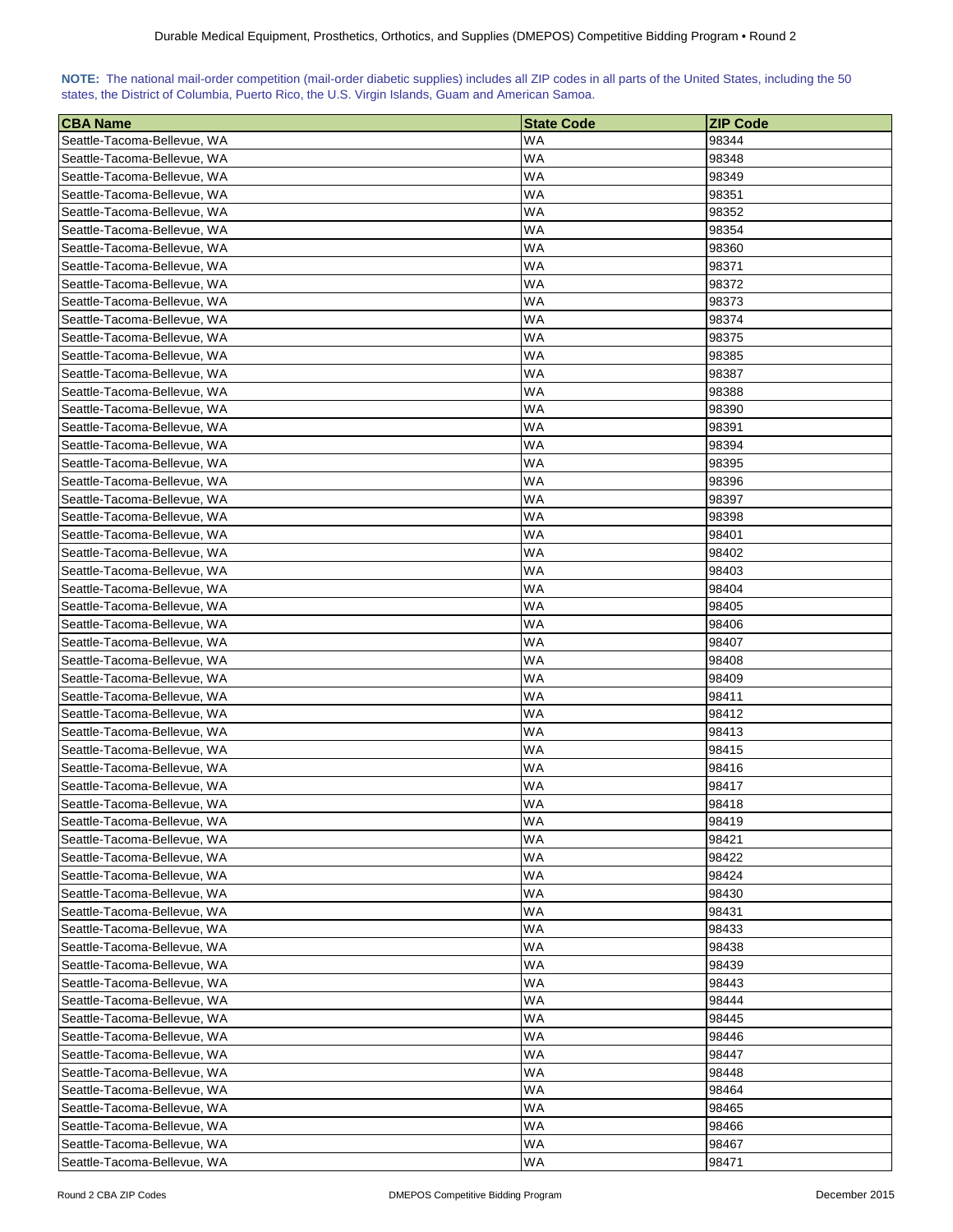| NOTE: The national mail-order competition (mail-order diabetic supplies) includes all ZIP codes in all parts of the United States, including the 50 |  |  |  |  |  |  |  |
|-----------------------------------------------------------------------------------------------------------------------------------------------------|--|--|--|--|--|--|--|
| states, the District of Columbia, Puerto Rico, the U.S. Virgin Islands, Guam and American Samoa.                                                    |  |  |  |  |  |  |  |

| <b>CBA Name</b>              | <b>State Code</b> | <b>ZIP Code</b> |
|------------------------------|-------------------|-----------------|
| Seattle-Tacoma-Bellevue, WA  | <b>WA</b>         | 98481           |
| Seattle-Tacoma-Bellevue, WA  | <b>WA</b>         | 98490           |
| Seattle-Tacoma-Bellevue, WA  | <b>WA</b>         | 98493           |
| Seattle-Tacoma-Bellevue, WA  | <b>WA</b>         | 98496           |
| Seattle-Tacoma-Bellevue, WA  | <b>WA</b>         | 98497           |
| Seattle-Tacoma-Bellevue, WA  | <b>WA</b>         | 98498           |
| Seattle-Tacoma-Bellevue, WA  | <b>WA</b>         | 98499           |
| Seattle-Tacoma-Bellevue, WA  | WA                | 98558           |
| Seattle-Tacoma-Bellevue, WA  | WA                | 98580           |
| South-West-Chicago-Metro CBA | IL                | 60109           |
| South-West-Chicago-Metro CBA | IL                | 60110           |
| South-West-Chicago-Metro CBA | IL                | 60111           |
| South-West-Chicago-Metro CBA | IL                | 60112           |
| South-West-Chicago-Metro CBA | IL                | 60115           |
| South-West-Chicago-Metro CBA | IL                | 60118           |
| South-West-Chicago-Metro CBA | IL                | 60119           |
| South-West-Chicago-Metro CBA | IL                | 60120           |
| South-West-Chicago-Metro CBA | IL                | 60121           |
| South-West-Chicago-Metro CBA | IL                | 60122           |
| South-West-Chicago-Metro CBA | IL                | 60123           |
| South-West-Chicago-Metro CBA | IL                | 60124           |
| South-West-Chicago-Metro CBA | IL                | 60129           |
| South-West-Chicago-Metro CBA | IL                |                 |
| South-West-Chicago-Metro CBA | IL                | 60134<br>60135  |
|                              |                   |                 |
| South-West-Chicago-Metro CBA | IL                | 60136           |
| South-West-Chicago-Metro CBA | IL                | 60140           |
| South-West-Chicago-Metro CBA | IL                | 60144           |
| South-West-Chicago-Metro CBA | IL                | 60145           |
| South-West-Chicago-Metro CBA | IL                | 60146           |
| South-West-Chicago-Metro CBA | IL                | 60147           |
| South-West-Chicago-Metro CBA | IL                | 60150           |
| South-West-Chicago-Metro CBA | IL                | 60151           |
| South-West-Chicago-Metro CBA | IL                | 60170           |
| South-West-Chicago-Metro CBA | IL                | 60174           |
| South-West-Chicago-Metro CBA | IL                | 60175           |
| South-West-Chicago-Metro CBA | IL                | 60177           |
| South-West-Chicago-Metro CBA | IL                | 60178           |
| South-West-Chicago-Metro CBA | IL                | 60183           |
| South-West-Chicago-Metro CBA | IL                | 60401           |
| South-West-Chicago-Metro CBA | IL                | 60403           |
| South-West-Chicago-Metro CBA | IL                | 60404           |
| South-West-Chicago-Metro CBA | IL                | 60407           |
| South-West-Chicago-Metro CBA | IL                | 60408           |
| South-West-Chicago-Metro CBA | IL                | 60410           |
| South-West-Chicago-Metro CBA | IL                | 60416           |
| South-West-Chicago-Metro CBA | IL                | 60417           |
| South-West-Chicago-Metro CBA | IL                | 60421           |
| South-West-Chicago-Metro CBA | IL                | 60423           |
| South-West-Chicago-Metro CBA | IL                | 60424           |
| South-West-Chicago-Metro CBA | IL                | 60431           |
| South-West-Chicago-Metro CBA | IL                | 60432           |
| South-West-Chicago-Metro CBA | IL                | 60433           |
| South-West-Chicago-Metro CBA | IL                | 60434           |
| South-West-Chicago-Metro CBA | IL                | 60435           |
| South-West-Chicago-Metro CBA | IL                | 60436           |
| South-West-Chicago-Metro CBA | IL                | 60437           |
| South-West-Chicago-Metro CBA | IL                | 60440           |
| South-West-Chicago-Metro CBA | IL                | 60441           |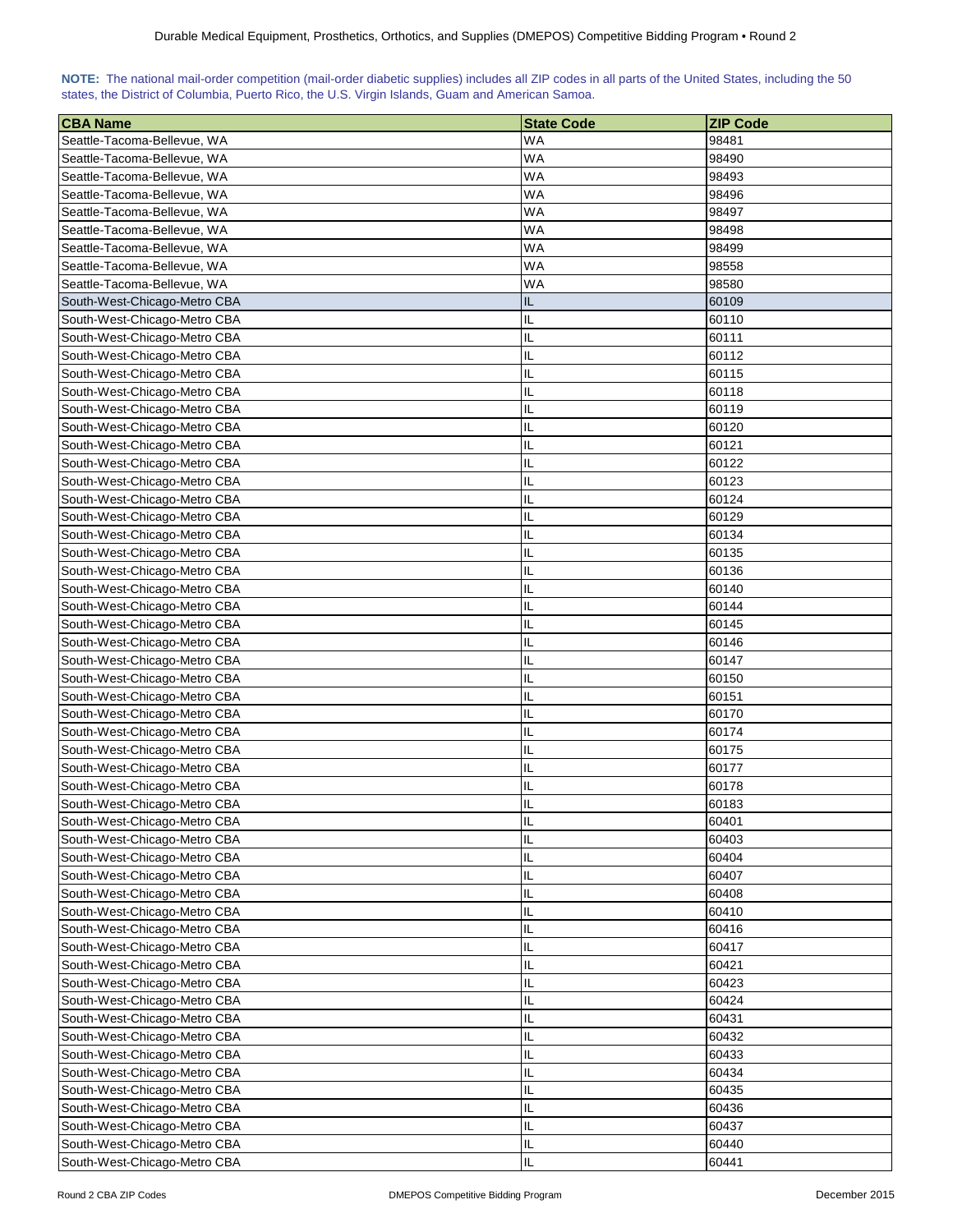| NOTE: The national mail-order competition (mail-order diabetic supplies) includes all ZIP codes in all parts of the United States, including the 50 |  |  |  |  |  |  |  |
|-----------------------------------------------------------------------------------------------------------------------------------------------------|--|--|--|--|--|--|--|
| states, the District of Columbia, Puerto Rico, the U.S. Virgin Islands, Guam and American Samoa.                                                    |  |  |  |  |  |  |  |

| <b>CBA Name</b>              | <b>State Code</b> | <b>ZIP Code</b> |
|------------------------------|-------------------|-----------------|
| South-West-Chicago-Metro CBA | IL                | 60442           |
| South-West-Chicago-Metro CBA | IL                | 60444           |
| South-West-Chicago-Metro CBA | IL                | 60446           |
| South-West-Chicago-Metro CBA | IL                | 60447           |
| South-West-Chicago-Metro CBA | IL                | 60448           |
| South-West-Chicago-Metro CBA | IL                | 60449           |
| South-West-Chicago-Metro CBA | IL                | 60450           |
| South-West-Chicago-Metro CBA | IL                | 60451           |
| South-West-Chicago-Metro CBA | IL                | 60468           |
| South-West-Chicago-Metro CBA | IL                | 60474           |
| South-West-Chicago-Metro CBA | IL                | 60475           |
| South-West-Chicago-Metro CBA | IL                | 60479           |
|                              |                   | 60481           |
| South-West-Chicago-Metro CBA | IL                |                 |
| South-West-Chicago-Metro CBA | IL                | 60484           |
| South-West-Chicago-Metro CBA | IL                | 60490           |
| South-West-Chicago-Metro CBA | IL                | 60491           |
| South-West-Chicago-Metro CBA | IL                | 60503           |
| South-West-Chicago-Metro CBA | IL                | 60505           |
| South-West-Chicago-Metro CBA | IL                | 60506           |
| South-West-Chicago-Metro CBA | IL                | 60507           |
| South-West-Chicago-Metro CBA | IL                | 60510           |
| South-West-Chicago-Metro CBA | IL                | 60511           |
| South-West-Chicago-Metro CBA | IL                | 60512           |
| South-West-Chicago-Metro CBA | IL                | 60520           |
| South-West-Chicago-Metro CBA | IL                | 60536           |
| South-West-Chicago-Metro CBA | IL                | 60537           |
| South-West-Chicago-Metro CBA | IL                | 60538           |
| South-West-Chicago-Metro CBA | IL                | 60539           |
| South-West-Chicago-Metro CBA | IL                | 60541           |
| South-West-Chicago-Metro CBA | IL                | 60542           |
| South-West-Chicago-Metro CBA | IL                | 60543           |
| South-West-Chicago-Metro CBA | IL                | 60544           |
| South-West-Chicago-Metro CBA | IL                | 60545           |
| South-West-Chicago-Metro CBA | IL                | 60548           |
| South-West-Chicago-Metro CBA | IL                | 60550           |
| South-West-Chicago-Metro CBA | IL                | 60552           |
| South-West-Chicago-Metro CBA | IL                | 60554           |
| South-West-Chicago-Metro CBA | П                 | 60556           |
| South-West-Chicago-Metro CBA | IL                | 60560           |
| South-West-Chicago-Metro CBA | IL                | 60564           |
| South-West-Chicago-Metro CBA | IL                | 60568           |
| South-West-Chicago-Metro CBA | IL                | 60585           |
| South-West-Chicago-Metro CBA | IL.               | 60586           |
| Southern NY Metro CBA        | <b>NJ</b>         | 07001           |
| Southern NY Metro CBA        | <b>NJ</b>         | 07008           |
| Southern NY Metro CBA        | <b>NJ</b>         | 07016           |
| Southern NY Metro CBA        | NJ                | 07023           |
| Southern NY Metro CBA        | <b>NJ</b>         | 07027           |
| Southern NY Metro CBA        | NJ                | 07033           |
| Southern NY Metro CBA        | <b>NJ</b>         | 07036           |
| Southern NY Metro CBA        | <b>NJ</b>         | 07059           |
| Southern NY Metro CBA        | NJ                | 07060           |
| Southern NY Metro CBA        | NJ                | 07061           |
| Southern NY Metro CBA        | NJ                | 07062           |
| Southern NY Metro CBA        | <b>NJ</b>         | 07063           |
| Southern NY Metro CBA        | <b>NJ</b>         | 07064           |
| Southern NY Metro CBA        | <b>NJ</b>         | 07065           |
| Southern NY Metro CBA        | <b>NJ</b>         | 07066           |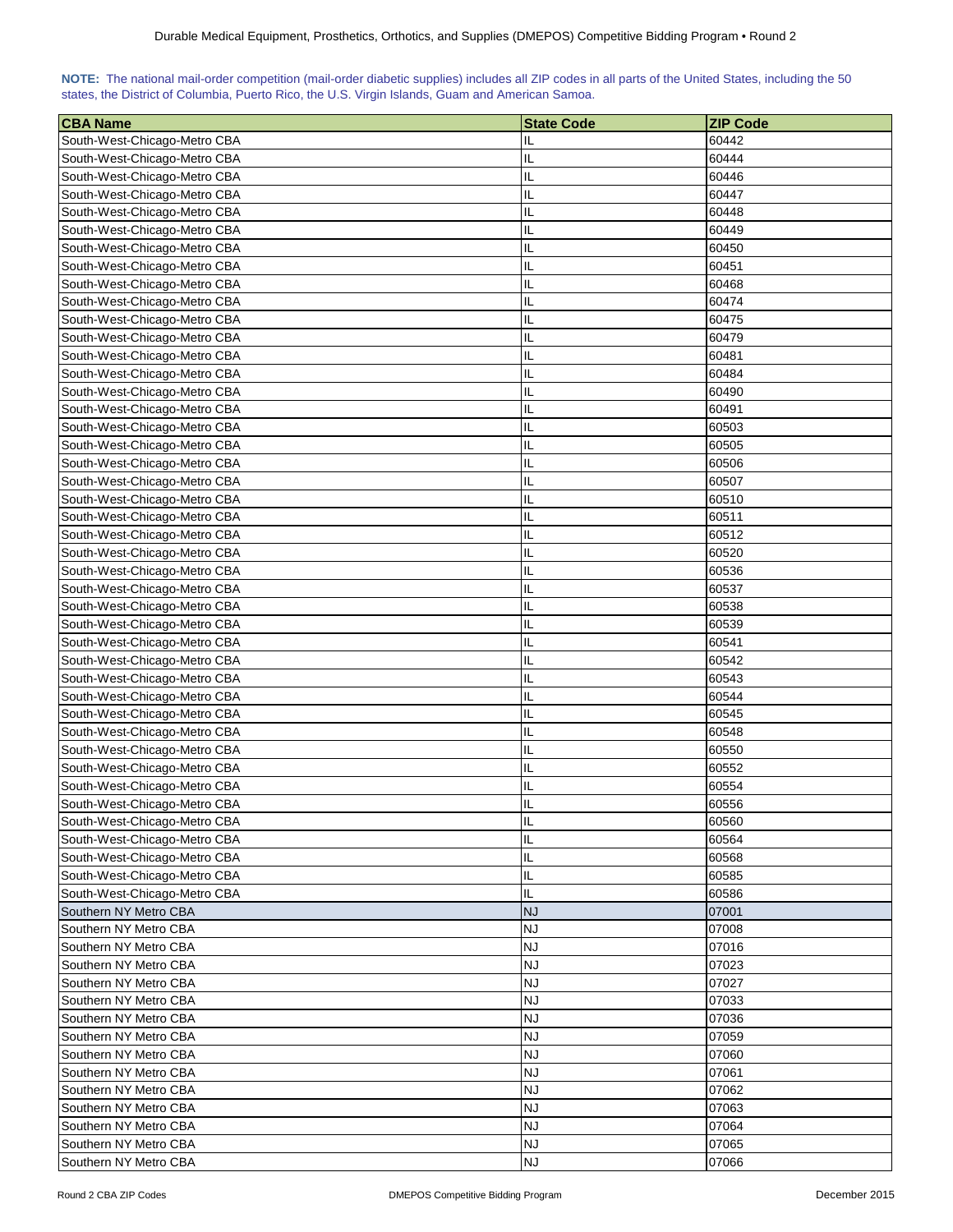| NOTE: The national mail-order competition (mail-order diabetic supplies) includes all ZIP codes in all parts of the United States, including the 50 |  |  |  |  |  |  |
|-----------------------------------------------------------------------------------------------------------------------------------------------------|--|--|--|--|--|--|
| states, the District of Columbia, Puerto Rico, the U.S. Virgin Islands, Guam and American Samoa.                                                    |  |  |  |  |  |  |

| <b>CBA</b> Name       | <b>State Code</b> | <b>ZIP Code</b> |
|-----------------------|-------------------|-----------------|
| Southern NY Metro CBA | NJ                | 07067           |
| Southern NY Metro CBA | NJ                | 07069           |
| Southern NY Metro CBA | <b>NJ</b>         | 07076           |
| Southern NY Metro CBA | <b>NJ</b>         | 07077           |
| Southern NY Metro CBA | <b>NJ</b>         | 07080           |
| Southern NY Metro CBA | <b>NJ</b>         | 07081           |
| Southern NY Metro CBA | NJ                | 07083           |
| Southern NY Metro CBA | NJ                | 07088           |
| Southern NY Metro CBA | NJ                | 07090           |
| Southern NY Metro CBA | NJ                | 07091           |
| Southern NY Metro CBA | NJ                | 07092           |
| Southern NY Metro CBA | NJ                | 07095           |
| Southern NY Metro CBA | NJ                | 07201           |
| Southern NY Metro CBA | NJ                | 07202           |
| Southern NY Metro CBA | NJ                | 07203           |
| Southern NY Metro CBA | NJ                | 07204           |
| Southern NY Metro CBA | <b>NJ</b>         | 07205           |
| Southern NY Metro CBA | NJ                | 07206           |
| Southern NY Metro CBA | NJ                | 07207           |
| Southern NY Metro CBA | <b>NJ</b>         | 07208           |
| Southern NY Metro CBA | NJ                | 07701           |
|                       |                   |                 |
| Southern NY Metro CBA | NJ                | 07702           |
| Southern NY Metro CBA | <b>NJ</b>         | 07703           |
| Southern NY Metro CBA | NJ                | 07704           |
| Southern NY Metro CBA | NJ                | 07709           |
| Southern NY Metro CBA | NJ                | 07710           |
| Southern NY Metro CBA | NJ                | 07711           |
| Southern NY Metro CBA | <b>NJ</b>         | 07712           |
| Southern NY Metro CBA | <b>NJ</b>         | 07715           |
| Southern NY Metro CBA | NJ                | 07716           |
| Southern NY Metro CBA | <b>NJ</b>         | 07717           |
| Southern NY Metro CBA | NJ                | 07718           |
| Southern NY Metro CBA | NJ                | 07719           |
| Southern NY Metro CBA | NJ                | 07720           |
| Southern NY Metro CBA | NJ                | 07721           |
| Southern NY Metro CBA | NJ                | 07722           |
| Southern NY Metro CBA | NJ                | 07723           |
| Southern NY Metro CBA | <b>NJ</b>         | 07724           |
| Southern NY Metro CBA | <b>NJ</b>         | 07726           |
| Southern NY Metro CBA | NJ                | 07727           |
| Southern NY Metro CBA | <b>NJ</b>         | 07728           |
| Southern NY Metro CBA | <b>NJ</b>         | 07730           |
| Southern NY Metro CBA | NJ                | 07731           |
| Southern NY Metro CBA | <b>NJ</b>         | 07732           |
| Southern NY Metro CBA | NJ                | 07733           |
| Southern NY Metro CBA | NJ                | 07734           |
| Southern NY Metro CBA | <b>NJ</b>         | 07735           |
| Southern NY Metro CBA | <b>NJ</b>         | 07737           |
| Southern NY Metro CBA | NJ                | 07738           |
| Southern NY Metro CBA | NJ                | 07739           |
| Southern NY Metro CBA |                   |                 |
| Southern NY Metro CBA | NJ<br>NJ          | 07740           |
|                       |                   | 07746           |
| Southern NY Metro CBA | <b>NJ</b>         | 07747           |
| Southern NY Metro CBA | <b>NJ</b>         | 07748           |
| Southern NY Metro CBA | <b>NJ</b>         | 07750           |
| Southern NY Metro CBA | <b>NJ</b>         | 07751           |
| Southern NY Metro CBA | <b>NJ</b>         | 07752           |
| Southern NY Metro CBA | NJ                | 07753           |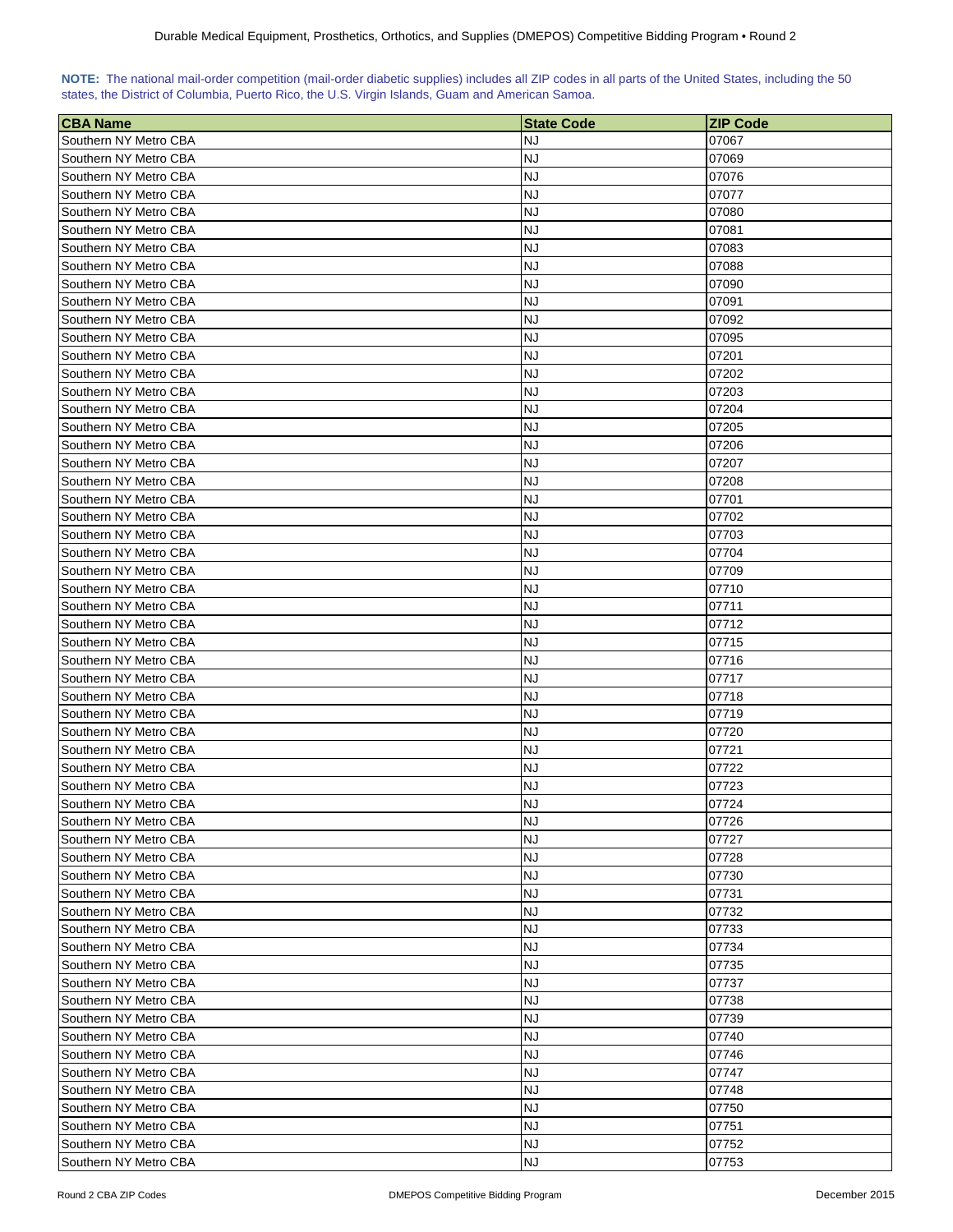| NOTE: The national mail-order competition (mail-order diabetic supplies) includes all ZIP codes in all parts of the United States, including the 50 |  |  |  |  |  |  |
|-----------------------------------------------------------------------------------------------------------------------------------------------------|--|--|--|--|--|--|
| states, the District of Columbia, Puerto Rico, the U.S. Virgin Islands, Guam and American Samoa.                                                    |  |  |  |  |  |  |

| <b>CBA Name</b>       | <b>State Code</b> | <b>ZIP Code</b> |
|-----------------------|-------------------|-----------------|
| Southern NY Metro CBA | NJ                | 07754           |
| Southern NY Metro CBA | NJ                | 07755           |
| Southern NY Metro CBA | NJ                | 07756           |
| Southern NY Metro CBA | <b>NJ</b>         | 07757           |
| Southern NY Metro CBA | <b>NJ</b>         | 07758           |
| Southern NY Metro CBA | NJ                | 07760           |
| Southern NY Metro CBA | NJ                | 07762           |
| Southern NY Metro CBA | NJ                | 07763           |
| Southern NY Metro CBA | NJ                | 07764           |
| Southern NY Metro CBA | NJ                | 07765           |
| Southern NY Metro CBA | NJ                | 07799           |
| Southern NY Metro CBA | NJ                | 07830           |
| Southern NY Metro CBA | NJ                | 07901           |
| Southern NY Metro CBA | NJ                | 07902           |
| Southern NY Metro CBA | NJ                | 07920           |
| Southern NY Metro CBA | <b>NJ</b>         | 07921           |
| Southern NY Metro CBA | <b>NJ</b>         | 07922           |
| Southern NY Metro CBA | NJ                | 07924           |
|                       | NJ                |                 |
| Southern NY Metro CBA |                   | 07931           |
| Southern NY Metro CBA | NJ                | 07934           |
| Southern NY Metro CBA | NJ                | 07938           |
| Southern NY Metro CBA | NJ                | 07939           |
| Southern NY Metro CBA | NJ                | 07974           |
| Southern NY Metro CBA | NJ                | 07977           |
| Southern NY Metro CBA | NJ                | 07978           |
| Southern NY Metro CBA | NJ                | 07979           |
| Southern NY Metro CBA | <b>NJ</b>         | 08005           |
| Southern NY Metro CBA | <b>NJ</b>         | 08006           |
| Southern NY Metro CBA | NJ                | 08008           |
| Southern NY Metro CBA | NJ                | 08050           |
| Southern NY Metro CBA | NJ                | 08087           |
| Southern NY Metro CBA | NJ                | 08092           |
| Southern NY Metro CBA | NJ                | 08501           |
| Southern NY Metro CBA | NJ                | 08502           |
| Southern NY Metro CBA | NJ                | 08504           |
| Southern NY Metro CBA | NJ                | 08510           |
| Southern NY Metro CBA | <b>NJ</b>         | 08512           |
| Southern NY Metro CBA | <b>NJ</b>         | 08514           |
| Southern NY Metro CBA | <b>NJ</b>         | 08526           |
| Southern NY Metro CBA | <b>NJ</b>         | 08527           |
| Southern NY Metro CBA | <b>NJ</b>         | 08528           |
| Southern NY Metro CBA | <b>NJ</b>         | 08530           |
| Southern NY Metro CBA | <b>NJ</b>         | 08533           |
| Southern NY Metro CBA | <b>NJ</b>         | 08535           |
| Southern NY Metro CBA | NJ                | 08536           |
| Southern NY Metro CBA | <b>NJ</b>         | 08551           |
| Southern NY Metro CBA | <b>NJ</b>         | 08553           |
| Southern NY Metro CBA | <b>NJ</b>         | 08555           |
| Southern NY Metro CBA |                   |                 |
|                       | NJ                | 08556           |
| Southern NY Metro CBA | NJ                | 08557           |
| Southern NY Metro CBA | NJ                | 08558           |
| Southern NY Metro CBA | <b>NJ</b>         | 08559           |
| Southern NY Metro CBA | NJ                | 08701           |
| Southern NY Metro CBA | <b>NJ</b>         | 08720           |
| Southern NY Metro CBA | <b>NJ</b>         | 08721           |
| Southern NY Metro CBA | NJ                | 08722           |
| Southern NY Metro CBA | <b>NJ</b>         | 08723           |
| Southern NY Metro CBA | <b>NJ</b>         | 08724           |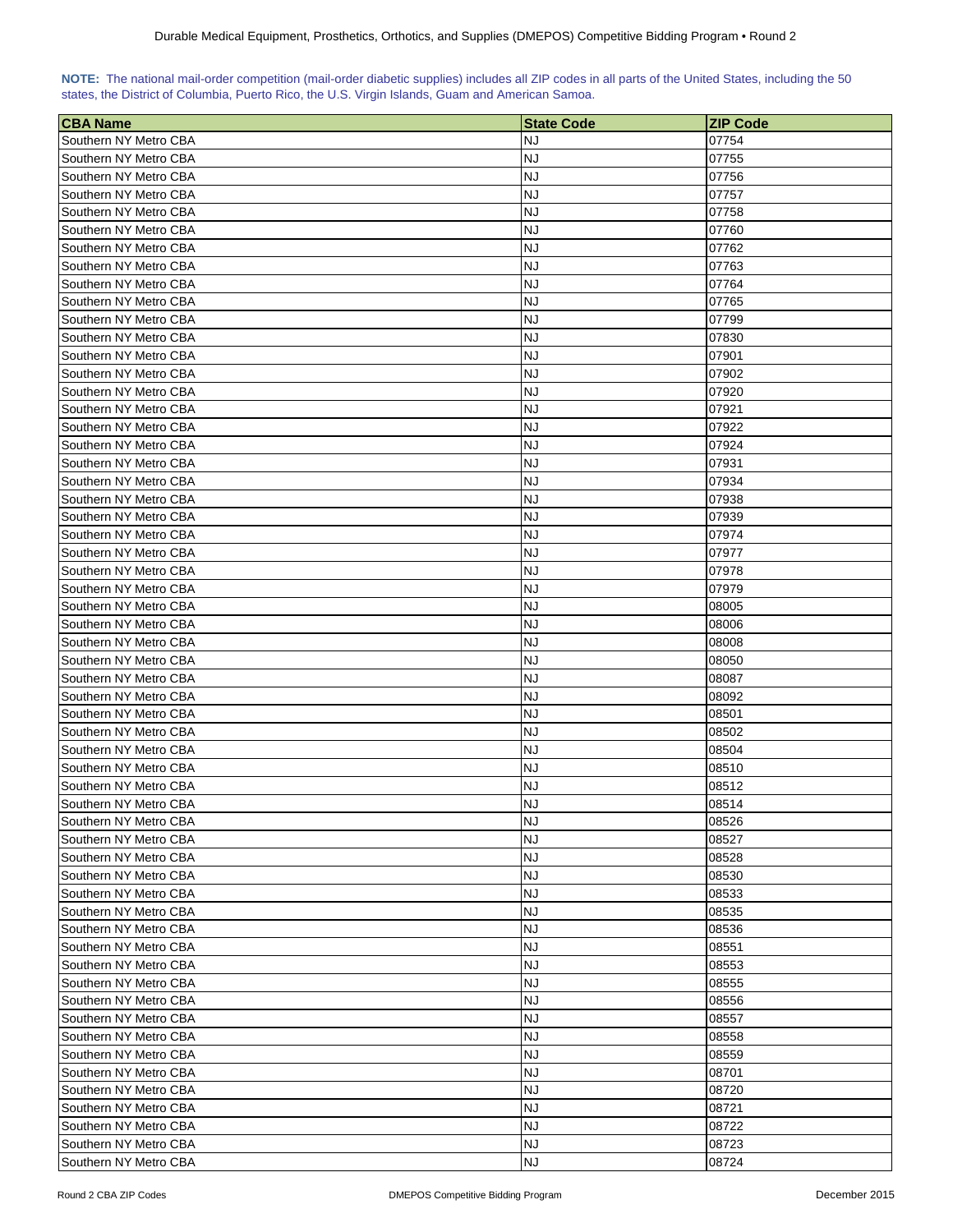| NOTE: The national mail-order competition (mail-order diabetic supplies) includes all ZIP codes in all parts of the United States, including the 50 |  |  |  |  |  |  |
|-----------------------------------------------------------------------------------------------------------------------------------------------------|--|--|--|--|--|--|
| states, the District of Columbia, Puerto Rico, the U.S. Virgin Islands, Guam and American Samoa.                                                    |  |  |  |  |  |  |

| NJ<br>08730<br>NJ<br>08731<br>NJ<br>08732<br><b>NJ</b><br>08733<br>NJ<br>08734<br>NJ<br>08735<br>Southern NY Metro CBA<br>NJ<br>08736<br>Southern NY Metro CBA<br>NJ<br>08738<br>NJ<br>08739<br>NJ<br>Southern NY Metro CBA<br>08740<br>NJ<br>Southern NY Metro CBA<br>08741<br>NJ<br>Southern NY Metro CBA<br>08742<br>Southern NY Metro CBA<br>NJ<br>08750<br>Southern NY Metro CBA<br>NJ<br>08751<br>Southern NY Metro CBA<br>NJ<br>08752<br>Southern NY Metro CBA<br>NJ<br>08753<br><b>NJ</b><br>Southern NY Metro CBA<br>08754<br>NJ<br>Southern NY Metro CBA<br>08755<br>NJ<br>Southern NY Metro CBA<br>08756<br>Southern NY Metro CBA<br>NJ<br>08757<br>NJ<br>Southern NY Metro CBA<br>08758<br>NJ<br>Southern NY Metro CBA<br>08759<br>NJ<br>Southern NY Metro CBA<br>08801<br>NJ<br>Southern NY Metro CBA<br>08802<br>NJ<br>08803<br>Southern NY Metro CBA<br>NJ<br>Southern NY Metro CBA<br>08804<br><b>NJ</b><br>Southern NY Metro CBA<br>08805<br>Southern NY Metro CBA<br><b>NJ</b><br>08807<br>Southern NY Metro CBA<br>NJ<br>08809<br>Southern NY Metro CBA<br>NJ<br>08810<br>NJ<br>Southern NY Metro CBA<br>08812<br>Southern NY Metro CBA<br>NJ<br>08816<br>Southern NY Metro CBA<br>NJ<br>08817<br>Southern NY Metro CBA<br>NJ<br>08818<br>NJ<br>Southern NY Metro CBA<br>08820<br>NJ<br>Southern NY Metro CBA<br>08821<br>Southern NY Metro CBA<br><b>NJ</b><br>08822<br><b>NJ</b><br>Southern NY Metro CBA<br>08823<br>Southern NY Metro CBA<br><b>NJ</b><br>08824<br>Southern NY Metro CBA<br><b>NJ</b><br>08825<br>Southern NY Metro CBA<br><b>NJ</b><br>08826<br>Southern NY Metro CBA<br><b>NJ</b><br>08827<br>Southern NY Metro CBA<br><b>NJ</b><br>08828<br>Southern NY Metro CBA<br><b>NJ</b><br>08829<br>Southern NY Metro CBA<br>NJ<br>08830<br><b>NJ</b><br>Southern NY Metro CBA<br>08831<br><b>NJ</b><br>Southern NY Metro CBA<br>08832<br><b>NJ</b><br>Southern NY Metro CBA<br>08833<br>Southern NY Metro CBA<br>NJ<br>08834<br>Southern NY Metro CBA<br>NJ<br>08835<br>Southern NY Metro CBA<br>NJ<br>08836<br><b>NJ</b><br>Southern NY Metro CBA<br>08837<br>Southern NY Metro CBA<br>NJ<br>08840<br><b>NJ</b><br>Southern NY Metro CBA<br>08844<br><b>NJ</b><br>Southern NY Metro CBA<br>08846<br>Southern NY Metro CBA<br>NJ<br>08848<br><b>NJ</b><br>Southern NY Metro CBA<br>08850<br><b>NJ</b><br>Southern NY Metro CBA<br>08852 | <b>CBA Name</b>       | <b>State Code</b> | <b>ZIP Code</b> |
|---------------------------------------------------------------------------------------------------------------------------------------------------------------------------------------------------------------------------------------------------------------------------------------------------------------------------------------------------------------------------------------------------------------------------------------------------------------------------------------------------------------------------------------------------------------------------------------------------------------------------------------------------------------------------------------------------------------------------------------------------------------------------------------------------------------------------------------------------------------------------------------------------------------------------------------------------------------------------------------------------------------------------------------------------------------------------------------------------------------------------------------------------------------------------------------------------------------------------------------------------------------------------------------------------------------------------------------------------------------------------------------------------------------------------------------------------------------------------------------------------------------------------------------------------------------------------------------------------------------------------------------------------------------------------------------------------------------------------------------------------------------------------------------------------------------------------------------------------------------------------------------------------------------------------------------------------------------------------------------------------------------------------------------------------------------------------------------------------------------------------------------------------------------------------------------------------------------------------------------------------------------------------------------------------------------------------------------------------------------------------|-----------------------|-------------------|-----------------|
|                                                                                                                                                                                                                                                                                                                                                                                                                                                                                                                                                                                                                                                                                                                                                                                                                                                                                                                                                                                                                                                                                                                                                                                                                                                                                                                                                                                                                                                                                                                                                                                                                                                                                                                                                                                                                                                                                                                                                                                                                                                                                                                                                                                                                                                                                                                                                                           | Southern NY Metro CBA |                   |                 |
|                                                                                                                                                                                                                                                                                                                                                                                                                                                                                                                                                                                                                                                                                                                                                                                                                                                                                                                                                                                                                                                                                                                                                                                                                                                                                                                                                                                                                                                                                                                                                                                                                                                                                                                                                                                                                                                                                                                                                                                                                                                                                                                                                                                                                                                                                                                                                                           | Southern NY Metro CBA |                   |                 |
|                                                                                                                                                                                                                                                                                                                                                                                                                                                                                                                                                                                                                                                                                                                                                                                                                                                                                                                                                                                                                                                                                                                                                                                                                                                                                                                                                                                                                                                                                                                                                                                                                                                                                                                                                                                                                                                                                                                                                                                                                                                                                                                                                                                                                                                                                                                                                                           | Southern NY Metro CBA |                   |                 |
|                                                                                                                                                                                                                                                                                                                                                                                                                                                                                                                                                                                                                                                                                                                                                                                                                                                                                                                                                                                                                                                                                                                                                                                                                                                                                                                                                                                                                                                                                                                                                                                                                                                                                                                                                                                                                                                                                                                                                                                                                                                                                                                                                                                                                                                                                                                                                                           | Southern NY Metro CBA |                   |                 |
|                                                                                                                                                                                                                                                                                                                                                                                                                                                                                                                                                                                                                                                                                                                                                                                                                                                                                                                                                                                                                                                                                                                                                                                                                                                                                                                                                                                                                                                                                                                                                                                                                                                                                                                                                                                                                                                                                                                                                                                                                                                                                                                                                                                                                                                                                                                                                                           | Southern NY Metro CBA |                   |                 |
|                                                                                                                                                                                                                                                                                                                                                                                                                                                                                                                                                                                                                                                                                                                                                                                                                                                                                                                                                                                                                                                                                                                                                                                                                                                                                                                                                                                                                                                                                                                                                                                                                                                                                                                                                                                                                                                                                                                                                                                                                                                                                                                                                                                                                                                                                                                                                                           | Southern NY Metro CBA |                   |                 |
|                                                                                                                                                                                                                                                                                                                                                                                                                                                                                                                                                                                                                                                                                                                                                                                                                                                                                                                                                                                                                                                                                                                                                                                                                                                                                                                                                                                                                                                                                                                                                                                                                                                                                                                                                                                                                                                                                                                                                                                                                                                                                                                                                                                                                                                                                                                                                                           |                       |                   |                 |
|                                                                                                                                                                                                                                                                                                                                                                                                                                                                                                                                                                                                                                                                                                                                                                                                                                                                                                                                                                                                                                                                                                                                                                                                                                                                                                                                                                                                                                                                                                                                                                                                                                                                                                                                                                                                                                                                                                                                                                                                                                                                                                                                                                                                                                                                                                                                                                           |                       |                   |                 |
|                                                                                                                                                                                                                                                                                                                                                                                                                                                                                                                                                                                                                                                                                                                                                                                                                                                                                                                                                                                                                                                                                                                                                                                                                                                                                                                                                                                                                                                                                                                                                                                                                                                                                                                                                                                                                                                                                                                                                                                                                                                                                                                                                                                                                                                                                                                                                                           | Southern NY Metro CBA |                   |                 |
|                                                                                                                                                                                                                                                                                                                                                                                                                                                                                                                                                                                                                                                                                                                                                                                                                                                                                                                                                                                                                                                                                                                                                                                                                                                                                                                                                                                                                                                                                                                                                                                                                                                                                                                                                                                                                                                                                                                                                                                                                                                                                                                                                                                                                                                                                                                                                                           |                       |                   |                 |
|                                                                                                                                                                                                                                                                                                                                                                                                                                                                                                                                                                                                                                                                                                                                                                                                                                                                                                                                                                                                                                                                                                                                                                                                                                                                                                                                                                                                                                                                                                                                                                                                                                                                                                                                                                                                                                                                                                                                                                                                                                                                                                                                                                                                                                                                                                                                                                           |                       |                   |                 |
|                                                                                                                                                                                                                                                                                                                                                                                                                                                                                                                                                                                                                                                                                                                                                                                                                                                                                                                                                                                                                                                                                                                                                                                                                                                                                                                                                                                                                                                                                                                                                                                                                                                                                                                                                                                                                                                                                                                                                                                                                                                                                                                                                                                                                                                                                                                                                                           |                       |                   |                 |
|                                                                                                                                                                                                                                                                                                                                                                                                                                                                                                                                                                                                                                                                                                                                                                                                                                                                                                                                                                                                                                                                                                                                                                                                                                                                                                                                                                                                                                                                                                                                                                                                                                                                                                                                                                                                                                                                                                                                                                                                                                                                                                                                                                                                                                                                                                                                                                           |                       |                   |                 |
|                                                                                                                                                                                                                                                                                                                                                                                                                                                                                                                                                                                                                                                                                                                                                                                                                                                                                                                                                                                                                                                                                                                                                                                                                                                                                                                                                                                                                                                                                                                                                                                                                                                                                                                                                                                                                                                                                                                                                                                                                                                                                                                                                                                                                                                                                                                                                                           |                       |                   |                 |
|                                                                                                                                                                                                                                                                                                                                                                                                                                                                                                                                                                                                                                                                                                                                                                                                                                                                                                                                                                                                                                                                                                                                                                                                                                                                                                                                                                                                                                                                                                                                                                                                                                                                                                                                                                                                                                                                                                                                                                                                                                                                                                                                                                                                                                                                                                                                                                           |                       |                   |                 |
|                                                                                                                                                                                                                                                                                                                                                                                                                                                                                                                                                                                                                                                                                                                                                                                                                                                                                                                                                                                                                                                                                                                                                                                                                                                                                                                                                                                                                                                                                                                                                                                                                                                                                                                                                                                                                                                                                                                                                                                                                                                                                                                                                                                                                                                                                                                                                                           |                       |                   |                 |
|                                                                                                                                                                                                                                                                                                                                                                                                                                                                                                                                                                                                                                                                                                                                                                                                                                                                                                                                                                                                                                                                                                                                                                                                                                                                                                                                                                                                                                                                                                                                                                                                                                                                                                                                                                                                                                                                                                                                                                                                                                                                                                                                                                                                                                                                                                                                                                           |                       |                   |                 |
|                                                                                                                                                                                                                                                                                                                                                                                                                                                                                                                                                                                                                                                                                                                                                                                                                                                                                                                                                                                                                                                                                                                                                                                                                                                                                                                                                                                                                                                                                                                                                                                                                                                                                                                                                                                                                                                                                                                                                                                                                                                                                                                                                                                                                                                                                                                                                                           |                       |                   |                 |
|                                                                                                                                                                                                                                                                                                                                                                                                                                                                                                                                                                                                                                                                                                                                                                                                                                                                                                                                                                                                                                                                                                                                                                                                                                                                                                                                                                                                                                                                                                                                                                                                                                                                                                                                                                                                                                                                                                                                                                                                                                                                                                                                                                                                                                                                                                                                                                           |                       |                   |                 |
|                                                                                                                                                                                                                                                                                                                                                                                                                                                                                                                                                                                                                                                                                                                                                                                                                                                                                                                                                                                                                                                                                                                                                                                                                                                                                                                                                                                                                                                                                                                                                                                                                                                                                                                                                                                                                                                                                                                                                                                                                                                                                                                                                                                                                                                                                                                                                                           |                       |                   |                 |
|                                                                                                                                                                                                                                                                                                                                                                                                                                                                                                                                                                                                                                                                                                                                                                                                                                                                                                                                                                                                                                                                                                                                                                                                                                                                                                                                                                                                                                                                                                                                                                                                                                                                                                                                                                                                                                                                                                                                                                                                                                                                                                                                                                                                                                                                                                                                                                           |                       |                   |                 |
|                                                                                                                                                                                                                                                                                                                                                                                                                                                                                                                                                                                                                                                                                                                                                                                                                                                                                                                                                                                                                                                                                                                                                                                                                                                                                                                                                                                                                                                                                                                                                                                                                                                                                                                                                                                                                                                                                                                                                                                                                                                                                                                                                                                                                                                                                                                                                                           |                       |                   |                 |
|                                                                                                                                                                                                                                                                                                                                                                                                                                                                                                                                                                                                                                                                                                                                                                                                                                                                                                                                                                                                                                                                                                                                                                                                                                                                                                                                                                                                                                                                                                                                                                                                                                                                                                                                                                                                                                                                                                                                                                                                                                                                                                                                                                                                                                                                                                                                                                           |                       |                   |                 |
|                                                                                                                                                                                                                                                                                                                                                                                                                                                                                                                                                                                                                                                                                                                                                                                                                                                                                                                                                                                                                                                                                                                                                                                                                                                                                                                                                                                                                                                                                                                                                                                                                                                                                                                                                                                                                                                                                                                                                                                                                                                                                                                                                                                                                                                                                                                                                                           |                       |                   |                 |
|                                                                                                                                                                                                                                                                                                                                                                                                                                                                                                                                                                                                                                                                                                                                                                                                                                                                                                                                                                                                                                                                                                                                                                                                                                                                                                                                                                                                                                                                                                                                                                                                                                                                                                                                                                                                                                                                                                                                                                                                                                                                                                                                                                                                                                                                                                                                                                           |                       |                   |                 |
|                                                                                                                                                                                                                                                                                                                                                                                                                                                                                                                                                                                                                                                                                                                                                                                                                                                                                                                                                                                                                                                                                                                                                                                                                                                                                                                                                                                                                                                                                                                                                                                                                                                                                                                                                                                                                                                                                                                                                                                                                                                                                                                                                                                                                                                                                                                                                                           |                       |                   |                 |
|                                                                                                                                                                                                                                                                                                                                                                                                                                                                                                                                                                                                                                                                                                                                                                                                                                                                                                                                                                                                                                                                                                                                                                                                                                                                                                                                                                                                                                                                                                                                                                                                                                                                                                                                                                                                                                                                                                                                                                                                                                                                                                                                                                                                                                                                                                                                                                           |                       |                   |                 |
|                                                                                                                                                                                                                                                                                                                                                                                                                                                                                                                                                                                                                                                                                                                                                                                                                                                                                                                                                                                                                                                                                                                                                                                                                                                                                                                                                                                                                                                                                                                                                                                                                                                                                                                                                                                                                                                                                                                                                                                                                                                                                                                                                                                                                                                                                                                                                                           |                       |                   |                 |
|                                                                                                                                                                                                                                                                                                                                                                                                                                                                                                                                                                                                                                                                                                                                                                                                                                                                                                                                                                                                                                                                                                                                                                                                                                                                                                                                                                                                                                                                                                                                                                                                                                                                                                                                                                                                                                                                                                                                                                                                                                                                                                                                                                                                                                                                                                                                                                           |                       |                   |                 |
|                                                                                                                                                                                                                                                                                                                                                                                                                                                                                                                                                                                                                                                                                                                                                                                                                                                                                                                                                                                                                                                                                                                                                                                                                                                                                                                                                                                                                                                                                                                                                                                                                                                                                                                                                                                                                                                                                                                                                                                                                                                                                                                                                                                                                                                                                                                                                                           |                       |                   |                 |
|                                                                                                                                                                                                                                                                                                                                                                                                                                                                                                                                                                                                                                                                                                                                                                                                                                                                                                                                                                                                                                                                                                                                                                                                                                                                                                                                                                                                                                                                                                                                                                                                                                                                                                                                                                                                                                                                                                                                                                                                                                                                                                                                                                                                                                                                                                                                                                           |                       |                   |                 |
|                                                                                                                                                                                                                                                                                                                                                                                                                                                                                                                                                                                                                                                                                                                                                                                                                                                                                                                                                                                                                                                                                                                                                                                                                                                                                                                                                                                                                                                                                                                                                                                                                                                                                                                                                                                                                                                                                                                                                                                                                                                                                                                                                                                                                                                                                                                                                                           |                       |                   |                 |
|                                                                                                                                                                                                                                                                                                                                                                                                                                                                                                                                                                                                                                                                                                                                                                                                                                                                                                                                                                                                                                                                                                                                                                                                                                                                                                                                                                                                                                                                                                                                                                                                                                                                                                                                                                                                                                                                                                                                                                                                                                                                                                                                                                                                                                                                                                                                                                           |                       |                   |                 |
|                                                                                                                                                                                                                                                                                                                                                                                                                                                                                                                                                                                                                                                                                                                                                                                                                                                                                                                                                                                                                                                                                                                                                                                                                                                                                                                                                                                                                                                                                                                                                                                                                                                                                                                                                                                                                                                                                                                                                                                                                                                                                                                                                                                                                                                                                                                                                                           |                       |                   |                 |
|                                                                                                                                                                                                                                                                                                                                                                                                                                                                                                                                                                                                                                                                                                                                                                                                                                                                                                                                                                                                                                                                                                                                                                                                                                                                                                                                                                                                                                                                                                                                                                                                                                                                                                                                                                                                                                                                                                                                                                                                                                                                                                                                                                                                                                                                                                                                                                           |                       |                   |                 |
|                                                                                                                                                                                                                                                                                                                                                                                                                                                                                                                                                                                                                                                                                                                                                                                                                                                                                                                                                                                                                                                                                                                                                                                                                                                                                                                                                                                                                                                                                                                                                                                                                                                                                                                                                                                                                                                                                                                                                                                                                                                                                                                                                                                                                                                                                                                                                                           |                       |                   |                 |
|                                                                                                                                                                                                                                                                                                                                                                                                                                                                                                                                                                                                                                                                                                                                                                                                                                                                                                                                                                                                                                                                                                                                                                                                                                                                                                                                                                                                                                                                                                                                                                                                                                                                                                                                                                                                                                                                                                                                                                                                                                                                                                                                                                                                                                                                                                                                                                           |                       |                   |                 |
|                                                                                                                                                                                                                                                                                                                                                                                                                                                                                                                                                                                                                                                                                                                                                                                                                                                                                                                                                                                                                                                                                                                                                                                                                                                                                                                                                                                                                                                                                                                                                                                                                                                                                                                                                                                                                                                                                                                                                                                                                                                                                                                                                                                                                                                                                                                                                                           |                       |                   |                 |
|                                                                                                                                                                                                                                                                                                                                                                                                                                                                                                                                                                                                                                                                                                                                                                                                                                                                                                                                                                                                                                                                                                                                                                                                                                                                                                                                                                                                                                                                                                                                                                                                                                                                                                                                                                                                                                                                                                                                                                                                                                                                                                                                                                                                                                                                                                                                                                           |                       |                   |                 |
|                                                                                                                                                                                                                                                                                                                                                                                                                                                                                                                                                                                                                                                                                                                                                                                                                                                                                                                                                                                                                                                                                                                                                                                                                                                                                                                                                                                                                                                                                                                                                                                                                                                                                                                                                                                                                                                                                                                                                                                                                                                                                                                                                                                                                                                                                                                                                                           |                       |                   |                 |
|                                                                                                                                                                                                                                                                                                                                                                                                                                                                                                                                                                                                                                                                                                                                                                                                                                                                                                                                                                                                                                                                                                                                                                                                                                                                                                                                                                                                                                                                                                                                                                                                                                                                                                                                                                                                                                                                                                                                                                                                                                                                                                                                                                                                                                                                                                                                                                           |                       |                   |                 |
|                                                                                                                                                                                                                                                                                                                                                                                                                                                                                                                                                                                                                                                                                                                                                                                                                                                                                                                                                                                                                                                                                                                                                                                                                                                                                                                                                                                                                                                                                                                                                                                                                                                                                                                                                                                                                                                                                                                                                                                                                                                                                                                                                                                                                                                                                                                                                                           |                       |                   |                 |
|                                                                                                                                                                                                                                                                                                                                                                                                                                                                                                                                                                                                                                                                                                                                                                                                                                                                                                                                                                                                                                                                                                                                                                                                                                                                                                                                                                                                                                                                                                                                                                                                                                                                                                                                                                                                                                                                                                                                                                                                                                                                                                                                                                                                                                                                                                                                                                           |                       |                   |                 |
|                                                                                                                                                                                                                                                                                                                                                                                                                                                                                                                                                                                                                                                                                                                                                                                                                                                                                                                                                                                                                                                                                                                                                                                                                                                                                                                                                                                                                                                                                                                                                                                                                                                                                                                                                                                                                                                                                                                                                                                                                                                                                                                                                                                                                                                                                                                                                                           |                       |                   |                 |
|                                                                                                                                                                                                                                                                                                                                                                                                                                                                                                                                                                                                                                                                                                                                                                                                                                                                                                                                                                                                                                                                                                                                                                                                                                                                                                                                                                                                                                                                                                                                                                                                                                                                                                                                                                                                                                                                                                                                                                                                                                                                                                                                                                                                                                                                                                                                                                           |                       |                   |                 |
|                                                                                                                                                                                                                                                                                                                                                                                                                                                                                                                                                                                                                                                                                                                                                                                                                                                                                                                                                                                                                                                                                                                                                                                                                                                                                                                                                                                                                                                                                                                                                                                                                                                                                                                                                                                                                                                                                                                                                                                                                                                                                                                                                                                                                                                                                                                                                                           |                       |                   |                 |
|                                                                                                                                                                                                                                                                                                                                                                                                                                                                                                                                                                                                                                                                                                                                                                                                                                                                                                                                                                                                                                                                                                                                                                                                                                                                                                                                                                                                                                                                                                                                                                                                                                                                                                                                                                                                                                                                                                                                                                                                                                                                                                                                                                                                                                                                                                                                                                           |                       |                   |                 |
|                                                                                                                                                                                                                                                                                                                                                                                                                                                                                                                                                                                                                                                                                                                                                                                                                                                                                                                                                                                                                                                                                                                                                                                                                                                                                                                                                                                                                                                                                                                                                                                                                                                                                                                                                                                                                                                                                                                                                                                                                                                                                                                                                                                                                                                                                                                                                                           |                       |                   |                 |
|                                                                                                                                                                                                                                                                                                                                                                                                                                                                                                                                                                                                                                                                                                                                                                                                                                                                                                                                                                                                                                                                                                                                                                                                                                                                                                                                                                                                                                                                                                                                                                                                                                                                                                                                                                                                                                                                                                                                                                                                                                                                                                                                                                                                                                                                                                                                                                           |                       |                   |                 |
|                                                                                                                                                                                                                                                                                                                                                                                                                                                                                                                                                                                                                                                                                                                                                                                                                                                                                                                                                                                                                                                                                                                                                                                                                                                                                                                                                                                                                                                                                                                                                                                                                                                                                                                                                                                                                                                                                                                                                                                                                                                                                                                                                                                                                                                                                                                                                                           |                       |                   |                 |
|                                                                                                                                                                                                                                                                                                                                                                                                                                                                                                                                                                                                                                                                                                                                                                                                                                                                                                                                                                                                                                                                                                                                                                                                                                                                                                                                                                                                                                                                                                                                                                                                                                                                                                                                                                                                                                                                                                                                                                                                                                                                                                                                                                                                                                                                                                                                                                           |                       |                   |                 |
|                                                                                                                                                                                                                                                                                                                                                                                                                                                                                                                                                                                                                                                                                                                                                                                                                                                                                                                                                                                                                                                                                                                                                                                                                                                                                                                                                                                                                                                                                                                                                                                                                                                                                                                                                                                                                                                                                                                                                                                                                                                                                                                                                                                                                                                                                                                                                                           |                       |                   |                 |
|                                                                                                                                                                                                                                                                                                                                                                                                                                                                                                                                                                                                                                                                                                                                                                                                                                                                                                                                                                                                                                                                                                                                                                                                                                                                                                                                                                                                                                                                                                                                                                                                                                                                                                                                                                                                                                                                                                                                                                                                                                                                                                                                                                                                                                                                                                                                                                           |                       |                   |                 |
|                                                                                                                                                                                                                                                                                                                                                                                                                                                                                                                                                                                                                                                                                                                                                                                                                                                                                                                                                                                                                                                                                                                                                                                                                                                                                                                                                                                                                                                                                                                                                                                                                                                                                                                                                                                                                                                                                                                                                                                                                                                                                                                                                                                                                                                                                                                                                                           |                       |                   |                 |
|                                                                                                                                                                                                                                                                                                                                                                                                                                                                                                                                                                                                                                                                                                                                                                                                                                                                                                                                                                                                                                                                                                                                                                                                                                                                                                                                                                                                                                                                                                                                                                                                                                                                                                                                                                                                                                                                                                                                                                                                                                                                                                                                                                                                                                                                                                                                                                           |                       |                   |                 |
|                                                                                                                                                                                                                                                                                                                                                                                                                                                                                                                                                                                                                                                                                                                                                                                                                                                                                                                                                                                                                                                                                                                                                                                                                                                                                                                                                                                                                                                                                                                                                                                                                                                                                                                                                                                                                                                                                                                                                                                                                                                                                                                                                                                                                                                                                                                                                                           |                       |                   |                 |
|                                                                                                                                                                                                                                                                                                                                                                                                                                                                                                                                                                                                                                                                                                                                                                                                                                                                                                                                                                                                                                                                                                                                                                                                                                                                                                                                                                                                                                                                                                                                                                                                                                                                                                                                                                                                                                                                                                                                                                                                                                                                                                                                                                                                                                                                                                                                                                           |                       |                   |                 |
|                                                                                                                                                                                                                                                                                                                                                                                                                                                                                                                                                                                                                                                                                                                                                                                                                                                                                                                                                                                                                                                                                                                                                                                                                                                                                                                                                                                                                                                                                                                                                                                                                                                                                                                                                                                                                                                                                                                                                                                                                                                                                                                                                                                                                                                                                                                                                                           |                       |                   |                 |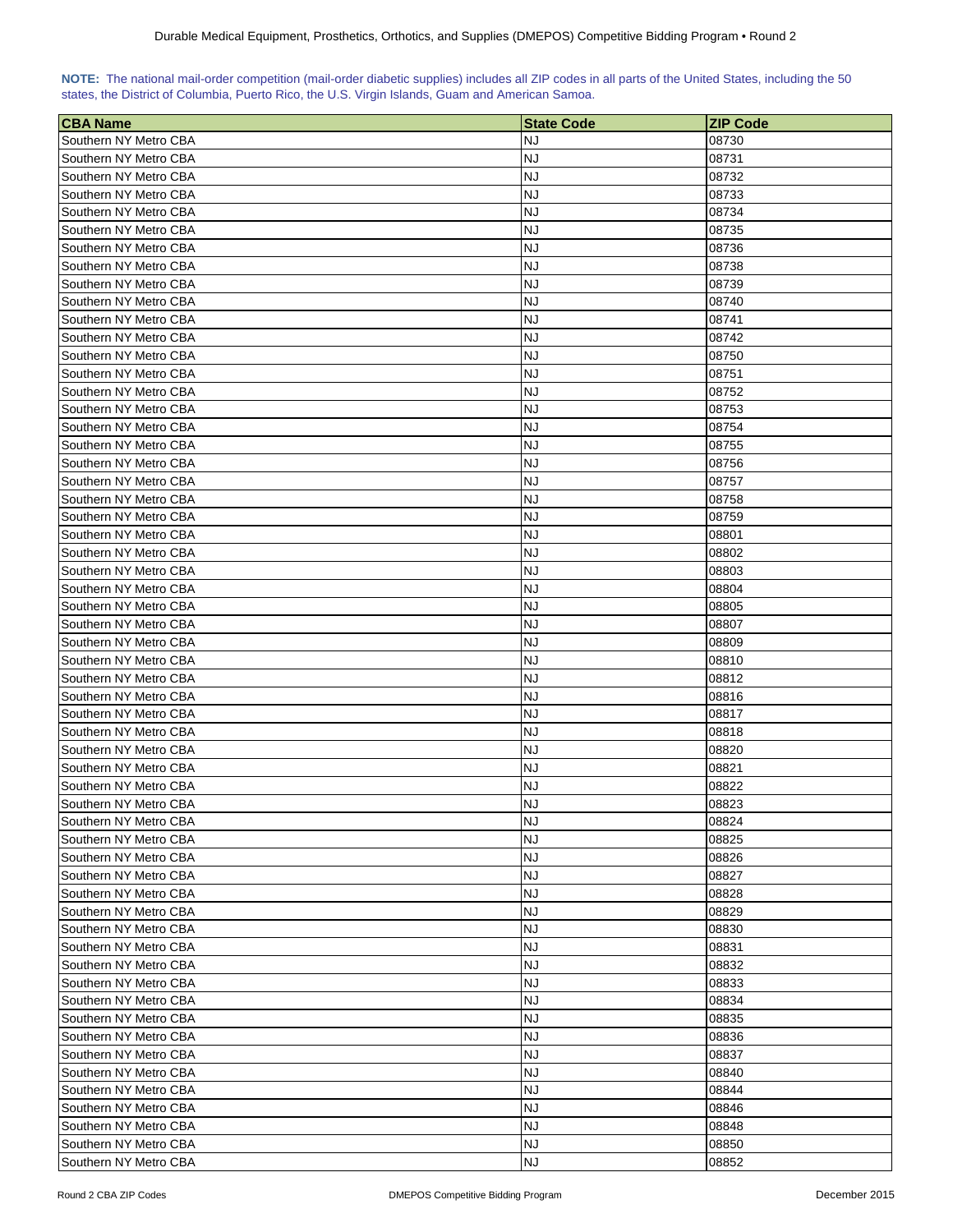|  | NOTE: The national mail-order competition (mail-order diabetic supplies) includes all ZIP codes in all parts of the United States, including the 50 |  |  |  |  |
|--|-----------------------------------------------------------------------------------------------------------------------------------------------------|--|--|--|--|
|  | states, the District of Columbia, Puerto Rico, the U.S. Virgin Islands, Guam and American Samoa.                                                    |  |  |  |  |

| <b>CBA Name</b>                                | <b>State Code</b> | <b>ZIP Code</b> |
|------------------------------------------------|-------------------|-----------------|
| Southern NY Metro CBA                          | NJ                | 08853           |
| Southern NY Metro CBA                          | <b>NJ</b>         | 08854           |
| Southern NY Metro CBA                          | <b>NJ</b>         | 08855           |
| Southern NY Metro CBA                          | <b>NJ</b>         | 08857           |
| Southern NY Metro CBA                          | <b>NJ</b>         | 08858           |
| Southern NY Metro CBA                          | NJ                | 08859           |
| Southern NY Metro CBA                          | <b>NJ</b>         | 08861           |
| Southern NY Metro CBA                          | NJ                | 08862           |
| Southern NY Metro CBA                          | <b>NJ</b>         | 08863           |
| Southern NY Metro CBA                          | <b>NJ</b>         | 08867           |
| Southern NY Metro CBA                          | <b>NJ</b>         | 08868           |
| Southern NY Metro CBA                          | NJ                | 08869           |
| Southern NY Metro CBA                          | <b>NJ</b>         | 08870           |
| Southern NY Metro CBA                          | <b>NJ</b>         | 08871           |
| Southern NY Metro CBA                          | <b>NJ</b>         | 08872           |
| Southern NY Metro CBA                          | <b>NJ</b>         | 08873           |
| Southern NY Metro CBA                          | <b>NJ</b>         | 08875           |
| Southern NY Metro CBA                          | NJ                | 08876           |
| Southern NY Metro CBA                          | NJ                | 08879           |
| Southern NY Metro CBA                          | NJ                | 08880           |
| Southern NY Metro CBA                          | <b>NJ</b>         | 08882           |
| Southern NY Metro CBA                          | <b>NJ</b>         | 08884           |
| Southern NY Metro CBA                          | <b>NJ</b>         | 08885           |
| Southern NY Metro CBA                          | <b>NJ</b>         | 08887           |
| Southern NY Metro CBA                          | <b>NJ</b>         | 08888           |
| Southern NY Metro CBA                          | NJ                | 08889           |
|                                                |                   |                 |
| Southern NY Metro CBA<br>Southern NY Metro CBA | NJ<br><b>NJ</b>   | 08890<br>08899  |
| Southern NY Metro CBA                          | <b>NJ</b>         | 08901           |
| Southern NY Metro CBA                          | <b>NJ</b>         | 08902           |
| Southern NY Metro CBA                          | NJ                | 08903           |
| Southern NY Metro CBA                          | <b>NJ</b>         | 08904           |
| Southern NY Metro CBA                          | NJ                | 08905           |
| Southern NY Metro CBA                          | NJ                | 08906           |
| Southern NY Metro CBA                          | <b>NJ</b>         | 08933           |
| Southern NY Metro CBA                          | <b>NJ</b>         | 08989           |
| Springfield, MA                                | <b>MA</b>         | 01001           |
| Springfield, MA                                | <b>MA</b>         | 01002           |
| Springfield, MA                                | MA                | 01003           |
| Springfield, MA                                | <b>MA</b>         | 01004           |
| Springfield, MA                                | MA                | 01007           |
| Springfield, MA                                | MA                | 01008           |
| Springfield, MA                                | MA                | 01009           |
| Springfield, MA                                | MA                | 01010           |
| Springfield, MA                                | <b>MA</b>         | 01011           |
| Springfield, MA                                | MA                | 01012           |
| Springfield, MA                                | MA                | 01013           |
| Springfield, MA                                | MA                | 01014           |
| Springfield, MA                                | MA                | 01020           |
| Springfield, MA                                | <b>MA</b>         | 01021           |
| Springfield, MA                                | <b>MA</b>         | 01022           |
| Springfield, MA                                | <b>MA</b>         | 01026           |
| Springfield, MA                                | <b>MA</b>         | 01027           |
| Springfield, MA                                | <b>MA</b>         | 01028           |
| Springfield, MA                                | MA                | 01030           |
| Springfield, MA                                | MA                | 01032           |
| Springfield, MA                                | MA                | 01033           |
| Springfield, MA                                | MA                | 01034           |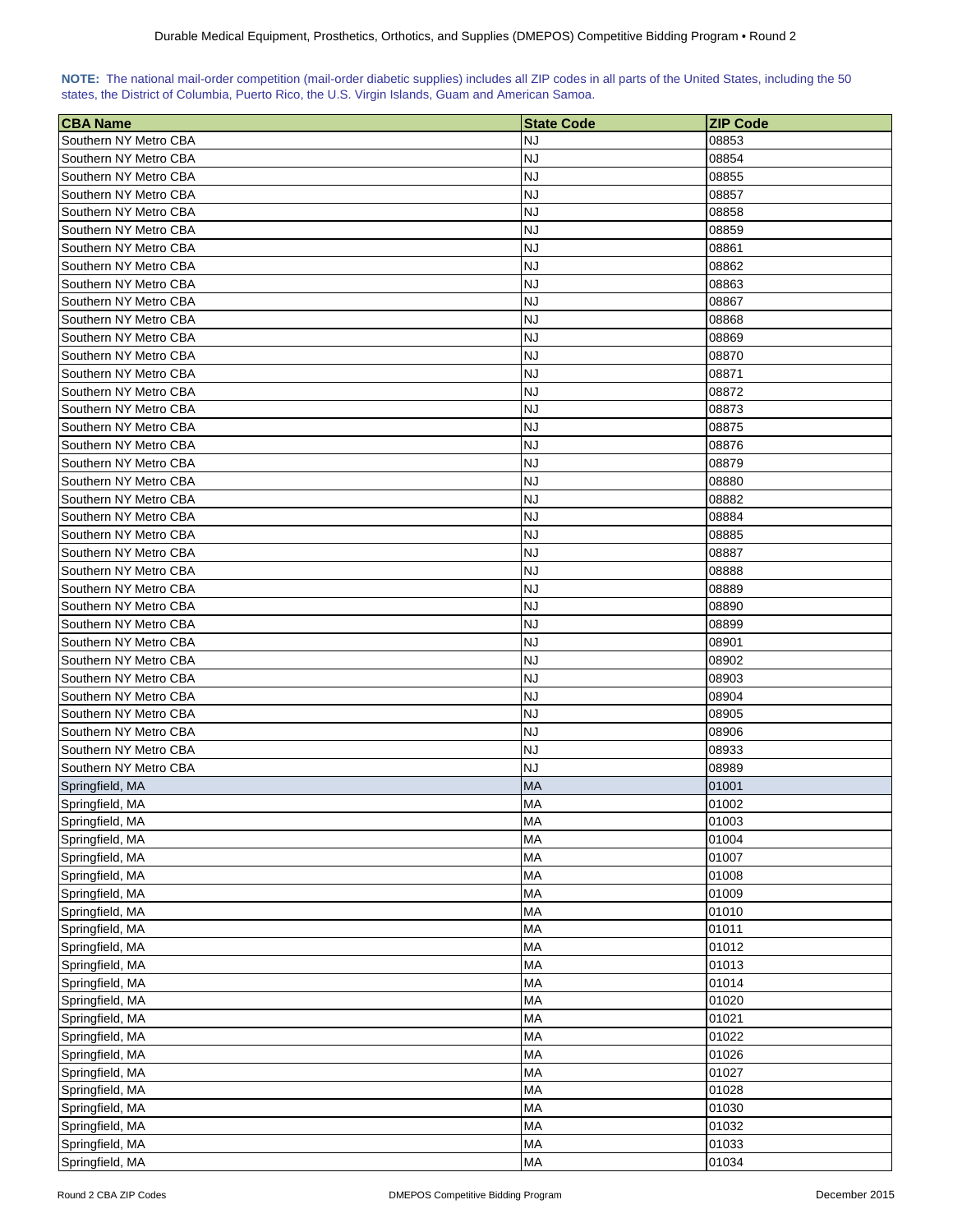|  | NOTE: The national mail-order competition (mail-order diabetic supplies) includes all ZIP codes in all parts of the United States, including the 50 |  |  |  |  |
|--|-----------------------------------------------------------------------------------------------------------------------------------------------------|--|--|--|--|
|  | states, the District of Columbia, Puerto Rico, the U.S. Virgin Islands, Guam and American Samoa.                                                    |  |  |  |  |

| <b>CBA Name</b> | <b>State Code</b> | <b>ZIP Code</b> |
|-----------------|-------------------|-----------------|
| Springfield, MA | MA                | 01035           |
| Springfield, MA | <b>MA</b>         | 01036           |
| Springfield, MA | <b>MA</b>         | 01038           |
| Springfield, MA | MA                | 01039           |
| Springfield, MA | <b>MA</b>         | 01040           |
| Springfield, MA | MA                | 01041           |
| Springfield, MA | MA                | 01050           |
| Springfield, MA | MA                | 01053           |
| Springfield, MA | <b>MA</b>         | 01054           |
| Springfield, MA | MA                | 01056           |
| Springfield, MA | MA                | 01057           |
| Springfield, MA | <b>MA</b>         | 01059           |
| Springfield, MA | <b>MA</b>         | 01060           |
| Springfield, MA | <b>MA</b>         | 01061           |
| Springfield, MA | <b>MA</b>         | 01062           |
| Springfield, MA | <b>MA</b>         | 01063           |
| Springfield, MA | MA                | 01066           |
| Springfield, MA | <b>MA</b>         | 01069           |
| Springfield, MA | MA                | 01070           |
| Springfield, MA | MA                | 01071           |
| Springfield, MA | MA                | 01072           |
| Springfield, MA | MA                | 01073           |
| Springfield, MA | <b>MA</b>         | 01075           |
| Springfield, MA | MA                | 01077           |
| Springfield, MA | <b>MA</b>         | 01079           |
| Springfield, MA | <b>MA</b>         | 01080           |
| Springfield, MA | MA                | 01081           |
| Springfield, MA | <b>MA</b>         | 01082           |
| Springfield, MA | MA                | 01084           |
| Springfield, MA | MA                | 01085           |
| Springfield, MA | MA                | 01086           |
| Springfield, MA | MA                | 01088           |
| Springfield, MA | MA                | 01089           |
| Springfield, MA | <b>MA</b>         | 01090           |
| Springfield, MA | <b>MA</b>         | 01093           |
| Springfield, MA | <b>MA</b>         | 01095           |
| Springfield, MA | <b>MA</b>         | 01096           |
| Springfield, MA | <b>MA</b>         | 01097           |
| Springfield, MA | <b>MA</b>         | 01098           |
| Springfield, MA | <b>MA</b>         | 01101           |
| Springfield, MA | <b>MA</b>         | 01102           |
| Springfield, MA | <b>MA</b>         | 01103           |
| Springfield, MA | MA                | 01104           |
| Springfield, MA | MA                | 01105           |
| Springfield, MA | MA                | 01106           |
| Springfield, MA | <b>MA</b>         | 01107           |
| Springfield, MA | <b>MA</b>         | 01108           |
| Springfield, MA | MA                | 01109           |
| Springfield, MA | MA                | 01111           |
| Springfield, MA | <b>MA</b>         | 01115           |
| Springfield, MA | <b>MA</b>         | 01116           |
| Springfield, MA | <b>MA</b>         | 01118           |
| Springfield, MA | <b>MA</b>         | 01119           |
| Springfield, MA | <b>MA</b>         | 01128           |
| Springfield, MA | <b>MA</b>         | 01129           |
| Springfield, MA | <b>MA</b>         | 01138           |
| Springfield, MA | <b>MA</b>         | 01139           |
| Springfield, MA | <b>MA</b>         | 01144           |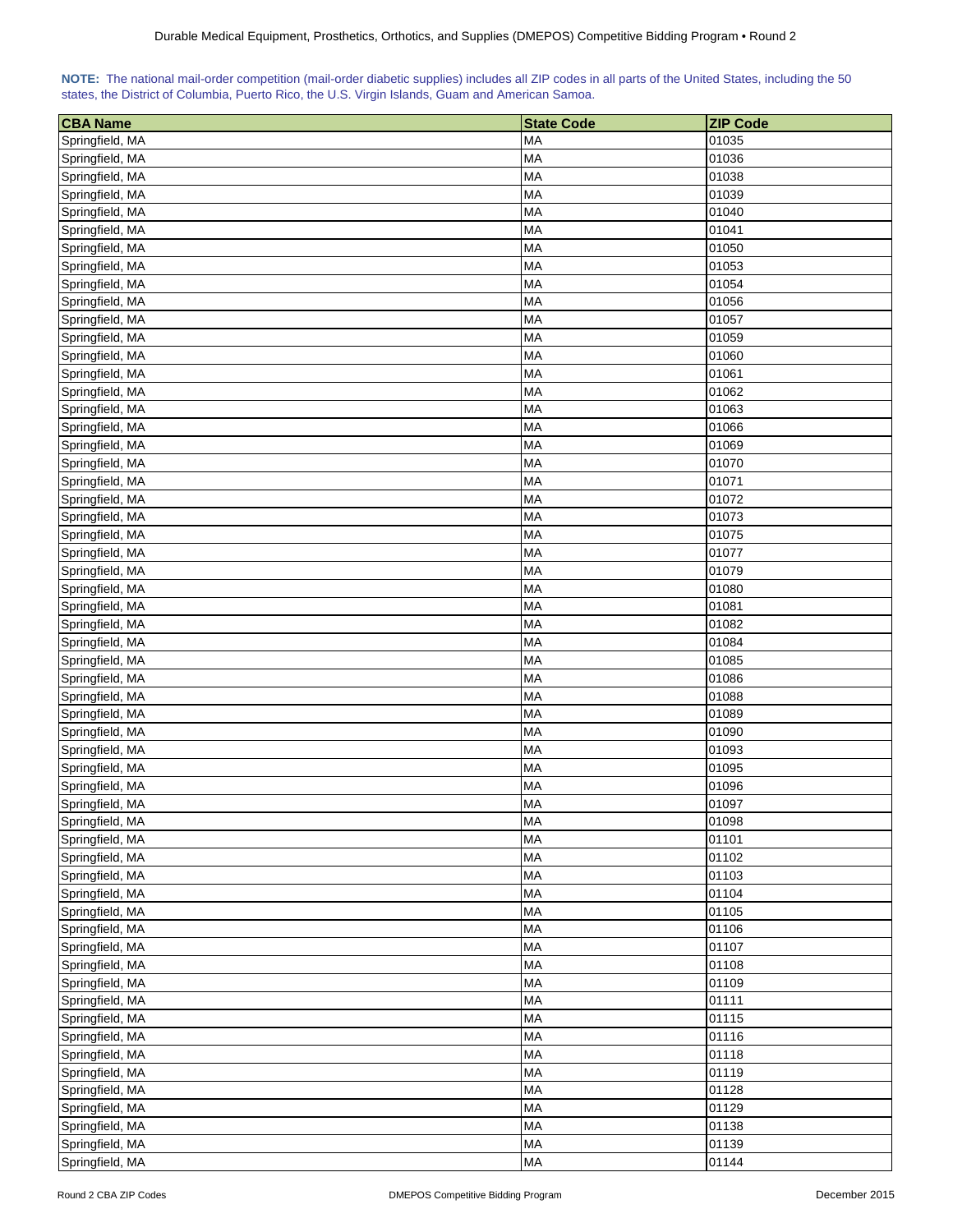|  | NOTE: The national mail-order competition (mail-order diabetic supplies) includes all ZIP codes in all parts of the United States, including the 50 |  |  |  |  |
|--|-----------------------------------------------------------------------------------------------------------------------------------------------------|--|--|--|--|
|  | states, the District of Columbia, Puerto Rico, the U.S. Virgin Islands, Guam and American Samoa.                                                    |  |  |  |  |

| <b>CBA Name</b>                      | <b>State Code</b>      | <b>ZIP Code</b> |
|--------------------------------------|------------------------|-----------------|
| Springfield, MA                      | MA                     | 01151           |
| Springfield, MA                      | MA                     | 01152           |
| Springfield, MA                      | MA                     | 01199           |
| Springfield, MA                      | MA                     | 01243           |
| Springfield, MA                      | <b>MA</b>              | 01301           |
| Springfield, MA                      | MA                     | 01302           |
| Springfield, MA                      | MA                     | 01330           |
| Springfield, MA                      | MA                     | 01337           |
| Springfield, MA                      | MA                     | 01338           |
| Springfield, MA                      | MA                     | 01339           |
| Springfield, MA                      | MA                     | 01340           |
| Springfield, MA                      | <b>MA</b>              | 01341           |
| Springfield, MA                      | MA                     | 01342           |
| Springfield, MA                      | <b>MA</b>              | 01344           |
| Springfield, MA                      | <b>MA</b>              | 01346           |
| Springfield, MA                      | <b>MA</b>              | 01347           |
| Springfield, MA                      | <b>MA</b>              | 01349           |
| Springfield, MA                      | MA                     | 01350           |
| Springfield, MA                      | MA                     | 01351           |
| Springfield, MA                      | <b>MA</b>              | 01354           |
| Springfield, MA                      | MA                     | 01355           |
| Springfield, MA                      | MA                     | 01360           |
| Springfield, MA                      | MA                     | 01364           |
| Springfield, MA                      | <b>MA</b>              | 01367           |
| Springfield, MA                      | MA                     | 01370           |
| Springfield, MA                      | MA                     | 01373           |
|                                      | <b>MA</b>              |                 |
| Springfield, MA                      | <b>MA</b>              | 01375           |
| Springfield, MA                      | <b>MA</b>              | 01376           |
| Springfield, MA                      |                        | 01378           |
| Springfield, MA                      | <b>MA</b><br><b>MA</b> | 01379<br>01380  |
| Springfield, MA                      |                        |                 |
| Springfield, MA                      | MA                     | 01521           |
| St. Louis, MO-IL                     | IL                     | 62001           |
| St. Louis, MO-IL<br>St. Louis, MO-IL | IL<br>IL               | 62002           |
| St. Louis, MO-IL                     | IL                     | 62009<br>62010  |
| St. Louis, MO-IL                     | IL                     | 62012           |
|                                      | IL                     |                 |
| St. Louis, MO-IL                     | IL                     | 62014<br>62018  |
| St. Louis, MO-IL<br>St. Louis, MO-IL | IL                     | 62019           |
| St. Louis, MO-IL                     |                        |                 |
| St. Louis, MO-IL                     | IL<br>IL               | 62021<br>62022  |
| St. Louis, MO-IL                     | IL                     | 62023           |
|                                      |                        |                 |
| St. Louis, MO-IL                     | IL                     | 62024           |
| St. Louis, MO-IL                     | IL                     | 62025           |
| St. Louis, MO-IL                     | $\sf IL$               | 62026           |
| St. Louis, MO-IL                     | IL                     | 62028           |
| St. Louis, MO-IL                     | IL                     | 62030           |
| St. Louis, MO-IL                     | IL                     | 62031           |
| St. Louis, MO-IL                     | IL                     | 62033           |
| St. Louis, MO-IL                     | IL                     | 62034           |
| St. Louis, MO-IL                     | IL                     | 62035           |
| St. Louis, MO-IL                     | IL                     | 62037           |
| St. Louis, MO-IL                     | IL                     | 62040           |
| St. Louis, MO-IL                     | IL                     | 62046           |
| St. Louis, MO-IL                     | IL                     | 62048           |
| St. Louis, MO-IL                     | $\sf IL$               | 62052           |
| St. Louis, MO-IL                     | IL                     | 62058           |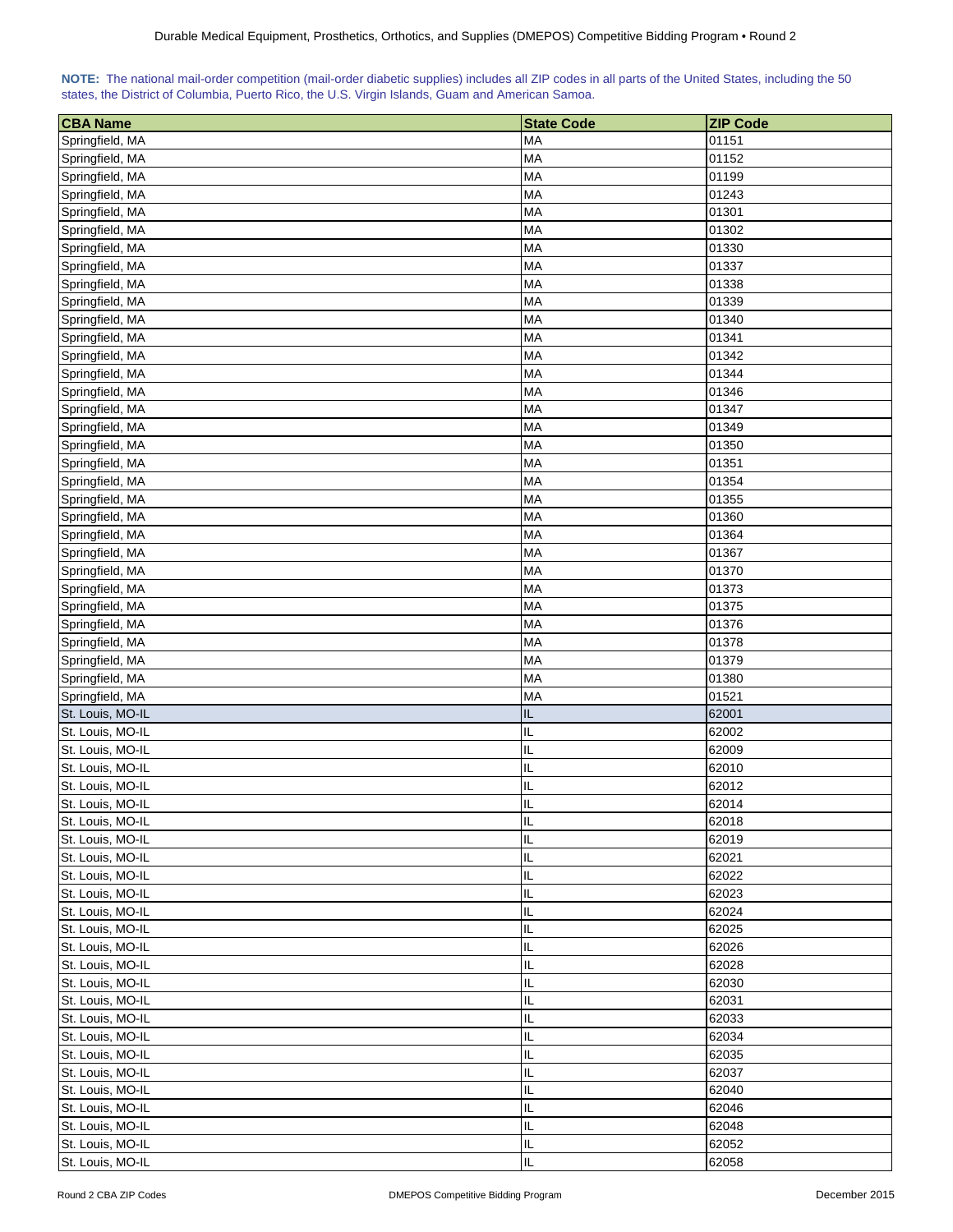| NOTE: The national mail-order competition (mail-order diabetic supplies) includes all ZIP codes in all parts of the United States, including the 50 |  |  |  |  |  |  |
|-----------------------------------------------------------------------------------------------------------------------------------------------------|--|--|--|--|--|--|
| states, the District of Columbia, Puerto Rico, the U.S. Virgin Islands, Guam and American Samoa.                                                    |  |  |  |  |  |  |

| <b>CBA Name</b>  | <b>State Code</b> | <b>ZIP Code</b> |
|------------------|-------------------|-----------------|
| St. Louis, MO-IL | IL                | 62059           |
| St. Louis, MO-IL | IL                | 62060           |
| St. Louis, MO-IL | IL                | 62061           |
| St. Louis, MO-IL | IL                | 62062           |
| St. Louis, MO-IL | IL                | 62063           |
| St. Louis, MO-IL | IL                | 62067           |
| St. Louis, MO-IL | IL                | 62069           |
| St. Louis, MO-IL | IL                | 62071           |
| St. Louis, MO-IL | IL                | 62074           |
| St. Louis, MO-IL | IL                | 62079           |
|                  | IL                | 62084           |
| St. Louis, MO-IL |                   |                 |
| St. Louis, MO-IL | IL                | 62085           |
| St. Louis, MO-IL | IL                | 62086           |
| St. Louis, MO-IL | IL                | 62087           |
| St. Louis, MO-IL | IL                | 62088           |
| St. Louis, MO-IL | IL                | 62090           |
| St. Louis, MO-IL | IL                | 62093           |
| St. Louis, MO-IL | IL                | 62095           |
| St. Louis, MO-IL | IL                | 62097           |
| St. Louis, MO-IL | IL                | 62201           |
| St. Louis, MO-IL | IL                | 62202           |
| St. Louis, MO-IL | IL                | 62203           |
| St. Louis, MO-IL | IL                | 62204           |
| St. Louis, MO-IL | IL                | 62205           |
| St. Louis, MO-IL | IL                | 62206           |
| St. Louis, MO-IL | IL                | 62207           |
| St. Louis, MO-IL | IL                | 62208           |
| St. Louis, MO-IL | IL                | 62215           |
| St. Louis, MO-IL | IL                | 62216           |
| St. Louis, MO-IL | IL                | 62218           |
| St. Louis, MO-IL | IL                | 62219           |
| St. Louis, MO-IL | IL                | 62220           |
| St. Louis, MO-IL | IL                | 62221           |
| St. Louis, MO-IL | IL                | 62222           |
| St. Louis, MO-IL | IL                | 62223           |
| St. Louis, MO-IL | IL                | 62225           |
| St. Louis, MO-IL | IL<br>Ш           | 62226           |
| St. Louis, MO-IL |                   | 62230           |
| St. Louis, MO-IL | IL                | 62231           |
| St. Louis, MO-IL | IL                | 62232           |
| St. Louis, MO-IL | IL                | 62234           |
| St. Louis, MO-IL | IL                | 62236           |
| St. Louis, MO-IL | IL                | 62239           |
| St. Louis, MO-IL | IL                | 62240           |
| St. Louis, MO-IL | IL                | 62243           |
| St. Louis, MO-IL | IL                | 62244           |
| St. Louis, MO-IL | IL                | 62245           |
| St. Louis, MO-IL | IL                | 62246           |
| St. Louis, MO-IL | IL                | 62248           |
| St. Louis, MO-IL | IL                | 62249           |
| St. Louis, MO-IL | IL                | 62250           |
| St. Louis, MO-IL | IL                | 62252           |
| St. Louis, MO-IL | IL                | 62253           |
| St. Louis, MO-IL | IL.               | 62254           |
| St. Louis, MO-IL | IL                | 62255           |
| St. Louis, MO-IL | IL.               | 62256           |
| St. Louis, MO-IL | IL.               | 62257           |
| St. Louis, MO-IL | IL                | 62258           |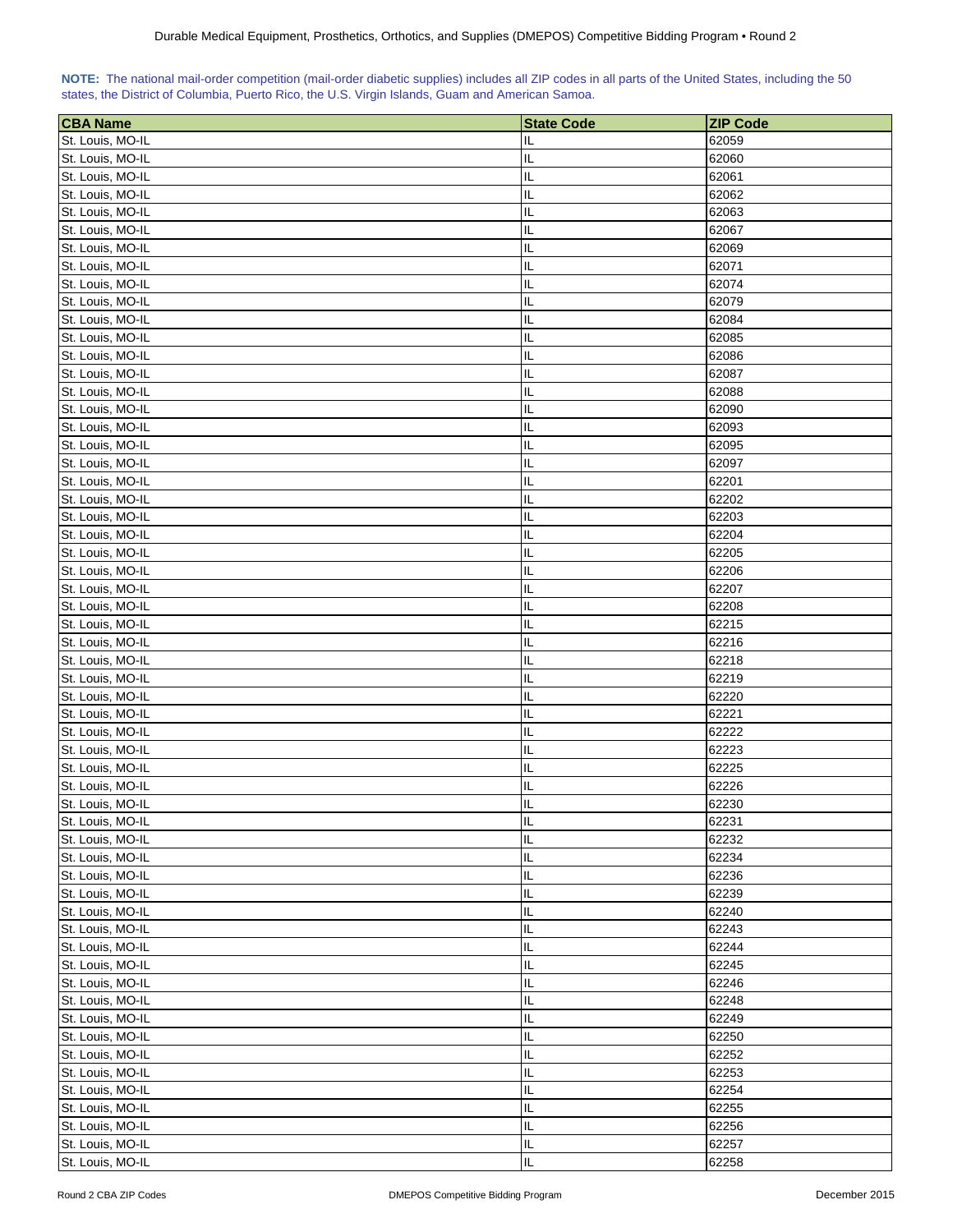| NOTE: The national mail-order competition (mail-order diabetic supplies) includes all ZIP codes in all parts of the United States, including the 50 |  |  |  |  |  |  |
|-----------------------------------------------------------------------------------------------------------------------------------------------------|--|--|--|--|--|--|
| states, the District of Columbia, Puerto Rico, the U.S. Virgin Islands, Guam and American Samoa.                                                    |  |  |  |  |  |  |

| <b>CBA Name</b>  | <b>State Code</b> | <b>ZIP Code</b> |
|------------------|-------------------|-----------------|
| St. Louis, MO-IL | IL                | 62260           |
| St. Louis, MO-IL | IL                | 62262           |
| St. Louis, MO-IL | IL                | 62264           |
| St. Louis, MO-IL | IL                | 62265           |
| St. Louis, MO-IL | IL                | 62266           |
| St. Louis, MO-IL | IL                | 62269           |
| St. Louis, MO-IL | IL                | 62273           |
|                  | IL                |                 |
| St. Louis, MO-IL | IL                | 62275<br>62279  |
| St. Louis, MO-IL |                   |                 |
| St. Louis, MO-IL | IL                | 62281           |
| St. Louis, MO-IL | IL                | 62282           |
| St. Louis, MO-IL | IL                | 62284           |
| St. Louis, MO-IL | IL                | 62285           |
| St. Louis, MO-IL | IL                | 62289           |
| St. Louis, MO-IL | IL                | 62293           |
| St. Louis, MO-IL | IL                | 62294           |
| St. Louis, MO-IL | IL                | 62295           |
| St. Louis, MO-IL | IL                | 62298           |
| St. Louis, MO-IL | IL                | 62572           |
| St. Louis, MO-IL | IL                | 62626           |
| St. Louis, MO-IL | IL                | 62630           |
| St. Louis, MO-IL | IL                | 62640           |
| St. Louis, MO-IL | IL                | 62649           |
| St. Louis, MO-IL | IL                | 62667           |
| St. Louis, MO-IL | IL                | 62672           |
| St. Louis, MO-IL | IL                | 62674           |
| St. Louis, MO-IL | IL                | 62683           |
| St. Louis, MO-IL | IL                | 62685           |
| St. Louis, MO-IL | IL.               | 62690           |
| St. Louis, MO-IL | <b>MO</b>         | 63001           |
| St. Louis, MO-IL | <b>MO</b>         | 63005           |
| St. Louis, MO-IL | <b>MO</b>         | 63006           |
| St. Louis, MO-IL | <b>MO</b>         | 63010           |
| St. Louis, MO-IL | <b>MO</b>         | 63011           |
| St. Louis, MO-IL | <b>MO</b>         | 63012           |
| St. Louis, MO-IL | <b>MO</b>         | 63013           |
| St. Louis, MO-IL | <b>MO</b>         | 63014           |
| St. Louis, MO-IL | <b>MO</b>         | 63015           |
| St. Louis, MO-IL | <b>MO</b>         | 63016           |
| St. Louis, MO-IL | <b>MO</b>         | 63017           |
| St. Louis, MO-IL | <b>MO</b>         | 63019           |
| St. Louis, MO-IL | <b>MO</b>         | 63020           |
| St. Louis, MO-IL | <b>MO</b>         | 63021           |
| St. Louis, MO-IL | <b>MO</b>         | 63022           |
| St. Louis, MO-IL | <b>MO</b>         | 63023           |
| St. Louis, MO-IL | <b>MO</b>         | 63024           |
| St. Louis, MO-IL | <b>MO</b>         | 63025           |
| St. Louis, MO-IL | <b>MO</b>         | 63026           |
| St. Louis, MO-IL | <b>MO</b>         | 63028           |
| St. Louis, MO-IL | <b>MO</b>         | 63030           |
| St. Louis, MO-IL | <b>MO</b>         | 63031           |
| St. Louis, MO-IL | <b>MO</b>         | 63032           |
| St. Louis, MO-IL | <b>MO</b>         | 63033           |
| St. Louis, MO-IL | МO                | 63034           |
| St. Louis, MO-IL | <b>MO</b>         | 63037           |
| St. Louis, MO-IL | <b>MO</b>         | 63038           |
| St. Louis, MO-IL | <b>MO</b>         | 63039           |
| St. Louis, MO-IL | MO                | 63040           |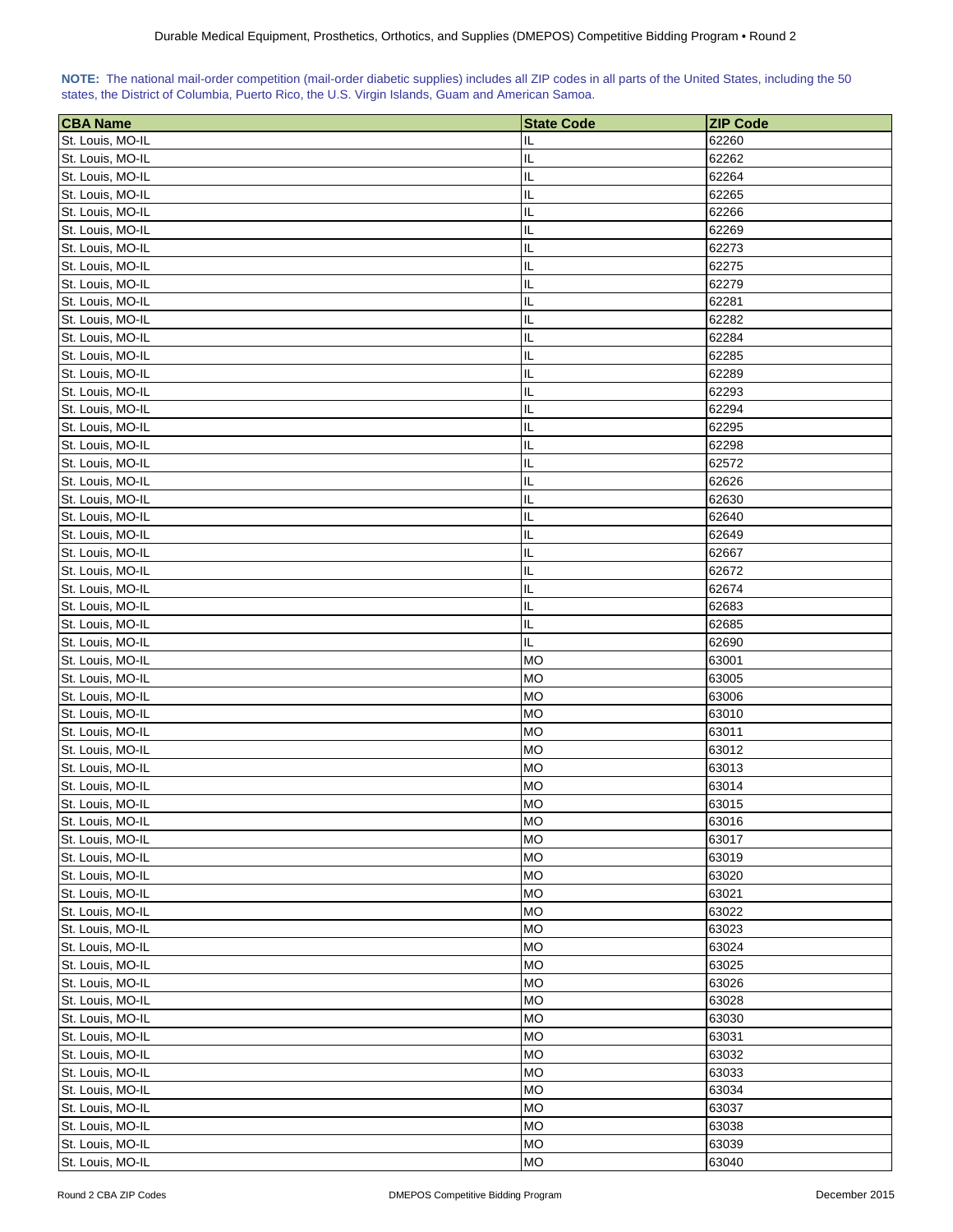| NOTE: The national mail-order competition (mail-order diabetic supplies) includes all ZIP codes in all parts of the United States, including the 50 |  |  |  |  |  |  |  |
|-----------------------------------------------------------------------------------------------------------------------------------------------------|--|--|--|--|--|--|--|
| states, the District of Columbia, Puerto Rico, the U.S. Virgin Islands, Guam and American Samoa.                                                    |  |  |  |  |  |  |  |

| <b>CBA Name</b>                      | <b>State Code</b> | <b>ZIP Code</b> |
|--------------------------------------|-------------------|-----------------|
| St. Louis, MO-IL                     | <b>MO</b>         | 63041           |
| St. Louis, MO-IL                     | <b>MO</b>         | 63042           |
| St. Louis, MO-IL                     | <b>MO</b>         | 63043           |
| St. Louis, MO-IL                     | <b>MO</b>         | 63044           |
| St. Louis, MO-IL                     | <b>MO</b>         | 63045           |
| St. Louis, MO-IL                     | <b>MO</b>         | 63047           |
| St. Louis, MO-IL                     | <b>MO</b>         | 63048           |
| St. Louis, MO-IL                     | <b>MO</b>         | 63049           |
| St. Louis, MO-IL                     | <b>MO</b>         | 63050           |
| St. Louis, MO-IL                     | <b>MO</b>         | 63051           |
| St. Louis, MO-IL                     | <b>MO</b>         | 63052           |
| St. Louis, MO-IL                     | <b>MO</b>         | 63053           |
| St. Louis, MO-IL                     | <b>MO</b>         | 63055           |
| St. Louis, MO-IL                     | <b>MO</b>         | 63056           |
| St. Louis, MO-IL                     | <b>MO</b>         | 63057           |
| St. Louis, MO-IL                     | <b>MO</b>         | 63060           |
| St. Louis, MO-IL                     | <b>MO</b>         | 63061           |
| St. Louis, MO-IL                     | <b>MO</b>         | 63065           |
| St. Louis, MO-IL                     | <b>MO</b>         | 63066           |
| St. Louis, MO-IL                     | <b>MO</b>         | 63068           |
| St. Louis, MO-IL                     | <b>MO</b>         | 63069           |
| St. Louis, MO-IL                     | <b>MO</b>         | 63070           |
| St. Louis, MO-IL                     | <b>MO</b>         | 63071           |
| St. Louis, MO-IL                     | MO                | 63072           |
| St. Louis, MO-IL                     | <b>MO</b>         | 63073           |
| St. Louis, MO-IL                     | <b>MO</b>         | 63074           |
|                                      | MO                | 63077           |
| St. Louis, MO-IL<br>St. Louis, MO-IL | <b>MO</b>         | 63079           |
| St. Louis, MO-IL                     | MO                | 63080           |
|                                      | MO                | 63084           |
| St. Louis, MO-IL<br>St. Louis, MO-IL | <b>MO</b>         | 63088           |
| St. Louis, MO-IL                     | <b>MO</b>         | 63089           |
| St. Louis, MO-IL                     | <b>MO</b>         | 63090           |
| St. Louis, MO-IL                     | <b>MO</b>         | 63099           |
| St. Louis, MO-IL                     | <b>MO</b>         | 63101           |
| St. Louis, MO-IL                     | <b>MO</b>         | 63102           |
| St. Louis, MO-IL                     | MO                | 63103           |
| St. Louis, MO-IL                     | <b>MO</b>         | 63104           |
| St. Louis, MO-IL                     | <b>MO</b>         | 63105           |
| St. Louis, MO-IL                     | <b>MO</b>         | 63106           |
| St. Louis, MO-IL                     | <b>MO</b>         | 63107           |
| St. Louis, MO-IL                     | <b>MO</b>         | 63108           |
| St. Louis, MO-IL                     | <b>MO</b>         | 63109           |
| St. Louis, MO-IL                     | <b>MO</b>         | 63110           |
| St. Louis, MO-IL                     | <b>MO</b>         | 63111           |
| St. Louis, MO-IL                     | <b>MO</b>         | 63112           |
| St. Louis, MO-IL                     | <b>MO</b>         | 63113           |
| St. Louis, MO-IL                     | <b>MO</b>         | 63114           |
| St. Louis, MO-IL                     | <b>MO</b>         | 63115           |
| St. Louis, MO-IL                     | <b>MO</b>         | 63116           |
| St. Louis, MO-IL                     | <b>MO</b>         | 63117           |
| St. Louis, MO-IL                     | <b>MO</b>         | 63118           |
| St. Louis, MO-IL                     | <b>MO</b>         | 63119           |
| St. Louis, MO-IL                     | <b>MO</b>         | 63120           |
| St. Louis, MO-IL                     | <b>MO</b>         | 63121           |
| St. Louis, MO-IL                     | <b>MO</b>         | 63122           |
| St. Louis, MO-IL                     | <b>MO</b>         | 63123           |
| St. Louis, MO-IL                     | <b>MO</b>         | 63124           |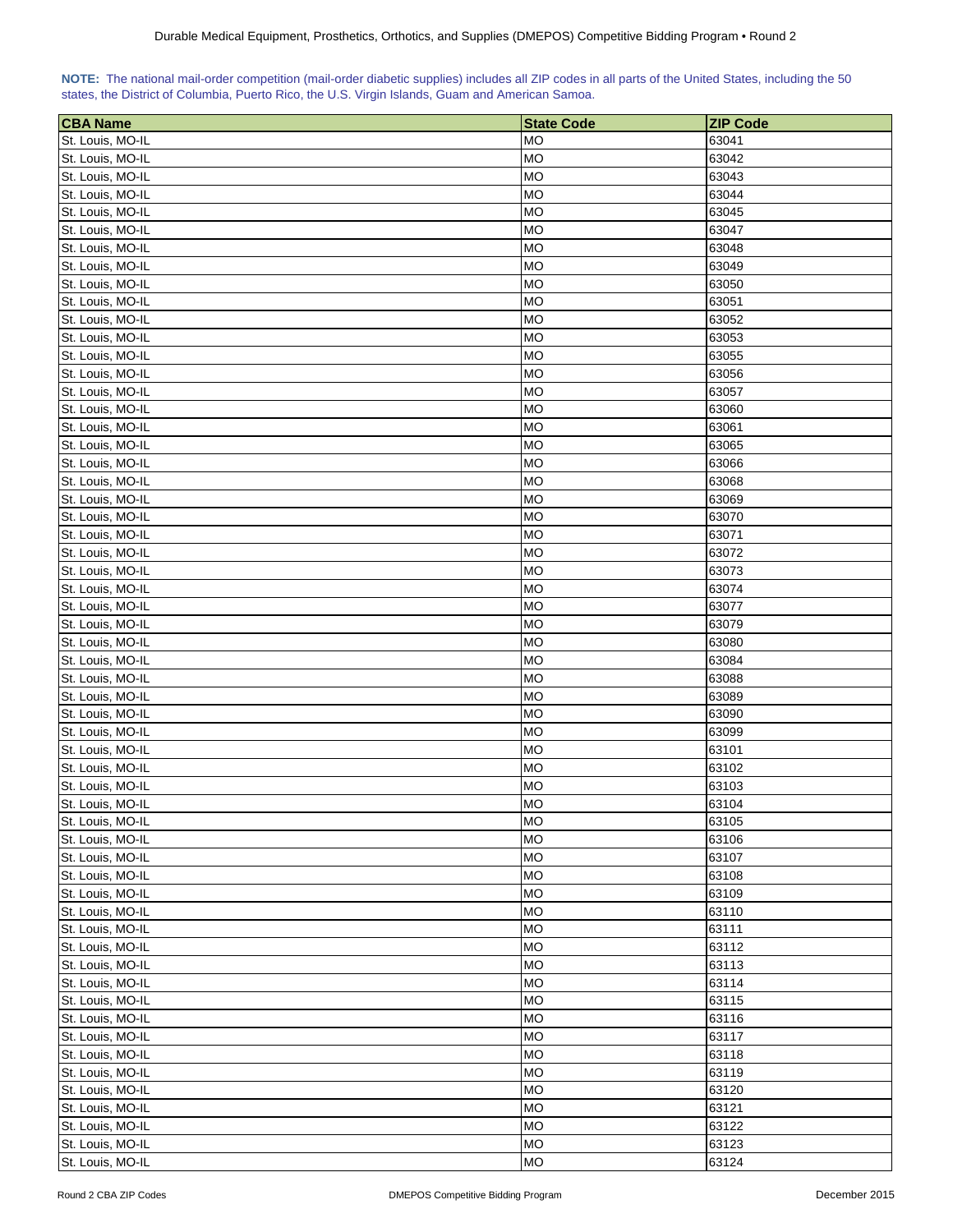| NOTE: The national mail-order competition (mail-order diabetic supplies) includes all ZIP codes in all parts of the United States, including the 50 |  |  |  |  |  |  |
|-----------------------------------------------------------------------------------------------------------------------------------------------------|--|--|--|--|--|--|
| states, the District of Columbia, Puerto Rico, the U.S. Virgin Islands, Guam and American Samoa.                                                    |  |  |  |  |  |  |

| 63125<br><b>MO</b><br><b>MO</b><br>63126<br><b>MO</b><br>63127<br><b>MO</b><br>63128<br><b>MO</b><br>63129<br><b>MO</b><br>63130<br>St. Louis, MO-IL<br><b>MO</b><br>63131<br>St. Louis, MO-IL<br><b>MO</b><br>63132<br><b>MO</b><br>St. Louis, MO-IL<br>63133<br><b>MO</b><br>St. Louis, MO-IL<br>63134<br><b>MO</b><br>63135<br>St. Louis, MO-IL<br><b>MO</b><br>63136<br>St. Louis, MO-IL<br>St. Louis, MO-IL<br><b>MO</b><br>63137<br>St. Louis, MO-IL<br><b>MO</b><br>63138<br>St. Louis, MO-IL<br><b>MO</b><br>63139<br>St. Louis, MO-IL<br><b>MO</b><br>63140<br>St. Louis, MO-IL<br><b>MO</b><br>63141<br>St. Louis, MO-IL<br><b>MO</b><br>63143<br>St. Louis, MO-IL<br><b>MO</b><br>63144<br>St. Louis, MO-IL<br><b>MO</b><br>63145<br><b>MO</b><br>St. Louis, MO-IL<br>63146<br><b>MO</b><br>St. Louis, MO-IL<br>63147<br><b>MO</b><br>St. Louis, MO-IL<br>63150<br><b>MO</b><br>St. Louis, MO-IL<br>63151<br>St. Louis, MO-IL<br><b>MO</b><br>63155<br>St. Louis, MO-IL<br><b>MO</b><br>63156<br>St. Louis, MO-IL<br>MO<br>63157<br>St. Louis, MO-IL<br><b>MO</b><br>63158<br>St. Louis, MO-IL<br>MO<br>63160<br>St. Louis, MO-IL<br>MO<br>63163<br>St. Louis, MO-IL<br><b>MO</b><br>63164<br>St. Louis, MO-IL<br><b>MO</b><br>63166<br>St. Louis, MO-IL<br><b>MO</b><br>63167<br><b>MO</b><br>St. Louis, MO-IL<br>63169<br><b>MO</b><br>St. Louis, MO-IL<br>63171<br><b>MO</b><br>63177<br>St. Louis, MO-IL<br>St. Louis, MO-IL<br>MO<br>63178<br>St. Louis, MO-IL<br><b>MO</b><br>63179<br>St. Louis, MO-IL<br><b>MO</b><br>63180<br>St. Louis, MO-IL<br><b>MO</b><br>63182<br>St. Louis, MO-IL<br><b>MO</b><br>63188<br>St. Louis, MO-IL<br><b>MO</b><br>63190<br>St. Louis, MO-IL<br><b>MO</b><br>63195<br>St. Louis, MO-IL<br><b>MO</b><br>63197<br>St. Louis, MO-IL<br><b>MO</b><br>63199<br>St. Louis, MO-IL<br><b>MO</b><br>63301<br><b>MO</b><br>St. Louis, MO-IL<br>63302<br><b>MO</b><br>St. Louis, MO-IL<br>63303<br>St. Louis, MO-IL<br><b>MO</b><br>63304<br>St. Louis, MO-IL<br><b>MO</b><br>63332<br>St. Louis, MO-IL<br><b>MO</b><br>63338<br>St. Louis, MO-IL<br><b>MO</b><br>63341<br>St. Louis, MO-IL<br><b>MO</b><br>63342<br>St. Louis, MO-IL<br><b>MO</b><br>63343<br>St. Louis, MO-IL<br><b>MO</b><br>63346<br>St. Louis, MO-IL<br><b>MO</b><br>63347<br>St. Louis, MO-IL<br><b>MO</b><br>63348 | <b>CBA Name</b>  | <b>State Code</b> | <b>ZIP Code</b> |
|------------------------------------------------------------------------------------------------------------------------------------------------------------------------------------------------------------------------------------------------------------------------------------------------------------------------------------------------------------------------------------------------------------------------------------------------------------------------------------------------------------------------------------------------------------------------------------------------------------------------------------------------------------------------------------------------------------------------------------------------------------------------------------------------------------------------------------------------------------------------------------------------------------------------------------------------------------------------------------------------------------------------------------------------------------------------------------------------------------------------------------------------------------------------------------------------------------------------------------------------------------------------------------------------------------------------------------------------------------------------------------------------------------------------------------------------------------------------------------------------------------------------------------------------------------------------------------------------------------------------------------------------------------------------------------------------------------------------------------------------------------------------------------------------------------------------------------------------------------------------------------------------------------------------------------------------------------------------------------------------------------------------------------------------------------------------------------------------------------------------------------------------------------------------------------------------------------------------------------------------------------------------------------------------------------------------------------|------------------|-------------------|-----------------|
|                                                                                                                                                                                                                                                                                                                                                                                                                                                                                                                                                                                                                                                                                                                                                                                                                                                                                                                                                                                                                                                                                                                                                                                                                                                                                                                                                                                                                                                                                                                                                                                                                                                                                                                                                                                                                                                                                                                                                                                                                                                                                                                                                                                                                                                                                                                                    | St. Louis, MO-IL |                   |                 |
|                                                                                                                                                                                                                                                                                                                                                                                                                                                                                                                                                                                                                                                                                                                                                                                                                                                                                                                                                                                                                                                                                                                                                                                                                                                                                                                                                                                                                                                                                                                                                                                                                                                                                                                                                                                                                                                                                                                                                                                                                                                                                                                                                                                                                                                                                                                                    | St. Louis, MO-IL |                   |                 |
|                                                                                                                                                                                                                                                                                                                                                                                                                                                                                                                                                                                                                                                                                                                                                                                                                                                                                                                                                                                                                                                                                                                                                                                                                                                                                                                                                                                                                                                                                                                                                                                                                                                                                                                                                                                                                                                                                                                                                                                                                                                                                                                                                                                                                                                                                                                                    | St. Louis, MO-IL |                   |                 |
|                                                                                                                                                                                                                                                                                                                                                                                                                                                                                                                                                                                                                                                                                                                                                                                                                                                                                                                                                                                                                                                                                                                                                                                                                                                                                                                                                                                                                                                                                                                                                                                                                                                                                                                                                                                                                                                                                                                                                                                                                                                                                                                                                                                                                                                                                                                                    | St. Louis, MO-IL |                   |                 |
|                                                                                                                                                                                                                                                                                                                                                                                                                                                                                                                                                                                                                                                                                                                                                                                                                                                                                                                                                                                                                                                                                                                                                                                                                                                                                                                                                                                                                                                                                                                                                                                                                                                                                                                                                                                                                                                                                                                                                                                                                                                                                                                                                                                                                                                                                                                                    | St. Louis, MO-IL |                   |                 |
|                                                                                                                                                                                                                                                                                                                                                                                                                                                                                                                                                                                                                                                                                                                                                                                                                                                                                                                                                                                                                                                                                                                                                                                                                                                                                                                                                                                                                                                                                                                                                                                                                                                                                                                                                                                                                                                                                                                                                                                                                                                                                                                                                                                                                                                                                                                                    | St. Louis, MO-IL |                   |                 |
|                                                                                                                                                                                                                                                                                                                                                                                                                                                                                                                                                                                                                                                                                                                                                                                                                                                                                                                                                                                                                                                                                                                                                                                                                                                                                                                                                                                                                                                                                                                                                                                                                                                                                                                                                                                                                                                                                                                                                                                                                                                                                                                                                                                                                                                                                                                                    |                  |                   |                 |
|                                                                                                                                                                                                                                                                                                                                                                                                                                                                                                                                                                                                                                                                                                                                                                                                                                                                                                                                                                                                                                                                                                                                                                                                                                                                                                                                                                                                                                                                                                                                                                                                                                                                                                                                                                                                                                                                                                                                                                                                                                                                                                                                                                                                                                                                                                                                    |                  |                   |                 |
|                                                                                                                                                                                                                                                                                                                                                                                                                                                                                                                                                                                                                                                                                                                                                                                                                                                                                                                                                                                                                                                                                                                                                                                                                                                                                                                                                                                                                                                                                                                                                                                                                                                                                                                                                                                                                                                                                                                                                                                                                                                                                                                                                                                                                                                                                                                                    |                  |                   |                 |
|                                                                                                                                                                                                                                                                                                                                                                                                                                                                                                                                                                                                                                                                                                                                                                                                                                                                                                                                                                                                                                                                                                                                                                                                                                                                                                                                                                                                                                                                                                                                                                                                                                                                                                                                                                                                                                                                                                                                                                                                                                                                                                                                                                                                                                                                                                                                    |                  |                   |                 |
|                                                                                                                                                                                                                                                                                                                                                                                                                                                                                                                                                                                                                                                                                                                                                                                                                                                                                                                                                                                                                                                                                                                                                                                                                                                                                                                                                                                                                                                                                                                                                                                                                                                                                                                                                                                                                                                                                                                                                                                                                                                                                                                                                                                                                                                                                                                                    |                  |                   |                 |
|                                                                                                                                                                                                                                                                                                                                                                                                                                                                                                                                                                                                                                                                                                                                                                                                                                                                                                                                                                                                                                                                                                                                                                                                                                                                                                                                                                                                                                                                                                                                                                                                                                                                                                                                                                                                                                                                                                                                                                                                                                                                                                                                                                                                                                                                                                                                    |                  |                   |                 |
|                                                                                                                                                                                                                                                                                                                                                                                                                                                                                                                                                                                                                                                                                                                                                                                                                                                                                                                                                                                                                                                                                                                                                                                                                                                                                                                                                                                                                                                                                                                                                                                                                                                                                                                                                                                                                                                                                                                                                                                                                                                                                                                                                                                                                                                                                                                                    |                  |                   |                 |
|                                                                                                                                                                                                                                                                                                                                                                                                                                                                                                                                                                                                                                                                                                                                                                                                                                                                                                                                                                                                                                                                                                                                                                                                                                                                                                                                                                                                                                                                                                                                                                                                                                                                                                                                                                                                                                                                                                                                                                                                                                                                                                                                                                                                                                                                                                                                    |                  |                   |                 |
|                                                                                                                                                                                                                                                                                                                                                                                                                                                                                                                                                                                                                                                                                                                                                                                                                                                                                                                                                                                                                                                                                                                                                                                                                                                                                                                                                                                                                                                                                                                                                                                                                                                                                                                                                                                                                                                                                                                                                                                                                                                                                                                                                                                                                                                                                                                                    |                  |                   |                 |
|                                                                                                                                                                                                                                                                                                                                                                                                                                                                                                                                                                                                                                                                                                                                                                                                                                                                                                                                                                                                                                                                                                                                                                                                                                                                                                                                                                                                                                                                                                                                                                                                                                                                                                                                                                                                                                                                                                                                                                                                                                                                                                                                                                                                                                                                                                                                    |                  |                   |                 |
|                                                                                                                                                                                                                                                                                                                                                                                                                                                                                                                                                                                                                                                                                                                                                                                                                                                                                                                                                                                                                                                                                                                                                                                                                                                                                                                                                                                                                                                                                                                                                                                                                                                                                                                                                                                                                                                                                                                                                                                                                                                                                                                                                                                                                                                                                                                                    |                  |                   |                 |
|                                                                                                                                                                                                                                                                                                                                                                                                                                                                                                                                                                                                                                                                                                                                                                                                                                                                                                                                                                                                                                                                                                                                                                                                                                                                                                                                                                                                                                                                                                                                                                                                                                                                                                                                                                                                                                                                                                                                                                                                                                                                                                                                                                                                                                                                                                                                    |                  |                   |                 |
|                                                                                                                                                                                                                                                                                                                                                                                                                                                                                                                                                                                                                                                                                                                                                                                                                                                                                                                                                                                                                                                                                                                                                                                                                                                                                                                                                                                                                                                                                                                                                                                                                                                                                                                                                                                                                                                                                                                                                                                                                                                                                                                                                                                                                                                                                                                                    |                  |                   |                 |
|                                                                                                                                                                                                                                                                                                                                                                                                                                                                                                                                                                                                                                                                                                                                                                                                                                                                                                                                                                                                                                                                                                                                                                                                                                                                                                                                                                                                                                                                                                                                                                                                                                                                                                                                                                                                                                                                                                                                                                                                                                                                                                                                                                                                                                                                                                                                    |                  |                   |                 |
|                                                                                                                                                                                                                                                                                                                                                                                                                                                                                                                                                                                                                                                                                                                                                                                                                                                                                                                                                                                                                                                                                                                                                                                                                                                                                                                                                                                                                                                                                                                                                                                                                                                                                                                                                                                                                                                                                                                                                                                                                                                                                                                                                                                                                                                                                                                                    |                  |                   |                 |
|                                                                                                                                                                                                                                                                                                                                                                                                                                                                                                                                                                                                                                                                                                                                                                                                                                                                                                                                                                                                                                                                                                                                                                                                                                                                                                                                                                                                                                                                                                                                                                                                                                                                                                                                                                                                                                                                                                                                                                                                                                                                                                                                                                                                                                                                                                                                    |                  |                   |                 |
|                                                                                                                                                                                                                                                                                                                                                                                                                                                                                                                                                                                                                                                                                                                                                                                                                                                                                                                                                                                                                                                                                                                                                                                                                                                                                                                                                                                                                                                                                                                                                                                                                                                                                                                                                                                                                                                                                                                                                                                                                                                                                                                                                                                                                                                                                                                                    |                  |                   |                 |
|                                                                                                                                                                                                                                                                                                                                                                                                                                                                                                                                                                                                                                                                                                                                                                                                                                                                                                                                                                                                                                                                                                                                                                                                                                                                                                                                                                                                                                                                                                                                                                                                                                                                                                                                                                                                                                                                                                                                                                                                                                                                                                                                                                                                                                                                                                                                    |                  |                   |                 |
|                                                                                                                                                                                                                                                                                                                                                                                                                                                                                                                                                                                                                                                                                                                                                                                                                                                                                                                                                                                                                                                                                                                                                                                                                                                                                                                                                                                                                                                                                                                                                                                                                                                                                                                                                                                                                                                                                                                                                                                                                                                                                                                                                                                                                                                                                                                                    |                  |                   |                 |
|                                                                                                                                                                                                                                                                                                                                                                                                                                                                                                                                                                                                                                                                                                                                                                                                                                                                                                                                                                                                                                                                                                                                                                                                                                                                                                                                                                                                                                                                                                                                                                                                                                                                                                                                                                                                                                                                                                                                                                                                                                                                                                                                                                                                                                                                                                                                    |                  |                   |                 |
|                                                                                                                                                                                                                                                                                                                                                                                                                                                                                                                                                                                                                                                                                                                                                                                                                                                                                                                                                                                                                                                                                                                                                                                                                                                                                                                                                                                                                                                                                                                                                                                                                                                                                                                                                                                                                                                                                                                                                                                                                                                                                                                                                                                                                                                                                                                                    |                  |                   |                 |
|                                                                                                                                                                                                                                                                                                                                                                                                                                                                                                                                                                                                                                                                                                                                                                                                                                                                                                                                                                                                                                                                                                                                                                                                                                                                                                                                                                                                                                                                                                                                                                                                                                                                                                                                                                                                                                                                                                                                                                                                                                                                                                                                                                                                                                                                                                                                    |                  |                   |                 |
|                                                                                                                                                                                                                                                                                                                                                                                                                                                                                                                                                                                                                                                                                                                                                                                                                                                                                                                                                                                                                                                                                                                                                                                                                                                                                                                                                                                                                                                                                                                                                                                                                                                                                                                                                                                                                                                                                                                                                                                                                                                                                                                                                                                                                                                                                                                                    |                  |                   |                 |
|                                                                                                                                                                                                                                                                                                                                                                                                                                                                                                                                                                                                                                                                                                                                                                                                                                                                                                                                                                                                                                                                                                                                                                                                                                                                                                                                                                                                                                                                                                                                                                                                                                                                                                                                                                                                                                                                                                                                                                                                                                                                                                                                                                                                                                                                                                                                    |                  |                   |                 |
|                                                                                                                                                                                                                                                                                                                                                                                                                                                                                                                                                                                                                                                                                                                                                                                                                                                                                                                                                                                                                                                                                                                                                                                                                                                                                                                                                                                                                                                                                                                                                                                                                                                                                                                                                                                                                                                                                                                                                                                                                                                                                                                                                                                                                                                                                                                                    |                  |                   |                 |
|                                                                                                                                                                                                                                                                                                                                                                                                                                                                                                                                                                                                                                                                                                                                                                                                                                                                                                                                                                                                                                                                                                                                                                                                                                                                                                                                                                                                                                                                                                                                                                                                                                                                                                                                                                                                                                                                                                                                                                                                                                                                                                                                                                                                                                                                                                                                    |                  |                   |                 |
|                                                                                                                                                                                                                                                                                                                                                                                                                                                                                                                                                                                                                                                                                                                                                                                                                                                                                                                                                                                                                                                                                                                                                                                                                                                                                                                                                                                                                                                                                                                                                                                                                                                                                                                                                                                                                                                                                                                                                                                                                                                                                                                                                                                                                                                                                                                                    |                  |                   |                 |
|                                                                                                                                                                                                                                                                                                                                                                                                                                                                                                                                                                                                                                                                                                                                                                                                                                                                                                                                                                                                                                                                                                                                                                                                                                                                                                                                                                                                                                                                                                                                                                                                                                                                                                                                                                                                                                                                                                                                                                                                                                                                                                                                                                                                                                                                                                                                    |                  |                   |                 |
|                                                                                                                                                                                                                                                                                                                                                                                                                                                                                                                                                                                                                                                                                                                                                                                                                                                                                                                                                                                                                                                                                                                                                                                                                                                                                                                                                                                                                                                                                                                                                                                                                                                                                                                                                                                                                                                                                                                                                                                                                                                                                                                                                                                                                                                                                                                                    |                  |                   |                 |
|                                                                                                                                                                                                                                                                                                                                                                                                                                                                                                                                                                                                                                                                                                                                                                                                                                                                                                                                                                                                                                                                                                                                                                                                                                                                                                                                                                                                                                                                                                                                                                                                                                                                                                                                                                                                                                                                                                                                                                                                                                                                                                                                                                                                                                                                                                                                    |                  |                   |                 |
|                                                                                                                                                                                                                                                                                                                                                                                                                                                                                                                                                                                                                                                                                                                                                                                                                                                                                                                                                                                                                                                                                                                                                                                                                                                                                                                                                                                                                                                                                                                                                                                                                                                                                                                                                                                                                                                                                                                                                                                                                                                                                                                                                                                                                                                                                                                                    |                  |                   |                 |
|                                                                                                                                                                                                                                                                                                                                                                                                                                                                                                                                                                                                                                                                                                                                                                                                                                                                                                                                                                                                                                                                                                                                                                                                                                                                                                                                                                                                                                                                                                                                                                                                                                                                                                                                                                                                                                                                                                                                                                                                                                                                                                                                                                                                                                                                                                                                    |                  |                   |                 |
|                                                                                                                                                                                                                                                                                                                                                                                                                                                                                                                                                                                                                                                                                                                                                                                                                                                                                                                                                                                                                                                                                                                                                                                                                                                                                                                                                                                                                                                                                                                                                                                                                                                                                                                                                                                                                                                                                                                                                                                                                                                                                                                                                                                                                                                                                                                                    |                  |                   |                 |
|                                                                                                                                                                                                                                                                                                                                                                                                                                                                                                                                                                                                                                                                                                                                                                                                                                                                                                                                                                                                                                                                                                                                                                                                                                                                                                                                                                                                                                                                                                                                                                                                                                                                                                                                                                                                                                                                                                                                                                                                                                                                                                                                                                                                                                                                                                                                    |                  |                   |                 |
|                                                                                                                                                                                                                                                                                                                                                                                                                                                                                                                                                                                                                                                                                                                                                                                                                                                                                                                                                                                                                                                                                                                                                                                                                                                                                                                                                                                                                                                                                                                                                                                                                                                                                                                                                                                                                                                                                                                                                                                                                                                                                                                                                                                                                                                                                                                                    |                  |                   |                 |
|                                                                                                                                                                                                                                                                                                                                                                                                                                                                                                                                                                                                                                                                                                                                                                                                                                                                                                                                                                                                                                                                                                                                                                                                                                                                                                                                                                                                                                                                                                                                                                                                                                                                                                                                                                                                                                                                                                                                                                                                                                                                                                                                                                                                                                                                                                                                    |                  |                   |                 |
|                                                                                                                                                                                                                                                                                                                                                                                                                                                                                                                                                                                                                                                                                                                                                                                                                                                                                                                                                                                                                                                                                                                                                                                                                                                                                                                                                                                                                                                                                                                                                                                                                                                                                                                                                                                                                                                                                                                                                                                                                                                                                                                                                                                                                                                                                                                                    |                  |                   |                 |
|                                                                                                                                                                                                                                                                                                                                                                                                                                                                                                                                                                                                                                                                                                                                                                                                                                                                                                                                                                                                                                                                                                                                                                                                                                                                                                                                                                                                                                                                                                                                                                                                                                                                                                                                                                                                                                                                                                                                                                                                                                                                                                                                                                                                                                                                                                                                    |                  |                   |                 |
|                                                                                                                                                                                                                                                                                                                                                                                                                                                                                                                                                                                                                                                                                                                                                                                                                                                                                                                                                                                                                                                                                                                                                                                                                                                                                                                                                                                                                                                                                                                                                                                                                                                                                                                                                                                                                                                                                                                                                                                                                                                                                                                                                                                                                                                                                                                                    |                  |                   |                 |
|                                                                                                                                                                                                                                                                                                                                                                                                                                                                                                                                                                                                                                                                                                                                                                                                                                                                                                                                                                                                                                                                                                                                                                                                                                                                                                                                                                                                                                                                                                                                                                                                                                                                                                                                                                                                                                                                                                                                                                                                                                                                                                                                                                                                                                                                                                                                    |                  |                   |                 |
|                                                                                                                                                                                                                                                                                                                                                                                                                                                                                                                                                                                                                                                                                                                                                                                                                                                                                                                                                                                                                                                                                                                                                                                                                                                                                                                                                                                                                                                                                                                                                                                                                                                                                                                                                                                                                                                                                                                                                                                                                                                                                                                                                                                                                                                                                                                                    |                  |                   |                 |
|                                                                                                                                                                                                                                                                                                                                                                                                                                                                                                                                                                                                                                                                                                                                                                                                                                                                                                                                                                                                                                                                                                                                                                                                                                                                                                                                                                                                                                                                                                                                                                                                                                                                                                                                                                                                                                                                                                                                                                                                                                                                                                                                                                                                                                                                                                                                    |                  |                   |                 |
|                                                                                                                                                                                                                                                                                                                                                                                                                                                                                                                                                                                                                                                                                                                                                                                                                                                                                                                                                                                                                                                                                                                                                                                                                                                                                                                                                                                                                                                                                                                                                                                                                                                                                                                                                                                                                                                                                                                                                                                                                                                                                                                                                                                                                                                                                                                                    |                  |                   |                 |
|                                                                                                                                                                                                                                                                                                                                                                                                                                                                                                                                                                                                                                                                                                                                                                                                                                                                                                                                                                                                                                                                                                                                                                                                                                                                                                                                                                                                                                                                                                                                                                                                                                                                                                                                                                                                                                                                                                                                                                                                                                                                                                                                                                                                                                                                                                                                    |                  |                   |                 |
|                                                                                                                                                                                                                                                                                                                                                                                                                                                                                                                                                                                                                                                                                                                                                                                                                                                                                                                                                                                                                                                                                                                                                                                                                                                                                                                                                                                                                                                                                                                                                                                                                                                                                                                                                                                                                                                                                                                                                                                                                                                                                                                                                                                                                                                                                                                                    |                  |                   |                 |
|                                                                                                                                                                                                                                                                                                                                                                                                                                                                                                                                                                                                                                                                                                                                                                                                                                                                                                                                                                                                                                                                                                                                                                                                                                                                                                                                                                                                                                                                                                                                                                                                                                                                                                                                                                                                                                                                                                                                                                                                                                                                                                                                                                                                                                                                                                                                    |                  |                   |                 |
|                                                                                                                                                                                                                                                                                                                                                                                                                                                                                                                                                                                                                                                                                                                                                                                                                                                                                                                                                                                                                                                                                                                                                                                                                                                                                                                                                                                                                                                                                                                                                                                                                                                                                                                                                                                                                                                                                                                                                                                                                                                                                                                                                                                                                                                                                                                                    |                  |                   |                 |
|                                                                                                                                                                                                                                                                                                                                                                                                                                                                                                                                                                                                                                                                                                                                                                                                                                                                                                                                                                                                                                                                                                                                                                                                                                                                                                                                                                                                                                                                                                                                                                                                                                                                                                                                                                                                                                                                                                                                                                                                                                                                                                                                                                                                                                                                                                                                    |                  |                   |                 |
|                                                                                                                                                                                                                                                                                                                                                                                                                                                                                                                                                                                                                                                                                                                                                                                                                                                                                                                                                                                                                                                                                                                                                                                                                                                                                                                                                                                                                                                                                                                                                                                                                                                                                                                                                                                                                                                                                                                                                                                                                                                                                                                                                                                                                                                                                                                                    |                  |                   |                 |
|                                                                                                                                                                                                                                                                                                                                                                                                                                                                                                                                                                                                                                                                                                                                                                                                                                                                                                                                                                                                                                                                                                                                                                                                                                                                                                                                                                                                                                                                                                                                                                                                                                                                                                                                                                                                                                                                                                                                                                                                                                                                                                                                                                                                                                                                                                                                    |                  |                   |                 |
|                                                                                                                                                                                                                                                                                                                                                                                                                                                                                                                                                                                                                                                                                                                                                                                                                                                                                                                                                                                                                                                                                                                                                                                                                                                                                                                                                                                                                                                                                                                                                                                                                                                                                                                                                                                                                                                                                                                                                                                                                                                                                                                                                                                                                                                                                                                                    |                  |                   |                 |
|                                                                                                                                                                                                                                                                                                                                                                                                                                                                                                                                                                                                                                                                                                                                                                                                                                                                                                                                                                                                                                                                                                                                                                                                                                                                                                                                                                                                                                                                                                                                                                                                                                                                                                                                                                                                                                                                                                                                                                                                                                                                                                                                                                                                                                                                                                                                    | St. Louis, MO-IL | <b>MO</b>         | 63349           |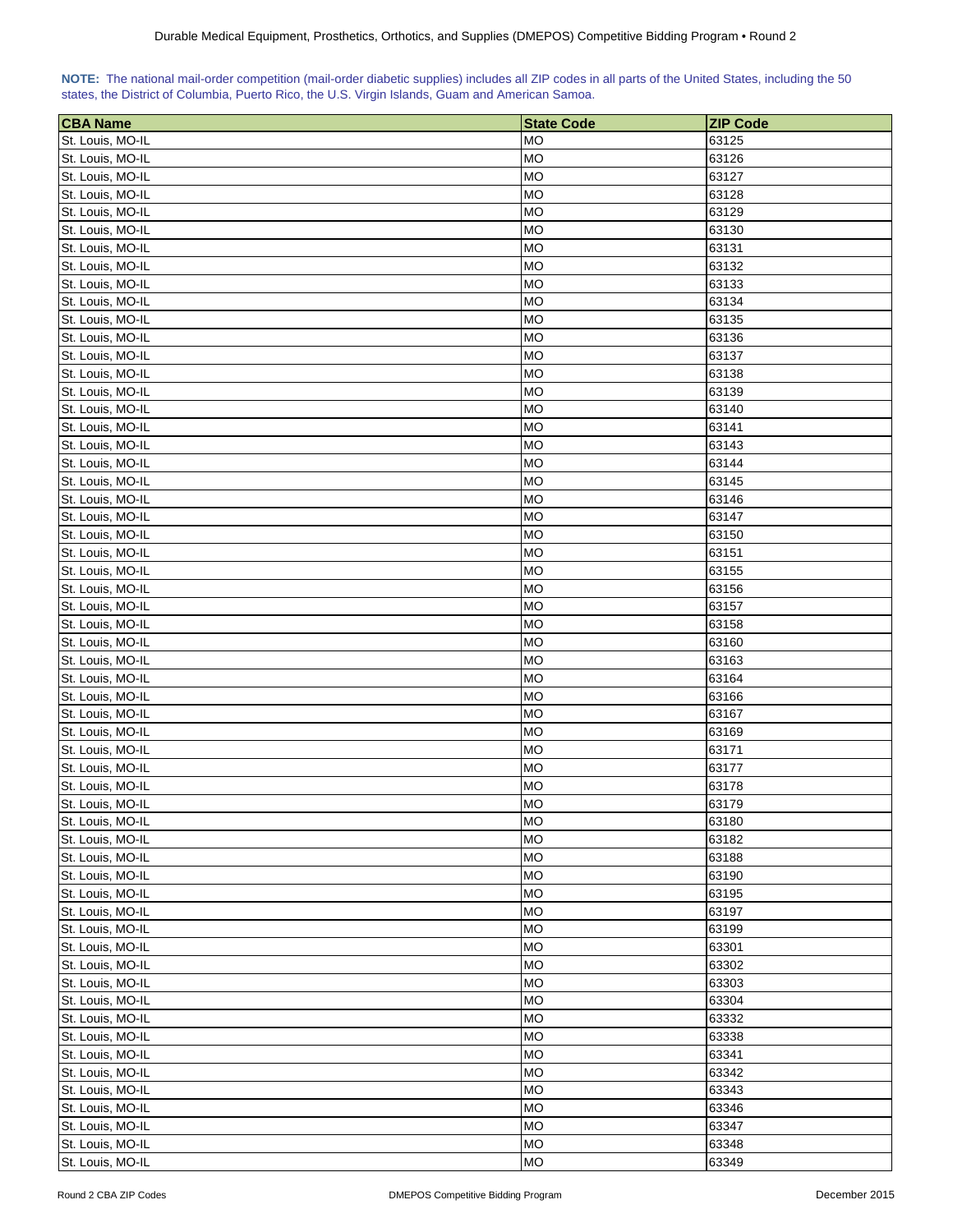| NOTE: The national mail-order competition (mail-order diabetic supplies) includes all ZIP codes in all parts of the United States, including the 50 |  |  |  |  |  |  |  |
|-----------------------------------------------------------------------------------------------------------------------------------------------------|--|--|--|--|--|--|--|
| states, the District of Columbia, Puerto Rico, the U.S. Virgin Islands, Guam and American Samoa.                                                    |  |  |  |  |  |  |  |

| <b>CBA Name</b>                      | <b>State Code</b> | <b>ZIP Code</b> |
|--------------------------------------|-------------------|-----------------|
| St. Louis, MO-IL                     | <b>MO</b>         | 63357           |
| St. Louis, MO-IL                     | <b>MO</b>         | 63362           |
| St. Louis, MO-IL                     | <b>MO</b>         | 63365           |
| St. Louis, MO-IL                     | <b>MO</b>         | 63366           |
| St. Louis, MO-IL                     | <b>MO</b>         | 63367           |
| St. Louis, MO-IL                     | <b>MO</b>         | 63368           |
| St. Louis, MO-IL                     | <b>MO</b>         | 63369           |
| St. Louis, MO-IL                     | <b>MO</b>         | 63370           |
| St. Louis, MO-IL                     | <b>MO</b>         | 63373           |
| St. Louis, MO-IL                     | <b>MO</b>         | 63376           |
| St. Louis, MO-IL                     | <b>MO</b>         | 63377           |
| St. Louis, MO-IL                     | <b>MO</b>         | 63378           |
| St. Louis, MO-IL                     | <b>MO</b>         | 63379           |
| St. Louis, MO-IL                     | <b>MO</b>         | 63380           |
| St. Louis, MO-IL                     | <b>MO</b>         | 63381           |
| St. Louis, MO-IL                     | <b>MO</b>         | 63383           |
| St. Louis, MO-IL                     | <b>MO</b>         | 63385           |
| St. Louis, MO-IL                     | <b>MO</b>         | 63386           |
| St. Louis, MO-IL                     | <b>MO</b>         | 63387           |
| St. Louis, MO-IL                     | <b>MO</b>         | 63389           |
| St. Louis, MO-IL                     | <b>MO</b>         | 63390           |
| St. Louis, MO-IL                     | <b>MO</b>         | 63622           |
|                                      | <b>MO</b>         |                 |
| St. Louis, MO-IL<br>St. Louis, MO-IL | <b>MO</b>         | 63626<br>63630  |
|                                      |                   |                 |
| St. Louis, MO-IL                     | <b>MO</b>         | 63631           |
| St. Louis, MO-IL                     | <b>MO</b>         | 63660           |
| St. Louis, MO-IL                     | MO                | 63664           |
| St. Louis, MO-IL                     | <b>MO</b>         | 63674           |
| St. Louis, MO-IL                     | <b>MO</b>         | 65441           |
| St. Louis, MO-IL                     | MO                | 65446           |
| St. Louis, MO-IL                     | <b>MO</b>         | 65449           |
| St. Louis, MO-IL                     | <b>MO</b>         | 65453           |
| St. Louis, MO-IL                     | <b>MO</b>         | 65456           |
| St. Louis, MO-IL                     | <b>MO</b>         | 65535           |
| St. Louis, MO-IL                     | <b>MO</b>         | 65565           |
| St. Louis, MO-IL                     | <b>MO</b>         | 65586           |
| Stockton, CA                         | CA                | 95201           |
| Stockton, CA                         | CA                | 95202           |
| Stockton, CA                         | CA                | 95203           |
| Stockton, CA                         | CA                | 95204           |
| Stockton, CA                         | CA                | 95205           |
| Stockton, CA                         | CA                | 95206           |
| Stockton, CA                         | CA                | 95207           |
| Stockton, CA                         | CA                | 95208           |
| Stockton, CA                         | CA                | 95209           |
| Stockton, CA                         | CA                | 95210           |
| Stockton, CA                         | CA                | 95211           |
| Stockton, CA                         | CA                | 95212           |
| Stockton, CA                         | СA                | 95213           |
| Stockton, CA                         | CA                | 95215           |
| Stockton, CA                         | CA                | 95219           |
| Stockton, CA                         | CA                | 95220           |
| Stockton, CA                         | CA                | 95227           |
| Stockton, CA                         | CA                | 95231           |
| Stockton, CA                         | CA                | 95234           |
| Stockton, CA                         | CA                | 95236           |
| Stockton, CA                         | CA                | 95237           |
| Stockton, CA                         | CA                | 95240           |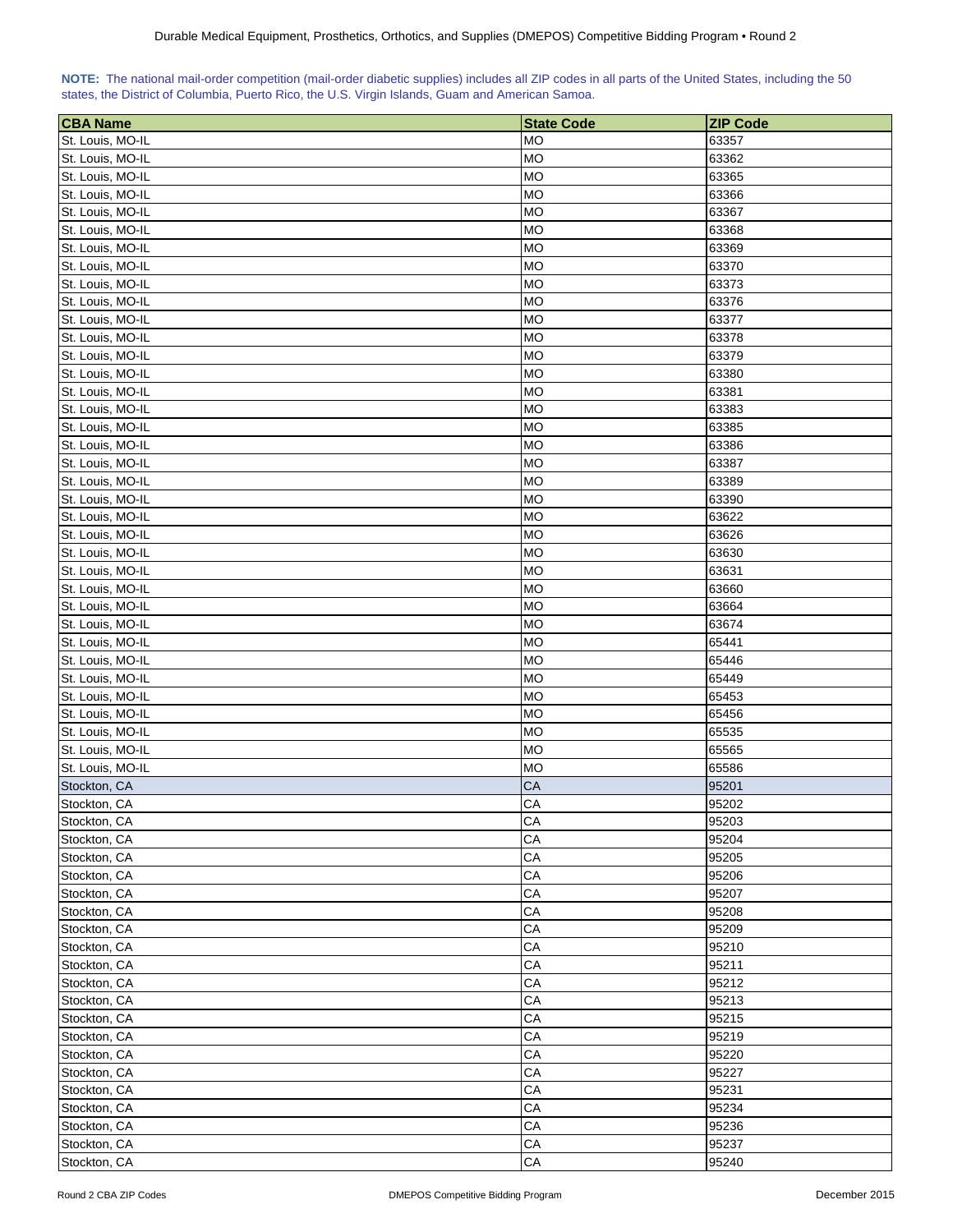| NOTE: The national mail-order competition (mail-order diabetic supplies) includes all ZIP codes in all parts of the United States, including the 50 |  |  |  |  |  |  |
|-----------------------------------------------------------------------------------------------------------------------------------------------------|--|--|--|--|--|--|
| states, the District of Columbia, Puerto Rico, the U.S. Virgin Islands, Guam and American Samoa.                                                    |  |  |  |  |  |  |

| <b>CBA Name</b>           | <b>State Code</b> | <b>ZIP Code</b> |
|---------------------------|-------------------|-----------------|
| Stockton, CA              | CA                | 95241           |
| Stockton, CA              | CA                | 95242           |
| Stockton, CA              | CA                | 95253           |
| Stockton, CA              | CA                | 95258           |
| Stockton, CA              | CA                | 95267           |
| Stockton, CA              | CA                | 95269           |
| Stockton, CA              | CA                | 95296           |
| Stockton, CA              | CA                | 95297           |
| Stockton, CA              | CA                | 95304           |
| Stockton, CA              | CA                | 95320           |
| Stockton, CA              | CA                | 95330           |
|                           |                   | 95336           |
| Stockton, CA              | CA                |                 |
| Stockton, CA              | CA                | 95337           |
| Stockton, CA              | CA                | 95366           |
| Stockton, CA              | CA                | 95376           |
| Stockton, CA              | CA                | 95377           |
| Stockton, CA              | CA                | 95378           |
| Stockton, CA              | CA                | 95391           |
| Stockton, CA              | CA                | 95686           |
| <b>Suffolk County CBA</b> | <b>NY</b>         | 00501           |
| Suffolk County CBA        | <b>NY</b>         | 00544           |
| Suffolk County CBA        | <b>NY</b>         | 06390           |
| Suffolk County CBA        | <b>NY</b>         | 11701           |
| Suffolk County CBA        | <b>NY</b>         | 11702           |
| Suffolk County CBA        | <b>NY</b>         | 11703           |
| Suffolk County CBA        | <b>NY</b>         | 11704           |
| Suffolk County CBA        | <b>NY</b>         | 11705           |
| Suffolk County CBA        | <b>NY</b>         | 11706           |
| Suffolk County CBA        | <b>NY</b>         | 11707           |
| Suffolk County CBA        | <b>NY</b>         | 11713           |
| Suffolk County CBA        | NY                | 11715           |
| Suffolk County CBA        | <b>NY</b>         | 11716           |
| Suffolk County CBA        | <b>NY</b>         | 11717           |
| Suffolk County CBA        | <b>NY</b>         | 11718           |
|                           | <b>NY</b>         |                 |
| Suffolk County CBA        |                   | 11719           |
| Suffolk County CBA        | <b>NY</b>         | 11720           |
| Suffolk County CBA        | <b>NY</b>         | 11721           |
| Suffolk County CBA        | <b>NY</b>         | 11722           |
| Suffolk County CBA        | <b>NY</b>         | 11724           |
| Suffolk County CBA        | <b>NY</b>         | 11725           |
| Suffolk County CBA        | <b>NY</b>         | 11726           |
| Suffolk County CBA        | <b>NY</b>         | 11727           |
| Suffolk County CBA        | <b>NY</b>         | 11729           |
| Suffolk County CBA        | <b>NY</b>         | 11730           |
| Suffolk County CBA        | <b>NY</b>         | 11731           |
| Suffolk County CBA        | <b>NY</b>         | 11733           |
| Suffolk County CBA        | <b>NY</b>         | 11738           |
| Suffolk County CBA        | <b>NY</b>         | 11739           |
| Suffolk County CBA        | <b>NY</b>         | 11740           |
| Suffolk County CBA        | <b>NY</b>         | 11741           |
| Suffolk County CBA        | <b>NY</b>         | 11742           |
| Suffolk County CBA        | <b>NY</b>         | 11743           |
| Suffolk County CBA        | <b>NY</b>         | 11746           |
| Suffolk County CBA        | <b>NY</b>         | 11747           |
| Suffolk County CBA        | <b>NY</b>         | 11749           |
| Suffolk County CBA        | <b>NY</b>         | 11750           |
| Suffolk County CBA        | <b>NY</b>         | 11751           |
| Suffolk County CBA        | <b>NY</b>         |                 |
|                           |                   | 11752           |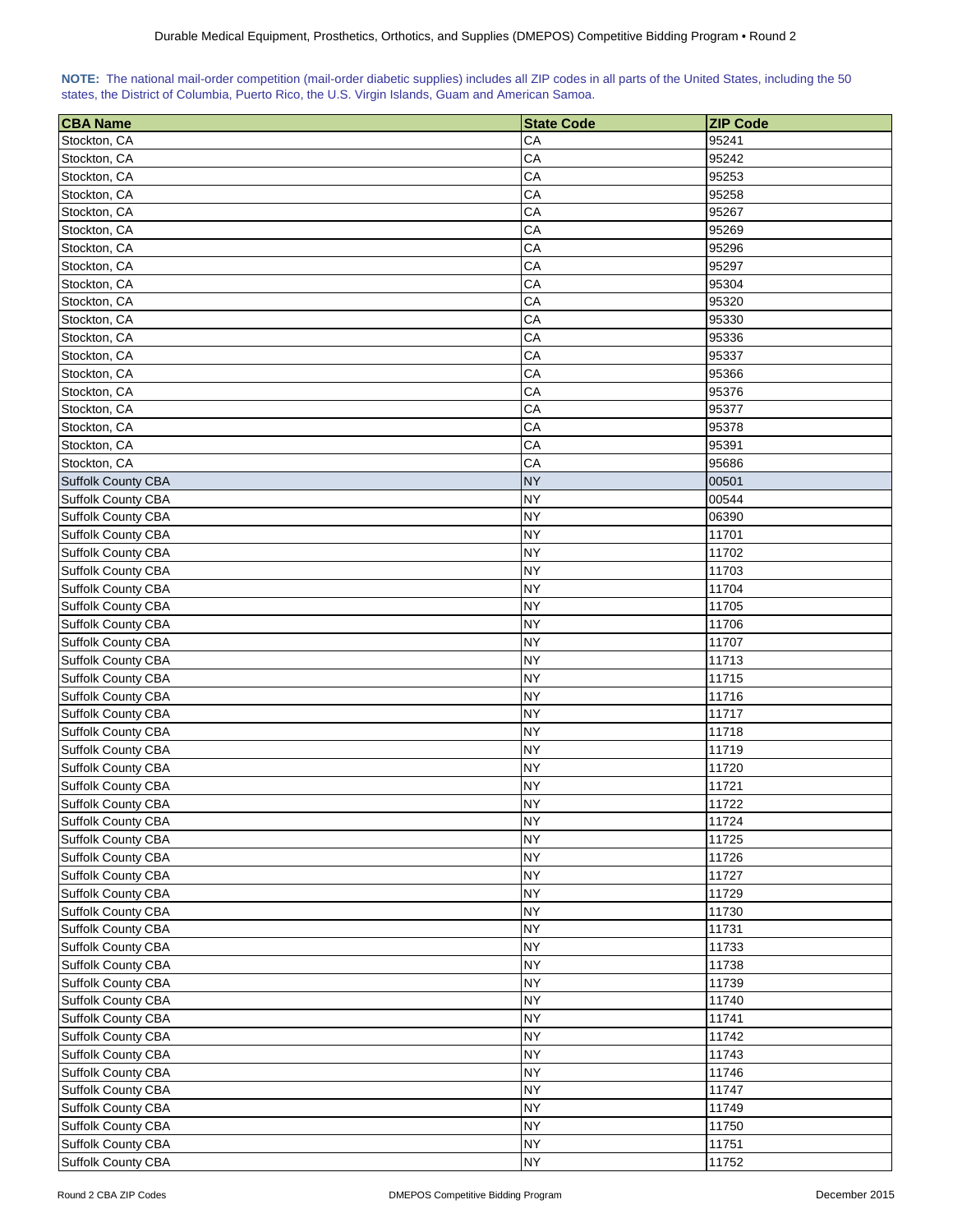| NOTE: The national mail-order competition (mail-order diabetic supplies) includes all ZIP codes in all parts of the United States, including the 50 |  |  |  |  |  |  |
|-----------------------------------------------------------------------------------------------------------------------------------------------------|--|--|--|--|--|--|
| states, the District of Columbia, Puerto Rico, the U.S. Virgin Islands, Guam and American Samoa.                                                    |  |  |  |  |  |  |

| <b>CBA Name</b>                          | <b>State Code</b> | <b>ZIP Code</b> |
|------------------------------------------|-------------------|-----------------|
| Suffolk County CBA                       | <b>NY</b>         | 11754           |
| Suffolk County CBA                       | <b>NY</b>         | 11755           |
| Suffolk County CBA                       | <b>NY</b>         | 11757           |
| Suffolk County CBA                       | <b>NY</b>         | 11760           |
| <b>Suffolk County CBA</b>                | <b>NY</b>         | 11763           |
| <b>Suffolk County CBA</b>                | NY                | 11764           |
| <b>Suffolk County CBA</b>                | <b>NY</b>         | 11766           |
| <b>Suffolk County CBA</b>                | <b>NY</b>         | 11767           |
| Suffolk County CBA                       | <b>NY</b>         | 11768           |
| Suffolk County CBA                       | <b>NY</b>         | 11769           |
| Suffolk County CBA                       | <b>NY</b>         | 11770           |
| <b>Suffolk County CBA</b>                | <b>NY</b>         | 11772           |
| Suffolk County CBA                       | <b>NY</b>         | 11775           |
| Suffolk County CBA                       | <b>NY</b>         | 11776           |
| <b>Suffolk County CBA</b>                | <b>NY</b>         | 11777           |
| Suffolk County CBA                       | <b>NY</b>         | 11778           |
| Suffolk County CBA                       | <b>NY</b>         | 11779           |
| Suffolk County CBA                       | <b>NY</b>         | 11780           |
| Suffolk County CBA                       | <b>NY</b>         | 11782           |
| Suffolk County CBA                       | NΥ                | 11784           |
| Suffolk County CBA                       | <b>NY</b>         | 11786           |
| Suffolk County CBA                       | <b>NY</b>         | 11787           |
|                                          | <b>NY</b>         | 11788           |
| Suffolk County CBA<br>Suffolk County CBA | <b>NY</b>         |                 |
|                                          | <b>NY</b>         | 11789           |
| Suffolk County CBA                       | <b>NY</b>         | 11790<br>11792  |
| Suffolk County CBA                       |                   |                 |
| Suffolk County CBA                       | <b>NY</b>         | 11794           |
| Suffolk County CBA                       | <b>NY</b>         | 11795           |
| Suffolk County CBA                       | <b>NY</b>         | 11796           |
| Suffolk County CBA                       | <b>NY</b>         | 11798           |
| Suffolk County CBA                       | NΥ                | 11901           |
| Suffolk County CBA                       | <b>NY</b>         | 11930           |
| Suffolk County CBA                       | NΥ                | 11931           |
| Suffolk County CBA                       | <b>NY</b>         | 11932           |
| Suffolk County CBA                       | <b>NY</b>         | 11933           |
| Suffolk County CBA                       | <b>NY</b>         | 11934           |
| Suffolk County CBA                       | <b>NY</b>         | 11935           |
| Suffolk County CBA                       | <b>NY</b>         | 11937           |
| Suffolk County CBA                       | <b>NY</b>         | 11939           |
| Suffolk County CBA                       | <b>NY</b>         | 11940           |
| Suffolk County CBA                       | <b>NY</b>         | 11941           |
| Suffolk County CBA                       | <b>NY</b>         | 11942           |
| Suffolk County CBA                       | <b>NY</b>         | 11944           |
| Suffolk County CBA                       | <b>NY</b>         | 11946           |
| Suffolk County CBA                       | NΥ                | 11947           |
| Suffolk County CBA                       | <b>NY</b>         | 11948           |
| Suffolk County CBA                       | <b>NY</b>         | 11949           |
| Suffolk County CBA                       | <b>NY</b>         | 11950           |
| Suffolk County CBA                       | <b>NY</b>         | 11951           |
| Suffolk County CBA                       | <b>NY</b>         | 11952           |
| Suffolk County CBA                       | <b>NY</b>         | 11953           |
| Suffolk County CBA                       | <b>NY</b>         | 11954           |
| Suffolk County CBA                       | <b>NY</b>         | 11955           |
| Suffolk County CBA                       | <b>NY</b>         | 11956           |
| Suffolk County CBA                       | <b>NY</b>         | 11957           |
| Suffolk County CBA                       | <b>NY</b>         | 11958           |
| Suffolk County CBA                       | <b>NY</b>         | 11959           |
| Suffolk County CBA                       | <b>NY</b>         | 11960           |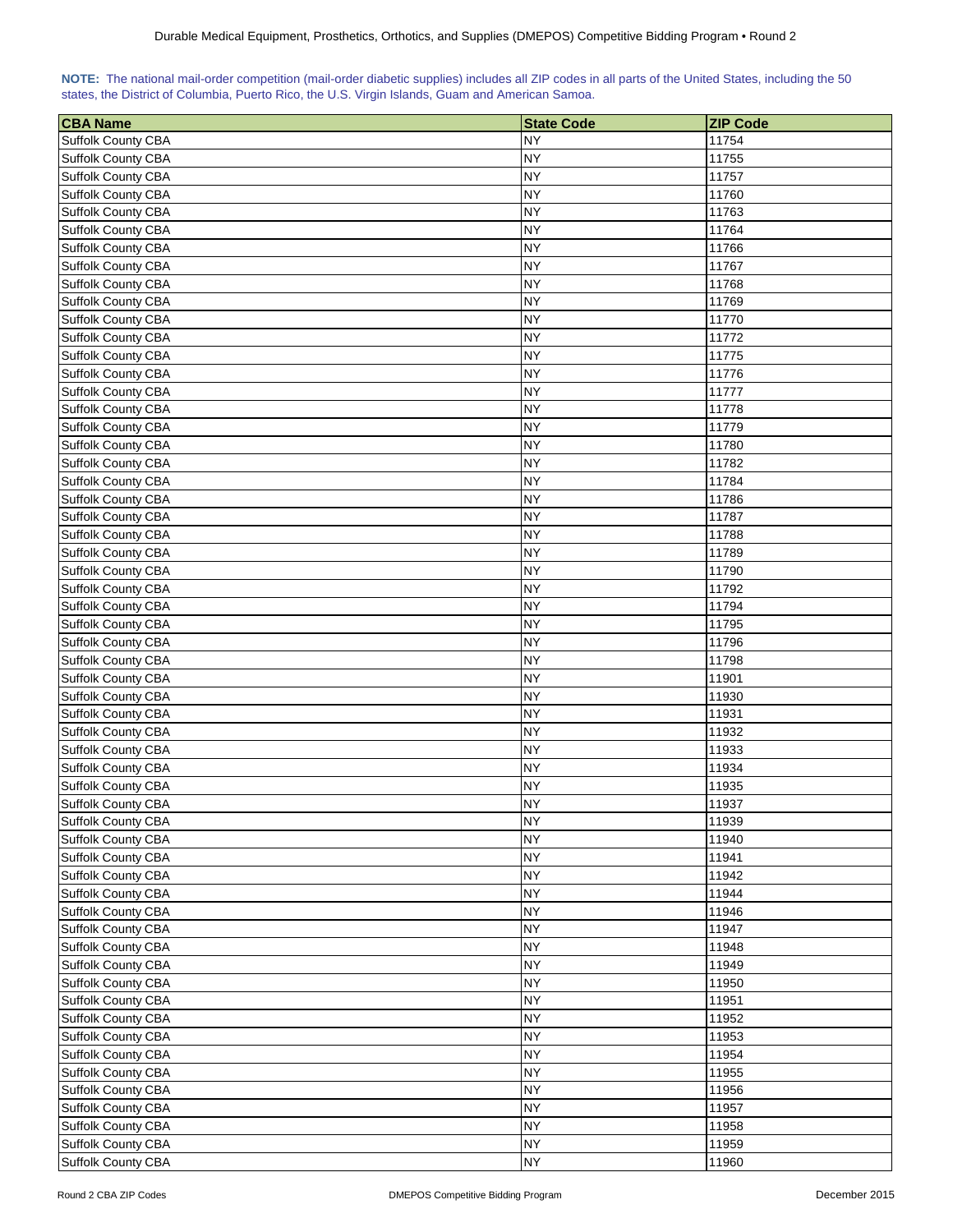| NOTE: The national mail-order competition (mail-order diabetic supplies) includes all ZIP codes in all parts of the United States, including the 50 |  |  |  |  |  |  |
|-----------------------------------------------------------------------------------------------------------------------------------------------------|--|--|--|--|--|--|
| states, the District of Columbia, Puerto Rico, the U.S. Virgin Islands, Guam and American Samoa.                                                    |  |  |  |  |  |  |

| <b>CBA</b> Name           | <b>State Code</b>      | <b>ZIP Code</b> |
|---------------------------|------------------------|-----------------|
| <b>Suffolk County CBA</b> | <b>NY</b>              | 11961           |
| Suffolk County CBA        | <b>NY</b>              | 11962           |
| Suffolk County CBA        | <b>NY</b>              | 11963           |
| Suffolk County CBA        | <b>NY</b>              | 11964           |
| Suffolk County CBA        | <b>NY</b>              | 11965           |
| Suffolk County CBA        | <b>NY</b>              | 11967           |
| Suffolk County CBA        | NY                     | 11968           |
| Suffolk County CBA        | NY                     | 11969           |
| Suffolk County CBA        | <b>NY</b>              | 11970           |
| Suffolk County CBA        | <b>NY</b>              | 11971           |
| Suffolk County CBA        | <b>NY</b>              | 11972           |
| Suffolk County CBA        | <b>NY</b>              | 11973           |
| Suffolk County CBA        | NY                     | 11975           |
| Suffolk County CBA        | <b>NY</b>              | 11976           |
| Suffolk County CBA        | NY                     | 11977           |
| Suffolk County CBA        | <b>NY</b>              | 11978           |
| Suffolk County CBA        | <b>NY</b>              | 11980           |
| Syracuse, NY              | <b>NY</b>              | 13020           |
| Syracuse, NY              | <b>NY</b>              | 13027           |
| Syracuse, NY              | <b>NY</b>              | 13028           |
| Syracuse, NY              | <b>NY</b>              | 13029           |
| Syracuse, NY              | <b>NY</b>              | 13030           |
| Syracuse, NY              | <b>NY</b>              | 13031           |
| Syracuse, NY              | <b>NY</b>              | 13032           |
| Syracuse, NY              | <b>NY</b>              | 13035           |
| Syracuse, NY              | <b>NY</b>              | 13036           |
|                           |                        |                 |
| Syracuse, NY              | NY<br><b>NY</b>        | 13037           |
| Syracuse, NY              | <b>NY</b>              | 13039           |
| Syracuse, NY              |                        | 13041           |
| Syracuse, NY              | <b>NY</b><br><b>NY</b> | 13042           |
| Syracuse, NY              |                        | 13043           |
| Syracuse, NY              | NΥ                     | 13044           |
| Syracuse, NY              | NΥ                     | 13051           |
| Syracuse, NY              | NY                     | 13052           |
| Syracuse, NY              | <b>NY</b>              | 13057           |
| Syracuse, NY              | <b>NY</b>              | 13060           |
| Syracuse, NY              | <b>NY</b>              | 13061           |
| Syracuse, NY              | <b>NY</b>              | 13063           |
| Syracuse, NY              | <b>NY</b>              | 13064           |
| Syracuse, NY              | <b>NY</b>              | 13066           |
| Syracuse, NY              | <b>NY</b>              | 13069           |
| Syracuse, NY              | <b>NY</b>              | 13072           |
| Syracuse, NY              | <b>NY</b>              | 13074           |
| Syracuse, NY              | <b>NY</b>              | 13076           |
| Syracuse, NY              | <b>NY</b>              | 13078           |
| Syracuse, NY              | NY                     | 13080           |
| Syracuse, NY              | <b>NY</b>              | 13082           |
| Syracuse, NY              | <b>NY</b>              | 13083           |
| Syracuse, NY              | <b>NY</b>              | 13084           |
| Syracuse, NY              | <b>NY</b>              | 13088           |
| Syracuse, NY              | <b>NY</b>              | 13089           |
| Syracuse, NY              | <b>NY</b>              | 13090           |
| Syracuse, NY              | <b>NY</b>              | 13093           |
| Syracuse, NY              | <b>NY</b>              | 13103           |
| Syracuse, NY              | <b>NY</b>              | 13104           |
| Syracuse, NY              | <b>NY</b>              | 13107           |
| Syracuse, NY              | <b>NY</b>              | 13108           |
| Syracuse, NY              | <b>NY</b>              | 13110           |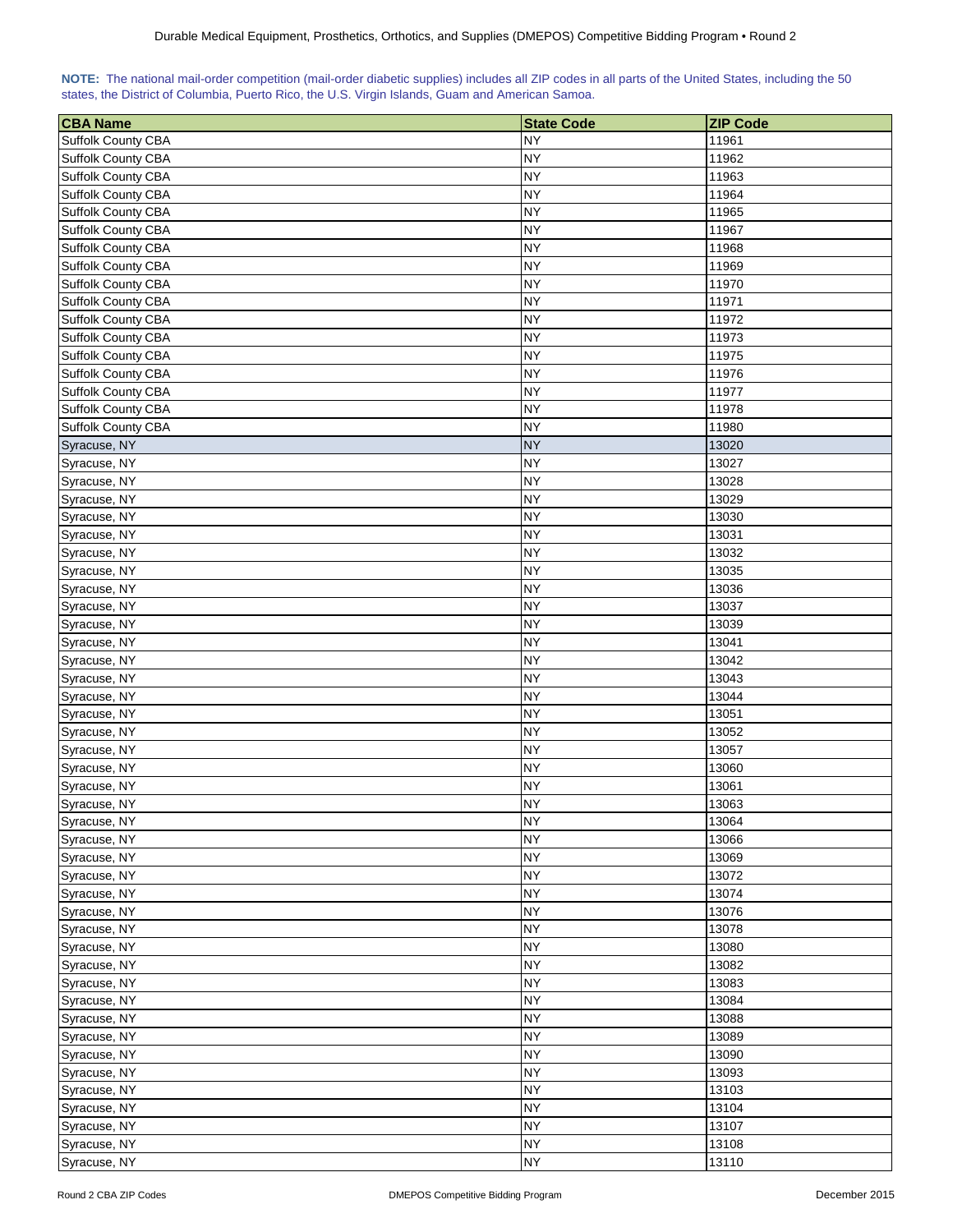| NOTE: The national mail-order competition (mail-order diabetic supplies) includes all ZIP codes in all parts of the United States, including the 50 |  |  |  |  |  |  |
|-----------------------------------------------------------------------------------------------------------------------------------------------------|--|--|--|--|--|--|
| states, the District of Columbia, Puerto Rico, the U.S. Virgin Islands, Guam and American Samoa.                                                    |  |  |  |  |  |  |

| <b>CBA Name</b> | <b>State Code</b> | <b>ZIP Code</b> |
|-----------------|-------------------|-----------------|
| Syracuse, NY    | NY                | 13112           |
| Syracuse, NY    | <b>NY</b>         | 13114           |
| Syracuse, NY    | <b>NY</b>         | 13115           |
| Syracuse, NY    | <b>NY</b>         | 13116           |
| Syracuse, NY    | NY.               | 13119           |
| Syracuse, NY    | <b>NY</b>         | 13120           |
| Syracuse, NY    | <b>NY</b>         | 13121           |
| Syracuse, NY    | <b>NY</b>         | 13122           |
| Syracuse, NY    | <b>NY</b>         | 13126           |
| Syracuse, NY    | <b>NY</b>         | 13131           |
| Syracuse, NY    | <b>NY</b>         | 13132           |
| Syracuse, NY    | <b>NY</b>         | 13134           |
| Syracuse, NY    | <b>NY</b>         | 13135           |
| Syracuse, NY    | <b>NY</b>         | 13137           |
| Syracuse, NY    | <b>NY</b>         | 13138           |
| Syracuse, NY    | <b>NY</b>         | 13142           |
| Syracuse, NY    | <b>NY</b>         | 13144           |
| Syracuse, NY    | <b>NY</b>         | 13145           |
| Syracuse, NY    | <b>NY</b>         | 13152           |
| Syracuse, NY    | <b>NY</b>         | 13153           |
| Syracuse, NY    | <b>NY</b>         | 13159           |
| Syracuse, NY    | <b>NY</b>         | 13163           |
| Syracuse, NY    | <b>NY</b>         | 13164           |
| Syracuse, NY    | <b>NY</b>         | 13167           |
| Syracuse, NY    | <b>NY</b>         | 13201           |
| Syracuse, NY    | <b>NY</b>         | 13202           |
| Syracuse, NY    | <b>NY</b>         | 13203           |
| Syracuse, NY    | <b>NY</b>         | 13204           |
| Syracuse, NY    | <b>NY</b>         | 13205           |
| Syracuse, NY    | <b>NY</b>         | 13206           |
| Syracuse, NY    | <b>NY</b>         | 13207           |
| Syracuse, NY    | <b>NY</b>         | 13208           |
| Syracuse, NY    | <b>NY</b>         | 13209           |
| Syracuse, NY    | <b>NY</b>         | 13210           |
| Syracuse, NY    | <b>NY</b>         | 13211           |
| Syracuse, NY    | <b>NY</b>         | 13212           |
| Syracuse, NY    | <b>NY</b>         | 13214           |
| Syracuse, NY    | <b>NY</b>         | 13215           |
| Syracuse, NY    | <b>NY</b>         | 13217           |
| Syracuse, NY    | <b>NY</b>         | 13218           |
| Syracuse, NY    | <b>NY</b>         | 13219           |
| Syracuse, NY    | <b>NY</b>         | 13220           |
| Syracuse, NY    | <b>NY</b>         | 13221           |
| Syracuse, NY    | <b>NY</b>         | 13224           |
| Syracuse, NY    | <b>NY</b>         | 13225           |
| Syracuse, NY    | <b>NY</b>         | 13235           |
| Syracuse, NY    | <b>NY</b>         | 13244           |
| Syracuse, NY    | <b>NY</b>         | 13250           |
| Syracuse, NY    | <b>NY</b>         | 13251           |
| Syracuse, NY    | <b>NY</b>         | 13252           |
| Syracuse, NY    | <b>NY</b>         | 13261           |
| Syracuse, NY    | <b>NY</b>         | 13290           |
| Syracuse, NY    | <b>NY</b>         | 13302           |
| Syracuse, NY    | <b>NY</b>         | 13310           |
| Syracuse, NY    | <b>NY</b>         | 13314           |
| Syracuse, NY    | <b>NY</b>         | 13334           |
| Syracuse, NY    | <b>NY</b>         | 13346           |
| Syracuse, NY    | <b>NY</b>         | 13355           |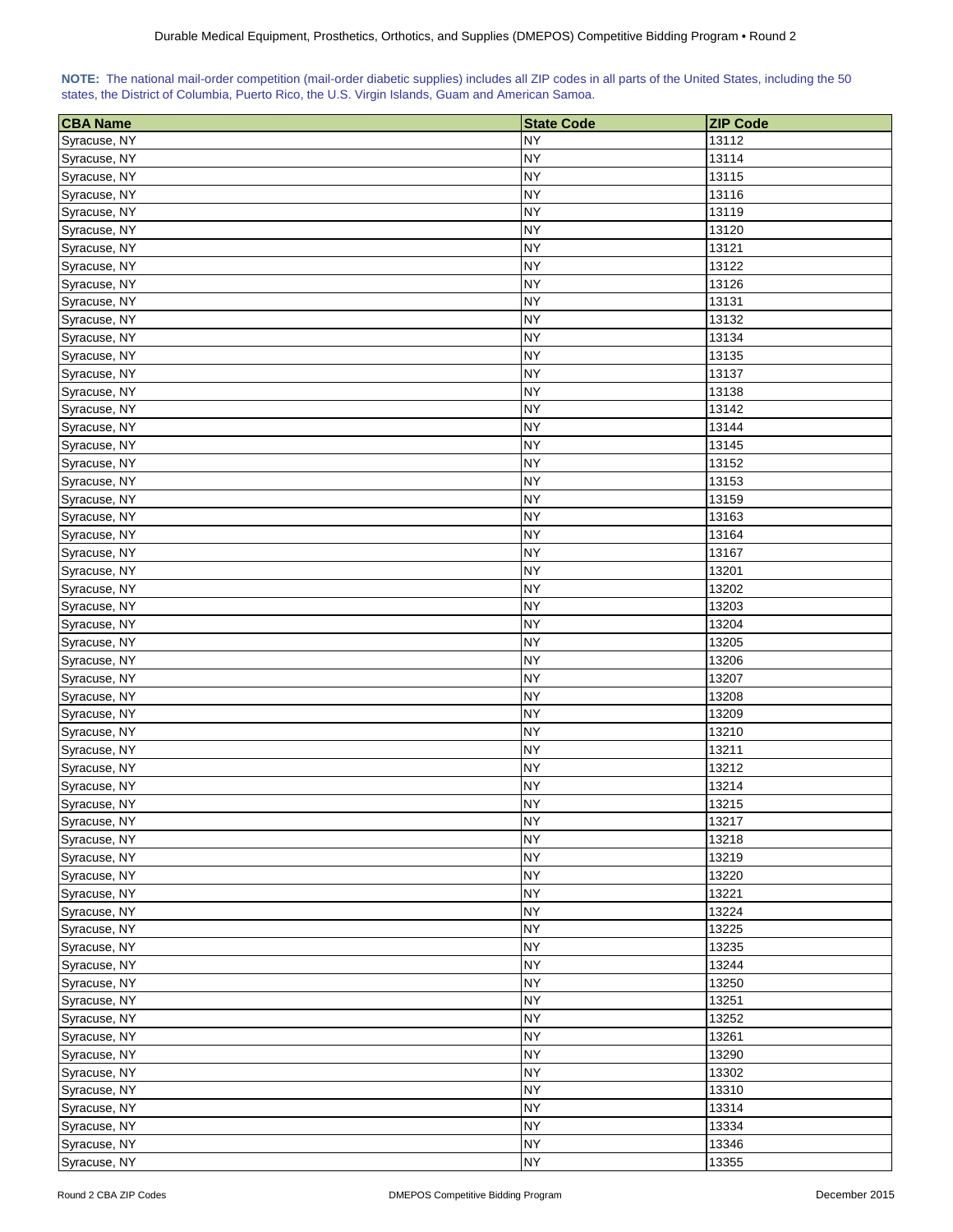|  |  | NOTE: The national mail-order competition (mail-order diabetic supplies) includes all ZIP codes in all parts of the United States, including the 50 |  |  |
|--|--|-----------------------------------------------------------------------------------------------------------------------------------------------------|--|--|
|  |  | states, the District of Columbia, Puerto Rico, the U.S. Virgin Islands, Guam and American Samoa.                                                    |  |  |

| <b>CBA Name</b>                     | <b>State Code</b>      | <b>ZIP Code</b> |
|-------------------------------------|------------------------|-----------------|
| Syracuse, NY                        | <b>NY</b>              | 13364           |
| Syracuse, NY                        | <b>NY</b>              | 13402           |
| Syracuse, NY                        | <b>NY</b>              | 13408           |
| Syracuse, NY                        | <b>NY</b>              | 13409           |
| Syracuse, NY                        | <b>NY</b>              | 13418           |
| Syracuse, NY                        | <b>NY</b>              | 13421           |
| Syracuse, NY                        | NΥ                     | 13426           |
| Syracuse, NY                        | NY                     | 13437           |
| Syracuse, NY                        | <b>NY</b>              | 13465           |
| Syracuse, NY                        | <b>NY</b>              | 13484           |
| Syracuse, NY                        | <b>NY</b>              | 13485           |
| Syracuse, NY                        | <b>NY</b>              | 13493           |
| Tampa-St. Petersburg-Clearwater, FL | <b>FL</b>              | 33503           |
| Tampa-St. Petersburg-Clearwater, FL | <b>FL</b>              | 33508           |
| Tampa-St. Petersburg-Clearwater, FL | <b>FL</b>              | 33509           |
| Tampa-St. Petersburg-Clearwater, FL | <b>FL</b>              | 33510           |
| Tampa-St. Petersburg-Clearwater, FL | <b>FL</b>              | 33511           |
| Tampa-St. Petersburg-Clearwater, FL | <b>FL</b>              | 33523           |
| Tampa-St. Petersburg-Clearwater, FL | <b>FL</b>              | 33524           |
| Tampa-St. Petersburg-Clearwater, FL | <b>FL</b>              | 33525           |
| Tampa-St. Petersburg-Clearwater, FL | <b>FL</b>              | 33526           |
| Tampa-St. Petersburg-Clearwater, FL | <b>FL</b>              | 33527           |
|                                     | <b>FL</b>              |                 |
| Tampa-St. Petersburg-Clearwater, FL | <b>FL</b>              | 33530<br>33534  |
| Tampa-St. Petersburg-Clearwater, FL | <b>FL</b>              |                 |
| Tampa-St. Petersburg-Clearwater, FL | FL                     | 33537<br>33539  |
| Tampa-St. Petersburg-Clearwater, FL |                        |                 |
| Tampa-St. Petersburg-Clearwater, FL | FL                     | 33540           |
| Tampa-St. Petersburg-Clearwater, FL | FL                     | 33541           |
| Tampa-St. Petersburg-Clearwater, FL | FL                     | 33542           |
| Tampa-St. Petersburg-Clearwater, FL | <b>FL</b><br><b>FL</b> | 33543<br>33544  |
| Tampa-St. Petersburg-Clearwater, FL |                        |                 |
| Tampa-St. Petersburg-Clearwater, FL | <b>FL</b>              | 33545           |
| Tampa-St. Petersburg-Clearwater, FL | <b>FL</b><br><b>FL</b> | 33547           |
| Tampa-St. Petersburg-Clearwater, FL | <b>FL</b>              | 33548           |
| Tampa-St. Petersburg-Clearwater, FL |                        | 33549           |
| Tampa-St. Petersburg-Clearwater, FL | <b>FL</b>              | 33550           |
| Tampa-St. Petersburg-Clearwater, FL | <b>FL</b>              | 33556           |
| Tampa-St. Petersburg-Clearwater, FL | FL                     | 33558           |
| Tampa-St. Petersburg-Clearwater, FL | FL                     | 33559           |
| Tampa-St. Petersburg-Clearwater, FL | FL                     | 33563           |
| Tampa-St. Petersburg-Clearwater, FL | FL                     | 33564           |
| Tampa-St. Petersburg-Clearwater, FL | FL                     | 33565           |
| Tampa-St. Petersburg-Clearwater, FL | FL                     | 33566           |
| Tampa-St. Petersburg-Clearwater, FL | FL                     | 33567           |
| Tampa-St. Petersburg-Clearwater, FL | FL                     | 33568           |
| Tampa-St. Petersburg-Clearwater, FL | FL                     | 33569           |
| Tampa-St. Petersburg-Clearwater, FL | <b>FL</b>              | 33570           |
| Tampa-St. Petersburg-Clearwater, FL | <b>FL</b>              | 33571           |
| Tampa-St. Petersburg-Clearwater, FL | <b>FL</b>              | 33572           |
| Tampa-St. Petersburg-Clearwater, FL | <b>FL</b>              | 33573           |
| Tampa-St. Petersburg-Clearwater, FL | <b>FL</b>              | 33574           |
| Tampa-St. Petersburg-Clearwater, FL | <b>FL</b>              | 33575           |
| Tampa-St. Petersburg-Clearwater, FL | FL                     | 33576           |
| Tampa-St. Petersburg-Clearwater, FL | FL                     | 33578           |
| Tampa-St. Petersburg-Clearwater, FL | <b>FL</b>              | 33579           |
| Tampa-St. Petersburg-Clearwater, FL | <b>FL</b>              | 33583           |
| Tampa-St. Petersburg-Clearwater, FL | FL                     | 33584           |
| Tampa-St. Petersburg-Clearwater, FL | FL                     | 33586           |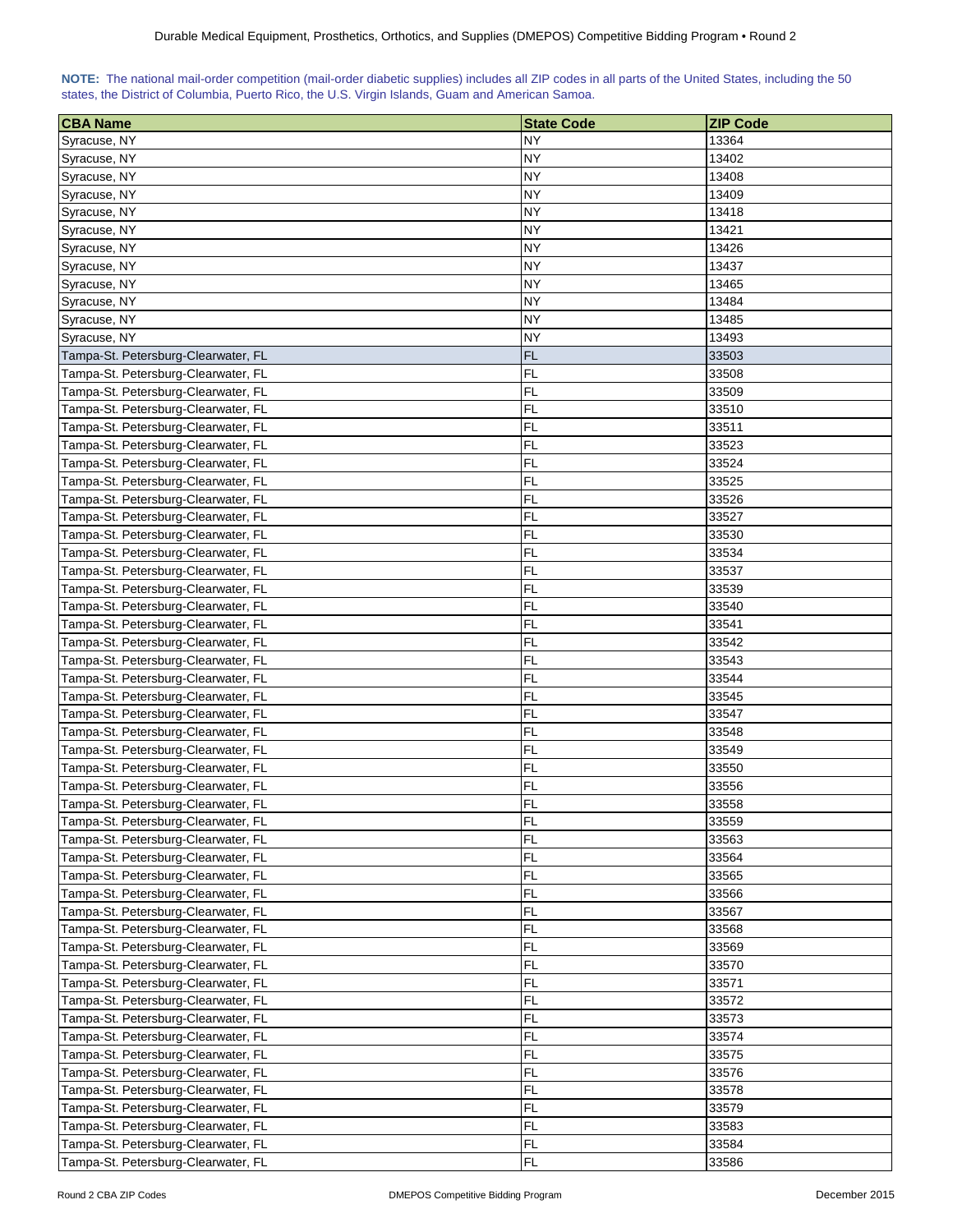| NOTE: The national mail-order competition (mail-order diabetic supplies) includes all ZIP codes in all parts of the United States, including the 50 |  |  |  |  |  |  |  |
|-----------------------------------------------------------------------------------------------------------------------------------------------------|--|--|--|--|--|--|--|
| states, the District of Columbia, Puerto Rico, the U.S. Virgin Islands, Guam and American Samoa.                                                    |  |  |  |  |  |  |  |

| <b>CBA Name</b>                     | <b>State Code</b> | <b>ZIP Code</b> |
|-------------------------------------|-------------------|-----------------|
| Tampa-St. Petersburg-Clearwater, FL | FL                | 33587           |
| Tampa-St. Petersburg-Clearwater, FL | FL                | 33592           |
| Tampa-St. Petersburg-Clearwater, FL | FL                | 33593           |
| Tampa-St. Petersburg-Clearwater, FL | FL                | 33594           |
| Tampa-St. Petersburg-Clearwater, FL | FL                | 33595           |
| Tampa-St. Petersburg-Clearwater, FL | FL                | 33596           |
| Tampa-St. Petersburg-Clearwater, FL | FL                | 33598           |
| Tampa-St. Petersburg-Clearwater, FL | FL                | 33601           |
| Tampa-St. Petersburg-Clearwater, FL | FL                | 33602           |
| Tampa-St. Petersburg-Clearwater, FL | FL                | 33603           |
| Tampa-St. Petersburg-Clearwater, FL | FL                | 33604           |
| Tampa-St. Petersburg-Clearwater, FL | FL                | 33605           |
| Tampa-St. Petersburg-Clearwater, FL | FL                | 33606           |
| Tampa-St. Petersburg-Clearwater, FL | FL                | 33607           |
| Tampa-St. Petersburg-Clearwater, FL | <b>FL</b>         | 33608           |
| Tampa-St. Petersburg-Clearwater, FL | FL                | 33609           |
| Tampa-St. Petersburg-Clearwater, FL | FL                | 33610           |
| Tampa-St. Petersburg-Clearwater, FL | FL                | 33611           |
| Tampa-St. Petersburg-Clearwater, FL | FL                | 33612           |
| Tampa-St. Petersburg-Clearwater, FL | FL                | 33613           |
| Tampa-St. Petersburg-Clearwater, FL | <b>FL</b>         | 33614           |
| Tampa-St. Petersburg-Clearwater, FL | FL                | 33615           |
| Tampa-St. Petersburg-Clearwater, FL | FL                | 33616           |
| Tampa-St. Petersburg-Clearwater, FL | FL                | 33617           |
| Tampa-St. Petersburg-Clearwater, FL | <b>FL</b>         | 33618           |
| Tampa-St. Petersburg-Clearwater, FL | FL                | 33619           |
| Tampa-St. Petersburg-Clearwater, FL | FL                | 33620           |
| Tampa-St. Petersburg-Clearwater, FL | FL                | 33621           |
| Tampa-St. Petersburg-Clearwater, FL | FL                | 33622           |
| Tampa-St. Petersburg-Clearwater, FL | FL                | 33623           |
| Tampa-St. Petersburg-Clearwater, FL | FL                | 33624           |
| Tampa-St. Petersburg-Clearwater, FL | FL                | 33625           |
| Tampa-St. Petersburg-Clearwater, FL | FL                | 33626           |
| Tampa-St. Petersburg-Clearwater, FL | FL                | 33629           |
| Tampa-St. Petersburg-Clearwater, FL | FL                | 33630           |
| Tampa-St. Petersburg-Clearwater, FL | FL                | 33631           |
| Tampa-St. Petersburg-Clearwater, FL | <b>FL</b>         | 33633           |
| Tampa-St. Petersburg-Clearwater, FL | FL                | 33634           |
| Tampa-St. Petersburg-Clearwater, FL | <b>FL</b>         | 33635           |
| Tampa-St. Petersburg-Clearwater, FL | <b>FL</b>         | 33637           |
| Tampa-St. Petersburg-Clearwater, FL | FL                | 33646           |
| Tampa-St. Petersburg-Clearwater, FL | <b>FL</b>         | 33647           |
| Tampa-St. Petersburg-Clearwater, FL | FL                | 33650           |
| Tampa-St. Petersburg-Clearwater, FL | FL                | 33655           |
| Tampa-St. Petersburg-Clearwater, FL | <b>FL</b>         | 33660           |
| Tampa-St. Petersburg-Clearwater, FL | FL                | 33661           |
| Tampa-St. Petersburg-Clearwater, FL | FL                | 33662           |
| Tampa-St. Petersburg-Clearwater, FL | FL                | 33663           |
| Tampa-St. Petersburg-Clearwater, FL | <b>FL</b>         | 33664           |
| Tampa-St. Petersburg-Clearwater, FL | <b>FL</b>         | 33672           |
| Tampa-St. Petersburg-Clearwater, FL | FL                | 33673           |
| Tampa-St. Petersburg-Clearwater, FL | FL                | 33674           |
| Tampa-St. Petersburg-Clearwater, FL | FL                | 33675           |
| Tampa-St. Petersburg-Clearwater, FL | FL                | 33677           |
| Tampa-St. Petersburg-Clearwater, FL | <b>FL</b>         | 33679           |
| Tampa-St. Petersburg-Clearwater, FL | FL                | 33680           |
| Tampa-St. Petersburg-Clearwater, FL | <b>FL</b>         | 33681           |
| Tampa-St. Petersburg-Clearwater, FL | <b>FL</b>         | 33682           |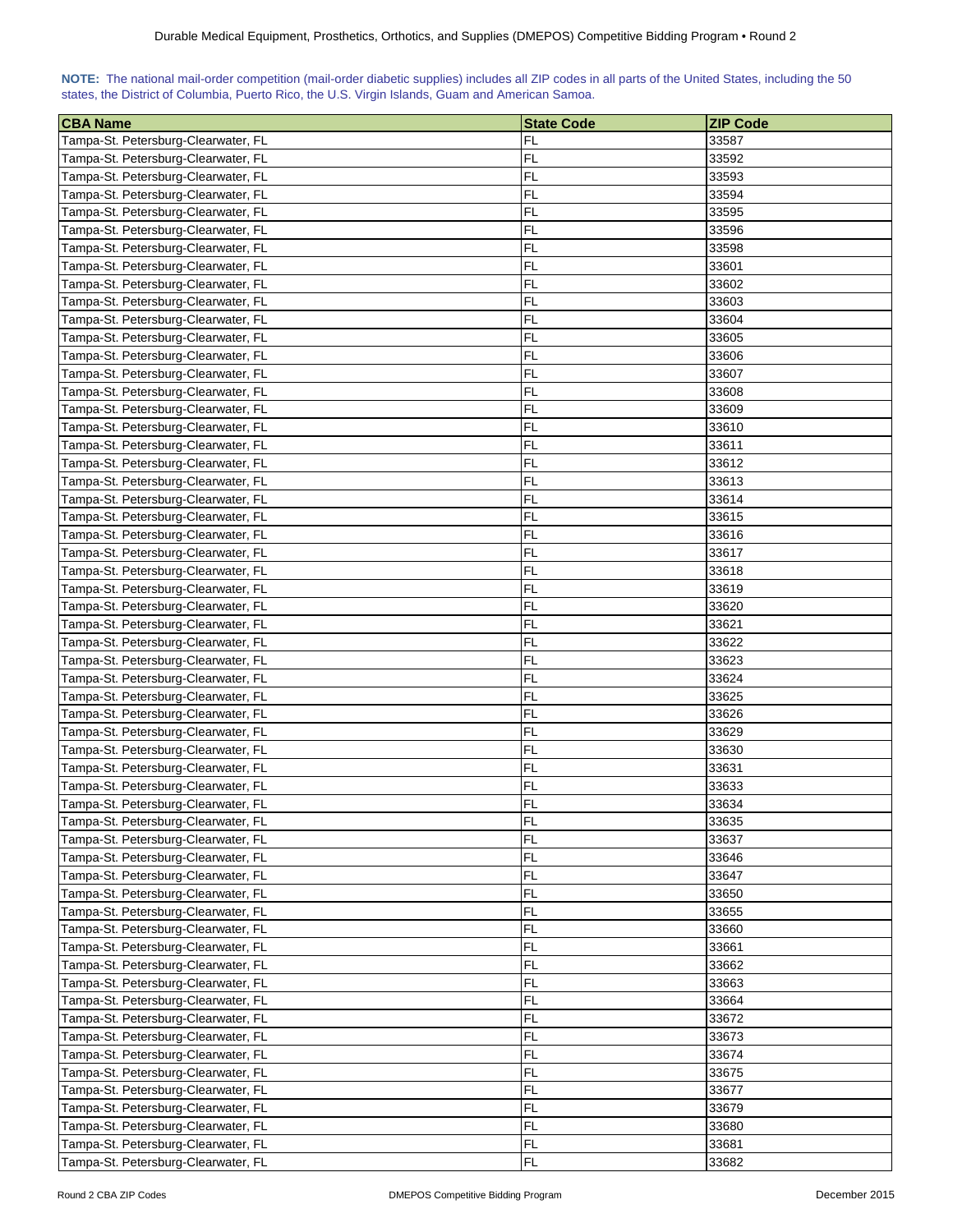| NOTE: The national mail-order competition (mail-order diabetic supplies) includes all ZIP codes in all parts of the United States, including the 50 |  |  |  |  |  |  |  |
|-----------------------------------------------------------------------------------------------------------------------------------------------------|--|--|--|--|--|--|--|
| states, the District of Columbia, Puerto Rico, the U.S. Virgin Islands, Guam and American Samoa.                                                    |  |  |  |  |  |  |  |

| <b>CBA Name</b>                     | <b>State Code</b> | <b>ZIP Code</b> |
|-------------------------------------|-------------------|-----------------|
| Tampa-St. Petersburg-Clearwater, FL | FL                | 33684           |
| Tampa-St. Petersburg-Clearwater, FL | FL                | 33685           |
| Tampa-St. Petersburg-Clearwater, FL | FL                | 33686           |
| Tampa-St. Petersburg-Clearwater, FL | FL                | 33687           |
| Tampa-St. Petersburg-Clearwater, FL | FL                | 33688           |
| Tampa-St. Petersburg-Clearwater, FL | FL                | 33689           |
| Tampa-St. Petersburg-Clearwater, FL | FL                | 33694           |
| Tampa-St. Petersburg-Clearwater, FL | FL                | 33701           |
| Tampa-St. Petersburg-Clearwater, FL | FL                | 33702           |
| Tampa-St. Petersburg-Clearwater, FL | FL                | 33703           |
| Tampa-St. Petersburg-Clearwater, FL | FL                | 33704           |
| Tampa-St. Petersburg-Clearwater, FL | FL                | 33705           |
| Tampa-St. Petersburg-Clearwater, FL | FL                | 33706           |
| Tampa-St. Petersburg-Clearwater, FL | FL                | 33707           |
| Tampa-St. Petersburg-Clearwater, FL | <b>FL</b>         | 33708           |
| Tampa-St. Petersburg-Clearwater, FL | FL                | 33709           |
| Tampa-St. Petersburg-Clearwater, FL | FL                | 33710           |
| Tampa-St. Petersburg-Clearwater, FL | FL                | 33711           |
| Tampa-St. Petersburg-Clearwater, FL | FL                | 33712           |
| Tampa-St. Petersburg-Clearwater, FL | FL                | 33713           |
| Tampa-St. Petersburg-Clearwater, FL | <b>FL</b>         | 33714           |
| Tampa-St. Petersburg-Clearwater, FL | FL                | 33715           |
| Tampa-St. Petersburg-Clearwater, FL | FL                | 33716           |
| Tampa-St. Petersburg-Clearwater, FL | FL                | 33729           |
| Tampa-St. Petersburg-Clearwater, FL | <b>FL</b>         | 33730           |
| Tampa-St. Petersburg-Clearwater, FL | FL                | 33731           |
| Tampa-St. Petersburg-Clearwater, FL | FL                | 33732           |
| Tampa-St. Petersburg-Clearwater, FL | FL                | 33733           |
| Tampa-St. Petersburg-Clearwater, FL | FL                | 33734           |
| Tampa-St. Petersburg-Clearwater, FL | FL                | 33736           |
| Tampa-St. Petersburg-Clearwater, FL | FL                | 33737           |
| Tampa-St. Petersburg-Clearwater, FL | FL                | 33738           |
| Tampa-St. Petersburg-Clearwater, FL | FL                | 33740           |
| Tampa-St. Petersburg-Clearwater, FL | FL                | 33741           |
| Tampa-St. Petersburg-Clearwater, FL | FL                | 33742           |
| Tampa-St. Petersburg-Clearwater, FL | FL                | 33743           |
| Tampa-St. Petersburg-Clearwater, FL | <b>FL</b>         | 33744           |
| Tampa-St. Petersburg-Clearwater, FL | FL                | 33747           |
| Tampa-St. Petersburg-Clearwater, FL | <b>FL</b>         | 33755           |
| Tampa-St. Petersburg-Clearwater, FL | <b>FL</b>         | 33756           |
| Tampa-St. Petersburg-Clearwater, FL | FL                | 33757           |
| Tampa-St. Petersburg-Clearwater, FL | <b>FL</b>         | 33758           |
| Tampa-St. Petersburg-Clearwater, FL | FL                | 33759           |
| Tampa-St. Petersburg-Clearwater, FL | FL                | 33760           |
| Tampa-St. Petersburg-Clearwater, FL | <b>FL</b>         | 33761           |
| Tampa-St. Petersburg-Clearwater, FL | FL                | 33762           |
| Tampa-St. Petersburg-Clearwater, FL | FL                | 33763           |
| Tampa-St. Petersburg-Clearwater, FL | FL                | 33764           |
| Tampa-St. Petersburg-Clearwater, FL | FL                | 33765           |
| Tampa-St. Petersburg-Clearwater, FL | FL                | 33766           |
| Tampa-St. Petersburg-Clearwater, FL | FL                | 33767           |
| Tampa-St. Petersburg-Clearwater, FL | FL                | 33769           |
| Tampa-St. Petersburg-Clearwater, FL | FL                | 33770           |
| Tampa-St. Petersburg-Clearwater, FL | FL                | 33771           |
| Tampa-St. Petersburg-Clearwater, FL | FL                | 33772           |
| Tampa-St. Petersburg-Clearwater, FL | FL                | 33773           |
| Tampa-St. Petersburg-Clearwater, FL | FL                | 33774           |
| Tampa-St. Petersburg-Clearwater, FL | <b>FL</b>         | 33775           |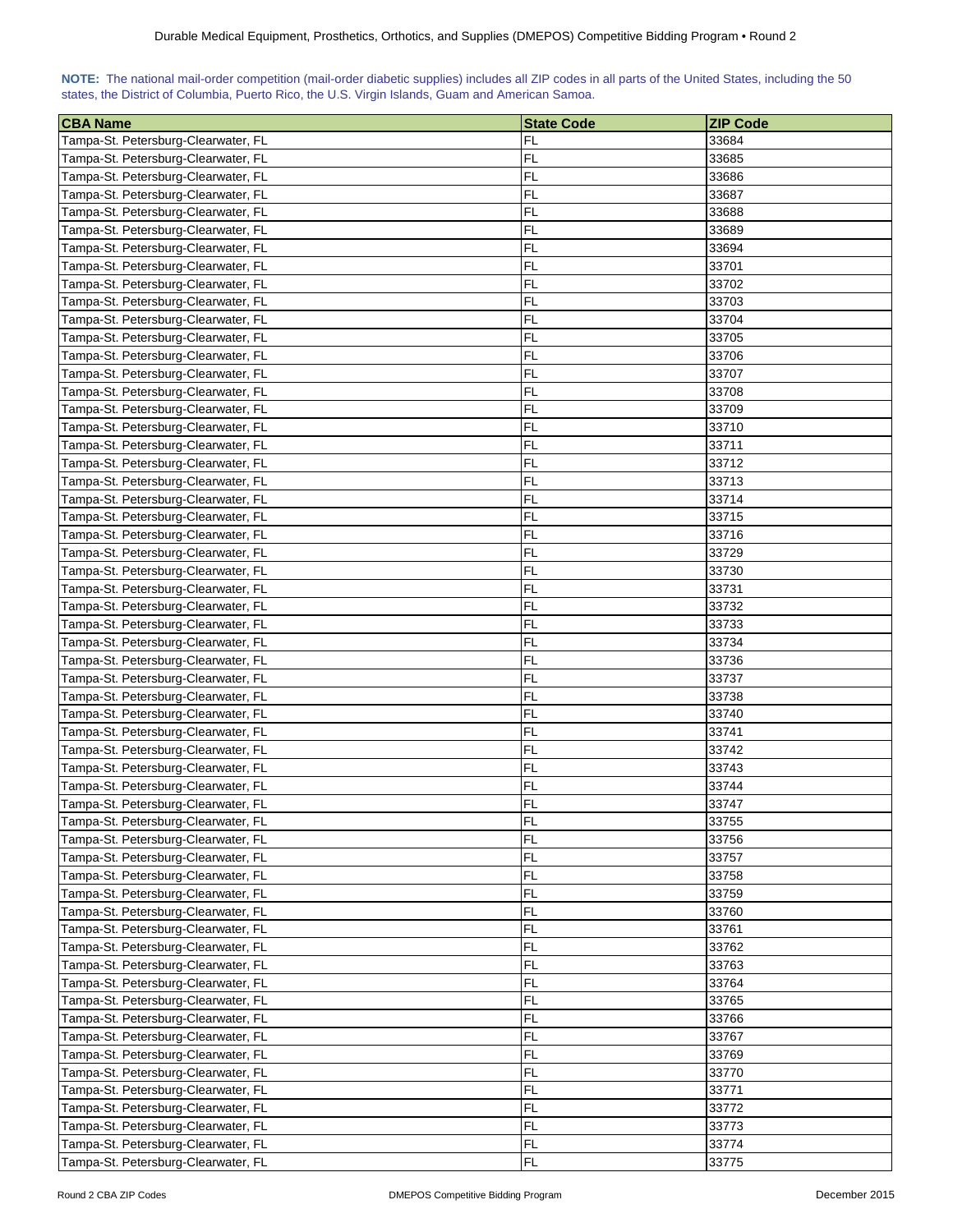| NOTE: The national mail-order competition (mail-order diabetic supplies) includes all ZIP codes in all parts of the United States, including the 50 |  |  |  |  |  |  |  |
|-----------------------------------------------------------------------------------------------------------------------------------------------------|--|--|--|--|--|--|--|
| states, the District of Columbia, Puerto Rico, the U.S. Virgin Islands, Guam and American Samoa.                                                    |  |  |  |  |  |  |  |

| <b>CBA Name</b>                                                            | <b>State Code</b> | <b>ZIP Code</b> |
|----------------------------------------------------------------------------|-------------------|-----------------|
| Tampa-St. Petersburg-Clearwater, FL                                        | FL                | 33776           |
| Tampa-St. Petersburg-Clearwater, FL                                        | FL                | 33777           |
| Tampa-St. Petersburg-Clearwater, FL                                        | FL                | 33778           |
| Tampa-St. Petersburg-Clearwater, FL                                        | FL                | 33779           |
| Tampa-St. Petersburg-Clearwater, FL                                        | FL                | 33780           |
| Tampa-St. Petersburg-Clearwater, FL                                        | FL                | 33781           |
| Tampa-St. Petersburg-Clearwater, FL                                        | FL                | 33782           |
| Tampa-St. Petersburg-Clearwater, FL                                        | FL                | 33784           |
| Tampa-St. Petersburg-Clearwater, FL                                        | FL                | 33785           |
| Tampa-St. Petersburg-Clearwater, FL                                        | FL                | 33786           |
| Tampa-St. Petersburg-Clearwater, FL                                        | FL                | 34601           |
| Tampa-St. Petersburg-Clearwater, FL                                        | FL                | 34602           |
| Tampa-St. Petersburg-Clearwater, FL                                        | FL                | 34603           |
| Tampa-St. Petersburg-Clearwater, FL                                        | FL                | 34604           |
| Tampa-St. Petersburg-Clearwater, FL                                        | FL                | 34605           |
| Tampa-St. Petersburg-Clearwater, FL                                        | FL                | 34606           |
| Tampa-St. Petersburg-Clearwater, FL                                        | FL                | 34607           |
| Tampa-St. Petersburg-Clearwater, FL                                        | FL                | 34608           |
| Tampa-St. Petersburg-Clearwater, FL                                        | FL                | 34609           |
| Tampa-St. Petersburg-Clearwater, FL                                        | FL                | 34610           |
| Tampa-St. Petersburg-Clearwater, FL                                        | <b>FL</b>         | 34611           |
| Tampa-St. Petersburg-Clearwater, FL                                        | FL                | 34613           |
| Tampa-St. Petersburg-Clearwater, FL                                        | FL                | 34614           |
| Tampa-St. Petersburg-Clearwater, FL                                        | FL                | 34636           |
| Tampa-St. Petersburg-Clearwater, FL                                        | <b>FL</b>         | 34637           |
| Tampa-St. Petersburg-Clearwater, FL                                        | FL                | 34638           |
| Tampa-St. Petersburg-Clearwater, FL                                        | FL                | 34639           |
| Tampa-St. Petersburg-Clearwater, FL                                        | FL                | 34652           |
| Tampa-St. Petersburg-Clearwater, FL                                        | FL                | 34653           |
| Tampa-St. Petersburg-Clearwater, FL                                        | FL                | 34654           |
| Tampa-St. Petersburg-Clearwater, FL                                        | FL                | 34655           |
| Tampa-St. Petersburg-Clearwater, FL                                        | FL                | 34656           |
| Tampa-St. Petersburg-Clearwater, FL                                        | FL                | 34660           |
| Tampa-St. Petersburg-Clearwater, FL                                        | FL                | 34661           |
| Tampa-St. Petersburg-Clearwater, FL                                        | FL                | 34667           |
| Tampa-St. Petersburg-Clearwater, FL                                        | FL                | 34668           |
| Tampa-St. Petersburg-Clearwater, FL                                        | <b>FL</b>         | 34669           |
| Tampa-St. Petersburg-Clearwater, FL                                        | FL                | 34673           |
| Tampa-St. Petersburg-Clearwater, FL                                        | <b>FL</b>         | 34674           |
| Tampa-St. Petersburg-Clearwater, FL                                        | <b>FL</b>         | 34677           |
| Tampa-St. Petersburg-Clearwater, FL                                        | FL                | 34679           |
| Tampa-St. Petersburg-Clearwater, FL                                        | FL                | 34680           |
| Tampa-St. Petersburg-Clearwater, FL                                        | FL                | 34681           |
| Tampa-St. Petersburg-Clearwater, FL                                        | FL                | 34682           |
| Tampa-St. Petersburg-Clearwater, FL                                        | <b>FL</b>         | 34683           |
| Tampa-St. Petersburg-Clearwater, FL                                        | <b>FL</b>         | 34684           |
| Tampa-St. Petersburg-Clearwater, FL                                        | FL.               | 34685           |
| Tampa-St. Petersburg-Clearwater, FL                                        | FL.               | 34688           |
| Tampa-St. Petersburg-Clearwater, FL                                        | FL                | 34689           |
| Tampa-St. Petersburg-Clearwater, FL                                        | FL                | 34690           |
| Tampa-St. Petersburg-Clearwater, FL                                        | FL                | 34691           |
|                                                                            | FL                |                 |
| Tampa-St. Petersburg-Clearwater, FL<br>Tampa-St. Petersburg-Clearwater, FL | FL                | 34692<br>34695  |
|                                                                            | FL                | 34697           |
| Tampa-St. Petersburg-Clearwater, FL                                        | <b>FL</b>         | 34698           |
| Tampa-St. Petersburg-Clearwater, FL<br>Toledo, OH                          | OH                | 43402           |
| Toledo, OH                                                                 | OH                | 43403           |
| Toledo, OH                                                                 | OH                | 43406           |
|                                                                            |                   |                 |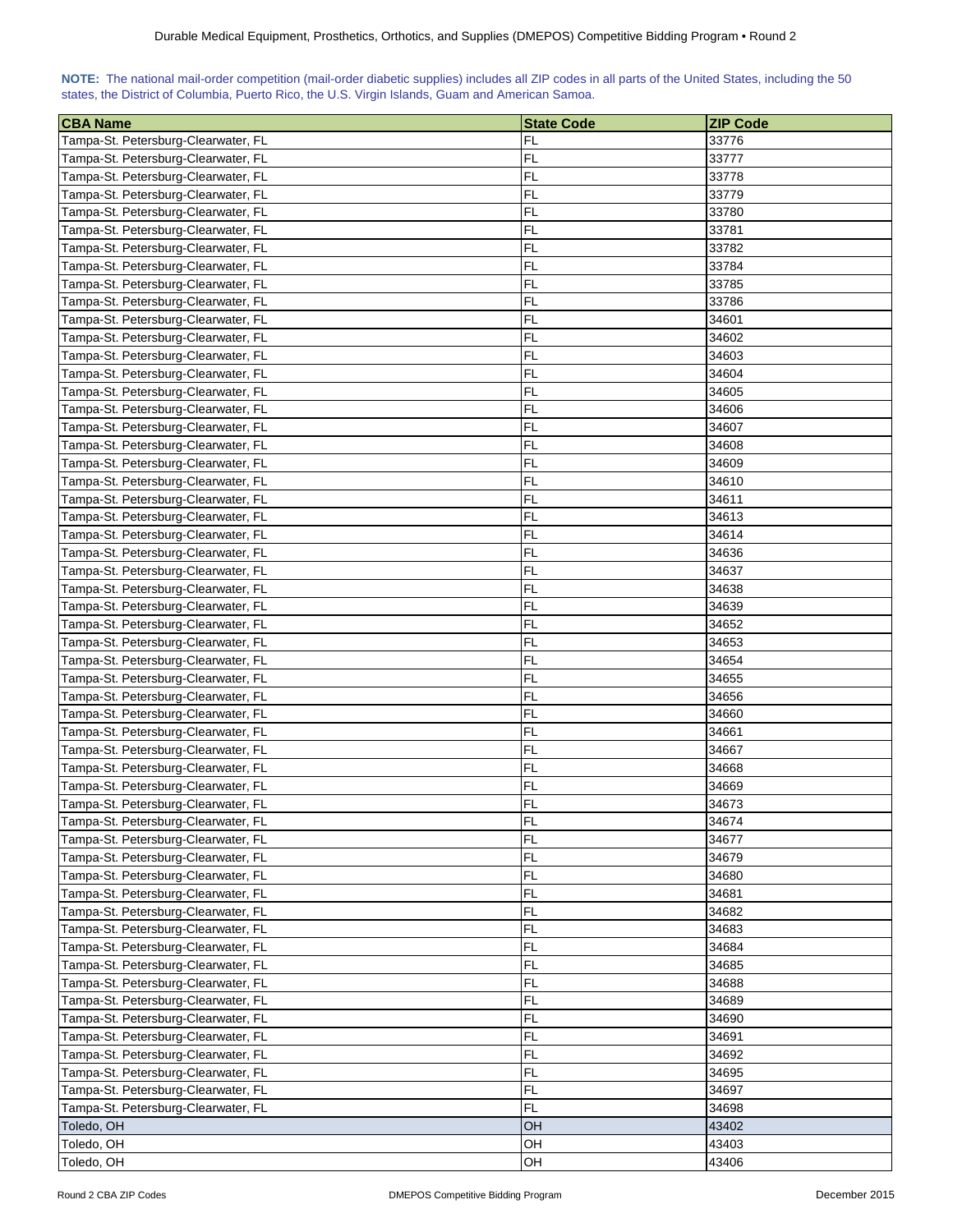| NOTE: The national mail-order competition (mail-order diabetic supplies) includes all ZIP codes in all parts of the United States, including the 50 |  |  |  |  |  |  |
|-----------------------------------------------------------------------------------------------------------------------------------------------------|--|--|--|--|--|--|
| states, the District of Columbia, Puerto Rico, the U.S. Virgin Islands, Guam and American Samoa.                                                    |  |  |  |  |  |  |

| <b>CBA Name</b> | <b>State Code</b> | <b>ZIP Code</b> |
|-----------------|-------------------|-----------------|
| Toledo, OH      | OН                | 43408           |
| Toledo, OH      | OH                | 43412           |
| Toledo, OH      | OH                | 43413           |
| Toledo, OH      | OH                | 43414           |
| Toledo, OH      | OH                | 43416           |
| Toledo, OH      | OH                | 43430           |
| Toledo, OH      | OH                | 43432           |
| Toledo, OH      | OH                | 43433           |
| Toledo, OH      | OH                | 43434           |
| Toledo, OH      | OH                | 43436           |
| Toledo, OH      | OH                | 43437           |
| Toledo, OH      | OH                | 43439           |
| Toledo, OH      | OH                | 43440           |
| Toledo, OH      | OH                | 43441           |
| Toledo, OH      | OH                | 43443           |
| Toledo, OH      | OH                | 43445           |
| Toledo, OH      | OH                | 43446           |
| Toledo, OH      | OH                | 43447           |
| Toledo, OH      | OH                | 43449           |
| Toledo, OH      | OH                | 43450           |
| Toledo, OH      | OH                | 43451           |
| Toledo, OH      | OH                | 43452           |
| Toledo, OH      | OH                | 43456           |
| Toledo, OH      | OH                | 43457           |
| Toledo, OH      | OH                | 43458           |
| Toledo, OH      | OH                | 43460           |
| Toledo, OH      | OH                | 43462           |
| Toledo, OH      | OH                | 43463           |
| Toledo, OH      | OH                | 43465           |
| Toledo, OH      | OH                | 43466           |
| Toledo, OH      | OH                | 43467           |
| Toledo, OH      | OH                | 43468           |
| Toledo, OH      | OH                | 43502           |
| Toledo, OH      | OH                | 43504           |
| Toledo, OH      | OH                | 43511           |
| Toledo, OH      | OH                | 43515           |
| Toledo, OH      | OH                | 43521           |
| Toledo, OH      | OH                | 43522           |
| Toledo, OH      | OH                | 43525           |
| Toledo, OH      | OH                | 43528           |
| Toledo, OH      | OH                | 43529           |
| Toledo, OH      | OH                | 43533           |
| Toledo, OH      | OH                | 43537           |
| Toledo, OH      | OH                | 43540           |
| Toledo, OH      | OH                | 43541           |
| Toledo, OH      | OH                | 43542           |
| Toledo, OH      | OH                | 43547           |
| Toledo, OH      | OH                | 43551           |
| Toledo, OH      | OH                | 43552           |
| Toledo, OH      | OH                | 43553           |
| Toledo, OH      | OH                | 43558           |
| Toledo, OH      | OH                | 43560           |
| Toledo, OH      | OH                | 43565           |
| Toledo, OH      | OH                | 43566           |
| Toledo, OH      | OH                | 43567           |
| Toledo, OH      | OH                | 43569           |
| Toledo, OH      | OH                | 43571           |
| Toledo, OH      | OH                | 43601           |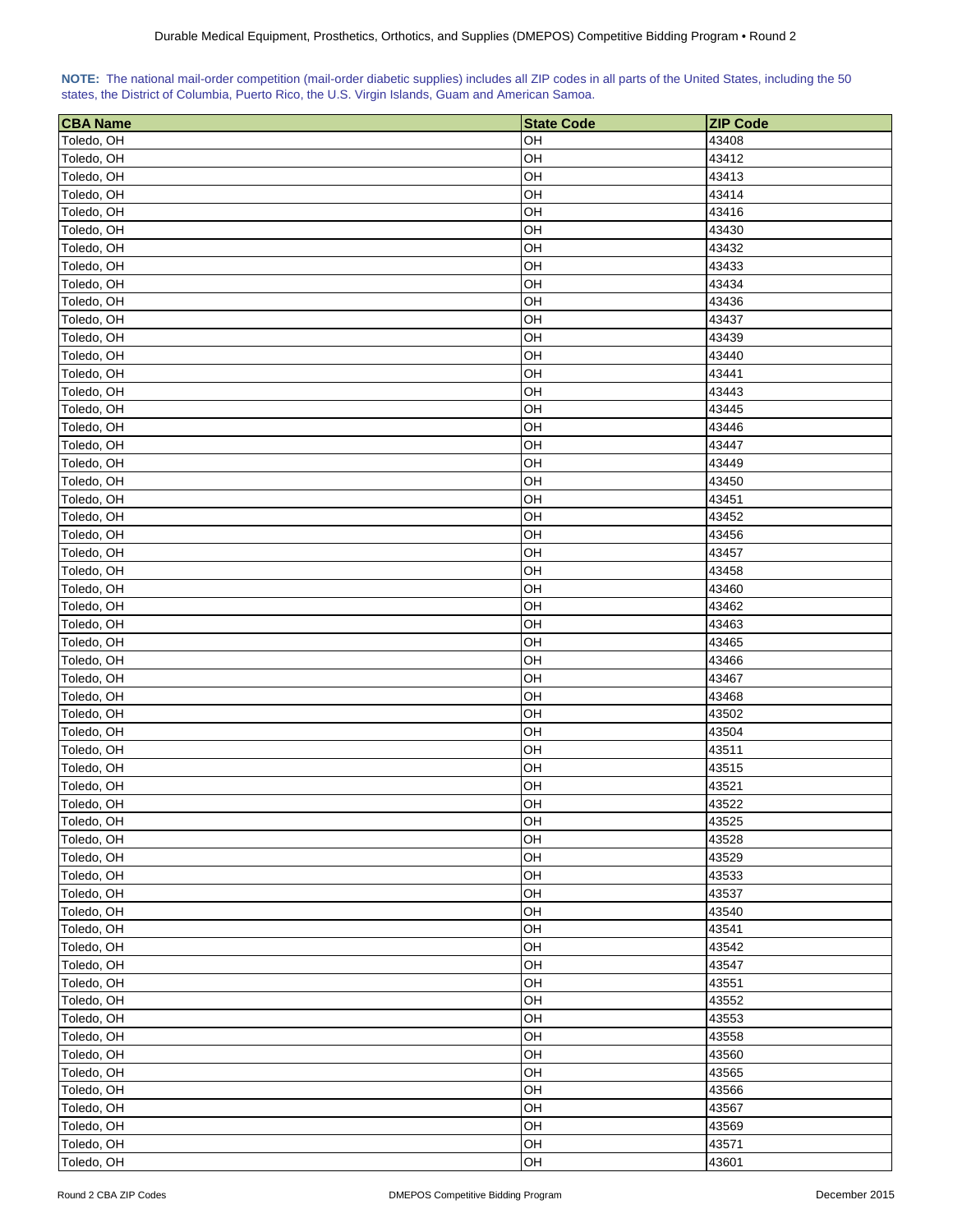| NOTE: The national mail-order competition (mail-order diabetic supplies) includes all ZIP codes in all parts of the United States, including the 50 |  |  |  |  |  |
|-----------------------------------------------------------------------------------------------------------------------------------------------------|--|--|--|--|--|
| states, the District of Columbia, Puerto Rico, the U.S. Virgin Islands, Guam and American Samoa.                                                    |  |  |  |  |  |

| <b>CBA Name</b> | <b>State Code</b> | <b>ZIP Code</b> |
|-----------------|-------------------|-----------------|
| Toledo, OH      | OH                | 43603           |
| Toledo, OH      | OH                | 43604           |
| Toledo, OH      | OH                | 43605           |
| Toledo, OH      | OH                | 43606           |
| Toledo, OH      | OH                | 43607           |
| Toledo, OH      | OH                | 43608           |
| Toledo, OH      | OH                | 43609           |
| Toledo, OH      | OH                | 43610           |
| Toledo, OH      | OH                | 43611           |
| Toledo, OH      | OH                | 43612           |
| Toledo, OH      | OH                | 43613           |
| Toledo, OH      | OH                | 43614           |
| Toledo, OH      | OH                | 43615           |
| Toledo, OH      | OH                | 43616           |
| Toledo, OH      | OH                | 43617           |
| Toledo, OH      | OH                | 43618           |
| Toledo, OH      | OH                | 43619           |
| Toledo, OH      | OH                | 43620           |
| Toledo, OH      | OH                | 43623           |
| Toledo, OH      | OH                | 43635           |
| Toledo, OH      | OH                | 43652           |
| Toledo, OH      | OH                | 43654           |
| Toledo, OH      | OH                | 43656           |
| Toledo, OH      | OH                | 43657           |
| Toledo, OH      | OH                | 43659           |
| Toledo, OH      | OH                | 43660           |
| Toledo, OH      | OH                | 43661           |
| Toledo, OH      | OH                | 43666           |
| Toledo, OH      | OH                | 43667           |
| Toledo, OH      | OH                | 43681           |
| Toledo, OH      | OH                | 43682           |
| Toledo, OH      | OH                | 43697           |
| Toledo, OH      | OH                | 43699           |
| Toledo, OH      | OH                | 44817           |
| Toledo, OH      | OH                | 45872           |
| Tucson, AZ      | <b>AZ</b>         | 85601           |
| Tucson, AZ      | AZ                | 85614           |
| Tucson, AZ      | AZ                | 85619           |
| Tucson, AZ      | <b>AZ</b>         | 85622           |
| Tucson, AZ      | AZ                | 85629           |
| Tucson, AZ      | AZ                | 85633           |
| Tucson, AZ      | AZ                | 85639           |
| Tucson, AZ      | AZ                | 85641           |
| Tucson, AZ      | AZ                | 85645           |
| Tucson, AZ      | AZ                | 85652           |
| Tucson, AZ      | AZ                | 85653           |
| Tucson, AZ      | AZ                | 85654           |
| Tucson, AZ      | AZ                | 85658           |
| Tucson, AZ      | AZ                | 85701           |
| Tucson, AZ      | AZ                | 85702           |
| Tucson, AZ      | AZ                | 85703           |
| Tucson, AZ      | AZ                | 85704           |
| Tucson, AZ      | AZ                | 85705           |
| Tucson, AZ      | AZ                | 85706           |
| Tucson, AZ      | ΑZ                | 85707           |
| Tucson, AZ      | AZ                | 85708           |
| Tucson, AZ      | AZ                | 85709           |
| Tucson, AZ      | AZ                | 85710           |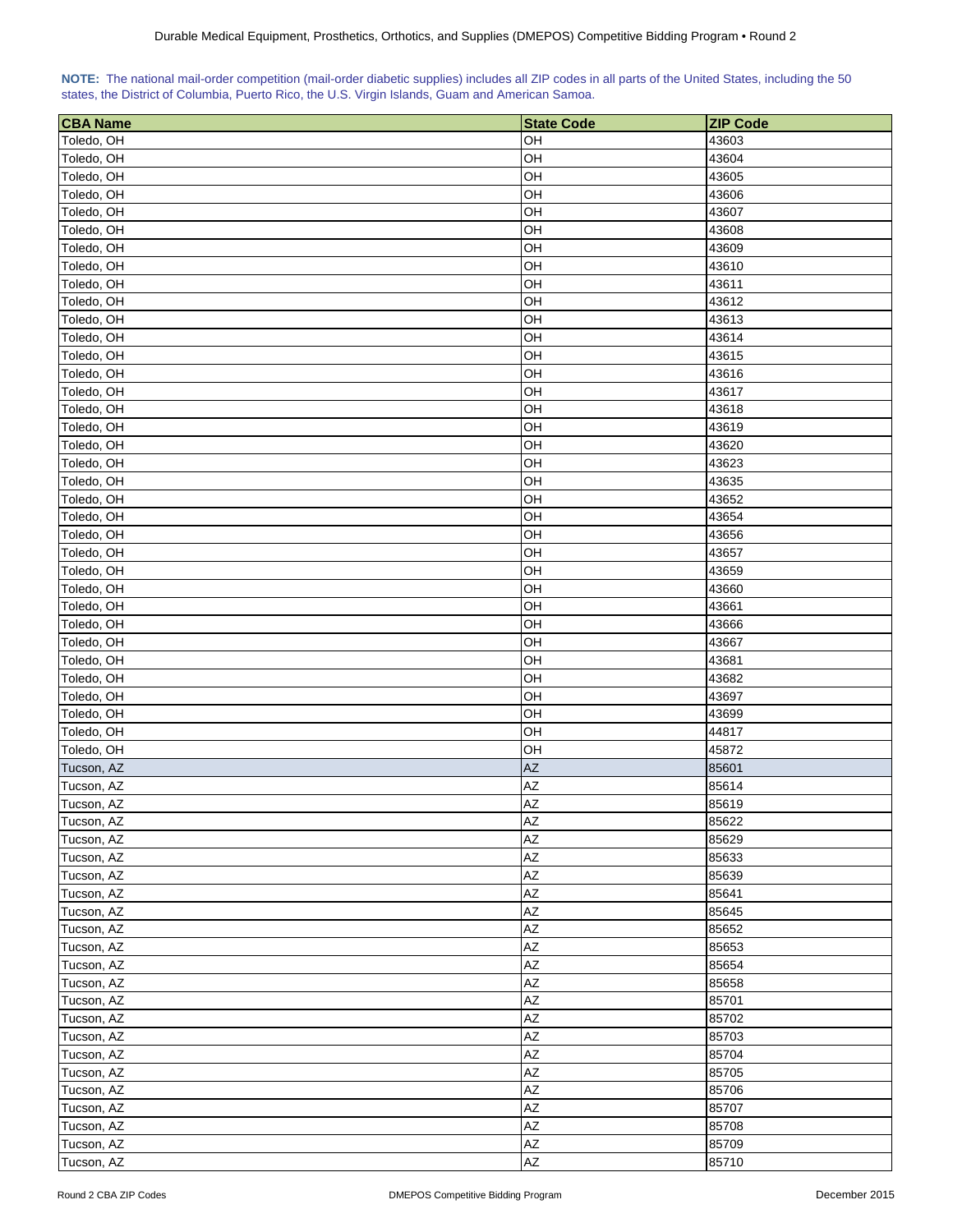| NOTE: The national mail-order competition (mail-order diabetic supplies) includes all ZIP codes in all parts of the United States, including the 50 |  |  |  |  |  |
|-----------------------------------------------------------------------------------------------------------------------------------------------------|--|--|--|--|--|
| states, the District of Columbia, Puerto Rico, the U.S. Virgin Islands, Guam and American Samoa.                                                    |  |  |  |  |  |

| <b>CBA Name</b> | <b>State Code</b>      | <b>ZIP Code</b> |
|-----------------|------------------------|-----------------|
| Tucson, AZ      | AZ                     | 85711           |
| Tucson, AZ      | AZ                     | 85712           |
| Tucson, AZ      | AZ                     | 85713           |
| Tucson, AZ      | AZ                     | 85714           |
| Tucson, AZ      | AZ                     | 85715           |
| Tucson, AZ      | $\mathsf{A}\mathsf{Z}$ | 85716           |
| Tucson, AZ      | $\mathsf{A}\mathsf{Z}$ | 85717           |
| Tucson, AZ      | AZ                     | 85718           |
| Tucson, AZ      | AZ                     | 85719           |
| Tucson, AZ      | AZ                     | 85720           |
| Tucson, AZ      | AZ                     | 85721           |
| Tucson, AZ      | AZ                     | 85722           |
| Tucson, AZ      | AZ                     | 85723           |
| Tucson, AZ      | AZ                     | 85724           |
| Tucson, AZ      | AZ                     | 85725           |
| Tucson, AZ      | AZ                     | 85726           |
| Tucson, AZ      | AZ                     | 85728           |
| Tucson, AZ      | AZ                     | 85730           |
| Tucson, AZ      | AZ                     | 85731           |
| Tucson, AZ      | AZ                     | 85732           |
| Tucson, AZ      | AZ                     | 85733           |
| Tucson, AZ      | AZ                     | 85734           |
| Tucson, AZ      | AZ                     | 85735           |
| Tucson, AZ      | AZ                     | 85736           |
| Tucson, AZ      | AZ                     | 85737           |
| Tucson, AZ      | AZ                     | 85738           |
| Tucson, AZ      | AZ                     | 85739           |
| Tucson, AZ      | AZ                     | 85740           |
| Tucson, AZ      | AZ                     | 85741           |
| Tucson, AZ      | AZ                     | 85742           |
| Tucson, AZ      | AZ                     | 85743           |
| Tucson, AZ      | AZ                     | 85744           |
| Tucson, AZ      | AZ                     | 85745           |
| Tucson, AZ      | AZ                     | 85746           |
| Tucson, AZ      | AZ                     | 85747           |
| Tucson, AZ      | AZ                     | 85748           |
| Tucson, AZ      | AZ                     | 85749           |
| Tucson, AZ      | AZ                     | 85750           |
| Tucson, AZ      | AZ                     | 85751           |
| Tucson, AZ      | AZ                     | 85752           |
| Tucson, AZ      | AZ                     | 85754           |
| Tucson, AZ      | AZ                     | 85755           |
| Tucson, AZ      | AZ                     | 85756           |
| Tucson, AZ      | AZ                     | 85757           |
| Tucson, AZ      | AZ                     | 85775           |
| Tulsa, OK       | OK                     | 74001           |
| Tulsa, OK       | OK                     | 74002           |
| Tulsa, OK       | OK                     | 74008           |
| Tulsa, OK       | OK                     | 74010           |
| Tulsa, OK       | OK                     | 74011           |
| Tulsa, OK       | OK                     | 74012           |
| Tulsa, OK       | OK                     | 74013           |
| Tulsa, OK       | OK                     | 74014           |
| Tulsa, OK       | OK                     | 74015           |
| Tulsa, OK       | OK                     | 74016           |
| Tulsa, OK       | OK                     | 74017           |
| Tulsa, OK       | OK                     | 74018           |
| Tulsa, OK       | OK                     | 74019           |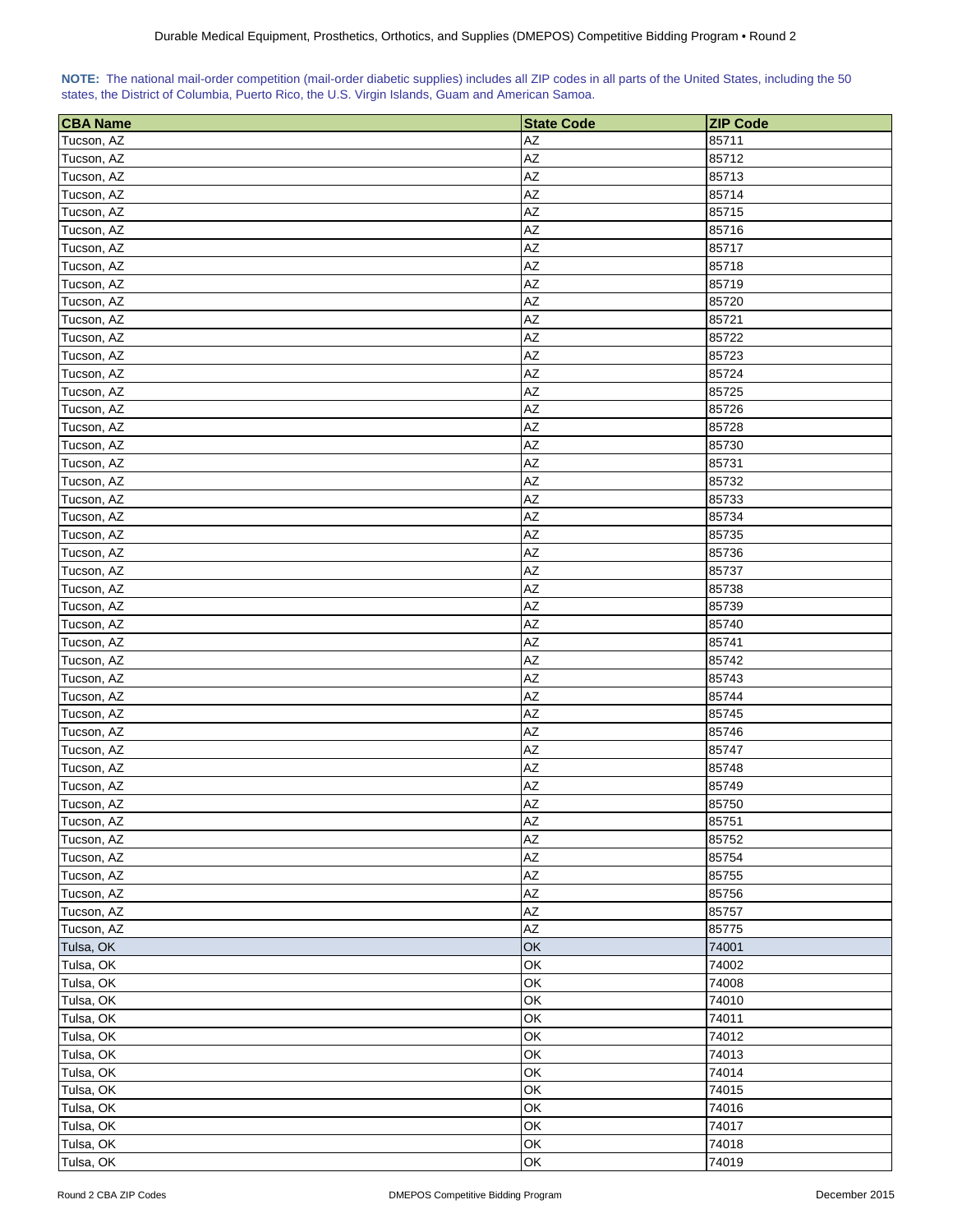| NOTE: The national mail-order competition (mail-order diabetic supplies) includes all ZIP codes in all parts of the United States, including the 50 |  |  |  |  |  |
|-----------------------------------------------------------------------------------------------------------------------------------------------------|--|--|--|--|--|
| states, the District of Columbia, Puerto Rico, the U.S. Virgin Islands, Guam and American Samoa.                                                    |  |  |  |  |  |

| <b>CBA Name</b>        | <b>State Code</b> | <b>ZIP Code</b> |
|------------------------|-------------------|-----------------|
| Tulsa, OK              | OK                | 74020           |
| Tulsa, OK              | OK                | 74021           |
| Tulsa, OK              | OK                | 74028           |
| Tulsa, OK              | OK                | 74030           |
| Tulsa, OK              | OK                | 74031           |
| Tulsa, OK              | OK                | 74033           |
| Tulsa, OK              | OK                | 74034           |
| Tulsa, OK              | OK                | 74035           |
| Tulsa, OK              | OK                | 74036           |
| Tulsa, OK              | OK                | 74037           |
| Tulsa, OK              | OK                | 74038           |
| Tulsa, OK              | OK                | 74039           |
| Tulsa, OK              | OK                | 74041           |
| Tulsa, OK              | OK                | 74043           |
| Tulsa, OK              | OK                | 74044           |
| Tulsa, OK              | OK                | 74045           |
| Tulsa, OK              | OK                | 74046           |
| Tulsa, OK              | OK                | 74047           |
|                        | OK                | 74050           |
| Tulsa, OK<br>Tulsa, OK | OK                | 74052           |
|                        |                   |                 |
| Tulsa, OK              | OK                | 74053           |
| Tulsa, OK              | OK                | 74054           |
| Tulsa, OK              | OK                | 74055           |
| Tulsa, OK              | OK                | 74056           |
| Tulsa, OK              | OK                | 74058           |
| Tulsa, OK              | OK                | 74060           |
| Tulsa, OK              | OK                | 74063           |
| Tulsa, OK              | OK                | 74066           |
| Tulsa, OK              | OK                | 74067           |
| Tulsa, OK              | OK                | 74068           |
| Tulsa, OK              | OK                | 74070           |
| Tulsa, OK              | OK                | 74071           |
| Tulsa, OK              | OK                | 74073           |
| Tulsa, OK              | OK                | 74080           |
| Tulsa, OK              | OK                | 74081           |
| Tulsa, OK              | OK                | 74084           |
| Tulsa, OK              | OK                | 74101           |
| Tulsa, OK              | OK<br>OK          | 74102           |
| Tulsa, OK              |                   | 74103           |
| Tulsa, OK              | OK                | 74104           |
| Tulsa, OK              | OK                | 74105           |
| Tulsa, OK              | OK                | 74106           |
| Tulsa, OK              | OK                | 74107           |
| Tulsa, OK              | OK                | 74108           |
| Tulsa, OK              | OK                | 74110           |
| Tulsa, OK              | OK                | 74112           |
| Tulsa, OK              | OK                | 74114           |
| Tulsa, OK              | OK                | 74115           |
| Tulsa, OK              | OK                | 74116           |
| Tulsa, OK              | OK                | 74117           |
| Tulsa, OK              | OK                | 74119           |
| Tulsa, OK              | OK                | 74120           |
| Tulsa, OK              | OK                | 74121           |
| Tulsa, OK              | OK                | 74126           |
| Tulsa, OK              | OK                | 74127           |
| Tulsa, OK              | OK                | 74128           |
| Tulsa, OK              | OK                | 74129           |
| Tulsa, OK              | OK                | 74130           |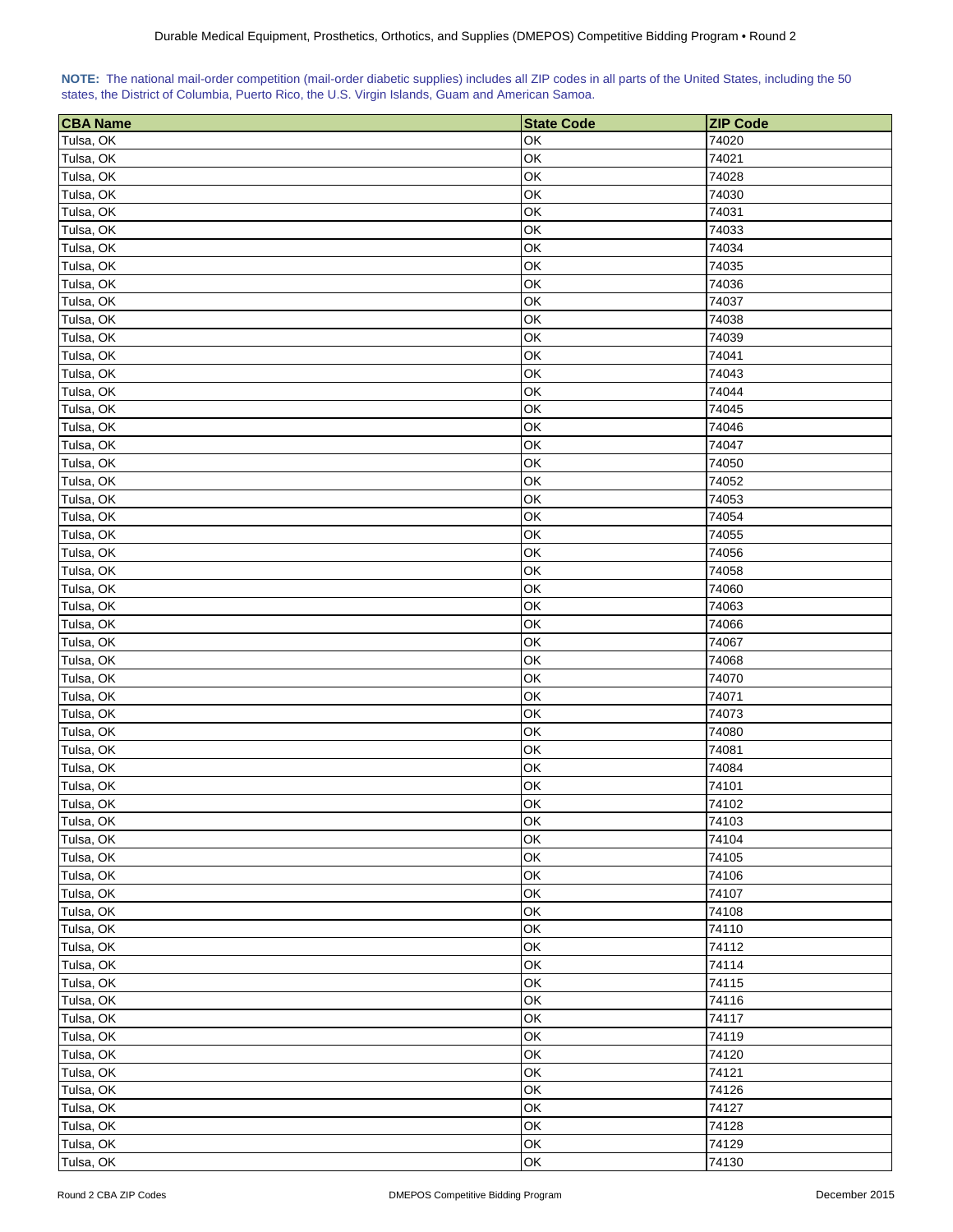| NOTE: The national mail-order competition (mail-order diabetic supplies) includes all ZIP codes in all parts of the United States, including the 50 |  |  |  |  |  |  |
|-----------------------------------------------------------------------------------------------------------------------------------------------------|--|--|--|--|--|--|
| states, the District of Columbia, Puerto Rico, the U.S. Virgin Islands, Guam and American Samoa.                                                    |  |  |  |  |  |  |

| <b>CBA Name</b>                            | <b>State Code</b> | <b>ZIP Code</b> |
|--------------------------------------------|-------------------|-----------------|
| Tulsa, OK                                  | OK                | 74131           |
| Tulsa, OK                                  | OK                | 74132           |
| Tulsa, OK                                  | OK                | 74133           |
| Tulsa, OK                                  | OK                | 74134           |
| Tulsa, OK                                  | OK                | 74135           |
| Tulsa, OK                                  | OK                | 74136           |
| Tulsa, OK                                  | OK                | 74137           |
| Tulsa, OK                                  | OK                | 74141           |
| Tulsa, OK                                  | OK                | 74145           |
| Tulsa, OK                                  | OK                | 74146           |
| Tulsa, OK                                  | OK                | 74147           |
| Tulsa, OK                                  | OK                | 74148           |
| Tulsa, OK                                  | OK                | 74149           |
| Tulsa, OK                                  | OK                | 74150           |
| Tulsa, OK                                  | OK                | 74152           |
| Tulsa, OK                                  | OK                | 74153           |
| Tulsa, OK                                  | OK                | 74155           |
| Tulsa, OK                                  | OK                | 74156           |
| Tulsa, OK                                  | OK                | 74157           |
| Tulsa, OK                                  | OK                | 74158           |
|                                            | OK                | 74159           |
| Tulsa, OK                                  |                   |                 |
| Tulsa, OK                                  | OK                | 74169           |
| Tulsa, OK                                  | OK                | 74170           |
| Tulsa, OK                                  | OK                | 74171           |
| Tulsa, OK                                  | OK                | 74172           |
| Tulsa, OK                                  | OK                | 74182           |
| Tulsa, OK                                  | OK                | 74186           |
| Tulsa, OK                                  | OK                | 74187           |
| Tulsa, OK                                  | OK                | 74192           |
| Tulsa, OK                                  | OK                | 74193           |
| Tulsa, OK                                  | OK                | 74421           |
| Tulsa, OK                                  | OK                | 74429           |
| Tulsa, OK                                  | OK                | 74431           |
| Tulsa, OK                                  | OK                | 74437           |
| Tulsa, OK                                  | OK                | 74445           |
| Tulsa, OK                                  | OK                | 74446           |
| Tulsa, OK                                  | OK                | 74447           |
| Tulsa, OK                                  | OK                | 74454           |
| Tulsa, OK                                  | OK                | 74456           |
| Tulsa, OK                                  | OK                | 74458           |
| Tulsa, OK                                  | OK                | 74460           |
| Tulsa, OK                                  | OK                | 74467           |
| Tulsa, OK                                  | OK                | 74477           |
| Tulsa, OK                                  | OK                | 74633           |
| Tulsa, OK                                  | OK                | 74637           |
| Tulsa, OK                                  | OK                | 74650           |
| Tulsa, OK                                  | OK                | 74652           |
| Virginia Beach-Norfolk-Newport News, VA-NC | <b>NC</b>         | 27916           |
| Virginia Beach-Norfolk-Newport News, VA-NC | <b>NC</b>         | 27917           |
| Virginia Beach-Norfolk-Newport News, VA-NC | <b>NC</b>         | 27923           |
| Virginia Beach-Norfolk-Newport News, VA-NC | <b>NC</b>         | 27927           |
| Virginia Beach-Norfolk-Newport News, VA-NC | <b>NC</b>         | 27929           |
| Virginia Beach-Norfolk-Newport News, VA-NC | <b>NC</b>         | 27939           |
| Virginia Beach-Norfolk-Newport News, VA-NC | <b>NC</b>         | 27941           |
| Virginia Beach-Norfolk-Newport News, VA-NC | <b>NC</b>         | 27947           |
| Virginia Beach-Norfolk-Newport News, VA-NC | <b>NC</b>         | 27950           |
| Virginia Beach-Norfolk-Newport News, VA-NC | <b>NC</b>         | 27956           |
| Virginia Beach-Norfolk-Newport News, VA-NC | <b>NC</b>         | 27958           |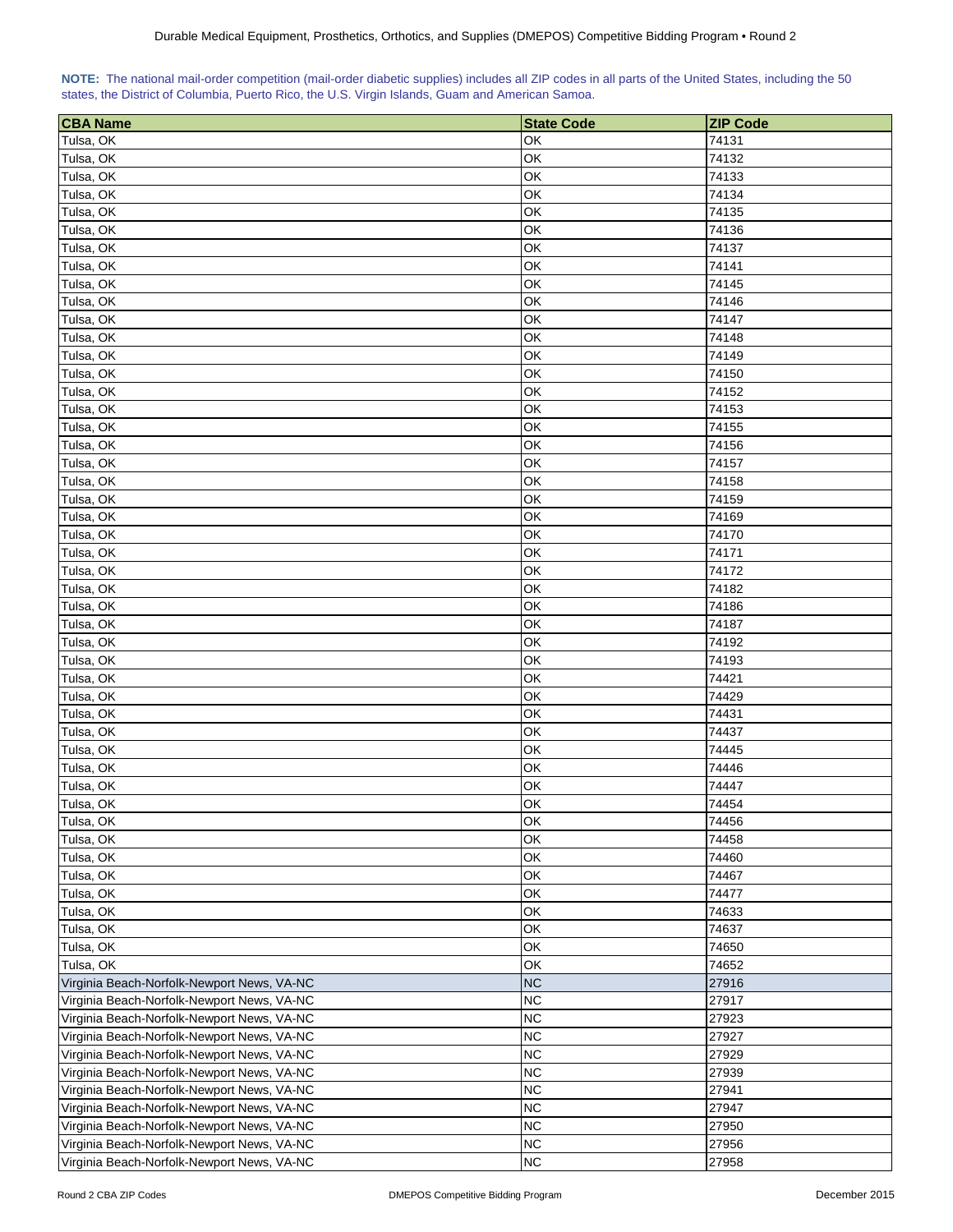| NOTE: The national mail-order competition (mail-order diabetic supplies) includes all ZIP codes in all parts of the United States, including the 50 |  |  |  |  |  |  |  |
|-----------------------------------------------------------------------------------------------------------------------------------------------------|--|--|--|--|--|--|--|
| states, the District of Columbia, Puerto Rico, the U.S. Virgin Islands, Guam and American Samoa.                                                    |  |  |  |  |  |  |  |

| <b>CBA Name</b>                                                                          | <b>State Code</b> | <b>ZIP Code</b> |
|------------------------------------------------------------------------------------------|-------------------|-----------------|
| Virginia Beach-Norfolk-Newport News, VA-NC                                               | ΝC                | 27964           |
| Virginia Beach-Norfolk-Newport News, VA-NC                                               | <b>NC</b>         | 27965           |
| Virginia Beach-Norfolk-Newport News, VA-NC                                               | ΝC                | 27966           |
| Virginia Beach-Norfolk-Newport News, VA-NC                                               | VA                | 23001           |
| Virginia Beach-Norfolk-Newport News, VA-NC                                               | VA                | 23003           |
| Virginia Beach-Norfolk-Newport News, VA-NC                                               | VA                | 23018           |
| Virginia Beach-Norfolk-Newport News, VA-NC                                               | VA                | 23021           |
| Virginia Beach-Norfolk-Newport News, VA-NC                                               | VA                | 23025           |
| Virginia Beach-Norfolk-Newport News, VA-NC                                               | VA                | 23035           |
| Virginia Beach-Norfolk-Newport News, VA-NC                                               | VA                | 23045           |
| Virginia Beach-Norfolk-Newport News, VA-NC                                               | VA                | 23050           |
| Virginia Beach-Norfolk-Newport News, VA-NC                                               | VA                | 23056           |
| Virginia Beach-Norfolk-Newport News, VA-NC                                               | VA                | 23061           |
| Virginia Beach-Norfolk-Newport News, VA-NC                                               | VA                | 23062           |
| Virginia Beach-Norfolk-Newport News, VA-NC                                               | VA                | 23064           |
| Virginia Beach-Norfolk-Newport News, VA-NC                                               | VA                | 23066           |
| Virginia Beach-Norfolk-Newport News, VA-NC                                               | VA                | 23068           |
| Virginia Beach-Norfolk-Newport News, VA-NC                                               | VA                | 23072           |
| Virginia Beach-Norfolk-Newport News, VA-NC                                               | VA                | 23076           |
| Virginia Beach-Norfolk-Newport News, VA-NC                                               | VA                | 23081           |
| Virginia Beach-Norfolk-Newport News, VA-NC                                               | VA                | 23090           |
| Virginia Beach-Norfolk-Newport News, VA-NC                                               | VA                | 23107           |
|                                                                                          | VA                | 23109           |
| Virginia Beach-Norfolk-Newport News, VA-NC<br>Virginia Beach-Norfolk-Newport News, VA-NC | VA                | 23119           |
|                                                                                          | VA                | 23125           |
| Virginia Beach-Norfolk-Newport News, VA-NC                                               |                   | 23127           |
| Virginia Beach-Norfolk-Newport News, VA-NC                                               | VA                |                 |
| Virginia Beach-Norfolk-Newport News, VA-NC                                               | VA                | 23128           |
| Virginia Beach-Norfolk-Newport News, VA-NC                                               | VA                | 23130           |
| Virginia Beach-Norfolk-Newport News, VA-NC                                               | VA                | 23131           |
| Virginia Beach-Norfolk-Newport News, VA-NC                                               | VA                | 23138           |
| Virginia Beach-Norfolk-Newport News, VA-NC                                               | VA                | 23154           |
| Virginia Beach-Norfolk-Newport News, VA-NC                                               | VA                | 23155           |
| Virginia Beach-Norfolk-Newport News, VA-NC                                               | VA                | 23163           |
| Virginia Beach-Norfolk-Newport News, VA-NC                                               | VA                | 23168           |
| Virginia Beach-Norfolk-Newport News, VA-NC                                               | VA                | 23178           |
| Virginia Beach-Norfolk-Newport News, VA-NC                                               | VA                | 23183           |
| Virginia Beach-Norfolk-Newport News, VA-NC                                               | VA                | 23184           |
| Virginia Beach-Norfolk-Newport News, VA-NC                                               | VA                | 23185           |
| Virginia Beach-Norfolk-Newport News, VA-NC                                               | VA                | 23186           |
| Virginia Beach-Norfolk-Newport News, VA-NC                                               | VA                | 23187           |
| Virginia Beach-Norfolk-Newport News, VA-NC                                               | VA                | 23188           |
| Virginia Beach-Norfolk-Newport News, VA-NC                                               | VA                | 23190           |
| Virginia Beach-Norfolk-Newport News, VA-NC                                               | VA                | 23304           |
| Virginia Beach-Norfolk-Newport News, VA-NC                                               | VA                | 23314           |
| Virginia Beach-Norfolk-Newport News, VA-NC                                               | VA                | 23315           |
| Virginia Beach-Norfolk-Newport News, VA-NC                                               | VA                | 23320           |
| Virginia Beach-Norfolk-Newport News, VA-NC                                               | VA                | 23321           |
| Virginia Beach-Norfolk-Newport News, VA-NC                                               | VA                | 23322           |
| Virginia Beach-Norfolk-Newport News, VA-NC                                               | VA                | 23323           |
| Virginia Beach-Norfolk-Newport News, VA-NC                                               | VA                | 23324           |
| Virginia Beach-Norfolk-Newport News, VA-NC                                               | VA                | 23325           |
| Virginia Beach-Norfolk-Newport News, VA-NC                                               | VA                | 23326           |
| Virginia Beach-Norfolk-Newport News, VA-NC                                               | VA                | 23327           |
| Virginia Beach-Norfolk-Newport News, VA-NC                                               | VA                | 23328           |
| Virginia Beach-Norfolk-Newport News, VA-NC                                               | VA                | 23397           |
| Virginia Beach-Norfolk-Newport News, VA-NC                                               | VA                | 23424           |
| Virginia Beach-Norfolk-Newport News, VA-NC                                               | VA                | 23430           |
| Virginia Beach-Norfolk-Newport News, VA-NC                                               | VA                | 23431           |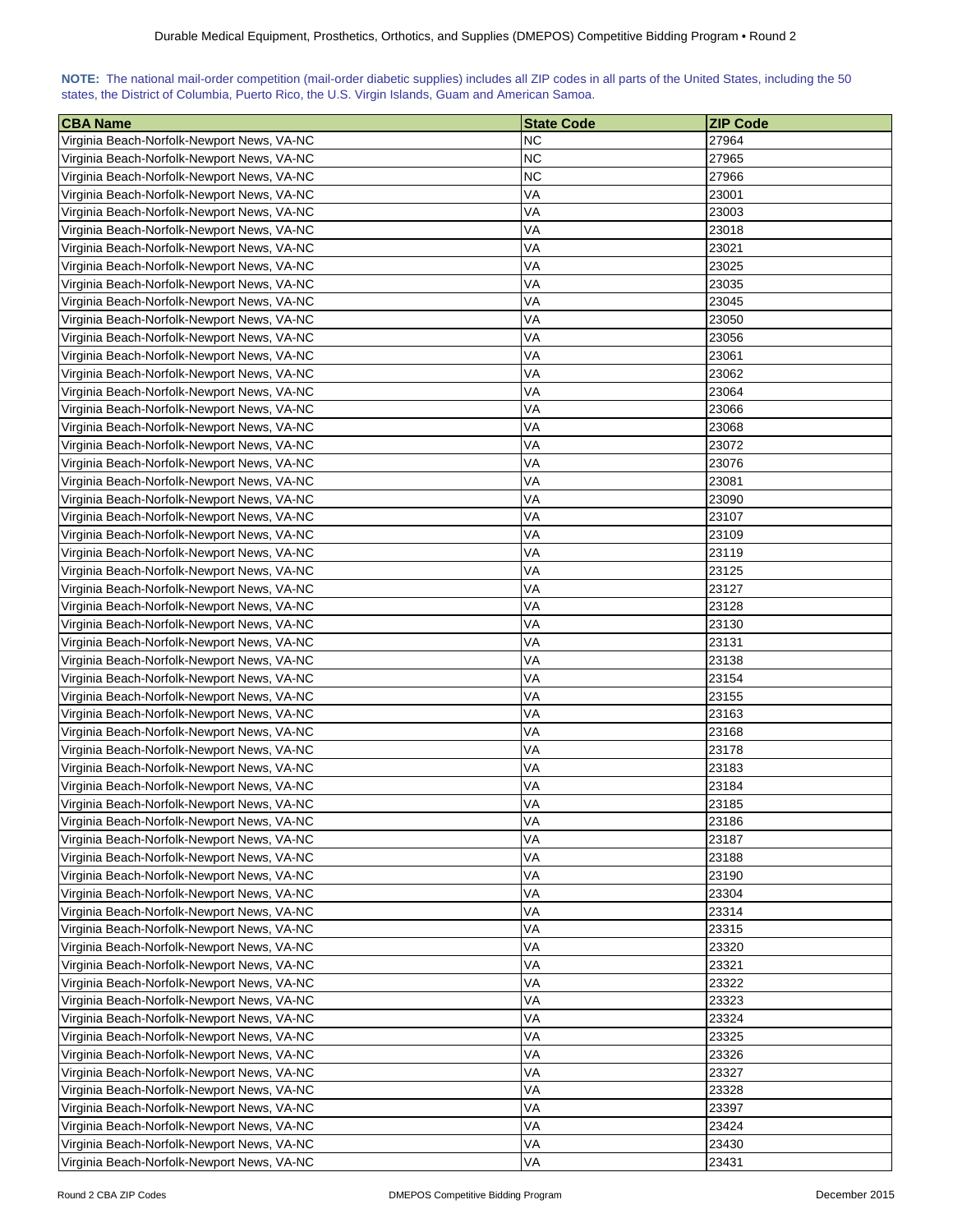| NOTE: The national mail-order competition (mail-order diabetic supplies) includes all ZIP codes in all parts of the United States, including the 50 |  |  |  |  |  |  |  |
|-----------------------------------------------------------------------------------------------------------------------------------------------------|--|--|--|--|--|--|--|
| states, the District of Columbia, Puerto Rico, the U.S. Virgin Islands, Guam and American Samoa.                                                    |  |  |  |  |  |  |  |

| <b>CBA Name</b>                            | <b>State Code</b> | <b>ZIP Code</b> |
|--------------------------------------------|-------------------|-----------------|
| Virginia Beach-Norfolk-Newport News, VA-NC | VA                | 23432           |
| Virginia Beach-Norfolk-Newport News, VA-NC | VA                | 23433           |
| Virginia Beach-Norfolk-Newport News, VA-NC | VA                | 23434           |
| Virginia Beach-Norfolk-Newport News, VA-NC | VA                | 23435           |
| Virginia Beach-Norfolk-Newport News, VA-NC | VA                | 23436           |
| Virginia Beach-Norfolk-Newport News, VA-NC | VA                | 23437           |
| Virginia Beach-Norfolk-Newport News, VA-NC | VA                | 23438           |
| Virginia Beach-Norfolk-Newport News, VA-NC | VA                | 23439           |
| Virginia Beach-Norfolk-Newport News, VA-NC | VA                | 23450           |
| Virginia Beach-Norfolk-Newport News, VA-NC | VA                | 23451           |
| Virginia Beach-Norfolk-Newport News, VA-NC | VA                | 23452           |
| Virginia Beach-Norfolk-Newport News, VA-NC | VA                | 23453           |
| Virginia Beach-Norfolk-Newport News, VA-NC | VA                | 23454           |
| Virginia Beach-Norfolk-Newport News, VA-NC | VA                | 23455           |
| Virginia Beach-Norfolk-Newport News, VA-NC | VA                | 23456           |
| Virginia Beach-Norfolk-Newport News, VA-NC | VA                | 23457           |
| Virginia Beach-Norfolk-Newport News, VA-NC | VA                | 23458           |
| Virginia Beach-Norfolk-Newport News, VA-NC | VA                | 23459           |
| Virginia Beach-Norfolk-Newport News, VA-NC | VA                | 23460           |
| Virginia Beach-Norfolk-Newport News, VA-NC | VA                | 23461           |
| Virginia Beach-Norfolk-Newport News, VA-NC | VA                | 23462           |
|                                            | VA                |                 |
| Virginia Beach-Norfolk-Newport News, VA-NC |                   | 23463           |
| Virginia Beach-Norfolk-Newport News, VA-NC | VA                | 23464           |
| Virginia Beach-Norfolk-Newport News, VA-NC | VA                | 23465           |
| Virginia Beach-Norfolk-Newport News, VA-NC | VA                | 23466           |
| Virginia Beach-Norfolk-Newport News, VA-NC | VA                | 23467           |
| Virginia Beach-Norfolk-Newport News, VA-NC | VA                | 23471           |
| Virginia Beach-Norfolk-Newport News, VA-NC | VA                | 23479           |
| Virginia Beach-Norfolk-Newport News, VA-NC | VA                | 23487           |
| Virginia Beach-Norfolk-Newport News, VA-NC | VA                | 23501           |
| Virginia Beach-Norfolk-Newport News, VA-NC | VA                | 23502           |
| Virginia Beach-Norfolk-Newport News, VA-NC | VA                | 23503           |
| Virginia Beach-Norfolk-Newport News, VA-NC | VA                | 23504           |
| Virginia Beach-Norfolk-Newport News, VA-NC | VA                | 23505           |
| Virginia Beach-Norfolk-Newport News, VA-NC | VA                | 23506           |
| Virginia Beach-Norfolk-Newport News, VA-NC | VA                | 23507           |
| Virginia Beach-Norfolk-Newport News, VA-NC | VA                | 23508           |
| Virginia Beach-Norfolk-Newport News, VA-NC | VA                | 23509           |
| Virginia Beach-Norfolk-Newport News, VA-NC | VA                | 23510           |
| Virginia Beach-Norfolk-Newport News, VA-NC | VA                | 23511           |
| Virginia Beach-Norfolk-Newport News, VA-NC | VA                | 23512           |
| Virginia Beach-Norfolk-Newport News, VA-NC | VA                | 23513           |
| Virginia Beach-Norfolk-Newport News, VA-NC | VA                | 23514           |
| Virginia Beach-Norfolk-Newport News, VA-NC | VA                | 23515           |
| Virginia Beach-Norfolk-Newport News, VA-NC | VA                | 23517           |
| Virginia Beach-Norfolk-Newport News, VA-NC | VA                | 23518           |
| Virginia Beach-Norfolk-Newport News, VA-NC | VA                | 23519           |
| Virginia Beach-Norfolk-Newport News, VA-NC | VA                | 23520           |
| Virginia Beach-Norfolk-Newport News, VA-NC | VA                | 23521           |
| Virginia Beach-Norfolk-Newport News, VA-NC | VA                | 23523           |
| Virginia Beach-Norfolk-Newport News, VA-NC | VA                | 23529           |
| Virginia Beach-Norfolk-Newport News, VA-NC | VA                | 23541           |
| Virginia Beach-Norfolk-Newport News, VA-NC | VA                | 23551           |
| Virginia Beach-Norfolk-Newport News, VA-NC | VA                | 23601           |
| Virginia Beach-Norfolk-Newport News, VA-NC | VA                | 23602           |
| Virginia Beach-Norfolk-Newport News, VA-NC | VA                | 23603           |
| Virginia Beach-Norfolk-Newport News, VA-NC | VA                | 23604           |
| Virginia Beach-Norfolk-Newport News, VA-NC | VA                | 23605           |
|                                            |                   |                 |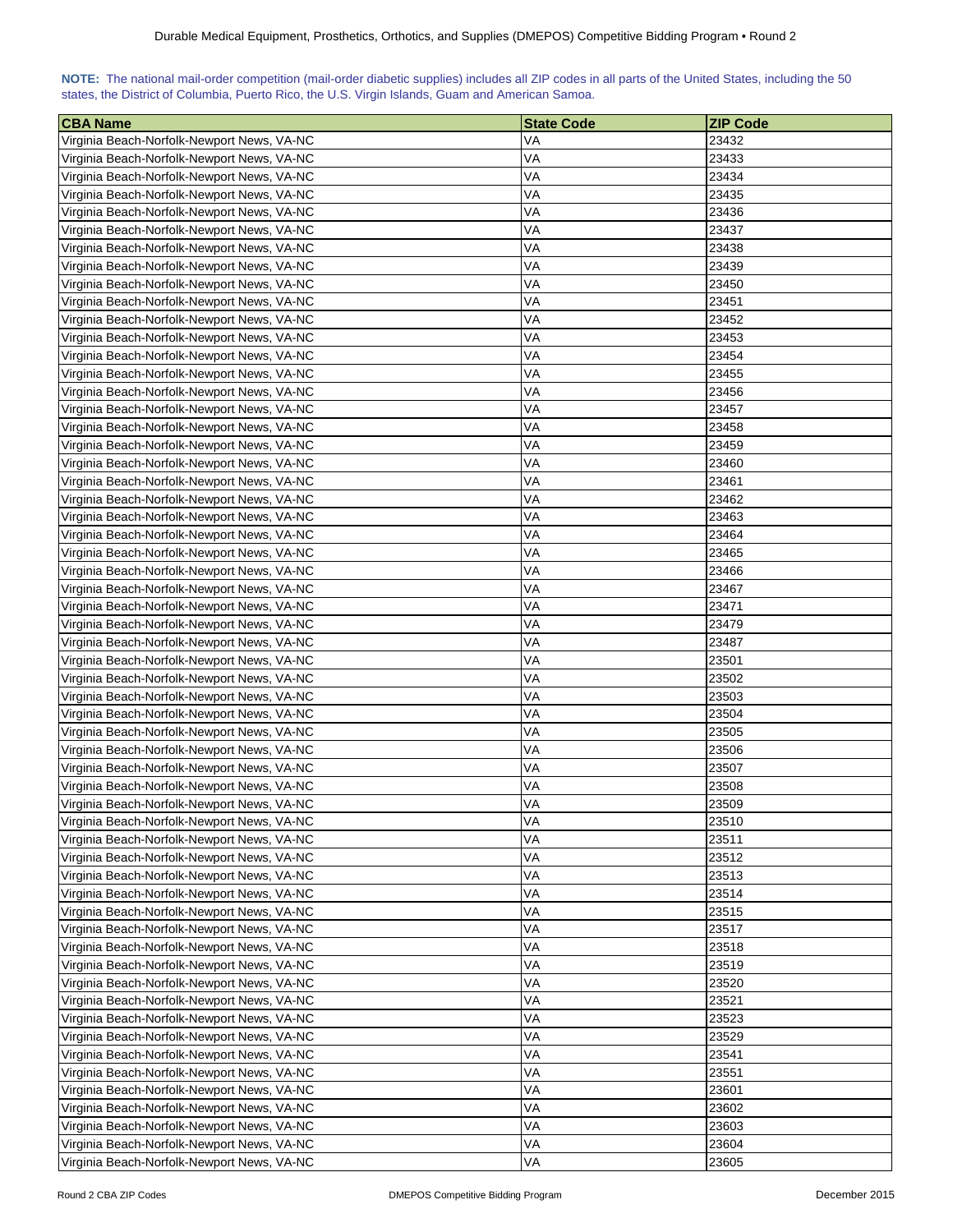| NOTE: The national mail-order competition (mail-order diabetic supplies) includes all ZIP codes in all parts of the United States, including the 50 |  |  |  |  |  |  |  |
|-----------------------------------------------------------------------------------------------------------------------------------------------------|--|--|--|--|--|--|--|
| states, the District of Columbia, Puerto Rico, the U.S. Virgin Islands, Guam and American Samoa.                                                    |  |  |  |  |  |  |  |

| <b>CBA Name</b>                            | <b>State Code</b> | <b>ZIP Code</b> |
|--------------------------------------------|-------------------|-----------------|
| Virginia Beach-Norfolk-Newport News, VA-NC | VA                | 23606           |
| Virginia Beach-Norfolk-Newport News, VA-NC | VA                | 23607           |
| Virginia Beach-Norfolk-Newport News, VA-NC | VA                | 23608           |
| Virginia Beach-Norfolk-Newport News, VA-NC | VA                | 23609           |
| Virginia Beach-Norfolk-Newport News, VA-NC | VA                | 23612           |
| Virginia Beach-Norfolk-Newport News, VA-NC | VA                | 23628           |
| Virginia Beach-Norfolk-Newport News, VA-NC | VA                | 23630           |
| Virginia Beach-Norfolk-Newport News, VA-NC | VA                | 23651           |
| Virginia Beach-Norfolk-Newport News, VA-NC | VA                | 23661           |
| Virginia Beach-Norfolk-Newport News, VA-NC | VA                | 23662           |
| Virginia Beach-Norfolk-Newport News, VA-NC | VA                | 23663           |
| Virginia Beach-Norfolk-Newport News, VA-NC | VA                | 23664           |
| Virginia Beach-Norfolk-Newport News, VA-NC | VA                | 23665           |
| Virginia Beach-Norfolk-Newport News, VA-NC | VA                | 23666           |
| Virginia Beach-Norfolk-Newport News, VA-NC | VA                | 23667           |
| Virginia Beach-Norfolk-Newport News, VA-NC | VA                | 23668           |
| Virginia Beach-Norfolk-Newport News, VA-NC | VA                | 23669           |
| Virginia Beach-Norfolk-Newport News, VA-NC | VA                | 23670           |
| Virginia Beach-Norfolk-Newport News, VA-NC | VA                | 23681           |
| Virginia Beach-Norfolk-Newport News, VA-NC | VA                | 23690           |
| Virginia Beach-Norfolk-Newport News, VA-NC | VA                | 23691           |
| Virginia Beach-Norfolk-Newport News, VA-NC | VA                | 23692           |
|                                            |                   |                 |
| Virginia Beach-Norfolk-Newport News, VA-NC | VA<br>VA          | 23693<br>23694  |
| Virginia Beach-Norfolk-Newport News, VA-NC |                   |                 |
| Virginia Beach-Norfolk-Newport News, VA-NC | VA                | 23696           |
| Virginia Beach-Norfolk-Newport News, VA-NC | VA                | 23701           |
| Virginia Beach-Norfolk-Newport News, VA-NC | VA                | 23702           |
| Virginia Beach-Norfolk-Newport News, VA-NC | VA                | 23703           |
| Virginia Beach-Norfolk-Newport News, VA-NC | VA                | 23704           |
| Virginia Beach-Norfolk-Newport News, VA-NC | VA                | 23705           |
| Virginia Beach-Norfolk-Newport News, VA-NC | VA                | 23707           |
| Virginia Beach-Norfolk-Newport News, VA-NC | VA                | 23708           |
| Virginia Beach-Norfolk-Newport News, VA-NC | VA                | 23709           |
| Virginia Beach-Norfolk-Newport News, VA-NC | VA                | 23898           |
| Visalia-Porterville, CA                    | CA                | 93201           |
| Visalia-Porterville, CA                    | CA                | 93207           |
| Visalia-Porterville, CA                    | СA                | 93208           |
| Visalia-Porterville, CA                    | CA                | 93218           |
| Visalia-Porterville, CA                    | CA                | 93219           |
| Visalia-Porterville, CA                    | CA                | 93221           |
| Visalia-Porterville, CA                    | CA                | 93223           |
| Visalia-Porterville, CA                    | СA                | 93227           |
| Visalia-Porterville, CA                    | CA                | 93235           |
| Visalia-Porterville, CA                    | CA                | 93237           |
| Visalia-Porterville, CA                    | CA                | 93244           |
| Visalia-Porterville, CA                    | CA                | 93247           |
| Visalia-Porterville, CA                    | CA                | 93256           |
| Visalia-Porterville, CA                    | CA                | 93257           |
| Visalia-Porterville, CA                    | CA                | 93258           |
| Visalia-Porterville, CA                    | CA                | 93260           |
| Visalia-Porterville, CA                    | CA                | 93261           |
| Visalia-Porterville, CA                    | CA                | 93262           |
| Visalia-Porterville, CA                    | CA                | 93265           |
| Visalia-Porterville, CA                    | CA                | 93267           |
|                                            | CA                |                 |
| Visalia-Porterville, CA                    |                   | 93270           |
| Visalia-Porterville, CA                    | СA                | 93271           |
| Visalia-Porterville, CA                    | CA                | 93272           |
| Visalia-Porterville, CA                    | CA                | 93274           |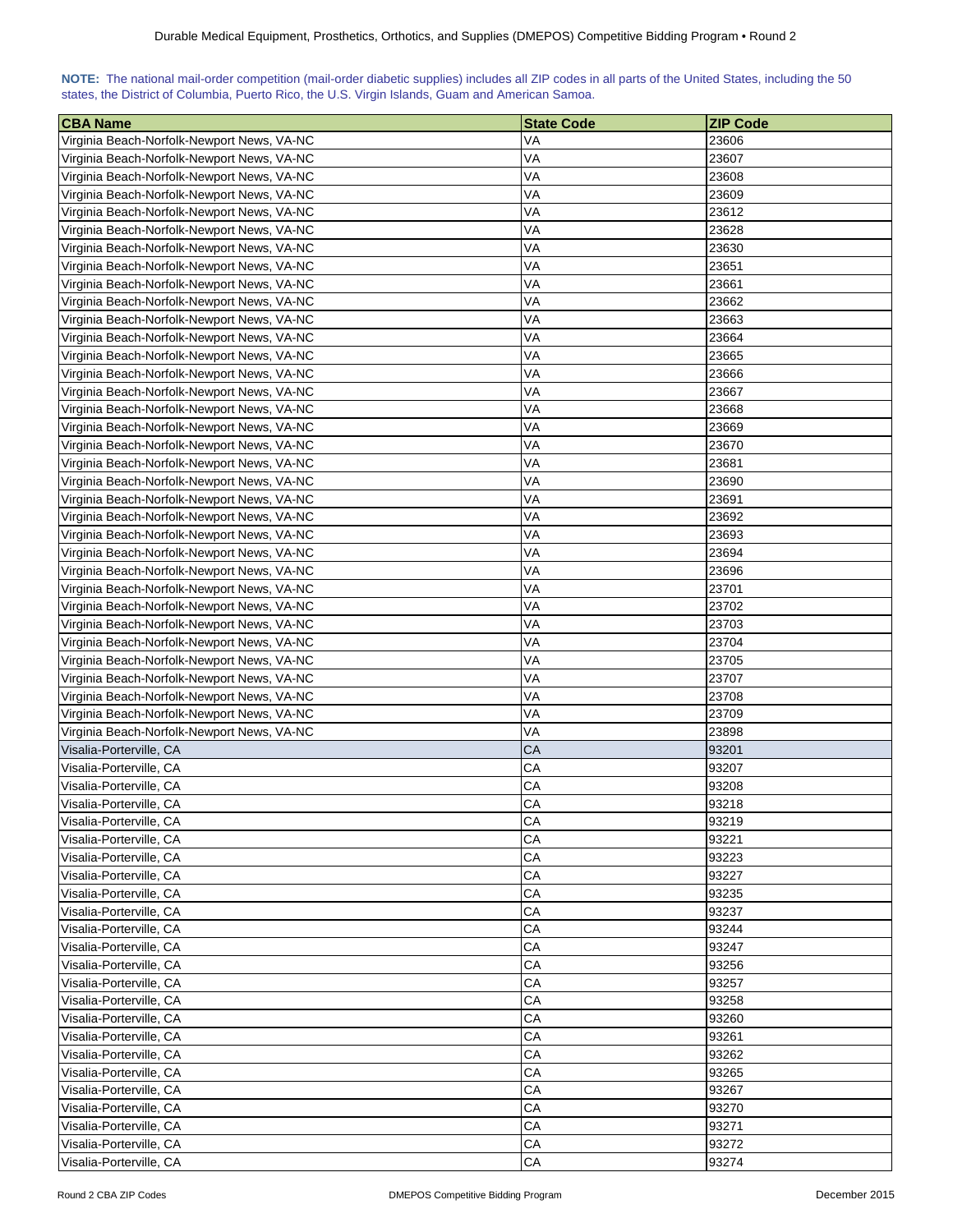## **NOTE:** The national mail-order competition (mail-order diabetic supplies) includes all ZIP codes in all parts of the United States, including the 50 states, the District of Columbia, Puerto Rico, the U.S. Virgin Islands, Guam and American Samoa.

| <b>CBA Name</b>                              | <b>State Code</b> | <b>ZIP Code</b> |
|----------------------------------------------|-------------------|-----------------|
| Visalia-Porterville, CA                      | СA                | 93275           |
| Visalia-Porterville, CA                      | CA                | 93277           |
| Visalia-Porterville, CA                      | CA                | 93278           |
| Visalia-Porterville, CA                      | CA                | 93279           |
| Visalia-Porterville, CA                      | CA                | 93282           |
| Visalia-Porterville, CA                      | CA                | 93286           |
| Visalia-Porterville, CA                      | CA                | 93290           |
| Visalia-Porterville, CA                      | CA                | 93291           |
| Visalia-Porterville, CA                      | CA                | 93292           |
| Visalia-Porterville, CA                      | CA                | 93603           |
| Visalia-Porterville, CA                      | CA                | 93615           |
| Visalia-Porterville, CA                      | CA                | 93618           |
| Visalia-Porterville, CA                      | CA                | 93647           |
| Visalia-Porterville, CA                      | CA                | 93666           |
| Visalia-Porterville, CA                      | CA                | 93670           |
| Visalia-Porterville, CA                      | CA                | 93673           |
| Washington-Arlington-Alexandria, DC-VA-MD-WV | DC                | 20001           |
|                                              | DC                | 20002           |
| Washington-Arlington-Alexandria, DC-VA-MD-WV | DC                |                 |
| Washington-Arlington-Alexandria, DC-VA-MD-WV | <b>DC</b>         | 20003           |
| Washington-Arlington-Alexandria, DC-VA-MD-WV |                   | 20004           |
| Washington-Arlington-Alexandria, DC-VA-MD-WV | DC                | 20005           |
| Washington-Arlington-Alexandria, DC-VA-MD-WV | DC                | 20006           |
| Washington-Arlington-Alexandria, DC-VA-MD-WV | <b>DC</b>         | 20007           |
| Washington-Arlington-Alexandria, DC-VA-MD-WV | DC                | 20008           |
| Washington-Arlington-Alexandria, DC-VA-MD-WV | DC                | 20009           |
| Washington-Arlington-Alexandria, DC-VA-MD-WV | DC                | 20010           |
| Washington-Arlington-Alexandria, DC-VA-MD-WV | DC                | 20011           |
| Washington-Arlington-Alexandria, DC-VA-MD-WV | DC                | 20012           |
| Washington-Arlington-Alexandria, DC-VA-MD-WV | DC                | 20013           |
| Washington-Arlington-Alexandria, DC-VA-MD-WV | DC<br>DC          | 20015           |
| Washington-Arlington-Alexandria, DC-VA-MD-WV |                   | 20016           |
| Washington-Arlington-Alexandria, DC-VA-MD-WV | DC                | 20017           |
| Washington-Arlington-Alexandria, DC-VA-MD-WV | DC                | 20018           |
| Washington-Arlington-Alexandria, DC-VA-MD-WV | DC                | 20019           |
| Washington-Arlington-Alexandria, DC-VA-MD-WV | DC                | 20020           |
| Washington-Arlington-Alexandria, DC-VA-MD-WV | DC                | 20022           |
| Washington-Arlington-Alexandria, DC-VA-MD-WV | <b>DC</b>         | 20023           |
| Washington-Arlington-Alexandria, DC-VA-MD-WV | DC                | 20024           |
| Washington-Arlington-Alexandria, DC-VA-MD-WV | DC                | 20026           |
| Washington-Arlington-Alexandria, DC-VA-MD-WV | DC                | 20027           |
| Washington-Arlington-Alexandria, DC-VA-MD-WV | DC                | 20029           |
| Washington-Arlington-Alexandria, DC-VA-MD-WV | DC                | 20030           |
| Washington-Arlington-Alexandria, DC-VA-MD-WV | DC                | 20032           |
| Washington-Arlington-Alexandria, DC-VA-MD-WV | DC                | 20033           |
| Washington-Arlington-Alexandria, DC-VA-MD-WV | DC                | 20035           |
| Washington-Arlington-Alexandria, DC-VA-MD-WV | DC                | 20036           |
| Washington-Arlington-Alexandria, DC-VA-MD-WV | DC                | 20037           |
| Washington-Arlington-Alexandria, DC-VA-MD-WV | DC                | 20038           |
| Washington-Arlington-Alexandria, DC-VA-MD-WV | DC                | 20039           |
| Washington-Arlington-Alexandria, DC-VA-MD-WV | DC                | 20040           |
| Washington-Arlington-Alexandria, DC-VA-MD-WV | <b>DC</b>         | 20041           |
| Washington-Arlington-Alexandria, DC-VA-MD-WV | <b>DC</b>         | 20042           |
| Washington-Arlington-Alexandria, DC-VA-MD-WV | <b>DC</b>         | 20043           |
| Washington-Arlington-Alexandria, DC-VA-MD-WV | <b>DC</b>         | 20044           |
| Washington-Arlington-Alexandria, DC-VA-MD-WV | DC                | 20045           |
| Washington-Arlington-Alexandria, DC-VA-MD-WV | DC                | 20046           |
| Washington-Arlington-Alexandria, DC-VA-MD-WV | <b>DC</b>         | 20047           |
| Washington-Arlington-Alexandria, DC-VA-MD-WV | DC                | 20049           |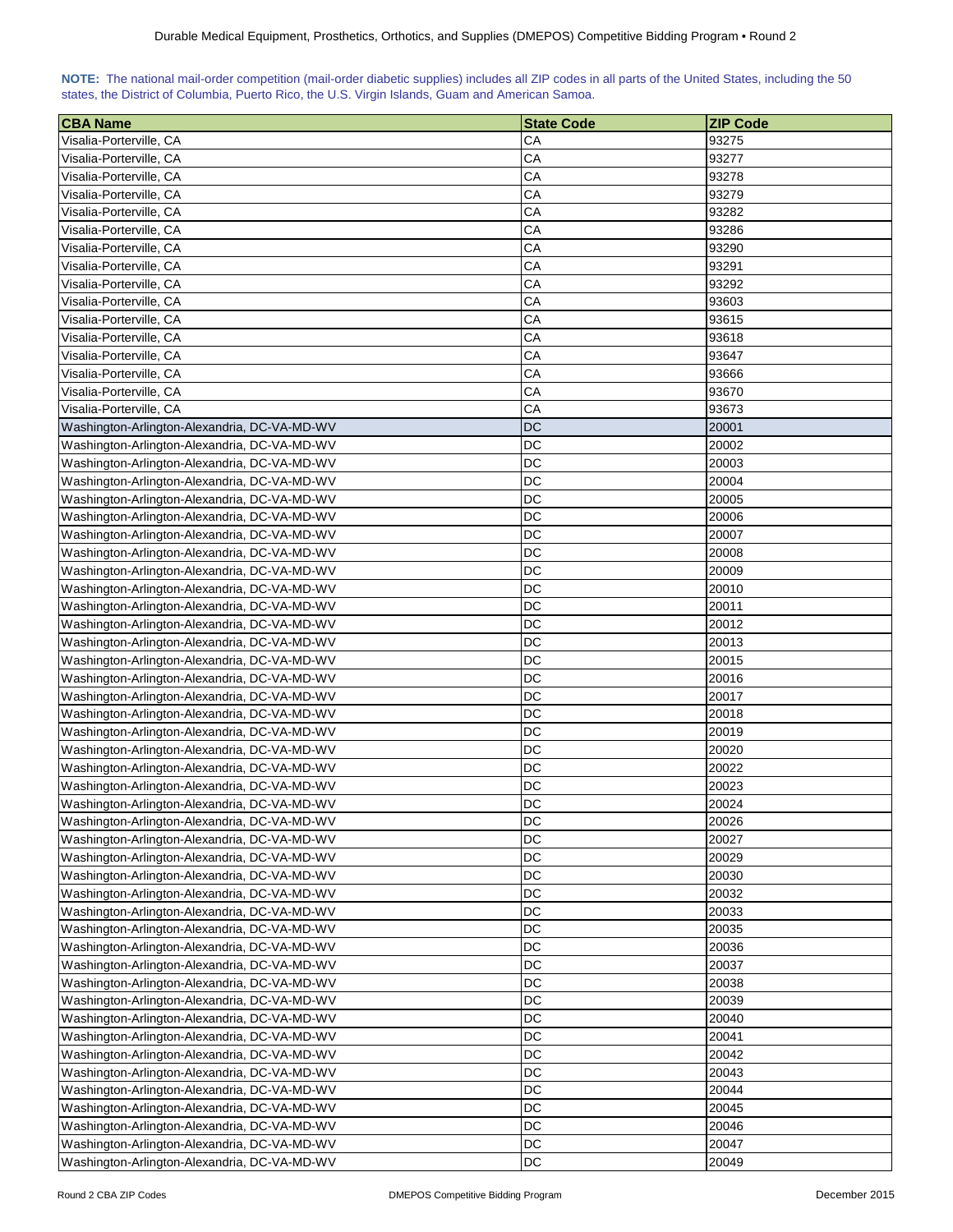| NOTE: The national mail-order competition (mail-order diabetic supplies) includes all ZIP codes in all parts of the United States, including the 50 |  |  |  |  |  |  |  |
|-----------------------------------------------------------------------------------------------------------------------------------------------------|--|--|--|--|--|--|--|
| states, the District of Columbia, Puerto Rico, the U.S. Virgin Islands, Guam and American Samoa.                                                    |  |  |  |  |  |  |  |

| <b>CBA Name</b>                                                                              | <b>State Code</b> | <b>ZIP Code</b> |
|----------------------------------------------------------------------------------------------|-------------------|-----------------|
| Washington-Arlington-Alexandria, DC-VA-MD-WV                                                 | DC                | 20050           |
| Washington-Arlington-Alexandria, DC-VA-MD-WV                                                 | DC                | 20051           |
| Washington-Arlington-Alexandria, DC-VA-MD-WV                                                 | DC                | 20052           |
| Washington-Arlington-Alexandria, DC-VA-MD-WV                                                 | DC                | 20053           |
| Washington-Arlington-Alexandria, DC-VA-MD-WV                                                 | DC                | 20055           |
| Washington-Arlington-Alexandria, DC-VA-MD-WV                                                 | DC                | 20056           |
| Washington-Arlington-Alexandria, DC-VA-MD-WV                                                 | DC                | 20057           |
| Washington-Arlington-Alexandria, DC-VA-MD-WV                                                 | DC                | 20058           |
| Washington-Arlington-Alexandria, DC-VA-MD-WV                                                 | DC                | 20059           |
| Washington-Arlington-Alexandria, DC-VA-MD-WV                                                 | DC                | 20060           |
| Washington-Arlington-Alexandria, DC-VA-MD-WV                                                 | DC                | 20061           |
| Washington-Arlington-Alexandria, DC-VA-MD-WV                                                 | DC                | 20062           |
| Washington-Arlington-Alexandria, DC-VA-MD-WV                                                 | DC                | 20063           |
| Washington-Arlington-Alexandria, DC-VA-MD-WV                                                 | <b>DC</b>         | 20064           |
| Washington-Arlington-Alexandria, DC-VA-MD-WV                                                 | DC                | 20065           |
| Washington-Arlington-Alexandria, DC-VA-MD-WV                                                 | DC                | 20066           |
| Washington-Arlington-Alexandria, DC-VA-MD-WV                                                 | DC                | 20067           |
| Washington-Arlington-Alexandria, DC-VA-MD-WV                                                 | DC                | 20068           |
| Washington-Arlington-Alexandria, DC-VA-MD-WV                                                 | DC                | 20069           |
| Washington-Arlington-Alexandria, DC-VA-MD-WV                                                 | DC                | 20070           |
|                                                                                              | <b>DC</b>         |                 |
| Washington-Arlington-Alexandria, DC-VA-MD-WV<br>Washington-Arlington-Alexandria, DC-VA-MD-WV | DC                | 20071<br>20073  |
|                                                                                              | DC                |                 |
| Washington-Arlington-Alexandria, DC-VA-MD-WV                                                 | DC                | 20074<br>20075  |
| Washington-Arlington-Alexandria, DC-VA-MD-WV                                                 | <b>DC</b>         | 20076           |
| Washington-Arlington-Alexandria, DC-VA-MD-WV                                                 | <b>DC</b>         | 20077           |
| Washington-Arlington-Alexandria, DC-VA-MD-WV                                                 | DC                |                 |
| Washington-Arlington-Alexandria, DC-VA-MD-WV                                                 | DC                | 20078<br>20080  |
| Washington-Arlington-Alexandria, DC-VA-MD-WV                                                 | DC                | 20081           |
| Washington-Arlington-Alexandria, DC-VA-MD-WV<br>Washington-Arlington-Alexandria, DC-VA-MD-WV | DC                | 20082           |
| Washington-Arlington-Alexandria, DC-VA-MD-WV                                                 | DC                | 20088           |
| Washington-Arlington-Alexandria, DC-VA-MD-WV                                                 | DC                | 20090           |
| Washington-Arlington-Alexandria, DC-VA-MD-WV                                                 | DC                | 20091           |
| Washington-Arlington-Alexandria, DC-VA-MD-WV                                                 | DC                | 20097           |
| Washington-Arlington-Alexandria, DC-VA-MD-WV                                                 | DC                | 20098           |
| Washington-Arlington-Alexandria, DC-VA-MD-WV                                                 | DC                | 20201           |
| Washington-Arlington-Alexandria, DC-VA-MD-WV                                                 | DC                | 20202           |
| Washington-Arlington-Alexandria, DC-VA-MD-WV                                                 | DC                | 20203           |
| Washington-Arlington-Alexandria, DC-VA-MD-WV                                                 | DC                | 20204           |
| Washington-Arlington-Alexandria, DC-VA-MD-WV                                                 | DC                | 20206           |
| Washington-Arlington-Alexandria, DC-VA-MD-WV                                                 | DC                | 20207           |
| Washington-Arlington-Alexandria, DC-VA-MD-WV                                                 | <b>DC</b>         | 20208           |
| Washington-Arlington-Alexandria, DC-VA-MD-WV                                                 | DC                | 20210           |
| Washington-Arlington-Alexandria, DC-VA-MD-WV                                                 | DC                | 20211           |
| Washington-Arlington-Alexandria, DC-VA-MD-WV                                                 | DC                | 20212           |
| Washington-Arlington-Alexandria, DC-VA-MD-WV                                                 | DC                | 20213           |
| Washington-Arlington-Alexandria, DC-VA-MD-WV                                                 | <b>DC</b>         | 20214           |
| Washington-Arlington-Alexandria, DC-VA-MD-WV                                                 | DC                | 20215           |
| Washington-Arlington-Alexandria, DC-VA-MD-WV                                                 | DC                | 20216           |
| Washington-Arlington-Alexandria, DC-VA-MD-WV                                                 | <b>DC</b>         | 20217           |
| Washington-Arlington-Alexandria, DC-VA-MD-WV                                                 | <b>DC</b>         | 20218           |
| Washington-Arlington-Alexandria, DC-VA-MD-WV                                                 | <b>DC</b>         | 20219           |
| Washington-Arlington-Alexandria, DC-VA-MD-WV                                                 | <b>DC</b>         | 20220           |
| Washington-Arlington-Alexandria, DC-VA-MD-WV                                                 | <b>DC</b>         | 20221           |
| Washington-Arlington-Alexandria, DC-VA-MD-WV                                                 | <b>DC</b>         | 20222           |
| Washington-Arlington-Alexandria, DC-VA-MD-WV                                                 | DC                | 20223           |
| Washington-Arlington-Alexandria, DC-VA-MD-WV                                                 | DC                | 20224           |
| Washington-Arlington-Alexandria, DC-VA-MD-WV                                                 | DC                | 20226           |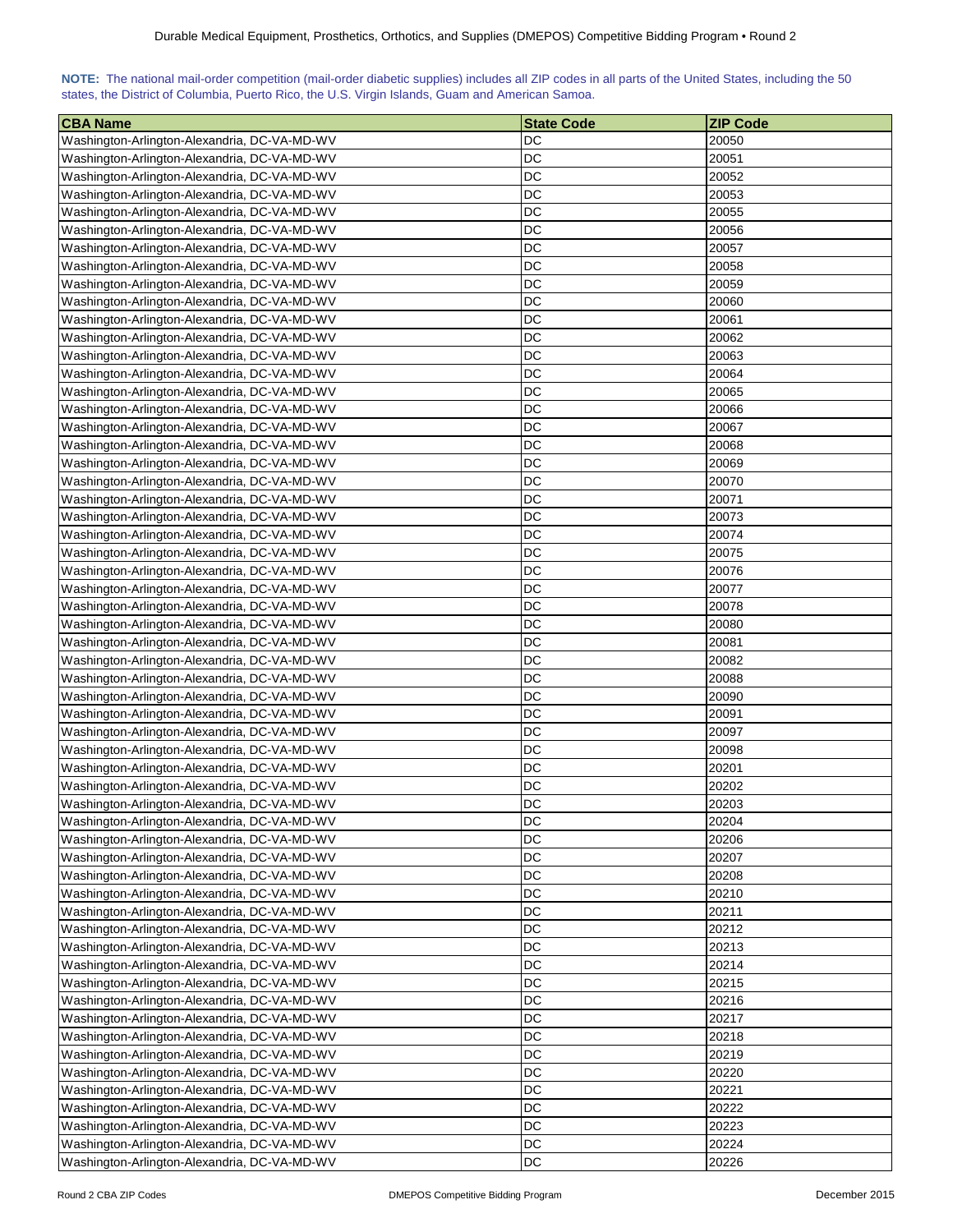| NOTE: The national mail-order competition (mail-order diabetic supplies) includes all ZIP codes in all parts of the United States, including the 50 |  |  |  |  |  |  |  |
|-----------------------------------------------------------------------------------------------------------------------------------------------------|--|--|--|--|--|--|--|
| states, the District of Columbia, Puerto Rico, the U.S. Virgin Islands, Guam and American Samoa.                                                    |  |  |  |  |  |  |  |

| <b>CBA Name</b>                              | <b>State Code</b> | <b>ZIP Code</b> |
|----------------------------------------------|-------------------|-----------------|
| Washington-Arlington-Alexandria, DC-VA-MD-WV | DC                | 20227           |
| Washington-Arlington-Alexandria, DC-VA-MD-WV | DC                | 20228           |
| Washington-Arlington-Alexandria, DC-VA-MD-WV | DC                | 20229           |
| Washington-Arlington-Alexandria, DC-VA-MD-WV | DC                | 20230           |
| Washington-Arlington-Alexandria, DC-VA-MD-WV | DC                | 20232           |
| Washington-Arlington-Alexandria, DC-VA-MD-WV | DC                | 20233           |
| Washington-Arlington-Alexandria, DC-VA-MD-WV | DC                | 20235           |
| Washington-Arlington-Alexandria, DC-VA-MD-WV | DC                | 20237           |
| Washington-Arlington-Alexandria, DC-VA-MD-WV | DC                | 20238           |
| Washington-Arlington-Alexandria, DC-VA-MD-WV | DC                | 20239           |
| Washington-Arlington-Alexandria, DC-VA-MD-WV | DC                | 20240           |
| Washington-Arlington-Alexandria, DC-VA-MD-WV | DC                | 20241           |
| Washington-Arlington-Alexandria, DC-VA-MD-WV | DC                | 20242           |
| Washington-Arlington-Alexandria, DC-VA-MD-WV | <b>DC</b>         | 20244           |
| Washington-Arlington-Alexandria, DC-VA-MD-WV | DC                | 20245           |
| Washington-Arlington-Alexandria, DC-VA-MD-WV | DC                | 20250           |
| Washington-Arlington-Alexandria, DC-VA-MD-WV | DC                | 20251           |
| Washington-Arlington-Alexandria, DC-VA-MD-WV | DC                | 20252           |
| Washington-Arlington-Alexandria, DC-VA-MD-WV | DC                | 20254           |
| Washington-Arlington-Alexandria, DC-VA-MD-WV | DC                | 20260           |
| Washington-Arlington-Alexandria, DC-VA-MD-WV | <b>DC</b>         | 20261           |
| Washington-Arlington-Alexandria, DC-VA-MD-WV | DC                | 20262           |
| Washington-Arlington-Alexandria, DC-VA-MD-WV | DC                | 20265           |
| Washington-Arlington-Alexandria, DC-VA-MD-WV | DC                | 20266           |
| Washington-Arlington-Alexandria, DC-VA-MD-WV | <b>DC</b>         | 20268           |
| Washington-Arlington-Alexandria, DC-VA-MD-WV | <b>DC</b>         | 20270           |
| Washington-Arlington-Alexandria, DC-VA-MD-WV | DC                | 20277           |
| Washington-Arlington-Alexandria, DC-VA-MD-WV | DC                | 20289           |
| Washington-Arlington-Alexandria, DC-VA-MD-WV | DC                | 20299           |
| Washington-Arlington-Alexandria, DC-VA-MD-WV | DC                | 20301           |
| Washington-Arlington-Alexandria, DC-VA-MD-WV | DC                | 20303           |
| Washington-Arlington-Alexandria, DC-VA-MD-WV | DC                | 20306           |
| Washington-Arlington-Alexandria, DC-VA-MD-WV | DC                | 20307           |
| Washington-Arlington-Alexandria, DC-VA-MD-WV | DC                | 20310           |
| Washington-Arlington-Alexandria, DC-VA-MD-WV | DC                | 20314           |
| Washington-Arlington-Alexandria, DC-VA-MD-WV | DC                | 20317           |
| Washington-Arlington-Alexandria, DC-VA-MD-WV | DC                | 20318           |
| Washington-Arlington-Alexandria, DC-VA-MD-WV | DC                | 20319           |
| Washington-Arlington-Alexandria, DC-VA-MD-WV | DC                | 20330           |
| Washington-Arlington-Alexandria, DC-VA-MD-WV | DC                | 20340           |
| Washington-Arlington-Alexandria, DC-VA-MD-WV | DC                | 20350           |
| Washington-Arlington-Alexandria, DC-VA-MD-WV | <b>DC</b>         | 20355           |
| Washington-Arlington-Alexandria, DC-VA-MD-WV | DC                | 20370           |
| Washington-Arlington-Alexandria, DC-VA-MD-WV | DC                | 20372           |
| Washington-Arlington-Alexandria, DC-VA-MD-WV | DC                | 20373           |
| Washington-Arlington-Alexandria, DC-VA-MD-WV | DC                | 20374           |
| Washington-Arlington-Alexandria, DC-VA-MD-WV | <b>DC</b>         | 20375           |
| Washington-Arlington-Alexandria, DC-VA-MD-WV | DC                | 20376           |
| Washington-Arlington-Alexandria, DC-VA-MD-WV | DC                | 20380           |
| Washington-Arlington-Alexandria, DC-VA-MD-WV | <b>DC</b>         | 20388           |
| Washington-Arlington-Alexandria, DC-VA-MD-WV | <b>DC</b>         | 20389           |
| Washington-Arlington-Alexandria, DC-VA-MD-WV | <b>DC</b>         | 20390           |
| Washington-Arlington-Alexandria, DC-VA-MD-WV | <b>DC</b>         | 20391           |
| Washington-Arlington-Alexandria, DC-VA-MD-WV | <b>DC</b>         | 20392           |
| Washington-Arlington-Alexandria, DC-VA-MD-WV | <b>DC</b>         | 20393           |
| Washington-Arlington-Alexandria, DC-VA-MD-WV | DC                | 20394           |
| Washington-Arlington-Alexandria, DC-VA-MD-WV | DC                | 20395           |
| Washington-Arlington-Alexandria, DC-VA-MD-WV | DC                | 20398           |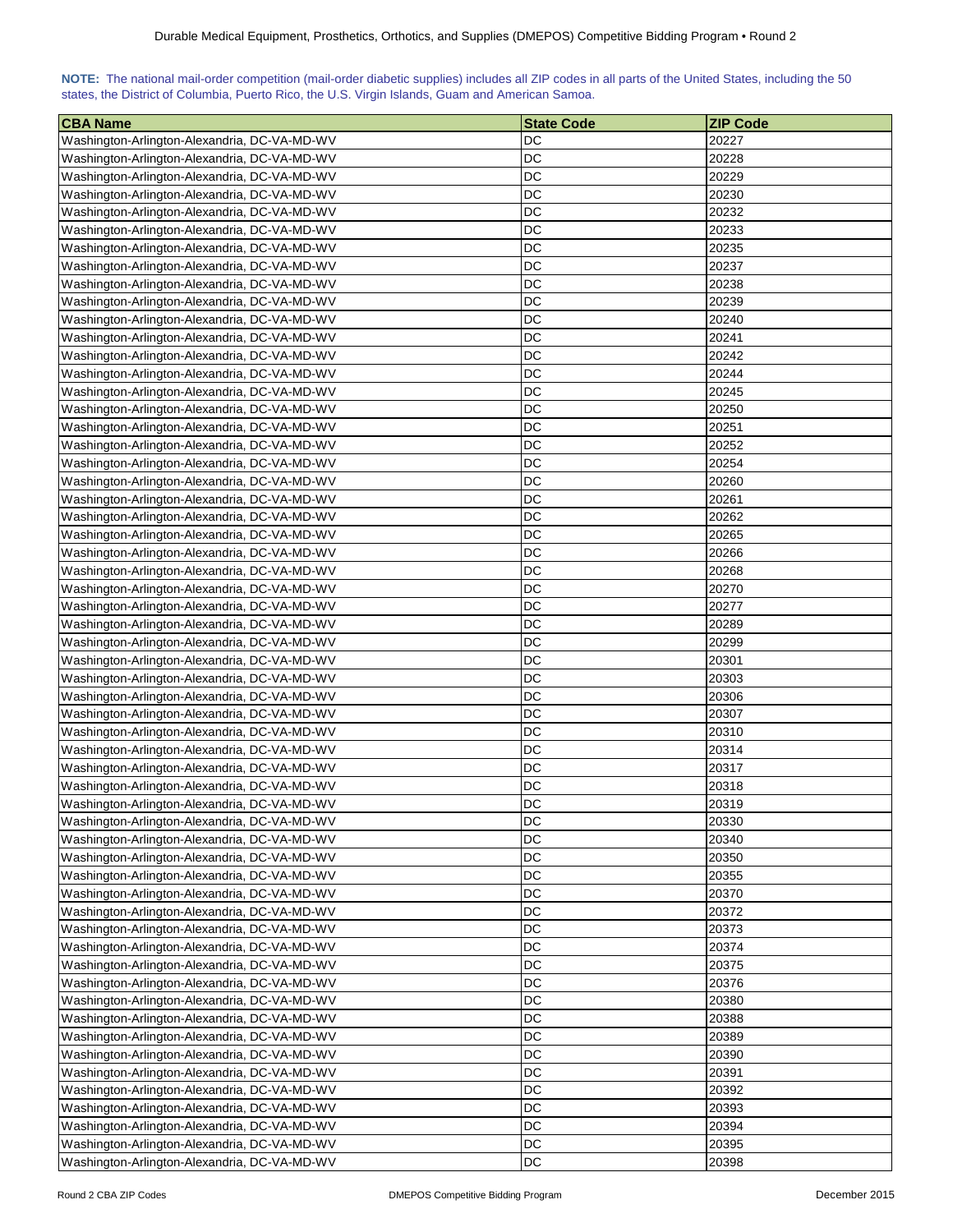|                                                                                                  |  |  |  |  | NOTE: The national mail-order competition (mail-order diabetic supplies) includes all ZIP codes in all parts of the United States, including the 50 |
|--------------------------------------------------------------------------------------------------|--|--|--|--|-----------------------------------------------------------------------------------------------------------------------------------------------------|
| states, the District of Columbia, Puerto Rico, the U.S. Virgin Islands, Guam and American Samoa. |  |  |  |  |                                                                                                                                                     |

| <b>CBA Name</b>                              | <b>State Code</b> | <b>ZIP Code</b> |
|----------------------------------------------|-------------------|-----------------|
| Washington-Arlington-Alexandria, DC-VA-MD-WV | DC                | 20401           |
| Washington-Arlington-Alexandria, DC-VA-MD-WV | <b>DC</b>         | 20402           |
| Washington-Arlington-Alexandria, DC-VA-MD-WV | <b>DC</b>         | 20403           |
| Washington-Arlington-Alexandria, DC-VA-MD-WV | <b>DC</b>         | 20404           |
| Washington-Arlington-Alexandria, DC-VA-MD-WV | DC                | 20405           |
| Washington-Arlington-Alexandria, DC-VA-MD-WV | DC                | 20406           |
| Washington-Arlington-Alexandria, DC-VA-MD-WV | DC                | 20407           |
| Washington-Arlington-Alexandria, DC-VA-MD-WV | DC                | 20408           |
| Washington-Arlington-Alexandria, DC-VA-MD-WV | <b>DC</b>         | 20409           |
| Washington-Arlington-Alexandria, DC-VA-MD-WV | <b>DC</b>         | 20410           |
| Washington-Arlington-Alexandria, DC-VA-MD-WV | DC                | 20411           |
| Washington-Arlington-Alexandria, DC-VA-MD-WV | DC                | 20412           |
| Washington-Arlington-Alexandria, DC-VA-MD-WV | <b>DC</b>         | 20413           |
| Washington-Arlington-Alexandria, DC-VA-MD-WV | <b>DC</b>         | 20414           |
| Washington-Arlington-Alexandria, DC-VA-MD-WV | <b>DC</b>         | 20415           |
| Washington-Arlington-Alexandria, DC-VA-MD-WV | DC                | 20416           |
| Washington-Arlington-Alexandria, DC-VA-MD-WV | DC                | 20417           |
| Washington-Arlington-Alexandria, DC-VA-MD-WV | DC                | 20418           |
| Washington-Arlington-Alexandria, DC-VA-MD-WV | DC                | 20419           |
| Washington-Arlington-Alexandria, DC-VA-MD-WV | DC                | 20420           |
| Washington-Arlington-Alexandria, DC-VA-MD-WV | DC                | 20421           |
| Washington-Arlington-Alexandria, DC-VA-MD-WV | <b>DC</b>         | 20422           |
| Washington-Arlington-Alexandria, DC-VA-MD-WV | <b>DC</b>         | 20423           |
|                                              | DC                | 20424           |
| Washington-Arlington-Alexandria, DC-VA-MD-WV | <b>DC</b>         | 20425           |
| Washington-Arlington-Alexandria, DC-VA-MD-WV | <b>DC</b>         | 20426           |
| Washington-Arlington-Alexandria, DC-VA-MD-WV |                   |                 |
| Washington-Arlington-Alexandria, DC-VA-MD-WV | <b>DC</b>         | 20427           |
| Washington-Arlington-Alexandria, DC-VA-MD-WV | <b>DC</b>         | 20428           |
| Washington-Arlington-Alexandria, DC-VA-MD-WV | <b>DC</b>         | 20429           |
| Washington-Arlington-Alexandria, DC-VA-MD-WV | DC                | 20431           |
| Washington-Arlington-Alexandria, DC-VA-MD-WV | DC                | 20433           |
| Washington-Arlington-Alexandria, DC-VA-MD-WV | DC                | 20434           |
| Washington-Arlington-Alexandria, DC-VA-MD-WV | DC                | 20435           |
| Washington-Arlington-Alexandria, DC-VA-MD-WV | DC                | 20436           |
| Washington-Arlington-Alexandria, DC-VA-MD-WV | <b>DC</b>         | 20437           |
| Washington-Arlington-Alexandria, DC-VA-MD-WV | DC                | 20439           |
| Washington-Arlington-Alexandria, DC-VA-MD-WV | <b>DC</b>         | 20440           |
| Washington-Arlington-Alexandria, DC-VA-MD-WV | <b>DC</b>         | 20441           |
| Washington-Arlington-Alexandria, DC-VA-MD-WV | DC                | 20442           |
| Washington-Arlington-Alexandria, DC-VA-MD-WV | DC                | 20444           |
| Washington-Arlington-Alexandria, DC-VA-MD-WV | DC                | 20447           |
| Washington-Arlington-Alexandria, DC-VA-MD-WV | DC                | 20451           |
| Washington-Arlington-Alexandria, DC-VA-MD-WV | DC                | 20453           |
| Washington-Arlington-Alexandria, DC-VA-MD-WV | DC                | 20456           |
| Washington-Arlington-Alexandria, DC-VA-MD-WV | DC                | 20460           |
| Washington-Arlington-Alexandria, DC-VA-MD-WV | DC                | 20463           |
| Washington-Arlington-Alexandria, DC-VA-MD-WV | DC                | 20468           |
| Washington-Arlington-Alexandria, DC-VA-MD-WV | <b>DC</b>         | 20469           |
| Washington-Arlington-Alexandria, DC-VA-MD-WV | DC                | 20470           |
| Washington-Arlington-Alexandria, DC-VA-MD-WV | DC                | 20472           |
| Washington-Arlington-Alexandria, DC-VA-MD-WV | <b>DC</b>         | 20500           |
| Washington-Arlington-Alexandria, DC-VA-MD-WV | <b>DC</b>         | 20501           |
| Washington-Arlington-Alexandria, DC-VA-MD-WV | DC                | 20502           |
| Washington-Arlington-Alexandria, DC-VA-MD-WV | DC                | 20503           |
| Washington-Arlington-Alexandria, DC-VA-MD-WV | <b>DC</b>         | 20504           |
| Washington-Arlington-Alexandria, DC-VA-MD-WV | <b>DC</b>         | 20505           |
| Washington-Arlington-Alexandria, DC-VA-MD-WV | <b>DC</b>         | 20506           |
| Washington-Arlington-Alexandria, DC-VA-MD-WV | DC                | 20507           |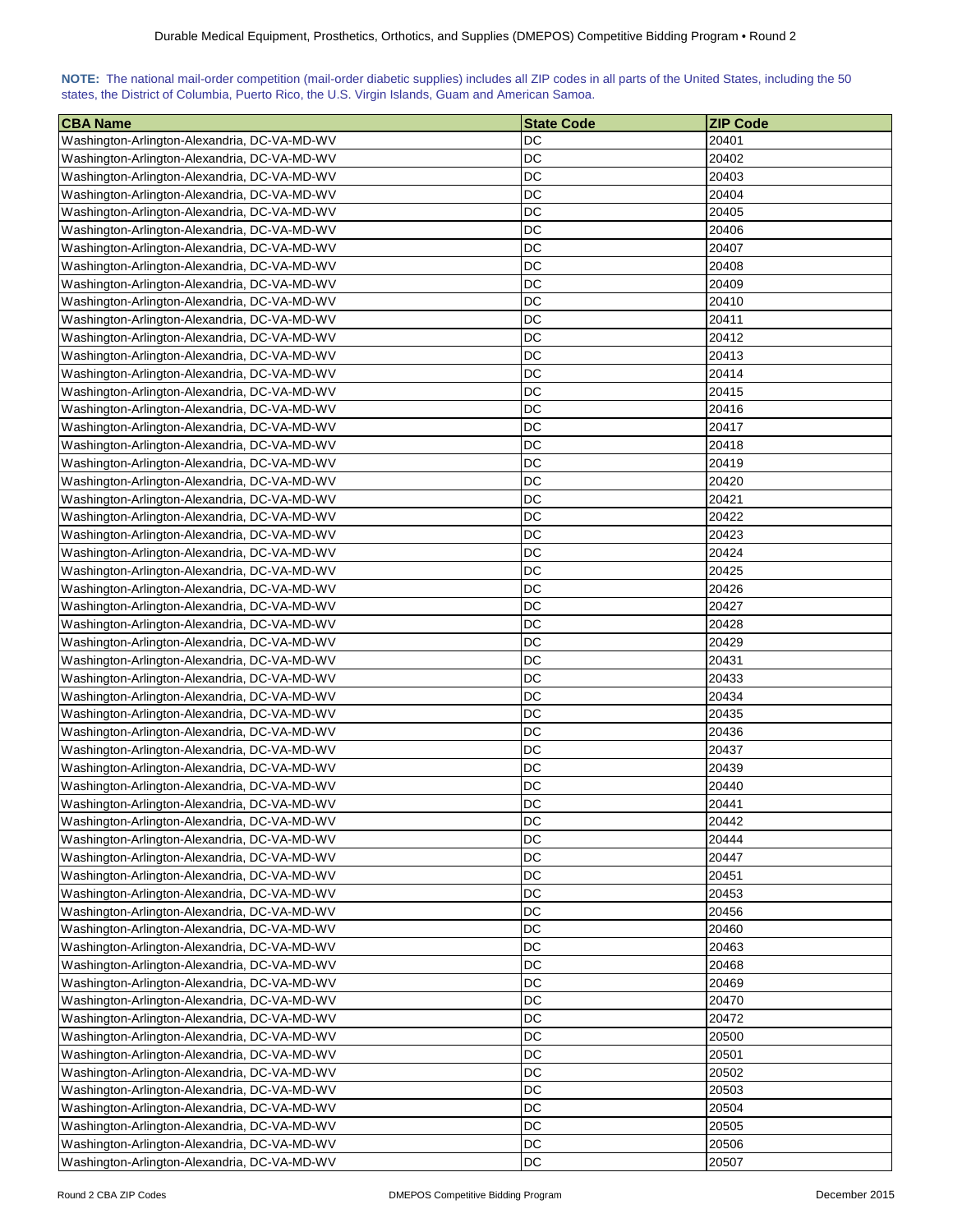| NOTE: The national mail-order competition (mail-order diabetic supplies) includes all ZIP codes in all parts of the United States, including the 50 |  |  |  |  |  |  |  |
|-----------------------------------------------------------------------------------------------------------------------------------------------------|--|--|--|--|--|--|--|
| states, the District of Columbia, Puerto Rico, the U.S. Virgin Islands, Guam and American Samoa.                                                    |  |  |  |  |  |  |  |

| <b>CBA Name</b>                                                                              | <b>State Code</b> | <b>ZIP Code</b> |
|----------------------------------------------------------------------------------------------|-------------------|-----------------|
| Washington-Arlington-Alexandria, DC-VA-MD-WV                                                 | DC                | 20508           |
| Washington-Arlington-Alexandria, DC-VA-MD-WV                                                 | DC                | 20509           |
| Washington-Arlington-Alexandria, DC-VA-MD-WV                                                 | DC                | 20510           |
| Washington-Arlington-Alexandria, DC-VA-MD-WV                                                 | DC                | 20511           |
| Washington-Arlington-Alexandria, DC-VA-MD-WV                                                 | DC                | 20515           |
| Washington-Arlington-Alexandria, DC-VA-MD-WV                                                 | DC                | 20520           |
| Washington-Arlington-Alexandria, DC-VA-MD-WV                                                 | DC                | 20521           |
| Washington-Arlington-Alexandria, DC-VA-MD-WV                                                 | DC                | 20522           |
| Washington-Arlington-Alexandria, DC-VA-MD-WV                                                 | DC                | 20523           |
| Washington-Arlington-Alexandria, DC-VA-MD-WV                                                 | DC                | 20524           |
| Washington-Arlington-Alexandria, DC-VA-MD-WV                                                 | DC                | 20525           |
| Washington-Arlington-Alexandria, DC-VA-MD-WV                                                 | DC                | 20526           |
| Washington-Arlington-Alexandria, DC-VA-MD-WV                                                 | DC                | 20527           |
| Washington-Arlington-Alexandria, DC-VA-MD-WV                                                 | <b>DC</b>         | 20528           |
| Washington-Arlington-Alexandria, DC-VA-MD-WV                                                 | DC                | 20529           |
| Washington-Arlington-Alexandria, DC-VA-MD-WV                                                 | DC                | 20530           |
| Washington-Arlington-Alexandria, DC-VA-MD-WV                                                 | DC                | 20531           |
| Washington-Arlington-Alexandria, DC-VA-MD-WV                                                 | DC                | 20532           |
| Washington-Arlington-Alexandria, DC-VA-MD-WV                                                 | DC                | 20533           |
| Washington-Arlington-Alexandria, DC-VA-MD-WV                                                 | DC                | 20534           |
|                                                                                              | <b>DC</b>         | 20535           |
| Washington-Arlington-Alexandria, DC-VA-MD-WV                                                 | DC                |                 |
| Washington-Arlington-Alexandria, DC-VA-MD-WV                                                 | DC                | 20536<br>20537  |
| Washington-Arlington-Alexandria, DC-VA-MD-WV                                                 | <b>DC</b>         |                 |
| Washington-Arlington-Alexandria, DC-VA-MD-WV                                                 | <b>DC</b>         | 20538<br>20539  |
| Washington-Arlington-Alexandria, DC-VA-MD-WV                                                 | <b>DC</b>         | 20540           |
| Washington-Arlington-Alexandria, DC-VA-MD-WV                                                 | DC                |                 |
| Washington-Arlington-Alexandria, DC-VA-MD-WV                                                 | DC                | 20541<br>20542  |
| Washington-Arlington-Alexandria, DC-VA-MD-WV                                                 | DC                | 20543           |
| Washington-Arlington-Alexandria, DC-VA-MD-WV<br>Washington-Arlington-Alexandria, DC-VA-MD-WV | DC                | 20544           |
| Washington-Arlington-Alexandria, DC-VA-MD-WV                                                 | DC                | 20546           |
| Washington-Arlington-Alexandria, DC-VA-MD-WV                                                 | DC                | 20547           |
| Washington-Arlington-Alexandria, DC-VA-MD-WV                                                 | DC                | 20548           |
| Washington-Arlington-Alexandria, DC-VA-MD-WV                                                 | DC                | 20549           |
| Washington-Arlington-Alexandria, DC-VA-MD-WV                                                 | DC                | 20551           |
| Washington-Arlington-Alexandria, DC-VA-MD-WV                                                 | DC                | 20552           |
| Washington-Arlington-Alexandria, DC-VA-MD-WV                                                 | DC                | 20553           |
| Washington-Arlington-Alexandria, DC-VA-MD-WV                                                 | DC                | 20554           |
| Washington-Arlington-Alexandria, DC-VA-MD-WV                                                 | DC                | 20555           |
| Washington-Arlington-Alexandria, DC-VA-MD-WV                                                 | DC                | 20557           |
| Washington-Arlington-Alexandria, DC-VA-MD-WV                                                 | DC                | 20558           |
| Washington-Arlington-Alexandria, DC-VA-MD-WV                                                 | DC                | 20559           |
| Washington-Arlington-Alexandria, DC-VA-MD-WV                                                 | DC                | 20560           |
| Washington-Arlington-Alexandria, DC-VA-MD-WV                                                 | DC                | 20565           |
| Washington-Arlington-Alexandria, DC-VA-MD-WV                                                 | DC                | 20566           |
| Washington-Arlington-Alexandria, DC-VA-MD-WV                                                 | DC                | 20570           |
| Washington-Arlington-Alexandria, DC-VA-MD-WV                                                 | <b>DC</b>         | 20571           |
| Washington-Arlington-Alexandria, DC-VA-MD-WV                                                 | DC                | 20572           |
| Washington-Arlington-Alexandria, DC-VA-MD-WV                                                 | DC                | 20573           |
| Washington-Arlington-Alexandria, DC-VA-MD-WV                                                 | <b>DC</b>         | 20575           |
| Washington-Arlington-Alexandria, DC-VA-MD-WV                                                 | <b>DC</b>         | 20576           |
| Washington-Arlington-Alexandria, DC-VA-MD-WV                                                 | <b>DC</b>         | 20577           |
| Washington-Arlington-Alexandria, DC-VA-MD-WV                                                 | <b>DC</b>         | 20578           |
| Washington-Arlington-Alexandria, DC-VA-MD-WV                                                 | <b>DC</b>         | 20579           |
| Washington-Arlington-Alexandria, DC-VA-MD-WV                                                 | <b>DC</b>         | 20580           |
| Washington-Arlington-Alexandria, DC-VA-MD-WV                                                 | DC                | 20581           |
| Washington-Arlington-Alexandria, DC-VA-MD-WV                                                 | DC                | 20585           |
| Washington-Arlington-Alexandria, DC-VA-MD-WV                                                 | DC                | 20586           |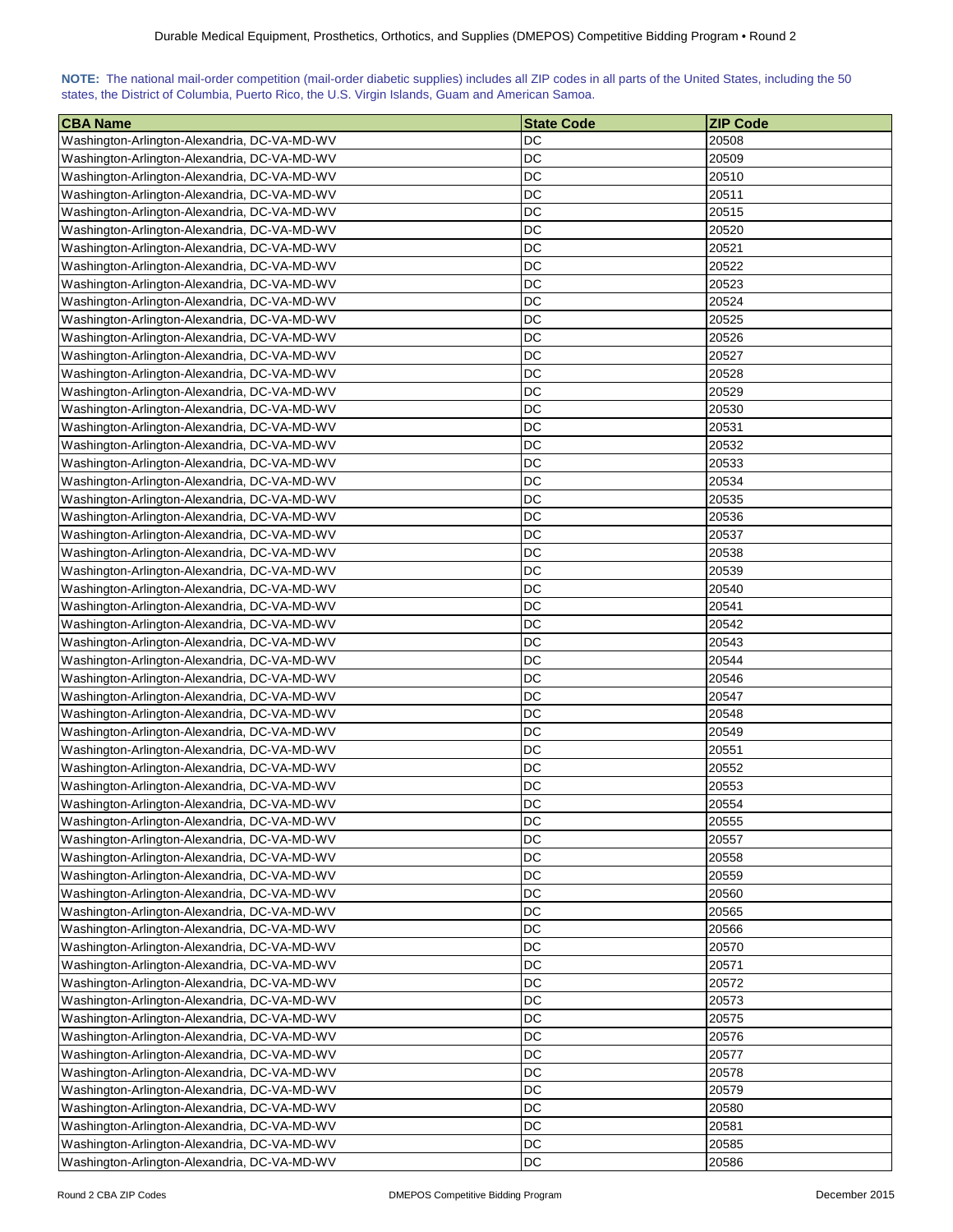| NOTE: The national mail-order competition (mail-order diabetic supplies) includes all ZIP codes in all parts of the United States, including the 50 |  |  |  |  |  |  |  |
|-----------------------------------------------------------------------------------------------------------------------------------------------------|--|--|--|--|--|--|--|
| states, the District of Columbia, Puerto Rico, the U.S. Virgin Islands, Guam and American Samoa.                                                    |  |  |  |  |  |  |  |

| <b>CBA Name</b>                              | <b>State Code</b> | <b>ZIP Code</b> |
|----------------------------------------------|-------------------|-----------------|
| Washington-Arlington-Alexandria, DC-VA-MD-WV | DC                | 20590           |
| Washington-Arlington-Alexandria, DC-VA-MD-WV | DC                | 20591           |
| Washington-Arlington-Alexandria, DC-VA-MD-WV | DC                | 20593           |
| Washington-Arlington-Alexandria, DC-VA-MD-WV | DC                | 20594           |
| Washington-Arlington-Alexandria, DC-VA-MD-WV | DC                | 20597           |
| Washington-Arlington-Alexandria, DC-VA-MD-WV | DC                | 20599           |
| Washington-Arlington-Alexandria, DC-VA-MD-WV | DC                | 56901           |
| Washington-Arlington-Alexandria, DC-VA-MD-WV | DC                | 56902           |
| Washington-Arlington-Alexandria, DC-VA-MD-WV | DC                | 56904           |
| Washington-Arlington-Alexandria, DC-VA-MD-WV | DC                | 56908           |
| Washington-Arlington-Alexandria, DC-VA-MD-WV | DC                | 56915           |
| Washington-Arlington-Alexandria, DC-VA-MD-WV | DC                | 56920           |
| Washington-Arlington-Alexandria, DC-VA-MD-WV | DC                | 56933           |
| Washington-Arlington-Alexandria, DC-VA-MD-WV | <b>DC</b>         | 56935           |
| Washington-Arlington-Alexandria, DC-VA-MD-WV | DC                | 56944           |
| Washington-Arlington-Alexandria, DC-VA-MD-WV | DC                | 56945           |
| Washington-Arlington-Alexandria, DC-VA-MD-WV | DC                | 56950           |
| Washington-Arlington-Alexandria, DC-VA-MD-WV | DC                | 56965           |
| Washington-Arlington-Alexandria, DC-VA-MD-WV | DC                | 56967           |
| Washington-Arlington-Alexandria, DC-VA-MD-WV | DC                | 56972           |
| Washington-Arlington-Alexandria, DC-VA-MD-WV | <b>DC</b>         | 56998           |
| Washington-Arlington-Alexandria, DC-VA-MD-WV | DC                | 56999           |
| Washington-Arlington-Alexandria, DC-VA-MD-WV | <b>MD</b>         | 20601           |
| Washington-Arlington-Alexandria, DC-VA-MD-WV | <b>MD</b>         | 20602           |
| Washington-Arlington-Alexandria, DC-VA-MD-WV | <b>MD</b>         | 20603           |
| Washington-Arlington-Alexandria, DC-VA-MD-WV | <b>MD</b>         | 20604           |
| Washington-Arlington-Alexandria, DC-VA-MD-WV | <b>MD</b>         | 20607           |
| Washington-Arlington-Alexandria, DC-VA-MD-WV | <b>MD</b>         | 20608           |
| Washington-Arlington-Alexandria, DC-VA-MD-WV | <b>MD</b>         | 20610           |
| Washington-Arlington-Alexandria, DC-VA-MD-WV | MD                | 20611           |
| Washington-Arlington-Alexandria, DC-VA-MD-WV | MD                | 20612           |
| Washington-Arlington-Alexandria, DC-VA-MD-WV | <b>MD</b>         | 20613           |
| Washington-Arlington-Alexandria, DC-VA-MD-WV | MD                | 20615           |
| Washington-Arlington-Alexandria, DC-VA-MD-WV | MD                | 20616           |
| Washington-Arlington-Alexandria, DC-VA-MD-WV | <b>MD</b>         | 20617           |
| Washington-Arlington-Alexandria, DC-VA-MD-WV | <b>MD</b>         | 20622           |
| Washington-Arlington-Alexandria, DC-VA-MD-WV | MD                | 20623           |
| Washington-Arlington-Alexandria, DC-VA-MD-WV | <b>MD</b>         | 20625           |
| Washington-Arlington-Alexandria, DC-VA-MD-WV | <b>MD</b>         | 20629           |
| Washington-Arlington-Alexandria, DC-VA-MD-WV | <b>MD</b>         | 20632           |
| Washington-Arlington-Alexandria, DC-VA-MD-WV | <b>MD</b>         | 20637           |
| Washington-Arlington-Alexandria, DC-VA-MD-WV | <b>MD</b>         | 20639           |
| Washington-Arlington-Alexandria, DC-VA-MD-WV | <b>MD</b>         | 20640           |
| Washington-Arlington-Alexandria, DC-VA-MD-WV | <b>MD</b>         | 20643           |
| Washington-Arlington-Alexandria, DC-VA-MD-WV | MD                | 20645           |
| Washington-Arlington-Alexandria, DC-VA-MD-WV | <b>MD</b>         | 20646           |
| Washington-Arlington-Alexandria, DC-VA-MD-WV | <b>MD</b>         | 20657           |
| Washington-Arlington-Alexandria, DC-VA-MD-WV | <b>MD</b>         | 20658           |
| Washington-Arlington-Alexandria, DC-VA-MD-WV | <b>MD</b>         | 20661           |
| Washington-Arlington-Alexandria, DC-VA-MD-WV | <b>MD</b>         | 20662           |
| Washington-Arlington-Alexandria, DC-VA-MD-WV | <b>MD</b>         | 20664           |
| Washington-Arlington-Alexandria, DC-VA-MD-WV | <b>MD</b>         | 20675           |
| Washington-Arlington-Alexandria, DC-VA-MD-WV | <b>MD</b>         | 20676           |
| Washington-Arlington-Alexandria, DC-VA-MD-WV | <b>MD</b>         | 20677           |
| Washington-Arlington-Alexandria, DC-VA-MD-WV | <b>MD</b>         | 20678           |
| Washington-Arlington-Alexandria, DC-VA-MD-WV | MD                | 20682           |
| Washington-Arlington-Alexandria, DC-VA-MD-WV | <b>MD</b>         | 20685           |
| Washington-Arlington-Alexandria, DC-VA-MD-WV | <b>MD</b>         | 20688           |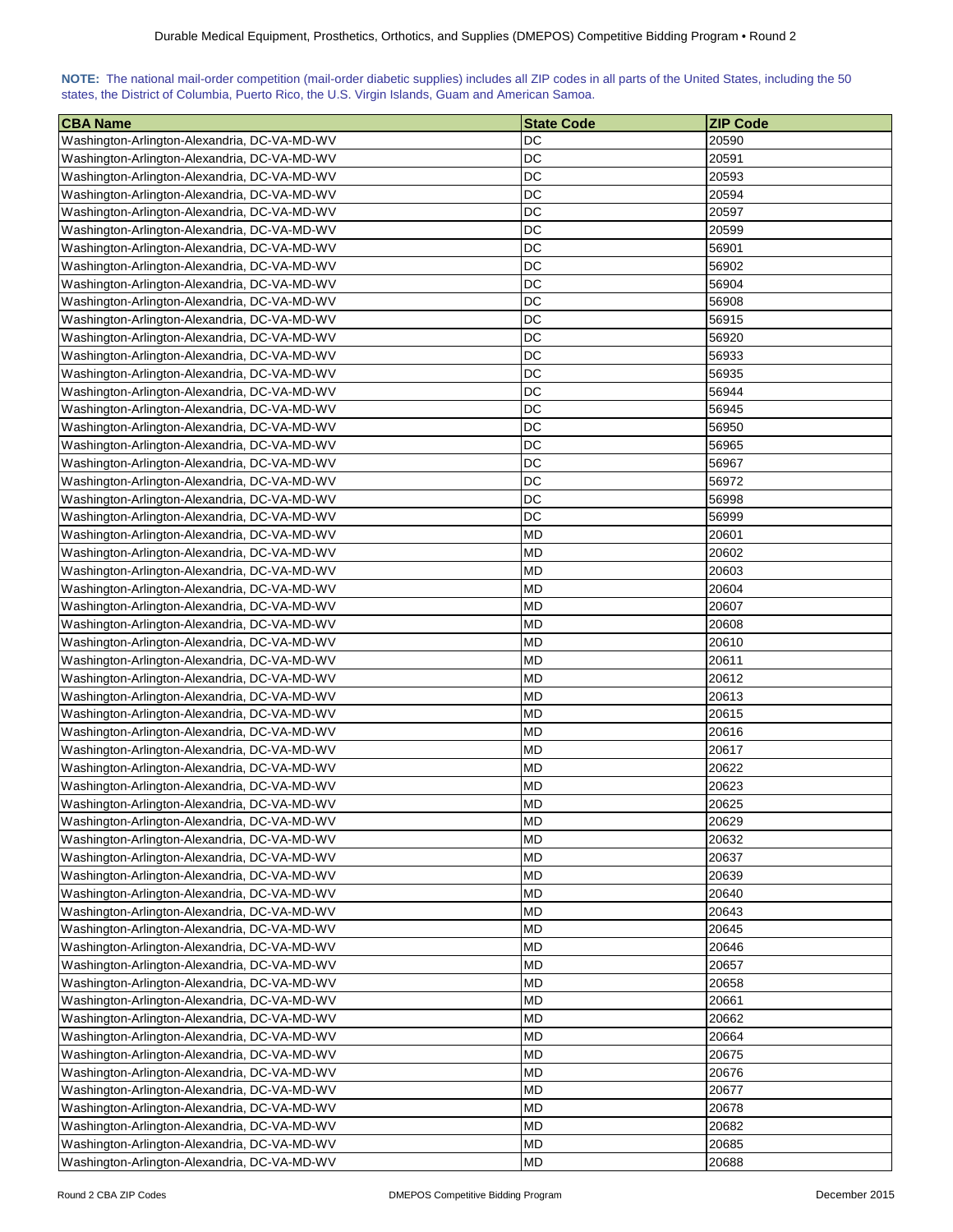| NOTE: The national mail-order competition (mail-order diabetic supplies) includes all ZIP codes in all parts of the United States, including the 50 |  |  |  |  |  |  |  |
|-----------------------------------------------------------------------------------------------------------------------------------------------------|--|--|--|--|--|--|--|
| states, the District of Columbia, Puerto Rico, the U.S. Virgin Islands, Guam and American Samoa.                                                    |  |  |  |  |  |  |  |

| <b>CBA Name</b>                                                                              | <b>State Code</b> | <b>ZIP Code</b> |
|----------------------------------------------------------------------------------------------|-------------------|-----------------|
| Washington-Arlington-Alexandria, DC-VA-MD-WV                                                 | MD                | 20689           |
| Washington-Arlington-Alexandria, DC-VA-MD-WV                                                 | <b>MD</b>         | 20693           |
| Washington-Arlington-Alexandria, DC-VA-MD-WV                                                 | <b>MD</b>         | 20695           |
| Washington-Arlington-Alexandria, DC-VA-MD-WV                                                 | <b>MD</b>         | 20697           |
| Washington-Arlington-Alexandria, DC-VA-MD-WV                                                 | <b>MD</b>         | 20703           |
| Washington-Arlington-Alexandria, DC-VA-MD-WV                                                 | <b>MD</b>         | 20704           |
| Washington-Arlington-Alexandria, DC-VA-MD-WV                                                 | MD                | 20705           |
| Washington-Arlington-Alexandria, DC-VA-MD-WV                                                 | <b>MD</b>         | 20706           |
| Washington-Arlington-Alexandria, DC-VA-MD-WV                                                 | <b>MD</b>         | 20707           |
| Washington-Arlington-Alexandria, DC-VA-MD-WV                                                 | <b>MD</b>         | 20708           |
| Washington-Arlington-Alexandria, DC-VA-MD-WV                                                 | <b>MD</b>         | 20709           |
| Washington-Arlington-Alexandria, DC-VA-MD-WV                                                 | <b>MD</b>         | 20710           |
| Washington-Arlington-Alexandria, DC-VA-MD-WV                                                 | <b>MD</b>         | 20712           |
| Washington-Arlington-Alexandria, DC-VA-MD-WV                                                 | <b>MD</b>         | 20714           |
| Washington-Arlington-Alexandria, DC-VA-MD-WV                                                 | <b>MD</b>         | 20715           |
| Washington-Arlington-Alexandria, DC-VA-MD-WV                                                 | <b>MD</b>         | 20716           |
| Washington-Arlington-Alexandria, DC-VA-MD-WV                                                 | <b>MD</b>         | 20717           |
| Washington-Arlington-Alexandria, DC-VA-MD-WV                                                 | MD                | 20718           |
| Washington-Arlington-Alexandria, DC-VA-MD-WV                                                 | <b>MD</b>         | 20719           |
| Washington-Arlington-Alexandria, DC-VA-MD-WV                                                 | MD                | 20720           |
| Washington-Arlington-Alexandria, DC-VA-MD-WV                                                 | <b>MD</b>         | 20721           |
| Washington-Arlington-Alexandria, DC-VA-MD-WV                                                 | <b>MD</b>         | 20722           |
| Washington-Arlington-Alexandria, DC-VA-MD-WV                                                 | <b>MD</b>         | 20725           |
| Washington-Arlington-Alexandria, DC-VA-MD-WV                                                 | <b>MD</b>         | 20726           |
| Washington-Arlington-Alexandria, DC-VA-MD-WV                                                 | MD                | 20731           |
| Washington-Arlington-Alexandria, DC-VA-MD-WV                                                 | <b>MD</b>         | 20732           |
|                                                                                              | <b>MD</b>         | 20735           |
| Washington-Arlington-Alexandria, DC-VA-MD-WV                                                 | <b>MD</b>         | 20736           |
| Washington-Arlington-Alexandria, DC-VA-MD-WV                                                 | <b>MD</b>         | 20737           |
| Washington-Arlington-Alexandria, DC-VA-MD-WV                                                 | <b>MD</b>         | 20738           |
| Washington-Arlington-Alexandria, DC-VA-MD-WV<br>Washington-Arlington-Alexandria, DC-VA-MD-WV | MD                | 20740           |
| Washington-Arlington-Alexandria, DC-VA-MD-WV                                                 | MD                | 20741           |
| Washington-Arlington-Alexandria, DC-VA-MD-WV                                                 | <b>MD</b>         | 20742           |
| Washington-Arlington-Alexandria, DC-VA-MD-WV                                                 | MD                | 20743           |
| Washington-Arlington-Alexandria, DC-VA-MD-WV                                                 | <b>MD</b>         | 20744           |
| Washington-Arlington-Alexandria, DC-VA-MD-WV                                                 | <b>MD</b>         | 20745           |
| Washington-Arlington-Alexandria, DC-VA-MD-WV                                                 | MD                | 20746           |
|                                                                                              | <b>MD</b>         | 20747           |
| Washington-Arlington-Alexandria, DC-VA-MD-WV<br>Washington-Arlington-Alexandria, DC-VA-MD-WV | <b>MD</b>         | 20748           |
| Washington-Arlington-Alexandria, DC-VA-MD-WV                                                 | <b>MD</b>         | 20749           |
| Washington-Arlington-Alexandria, DC-VA-MD-WV                                                 | <b>MD</b>         | 20750           |
| Washington-Arlington-Alexandria, DC-VA-MD-WV                                                 | <b>MD</b>         | 20752           |
| Washington-Arlington-Alexandria, DC-VA-MD-WV                                                 | <b>MD</b>         | 20753           |
| Washington-Arlington-Alexandria, DC-VA-MD-WV                                                 | <b>MD</b>         | 20754           |
| Washington-Arlington-Alexandria, DC-VA-MD-WV                                                 | <b>MD</b>         | 20757           |
| Washington-Arlington-Alexandria, DC-VA-MD-WV                                                 | MD                | 20762           |
| Washington-Arlington-Alexandria, DC-VA-MD-WV                                                 | <b>MD</b>         | 20768           |
| Washington-Arlington-Alexandria, DC-VA-MD-WV                                                 | <b>MD</b>         | 20769           |
| Washington-Arlington-Alexandria, DC-VA-MD-WV                                                 | <b>MD</b>         | 20770           |
| Washington-Arlington-Alexandria, DC-VA-MD-WV                                                 | <b>MD</b>         | 20771           |
| Washington-Arlington-Alexandria, DC-VA-MD-WV                                                 | <b>MD</b>         | 20772           |
| Washington-Arlington-Alexandria, DC-VA-MD-WV                                                 | <b>MD</b>         | 20773           |
| Washington-Arlington-Alexandria, DC-VA-MD-WV                                                 | <b>MD</b>         | 20774           |
| Washington-Arlington-Alexandria, DC-VA-MD-WV                                                 | <b>MD</b>         | 20775           |
| Washington-Arlington-Alexandria, DC-VA-MD-WV                                                 | <b>MD</b>         | 20781           |
| Washington-Arlington-Alexandria, DC-VA-MD-WV                                                 | MD                | 20782           |
| Washington-Arlington-Alexandria, DC-VA-MD-WV                                                 | <b>MD</b>         | 20783           |
| Washington-Arlington-Alexandria, DC-VA-MD-WV                                                 | <b>MD</b>         | 20784           |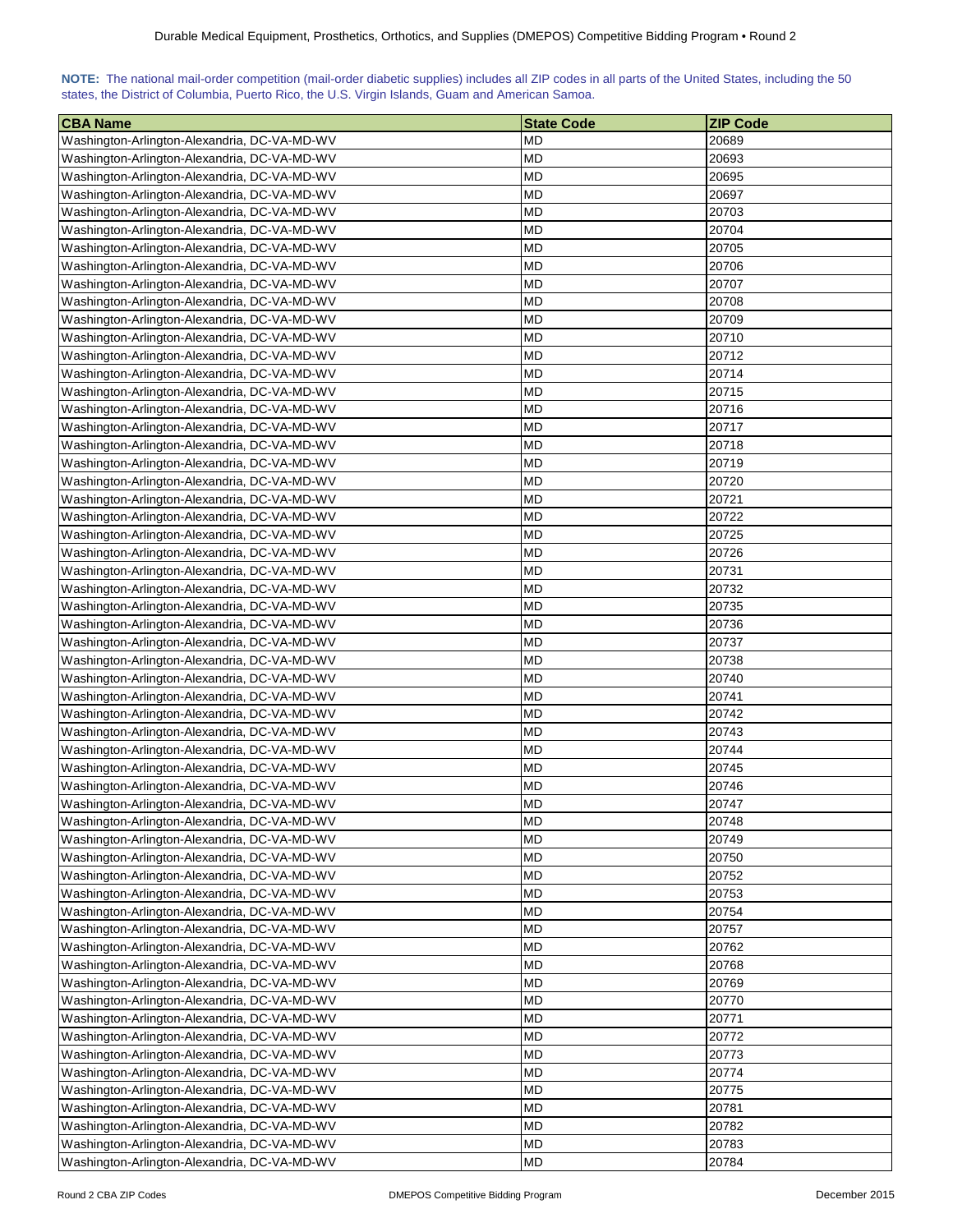|  | NOTE: The national mail-order competition (mail-order diabetic supplies) includes all ZIP codes in all parts of the United States, including the 50 |  |  |  |  |
|--|-----------------------------------------------------------------------------------------------------------------------------------------------------|--|--|--|--|
|  | states, the District of Columbia, Puerto Rico, the U.S. Virgin Islands, Guam and American Samoa.                                                    |  |  |  |  |

| <b>CBA Name</b>                              | <b>State Code</b> | <b>ZIP Code</b> |
|----------------------------------------------|-------------------|-----------------|
| Washington-Arlington-Alexandria, DC-VA-MD-WV | <b>MD</b>         | 20785           |
| Washington-Arlington-Alexandria, DC-VA-MD-WV | <b>MD</b>         | 20787           |
| Washington-Arlington-Alexandria, DC-VA-MD-WV | <b>MD</b>         | 20788           |
| Washington-Arlington-Alexandria, DC-VA-MD-WV | <b>MD</b>         | 20790           |
| Washington-Arlington-Alexandria, DC-VA-MD-WV | <b>MD</b>         | 20791           |
| Washington-Arlington-Alexandria, DC-VA-MD-WV | MD                | 20792           |
| Washington-Arlington-Alexandria, DC-VA-MD-WV | MD                | 20797           |
| Washington-Arlington-Alexandria, DC-VA-MD-WV | MD                | 20799           |
| Washington-Arlington-Alexandria, DC-VA-MD-WV | <b>MD</b>         | 20810           |
| Washington-Arlington-Alexandria, DC-VA-MD-WV | <b>MD</b>         | 20811           |
| Washington-Arlington-Alexandria, DC-VA-MD-WV | <b>MD</b>         | 20812           |
| Washington-Arlington-Alexandria, DC-VA-MD-WV | <b>MD</b>         | 20813           |
| Washington-Arlington-Alexandria, DC-VA-MD-WV | <b>MD</b>         | 20814           |
| Washington-Arlington-Alexandria, DC-VA-MD-WV | <b>MD</b>         | 20815           |
| Washington-Arlington-Alexandria, DC-VA-MD-WV | <b>MD</b>         | 20816           |
| Washington-Arlington-Alexandria, DC-VA-MD-WV | <b>MD</b>         | 20817           |
| Washington-Arlington-Alexandria, DC-VA-MD-WV | <b>MD</b>         | 20818           |
| Washington-Arlington-Alexandria, DC-VA-MD-WV | MD                | 20824           |
| Washington-Arlington-Alexandria, DC-VA-MD-WV | MD                | 20825           |
| Washington-Arlington-Alexandria, DC-VA-MD-WV | MD                | 20827           |
| Washington-Arlington-Alexandria, DC-VA-MD-WV | <b>MD</b>         | 20830           |
| Washington-Arlington-Alexandria, DC-VA-MD-WV | <b>MD</b>         | 20832           |
| Washington-Arlington-Alexandria, DC-VA-MD-WV | <b>MD</b>         | 20833           |
| Washington-Arlington-Alexandria, DC-VA-MD-WV | <b>MD</b>         | 20837           |
|                                              | <b>MD</b>         | 20838           |
| Washington-Arlington-Alexandria, DC-VA-MD-WV |                   |                 |
| Washington-Arlington-Alexandria, DC-VA-MD-WV | <b>MD</b>         | 20839           |
| Washington-Arlington-Alexandria, DC-VA-MD-WV | <b>MD</b>         | 20841           |
| Washington-Arlington-Alexandria, DC-VA-MD-WV | <b>MD</b>         | 20842           |
| Washington-Arlington-Alexandria, DC-VA-MD-WV | <b>MD</b>         | 20847           |
| Washington-Arlington-Alexandria, DC-VA-MD-WV | MD                | 20848           |
| Washington-Arlington-Alexandria, DC-VA-MD-WV | MD                | 20849           |
| Washington-Arlington-Alexandria, DC-VA-MD-WV | <b>MD</b>         | 20850           |
| Washington-Arlington-Alexandria, DC-VA-MD-WV | MD                | 20851           |
| Washington-Arlington-Alexandria, DC-VA-MD-WV | MD                | 20852           |
| Washington-Arlington-Alexandria, DC-VA-MD-WV | <b>MD</b>         | 20853           |
| Washington-Arlington-Alexandria, DC-VA-MD-WV | <b>MD</b>         | 20854           |
| Washington-Arlington-Alexandria, DC-VA-MD-WV | MD                | 20855           |
| Washington-Arlington-Alexandria, DC-VA-MD-WV | <b>MD</b>         | 20857           |
| Washington-Arlington-Alexandria, DC-VA-MD-WV | <b>MD</b>         | 20859           |
| Washington-Arlington-Alexandria, DC-VA-MD-WV | <b>MD</b>         | 20860           |
| Washington-Arlington-Alexandria, DC-VA-MD-WV | <b>MD</b>         | 20861           |
| Washington-Arlington-Alexandria, DC-VA-MD-WV | <b>MD</b>         | 20862           |
| Washington-Arlington-Alexandria, DC-VA-MD-WV | <b>MD</b>         | 20866           |
| Washington-Arlington-Alexandria, DC-VA-MD-WV | <b>MD</b>         | 20868           |
| Washington-Arlington-Alexandria, DC-VA-MD-WV | MD                | 20871           |
| Washington-Arlington-Alexandria, DC-VA-MD-WV | <b>MD</b>         | 20872           |
| Washington-Arlington-Alexandria, DC-VA-MD-WV | <b>MD</b>         | 20874           |
| Washington-Arlington-Alexandria, DC-VA-MD-WV | <b>MD</b>         | 20875           |
| Washington-Arlington-Alexandria, DC-VA-MD-WV | <b>MD</b>         | 20876           |
| Washington-Arlington-Alexandria, DC-VA-MD-WV | <b>MD</b>         | 20877           |
| Washington-Arlington-Alexandria, DC-VA-MD-WV | <b>MD</b>         | 20878           |
| Washington-Arlington-Alexandria, DC-VA-MD-WV | <b>MD</b>         | 20879           |
| Washington-Arlington-Alexandria, DC-VA-MD-WV | <b>MD</b>         | 20880           |
| Washington-Arlington-Alexandria, DC-VA-MD-WV | <b>MD</b>         | 20882           |
| Washington-Arlington-Alexandria, DC-VA-MD-WV | <b>MD</b>         | 20883           |
| Washington-Arlington-Alexandria, DC-VA-MD-WV | MD                | 20884           |
| Washington-Arlington-Alexandria, DC-VA-MD-WV | <b>MD</b>         | 20885           |
| Washington-Arlington-Alexandria, DC-VA-MD-WV | <b>MD</b>         | 20886           |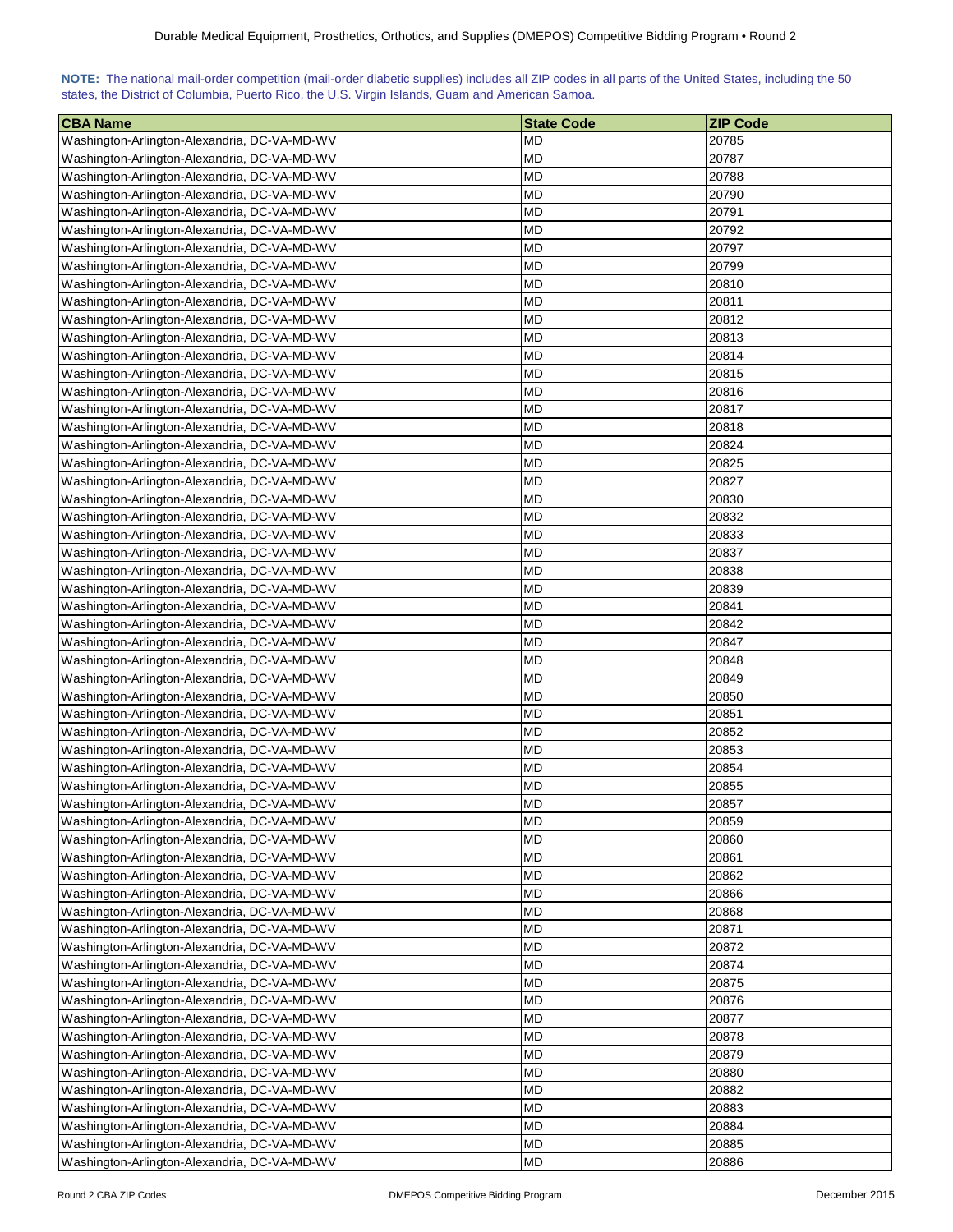| NOTE: The national mail-order competition (mail-order diabetic supplies) includes all ZIP codes in all parts of the United States, including the 50 |  |  |  |  |  |  |  |
|-----------------------------------------------------------------------------------------------------------------------------------------------------|--|--|--|--|--|--|--|
| states, the District of Columbia, Puerto Rico, the U.S. Virgin Islands, Guam and American Samoa.                                                    |  |  |  |  |  |  |  |

| <b>CBA Name</b>                              | <b>State Code</b> | <b>ZIP Code</b> |
|----------------------------------------------|-------------------|-----------------|
| Washington-Arlington-Alexandria, DC-VA-MD-WV | <b>MD</b>         | 20889           |
| Washington-Arlington-Alexandria, DC-VA-MD-WV | <b>MD</b>         | 20891           |
| Washington-Arlington-Alexandria, DC-VA-MD-WV | <b>MD</b>         | 20892           |
| Washington-Arlington-Alexandria, DC-VA-MD-WV | <b>MD</b>         | 20894           |
| Washington-Arlington-Alexandria, DC-VA-MD-WV | <b>MD</b>         | 20895           |
| Washington-Arlington-Alexandria, DC-VA-MD-WV | MD                | 20896           |
| Washington-Arlington-Alexandria, DC-VA-MD-WV | MD                | 20897           |
| Washington-Arlington-Alexandria, DC-VA-MD-WV | MD                | 20898           |
| Washington-Arlington-Alexandria, DC-VA-MD-WV | <b>MD</b>         | 20899           |
| Washington-Arlington-Alexandria, DC-VA-MD-WV | <b>MD</b>         | 20901           |
| Washington-Arlington-Alexandria, DC-VA-MD-WV | <b>MD</b>         | 20902           |
| Washington-Arlington-Alexandria, DC-VA-MD-WV | <b>MD</b>         | 20903           |
| Washington-Arlington-Alexandria, DC-VA-MD-WV | <b>MD</b>         | 20904           |
| Washington-Arlington-Alexandria, DC-VA-MD-WV | <b>MD</b>         | 20905           |
| Washington-Arlington-Alexandria, DC-VA-MD-WV | <b>MD</b>         | 20906           |
| Washington-Arlington-Alexandria, DC-VA-MD-WV | <b>MD</b>         | 20907           |
| Washington-Arlington-Alexandria, DC-VA-MD-WV | <b>MD</b>         | 20908           |
| Washington-Arlington-Alexandria, DC-VA-MD-WV | MD                | 20910           |
| Washington-Arlington-Alexandria, DC-VA-MD-WV | MD                | 20911           |
| Washington-Arlington-Alexandria, DC-VA-MD-WV | MD                | 20912           |
| Washington-Arlington-Alexandria, DC-VA-MD-WV | MD                | 20913           |
| Washington-Arlington-Alexandria, DC-VA-MD-WV | <b>MD</b>         | 20914           |
| Washington-Arlington-Alexandria, DC-VA-MD-WV | <b>MD</b>         | 20915           |
| Washington-Arlington-Alexandria, DC-VA-MD-WV | <b>MD</b>         | 20916           |
|                                              | <b>MD</b>         | 20918           |
| Washington-Arlington-Alexandria, DC-VA-MD-WV |                   |                 |
| Washington-Arlington-Alexandria, DC-VA-MD-WV | <b>MD</b>         | 20993           |
| Washington-Arlington-Alexandria, DC-VA-MD-WV | <b>MD</b>         | 20997           |
| Washington-Arlington-Alexandria, DC-VA-MD-WV | <b>MD</b>         | 21701           |
| Washington-Arlington-Alexandria, DC-VA-MD-WV | <b>MD</b>         | 21702           |
| Washington-Arlington-Alexandria, DC-VA-MD-WV | MD                | 21703           |
| Washington-Arlington-Alexandria, DC-VA-MD-WV | MD                | 21704           |
| Washington-Arlington-Alexandria, DC-VA-MD-WV | <b>MD</b>         | 21705           |
| Washington-Arlington-Alexandria, DC-VA-MD-WV | MD                | 21709           |
| Washington-Arlington-Alexandria, DC-VA-MD-WV | MD                | 21710           |
| Washington-Arlington-Alexandria, DC-VA-MD-WV | <b>MD</b>         | 21714           |
| Washington-Arlington-Alexandria, DC-VA-MD-WV | <b>MD</b>         | 21716           |
| Washington-Arlington-Alexandria, DC-VA-MD-WV | MD                | 21717           |
| Washington-Arlington-Alexandria, DC-VA-MD-WV | <b>MD</b>         | 21718           |
| Washington-Arlington-Alexandria, DC-VA-MD-WV | <b>MD</b>         | 21727           |
| Washington-Arlington-Alexandria, DC-VA-MD-WV | <b>MD</b>         | 21754           |
| Washington-Arlington-Alexandria, DC-VA-MD-WV | <b>MD</b>         | 21755           |
| Washington-Arlington-Alexandria, DC-VA-MD-WV | <b>MD</b>         | 21757           |
| Washington-Arlington-Alexandria, DC-VA-MD-WV | MD                | 21758           |
| Washington-Arlington-Alexandria, DC-VA-MD-WV | <b>MD</b>         | 21759           |
| Washington-Arlington-Alexandria, DC-VA-MD-WV | MD                | 21762           |
| Washington-Arlington-Alexandria, DC-VA-MD-WV | MD                | 21769           |
| Washington-Arlington-Alexandria, DC-VA-MD-WV | <b>MD</b>         | 21770           |
| Washington-Arlington-Alexandria, DC-VA-MD-WV | <b>MD</b>         | 21773           |
| Washington-Arlington-Alexandria, DC-VA-MD-WV | <b>MD</b>         | 21774           |
| Washington-Arlington-Alexandria, DC-VA-MD-WV | <b>MD</b>         | 21775           |
| Washington-Arlington-Alexandria, DC-VA-MD-WV | <b>MD</b>         | 21777           |
| Washington-Arlington-Alexandria, DC-VA-MD-WV | <b>MD</b>         | 21778           |
| Washington-Arlington-Alexandria, DC-VA-MD-WV | <b>MD</b>         | 21780           |
| Washington-Arlington-Alexandria, DC-VA-MD-WV | <b>MD</b>         | 21788           |
| Washington-Arlington-Alexandria, DC-VA-MD-WV | <b>MD</b>         | 21790           |
| Washington-Arlington-Alexandria, DC-VA-MD-WV | MD                | 21792           |
| Washington-Arlington-Alexandria, DC-VA-MD-WV | <b>MD</b>         | 21793           |
| Washington-Arlington-Alexandria, DC-VA-MD-WV | <b>MD</b>         | 21798           |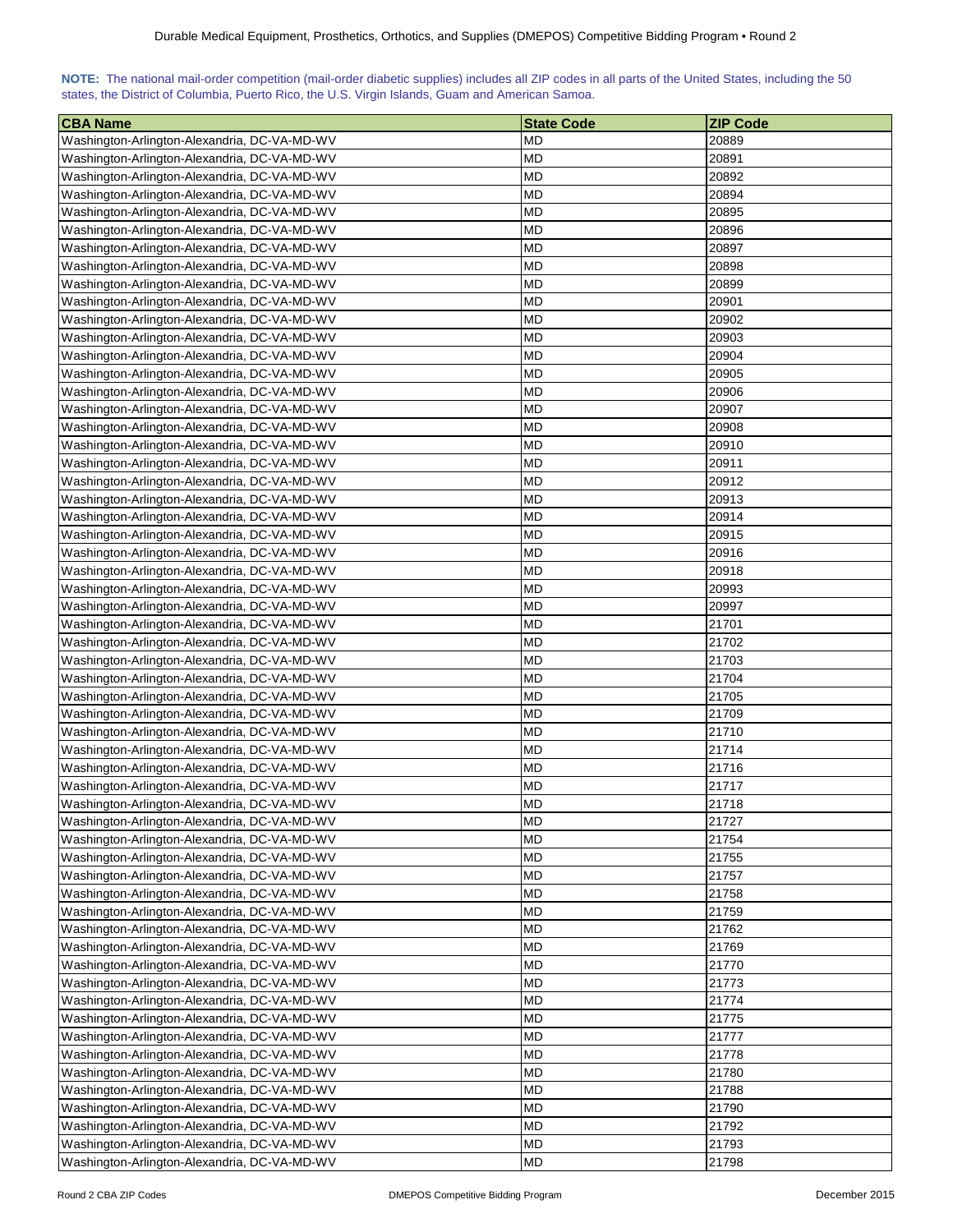| NOTE: The national mail-order competition (mail-order diabetic supplies) includes all ZIP codes in all parts of the United States, including the 50 |  |  |  |  |  |  |  |
|-----------------------------------------------------------------------------------------------------------------------------------------------------|--|--|--|--|--|--|--|
| states, the District of Columbia, Puerto Rico, the U.S. Virgin Islands, Guam and American Samoa.                                                    |  |  |  |  |  |  |  |

| <b>CBA Name</b>                              | <b>State Code</b> | <b>ZIP Code</b> |
|----------------------------------------------|-------------------|-----------------|
| Washington-Arlington-Alexandria, DC-VA-MD-WV | VA                | 20101           |
| Washington-Arlington-Alexandria, DC-VA-MD-WV | VA                | 20102           |
| Washington-Arlington-Alexandria, DC-VA-MD-WV | VA                | 20103           |
| Washington-Arlington-Alexandria, DC-VA-MD-WV | VA                | 20104           |
| Washington-Arlington-Alexandria, DC-VA-MD-WV | VA                | 20105           |
| Washington-Arlington-Alexandria, DC-VA-MD-WV | VA                | 20108           |
| Washington-Arlington-Alexandria, DC-VA-MD-WV | VA                | 20109           |
| Washington-Arlington-Alexandria, DC-VA-MD-WV | VA                | 20110           |
| Washington-Arlington-Alexandria, DC-VA-MD-WV | VA                | 20111           |
| Washington-Arlington-Alexandria, DC-VA-MD-WV | VA                | 20112           |
| Washington-Arlington-Alexandria, DC-VA-MD-WV | VA                | 20113           |
| Washington-Arlington-Alexandria, DC-VA-MD-WV | VA                | 20115           |
| Washington-Arlington-Alexandria, DC-VA-MD-WV | VA                | 20116           |
| Washington-Arlington-Alexandria, DC-VA-MD-WV | VA                | 20117           |
| Washington-Arlington-Alexandria, DC-VA-MD-WV | VA                | 20118           |
| Washington-Arlington-Alexandria, DC-VA-MD-WV | VA                | 20119           |
| Washington-Arlington-Alexandria, DC-VA-MD-WV | VA                | 20120           |
| Washington-Arlington-Alexandria, DC-VA-MD-WV | VA                | 20121           |
| Washington-Arlington-Alexandria, DC-VA-MD-WV | VA                | 20122           |
| Washington-Arlington-Alexandria, DC-VA-MD-WV | VA                | 20124           |
| Washington-Arlington-Alexandria, DC-VA-MD-WV | VA                | 20128           |
|                                              | VA                |                 |
| Washington-Arlington-Alexandria, DC-VA-MD-WV |                   | 20129           |
| Washington-Arlington-Alexandria, DC-VA-MD-WV | VA                | 20131           |
| Washington-Arlington-Alexandria, DC-VA-MD-WV | VA                | 20132           |
| Washington-Arlington-Alexandria, DC-VA-MD-WV | VA                | 20134           |
| Washington-Arlington-Alexandria, DC-VA-MD-WV | VA                | 20136           |
| Washington-Arlington-Alexandria, DC-VA-MD-WV | VA                | 20137           |
| Washington-Arlington-Alexandria, DC-VA-MD-WV | VA                | 20138           |
| Washington-Arlington-Alexandria, DC-VA-MD-WV | VA                | 20139           |
| Washington-Arlington-Alexandria, DC-VA-MD-WV | VA                | 20140           |
| Washington-Arlington-Alexandria, DC-VA-MD-WV | VA                | 20141           |
| Washington-Arlington-Alexandria, DC-VA-MD-WV | VA                | 20142           |
| Washington-Arlington-Alexandria, DC-VA-MD-WV | VA                | 20143           |
| Washington-Arlington-Alexandria, DC-VA-MD-WV | VA                | 20144           |
| Washington-Arlington-Alexandria, DC-VA-MD-WV | VA                | 20146           |
| Washington-Arlington-Alexandria, DC-VA-MD-WV | VA                | 20147           |
| Washington-Arlington-Alexandria, DC-VA-MD-WV | VA                | 20148           |
| Washington-Arlington-Alexandria, DC-VA-MD-WV | VA                | 20149           |
| Washington-Arlington-Alexandria, DC-VA-MD-WV | VA                | 20151           |
| Washington-Arlington-Alexandria, DC-VA-MD-WV | VA                | 20152           |
| Washington-Arlington-Alexandria, DC-VA-MD-WV | VA                | 20153           |
| Washington-Arlington-Alexandria, DC-VA-MD-WV | VA                | 20155           |
| Washington-Arlington-Alexandria, DC-VA-MD-WV | VA                | 20156           |
| Washington-Arlington-Alexandria, DC-VA-MD-WV | VA                | 20158           |
| Washington-Arlington-Alexandria, DC-VA-MD-WV | VA                | 20159           |
| Washington-Arlington-Alexandria, DC-VA-MD-WV | VA                | 20160           |
| Washington-Arlington-Alexandria, DC-VA-MD-WV | VA                | 20163           |
| Washington-Arlington-Alexandria, DC-VA-MD-WV | VA                | 20164           |
| Washington-Arlington-Alexandria, DC-VA-MD-WV | VA                | 20165           |
| Washington-Arlington-Alexandria, DC-VA-MD-WV | VA                | 20166           |
| Washington-Arlington-Alexandria, DC-VA-MD-WV | VA                | 20167           |
| Washington-Arlington-Alexandria, DC-VA-MD-WV | VA                | 20168           |
| Washington-Arlington-Alexandria, DC-VA-MD-WV | VA                | 20169           |
| Washington-Arlington-Alexandria, DC-VA-MD-WV | VA                | 20170           |
| Washington-Arlington-Alexandria, DC-VA-MD-WV | VA                | 20171           |
| Washington-Arlington-Alexandria, DC-VA-MD-WV | VA                | 20172           |
| Washington-Arlington-Alexandria, DC-VA-MD-WV | VA                | 20175           |
| Washington-Arlington-Alexandria, DC-VA-MD-WV | VA                | 20176           |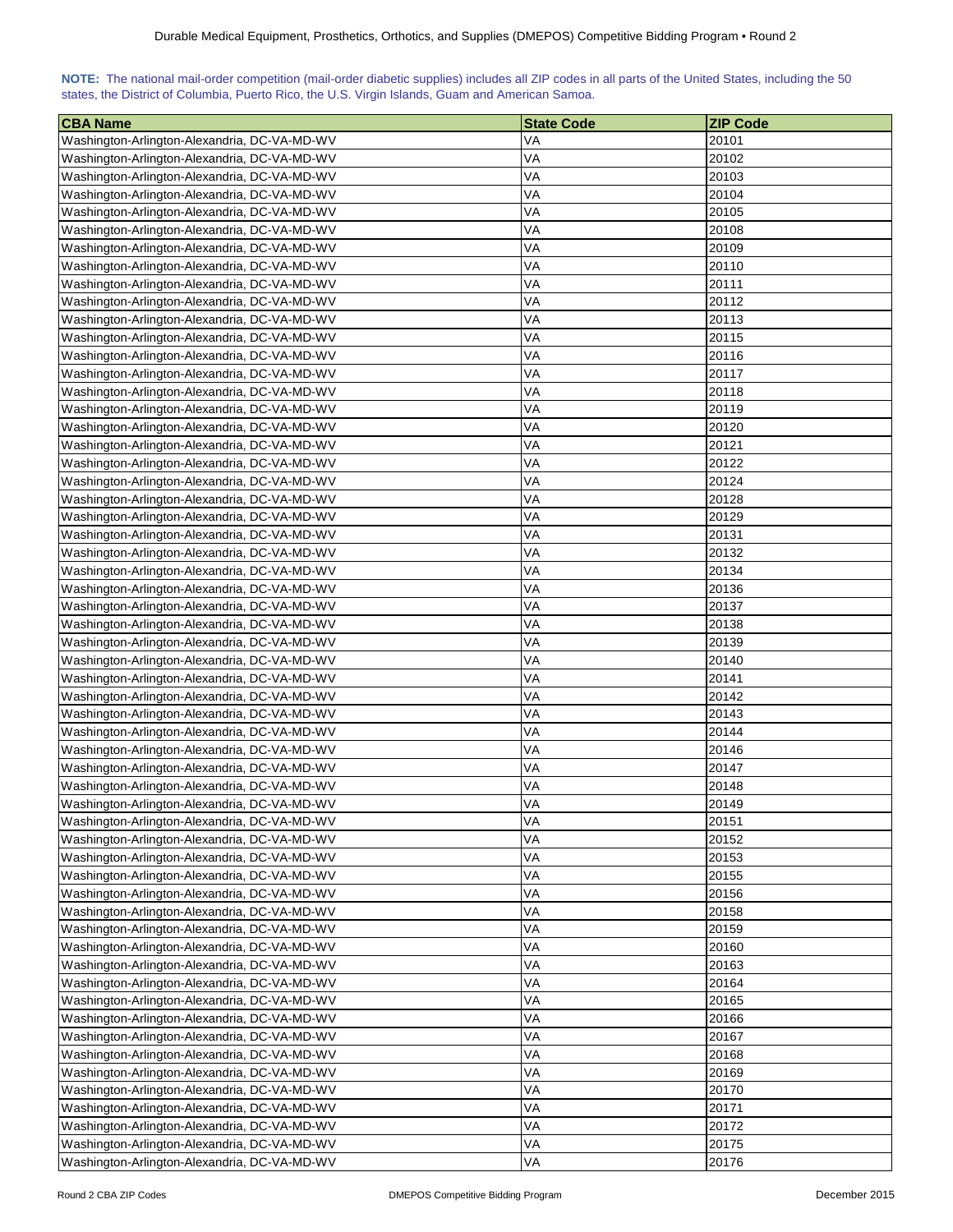| NOTE: The national mail-order competition (mail-order diabetic supplies) includes all ZIP codes in all parts of the United States, including the 50 |  |  |  |  |  |  |  |
|-----------------------------------------------------------------------------------------------------------------------------------------------------|--|--|--|--|--|--|--|
| states, the District of Columbia, Puerto Rico, the U.S. Virgin Islands, Guam and American Samoa.                                                    |  |  |  |  |  |  |  |

| <b>CBA Name</b>                              | <b>State Code</b> | <b>ZIP Code</b> |
|----------------------------------------------|-------------------|-----------------|
| Washington-Arlington-Alexandria, DC-VA-MD-WV | VA                | 20177           |
| Washington-Arlington-Alexandria, DC-VA-MD-WV | VA                | 20178           |
| Washington-Arlington-Alexandria, DC-VA-MD-WV | VA                | 20180           |
| Washington-Arlington-Alexandria, DC-VA-MD-WV | VA                | 20181           |
| Washington-Arlington-Alexandria, DC-VA-MD-WV | VA                | 20182           |
| Washington-Arlington-Alexandria, DC-VA-MD-WV | VA                | 20184           |
| Washington-Arlington-Alexandria, DC-VA-MD-WV | VA                | 20185           |
| Washington-Arlington-Alexandria, DC-VA-MD-WV | VA                | 20186           |
| Washington-Arlington-Alexandria, DC-VA-MD-WV | VA                | 20187           |
| Washington-Arlington-Alexandria, DC-VA-MD-WV | VA                | 20188           |
| Washington-Arlington-Alexandria, DC-VA-MD-WV | VA                | 20189           |
| Washington-Arlington-Alexandria, DC-VA-MD-WV | VA                | 20190           |
| Washington-Arlington-Alexandria, DC-VA-MD-WV | VA                | 20191           |
| Washington-Arlington-Alexandria, DC-VA-MD-WV | VA                | 20192           |
| Washington-Arlington-Alexandria, DC-VA-MD-WV | VA                | 20194           |
| Washington-Arlington-Alexandria, DC-VA-MD-WV | VA                | 20195           |
| Washington-Arlington-Alexandria, DC-VA-MD-WV | VA                | 20196           |
| Washington-Arlington-Alexandria, DC-VA-MD-WV | VA                | 20197           |
| Washington-Arlington-Alexandria, DC-VA-MD-WV | VA                | 20198           |
| Washington-Arlington-Alexandria, DC-VA-MD-WV | VA                | 20598           |
| Washington-Arlington-Alexandria, DC-VA-MD-WV | VA                | 22003           |
| Washington-Arlington-Alexandria, DC-VA-MD-WV | VA                | 22009           |
| Washington-Arlington-Alexandria, DC-VA-MD-WV | VA                | 22015           |
| Washington-Arlington-Alexandria, DC-VA-MD-WV | VA                | 22025           |
|                                              | VA                | 22026           |
| Washington-Arlington-Alexandria, DC-VA-MD-WV |                   |                 |
| Washington-Arlington-Alexandria, DC-VA-MD-WV | VA                | 22027           |
| Washington-Arlington-Alexandria, DC-VA-MD-WV | VA                | 22030           |
| Washington-Arlington-Alexandria, DC-VA-MD-WV | VA                | 22031           |
| Washington-Arlington-Alexandria, DC-VA-MD-WV | VA                | 22032           |
| Washington-Arlington-Alexandria, DC-VA-MD-WV | VA                | 22033           |
| Washington-Arlington-Alexandria, DC-VA-MD-WV | VA                | 22034           |
| Washington-Arlington-Alexandria, DC-VA-MD-WV | VA                | 22035           |
| Washington-Arlington-Alexandria, DC-VA-MD-WV | VA                | 22036           |
| Washington-Arlington-Alexandria, DC-VA-MD-WV | VA                | 22037           |
| Washington-Arlington-Alexandria, DC-VA-MD-WV | VA                | 22038           |
| Washington-Arlington-Alexandria, DC-VA-MD-WV | VA                | 22039           |
| Washington-Arlington-Alexandria, DC-VA-MD-WV | VA                | 22040           |
| Washington-Arlington-Alexandria, DC-VA-MD-WV | VA                | 22041           |
| Washington-Arlington-Alexandria, DC-VA-MD-WV | VA                | 22042           |
| Washington-Arlington-Alexandria, DC-VA-MD-WV | VA                | 22043           |
| Washington-Arlington-Alexandria, DC-VA-MD-WV | VA                | 22044           |
| Washington-Arlington-Alexandria, DC-VA-MD-WV | VA                | 22046           |
| Washington-Arlington-Alexandria, DC-VA-MD-WV | VA                | 22060           |
| Washington-Arlington-Alexandria, DC-VA-MD-WV | VA                | 22066           |
| Washington-Arlington-Alexandria, DC-VA-MD-WV | VA                | 22067           |
| Washington-Arlington-Alexandria, DC-VA-MD-WV | VA                | 22079           |
| Washington-Arlington-Alexandria, DC-VA-MD-WV | VA                | 22081           |
| Washington-Arlington-Alexandria, DC-VA-MD-WV | VA                | 22082           |
| Washington-Arlington-Alexandria, DC-VA-MD-WV | VA                | 22095           |
| Washington-Arlington-Alexandria, DC-VA-MD-WV | VA                | 22096           |
| Washington-Arlington-Alexandria, DC-VA-MD-WV | VA                | 22101           |
| Washington-Arlington-Alexandria, DC-VA-MD-WV | VA                | 22102           |
| Washington-Arlington-Alexandria, DC-VA-MD-WV | VA                | 22103           |
| Washington-Arlington-Alexandria, DC-VA-MD-WV | VA                | 22106           |
| Washington-Arlington-Alexandria, DC-VA-MD-WV | VA                | 22107           |
| Washington-Arlington-Alexandria, DC-VA-MD-WV | VA                | 22108           |
| Washington-Arlington-Alexandria, DC-VA-MD-WV | VA                | 22109           |
| Washington-Arlington-Alexandria, DC-VA-MD-WV | VA                | 22116           |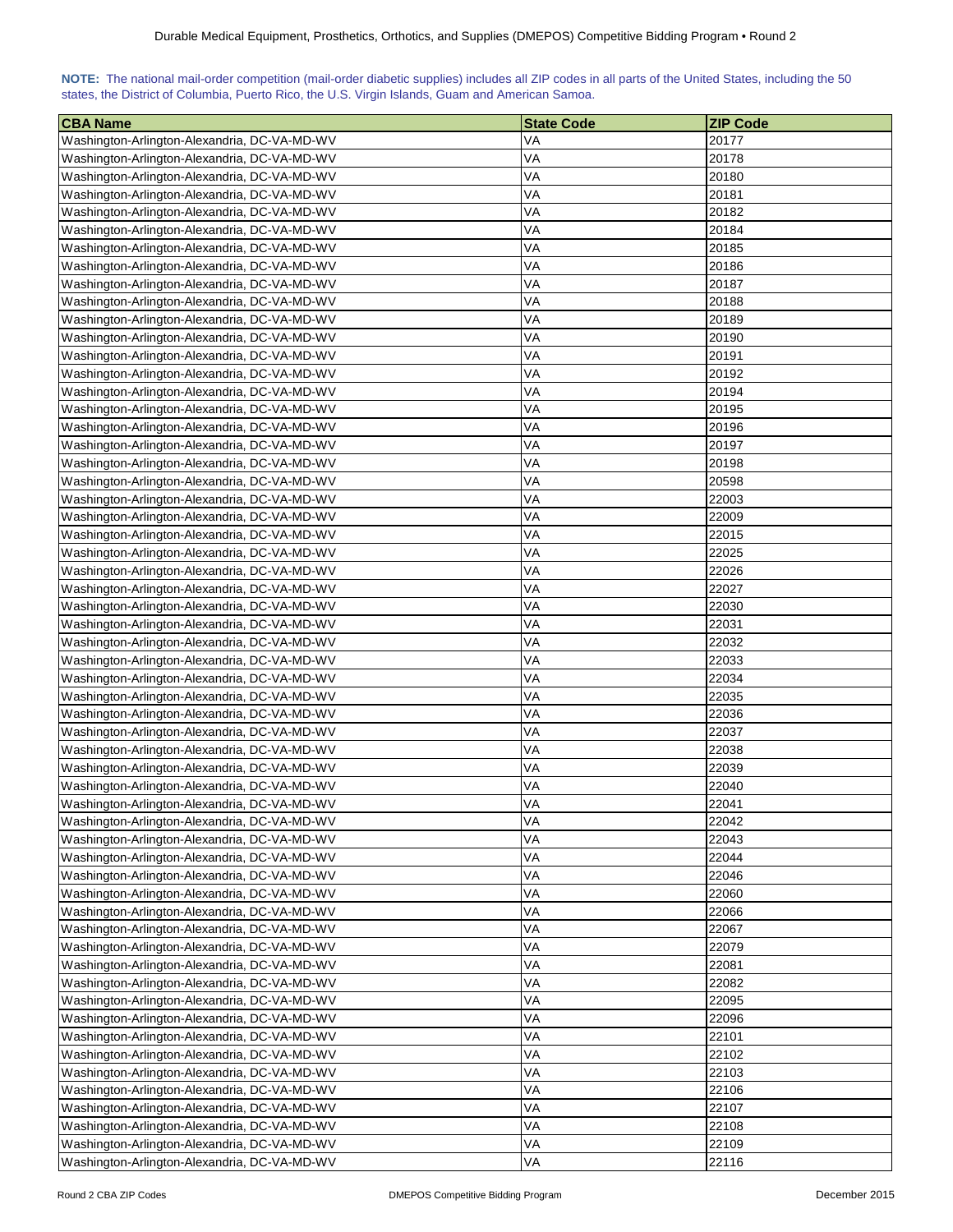| NOTE: The national mail-order competition (mail-order diabetic supplies) includes all ZIP codes in all parts of the United States, including the 50 |  |  |  |  |  |  |  |
|-----------------------------------------------------------------------------------------------------------------------------------------------------|--|--|--|--|--|--|--|
| states, the District of Columbia, Puerto Rico, the U.S. Virgin Islands, Guam and American Samoa.                                                    |  |  |  |  |  |  |  |

| <b>CBA Name</b>                              | <b>State Code</b> | <b>ZIP Code</b> |
|----------------------------------------------|-------------------|-----------------|
| Washington-Arlington-Alexandria, DC-VA-MD-WV | VA                | 22118           |
| Washington-Arlington-Alexandria, DC-VA-MD-WV | VA                | 22119           |
| Washington-Arlington-Alexandria, DC-VA-MD-WV | VA                | 22121           |
| Washington-Arlington-Alexandria, DC-VA-MD-WV | VA                | 22122           |
| Washington-Arlington-Alexandria, DC-VA-MD-WV | VA                | 22124           |
| Washington-Arlington-Alexandria, DC-VA-MD-WV | VA                | 22125           |
| Washington-Arlington-Alexandria, DC-VA-MD-WV | VA                | 22134           |
| Washington-Arlington-Alexandria, DC-VA-MD-WV | VA                | 22135           |
| Washington-Arlington-Alexandria, DC-VA-MD-WV | VA                | 22150           |
| Washington-Arlington-Alexandria, DC-VA-MD-WV | VA                | 22151           |
| Washington-Arlington-Alexandria, DC-VA-MD-WV | VA                | 22152           |
| Washington-Arlington-Alexandria, DC-VA-MD-WV | VA                | 22153           |
| Washington-Arlington-Alexandria, DC-VA-MD-WV | VA                | 22156           |
| Washington-Arlington-Alexandria, DC-VA-MD-WV | VA                | 22158           |
| Washington-Arlington-Alexandria, DC-VA-MD-WV | VA                | 22159           |
| Washington-Arlington-Alexandria, DC-VA-MD-WV | VA                | 22160           |
| Washington-Arlington-Alexandria, DC-VA-MD-WV | VA                | 22161           |
| Washington-Arlington-Alexandria, DC-VA-MD-WV | VA                | 22172           |
| Washington-Arlington-Alexandria, DC-VA-MD-WV | VA                | 22180           |
| Washington-Arlington-Alexandria, DC-VA-MD-WV | VA                | 22181           |
| Washington-Arlington-Alexandria, DC-VA-MD-WV | VA                | 22182           |
| Washington-Arlington-Alexandria, DC-VA-MD-WV | VA                | 22183           |
|                                              | VA                | 22185           |
| Washington-Arlington-Alexandria, DC-VA-MD-WV | VA                | 22191           |
| Washington-Arlington-Alexandria, DC-VA-MD-WV | VA                | 22192           |
| Washington-Arlington-Alexandria, DC-VA-MD-WV |                   |                 |
| Washington-Arlington-Alexandria, DC-VA-MD-WV | VA                | 22193           |
| Washington-Arlington-Alexandria, DC-VA-MD-WV | VA                | 22194           |
| Washington-Arlington-Alexandria, DC-VA-MD-WV | VA                | 22195           |
| Washington-Arlington-Alexandria, DC-VA-MD-WV | VA                | 22199           |
| Washington-Arlington-Alexandria, DC-VA-MD-WV | VA                | 22201           |
| Washington-Arlington-Alexandria, DC-VA-MD-WV | VA                | 22202           |
| Washington-Arlington-Alexandria, DC-VA-MD-WV | VA                | 22203           |
| Washington-Arlington-Alexandria, DC-VA-MD-WV | VA                | 22204           |
| Washington-Arlington-Alexandria, DC-VA-MD-WV | VA                | 22205           |
| Washington-Arlington-Alexandria, DC-VA-MD-WV | VA                | 22206           |
| Washington-Arlington-Alexandria, DC-VA-MD-WV | VA                | 22207           |
| Washington-Arlington-Alexandria, DC-VA-MD-WV | VA                | 22209           |
| Washington-Arlington-Alexandria, DC-VA-MD-WV | VA                | 22210           |
| Washington-Arlington-Alexandria, DC-VA-MD-WV | VA                | 22211           |
| Washington-Arlington-Alexandria, DC-VA-MD-WV | VA                | 22212           |
| Washington-Arlington-Alexandria, DC-VA-MD-WV | VA                | 22213           |
| Washington-Arlington-Alexandria, DC-VA-MD-WV | VA                | 22214           |
| Washington-Arlington-Alexandria, DC-VA-MD-WV | VA                | 22215           |
| Washington-Arlington-Alexandria, DC-VA-MD-WV | VA                | 22216           |
| Washington-Arlington-Alexandria, DC-VA-MD-WV | VA                | 22217           |
| Washington-Arlington-Alexandria, DC-VA-MD-WV | VA                | 22219           |
| Washington-Arlington-Alexandria, DC-VA-MD-WV | VA                | 22222           |
| Washington-Arlington-Alexandria, DC-VA-MD-WV | VA                | 22225           |
| Washington-Arlington-Alexandria, DC-VA-MD-WV | VA                | 22226           |
| Washington-Arlington-Alexandria, DC-VA-MD-WV | VA                | 22227           |
| Washington-Arlington-Alexandria, DC-VA-MD-WV | VA                | 22230           |
| Washington-Arlington-Alexandria, DC-VA-MD-WV | VA                | 22240           |
| Washington-Arlington-Alexandria, DC-VA-MD-WV | VA                | 22241           |
| Washington-Arlington-Alexandria, DC-VA-MD-WV | VA                | 22242           |
| Washington-Arlington-Alexandria, DC-VA-MD-WV | VA                | 22243           |
| Washington-Arlington-Alexandria, DC-VA-MD-WV | VA                | 22244           |
| Washington-Arlington-Alexandria, DC-VA-MD-WV | VA                | 22245           |
| Washington-Arlington-Alexandria, DC-VA-MD-WV | VA                | 22246           |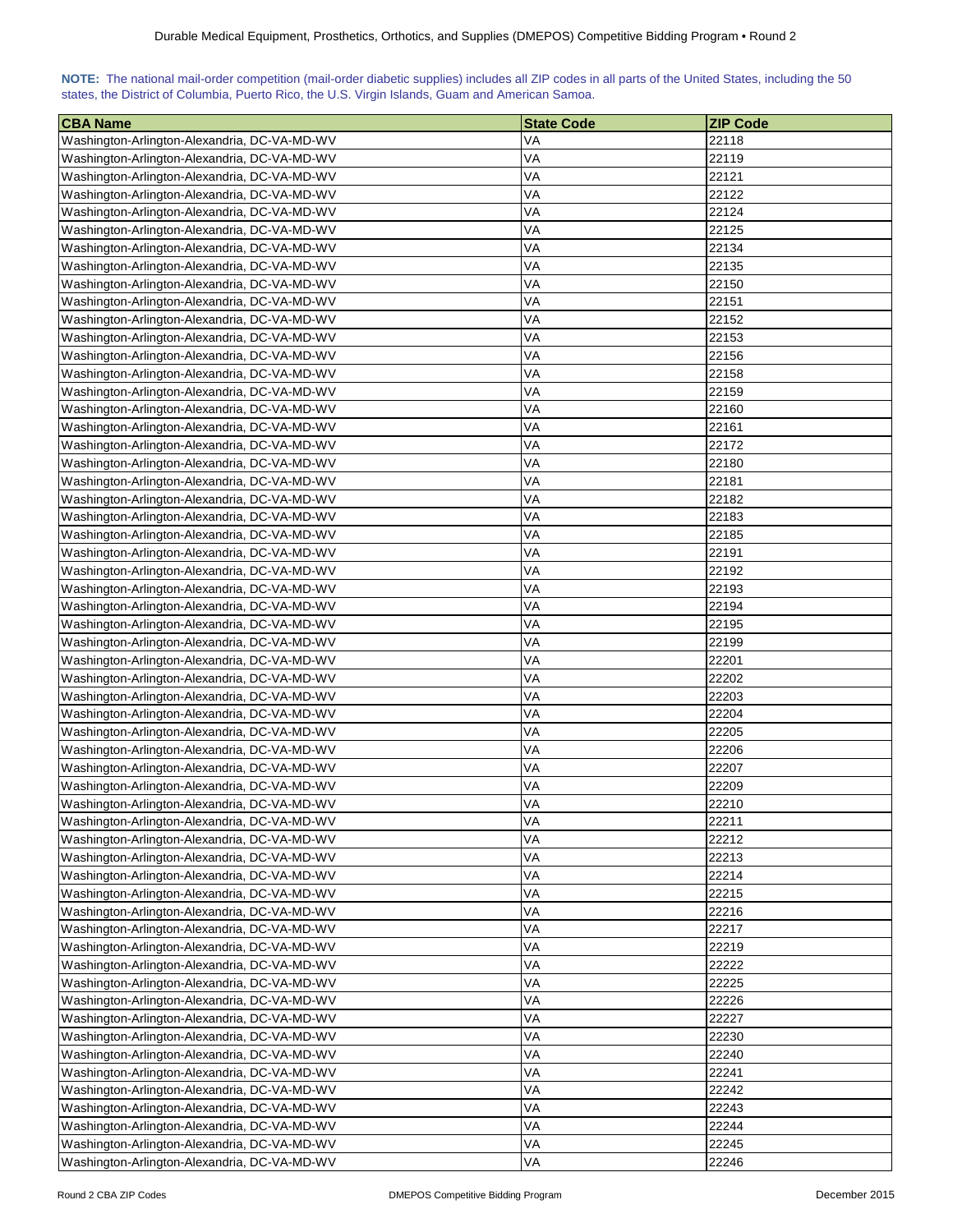|  | NOTE: The national mail-order competition (mail-order diabetic supplies) includes all ZIP codes in all parts of the United States, including the 50 |  |  |  |  |
|--|-----------------------------------------------------------------------------------------------------------------------------------------------------|--|--|--|--|
|  | states, the District of Columbia, Puerto Rico, the U.S. Virgin Islands, Guam and American Samoa.                                                    |  |  |  |  |

| <b>CBA Name</b>                              | <b>State Code</b> | <b>ZIP Code</b> |
|----------------------------------------------|-------------------|-----------------|
| Washington-Arlington-Alexandria, DC-VA-MD-WV | VA                | 22301           |
| Washington-Arlington-Alexandria, DC-VA-MD-WV | VA                | 22302           |
| Washington-Arlington-Alexandria, DC-VA-MD-WV | VA                | 22303           |
| Washington-Arlington-Alexandria, DC-VA-MD-WV | VA                | 22304           |
| Washington-Arlington-Alexandria, DC-VA-MD-WV | VA                | 22305           |
| Washington-Arlington-Alexandria, DC-VA-MD-WV | VA                | 22306           |
| Washington-Arlington-Alexandria, DC-VA-MD-WV | VA                | 22307           |
| Washington-Arlington-Alexandria, DC-VA-MD-WV | VA                | 22308           |
| Washington-Arlington-Alexandria, DC-VA-MD-WV | VA                | 22309           |
| Washington-Arlington-Alexandria, DC-VA-MD-WV | VA                | 22310           |
| Washington-Arlington-Alexandria, DC-VA-MD-WV | VA                | 22311           |
| Washington-Arlington-Alexandria, DC-VA-MD-WV | VA                | 22312           |
| Washington-Arlington-Alexandria, DC-VA-MD-WV | VA                | 22313           |
| Washington-Arlington-Alexandria, DC-VA-MD-WV | VA                | 22314           |
| Washington-Arlington-Alexandria, DC-VA-MD-WV | VA                | 22315           |
| Washington-Arlington-Alexandria, DC-VA-MD-WV | VA                | 22320           |
| Washington-Arlington-Alexandria, DC-VA-MD-WV | VA                | 22331           |
| Washington-Arlington-Alexandria, DC-VA-MD-WV | VA                | 22332           |
| Washington-Arlington-Alexandria, DC-VA-MD-WV | VA                | 22333           |
| Washington-Arlington-Alexandria, DC-VA-MD-WV | VA                | 22334           |
| Washington-Arlington-Alexandria, DC-VA-MD-WV | VA                | 22350           |
| Washington-Arlington-Alexandria, DC-VA-MD-WV | VA                | 22401           |
| Washington-Arlington-Alexandria, DC-VA-MD-WV | VA                | 22402           |
| Washington-Arlington-Alexandria, DC-VA-MD-WV | VA                | 22403           |
|                                              | VA                | 22404           |
| Washington-Arlington-Alexandria, DC-VA-MD-WV |                   |                 |
| Washington-Arlington-Alexandria, DC-VA-MD-WV | VA                | 22405           |
| Washington-Arlington-Alexandria, DC-VA-MD-WV | VA                | 22406           |
| Washington-Arlington-Alexandria, DC-VA-MD-WV | VA                | 22407           |
| Washington-Arlington-Alexandria, DC-VA-MD-WV | VA                | 22408           |
| Washington-Arlington-Alexandria, DC-VA-MD-WV | VA                | 22412           |
| Washington-Arlington-Alexandria, DC-VA-MD-WV | VA                | 22430           |
| Washington-Arlington-Alexandria, DC-VA-MD-WV | VA                | 22463           |
| Washington-Arlington-Alexandria, DC-VA-MD-WV | VA                | 22471           |
| Washington-Arlington-Alexandria, DC-VA-MD-WV | VA                | 22534           |
| Washington-Arlington-Alexandria, DC-VA-MD-WV | VA                | 22545           |
| Washington-Arlington-Alexandria, DC-VA-MD-WV | VA                | 22551           |
| Washington-Arlington-Alexandria, DC-VA-MD-WV | VA                | 22553           |
| Washington-Arlington-Alexandria, DC-VA-MD-WV | VA                | 22554           |
| Washington-Arlington-Alexandria, DC-VA-MD-WV | VA                | 22555           |
| Washington-Arlington-Alexandria, DC-VA-MD-WV | VA                | 22556           |
| Washington-Arlington-Alexandria, DC-VA-MD-WV | VA                | 22565           |
| Washington-Arlington-Alexandria, DC-VA-MD-WV | VA                | 22610           |
| Washington-Arlington-Alexandria, DC-VA-MD-WV | VA                | 22630           |
| Washington-Arlington-Alexandria, DC-VA-MD-WV | VA                | 22639           |
| Washington-Arlington-Alexandria, DC-VA-MD-WV | VA                | 22642           |
| Washington-Arlington-Alexandria, DC-VA-MD-WV | VA                | 22643           |
| Washington-Arlington-Alexandria, DC-VA-MD-WV | VA                | 22649           |
| Washington-Arlington-Alexandria, DC-VA-MD-WV | VA                | 22712           |
| Washington-Arlington-Alexandria, DC-VA-MD-WV | VA                | 22720           |
| Washington-Arlington-Alexandria, DC-VA-MD-WV | VA                | 22728           |
| Washington-Arlington-Alexandria, DC-VA-MD-WV | VA                | 22734           |
| Washington-Arlington-Alexandria, DC-VA-MD-WV | VA                | 22739           |
| Washington-Arlington-Alexandria, DC-VA-MD-WV | VA                | 22742           |
| Washington-Arlington-Alexandria, DC-VA-MD-WV | WV                | 25410           |
| Washington-Arlington-Alexandria, DC-VA-MD-WV | WV                | 25414           |
| Washington-Arlington-Alexandria, DC-VA-MD-WV | <b>WV</b>         | 25423           |
| Washington-Arlington-Alexandria, DC-VA-MD-WV | <b>WV</b>         | 25425           |
| Washington-Arlington-Alexandria, DC-VA-MD-WV | WV                | 25429           |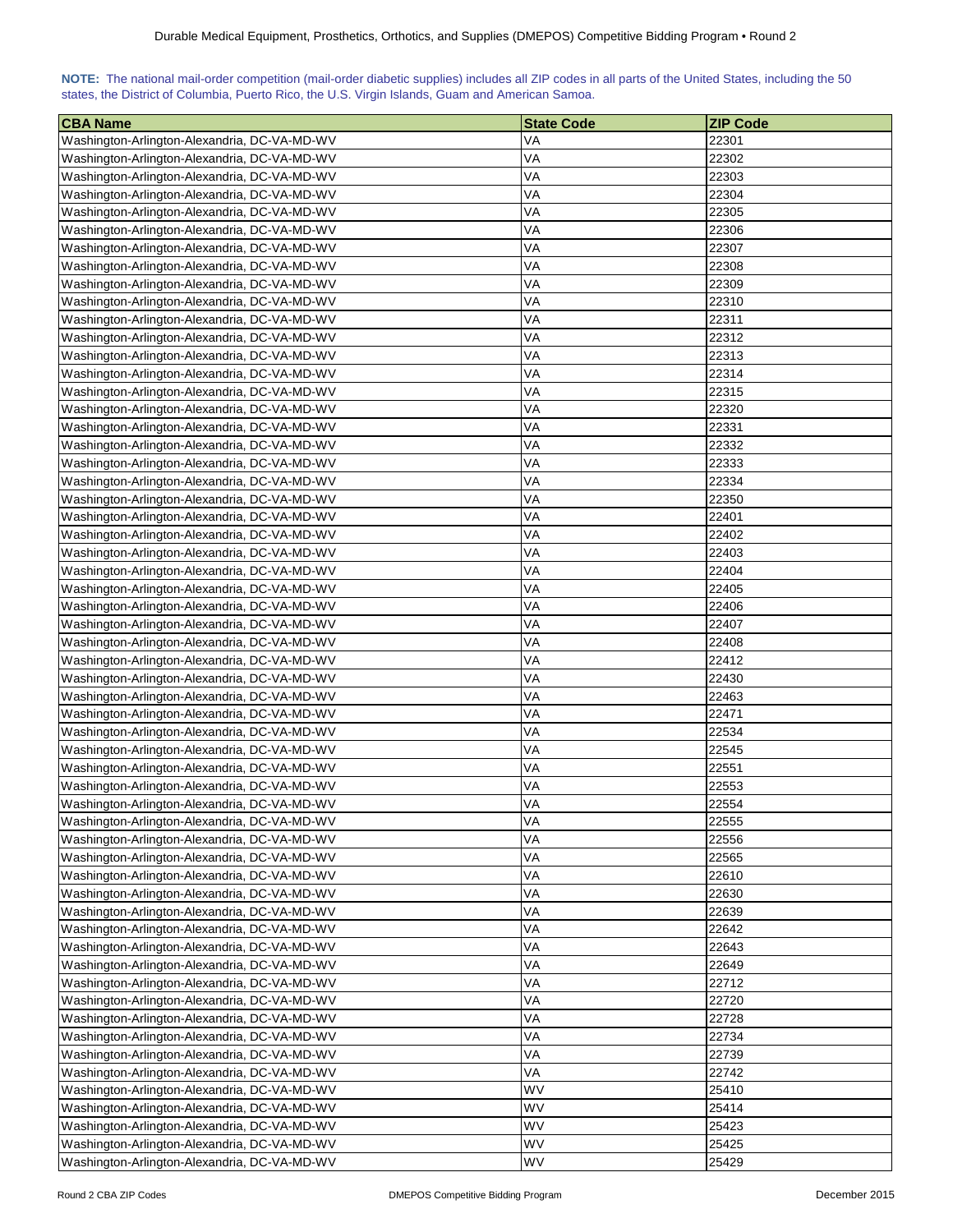|                                                                                                  |  |  |  |  | NOTE: The national mail-order competition (mail-order diabetic supplies) includes all ZIP codes in all parts of the United States, including the 50 |
|--------------------------------------------------------------------------------------------------|--|--|--|--|-----------------------------------------------------------------------------------------------------------------------------------------------------|
| states, the District of Columbia, Puerto Rico, the U.S. Virgin Islands, Guam and American Samoa. |  |  |  |  |                                                                                                                                                     |

| <b>CBA Name</b>                              | <b>State Code</b> | <b>ZIP Code</b> |
|----------------------------------------------|-------------------|-----------------|
| Washington-Arlington-Alexandria, DC-VA-MD-WV | WV                | 25430           |
| Washington-Arlington-Alexandria, DC-VA-MD-WV | WV                | 25432           |
| Washington-Arlington-Alexandria, DC-VA-MD-WV | WV                | 25438           |
| Washington-Arlington-Alexandria, DC-VA-MD-WV | WV                | 25441           |
| Washington-Arlington-Alexandria, DC-VA-MD-WV | WV                | 25442           |
| Washington-Arlington-Alexandria, DC-VA-MD-WV | WV                | 25443           |
| Washington-Arlington-Alexandria, DC-VA-MD-WV | WV                | 25446           |
| Wichita, KS                                  | KS                | 66840           |
| Wichita, KS                                  | KS                | 66842           |
| Wichita, KS                                  | KS                | 67001           |
| Wichita, KS                                  | KS                | 67002           |
| Wichita, KS                                  | KS                | 67004           |
| Wichita, KS                                  | KS                | 67010           |
| Wichita, KS                                  | KS                | 67012           |
| Wichita, KS                                  | KS                | 67013           |
| Wichita, KS                                  | KS                | 67016           |
| Wichita, KS                                  | KS                | 67017           |
| Wichita, KS                                  | KS                | 67020           |
| Wichita, KS                                  | KS                | 67022           |
| Wichita, KS                                  | KS                | 67025           |
| Wichita, KS                                  | KS                | 67026           |
| Wichita, KS                                  | KS                | 67030           |
| Wichita, KS                                  | KS                | 67031           |
| Wichita, KS                                  | KS                | 67037           |
|                                              | KS                |                 |
| Wichita, KS                                  |                   | 67039<br>67041  |
| Wichita, KS                                  | KS                |                 |
| Wichita, KS                                  | KS                | 67042           |
| Wichita, KS                                  | KS                | 67050           |
| Wichita, KS                                  | KS                | 67051           |
| Wichita, KS                                  | KS                | 67052           |
| Wichita, KS                                  | KS                | 67055           |
| Wichita, KS                                  | KS                | 67056           |
| Wichita, KS                                  | KS                | 67060           |
| Wichita, KS                                  | KS                | 67062           |
| Wichita, KS                                  | KS                | 67067           |
| Wichita, KS                                  | KS                | 67072           |
| Wichita, KS                                  | KS                | 67074           |
| Wichita, KS                                  | KS                | 67101           |
| Wichita, KS                                  | KS                | 67103           |
| Wichita, KS                                  | KS                | 67105           |
| Wichita, KS                                  | KS                | 67106           |
| Wichita, KS                                  | KS                | 67108           |
| Wichita, KS                                  | KS                | 67110           |
| Wichita, KS                                  | KS                | 67114           |
| Wichita, KS                                  | KS                | 67117           |
| Wichita, KS                                  | KS                | 67119           |
| Wichita, KS                                  | KS                | 67120           |
| Wichita, KS                                  | KS                | 67123           |
| Wichita, KS                                  | KS                | 67132           |
| Wichita, KS                                  | KS                | 67133           |
| Wichita, KS                                  | KS                | 67135           |
| Wichita, KS                                  | KS                | 67140           |
| Wichita, KS                                  | KS                | 67144           |
| Wichita, KS                                  | KS                | 67147           |
| Wichita, KS                                  | KS                | 67149           |
| Wichita, KS                                  | KS                | 67151           |
| Wichita, KS                                  | KS                | 67152           |
| Wichita, KS                                  | KS                | 67154           |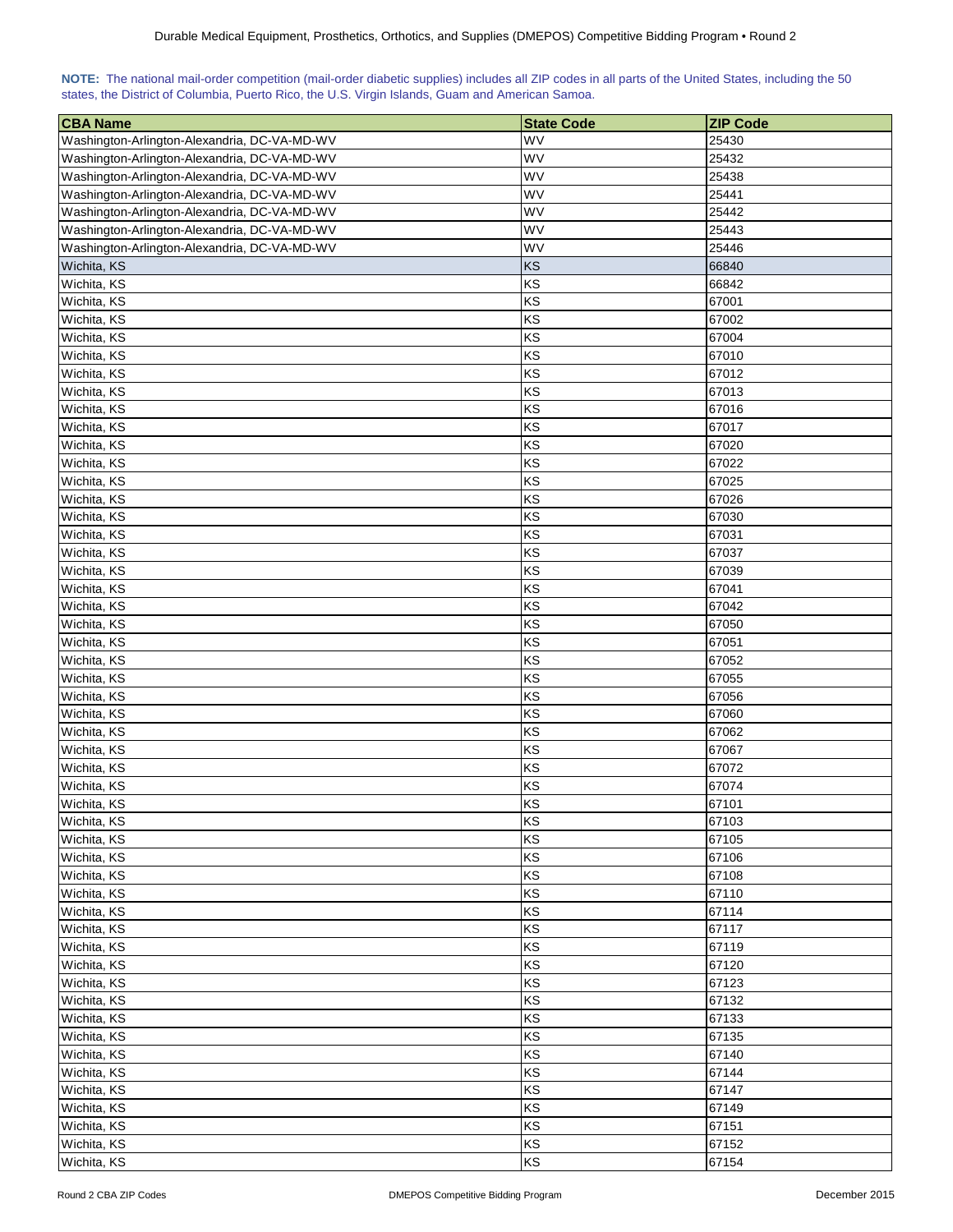| NOTE: The national mail-order competition (mail-order diabetic supplies) includes all ZIP codes in all parts of the United States, including the 50 |  |  |  |  |  |
|-----------------------------------------------------------------------------------------------------------------------------------------------------|--|--|--|--|--|
| states, the District of Columbia, Puerto Rico, the U.S. Virgin Islands, Guam and American Samoa.                                                    |  |  |  |  |  |

| <b>CBA Name</b> | <b>State Code</b> | <b>ZIP Code</b> |
|-----------------|-------------------|-----------------|
| Wichita, KS     | KS                | 67201           |
| Wichita, KS     | KS                | 67202           |
| Wichita, KS     | KS                | 67203           |
| Wichita, KS     | KS                | 67204           |
| Wichita, KS     | KS                | 67205           |
| Wichita, KS     | KS                | 67206           |
| Wichita, KS     | KS                | 67207           |
| Wichita, KS     | KS                | 67208           |
| Wichita, KS     | KS                | 67209           |
| Wichita, KS     | KS                | 67210           |
| Wichita, KS     | KS                | 67211           |
| Wichita, KS     | KS                | 67212           |
| Wichita, KS     | KS                | 67213           |
| Wichita, KS     | KS                | 67214           |
| Wichita, KS     | KS                | 67215           |
| Wichita, KS     | KS                | 67216           |
| Wichita, KS     | KS                | 67217           |
| Wichita, KS     | KS                | 67218           |
| Wichita, KS     | KS                | 67219           |
| Wichita, KS     | KS                | 67220           |
| Wichita, KS     | KS                | 67221           |
| Wichita, KS     | KS                | 67223           |
| Wichita, KS     | KS                | 67226           |
| Wichita, KS     | KS                | 67227           |
| Wichita, KS     | KS                | 67228           |
| Wichita, KS     | KS                | 67230           |
| Wichita, KS     | KS                | 67232           |
| Wichita, KS     | KS                | 67235           |
| Wichita, KS     | KS                | 67260           |
| Wichita, KS     | KS                | 67275           |
| Wichita, KS     | KS                | 67276           |
| Wichita, KS     | KS                | 67277           |
| Wichita, KS     | KS                | 67278           |
| Worcester, MA   | <b>MA</b>         | 01005           |
| Worcester, MA   | MA                | 01031           |
| Worcester, MA   | MA                | 01037           |
| Worcester, MA   | MA                | 01068           |
| Worcester, MA   | MA                | 01074           |
| Worcester, MA   | <b>MA</b>         | 01083           |
| Worcester, MA   | MA                | 01092           |
| Worcester, MA   | MA                | 01094           |
| Worcester, MA   | MA                | 01331           |
| Worcester, MA   | <b>MA</b>         | 01366           |
| Worcester, MA   | <b>MA</b>         | 01368           |
| Worcester, MA   | MA                | 01420           |
| Worcester, MA   | MA                | 01430           |
| Worcester, MA   | MA                | 01434           |
| Worcester, MA   | MA                | 01436           |
| Worcester, MA   | MA                | 01438           |
| Worcester, MA   | MA                | 01440           |
| Worcester, MA   | MA                | 01441           |
| Worcester, MA   | MA                | 01451           |
| Worcester, MA   | <b>MA</b>         | 01452           |
| Worcester, MA   | MA                | 01453           |
| Worcester, MA   | <b>MA</b>         | 01462           |
| Worcester, MA   | MA                | 01467           |
| Worcester, MA   | MA                | 01468           |
| Worcester, MA   | MA                | 01473           |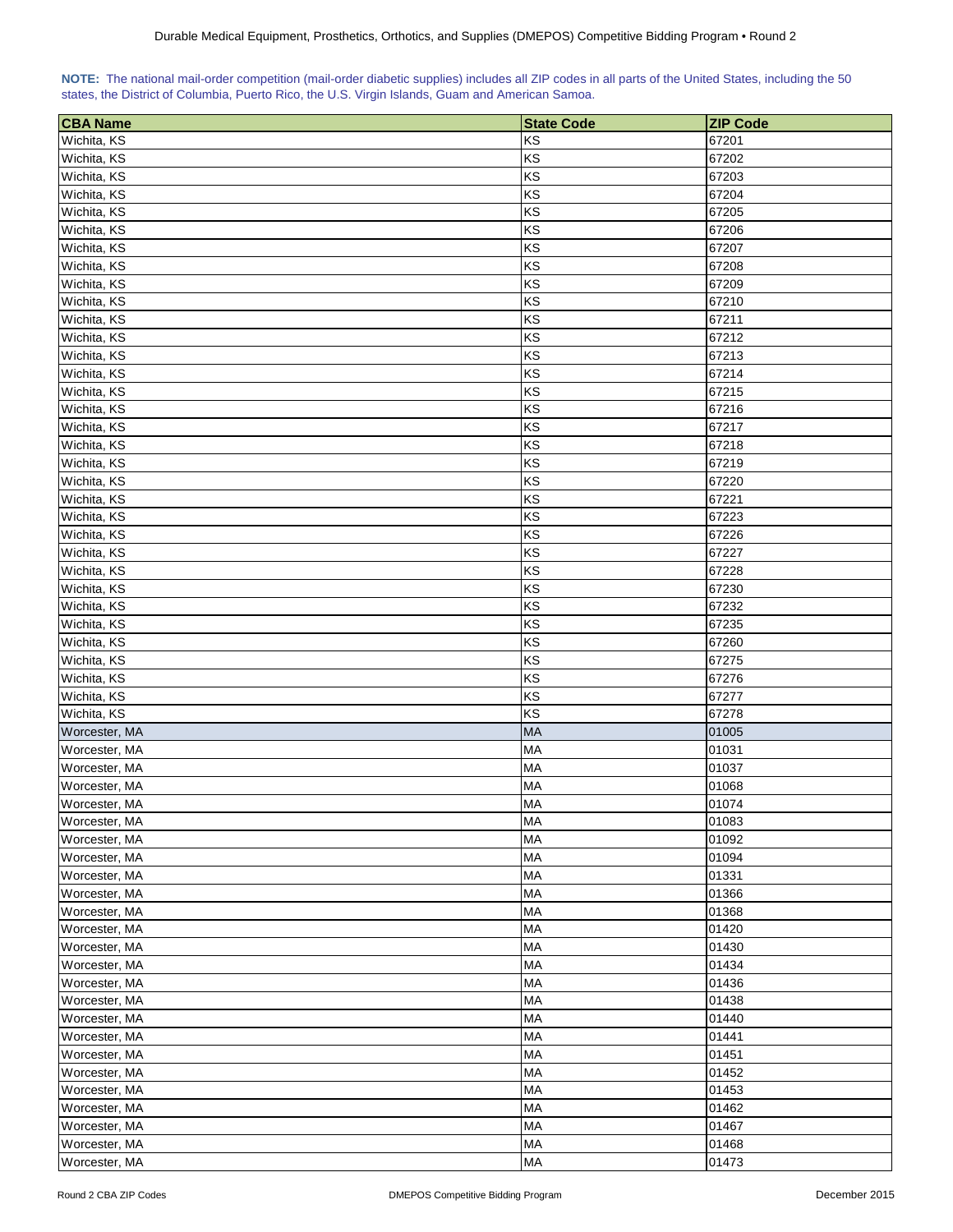|  | NOTE: The national mail-order competition (mail-order diabetic supplies) includes all ZIP codes in all parts of the United States, including the 50 |  |  |  |  |
|--|-----------------------------------------------------------------------------------------------------------------------------------------------------|--|--|--|--|
|  | states, the District of Columbia, Puerto Rico, the U.S. Virgin Islands, Guam and American Samoa.                                                    |  |  |  |  |

| <b>CBA Name</b> | <b>State Code</b> | <b>ZIP Code</b> |
|-----------------|-------------------|-----------------|
| Worcester, MA   | MA                | 01475           |
| Worcester, MA   | MA                | 01477           |
| Worcester, MA   | MA                | 01501           |
| Worcester, MA   | MA                | 01503           |
| Worcester, MA   | МA                | 01504           |
| Worcester, MA   | МA                | 01505           |
| Worcester, MA   | MA                | 01506           |
| Worcester, MA   | MA                | 01507           |
| Worcester, MA   | <b>MA</b>         | 01508           |
| Worcester, MA   | MA                | 01509           |
| Worcester, MA   | MA                | 01510           |
| Worcester, MA   | MA                | 01515           |
| Worcester, MA   | MA                | 01516           |
| Worcester, MA   | MA                | 01517           |
| Worcester, MA   | <b>MA</b>         | 01518           |
| Worcester, MA   | <b>MA</b>         | 01519           |
| Worcester, MA   | MA                | 01520           |
| Worcester, MA   | MA                | 01522           |
| Worcester, MA   | MA                | 01523           |
| Worcester, MA   | MA                | 01524           |
| Worcester, MA   | MA                | 01525           |
| Worcester, MA   | MA                | 01526           |
| Worcester, MA   | MA                | 01527           |
| Worcester, MA   | <b>MA</b>         | 01529           |
| Worcester, MA   | <b>MA</b>         | 01531           |
| Worcester, MA   | <b>MA</b>         | 01532           |
| Worcester, MA   | MA                | 01534           |
| Worcester, MA   | MA                | 01535           |
| Worcester, MA   | MA                | 01536           |
| Worcester, MA   | MA                | 01537           |
| Worcester, MA   | MA                | 01538           |
| Worcester, MA   | MA                | 01540           |
| Worcester, MA   | <b>MA</b>         | 01541           |
| Worcester, MA   | <b>MA</b>         | 01542           |
| Worcester, MA   | <b>MA</b>         | 01543           |
| Worcester, MA   | <b>MA</b>         | 01545           |
| Worcester, MA   | MA                | 01546           |
| Worcester, MA   | <b>MA</b>         | 01550           |
| Worcester, MA   | MA                | 01560           |
| Worcester, MA   | MA                | 01561           |
| Worcester, MA   | MA                | 01562           |
| Worcester, MA   | <b>MA</b>         | 01564           |
| Worcester, MA   | <b>MA</b>         | 01566           |
| Worcester, MA   | MA                | 01568           |
| Worcester, MA   | <b>MA</b>         | 01569           |
| Worcester, MA   | <b>MA</b>         | 01570           |
| Worcester, MA   | <b>MA</b>         | 01571           |
| Worcester, MA   | MA                | 01580           |
| Worcester, MA   | MA                | 01581           |
| Worcester, MA   | MA                | 01582           |
| Worcester, MA   | МA                | 01583           |
| Worcester, MA   | MA                | 01585           |
| Worcester, MA   | <b>MA</b>         | 01586           |
| Worcester, MA   | MA                | 01588           |
| Worcester, MA   | MA                | 01590           |
| Worcester, MA   | <b>MA</b>         | 01601           |
| Worcester, MA   | <b>MA</b>         | 01602           |
| Worcester, MA   | MA                | 01603           |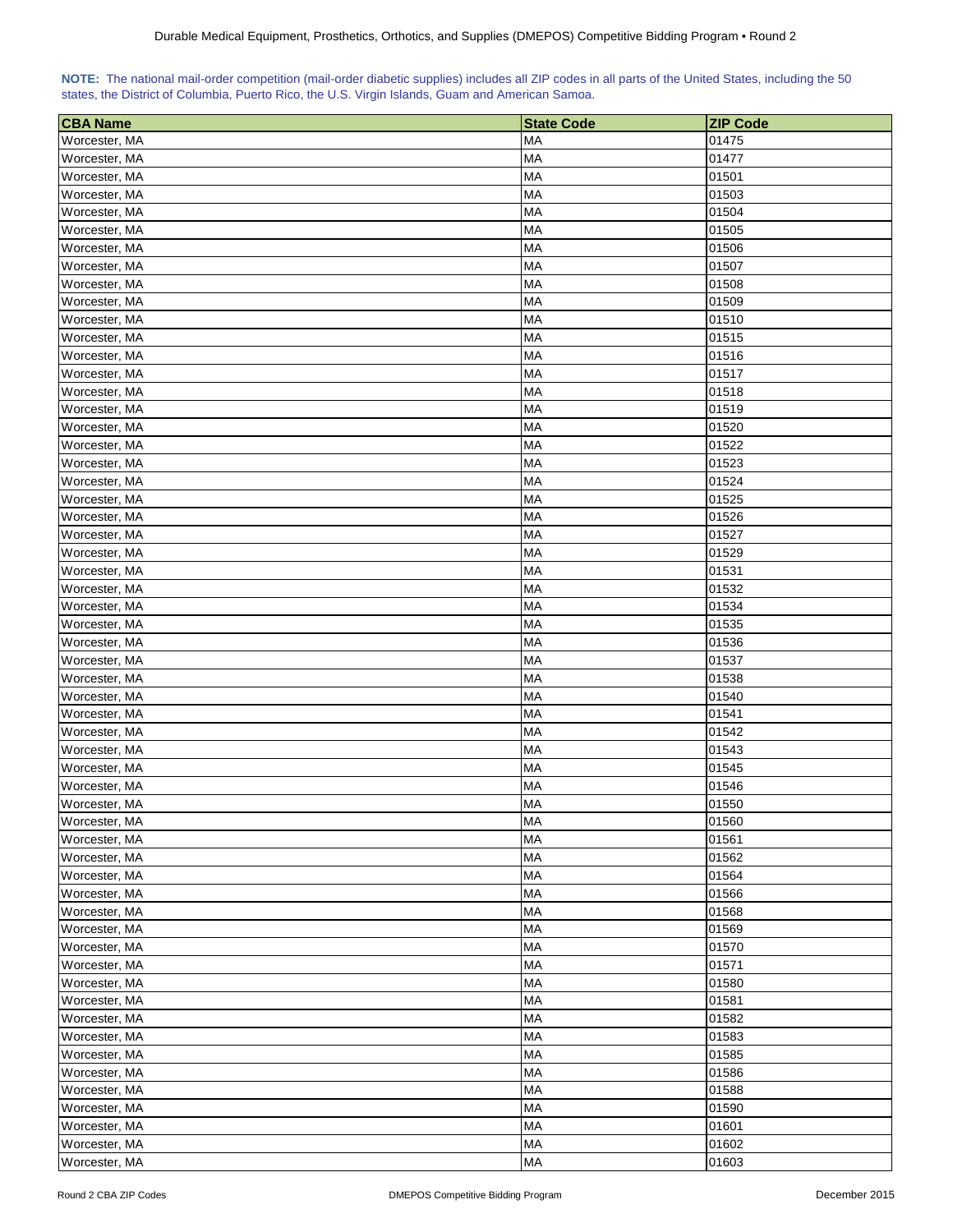| NOTE: The national mail-order competition (mail-order diabetic supplies) includes all ZIP codes in all parts of the United States, including the 50 |  |  |  |  |  |  |  |
|-----------------------------------------------------------------------------------------------------------------------------------------------------|--|--|--|--|--|--|--|
| states, the District of Columbia, Puerto Rico, the U.S. Virgin Islands, Guam and American Samoa.                                                    |  |  |  |  |  |  |  |

| <b>CBA Name</b>                   | <b>State Code</b> | <b>ZIP Code</b> |
|-----------------------------------|-------------------|-----------------|
| Worcester, MA                     | MA                | 01604           |
| Worcester, MA                     | MA                | 01605           |
| Worcester, MA                     | <b>MA</b>         | 01606           |
| Worcester, MA                     | MA                | 01607           |
| Worcester, MA                     | MA                | 01608           |
| Worcester, MA                     | <b>MA</b>         | 01609           |
| Worcester, MA                     | <b>MA</b>         | 01610           |
| Worcester, MA                     | MA                | 01611           |
| Worcester, MA                     | <b>MA</b>         | 01612           |
| Worcester, MA                     | MA                | 01613           |
| Worcester, MA                     | MA                | 01614           |
| Worcester, MA                     | MA                | 01615           |
| Worcester, MA                     | MA                | 01653           |
| Worcester, MA                     | <b>MA</b>         | 01654           |
| Worcester, MA                     | <b>MA</b>         | 01655           |
| Worcester, MA                     | <b>MA</b>         | 01740           |
| Worcester, MA                     | MA                | 01745           |
| Worcester, MA                     | MA                | 01747           |
| Worcester, MA                     | MA                | 01756           |
| Worcester, MA                     | MA                | 01757           |
| Worcester, MA                     | <b>MA</b>         | 01772           |
| Youngstown-Warren-Boardman, OH-PA | OH                | 44401           |
| Youngstown-Warren-Boardman, OH-PA | OН                | 44402           |
| Youngstown-Warren-Boardman, OH-PA | OН                | 44403           |
| Youngstown-Warren-Boardman, OH-PA | OH                | 44404           |
| Youngstown-Warren-Boardman, OH-PA | OH                | 44405           |
| Youngstown-Warren-Boardman, OH-PA | OH                | 44406           |
| Youngstown-Warren-Boardman, OH-PA | OH                | 44410           |
| Youngstown-Warren-Boardman, OH-PA | OН                | 44412           |
| Youngstown-Warren-Boardman, OH-PA | OН                | 44416           |
| Youngstown-Warren-Boardman, OH-PA | OН                | 44417           |
| Youngstown-Warren-Boardman, OH-PA | OН                | 44418           |
| Youngstown-Warren-Boardman, OH-PA | OН                | 44420           |
| Youngstown-Warren-Boardman, OH-PA | OH                | 44422           |
| Youngstown-Warren-Boardman, OH-PA | OН                | 44424           |
| Youngstown-Warren-Boardman, OH-PA | OH                | 44425           |
| Youngstown-Warren-Boardman, OH-PA | OH                | 44428           |
| Youngstown-Warren-Boardman, OH-PA | OH                | 44429           |
| Youngstown-Warren-Boardman, OH-PA | <b>OH</b>         | 44430           |
| Youngstown-Warren-Boardman, OH-PA | OH                | 44436           |
| Youngstown-Warren-Boardman, OH-PA | OН                | 44437           |
| Youngstown-Warren-Boardman, OH-PA | OH                | 44438           |
| Youngstown-Warren-Boardman, OH-PA | OH                | 44439           |
| Youngstown-Warren-Boardman, OH-PA | OH                | 44440           |
| Youngstown-Warren-Boardman, OH-PA | OН                | 44442           |
| Youngstown-Warren-Boardman, OH-PA | OH                | 44443           |
| Youngstown-Warren-Boardman, OH-PA | OН                | 44444           |
| Youngstown-Warren-Boardman, OH-PA | OH                | 44446           |
| Youngstown-Warren-Boardman, OH-PA | OH                | 44449           |
| Youngstown-Warren-Boardman, OH-PA | OH                | 44450           |
| Youngstown-Warren-Boardman, OH-PA | OH                | 44451           |
| Youngstown-Warren-Boardman, OH-PA | OH                | 44452           |
| Youngstown-Warren-Boardman, OH-PA | OH                | 44453           |
|                                   |                   | 44454           |
| Youngstown-Warren-Boardman, OH-PA | OН                |                 |
| Youngstown-Warren-Boardman, OH-PA | OH                | 44470           |
| Youngstown-Warren-Boardman, OH-PA | OH                | 44471           |
| Youngstown-Warren-Boardman, OH-PA | OH                | 44473           |
| Youngstown-Warren-Boardman, OH-PA | OH                | 44481           |